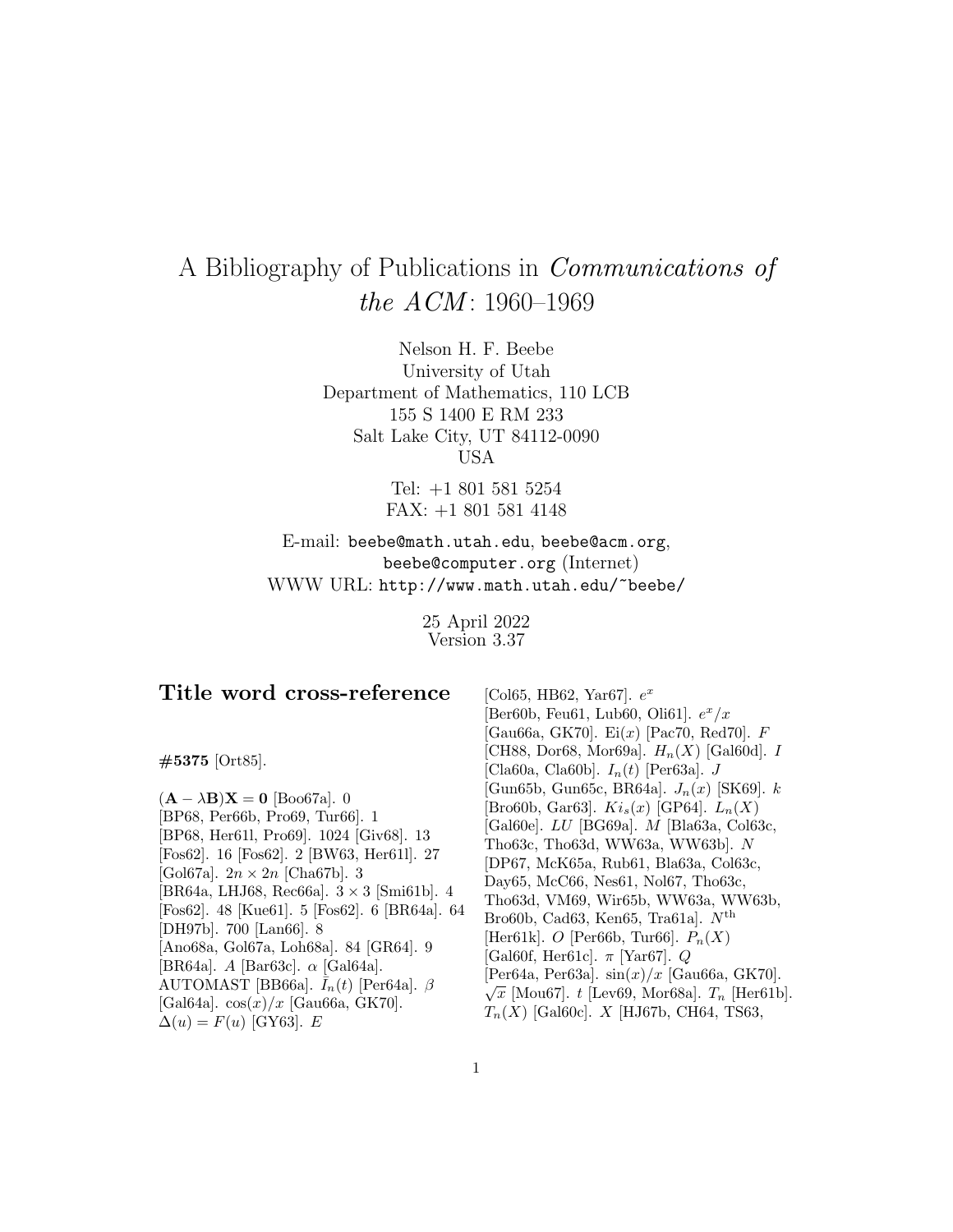Tha63b, Tha67b, Tha67a].  $Y_i$  [Gar63].

**-ary** [Ken65]. **-Bessel** [Per63a, Per64a]. **-bit** [Ano68a, DH97b, GR64, Kue61, Loh68a]. **-D** [LHJ68]. **-Digit** [Gol67a, Fos62]. **-dimensional** [Cad63, Rub61, Nol67, McC66]. **-dimensions** [Gar63]. **-Distribution** [Lev69, Dor68]. **-level** [BW63]. **-multiprogramming** [Dij68b]. **-notation** [Bar63c]. **-point** [Day65]. **-ring** [Rec66a]. **-Test** [CH88, Mor68a, Mor69a].

**/ICC** [Tra65].

**1** [Her60a, Kau62a, WW66b]. **1.5** [Bah68, BR64b]. **10** [Gal60c, Her61b]. **100** [Kiv62a]. **101** [Kiv62b]. **102** [OS67c, SS62b]. **103** [Kun62]. **104** [Rut62a]. **105** [BS62, Kon63c]. **106** [Erw62, JS62b]. **107** [Cou62a, Nau63f, Nau63g]. **108** [KW62a, KW62e]. **109** [KW62b, KW62f]. **11** [Gal60d]. **110** [KW62c, KW62g]. **111** [KW62d]. **112** [Hac62, Shi62]. **113** [Flo62b]. **114** [Sto62a]. **115** [Phi62, Sch62b, Tro62]. **116** [Smi62]. **117** [Col62a, Col62d, Col62g]. **118** [Bos63d, Col62b, Col62e, Nau63d, Tha62a]. **119** [ES62]. **12** [Gal60e, Sal69c]. **120** [Geo62a, Nau63e, Nau63f]. **121** [Pik65b, Sha62b]. **122** [Die62, Nau64a]. **123** [BW64, CT62, HJ67b, Ibb63b, Tha63d]. **124** [Rei65b, Sch62a, Sha62a]. **125** [Rut62b]. **126** [Cou62b]. **127** [Wal62]. **128** [Tha64a, Wel62a]. **128-bit** [DH00]. **129** [Whi62a]. **13** [Gal60f, Her61c]. **130** [Eav62, OS67c]. **1301** [DL65]. **131** [SA62]. **132** [Bro62c]. **132-Bit** [Ike65]. **133** [Beh62a, Beh62d, Lau63, Poo63]. **134** [Fet62, Fet63b]. **135** [McK62a, McK62d, McK64b]. **136** [Wel62b]. **137** [DW62a]. **138** [DW62b]. **139** [Bow65a, Pec62a]. **14** [Bea60]. **140**

[Geo63c, Ing62a]. **141** [Ing62b]. **1410**

[Fed63]. **142** [HL62]. **143** [Kau62a]. **144** [Kau62b]. **1440** [Whe62]. **145** [McK62b, McK63b, Pik65d]. **146** [McK62c, Wir64]. **147** [Ami62, Par69b, Tha63e]. **148** [Bar63a, Col62c, Col62f, Tho63b]. **149** [Mer62, Tha63f]. **15** [FH60, Tha60a, Tha60b]. **150** [Eva63, Nau64b, Rut63a, Rut63b]. **151** [Wal63]. **152** [Hop63a, Hop63b]. **153** [Bau63, Lef63]. **154** [Bos63a, Mif63a]. **155** [Bos63b, Mif63b]. **156** [Bos63c, Mif63c]. **157** [Geo63e, Mif63d, Sch63h]. **158** [Fet63b, Fet63a, Law63]. **159** [Dig63, Lap63]. **16** [For60a, For60b, Tha61c]. **160** [Bla63a, Tho63c, WW63a]. **161** [Col63c, Tho63d, WW63b]. **162** [Cav64, Fle63, FH64, Sto63]. **1620** [Ano63b, Gar65, Poo62]. **163** [Fet63c, Tha63g]. **164** [Bit63, CKP63]. **165** [Far69, Tha63a]. **166** [Rod63a, Rod63b]. **167** [KF63a, Tha63h]. **168** [KF63b, Tha63i]. **169** [KF63c, Tha63j]. **17** [Spr60]. **170** [Hen63d, Hen63a]. **173** [FV63, Háj63, Sco63]. **174** [Gib63]. **175** [Jue63b, Jue64, Sch63g, ST63]. **176** [Art63, Sch72a]. **177** [Syn63a, Syn63b]. **178** [BP66, De 68b, Kau63a, Smi69b, TS69b]. **179** [BB74, Lud63, PH67]. **18** [Flo60a, Tha62b]. **180** [HJ67b, Tha63b, Tha67a]. **181** [CH64, HJ67b, TS63, Tha67b]. **182** [MT63, MTB64]. **183** [Sch63i]. **184** [Col63a]. **185** [Col63b]. **186** [van63a]. **187** [van63b]. **188** [RG63a]. **189** [RG63b]. **19** [Geo62b, Ken60b, Ste62]. **190** [Rel63a]. **191** [Kop74, Rel63b]. **192** [Rel63c]. **193** [Fet63d, Tha63k]. **194** [Dom63]. **195** [Sch72b, Thu63]. **196** [Rod63c, Whi68a]. **1960** [AGG60]. **1962** [Ano62c, Bro63a, Gor63b, Sha62c]. **1963** [Ano62k]. **1966** [Ame66]. **1969** [Ano69a]. **197** [Wel63a, Wel64b]. **198** [McK63a]. **199** [Opp64, Tan63b].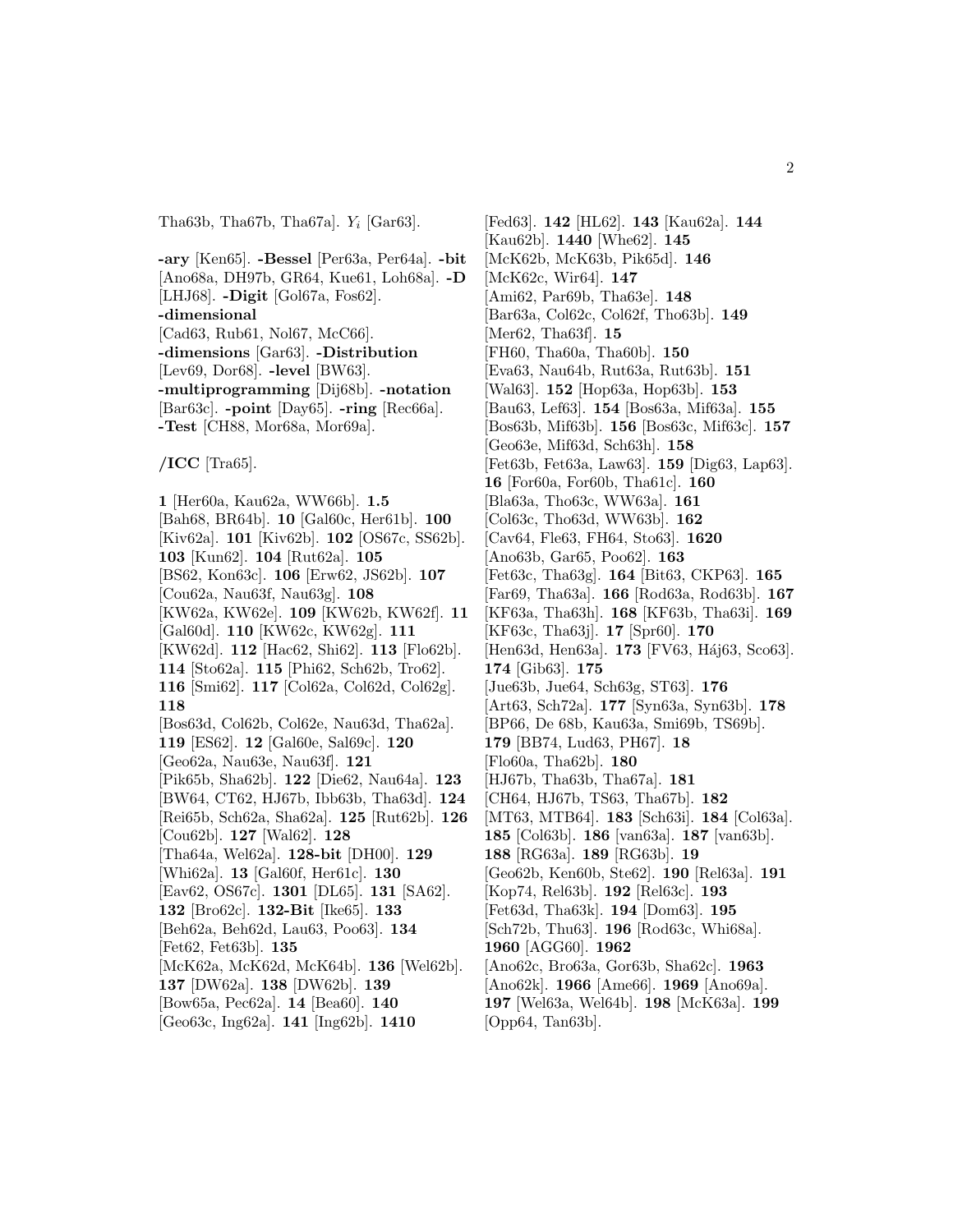**2** [Ano60a, Bri63a, GT63b, Kau62b, Tha60a, Tha60c, Tra60a, Weg60b]. **20** [Ale61b, Pea60, Pea61, TKN65]. **200** [Geo63a, Pik65c]. **2000** [Fel62, Sha62c, Smi61c]. **2002** [Kar62]. **201** [Boo63a]. **202** [Ell65, OS67c, She63]. **203** [Var65, Wal64, Was63a]. **204** [Was63b]. **205** [Hau63a, Was65]. **206** [Bow65b, Kon63a]. **207** [Bla64b, Boo63b]. **208** [For63b]. **209** [HJ67b, Ibb63a, Pik64]. **20Mc** [BRW66]. **21** [BS60, Sta65c]. **210** [Dwy63, Sch63e]. **211** [Sch63f]. **212** [Gra63a]. **213** [Gra63b, Gra64]. **214** [Per63a]. **215** [Sch64b, Tha63c]. **216** [Geo63b]. **217** [Bri63b, Mut68]. **218** [Bay66b, Luk63, Pri64b]. **219** [Kas63]. **22** [Ose60]. **220** [Bar61b, Sha63a]. **221** [Gau64b, McC64b]. **222** [Gau64c, Gau64d]. **223** [Shi64]. **224** [HR64, Rot64]. **225** [Bra64a, CC64]. **226** [Cyv64a, HJ67b]. **227** [Cyv64b]. **228** [Per64a]. **229** [Bra69, Mor64]. **23** [Feu60, Ran61]. **230** [Boo64a]. **231** [Boo64b, Fer65]. **232** [Wil64d]. **233** [Oly64]. **234** [Per64b, Sam65a]. **235** [Dur64, Pik65e]. **236** [Gau64a, Gau65b]. **237** [Bra64b, Pec64]. **238** [Ree64]. **239** [McK64a]. **24** [Lea60a]. **240** [Dor64]. **241** [Mil64c]. **242** [Sag64]. **243** [Boo65c, Col64a]. **244** [LG64]. **245** [Abr65, Flo64a]. **246** [All65, Boo64c]. **247** [Hal64]. **248** [BW68c, Bri65, HKV68]. **249** [Wir65b]. **25** [Col61b, Lea60b]. **250** [Boo65b, Med65]. **251** [Fle66, HB69, Wel65]. **252** [Gun65a]. **253** [Bus65a, Wel67a]. **254** [Bus65b, Wel67b]. **255** [HR69, Tei65]. **256** [Gra65, Ste66a, Ste66b]. **257** [Hil66, Kub65]. **258** [Bay65a, Bay65b, Sim67]. **259** [Gau65a]. **26** [Her60b]. **260** [Gun65b]. **261** [Gun65c]. **262** [McK65a]. **263** [Lan65c, Mck65b]. **264** [McK65c, Sta65b]. **264A** [Sta65a]. **265** [Wir65a]. **266** [PH65, Sul72]. **267** [Pik65a]. **268** [McK65d, Sau69]. **269** [Ber66, PS65]. **27** [Gor63b, New63c, Sil60a, Wit63]. **270** [New65]. **271** [Bla64a, Bla66a, Sal69c, Sco65]. **272** [HJ67b, Mac65, Mac68]. **273** [Tha66a]. **274** [Boo66a, Boo69]. **275** [Dei66a]. **276**

[Dei66b]. **277** [Smi66b]. **278** [Llo66]. **279** [Hil67a, HL66b, HL66c]. **28** [Mac61b, Mac60a, Mak67b]. **280** [Wel66a]. **281** [Boo67e, Wel66b]. **282** [Gau66a]. **283** [Ker66]. **284** [FS66]. **285** [Air66, Spä67d]. **286** [PW66, Wil66c]. **287** [Bla66b, Ble66a]. **288** [Bla66c, Ble66b]. **289** [HP66]. **29** [Mac60b, Ort85]. **290** [Boo66b]. **291** [Hoa68, PH66a, PH66c]. **292** [Gau66b, Gau69b, K¨ol69a]. **293** [Bay66a, Bay68b, Sim67]. **294** [Str67]. **295** [Sp¨a67a]. **296** [Mak67a, Mak67c, Wat69]. **297** [Boo67a]. **298** [Duk69, Sp¨a67b]. **299** [HP67, OW68a].

**3** [Abr65, Gra60, Her61d, OBS67, Van61, Wil61a]. **30** [Ale61c, Coh62, Ell60a, Koh67, MSW65, Web67]. **300** [Gun67, K¨ol69b, K¨ol69c, Vos73]. **301** [Ben65, BP67, Pit67]. **302** [Boo67b, Mac69]. **303** [Gal67]. **304** [Ada69, Ber68b, HJ67a, HJ67b]. **305** [BM67b, McK68b]. **306** [Bra67]. **307** [McK67a, McK68c]. **308** [OS67a]. **309** [FS67a]. **31** [Beh62b, Beh63, Col61a]. **310** [Cha67c, Cha67e]. **311** [Cha67d, Cha67e]. **312** [Fri67]. **313** [BM67c]. **314** [DP67, VM69]. **315** [Sil69, Spä67c]. **316** [Bro67b, Rad71]. **317** [Rob67b]. **318** [Boo67c]. **319** [Gre68a]. **32** [Fre61, K¨ol68b, Tha63l]. **320** [Hun68]. **321** [Mor68a]. **322** [Dor68, Fie69]. **323** [Lei69, OS68, Roy73]. **324** [Bay68a, Bay73]. **325** [Zie68]. **326** [Non68]. **327** [K¨ol68a]. **328** [BG68a, Sch69b]. **329** [Fen68, Gra69]. **33** [Lip61a]. **330** [Oli68]. **331** [Gau68, Hil69]. **332** [Sko75b, Wit68]. **333** [HOK73, Mes69, Obr73, SS68]. **334** [Bel68, Kno69]. **335** [De 68a]. **336** [BW68b]. **337** [Pan68b, Smi69c]. **338** [Sin68a]. **339** [Sin68b, Sin69e]. **34** [JS62a, Lip61b]. **340** [Nol68, Nol69]. **341** [BP68, Pro69]. **342** [Sho68, Sno68]. **343** [GB68, Nie72]. **344** [Lev69]. **345** [Sin69a]. **346** [Mor69a]. **347**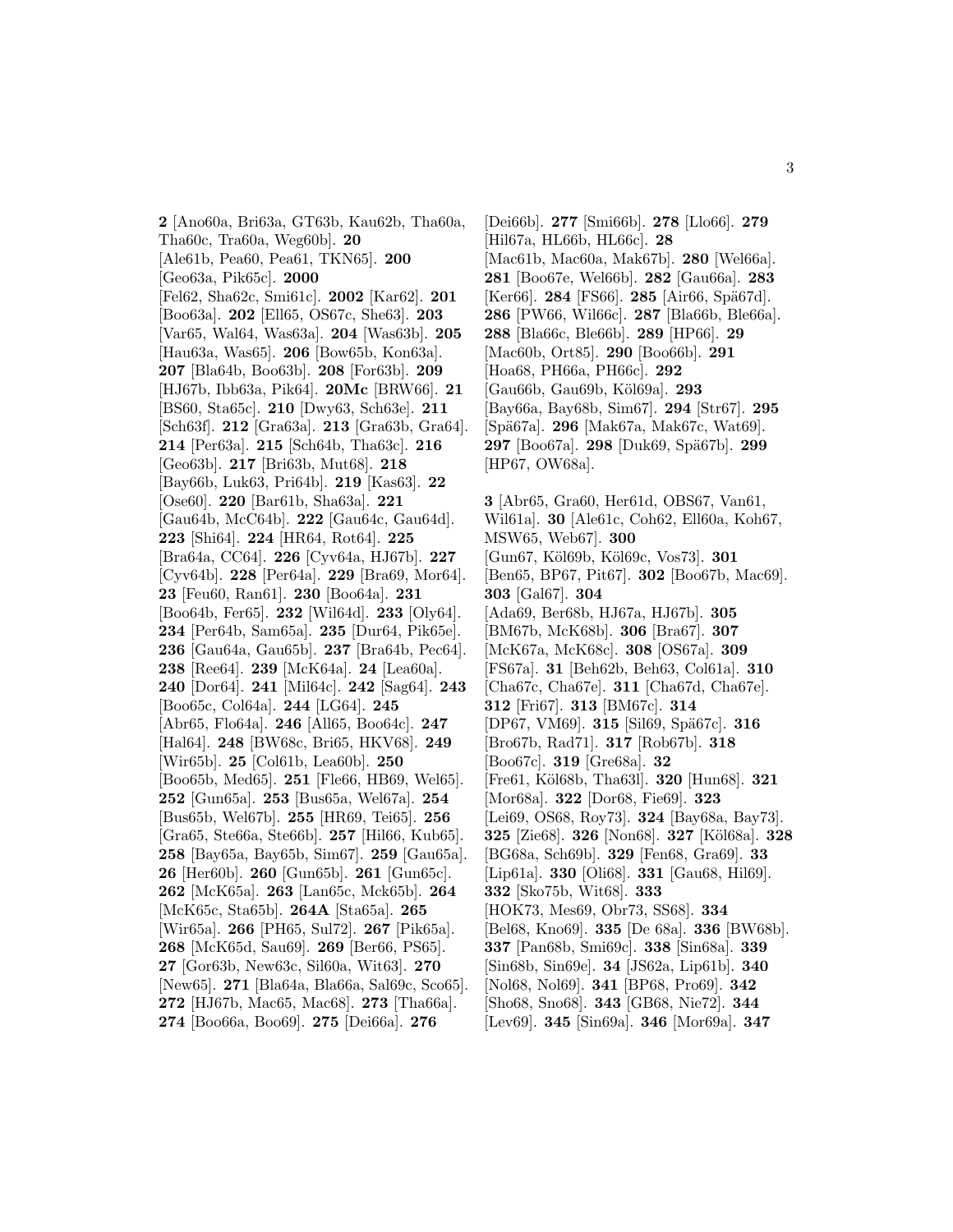[GR70, Pet70, Sin69b]. **348** [Cli69, Kli69]. **349** [TS69a]. **35**

[Bro62a, Cha67e, Hil62a, Woo61a]. **350** [BG69a]. **351** [Fai69]. **352** [Cle69]. **353** [CF69a]. **354** [McI69b]. **355** [Per69]. **356** [Sin69c]. **357** [Sin69d]. **358** [BG69d]. **359** [How69]. **36** [Gia61]. **360** [Dia69, Fik66, Hem69, Kat67, Ser69, Sol66, Whi68b]. **3600** [Cod64, WM65]. **361** [SED69]. **362** [Rob69]. **363** [Gau69a, K¨ol72]. **364** [Her69b]. **365** [Bac69a]. **366** [Cla69a]. **367** [Cla69b]. **37** [Bro61a, Tha62c]. **38** [Bri63a, Bro61b]. **385** [Pac70]. **39** [Sas61]. **392** [Fri72, SM70].

**4** [Gor60, Gor62a, Rad61]. **40** [Ale61a, Hel62a, Lea61]. **41** [Ber66, Fre63a, Fre63b, Sol61]. **418** [Wil66b]. **42** [Kna61, Nau63f, Nau63h, Woo61b]. **420** [Ell74a, Ell74b, Gai74, MC73, Wil72, Wil73]. **43** [DRG63, Tha61a, Tha61b]. **44** [Woj61]. **45** [Ben65, Ing61b, Wri63]. **450** [Bul74, KK74, MM73]. **46** [Her61e, Rel62a]. **47** [Cob69, Geo63d, Her61f]. **48** [Col64a, Col64b, Her61g, JS62c, Rel62b]. **49** [Her<sub>61a]</sub>.

**5** [Cla60a]. **50** [Her61h, Nau63i, Ran62a]. **51** [Geo62c, Her61i]. **52** [Dub61, Gil61, Her61j, Hil62b, Nau63a, Nau63j]. **53** [Her61k, Nes61]. **54** [Her61l]. **55** [Her61m, Tha63m]. **56** [Her61n, Lar66b]. **57** [Her61o, Rel62c, Tha62d]. **58** [Beh62e, Coh61a, Con62, Geo62d, Ros63a, Str62]. **59** [BF61].

**6** [Cla60b, Gun65b]. **6-** [Gun65b]. **60** [Abr66, AGG61b, Bau61, BS61a, Bro63c, Buc62, Bur65a, Con61, Dij61, Flo62f, Gor64d, Gor64e, Haa65, Her69a, HW61b, IF61, Iro61, Ive65, JMN61, Kau63b, KM61, KBH<sup>+</sup>64, Knu67, Lan65a, Lan65b, Lie64, McK65d, NBB<sup>+</sup>60, Nau63k, NBB<sup>+</sup>63, Sat61a, Sau69, SB63, SW61, TTW61, Tha62e, Tha64d, TDTW61, Vos64, WY62,

Wei65a, Wel63b, Woo69, Woo63]. **61** [BDKS61, BSS62, For63a, Gib61, Han62, Sam62a]. **62** [Ano62o, Got62a, Her61p, Her61q, Tra62a]. **63** [Hoa61a]. **64** [Hoa61b]. **64-channel** [Sch67]. **64-Character** [Ros66c]. **65** [Ano62d, CC67, Hil62f, Hoa61c, Sam65c]. **650** [Spe60b]. **66** [Caf61a, Caf62, RB62]. **6600** [HS67]. **67** [Caf61b, Rel62d]. **68** [ACH<sup>+</sup>68, Bre61, Ric61a, Wis68]. **69** [May61b].

**7** [Cla60c, Ort85]. **70** [Ben65, Mif61, Rel62e]. **70/45** [Ben65]. **704** [Wag60]. **7070** [Spe60a]. **709** [Des60, Pri60, Wag60]. **7090** [BGPW67, BS64, DL65, GPW65, Kut60, Mah64, Smi63b, Wag60, WM65]. **7090-1301** [DL65]. **7090/7094** [BGPW67]. **7094** [BGPW67]. **71** [Bro62b, CS61, Hil62c, PS62b]. **72** [Col62h, HO61a]. **726** [Sil69]. **73** [Jef61, Jef62, Mey63, vdR63]. **74** [Iso63, Pec62b]. **75** [Hil62d, Pec62c, Rel62f]. **76** [Flo62a, Ran62b]. **77** [Hen62a, Hen63b, Hen63c, Whi62b]. **78** [Col62k, Hal62, Per62a]. **79** [Cla63, Gia62].

**8** [Nau60a, Tha63n]. **80** [Hol62]. **81** [May62c]. **82** [May62d]. **83** [May62e]. **84** [Beh62c, Geo62f, Hen62b, Rel62g]. **84c** [Ort85]. **85** [Eva62, Hil62e, Nau63b]. **8570** [Sam66a, Smi66c]. **86** [Col62i, PS62a]. **87** [Col62j, How62a, OS67c, SS62c]. **88** [Cun62a]. **89** [Cun62b].

**9** [Gun65c, Nau60b, Tha66b]. **9-** [Gun65c]. **90** [Cun62c, Ort85]. **91** [Boo67d, Hal63a, Nau64c, New62]. **92** [Roe62]. **93** [Geo62e, Per62b]. **94** [Gre62c, Kur62, May62a]. **95** [Sto62b]. **96** [Flo62c, Tha63o]. **97** [Flo62d]. **97/Working** [Bro63a, Gor63b]. **98** [Pfa62]. **99** [GK62, May62b].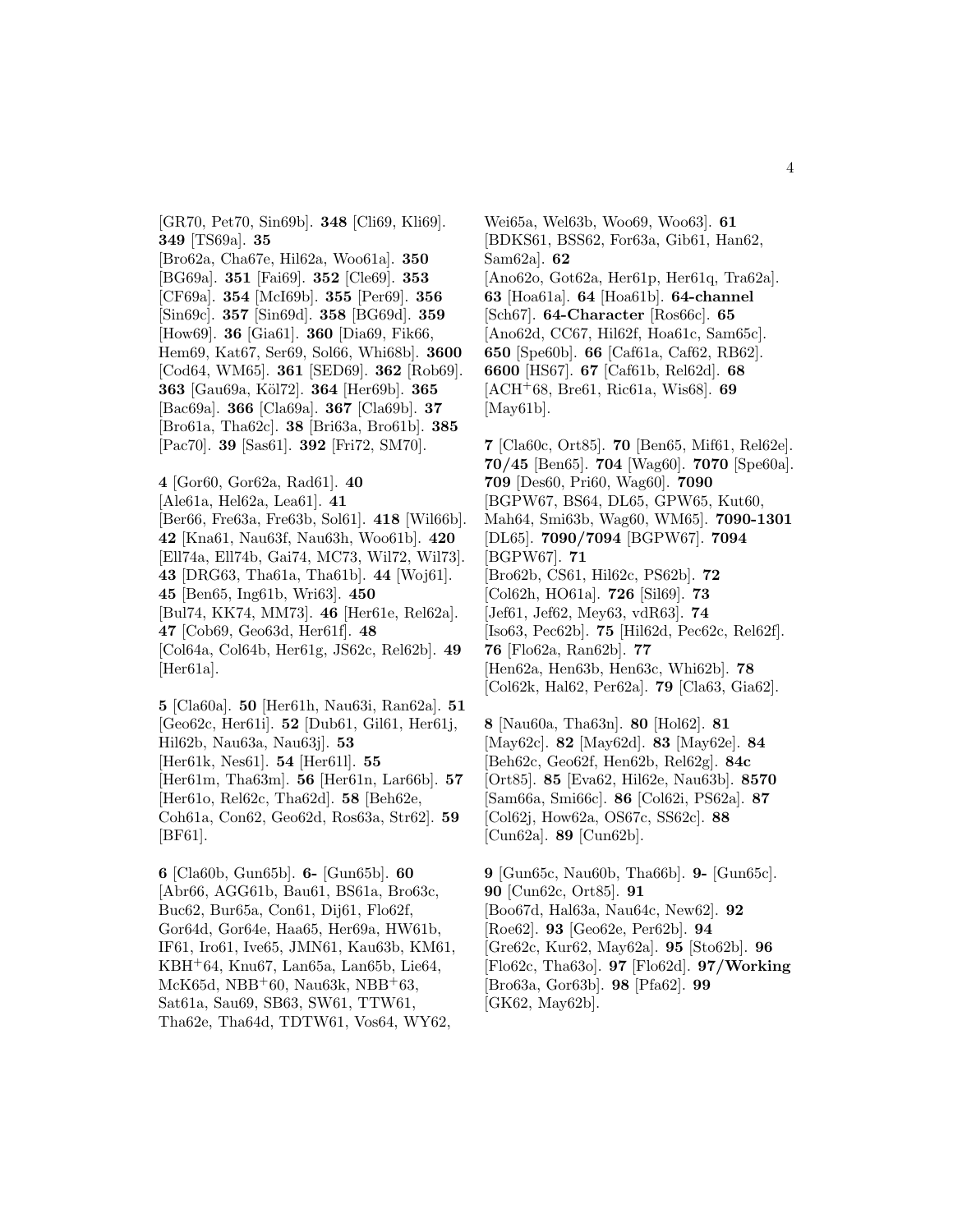## **A1**

[De 73, Bow65a, Cha67e, McK65c, McK65a, McK67a, McK68c, Mck65b, Sin69d, Sin69c]. **Abacus** [Kan60, Win67]. **Abbreviating** [BG60]. **abbreviation** [Giv68, LR63]. **Abbreviations** [Mor68c]. **ability** [Wan62]. **Abscissas** [Boo67e, Wel66a, Wel66b]. **Absolute** [Fri67]. **absorption** [WSP63]. **Abstract** [McN68, Foa61, Gin61, Her68]. **abstracting** [EW61, Edm64]. **Abstracts** [Ano62c, NS60, Bor62]. **Academic** [Ass68, ACH<sup>+</sup>68]. **Accelerating** [Fox69]. **acceptable** [Bor62]. **acceptance** [Mal66]. **Access** [Bay69, FS63, Hub63]. **Accessed** [SB69]. **Accommodating** [Moo68]. **Account** [Eck63]. **accountability** [Lah65]. **accounting** [Ros64c]. **Accumulators** [Ros65c]. **Accuracy** [Bur62, Gol67a, Bra64a, CC64]. **acknowledgements** [Han62]. **ACM** [Kle64, Mil66, Ort85, Sal69c, Sch69d, Sil69, Tra60a, Ass68, Alt62, Ano60a, Ano62e, Ano62f, Ano62m, Ano62n, Ano62o, Ano64a, Arm64, Arm60, ACH<sup>+</sup>68, Bau64b, Bri64b, Car69, CHK<sup>+</sup>65, Cor67, Dod68, FO67, Fir69, For64c, For64d, For64e, For65c, For65d, For65a, For65b, For66d, For66e, For66f, Gal68a, Gal68c, Gal68d, Gal68e, Gal68f, Gal69d, Gal69f, Gal69b, Gal69e, Gal69c, Gal69a, Gal69h, Gal69i, Gal69j, Gal69g, GS62, Gau64a, Gil62, Got69, Gro69a, Gru64, Han62, Hus60c, Hus60a, Hus60b, Hus61f, Hus61g, Hus61j, Hus61h, Hus61i, Hus61a, Hus61b, Hus61c, Hus61d, Hus62b, Hus62c, Hus62d, Hus62f, Hus62e, JE69, Jun64, Ken60a, Mad60, Mos65, Oet66c, Oet66a, Oet66b, Oet67a, Oet67b, Oet67c, Ohl69, Pay65, Per64d, RW65, Sal66d, Sha66b, Smi67c, Sta65a]. **ACM** [Tei64, War65, Zak66]. **acquisition** [Edw63, LK67]. **acronyms** [Dod68]. **Across** [FW65b]. **actions** [Ano63a]. **active** [CS66, Fis61]. **ACTIVITY** [Gor63b, Bro63a, RT64, Sch68, Ulr69].

**ADAM** [Bat61a]. **Adaptive** [Gal67, MT63, MTB64, McK62b, McK63a, McK63b, Pik65d]. **Add** [Kiv62a]. **Addendum** [Rey61b]. **addition** [Key63]. **Additional** [Giu67, Knu66a, Knu66b, NS60, Nau63a, dB67, deB67]. **address** [TK66]. **addressable** [Bur62, Gru62]. **Addressing** [Gar63, Hel62b, Joh61, SS62a, Jod62, Kai69]. **adjoints** [LG62]. **Adjust** [Geo62c, Her61i]. **adjusting** [Shu67]. **Adjustment** [Zie68]. **Adler** [Col69]. **administration** [Lei63]. **admission** [SS66b]. **ado** [Bem67c]. **ADP** [Lei63]. **Advanced** [BS61b, Gor66g, Van69, Bou62]. **Adventureland** [Sha66b]. **advised** [Gal68b]. **AED** [Ros67d]. **Aegerter** [Tra60a]. **Aesop** [Kai67]. **affairs** [Ano62g, Car69]. **affecting** [Lei63]. **AFIPS** [Ano62g, Gal69j]. **after** [LK68a, LK68b]. **age** [Gal68a]. **ahead** [Ram66]. **aid** [FvdGT62, RSWM66, Ros65a]. **aided** [Ros61a, WM65]. **aides** [YK66]. **aims** [Dij64, Gor66g]. **Airline** [Dav62]. **Airy** [BP67, Pit67]. **Aitken** [Mif61, Rel62e]. **ALCOR** [BGPW67, GPW65, ST64]. Algebra [GIB65, Ver65,  $BCD+62$ , Mau66, WB64, Bos63c, Mif63c]. **Algebraic** [Gal60b, LG65, CH61, Hea66c, Rom61a, Sti62]. **algebraically** [SH66]. **ALGOL** [Gor64e, WH66b, WW66a, Abr66, Ano63a, Ano69a, AGG61b, Bac61, Bot61, Bou66, Bro63c, Bur65a, Che64, Chu65, Con61, DN66, Dij61, EPV61, Flo60b, Flo62f, FvdGT62, GP66, GP67, Gar64b, Gor64d, Gra61a, Haa65, Hea64, Her69a, HHM60, HW61b, IF61, Iro61, Ive65, JMN61, KKR65, Kau63b, KM61, KBH<sup>+</sup>64, Knu67, Kur66, Lan65a, Lan65b, Lie64, McI60b, McK65d, NBB<sup>+</sup>60, Nau63k, NBB<sup>+</sup>63, Nau65, Par66c, Par66e, PI64, PV64, Ros64a, Ros63a, ST64, Sat61a, Sau69, Sch62d, SB63, Smi60a, SW61, TTW61, Tha62g, TDTW61, Utm63, Vei66b, Vos64, WY62, Wei65a, Wei61a, Wel63b, Wir63, WH66a, WW66b, WW66c, Woo69,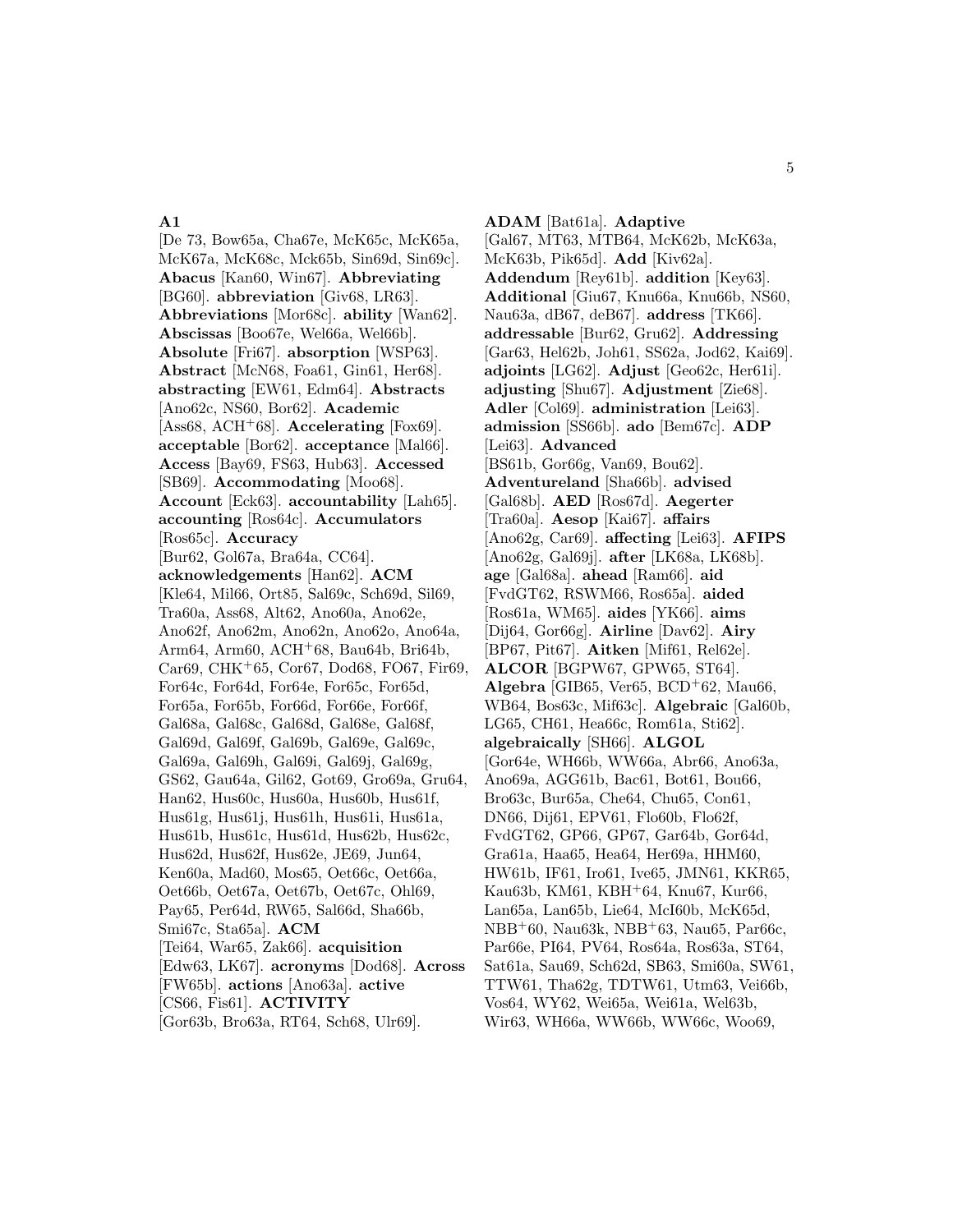Woo63, Zar65, von67, BS61a, FR69, Sin68a, Sin68b, Sin69a, Sin69e]. **Algol-60** [BS61a]. **ALGOL-based** [DN66, FR69]. **ALGOL-like** [Chu65, Par66e, Ros64a]. **Algorithm**

[Cla60c, Col78, CH88, Er85, Flo60b, GF64a, Gau64a, GR70, HP85, HOK73, Hub66, Ito76, Jan77, Knu66c, KD71, Mei65, Men62, Mis75, Nov85, Obr73, Pat69a, Per69, Pet70, PS76, Pom65, Rey61c, Ros69a, SS68, Sin69b, Sko75a, Sko78, Sta65a, Ten77, Tra82, WF66, eL76, AGG61c, Ber68a, Bus67a, CC67, CF69b, Cod60b, DF60, FvF68, Flo61, Foa61, FL68, Gal64a, GM69, GF64b, GR67, HW65, Hen66b, Hom66, HT68, How68a, HB66, Iro63, KF67, KA69, Lan67, Lon62, MW66, Mes69, Mil68, Nau63c, OS67b, Par66a, Ree66, Rod68, Roe66, RBS66, Sil60b, Sim69, Sla64, Tho66, Tho68, Tob66a, Abr65, Ada69, Air66, Ale61a, Ale61c, Ale61b, All65, Ami62, Art63, Bac69a, BF61, Bar63a, BG68a, BG69a, BW64, Bau61, BS62, Bau63, Bay65a, Bay65b, Bay66a, Bay66b]. **Algorithm** [Bay68a, Bay68b, Bay73, Bea60, Beh62a, Beh62b, Beh62c, Beh62e, Beh62d, Beh63, BP66, Bel68, Ber66, Ber68b, Bit63, Bla64a, Bla64b, Bla66a, Bla63a, Bla66b, Bla66c, Ble66a, Ble66b, BP67, Boo65b, Boo63a, Boo63b, Boo64c, Boo64b, Boo64a, Boo65c, Boo66a, Boo66b, Boo67c, Boo67a, Boo67b, Boo67d, Boo67e, Boo69, BS60, BB74, Bos63c, Bos63a, Bos63b, Bow65a, Bow65b, BM67c, Bra67, BM67b, Bra64a, Bra64b, BW68b, BW68c, Bra69, Bre61, Bri63a, Bri63b, Bri65, Bro61a, Bro61b, Bro62b, Bro62a, Bro67b, Bro62c, Buc62, Bul74, Bus65a, Bus65b, BG69d, BP68, Caf61b, Caf61a, Caf62, Cav64, Cha67d, Cha67c, Cha67e, CF69a, Cla69b, Cla69a, CKP63, Cla63, Cla60a, Cla60b, CH64, Cla60c, Cle69, Cli69, Cob69, Coh61a, Coh62, Col63a, Col63b, Col64a, Col64b, Col61a]. **Algorithm** [Col61b, Col63c, Col62a, Col62b, Col62c, Col62d, Col62e, Col62f, Col62h, Col62g, Col62i, Col62j, Col62k, Con62,

Cou62a, Cou62b, CS61, CT62, Cun62a, Cun62b, Cun62c, Cyv64b, CC64, Cyv64a, DW62a, DW62b, Dav76, De 73, De 68a, De 68b, Dei66b, Dei66a, Dia69, Die62, Dig63, Dom63, DRG63, Dor64, Dor68, Dub61, Duk69, DP67, Dur64, Dwy63, Eav62, ES62, Ell60a, Ell65, Ell74a, Ell74b, Erw62, Eva62, Eva63, Fai69, Far66, Far69, Fen68, Fer65, Fet62, Fet63b, Fet63a, Fet63c, Fet63d, Feu60, Fie69, FS67a, FV63, Fle63, FS66, Fle66, Flo62a, Flo60a, Flo62c, Flo62d, Flo62b, Flo64a, For63b, For60a, For60b, FH60, FH64, Fre63a, Fre63b, Fre61, Fri67, Gai74, Gal67, Gal60c, Gal60d, Gal60e, Gal60f, GK62, Gau64b, Gau64c, Gau64d, Gau65a, Gau65b]. **Algorithm**

[Gau66a, Gau66b, Gau68, Gau69a, Gau69b, GK70, Geo62a, Geo62c, Geo62b, Geo62e, Geo62d, Geo62f, Geo63a, Geo63b, Geo63d, Geo63c, Geo63e, Gia62, Gia61, Gib61, Gib63, Gil61, Gor60, GB68, Gra60, Gra65, Gra63a, Gra63b, Gra64, Gra69, Gre68a, Gre62c, GR70, Gun65b, Gun65c, Gun65a, Gun67, Hac62, HL62, Háj63, Hal63a, HR69, Hal62, Hal64, HB69, Han66b, HR64, Hau63a, Hel62a, HO61a, HKV68, Hen62a, Hen62b, Hen63d, Hen63b, Hen63c, Hen63a, Her60a, Her61i, Her61f, Her61o, Her61m, Her61n, Her61e, Her61l, Her61h, Her61g, Her61k, Her61p, Her61a, Her61j, Her61b, Her61c, Her61d, Her61q, Her60b, Her69b, HP66, HP67, HJ67a, HJ67b, Hil69, Hil62d, Hil62e, Hil62c, Hil62b, Hil62a, Hil66, Hil67a, Hoa61c, Hoa61a, Hoa61b, Hoa68, HOK73, Hol62, HL66b, HL66c, Hop63a, Hop63b].

## **Algorithm**

[How62a, How69, Hun68, Ibb63a, Ibb63b, Ing61b, Ing62a, Ing62b, Iso63, Jef61, Jef62, JS62b, JS62a, JS62c, Jue63b, Jue64, KF63a, KF63c, KF63b, Kas63, Kau62a, Kau62b, Kau63a, Ken60b, Ker66, Kiv62a, Kiv62b, KK74, Kli69, Kna61, Kno69, Koh67, Köl68a, Köl68b, Köl69a, Köl69b, Köl69c, Köl72, KD71, Kon63a, Kon63c, Kop74, KW62a,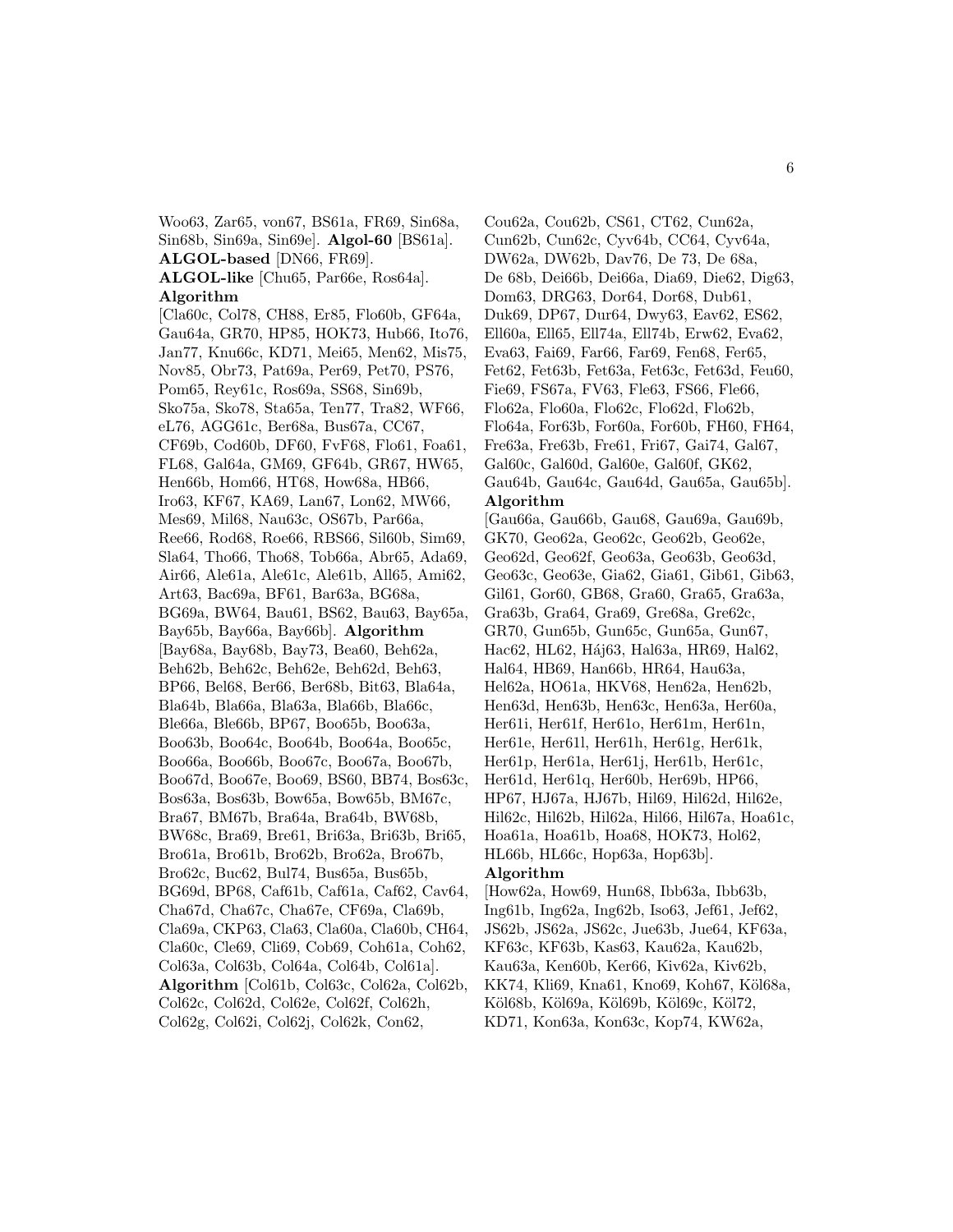KW62b, KW62d, KW62c, KW62e, KW62f, KW62g, Kub65, Kun62, Kur62, Lan65c, Lap63, Lar66b, Lau63, Law63, Lea60b, Lea60a, Lea61, Lef63, Lei69, Lev69, Lew75, Lip61a, Lip61b, Llo66, Lon70, LG64, Lud63, Luk63, Mac65, Mac68, Mac69, Mac61b, MM73, Mac60a, Mac60b, MC73, Mak67a, Mak67c, Mak67b, May62a, May62b, May61b, May62c, May62d, May62e, McC64b, McI69b, McK65c, McK65a, McK67a, McK68c, McK68b, McK62b, McK62a]. **Algorithm** [McK62c, McK62d, McK63a, MT63, McK63b, McK64a, MTB64, McK64b, McK65d, Mck65b, Med65, Mer62, Mes69, Mey63, Mif61, Mif63c, Mif63a, Mif63b, Mif63d, Mil64c, Mor64, Mor68a, Mor69a, Mut68, Nau60a, Nau60b, Nau63a, Nau63b, Nau63f, Nau63g, Nau63h, Nau63i, Nau63j, Nau64b, Nau64a, Nau64c, Nes61, New62, New63c, New65, Nie72, Nol68, Nol69, Non68, OW68a, Obr73, Oli68, Oly64, Opp64, OS67a, OS67c, OS68, Ose60, Pac70, Pan68b, Par69b, Pea60, Pea61, Pec62b, Pec62c, PS62a, Pec62a, PS62b, Pec64, PW66, Per63a, Per64a, Per64b, Per69, Per62a, Per62b, Pet70, Pfa62, PS65, Phi62, Pik64, PH65, Pik65a, Pik65b, Pik65c, Pik65d, Pik65e, PH66a, PH66b, PH67, Pit67, Poo63, Pri64b, Pro69, Rad61, RT61, Rad71, RB62, Ran62a, Ran62b, Ran61, Red70, Ree64, Rei65b, Rel62c]. **Algorithm** [Rel62d, Rel62a, Rel62f, Rel62e, Rel62b,

Rel62g, Rel63c, Rel63a, Rel63b, Rey61b, Ric61a, Rob67b, Rob69, Rod63a, Rod63c, Rod63b, RG63a, RG63b, Roe62, Rot64, Roy73, Rut62a, Rut62b, Rut63a, Rut63b, Sag64, SS68, Sam65a, Sas61, Sau69, Sch62a, SS62b, SS62c, Sch62b, Sch69b, Sch69d, Sch63f, Sch63e, Sch63g, Sch63h, Sch72b, Sch72a, Sch64b, Sch63i, Sco63, Sco65, Sha62a, Sha62b, Sha63a, ST63, She63, Shi62, Shi64, Sho68, SED69, Sil60a, Sil69, Sim67, Sin68a, Sin68b, Sin69a, Sin69b, Sin69d, Sin69c, Sin69e, Sko75b, Smi62, SA62, Smi66b, Smi69c, Smi69b, SM70, Sno68, Sol61, Spä67b, Spä67c, Spä67a, Spä67d, Spr60, Sta65b, Sta65c, Ste62, Ste66a, Ste66b, Sto62b, Sto62a, Sto63, Str67, Str62, Sul72, Syn63a, Syn63b, TS69a, Tan63b, Tei65, Tha60a, Tha60b]. **Algorithm**

[Tha60c, Tha61a, Tha61b, Tha61c, Tha62d, Tha62a, Tha62e, Tha62b, Tha62c, Tha63a, TS63, Tha63b, Tha63c, Tha63o, Tha63m, Tha63f, Tha63h, Tha63n, Tha63l, Tha63g, Tha63i, Tha63j, Tha63d, Tha63k, Tha63e, Tha64a, Tha64d, Tha66a, Tha66b, Tha67b, Tha67a, Tho63c, Tho63d, Tho63b, Thu63, TS69b, Tro62, Van61, VM69, Var65, Vos73, Wal64, Wal62, Wal63, Was63a, Was63b, Was63c, Was65, Wat69, Weg60b, Wel62b, Wel62a, Wel63a, Wel64b, Wel65, Wel66a, Wel66b, Wel67a, Wel67b, Whi62a, Whi68a, Whi62b, Wil64d, Wil66c, Wil72, Wil73, Wir64, Wir65a, Wir65b, Wit68, Wit63, Woj61, WW63a, Woo61b, Woo61a, WW63b, Wri63, Zie68, van63a, van63b, vdR63]. **Algorithmic**  $[NBB<sup>+</sup>60, NBB<sup>+</sup>63, Gra62, Rab62].$ **Algorithms** [And64, Ano64b, Ano65a, Ano66a, Ano67, Ano68b, Ano69a, Ano69d, BJ66a, For64b, For66b, For66c, GC67, Gra63c, Gri65b, Her66, Lon70, Nak67, Per66a, RR63, Sho68, Tha63p, Weg60c, Fox69, Gri65a, GLC68, Hut63, Kel61, MC65, Nee66, Tew66, van68b, Bos63d, Fri72, Hil62f, Nau63d, Nau63e, PH66c, Tha62f, Wil61a]. **allocating** [O'N61]. **Allocation** [Fot61, Sat61a, Abr67, Coh61b, Col61c, DGP67, Fit64, HL61, Hol61, JMN61, Kel61, Luc67, Mah61, RK68, Ris61, Rob61b, Sam61a, Sam61b]. **Allocator** [Kno65]. **ALPAC** [Rob67a]. **alpha** [RT64, Yer66]. **alphabets** [Sha64]. **Alphanumeric** [Ano69e, Bow63]. **alternate** [Bra61b, Moo61a, New64b]. **Ambiguity** [Kin68, Flo62e, Her69a, Kai62, Ros64d]. **AMBIT** [Chr66]. **Amendment** [Gor64b]. **Amer** [Ort85]. **American**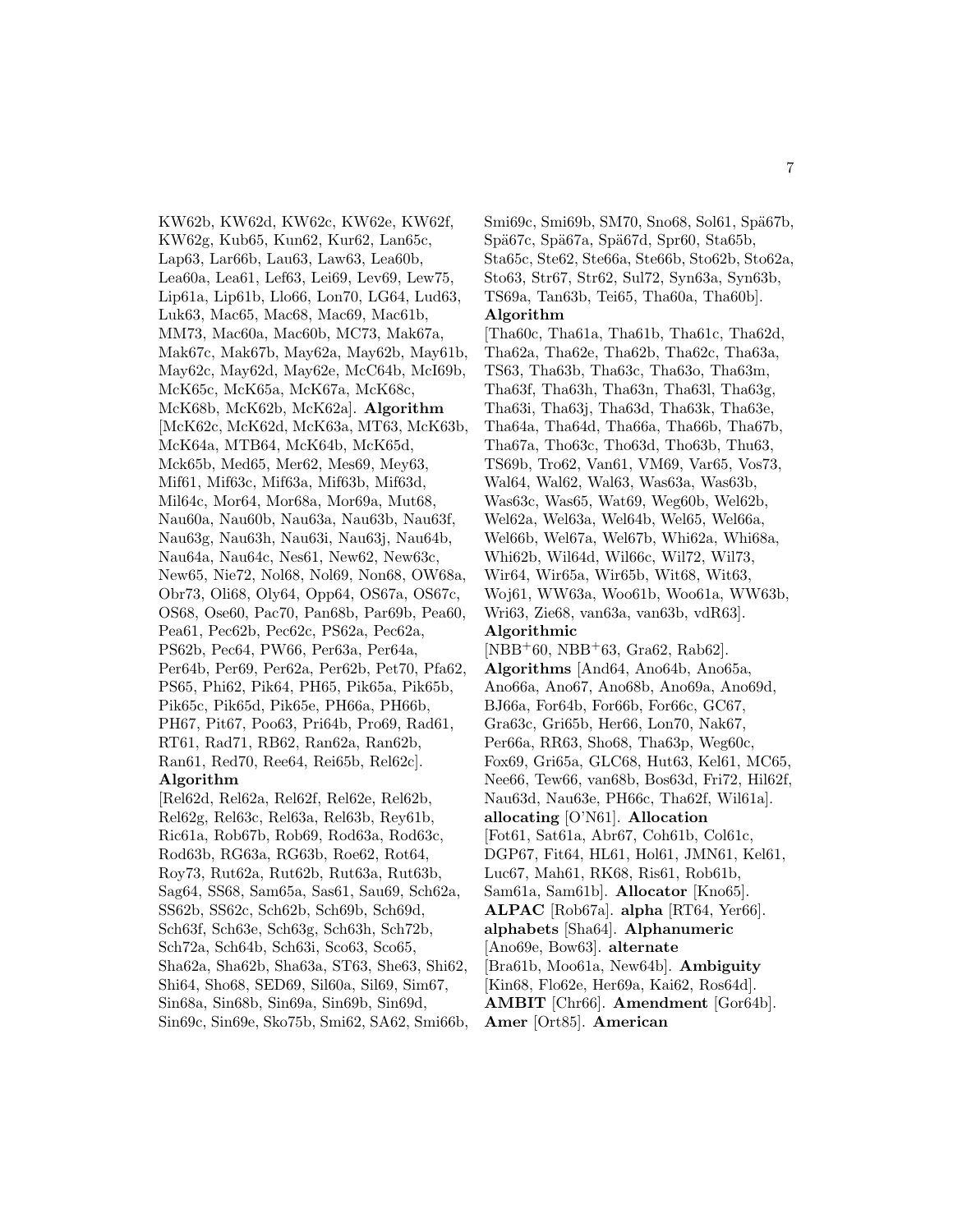[Gor64b, GBGL64a, Ano64g, Ano64f, Ano65b, Ano69e, Bar60, GBG63, GBGL64a, Gor64c, Gor65d, Gor65e, LSTG65, Ros63b, Tra65]. **amplification** [Flo60c]. **AMTRAM** [RFSC66]. **Analysis** [BG68b, BKKV68, Ber68a, CM67b, GLC68, How69, Hun68, Low69, MRZ62, Oli68, Par69c, PL65, Rab68a, RR66, SS62a, Ser69, SL68, Wor64, Ano64d, BB66b, BB66a, BF62, Bel67, Bre68, BW63, Car67, Cha61a, Con66, Coo67a, DB64, Dav66, DBT69, Ehr67a, Fis67, Flo64b, For64f, Gar63, GRH61, GPHO62, Goo65, Ham66c, HB63, How62b, LSM62, LW62a, LW62b, LK67, Mah64, MNW65, McI60b, Mei68, MM63, Par66e, Pen64, Pen66, PPR69, RDM63, Sha66a, Smi63a, WW67, Wel64a, Cla69b]. **Analytic** [HCJ62, Bos62, Las69b, Rab68a, Rab68b, Rab68c, Rab69, Ram66]. **analytical** [Wil64c]. **analyze** [Bah68]. **Analyzer** [Kun65, Kun66]. **Analyzing** [MS65, Wei66a, Ham66a, NWW67, Sch68]. **Ancestor** [Flo62c, Tha63o]. **Announcement** [Weg60c]. **annual** [Mos65, Tei64]. **Anomaly** [BNS69]. **ANSI** [Ame66]. **answer** [Pyl65]. **Answering** [Sim65, Sla65, Ros67a]. **any** [Bos63b, Mif63b]. **APAREL** [BF69]. **aperture** [Las69a]. **appear** [Ano62f]. **appendix** [Wal67]. **Application** [AHD63, MM67a, PL65, BS66b, CCMP66, CS63b, Fel66, Gar66, HB66, Nei67, Nic61, San63b, Swe61]. **Applications** [Beh66, FL68, GRH61, Klo65, LHJ68, Mor69b, ORSS68, Rob61a, Sch68, WB65, Aro64, DH97a, Gos65, Kub66a, Kub66b, Lar66a, Mil66, MM67b, Rap66a]. **applied** [Lar66a, RW65, Wat66, WSP63, Ric61b]. **appointment** [Kat69]. **Appointments** [Ano62d, Ano62e, Ano62m]. **appoints** [Ano62g]. **Appraisal** [Cal67b]. **appreciation** [Kri68, Org68]. **Approach** [Smi65a, BMMS66, Fau64, Ham67, Ken69, O'N61, STC65]. **Approximate**

[Gre64b, Gre68b, GY63, Ska66]. **approximately** [App62]. **approximating** [Kar61, Lub60, Oli61]. **Approximation** [Mif63d, AS69, Bel61a, Fik67a, Gar66, Geo63e, Sch63h]. **Approximations** [CR67, Fik66, Fik67b, Bel61b, Cle61, FH62, FH64, GP64]. **APT** [BDM63]. **arbitrarily** [Sha64]. **Arbitrary** [FS67a, Lea60b, Lew75, Rod63c, Sin68b, Sin69e, TS69a, Col61b, LG62, Whi68a]. **ARCCOSSIN** [Bow65b, Kon63a]. **Arctangent** [Mil64c]. **arctangents** [CS63a]. **Arden** [Wei69a]. **area** [Bak61, Gor63c, Tei64]. **Argentine** [Fin69]. **Argument** [Hol62, Gra61b]. **Arguments** [Gau65a, Jan77, Cob69, Geo63d, Her61f]. **Argus** [Det60]. **Arithmetic** [Ble66a, Blu65, CL61, EV57, Erc60, Ike65, Nak67, Per62b, PS60, Sil60c, BR64a, Bla66b, Boc65, Bro64b, DD68b, Ehr68, Flo61, Geo62e, Gib61, Gol63, GR64, HW61a, Kes62, Mil64b, Red69, Smi69a, Sto67, Wei65b, van63a]. **Arithmetizing** [CS63b]. **ARPA** [Tit67a]. **Array** [Boo67b, Mac69, Bar63b, Gar63, Hel64]. **arrays** [Hel62b, Jod62, Sat61a, Son62]. **Art** [Knu73, Ano64a]. **artificial** [Tra62b]. **ary** [Ken65]. **ASA** [Alt64, Gor61a, Gor61b, Gor62a, Gor65c, Hei64a, Sal66e]. **ASCII** [GBGL64a, BB64, Cro65, Gor66a, Pyl67a]. **ASCII-Octal** [Cro65]. **ASP** [LG68a, LG68b]. **Aspect** [Cod67]. **Aspects** [Rap66a, Law64, Pen66, Sim66]. **assault** [Ski68]. **Assembly** [Del65, GI65, Sam65b, Spe60b, EPV61, Fer66, Sti62]. **Assessment** [Bat61a]. **Assign** [FV63, Háj63, Sco63]. **assigning** [MW66]. **Assignment** [Flo60b, Pat60a, Sil60b, Weg62b, New63c, Sil60a, Wit63]. **assisted** [SS66a]. **Associate** [Her61p, Her61q]. **Associated** [Cle69, Doy62, Fri72, Cob69, Geo63d, Her61f]. **Association** [San61]. **Associative** [FR69, LG68a, Wol68, DGMS66, LG68b]. **Asymptotic** [Cla60b, Cun62a]. **ATIVE**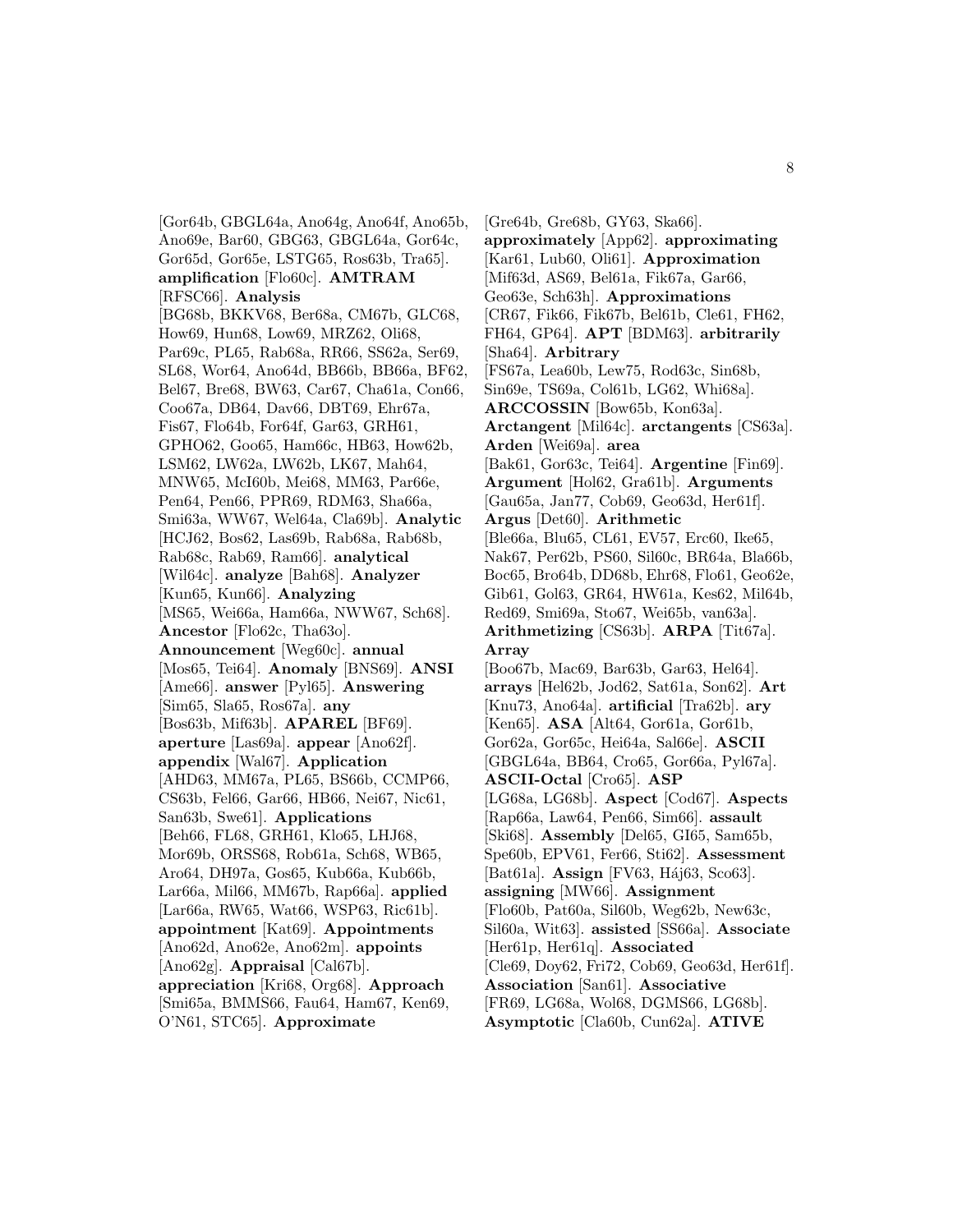[Hau63a, Was65]. **Atlas** [Fot61, How68b]. **atmosphere** [JE69]. **attaining** [Ham67]. **attributes** [SS66a]. **Attrition** [Bat61a]. **Augmentation** [Bre61, Ric61a]. **augmented** [Kun66]. **Augments** [Smi60a]. **August** [Ano62c, Tra60a]. **authorization** [Ros67c]. **Autocode** [Ell62]. **autocorrelation** [Sch65a]. **AUTOMAST** [BB66b]. **Automata** [Fis65, Gre65b, Lai61a, McN68, Arb61]. **Automated** [Las69a, SEFQ66, Ham66a, Kli63, Nag68, Swe61, And65a]. **Automatic** [Ano60c, BB66a, Bra61c, CJ66, CL69, DLW66, EW61, FW65a, Fot61, Hol60a, JPAR68, KM67, LW62a, MdM67, Nau65, Nie65b, Rab66, Sha66a, Smi65a, BB66b, Boo60, Cla66a, Cla67, Cla66b, Col61c, Edm64, Edw63, Gor64a, Gro63, HL61, HW69, Kan64, Pat60a, SL65, Sal66a, Say69a, Say69b, Sch66a, TW66, WG63, Wen64, Yer66]. **Automatic-programming-language** [LW62a]. **automating** [Eck63]. **Automation** [Lah65]. **automaton** [Hei64b]. **Autosate** [Gat64]. **auxiliary** [Bah68]. **available** [Gal62b]. **avenues** [Ham67]. **Average** [Pat69b]. **Avint** [Whi62b]. **Avoiding** [Owe65a, BS64]. **axially** [Gre64b]. **Axiomatic** [CW65, Hoa69]. **AXLE** [CW65, dB66].

**B** [KW62b, KW62f]. **B1** [Bow65b, Bra69]. **B3** [Boo65c, Col64a]. **B5000** [For63a]. **Backboard** [Pom65]. **Backing** [Fot61]. **Backus** [Ing67, KG62, Knu64, Pet65]. **Backward** [Gil63, KF63b, Tha63i]. **Backwards** [RF65]. **Bagley** [Boe60]. **Bairstow** [GR67, Gra60, GT60, Her61d, Van61]. **baker**

[Gor61b]. **Balanced** [Cla69b]. **Ballistic** [Arc61]. **bandmatrix** [Sch63i]. **BANDSOLVE** [Sch72b, Thu63]. **bank** [San63b]. **banking** [Fre63c, Hea66a, Per64g]. **Banks** [Tit67l, Eck63]. **Bartels** [Sch69d]. **Base** [BR69, Mat68a, SB69, Ben68, Bro65a,

Gal64a, Gor61a, OW69, Ros67a]. **Based** [FR69, Sin69a, DN66, De 67, Gaw63, Lom64, Ris61, SH66, WY62]. **bases** [Win67]. **Basic** [De 68a, Kle66, Log60, Sam62a, CC67, Gor61a, HW61a, BW68a, Gor64a]. **Basin** [Ric61b]. **Basis** [Hoa69, Hom66, Vas62]. **batch** [BRC69, Gol69, STW67, Smi67b]. **batch-processing** [BRC69, Gol69]. **batching** [Mul62a]. **Bay** [Tei64]. **BC** [HLW63]. **bcd** [Dic62, Fer62, Mon62, Ost62a, Ros63a]. **Be** [Boo65a, Ful67]. **becoming** [Kol61]. **bed** [Lar62b]. **Beginnings** [Ste64a]. **behalf** [EO66]. **Behavior** [Den68b, CV68, Den68a, FS62, FJM66, Whi68b]. **Bellman** [Wri67]. **Bemer** [De 61]. **Ber** [Her61o, Rel62c, Tha62d]. **Bessel** [Sko75a, BS60, Cla60a, Cla60b, GP64, Gar66, Gau64a, Gau65b, Gra61b, Ose60, Per63a, Per64a, Pex64, Sta65c, Woj61]. **Beta** [BB74, PS76, Gau64c, Gau64d, Lud63, PH67, Tan63a]. **Better** [Ber60c, YS63]. **Between** [GT63a, Lan65b, Wei65a, Bem67c, BS64, Lan65a, Opp64, Per60, Tan63b, Tur66, Weg62a, Wei66c]. **Bézout** [KA69]. **bill** [Oet67e]. **Binary** [AD69, Buc59, Lak62, Lyn62, MSR60, WB65, Cla64, Ehr68, Gri64, Key63, Man66, Mar68b, Ols65, Weg60a, Yar63]. **Binary-to-Decimal** [Lyn62, Key63]. **binomial** [Her61r, Geo62b, Ken60b, Ste62]. **biochemical** [DB64, GRH61, GPHO62, LSM62]. **biological** [FPMC66, SPGH66]. **biostatistical** [SH67]. **Bisection** [Gor60, Rad61]. **Bit** [GBGL64a, Ike65, Tob65, Ano68a, BB64, DH97b, DH00, GR64, Kat63a, Kue61, LSTG65, Loh68a, Ost62b, Ost64, Owe65a, GBGL64a]. **bit-sequencing** [BB64]. **bit-time** [Kat63a]. **Bits** [Gol67a, Gor65c]. **Bitwise** [Str61]. **bK** [Giv68]. **BKS** [Smi61c]. **blind** [SLSS64]. **BLNSYS** [LMM<sup>+</sup>65]. **Block** [Bay68c, Sen60, Kai69]. **Blocks**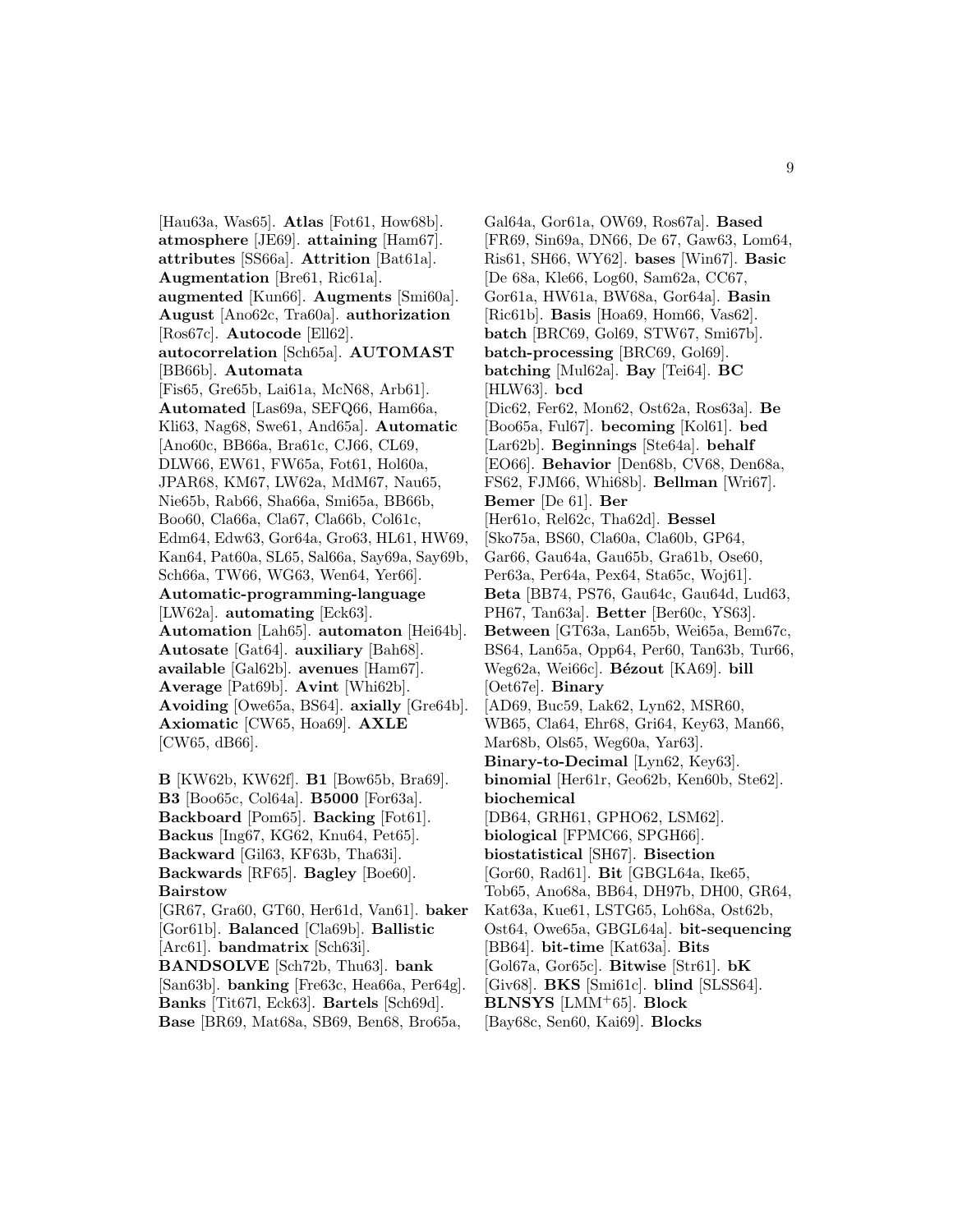[FS66, Ito76, GS61b, IF61, Weg62a]. **Board** [Ano62b]. **Bob** [De 61]. **Böhm** [Coo67b]. **bombing** [Bat61b]. **Boo** [Rob61a]. **Boolean** [Ano63b, Bak62, BG62, Com64b, Dod65, HW61b, Low69, Man65, Mar68c, Mea61, VGB61]. **bottom** [Bro67a, KS66]. **Boundary** [Loo65, BJK61, BKK65b, BKK67, Blu69, DC64, Day65, Gre68b, Hol64, MRZ62]. **boundary-value** [BJK61, BKK67, Blu69, Gre68b]. **Bounded** [Flo64b]. **Bounds** [DLW66, Gib63, Hal69, Pex64]. **BRAD** [ORSS68]. **Braille** [AR68, LMM<sup>+</sup>65, WK65]. **breakdown** [Bri64a]. **Briandais** [Bem61]. **bridges** [Aue65]. **Bridging** [Ros66c]. **Brooker** [Ros64b]. **Brookhaven** [ORSS68]. **Brooks** [Fit68]. **bugs** [Boe60]. **BUGSYS** [LJB66]. **building** [Ros64b]. **bureau** [SS62d]. **Bureaus** [Tit67l]. **Burroughs** [Bar61b]. **Business** [Pol66a, Sch68, Bau66, Fre63c, Lom64, Rob62]. **business-oriented** [Lom64].

**C** [GR70, Ort85, Car66b]. **C.S.I.R.O** [AHH67]. **C1** [BM67b, McK68b, Pan68b, Smi69c]. **C2** [Gra65, Nol68, Nol69, Non68]. **C3S** [Par66d]. **C5** [Bac69a, Rad71, Sil69, VM69, Whi68a]. **C6** [HR69, Hun68, Sin68a, Sin68b, Sin69a, Sin69e]. **CACM** [Gab67]. **CAI** [SS66a]. **CAIN** [Bat61b]. **calculating** [Col65, Nau63c, Sti68]. **Calculation** [Fik66, KW62d, AHD63, BR64a, BKK66, Dun61, Ing60, Knu62a, Lec61, Mou67, Ros61b, Sal62b, SA64, TK66, Tra61a, Wil62, KF63a, Pan68b, Smi69c, Tha63h]. **Calculations** [Las65, AGP65, Can63, Wal66, Wal67, Yar67]. **calendar** [FvF68, Loh68d, Opp64, Tan63b]. **California** [Sha66b]. **Call** [Ban67a, Wei65a]. **cam** [Arc61]. **Candidate** [Dun65b]. **canonical** [SK64]. **capabilities**

[BS66b, Fin66, Fin69, LMM<sup>+</sup>65]. **capability**

[Sav66]. **capacity** [Ano62j, Lyn66]. **Capitalizaton** [Boa66]. **card** [Gor66f, Gre61a, Hut68, Loh68b, Ros61c, SW60, WN64]. **Cards** [Gor64b, Ros66c, Gor66e, Sch67]. **Carlo** [Cla61, MW66]. **Carolina** [Bus61]. **Cascading** [Ros65c]. **Case** [Ros69b, Alr66, Ber62, LW62b, Sam61a, San63b, Ste68b, Syn64, Wei67a]. **CAT** [WM65]. **catalogue** [Sch63a]. **CCITT** [GBGL64b]. **CDC** [Cod64, HS67]. **CDC-3600** [Cod64]. **Center** [Mor60, DPJ64, Hut65b, Kau66, Lyn66, Ros65b, WW67, Ano62o]. **central** [Whi64a]. **Centralization** [EGJ65b, PKT<sup>+</sup>65, Oet65]. **CEP** [Man64, MM65]. **Certain** [BNS69, Cla69a, Abr67, DH97a, Gar66, Sch69a, Tan63a, WK65]. **Certification** [Abr65, Ale61a, Ale61c, Ale61b, All65, Bar63a, Beh62b, Beh62c, Beh63, Ber66, Ber68b, Bit63, Bla64a, Bla64b, Bla66a, Bla63a, Boo65c, Boo67d, Bos63c, Bos63a, Bos63b, Bow65a, Bra64a, Bra64b, Bra69, Bre61, Bri63a, Bro62b, Bro62a, Buc62, Caf62, Cla63, CH64, Cob69, Coh62, Col63c, Col62h, Col62g, Col62i, Col62j, Con62, DRG63, Duk69, Dwy63, Ell65, Far66, Far69, Fie69, FV63, Fle63, Fle66, Fre63b, Gau64d, Gau65b, Geo62c, Geo62b, Geo62e, Geo62d, Geo63d, Geo63c, Gil61, GT60, Gra64, Gre62c, Hac62, Hal63a, HR69, Hal62, HR64, Hel62a, Her61b, Her61c, Her61d, Hil62d, Hil62e, Hil62f, Hil62c, Hil62b, Hil62a, Hil66, Hil67a, Iso63, Kna61, Koh67, Köl69a, Köl69b, Köl72, Kon63c, Kop74, KW62e, KW62f, KW62g, Lap63, Lar66b, Law63, Lef63, Lei69]. **Certification** [Lew75, Lon70, Mac69, May62a, McC64b, McK62d, McK63b, MTB64, Mey63, Nau63c,

Nau63b, Nau63d, Nau63e, Nau64b, Nau64a, New63c, OW68a, Opp64, Par69b, PS62b, Phi62, Pik64, Pik65b, Pik65c, Poo63, Pri64b, Rad61, RT61, RB62, Ran62a, RR63, Ran61, Rei65b, Rel62c, Rel62d, Rel62a, Rel62f,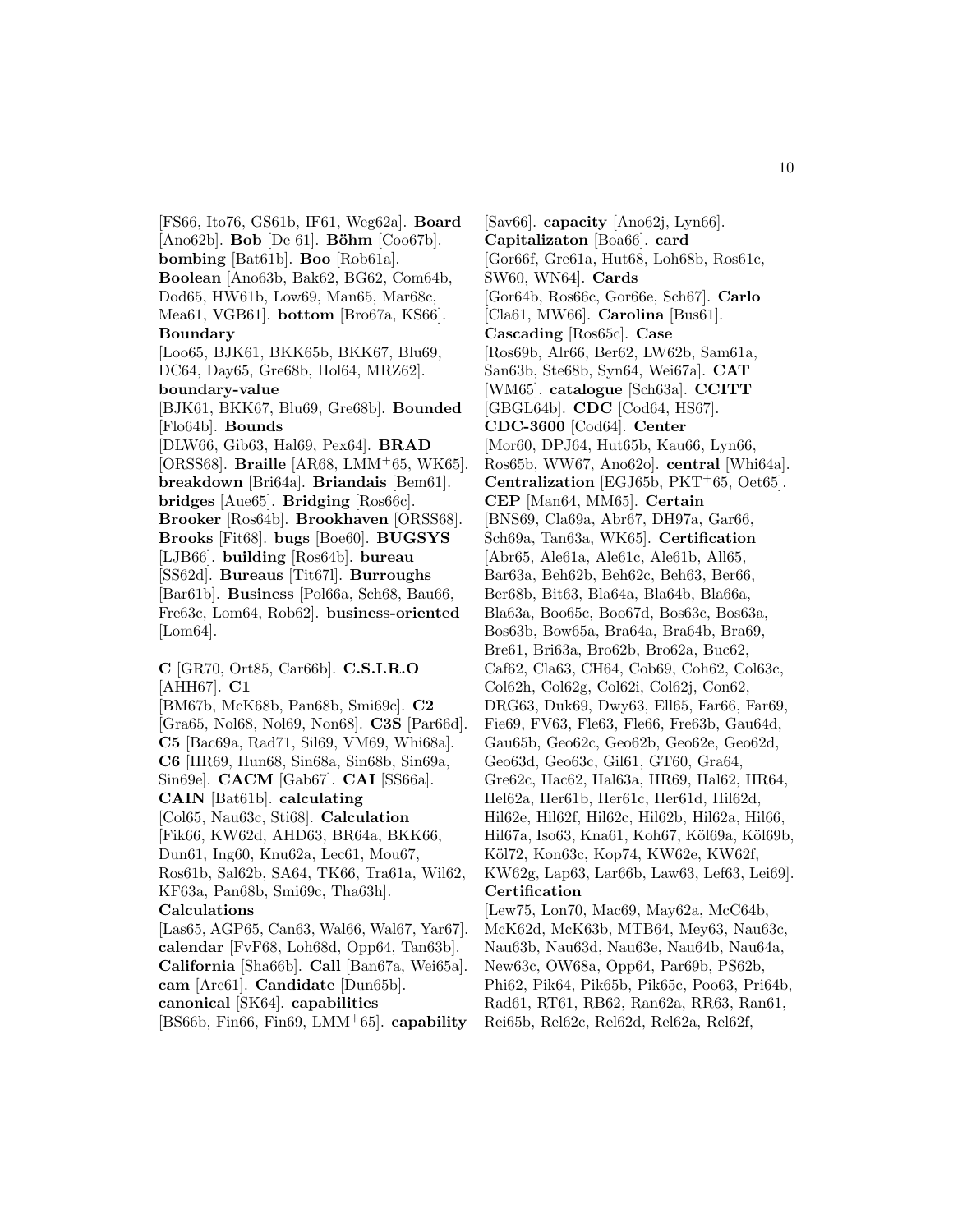Rel62e, Rel62b, Rel62g, Sam65a, SS62c, Sch62b, Sch69b, Sch69d, Sch63g, Sch64b, Sco63, Sim67, Spä67d, Sta65c, Sul72, Tha60b, Tha61b, Tha62d, Tha62f, Tha62a, Tha62e, Tha62b, Tha62c, Tha63o, Tha63m, Tha63f, Tha63h, Tha63p, Tha63n, Tha63l, Tha63g, Tha63i, Tha63j, Tha63d, Tha63k, Tha63e, Tha64a, Tha66b, Tho63c, Tho63d, Tho63b, Van61, Var65, Wal64, Wat69, WT60, Wel64b, Wel67a, Wel67b, Whi68a, Whi62b, Wil62, Wir64, Wit63, Wri63, vdR63, Mol63, Nau63i, Nau63j, Köl68b]. **Certifications** [Bos63d]. **Chain** [Kiv62a, Kiv62b, May61b]. **Chain-Linked** [Kiv62a, Kiv62b]. **Chaining** [Joh61, Arn65, Dra64, Har65b]. **chamber** [RDM63]. **CHAMP** [Sto68]. **Change** [Gab67, Gru64, Tru67]. **Changed** [Zie68]. **Changes** [Ano69f, Tit67b, Ano62l]. **Changing** [MM67a]. **channel** [Sch67]. **chapter** [Tei64]. **Character** [Bem60c, Gor65d, Lew63, LSTG65, Poo62, Pyl62, Pyl67b, Ros66c, Smi63b, Spe60a, Bem60b, Bur62, CC66, Gru62, Sto68, Voo60, Gor65d]. **character-addressable** [Bur62, Gru62]. **Characteristic** [Fri72, Tho63a, Cle69]. **Characteristics** [BNS69, Goe63a, Hub63, Man64, Doy62]. **Characters** [Ano69e, McK67a, Bro65a, HDK68, McK68c]. **Charlier** [Per64b, Sam65a]. **Chart** [Gre60b, TTW61]. **Charts** [BSS62, And65a, Coo67b]. **Chaudhuri** [Foa61]. **Chebyschev** [Boo67c, Her61b]. **Chebyshev** [Sal69c, Sch69d, BG68a, BG68b, Boo67d, Cyv64b, Gal60c, GP64, Hal63a, Hil67a, Hil67b, HL66b, HL66c, Nau64c, New62, Sal69b, Sch69b, Smi66b, Smi69a, Tha64b]. **check** [Tha62g, Wil61b]. **Checking** [Gor63a, Lie64, McI60b]. **checkless** [Ros67c]. **checksum** [New64b]. **chemical** [GRH61]. **chemistry** [WB64]. **Chi** [HP85, eL76, HP67, OW68a]. **Chi-Squared**

[HP85, eL76, OW68a, HP67]. **Chicago** [Fir69]. **Chief** [Ano62i]. **Chilean** [Fin69]. **China** [Aud66]. **Chinese** [Lo67]. **chino** [Rog60]. **Choice** [BR69, Buc59, MSR60]. **Church** [Lan65a, Lan65b]. **circle** [dW60a]. **circles** [Mar61]. **circuit** [Las69a]. **circuits** [RF66, Sha66a, Tes67]. **city** [Ano62a, Zak66]. **CL** [CCL61]. **CL-I** [CCL61]. **Clarification** [ANS69, ANS71, Ano69b, Pan67]. **Class** [Joh65, Lyn65, Ros69a, Bus67a, Cli64, For64a, Kol61, Lut64, Tra61b, Won61]. **classes** [Hol60a, MW66, Nar66]. **Classification** [May62e, McG62, Eck63, TW66]. **classroom** [Kat60]. **clearing** [Dod68]. **Clebsch** [Gun65a]. **Clinical** [WDHS65, Gro63]. **CLIP** [EC61]. **closed** [Wai67a]. **closely** [Lue60]. **Closing** [Moo63]. **CLP** [CDMW65]. **COBOL** [BSS62, Bou62, CS63b, Cun62d, Cun63, Don62, Elk65, Eme62, For63a, FW65b, Gre62a, Hic62, Kes62, Lip62, Lon62, Mac61a, Mul62a, Pat63, Sam62a, Sha65, SS62d, Taj65, Vei66b]. **COBOL-61** [For63a]. **CODAS** [DME69]. **CODASYL** [BCD<sup>+</sup>62]. **Code** [Ano64g, Ano65b, Ano69c, Bem60c, BMB68, Fat69, GBG63, GBGL64a, Gor65e, Gor66a, LSTG65, Loh69, Ram65, BSW61, Bre69, Cro65, Gea65, Gor66f, Loh68b, Loh68d, LM69, Mau68, MM67b, Pat60b, Loh68e]. **coded** [Bem60b, Gri64, RA62, Sha64]. **Codes** [NS60, Ano68a, Fos62, Lar62a, Loh68a, Ros61c, Rub61, SW60]. **Coding** [Gro63, LW62b, Lyn60, PRB69, Wir69,

- Wir70, Bra61c, Flo61, Ort68, Pyl67b, SV60,
- STC65]. **Coefficient** [SA62]. **Coefficients**
- [Gia62, Per62a, Smi66b, Cla63, Col62k,
- Cyv64b, Geo62b, Gun65a, HR69, Ken60b,
- Nee66, Rab68a, Rab68b, Rab68c, Sas61,
- Ste62, Tei65, WB64]. **coincidence** [Kai62].
- **Collates** [Fre63d]. **Collection**
- [Han69, Kai69, SW67]. **collections**
- [CCMP66]. **Collector** [FY69]. **colleges**
- [AH64, PGBF69]. **Collins** [KA69].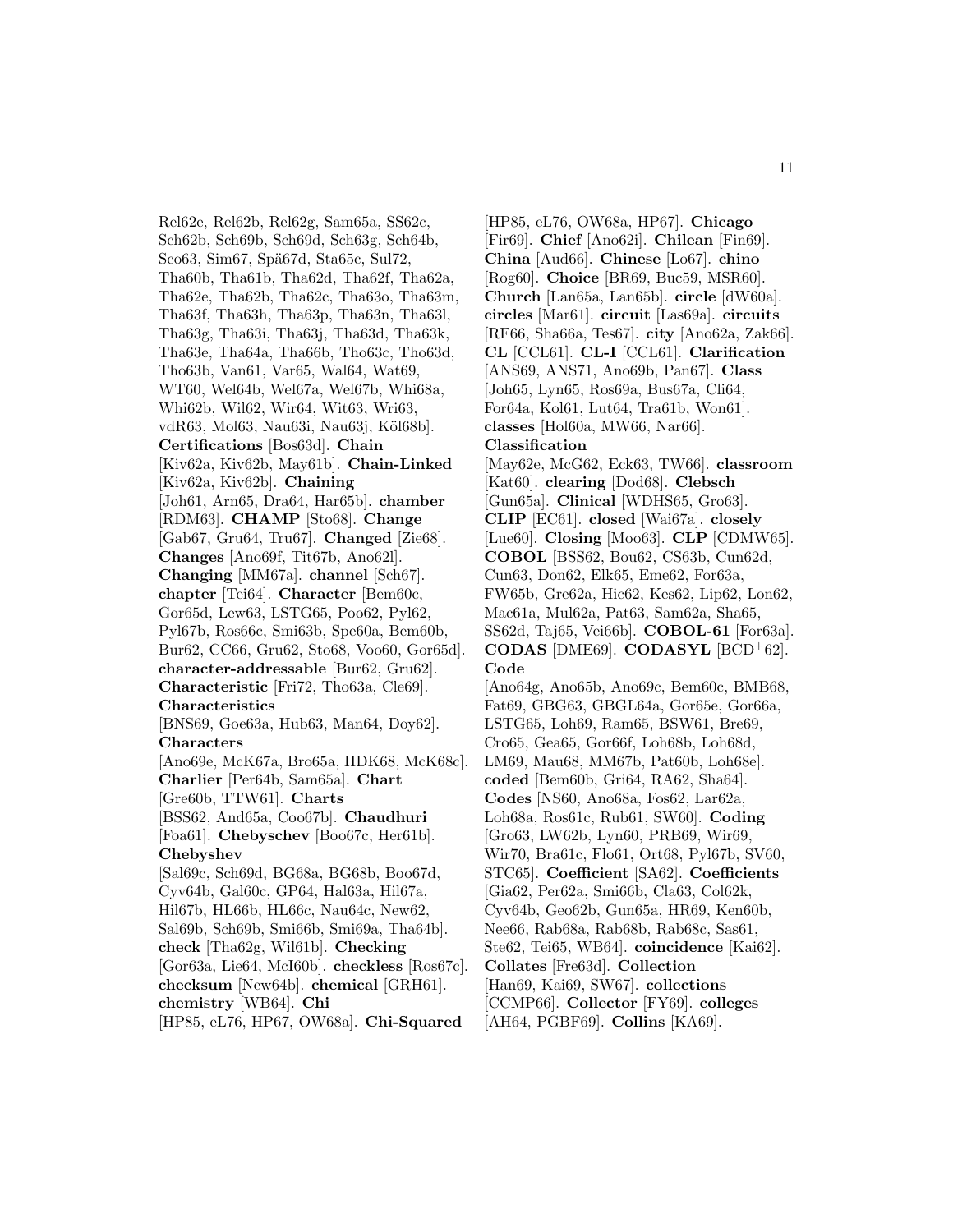**Colloquium** [Gre65b]. **Coloring** [Her69b]. **Combat** [Fis61]. **Combination** [Bos63a, Bos63b, Gre62c, Kur62, May62a, Mif63a, Mif63b]. **Combinations** [Bro60b, MB68, Rad63]. **Combinatorial** [Lyn65, Bla63a, Hay62, McK68a, Roe66, Wei64a, Col63c, Tho63c, Tho63d, WW63a, WW63b]. **combined** [EPV61, Gre63b]. **Combining** [McI60b, Elk65]. **coming** [Gal68a]. **COMIT** [BR64b, Yng62, Yng63]. **Comm** [Ort85, Sal69c, Sch69d, Sil69, Tra60a]. **command** [Cli63, HKM66]. **Comment** [Bos62, Nek61, Ort85, Sta69, Tra60a, Wis68, Col69, Con61, Gen68, Luc67, Ral67, Sco64, Wei64b]. **Commentary** [Ste68a, Tit67l, Ban67b]. **Comments** [BGS64, BB64, BMB68, Bla60, Bri67, Coo66, Hym66, Ing61c, IF61, Lie60, McC67, Per64f, Per64g, ST64, She60, Tra60b, Tra62a, deB67, Atc67, Bau64a, Boh62a, Dij64, Giv67, Knu66a, Knu66b, Owe65b,  $PKT+65$ , Sam62b, dB67]. **commercial** [Gos65, Kel64]. **Committee**  $[Ass68, ACH<sup>+</sup>68, CHK<sup>+</sup>65, Ste61, BCD<sup>+</sup>62].$ **Common** [Ano63d, Bra64b,  $GGJ+63$ , Pec64, Sha68]. **Communication** [Wei66c, Ano69c, Bau66, BMB61, Gor65e, LSTG65, MEF63, Ort68, Sal66e, Sav66, Zaj64]. **Communications** [Ano60a, Den68c, Weg62a, FPMC66, GBGL64b, Loh69, Tit67d, Ano62i, Col66a, Sat61b]. **communist** [Aud66]. **Compact** [Han69, LG62]. **compared** [Tra65]. **Comparing** [Hal63b, RC64, SEG68]. **Comparison** [GT63a, Nee66, TL66b, Tra61a, BR64b, CRS60, Dic62, Fis67, Gol69, Hes63, Lar62b, Mon62, MC65, Pot66, STW67, Smi67b, TL66a, Tew66, Wak63, Whi68b, Wri66]. **comparisons** [Fer62]. **compatability** [Ryc61]. **Compatibility** [Bem60c, Lip62, Lue60, MSW65].

**Compilation** [Mas60, Gea65, Nat61, Sto67].

## **Compiler**

[Con63, Glo63, Iro61, McI60a, Nau65, Bar61b, Bou62, Bou66, CH61, CCL61, DeV68, Fel66, For63a, Gar64a, Gaw63, HW61a, KKR65, LH61, MHM<sup>+</sup>68, MM67c, O'N61, Ros64b, Sch66a, SGM<sup>+</sup>67, Sti62, WW62, Wel61]. **compiler-building** [Ros64b]. **compiler-compiler** [Fel66]. **compilers** [BN64, Goo68, Lev61]. **Compiling** [And64, Che66, GP62, HW61b, Ing61c, Nak67, Swi60a, Bac61, Gri68]. **complement** [Ehr68, Hem69]. **complementarity** [Oet67d]. **Complementary** [CH64, HJ67b, TS63, Tha67b]. **Complete** [Mer62, Sko78, Coo67a, Far69, Her61m, Her61n, Lar66b, Tha63a, Tha63m, Tha63f]. **Complex** [BG69d, Fri67, Her61e, Her61k, Pfa62, AHD63, Boo65c, BG69c, Cai66, Col64a, Col64b, Foa61, GS61a, Gra61b, Her61g, JS62c, Nes61, Rel62a, Rel62b, Tor61, Bac69a, Bea60, Erw62, Gau69a, JS62b, Köl72, RT61, Rel63a, Smi62, van63a]. **composite** [Tha64c]. **Composition** [Col62h, HO61a]. **Comprehender** [Qui69]. **comprehensive** [Ros64b]. **Compression** [MdM67]. **Computability** [McN68]. **Computation** [Ano60c, Fat69, Hea66c, HB62, McC60, Per63b, Sar59, SK69, Tra60b, And60b, BM68, Den64, For66b, For66c, FH62, Gen68, Gol67b, Hol60c, Les67, Mac62, MPS66, Nee66, Sar60, Sha66c, Tan63a, Win67, HR69, Smi66b, Tei65]. **Computational** [HDK68, KO68, Pen66, Coo67a, Sch63b]. **Computations** [DV66, Rod67, SH66]. **Computed** [Woj61, De 67]. **Computer** [Ass68, Ano62a, Ard69, Aud66, Bau66, BK69, Ber60a, Bro65b, Chu65, Del65, EV57, FY69, Fin66, Fis68, Fot61, Fre63d, Gre66b, GT63b, Ham64, Hoa69, Hor61, How67, Joh65, Kat64, Kir65, Knu63a, Knu73, LG65, LHJ68, LM67, Lyn68, Mau66, McN63, McN68, Mon65, Nie65b, Nol67, OKCF66, Pai60, Par69c, PR67, Rob61a, Ros64c, Ros61a, Sal69a,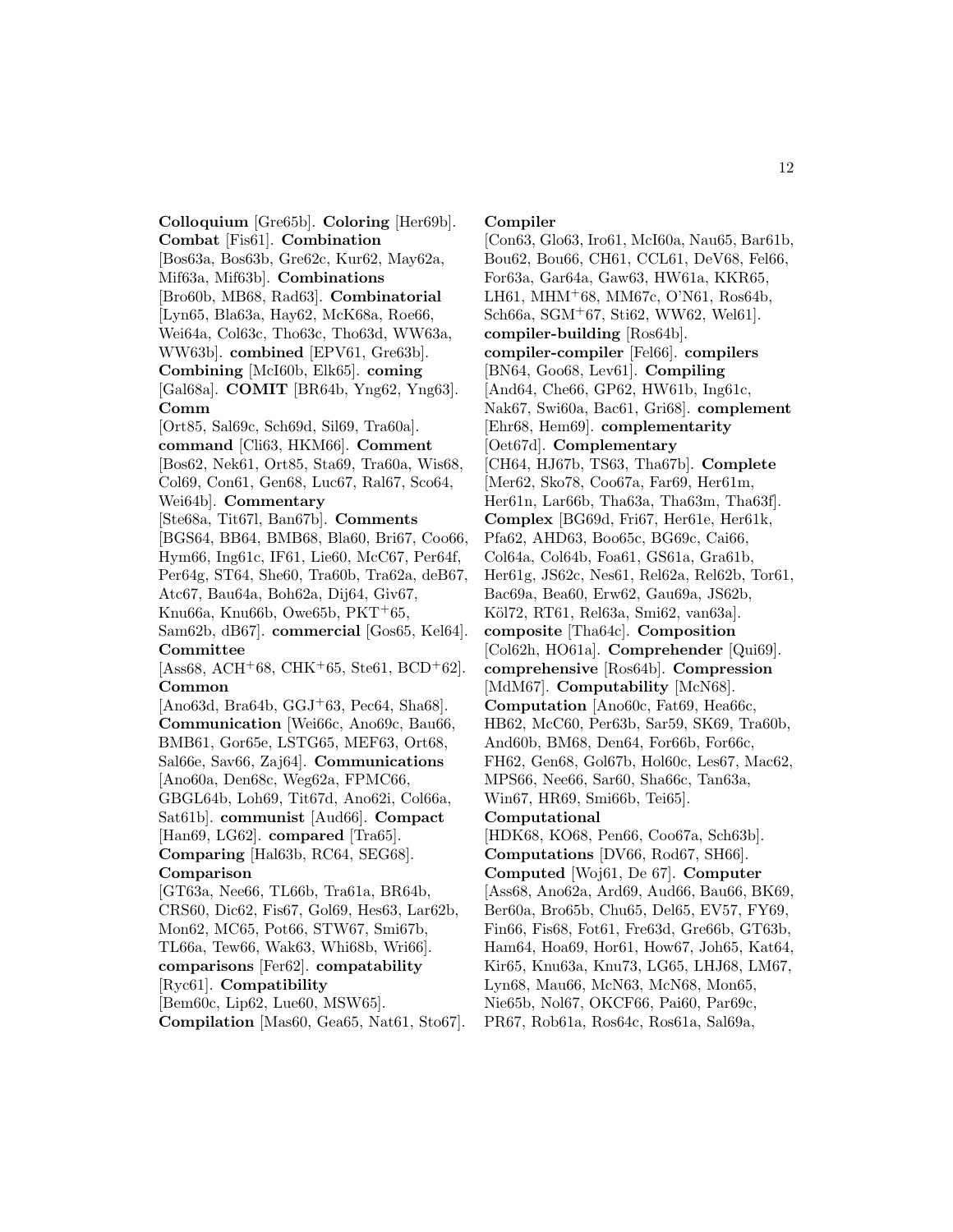SS66a, SOW62, TL66a, TL66b, Tit67c, Ver65, War60, Wei66c, WB65, WDHS65, Wir69, Wir70, YK66, Zaj64, von67, AWZ64, And60a, And65a, Ano68a, AH64, Atc66b, Atc $66a$ , ACH<sup>+</sup> $68$ , Bal $64$ , Ban $68$ , BF $62$ , BHTR69, Beh66, Bel61b, BMMS66, Bla61, BR64b, BRW66, Bos62, Bre62, Bre64, Bri67, BW63, Bry66, BN66, Cal67a, Col65, CHK<sup>+</sup>65, CF66, CG64, Dam64, DB63, DB64, Dav66, Den66, DPJ64, DS61]. **computer** [Dod68, Don69, Dow61, Dun65a, Ell68, EHL67, Fei61, Fel62, Fel66, FS67b, Fol63, For67, Fre62, Fri69a, Fuc68, Gil66, Gol63, Gor63c, Gri66, HA67, Ham66a, HCJ62, Hea66c, How62b, Hut65b, Hut68, Jac64, Kah63, KRK64, Kar64, Kat63a, Kin66, Kle64, KM64, Knu62b, Knu63c, Koc61, Kri68, KO68, Law64, LNE63, LW62b, Loh68a, LR63, Man65, Mar63, MLM67, McC63, Mil66, MM63, Mor68c, Mul64, NWW67, OA62, OSS69, Org68, PP62, Per64d, Piz66, Pol65, Pre65, RFSC66, RT64, RSWM66, Sal67a, Sal67b, SS67, SBS64, Sha62c, Sha68, She66, SL62, Sim65, Sim62, SPO62, SLSS64, SP66, Sut68, Swe61, Tea62, Tit67i, Wal66, Wal67, Weg60a, Weg62b, Wei62a, Wei61b, Wei64a, Wei65b, Wes67, Whi64a, WM65]. **Computer-aided** [Ros61a, WM65]. **Computer-assisted** [SS66a]. **computer-controlled** [Gil66]. **Computer-Drawn** [Knu63a]. **Computer-made** [Zaj64]. **computer-oriented** [DS61]. **Computer-usage** [Ros64c]. **Computer/communication** [Bau66]. **Computers** [Ban65, Ban67b, Bro63a, Can69, Car62, Gor63b, Got63, Gur60, Kee64, RF65, Tit67d, Van69, Aue61, Bar61c, BCP62, Boo60, BS61b, Den68a, Ecc61, Ehr68, Fre63c, Ham68, Har68a, Hau64, Kat60, Kol61, Las69b, Lue60, MEF63, MNW65, Mas60, Per64e, Per64g, RC64, Ram66, Ros65a, Sch69c, Sch62c, Son62, Tra64, Wei67b, Wri66].

**Computing** [Ano62o, CR67, Den68c, Fin69, Hub63, KA69, Mor60, San61, Sin67, Ano62j, Ard64, AGMP62, Bar60, But66, CM63, Gre61b, Her68, Lyn66, PGBF69, Ros65b, RBS66, Tit67h, Van68a, WW67]. **concept** [Hea66a]. **Concepts** [Mor69b, Ban62]. **concerning** [Jun61]. **Concordance** [Pai60]. **Concurrent** [Dij65, deB67, Hym66, Knu66a, Knu66b, dB67]. **conditional** [Bro65a, HW61b]. **conditions** [Egl63]. **Conference** [Ano62b, Kat60, Mor60, Nad62b, Fir69]. **conferences** [Ano62l, Fei67]. **Confidence** [HP66]. **Confidential** [KM61]. **configuration** [WM66]. **Configurations** [Per69, For63a, Sim69]. **Confluent** [KF63a, Tha62f, Tha63h, Rel63c]. **confusion** [Tur66]. **Congress** [Ano62d, Ano62c]. **Congress-62** [Ano62c]. **congresses** [Ros68, Zem69]. **Congressman** [Fit68]. **congruential** [DH00]. **Conjugate** [Ree64]. **connected** [Gor61a]. **connections** [Iro64]. **connectives** [Ano63b, Swi60a]. **cons** [Boh62a, Ohl62, Sam62b, Tit67i]. **conscious** [Kol61]. **Considerations** [Fuc68, BG64]. **considered** [Dij68a]. **Console** [FK60, Den68a, RBCR68]. **constants** [AHD63, PV64, Yar67]. **constitution** [Gal69j, Mad60]. **Constrained** [Dei66b]. **Constraint** [Wil64b]. **Constraint-type** [Wil64b]. **Constraints** [Pec62b, Sto62a, Cod60b, Iso63, Ska66, Syn63a, Syn63b]. **Constructing** [Gri65b, CG64, EPV61, Gri65a, Kor69]. **Construction** [Aeg59, Ano66b, Tra60a, Bou66, Bro66, Cle61, Dun65a, Fis68, Fol63, Gre63a, Gri66, Rob66b, RS65b]. **containing** [Hen63d, Hen63a, Pri64a]. **Content** [McN63]. **Content-Oriented** [McN63]. **Contents** [LK68b, Col66a, LK68a]. **Context** [GP65, Flo64b, Kun66, Ros64d, Ung68]. **Context-Free** [GP65, Kun66, Ung68]. **Contextual** [RG65, Wei67b]. **Continued**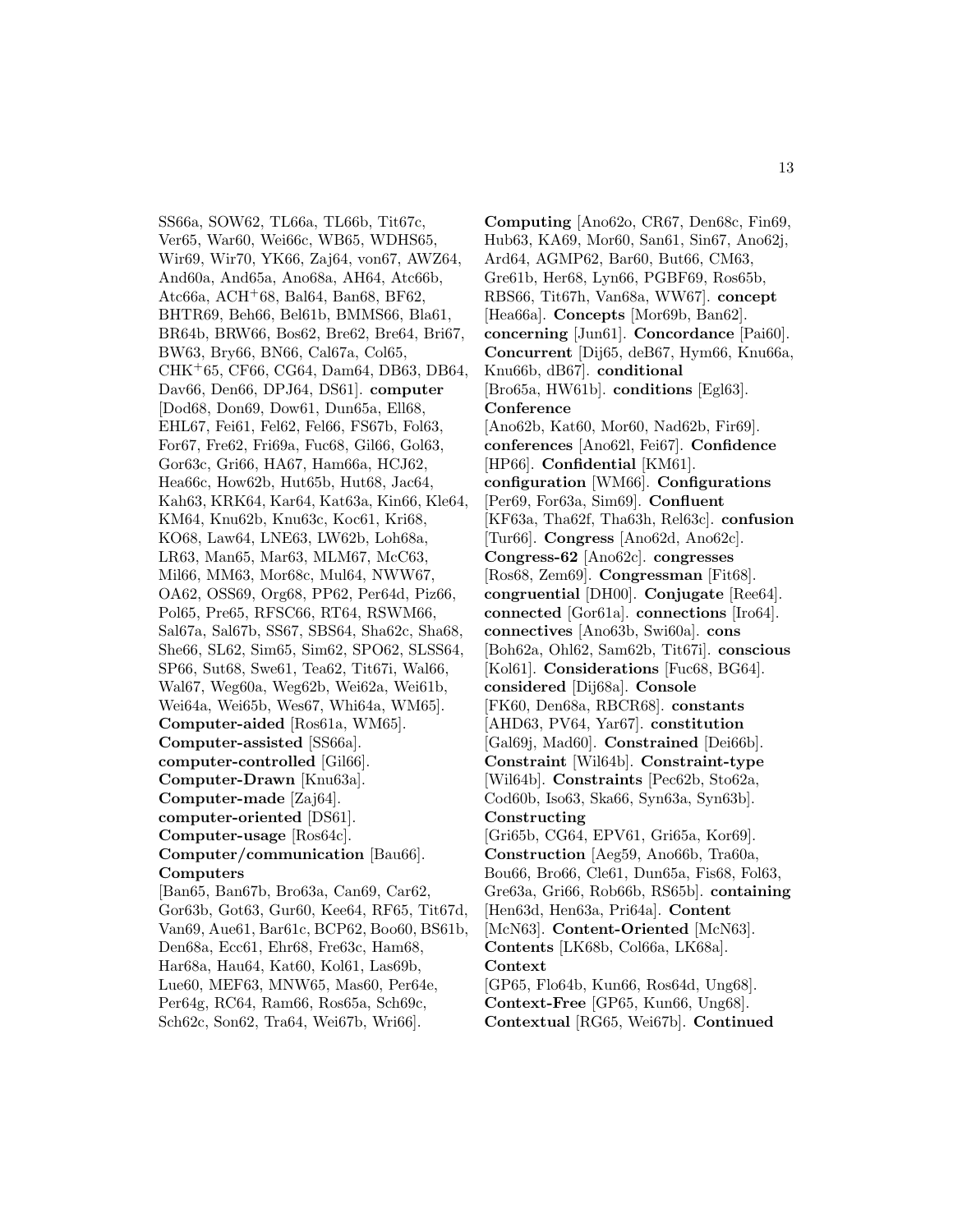[Bar63b, Flo60a, BGS64, Bra69, Kar61, Mor64, Sar60, Tha62b]. **continuous** [FH62, TD66, Tru67]. **Contour** [CL69, Day63, Mor69b]. **Contour-Map** [Day63]. **Contribution** [WH66a, WH66b]. **Control** [Dij65, Sal66e, Sen60, deB67, Ano63c, Ano69c, Car62, Cla66b, GS61a, Gor65e, Gre64a, Hol60c, Hym66, Knu66a, Knu66b, Loh69, Lon62, Sal66b, SPO62, dB67]. **controlled** [Bra64a, CC64, EPBS63, Gil66, Goo65]. **controls** [And66, Sal64, Wel64a]. **controversy** [Sav64, Sco64]. **Conventions**  $[Gor65b, KBH<sup>+</sup>64, Zar65, GS61c, Ryc61].$ **Convergence** [Par66a, MT68]. **convergent** [Ber60b]. **conversational** [CEL67, RFSC66]. **conversational-mode** [RFSC66]. **Conversion** [CP61, Kan60, Kin66, Lak62, Lyn62, Mat68a, Per60, Pol65, Pre65, Tha64b, Wak63, Des60, Key63, Man66, McC64a, Noz64, San63a, Yar63]. **Conversions** [Mat68b, Opp64, Tan63b]. **CONVERT** [GM66]. **converting** [Egl63, Gal64a]. **Convolution** [Sin69a, For63b]. **Coordinates** [Dor64]. **coordination** [BS66a, PPR69]. **COPE** [FK60]. **Copyright** [Law64, Tit67e, Ban67b, Oet67e]. **Copyrights** [Ban65, Boo65a]. **CORC** [CM63]. **Core** [Ris61, Fuc68]. **Cornell** [CM63, CDMW65]. **corner** [Gal69a]. **Correct** [Kri65, KN67, Ste64b, Ken69]. **corrected** [Nad62b]. **correcting** [Iro63, Kuh66, Rub61]. **Correction** [Nau63f, Pot66, Dam64, DeV68, DW60b, Kon63b, Wei61b]. **Corrections** [Hen66b, Tho66, Sat61b]. **correlated** [Bro65a, PA62]. **Correlates** [RG65]. **correlation** [Nee66, Sas61]. **correlational** [Whi68b]. **Correspondence** [Lan65b, Lan65a]. **Correspondences** [Ano68a, Loh68a]. **Corrigenda** [Cal67a, Ehr67a, Wir70]. **Corrigendum** [Ano60a]. **Cosine** [Cun62a, Cun62c]. **Cost**

[Gal60a, Bri63b, LNE63, Mut68, PP62, Sla64]. **costly** [Uhr66]. **Couched** [CW62]. Coulomb [Gau66b, Gau69b, Gun67, Köl69a, Köl69b, Köl69c, Vos73]. **Council** [Gal68f, Got62a]. **Count** [Sto62b]. **Counter** [Ano66b, Ken65, McB63, Wei64c]. **Counter-Example** [Ano66b]. **Counting** [CBG60, Kut60, Fri60, She60, Weg60a]. **coupling** [Gun65a]. **course** [Gor64g, HA67]. **covariance** [Pen66]. **cover** [Foa61]. **Covering** [Sal67a]. **CPA** [Kah63]. **CPI** [Gor66d]. **CR** [Sam66a, Smi66c]. **CRAM** [Caf61b, Rel62d]. **crash** [Uhr66]. **crisis** [FO67]. **Criteria** [Bor62, Sti69, Van68a]. **criterion** [Ada67, Fik67a]. **critical** [Per63b, Ale61a, Hel62a, Lea61]. **critically** [RSWM66]. **criticisms** [AGG61b]. **critics** [Sal66c]. **critique** [Col66a]. **Crout** [Mei65, Tha61b, Tha61c, DRG63, For60a, For60b, McK62a, McK62d, McK64b, Tha61a]. **Cryptographic** [Van69]. **crystal** [WM66]. **Crystallography** [Day63]. **CS** [Ful67]. **CTDH** [HKM66]. **CUPL** [CM67a]. **Current** [ED65, Sha62c]. **curricula** [AH64, Ell68, Man68]. **Curriculum**  $[Ass68, ACH<sup>+</sup>68, CHK<sup>+</sup>65, Atc66a, For64f,$ Kri68, Mul64, ACH<sup>+</sup>68, Wis68]. **Curve** [Boo67c, Boo67d, Col63a, Dei66b, Dei66a, GM64, HJ67a, HJ67b, New62, Spä67a, Ada69, Ber68b, Bri63b, Col63b, Glu62, Mut68, Nau64c, SA66, dM65, Iso63, Pec62b]. **Curve-Fit** [Boo67c, Boo67d, New62]. **curve-fitting** [Glu62]. **curvefit** [Hal63a]. **curves** [Bel61a, DPT63, Kui68]. **Custom** [Alr66]. **cybernetics** [Fei61]. **Cycles** [Pat69a, GC67]. **cycling** [Lan68]. **Czechoslovakia** [GGJ<sup>+</sup>63].

**D** [Ano60a, Hus60d, HW65, Hen66b, LHJ68, Tho66]. **D1** [Far66, CF69a, Fai69, Gau68, Hil69, Köl68b, Pik65d]. **DAD** [AHH67]. **Damage** [Bat61a]. **Damped** [Spä67c, Sil69]. **dangers** [Oet67e]. **Dangling** [Abr66, Kau63b, Mat64]. **Data**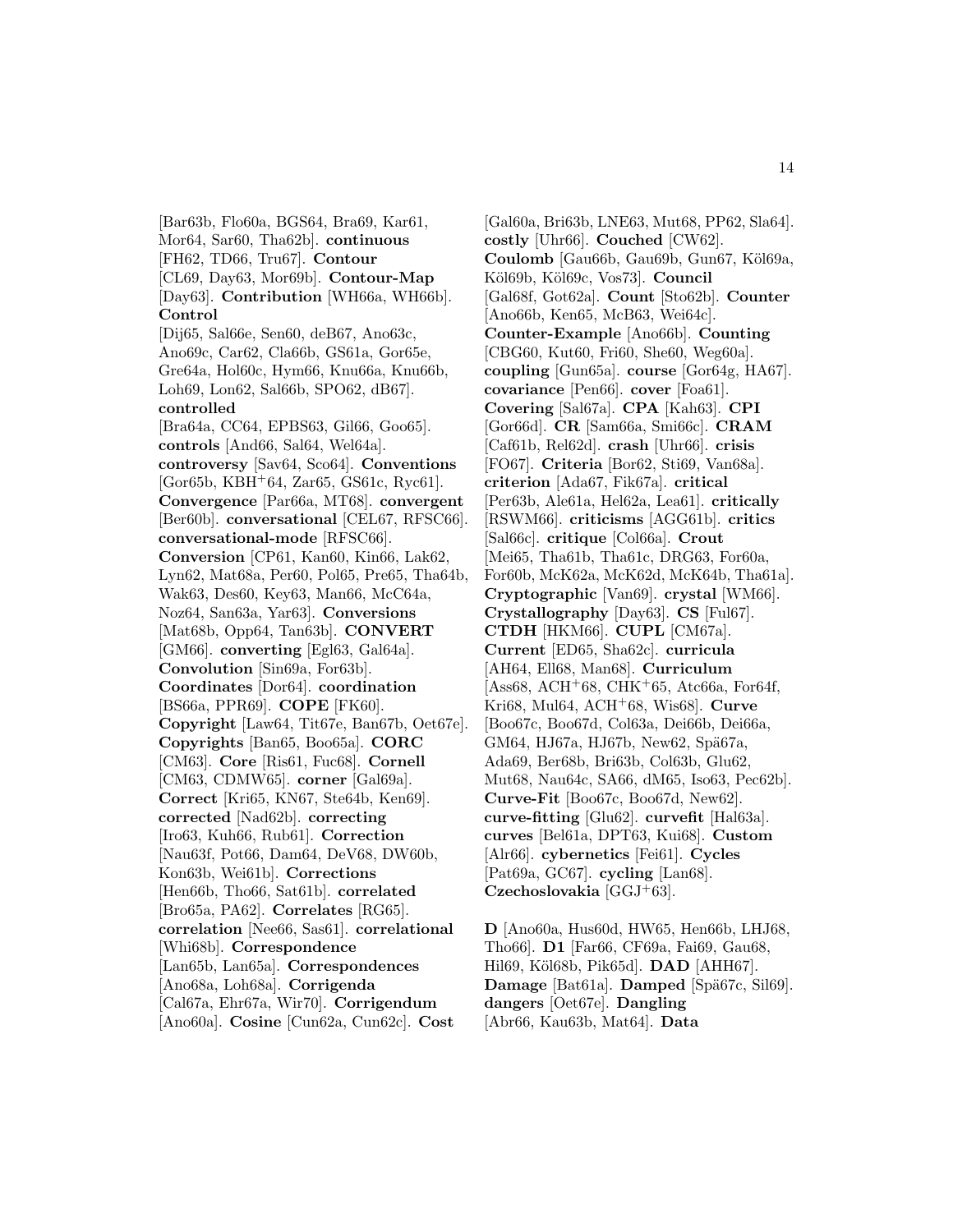[Ano69c, Bar62, Deu66, Fis66, FS66, Goe63c, GBGL64a, Has67, Hun68, Ito76, Lar66a, LM67, Loh68d, Loh69, MdM67, Nei65, PL65, Pyl65, Ros63a, Sal66a, Sen60, SB69, Abb68, Ban67a, BSW61, BB64, Bot61, CV68, DME69, Doy65, Edw63, Eme62, Gil66, Goo65, Gor64a, GBGL64b, Gor65c, Gor65e, Gor66b, Gre61b, Gro63, Hen66b, HKM66, Kel64, Knu66c, Kuh66, LW62b, LK67, LSTG65, Loh68c, Mac64, Mul62c, Nau66a, NWW67, Nie65a, OH66a, Pol66a, Rob62, Rob67a, RA62, RDM63, Ryl61, Sal66e, SPGH66, Tho66, Vas62, Wan62, Whe62, Wil64a, Wor64, Yar62, vS64, MEF63]. **DATA-DIAL** [MEF63]. **datalogy** [Nau66b]. **DATAN** [SA66]. **date** [Loh68d, Opp64, Tan63b]. **Dated** [Bro63a, Gor63b]. **dates** [FvF68, Pan67, Rob67a]. **David** [Ric61b]. **day** [AGMP62, Opp64, Tan63b]. **Deadlocks** [Hab69]. **Dealing** [van68b]. **DEBUG** [ED65]. **Debugging** [ED65, Fer63, Bra68, LJB66, Van68a, vS64]. **decay** [Wor64]. **decay-type** [Wor64]. **December** [Ros67b]. **Decimal** [Buc59, Gri64, Lak62, Lyn62, MSR60, Yar63, DD68b, Key63, Man66, Man65, Wei61b]. **Decimal-to-binary** [Yar63, Man66]. **Decision** [Ano62h, Kas62, Kir65, Cha67a, CC66, DF60, Fis66, Kin66, Kin68, Lom64, Pol65, Pol66b, Pre65, Vas62, Vei66a, Vei66b]. **Decision-making** [Ano62h]. **Declarations** [Ing61c, AGG61c, CS63b, Ing61a]. **declaring** [Sha64]. **Decoding** [Bro60b]. **Decomposition** [BG69b, Bel67, BG69d, BG69a, BG69c]. **decreasing** [BBK65]. **Deductive** [Sla65]. **deep** [HKM66]. **Deeply** [Kor65]. **defective** [Tho63a]. **Defense** [Dij61, GF64b, Kur66, Rod68, Tra62b, Vos64]. **defined** [Sig66]. **Defining** [Flo60b]. Definite<sup>[Duk69</sup>, Pfa62, Spä67b, KW62a, KW62b, KW62e, KW62f]. **Definition** [Gal62a, Han69, AGG69, Ben68, WW66a,

WW66b, WW66c]. **definitions** [Fri63, GP66, GP67]. **Degree** [Sal69c, WM69, Sal69b]. **delay** [BRW66]. **demand** [Smi67a, WM69]. **demonstration** [McC63]. **Department** [Ber60a]. **derivation** [CJ66]. **Derivative** [Pan68b, Smi69c, Wen64, Wil64c]. **Derivatives** [BKK65a, GK70, Smi65b, Les67, van63b, Gau66a]. **Derived** [Boo66a, Boo69]. **deriving** [HT68]. **Describing** [Moo66, Par66b]. **Description** [Ber69, CC67, Gor66b, Lyn66, Ban62, BDM63, Gre63b, Her69a, HLW63, Kno66, LK65]. **Descriptions** [Gri65b, Gri65a]. **descriptive** [Kli63]. **DESCRIPTRAN** [Kli63]. **Design** [BSW61, BN66, Chu65, Con63, Goe63a, Has64, McG62, MS68, Smi65a, Ver66, Wil66b, Alr66, Arc61, Bar61c, BS66a, BW63, Den66, Fuc68, Hen66a, Kai62, Mul64, PP62, Ram66, Roe66, Ros61a, Tob66a]. **designer** [Swa66]. **Designing** [DPJ64, LLB66, Van68a]. **designs** [Smi63a]. **DETAB** [CC67]. **DETAB/65** [CC67]. **detailed** [BR64b]. **detecting** [Rub61]. **detection** [Dam64, Mar68c]. **Determinant** [Rot64, Sol61, Ber66, Fre63a, Fre63b, HR64, KA69, Smi69a, Swe69, Ber66, Dig63, Lap63, PS65]. **determinantal** [IS66]. **determinants** [Caf63, Eng63]. **Determination** [BKK65a, Kui68, SA62, DPT63, Kul61, Red67, RT64, Duk69, Spä67b]. determine [Wei63a]. **Determining** [Ros65b, Bel69, Car66b, WM66]. **developed** [Ros64b]. **developing** [Las69b]. **Development** [Bac66a, BCD<sup>+</sup>62, Hei64a, WH66a, WH66b, Per63b, Sha68]. **developments** [Atc66a, Lei63]. **deviate** [Pik65a]. **Deviates** [Bel68, Tra82, Kno69]. **deviations** [Nee66]. **device** [AR68, HL66a, Sim62]. **Devices** [Hub63, Coh66]. **Diagnosis** [Sen60, WDHS65, FvdGT62, SOW62, YK66].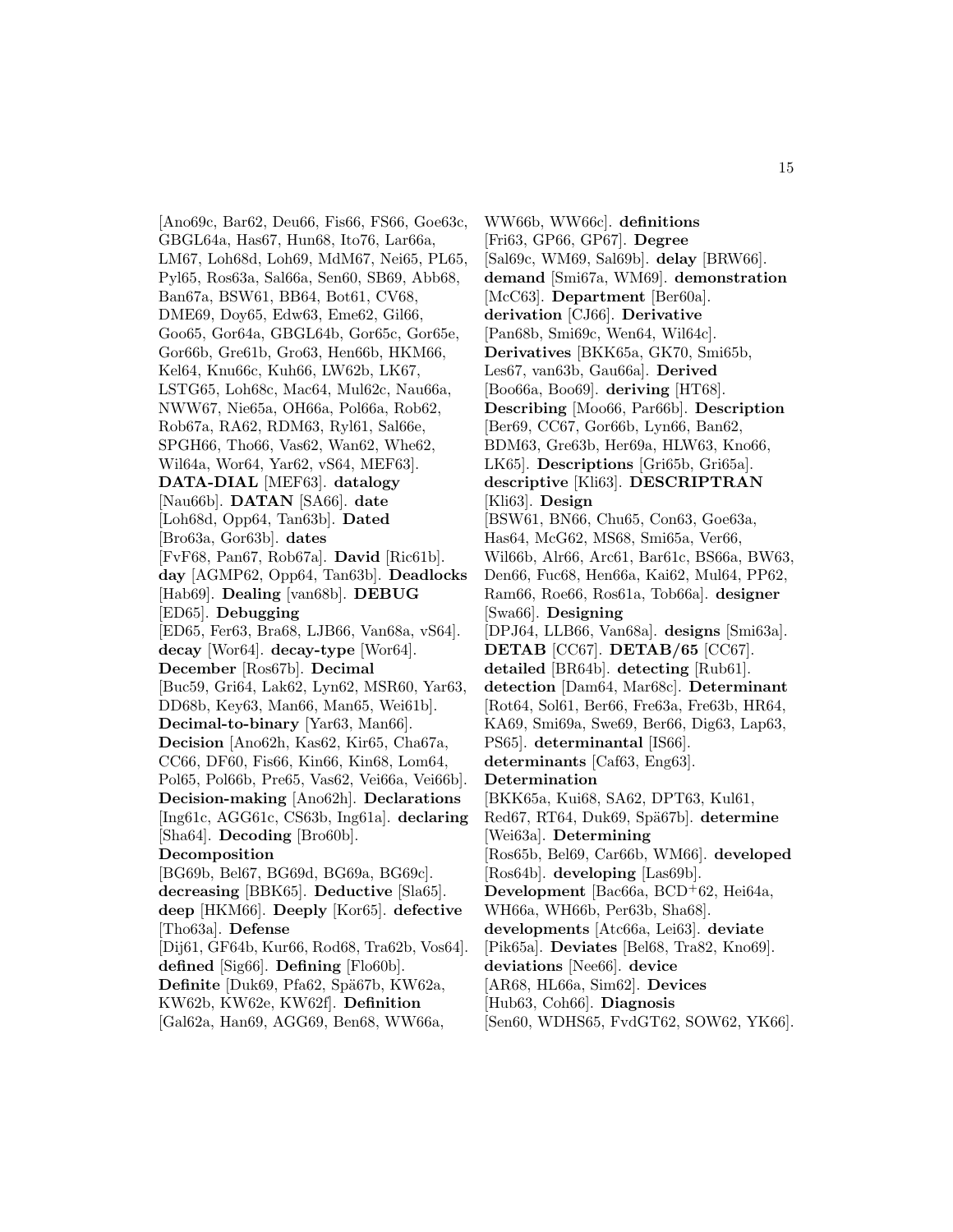**diagnostics** [MM67c]. **diagonal** [Lea60a, Sch63i]. **Diagram** [Con63, Bra61b, May61a]. **Diagrams** [BJ66b, BJ66c, KF67]. **dial** [MEF63, MEF63]. **dialect** [HHM60]. **Dialects** [Pyl63]. **DIALOG** [CEL67]. **dialogues** [Dre67]. **diamond** [Hay66a]. **Difference** [Wei65a, BBK65, Ehr66, Hol64, Sch63b, Cla63, Gia62]. **Differences** [KF63a, KF63c, KF63b, Tha63h, Tha63i, Tha63j, van63b]. **Differential** [Cle69, Fri72, Nie64, And60a, Bel61b, BBK65, BKK67, BKKV68, DC64, Day65, For64a, Gea66, Kar66, Klo65, Kub66a, Kui68, LSM62, Pop63, SV60]. **differential-difference** [BBK65]. **differentiation** [Bos62, HCJ62, Hen62a, Hen63b, Hen63c]. **diffusion** [DB64]. **Digit** [Gol67a, Fos62, Mil64b, Wil61b]. **Digital** [Ecc61, GT63b, Gur60, LM65, ML60, PA62, RT64, TD66, Ver65, Wil64a, Alr66, And60a, Ard64, BF62, Bem60a, BMMS66, Bla61, BRW66, Boo60, Gol63, Ham68, Hay66a, Hea66c, Kai62, Lue60, MM63, NK67, PP62, Per64e, Sch62c, Sha66a, SPO62, Ulr69, Whi64c]. **Digitaria** [Kel62]. **Dijkstra** [Gaw64]. **Dilogarithm** [Köl68a]. **Dimensional** [BM67c, Nol67, Cad63, McC66, OSS69, Rub61]. **dimensioning** [KM67]. **dimensions** [Gar63]. **Diophantine** [Bla66c, Ble66b, Bow65a, Pec62a]. **Direct** [Bay69, Cla69a, Dav66, BP66, DH97a, Ehr66, De 68b, Kau63a, Smi69b, TS69b]. **Directed** [Fri69b, Iro61, Has67, Nar66, Sim66, Ung64]. **director** [Ano62g]. **Directors** [Mor60]. **disclosures** [Kat64]. **discontinue** [Mos65]. **discrete** [Mar63, ML60, For63b]. **discriminating** [NK62]. **discuss** [GGJ<sup>+</sup>63]. **Discussion** [Boh62a, Ohl62, Sam62b, TL66b, Org68, Ros64b, Smi61a, TL66a]. **Disk** [Goe63c, LK68b, Sch63d, Sch63c, CV63, Edw63, LK68a]. **Disk-File** [Sch63c]. **disks** [Hes63]. **Dispersion** [Men62].

**displace** [Say69a, Say69b]. **Displacement** [Ker66]. **Display** [CF66, LHJ68, MS68, BRC69, DME69, EH68, OSS69, ORSS68]. **Display-oriented** [CF66]. **displayed** [Wel61]. **Displaying** [Nol67, Hän66a]. **dissemination** [Sal66b]. **Distinguishable** [Fen68, Gra69]. **distinguishing** [Bem67c]. **Distributed** [Hun68, Fen68]. **Distribution** [Dor68, HJ67b, Lev69, Mac65, Mal63, Sno68, Cyv64a, Gra63a, Her61r, Lec61, Mac68, Sho68, SA64, TK66, Gra69]. **DITRAN** [MM67c]. **Divide** [Kri65, KN67, Ste64b]. **Divide-and-Correct** [Kri65, KN67, Ste64b]. **Divided** [KF63a, KF63c, KF63b, Tha63h, Tha63i, Tha63j]. **Division** [Kri65, Nad61, Rab61, Sar59, Smi62, Ste64b, Tra60b, Mul62c, NK67, Wel63a, Wel64b]. **Divisionless** [CP61, Sar60]. **Divisor** [KN67, Bra64b, Pec64]. **Do** [Bem60a, Woo68]. **Doctoral** [McN68]. **document** [EGJ65b, PKT<sup>+</sup>65, SL65]. **Documentation** [Nau63k, New63b, Fis66, Ken61, Oet65, Sha63b, YS63]. **documents** [HB66]. **Doing** [Ver65]. **domains** [LG62]. **dossier** [Bem67c]. **Double** [Cod64, Kin65b, Swa65, Nea60]. **Double-Precision** [Cod64, Kin65b, Swa65]. **down** [Ono62]. **down-hill** [Ono62]. **downhill** [Bac69b]. **dozen** [Gor61b]. **Dr** [Tit67f]. **Drawn** [Knu63a, MLM67]. **Dribble** [Hea66b]. **Drum** [FS63, Wei66b]. **Dual** [Air66, BJ66a, MC65, Spä67d]. **Due** [EV57, Erc60, Kai62]. **dues** [Ohl69]. **dump** [BGPW67, Cla68]. **duplex** [BSW69, Dow61, Lyn68]. **Dynamic** [BK69, Bro65b, FJM66, Fot61, Ing61a, Kin65a, Les67, RK68, Ran65, Sam61b, Bel61a, Glu62, Glu63, Hol61, PK67, Ram66, Sam61a]. **Dynamic-Recursive** [Bro65b]. **E1** [Sta65b]. **E2** [Boo67c, Boo67d, Wat69].

**E4** [Dav76, BP66, HB69, MM73, Sil69, Smi69b, TS69b, Var65, Was65, Wel65]. **earlier** [Nau63f]. **Easy** [RBCR68].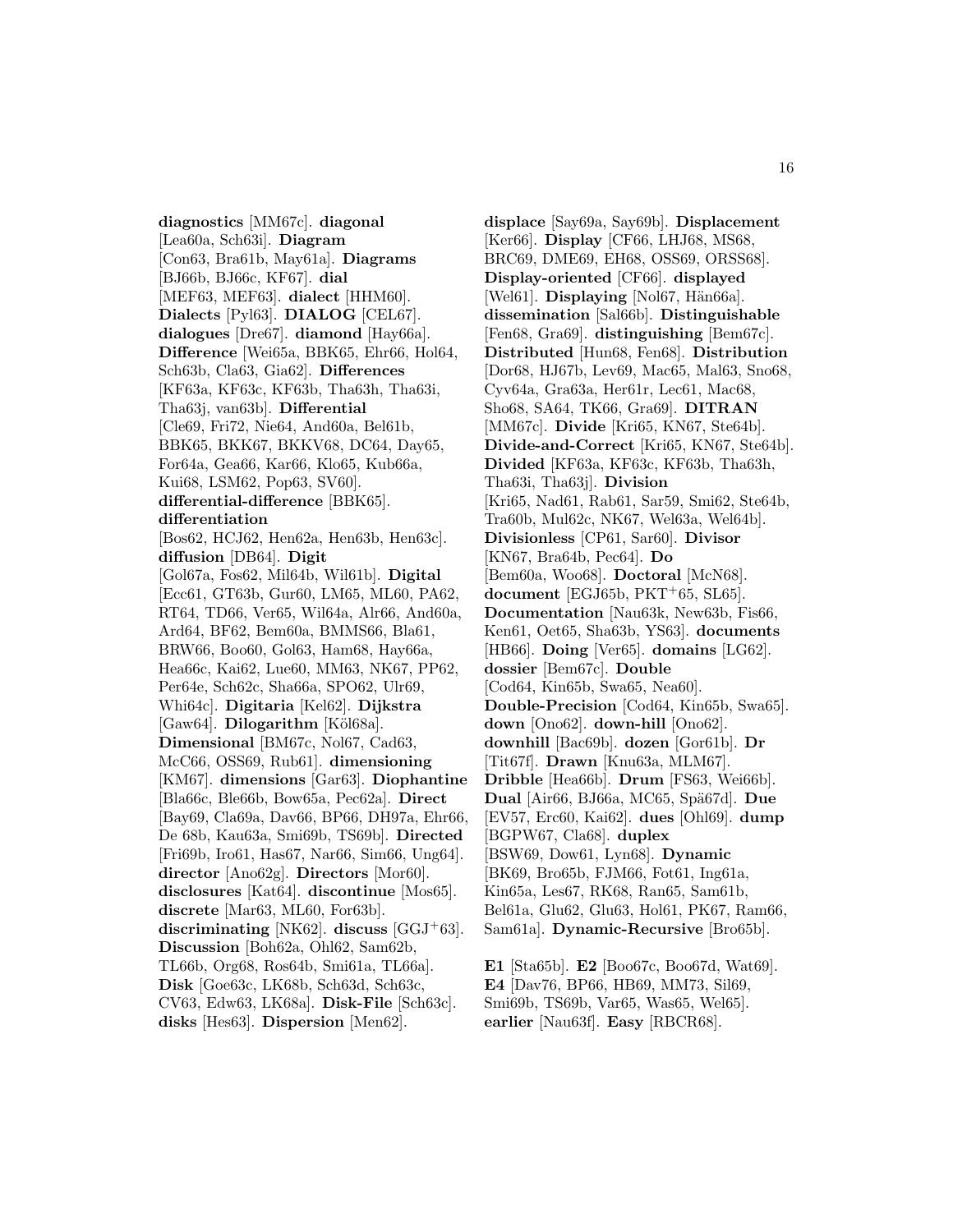**Economical** [Cod67, Ham66b]. **Economics** [Hal65, Boc65]. **Economies** [Sol66]. **Economising** [May62c, May62d]. **edit** [Fed63]. **editing** [DB63, Doy65, RA62]. **Editor**

[Knu64, Lak62, McK65d, deB67, DL67, GF68, Sau69, Abb68, Abr68, Aig67, AGP65, Ano62i, Ano64c, Ano66b, Arb61, AGG61b, Arm60, B.61, Bac61, Bah68, BLC65, BJ66a, Bem61, Bem67b, Ben68, BMB68, Boc65, Boe60, Bri67, Bur65a, Bus67b, CBG60, Cha61b, Che64, Cla68, Cod67, Col69, Col65, Con61, Cor67, Dav66, De 61, De 67, DeV68, Des61, Det60, Deu60, Dic62, Dij61, Dij68a, Dod68, Dow69, Dun61, Dun65a, Elk65, Erc60, Fei67, Fel69, Fer62, Fer64, Fik67a, Fir69, Fit68, FvF68, Fol63, For63a, Gab67, Gal60a, Gal60b, Gal68b, Gei60, Gen68, Giv67, Giv68, Goe64, Goo68, Gor65a, Gos65, Gre60b, GS61c, Gri65a, Gro69a, Haa65, Har65b, HGT60, Hen66b, Her61s, Her61r, How68a, How68b, Hub66, Hus60d, Hut65a, Ive65, JE69, Jun61, Kin65b, KG62]. **Editor** [Knu63c, KG63, Knu66b, Knu66c, Kol61, Kon63b, Kri68, KSB60, Lan68, Lar62b, Lor63, M.67, Mad60, MSR60, Man68, Mar68b, May61a, McB63, McC67, McI69a, McK68a, McN63, Mea61, Mon62, Mor68c, Nad67, Ohl69, OS67b, Ort68, Owe65a, Owe65b, Par68b, Pay65, Pip61, PD68, Pol66b, Pos60, Pyl67b, Rad63, Rei65a, Rey61a, RD68, Rod68, Ros65a, Ros68, Ros63a, Ros66c, Rus65, Sal63, Sam65c, San61, San65, Sat61b, Sch65b, Sco64, Sha68, Ski68, Swa65, Tho66, TDTW61, Wag60, Sil60c, War65, Wei61a, Wei69a, Wel63b, Whi64b, Whi69, WRI<sup>+</sup>60, Wir66, Wis68, Woo69, Woo68, Wri67, Wyl61, Yar68, Yoa65a, Zem69, van68b]. **Editor-in-Chief** [Ano62i]. **Editorial** [Got69, Sal68a, Sal68b, Aue65, O'C66]. **EDP** [And66, AHD63, Sch66b]. **Education** [Ham68, McN68, Car66b, Den64, Kee64, Oet66d, Ber60c, EH68]. **educational** [For67]. **EEG** [PL65]. **effective**

[And66, Sal64]. **effectors** [Bem67b, Pyl67a]. **effects** [AWZ64, Whi64a]. **Efficiencies** [GP65]. **efficiency** [BM68, DF60, Hic62, Kun66, Nag60, Smi60b, SW61, Yer66]. **Efficient** [De 73, Goe63c, GR70, Pet70, Sch65a, Sin69b, Sin69d, Egl63, Flo61, Gea65, JPAR68, Say69a, Say69b, SW67, Tha64c, Wai67a]. **Efroymson** [Bre68]. **Egler** [Mon64]. **Eigenvalue** [App62, And60b]. **Eigenvalues** [Smi61b, BKK66, BKKV68, Ort85, Ren83, Boo67a, Bus65a, Bus65b, GB68, Nie72, Wel67a, Wel67b]. **Eigenvectors** [App62, Boo67a, Bus65b, Cha67b, GB68, Nie72, Wel67b, New63a, New65]. **elaborate** [Bou66]. **Electrocardiogram** [WDHS65]. **electrocardiograph** [Mah64]. **electrocardiographic** [SOW62]. **electron** [Ree66]. **Electronic** [EV57, Ham66b, PBM62, Sha66a]. **Element** [GF65, Geo62c, Her61i]. **elementary** [Hea66c, Bra69, Mor64]. **Elements** [Zie68, Hen63d, Hen63a, Las61, Pri64a, Ree66, Sam62a]. **Eleven** [Gor66c]. **Eleven-sixteenths** [Gor66c]. **Eliminate** [KRK64]. **Eliminating** [Tob66b, Kai62]. **Elimination** [Kun65, GM69, Mos66, New65]. **ELIZA** [Wei66c]. **Ellipsoid** [Dor64]. **Elliptic** [Jef61, Mer62, Sko78, BJK61, Ehr66, Far69, Her61m, Her61n, Jef62, Lar66b, Mey63, Sal62b, Tha63a, Tha63m, Tha63f, vdR63]. **else** [Kau63b, Mat64, Abr66]. **emergence** [Ord67]. **emphasizing** [MM67c]. **Empirical** [Hib63, Pex64]. **employing** [BG69a]. **Emulation** [Tuc65]. **emulator** [Ben65]. **emulators** [Gre66a]. **encoding** [Bro65a, DD68b, SK64]. **End** [RS65a]. **endeavor** [Oet67e]. **Endorsing** [Cla68]. **energy** [WM66]. **Engineering** [Kub66b, For66a, Gal69d, Kat60, Nic61]. **English** [BMB61, Boh62b, CW62, DBT69, Gaw63, MS65, RBCR68, Sam66c, Sim65, STC65, Swi60b, Vaz61]. **English-like**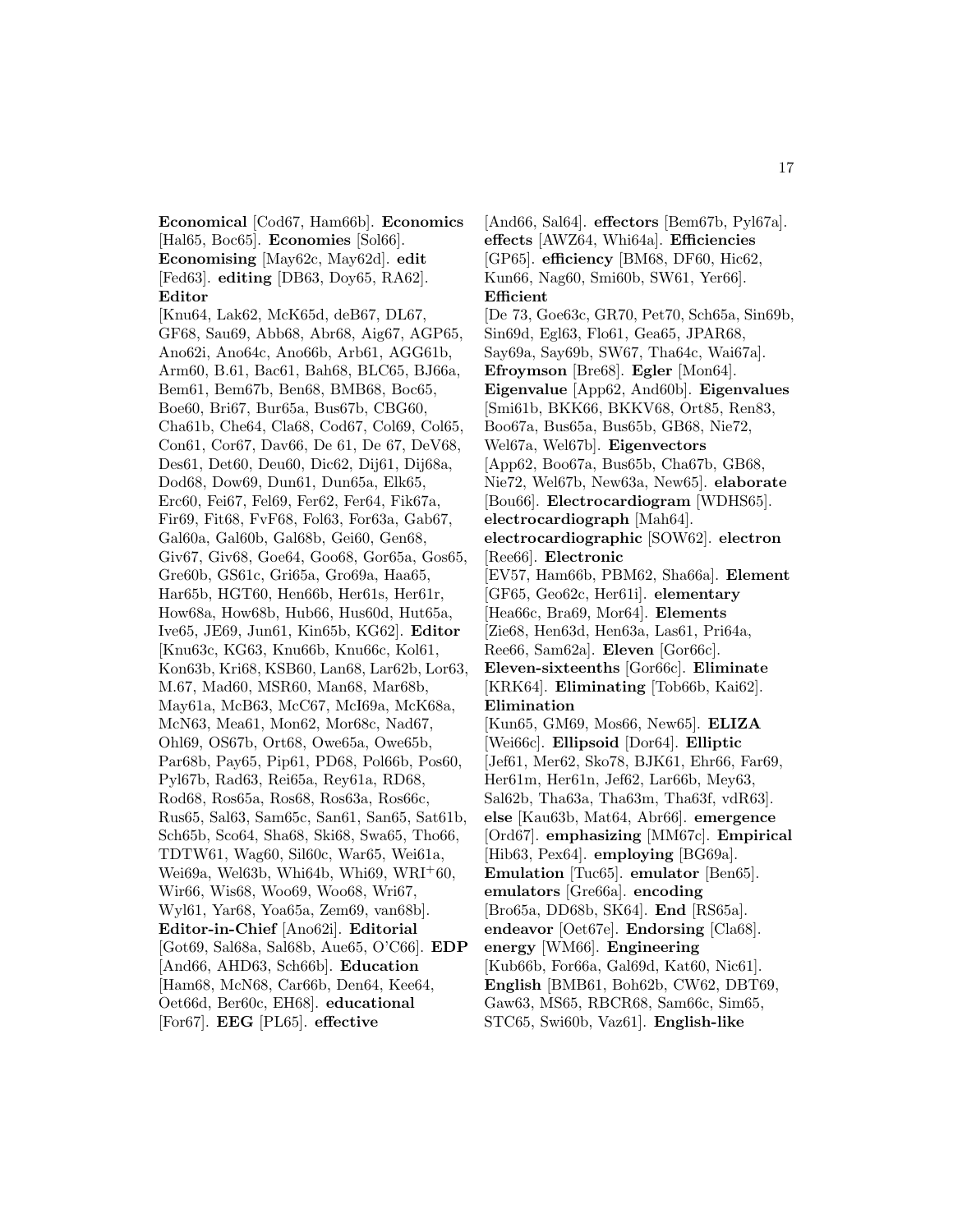[CW62]. **enhanced** [DH97a]. **Enlargement** [Wel62b]. **Enough** [Gol67a, Say69a, Say69b]. **entries** [Ort85, Ren83]. **entry** [BRC69, Kin68, Pol65, Sch63a]. **Enumeration** [BP68, EHL67, Pro69]. **Environment** [Bro65b, BRC69, BW68a, CCL61, CV68, FPMC66, LK67, Ros66b, Ros65b, WW67]. **environments** [Ano68a, Loh68a, Low69]. **envision** [Zak66]. **equalization** [Gar66]. **Equation** [Cle69, Fri72, Gra60, Nov85, Ale61c, BBK65, Bow65a, Coh62, Ell60a, GT60, Gre68b, Her61d, IS66, Koh67, Ono62, Pec62a, Ros66a]. **Equations** [Ble66b, Boo66b, DP67, Nie64, Non68, Rad71, Roe62, Ros69a, She67, Spä67c, And60a, Bae62b, BG68b, Bel61b, BKK67, Bla66c, Bro67b, DC64, Day65, Ehr66, Ell60b, Ell61, For64a, Gea66, How67, HT68, Kar66, Klo65, Kub66a, Kui68, LSM62, Lea60a, Mos66, Pop63, SV60, Sil69, Tha66c, Van61, VM69]. **Equilibration** [McK62a, Mei65, McK62d, McK64b]. **Equipment** [Ros66c, For63a, Sch66a]. **Equivalence** [GF64a, AGG61c, GF64b]. **erasing** [Wei64c]. **Erasure** [Col60]. **ERF** [CT62, HJ67b, Tha63d, Ibb63b]. **ergodic** [FL68]. **Erlang** [Col63a]. **Errata** [Knu61, Knu66a, Sal69c, WH66b, WW66a]. **Erratum** [Ell61]. **Error** [CC66, DLW66, Gau69a, Hal69, KP69, Rod67, CH64, Cle61, CT62, DW60b, Dun69, HJ67b, Iro63, Köl72, Kuh66, Rab68a, Rab68b, Rab68c, Rab69, RS60, TS63, Tha63d, Tha67b, Wei61b, Wil66a, HJ67b, Tha63b, Tha67a]. **error-correcting** [Iro63]. **Error-free** [Rod67]. **Errors** [EV57, HS66, Kah65, Ros65c, Wol64, BS61a, Dam64, De 67, Hen66c, Hut65a, Rab68a, Rab68b, Rub61, Sch64a, Whi64b, Erc60]. **ESC** [Bem67a]. **Eschenbach** [Wei66b]. **Establishment** [RW65]. **estimate** [Kor68, RG66]. **estimates** [Rab69].

**estimating** [Krá68, Rab68a, Rab68b]. **Estimation** [BCK<sup>+</sup>64, BKKV68, Nag60, Nea60]. **ethics** [Par68a]. **Euclidean** [McC66]. **Euclidian** [Cla60c]. **EULER** [WW66a, Web67, WW66b, WW66c, Nau60a, Tha63n]. **Europe** [Bla61]. **European** [Fin66, Sal67b]. **Evaluating** [Fik67b, Swi60b, Bak61, Ber60b, CS63a]. **Evaluation** [Cal67b, Eis63, Fik67b, Knu62b, RBFR68, Ber66, Coh61b, Ell62, Fre63a, Gra63c, McK68a, PS65, SS62d, Smi69a, Wen64, Wil64c, Ber66, Cun62a, Cun62b, Cun62c, ES62, Fre63b, Gal60c, Gal60d, Gal60e, Gal60f, GK62, HR64, Knu63c, May62b, Pfa62, Rot64, Sol61]. **evaluations** [Wat66]. **Even** [Col62a, Bos63d, Col62d, Col62g, Nau63d]. **event** [SV61]. **Events** [Par69a, Mil68]. **Everyman** [Whi63]. **Evolution** [Fer66]. **Exact** [Boo66b, BR64a]. **Examination** [Bro64a, FK60, PW66, Wil66c]. **examinations** [HA67]. **examined** [Rob67a]. **Example** [Ano66b, Lyn65, Mil64b]. **examples** [Gor61b, Gor62a, Sch62d]. **excess** [Bri63b, Mut68]. **Exclusive** [Ulr69]. **Execute** [Bro60a, Rei65a]. **Execution** [LM67]. **Executive** [Fol67, Hei64b, Wil66b]. **exercises** [HW69]. **exhibits** [Ano62o, Mos65]. **existence** [Bro63c]. **existing** [BN64]. **Expand** [WN64]. **Expanding** [Doy65, Har68a]. **Expansion** [Cla60a, Cla60b]. **Expected** [Hoo69, Shu67]. **Expenditures** [Ham68]. **Experience** [Col61c, Tob66a, LMT62]. **experienced** [Bra68]. **experiment** [KM64, WG63]. **Experimental** [Hel64, RBFR68, CV68, Gol69, Kat67, Koc61, SEG68, STW67]. **experimentation** [BBK66]. **Experiments** [Cla69b, LG65, Sla65, BJK61, BN66, Car67, Coo67a, Fis67, Mau66, NWW67]. **explanations** [Sch62d]. **Exploratory** [SEG68]. **explored** [Mil66]. **Exponential** [CR67, Dei66b, Fri72, KW62a, Red70,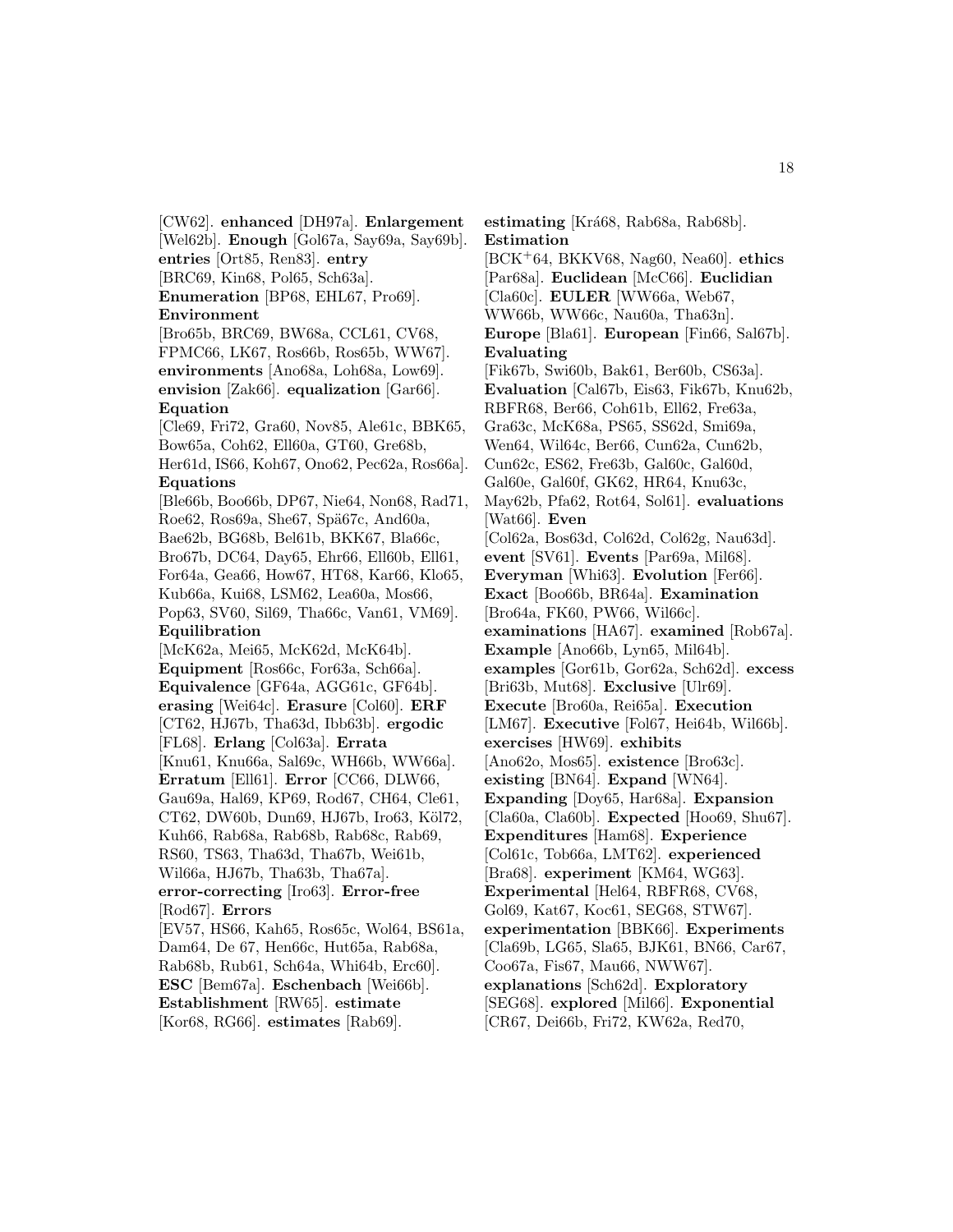Ale61b, Bea60, KW62b, KW62e, KW62f, MMB64a, Nea60, Pea60, Pea61, Pop63, RT61, Dei66a, Her61e, Pac70, Rel62a, Spä67a]. **exponentiation**

[Tha63p, Fet62, Fet63b, Fet63a, Law63]. **exposes** [Oet67e]. **expressed** [Swi60b]. **Expression** [Cun62a, Gia62, Cla63, Tho68]. **Expressions** [BE69, McC60, Nak67, Bac61, Ber60b, BG62, Bre69, HW61a, HW61b, Lom64, McK68a, Red69, Rom61a, Sto67]. **Extended** [Blu65, Fuc68, Lea66]. **extensible** [LG66]. **Extension** [BN64, ED65, Gor66a, KC63, Loh68e, PI64, Ros64a, Sch63b]. **Extensions** [McI60a]. **External** [GT63b, Cod60b]. **extract** [HL66a, Wan62]. **extraction** [vS64]. **extrapolation** [BKK65b]. **Extremely** [Kru69].

**F** [SA64]. **F-distribution** [SA64]. **F1** [Bla66b, Boo69, BG69d, Duk69, Fer65, Gre68a, Kli69, Zie68]. **F2** [Bus65a, Bus65b, New65]. **F3** [PS65]. **F4** [Mei65, Sch69d, BG68a, Bla66c, Ble66b, Sch69b]. **fable** [Kai67]. **face** [Gal69g]. **Facilitate** [Opl65, Van68a]. **facilitating** [Par66c]. **facilities** [EGJ65b, PKT<sup>+</sup>65, SEFQ66]. **facility** [AGG69, Bem67a, Den64]. **FACT** [Glo63]. **factor** [Ber62, Kul61]. **factorial** [BW63, Car67, Coo67a, How69, Lip61a, Oli68]. **factoring** [JCK66]. **factorization** [Bin67, Bre69, Lut63, Lut64]. **Factors** [Gre68a, Sin68b, Sin69e, Hil62d, Pec62c, Rel62f]. **Failure** [LK68b, LK68a]. **fall** [Mar68a]. **familiar** [Sch62d]. **family** [DH97a, Lue60, New64a, Smi67c]. **Fantasyland** [Sha66b]. **Fast** [Kno65, RSD65, Sin67, Coh67, Lyn66, MMB64a, MMB64b, Ser69, Ber68a, Sin68a, Sin68b, Sin69a, Sin69e]. **FCC** [Tit67d]. **feasible** [Mah64]. **feature** [Fed63, MSW65]. **features** [Ros64b, Whe62]. **February** [AGG60]. **Federal** [Dow69]. **federation**

[AWS62]. **Feldman** [Abr68]. **Ferguson** [Jun61]. **few** [Woo69]. **Fibonaccian** [Fer60, Jun61, KC63]. **field** [DPT63, McK64a, Sal67a, Uhr66, Wei64a]. **fields** [Yar63]. **Fifteen** [Alt62]. **File** [Bac66b, Bay69, Coo63, Goe63c, Har65a, McG62, McI63, Pos66, SS62a, Sch63c, Bac66a, CD65, CV63, Hea66b, Ilr63, Jon62, Lyn68, Mul62b, Sch63d, Ver66, Jue63a, Nad62a]. **File-handling** [Har65a]. **Files** [DW65a, Glo63, Sus63, DW65b, Edw63, GS61b, Gre61a, Lom61, Sal68a]. **Filon** [CF69b, CF69a]. **filtered** [TD66]. **filtering** [Lar66a, Whi64c]. **FINAC** [EV57]. **Final** [Abr66, Bro64a, Hut65a]. **Find** [Hil62f, RR63, Hoa61c, Wir65a]. **Finding** [Bac69a, HW65, Pat69a, Rod63c, Ada67, Cal61, GC67, Poh67a, RG66, Sig66, Whi68a, DP67, New65, VM69]. **Fingers** [Buc59, MSR60]. **finite** [EHL67, Hei64b, Her61h, Hol64, Hut63, JPAR68, LG62, Mau66, Nau63i, Ran62a]. **finite-state** [Hei64b]. **firing** [Fis61]. **First** [Ber60c, Bro60b, Gau64a, Sko75a, AGP65, But66, Cob69, Gau65b, Geo63d, Her61f, Her61m, Ose60, Tha63m]. **Fists** [Buc59, MSR60]. **Fit** [Boo67c, Boo67d, Dei66b, Dei66a, Mak67a, New62, Sch72a, Spä67a, Art63, Bit63, CKP63, Her61s, Mac61b, Mac60a, Mak67c, Mak67b, Nau64c, Wat69]. **Fitting** [Col63a, Pec62b, Rob61c, Col63b, GM64, Glu62, Glu63, Iso63, Mar61, SA66, dM65, dW60a]. **five** [Whe62]. **Fixed** [Goe63a, Son62]. **Fixed-Length** [Goe63a]. **Fixed-word-length** [Son62]. **Flexible** [LR63]. **flight** [Hen66a]. **Floating** [GR64, Ike65, Kes62, Sil60c, Gra62, Man66, Per60]. **Floating-Point** [Ike65, Sil60c, GR64, Kes62, Gra62, Man66]. **Flores** [RF67]. **Florida** [Mil66]. **Flow** [BJ66b, BJ66c, Gre60b, And65a, Can63, Coo67b, ML60]. **flow-charts** [And65a]. **Flowchart** [Ros63b]. **flowcharting** [She66].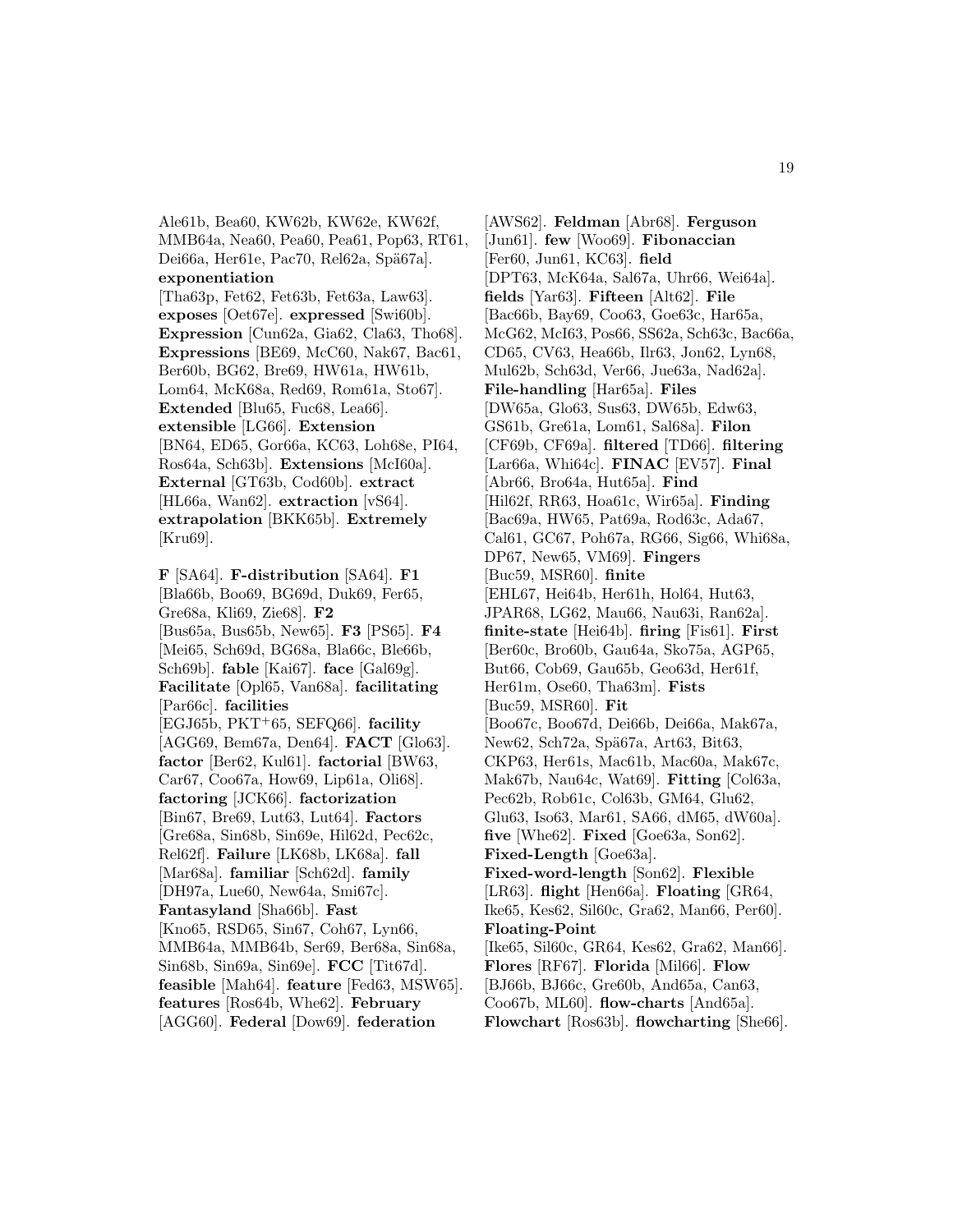**Flowcharts** [Knu63a, Gor65b]. **flows** [SN69]. **FLOWTRACE** [She66]. **folding** [Say69a, Say69b]. **fonts** [MLM67]. **Forest** [Dia69]. **Form** [Ing67, Sto62b, Bra61b, Gre66b, Lar62a, Sch63i, Knu64, Pet65]. **FORMAC** [Nei67, Tob66a, Tob66b]. **Formal** [Gre64c, McN68, CW62, EPBS63, Fel66, Iro64, WW66a, WW66b, WW66c]. **Formalism** [Ive64a]. **Format** [BBF63, Gab67, Pyl67a, Ran65, Bem67b, GM64, Gre61a, Loh68c, Per64c, Ber69]. **Format-free** [BBF63]. **Formation** [BJ66b, BJ66c, WS64]. **formatting** [Kin65a]. **Formula** [Hub66, SB60, Mei68, Sam66b, Tha64c, WF66, Wel61]. **formulae** [PI64]. **Formulas**

[Gau68, Sal69c, Hil69, Ree66, Sal69b, Tra61b]. **formulation** [AHD63, How67, Rob61b]. **FORTRAN**

[BS64, Poo62, RSD65, SGM<sup>+</sup>67, Ame66, Ano69a, Ano69b, Arn65, BBF63, BBB64, Bem61, Bla60, Bus67b, Coh66, Dra64, Elk65, EO66, GM64, Gor64a, Har65a, Has67, HB63, Hei64a, KL64, Lea64, Lew63, Mac64, Man64, MM65, Ost62a, Ost64, Owe65a, Owe65b, Pyl62, Pyl63, Rab62, Rob62, Sha65, Smi63b, Sti62, Taj65, Vei66b, Wei67a, Wri66, Yar62, ANS69, ANS71, Ack64, Aye63, Bar61a, BE69, Cle66, Fed63, Gar63, Gar65, Gro69b, Har65b, Hei63, Ken65, Pot66, Tob65, Wei65b]. **Forum** [For66c, Her66, Per66a, Oet65]. **Forward** [KF63c, Tha63j]. **Fourier** [Ber68a, Sin68a, Sin68b, Sin69a, Sin69e, CM67b, For64a, Geo63e, HR69, Mei68, Mif63d, Sch63h, Sin67, Tei65, Tha64a, Wel62a]. **Fourth** [Bro60a, Ehr66, Kar66]. **Fractions** [Flo60a, Bra69, Kar61, Mor64, Tha62b]. **fragmentation** [Ran69]. **Francisco** [Tei64]. **Free** [Blu66, GP65, Ros67d, BBF63, Kun66, Rod67, Ung68, WS64, McK64a]. **Free-text** [Blu66]. **freeway** [Hay66a]. **frequencies** [Kr´a68]. **Frequency** [Gra63a]. **frequently** [BS61a, Gre63b]. **Fresnel** [Cun62a, Cun62b, Cun62c, Gra63b, Gra63c, Gra64, LG64].

**Frontierland** [Sha66b]. **Fulkerson** [Atc67]. **full** [BSW69, Lyn68]. **full-duplex** [BSW69, Lyn68]. **fuller** [SB63]. **Function** [BP67, BS60, Bul74, Cla60a, Cla60b, CR67, Col78, Col61a, Dav76, Deu66, Dun65b, Fik67b, FS67a, Gau69a, Her61o, Her61a, Hol62, KK74, Lea60b, Lip61b, MM73, PH66a, Rei65b, Rod63c, Sch62a, SED69, Bak61, Beh62b, Beh63, Blu69, Bra64a, CH64, Cle61, Col61b, CT62, CC64, Cyv64a, Doy65, Eis67, Fet63c, GP64, Gau64d, Her61l, HJ67b, Hoa68, JS62a, Köl72, McC64b, Pit67, Rab66, Rel62c, Sha62a, Sig66, Squ67, Sta65c, Sti67, Tha62d, TS63, Tha63b, Tha63g, Tha63d, Tha67b, Tha67a, Wat66, Whi68a, WM66, Fle66, HB69, Wel65]. **Functional** [Bar61c, DP67, Hen66a, VM69]. **Functions** [DLW66, Dod65, Gau64a, Gau65a, Gau66b, Gun67, HJ67b, Jan77, Lew75, Mac65, McC60, Par66b, Per63a, Pom65, Sko75a, TS69a, VGB61, Vos73, Woj61, Bel69, Bra69, Cai66, CC66, Cle61, Cob69, FH62, Gar66, Gau64b, Gau64c, Gau65b, Gau69b, Geo63d, Gra61b, Her61f, Köl69a, Köl69b, Köl69c, Mac68, Man65, Mor64, Ose60, Per64a, Pex64, Rab68a, Rab68b, Rab68c, Rab69, Sal62b, Tan63a, Wei64a, Wir65a, Tha62f]. **Fundamental** [Pat69a, GC67]. **funds** [Ham68]. **Further** [CV68, Gen68, Glu62, Jue63a, Mul62b, Nad62a, Pan67, Ros61c, Sco64, WW67, Gar64b, Oli61, Dun65a, Kah65]. **FUSBUDET** [Kon63b]. **future** [Boo60, Sal68a, Tit67g]. **futures** [Sut68].

**G** [TKN65]. **G-20** [TKN65]. **G1** [HP66, How69, Oli68]. **G2** [Cla69b, Cla69a]. **G5** [Han66b, PH66b, Bel68, Kno69, PH65, Pik65a, Pik65b, Pik65c, Sno68, Sul72]. **G6** [Boo65b, Bra67, Ell65, Fen68, Gra69, Lei69, Med65, OS67a, OS67c, OS68, Pik65e, Rob69, Roy73, SED69]. **gain** [Shu67]. **Galler** [Wei69a, Ral67]. **game** [Nad67]. **Gamma** [Hol62, PH66a, Hoa68, Beh63, Beh62b,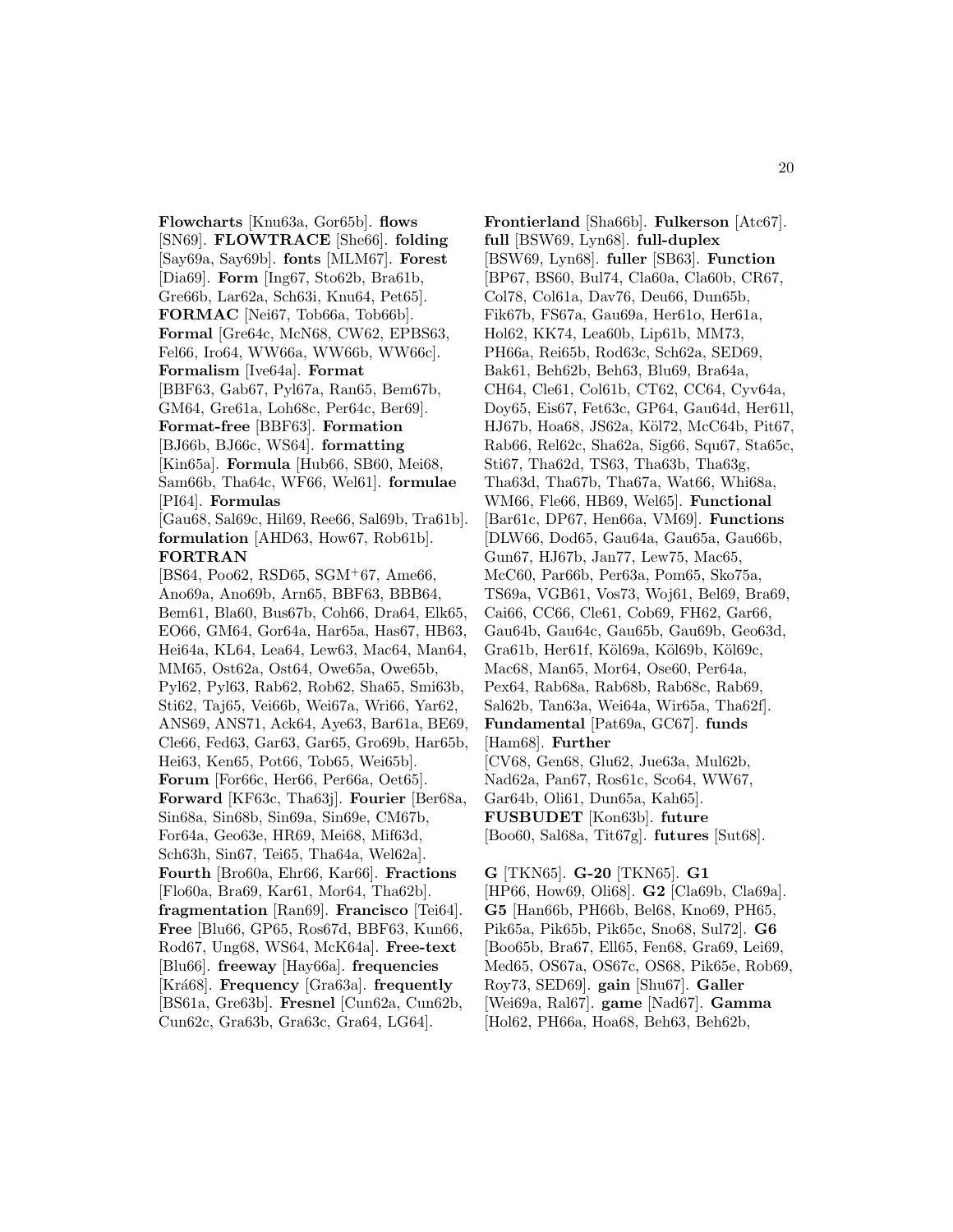Bra64a, Col61a, CC64, FS67a, Gau64b, Her61l, JS62a, Lip61b, McC64b]. **GAN** [Sch68]. **Gap** [Ros66c, Sal67b]. **gapless** [Mah64]. **Garbage** [FY69, Han69, Kai69, SW67]. **Garbage-Collector** [FY69]. **GARGOYLE** [Gar64a]. **gathering** [Abb68]. **Gauss** [Cou62a, Cou62b, HJ67b, Ibb63a, Nau63e, Nau63f, Nau63g, Pik64, Sha63a]. **Gaussian** [Gau68, Hil69, New65, Rab69, TD66]. **Gene** [Sch69d]. **General** [Gor64b, GB68, Ing62c, Nie72, OBS67, Wil66a, And60a, Bro64b, Cad63, EH68, Gar68, Hal68, Has64, Klo65, Kub66a, Kul68, Lom64, MPS66, Nau66a, Rob61b, Smi63a, Geo62e, Per62b]. **General-Purpose** [Gor64b, EH68, Has64]. **Generalization** [Ive65, Bur65a, Gar64b, Wir63, WW66a, WW66b, WW66c]. **Generalized** [Bac66b, Bay68c, Rey61b, Rey61c, GR67, Hay62, HL66a, Hen66a, Ros64c, Ros61b, RBS66, SV61, Mak67a, Mak67c, Wat69]. **Generated** [Hoo69, WW62]. **Generating** KF67, Lan67, MMB64a, MMB64b, Ree66, Sch68, Sim69, Wei64a]. **Generation** [Bre69, HP68a, HP68b, Ort64, Ort85, Sch69a, Fri69b, JPAR68, Lio66, PM64,

[DD68b, Hem69, Lan68, Mar63, Per69, SK64, RF66, Tes67, TD66, Wai67a, Boo66a, Boo69, Ell65, Lei69, OS67a, OS67c, OS68, Rob69, Roy73, She63, Sto62b, Sto62a]. **Generator** [BM67c, Cha67c, Coo63, De 73, How62a, Kru69, Mck65b, OS67c, Sin69d, Sin69c, Cha67d, Cha67e, Col62h, Col62j, EPBS63, Fel69, Gor67, HO61a, Hut66, Kue61, PRB69, SS62c, Ser69, McI69b, Sho68, Sno68]. **Generators** [CM67b, Whi69, Cle66, DH97a, DH97b, DH00, Gro69b, MB68, Whi68b]. **geometric** [Wil61b]. **geometry** [Kli63]. **GEORGE** [OBS67]. **Germany** [Ano62c, Sch62c]. **GIER** [Nau65]. **GIS** [BS66b]. **GIT** [Ung64]. **Giuliano** [EGJ65a]. **gjr** [Nau63f]. **Gladwin** [McC64a]. **glass** [BRW66]. **global** [Ung68]. **Glossaries**

[Gre61b]. **Glossary** [Gre63a, Gor61a, Tra63]. **go** [Knu74, RD68, Dij68a]. **Goals** [Can68]. **Golub** [Sch69d]. **GOMORY** [Lef63, Bau63, Lan65c]. **Goodman** [Wat67]. **goodness** [Her61s]. **Gordan** [Gun65a]. **Gotlieb** [Ano62i, Ano66b]. **government** [Tit67b, Tit67h, Dow69]. **GPL** [Gar68]. **GPS** [Nau63c]. **graded** [Arm64]. **graders** [Hol60a]. **gradient** [Ree64]. **Grading** [FW65a, HW69]. **graduate** [Gal69h]. **graduated** [Ohl69]. **Graeffe** [Gra65, Ste66a, Ste66b]. **Grammar** [GP65, Boh62b, Bro63c, Flo62f, Fri69a, Ros67a]. **grammars** [Bel69, Mar68c, Ung68]. **grammatical** [STC65]. **Graph** [Mee66, Pat69a, GC67, Sim66, Llo66]. **graphic** [Kul68, Yar68]. **Graphical** [HDK68, BRC69, CEL67, Gar62, Rob66a]. **graphics** [Beh66]. **graphing** [Nel62]. **graphs** [Ung64]. **Grau** [Bac61]. **Graycode** [Er85, Mis75, All65, Boo64c]. **great** [Mar61, dW60a]. **Greatest** [Bra64b, Pec64]. **Greenwald** [Ano60a]. **Gregory** [Wel66a]. **Gries** [Abr68]. **groping** [Uhr66]. **Grosch** [Tit67f]. **Group** [Ber60c, BCD<sup>+</sup>62, Bro63a, Can69, Gor63b, McC63, McK67a, Wel62b, GBGL64b, McK68c, ST64]. **grouping** [Mee66]. **Growing** [Aro64]. **growth** [War65]. **Guest** [Aue65]. **Guides** [Gre62a].

**H** [KD71, Sch69d, BG69a, Bay65b, Bay68a, Bay68b, BW68c, Bri65, BP68, Dia69, Lan65c, McI69b, Mes69, Mut68, Pro69, SS68]. **H.** [Gal60b, Sil69]. **Half** [McC66, BSW69, Lyn68]. **half-duplex** [BSW69, Lyn68]. **Hamilton** [Poh67a]. **Hamiltonian** [Tes67, PD68, RF66]. **hand** [Ort68]. **hand-coding** [Ort68]. **handicapped** [Ros65a]. **Handling** [Ano60a, Gre59, Ste64a, Har65a, HKM66, How62b]. **handwritten** [Bem67c]. **Hankel** [Fet63c, Rei65b, Sch62a, Sha62a, Tha63g]. **Hardware** [Lak62, Boe60, KRK64, Oet67d]. **hardware-software** [Oet67d]. **harmful**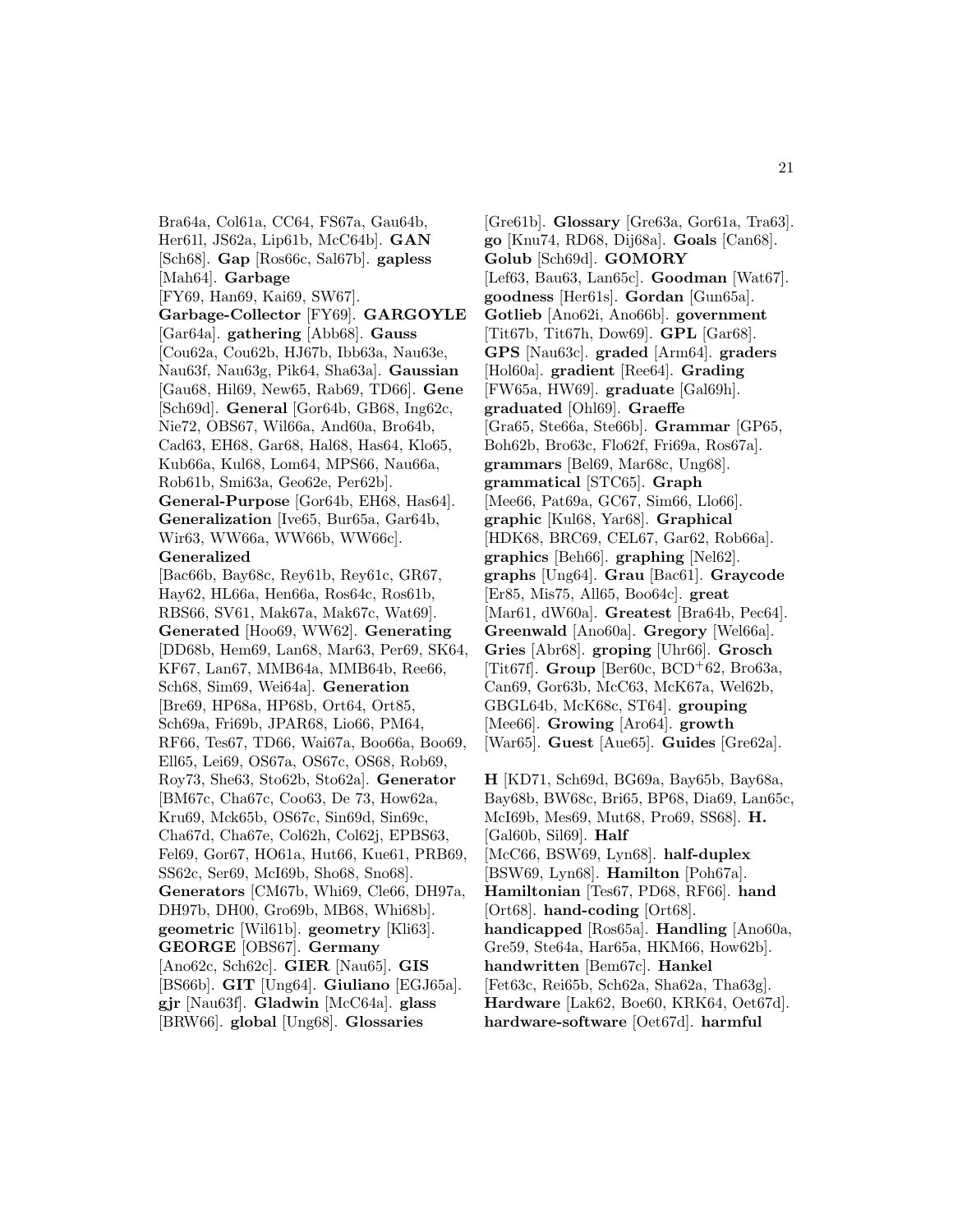[Dij68a]. **Harmonic** [Hun68]. **Hash** [BMB68, Mau68]. **Havie** [Far66, Hil66, Kub65]. **Having** [Pat69b, Sch69a, Wat66]. **Heading** [Loh68c]. **Heapsort** [Wil64d]. **heart** [BCK<sup>+</sup>64]. **heat** [SL68]. **Heavily** [Bar62]. **helices** [RG66]. **Herbert** [Tit67f]. **Hermite** [Dwy63, Gal60d, Sch63f]. **Hessenberg** [Par66a]. **heuristic** [Hor61, Ung64, Wei62a]. **Hex** [Feu61]. **hidden** [GM69, Ell74a, Ell74b, Gai74, MC73, Wil72, Wil73]. **Hidden-Line** [Ell74a, Ell74b, Gai74, MC73, Wil72, Wil73]. **High** [FL60, Gea65, Gur60, Sal69c, Gru62, Lyn66, OKCF66, Sal69b, Ste68b, Yer66, vS64]. **high-level** [vS64]. **high-priority** [Ste68b]. **High-Speed** [FL60, Gur60]. **higher** [Ham68]. **Highlights** [RR65]. **Hilbert** [Boo66a, Boo69, Her61h, Nau63i, Ran62a]. **hill** [Ono62]. **historical** [Tra61b]. **histories** [Alr66]. **History** [Hei64a, Ber62, LW62b, Ste68b]. **Hitchcock** [Gra60, GT60, Her61d, Van61]. **holes** [Gor66e]. **Hollerith** [Ano68a, Loh68a, Loh68b]. **Holograms** [LHJ68]. **Honeywell** [Det60]. **Horner** [Pan68b, Smi69c]. **hospital** [SS66b]. **house** [Dod68]. **human** [FS62, Qui61]. **Hungarian** [Lio66]. **Hurrah** [Jam64]. **hybrid** [CS66, DGMS66, Sha66c]. **hybrid-oriented** [CS66]. **Hyperbolic** [Fri72, SM70]. **Hypergeometric** [Kop74, Tha62f, Rel63c, Rel63b]. **Hyperobjects** [Nol67]. **hyperplane** [DH97a]. **hyphen** [Sav64]. **Hyphenating** [RS65a]. **hypothesis** [Koc61]. **I/O** [Gal64b, Zar65, Bai64]. **IBM** [AHD63, Ano63b, DL65, Des60, Fik66, Gar65, Hem69, Kau66, Kut60, Mah64, MSW65, Ols65, Pri60, Ser69, Sol66, Spe60a, Spe60b,

Wag60, Web67, WK65, Whe62, Whi68b].

**ICC** [Tra65]. **ideas** [Owe65b]. **identification** [Moo68]. **identifying**

[FL68, NK62]. **identity** [FO67]. **if** [Ker66, Dic62, Lar62b, Mon62]. **IFAC** [Nad62b]. **IFIP** [Ano62d, Ano62c, Gor64e, Got62a, Ros68, Sam65c, Tra62a, Tra65, Zem69]. **IFIP-62** [Got62a, Tra62a]. **II** [Ack64, Arn65, Aye63, BS64, Com64b, DW62b, DRG63, Dra64, FH60, Gar65, Gea66, Geo62a, Har65b, Lan65b, LSM62, Nad62a, Nau63e, Nau63f, Ost64, Poo62, Rab62, SED69, Tha60a, Tha60b, Tha61a, Tha61b, WW66c]. **III** [GPHO62, Her60b, Jue63a, RSWM66]. **IITRAN** [DHW69]. **ill** [Gal68b]. **ill-advised** [Gal68b]. **ILLIAC** [Gea66]. **ILLINOIS** [GPW65, BGPW67, Cla68]. **illuminated** [Wil64a]. **illustration** [SL65]. **Images** [Sch69c]. **Imaginary** [Knu60, Cob69, Geo63d, Her61f, Knu61, Nad61]. **imbedding** [BKK67]. **Impact** [Mil66, Aue61]. **Implementation** [Han69, Har68b, BW68a, But66, Chr66, Fel69, Has64, IF61, Pot66, Rus65, Web67, Wri66]. **Implemented** [LG68a, Hei64b, LG68b]. **Implementing** [Bae62a, Irw67]. **implicants** [DD68b]. **implications** [Fre62, Fre63c]. **Implicit** [BP68, Pro69]. **important** [SV61]. **impression** [Nad62b]. **impressions** [Smi61a]. **improper** [MT68]. **Improved** [BMB68, GF64a, BSW61, DF60, Mau68, Sav66, PD68]. **improvement** [Bin67, Kor68, MT68]. **improvements** [Wel63c, De 67]. **improving** [Par68b, SW61]. **In-and-Out** [Mat68b]. **Inch** [Gor64c, Ano64f, Gor66c]. **Includes** [Ano69a]. **Including** [Fot61, BR64b, Ros64b]. **inclusion** [Gor61a]. **Incomplete** [PS76, Tan63a, BB74, Gau64c, Gau64d, Jef61, Jef62, Lud63, Mey63, PH67, vdR63]. **Incompressible** [Can63]. **Incorporation** [Coh66]. **increase** [Tit67c]. **Independence** [Hal65]. **independent** [Mul62c, SW67, Sti67, Wai67b]. **independently** [Weg62a]. **Index** [Ano65a,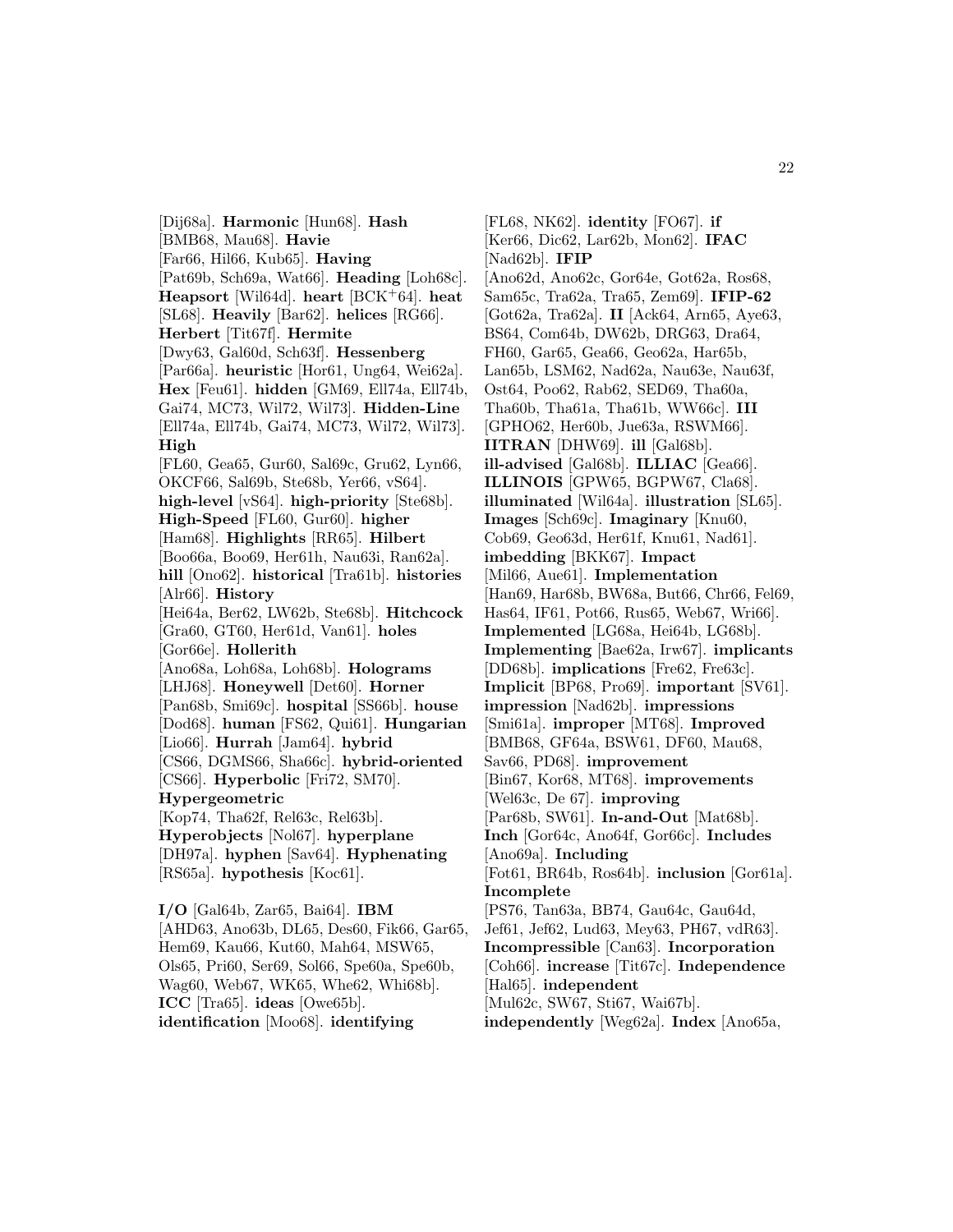Ano66a, Ano67, Ano68b, Ano69d, Luc67]. **indexed** [HB66]. **Indexing** [Bar63c, EW61]. **Indirect** [Joh61, Kai69]. **indiscreet** [Bla63b]. **indiscretions** [RM64]. **Indistinguishable** [Fen68, Gra69]. **individual** [Ros67c]. **inductive** [Fau64]. **industrial** [BN66, Car62]. **Inefficiency** [VGB61]. **inexpensive** [AR68]. **Inference** [LM67]. **Infinite** [Fis65]. **Infinite-State** [Fis65]. **Information** [Ano64g, Ano65b, Ano69c, Ano69e, Bro63a, CS62, Doy61, GBG63, Gor63b, Gor64b, GBGL64a, Gor64c, Gor65e, Gra68, Hay66b, Hut68, LK68a, LSTG65, Loh69, Ros63b, RBFR68, RBCR68, Sab62, Sal62a, Sal66b, Sal69a, Ste64a, VGB61, Ano64f, AWS62, Ban67a, BG64, BS66a, BCD<sup>+</sup>62, Bow63, Cha61a, Dow69, Gal62b, Gor65b, Gor65c, Gor66d, Gor66f, Gre61a, Gre62b, Hea66a, Kau66, KHBM61, Knu66c, Lar66a, Loh68e, MM67b, NK62, NT60, Par68a, Pyl67b, Sal66a, Sal68a, Sam61b, Tra63, Tra64, Wan62, Whi63, Zak66]. **informational** [Gor64a]. **inherent** [Oet67e]. **Initial** [ANS69, LMT62, Ano69b, Gre68b, MPS66]. **initial-boundary** [Gre68b]. **Input** [De 68a, Gor64d, KBH<sup>+</sup>64, Yar62, Aig67, BBF63, Bou62, Cle66, Coh66, Has64, Has67, HDK68, Ken69, Pyl65, Vas62, WN64, Whi64a, Yar68]. **Input-Output** [De 68a, Gor64d, KBH<sup>+</sup>64, Bou62, Has67, Whi64a]. **input/output** [Coh66, HDK68]. **inputs** [Blu66, Lue64]. **inquiries** [Tit67c]. **inquiry** [Edw63]. **installation** [Weg62b]. **instant** [Smi67b]. **Institute** [Ano69f]. **Instruction** [Bro60a, McI60a, Ham68, Kat60, May63, Mil66, SS66a]. **Instructions** [Ano60a, Gre59, Egl63, Rei65a]. **insure** [Wes67]. **Integer** [Ble66a, BS60, CP61, Cli69, Per62a, PV64, Bla66b, Col62k, Key63, Kli69, McC64a, Noz64, Ort85, Ren83, Sta65c]. **Integers** [Bro60b, McK65c, Gal64a, Sig66]. **Integral** [Cun62b, Cun62c, Fri72, HP67, HJ67a,

HJ67b, HP85, Mer62, Pac70, Red70, Sko78, eL76, Ada69, Ale61b, Bea60, Ber68b, Cad63, Gra61b, Her61m, Her61n, Lar66b, LG62, OW68a, Pea60, Pea61, RT61, Tha63m, Tha63f]. **Integrals** [Bro62c, Cun62a, Gra63b, Jef61, KW62a, KW62c, LG64, Pfa62, Far69, GP64, Gra63c, Gra64, Jef62, KW62b, KW62e, KW62f, KW62g, MT68, Mey63, Tha63a, vdR63]. **integrated** [BKK65c]. **Integrating** [Nie64]. **Integration** [Bau61, Hen62b, McK62b, McK62c, MT63, Nau60b, Oly64, Beh62c, BBK65, BKK67, Buc62, Eis67, Gea66, Geo62f, Gla66, Hen62a, Hen63b, Hen63c, MPS66, McK63a, McK63b, MTB64, Mei68, Pik65d, Pop63, Rab66, Rab68c, Rab69, Rel62g, Squ67, SK69, Tha62e, Tha64d, Tha66b, Wat66, Wir64]. **Integrator** [Kub65, Kun62, Hil66, Far66]. **intelligence** [Tra62b, Wan62]. **inter** [CS66]. **inter-active** [CS66]. **Interactions** [KW62d]. **interactive** [BRC69]. **Interarrival** [CW66b]. **Interchange** [GBGL64a, Ito76, Ano64f, Gor66d, Gor66f, Hay66a, Loh68d, Loh68e, Pyl67b, Ano64g, Ano65b, Ano69c, FS66, GBG63, Gor64c, Gor65e, LSTG65, Loh69]. **interest** [Dun61, Ing60, Ing61b, Wri63]. **Interim** [SS62d]. **Internal** [Goe63b, Poh64, AGG61a, MM65, Nag60, RC64]. **International** [AWS62, Aue61, Tra63, Tra64]. **Interpolation** [Flo60a, KF63c, KF63b, Sal69c, Sch63f, Sch63e, Sta65a, Dwy63, Sal69b, Tha62b, Tha63i, Tha63j, Hen62a, Hen63b, Hen63c, Mif61, Rel62e, Sta65b]. **interpretation** [Nar66]. **interpretive** [Aig67, RDM63]. **intersection** [Kui68, RG66]. **Interval** [Nea60, Smi69a, Boc65, HP66, MPS66]. **intervals** [FH64]. **interview** [Tit67f]. **Introduce** [Sal64]. **Introducing** [PGBF69, Ard64]. **introduction** [Mul62c, NT60, Sch62d, YS63, Cod60a]. **introductory** [Ros60, SP66]. **Invariant**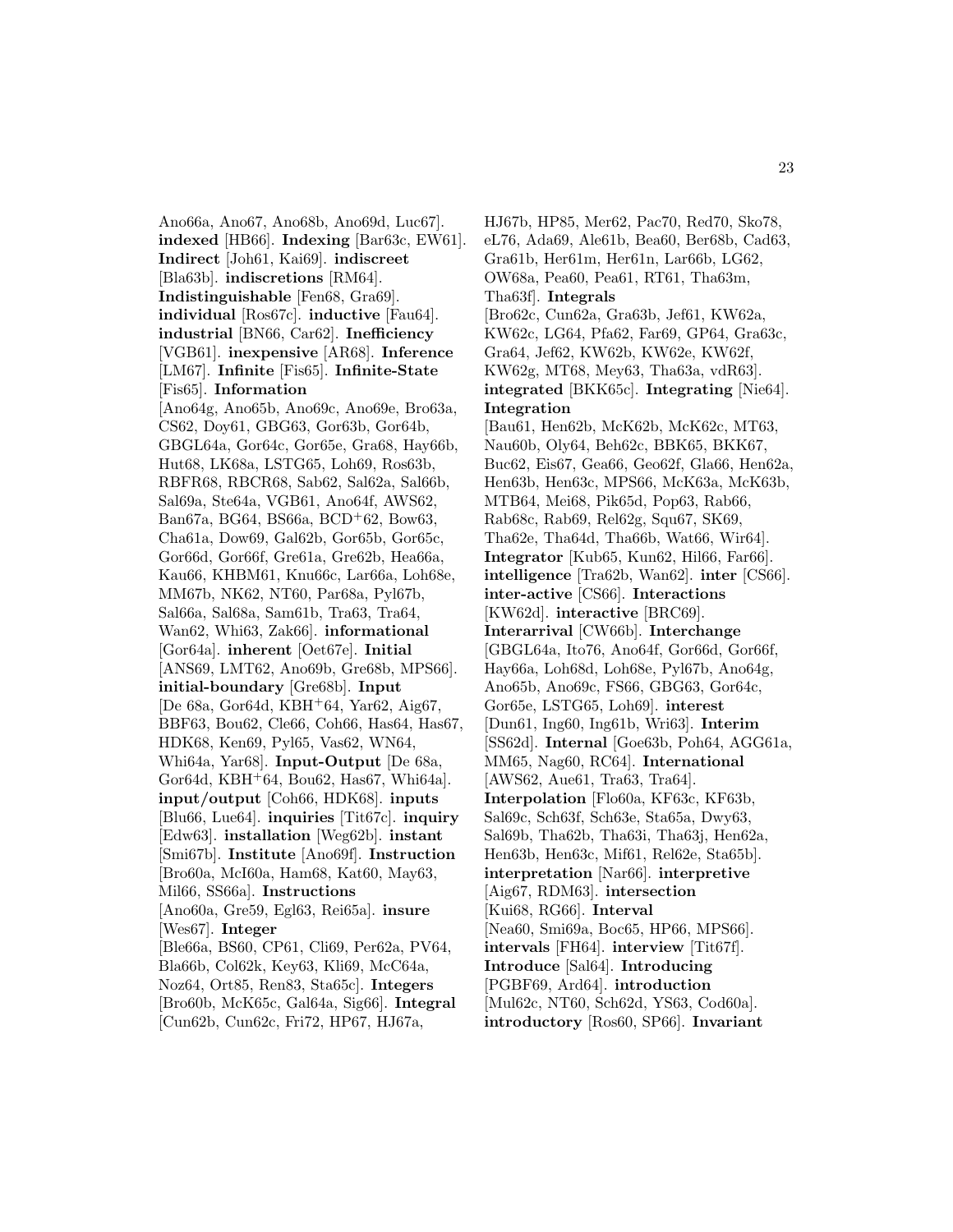[BKK67]. **inventorship** [Hau64]. **Inverse** [Zie68, Geo62c, Hal64, Her61i, Lar62a, Rod63b, RBS66, San63a, Boo65b, Her61h, Med65, Nau63i, Ran62a]. **inverses** [Caf63, Eng63]. **Inversion** [Boo64b, Geo62a, Ing62a, Roe62, Sch60, Tor61, Beh62e, Bra61a, Cha61b, Cli64, Coh61a, Con62, Des61, Fer65, Geo62d, Geo63c, LaS63, Lar62a, Mol63, Nau63e, Pei62, Pri60, Rod63d, Str62, Nau63f]. **INVERT** [Kna61, Nau63h, Nau63f, Woo61b]. **Inverted** [Bay69]. **inverting** [BL62]. **Investigation** [Wil64c, Nag68]. **Invited** [PKT<sup>+</sup>65]. **Involvement** [Gal68e]. **INVRS** [Caf61a, RB62, Caf62]. **ions** [AHD63]. **IPL** [BR64b, New63b, Sha62c]. **IPL-V** [BR64b, New63b, Sha62c]. **IR** [Boh62a, Ohl62, RW65, Sam62b, Uhr66, Yng62]. **Irons** [May61a]. **Irwin** [Ano60a]. **Ising** [Per69, Sim69]. **ISO** [Bro63a, Gor63b]. **ISO/TC** [Bro63a, Gor63b]. **ISO7** [Pyl67a]. **isodose** [DPT63]. **isomorphic** [Pen64]. **isomorphism** [Ung64]. **Isomorphisms** [Lyn60]. **issues** [Utm63]. **Item** [Kiv62a, Kiv62b]. **Items** [Ram65, Com64a]. **Iteration** [GF65, McK62a, Mei65, Ric65, McK62d, McK64b, Tra61b]. **iterations** [Kor65]. **Iterative** [Ehr66, Abr67, Bin67, Bra61a, CS63a, Lut63, Lut64, Tra61a, Wei62b]. **ITIRC** [Kau66]. **IV** [BS64, Lea64, SGM<sup>+</sup>67].

**J** [Ano60b, Bau64a, Ort85, Tra60a, Tit67f]. **J.** [Hus60d]. **J.-C** [Ort85]. **J6** [Wil72]. **J'accuse** [Gal69c]. **Jacobi** [Eva62, GK62, Hil62e, May62b, Nau63b, Rut62a, Sko75b, Wit68]. **Jacobian** [Sal62b]. **Jacopini** [Coo67b]. **January** [Sat61b]. **JCC** [Ano62l]. **Jerusalem** [Gre65b]. **JOE** [Pea66]. **Joint** [Hau64]. **Jordan** [Nau63e]. **Journal** [Hus64, Gal69i, Gab67]. **Jovial** [Sha63b, Sha63c]. **judgment** [dM65]. **JUG** [Sem61]. **Julian** [Opp64, Tan63b]. **jumps**

[Kr´a68]. **Juncosa** [Pay65]. **June** [Mor60, Sha62c]. **just** [Aue65].

**K2** [Ito76, Mac69]. **Kanner** [Gal60b]. **keeping** [Hol61]. **Key** [DL65, Car62, Hic62, TK66]. **Keys** [Joh61]. **Kind** [Gau64a, Her61p, Lon70, Sko75a, Cob69, Gau65b, Geo63d, Her61f, Her61m, Her61n, Her61q, Lar66b, Ose60, Tha63m]. **kinetics** [AGP65, GRH61]. **KLIPA** [GT63b]. **Knight** [Poh67a]. **Knotted** [Wei62c]. **known** [App62, HP68a, HP68b]. **Ku** [Col69]. **Kutta** [Bay66b, Byr67, Kar66, Luk63, Nau60b, Pri64b, Tha66b].

**L2** [Wir65a]. **L6** [Kno66]. **Labeling** [Log60]. **labelling** [Hol60c]. **laboratories** [Bar60]. **laboratory** [Gro63, Ric61b]. **LACONIQ** [Dre67]. **lag** [BBK65, BBK66]. **Lagrangian** [Sch63e]. **Laguerre** [Gal60e]. **Lambda** [Lan65a, Lan65b]. **Lambda-Notation** [Lan65a, Lan65b]. **Langdon** [OS67b, Rod68]. **Langley** [But66]. **Language** [Bac66b, Bar62, BCD<sup>+</sup>62, CW62, Chu65, CW65, Del65, FR69, Gai65, Gal68b, GI65, Gre65b, GT63b, McK65d, Moo66, NBB<sup>+</sup>60, NBB<sup>+</sup>63, Opl65, Par66b, Qui69, RR65, TKN65, Wei66c, AWZ64, Ano63a, BF69, Bar61a, Ben68, Boa66, Boh62a, BDM63, Chr66, Cla66a, Cla67, Cli63, CM63, CS66, DN66, Den66, DHW69, DS61, Doy65, EPBS63, Fau64, Fer63, Gar64a, Gar68, Gol61, Gor64a, Hal66, Hut68, Ing62c, KHBM61, KG62, Kul68, Lea64, LW62a, Lom64, LR63, Mac62, Man64, MCD63, NT60, Ohl62, PK67, Par66e, Per64c, Pot66, Qui61, Rab62, RBCR68, Sam62b, Sam66c, Sau69, Sch66a, SS67, Swa66, Tob65, Vaz61, Vos64, Wai67b, WY62, Wel61, Wel63b, Wri66, Yng62, vS64]. **Languages** [Abr66, Ano63d, BJ66b, Gar68, HP68b, Hal68, Joh65, Kai69, Kul68, Mar68c, McI60a, McN63, McN68, San65, SB63, TL66b, Wei63b, Ano63c, Ano64e, BR64b, BJ66c, Bro63b, Car63, Che63, Coh67, Fel66,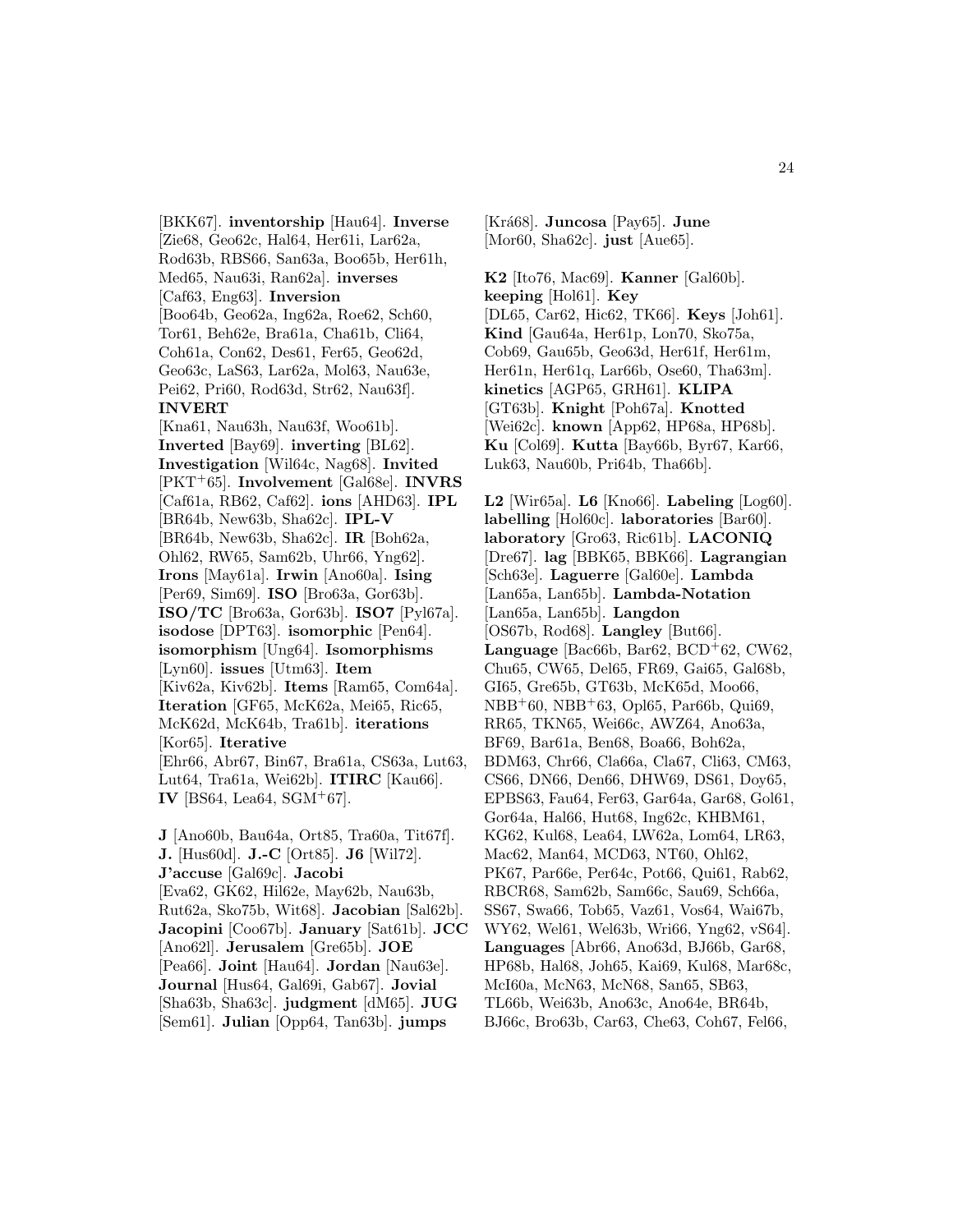Flo62e, Gor61a, Gor61b, Gor62b, Gor64g, GGJ<sup>+</sup>63, Gra62, Gre66a, Gre62b, Hor61, Iro64, Ive64a, Kun66, Lan66, Moo68, Opl66, Rap66b, Rap66c, Ros64a, Sha66c, Sha68, TL66a, Tru67, Wil64b, YS63, Zem66, dF63]. **Laplace** [Sch60]. **Large** [Ano62j, FS63, HJ67b, Tuc65, BL62, CH64, Kah62, Mil68, TS63, Tha63b, Tha67b, Tha67a, Whi64a]. **Large-capacity** [Ano62j]. **Large-Volume** [FS63]. **Larger** [Gau65a, Jan77]. **lattice** [Smi63a, WM66]. **law** [Ban67b, Ban67a]. **lawyer** [Ban68]. **layout** [SEFQ66]. **Leaders** [Ano62k]. **leading** [TW66]. **Learning** [MS65, FS62, Swe61]. **Least** [Glu63, Mak67a, MNW65, dW60a, Bit63, CKP63, Gen68, Gol67b, Mak67c, Mar61, RS60, Rob61c, RG66, Wat69, Art63, Mac61b, Mac60a, Mak67b, Sch72a, Syn63a, Syn63b]. **Least-squares** [MNW65, RS60, Mac61b]. **left** [KS66]. **Legal** [Fre62, Fre63c, KHBM61, Wes67]. **Legendre** [Jan77, Cob69, Gal60f, Gau65a, Geo63d, Her61f, Her61p, Her61c, Her61q]. **legislation** [Tit67e]. **Lehmer** [DH97a, DH97b, PRB69]. **Length** [Goe63a, Knu63b, Pat69b, Ram65, Fis67, HB62, Son62, Wak63]. **Lengths** [Hoo69]. **Let** [Gal69g]. **Letter** [Abb68, Abr68, Aig67, AGP65, Ano66b, Arb61, AGG61b, Arm60, Bac61, Bah68, BLC65, BJ66a, Bem61, Bem67b, Ben68, BMB68, Boc65, Bri67, Bur65a, Bus67b, Car69, CBG60, Cha61b, Cla68, Cod67, Col69, Col65, Con61, Cor67, Dav66, De 61, De 67, DeV68, Dic62, Dij61, Dij68a, Dod68, Dow69, Dun61, Dun65a, Elk65, Erc60, Fei67, Fel69, Fer64, Fik67a, Fir69, Fit68, FvF68, Fol63, For63a, Gab67, Gal68b, Gen68, Giv67, Giv68, Goe64, Goo68, Gor65a, Gos65, Gre60b, GS61c, Gri65a, Gro69a, Haa65, Har65b, Hau63b, Hen66b, Her61s, Her61r, How68a, How68b, Hub66, Hus60c, Hus61e, Hus61f, Hus61g, Hus61h, Hus61i, Hus62a, Hus62b, Hus62c, Hus62d, Hus62e, Hut65a, Ive65, JE69, Jun61, Kin65b,

Knu63c, KG63, Knu64, Knu66b, Knu66c, Kol61, Kon63b, Kri68, Lak62]. **Letter** [Lan68, Lor63, M.67, Mad60, Man68, Mar68b, May61a, McB63, McC67, McI69a, McK68a, McN63, Mea61, Mon62, Mor68c, Nad67, Ohl69, OS67b, Ort68, Owe65a, Owe65b, Par68b, Pay65, Pip61, PD68, Pol66b, Pyl67b, Rad63, Rei65a, Rey61a, RD68, Rod68, Ros65a, Ros68, Ros63a, Ros66c, Rus65, Sam65c, San61, San65, Sat61b, Sch65b, Sco64, Sha68, Ski68, Swa65, Tho66, TDTW61, Wag60, Sil60c, War65, Wei61a, Wei69a, Wel63b, Whi64b, Whi69, Wir66, Wis68, Woo69, Woo68, Wri67, Wyl61, Yar68, Yoa65a, Zem69, deB67, van68b, Bem67c, Coo66, For64c, For64d, For64e, For65c, For65d, For65a, For65b, For65e, For66d, For66e, For66f, Gal68c, Gal68d, Gal68e, Gal68f, Gal69d, Gal69f, Gal69b, Gal69e, Gal69c, Gal69a, Gal69h, Gal69i, Gal69g, Oet66a, Oet66b, Oet67a, Oet67b]. **letter** [Oet67c, Ral67, Ros67b]. **Letters** [Ano64c, AGG60, Bar60, Ber60c, Boe60, Des61, Det60, Deu60, Fer62, Gal60a, Gal60b, Gei60, HGT60, Hus60d, Hus61j, Hus62f, KG62, KSB60, Lar62b, MSR60, Pos60, Sal63, WRI<sup>+</sup>60, Gal69j, KG63, MLM67]. **Lettes** [GF68]. **Level** [MM67a, Bar61a, BM67a, BW63, Cor67, Ell68, Fer63, Man68, Ver66, vS64]. **Levels** [Bri67, Bry66, Ols65, Tit67k]. **Leviathan** [Rom61b]. **Lewin** [Wol68]. **lexical** [JPAR68]. **Lexicographic** [OS68, Roy73, Lei69, OS67a]. **Lexicographical** [Ell65, OS67c, SS62b, Bos63a, Mif63a, She63]. **lexicographically** [Wal63]. **Librarian** [Hic62]. **Library** [Moo61a, CCMP66, Map68]. **lightpen** [Goo65]. **lightpen-controlled** [Goo65]. **Like** [Spe60b, TKN65, CW62, Chu65, EPV61, Gal69e, Par66e, Ros64a]. **Limited** [Ost64, Kin68, Pol65]. **limited-entry** [Pol65]. **Line** [Ell74a, Ell74b, Gai74, MC73,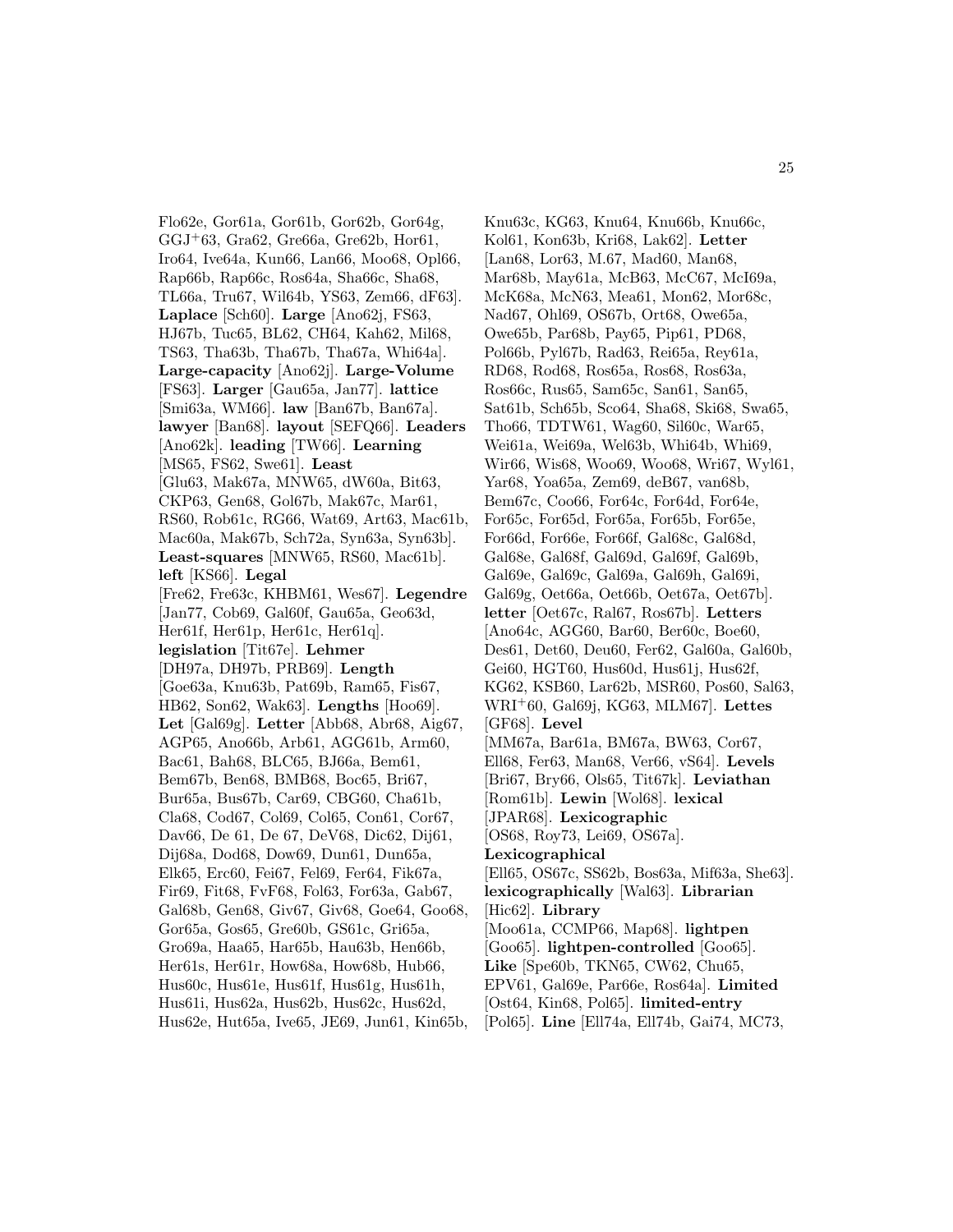Pfa62, RS65a, Wil72, Wil73, Bel61a, BRW66, DRR68, GM69, Glu62, LLB66, Lyn68, MB68, PM64, Ung64, Vaz61]. **Linear** [BG68a, BG69b, Ble66b, BP68, HOK73, KD71, Obr73, Ros69a, SS68, Sch69b, Sch69d, WSP63, Aig67, Aro64, Bel69, BKK67, Bla66c, Bro67b, CD65, Cla66b, DC64, Day65, DF60, GC67, Lar62a, Lea60a, Mes69, MC65, Pro69, Roe66, Tew66, Wri67, Boo66b]. **lines** [FW65b]. **linguistic** [Gor62a]. **Linguistics** [HDK68, KO68]. **linkage** [NK62]. **Linked** [Kiv62a, Kiv62b]. **linking** [MCD63]. **links** [BSW69]. **LISP** [Bah68, BR64b, BM67a, BM68, FY69]. **List** [CDMW65, Han69, Kiv62a, Kiv62b, PL65, Smi65b, Wei63b, Bae63, Ban62, BR64b, Bow63, Bri64a, CCMP66, Coh67, Com64a, Fel62, Las61, Law67, SW67, Sha66a, WS64, Wal63, Wei62c, Wei64c, Wei69b]. **list-processing** [BR64b, Coh67]. **list-type** [Bow63]. **Lists** [Col60, PT60, EPV61]. **Literate** [Knu92]. **little** [Abb68]. **load** [Ack64]. **load-time** [Ack64]. **Loader** [Lan69, Kan64, MCD63]. **Loading** [Sen60, HL61, Moo61a]. **locating** [Cai66]. **Location** [Ano62l, Wal63]. **locus** [KF67]. **Logarithm** [Bem63, Boo65c, Col64a, Col64b, Her61g, Hoa68, JS62c, PH66a, Rel62b]. **Logarithmic** [KP69, Dun69]. **Logic** [Boh62b, CKK61, Kar64, Bre64, Egl63, Nic61, Wei65b]. **Logic-structure** [CKK61, Nic61]. **Logical** [Ehr68, Lev61, Sen60, Mul64]. **long** [War65].

**long-term** [War65]. **Longer** [Din65]. **look** [AGMP62, Ram66, She61]. **look-ahead** [Ram66]. **look-at** [She61]. **loops** [Gor63a]. **losing** [Swa66]. **lost** [Ost62b]. **Low** [Bar61a, Non68, San65, LNE63, PP62]. **low-cost** [LNE63]. **Low-level** [Bar61a]. **Low-Order** [Non68]. **LP** [Fox69]. **LR** [Kor69]. **LRLTRAN** [MHM<sup>+</sup>68]. **LU** [BG69b]. **Lunar** [HKM66].

**m** [Sig66, Nad67]. **M.** [Tra60a]. **M1**

[GR70, Lon70, Abr65, Bla64a, Pet70, Sin69b]. **Machine** [BNS69, Gai65, Hal65, Lec61, McC60, Nel62, Wei66c, Wel64a, Wir69, Wir70, BMB61, BM68, Bur66, Bur62, DLL62, EPV61, FPMC66, FvF68, FW65b, Hem69, Her68, HB62, Loh68d, Mul62c, Nad67, Ort68, SW67, Tit67g, WK65, Won61]. **machine-independent** [Mul62c, SW67]. **machine-like** [EPV61]. **machine-to-machine** [Loh68d]. **Machines** [BJ66b, BJ66c, Gin61, Gru62, Hor67, LG66, Mar66, Wag60]. **Macro** [Ano60a, Gre59, McI60a, Bro67c, Wai67b]. **Macros** [Del65, Fle65, BN64, Lea66]. **MAD** [AGG61a, AGG69, Gal64b]. **MADCAP** [Wel61, Wel63c]. **Madden** [Hus60d]. **made** [Aue65, Zaj64]. **Maehly** [BS62, Kon63c]. **Magic** [Bos63d, Col62c, Col62g, Nau63d, Bar63a, Col62f, Tho63b, Col62a, Col62b, Col62d, Col62e, Tha62a]. **magnetic** [Bot61, Gor66d, GS61b, Mil64a, Sta62]. **Main** [Sha65, Taj65]. **mainly** [Mar68a]. **major** [Ros64b]. **make** [Sal64, Sch62d]. **makes** [Mah64]. **making** [Ano62h, NK62, SB63, Sid61]. **Man** [BMB61, FPMC66, Mar66, Wei66c, Nad67, Ort68]. **Man-machine** [BMB61, Nad67]. **man-to-machine** [Ort68]. **Man/machine** [FPMC66]. **Management** [And66, LC66, OW68b, Pos66, RSWM66, Sch66b, Vaz61, Ver66]. **manipulate** [OH66a]. **manipulating** [PI64]. **Manipulation** [Bac66b, Col66b, Gre60a, LG65, PT60, Ram65, Rom61a, Sal62a, Bac66a, BBB64, Bar63b, CH61, Chr66, HT68, Lew63, Ost64, Owe65a, Poo62, Pyl62, Rap66a, Ros60, Ros61b, Sal66a, Sam66b, Smi63b, Sto68, Tob65, WY62]. **Manned** [GS61a]. **manual** [Say69a, Say69b]. **many** [Ree66, WM66]. **many-electron** [Ree66]. **Map** [CL69, Day63, Mor69b, MR61, McK65c].

**Mapped** [Bae63]. **Mapping** [Deu66, Boy62].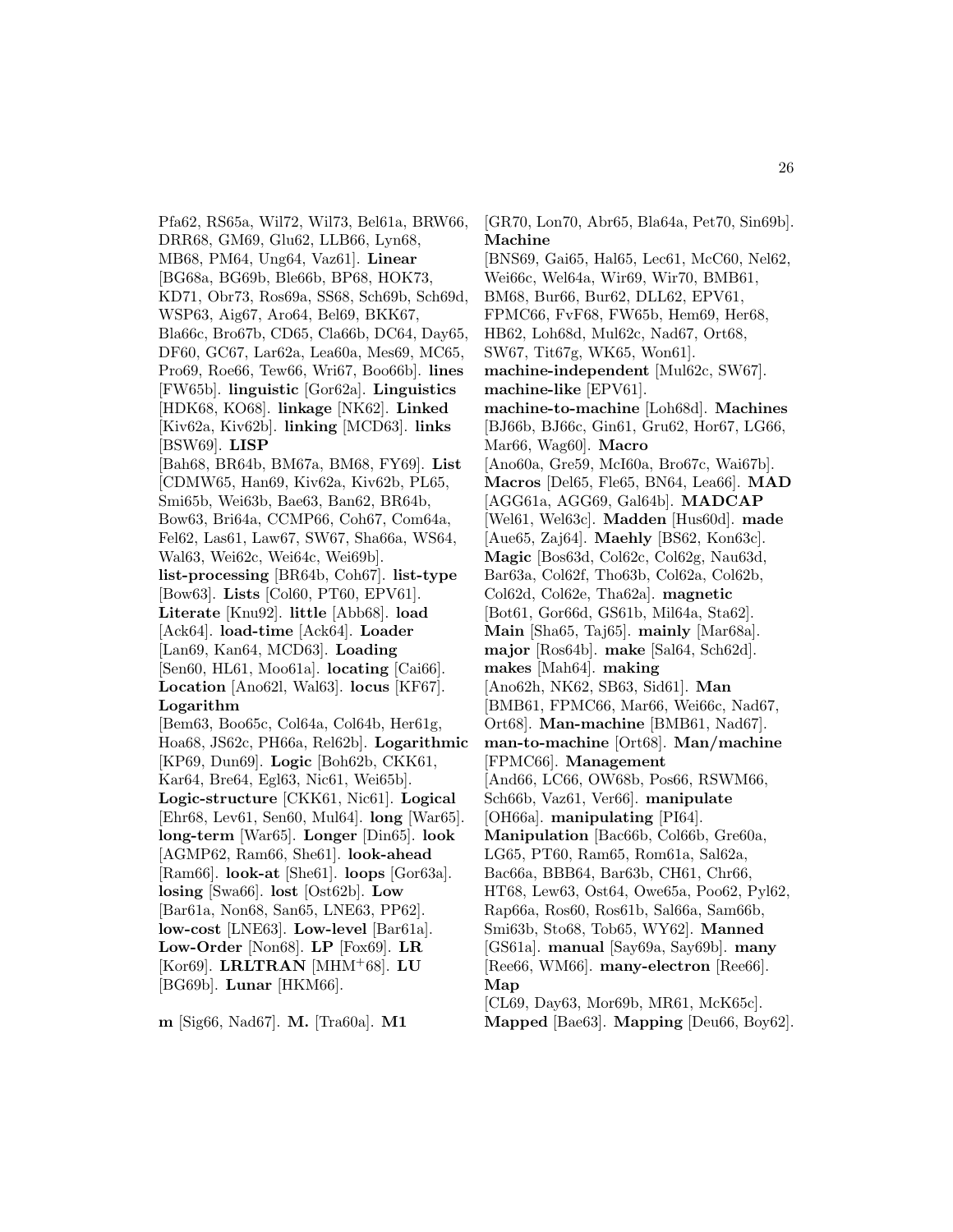**mappings** [Pen64]. **Mark** [Lue64]. **market** [Sut68]. **Markov** [Kuh66]. **Markovian** [Fol67]. **Marriage** [Shu60]. **mask** [Kin66]. **master** [Hea66b, Man68, Ell68]. **matched** [Shu67]. **matching** [PBM62, WB63]. **Math** [Ort85, Feu60]. **Mathematical** [Ano62b, BBK66, Ken61, LK65, Ano63c, BB66b, BB66a, Gaw63, HT68, Mil61, Smi61a]. **Mathematics** [Atc66b, Ric61b, Kle66, Mar66, Mil66, OKCF66, Tob66b, Ber60a]. **Mathieu** [Cle69, Fri72]. **MATHSORT** [Ran61]. **matric** [IS66]. **Matrices** [Aeg59, Cla69a, Gre68a, Her61j, MC69, Ort85, Ren83, Bak62, Bre62, BL62, Cli64, Com64b, Dub61, Dum63, DG67, Eng63, Gil61, Gri68, HP68a, HP68b, Hil62b, LG62, Nau63a, Nau63j, New64a, Ort64, Par66a, Rod63d, Sch69a, Tho63a, WH61, Tra60a]. **Matrix**

[Boo66a, Bus65b, BG69d, Die62, Duk69, GP62, GB68, Ing62b, Lio66, MC69, Nie72, Roe62, SED69, Spä67b, Zie68, Bel67, BS64, Boo69, Bus65a, BG69c, Caf63, Cha67b, FL68, Geo62c, Hen63d, Hen63a, Her61i, Her61h, LaS63, Mar68c, Mol63, Nau63e, Nau63i, Nau64a, New63a, Pei62, Pri64a, Ran62a, Ree66, RBS66, Sas61, Smi61b, Swe69, Tor61, Vas62, Wel67a, Wel67b, Beh62e, Bla66b, Ble66a, Boo64b, Boo64a, Cli69, Coh61a, Con62, Fer65, Geo62a, Geo62d, Geo63c, Ing62a, Kli69, Str62, Wel63a, Wel64b]. **Maxflow** [Bay68a, Bay73]. **maxima** [Gar66]. **maximum** [NK62]. **May** [Par69a, Sal69c]. **meaning** [Sim66]. **means** [Fis67, Kui68, Nau63c, Nee66, Tit67a]. **measurement** [SPO62]. **measurements** [BCK<sup>+</sup>64]. **measuring** [RS60]. **MECCA** [CCMP66]. **Mechanical** [Bro62c, Gor62a, Gor64g, KW62c, Gor61a, Gor61b, Gor62b, KW62g, LK65, Sal68a]. **mechanisms** [KRK64]. **Mechanization** [GIB65, SA66, WB64]. **Medical** [GRH61, Ber62, FPMC66, Kub66b, LW62b, YK66]. **medicine** [Mar66]. **medium** [OW68b].

**meeting** [Alt64, Ber60c, GBGL64b]. **meetings** [Gor65a, Got62a, JE69, Par68b, SBS64]. **meetings-notes** [Got62a]. **membership** [For64c, For64d, For64e, For65c, For65d, For65a, For65b, For65e, For66d, For66e, For66f, Gal68c, Gal68d, Gal68e, Gal68f, Gal69h, Gal69i, Gal69j, Gal69g, GS62, Gil62, Oet66a, Oet66b, Oet67a, Oet67b, Oet67c, Smi67c]. **memberships** [Arm64]. **Memories** [Wol68, Coh67]. **Memory** [DD68a, FY69, Fre60, Goe63c, MC69, SW63, Ano62j, BRW66, FS67b, Mor68c, Wat67]. **Mendoza** [Lor63]. **Menu** [Bal64]. **merchandise** [Lon62]. **Mercury** [DW60b]. **Merge** [Coo63, Men62, Rey61b, Rey61c, Knu63b]. **Merging** [Fer64, KG63]. **Merson** [Bay66b, Luk63, Pri64b]. **meta** [Fer66, LH61]. **meta-assembly** [Fer66]. **META5** [OH66a]. **Metalanguage** [Bur65b]. **Method** [Air66, Ano66b, BG69b, BKK65a, Bus65b, CP61, Col60, Cou62a, Cou62b, Gra60, Gre65a, Hal63b, Joh61, KP69, Kri65, McG62, McI63, Mil64a, PL65, RS65a, Rod63c, Sar59, SS62a, Spä67c, Tra60b, Bac69b, Bak61, BG69a, Bel69, BJK61, Bey64, Bra61a, Bus65a, Cai66, Car67, CW66a, Coo67a, CG64, DPT63, DB64, Des60, DG67, Ehr66, Ehr67b, For64a, Fos62, GT60, Gra65, Ham66a, Ilr63, IS66, Ive64b, Kai62, Kar66, Kor69, Kul61, Las69b, Lie64, Lio66, MPS66, McB63, MRZ62, Nau63f, Nau63g, New64b, Ono62, Poh67a, Pop63, Pri60, RC64, Ree64, RS60, Rob61c, RG66, Sch63b, SB63, Sig66, SL62, Sil69, Spä67d, Ste66a, Ste66b, Van61, Wei64c, Wel67a, Wel67b, Whi68a, Whi64c, Wil64c, Wri67, dM65]. **methodology** [Sti68]. **Methods** [Fik67b, Hal63b, KN67, MT68, NWW67, Nie64, She67, Ste64b, Wat66, AHD63, BG68b, Bin67, Blu69, Byr67, Cha61a, CRS60,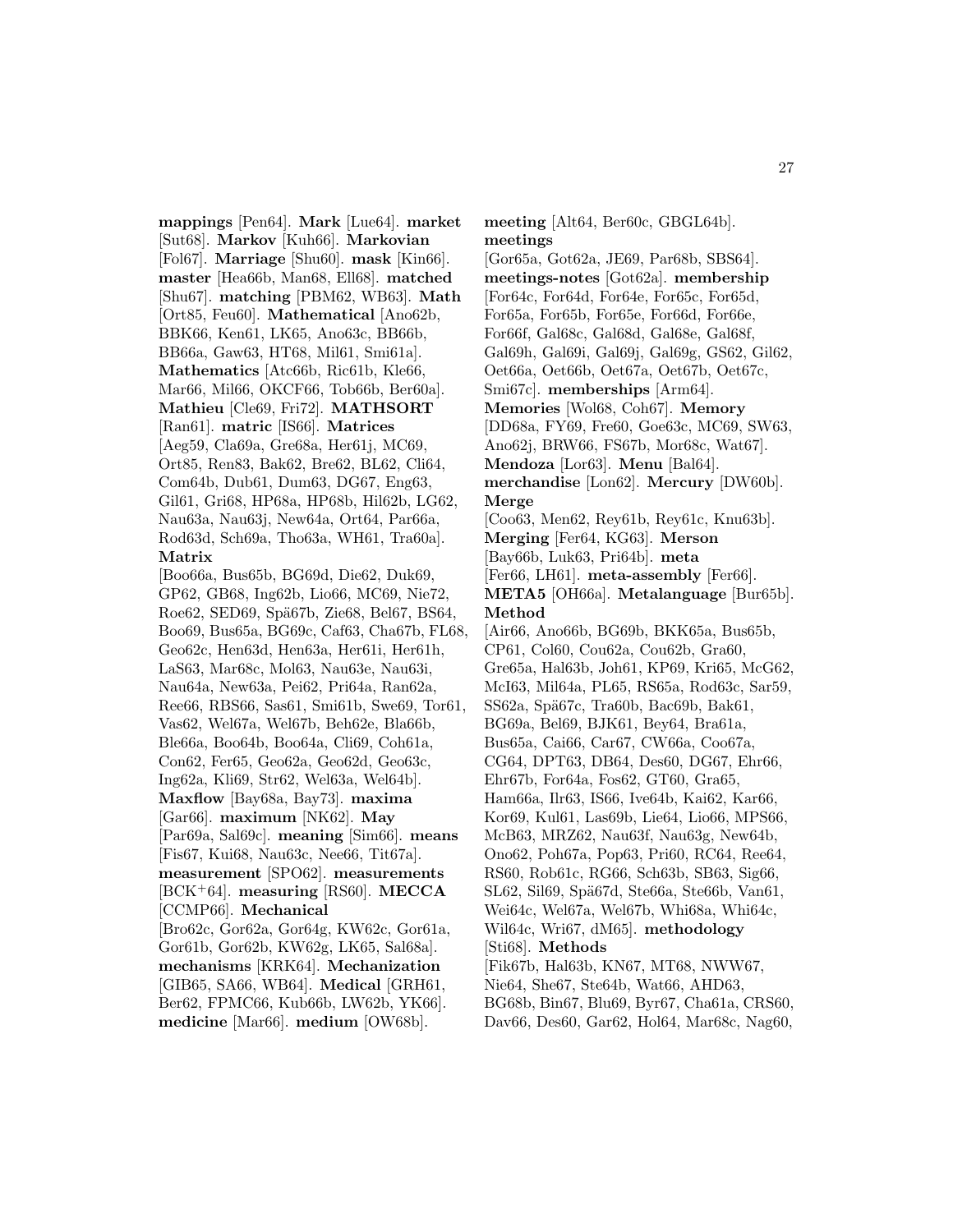PBM62, Pri60, Rod67, Ros66a, Tra61a]. **Michigan** [Fol67]. **microfiche** [Woo68]. **microfilm** [Sch69c]. **microprogrammed** [Web67]. **Microprogramming** [Gre66a, Smi67a]. **microsentences** [CJ66]. **miniature** [Gor62a]. **MINIFUN** [Was63c, Whi62a]. **Minimal** [GR70, Hib63, Pet70, Sin69b]. **Minimal-Storage** [Hib63]. **Minimax** [Dun69, FH64]. **minimisation** [Fle66, Wel65]. **Minimization** [Bul74, Dav76, KK74, MM73, HB69]. **Minimizing** [Pom65, Spä67c, Sil69]. **Minimum** [Pat69b, Cal61, Foa61, Sla64, Wei63a, WM66, Bri63b, Mut68]. **minimum-cost** [Sla64]. **Minit** [KD71, SS68, HOK73, Mes69, Obr73]. **MIRFAC** [Dij64, Gaw63, Gaw64, Sco64]. **misleading** [Abb68]. **missing** [Ber62]. **mission** [Bat61b]. **Misspelled** [Dav62]. **misspellings** [Alb67]. **mistake** [MM63]. **ML** [Bro67c]. **ML/I** [Bro67c]. **mobile** [OW69]. **MOBL** [HO61b]. **Mode** [Bro60a, Gor65e, RFSC66]. **Model** [Bat61a, Den68b, Ric61b, Den66, Den68a, EH67, Fol67, Hay66a, Kat67, Ken61, LK65, MSW65, Web67]. **Modeling** [LM65, DRR68, PK67]. **Models** [HS66, Hen66c, Low69, SH66, Won61]. **modes** [Bro64b]. **Modification** [Tha60a, Bre68]. **Modified** [Gre68a, CCMP66, Ehr67b, Gar66, Lar62a, Fai69, Fet63c, Gra65, Ste66a, Ste66b, Tha63g]. **Modular** [Eme62, BHTR69]. **modulation** [BBK66]. **Molecular** [KW62d, BLC65, KW62d]. **Molecular-Orbital** [KW62d]. **moments** [Lec61]. **monitor** [Bar64, Bla63b, BRC69, Dre67, Hor67]. **monitoring** [Pin69]. **monographs** [Ano62f]. **monotonic** [Sig66]. **monotonous** [Tob66b]. **Monte** [Cla61, MW66]. **MonteCarlo** [Rod63a, Rod63b]. **Monthly** [Ort85]. **Mooers** [Ste68a]. **moon** [Wil64a]. **Morris**

[Ros64b]. **Mortem** [KL64, BGPW67, Cla68]. **Moscow** [Ber60a]. **most** [Ham67]. **motion** [Gor62a, How67]. **Moursund** [Fik67a]. **move** [Cav64, Fir69]. **movies** [Zaj64]. **moving** [DPT63]. **MR** [Ort85]. **Mr.** [Boe60, RF67, Ste68a]. **MT** [Ham67]. **much** [Bem67c, Syn64]. **Muller** [Rod63c, Whi68a]. **Multi** [Fis65, Iro65, MM67a, BKK65c, Ver66, BM67c]. **Multi-Dimensional** [BM67c]. **Multi-Level** [MM67a, Ver66]. **Multi-Programming** [Iro65]. **multi-run** [BKK65c]. **Multi-Tape** [Fis65]. **MULTICS** [DD68a]. **Multidimensional** [Whi69, Hel62b, Jod62, Tha64c]. **multifactor** [Pen66]. **multifunctional** [EH67]. **Multilevel** [OH66b]. **multilingual** [Hol60b]. **Multinomial** [Mal66]. **MULTINT** [Fre61, Köl68b, Tha63l]. **Multiphase** [Man63]. **Multiple** [BR64a, CL61, Key63, Man66, MRZ62, Oly64, PS60, Rab61, Ryl61, Ste64b, Fuc68, McK63a, Pen66, Rub61, Ska66, McK62c, Wir64]. **Multiple-Precision** [Rab61, BR64a, Key63]. **Multiplexing** [ALP66]. **Multiplication** [Gur60, Sas61]. **multiplicative** [McK68a]. **multipliers** [DH97b, DH00]. **multiplying** [Bak62, Com64b]. **multiprocessing** [Lam68, Par66c]. **multiprocessor** [Mah61]. **Multiprogram** [Cod60a, Cod60b]. **Multiprogrammed** [DV66, BCP62, Las69b, Mah61, Ram66, Wei62a]. **Multiprogramming** [Wir69, Wir70, BW68a, Dij68b, Gil66, Hor67, LMT62, LK67, PP62, Ros66b, Ste68b, WM69]. **multiuser** [Den68a, Den64]. **multivariate** [SPGH66]. **Multiword** [Com64a]. **Munich** [Ano62c]. **musical** [Kas62]. **Mutual** [Air66, Spä67d].

28

**Name** [Ano69f, Wei65a, Gru64]. **nameless** [Bar61b]. **Names** [Dav62]. **NAPSS** [RR66]. **NATIONAL** [Gor63b, Ano69e, Bro63a, GS62]. **NATO**

[Gal69d]. **Natural** [Wei66c, Hut68]. **nature**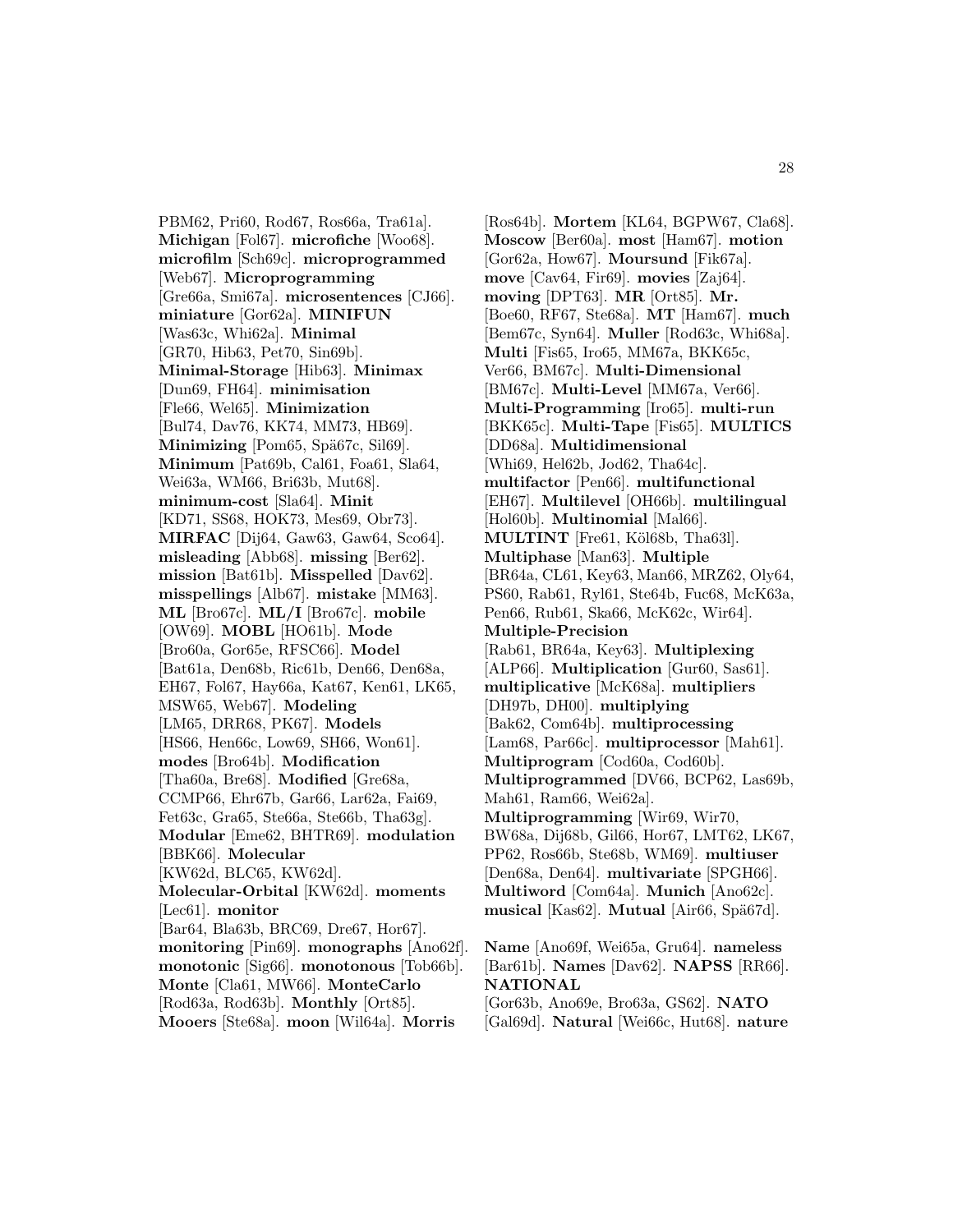[Tit67h]. **Naur** [Knu64, AGG60]. **Near** [FH64]. **Near-minimax** [FH64]. **NEBULA** [BRW66]. **Nebulous** [Tit67g]. **needed** [Ort68]. **needs** [Ban68]. **Neely** [van68b]. **Negative** [Gar65, Her61r]. **NELIAC** [Hal63c, HHM60, HLW63, Mas60, WW62]. **NELIAC-generated** [WW62]. **Nerve** [Lai61b]. **Nerve-net** [Lai61b]. **nested** [Kor65, Lan68]. **Nesting** [DW62a, DW62b]. **nests** [Kan64]. **net** [Lai61b]. **Netflow** [BW68b, BW68c, Bri65, HKV68]. **Network** [ES62, Cal61, Can63, Kat63b, Las61, SN69]. **Networks** [Kas63, LM65, Loo65, Par69a, Ten77, DRR68, Fis68, Gor63a, Kah62, Kle67, Sch68, Ulr69]. **Neumann** [Col78, Her61a]. **neural** [DRR68]. **neurological** [SPO62]. **Never** [Gru64]. **Newcomb** [GIB65]. **newer** [Gru62]. **news** [AWS62, DB63]. **Newton** [BS62, BJK61, Bey64, Ehr67b, KF63c, KF63b, KP69, Kon63c, Mou67, Ros66a, Tha63i, Tha63j]. **NEXCOM** [Hop63a, Hop63b]. **next** [Lan66]. **No** [Alt64, Ano60a, How68b, Ort85]. **noise** [PA62, TD66]. **Non** [TK66, Bro63c, Bro67b, MM67b]. **non-existence** [Bro63c]. **non-linear** [Bro67b]. **non-numeric** [MM67b]. **Non-uniform** [TK66]. **nonexistence** [Flo62f]. **Nonlinear** [Bae62b, BKK65b, Rad71, Spä67c, BJK61, Blu69, Hol64, RS65b, Ros66a, Sil69]. **nonmembers** [Gal62b]. **nonnumerical** [Kle66]. **nonrecursive** [CW66a, MT63, MTB64]. **Nonredundant** [Glo63]. **nonstandard** [Coh66, HDK68]. **Norbert** [Car64]. **Normal** [HJ67b, Knu64, Mac65, Pet65, Tra82, Bak61, Mac68, MMB64b, Pik65a, Ada69, Bel68, Ber68b, Col63b, Cyv64a, Geo63a, HJ67a, HJ67b, Kno69, Pik65c]. **Normalization** [KN67]. **NormDev** [Pik65b, Sha62b]. **North** [Bus61]. **Northwest** [San61]. **Notation** [Lan65a, Lan65b, Bar63b, Bar63c,

BGS64, Gaw63, How67, Mar68b, Smi60b]. **Notations** [Smi65a]. **Note** [And64, And60b, Ano60c, Bem63, Ber65, Bro63c, CR67, CL61, Cro65, Dum63, Flo60c, Hea64, Ike65, Kan60, Ver65, B.61, Bak62, BSW69, Bey64, BM68, Bro67a, Che64, Com64b, Ing60, Jon62, Kau63b, Kor68, Lub60, Mar61, Oli61, Ran69, Rod63d, Roe66, SA64, WS64, Wir66]. **Notes** [Cle61, Wil61b, Got62a, Tra61b]. **nothing** [Bem67c]. **Notices** [Ano62g, Ano62e, Ano62f, Ano62h, Ano62i, Ano62k, Ano62l, Ano62j, Ano62m]. **Nov** [Ano60a, Sil69]. **NPL** [RR65]. **NRZI** [Gor66d]. **Nuclear** [NS60]. **Number** [Ano60c, Cha67c, CM67b, De 73, Fri67, Her61e, Her61k, JS62b, Kan60, Knu60, Kru69, Sin69d, Sin69c, Boo65c, Bro65a, Cha67d, Cha67e, Col64a, Col64b, DH97a, DH97b, DH00, Erw62, Fos62, Goo68, Gor67, Gra62, Gro69b, Her61g, Hut66, JS62c, Knu61, Kue61, MB68, Mil68, Nad61, Nes61, Opp64, PRB69, Rel62a, Rel62b, Ser69, Tan63b, Whi68b, Win67, McK65a]. **numbered** [Las61]. **Numbers** [Han66b, Ike65, Lak62, PH66b, Sno68, Sul72, WB65, Bem60a, Don69, GR64, Hem69, Kar61, Mar68a, PH65, Sho68, Swi60b]. **numeric** [MM67b, Sha66c]. **Numerical** [Ano64d, BG68b, BBK65, BKK65a, BKKV68, Ber68a, Con66, Eis67, Gea66, Hol64, McK62b, MRZ62, Nov85, Par69c, Rab68a, Sch60, Ser69, She67, Squ67, SL68, BJK61, BKK67, DPT63, DC64, Day65, Ehr67a, Ell60b, Ell61, For64a, For64f, Ham66c, Hen66b, MPS66, McK63b, Mei68, Pik65d, Pop63, Ros61b, SK69, Tho66, Wat66, Wil64c, Ale61c, Coh62, Ell60a, Koh67, RR66].

**O** [Bai64, Gal64b, Zar65]. **Obituary** [Ano60b]. **Object** [LM69, Gea65, Hic62]. **Objects** [Fen68, Gra69, May62e]. **observations** [Boc65]. **obtain** [Gar66]. **obtaining** [BG68b, Dow69, Ken69]. **Occur** [Par69a]. **occurring** [BS61a]. **Octal** [Cro65].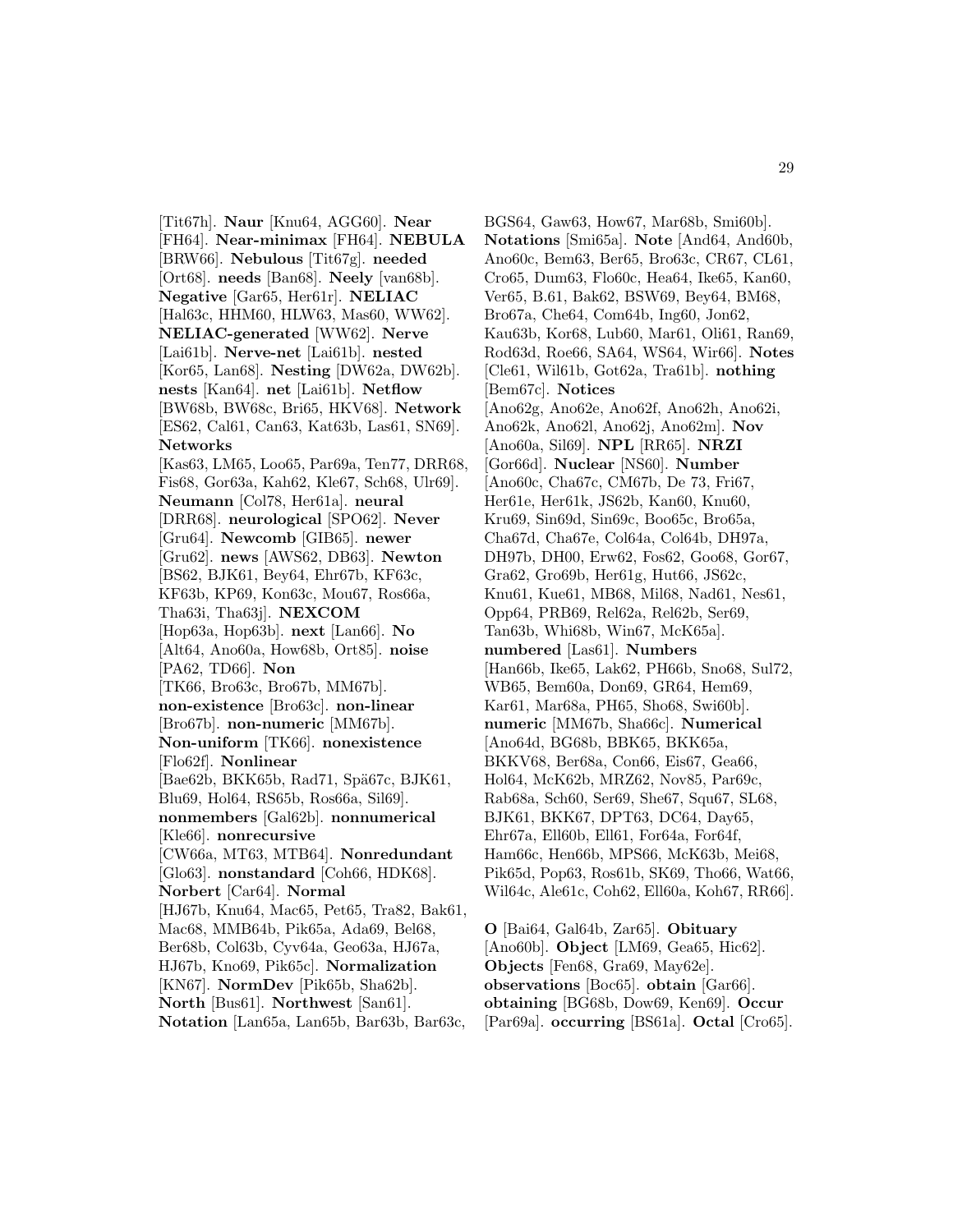**Odd** [Col62b, Bos63d, Col62e, Col62g, Nau63d, Tha62a]. **off** [Pip61]. **Office** [Nei65, Nie65a]. **Official** [Ano62g, Ano62e, Ano62f, Ano62h, Ano62i, Ano62k, Ano62l, Ano62j, Ano62m, Ano63a, Gal68c]. **officials** [Zak66]. **offline** [SEG68]. **offspring** [Hut68]. **oh** [Bem67c, Lo67]. **omission** [Lor63]. **On-line** [LLB66, DRR68, Vaz61]. **One** [Del65, Gau65a, Gor64c, Jan77, Krá68, MB68, Ost62b, Sto67, AGP65, Ano64f, AGMP62, Col63c, GLC68, Her68, Nea60, Tho63d, WW63b]. **one-day** [AGMP62]. **One-Inch** [Gor64c, Ano64f]. **One-line** [MB68]. **One-Pass** [Sto67]. **Ones** [CBG60, Fri60, Kut60, She60, Weg60a]. **Online** [ED65, GJ66, Sch66c, SPO62, WDHS65, Bet67, Bra68, DL67, Dre67, Goo65, LK67, MM67b, SEG68, San63b]. **Only** [BJ66b, BJ66c, Key63]. **Open** [Hau63b, De 61]. **operated** [HPSB66]. **Operating** [Bro65b, Den68a, MC69, OBS67, Pan68a,

Ste68b, Wag60, AHH67, Bou66, Gea66, LMT62, LMM<sup>+</sup>65, OW68b, OH66b, RC64]. **operation** [Bar63b, BGS64, But66, RW65]. **Operational** [LC66, Ryc61]. **Operations** [Bro60a, EV57, Erc60, GP62, MC69, Flo61, Str61]. **Operator** [FK60]. **Operators** [GIB65, BKKV68, Pen64]. **OPS** [GJ66]. **Optical** [Gor65d]. **Optimal** [Fat69, Mou67, Sta69, Bre69, Fik67a, Kau64, May62e]. **Optimization**

[BE69, LM69, McK65e, Ros66a]. **Optimizers** [Whe60]. **Optimizing** [Kat63a, Sti68, WM66]. **Optimum** [Hut61, Kul61]. **ORACLE** [Bot61]. **Orbit** [BKK65a]. **Orbital** [KW62d]. **Orbitals** [KW62c, BLC65, KW62g]. **orbiter** [HKM66]. **Order** [Col62a, Col62b, Ell65, Non68, OS67c, OS68, Per62b, Roy73, SS62b, AGP65, Bos63a, Bos63b, Col62d, Col62e, Ehr66, Geo62e, Gra61b, Kar66, Lei69, Mif63a, Mif63b, OS67a, She63, Tha62a]. **Ordered** [Wol68, Sig66, Wal63].

**Ordered-Retrieval** [Wol68]. **Ordering** [Dia69, Kas63, Las65, Ten77, Las61]. **Orders** [BS60, Bos63d, Col62g, Nau63d, Sta65c]. **Ordinary** [Nie64, And60a, Bel61b, BKK67, DC64, Day65, Gea66, MEF63, Pop63]. **Organization** [Bac66b, DW65a, Goe63c, MM67a, Wir69, AGG61a, Bar60, Bat65, Bri64b, DGP67, DW65b, Gre66b, Hol61, Jod68, Yar62, Zak66, Wir70]. **organizations** [Gor63c]. **Organized** [SW63]. **Organizing** [MC69]. **orientation** [CEL67]. **Oriented** [McN63, Opl65, Bet67, CF66, CS66, DS61, Gol61, Hom66, KM64, Lom64, Mac62, Mon65, Ols65, Sch66a]. **Ortho** [Wal62]. **Orthogonal** [Mak67a, Mac61b, Mac60a, Mak67c, Mak67b, Wat69, Bit63, CKP63]. **Oscillating** [GT63a]. **Other** [Goe63c, Win67]. **our** [Par68b, Per63b]. **outpatient** [Kat69]. **Output** [De 68a, Gor64d, KBH<sup>+</sup>64, Bou62, Coh66, Gar62, Has67, HDK68, Whi64a]. **Outreal** [Wir65b]. **over-relaxation** [Kul61]. **overcoming** [Ste68b]. **Overdetermined** [BG68a, Sch69b, Sch69d, BG68b]. **Overflow** [EV57, Erc60]. **Overlapped** [McA64]. **Overlapping** [Col60]. **overlay** [Lan69, Pan68a].

**P.** [Bau64a]. **P.D.E.** [Fri72, SM70]. **P.R.S.** [KA69]. **P¯anini** [Ing67]. **Pack** [SH67]. **Package** [Blu65, LG68a, Ros67d, Bro64b, LG68b, SH67]. **packages** [GF68]. **Packed** [Bay69]. **Page** [BCP62, Col66a, How68b, Smi67a, WM69, Wei62a]. **page-on-demand** [WM69]. **page-turning** [How68b]. **Paged** [MC69, BM68, Low69]. **Paging** [BNS69, CV68, FJM66]. **pain** [Wei61a]. **pairs** [Ung64]. **Panel** [Gal67, Org68, Smi61a]. **Paper** [Den68c, Gor64b, Tra60a, Abr68, Ano64a, Ano64f, Col69, Gor66c, Jun61, Lie60, Nek61, Sat61b, Sch62d, Ste68a, Tra60b]. **Papers** [Tei64, Ano62c, Oli66]. **parabolic** [BJK61, For64a]. **Parallel** [And65b, Fat69,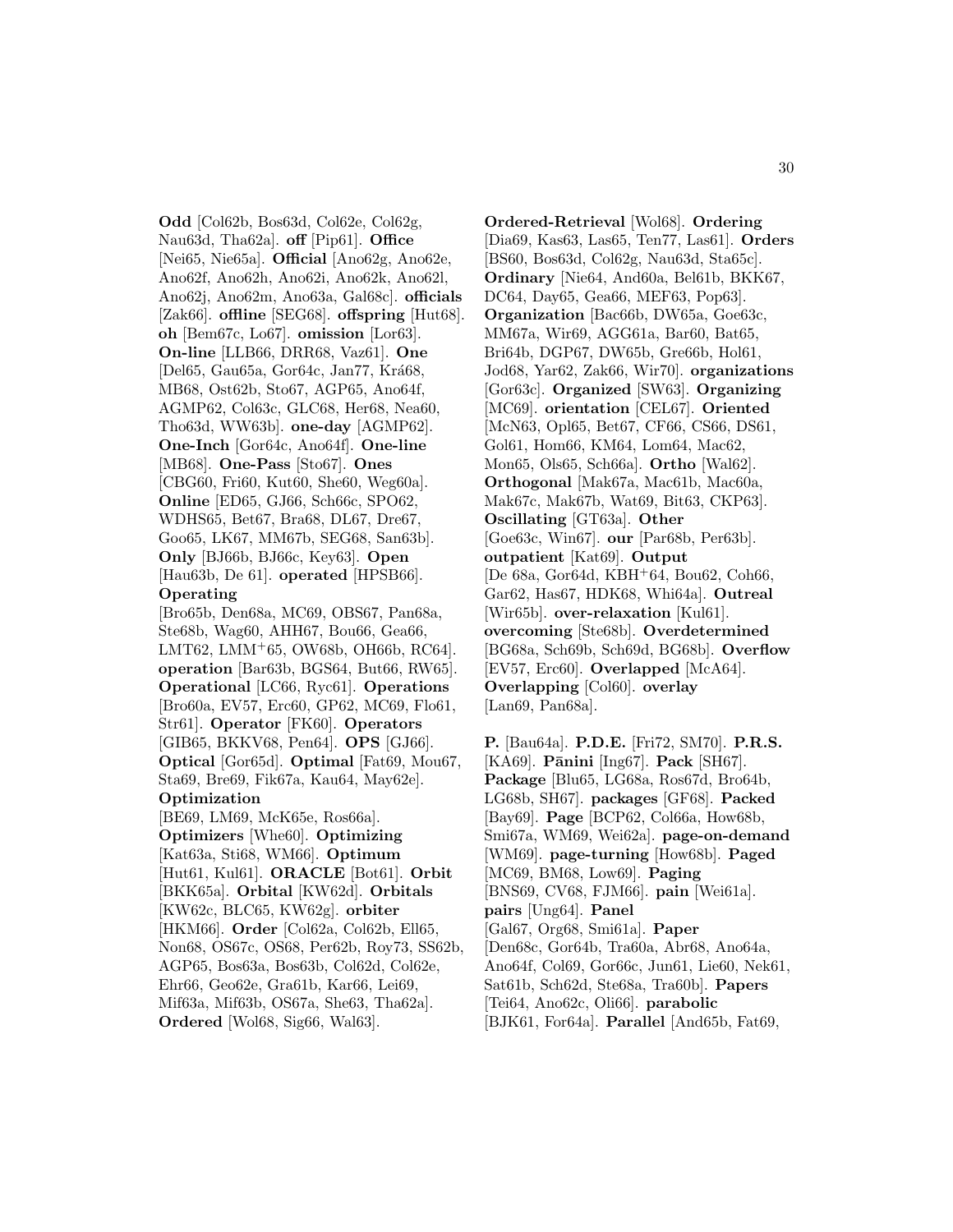Nie64, Opl65, Par69a, Ros69b, She67, SB69, Nek61, Par66c, Sto67, Wir66, Yar60]. **paralysis** [Ste68b]. **parameter** [Rab66]. **Parameters** [Byr67, BCK<sup>+</sup>64]. **parity** [LSTG65]. **parse** [BF69, Iro63]. **parse-request** [BF69]. **Parser** [MS65, Ung68]. **Parsing** [Cha67a, Gri65b, Bro67a, Gre64c, Gri65a, Ros64d]. **Part** [Sto62b, WW66a, LK65, Lan65a, Lan65b, McC60, WW66b, WW66c]. **Part-Count** [Sto62b]. **Partial** [Bay68c, BKK65a, Gla66, Bem67c, For64a, Mil64a]. **Partial-Pass** [Bay68c]. **partially** [Wil64a]. **participant** [Sem61]. **participation** [McC63, Tra63]. **particle** [Hea66c]. **Particularly** [EV57]. **Partition** [BM67c, Hil62f, RR63, Hoa61a, Mck65b]. **Partitioning** [Hut63, FH64]. **Partitions** [McK65c, McK65a, Sto62b, Sto62a]. **partnership** [Sch66b]. **parts** [Bri64a, Cod60a, Cod60b]. **Pass** [Bay68c, Men62, Sto67]. **Passenger** [Dav62]. **patchwork** [Tit67h]. **Patent** [Jac64, Kat64]. **patentable** [Ham64]. **patenting** [Tit67i]. **Patents** [Ban65, Boo65a]. **Path** [Flo62d, Kun65, Ale61a, Hel62a, Lea61, Ing62b, Dia69]. **Paths** [PD68, Poh67a, Wei63a]. **patients** [RSWM66]. **Pattern** [Coo63, MS65, Wan60, Ano62h, GPHO62, Ono62, SOW62, TW66]. **Pattern-Learning** [MS65]. **patterns** [RA62, Sch69a]. **payment** [Ros67c]. **Peek** [Rob61a]. **Peek-A-Boo** [Rob61a]. **PEEKABIT** [Hut68]. **PEEKABOO** [Hut68]. **Peephole** [McK65e]. **Pei** [New63a]. **penalties** [Cal61]. **penny** [WB63]. **penny-matching** [WB63]. **pentadiagonal** [Swe69]. **Pentomino** [Fle65]. **pentominoes** [Gol66]. **Perforated** [Gor64c, Ano64f, Gor66c, Ano64g]. **Performance** [Cal67b, Gor65c, Nau65, Pin69, SEG68, Sti68, Sti69]. **period** [Red67]. **periodic** [Hal69, Rab68c]. **peripherals** [ALP66]. **Perlis** [Sal64]. **Perm**

[Phi62, Sch62b, Tro62]. **Permanent** [SED69]. **Permutation** [Boo64a, Boo65b, Dur64, Med65, Pik65e, Bro62b, Col62j, CS61, Hil62c, How62a, OS67c, PS62b, Rob67b, SS62b, SS62c]. **Permutations** [Ell65, OS67c, OS68, Rob69, Roy73, Lan67, Lan68, Lei69, OS67a, She63, Bra67, Sag64]. **PERMUTE** [Eav62, Col62i, OS67c, PS62a]. **Person** [PBM62]. **Person-matching** [PBM62]. **personalized** [Hel64]. **personnel** [Map68]. **perspective** [Zaj64]. **PERT** [Ten77, Kah63, Kas63, Las65, ES62]. **perturbed** [Geo62c, Her61i]. **Peter** [AGG60]. **Ph.D.** [Ard69, KO68, McN68, Par69c, Sal69a]. **Phase** [Poh67b,  $BCD^{+}62$ ]. **Phase-structure** [Poh67b]. **Philco** [Fel62, Ols65, Sha62c, Smi61c]. **Philco-2000** [Smi61c]. **Philco/IBM** [Ols65]. **philosophy** [Lam68]. **phonological** [BF68]. **photo** [RDM63]. **photo-interpretive** [RDM63]. **phrase** [Abr68, Bro63c, Flo62e, Flo62f, Irw67, Ung68]. **phrase-structure** [Irw67]. **physical** [DH97a]. **physics** [HT68]. **picked** [Ano62k]. **Picture** [PM64, LJB66]. **pictures** [BLC65, Nar66]. **Pieces** [Bag60]. **Pinkerton** [Wei69a]. **Pinpointing** [Rob67a]. **pioneer** [OA62]. **PIP** [RDM63]. **Pitch** [Red67]. **Pittsburgh** [CD65]. **Pivoting** [For60a, For60b, Tha61a, Tha61c]. **PL** [Ano69a, Irw67, Law67, Poh67b]. **PL/I** [Ano69a, Irw67, Law67, Poh67b]. **place** [Mul64]. **plain** [Gaw63]. **planar** [PR67]. **plane** [Kui68]. **planes** [Glu63, Mar68a]. **Planetary** [GIB65]. **Planned** [Fre63d]. **planning** [Bal64, Bat61b, DPT63, SL62]. **plate** [SL68]. **pleasure** [Wei61a]. **PLEXUS** [DRR68]. **Plotter** [Llo66]. **plotters** [Sch69c]. **Plotting** [Ell74a, Ell74b, Gai74, MC73, Sti67, Sto63, Wil72, Wil73, And65a, Cav64, Fle63, Sto62c]. **PM** [Col66b]. **Poetry** [Pai60]. **Point**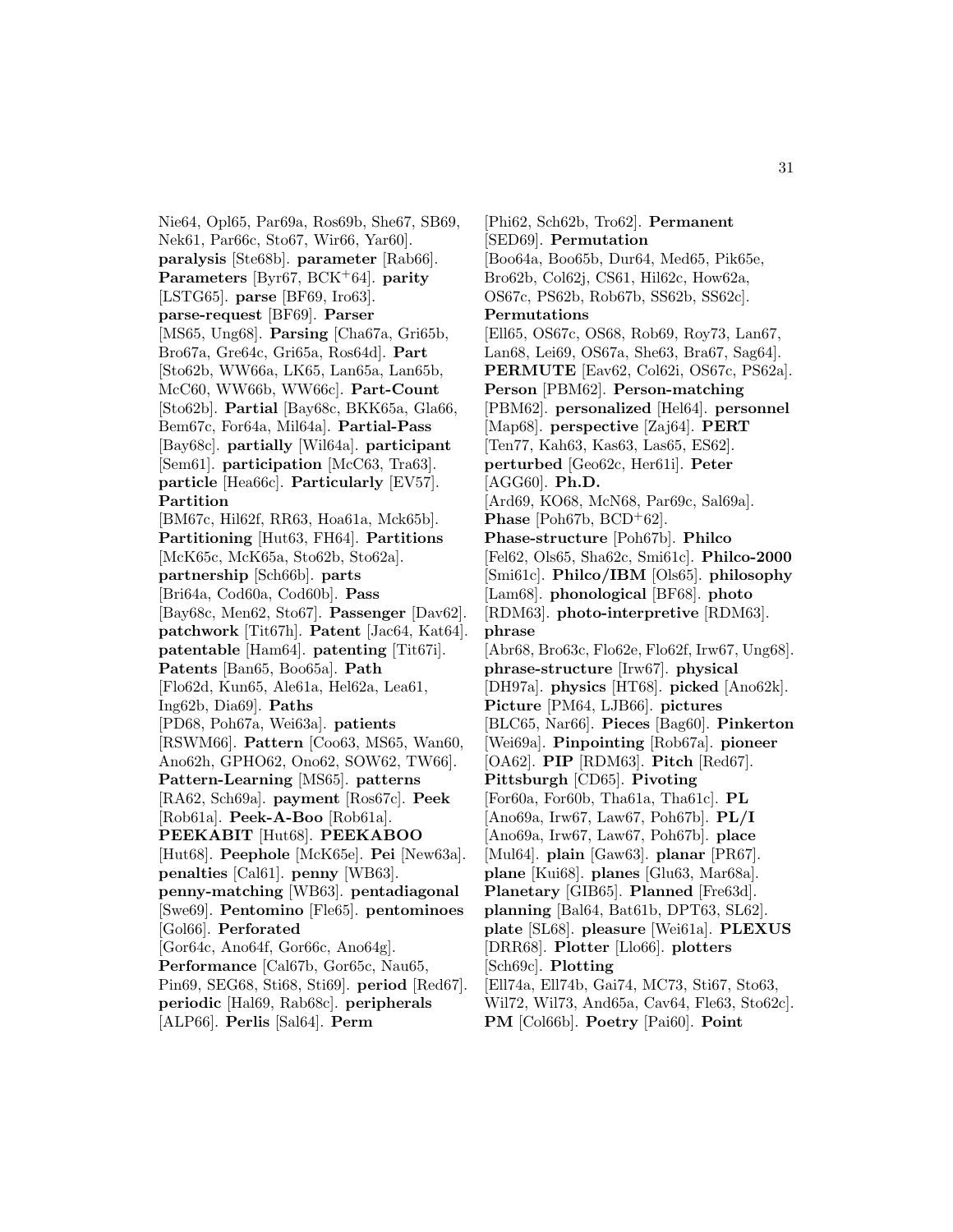[Ike65, Shi62, Sil60c, BKK65b, Day65, GF68, Gra62, GR64, Hac62, Hal64, Ham66b, Hol64, Kes62, Man66, MRZ62, Per60, RG66]. **point-of-sale** [Ham66b]. **point-of-sale/updating** [Ham66b]. **points** [Kui68, dW60a]. **Poisson** [Per64b, Sam65a, Sho68, Sno68]. **Poland** [GGJ<sup>+</sup>63]. **pole** [Eis67, Squ67]. **policies** [Tit67b]. **Policy** [Ano69a, Ano62n, Her66, Per66a, Sal66d, SS66b]. **Polygamma** [Lew75, TS69a]. **Polygon** [Shi62, Hac62]. **Polygonal** [Her69b]. **Polynomial** [AS69, Col66b, Eis63, Fik67b, Gal60c, Gal60d, Gal60e, Gal60f, Gib63, Gra60, Ker66, Non68, Nov85, Pan68b, Ada67, Ale61c, BF61, Bin67, Bit63, CKP63, Coh62, Cyv64b, Ell60a, Ell60b, Ell61, FH64, GT60, Hen63d, Hen63a, HW65, Her61b, Her61c, Her61d, IS66, Koh67, KA69, Mos66, Pri64a, Smi69c, Van61, Mac60b]. **Polynomials** [BM67b, Cod67, Her61p, Mak67a, Nol68, Per62a, Sko75b, Col62k, Ehr67b, Gen68, Gol67b, Her61q, JCK66, Knu62b, Knu63c, Lut63, Lut64, Mac61b, Mac60a, Mak67c, Mak67b, McK67b, McK68b, Nol69, Per64b, Sam65a, Tha64b, Wat69, Wit68]. **Polyphase** [Gil63, GT63a, Mal63, McA64, Men62, Rey61b, Rey61c, GV64]. **port** [Lue64]. **port-a-punch** [Lue64]. **Portable** [Kru69]. **POSE** [SS67]. **Posed** [Bar62]. **poses** [Sha66b]. **posing** [SS67]. **Position** [Den68c, Hac62, Shi62]. **Positive** [Duk69, Sp¨a67b, HP68a, HP68b, Sch69a, Sig66]. **possible** [Goo68]. **Post** [KL64, BGPW67, Cla68]. **Post-Mortem** [KL64]. **Posteriori** [Gib63]. **posting** [Hea66b]. **potential** [BCK<sup>+</sup>64]. **Power** [JS62b, Bra61a, Cha61b, Erw62, NK62, Rel63a, RS60, Tha64b]. **Pracnique** [Eng63]. **Pracniques** [And65a, Caf63, Fed63, Gre63b, How62b, Kah65, Man65, Poo62, RS65b, San63a, Son62]. **Practical** [Rab68a, Rab68b, Rab68c, Kor69, Kul61]. **practicality** [How68a]. **pragmatics**

[Car66a, Gor62a]. **precedence** [Bel69, Mar68c, Wir65a]. **Precision** [Cod64, CL61, FS67a, Ike65, Kin65b, Kri65, Lew75, PS60, Rab61, Ste64b, Swa65, TS69a, Yar67, BR64a, Bur62, Gru62, Key63, Man66, Syn64]. **prediction** [Las69b]. **Predictive** [Kun65, Kun66]. **preference** [Bus67a]. **prefix** [SK64]. **Preliminary** [AGG60, Nag68, Car66a, CHK<sup>+</sup>65, Par66d]. **Preparation** [Pai60, Gor65b]. **preparing** [HO61b]. **preplanned** [O'N61]. **preprocessor** [CC67]. **prescribed** [Sch69a]. **Presentation** [Ano69e]. **presented** [Gor61a, Gor61b, Gor62a, Tei64]. **President** [Arm60, Car69, For64c, For64d, For64e, For65c, For65d, For65a, For65b, For65e, For66d, For66e, For66f, Gal68c, Gal68d, Gal68e, Gal68f, Gal69d, Gal69f, Gal69b, Gal69e, Gal69c, Gal69a, Gal69h, Gal69i, Gal69j, Gal69g, Hus60c, Hus60a, Hus60b, Hus61e, Hus61f, Hus61g, Hus61j, Hus61h, Hus61i, Hus61a, Hus61b, Hus61c, Hus61d, Hus62a, Hus62b, Hus62c, Hus62d, Hus62f, Hus62e, M.67, Oet66a, Oet66b, Oet67a, Oet67b, Oet67c, Ros67b]. **Prevention** [Hab69]. **Previous** [Tra60a, Lie60]. **Primal**  $[Air66, BJ66a, MCG5, Spä67d].$ **Primal-Dual** [Air66, MC65, Spä67d]. **primal-simplex** [MC65]. **Prime** [De 73, Sin69d, Sin69c, Abr68, DD68b, Cha67d, Cha67c, Cha67e, Shi64]. **primes** [Nau63c]. **Principle** [Sin69c]. **principles** [Rec66b, RW65]. **print** [Moo63]. **Printed** [RS65a, Las69a]. **Printer** [Sto62c, Gar62, PM64]. **Priority** [Weg62b, RS66, Ste68b]. **privacy** [Abb68, Tit67j, Wes67]. **pro** [Ohl62]. **Probabilistic** [HS66, Hen66c]. **Probabilities** [CH88, Mor68a, Mor69a, SA64]. **Probability** [Col63a, CC66, Col63b, Her61r, Lec61, Mil68, Ris61]. **Problem** [Dij65, Fle65, Gol61, RR66, deB67, Bay66a, Bay68b, Bro66, Day65, Elk65, Gol69, Gre63b,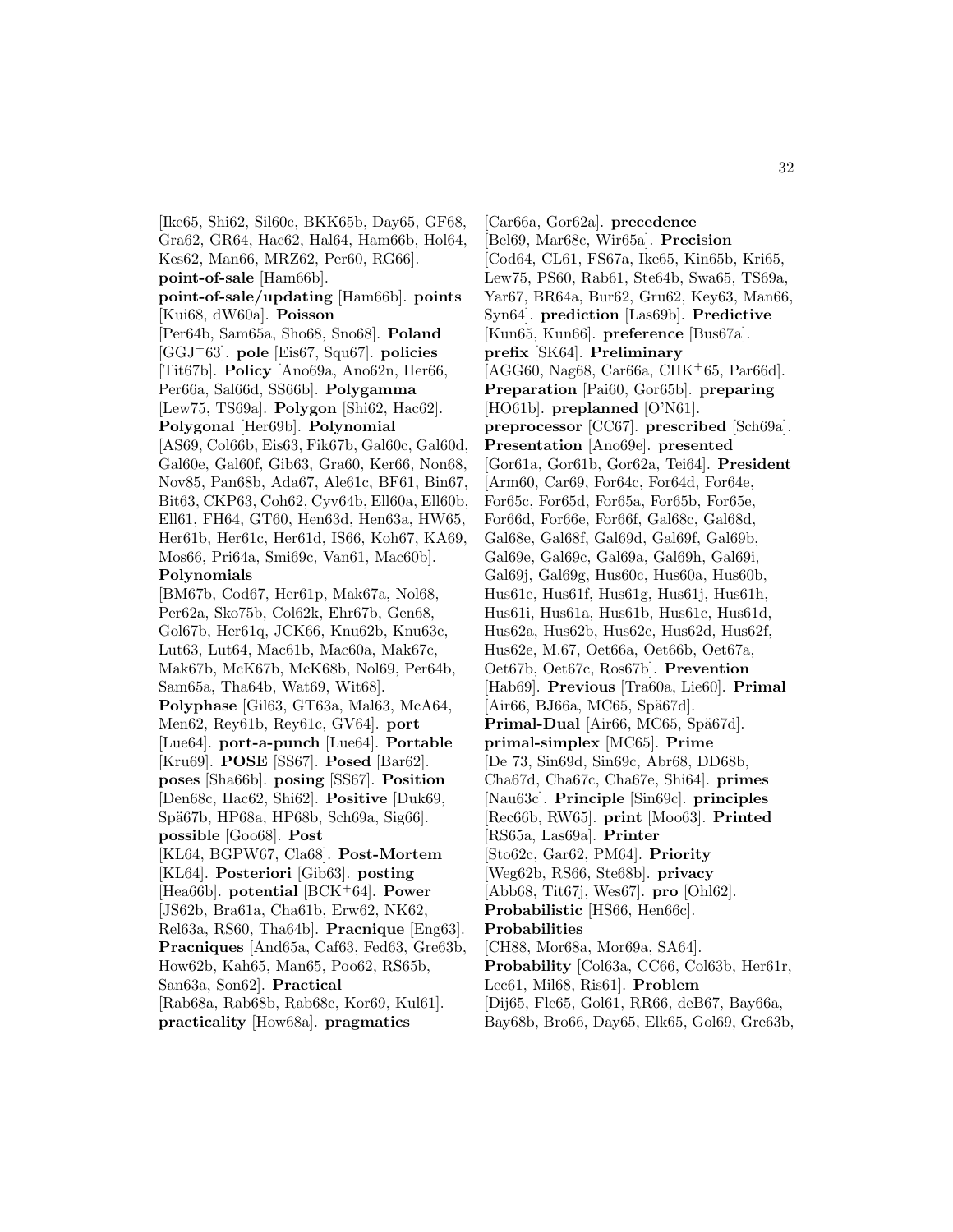GLC68, Hay62, Hom66, Hym66, Klo65, Knu66a, Knu66b, Kub66a, Mac62, Mac61a, Nau66a, Ols65, Roe66, Ros60, Sil60b, Sim67, Ska66, SL68, dB67]. **Problem-oriented** [Gol61, Hom66, Mac62, Ols65]. **Problem-Solving** [RR66, Gol69]. **Problems**

[Ano60c, Bar62, Edm64, Fis67, Lyn65, Mah61, AGP65, App62, Bel61b, BJK61, BKK65b, BKK67, Blu69, DC64, DF60, DG67, Gre64b, Gre68b, Hol64, Kel64, Kle66, MPS66, MRZ62, Mul62a, Nau63k, RS65b, Sal66a, SS67, Shu60, SPGH66, Wei64a, YK66]. **Procedure** [FL60, Gal67, Ing61c, KL64, Moo66, Opl65, Sin68b, Sin69a, BF61, BG69a, BL62, Egl63, Lar62a, MMB64a, MMB64b, May61a, Mon64, Ros67a, SW67, Sin69e, Wai67a, HJ67b, Mac65, Mac68]. **Procedure-Describing** [Moo66]. **Procedure-Oriented** [Opl65]. **Procedures** [De 68a, Flo62a, Gor64d, Gri65b, Sin68a, Ano69c, Cli64, DeV68, Gor65e, Gri65a, Hea64, Hut61, IF61, Loh68e, Loh69, Mol63, O'C66, Pei62, Ran62b, Sal66e, Sla64, Sto68, Gib61, Loh68f]. **Process** [Gur60, Abr67, CS63a, Gar66, Kuh66, Loh68f, LG62, Nea60, SA66]. **Processes** [DD68a, Par69a, Ano62h, Bac61, Gra61a, Hib61, Hor61]. **Processing** [And65b, Ano69e, Bro63a, Goe63c, Gor63b, GS61b, Gra68, McG62, Opl65, PL65, Ros66c, Smi65b, Sus63, AWS62, Ban67a, Bar63b, BSW61, Ber69, BR64b, BRC69, CCMP66, Coh67, CS62, Doy65, Eme62, EH68, FvF68, Gol69, Gor63c, Gor64a, Gor65b, Gre61a, Gre61b, Hal66, Kel64, Law67, LJB66, Mad67, MM67b, Mor69b, Nau66a, Nek61, NT60, Par68a, Pol66a, Pyl67b, Rob62, Ryl61, Sch67, STW67, Sha66a, Smi67b, Tra63, Tra64, Whe62, Wir66, Yar60, Gor64b, Ros63b]. **Processor** [Wei63b, Bro67c, DGMS66, EPV61, Fel62, Hal68, Sto67, Wai67b, Whi64a, Wil64a, CDMW65]. **Processors**

[MS68, Ros69b, Bro63b, EPBS63, Gor61a,

**Productivity** [Las69b]. **Products** [Whe62, Bus67b]. **profession** [Ord67, Sid61]. **Professional** [SLSS64, JE69, Sal68b]. **Professor** [Coo66, Gaw64]. **Proficiency** [FK60]. **profitable** [And66]. **Program** [And65b, Ard69, Day63, Den68b, Ell74a, Ell74b, Fle65, Gai74, Hol61, MC73, McN68, Nau66a, Par69c, Ros66b, Sal69a, Sla65, Spe60b, Wei66c, Wil72, Wil73, Wir66, Bah68, Ber69, BS66a, Bra68, BW63, Cad63, CHK<sup>+</sup>65, DB63, DLL62, DBT69, Fer66, FJM66, Foa61, For67, Ful67, Goo65, Gre64a, Gri66, Hän66a, HPSB66, Hen66a, Hic62, Knu66c, Koc61, Krá68, KO68, Low69, Qui69, Ram66, Ran69, Rey61a, RDM63, SEFQ66, She66, SS62d, Smi63a, Sti62, Tra64, Uhr66, Ung64, WB63, Wei62b, Wen64, Wil66a, Pan68a]. **Programmed** [DW60b, Gar62, Wei61b, Hib61]. **programmer** [Kno66]. **programmers** [SS66a]. **Programming** [Ano63d, Ano64e, Ard69, BG69b, BM67a, Bro65b, Car67, Che63, Cli69, DV66, DHW69, Dij65, Dow61, Fat69, Gar68, HP68b, Hal68, Hoa69, HOK73, Iro65, Kai69, Kir65, Knu73, Knu74, Knu92, KD71, Kul68, LG68b, Lue60, Mad67, Mar68c, Mau68, Mea62, Mil68, Obr73, Pel60, Pen64, Per64e, RR65, Ros69b, SS68, Sha66c, SB63, Tho68, Vei66b, Ver65, Wei63b, Wol64, deB67, Aig67, AS69, Ano63a, Ano63c, Aro64, Aye63, Bel67, Bel61a, Bro63b, Bro64b, CEL67, Car63, Cla66b, CRS60, DF60, Ell60b, Ell61, Gar65, Glu62, Glu63, Gol61, Gor64a, Gor66g, GGJ<sup>+</sup>63, Gre66a, GLC68, Hea63, HW69, Hol60a, Hom66, Hym66, Ive64a, Jod68, JA64, Kli69, Knu66a, Knu66b, Lan66, Lar62a, LW62a, LJB66, Lue64, Mes69, Mil61, Moo68, MC65, OW69, Rap66b, Rap66c, Roe66].

Gor61b, JPAR68, Kor69]. **procurement** [Ski68, Tit67b]. **Product** [Cla69a, Lar62a].

**Production** [Rob61a, HPSB66]. **productions** [Irw67, Poh67b].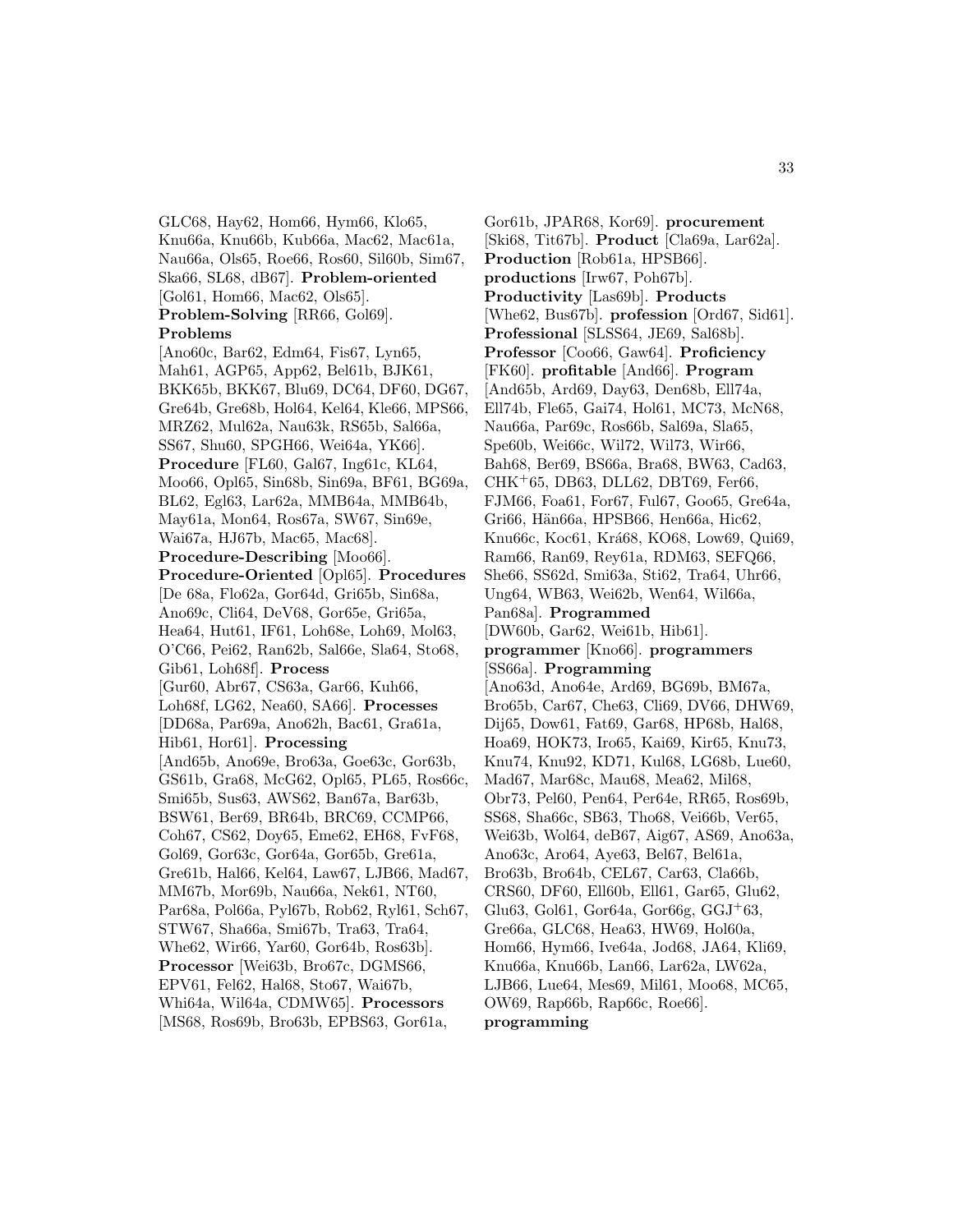[RS65b, Ryl61, SEG68, Sal66a, Sam66c, Sch66a, Sch64a, Sch66c, SH67, Smi61a, Swa66, Tew66, Vei66a, WSP63, Wil64b, Yer66, YS63, Zem66, dB67, dF63, Wag60]. **Programs** [Ass68, Ban65, BNS69, BP68, FW65a, Gai65, Goe63c, Nau65, Nie65b, Sha65, ACH<sup>+</sup>68, Bah68, BS61a, Bre62, Bus61, Car66b, Cla66a, Cla67, CV68, Hal66, Ham66a, Ham64, HO61b, Jac64, Kah63, Kin66, Lan69, Map68, MM63, Par66e, Pol65, Pre65, Pro69, Say69a, Say69b, She66, SS66a, Taj65, Tha62g, Tit67i, WG63]. **Progress** [ANS69, Ano69b, Las69b, PGBF69, Sal66e, YK66]. **project** [Fis68, Hol60b, Hut65b, Kle67, Tea62, DW60b]. **projections** [Ham68]. **projective** [Ree66]. **promising** [Ham67]. **Proof** [Lon70, Wol68, Bro63c]. **Propagation** [HS66, Hen66c]. **Properties** [SW63, H¨an66a, Hea66c]. **Property** [McG62]. **Proposal** [Bem60c, Gru60, Ken60a, KBH<sup>+</sup>64, Bri64b, GP66, GP67, Gor61a, Pay65]. **proposals** [SW61, Voo60]. **Proposed** [Ano64g, Ano64f, Ano65b, Ano69e, Gor64b, GBGL64a, Gor64c, Gor65d, Loh68d, Map68, Giv68, Ros63b, Gor64b, Loh68f, Loh68e]. **Proprietary** [GF68, Smi61a]. **Pros** [Tit67i, Boh62a, Ohl62, Sam62b]. **Protected** [Boo65a]. **Protection** [Gra68, Ram65, Gal68b, Jac64]. **protest** [Gal69b]. **Proving** [Wan60, DLL62]. **Pseudo** [Han66b, PH66b, Byr67, Kue61, OS67a, PRB69, PH65, Sul72]. **pseudo-lexicographic** [OS67a]. **Pseudo-Random** [Han66b, PH66b, Kue61, PRB69, Sul72, PH65]. **Pseudofiles** [Ros69c]. **Pseudorandom** [Whi69, Don69, DH97b, DH00, Hem69, Hut66]. **PSIF** [Ami62, Par69b, Tha63e]. **public** [Ano62g]. **Publication** [Ken60a, Sal64, Sal66b, Vos64, Wel63b]. **publications** [Cor67, Got69, Jun64, Pay65, Sal66d, Sal68b].

**publish** [Kle64, Per64d]. **published**

[Wyl61]. **PUFFT** [RSD65, Ros66d]. **punch** [Lue64]. **punched** [Gor66e, Gor66f, Hut68, Loh68b, Ros61c, SW60]. **punched-card** [Gor66f]. **Purdue** [RSD65]. **Purpose** [Gor64b, OBS67, And60a, EH68, Gar68, Gil66, Has64, Hus64, Kul68]. **Putting** [Feu61].

**Q** [HW65, Hen66b, Par66a, Tho66]. **Q-D** [HW65]. **Q-R** [Par66a]. **QR** [Bus65a, Bus65b, Wel67a, Wel67b]. **Quad** [Her60a]. **quadratic** [AS69]. **Quadrature** [CF69a, Fai69, Gal67, Gau68, HL66b, Sal69c, Wel66a, Boo67e, CF69b, Hil69, Hil67a, Hil67b, HL66c, KP65, Rab68a, Rab68b, Sal69b, Tha64c, Wel66b]. **quality** [Par68b]. **Quantum** [Bro62c, KW62c, KW62g]. **quasi** [Hal64, Ros66a]. **quasi-Newton** [Ros66a]. **quasi-random** [Hal64]. **Quasilinearization** [BKK65a, BKK66, BKKV68]. **quater** [Nad61]. **quater-imaginary** [Nad61]. **Question** [Sla65, Pyl65, Ros67a]. **Question-Answering** [Sla65, Ros67a]. **questions** [Sim65]. **Quick** [Sal62b]. **Quickersort** [Bla64a, Bla66a, Sco65]. **Quicksort** [Hil62f, RR63, Hoa61b]. **QUIKSCRIPT** [TKN65]. **quintic** [Hal69].

**R** [Par66a, Tit67f]. **R.** [GR70]. **R2** [McK65d, Sau69]. **rack** [Rey61a]. **radar** [Boy62]. **radiation** [SL62]. **Radical** [Hal64]. **Radical-inverse** [Hal64]. **radioisotope** [Lah65, Piz66]. **radiotherapy** [DPT63]. **Random** [Bel68, CM67b, FS63, Gal67, Geo63a, Han66b, Hub63, Kru69, Mar68a, PH66b, Rob69, Sno68, Str67, Sul72, Tra82, DH97a, Fos62, Fri69b, Gor67, Gro69b, Hal64, HL66a, Kno69, Kue61, MMB64a, Mar63, MMB64b, MB68, PRB69, PH65, Pik65c, Ser69, Sho68, Whi68b, Beh62a, Beh62d, Dur64, Lau63, Pik65a, Pik65e, Poo63]. **Random-Access** [FS63, Hub63]. **Randomized** [AD69, Cla64]. **randomly** [Las61]. **randomly-numbered** [Las61].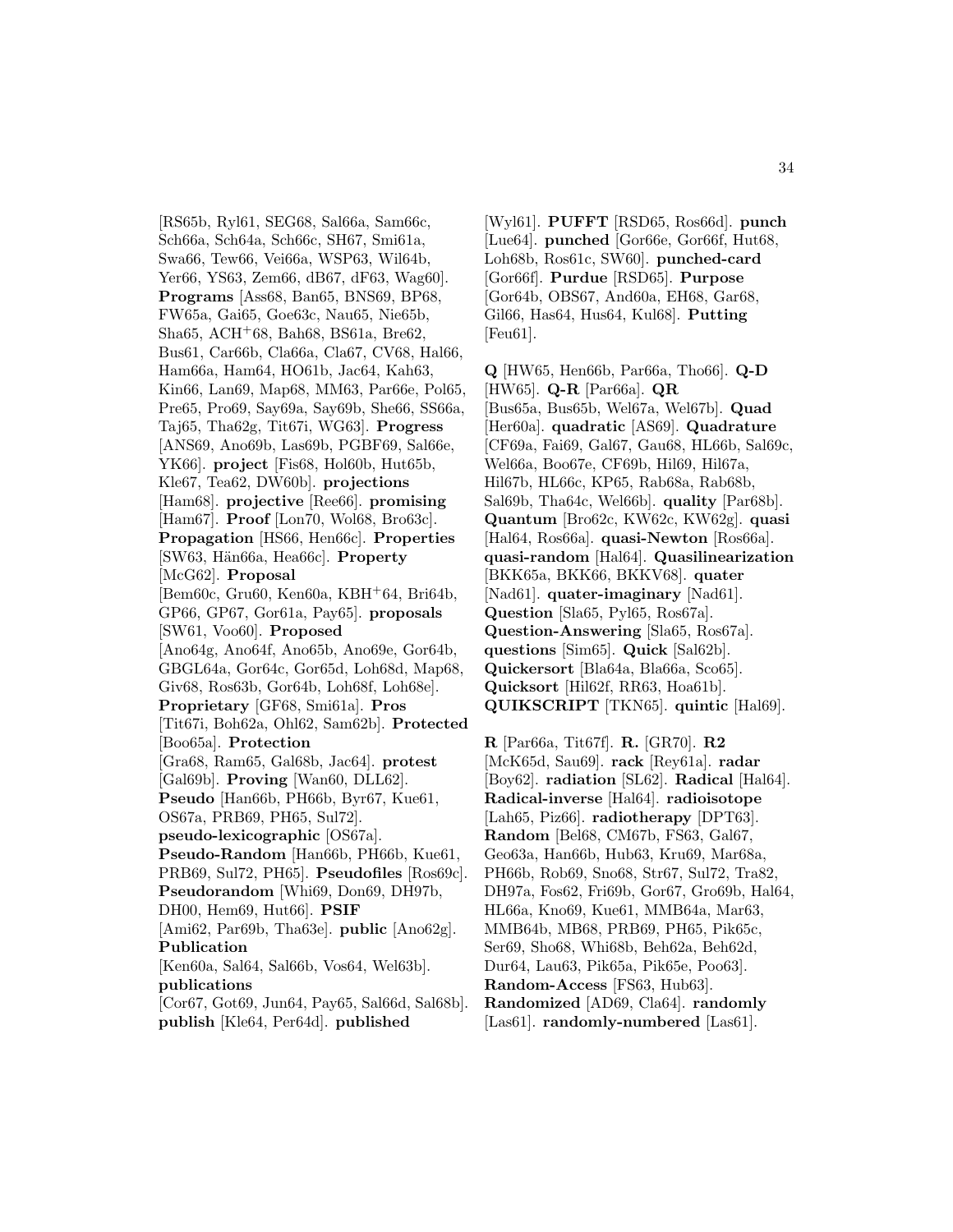**randomness** [Gre65a]. **Range** [Bem63, Gib61, Her61l]. **Raphson** [Bey64, Mou67]. **Rapid** [Iro65, WK65, Whi64c]. **Rapidly** [Ber60b]. **RAster** [ORSS68]. **rate** [Gor65c]. **rates** [Sta62]. **Ratfact** [Hal62]. **Ratio** [BB74, PS76, HP66, Lud63, Nea60, PH67]. **Rational** [DLW66, GP64, Cle61, Fik67a, FH62, Gar66, Col62k, Flo60a, Per62a, Tha62b]. **ratios** [Gau64c, Gau64d]. **Ray** [Foa61, Day63]. **RCA** [Ben65]. **Re** [Bem61, Fit68, Smi67c]. **reaction** [Pay65]. **reactions** [Hea66c]. **Reactive** [Moo66]. **Reactor** [NS60]. **Read** [Gil63, McK64a]. **Read-Backward** [Gil63]. **readability** [Ell62]. **readership** [Hus64]. **reading** [Mah64, Nag68]. **ready** [Rab69, Uhr66]. **Real** [Boy62, Bus65b, DLW66, GB68, Hea63, Hol62, JS62b, Ker66, Nie72, Tea62, WDHS65, BF61, Ber68a, Bus65a, Cob69, Erw62, Geo63d, Her61f, Kuh66, Opl66, RS66, Sti68, Wei66a, Wel67a, Wel67b, Wil66b, vS64, Ale61b, Col61b, CT62, HJ67b, Lea60b, Pea60, Pea61, Tha63d]. **Real-Time** [WDHS65, Boy62, Hea63, Tea62, Kuh66, Opl66, Sti68, Wil66b, vS64]. **real-valued** [Ber68a]. **Realizing** [Ano63b]. **Reciprocal** [Hol62]. **recoding** [Lon62]. **Recognition** [Wan60, Ano62h, BMMS66, CC66, GPHO62, KS66, SOW62, TW66, Gor65d]. **Recognizers** [GP65, Rob66b]. **RECOL** [Cli63]. **Recommendations**  $[Ass68, \text{CHK}^+ 65, \text{EW} 61, \text{ACH}^+ 68].$ **reconciling** [Voo60]. **reconsidered** [RD68]. **reconversion** [Wak63]. **Record** [Dav62, Goe63a, NK62, Hol61]. **Recorded** [Gor66d]. **records** [Fis67]. **Recovery** [LK68a, LK68b, Wei69b]. **Rectangular** [Gor66e, Smi63a]. **Recursion** [Gal60c, Gal60d, Gal60e, Gal60f, Ric65, Smi65b, KS66]. **Recursive** [Aye63, Bro65b, Fle65, Gra61a, Lyn65, McC60, Bac61, Cad63, IF61, JA64, Swe69].

**Recursively** [Woj61]. **reduced** [KA69]. **Reducing** [Kah65, Ros65c, Wol64, Hut65a, Sch64a, Whi64b]. **Reduction** [Pri64a, Coo67b, Gil66, Lio66, Mac64, PPR69, Ree66, Hen63d, Hen63a, Rut62a, Sch63i]. **Redundancy** [San65, Tha62g]. **Reels** [Gor64c, Per64f]. **reentrant** [Wei69b]. **referee** [Kai67]. **referees** [Sal66c]. **Reference** [McK65d, Fit64, Gre61a, McB63, Sau69, Wei64c]. **References** [Gol66, Boa66, Giu67]. **refuted** [Mon64]. **regard** [Abb68]. **Regards** [EV57]. **region** [AGP65]. **regional** [Ber60c]. **Regions** [Her69b, PR67]. **register** [Luc67]. **Regression** [HL62, RA62, Bae62b, Bre68, Cla69a]. **Regular** [Gau66b, Gau69b, Köl69a, Tho68]. **rehabilitated** [Bro67a]. **Reiteration** [Ano62n]. **Related** [Abr66, Lue60, Map68]. **relation** [Bou66, Swe69]. **Relative** [GP65, Ros67b, Shi62, Whi64a, Hac62, Kun66, Nag60]. **relaxation** [Kul61]. **relevance** [Kor68]. **reliable** [BSW69, Lyn68]. **Remaining** [Knu67]. **Remark** [Ada69, BW64, Bay65b, Bay66b, Bay68b, Bay73, Beh62e, Beh62d, BP66, Boo67e, Boo69, BS61a, BB74, Bow65b, BW68c, Bul74, Cav64, Col78, Col64b, Col61b, Col62k, CH88, Dav76, De 73, De 68b, Dub61, Ell74a, Ell74b, Er85, Erw62, Eva63, Fer65, For60b, FH60, FH64, Fri72, Gai74, Gar64b, Gau69b, GK70, Geo62f, Geo63e, Gra63c, Gra69, GR70, HB69, Han66b, HKV68, Hen63b, Hen63c, Hen63a, Her61q, Hil69, HP85, Hoa68, HOK73, HL66c, Ibb63b, Ito76, Jan77, Jef62, JS62a, JS62c, Jue63b, Jue64, KK74, Kno69, Köl69c, KD71, Kop74, KP65, Lau63, Mac68, Mac61b, MC73, Mak67b, May62b, McC64a, McK68c, McK68b, McK64b, Med65, Mei65, Mes69, Mis75, Mol63, Mut68, Nau63g, Nes61, Nie72, Nol69, Nov85, Obr73, OS67b, Pea61, Pet70, Pik65d, Pik65e]. **Remark**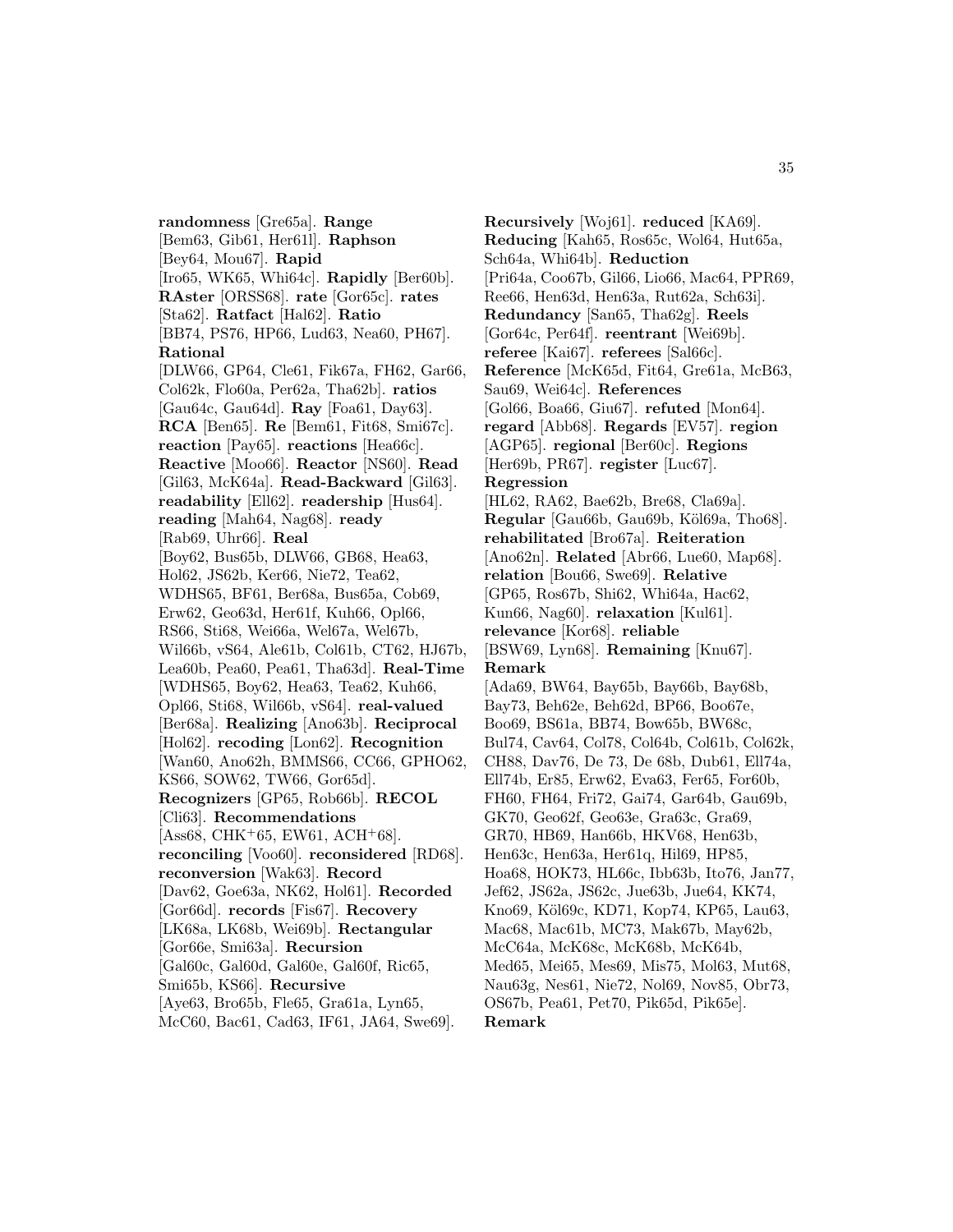[PH66b, PH67, PS76, Pit67, Pro69, Rad71, Ran62b, Red70, Rod63b, Roy73, Rut63b, Sau69, Sch63h, Sch72b, Sch72a, Sil69, Sin69e, Sko75b, Sko75a, Sko78, Smi69c, Smi69b, Ste62, Ste66a, Ste66b, Str62, Syn63b, Ten77, Tha60c, Tha61c, Tha64d, TS69b, Tra82, VM69, Vos73, Was63c, Was65, Wil66c, Wil73, eL76, Ber68b, Köl69a]. **Remarks** [Cha67e, Dod65, Fri72, Gri66, HJ67b, Ive65, Kah65, Köl68b, Mak67c, Nau63h, Nau63i. Nau63j, Nau64c, OS67c, PH66c, Tha67b, Tha67a, Wil61a, Car66a, Car63, Col64b, For66g, Glu62, Gor64f, Jue63a, Mul62b, Nad62a, Nau63a, Nau63f, Ros65a, dF63]. **Remote** [WDHS65, BRC69, But66, RFSC66, RBCR68]. **remote-terminal** [RFSC66]. **Remove** [Kiv62b]. **Renaud** [Ort85]. **René** [Bem61]. **repeat** [Rei65a]. **repetitions** [Bra67, Sag64]. **Replacement** [Gas67, Goe63b, Hoo69]. **Replacement-Selection** [Goe63b]. **replication** [WN64]. **Reply** [Bau64a, Atc67, Gaw64, RF67, TDTW61]. **REPORT** [Gor63b, Ass68, ANS71, AGG60,  $BCD+62$ , Bro $63a$ , Gor $64d$ , Gor $64e$ , GGJ $+63$ , Mor60, NBB<sup>+</sup>60, NBB<sup>+</sup>63, Rab62, Ros63b, Ano63c, ACH<sup>+</sup>68, Cle66, CHK<sup>+</sup>65, Don62, GBGL64b, Kat60, PGBF69, Par66d, Sal66e, Sch62d, SS62d, Wes67, Woo63]. **reports** [BKK65c, Wyl61]. **repository** [RW65]. **Representation** [Buc59, Han69, MSR60, Bem60b, Fos62, GRH61, Gra62, McK67b, PR67, ST64]. **representations** [Per60]. **reproducing** [Arb61]. **Reprogramming** [GI65, Bur66]. **request** [BF69]. **Requests** [CW62]. **Requirement** [KN67]. **Requirements** [Hal63b, Opl66]. **Research** [Ano60c, BS61b, Hay62, Rom61b, Den64, FPMC66, GS61a, Ham68, Kle64, Per64d, Tra62b, Wyl61]. **resonance** [MNW65]. **Resource** [OW68b, DGP67]. **resources** [And66]. **Response** [EGJ65a, Hus60d, Kle64, Wei69a]. **responses** [Ano63a]. **responsibility**

[Oet66c]. **restore** [JE69]. **Restricted** [McK65a]. **Resultant** [Nol68, BF61, Nol69]. **resultants** [KA69]. **results** [Dun65a]. **Retiring** [OA62, Hus62e]. **Retrieval** [Bay69, CW62, Dav62, DL65, Hut68, LM67, LK68a, RBFR68, RBCR68, Sal62a, VGB61, Wol68, BG64, Cli63, Doy61, Fos62, Gre62b, Gro63, Hay66b, HO61b, Kau66, KHBM61, Lar66a, SL65, Sal66a, Sam61b, Sch63a, Shu67, Sim66, Whi63, Won61]. **retrieving** [CS62, HB66]. **reveals** [Kle66]. **reversals** [BS64]. **Reversible** [RF65]. **reversion** [Tha66c, Fet63d, Tha63k]. **Review** [Smi66c, Ros66a]. **reviewers** [Sal66c]. **Revised**  $[Ano69a, Boo67c, NBB<sup>+</sup>63, Ano65b, Fet63b].$ **revision** [Fre63a, Tit67e]. **Revisions** [Mad60]. **Revisited** [Eis63]. **Rewind** [McA64]. **rewrite** [Col64a]. **rewriting** [Mil64a]. **Riccati** [Ose60]. **Richard** [Sch69d, Wat67]. **rigorous** [Sal64]. **Ring** [LG68a, LG68b, Rec66a]. **rings** [Mea61]. **Roberts** [RF67]. **Robot** [SPGH66]. **Role** [Ard69, Bau64b]. **Romberg** [Bau61, Boo67e, Buc62, Fai69, KP65, Tha62e, Tha64d, Wel66b]. **ROME** [Utm63]. **Root** [Bac69a, Bem63, Cod64, Duk69, Fik66, Fri67, Kin65b, KP69, Nol68, Spä67b, Swa65, Ada67, KF67, Nad61, Nol69]. **Root-Squaring** [Nol68, Nol69]. **rootfinder** [WT60, FH60, Her60b, Tha60a, Tha60b, Tha60c, Weg60b]. **Roots** [Her61k, Ker66, Per62a, Rod63c, Sar59, Tra60b, Col62k, Nes61, Sar60, Tra61a, Whi68a, Nol68, Nol69, Non68]. **Rosenbrock** [Dav76, Bul74, KK74, MM73]. **rotations** [McC66]. **Rough** [Rab69]. **Round** [Pip61]. **Round-off** [Pip61]. **Rounding** [Kel64, Sil60c, Gos65]. **Roundoff** [HS66, Hen66c]. **routes** [Cal61]. **Routine** [Gor60, Kin65b, Nol68, Roe62, Swa65, Aig67, Has64, Moo61a, Nol69, Rad61, Vas62]. **Routines** [Fik67b, WB65, Blu66]. **routing** [Las69a]. **row** [Gor66e, Gor66f]. **Rule**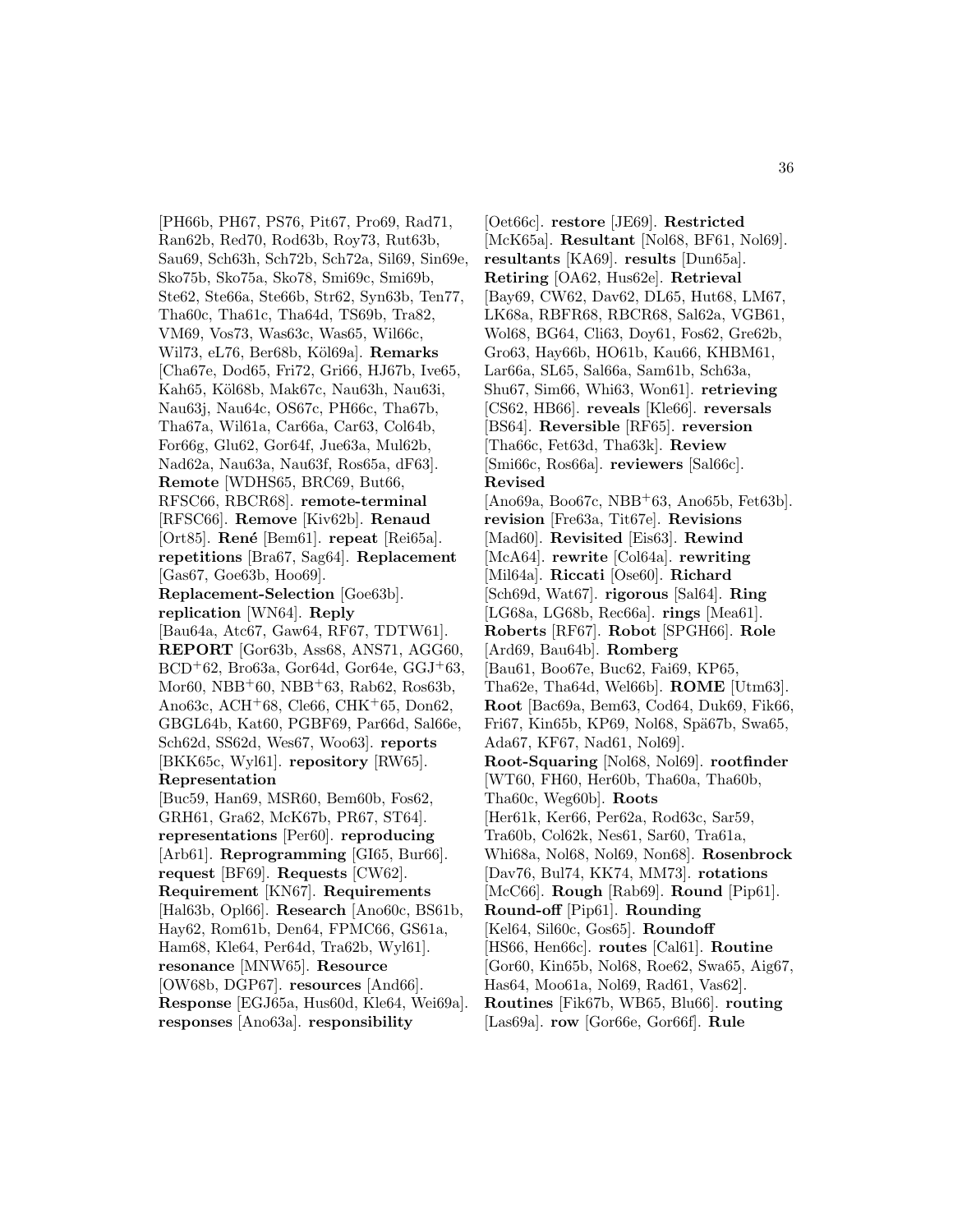[Kun62, McK62b, Oly64, BF68, DF60, Kin66, McK63b, Pik65d, Rab68c]. **Rules** [BJ66b, Par68a, BJ66c]. **Run** [RF65, BKK65c]. **Runge** [Byr67, Kar66, Nau60b, Tha66b]. **Running** [BNS69, McI69a].

```
S [Car66b]. S14
```
[PS76, Ami62, Dor68, Fie69, Hoa68, Lev69, Mor68a, Mor69a, Par69b, TS69a, Tha63e]. **S15** [eL76, Ada69, Ber68b, Gau69a, HJ67b, Mac65, OW68a]. **S16** [Cob69, Gau65a]. **S17** [Sko75a, Gau64a, Gau65b, Rei65b, Sta65c]. **S20** [LG64]. **S21** [Sko78, Far69]. **S22** [Cle69, Gau69b, Köl68a, Köl69a, Köl69b, K¨ol69c, Wit68]. **S23** [Sam65a]. **SABRAC** [LNE63]. **safeguards** [Wes67]. **sale/updating** [Ham66b]. **Samet** [Bau64a]. **sample** [Fis67, Mac61a]. **sampling** [Jon62, Jue63a, Mal66, Mul62b, Nad62a]. **San** [Tei64]. **sanguinalis** [Kel62]. **SAP** [Spe60b]. **SAP-Like** [Spe60b]. **SASP** [BBB64]. **Satisfying** [Sno68, Sho68]. **Sattley** [Sat61b]. **saver** [Ack64]. **savings** [San63b]. **scalar** [Bus67b]. **Scale** [Sol66, OW68b]. **Scaling** [Cli69, Kli69]. **Scanning** [Bak64, Spe60a]. **scans** [Piz66]. **Scatter** [BMB68, Mor68b, Mau68]. **scheduler** [RS66]. **Scheduling** [Bro64a, HA67, Kle67, PW66, SBS64, Ale61a, Bus67a, Cod60a, Cod60b, Hel62a, Lam68, Lea61, Ska66, Smi66a, Wil66c, Cod60b]. **schemata** [Ing62c]. **Scheme** [Lyn62, Pan68b, Wei66b, HW69, JMN61, McI69a, Smi69c]. **School** [Ano66b, CG64, Dun65a, Fol63, Gri66, Lio66, OKCF66]. **Science** [Ass68, Ard69, McN68, Par69c, Sal69a, Atc66a, ACH<sup>+</sup>68, CHK<sup>+</sup>65, Ell68, For67, KO68, Nau66b, OKCF66, ACH<sup>+</sup>68, CHK<sup>+</sup>65]. **Sciences** [Ano62b, AH64, Fei61, Kar64, SPGH66]. **Scientific** [FL68, LHJ68, Mor69b, ORSS68, For66b,

For66c, Kub66b, Oet67e, Wel61, Zaj64].

**scientists** [Atc66b]. **screening** [SPGH66]. **Search** [AD69, Pat69b, SW63, BP66, De 68b, Kau63a, Kau64, KC63, Smi69b, Tho68, TS69b, Won61]. **search-models** [Won61]. **Searching** [Knu73, McI63, Cla64, EGJ65b, Fer60, Hut68, Ilr63, Jun61, PKT<sup>+</sup>65]. **Second** [ANS71, Her61p, Her61n, Her61q, Lar66b, Ose60]. **Secondary** [DL65, Joh61]. **section** [Bus67a, Her66]. **Security** [Tit67j]. **segment** [Glu62, Her61h, MCD63, Nau63i, Ran62a]. **Segmentation** [Nau65, Ran69]. **segmenting** [Ram66]. **segments** [Bel61a]. **Seidel** [Sha63a]. **Selected** [Fri63]. **Selecting** [Gas67, Hoo69, Hom66, Ros68, Zem69]. **Selection** [Goe63b, Koc61, Moo61a]. **Selective** [May63]. **Self** [San63a, Arb61, dM65]. **Self-inverse** [San63a]. **self-judgment** [dM65]. **self-reproducing** [Arb61]. **Selfcipher** [Pel60]. **Semantic** [Sab62, Smi60a]. **Semantics** [DV66, Bur64, Fel66]. **Semi** [CW62, CS63a, HL61]. **semi-automatic** [HL61]. **Semi-formal** [CW62]. **semi-iterative** [CS63a]. **Semiotics** [Zem66]. **sense** [LSTG65, Lue64]. **sensitivities** [Wil66a]. **sentence** [PPR69]. **sentences** [DBT69, Fri69b]. **separability** [Mee66]. **Separable** [Con63]. **September** [Ano62c, Bro63a, Gor63b, Ano69a]. **Sequence** [May62c, Egl63, Hal64, May62d]. **Sequences** [Hoo69, Bro65a, Pen64]. **Sequencing** [Bro60a, GBGL64a, BB64, Hom66]. **Sequential** [SB60]. **sequentially** [LG62]. **Serial** [Fat69, GBGL64a, BB64, LSTG65, Wei63a]. **Serial-by-Bit** [GBGL64a, BB64, LSTG65]. **Series** [Cla60a, Fet63a, McN68, Mif63d, Smi66b, Spä67c, Tha63k, Wel62a, Ber68a, Bra61a, Cha61b, Fet62, Fet63b, Fet63d, For64a,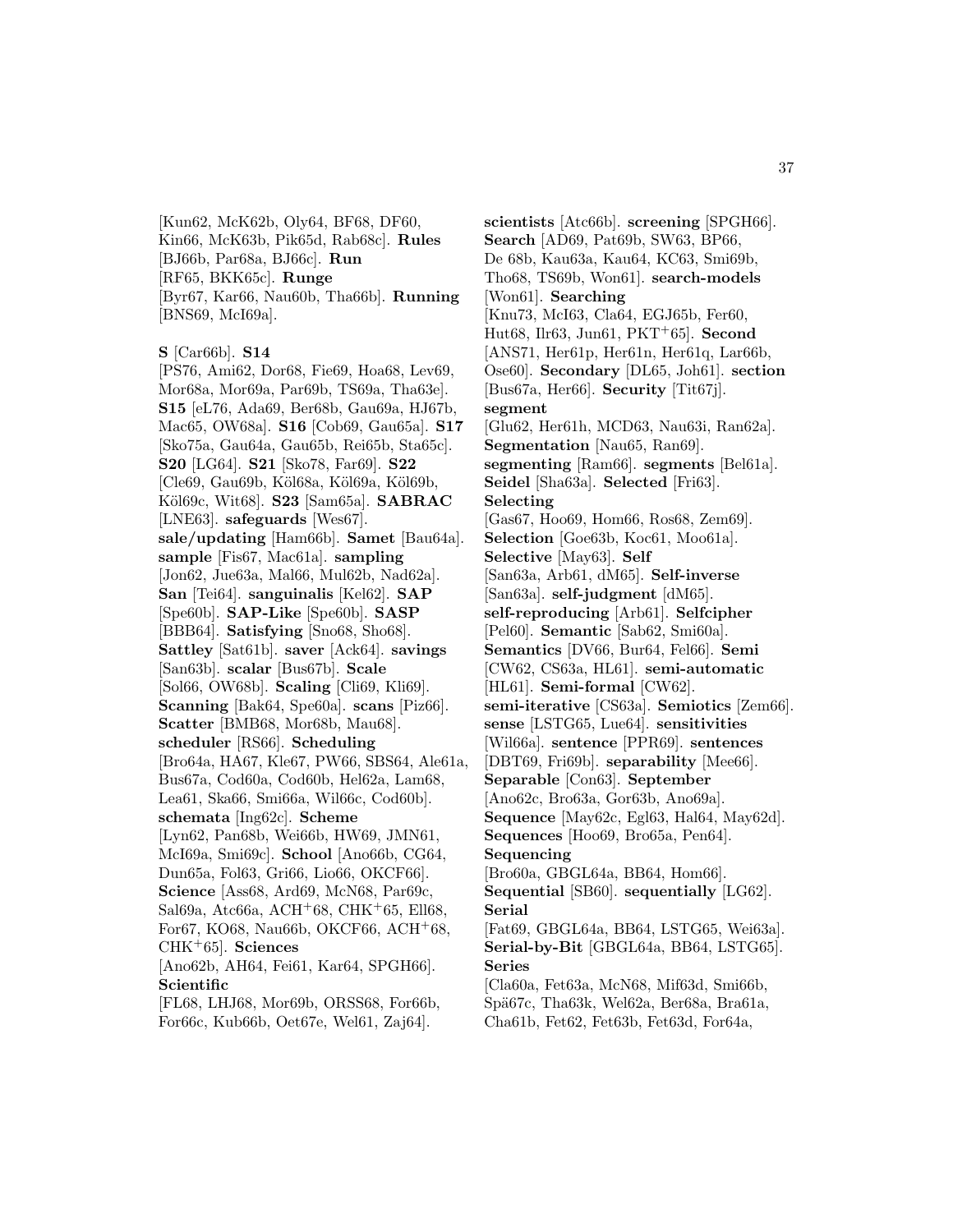Geo63e, HB63, Law63, Mac64, RS60, Sch63h, Sil69, Tha63p, Tha64a, Tha64b, Tha66c]. **Serrev** [Tha66a]. **Service** [Tit67l, Rob66a]. **session** [WG66]. **Set** [Aeg59, BS60, De 68a, Den68b, Gor65d, Her61p, Her61j, Ken60a, Pat69a, Tra60a, Bre62, Dub61, Gil61, Gor61b, Gor62a, GC67, Her61q, Hil62b, Nau63a, Nau63j, Rod63d, Sag64, Sta65c, Voo60]. **sets** [Bos63c, Hut63, Mif63c, Sig66]. **several** [JCK66, KC63, Nee66, Wri66]. **Shanks** [Sch64b, Tha63c]. **SHARE** [Gal62b, Ste61, Wag60, Gre60b]. **shared** [Bet67, Low69, Smi66a, Tea62, Weg62b]. **SHARER** [HS67]. **SHARER2** [Har68b]. **Sharing** [BK69, CW66b, DD68a, Nie67, BHTR69, CM67a, Dre67, FS67b, Gea66, Gol69, Gre64a, HS67, Har68b, LNE63, LC66, McC67, OBS67, OW68b, Pin69, Ros64c, STW67, Sti69]. **Sheets** [Rob61a]. **Shellsort** [Boo63a]. **ships** [SS62d]. **Shock** [RSWM66]. **shooting** [MRZ62]. **short** [Col66a, RS60, Smi60b, Yar63]. **Shortest** [Dia69, Flo62d]. **Shortest-path** [Dia69]. **shorthand** [Bem60a]. **Should** [Arm64, Boo65a, Ful67, Mos65, Kle64, Per64d]. **Shuttle** [Jue63b, Jue64, ST63]. **Shuttlesort** [Sch63g]. **SIAM** [Mil66]. **SICSAM** [Kle66]. **Side** [Log60]. **Siemens** [Kar62]. **SIEVE** [Woo61a, Bro62a, Hil62a]. **sieving** [How68a]. **sight** [Swa66]. **SIGMAP** [Ano63c, Mil62]. **sign** [Sch69a]. **signal** [Kai62]. **signed** [PV64]. **Significance** [Gol63]. **significant** [Mil64b]. **significant-digit** [Mil64b]. **similar** [Cle61]. **similarity** [Alb67, Ort64, Ort85]. **Simple** [Gal64b, Ker66, Nei65, San65, Wol68, Bai64, HW69, Mar68c, NK67, Nie65a, RBS66, Sch66a, SV60, Vas62, Wen64]. **Simplest** [Dun65b]. **Simplex** [BG69b, DF60, MC65, BG69a]. **Simplification** [Nie65b, Cla66a, Cla67]. **simplified** [BMB61]. **simplifying** [Cle66].

**Simpson** [Beh62c, Geo62f, Hen62b, Kun62, McK62b, McK63b, Oly64, Pik65d, Rel62g]. **SIMSCRIPT** [TKN65, Wei67a]. **SIMSCRIPT-Like** [TKN65]. **SIMULA** [DN66]. **Simulating** [Par69a, PK67]. **Simulation** [Dod65, FS62, GRH61, GPHO62, Her68, Kat63b, Kat69, LM65, LSM62, Nie67, Piz66, Qui61, SN69, Sim62, TL66b, Wei65b, Ano62a, Boy62, Bre64, BN66, DN66, Don69, Fis67, GS61a, Gre66b, GJ66, Hay66a, Hen66a, Hut65b, Kat63a, ML60, NWW67, Qui69, SS66b, TL66a, Tru67, Ulr69, Man65]. **simulations** [Lai61b]. **simulator** [For66a]. **Simultaneous** [Ble66b, Par69a, Rad71, And60a, Bae62b, Bla66c, Bro67b, Ker66, Roe62]. **Sine** [Cun62a, Cun62b]. **Singleton** [GR70]. **Singular** [BG69c, BG69d]. **sites** [Ros68, Zem69]. **situation** [Gol69]. **sixteenths** [Gor66c]. **Sizes** [Gal67, Mor68c]. **SJCC** [Ano62k]. **Skeletal** [Kah63]. **skeletons** [PR67]. **skin** [BCK+64]. **SLANG** [Sib61]. **Slater** [Bro62c, KW62c, KW62g]. **Slater-Type** [Bro62c, KW62c, KW62g]. **SLIP** [BR64b, Elk64, Rus65, Wei69b, YW64]. **Slots** [Fen68, Gra69]. **slow** [ALP66, Coh67]. **SMALGOL** [BDKS61]. **SMALGOL-61** [BDKS61]. **small** [And65a, Col65, FS67b, Hor67, MNW65]. **smaller** [PGBF69]. **smallest** [Sig66]. **SMART** [SL65]. **SMOOTH** [Geo63b]. **Smoothing** [RG63a, RG63b]. **social** [SPGH66]. **society** [Per63b, Ros67c, Sal68b, Wes67]. **Software** [Car66c, Boe60, Gal60a, Gal62a, Gal69d, Oet67d]. **Solution** [Abr66, App62, BG68a, Dij65, DP67, Lyn65, Nov85, Sch69b, Sch69d, She67, Tha66c, WH61, Ale61c, And60a, Bae62b, BG68b, Coh62, DC64, Day65, DG67, Ell60a, Ell60b, Ell61, For64a, GT60, GY63, Gre64b, Gre68b, Hol64, IS66, Kar66, Koh67, LSM62, Ska66,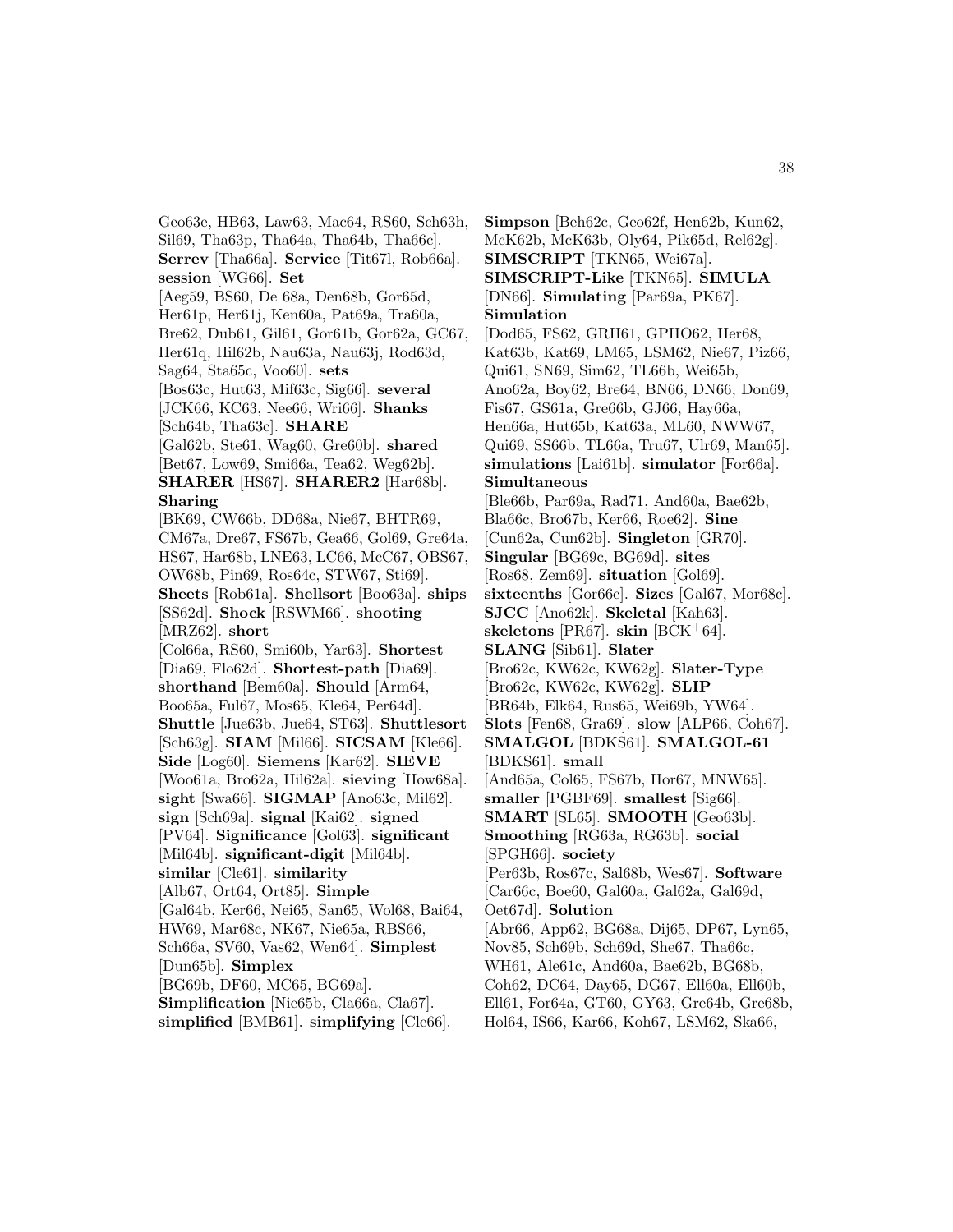SPGH66, SL68, Syn63a, Syn63b, VM69, Bla66c, Ble66b, Bro67b, BP68, Gra60, Her61d, Lea60a, Pro69, Rad71, Van61]. **Solutions** [Boo66b, Cle69, Fri72, Mos66, Wei64a, Bow65a, Pec62a]. **Solve** [Fle65]. **Solving** [RR66, Ros69a, Spä67c, DF60, Ehr66, Elk65, Gol69, Klo65, Kub66a, Ono62, Ros66a, Sil69]. **Some** [AWZ64, And64, BJK61, Car66a, Car63, Dij64, Don69, Fre63c, Gor61a, GPW65, Hub63, Ing61c, LG65, Sti69, SW61, Voo60, Yar60, dF63, Alr66, Bro64b, MT68, Tra61b, Boc65]. **sophisticated** [BN64]. **Sort** [Bay68c, GT63a, Goe63a, Mal63, Pat63, Yoa65b, GV64, Jue64, Knu63b, ST63, Yoa65a, Feu60, Jue63b]. **Sorting** [Din65, FS63, FL60, Gas67, Gil63, Glo63, Goe63a, Goe63b, Goe63c, Goe64, Got63, GR70, Hal63b, Hib63, Hoo69, Hub63, Knu73, Man63, McA64, Pat63, Pet70, Sch63c, Sin69b, Kah62, Nag60, Poh64, Sch63d, TK66, Wak63, Flo62a, Ran62b]. **Sound** [Swe61]. **sounds** [Red67]. **source** [Cla66a, Cla67, Fer63, Hal66, RT64, Sch66a, vS64]. **source-language** [Cla66a, Cla67]. **sources** [Ham68]. **Southern** [Sha66b]. **Soviet** [Fei61, War60]. **Space** [BNS69, BK69, HKM66, McC66, Pol66b, RG66]. **Space-Sharing** [BK69]. **Space-Time** [BNS69]. **Spanning** [McI69b]. **spark** [RDM63]. **spark-chamber** [RDM63]. **Späth** [Sil69]. **Special** [Ros69a, Wes67, Boh62a, Gil66, Ohl62, Sam62b]. **Specification** [Bur65b, Gor61b, Gor64b, CW66a, Gor64g, Ive64b, Sch65b, Sha63c, SS66a]. **Specifications** [Ran65, Hea63]. **specified** [SH66]. **specifying** [McI69a]. **spectra** [HP68a, HP68b, MNW65, Sch69a, Ben65]. **spectroscopy** [WSP63]. **speech** [BMMS66, Red67]. **Speed** [FL60, Gur60, Gea65]. **speeds** [RC64, Whi64a]. **spelling** [Dam64]. **sphere** [dW60a]. **spheres** [Rob61c]. **Spherical** [Col78, Her61a]. **Spline** [Blu69, AS69].

**splines** [Hal69]. **splitting** [Moo61b, Wei62b]. **Spots** [Knu67, Woo69]. **Square** [Bem63, Cod64, Col62a, Col62b, Col62c, Duk69, Fik66, Fri67, Kin65b, KP69, Sar59, SED69, Spä67b, Swa65, Tra60b, Bar63a, Bos63d, Col62d, Col62e, Col62f, Col62g, Nad61, Sar60, Smi63a, Tha62a, Tho63b]. **Squared** [HP67, HP85, eL76, OW68a]. **Squares** [Mak67a, Sch72a, Spä67c, Art63, Bit63, CKP63, Gen68, Glu63, Gol67b, Mac60a, Mak67c, Mak67b, Mar61, MNW65, Nau63d, RS60, Rob61c, RG66, Sil69, Syn63a, Syn63b, Wat69, dW60a, Mac61b]. **Squaring** [Nol68, Nol69, Sar60]. **stability** [Fis61, Kar66]. **Stable** [BG68b]. **stack** [Bae62a, KRK64]. **stacks** [RO63]. **Standard** [Ano65b, Ano69c, GBG63, Gor64b, GBGL64a, Gor65e, Gre60b, LSTG65, Loh68d, Loh69, Ros63b, Gaw63, Nee66, PM64, Tra63, Tra64, Ano64g, Ano64f, Ano69e, GBGL64a, Gor64c, Gor65d, Loh68f, Loh68e, Tra65]. **Standardization** [Hei64a, Ort68, Ano62n, Fit68, Gor66g, Lan69, Loh68f]. **Standards** [ANS69, ANS71, Ano63d, Ano64h, Bro63a, Gor63b, Ken60a, Loh68c, Loh68d, Loh68f, Loh68e, Moo68, Sha63c, Sti69, Ano69b, Bem67c, Gor63c, GS61c, Ano69f]. **standards-processing** [Gor63c]. **start** [Pat60a]. **Starting** [Fik66, Bey64, Mou67]. **Stat** [SH67]. **Stat-Pack** [SH67]. **State** [Ber60a, Fis65, Mil66, Par66e, Ano64a, Bla61, Hei64b, JPAR68, Nea60]. **state-of-the-art** [Ano64a]. **Statement** [DW62a, DW62b, Rec66b, Dic62, Dij68a, Lar62b, McI60b, Mon62, RD68]. **Statements** [Flo60b, Ing61c, Knu74, Opl65, Bai64, Gal64b, Hom66, HW61b, Wil64b]. **states** [FL68]. **static** [Coh61b]. **stationary** [PA62]. **stations** [HKM66]. **Statistical** [Bus61, SH66, Smi65a, Den68a, Fis67, Rod67]. **Statistics** [CW66b, Ham66c, SP66]. **Status** [AH64, Sha62c]. **STEEP1** [Var65, Was63a, Wal64]. **STEEP2** [Was63b].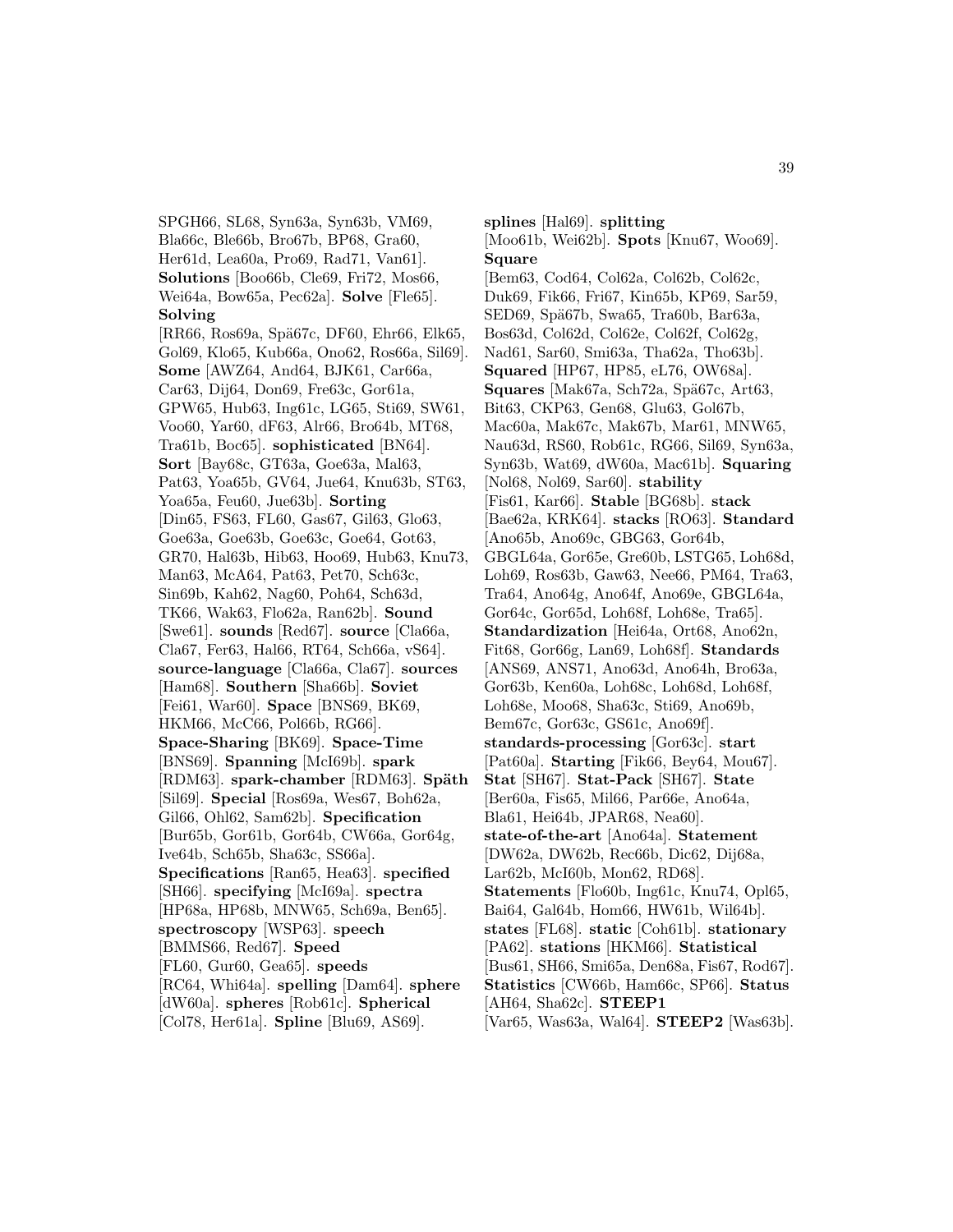**step** [Gla66]. **stepping** [Las69a]. **stepwise** [Bre68]. **Still** [Arn65, Fer62]. **Stochastic** [Coh61b, STC65, Dum63, FL68]. **Stone** [DeV68]. **stopping** [Ada67]. **Storage** [Abr67, Ber65, BMB68, BM67a, Deu66, FS63, Fot61, GR70, Hib63, Hub63, Jod68, Kno65, MM67a, Mor68b, Pet70, Ros67d, SW63, Sim66, Sin69b, Bel61b, Bot61, Bow63, Coh61b, Col61c, Fit64, Fos62, Fuc68, Gro63, HL61, Hol61, JMN61, Kel61, Lar66a, Mah61, Mau68, O'N61, Pat60a, Pol66b, RK68, Ran69, Rob61b, Sam61a, Sam61b, Sat61a]. **Store** [Fot61]. **Stored** [Boo67b, Mac69]. **story** [Gro69a]. **strategies** [Goo68]. **strategy** [Smi67a]. **stretch** [CV63]. **String** [Alb67, CW65, Mad67, Mal63, WY62]. **Strings** [Ber65, Din65, Knu63b, OH66a, SB63, Swi60b]. **Stringsort** [Bla64b, Boo63b]. **Structural** [Gri65b, Iro64, Gri65a]. **Structure** [BM67a, BCD<sup>+</sup>62, Goe63c, LG68a, Sab62, Bro63c, CKK61, Dij68b, Fit64, Flo62e, Flo62f, Gol61, Irw67, Kah63, KKR65, LG68b, Lev61, LSTG65, MM65, Nic61, Ohl69, Pen66, Poh67b, Rap66b, Rap66c, Ung68, Whe60]. **Structured** [Bar62, DW65a, Knu74, DW65b]. **Structures** [And65b, Deu66, Gor63c, Pat69b, Ram65, Sta69, Sus63, AWZ64, Bae63, Bri64a, Cla64, CS62, Kai69, Ros66b, SW67, Sim66, Wei62c, Wei64c, Wei69b, Wir66]. **student** [Oli66, Ros60, Lev69]. **students** [MW66]. **studies** [KHBM61, Nad67, Rom61b, SEG68]. **Study** [Hib63, Ros69b, Wei66c, DGMS66, DH97b, DH00, Gor62a, GBGL64b, San63b, Smi60b, Wei67a]. **subchains** [FL68]. **subcommittee** [Gor61b, Gor62a]. **Subject** [Ano65a, Ano66a, Ano67, Ano68b, Ano69d]. **subjective** [Sch62c]. **subprofessional** [Giv67]. **subprogram** [MCD63]. **Subroutine** [Sam65b, Kan64]. **Subroutines** [RF65, Sha65, Smi65b, BBB64, Bar61a, Bus67b, CH61, HB63, Mac64, Taj65].

**subscripted** [Nat61]. **subscripts** [Gar65]. **subsequent** [Gor61a]. **SUBSET** [Gor64e]. **subsets** [Wai67a]. **substructure** [Bel67]. **subtraction** [Key63]. **Successive** [Bel61b, Kul61]. **successor** [Che64]. **such** [Hem69]. **suggested** [Ing67, SB63]. **Suggestions** [Utm63, Haa65, War65]. **Sum** [Sp¨a67c, Sil69]. **sumador** [Rog60]. **Summaries** [BS61b, Hay62, Rom61b]. **Summary** [Gor64f, Hei64a, WG66]. **Summation** [Nau60a, Tha63n, Tha64a, Wel62a]. **Supplement** [Woo63]. **support** [DH97a, Tit67a, Tit67h]. **suppression** [DH97a]. **Surface** [Sch72a, Art63, Bit63, CKP63]. **surfaces** [Glu63]. **SURGE** [Lon62]. **Survey** [Bem60b, Bro63b, Cal67b, Can69, Fis65, Sam66b, SW60, EW61, GS62, Gil62, Gre62b, Man68, Ros61c, Sim65]. **suspension** [Fis61]. **Swift** [Per61]. **Switching** [McN68, Mul64]. **Symbol** [BBB64, GK62, Gre60a, PT60, Bar63b, Bat65, CH61, Chr66, May62b, Rap66a, Ros60, Ros61b, WY62]. **Symbolic** [Cha61a, Del65, Hal66, JCK66, McC60, Smi65b, Smi65a, BB66b, BB66a, Car63, HT68, Ols65, Sha66c, dF63]. **symbolically** [Ham66a]. **Symbols** [Gre60b, Ros63b, BR64a, Gor65b, Gun65b, Gun65c, ST64]. **SYMINV2** [Nau64b, Eva63, Rut63a, Rut63b]. **Symmetric** [Boo67a, Bus65b, Wei63b, Zie68, BL62, Bus65a, Gre64b, McK67b, Sch63i, Smi61b, Wel67a, Wel67b, BM67b, McK67a, McK68c, McK68b]. **Symmetrically** [Hun68]. **symposium** [Kle66, Mil66, Sha66b, Tei64, Zak66]. **Synchronization** [SB69]. **Synchronous** [Par66b]. **Synonymy** [RG65]. **Syntactic** [BF62, Smi60a, DBT69, Flo64b, HLW63]. **Syntactical** [BSS62, LW62a, TTW61].

**Syntax** [Bur65b, Iro61, Ive65, Lea66, MS65, Nar66, Bur65a, Car63, CW66a, EPBS63, Ive64b, Lea64, Lie64, Rob66a, Sch65b, dF63].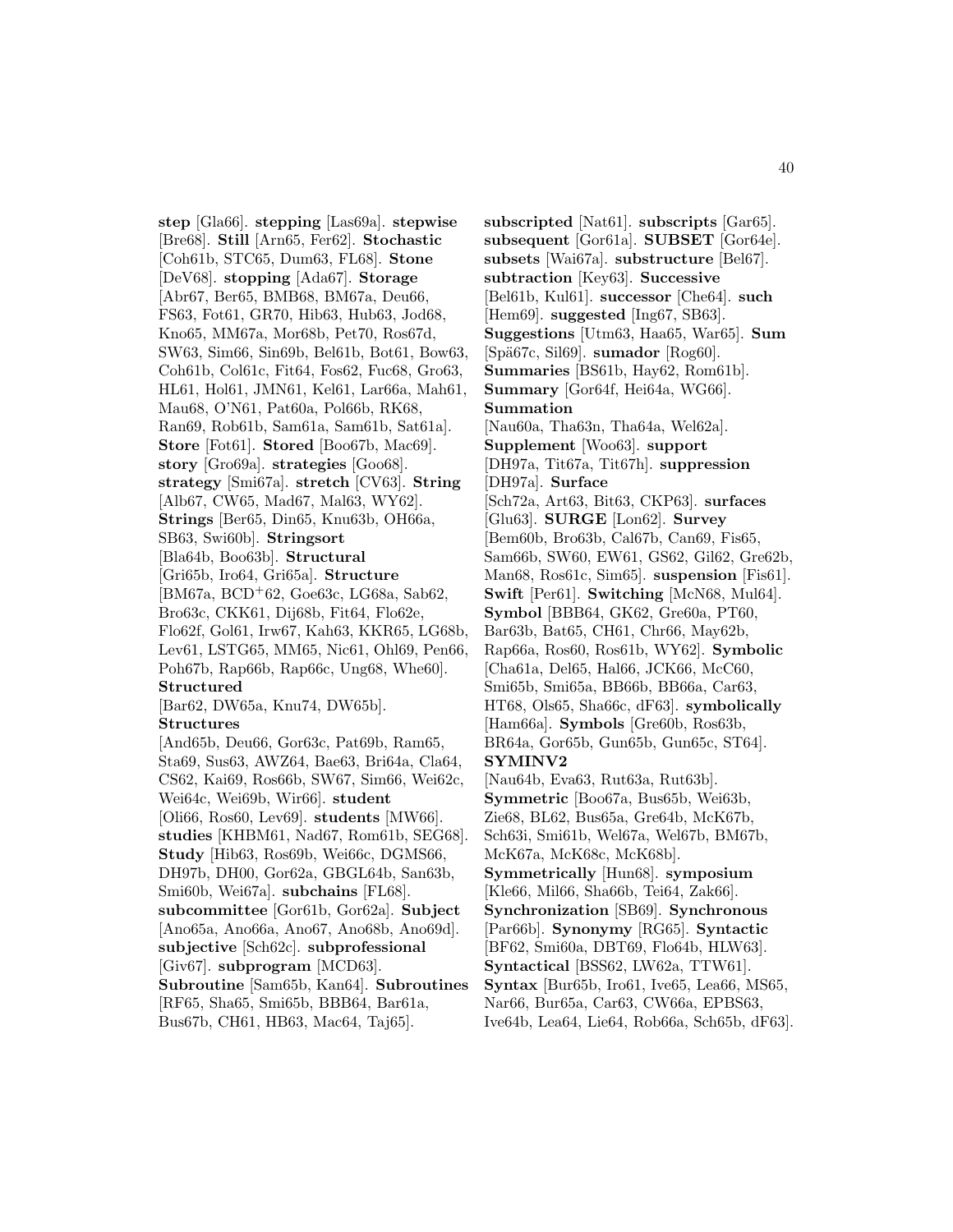**syntax-checking** [Lie64]. **Syntax-directed** [Nar66]. **Synthesis**

[LHJ68, BMMS66, PA62]. **Synthex** [Sim61]. **System**

[BG68a, Boo67a, Cal67b, Col66b, Dav62, DL65, Hab69, Han69, Iro65, Knu60, LM67, LK68b, MSW65, Nau65, Nei65, OBS67, Roe62, Sch69b, Sch69d, SW63, Sen60, Smi65a, Web67, Alr66, AHH67, BG68b, BS66a, Bet67, BM67a, Bou62, Bou66, BW68a, Bro65a, BKK65c, But66, CCMP66, CEL67, CD65, CM67a, CF66, DGP67, DME69, Det60, Dij68b, DRR68, Dow61, Edw63, EH67, EH68, Fri69a, Fuc68, Gea66, Gil66, Gor62a, GJ66, Ham66b, HS67, Har68b, Hea66a, HPSB66, HL61, Hei64b, Hel64, HKM66, Hom66, Kas62, Kau66, Ken61, KM64, Knu61, Kuh66, Lah65, LMT62, LMM<sup>+</sup>65, LJB66, LK68a, Mah61, Mon65, Nad61, Nie65a, OW68b, OW69, Pin69, Ram66, RFSC66, Rob66a, RSWM66, Ros64b, RW65, Sal64, Sam61b, Sch63a, Sch68, Sib61, Smi61c, Smi69a, SPO62, Sti68]. **system** [Sti69, Vaz61, Ver66, Wan62, WN64, Wat66, Wei66a, Whe62, Whi63, Wil66b, Yer66, Zak66, Fik66, Fol67, Kat67, RR66, Sol66]. **System/360** [MSW65, Web67, Fik66, Kat67, Sol66].

**Systematic** [MM63, RF66, Tes67, MPS66]. **systematically** [BG60]. **Systems** [BK69, Bro65b, CW66b, Den68a, FY69, Fri72, Goe63c, Hub63, Lyn68, MC69, Nie67, Pan68a, Par66b, Pat63, Ros69a, Sab62, Spä67c, Ste68b, Tuc65, VGB61, Wag60, Ano62j, Bar64, BHTR69, Bau66, BKK67, BG64, Bri67, Bry66, BN66, Cal67a, Car62, Cha61a, Coh66, DB64, Eme62, FG68, Fer63, GRH61, GPHO62, GS61a, Gor64a, Gor65b, Gor65c, Gor66b, Gre64c, Gre62b, Jod68, Kar66, Kat69, Lam68, LSM62, LC66, Mea62, ML60, MM67b, Mos66, OH66b, PK67, RK68, Ros64c, Ryc61, SL65, Shu67, Sil69, Ski68, Van68a, WM69, Wil66a, Win67, Wri67, SM70].

**Table** [She61, Sta65a, Bro66, Cro65, Egl63, Par66e, San63a, Sta65b]. **Tables** [Kir65, Smi65a, Bat65, CKK61, Cha67a, Fis66, Fol63, Gri64, Her61r, Kin66, Kin68, Nic61, Pol65, Pol66b, Pre65, Vei66a, Vei66b]. **tablet** [Yar68]. **tabular** [Car67]. **tactical** [Ski68]. **Take** [Gor64c]. **Take-up** [Gor64c]. **Taken** [Bro60b, Bla63a, Col63c, Tho63c, Tho63d, WW63a, WW63b]. **Talk** [vS64]. **tall** [DG67, Fel62]. **tandem** [CD65]. **Tape** [Ano64g, Coo63, Fis65, Gor64c, Log60, Moo61b, Wei62b, Yoa65b, Ano64f, Bot61, Goe63b, Gor66c, Gor66d, GS61b, Hut61, Jon62, Jue63a, Mil64a, Moo63, Mul62b, Nad62a, Per64f, Sta62, Yoa65a]. **tape-file** [Jon62]. **tape-writing** [Hut61]. **tapes** [Hes63, Mah64]. **Targeteer** [Ton61]. **Tausworthe** [Fel69]. **tax** [Lei63]. **Taxes** [Tit67k]. **Taylor** [Ric61b, Bau64a, Sil69, Sp¨a67c]. **TC** [Bro63a, Gor63b]. **Tchebycheff** [Gia61]. **teach** [SP66]. **Teachable** [Qui69]. **teaching** [EH67, Gre62a, Swe61]. **technical** [Dow69, Gor65a, Kau66, Par68b]. **Technique** [Ano60a, AD69, Goe63b, Gre59, Kun65, Mau68, Nol67, TL66b, Bow63, Bre68, Bri64a, BKK65c, Cle66, Dam64, Fri60, How62b, Kul61, Lut63, Mah64, NK67, Per61, Ros61b, SV60, SV61, She60, TL66a, Weg60a, Wei63a, WK65, WM66, vS64]. **Techniques** [Ano64i, Bar63c, BM67a, Bre64, CBG60, Cla66b, ED65, Fat69, Glo63, GT63a, Goe63a, Goe64, GPW65, Kel61, LG68b, Mad67, Mil68, Mor68b, Pen66, Tho68, Van69, Ano62j, Bac66a, Che66, Don69, Gre68b, How68a, HW61b, JPAR68, JA64, Kau66, Kau64, Kin66, Lut64, Nag68, Pan68a, She61, SOW62, Wak63]. **Technology** [Hal65, War60, Aud66, Bla61, Oet66d]. **Tedious** [GIB65, Ver65, WB64]. **Tele** [CM67a]. **Tele-CUPL** [CM67a]. **Telefile** [San63b]. **telemetry** [Gil66, HKM66]. **Telephone** [Nei65, CM67a, Lyn68, Nie65a]. **telephones** [MEF63]. **Telescope**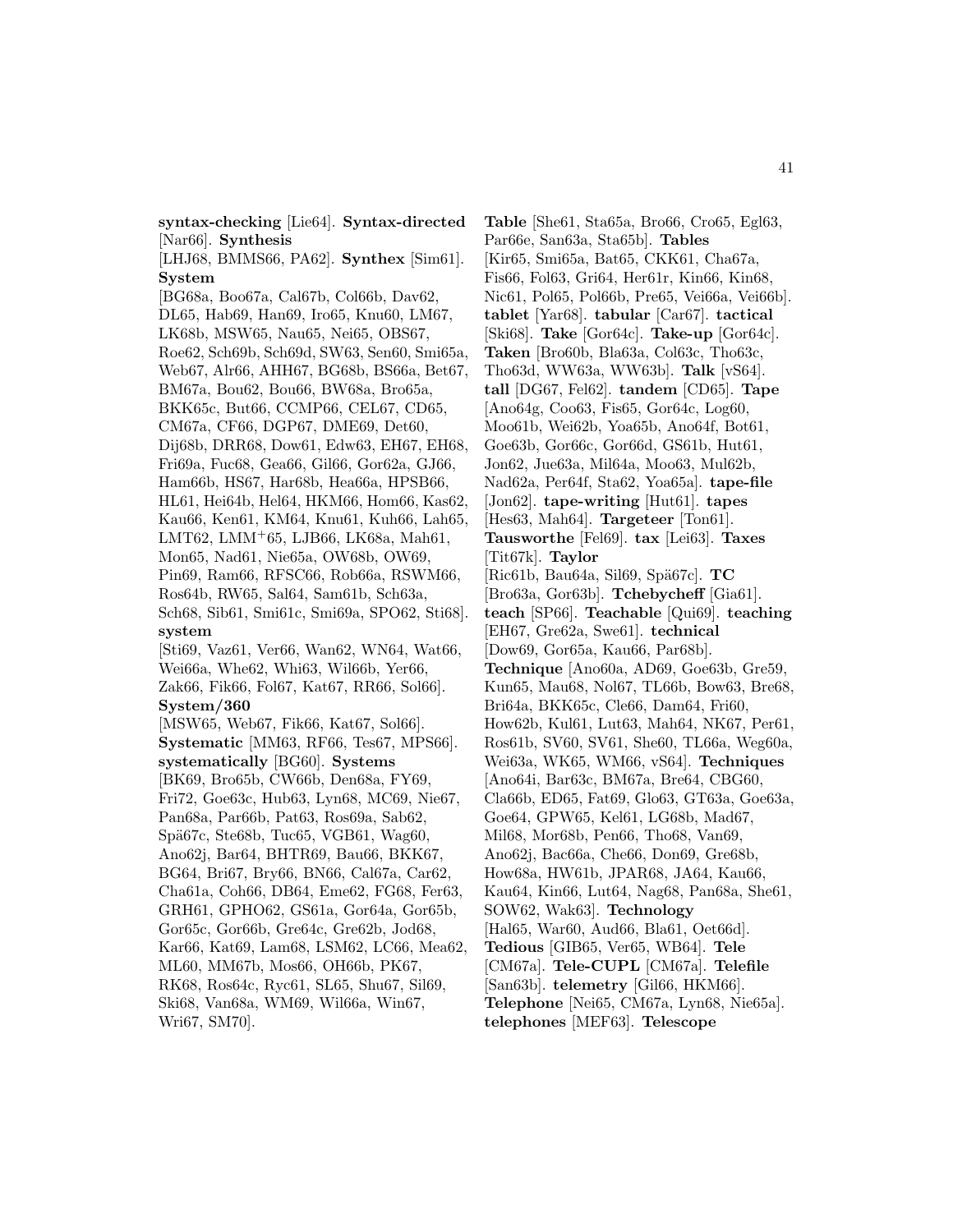[Bri63a, Bro61a, Bro61b, Tha62c]. **Teletypewriter** [RBFR68]. **Tell** [Gal69e, Gro69a]. **ten** [Win67]. **Tensor** [Wal66, Wal67, How67]. **tentative** [Gor61a]. **term** [Shu67, War65, Bar63a, Col62c, Col62f, Tho63b]. **terminal** [AR68, But66, HPSB66, RFSC66]. **Terminology** [Gru60, Gor61a, Hol60b]. **Terms** [Gre63b]. **ternary** [DD68b]. **Test** [Aeg59, Boo66a, CH88, Hen66c, Her61j, LaS63, Tra60a, Boo69, Caf63, Cli64, Dub61, Egl63, Eng63, Gil61, HP68a, HP68b, Her61s, Hil62b, Mor69a, Nau63a, Nau63j, New64a, Ort64, Ort85, Pei62, Rod63d, RS65b, Sch66a, Sch69a, Mor68a]. **tester** [BF68]. **Testing** [Gor67, Wei65a, Bre62, Ost62a, Smi69a, Ung64]. **Tests** [CG64, HS66]. **Tewarson** [Coo66]. **text** [Bak64, Ber69, Blu66, Doy62, Nag68]. **text-processing** [Ber69]. **textbook** [Wel61]. **textile** [LLB66]. **th** [Tra61a, Nes61]. **Thank** [Got62b]. **their** [Gol69, Gor61a, Gor61b, MB68, McC60, PR67, Whe60]. **Theorem** [Mat68a, Wol68, DLL62]. **theorem-proving** [DLL62]. **Theorems** [Wan60]. **Theoretical** [BG64, Car66a, WB64]. **Theory** [Ano60c, Can69, GIB65, Gin61, Gor62b, Hib61, Lom61, Ste64a, Cod60a, Lai61a, Mul64, Qui69, TW66]. **there** [Ful67, Car69]. **thermal** [DB64]. **thin** [SL68]. **things** [Bla63a, Col63c, Tho63c, Tho63d, WW63a, WW63b]. **Think** [Bag60]. **third** [Tei64]. **Thoughts** [Tru67, Voo60, Yar60]. **Threaded** [PT60, EPV61]. **Three** [MLM67, OSS69, Van68a, Gri65a, Gri65b, Sti67, KG63]. **Three-dimensional** [OSS69]. **throughput** [Whi64a]. **Thunks** [Ing61c]. **tide** [Car69]. **Time** [BNS69, Bro60b, CW66b, FS67b, Gol69, Gre64a, Hal63b, Las65, Nie67, OBS67, Pat69b, Smi66a, WDHS65, Ack64, BBK65, BBK66, Bet67, Bla63a, Boy62, Bro66, Col63c, CM67a, Dre67, Fol63, Gea66, Gor62a, HS67, Har68b, Hea63, HB63, HL61, Kat63a,

Kuh66, LNE63, LC66, Low69, Mac64, McC67, Nea60, Opl66, OW68b, Pin69, RS66, Ros64c, STW67, Sti68, Sti69, Sut68, Tea62, Tho63c, Tho63d, Weg62b, Wei66a, Wil66a, Wil66b, WW63a, WW63b, vS64]. **time-lag** [BBK65, BBK66]. **time-motion** [Gor62a]. **time-shared** [Bet67, Low69, Tea62, Weg62b]. **Time-sharing** [Gol69, OBS67, Gea66, Har68b, LNE63, LC66, OW68b, Pin69, Ros64c, Sti69]. **time-tables** [Fol63]. **time-varying** [Wil66a]. **Times** [Bay69, Ham66a]. **Timetables** [Ano66b, CG64, Dun65a, Gri66, Lio66]. **timing** [Sim62]. **titles** [McI69a]. **today** [Car66c]. **tolerance** [Cla66b]. **too** [Syn64]. **tool** [Bat61b, OH66a, Zaj64]. **Top** [Bro67a, KS66, Zak66]. **Top-to-bottom** [Bro67a, KS66]. **Topological** [Dia69, Kah62, Las65, Las61, Ten77, Hän66a, Kas63. **topologies** [EHL67]. **TOPP** [HPSB66]. **total** [Car62, Nea60, Zak66]. **tours** [Poh67a]. **TRAC** [Moo66]. **Tracing** [May61b]. **tracking** [Wil64a]. **trademark** [Gal68b]. **traffic** [Ano62a, Gre64a, Kat63b, SN69]. **Trajectory** [Mac62]. **transcendental** [Kar61, Ono62, Tha66c]. **transfer** [Gor65c, Sta62, SL68]. **Transform** [Sin67, Ber68a, Sin68a, Sin68b, Sin69a, Sin69e]. **transformational** [Fri69a]. **Transformations** [Bem63, CW65, Ort64, Ort85]. **transformer** [Mac60b]. **Transforms** [Sch60]. **transient** [FL68]. **Transition** [Con63, Gri68]. **Transition-Diagram** [Con63]. **translated** [Weg62a]. **Translation** [CW62, Del65, Gai65, SB60, BB66b, BB66a, BG62, Fau64, Gra61a, Ing62c, Lea66, LW62a, Nau66a, Ols65, Tit67g, WM65]. **Translator** [FG68, Gal60b, AGG61a, Bot61, EC61, Hel64, MM65, RSD65]. **transliteration** [WK65]. **Transmission** [Nei65, BSW69, BSW61, BB64, Gor65c,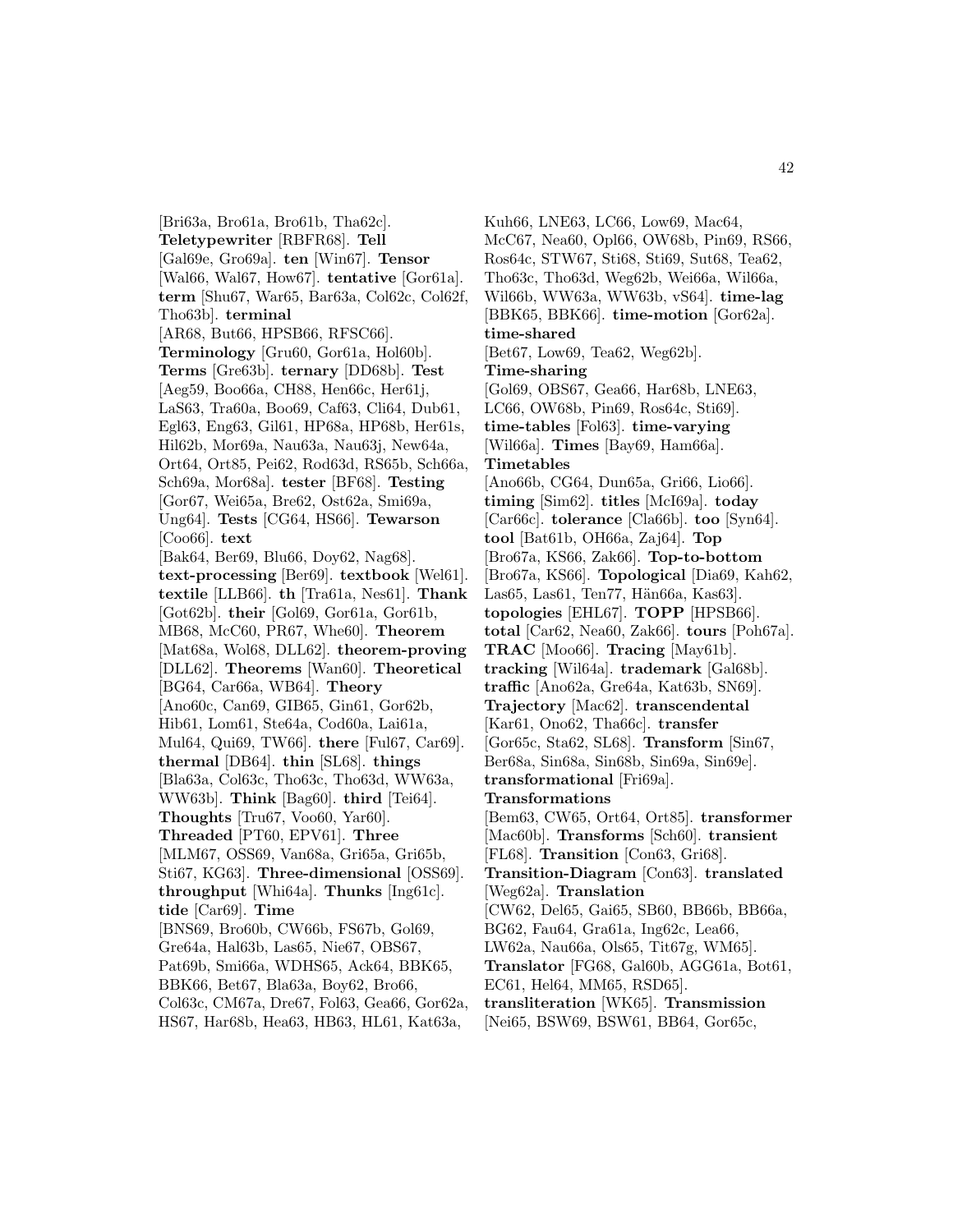Gor66b, Kuh66, Loh68c, Lyn68, Nie65a, GBGL64a]. **transmission/data** [BSW61]. **Transparent** [Gor65e]. **Transparent-mode** [Gor65e]. **Transport** [Bay65a, Bay65b, Sim67]. **transportation** [DG67, Bay66a, Bay68b, Sim67]. **Transpose** [Boo67b, Mac69]. **trap** [May63]. **trapezoidal** [Rab68c]. **Trdiag** [Spr60]. **treated** [Kuh66]. **treatment** [DPT63, SL62]. **Tree** [Pat69b, SW63, Sta69, Sus63, Cla64]. **Tree-Organized** [SW63]. **Trees** [McI69b, Sal62a, Red69]. **Treesort** [Lon70, Sin69c, Abr65, Flo62b, Flo64a, Kau62a, Kau62b]. **tremendous** [Gro69a]. **trend** [Car66c]. **tri** [Lea60a]. **tri-diagonal** [Lea60a]. **Triangular** [Ono62, Gre68a, HL62]. **Triangulation** [Ble66a, Bla66b]. **Tridiagonal** [Ros69a, WH61, Die62, Nau64a]. **Trie** [Fre60]. **Triple** [Ike65, Sch63i]. **Triple-Precision** [Ike65]. **trivial** [Wat66]. **Trouble** [Knu67, How68b, Woo69]. **true** [Fei67]. **truly** [Gar68]. **Truncation** [Kah65, Ros65c, Wol64, Hut65a, Sch64a, Whi64b]. **Turanski** [Ano60b]. **Turing** [BJ66b, BJ66c]. **turn** [Cal61]. **Turnaround** [Iro65, Lyn66, Smi67b]. **turning** [BCP62, How68b, Wei62a]. **tutorial** [Ano68a, EH68, Gor65c, Gor65e, Loh68a, Loh68c, Rec66a, Sch62d]. **Twelve** [Gor66f, Gor66e]. **Twelve-row** [Gor66f, Gor66e]. **Twins** [Shi64]. **Two** [Bag60, BJ66b, CH61, Des60, FS66, Ito76, Pri60, Yoa65b, Zie68, BKK65b, BM67a, BJ66c, Col63c, Ehr68, Hem69, Hol64, Kui68, MEF63, Mas60, MRZ62, Nag60, RG66, Tho63d, WW63b, Yoa65a]. **two-level** [BM67a]. **two-point** [BKK65b, Hol64, MRZ62]. **Two-Tape-Unit** [Yoa65b, Yoa65a]. **two-way** [MEF63]. **Type** [Bro62c, KW62c, Bow63, KW62g, SPGH66, Tan63a, Wil64b, Wor64]. **Typesetting** [von67]. **Typewriter** [Moo66, RBCR68].

**ultraviolet** [WSP63]. **Unambiguous** [Joh65]. **UNCOL** [Bra61b]. **Uncomputable** [Dun65b]. **unconstrained** [Ros66a]. **Undergraduate** [Oli66, Atc66b,  $CHK+65$ , For64f, Ful67, Kri68, Mil66. **Understanding** [Wei65a, Qui61, Wei67b]. **understood** [Kle66]. **undirected** [GC67]. **unformatted** [Nag68]. **Uniform** [CM67b, Hut66, TK66, Str67]. **Uniformity** [Whi69]. **unifying** [Coo67a]. **union** [Mil68]. **Unit** [Yoa65b, Yoa65a]. **units** [Whe62]. **Univac** [Wil66b]. **Universal** [DS61]. **universities** [AH64, Ecc61, Fin66, Fin69, PGBF69]. **University** [RSD65, For67, HA67, Lyn66, Ano62o, Ber60a, Bus61, CD65, Fol67, Mor60, SGM<sup>+</sup>67]. **Unknowns** [DP67, VM69]. **unstable** [BKK67, Wri67]. **Unusual** [Rob61a]. **updating** [Ham66b]. **UPLIFTS** [CD65]. **upon** [SH66, Whi64a]. **URAL** [GT63b]. **URAL-2** [GT63b]. **USA** [Loh68f, Loh68e, Ano69c, Bro63a, Gor63b, Loh68d, Loh69, Tra63]. **USAAI** [Loh68c]. **usage** [CF66, Law64, Ros64c]. **USASCII** [Bem67a]. **USASI** [Ano68a, Loh68a]. **Use** [Bot61, Bro65a, CV63, Del65, Fle65, Fot61, Gri68, Gru62, HO61b, Kan60, Ken60a, Kir65, Lo67, PP62, Sab62, SP66, Sus63, VGB61, Ver65, And66, Arn65, Bar61a, BN64, Bou66, Coh67, Dra64, EPV61, Fre62, Fre63c, Gor65b, Gra62, Hea64, Kat60, MB68, Mor69b, NK62, Sam66c, Sch62c, Sch62d, Sha65, SB63, Smi69a, Taj65, Woo68]. **Used** [Glo63, GPW65, Gor65c, Gor66b]. **useful** [Mei68]. **user** [Bet67, Bla60, Bra68, KM64, Mon65, Sch66a, Swa66]. **user-oriented** [Bet67, KM64, Mon65, Sch66a]. **Using** [BG69b, Cla69a, DL65, Goe63a, Mon62, Nei65, Ros65c, Sar59, Sin69c, Tra60b, And60a, Bel61a, BJK61, BCK<sup>+</sup>64, BM67a, BRW66, Bri64a, Don69, Edw63, Glu62, Glu63, Goe63b, Gor65e, Hea66c, How67, Hub63, JPAR68, Key63, Lar62b, Lio66, Nie65a, Ost64, Sha66a, Vaz61, Wei64a,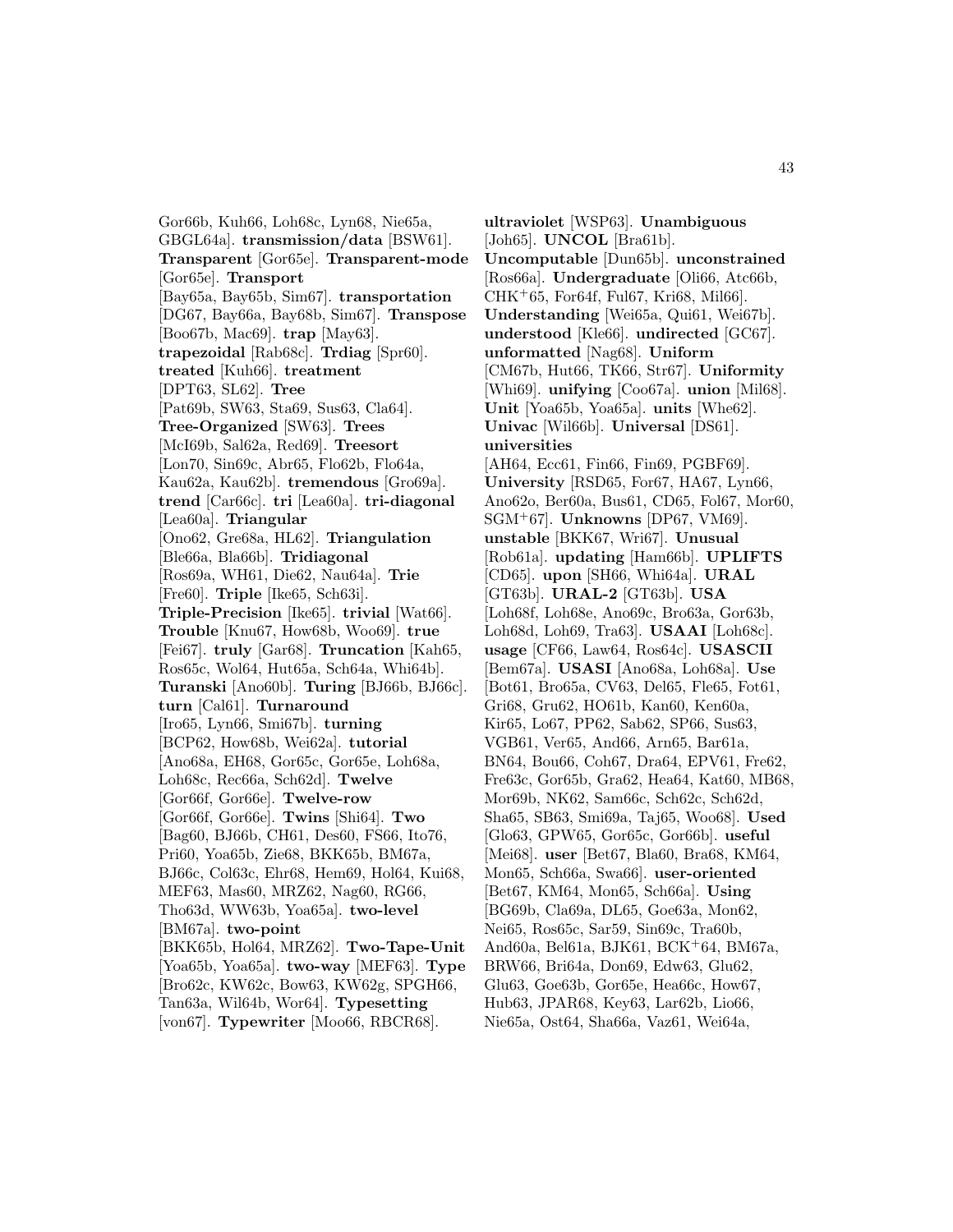Yar68]. **Utility** [Gra68, Blu66, DGMS66]. **utilization** [Ham68].

**V** [BR64b, NT60, New63b, Sha62c]. **validity** [McI60b]. **valuable** [Sch66b]. **Value** [BG69d, Fri67, Wei65a, BJK61, BKK65b, BKK67, Blu69, BG69c, DC64, Day65, Fei67, Gre68b, MPS66, MRZ62]. **valued** [Ber68a]. **Values** [Cle69, Fri72, Pan68b, Gol69, Mou67, Sig66, Smi69c, Tho63a]. **Variable** [Goe63a, Kri65, Pat69b, Ram65, RO63, GS61b, HB62, Kin65a, Rob66a, Son62, Wak63, Wei64a]. **variable-field** [Wei64a]. **Variable-Length** [Goe63a, Wak63]. **variable-word-length** [Son62]. **Variables** [BP68, JCK66, KC63, MMB64a, Mar63, MMB64b, Nat61, Pro69, Sti67, WM66]. **Variance** [Cla69b, How69, Oli68, BW63, Car67, Gar63, How62b, Pen64, Wel64a]. **Variant** [McI63, Fri60, Ilr63]. **variate** [Sch63b]. **various** [SW67, Voo60]. **varying** [Wil66a]. **Vector** [Boo67b, Mac69, Wal63, Gun65a]. **Vectorcardiographic** [FvdGT62]. **vectors** [Tho63a]. **vehicle** [Fis61, Hen66a]. **Verb** [Pat63]. **verbal** [FS62]. **verification** [WG63, Wil61b]. **versa** [Man66]. **versus** [Tit67l]. **Very** [Sal69c, Sal69b]. **via** [BMB61, Bre69, DD68b]. **vice** [Man66, Car69]. **Vice-President** [Car69]. **view** [GF68, Sam65c]. **viewed** [Nau66a]. **viewpoint** [Car62, Sch62c]. **Views** [Bar60, Bar64, Gor65a]. **violent** [Sch66b]. **Virtual** [DD68a, FY69]. **Virtual-Memory** [FY69]. **visible** [Tit67a]. **vision** [Oet66d]. **visit** [GGJ<sup>+</sup>63]. **vocabularies** [Tra65]. **vocabulary** [Tra64]. **Volume** [FS63]. **vs** [Ehr66, Gor64a, How68a, Knu64, KA69].

**W** [Ric61b]. **walk** [Ono62]. **Washington** [Tit67c, Tit67l]. **Waterloo** [SGM<sup>+</sup>67]. **WATFOR** [SGM<sup>+</sup>67]. **Wave** [Gau66b, Gun67, Vos73, Gau69b, Gre68b, Köl69a, Köl69b, Köl69c]. wavefunctions

[Ree66]. **Way** [Ing61c, Krá68, MEF63]. **Weightcoeff** [Rut62b]. **weighted** [Ska66, Wil61b]. **Weights** [Wel66a, Boo67e, Wel66b]. **Welcoming** [For66g]. **welfare** [Bau64b]. **well** [Kle66]. **Wengert** [BKK65a]. **Western** [Fin66, Sch62c]. **where** [Car66c]. **Which** [Par69a]. **Whither** [Jun64, Mea62]. **width** [RO63]. **Wiener** [Car64]. **William** [Ano60b]. **Wired** [Lyn62]. **Wired-In** [Lyn62]. **Wiring** [Pom65]. **Within** [Nau65, Bar61a, Har65a]. **Without** [Las65, Sar59, Smi65b, Tra60b]. **wood** [Aue65]. **Word** [Des61, Des60, HB62, Hut65a, Mee66, Pri60, Rad63, Son62]. **words** [BG60, Doy62, LR63, Ost62a, Swi60b]. **work** [Map68, SLSS64, Tra64]. **Working** [Bro63a, Den68b, Gor63b, Ber60c]. **workshop** [Ano63c]. **Workshops** [Mil61]. **world** [Har68a]. **writer** [Don62]. **Writing** [Bra68, FG68, Gar64a, Goo68, Hut61]. **written** [Eme62].

**x** [CT62, HJ67b, Tha63d, Day63]. **X-ray** [Day63]. **X3** [Gor62a]. **X3-4** [Gor62a]. **X3.4** [Alt64, Gor61a, Gor61b]. **X3.42** [Hau63b]. **X3.9** [Ame66]. **X3.9-1966** [Ame66]. **XTRAN** [Gre60a]. **XY** [Cav64]. **XYMOVE** [Fle63, Sto63].

**Ye** [Bla63b]. **year** [But66]. **years** [Alt62]. **York** [Zak66]. **yours** [Gal69f].

**Z** [Er85, Mis75, Gun65a, Her69b, Nad67, Per69]. **Zero** [Gib63, Bem67c, Gar65, GLC68, Lo67]. **zero-one** [GLC68]. **Zeros** [DLW66, Lea60b, Cai66, Col61b, HW65, BF61]. **ZER-SOL** [Dom63].

# **References**

**Abbott:1968:LEG**

[Abb68] Russell J. Abbott. Letter to the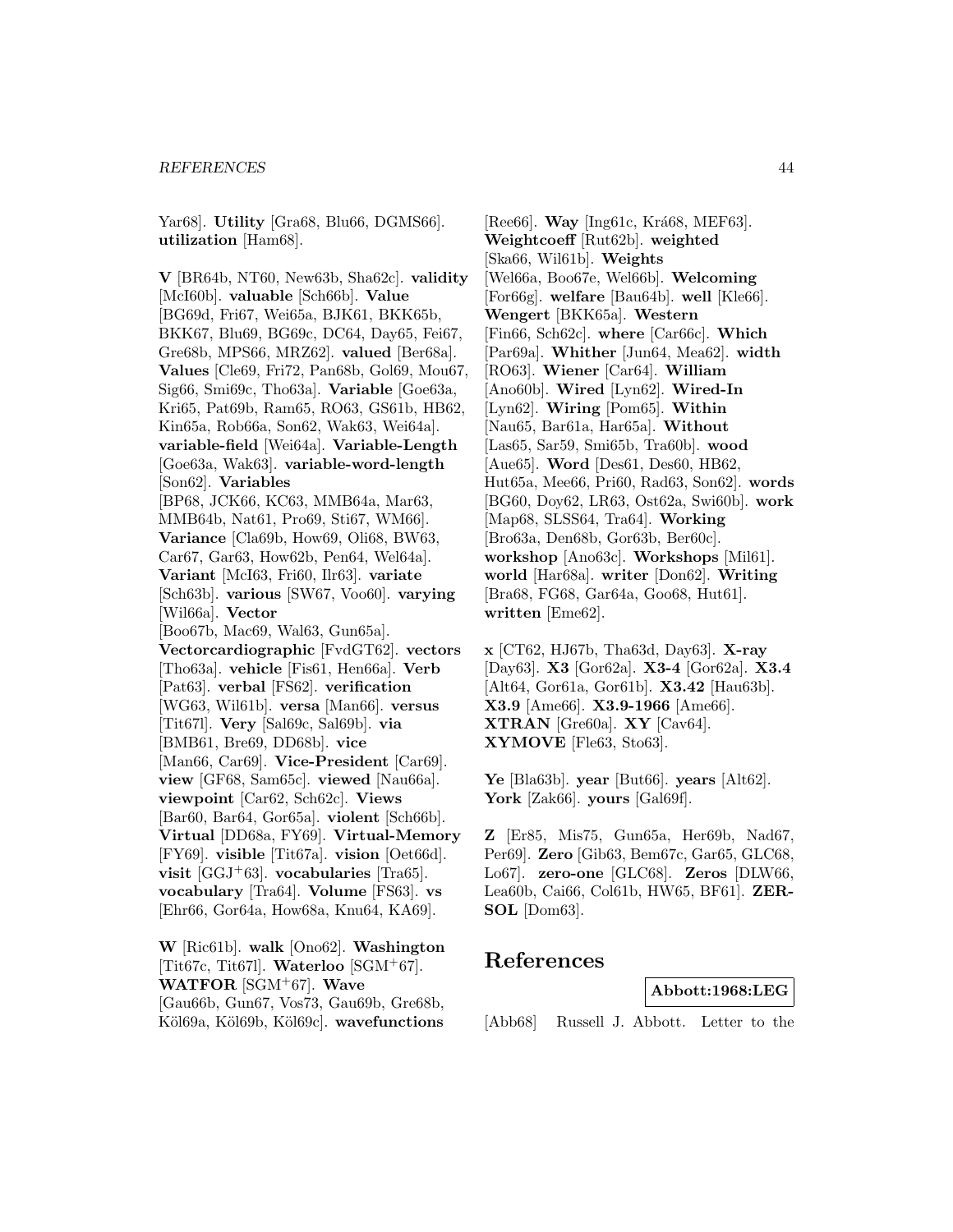Editor: gathering of misleading data with little regard for privacy. Communications of the ACM, 11 (5):377–378, May 1968. CODEN CACMA2. ISSN 0001-0782 (print), 1557-7317 (electronic).

# **Abrams:1965:CAM**

[Abr65] Philip S. Abrams. Certification of Algorithm 245 [M1]: TREESORT 3. Communications of the ACM, 8(7):445, July 1965. CO-DEN CACMA2. ISSN 0001-0782 (print), 1557-7317 (electronic). See [Flo64a].

# **Abrahams:1966:FSD**

[Abr66] Paul W. Abrahams. A final solution to the dangling **else** of ALGOL 60 and related languages. Communications of the ACM, 9(9):679– 682, September 1966. CODEN CACMA2. ISSN 0001-0782 (print), 1557-7317 (electronic).

#### **Abramowich:1967:SAC**

[Abr67] John Abramowich. Storage allocation in a certain iterative process. Communications of the ACM, 10 (6):368–370, June 1967. CODEN CACMA2. ISSN 0001-0782 (print), 1557-7317 (electronic).

### **Abrahams:1968:LEP**

[Abr68] Paul Abrahams. Letter to the Editor: On "prime phrase" in Feldman and Gries paper. Communications of the ACM, 11(10):657, October 1968. CODEN CACMA2. ISSN 0001-0782 (print), 1557-7317 (electronic).

### **Atchison:1968:CRA**

[ACH<sup>+</sup>68] William F. Atchison, Samuel D. Conte, John W. Hamblen, Thomas E. Hull, Thomas A. Keenan, William B. Kehl, Edward J. McCluskey, Silvio O. Navarro, Werner C. Rheinboldt, Earl J. Schweppe, William Viavant, and David M. Young, Jr. Curriculum 68: Recommendations for academic programs in computer science: a report of the ACM Curriculum Committee on Computer Science. Communications of the ACM, 11(3):151–197, March 1968. CODEN CACMA2. ISSN 0001-0782 (print), 1557-7317 (electronic).

## **Ackermann:1964:FIL**

[Ack64] A. Frank Ackermann. A Fortran II load-time saver. Communications of the ACM,  $7(5):310$ , May 1964. CODEN CACMA2. ISSN 0001-0782 (print), 1557-7317 (electronic).

# **Arora:1969:RBS**

[AD69] S. R. Arora and W. T. Dent. Randomized binary search technique. Communications of the ACM, 12 (2):77–80, February 1969. CODEN CACMA2. ISSN 0001-0782 (print), 1557-7317 (electronic).

### **Adams:1967:SCP**

[Ada67] Duane A. Adams. A stopping criterion for polynomial root finding. Communications of the ACM, 10 (10):655–658, October 1967. CO-DEN CACMA2. ISSN 0001-0782 (print), 1557-7317 (electronic).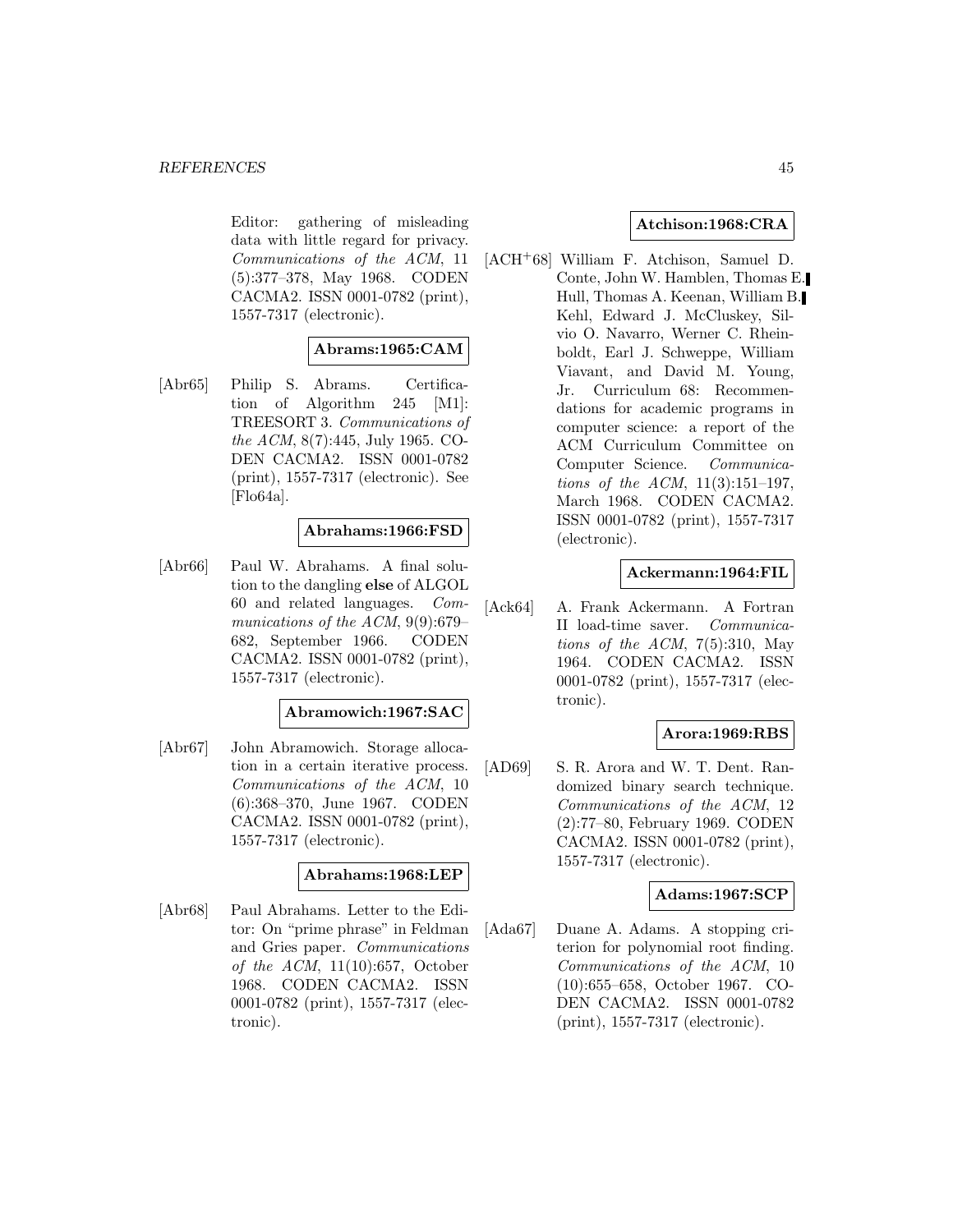## **Adams:1969:RAS**

[Ada69] Arthur G. Adams. Remark on Algorithm 304 [S15]: Normal curve integral. Communications of the ACM, 12(10):565–566, October 1969. CODEN CACMA2. ISSN 0001-0782 (print), 1557-7317 (electronic).

### **Aegerter:1959:CST**

[Aeg59] M. J. Aegerter. Construction of a set of test matrices. Communications of the ACM,  $2(8):10-12$ , August 1959. CODEN CACMA2. ISSN 0001-0782 (print), 1557-7317 (electronic). See comment [Tra60a].

### **Arden:1960:LPR**

[AGG60] B. Arden, B. Galler, and R. Graham. Letters: Preliminary report (February 4, 1960) of Peter Naur. Communications of the ACM, 3(6):A13, June 1960. CO-DEN CACMA2. ISSN 0001-0782 (print), 1557-7317 (electronic). See  $[NBB+60]$ .

### **Arden:1961:IOM**

[AGG61a] B. W. Arden, B. A. Galler, and R. M. Graham. The internal organization of the MAD translator. Communications of the ACM, 4 (1):28–31, January 1961. CODEN CACMA2. ISSN 0001-0782 (print), 1557-7317 (electronic).

### **Arden:1961:LEC**

[AGG61b] Bruce Arden, Bernard A. Galler, and Robert M. Graham. Letter to the Editor: criticisms of AL-GOL 60. *Communications of the* ACM, 4(7):309, July 1961. CODEN

# CACMA2. ISSN 0001-0782 (print), 1557-7317 (electronic).

## **Arden:1961:AED**

[AGG61c] Bruce W. Arden, Bernard A. Galler, and Robert M. Graham. An algorithm for equivalence declarations. Communications of the ACM, 4(7):310–314, July 1961. CODEN CACMA2. ISSN 0001- 0782 (print), 1557-7317 (electronic).

### **Arden:1969:MDF**

[AGG69] Bruce W. Arden, Bernard A. Galler, and Robert M. Graham. The MAD definition facility. Communications of the  $ACM$ , 12(8): 432–439, August 1969. CODEN CACMA2. ISSN 0001-0782 (print), 1557-7317 (electronic).

## **Armerding:1962:ODL**

[AGMP62] G. W. Armerding, F. J. Gruenberger, S. L. Marks, and T. R. Parkin. A one-day look at computing. Communications of the ACM, 5(9):486–487, September 1962. CO-DEN CACMA2. ISSN 0001-0782 (print), 1557-7317 (electronic).

#### **Andrews:1965:LEC**

[AGP65] A. C. Andrews, E. Winston Grundmeier, and Ben A. Paulson. Letter to the Editor: calculations of first order kinetics problems with more than one first order region. Communications of the ACM, 8(6):347, June 1965. CODEN CACMA2. ISSN 0001-0782 (print), 1557-7317 (electronic).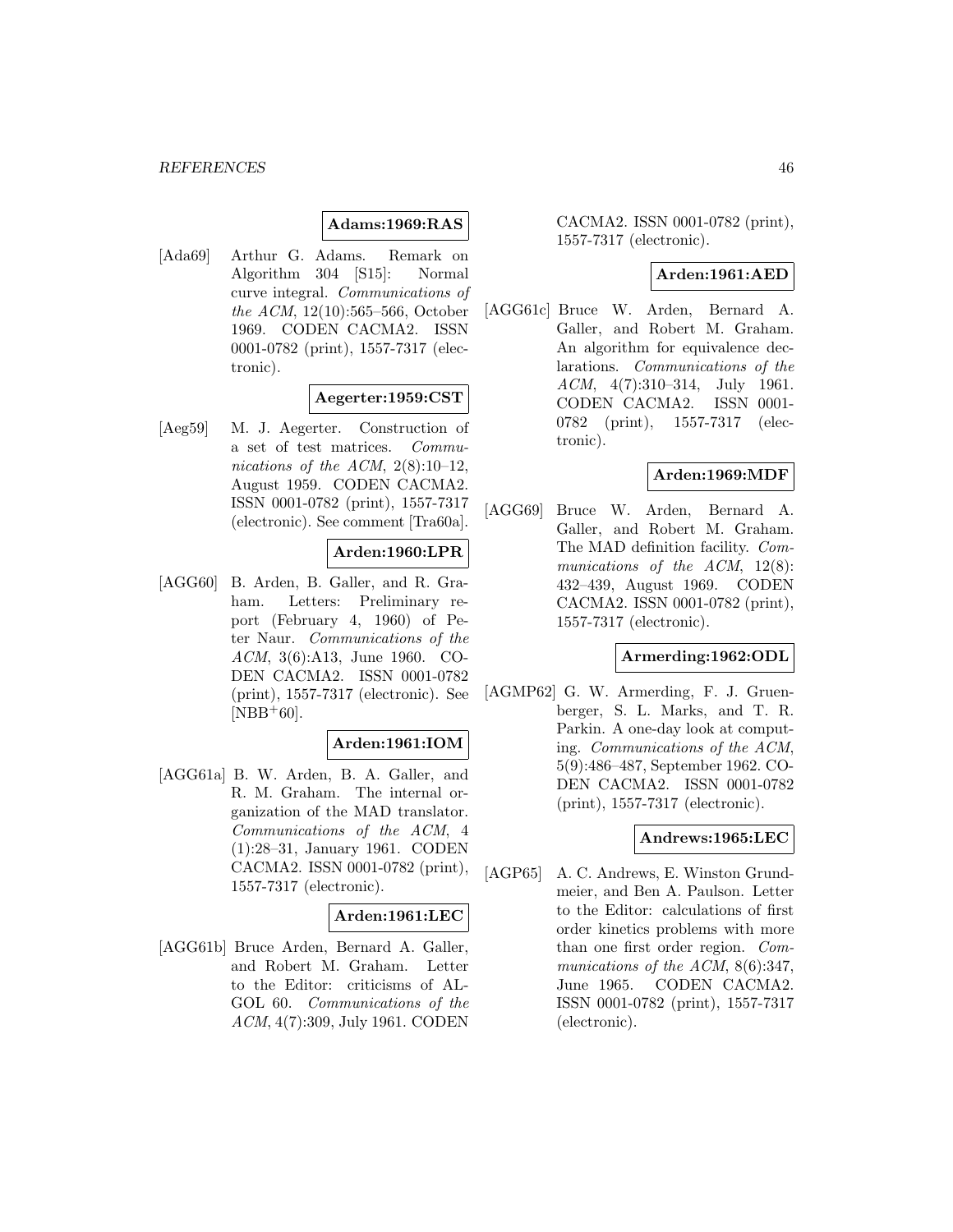#### **Atchison:1964:SCS**

[AH64] William F. Atchison and John W. Hamblen. Status of computer sciences curricula in colleges and universities. Communications of the ACM, 7(4):225–227, April 1964. CODEN CACMA2. ISSN 0001-0782 (print), 1557-7317 (electronic).

# **Andrews:1963:AIE**

[AHD63] A. C. Andrews, John Hassler, and Frank DeCou. Application of IBM 1620 EDP methods to the calculation of the formulation constants of complex ions. Communications of the ACM,  $6(11):694$ , November 1963. CODEN CACMA2. ISSN 0001-0782 (print), 1557-7317 (electronic).

### **Austin:1967:DCR**

[AHH67] B. J. Austin, T. S. Holden, and R. H. Hudson. DAD, the C.S.I.R.O operating system. Communications of the  $ACM$ ,  $10(9):575-$ 583, September 1967. CODEN CACMA2. ISSN 0001-0782 (print), 1557-7317 (electronic).

# **Aigner:1967:LEI**

[Aig67] Dennis J. Aigner. Letter to the Editor: An interpretive input routine for linear programming. Communications of the ACM,  $10(1):23-26$ , January 1967. CODEN CACMA2. ISSN 0001-0782 (print), 1557-7317 (electronic).

### **Aird:1966:AMP**

[Air66] Thomas J. Aird. Algorithm 285: The mutual primal-dual method.

Communications of the ACM, 9 (5):326–328, May 1966. CODEN CACMA2. ISSN 0001-0782 (print), 1557-7317 (electronic).

# **Alberga:1967:SSM**

[Alb67] Cyril N. Alberga. String similarity and misspellings. Communications of the ACM, 10(5):302–313, May 1967. CODEN CACMA2. ISSN 0001-0782 (print), 1557-7317 (electronic).

#### **Alexander:1961:CAC**

[Ale61a] Neal L. Alexander. Certification of Algorithm 40: Critical path scheduling. Communications of the ACM, 4(9):392, September 1961. CODEN CACMA2. ISSN 0001-0782 (print), 1557-7317 (electronic).

#### **Alexander:1961:CAR**

[Ale61b] William J. Alexander. Certification of Algorithm 20: Real exponential integral. Communications of the ACM, 4(4):182, April 1961. CO-DEN CACMA2. ISSN 0001-0782 (print), 1557-7317 (electronic).

#### **Alexander:1961:CAN**

[Ale61c] William J. Alexander. Certification of Algorithm 30: Numerical solution of the polynomial equation. Communications of the ACM, 4(5): 238, May 1961. CODEN CACMA2. ISSN 0001-0782 (print), 1557-7317 (electronic).

### **Allen:1965:CAG**

[All65] William D. Allen. Certification of Algorithm 246: Graycode. Communications of the ACM, 8(6):382,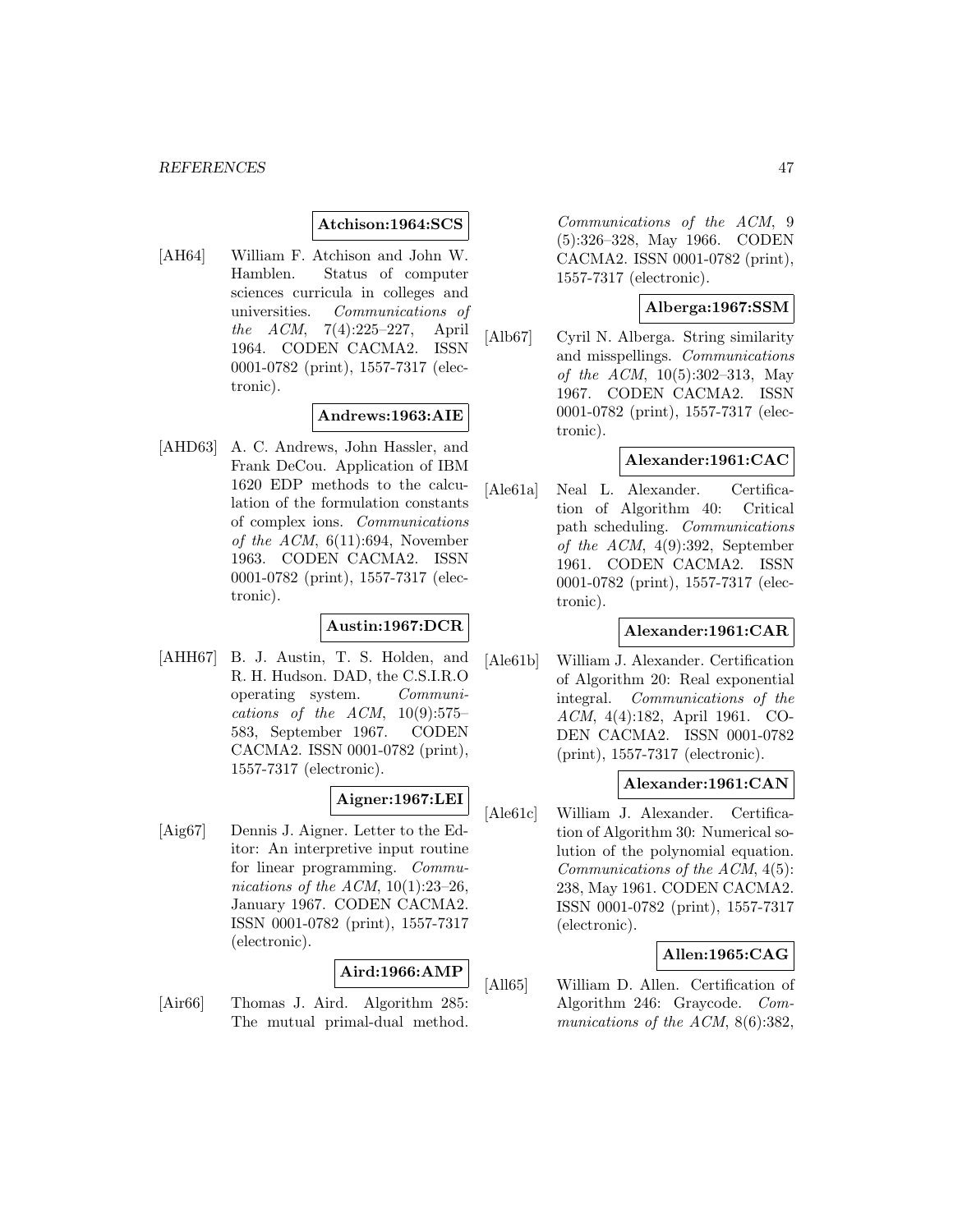June 1965. CODEN CACMA2. ISSN 0001-0782 (print), 1557-7317 (electronic).

# **Abraham:1966:MSP**

[ALP66] C. Abraham, G. N. Lance, and T. Pearcey. Multiplexing of slow peripherals. Communications of the ACM, 9(12):877–878, December 1966. CODEN CACMA2. ISSN 0001-0782 (print), 1557-7317 (electronic).

# **Alrich:1966:CDD**

[Alr66] John C. Alrich. Custom design of a digital system—some case histories. Communications of the ACM, 9(7): 482, July 1966. CODEN CACMA2. ISSN 0001-0782 (print), 1557-7317 (electronic).

# **Alt:1962:FYA**

[Alt62] Franz L. Alt. Fifteen years ACM. Communications of the ACM, 5 (6):300–307, June 1962. CODEN CACMA2. ISSN 0001-0782 (print), 1557-7317 (electronic).

# **Alt:1964:AXM**

[Alt64] Franz L. Alt. ASA X3.4 meeting no. 33. Communications of the ACM, 7(5):283–287, May 1964. CODEN CACMA2. ISSN 0001-0782 (print), 1557-7317 (electronic).

# **ANSI:1966:AF**

[Ame66] American National Standards Institute, 1430 Broadway, New York, NY 10018, USA. ANSI Fortran X3.9-1966, 1966. ??–?? pp. Approved March 7, 1966 (also known as Fortran 66). See also history in

[Hei64a], and subsequent clarifications [ANS69, ANS71].

### **Amit:1962:ASP**

[Ami62] D. Amit. Algorithm 147 [S14]: PSIF. Communications of the ACM, 5(12):605, December 1962. CODEN CACMA2. ISSN 0001- 0782 (print), 1557-7317 (electronic). See certifications [Tha63e, Par69b].

# **Anderson:1960:SSO**

[And60a] W. H. Anderson. The solution of simultaneous ordinary differential equations using a general purpose digital computer. Communications of the ACM, 3(6):355–360, June 1960. CODEN CACMA2. ISSN 0001-0782 (print), 1557-7317 (electronic).

### **Andrus:1960:NEC**

[And60b] Jan F. Andrus. Note on eigenvalue computation. Communications of the  $ACM$ ,  $3(11):617$ , November 1960. CODEN CACMA2. ISSN 0001-0782 (print), 1557-7317 (electronic).

### **Anderson:1964:NSC**

[And64] James P. Anderson. A note on some compiling algorithms. Communications of the ACM,  $7(3):149-150$ , March 1964. CODEN CACMA2. ISSN 0001-0782 (print), 1557-7317 (electronic).

#### **Anderson:1965:PAP**

[And65a] H. E. Anderson. Pracniques: Automated plotting of flow-charts on a small computer. *Communications* of the ACM,  $8(1):38-39$ , January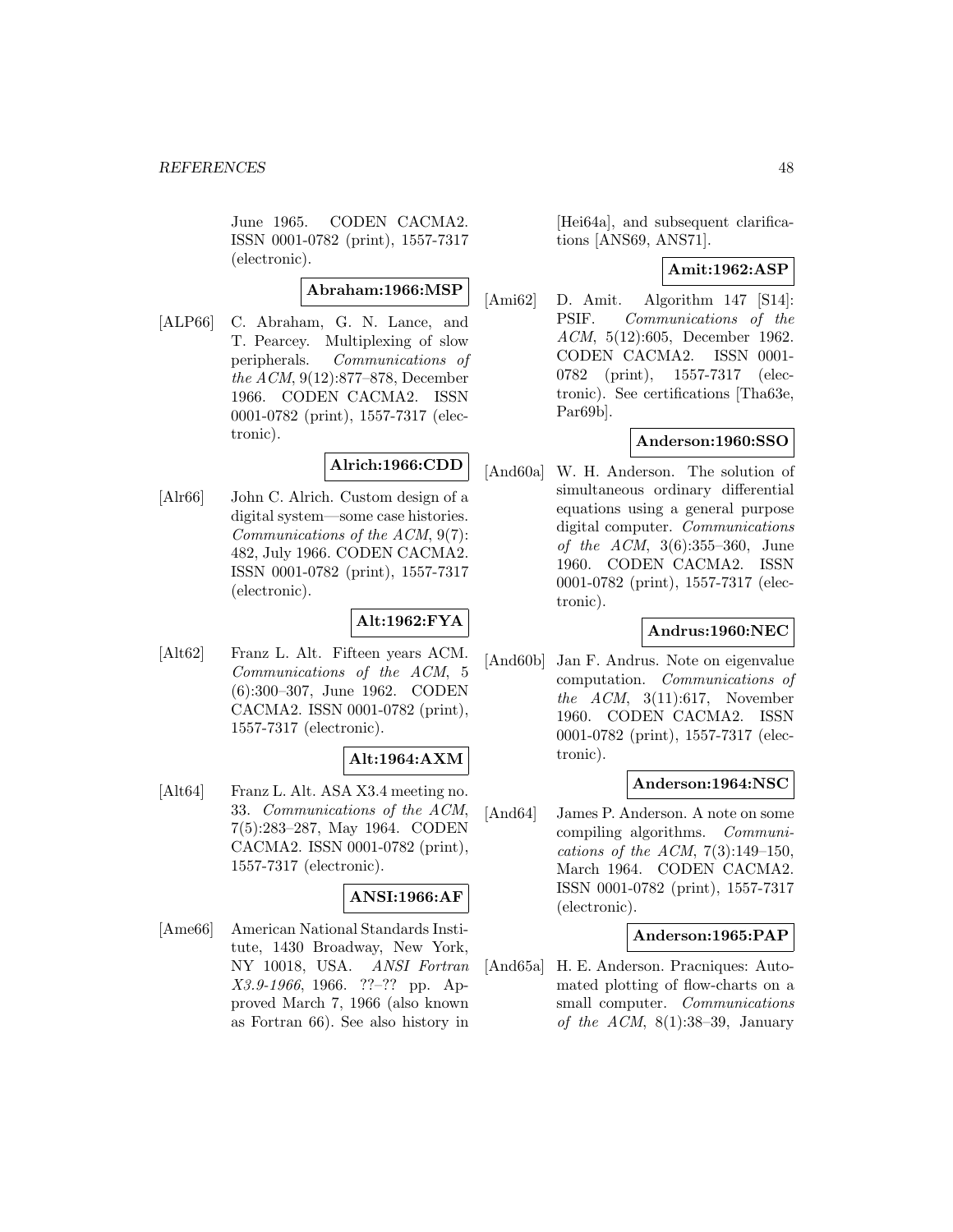1965. CODEN CACMA2. ISSN 0001-0782 (print), 1557-7317 (electronic).

## **Anderson:1965:PSP**

[And65b] James P. Anderson. Program structures for parallel processing. Communications of the ACM, 8(12): 786–788, December 1965. CODEN CACMA2. ISSN 0001-0782 (print), 1557-7317 (electronic).

### **Anderson:1966:MCE**

[And66] Robert M. Anderson. Management controls for effective and profitable use of EDP resources. Communications of the ACM, 9(7):478, July 1966. CODEN CACMA2. ISSN 0001-0782 (print), 1557-7317 (electronic).

# **Anonymous:1960:CTH**

[Ano60a] Anonymous. Corrigendum: "A Technique for Handling Macro Instructions", by Irwin D. Greenwald, Communications ACM **2**, No. 11 (Nov. 1959). Communications of the ACM,  $3(2)$ :75, February 1960. CODEN CACMA2. ISSN 0001-0782 (print), 1557-7317 (electronic). See [Gre59].

### **Anonymous:1960:OWJ**

[Ano60b] Anonymous. Obituary: William J. Turanski: 1925–1960. Communications of the  $ACM$ ,  $3(5)$ :A14, May 1960. CODEN CACMA2. ISSN 0001-0782 (print), 1557-7317 (electronic).

### **Anonymous:1960:RNA**

[Ano60c] Anonymous. Research note: Automatic computation in problems of number theory. Communications of the ACM, 3(4):247, April 1960. CO-DEN CACMA2. ISSN 0001-0782 (print), 1557-7317 (electronic).

# **Anonymous:1962:CSC**

[Ano62a] Anonymous. Computer simulation of city traffic. Communications of the ACM, 5(4):224–226, April 1962. CODEN CACMA2. ISSN 0001-0782 (print), 1557-7317 (electronic).

# **Anonymous:1962:CBM**

[Ano62b] Anonymous. Conference board of the mathematical sciences. Communications of the ACM, 5(8): 423–425, August 1962. CODEN CACMA2. ISSN 0001-0782 (print), 1557-7317 (electronic).

## **Anonymous:1962:ICM**

[Ano62c] Anonymous. IFIP Congress-62, Munich, Germany, August 27– September 1, 1962: Abstracts of papers. Communications of the ACM, 5(6):312–326, June 1962. CODEN CACMA2. ISSN 0001- 0782 (print), 1557-7317 (electronic).

### **Anonymous:1962:ICA**

[Ano62d] Anonymous. IFIP Congress 65 appointments. Communications of the  $ACM$ ,  $5(12):620$ , December 1962. CODEN CACMA2. ISSN 0001-0782 (print), 1557-7317 (electronic).

### **Anonymous:1962:ONAba**

[Ano62e] Anonymous. Official notices: ACM appointments. Communications of the  $ACM$ ,  $5(10):497$ , October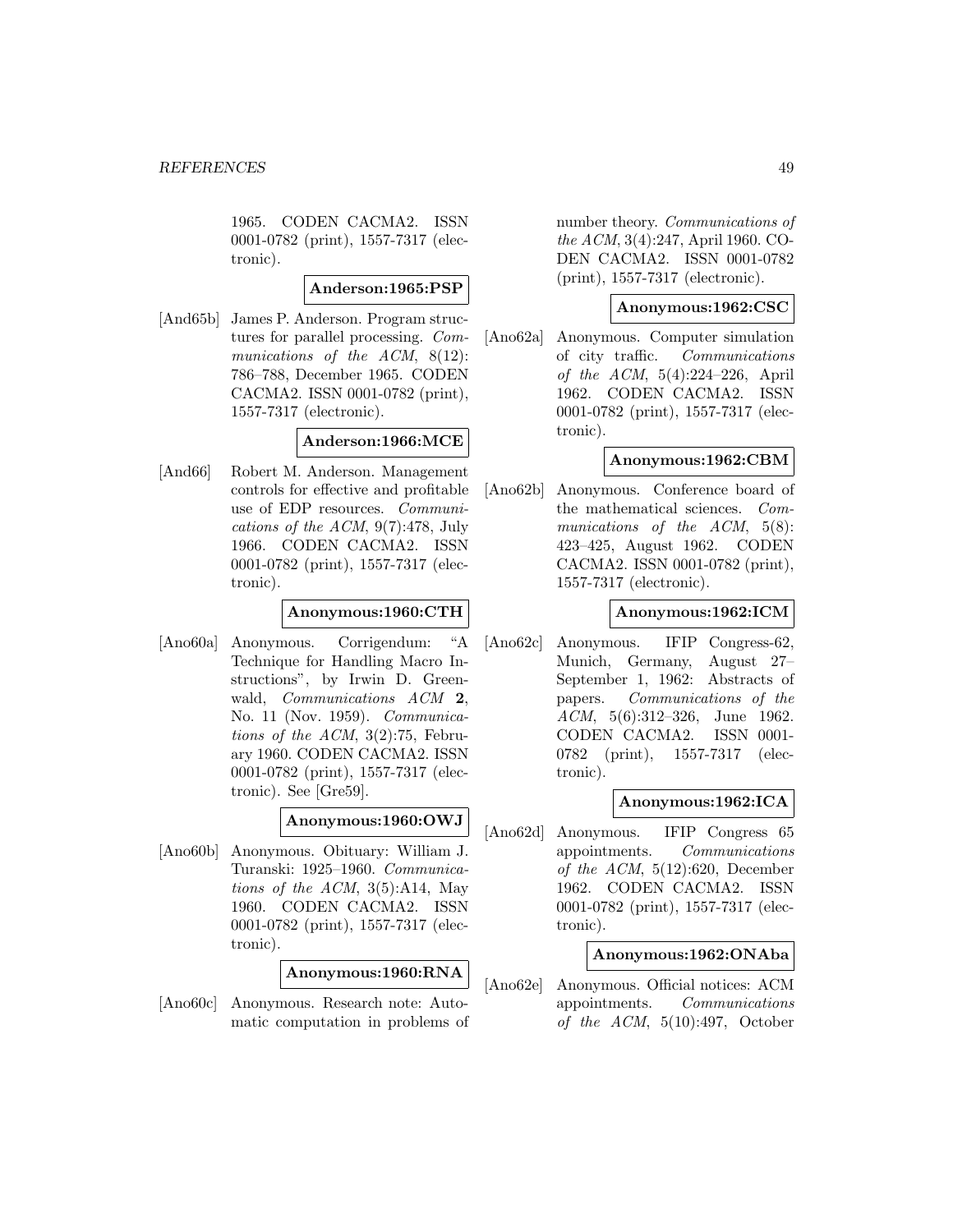1962. CODEN CACMA2. ISSN 0001-0782 (print), 1557-7317 (electronic).

## **Anonymous:1962:ONAc**

[Ano62f] Anonymous. Official notices: ACM monographs appear. Communications of the ACM, 5(11): 547, November 1962. CODEN CACMA2. ISSN 0001-0782 (print), 1557-7317 (electronic).

# **Anonymous:1962:ONAa**

[Ano62g] Anonymous. Official notices: AFIPS appoints public affairs director. Communications of the ACM, 5(8):425, August 1962. CO-DEN CACMA2. ISSN 0001-0782 (print), 1557-7317 (electronic).

## **Anonymous:1962:OND**

[Ano62h] Anonymous. Official notices: Decision-making processes in pattern recognition. Communications of the ACM,  $5(11):547$ , November 1962. CODEN CACMA2. ISSN 0001-0782 (print), 1557-7317 (electronic).

### **Anonymous:1962:ONG**

[Ano62i] Anonymous. Official notices: Gotlieb new Editor-in-Chief of Communications. Communications of the ACM,  $5(8):425$ , August 1962. CODEN CACMA2. ISSN 0001-0782 (print), 1557-7317 (electronic).

### **Anonymous:1962:ONLc**

[Ano62j] Anonymous. Official notices: Large-capacity memory techniques for computing systems. Communications of the ACM, 5(11):

547, November 1962. CODEN CACMA2. ISSN 0001-0782 (print), 1557-7317 (electronic).

# **Anonymous:1962:ONLa**

[Ano62k] Anonymous. Official notices: Leaders for 1963 SJCC picked. Communications of the ACM,  $5(10):497$ , October 1962. CODEN CACMA2. ISSN 0001-0782 (print), 1557-7317 (electronic).

### **Anonymous:1962:ONLb**

[Ano62l] Anonymous. Official notices: Location changes for JCC conferences. Communications of the ACM, 5 (10):497, October 1962. CODEN CACMA2. ISSN 0001-0782 (print), 1557-7317 (electronic).

#### **Anonymous:1962:ONN**

[Ano62m] Anonymous. Official notices: New ACM appointments. Communications of the ACM,  $5(8):425$ , August 1962. CODEN CACMA2. ISSN 0001-0782 (print), 1557-7317 (electronic).

### **Anonymous:1962:RAP**

[Ano62n] Anonymous. Reiteration of ACM policy toward standardization. Communications of the ACM, 5 (11):547–549, November 1962. CO-DEN CACMA2. ISSN 0001-0782 (print), 1557-7317 (electronic).

# **Anonymous:1962:UCC**

[Ano62o] Anonymous. University Computing Center exhibits at ACM 62. Communications of the ACM, 5(5): 235, May 1962. CODEN CACMA2. ISSN 0001-0782 (print), 1557-7317 (electronic).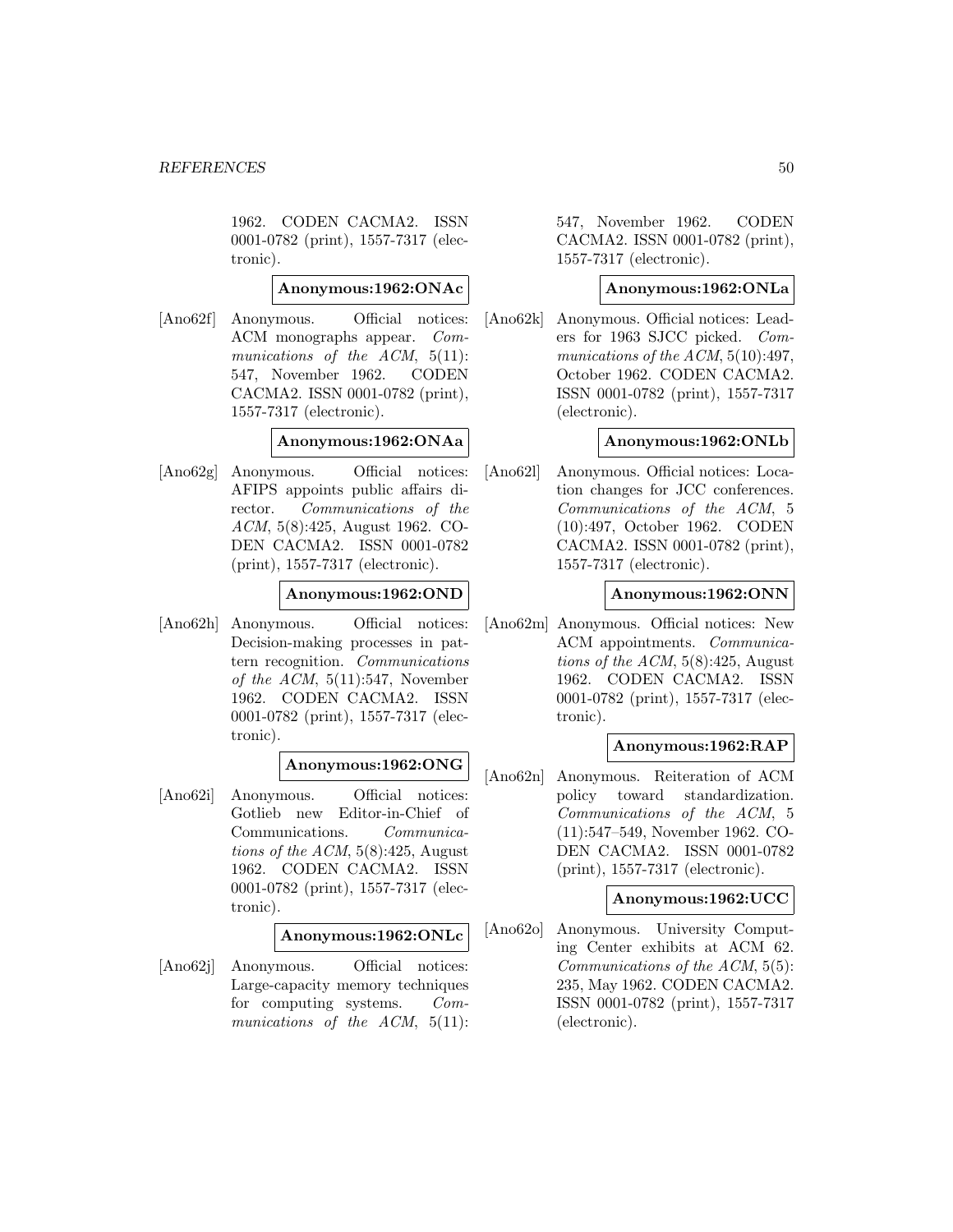#### **Anonymous:1963:OAR**

[Ano63a] Anonymous. Official actions and responses to ALGOL as a programming language. Communications of the ACM, 6(4):159–160, April 1963. CODEN CACMA2. ISSN 0001-0782 (print), 1557-7317 (electronic).

#### **Anonymous:1963:RBC**

[Ano63b] Anonymous. Realizing Boolean connectives on the IBM 1620. Communications of the ACM,  $6(7)$ :385, July 1963. CODEN CACMA2. ISSN 0001-0782 (print), 1557-7317 (electronic).

#### **Anonymous:1963:SWC**

[Ano63c] Anonymous. SIGMAP workshop on control languages for mathematical programming: a report. Communications of the ACM, 6 (12):750, December 1963. CODEN CACMA2. ISSN 0001-0782 (print), 1557-7317 (electronic).

#### **Anonymous:1963:SCP**

[Ano63d] Anonymous. Standards: Common programming languages. Communications of the ACM,  $6(2):51$ , February 1963. CODEN CACMA2. ISSN 0001-0782 (print), 1557-7317 (electronic).

#### **Anonymous:1964:ASA**

[Ano64a] Anonymous. An ACM state-of-theart paper. Communications of the ACM, 7(6):??, June 1964. CODEN CACMA2. ISSN 0001-0782 (print), 1557-7317 (electronic).

## **Anonymous:1964:A**

[Ano64b] Anonymous. Algorithms. Communications of the ACM, 7(6):??, June 1964. CODEN CACMA2. ISSN 0001-0782 (print), 1557-7317 (electronic).

## **Anonymous:1964:LE**

[Ano64c] Anonymous. Letters to the Editor. Communications of the ACM, 7(6):379–380, June 1964. CODEN CACMA2. ISSN 0001-0782 (print), 1557-7317 (electronic).

#### **Anonymous:1964:NA**

[Ano64d] Anonymous. Numerical analysis. Communications of the ACM, 7(6): ??, June 1964. CODEN CACMA2. ISSN 0001-0782 (print), 1557-7317 (electronic).

### **Anonymous:1964:PL**

[Ano64e] Anonymous. Programming languages. Communications of the ACM, 7(6):??, June 1964. CODEN CACMA2. ISSN 0001-0782 (print), 1557-7317 (electronic).

#### **Anonymous:1964:PASb**

[Ano64f] Anonymous. Proposed American Standard: one-inch perforated paper tape for information interchange. Communications of the ACM, 7(6):338–339, June 1964. CODEN CACMA2. ISSN 0001-0782 (print), 1557-7317 (electronic).

### **Anonymous:1964:PASa**

[Ano64g] Anonymous. Proposed American Standard: Perforated Tape Code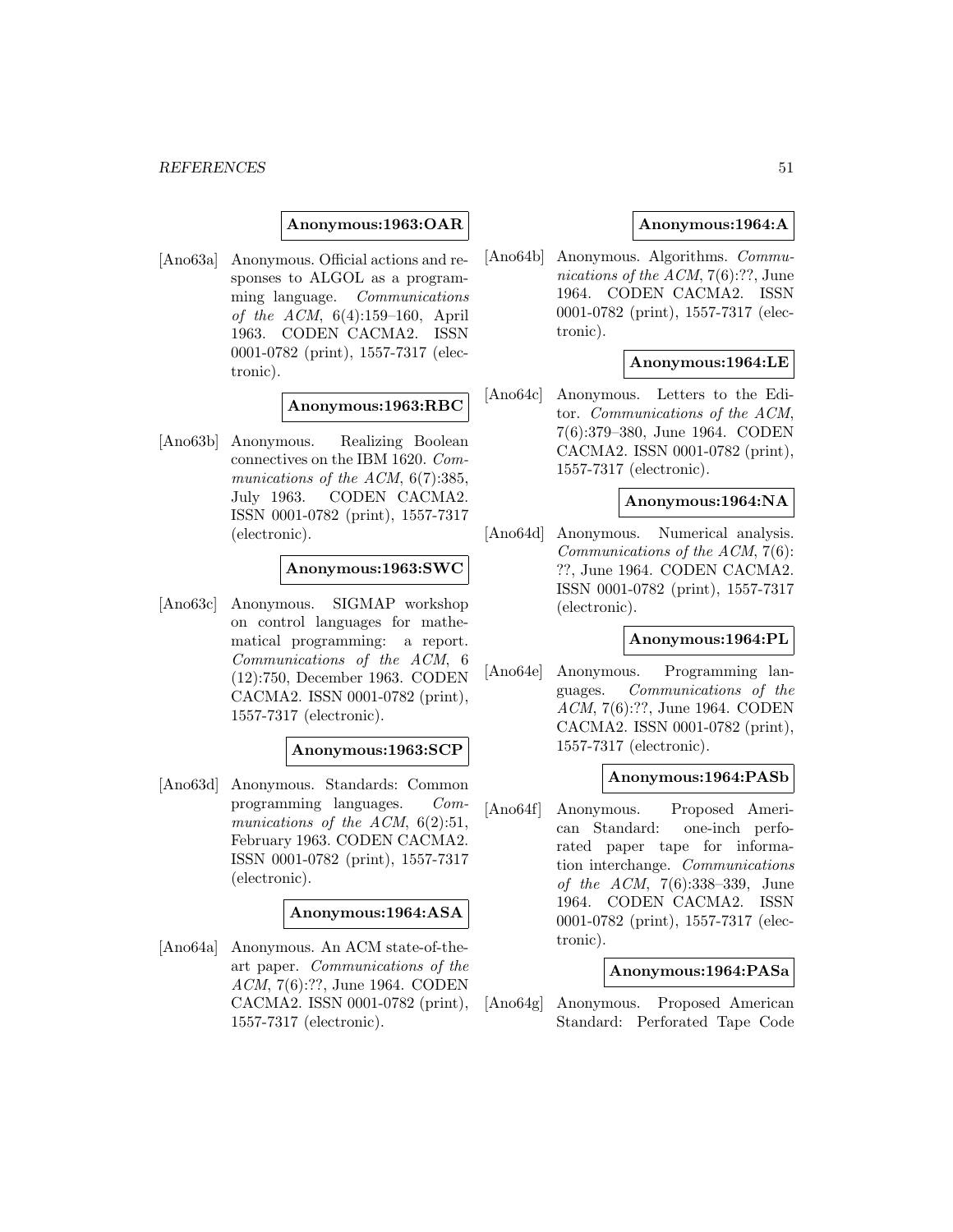for Information Interchange. Communications of the ACM, 7(6): 336–338, June 1964. CODEN CACMA2. ISSN 0001-0782 (print), 1557-7317 (electronic).

#### **Anonymous:1964:S**

[Ano64h] Anonymous. Standards. Communications of the ACM,  $7(6)$ :??, June 1964. CODEN CACMA2. ISSN 0001-0782 (print), 1557-7317 (electronic).

#### **Anonymous:1964:T**

[Ano64i] Anonymous. Techniques. Communications of the ACM, 7(6):??, June 1964. CODEN CACMA2. ISSN 0001-0782 (print), 1557-7317 (electronic).

# **Anonymous:1965:ISA**

[Ano65a] Anonymous. Index by subject to algorithms, 1965. Communications of the ACM, 8(12):791, December 1965. CODEN CACMA2. ISSN 0001-0782 (print), 1557-7317 (electronic).

#### **Anonymous:1965:PRA**

[Ano65b] Anonymous. Proposed revised American Standard Code for Information Interchange. Communications of the ACM,  $8(4):207-214$ , April 1965. CODEN CACMA2. ISSN 0001-0782 (print), 1557-7317 (electronic).

### **Anonymous:1966:ISA**

[Ano66a] Anonymous. Index by subject to algorithms, 1966. Communications of the ACM, 9(12):869–871, December 1966. CODEN CACMA2. ISSN

0001-0782 (print), 1557-7317 (electronic).

#### **Anonymous:1966:LEC**

[Ano66b] Anonymous. Letter to the Editor: A counter-example for Gotlieb's method for the construction of school timetables. Communications of the ACM, 9(9):697–698, September 1966. CODEN CACMA2. ISSN 0001-0782 (print), 1557-7317 (electronic). See [CG64, Dun65a].

## **Anonymous:1967:ISA**

[Ano67] Anonymous. Index by subject to algorithms, 1967. Communications of the ACM, 10(12):802, December 1967. CODEN CACMA2. ISSN 0001-0782 (print), 1557-7317 (electronic).

## **Anonymous:1968:CHC**

[Ano68a] Anonymous. Correspondences of 8-bit and Hollerith codes for computer environments — a USASI tutorial. Communications of the ACM, 11(11):783–??, November 1968. CODEN CACMA2. ISSN 0001-0782 (print), 1557-7317 (electronic).

### **Anonymous:1968:ISA**

[Ano68b] Anonymous. Index by subject to algorithms, 1960–1968. Communications of the ACM,  $11(12):827-$ 830, December 1968. CODEN CACMA2. ISSN 0001-0782 (print), 1557-7317 (electronic).

#### **Anonymous:1969:APR**

[Ano69a] Anonymous. Algorithms policy, revised September, 1969 (includes ALGOL, FORTRAN, and PL/I).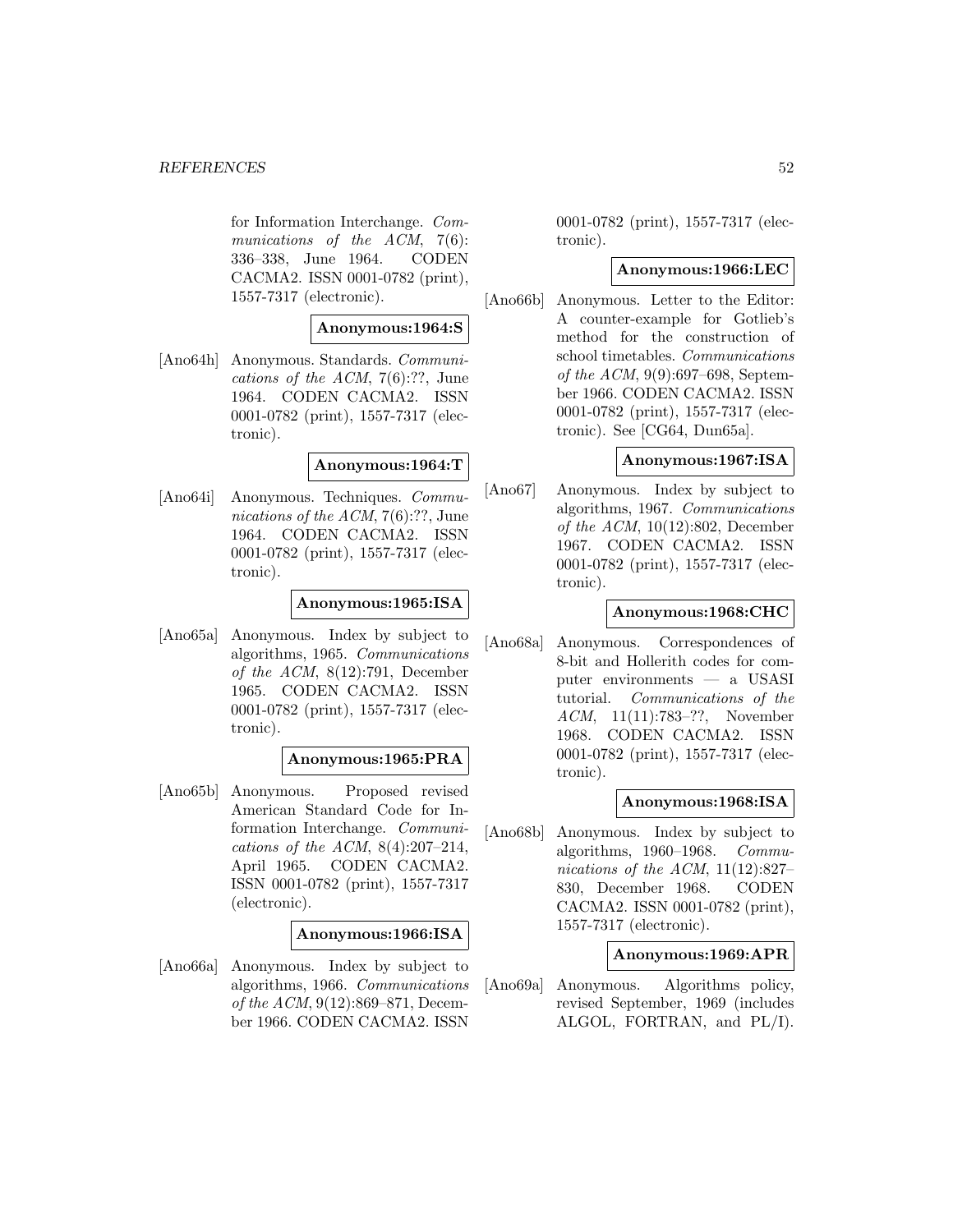#### *REFERENCES* 53

Communications of the ACM, 12 (9):513, September 1969. CODEN CACMA2. ISSN 0001-0782 (print), 1557-7317 (electronic).

### **Anonymous:1969:CFS**

[Ano69b] Anonymous. Clarification of FORTRAN standards — initial progress. Communications of the ACM, 12(5):289–294, May 1969. CODEN CACMA2. ISSN 0001- 0782 (print), 1557-7317 (electronic).

### **Anonymous:1969:DCC**

[Ano69c] Anonymous. Data communication control procedures for the USA Standard Code for Information Interchange. Communications of the ACM, 12(3):166–178, March 1969. CODEN CACMA2. ISSN 0001-0782 (print), 1557-7317 (electronic).

## **Anonymous:1969:ISA**

[Ano69d] Anonymous. Index by subject to algorithms, 1969. Communications of the ACM, 12(12):693, December 1969. CODEN CACMA2. ISSN 0001-0782 (print), 1557-7317 (electronic).

#### **Anonymous:1969:PAN**

[Ano69e] Anonymous. Proposed American National Standard: Presentation of alphanumeric characters for information processing. Communications of the ACM,  $12(12):696-$ 698, December 1969. CODEN CACMA2. ISSN 0001-0782 (print), 1557-7317 (electronic).

### **Anonymous:1969:SIC**

[Ano69f] Anonymous. Standards Institute changes name. Communications of the ACM, 12(12):696–698, December 1969. CODEN CACMA2. ISSN 0001-0782 (print), 1557-7317 (electronic).

# **ANSI:1969:CFS**

[ANS69] ANSI Subcommittee X3J3. Clarification of Fortran standards initial progress. Communications of the ACM, 12(5):289–294, May 1969. CODEN CACMA2. ISSN 0001-0782 (print), 1557-7317 (electronic). See also [Ame66].

# **ANSI:1971:CFS**

[ANS71] ANSI Subcommittee X3J3. Clarification of Fortran standards second report. Communications of the ACM, 14(10):628–642, October 1971. CODEN CACMA2. ISSN 0001-0782 (print), 1557-7317 (electronic). See also [Ame66].

## **Appel:1962:SEP**

[App62] Klaus Appel. Solution of eigenvalue problems with approximately known eigenvectors. Communications of the ACM, 5(7):381, July 1962. CODEN CACMA2. ISSN 0001-0782 (print), 1557-7317 (electronic).

#### **Anderson:1968:IBT**

[AR68] Gary B. Anderson and David W. Rogers. An inexpensive Braille terminal device. Communications of the ACM, 11(6):417–418, 440, June 1968. CODEN CACMA2. ISSN 0001-0782 (print), 1557-7317 (electronic).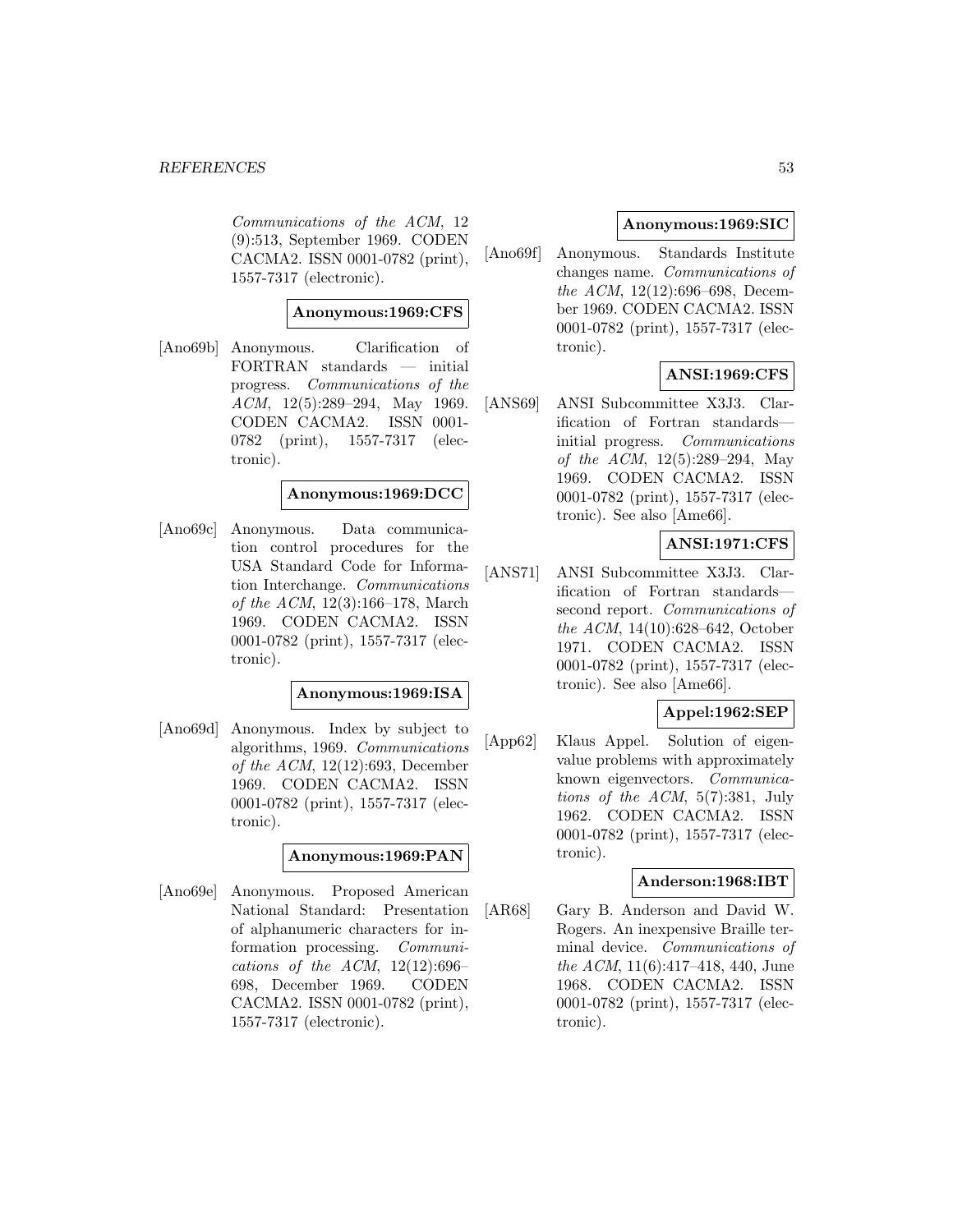# **Arbib:1961:LES**

[Arb61] Michael Arbib. Letter to the Editor: self-reproducing automata. Communications of the ACM, 4(9): 379, September 1961. CODEN CACMA2. ISSN 0001-0782 (print), 1557-7317 (electronic).

# **Archambault:1961:BCD**

[Arc61] Mary Archambault. Ballistic cam design. Communications of the ACM, 4(11):513–515, November 1961. CODEN CACMA2. ISSN 0001-0782 (print), 1557-7317 (electronic).

### **Arden:1964:IDC**

[Ard64] Bruce W. Arden. On introducing digital computing. Communications of the ACM,  $7(4):212-214$ , April 1964. CODEN CACMA2. ISSN 0001-0782 (print), 1557-7317 (electronic).

#### **Arden:1969:RPP**

[Ard69] Bruce W. Arden. The role of programming in a Ph.D. computer science program. Communications of the ACM,  $12(1):31-37$ , January 1969. CODEN CACMA2. ISSN 0001-0782 (print), 1557-7317 (electronic).

#### **Armstrong:1960:LEL**

[Arm60] Dorothy P. Armstrong. Letter to the Editor: a letter to the President of ACM. Communications of the ACM, 3(3):A11, March 1960. CO-DEN CACMA2. ISSN 0001-0782 (print), 1557-7317 (electronic).

# **Armer:1964:SAG**

[Arm64] Paul Armer. Should ACM have graded memberships? Communications of the ACM,  $7(10):632$ , October 1964. CODEN CACMA2. ISSN 0001-0782 (print), 1557-7317 (electronic).

# **Arnold:1965:SAU**

[Arn65] P. H. Arnold. Still another use for FORTRAN II chaining. Communications of the ACM, 8(4):234, April 1965. CODEN CACMA2. ISSN 0001-0782 (print), 1557-7317 (electronic).

#### **Aronofsky:1964:GAL**

[Aro64] J. S. Aronofsky. Growing applications of linear programming. Communications of the ACM, 7 (6):325–332, June 1964. CODEN CACMA2. ISSN 0001-0782 (print), 1557-7317 (electronic).

## **Arthurs:1963:ALS**

[Art63] T. D. Arthurs. Algorithm 176: Least squares surface fit. Communications of the ACM, 6(6):313, June 1963. CODEN CACMA2. ISSN 0001-0782 (print), 1557-7317 (electronic). See remark [Sch72a].

### **Amos:1969:PSA**

[AS69] D. E. Amos and M. L. Slater. Polynomial and spline approximation by quadratic programming. Communications of the ACM, 12 (7):379–381, July 1969. CODEN CACMA2. ISSN 0001-0782 (print), 1557-7317 (electronic).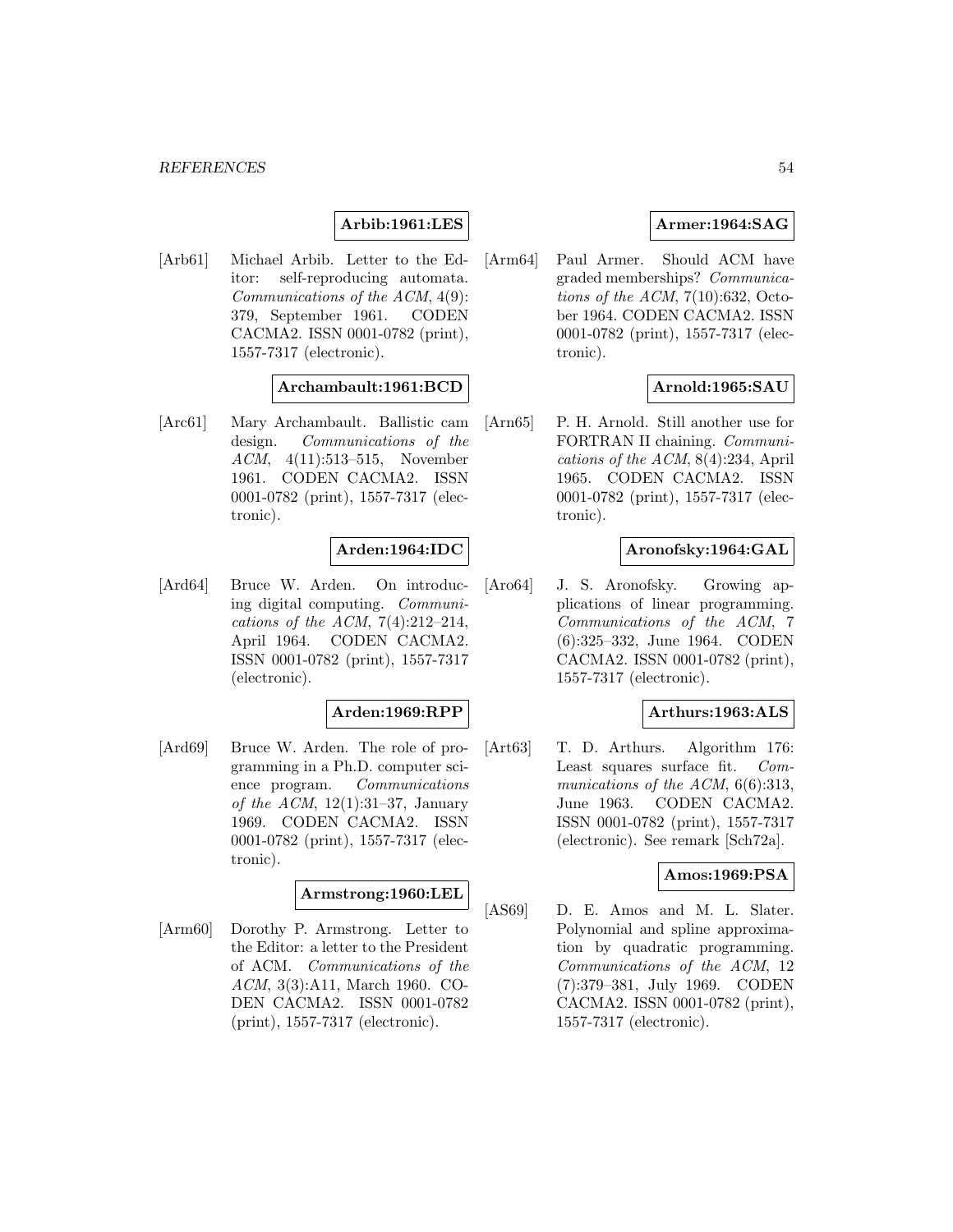# **ACM:1968:CRA**

[Ass68] Association for Computing Machinery. Curriculum 68 — recommendations for academic programs in computer science — A report of the ACM curriculum committee on computer science. Communications of the ACM, 11(3):151–197, March 1968. CODEN CACMA2. ISSN 0001-0782 (print), 1557-7317 (electronic).

# **Atchison:1966:RDC**

[Atc66a] William E. Atchison. Recent developments in computer science curriculum. Communications of the ACM, 9(7):474, July 1966. CODEN CACMA2. ISSN 0001-0782 (print), 1557-7317 (electronic).

# **Atchison:1966:MUC**

[Atc66b] William F. Atchison. Mathematics for undergraduate computer scientists. Communications of the ACM, 9(9):662–670, September 1966. CO-DEN CACMA2. ISSN 0001-0782 (print), 1557-7317 (electronic).

### **Atchison:1967:RFC**

[Atc67] William F. Atchison. A reply to Fulkerson's comments. Communications of the ACM,  $10(3):148$ , March 1967. CODEN CACMA2. ISSN 0001-0782 (print), 1557-7317 (electronic).

#### **Audette:1966:CTC**

[Aud66] Donald G. Audette. Computer technology in communist China, 1956–1965. Communications of the ACM, 9(9):655–661, September 1966. CODEN CACMA2. ISSN

0001-0782 (print), 1557-7317 (electronic).

### **Auerbach:1961:IIC**

[Aue61] Isaac L. Auerbach. The international impact of computers. Communications of the ACM, 4(10):466, October 1961. CODEN CACMA2. ISSN 0001-0782 (print), 1557-7317 (electronic).

# **Auerbach:1965:GEJ**

[Aue65] Isaac L. Auerbach. Guest editorial: just as bridges made of wood. Communications of the ACM, 8 (11):656, November 1965. CODEN CACMA2. ISSN 0001-0782 (print), 1557-7317 (electronic).

### **Auerbach:1962:IFI**

[AWS62] Isaac L. Auerbach, A. Walther, and A. P. Speiser. International federation of information processing news. Communications of the ACM, 5(6):308, June 1962. CO-DEN CACMA2. ISSN 0001-0782 (print), 1557-7317 (electronic).

#### **Allard:1964:SEC**

[AWZ64] R. W. Allard, K. A. Wolf, and R. A. Zemlin. Some effects of the 6600 computer on language structures. Communications of the ACM, 7(2): 112–119, February 1964. CODEN CACMA2. ISSN 0001-0782 (print), 1557-7317 (electronic).

### **Ayers:1963:RPF**

[Aye63] James A. Ayers. Recursive programming in Fortran II. Communications of the  $ACM$ ,  $6(11)$ : 667–668, November 1963. CODEN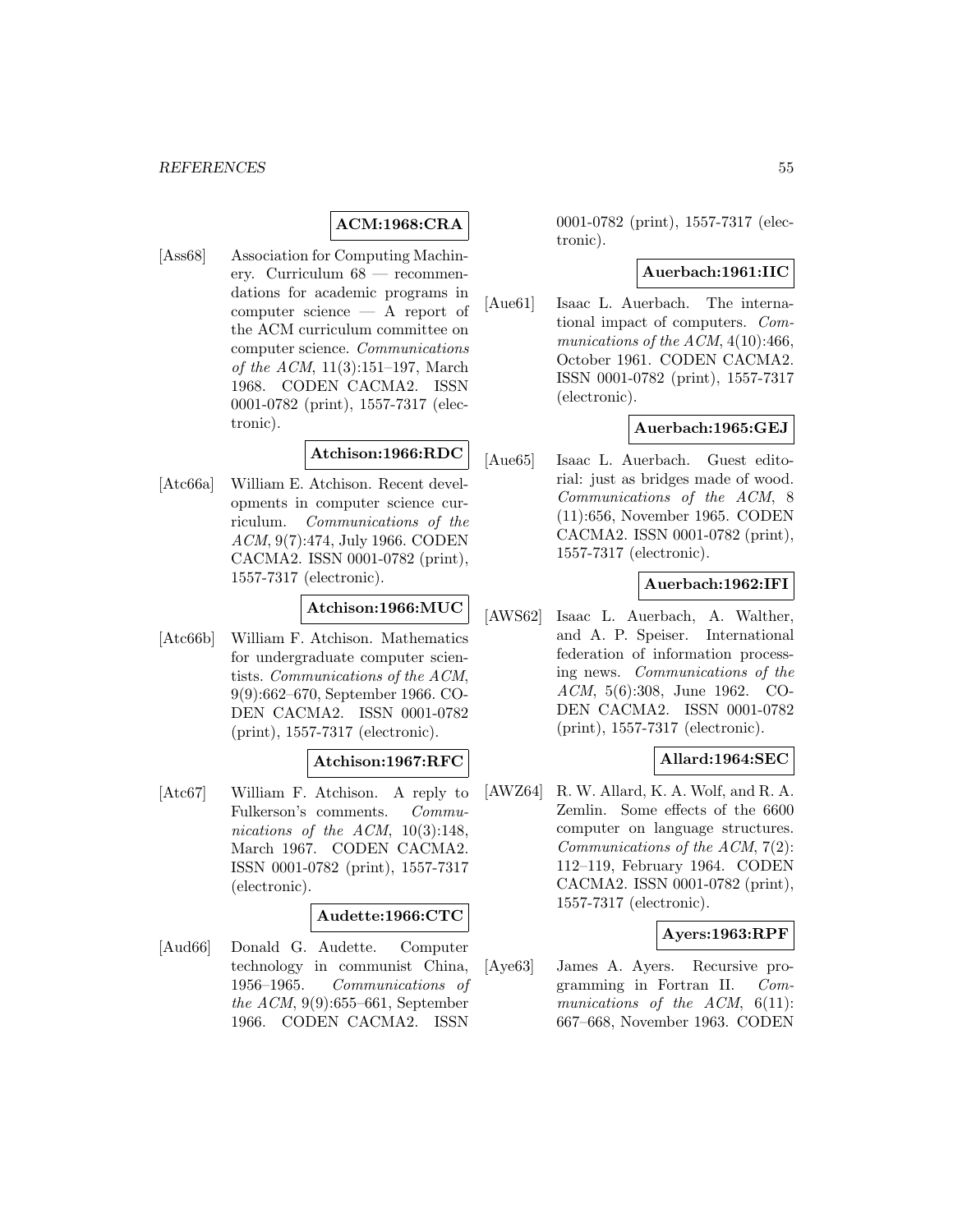CACMA2. ISSN 0001-0782 (print), 1557-7317 (electronic).

# **B:1961:EN**

[B.61] R. W. B. Editor's note. *Communi*cations of the ACM, 4(4):166, April 1961. CODEN CACMA2. ISSN 0001-0782 (print), 1557-7317 (electronic).

# **Bachelor:1961:LEG**

[Bac61] Gilbert A. Bachelor. Letter to the Editor: on Grau's recursive processes and on compiling expressions in ALGOL. Communications of the ACM, 4(6):252–253, June 1961. CODEN CACMA2. ISSN 0001-0782 (print), 1557-7317 (electronic).

### **Bachman:1966:DFM**

[Bac66a] Charles Bachman. Development in file manipulation techniques. Communications of the ACM, 9(7):481, July 1966. CODEN CACMA2. ISSN 0001-0782 (print), 1557-7317 (electronic).

#### **Bachman:1966:GLF**

[Bac66b] Charles W. Bachman. On a generalized language for file organization and manipulation. Communications of the ACM, 9(3):225–226, March 1966. CODEN CACMA2. ISSN 0001-0782 (print), 1557-7317 (electronic).

#### **Bach:1969:ACR**

[Bac69a] H. Bach. Algorithm 365: Complex root finding [C5]. Communications of the ACM, 12(12):686–687, December 1969. CODEN CACMA2.

ISSN 0001-0782 (print), 1557-7317 (electronic). See [Bac69b].

#### **Bach:1969:DM**

[Bac69b] H. Bach. On the downhill method. Communications of the ACM, 12 (12):675–677, December 1969. CO-DEN CACMA2. ISSN 0001-0782 (print), 1557-7317 (electronic). See algorithm [Bac69a].

### **Baecker:1962:IS**

[Bae62a] H. D. Baecker. Implementing a stack. Communications of the ACM, 5(10):505–507, October 1962. CODEN CACMA2. ISSN 0001-0782 (print), 1557-7317 (electronic).

# **Baer:1962:NRS**

[Bae62b] Robert M. Baer. Nonlinear regression and the solution of simultaneous equations. Communications of the ACM, 5(7):397–398, July 1962. CODEN CACMA2. ISSN 0001-0782 (print), 1557-7317 (electronic).

## **Baecker:1963:MLS**

[Bae63] H. D. Baecker. Mapped list structures. Communications of the ACM, 6(8):435–438, August 1963. CODEN CACMA2. ISSN 0001-0782 (print), 1557-7317 (electronic).

### **Bagley:1960:TTP**

[Bag60] Philip R. Bagley. Two think pieces. Communications of the ACM, 3 (1):1, January 1960. CODEN CACMA2. ISSN 0001-0782 (print), 1557-7317 (electronic). See letter [Boe60].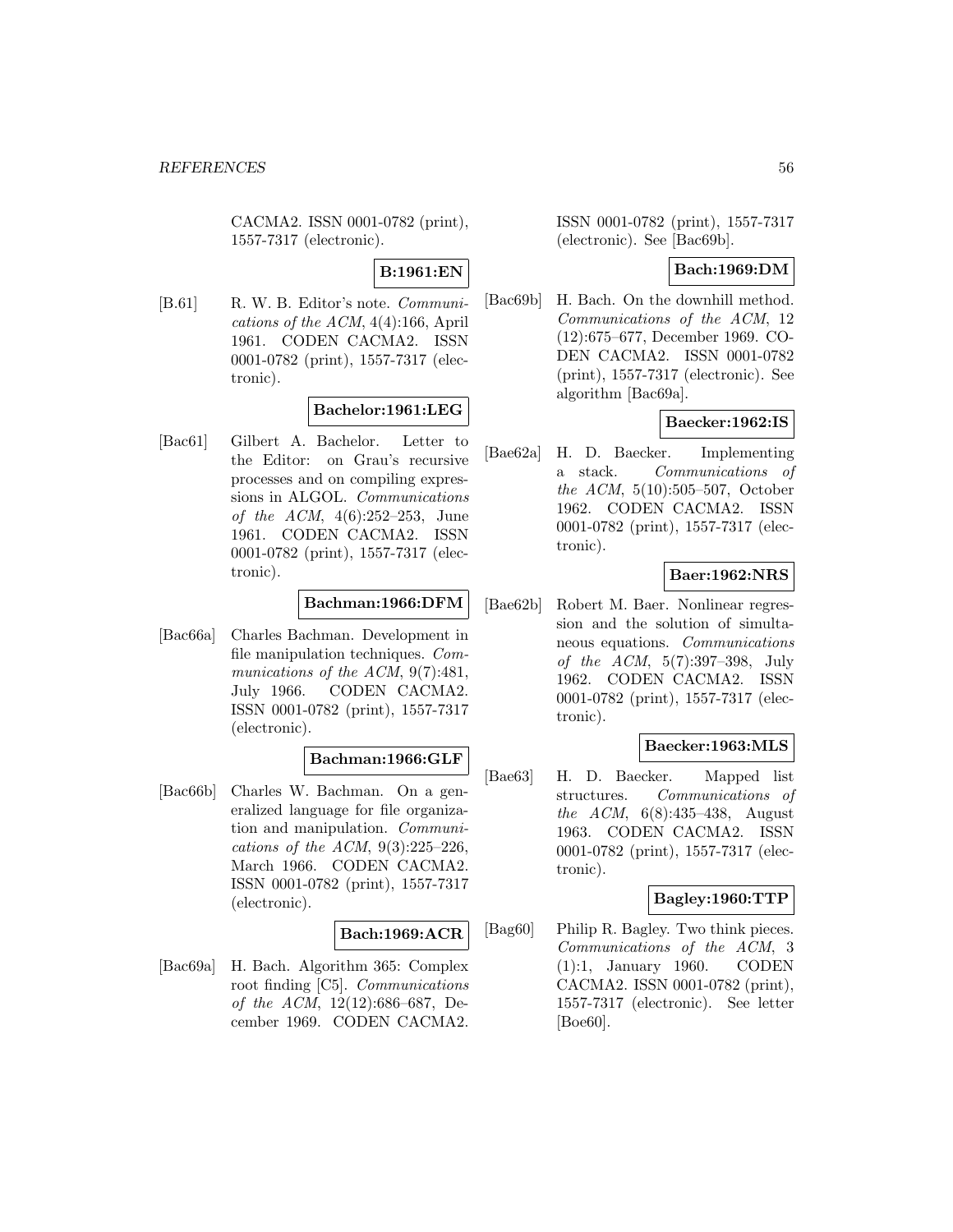# **Bahr:1968:LEA**

[Bah68] Knut Bahr. Letter to the Editor: An auxiliary program to analyze LISP 1.5 programs. Communications of the ACM,  $11(6):392$ , June 1968. CODEN CACMA2. ISSN 0001-0782 (print), 1557-7317 (electronic).

# **Bailey:1964:MSS**

[Bai64] Michael J. Bailey. More on "simple I/O" statements. Communications of the ACM,  $7(5):314-315$ , May 1964. CODEN CACMA2. ISSN 0001-0782 (print), 1557-7317 (electronic).

# **Baker:1961:MEA**

[Bak61] Frank B. Baker. A method for evaluating the area of the normal function. Communications of the ACM, 4(5):224–225, May 1961. CODEN CACMA2. ISSN 0001-0782 (print), 1557-7317 (electronic).

### **Baker:1962:NMB**

[Bak62] James J. Baker. A note on multiplying Boolean matrices. Communications of the ACM,  $5(2):102$ , February 1962. CODEN CACMA2. ISSN 0001-0782 (print), 1557-7317 (electronic).

### **Baker:1964:ST**

[Bak64] James J. Baker. Scanning text with a 1401. Communications of the ACM,  $7(12):726$ , December 1964. CODEN CACMA2. ISSN 0001-0782 (print), 1557-7317 (electronic).

## **Balintfy:1964:MPC**

[Bal64] Joseph L. Balintfy. Menu planning by computer. Communications of the ACM, 7(4):255–259, April 1964. CODEN CACMA2. ISSN 0001-0782 (print), 1557-7317 (electronic).

# **Banerji:1962:DLC**

[Ban62] R. B. Banerji. The description list of concepts. Communications of the ACM, 5(8):426–432, August 1962. CODEN CACMA2. ISSN 0001-0782 (print), 1557-7317 (electronic).

### **Banzahf:1965:CPC**

[Ban65] John F. Banzahf III. On computers and programs: Copyrights and patents. Communications of the ACM, 8(4):220, April 1965. CO-DEN CACMA2. ISSN 0001-0782 (print), 1557-7317 (electronic). Letter to the editor.

## **Banzhaf:1967:CIL**

[Ban67a] John F. Banzhaf. Call for information: law and data processing. Communications of the ACM, 10(3):138, March 1967. CODEN CACMA2. ISSN 0001-0782 (print), 1557-7317 (electronic).

#### **Banzhaf:1967:CCL**

[Ban67b] John Banzhaf III. Computers and the copyright law: a commentary. Communications of the ACM, 10 (1):61, January 1967. CODEN CACMA2. ISSN 0001-0782 (print), 1557-7317 (electronic).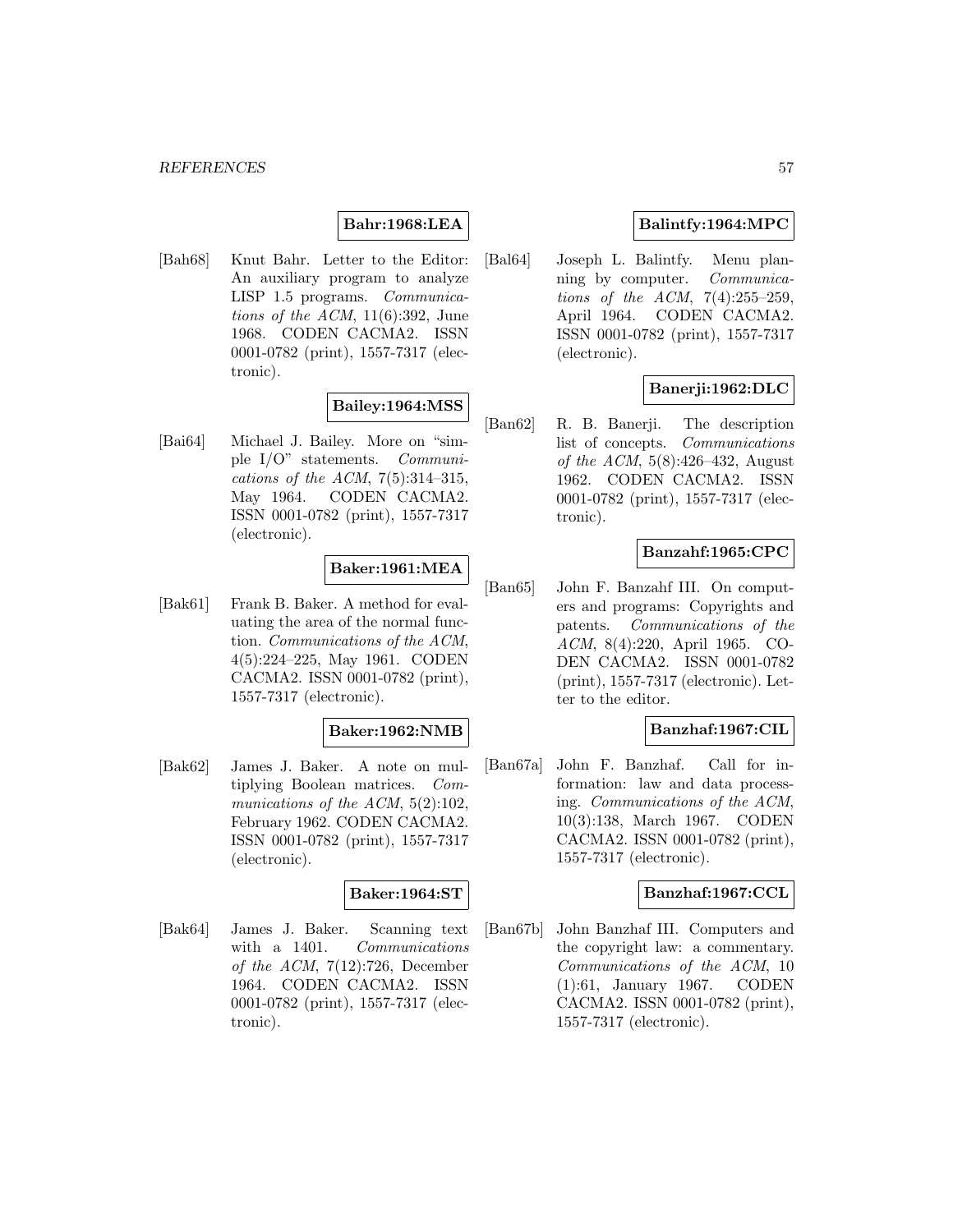# **Banzhaf:1968:WYC**

[Ban68] John F. Banzhaf III. When your computer needs a lawyer. Communications of the  $ACM$ ,  $11(8)$ : 543–549, August 1968. CODEN CACMA2. ISSN 0001-0782 (print), 1557-7317 (electronic).

# **Barritt:1960:LVO**

[Bar60] M. M. Barritt. Letters: Views and organization of American computing laboratories. Communications of the ACM, 3(6):A14, June 1960. CODEN CACMA2. ISSN 0001-0782 (print), 1557-7317 (electronic).

### **Barnett:1961:LLL**

[Bar61a] M. P. Barnett. Low-level language subroutines for use within Fortran. Communications of the ACM, 4 (11):492–495, November 1961. CO-DEN CACMA2. ISSN 0001-0782 (print), 1557-7317 (electronic).

#### **Barton:1961:ANC**

[Bar61b] R. S. Barton. Another (nameless) compiler for the Burroughs 220. Communications of the ACM, 4(1):A11, January 1961. CODEN CACMA2. ISSN 0001-0782 (print), 1557-7317 (electronic).

### **Barton:1961:FDC**

[Bar61c] Robert S. Barton. Functional design of computers. Communications of the ACM,  $4(9)$ : 405, September 1961. CODEN CACMA2. ISSN 0001-0782 (print), 1557-7317 (electronic).

## **Barnes:1962:LPP**

[Bar62] Robert F. Barnes. Language problems posed by heavily structured data. Communications of the ACM, 5(1):28–34, January 1962. CODEN CACMA2. ISSN 0001-0782 (print), 1557-7317 (electronic).

### **Barnecut:1963:CAT**

[Bar63a] J. N. R. Barnecut. Certification of Algorithm 148: Term of magic square. Communications of the ACM, 6(4):168, April 1963. CO-DEN CACMA2. ISSN 0001-0782 (print), 1557-7317 (electronic).

#### **Barnett:1963:CON**

[Bar63b] M. P. Barnett. Continued operation notation for symbol manipulation and array processing. Communications of the ACM,  $6(8):467-472$ , August 1963. CODEN CACMA2. ISSN 0001-0782 (print), 1557-7317 (electronic).

### **Barnett:1963:TIN**

[Bar63c] M. P. Barnett. Techniques: Indexing and the A-notation. Communications of the ACM,  $6(12)$ : 740–745, December 1963. CODEN CACMA2. ISSN 0001-0782 (print), 1557-7317 (electronic).

#### **Barron:1964:MVM**

[Bar64] D. W. Barron. More views on monitor systems. Communications of the ACM, 7(4):203, April 1964. CO-DEN CACMA2. ISSN 0001-0782 (print), 1557-7317 (electronic).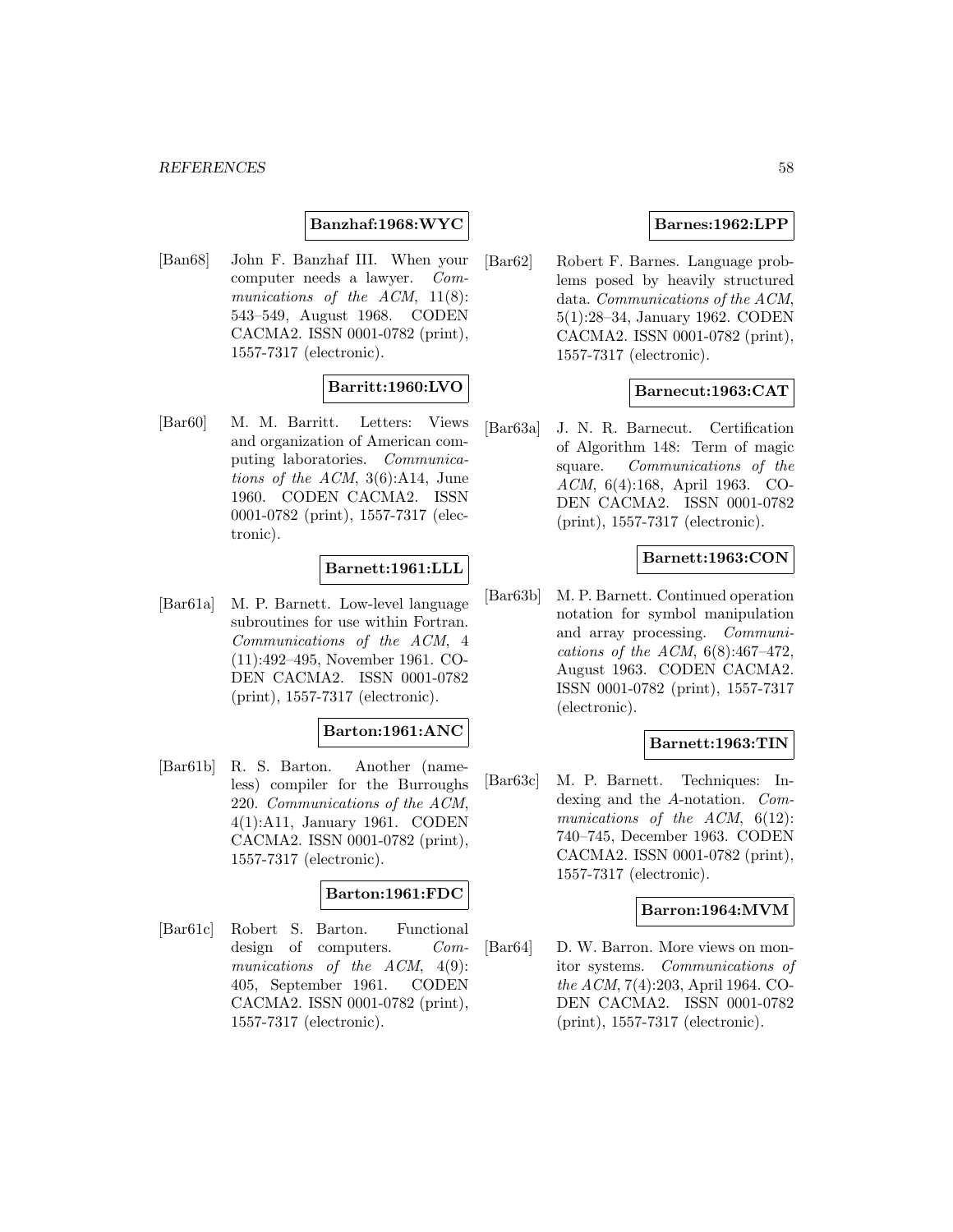#### **Batchelder:1961:AAD**

[Bat61a] B. A. Batchelder. ADAM (Attrition Damage Assessment Model). Communications of the ACM, 4 (2):114, February 1961. CODEN CACMA2. ISSN 0001-0782 (print), 1557-7317 (electronic).

### **Batchelder:1961:CBM**

[Bat61b] B. A. Batchelder. CAIN—a bombing mission planning tool. Communications of the ACM,  $4(3)$ : 139–140, March 1961. CODEN CACMA2. ISSN 0001-0782 (print), 1557-7317 (electronic).

### **Batson:1965:OST**

[Bat65] Alan Batson. The organization of symbol tables. Communications of the ACM,  $8(2):111-112$ , February 1965. CODEN CACMA2. ISSN 0001-0782 (print), 1557-7317 (electronic).

#### **Bauer:1961:ARI**

[Bau61] F. L. Bauer. Algorithm 60: Romberg integration. Communications of the ACM,  $4(6):255$ , June 1961. CODEN CACMA2. ISSN 0001-0782 (print), 1557-7317 (electronic).

# **Bauer:1963:AG**

[Bau63] F. L. Bauer. Algorithm 153: Gomory. Communications of the ACM, 6(2):68, February 1963. CO-DEN CACMA2. ISSN 0001-0782 (print), 1557-7317 (electronic).

#### **Bauer:1964:RCP**

[Bau64a] F. L. Bauer. Reply to comments by P. A. Samet and P. J. Taylor.

Communications of the ACM, 7(7): 447, July 1964. CODEN CACMA2. ISSN 0001-0782 (print), 1557-7317 (electronic).

# **Bauer:1964:ARW**

[Bau64b] Walter F. Bauer. On ACM's role and its welfare. Communications of the ACM, 7(12):700, December 1964. CODEN CACMA2. ISSN 0001-0782 (print), 1557-7317 (electronic).

# **Bauer:1966:CCS**

[Bau66] Walter F. Bauer. Computer/ communication systems for business. Communications of the ACM, 9(7):474–475, July 1966. CODEN CACMA2. ISSN 0001-0782 (print), 1557-7317 (electronic).

#### **Bayer:1965:AT**

[Bay65a] G. Bayer. Algorithm 258: Transport. Communications of the ACM, 8(6):381–382, June 1965. CODEN CACMA2. ISSN 0001-0782 (print), 1557-7317 (electronic).

## **Bayer:1965:RAH**

[Bay65b] G. Bayer. Remark on Algorithm 258 [H]: Transport. Communications of the  $ACM$ ,  $8(7):445$ , July 1965. CODEN CACMA2. ISSN 0001-0782 (print), 1557-7317 (electronic).

### **Bayer:1966:ATP**

[Bay66a] G. Bayer. Algorithm 293: Transportation problem. Communications of the ACM,  $9(12):869-$ 871, December 1966. CODEN CACMA2. ISSN 0001-0782 (print), 1557-7317 (electronic).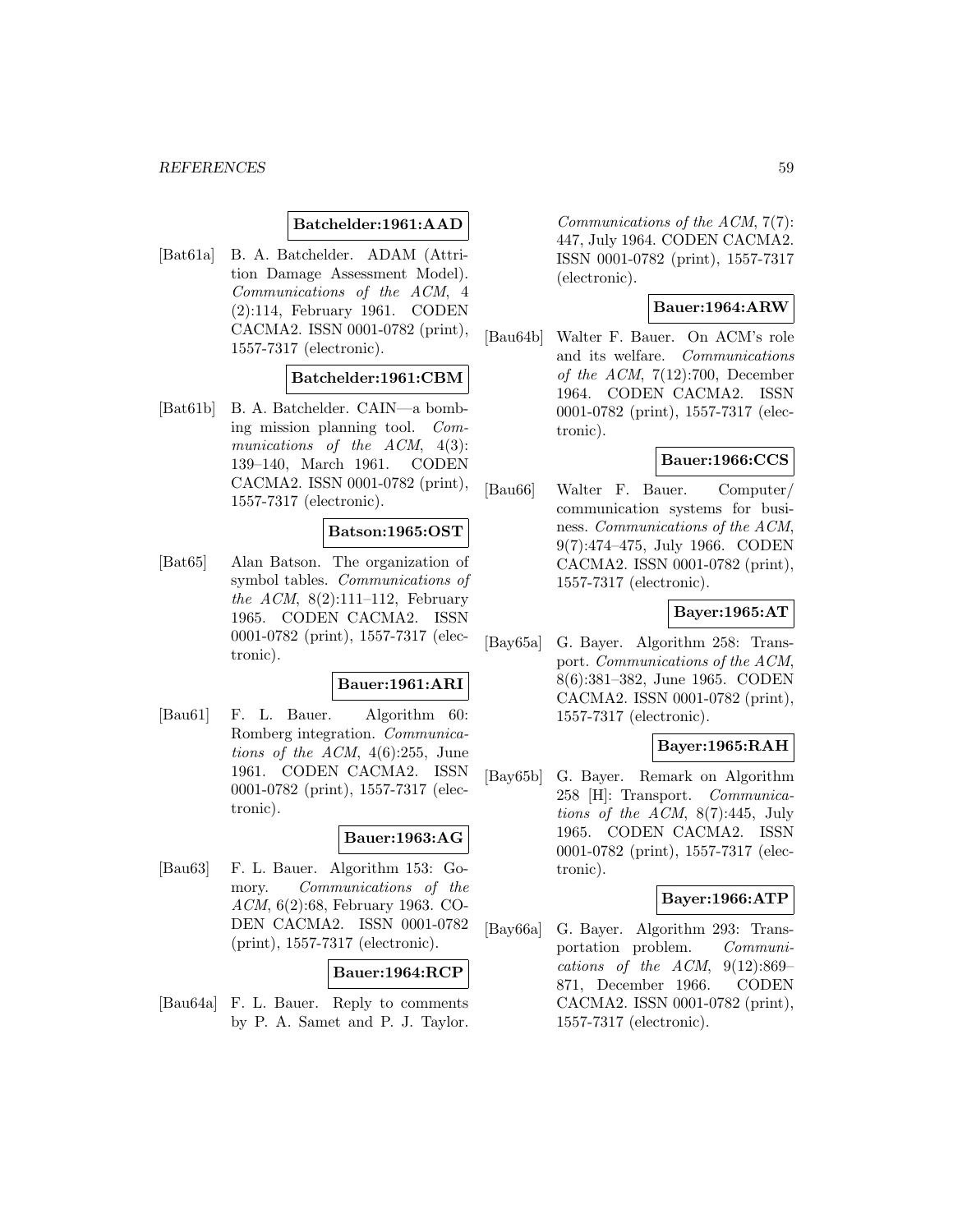### **Bayer:1966:RAK**

[Bay66b] G. Bayer. Remark on Algorithm 218: Kutta–Merson. Communications of the ACM, 9(4):273, April 1966. CODEN CACMA2. ISSN 0001-0782 (print), 1557-7317 (electronic).

# **Bayer:1968:AMH**

[Bay68a] G. Bayer. Algorithm 324: Maxflow [H]. Communications of the ACM, 11(2):117–118, February 1968. CO-DEN CACMA2. ISSN 0001-0782 (print), 1557-7317 (electronic). See remark [Bay73].

# **Bayer:1968:RAT**

[Bay68b] G. Bayer. Remark on Algorithm 293 [H]: Transportation problem. Communications of the ACM, 11 (4):271–272, April 1968. CODEN CACMA2. ISSN 0001-0782 (print), 1557-7317 (electronic).

#### **Bayes:1968:GPP**

[Bay68c] A. Bayes. A generalized partialpass block sort. Communications of the ACM, 11(7):491–493, July 1968. CODEN CACMA2. ISSN 0001-0782 (print), 1557-7317 (electronic).

# **Bayes:1969:RTP**

[Bay69] A. J. Bayes. Retrieval times for a packed direct access inverted file. Communications of the ACM, 12 (10):582–583, October 1969. CO-DEN CACMA2. ISSN 0001-0782 (print), 1557-7317 (electronic).

# **Bayer:1973:RAM**

[Bay73] G. Bayer. Remark on "Algorithm 324: Maxflow". Communications of the ACM, 16(5):309–??, 1973. CO-DEN CACMA2. ISSN 0001-0782 (print), 1557-7317 (electronic). See [Bay68a].

### **Bemer:1964:CBS**

[BB64] R. W. Bemer and J. Booth. Comments on bit-sequencing of the ASCII in serial-by-bit data transmission. Communications of the ACM, 7(8):483–485, August 1964. CODEN CACMA2. ISSN 0001-0782 (print), 1557-7317 (electronic).

# **Ball:1966:AMA**

[BB66a] William E. Ball and Robert I. Berns. AUTOMAST: Automatic mathematical analysis and symbolic translation. Communications of the ACM, 9(8):626–633, August 1966. CODEN CACMA2. ISSN 0001-0782 (print), 1557-7317 (electronic).

### **Ball:1966:AAM**

[BB66b] William E. Ball and Robert I. Berns. AUTOMAST: automatic mathematical analysis and symbolic translation. Communications of the ACM, 9(8):626–633, August 1966. CODEN CACMA2. ISSN 0001-0782 (print), 1557-7317 (electronic).

### **Bosten:1974:RAI**

[BB74] Nancy E. Bosten and E. L. Battiste. Remark on "Algorithm 179: Incomplete beta ratio". Communications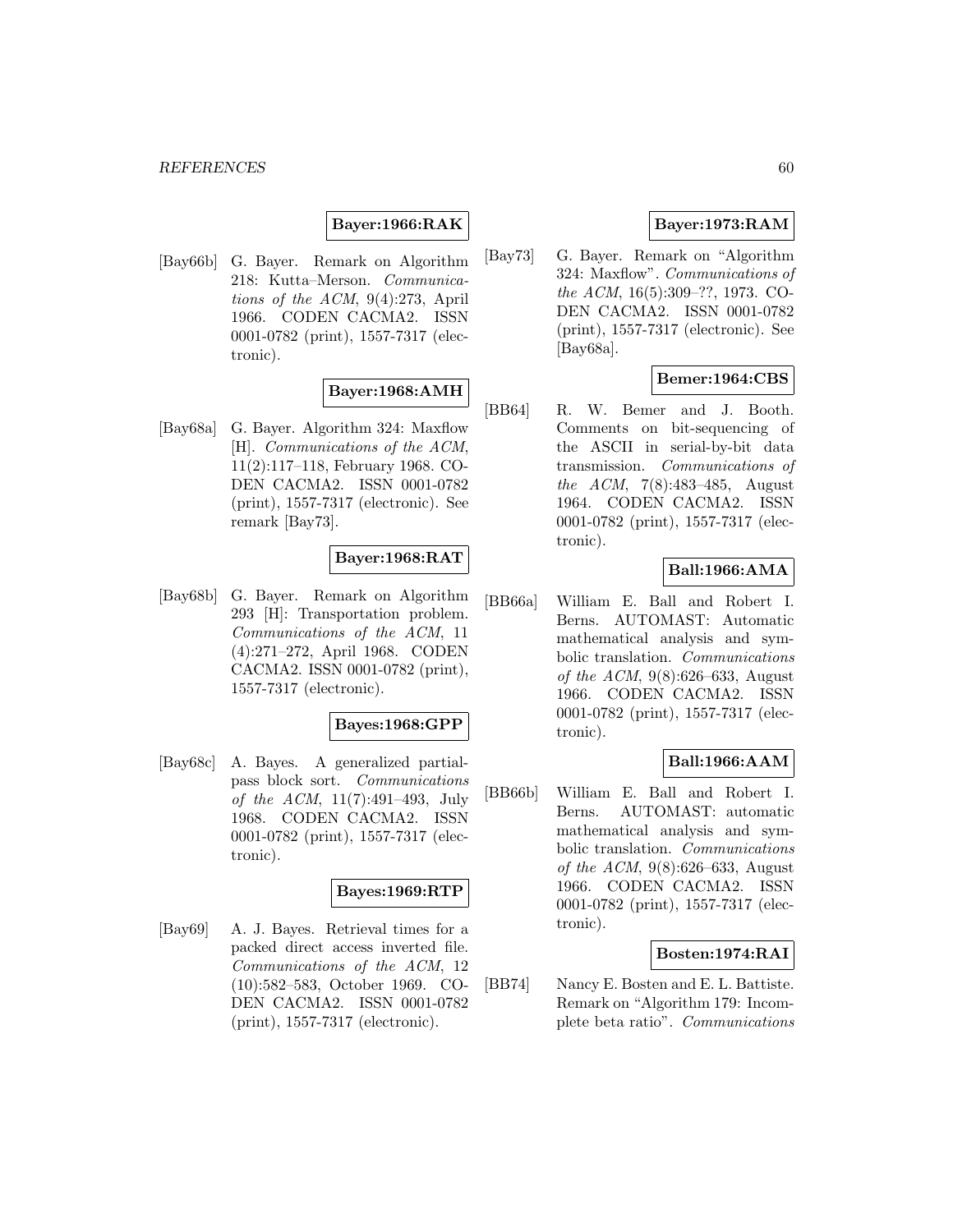of the ACM, 17(3):156–157, March 1974. CODEN CACMA2. ISSN 0001-0782 (print), 1557-7317 (electronic). See [Lud63, PS76].

# **Bailey:1964:SMF**

[BBB64] M. J. Bailey, M. P. Barnett, and P. B. Burleson. Symbol manipulation in FORTRAN: SASP I subroutines. Communications of the ACM, 7(6):339–346, June 1964. CODEN CACMA2. ISSN 0001-0782 (print), 1557-7317 (electronic).

# **Bailey:1963:FFI**

[BBF63] M. J. Bailey, M. P. Barnett, and R. P. Futrelle. Format-free input in FORTRAN. Communications of the ACM, 6(10):605–608, October 1963. CODEN CACMA2. ISSN 0001-0782 (print), 1557-7317 (electronic).

### **Bellman:1965:NID**

[BBK65] R. E. Bellman, J. D. Buell, and R. E. Kalaba. Numerical integration of a differential-difference equation with a decreasing timelag. Communications of the ACM, 8(4):227–228, April 1965. CODEN CACMA2. ISSN 0001-0782 (print), 1557-7317 (electronic).

#### **Bellman:1966:MET**

[BBK66] Richard Bellman, June Buell, and Robert Kalaba. Mathematical experimentation in time-lag modulation. Communications of the ACM, 9(10):752–754, October 1966. CO-DEN CACMA2. ISSN 0001-0782 (print), 1557-7317 (electronic).

## **Bosak:1962:IAP**

[BCD<sup>+</sup>62] Robert Bosak, Richard F. Clippinger, Carey Dobbs, Roy Goldfinger, Renee B. Jasper, William Keating, George Kendrick, and Jean E. Sammet. An information algebra: Phase 1 Report— Language Structure Group of the CODASYL Development Committee. Communications of the ACM, 5(4):190–204, April 1962. CODEN CACMA2. ISSN 0001-0782 (print), 1557-7317 (electronic).

### **Bellman:1964:EHP**

[BCK<sup>+</sup>64] R. Bellman, C. Collier, H. Kagiwada, R. Kalaba, and R. Selvester. Estimation of heart parameters using skin potential measurements. Communications of the ACM, 7 (11):666–668, November 1964. CO-DEN CACMA2. ISSN 0001-0782 (print), 1557-7317 (electronic).

# **Bloom:1962:PTM**

[BCP62] Leon Bloom, Morris Cohen, and Sigmund Porter. Page turning in multiprogrammed computers. Communications of the ACM, 5 (12):574–575, December 1962. CO-DEN CACMA2. ISSN 0001-0782 (print), 1557-7317 (electronic).

#### **Bachelor:1961:S**

[BDKS61] G. A. Bachelor, J. R. H. Dempster, Donald E. Knuth, and J. Speroni. SMALGOL-61. Communications of the ACM, 4(11):499-502, November 1961. CODEN CACMA2. ISSN 0001-0782 (print), 1557-7317 (electronic).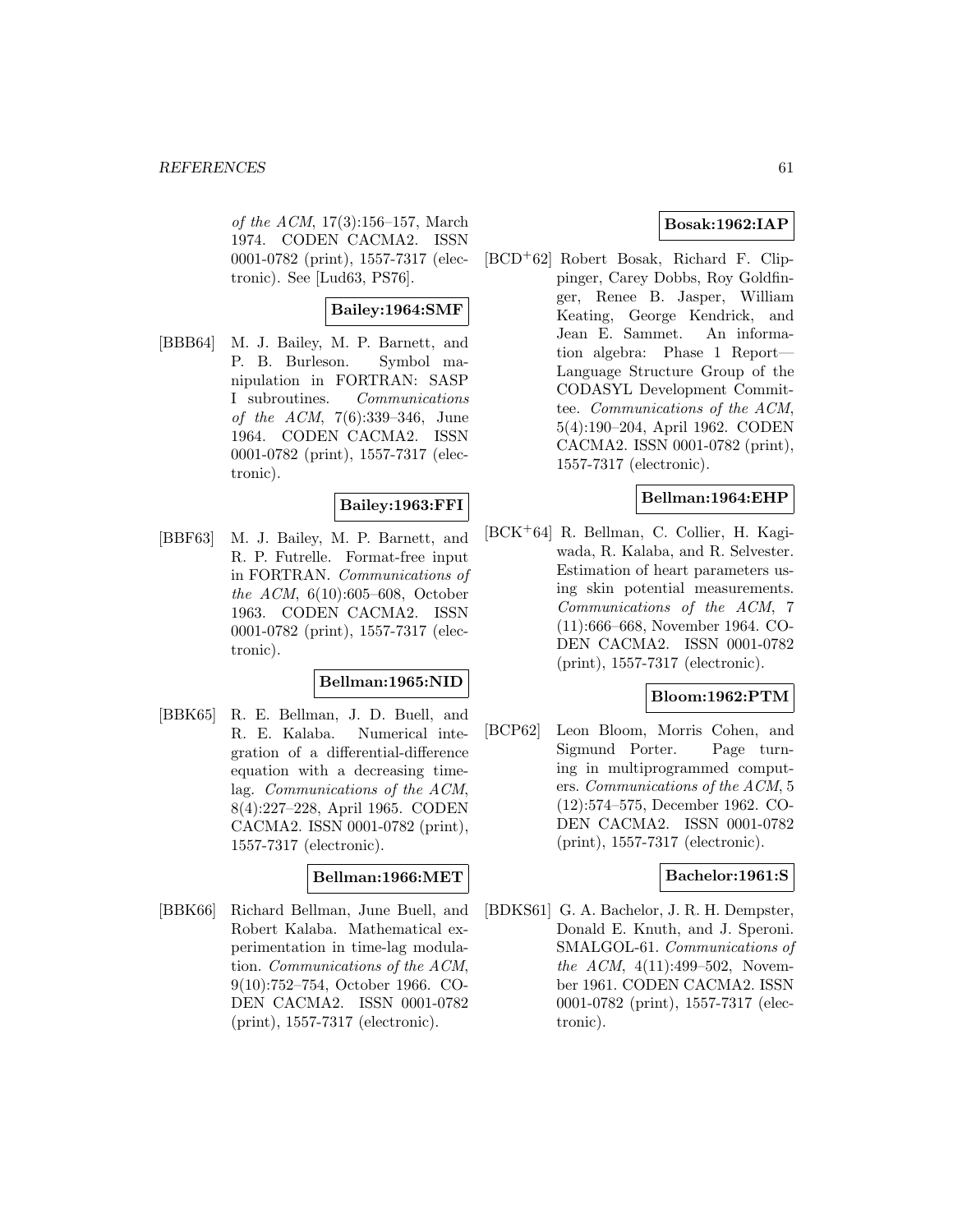## **Brown:1963:DAL**

[BDM63] S. A. Brown, C. E. Drayton, and B. Mittman. A description of the APT language. Communications of the ACM, 6(11):649–658, November 1963. CODEN CACMA2. ISSN 0001-0782 (print), 1557-7317 (electronic).

# **Busam:1969:OEF**

[BE69] Vincent A. Busam and Donald E. Englund. Optimization of expressions in Fortran. Communications of the ACM,  $12(12):666-674$ , December 1969. CODEN CACMA2. ISSN 0001-0782 (print), 1557-7317 (electronic).

# **Beam:1960:ACE**

[Bea60] A. Beam. Algorithm 14: Complex exponential integral. Communications of the  $ACM$ ,  $3(7):406$ , July 1960. CODEN CACMA2. ISSN 0001-0782 (print), 1557-7317 (electronic).

## **Behrenz:1962:AR**

[Beh62a] Peter G. Behrenz. Algorithm 133: RANDOM. Communications of the  $ACM$ ,  $5(11):553$ , November 1962. CODEN CACMA2. ISSN 0001-0782 (print), 1557-7317 (electronic).

#### **Behrenz:1962:CAG**

[Beh62b] Peter G. Behrenz. Certification of Algorithm 31: Gamma function. Communications of the ACM, 5(12):605, December 1962. CO-DEN CACMA2. ISSN 0001-0782 (print), 1557-7317 (electronic).

# **Behrenz:1962:CAS**

[Beh62c] Peter G. Behrenz. Certification of Algorithm 84: Simpson's integration. Communications of the ACM, 5(11):557, November 1962. CO-DEN CACMA2. ISSN 0001-0782 (print), 1557-7317 (electronic).

### **Behrenz:1962:RAR**

[Beh62d] Peter G. Behrenz. Remark on Algorithm 133: Random. Communications of the ACM,  $5(12):606$ , December 1962. CODEN CACMA2. ISSN 0001-0782 (print), 1557-7317 (electronic).

#### **Behrenz:1962:RAM**

[Beh62e] Peter G. Behrenz. Remark on Algorithm 58: Matrix inversion. Communications of the ACM, 5 (12):606, December 1962. CODEN CACMA2. ISSN 0001-0782 (print), 1557-7317 (electronic).

#### **Behrenz:1963:CAG**

[Beh63] Peter G. Behrenz. Certification of Algorithm 31: GAMMA function. Communications of the ACM, 6(1):38, January 1963. CODEN CACMA2. ISSN 0001-0782 (print), 1557-7317 (electronic).

# **Behar:1966:ACG**

[Beh66] Joseph Behar. Applications of computer graphics. Communications of the ACM, 9(7):484, July 1966. CO-DEN CACMA2. ISSN 0001-0782 (print), 1557-7317 (electronic).

### **Bellman:1961:ACL**

[Bel61a] Richard Bellman. On the approximation of curves by line segments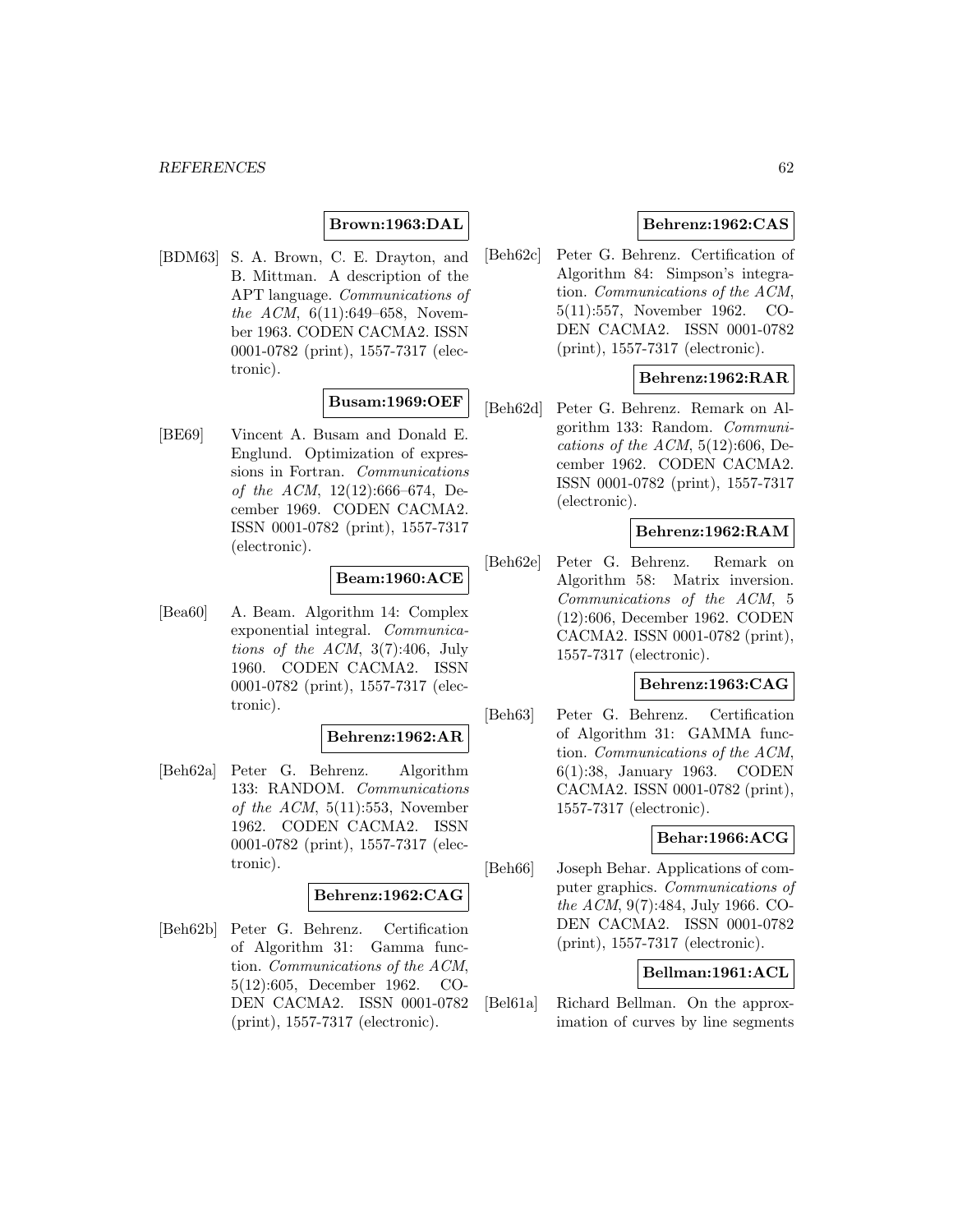using dynamic programming. Communications of the ACM,  $4(6):284$ , June 1961. CODEN CACMA2. ISSN 0001-0782 (print), 1557-7317 (electronic).

### **Bellman:1961:SAC**

[Bel61b] Richard Bellman. Successive approximations and computer storage problems in ordinary differential equations. Communications of the ACM, 4(5):222–223, May 1961. CODEN CACMA2. ISSN 0001-0782 (print), 1557-7317 (electronic).

# **Bell:1967:DPA**

[Bel67] Earl J. Bell. Decomposition programming: an analysis of matrix substructure. Communications of the ACM, 10(10):624–626, October 1967. CODEN CACMA2. ISSN 0001-0782 (print), 1557-7317 (electronic).

### **Bell:1968:ANR**

[Bel68] James R. Bell. Algorithm 334: Normal random deviates [G5]. Communications of the ACM, 11(7):498, July 1968. CODEN CACMA2. ISSN 0001-0782 (print), 1557-7317 (electronic). See also [Tra82].

### **Bell:1969:NMD**

[Bel69] James R. Bell. A new method for determining linear precedence functions for precedence grammars. Communications of the ACM, 12 (10):567–569, October 1969. CO-DEN CACMA2. ISSN 0001-0782 (print), 1557-7317 (electronic).

## **Bemer:1960:DIN**

[Bem60a] R. W. Bemer. Do it by the numbers—digital shorthand. Communications of the ACM, 3(10): 530–536, October 1960. CODEN CACMA2. ISSN 0001-0782 (print), 1557-7317 (electronic).

# **Bemer:1960:SCC**

[Bem60b] R. W. Bemer. Survey of coded character representation. Communications of the ACM, 3(12):639– 642, December 1960. CODEN CACMA2. ISSN 0001-0782 (print), 1557-7317 (electronic).

# **Bemer:1960:PCC**

[Bem60c] Robert W. Bemer. A proposal for character code compatibility. Communications of the ACM, 3(2): 71–72, February 1960. CODEN CACMA2. ISSN 0001-0782 (print), 1557-7317 (electronic).

# **Bemer:1961:LER**

[Bem61] R. W. Bemer. Letter to the Editor: Re: Ren´e De La Briandais' letter on FORTRAN. Communications of the ACM,  $4(3)$ :A12–A13, March 1961. CODEN CACMA2. ISSN 0001-0782 (print), 1557-7317 (electronic). See [De 61].

### **Bemer:1963:NRT**

[Bem63] R. W. Bemer. A note on range transformations for square root and logarithm. Communications of the ACM, 6(6):306–307, June 1963. CODEN CACMA2. ISSN 0001-0782 (print), 1557-7317 (electronic).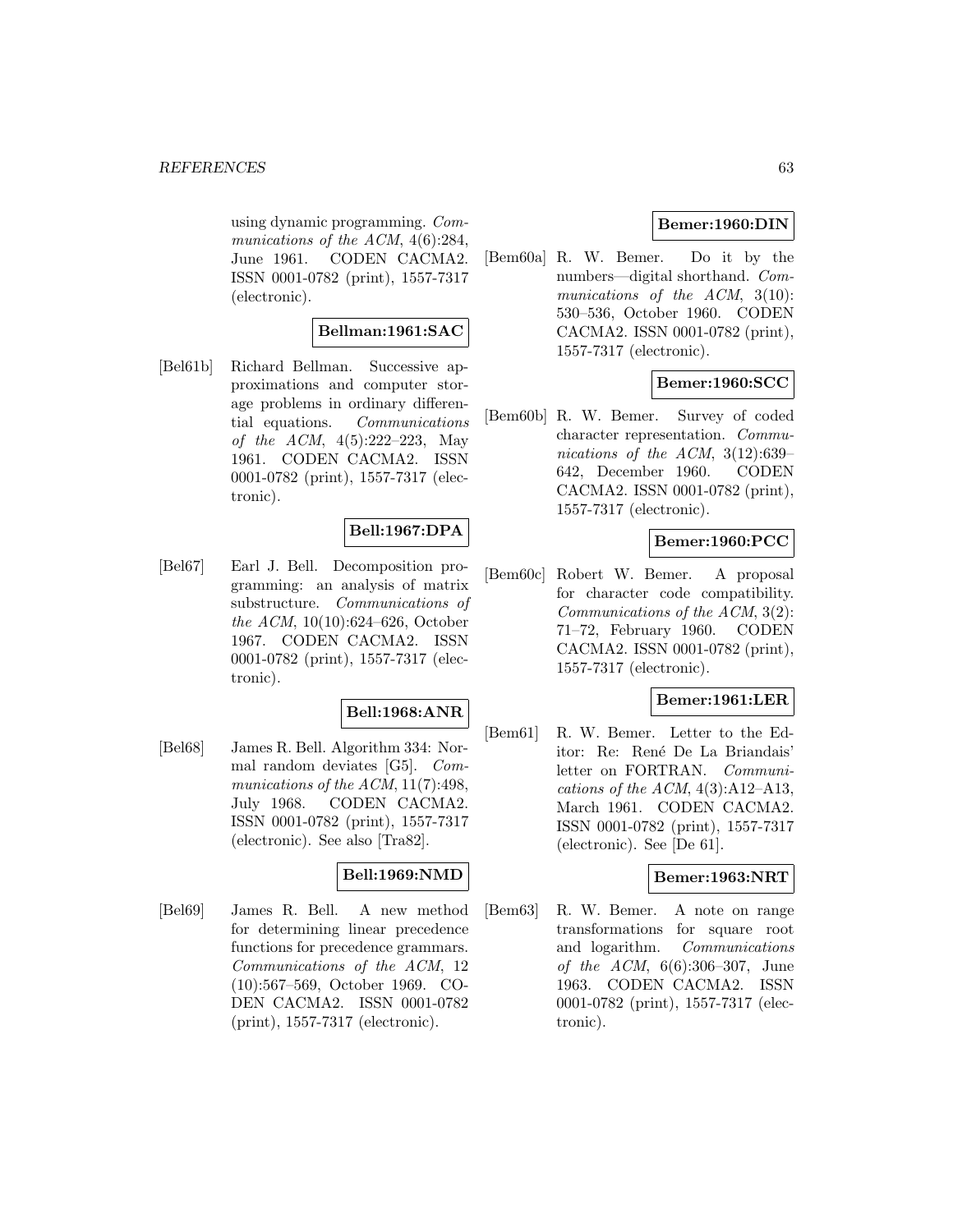## **Bemer:1967:EFU**

[Bem67a] R. W. Bemer. ESC facility in USASCII. Communications of the ACM, 10(4):202, April 1967. CO-DEN CACMA2. ISSN 0001-0782 (print), 1557-7317 (electronic).

### **Bemer:1967:LEF**

[Bem67b] R. W. Bemer. Letter to the Editor: on format effectors. Communications of the ACM,  $10(7)$ :396, July 1967. CODEN CACMA2. ISSN 0001-0782 (print), 1557-7317 (electronic).

#### **Bemer:1967:TSH**

[Bem67c] R. W. Bemer. Towards standards for handwritten zero and oh: much ado about nothing (and a letter), or a partial dossier on distinguishing between handwritten zero and oh. Communications of the ACM, 10(8):513–518, August 1967. CO-DEN CACMA2. ISSN 0001-0782 (print), 1557-7317 (electronic).

#### **Benjamin:1965:SER**

[Ben65] R. I. Benjamin. The Spectra 70/45 emulator for the RCA 301. Communications of the ACM, 8(12): 748–752, December 1965. CODEN CACMA2. ISSN 0001-0782 (print), 1557-7317 (electronic).

#### **Bennett:1968:LEB**

[Ben68] Richard K. Bennett. Letter to the Editor: A base for language definition. Communications of the ACM, 11(9):594, September 1968. CO-DEN CACMA2. ISSN 0001-0782 (print), 1557-7317 (electronic).

## **Berezin:1960:DCM**

[Ber60a] I. S. Berezin. The Department of Computer Mathematics at Moscow State University. Communications of the ACM, 3(6):342–344, June 1960. CODEN CACMA2. ISSN 0001-0782 (print), 1557-7317 (electronic).

### **Berin:1960:RCE**

[Ber60b] A. Berin. Rapidly convergent expressions for evaluating  $e^x$ . Communications of the ACM, 3(9): 500, September 1960. CODEN CACMA2. ISSN 0001-0782 (print), 1557-7317 (electronic).

### **Berkeley:1960:LFR**

[Ber60c] Edmund C. Berkeley. Letters: First regional meeting of a Working Group for Better Education. Communications of the ACM, 3(6): A13–A14, June 1960. CODEN CACMA2. ISSN 0001-0782 (print), 1557-7317 (electronic).

#### **Bernstein:1962:MFM**

[Ber62] Michael H. Bernstein. A missing factor in medical case history? Communications of the ACM, 5 (12):575, December 1962. CODEN CACMA2. ISSN 0001-0782 (print), 1557-7317 (electronic).

#### **Berztiss:1965:NSS**

[Ber65] A. T. Berztiss. A note on storage of strings. Communications of the ACM, 8(8):512–513, August 1965. CODEN CACMA2. ISSN 0001-0782 (print), 1557-7317 (electronic).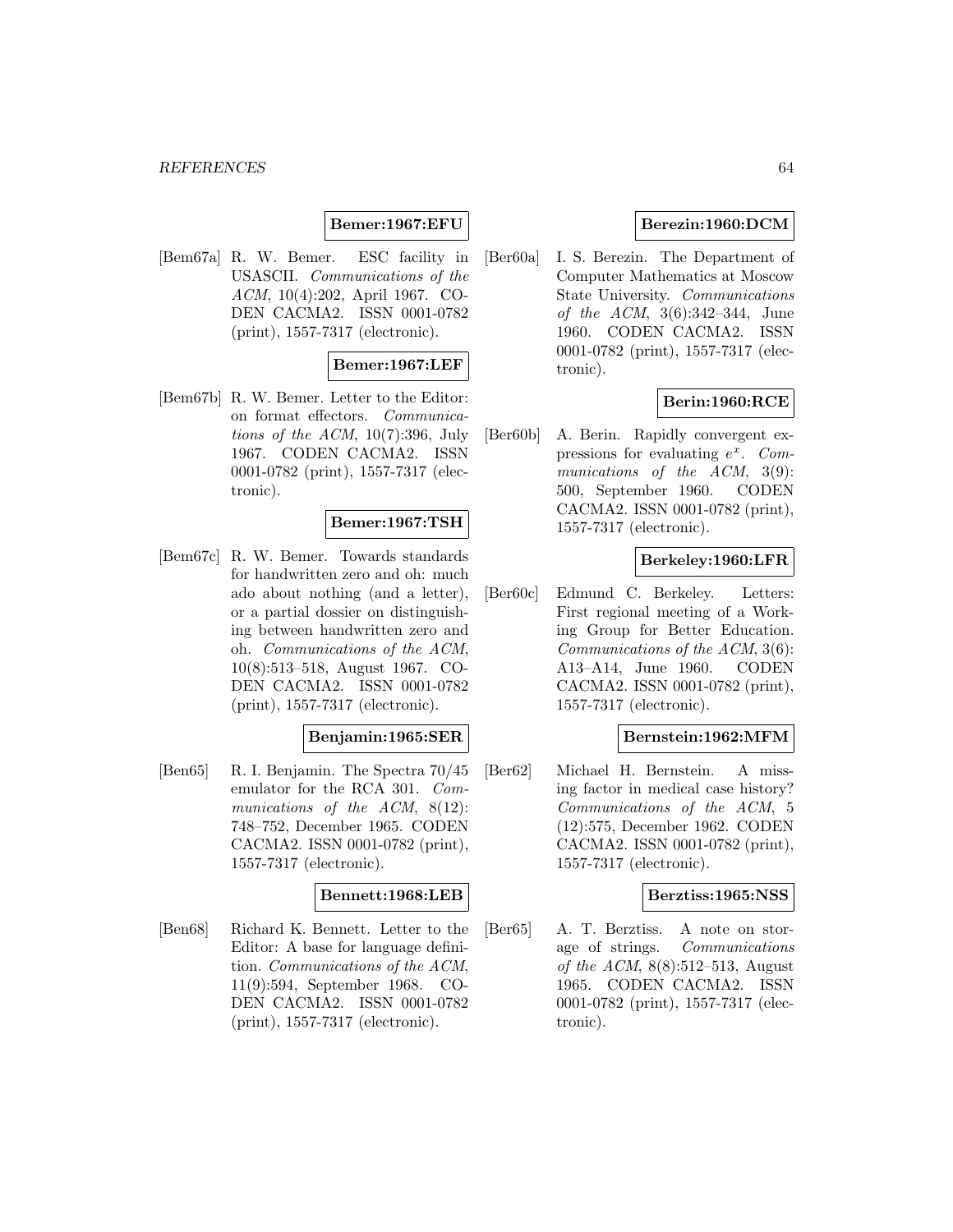#### **Bergson:1966:CAE**

[Ber66] A. Bergson. Certification of Algorithm 41: Evaluation of determinant and Algorithm 269: Determinant evaluation. Communications of the ACM, 9(9):686, September 1966. CODEN CACMA2. ISSN 0001-0782 (print), 1557-7317 (electronic).

# **Bergland:1968:NAF**

[Ber68a] Glenn D. Bergland. Numerical analysis: A Fast Fourier Transform algorithm for real-valued series. Communications of the ACM, 11(10):703–710, October 1968. CO-DEN CACMA2. ISSN 0001-0782 (print), 1557-7317 (electronic).

# **Bergson:1968:ACR**

[Ber68b] A. Bergson. Certification of and remark on Algorithm 304 [S15]: Normal curve integral. Communications of the ACM,  $11(4):271$ , April 1968. CODEN CACMA2. ISSN 0001-0782 (print), 1557-7317 (electronic). See [HJ67a, HJ67b].

### **Berns:1969:DFT**

[Ber69] Gerald M. Berns. Description of FORMAT, a text-processing program. Communications of the ACM, 12(3):141–146, March 1969. CODEN CACMA2. ISSN 0001-0782 (print), 1557-7317 (electronic).

#### **Betyar:1967:UOT**

[Bet67] Laszlo Betyar. A user-oriented time-shared online system. Communications of the ACM,  $10(7)$ : 413–419, July 1967. CODEN

CACMA2. ISSN 0001-0782 (print), 1557-7317 (electronic).

#### **Beyer:1964:NSN**

[Bey64] W. A. Beyer. A note on starting the Newton–Raphson method. Communications of the ACM, 7(7): 442, July 1964. CODEN CACMA2. ISSN 0001-0782 (print), 1557-7317 (electronic).

#### **Bareiss:1961:AZR**

[BF61] E. H. Bareiss and M. A. Fisherkeller. Algorithm 59: Zeros of a real polynomial by resultant procedure. Communications of the ACM, 4(5):236–237, May 1961. CODEN CACMA2. ISSN 0001-0782 (print), 1557-7317 (electronic).

#### **Barnett:1962:SAD**

[BF62] M. P. Barnett and R. P. Futrelle. Syntactic analysis by digital computer. Communications of the ACM, 5(10):515–526, October 1962. CODEN CACMA2. ISSN 0001-0782 (print), 1557-7317 (electronic).

### **Bobrow:1968:PRT**

[BF68] Daniel G. Bobrow and J. Bruce Fraser. A phonological rule tester. Communications of the ACM, 11 (11):766–772, November 1968. CO-DEN CACMA2. ISSN 0001-0782 (print), 1557-7317 (electronic).

#### **Balzer:1969:APR**

[BF69] R. M. Balzer and D. J. Farber. APAREL — A parse-request language. Communications of the ACM, 12(11):624–631, November 1969. CODEN CACMA2. ISSN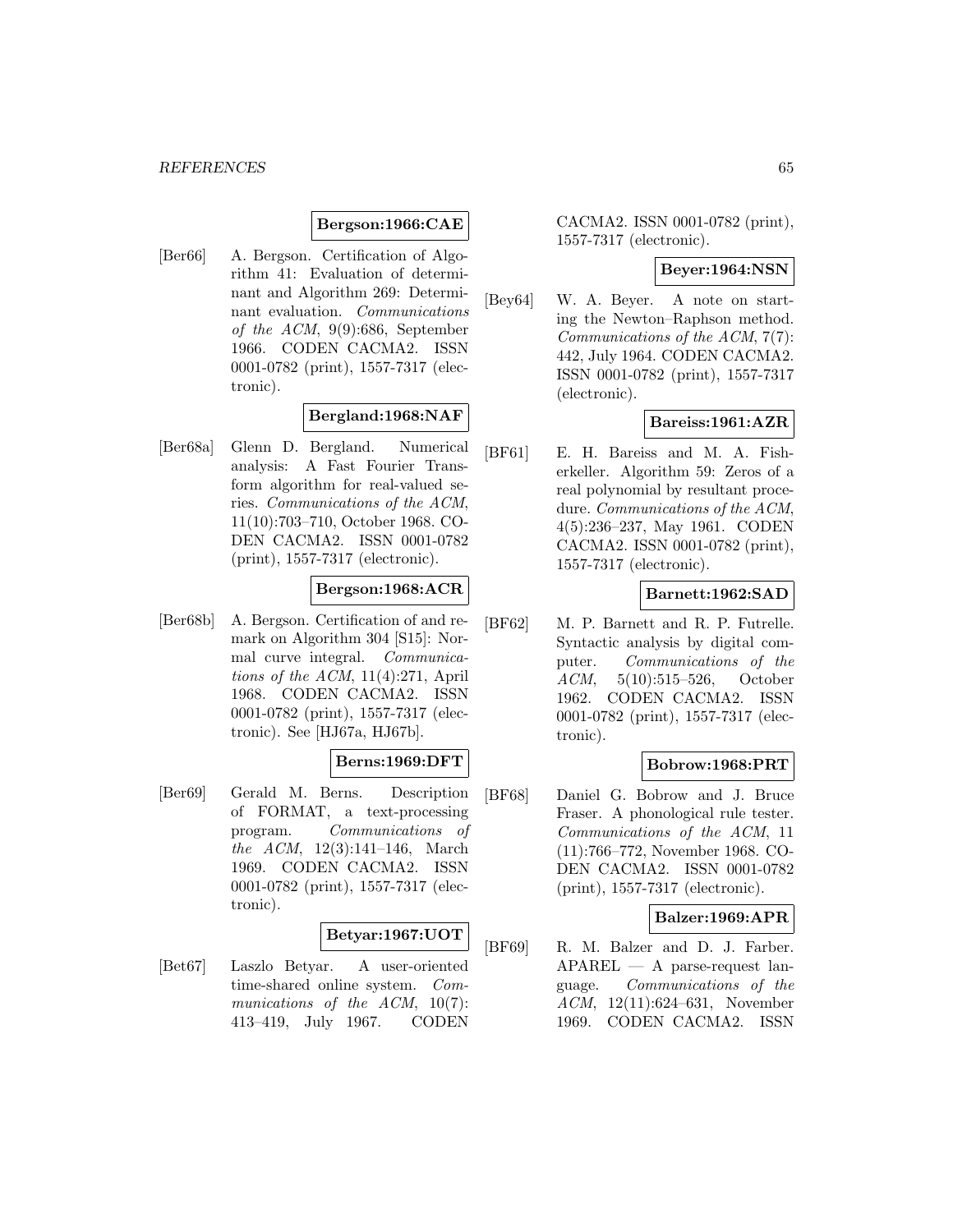0001-0782 (print), 1557-7317 (electronic).

#### **Barrett:1960:AWS**

[BG60] June A. Barrett and Mandalay Grems. Abbreviating words systematically. Communications of the ACM, 3(5):323–324, May 1960. CODEN CACMA2. ISSN 0001- 0782 (print), 1557-7317 (electronic).

### **Bottenbruch:1962:TBE**

[BG62] H. H. Bottenbruch and A. A. Grau. On translation of Boolean expressions. Communications of the ACM, 5(7):384–386, July 1962. CODEN CACMA2. ISSN 0001- 0782 (print), 1557-7317 (electronic).

# **Belzer:1964:TCI**

[BG64] Jack Belzer and W. Goffman. Theoretical considerations in information retrieval systems. Communications of the ACM,  $7(7):439-442$ , July 1964. CODEN CACMA2. ISSN 0001-0782 (print), 1557-7317 (electronic).

### **Bartels:1968:ACS**

[BG68a] Richard H. Bartels and Gene H. Golub. Algorithm 328: Chebyshev solution to an overdetermined linear system [F4]. Communications of the ACM, 11(6):428–430, June 1968. CODEN CACMA2. ISSN 0001-0782 (print), 1557-7317 (electronic). See certification [Sch69d].

#### **Bartels:1968:NAS**

[BG68b] Richard H. Bartels and Gene H. Golub. Numerical analysis: Stable numerical methods for obtaining the Chebyshev solution to an overdetermined system of equations. Communications of the ACM, 11(6):401–406, June 1968. CODEN CACMA2. ISSN 0001-0782 (print), 1557-7317 (electronic). See algorithm [BG68a].

# **Bartels:1969:ASM**

[BG69a] Richard H. Bartels and Gene H. Golub. Algorithm 350: Simplex method procedure employing LU decomposition [H]. *Communica*tions of the ACM, 12(5):275–278, May 1969. CODEN CACMA2. ISSN 0001-0782 (print), 1557-7317 (electronic).

# **Bartels:1969:SML**

[BG69b] Richard H. Bartels and Gene H. Golub. The simplex method of linear programming using LU decomposition. Communications of the ACM, 12(5):266–268, May 1969. CODEN CACMA2. ISSN 0001-0782 (print), 1557-7317 (electronic).

### **Businger:1969:SVD**

[BG69c] P. A. Businger and G. H. Golub. Singular value decomposition of a complex matrix. Communications of the ACM, 12(10):564–565, October 1969. CODEN CACMA2. ISSN 0001-0782 (print), 1557-7317 (electronic).

### **Businger:1969:ASV**

[BG69d] Peter A. Businger and Gene H. Golub. Algorithm 358: Singular value decomposition of a complex matrix [F1, 4, 5]. Communications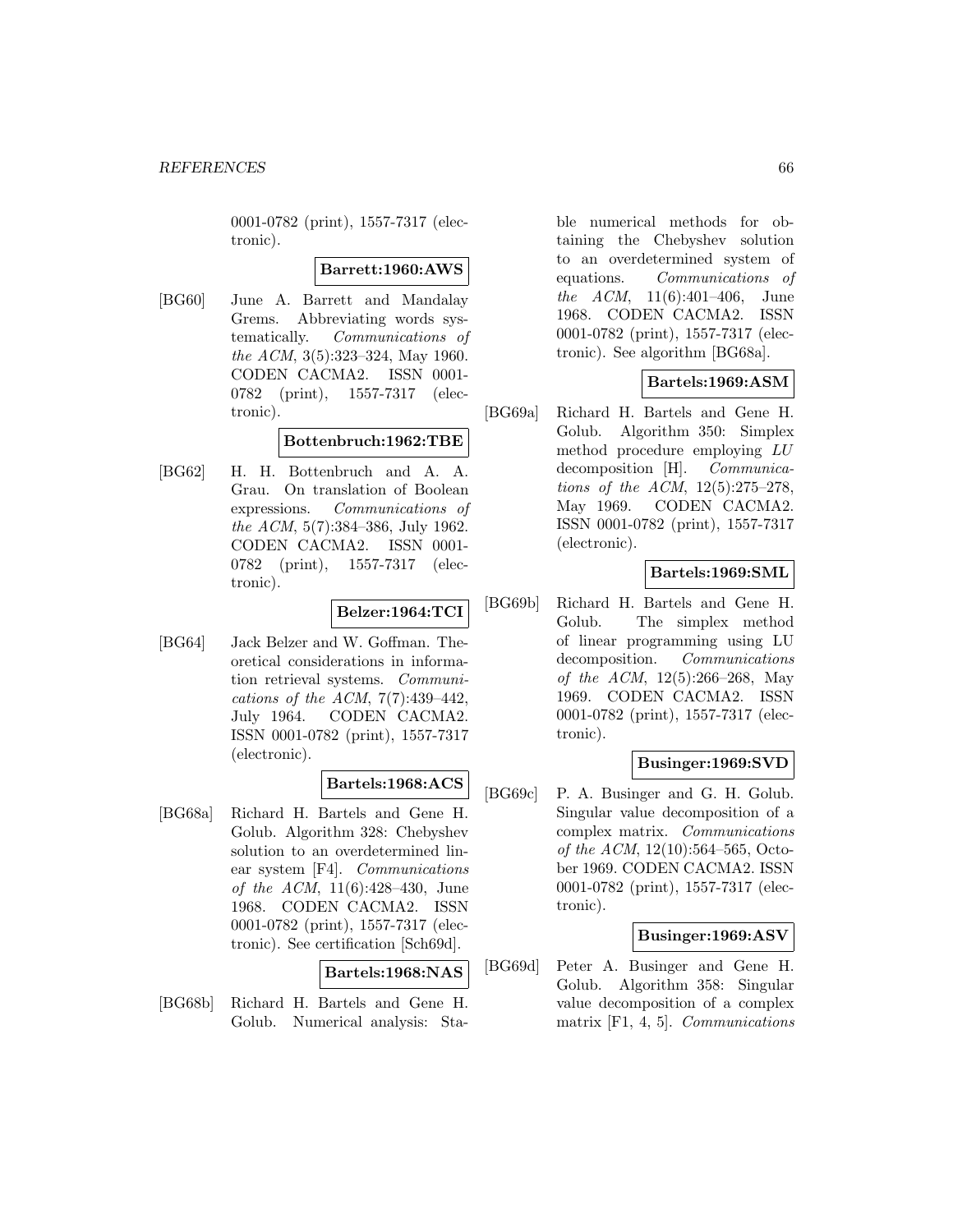of the ACM, 12(10):564–565, October 1969. CODEN CACMA2. ISSN 0001-0782 (print), 1557-7317 (electronic).

# **Bayer:1967:AIP**

[BGPW67] R. Bayer, D. Gries, M. Paul, and H. R. Wiehle. The ALCOR Illinois 7090/7094 post mortem dump. Communications of the ACM, 10 (12):804–808, December 1967. CO-DEN CACMA2. ISSN 0001-0782 (print), 1557-7317 (electronic).

### **Barnett:1964:CCO**

[BGS64] M. P. Barnett, J. M. Gerard, and A. W. Sambles. Comments on "a continued operation notation". Communications of the ACM, 7(3): 150–152, March 1964. CODEN CACMA2. ISSN 0001-0782 (print), 1557-7317 (electronic).

## **Baskin:1969:MCS**

[BHTR69] Herbert B. Baskin, Elsa B. Horowitz, Robert D. Tennison, and Larry E. Rittenhouse. A modular computer sharing systems. Communications of the ACM, 12(10): 551–559, October 1969. CODEN CACMA2. ISSN 0001-0782 (print), 1557-7317 (electronic).

#### **Bingham:1967:IIM**

[Bin67] John A. C. Bingham. An improvement to iterative methods of polynomial factorization. Communications of the ACM,  $10(1):57-60$ , January 1967. CODEN CACMA2. ISSN 0001-0782 (print), 1557-7317 (electronic).

# **Bitterli:1963:CAO**

[Bit63] C. V. Bitterli. Certification of Algorithm 164: Orthogonal polynomial least squares surface fit. Communications of the ACM,  $6(8):450$ , August 1963. CODEN CACMA2. ISSN 0001-0782 (print), 1557-7317 (electronic).

# **Bell:1966:LEP**

[BJ66a] E. J. Bell and C. Jennings. Letter to the Editor: On primal– dual algorithms. Communications of the ACM, 9(9):653, September 1966. CODEN CACMA2. ISSN 0001-0782 (print), 1557-7317 (electronic). See [MC65].

# **Boehm:1966:FDT**

[BJ66b] C. Boehm and G. Jacopini. Flow diagrams, Turing machines, and languages with only two formation rules. Communications of the ACM, 9(5):366–371, May 1966. CODEN CACMA2. ISSN 0001- 0782 (print), 1557-7317 (electronic).

### **Bohm:1966:FDT**

[BJ66c] Corrado Böhm and Giuseppe Jacopini. Flow diagrams, Turing machines and languages with only two formation rules. Communications of the ACM, 9(5):366–371, May 1966. CODEN CACMA2. ISSN 0001-0782 (print), 1557-7317 (electronic).

### **Bellman:1961:SNE**

[BJK61] Richard Bellman, Mario L. Juncosa, and Robert Kalaba. Some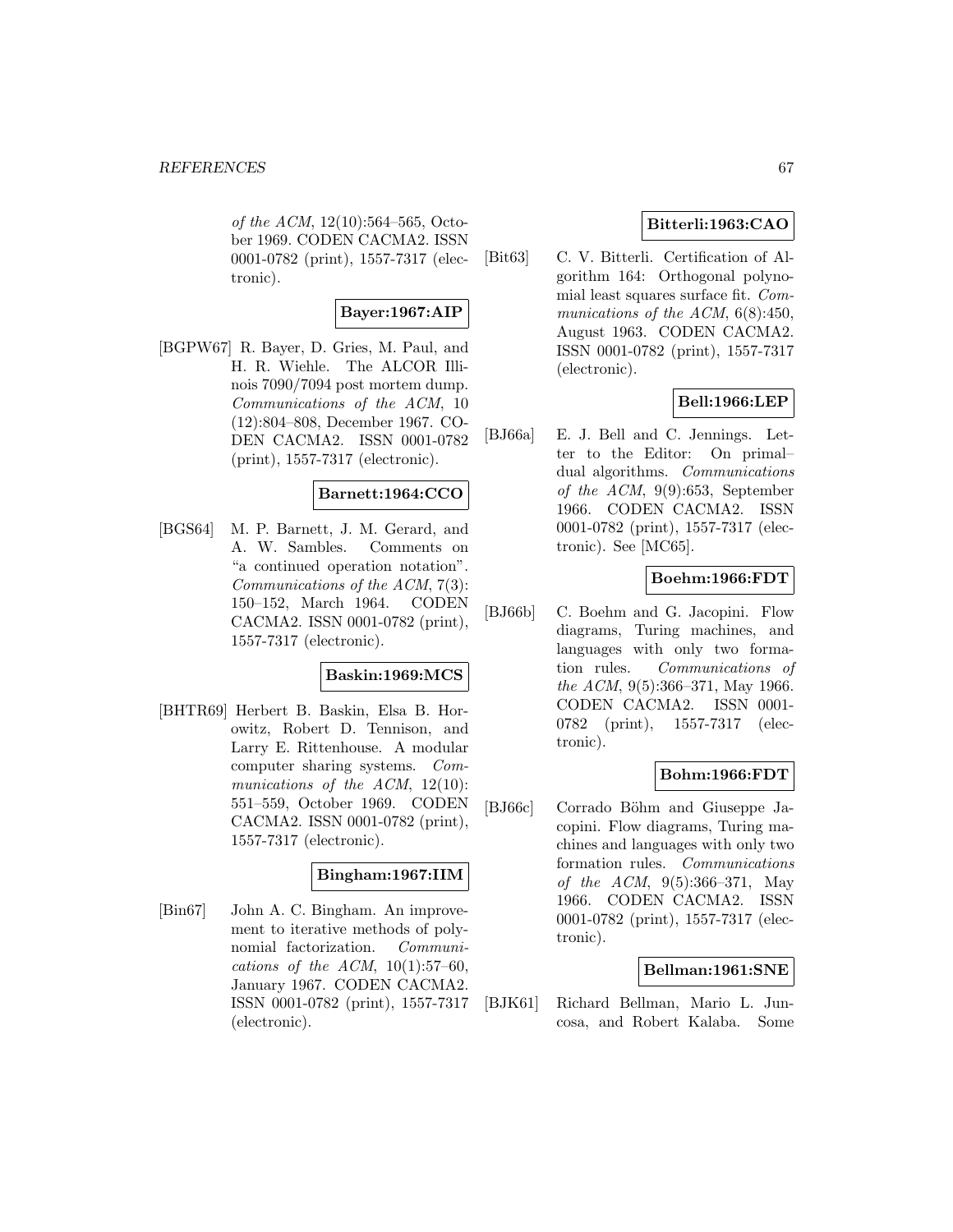numerical experiments using Newton's method for nonlinear parabolic and elliptic boundary-value problems. Communications of the ACM, 4(4):187–191, April 1961. CODEN CACMA2. ISSN 0001-0782 (print), 1557-7317 (electronic).

# **Belady:1969:DSS**

[BK69] L. A. Belady and C. J. Kuehner. Dynamic space-sharing in computer systems. Communications of the ACM, 12(5):282–288, May 1969. CODEN CACMA2. ISSN 0001-0782 (print), 1557-7317 (electronic).

# **Bellman:1965:WNM**

[BKK65a] R. E. Bellman, Harriet H. Kagiwada, and Robert E. Kalaba. Wengert's numerical method for partial derivatives, orbit determination, and quasilinearization. Communications of the ACM, 8 (4):231–232, April 1965. CODEN CACMA2. ISSN 0001-0782 (print), 1557-7317 (electronic).

### **Bellman:1965:NET**

[BKK65b] Richard Bellman, Harriet Kagiwada, and Robert Kalaba. Nonlinear extrapolation and two-point boundary value problems. Communications of the ACM, 8(8): 511–512, August 1965. CODEN CACMA2. ISSN 0001-0782 (print), 1557-7317 (electronic).

# **Budea:1965:TIR**

[BKK65c] N. Budea, J. G. Kamena, and R. M. Kamena. A technique for integrated reports from a multi-run system. Communications of the ACM, 8(6):383–384, June 1965. CODEN CACMA2. ISSN 0001-0782 (print), 1557-7317 (electronic).

# **Bellman:1966:QCE**

[BKK66] Richard Bellman, Harriet Kagiwada, and Robert Kalaba. Quasilinearization and the calculation of eigenvalues. Communications of the ACM, 9(7):522–524, July 1966. CODEN CACMA2. ISSN 0001-0782 (print), 1557-7317 (electronic).

### **Bellman:1967:IIN**

[BKK67] R. E. Bellman, H. H. Kagiwada, and R. E. Kalaba. Invariant imbedding and the numerical integration of boundary-value problems for unstable linear systems of ordinary differential equations. Communications of the ACM, 10(2):100–102, February 1967. CODEN CACMA2. ISSN 0001-0782 (print), 1557-7317 (electronic).

#### **Bellman:1968:NAQ**

[BKKV68] R. E. Bellman, H. H. Kagiwada, R. E. Kalaba, and R. Vasudevan. Numerical analysis: Quasilinearization and the estimation of differential operators from eigenvalues. Communications of the ACM, 11 (4):255–256, April 1968. CODEN CACMA2. ISSN 0001-0782 (print), 1557-7317 (electronic).

#### **Busing:1962:PIL**

[BL62] William R. Busing and Henri A. Levy. A procedure for inverting large symmetric matrices. Communications of the ACM, 5(8):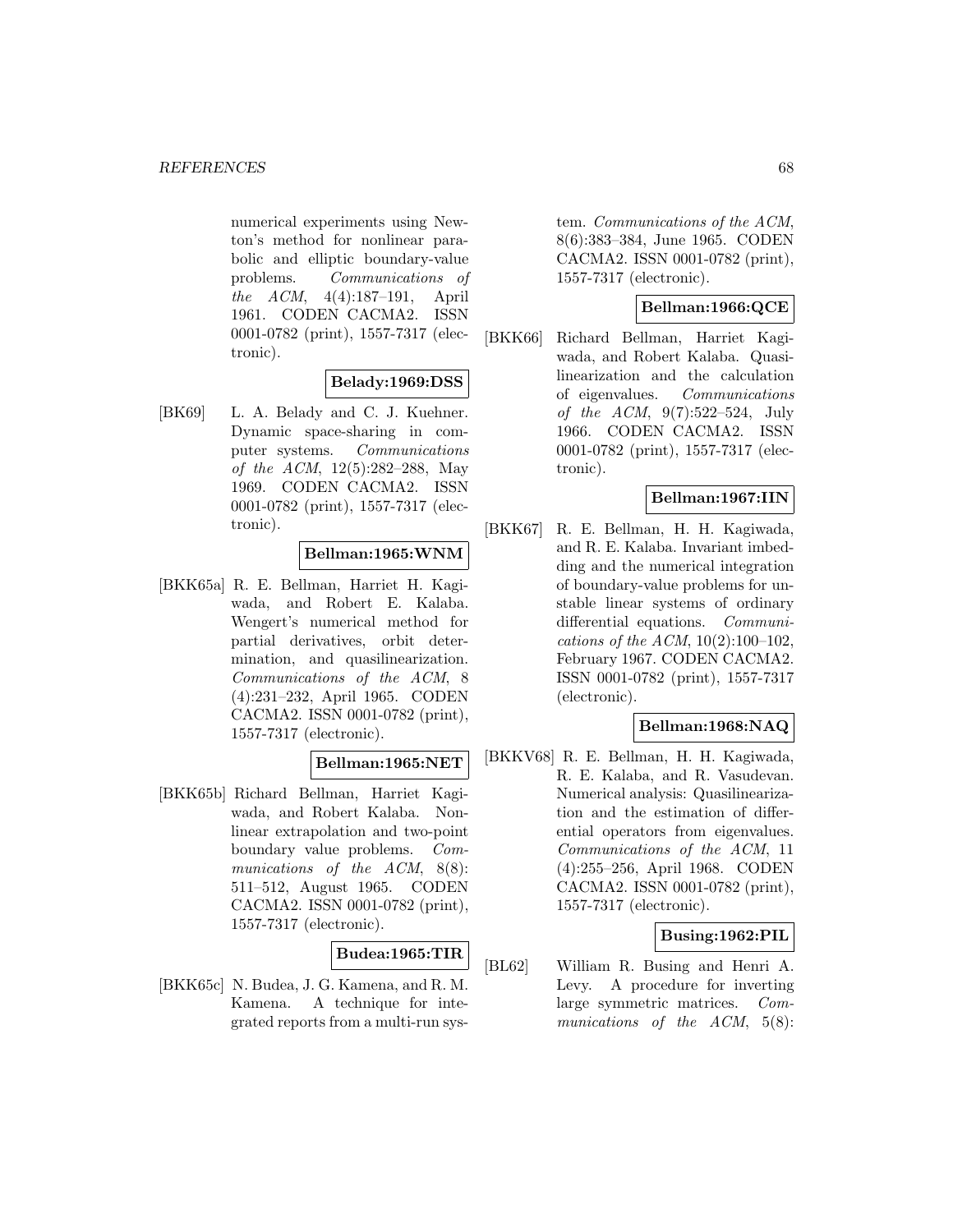445–446, August 1962. CODEN CACMA2. ISSN 0001-0782 (print), 1557-7317 (electronic).

## **Blatt:1960:CFU**

[Bla60] John M. Blatt. Comments from a FORTRAN user. Communications of the ACM, 3(9):501–505, September 1960. CODEN CACMA2. ISSN 0001-0782 (print), 1557-7317 (electronic).

# **Blachman:1961:SDC**

[Bla61] Nelson M. Blachman. The state of digital computer technology in europe. Communications of the ACM, 4(6):256, June 1961. CO-DEN CACMA2. ISSN 0001-0782 (print), 1557-7317 (electronic).

### **Blakely:1963:CAC**

[Bla63a] Robert F. Blakely. Certification of Algorithm 160 combinatorial of M things taken  $N$  at a time.  $Com$ munications of the  $ACM$ ,  $6(10):618$ , October 1963. CODEN CACMA2. ISSN 0001-0782 (print), 1557-7317 (electronic).

### **Blatt:1963:YIM**

[Bla63b] John M. Blatt. Ye indiscreet monitor. Communications of the ACM, 6(9):506–510, September 1963. CO-DEN CACMA2. ISSN 0001-0782 (print), 1557-7317 (electronic).

### **Blair:1964:CAM**

[Bla64a] C. R. Blair. Certification of Algorithm 271 (M1) quickersort. Communications of the ACM, 9(5):354, May 1964. CODEN CACMA2. ISSN 0001-0782 (print), 1557-7317 (electronic).

# **Blair:1964:CAS**

[Bla64b] Charles R. Blair. Certification of Algorithm 207: Stringsort. Communications of the ACM, 7(10):585, October 1964. CODEN CACMA2. ISSN 0001-0782 (print), 1557-7317 (electronic).

# **Blair:1966:CAQ**

[Bla66a] Charles R. Blair. Certification of Algorithm 271: Quickersort. Communications of the ACM, 9(5):354, May 1966. CODEN CACMA2. ISSN 0001-0782 (print), 1557-7317 (electronic).

#### **Blankinship:1966:AMT**

[Bla66b] W. A. Blankinship. Algorithm 287: Matrix triangulation with integer arithmetic [F1]. Communications of the ACM, 9(7):513, July 1966. CODEN CACMA2. ISSN 0001-0782 (print), 1557-7317 (electronic).

# **Blankinship:1966:ASS**

[Bla66c] W. A. Blankinship. Algorithm 288: Solution of simultaneous linear Diophantine equations [F4]. Communications of the ACM, 9(7):514, July 1966. CODEN CACMA2. ISSN 0001-0782 (print), 1557-7317 (electronic).

## **Becker:1965:LEP**

[BLC65] Hal C. Becker, Herbert E. Longenecker, Jr., and L. Chopin Cusachs. Letter to the Editor: pictures of molecular orbitals. Communications of the ACM, 8(9):542, 582, September 1965. CODEN CACMA2. ISSN 0001-0782 (print), 1557-7317 (electronic).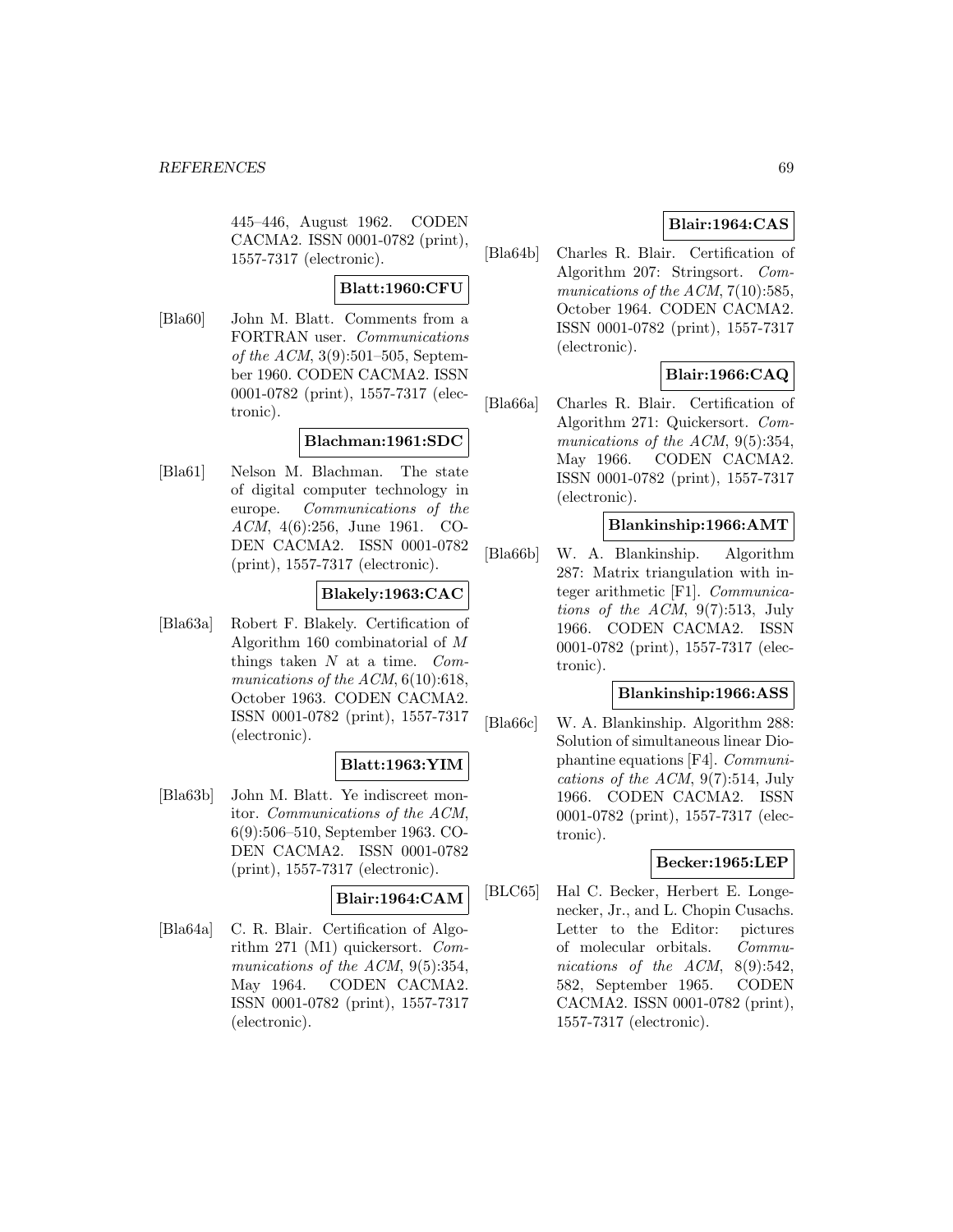### **Blenkinship:1966:AMT**

[Ble66a] W. A. Blenkinship. Algorithm 287: Matrix triangulation with integer arithmetic. Communications of the ACM, 9(7):513, July 1966. CODEN CACMA2. ISSN 0001-0782 (print), 1557-7317 (electronic).

# **Blenkinship:1966:ASS**

[Ble66b] W. A. Blenkinship. Algorithm 288: Solution of simultaneous linear Diophantine equations [F4]. Communications of the ACM, 9(7):514, July 1966. CODEN CACMA2. ISSN 0001-0782 (print), 1557-7317 (electronic).

### **Blum:1965:EAP**

[Blu65] B. I. Blum. An extended arithmetic package. Communications of the ACM, 8(5):318–320, May 1965. CODEN CACMA2. ISSN 0001-0782 (print), 1557-7317 (electronic).

#### **Blum:1966:FTI**

[Blu66] B. I. Blum. Free-text inputs to utility routines. Communications of the ACM, 9(7):525–526, July 1966. CODEN CACMA2. ISSN 0001-0782 (print), 1557-7317 (electronic).

#### **Blue:1969:SFM**

[Blu69] James L. Blue. Spline function methods for nonlinear boundaryvalue problems. Communications of the ACM, 12(6):327–330, June 1969. CODEN CACMA2. ISSN 0001-0782 (print), 1557-7317 (electronic).

## **Bobrow:1967:PTS**

[BM67a] Daniel G. Bobrow and Daniel L. Murphy. Programming techniques: Structure of a LISP system using two-level storage. Communications of the ACM, 10(3):155–159, March 1967. CODEN CACMA2. ISSN 0001-0782 (print), 1557-7317 (electronic).

# **Bratley:1967:ASP**

[BM67b] P. Bratley and J. K. S. McKay. Algorithm 305: Symmetric polynomials [C1]. Communications of the ACM, 10(7):450, July 1967. CO-DEN CACMA2. ISSN 0001-0782 (print), 1557-7317 (electronic).

# **Bratley:1967:AMD**

[BM67c] P. Bratley and J. K. S. McKay. Algorithm 313: Multi-dimensional partition generator. Communications of the ACM,  $10(10):666$ , October 1967. CODEN CACMA2. ISSN 0001-0782 (print), 1557-7317 (electronic).

# **Bobrow:1968:NEL**

[BM68] Daniel G. Bobrow and Daniel L. Murphy. A note on the efficiency of a LISP computation in a paged machine. Communications of the ACM, 11(8):558, 560, August 1968. CODEN CACMA2. ISSN 0001-0782 (print), 1557-7317 (electronic).

#### **Bennett:1961:MMC**

[BMB61] Edward M. Bennett, Rollin P. Mayer, and Philip R. Bagley. Manmachine communication via simplified english. Communications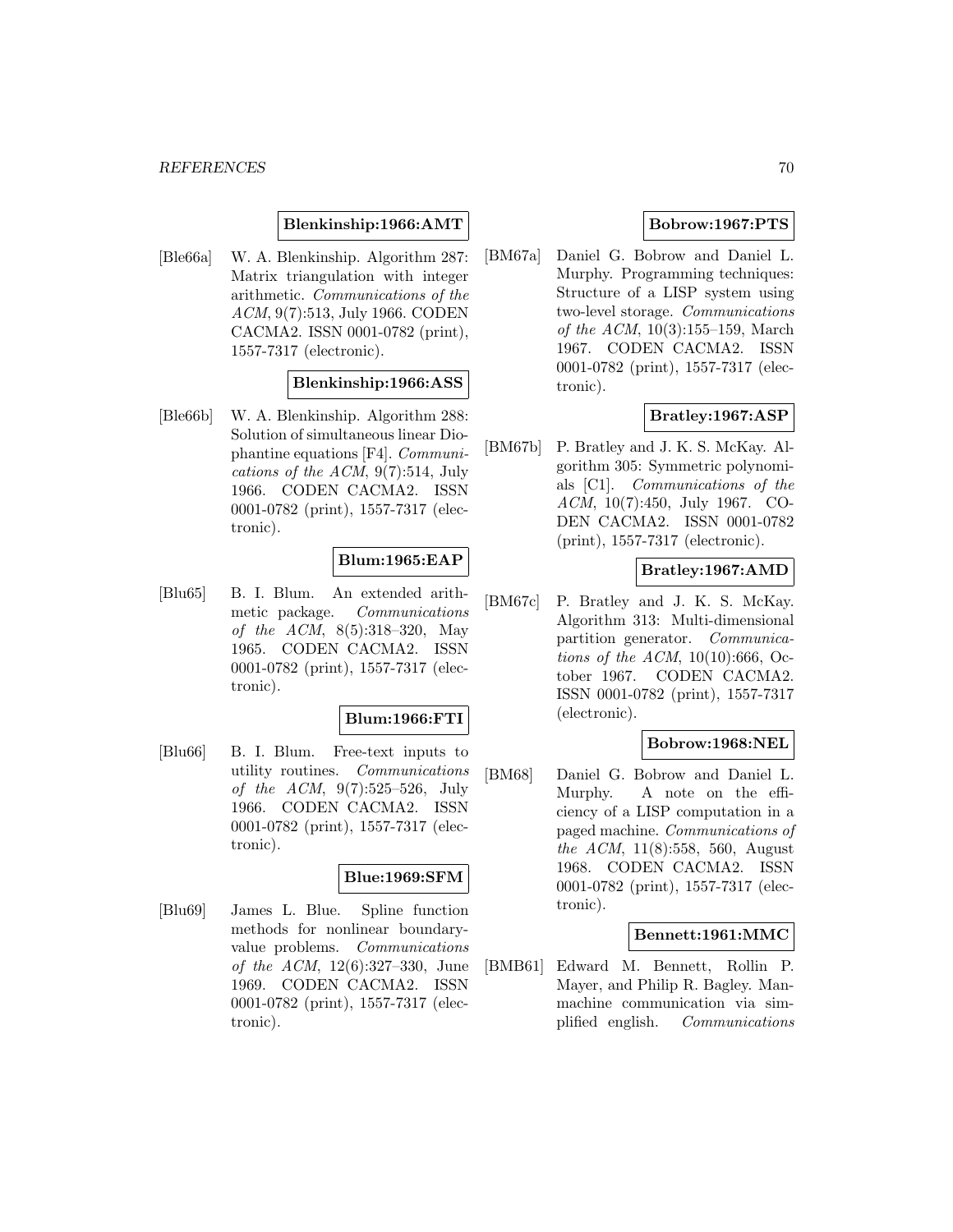of the ACM, 4(5):235–236, May 1961. CODEN CACMA2. ISSN 0001-0782 (print), 1557-7317 (electronic).

$$
{\bf Beyer:} 1968{:}\mathrm{LEC}
$$

[BMB68] J. D. Beyer, W. D. Maurer, and Frank K. Bamberger. Letter to the Editor: Comments on "an improved hash code for scatter storage". Communications of the ACM, 11(5):378, May 1968. CODEN CACMA2. ISSN 0001-0782 (print), 1557-7317 (electronic).

#### **Bhimani:1966:ASS**

[BMMS66] B. V. Bhimani, R. D. Merrill, R. R. Mitchell, and M. R. Stark. An approach to speech synthesis and recognition on a digital computer. Communications of the ACM, 9(7): 478, July 1966. CODEN CACMA2. ISSN 0001-0782 (print), 1557-7317 (electronic).

#### **Bennett:1964:EEC**

[BN64] Richard K. Bennett and H. David Neumann. Extension of existing compilers by sophisticated use of macros. Communications of the ACM, 7(9):541–542, September 1964. CODEN CACMA2. ISSN 0001-0782 (print), 1557-7317 (electronic).

#### **Burdick:1966:DCS**

[BN66] Donald S. Burdick and Thomas H. Naylor. Design of computer simulation experiments for industrial systems. Communications of the ACM, 9(5):329–339, May 1966. CODEN CACMA2. ISSN

0001-0782 (print), 1557-7317 (electronic).

#### **Belady:1969:AST**

[BNS69] L. A. Belady, R. A. Nelson, and G. S. Shedler. An anomaly in spacetime characteristics of certain programs running in a paging machine. Communications of the ACM, 12 (6):349–353, June 1969. CODEN CACMA2. ISSN 0001-0782 (print), 1557-7317 (electronic).

# **Boas:1966:CLR**

[Boa66] R. P. Boas. Capitalizaton of language references. Communications of the ACM, 9(6):409, June 1966. CODEN CACMA2. ISSN 0001-0782 (print), 1557-7317 (electronic).

### **Boche:1965:LES**

[Boc65] Ray Boche. Letter to the Editor: Some observations on the economics of interval arithmetic. Communications of the ACM, 8(11): 649, 703, November 1965. CODEN CACMA2. ISSN 0001-0782 (print), 1557-7317 (electronic). Letter to the editor.

### **Boehm:1960:LEM**

[Boe60] Hans G. Boehm. Letters to the Editor: Mr. Bagley and bugs in hardware and software. Communications of the ACM, 3(4):A13, April 1960. CODEN CACMA2. ISSN 0001-0782 (print), 1557-7317 (electronic). See [Bag60].

### **Bohnert:1962:DPC**

[Boh62a] H. G. Bohnert. Discussion—the pros and cons of a special IR lan-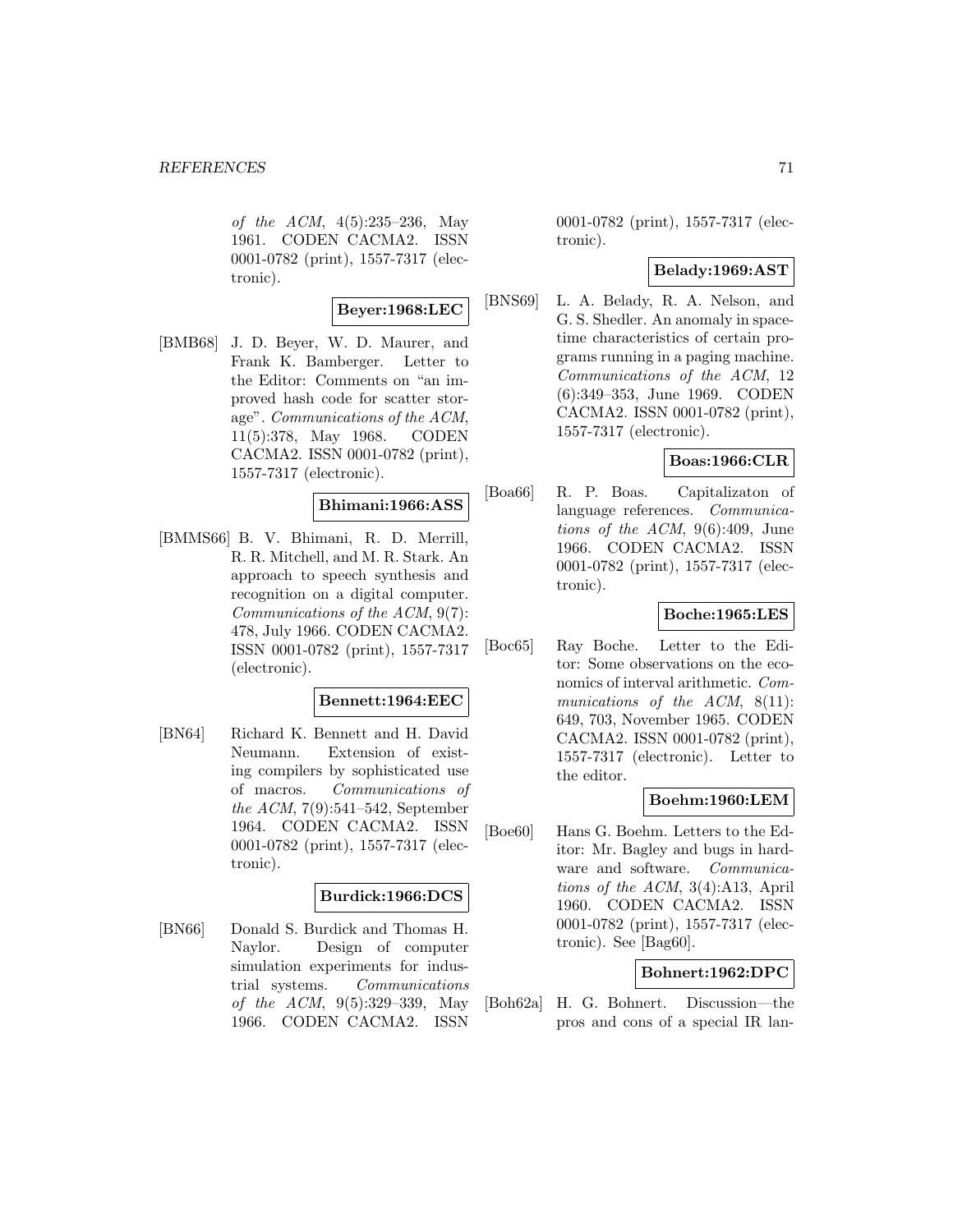#### *REFERENCES* 72

guage: comments. Communications of the  $ACM$ ,  $5(1):10$ , January 1962. CODEN CACMA2. ISSN 0001-0782 (print), 1557-7317 (electronic).

### **Bohnert:1962:LEG**

[Boh62b] Herbert G. Bohnert. Logic of English grammar. Communications of the ACM, 5(7):398, July 1962. CO-DEN CACMA2. ISSN 0001-0782 (print), 1557-7317 (electronic).

## **Booth:1960:FAD**

[Boo60] Andrew D. Booth. The future of automatic digital computers. Communications of the ACM, 3(6): 339–341, June 1960. CODEN CACMA2. ISSN 0001-0782 (print), 1557-7317 (electronic).

## **Boothroyd:1963:ASa**

[Boo63a] J. Boothroyd. Algorithm 201: Shellsort. Communications of the ACM, 6(8):445, August 1963. CO-DEN CACMA2. ISSN 0001-0782 (print), 1557-7317 (electronic).

## **Boothroyd:1963:ASb**

[Boo63b] J. Boothroyd. Algorithm 207: Stringsort. Communications of the ACM, 6(10):615, October 1963. CODEN CACMA2. ISSN 0001- 0782 (print), 1557-7317 (electronic).

# **Boothroyd:1964:AMP**

[Boo64a] J. Boothroyd. Algorithm 230: Matrix permutation. Communications of the ACM, 7(6):347, June 1964. CODEN CACMA2. ISSN 0001-0782 (print), 1557-7317 (electronic).

#### **Boothroyd:1964:AMI**

[Boo64b] J. Boothroyd. Algorithm 231: Matrix inversion. Communications of the ACM, 7(6):347, June 1964. CO-DEN CACMA2. ISSN 0001-0782 (print), 1557-7317 (electronic).

### **Boothroyd:1964:AG**

[Boo64c] J. Boothroyd. Algorithm 246: Graycode. Communications of the ACM,  $7(12):701$ , December 1964. CODEN CACMA2. ISSN 0001-0782 (print), 1557-7317 (electronic). See also [Mis75, Er85].

# **Boonin:1965:PCW**

[Boo65a] Lawrence I. Boonin. Patents and copyrights — what should be protected? Communications of the ACM, 8(7):474, July 1965. CODEN CACMA2. ISSN 0001-0782 (print), 1557-7317 (electronic).

### **Boonstra:1965:AIP**

[Boo65b] B. H. Boonstra. Algorithm 250: Inverse permutation [G6]. Communications of the ACM, 8(2):104, February 1965. CODEN CACMA2. ISSN 0001-0782 (print), 1557-7317 (electronic).

#### **Boothroyd:1965:CAB**

[Boo65c] J. Boothroyd. Certification of Algorithm 243 [B3]: Logarithm of a complex number. Communications of the ACM,  $8(5):279$ , May 1965. CODEN CACMA2. ISSN 0001-0782 (print), 1557-7317 (electronic).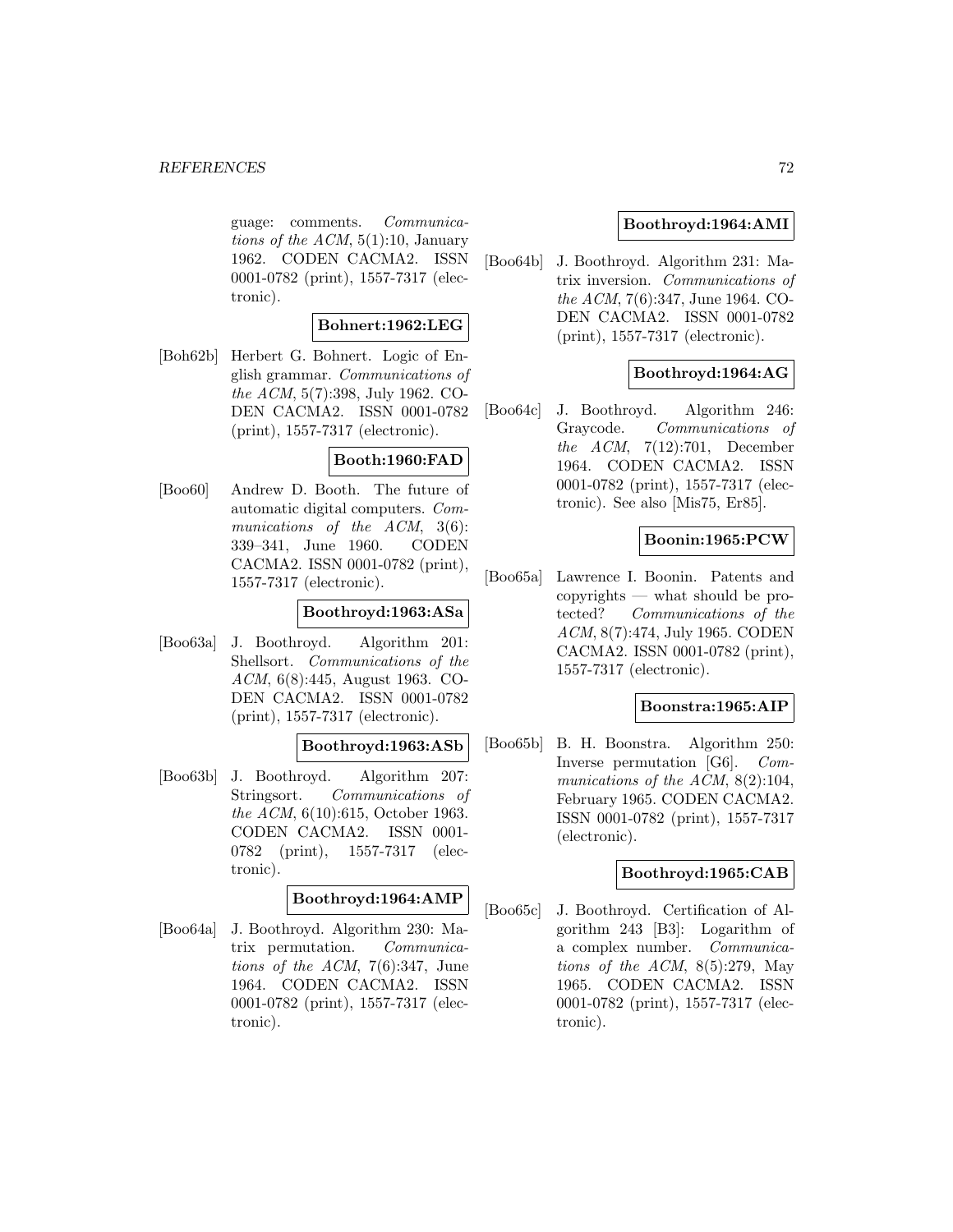### **Boothroyd:1966:AGH**

[Boo66a] J. Boothroyd. Algorithm 274: Generation of Hilbert derived test matrix. Communications of the ACM, 9(1):11–12, January 1966. CODEN CACMA2. ISSN 0001-0782 (print), 1557-7317 (electronic).

## **Boothroyd:1966:ALE**

[Boo66b] J. Boothroyd. Algorithm 290: Linear equations exact solutions. Communications of the ACM, 9(9):683– 684, September 1966. CODEN CACMA2. ISSN 0001-0782 (print), 1557-7317 (electronic).

### **Boothroyd:1967:AEE**

[Boo67a] J. Boothroyd. Algorithm 297: Eigenvalues and eigenvectors of the symmetric system  $(A - \lambda B)X = 0$ . Communications of the ACM, 10 (3):181–182, March 1967. CODEN CACMA2. ISSN 0001-0782 (print), 1557-7317 (electronic).

#### **Boothroyd:1967:ATV**

[Boo67b] J. Boothroyd. Algorithm 302: Transpose vector stored array. Communications of the ACM, 10 (5):292–293, May 1967. CODEN CACMA2. ISSN 0001-0782 (print), 1557-7317 (electronic).

## **Boothroyd:1967:ACC**

[Boo67c] J. Boothroyd. Algorithm 318: Chebyschev curve-fit (revised) [E2]. Communications of the ACM, 10 (12):801, 803, December 1967. CO-DEN CACMA2. ISSN 0001-0782 (print), 1557-7317 (electronic). This procedure is an extensive revision of Algorithm 91 (Albert

Newhouse, Chebyshev Curve-Fit, Comm. ACM **5** (May 1961), 281) [New62].

## **Boothroyd:1967:CAE**

[Boo67d] J. Boothroyd. Certification of Algorithm 91 [E2]: Chebyshev curvefit. Communications of the ACM, 10(12):803, December 1967. CO-DEN CACMA2. ISSN 0001-0782 (print), 1557-7317 (electronic).

### **Boothroyd:1967:RAA**

[Boo67e] J. Boothroyd. Remark on Algorithm 281: Abscissas and weights for Romberg quadrature. Communications of the ACM,  $10(3):188$ , March 1967. CODEN CACMA2. ISSN 0001-0782 (print), 1557-7317 (electronic).

### **Boothroyd:1969:RAF**

[Boo69] J. Boothroyd. Remark on Algorithm 274 [F1]: Generation of Hilbert derived test matrix. Communications of the ACM, 12(7): 407–408, July 1969. CODEN CACMA2. ISSN 0001-0782 (print), 1557-7317 (electronic).

### **Borko:1962:CAA**

[Bor62] Harold Borko. Criteria for acceptable abstracts. Communications of the ACM, 5(6):356, June 1962. CO-DEN CACMA2. ISSN 0001-0782 (print), 1557-7317 (electronic).

### **Boswell:1962:CAD**

[Bos62] Gary Boswell. Comment on analytic differentiation by computer. Communications of the ACM, 5 (11):545, November 1962. CODEN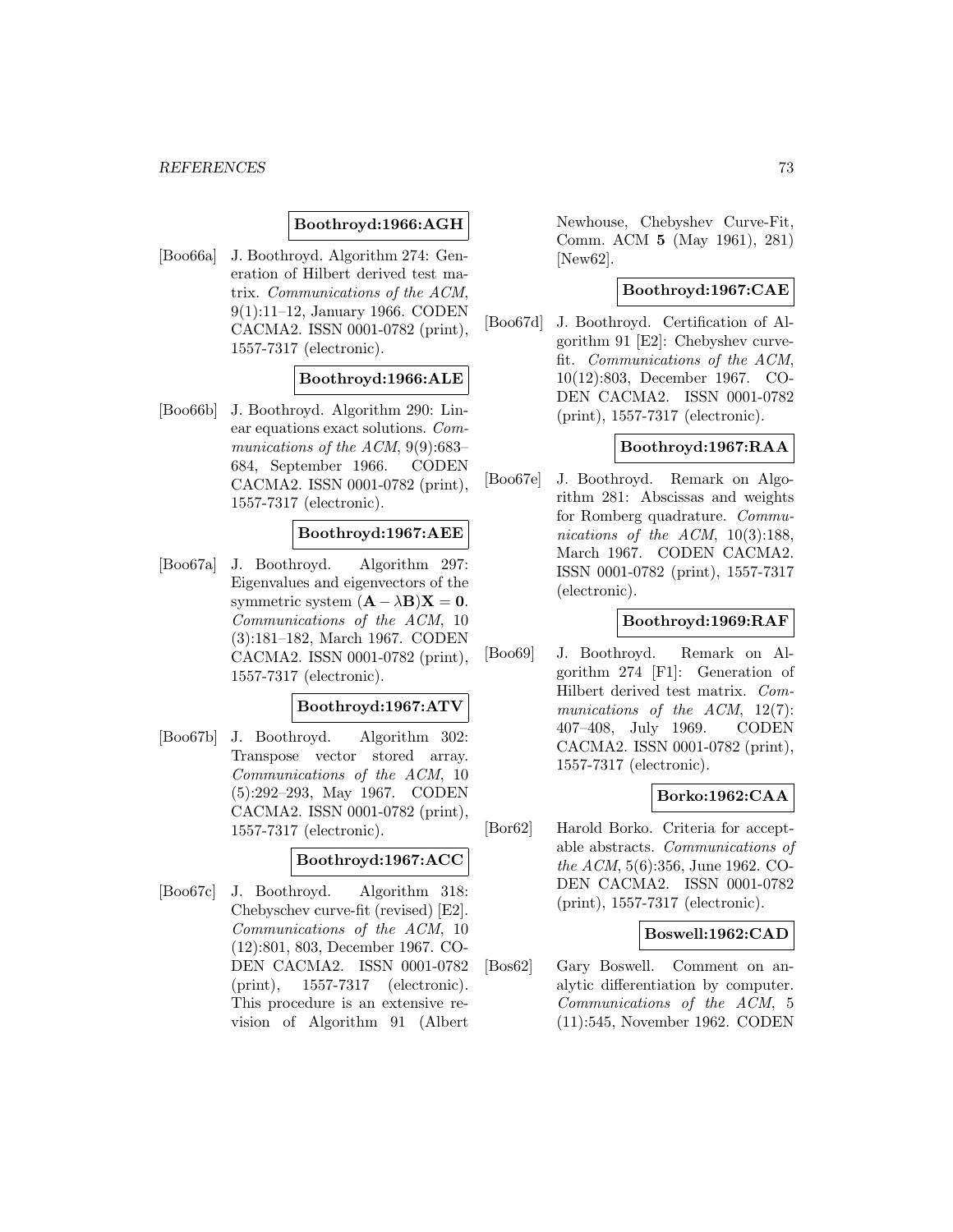CACMA2. ISSN 0001-0782 (print), 1557-7317 (electronic).

### **Bosworth:1963:CACa**

[Bos63a] K. M. Bosworth. Certification of Algorithm 154: Combination in lexicographical order. Communications of the ACM,  $6(8):449$ , August 1963. CODEN CACMA2. ISSN 0001-0782 (print), 1557-7317 (electronic).

## **Bosworth:1963:CACb**

[Bos63b] K. M. Bosworth. Certification of Algorithm 155: Combination in any order. Communications of the ACM, 6(8):449, August 1963. CO-DEN CACMA2. ISSN 0001-0782 (print), 1557-7317 (electronic).

## **Bosworth:1963:CAA**

[Bos63c] K. M. Bosworth. Certification of Algorithm 156: Algebra of sets. Communications of the ACM, 6 (8):450, August 1963. CODEN CACMA2. ISSN 0001-0782 (print), 1557-7317 (electronic).

### **Bosworth:1963:CAM**

[Bos63d] K. M. Bosworth. Certifications of Algorithms 117 and 118: Magic square (odd and even orders). Communications of the ACM, 6(3):105, March 1963. CODEN CACMA2. ISSN 0001-0782 (print), 1557-7317 (electronic).

### **Bottenbruch:1961:UMT**

[Bot61] H. Bottenbruch. Use of magnetic tape for data storage in the ORACLE–ALGOL translator. Communications of the ACM, 4 (1):15–19, January 1961. CODEN CACMA2. ISSN 0001-0782 (print), 1557-7317 (electronic).

### **Bouman:1962:AIO**

[Bou62] C. A. Bouman. An advanced inputoutput system for a COBOL compiler. Communications of the ACM, 5(5):273–277, May 1962. CODEN CACMA2. ISSN 0001-0782 (print), 1557-7317 (electronic).

## **Boussard:1966:ACC**

[Bou66] J. C. Boussard. An ALGOL compiler: construction and use in relation to an elaborate operating system. Communications of the ACM, 9(3):179–182, March 1966. CODEN CACMA2. ISSN 0001-0782 (print), 1557-7317 (electronic).

### **Bowlden:1963:LTS**

[Bow63] Henry J. Bowlden. A list-type storage technique for alphanumeric information. Communications of the ACM, 6(8):433–434, August 1963. CODEN CACMA2. ISSN 0001-0782 (print), 1557-7317 (electronic).

## **Bowlden:1965:CAA**

[Bow65a] Henry J. Bowlden. Certification of Algorithm 139 [A1]: Solutions of the Diophantine equation. Communications of the ACM, 8(3): 170–171, March 1965. CODEN CACMA2. ISSN 0001-0782 (print), 1557-7317 (electronic).

### **Bowlden:1965:RAA**

[Bow65b] Henry J. Bowlden. Remark on "Algorithm 206 [B1]: ARCCOSSIN". Communications of the ACM, 8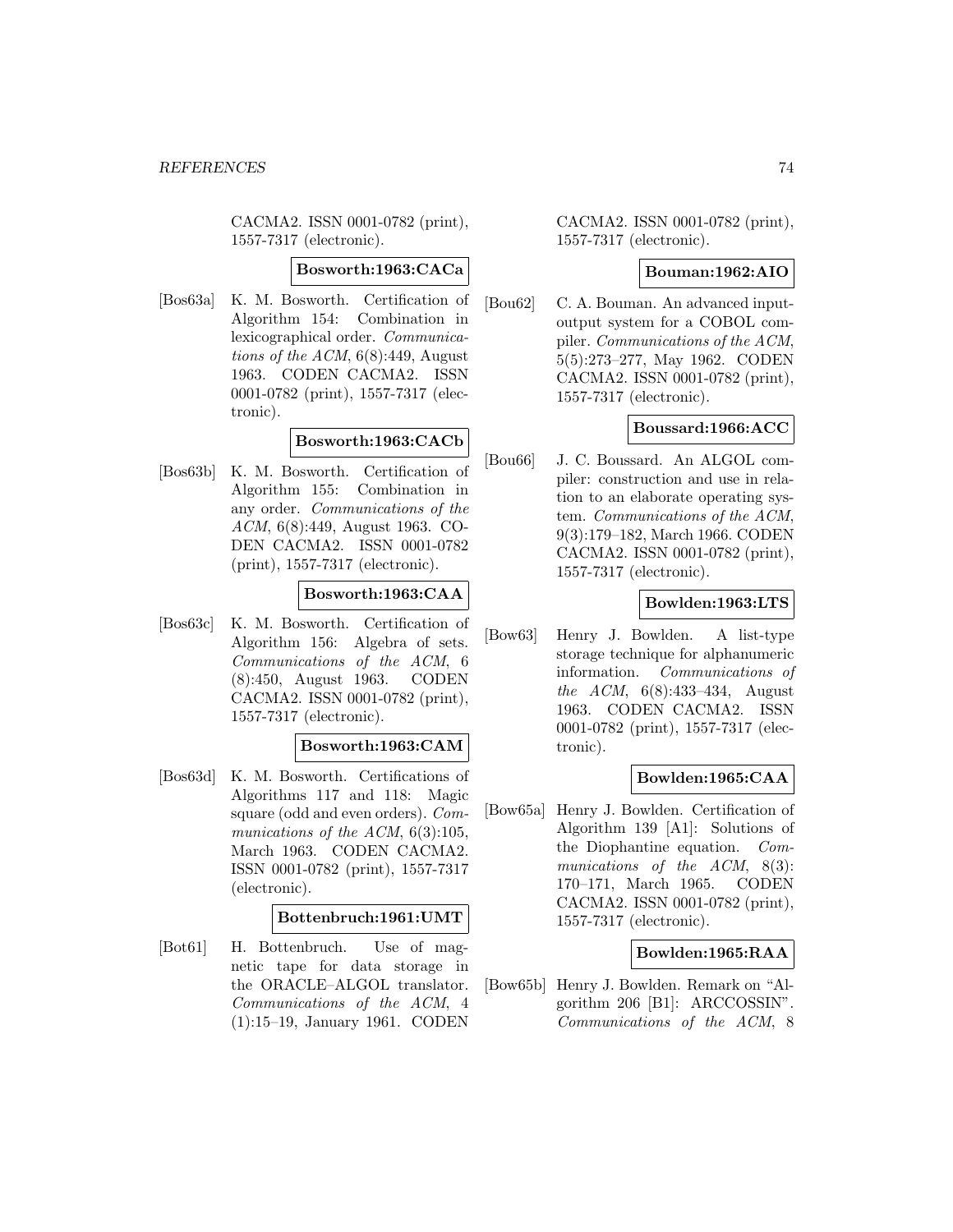(2):104–105, February 1965. CO-DEN CACMA2. ISSN 0001-0782 (print), 1557-7317 (electronic). See [Kon63a].

## **Boyell:1962:RTS**

[Boy62] Roger L. Boyell. Real-time simulation of mapping radar. Communications of the ACM, 5(1):61, January 1962. CODEN CACMA2. ISSN 0001-0782 (print), 1557-7317 (electronic).

## **Bell:1966:RAE**

[BP66] M. Bell and M. C. Pike. Remark on Algorithm 178 [E4] direct search. Communications of the ACM, 9(9): 684–685, September 1966. CODEN CACMA2. ISSN 0001-0782 (print), 1557-7317 (electronic).

### **Bond:1967:AAF**

[BP67] Gillian Bond and M. L. V. Pitteway. Algorithm 301: Airy function. Communications of the ACM, 10(5):291–292, May 1967. CODEN CACMA2. ISSN 0001-0782 (print), 1557-7317 (electronic).

## **Byrne:1968:ASL**

[BP68] J. L. Byrne and L. G. Proll. Algorithm 341: Solution of linear programs in 0-1 variables by implicit enumeration (H). Communications of the ACM, 11(11):782, November 1968. CODEN CACMA2. ISSN 0001-0782 (print), 1557-7317 (electronic).

#### **Baer:1964:MPA**

[BR64a] Robert M. Baer and Martin G. Redlich. Multiple-precision arithmetic and the exact calculation of the 3-j, 6-j and 9-j symbols. Communications of the  $ACM$ ,  $7(11)$ : 657–659, November 1964. CODEN CACMA2. ISSN 0001-0782 (print), 1557-7317 (electronic).

## **Bobrow:1964:CLP**

[BR64b] Daniel G. Bobrow and Bertram Raphael. A comparison of listprocessing computer languages: including a detailed comparison of COMIT, IPL-V, LISP 1.5, and SLIP. Communications of the ACM, 7(4):231–240, April 1964. CODEN CACMA2. ISSN 0001- 0782 (print), 1557-7317 (electronic).

### **Brown:1969:CB**

[BR69] W. S. Brown and P. L. Richman. The choice of base. Communications of the ACM, 12(10):560–561, October 1969. CODEN CACMA2. ISSN 0001-0782 (print), 1557-7317 (electronic).

### **Bramhall:1961:IMI**

[Bra61a] J. N. Bramhall. An iterative method for inversion of power series. Communications of the ACM, 4(7):317–318, 503, July 1961. CO-DEN CACMA2. ISSN 0001-0782 (print), 1557-7317 (electronic).

#### **Bratman:1961:AFU**

[Bra61b] Harvey Bratman. A alternate form of the "UNCOL diagram". Communications of the ACM,  $4(3):142$ , March 1961. CODEN CACMA2. ISSN 0001-0782 (print), 1557-7317 (electronic).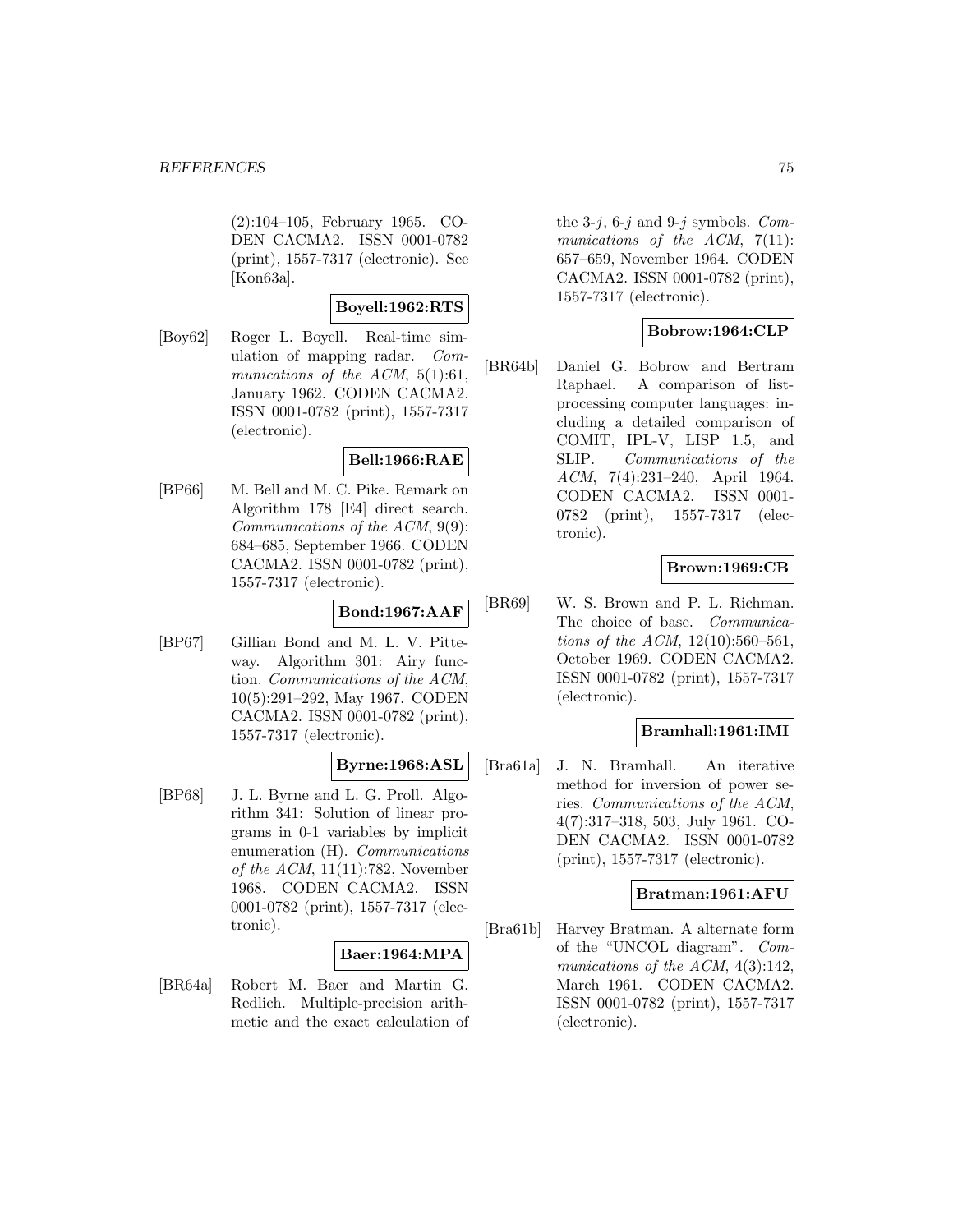## **Bratman:1961:AC**

[Bra61c] Harvey Bratman. Automatic coding. Communications of the ACM, 4(3):140, March 1961. CODEN CACMA2. ISSN 0001-0782 (print), 1557-7317 (electronic).

### **Bray:1964:CAGa**

[Bra64a] T. A. Bray. Certification of Algorithm 225: Gamma function with controlled accuracy. Communications of the ACM,  $7(10):586$ , October 1964. CODEN CACMA2. ISSN 0001-0782 (print), 1557-7317 (electronic).

### **Bray:1964:CAGb**

[Bra64b] T. A. Bray. Certification of Algorithm 237: Greatest common divisor. Communications of the ACM, 7(12):702–703, December 1964. CODEN CACMA2. ISSN 0001-0782 (print), 1557-7317 (electronic).

### **Bratley:1967:APR**

[Bra67] P. Bratley. Algorithm 306: Permutations with repetitions [G6]. Communications of the ACM, 10 (7):450–451, July 1967. CODEN CACMA2. ISSN 0001-0782 (print), 1557-7317 (electronic).

## **Brady:1968:WOD**

[Bra68] Paul T. Brady. Writing an online debugging program for the experienced user. Communications of the ACM, 11(6):423–427, June 1968. CODEN CACMA2. ISSN 0001-0782 (print), 1557-7317 (electronic).

## **Bray:1969:CAB**

[Bra69] T. A. Bray. Certification of Algorithm 229 [B1]: Elementary functions by continued fractions. Communications of the ACM, 12(12): 692, December 1969. CODEN CACMA2. ISSN 0001-0782 (print), 1557-7317 (electronic).

## **Bond:1969:IGD**

[BRC69] Alan H. Bond, Jerry Rightnour, and L. Steven Coles. An interactive graphical display monitor in a batch-processing environment with remote entry. Communications of the ACM,  $12(11):595-603$ , November 1969. CODEN CACMA2. ISSN 0001-0782 (print), 1557-7317 (electronic).

### **Breed:1961:CAA**

[Bre61] L. M. Breed. Certification of Algorithm 68: Augmentation. Communications of the ACM,  $4(11)$ : 498, November 1961. CODEN CACMA2. ISSN 0001-0782 (print), 1557-7317 (electronic).

### **Brenner:1962:SMT**

[Bre62] J. L. Brenner. A set of matrices for testing computer programs. Communications of the ACM, 5(8): 443–444, August 1962. CODEN CACMA2. ISSN 0001-0782 (print), 1557-7317 (electronic).

### **Breuer:1964:TSC**

[Bre64] Melvin A. Breuer. Techniques for the simulation of computer logic. Communications of the ACM, 7 (7):443–446, July 1964. CODEN CACMA2. ISSN 0001-0782 (print), 1557-7317 (electronic).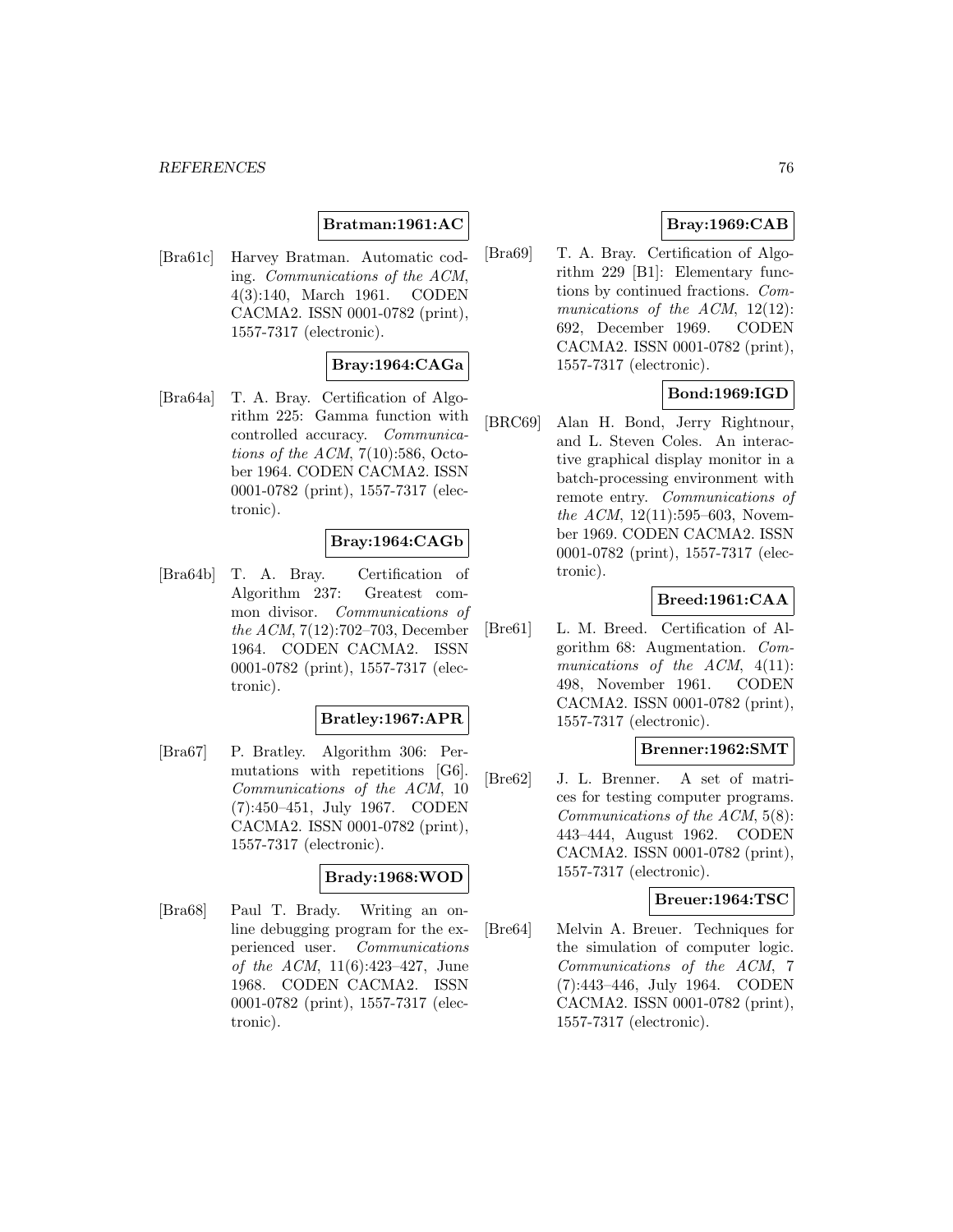### **Breaux:1968:MET**

[Bre68] Harold J. Breaux. A modification of Efroymson's technique for stepwise regression analysis. *Communi*cations of the ACM, 11(8):556–558, August 1968. CODEN CACMA2. ISSN 0001-0782 (print), 1557-7317 (electronic).

### **Breuer:1969:GOC**

[Bre69] Melvin A. Breuer. Generation of optimal code for expressions via factorization. Communications of the ACM, 12(6):333–340, June 1969. CODEN CACMA2. ISSN 0001-0782 (print), 1557-7317 (electronic).

### **Bridges:1963:CAT**

[Bri63a] James F. Bridges. Certification of Algorithm 38: Telescope 2. Communications of the ACM,  $6(8):445$ , August 1963. CODEN CACMA2. ISSN 0001-0782 (print), 1557-7317 (electronic).

#### **Briggs:1963:AME**

[Bri63b] William A. Briggs. Algorithm 217: Minimum excess cost curve. Communications of the ACM,  $6(12)$ : 737, December 1963. CODEN CACMA2. ISSN 0001-0782 (print), 1557-7317 (electronic).

## **Brian:1964:PBT**

[Bri64a] W. J. Brian. A parts breakdown technique using list structures. Communications of the ACM, 7 (6):362–365, June 1964. CODEN CACMA2. ISSN 0001-0782 (print), 1557-7317 (electronic).

# **Bright:1964:PAO**

[Bri64b] Herbert S. Bright. A proposal on ACM organization. Communications of the ACM,  $7(8):505-506$ , August 1964. CODEN CACMA2. ISSN 0001-0782 (print), 1557-7317 (electronic).

## **Briggs:1965:ANH**

[Bri65] William A. Briggs. Algorithm 248: Netflow [H]. Communications of the ACM, 8(2):103–104, February 1965. CODEN CACMA2. ISSN 0001-0782 (print), 1557-7317 (electronic). See remarks [BW68c, HKV68].

## **Bridger:1967:LEC**

[Bri67] David A. Bridger. Letter to the Editor: Comments on "Levels of computer systems". Communications of the ACM,  $10(5):260$ , May 1967. CODEN CACMA2. ISSN 0001-0782 (print), 1557-7317 (electronic).

### **Brooks:1960:EOF**

[Bro60a] F. P. Brooks. The execute operations — A fourth mode of instruction sequencing. Communications of the ACM, 3(3):168–170, March 1960. CODEN CACMA2. ISSN 0001-0782 (print), 1557-7317 (electronic).

### **Brown:1960:DCF**

[Bro60b] Richard M. Brown. Decoding combinations of the first  $n$  integers taken  $k$  at a time. Communications of the ACM, 3(4):235–236, April 1960. CODEN CACMA2. ISSN 0001-0782 (print), 1557-7317 (electronic).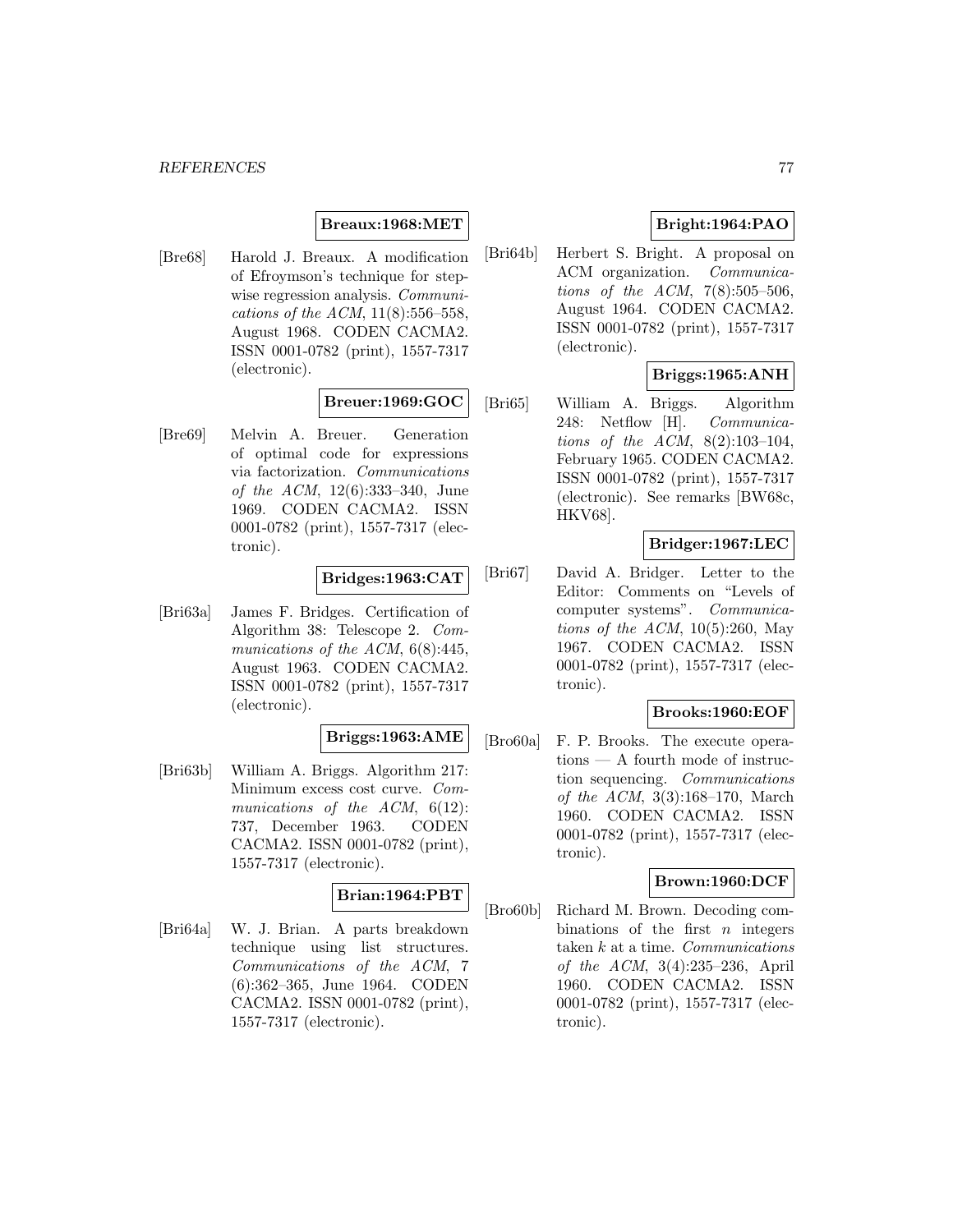### **Brons:1961:ATa**

[Bro61a] K. A. Brons. Algorithm 37: Telescope 1. Communications of the ACM, 4(3):151, March 1961. CO-DEN CACMA2. ISSN 0001-0782 (print), 1557-7317 (electronic).

### **Brons:1961:ATb**

[Bro61b] K. A. Brons. Algorithm 38: Telescope 2. Communications of the ACM, 4(3):151–152, March 1961. CODEN CACMA2. ISSN 0001-0782 (print), 1557-7317 (electronic).

### **Brown:1962:CAS**

[Bro62a] P. J. Brown. Certification of Algorithm 35: Sieve. Communications of the ACM, 5(4):209, April 1962. CODEN CACMA2. ISSN 0001-0782 (print), 1557-7317 (electronic).

#### **Brown:1962:CAP**

[Bro62b] P. J. Brown. Certification of Algorithm 71: Permutation. Communications of the ACM, 5(4):209, April 1962. CODEN CACMA2. ISSN 0001-0782 (print), 1557-7317 (electronic).

### **Browne:1962:AQM**

[Bro62c] J. C. Browne. Algorithm 132: Quantum mechanical integrals over all Slater-type integrals. Communications of the ACM,  $5(11):551-$ 553, November 1962. CODEN CACMA2. ISSN 0001-0782 (print), 1557-7317 (electronic).

### **Bromberg:1963:SUN**

[Bro63a] Howard Bromberg. Standards: USA National Activity Report to ISO/TC 97/Working Group  $E =$ Computers and Information Processing. Dated 27 September 1962. Communications of the ACM, 6 (2):51, February 1963. CODEN CACMA2. ISSN 0001-0782 (print), 1557-7317 (electronic).

### **Bromberg:1963:SPL**

[Bro63b] Howard Bromberg. Survey of programming languages and processors. Communications of the ACM, 6(3):93–98, March 1963. CODEN CACMA2. ISSN 0001-0782 (print), 1557-7317 (electronic).

## **Brown:1963:NPN**

[Bro63c] Peter J. Brown. Note on the proof of the non-existence of a phrase structure grammar for ALGOL 60. Communications of the ACM, 6 (3):105, March 1963. CODEN CACMA2. ISSN 0001-0782 (print), 1557-7317 (electronic).

### **Broder:1964:FES**

[Bro64a] Sol Broder. Final examination scheduling. Communications of the ACM, 7(8):494–498, August 1964. CODEN CACMA2. ISSN 0001-0782 (print), 1557-7317 (electronic).

#### **Brooker:1964:PPS**

[Bro64b] R. A. Brooker. A programming package for some general modes of arithmetic. Communications of the ACM, 7(2):119–127, February 1964. CODEN CACMA2. ISSN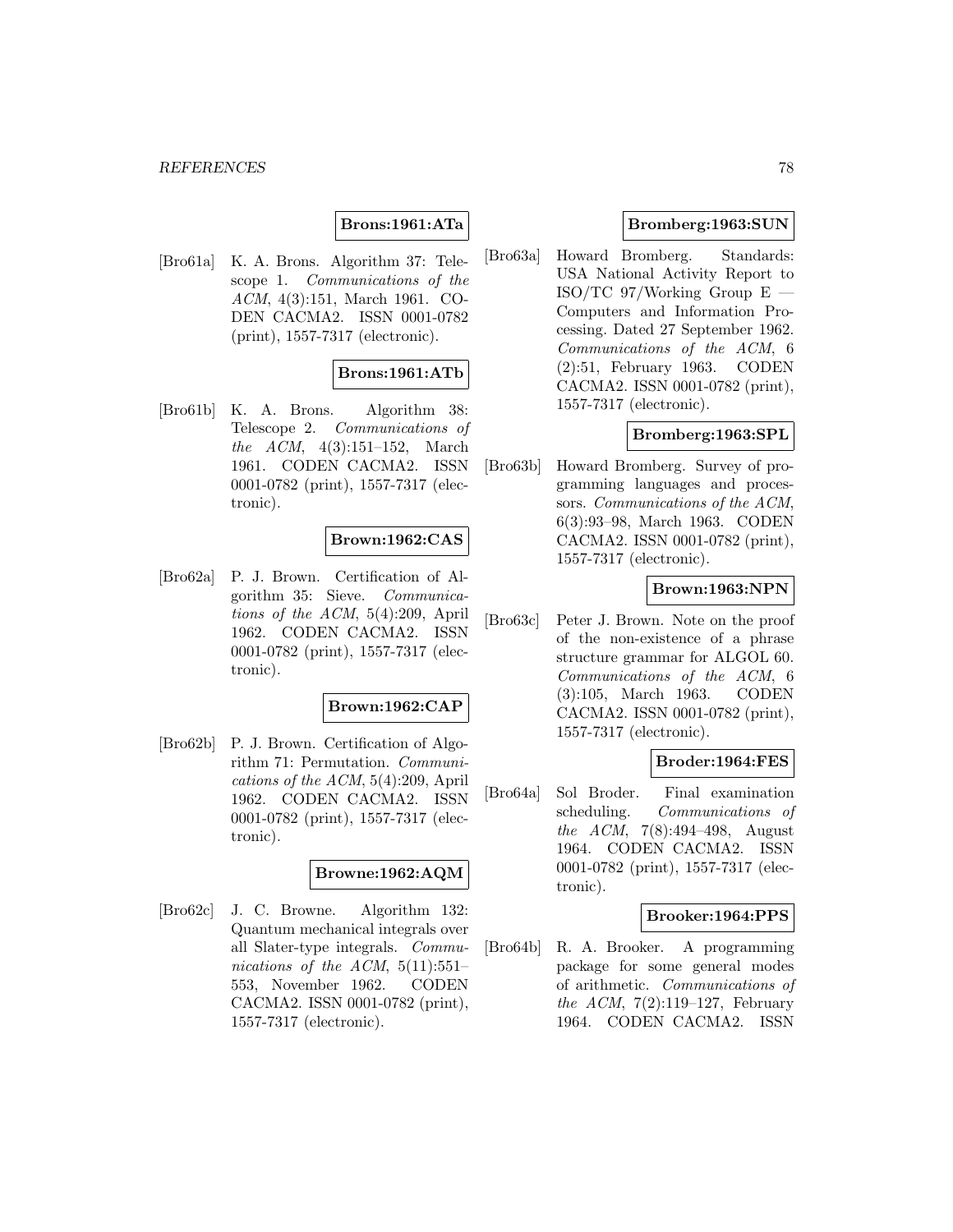0001-0782 (print), 1557-7317 (electronic).

### **Brown:1965:UCB**

[Bro65a] Richard M. Brown. Use of a conditional base number system for encoding sequences of correlated characters. Communications of the ACM, 8(4):229–230, April 1965. CODEN CACMA2. ISSN 0001-0782 (print), 1557-7317 (electronic).

# **Brown:1965:OED**

[Bro65b] W. S. Brown. An operating environment for dynamic-recursive computer programming systems. Communications of the ACM, 8 (6):371–377, June 1965. CODEN CACMA2. ISSN 0001-0782 (print), 1557-7317 (electronic).

# **Broder:1966:PTT**

[Bro66] Sol Broder. On the problem of time table construction. Communications of the ACM, 9(4):257, April 1966. CODEN CACMA2. ISSN 0001-0782 (print), 1557-7317 (electronic).

### **Brooker:1967:NTB**

[Bro67a] R. A. Brooker. A note: Topto-bottom parsing rehabilitated? Communications of the ACM, 10 (4):223–224, April 1967. CODEN CACMA2. ISSN 0001-0782 (print), 1557-7317 (electronic).

### **Brown:1967:ASS**

[Bro67b] K. M. Brown. Algorithm 316: Solution of simultaneous non-linear equations. Communications of the ACM, 10(11):728–729, November

1967. CODEN CACMA2. ISSN 0001-0782 (print), 1557-7317 (electronic). See remark [Rad71].

### **Brown:1967:MMP**

[Bro67c] P. J. Brown. The ML/I macro processor. Communications of the ACM, 10(10):618–623, October 1967. CODEN CACMA2. ISSN 0001-0782 (print), 1557-7317 (electronic).

## **Boles:1966:NDC**

[BRW66] John A. Boles, Peter T. Rux, and Frederick W. Weingarten, Jr. NEBULA: a digital computer using a 20Mc glass delay line memory. Communications of the ACM, 9(7):503–508, July 1966. CODEN CACMA2. ISSN 0001-0782 (print), 1557-7317 (electronic).

### **Bryant:1966:LCS**

[Bry66] Peter Bryant. Levels of computer systems. Communications of the ACM, 9(12):873–876, December 1966. CODEN CACMA2. ISSN 0001-0782 (print), 1557-7317 (electronic).

### **Borsch-Supan:1960:ABF**

[BS60] W. Börsch-Supan. Algorithm 21: Bessel function for a set of integer orders. Communications of the ACM, 3(11):600, November 1960. CODEN CACMA2. ISSN 0001-0782 (print), 1557-7317 (electronic).

### **Borsch-Supan:1961:RFO**

[BS61a] W. Börsch-Supan. Remark: On frequently occurring errors in Algol-60 programs. Communications of the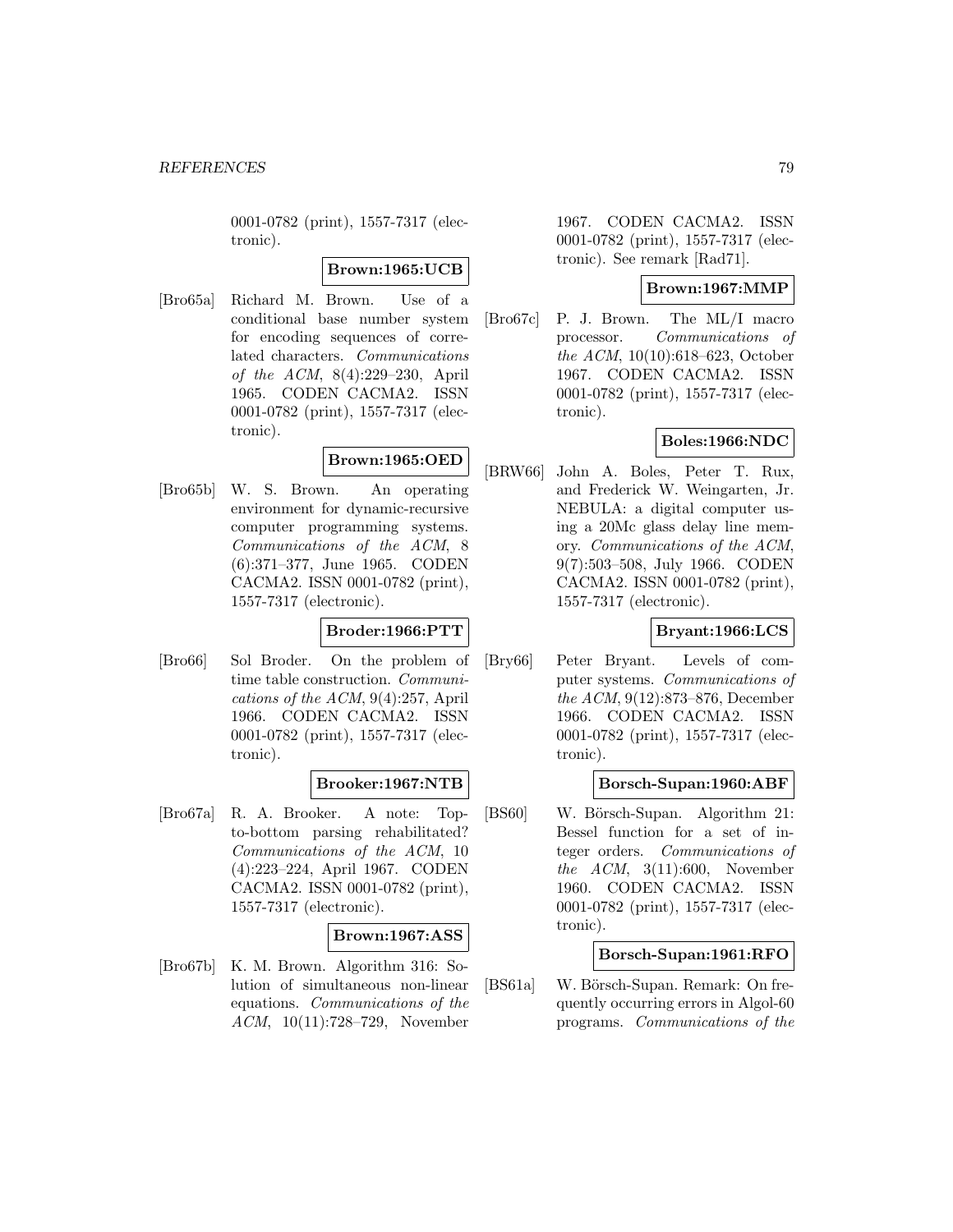ACM, 4(4):181, April 1961. CO-DEN CACMA2. ISSN 0001-0782 (print), 1557-7317 (electronic).

## **Brouse:1961:RSA**

[BS61b] R. A. Brouse and W. Shooman. Research summaries: Advanced computers. Communications of the ACM, 4(4):194, April 1961. CO-DEN CACMA2. ISSN 0001-0782 (print), 1557-7317 (electronic).

## **Bauer:1962:ANM**

[BS62] F. L. Bauer and J. Stoer. Algorithm 105: Newton Maehly. Communications of the ACM, 5(7):387– 388, July 1962. CODEN CACMA2. ISSN 0001-0782 (print), 1557-7317 (electronic).

### **Benson:1964:AMR**

[BS64] Bill Benson and Dave Stevens. On avoiding matrix reversals between 7090 FORTRAN II and 7090 FOR-TRAN IV. Communications of the ACM, 7(4):242, April 1964. CO-DEN CACMA2. ISSN 0001-0782 (print), 1557-7317 (electronic).

### **Bernstein:1966:ISC**

[BS66a] L. Bernstein and F. E. Slojkowski. An information system for the coordination of program design. Communications of the ACM, 9(7):476– 477, July 1966. CODEN CACMA2. ISSN 0001-0782 (print), 1557-7317 (electronic).

### **Bryant:1966:GCA**

[BS66b] J. H. Bryant and P. Semple, Jr. GIS: its capabilities and application. Communications of the ACM, 9(7):477, July 1966. CODEN

CACMA2. ISSN 0001-0782 (print), 1557-7317 (electronic).

### **Berman:1962:SCC**

[BSS62] Richard Berman, Joseph Sharp, and Lawrence Sturges. Syntactical charts of COBOL 61. Communications of the ACM,  $5(5):260$ , May 1962. CODEN CACMA2. ISSN 0001-0782 (print), 1557-7317 (electronic). Includes five foldout charts.

### **Bemer:1961:DIT**

[BSW61] R. W. Bemer, H. J. Smith, Jr., and F. A. Williams, Jr. Design of an improved transmission/data processing code. Communications of the ACM,  $4(5):212-217$ , May 1961. CODEN CACMA2. ISSN 0001-0782 (print), 1557-7317 (electronic).

### **Bartlett:1969:NRF**

[BSW69] K. A. Bartlett, R. A. Scantlebury, and P. T. Wilkinson. A note on reliable full-duplex transmission over half-duplex links. Communications of the ACM, 12(5):260–261, May 1969. CODEN CACMA2. ISSN 0001-0782 (print), 1557-7317 (electronic).

### **Buchholz:1959:FFC**

[Buc59] W. Buchholz. Fingers or fists? (the choice of decimal or binary representation). Communications of the ACM,  $2(12):3-11$ , December 1959. CODEN CACMA2. ISSN 0001-0782 (print), 1557-7317 (electronic). See letters [MSR60].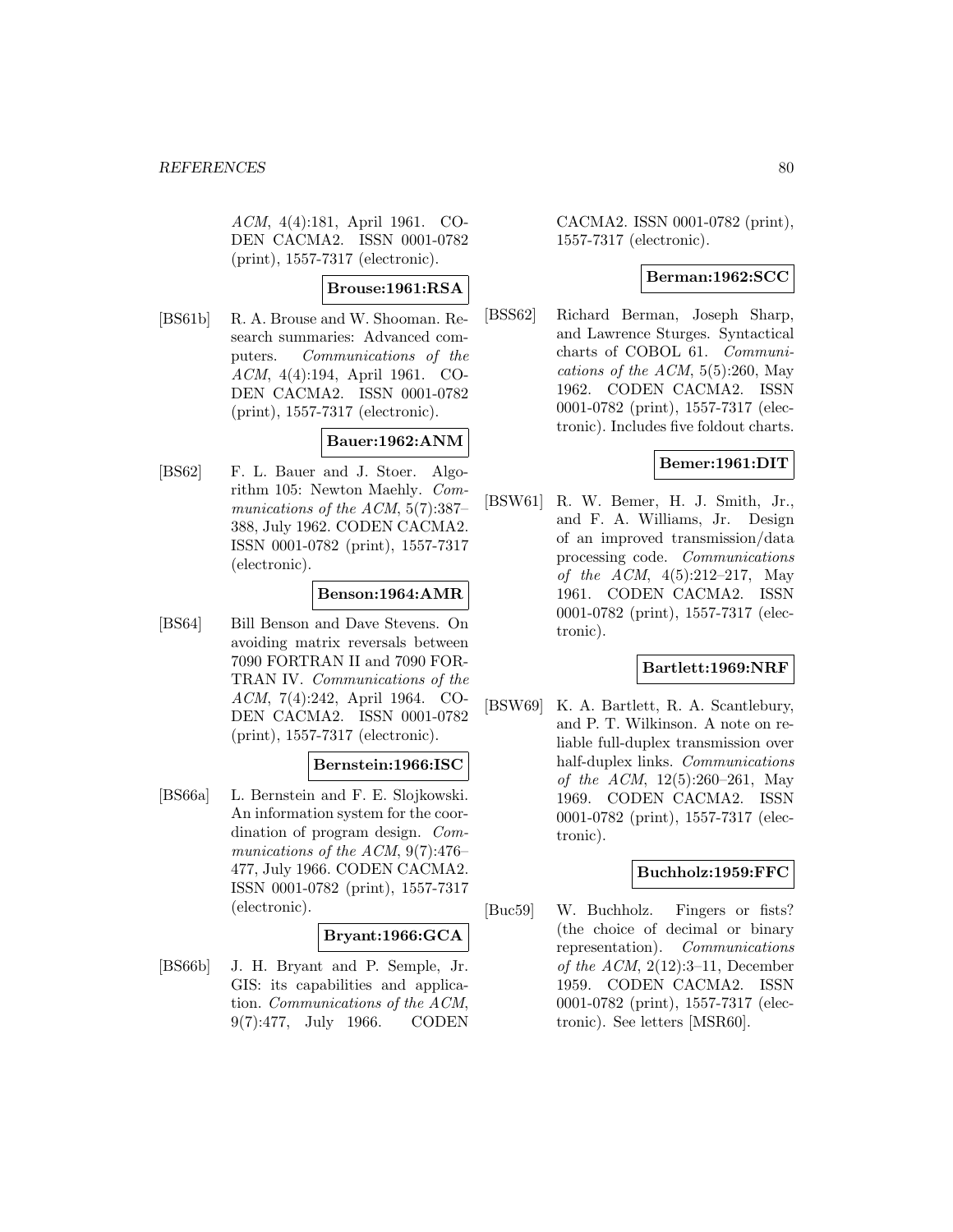## **Buchner:1962:CAR**

[Buc62] Karl Heinz Buchner. Certification of Algorithm 60: Romberg integration. Communications of the ACM, 5(5):281, May 1962. CODEN CACMA2. ISSN 0001-0782 (print), 1557-7317 (electronic).

# **Bultheel:1974:RAR**

[Bul74] Adhemar Bultheel. Remark on "Algorithm 450: Rosenbrock function minimization". Communications of the ACM, 17(8):470–??, 1974. CO-DEN CACMA2. ISSN 0001-0782 (print), 1557-7317 (electronic). See [MM73, KK74].

### **Burkhardt:1962:APC**

[Bur62] Walter H. Burkhardt. Accuracy and precision with a characteraddressable machine. Communications of the  $ACM$ ,  $5(12):575$ , December 1962. CODEN CACMA2. ISSN 0001-0782 (print), 1557-7317 (electronic).

## **Burkhardt:1964:S**

[Bur64] Walter H. Burkhardt. On semantics. Communications of the ACM, 7(5):297, May 1964. CODEN CACMA2. ISSN 0001-0782 (print), 1557-7317 (electronic).

### **Burkhardt:1965:LES**

[Bur65a] Walter H. Burkhardt. Letter to the Editor: syntax and generalization of ALGOL 60. Communications of the ACM, 8(5):261, May 1965. CO-DEN CACMA2. ISSN 0001-0782 (print), 1557-7317 (electronic). Letter to the editor.

### **Burkhardt:1965:MSS**

[Bur65b] Walter H. Burkhardt. Metalanguage and syntax specification. Communications of the ACM, 8 (5):304–305, May 1965. CODEN CACMA2. ISSN 0001-0782 (print), 1557-7317 (electronic).

## **Burge:1966:RM**

[Bur66] William H. Burge. A reprogramming machine. Communications of the ACM,  $9(2):60-66$ , February 1966. CODEN CACMA2. ISSN 0001-0782 (print), 1557-7317 (electronic).

### **Bush:1961:SPU**

[Bus61] Norman Bush. Statistical programs at the University of North Carolina. Communications of the ACM, 4(2): 108–113, February 1961. CODEN CACMA2. ISSN 0001-0782 (print), 1557-7317 (electronic).

### **Businger:1965:AFEa**

[Bus65a] P. A. Businger. Algorithm 253 [F2]: Eigenvalues of real symmetric matrix by the QR method. Communications of the ACM,  $8(4):217-218$ , April 1965. CODEN CACMA2. ISSN 0001-0782 (print), 1557-7317 (electronic).

### **Businger:1965:AFEb**

[Bus65b] P. A. Businger. Algorithm 254 [F2]: Eigenvalues and eigenvectors of a real symmetric matrix by the QR method. Communications of the ACM, 8(4):218–219, April 1965. CODEN CACMA2. ISSN 0001-0782 (print), 1557-7317 (electronic).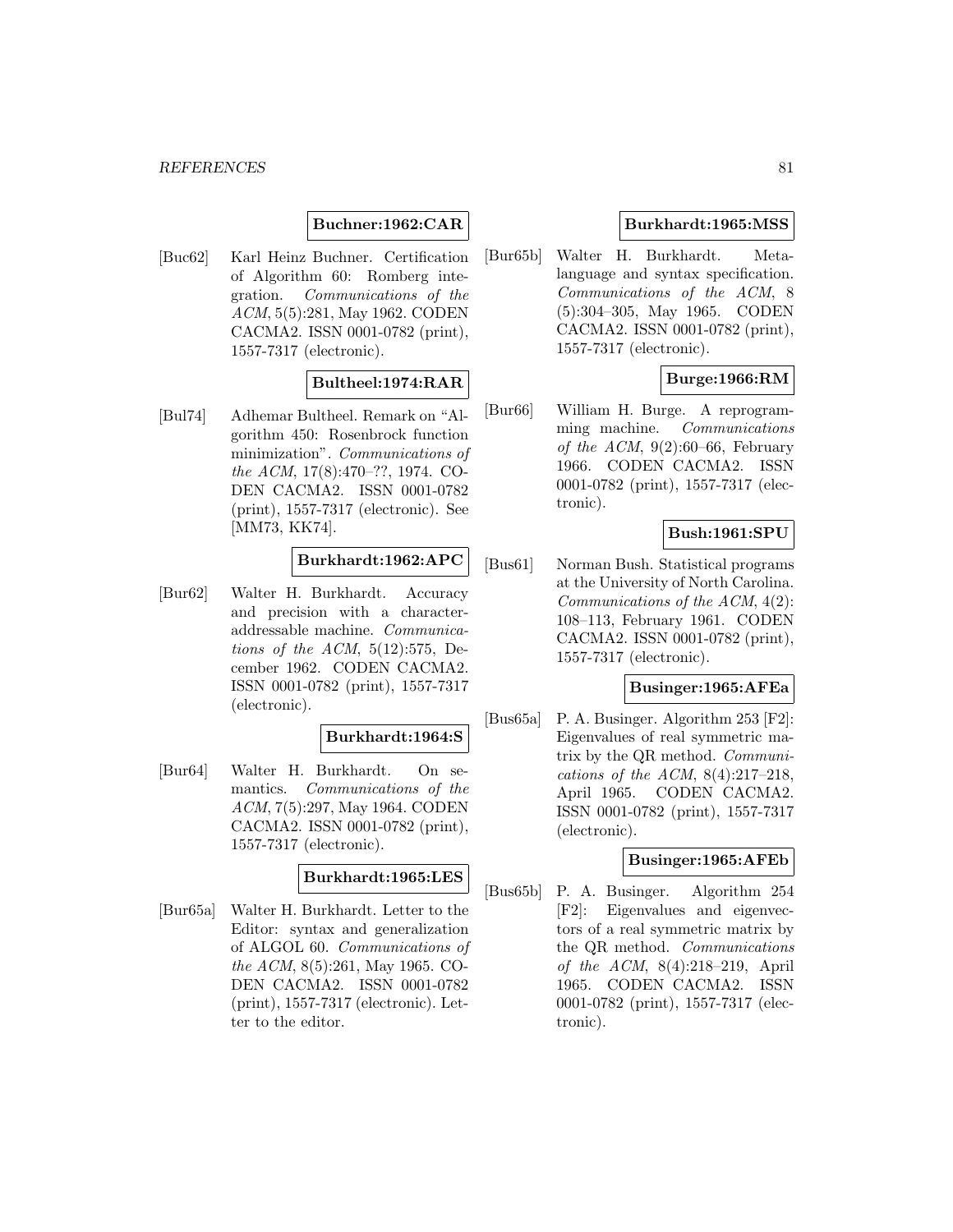### **Busam:1967:ACS**

[Bus67a] Vincent A. Busam. An algorithm for class scheduling with section preference. Communications of the ACM, 10(9):567–569, September 1967. CODEN CACMA2. ISSN 0001-0782 (print), 1557-7317 (electronic).

### **Businger:1967:LEF**

[Bus67b] Peter A. Businger. Letter to the Editor: FORTRAN subroutines for scalar products. Communications of the ACM,  $10(5):260$ , May 1967. CODEN CACMA2. ISSN 0001-0782 (print), 1557-7317 (electronic).

### **Butler:1966:LRC**

[But66] Roger V. Butler. The Langley remote computing terminal system: implementation and first year's operation. Communications of the ACM, 9(7):477–478, July 1966. CODEN CACMA2. ISSN 0001-0782 (print), 1557-7317 (electronic).

#### **Britton:1963:CPA**

[BW63] Catherine Britton and I. F. Wagner. A computer program for analysis of variance for a 2-level factorial design. Communications of the ACM, 6(6):308–309, June 1963. CODEN CACMA2. ISSN 0001-0782 (print), 1557-7317 (electronic).

### **Barton:1964:RA**

[BW64] Stephen P. Barton and John F. Wagner. Remark on Algorithm 123. Communications of the ACM, 7(3):

145–148, March 1964. CODEN CACMA2. ISSN 0001-0782 (print), 1557-7317 (electronic).

# **Braden:1968:IBS**

[BW68a] Helen V. Braden and William A. Wulf. The implementation of a BA-SIC system in a multiprogramming environment. Communications of the ACM, 11(10):688–692, October 1968. CODEN CACMA2. ISSN 0001-0782 (print), 1557-7317 (electronic).

## **Bray:1968:AN**

[BW68b] T. A. Bray and C. Witzgall. Algorithm 336: Netflow. Communications of the ACM,  $11(9):631-$ 632, September 1968. CODEN CACMA2. ISSN 0001-0782 (print), 1557-7317 (electronic).

## **Bray:1968:RAH**

[BW68c] T. A. Bray and C. Witzgall. Remark on Algorithm 248 [H]: Netflow. Communications of the ACM, 11(9):633, September 1968. CO-DEN CACMA2. ISSN 0001-0782 (print), 1557-7317 (electronic). See [Bri65, HKV68].

### **Byrne:1967:PPR**

[Byr67] George D. Byrne. Parameters for pseudo Runge–Kutta methods. Communications of the ACM, 10 (2):102–104, February 1967. CO-DEN CACMA2. ISSN 0001-0782 (print), 1557-7317 (electronic).

### **Cadwell:1963:RPG**

[Cad63] J. H. Cadwell. A recursive program for the general  $n$ -dimensional integral. Communications of the ACM,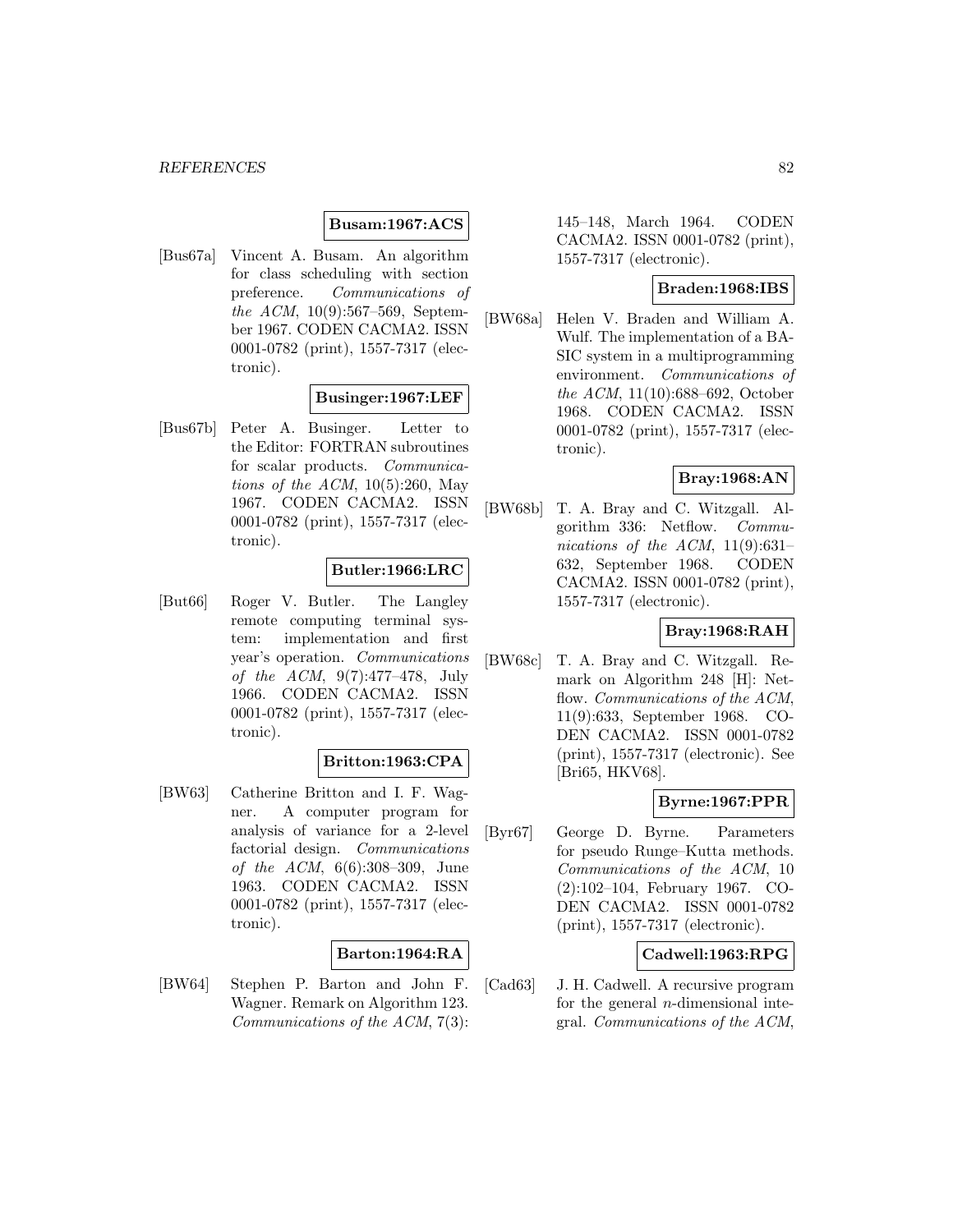6(1):35–36, January 1963. CODEN CACMA2. ISSN 0001-0782 (print), 1557-7317 (electronic).

## **Caffrey:1961:AI**

[Caf61a] John Caffrey. Algorithm 66: IN-VRS. Communications of the ACM, 4(7):322, July 1961. CODEN CACMA2. ISSN 0001-0782 (print), 1557-7317 (electronic).

# **Caffrey:1961:AC**

[Caf61b] John Caffrey. Algorithm 67: CRAM. Communications of the ACM, 4(7):322, July 1961. CODEN CACMA2. ISSN 0001-0782 (print), 1557-7317 (electronic).

## **Caffrey:1962:CAI**

[Caf62] John Caffrey. Certification of Algorithm 66: Invrs. Communications of the ACM, 5(6):348, June 1962. CODEN CACMA2. ISSN 0001-0782 (print), 1557-7317 (electronic).

### **Caffrey:1963:PAT**

[Caf63] John Caffrey. Pracniques: Another test matrix for determinants and inverses. Communications of the ACM, 6(6):310, June 1963. CO-DEN CACMA2. ISSN 0001-0782 (print), 1557-7317 (electronic).

### **Cain:1966:MLZ**

[Cai66] George L. Cain, Jr. A method for locating zeros of complex functions. Communications of the ACM, 9 (4):305–306, April 1966. CODEN CACMA2. ISSN 0001-0782 (print), 1557-7317 (electronic).

## **Caldwell:1961:FMR**

[Cal61] Tom Caldwell. On finding minimum routes in a network with turn penalties. Communications of the ACM,  $4(2):107-108$ , February 1961. CODEN CACMA2. ISSN 0001-0782 (print), 1557-7317 (electronic).

## **Calingaert:1967:CCS**

[Cal67a] Peter Calingaert. Corrigenda: computer systems. Communications of the ACM, 10(4):224, April 1967. CODEN CACMA2. ISSN 0001-0782 (print), 1557-7317 (electronic).

## **Calingaert:1967:SPE**

[Cal67b] Peter Calingaert. System performance evaluation: Survey and appraisal. Communications of *the ACM*,  $10(1):12-18$ , January 1967. CODEN CACMA2. ISSN 0001-0782 (print), 1557-7317 (electronic).

### **Cantrell:1963:IFN**

[Can63] H. N. Cantrell. Incompressible flow network calculations. Communications of the ACM,  $6(6):325-328$ , June 1963. CODEN CACMA2. ISSN 0001-0782 (print), 1557-7317 (electronic).

### **Canning:1968:G**

[Can68] Richard G. Canning. Goals for 1970. Communications of the ACM, 11(4):220, April 1968. CO-DEN CACMA2. ISSN 0001-0782 (print), 1557-7317 (electronic).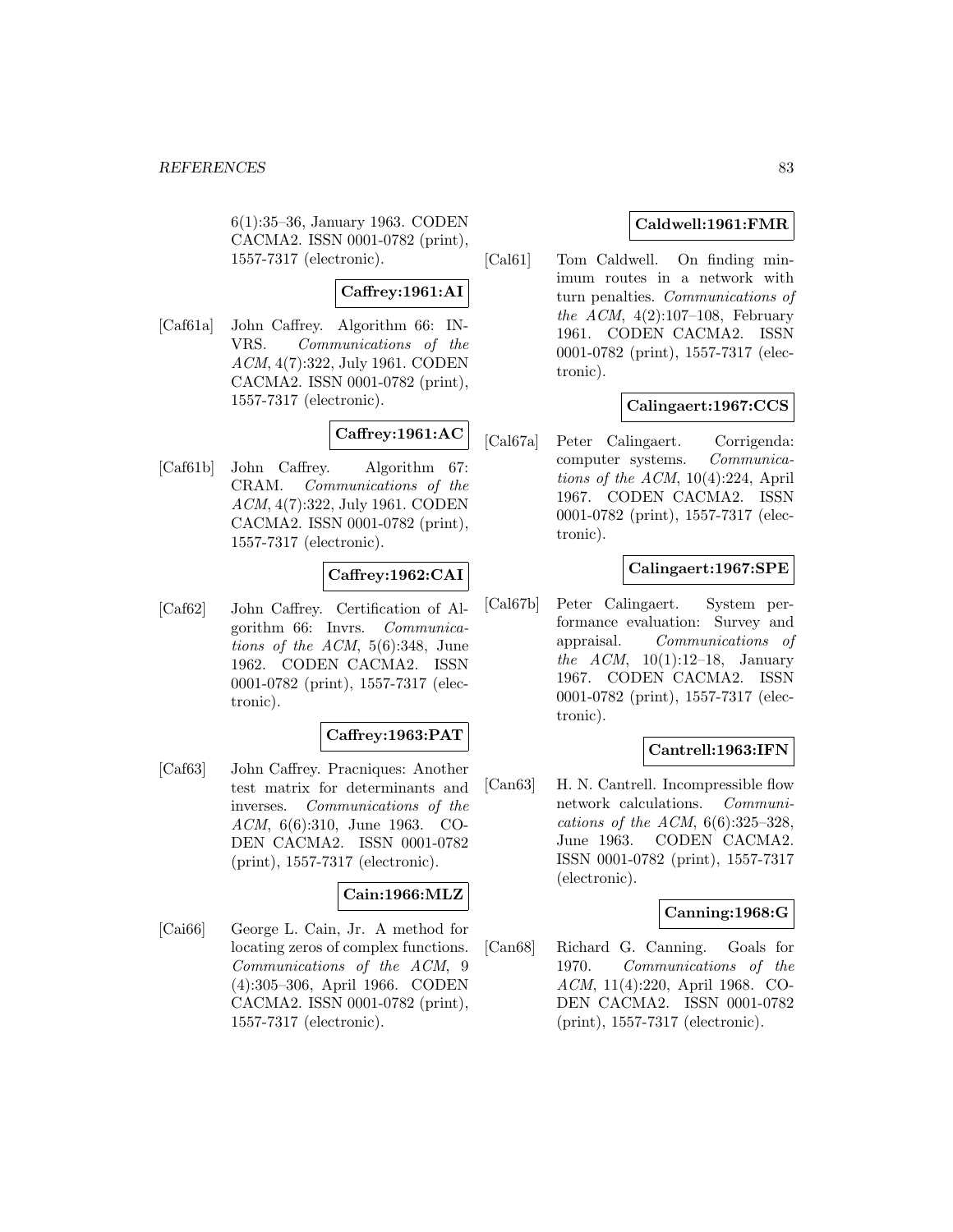## **Cannon:1969:CGT**

[Can69] John J. Cannon. Computers in group theory: A survey. Communications of the ACM,  $12(1):3-12$ , January 1969. CODEN CACMA2. ISSN 0001-0782 (print), 1557-7317 (electronic).

## **Carlson:1962:CKT**

[Car62] Walter M. Carlson. Computers the key to total systems control: an industrial viewpoint. Communications of the ACM,  $5(3):172-173$ , March 1962. CODEN CACMA2. ISSN 0001-0782 (print), 1557-7317 (electronic).

### **CaraccioloDiForino:1963:SRS**

[Car63] Alfonso Caracciolo Di Forino. Some remarks on the syntax of symbolic programming languages. Communications of the ACM,  $6(8)$ : 456–460, August 1963. CODEN CACMA2. ISSN 0001-0782 (print), 1557-7317 (electronic).

## **Carr:1964:NW**

[Car64] John W. Carr, III. Norbert Wiener. Communications of the ACM, 7 (8):462, August 1964. CODEN CACMA2. ISSN 0001-0782 (print), 1557-7317 (electronic).

### **Caracciolo:1966:SPR**

[Car66a] A. Caracciolo. Some preliminary remarks on theoretical pragmatics. Communications of the ACM, 9(3): 226–227, March 1966. CODEN CACMA2. ISSN 0001-0782 (print), 1557-7317 (electronic).

# **Carlson:1966:DCE**

[Car66b] Jack W. Carlson. On determining C. S. education programs. Communications of the ACM, 9(3):135, March 1966. CODEN CACMA2. ISSN 0001-0782 (print), 1557-7317 (electronic).

# **Carp:1966:SWW**

[Car66c] Jerome D. Carp. Software—where we are today, and trend. Communications of the ACM, 9(5):390– 393, May 1966. CODEN CACMA2. ISSN 0001-0782 (print), 1557-7317 (electronic).

### **Carmer:1967:PTM**

[Car67] S. G. Carmer. Programming the tabular method of analysis of variance for factorial experiments. Communications of the ACM, 10 (2):109–110, February 1967. CO-DEN CACMA2. ISSN 0001-0782 (print), 1557-7317 (electronic).

### **Carlson:1969:LAV**

[Car69] Walter M. Carlson. Letter from the ACM Vice-President: "There is a tide in the affairs of men... ". Communications of the ACM, 12 (10):537, October 1969. CODEN CACMA2. ISSN 0001-0782 (print), 1557-7317 (electronic).

### **Cavin:1964:RAX**

[Cav64] D. K. Cavin. Remark on Algorithm 162: XY move plotting. Communications of the ACM, 7(8):482, August 1964. CODEN CACMA2. ISSN 0001-0782 (print), 1557-7317 (electronic).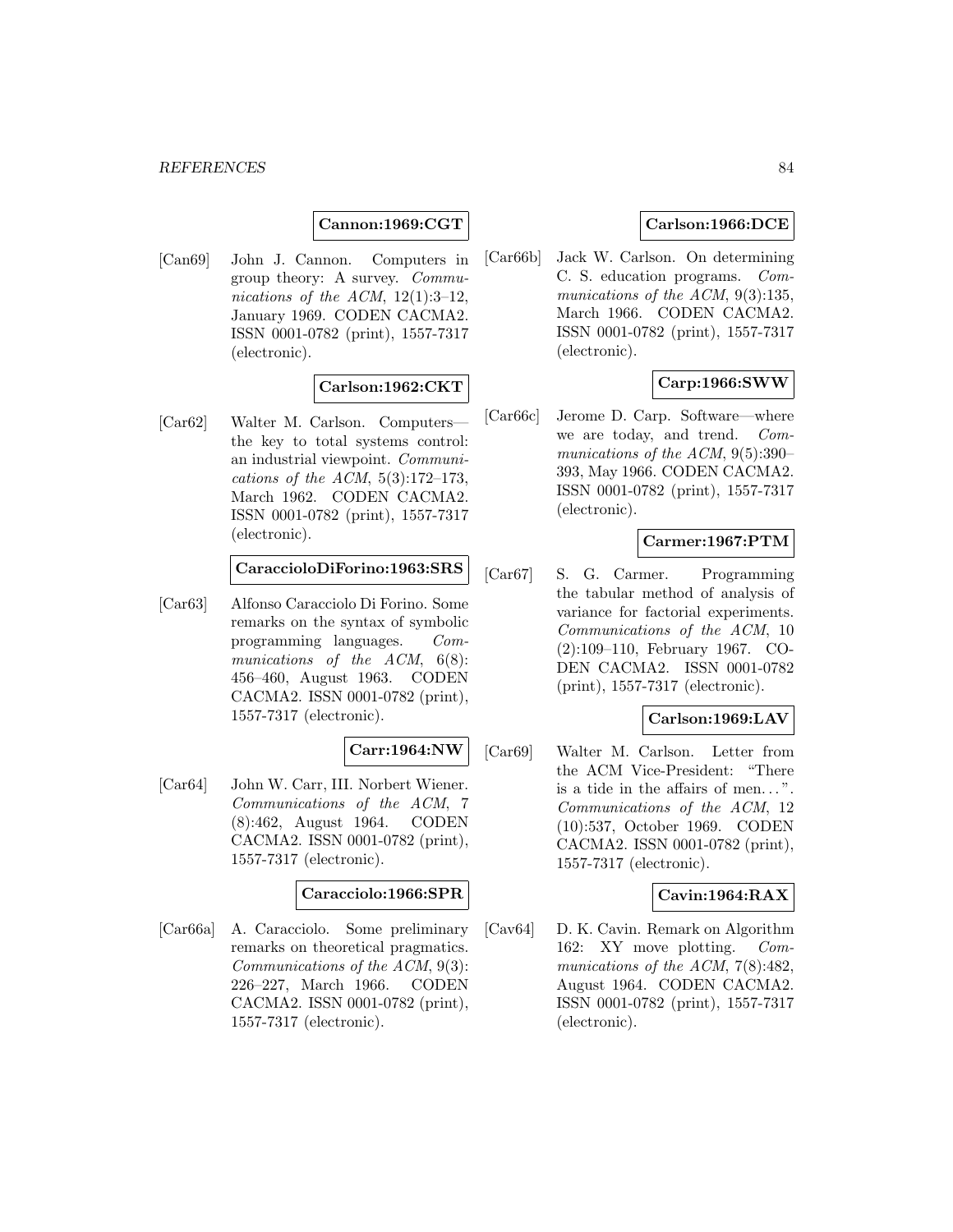## **Casale:1960:LEM**

[CBG60] Charles T. Casale, II, C. R. Burgess, and Fred Gruenberger. Letter to the Editor: More techniques for counting ones. Communications of the ACM, 3(10):A9– A10, 529, October 1960. CODEN CACMA2. ISSN 0001-0782 (print), 1557-7317 (electronic).

## **Cyvin:1964:AGF**

[CC64] S. J. Cyvin and B. N. Cyvin. Algorithm 225: Gamma function with controlled accuracy. Communications of the ACM,  $7(5):295$ , May 1964. CODEN CACMA2. ISSN 0001-0782 (print), 1557-7317 (electronic).

## **Chu:1966:EPD**

[CC66] J. T. Chu and J. C. Chueh. Error probability in decision functions for character recognition. Communications of the ACM, 9(7):482, July 1966. CODEN CACMA2. ISSN 0001-0782 (print), 1557-7317 (electronic).

### **Callahan:1967:DBA**

[CC67] Michael D. Callahan and Anson E. Chapman. Description of basic algorithm DETAB/65 preprocessor. Communications of the ACM, 10 (7):441–446, July 1967. CODEN CACMA2. ISSN 0001-0782 (print), 1557-7317 (electronic).

### **Cheatham:1961:CEC**

[CCL61] T. E. Cheatham, Jr., G. O. Collins, Jr., and G. F. Leonard. CL-I, an environment for a compiler. Communications of the ACM,  $4(1):23-28$ ,

January 1961. CODEN CACMA2. ISSN 0001-0782 (print), 1557-7317 (electronic).

### **Calvery:1966:MSM**

[CCMP66] A. L. Calvery, W. G. Castner, C. I. MacDonald, and R. E. Peerenboom. The MECCA system, a modified list processing application for library collections. Communications of the ACM, 9(7):483, July 1966. CODEN CACMA2. ISSN 0001-0782 (print), 1557-7317 (electronic).

## **Canter:1965:UUP**

[CD65] J. D. Canter and C. E. Donaghey. UPLIFTS—University of Pittsburgh linear file tandem system. Communications of the ACM, 8(9):579–582, September 1965. CO-DEN CACMA2. ISSN 0001-0782 (print), 1557-7317 (electronic).

### **Conway:1965:CCL**

[CDMW65] R. W. Conway, J. J. Delfausse, W. L. Maxwell, and W. E. Walker. CLP — the Cornell List Processor. Communications of the ACM, 8(4):215–216, April 1965. CODEN CACMA2. ISSN 0001-0782 (print), 1557-7317 (electronic).

### **Cameron:1967:DCP**

[CEL67] Scott H. Cameron, Duncan Ewing, and Michael Liveright. DIALOG: a conversational programming system with a graphical orientation. Communications of the ACM, 10 (6):349–357, June 1967. CODEN CACMA2. ISSN 0001-0782 (print), 1557-7317 (electronic).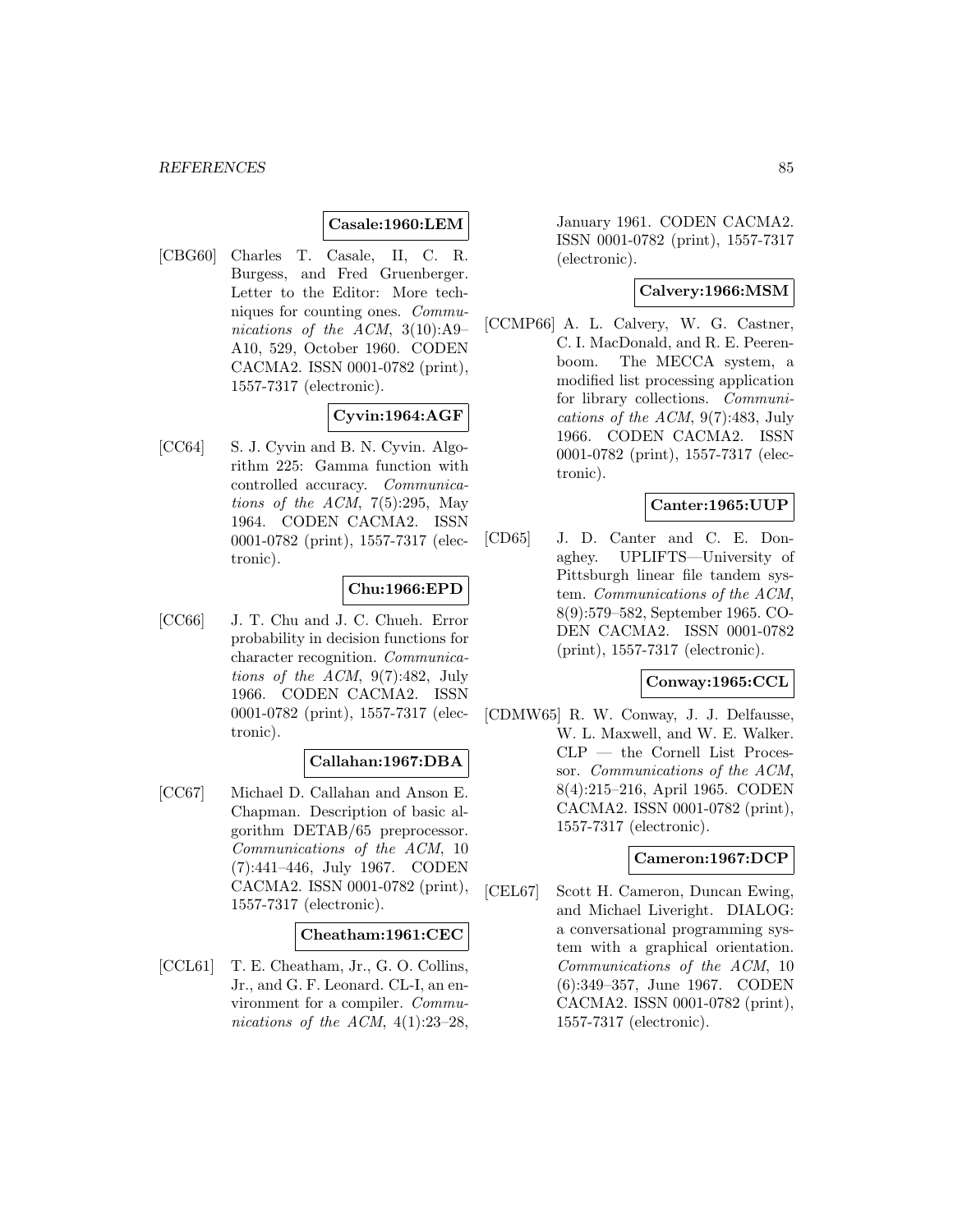# **Corbin:1966:DOC**

[CF66] Harold S. Corbin and Werner L. Frank. Display-oriented computer usage system. Communications of the ACM, 9(7):484, July 1966. CO-DEN CACMA2. ISSN 0001-0782 (print), 1557-7317 (electronic).

## **Chase:1969:AFQb**

[CF69a] Stephen M. Chase and Lloyd D. Fosdick. Algorithm 353: Filon quadrature [D1]. Communications of the ACM, 12(8):457–458, August 1969. CODEN CACMA2. ISSN 0001-0782 (print), 1557-7317 (electronic).

### **Chase:1969:AFQa**

[CF69b] Stephen M. Chase and Lloyd D. Fosdick. An algorithm for Filon quadrature. Communications of the ACM, 12(8):453–457, August 1969. CODEN CACMA2. ISSN 0001-0782 (print), 1557-7317 (electronic).

### **Csima:1964:TCM**

[CG64] J. Csima and C. C. Gotlieb. Tests on a computer method for constructing school timetables. Communications of the ACM, 7(3): 160–163, March 1964. CODEN CACMA2. ISSN 0001-0782 (print), 1557-7317 (electronic). See letters [Dun65a, Ano66b].

## **Carr:1961:TSS**

[CH61] J. W. Carr III and J. W. Hanson. Two subroutines for symbol manipulation with an algebraic compiler. Communications of the ACM, 4(2): 102–103, February 1961. CODEN

CACMA2. ISSN 0001-0782 (print), 1557-7317 (electronic).

### **Clausen:1964:CAC**

[CH64] I. Clausen and L. Hansson. Certification of Algorithm 181: Complementary error function—large X. Communications of the ACM, 7 (12):702, December 1964. CODEN CACMA2. ISSN 0001-0782 (print), 1557-7317 (electronic).

### **Cormack:1988:RTP**

[CH88] R. S. Cormack and I. D. Hill. Remark on "Algorithm 346: F-Test Probabilities". ACM Transactions on Mathematical Software, 14(3): 288–289, September 1988. CODEN ACMSCU. ISSN 0098-3500. See [Mor69a].

### **Chapin:1961:SAM**

[Cha61a] Ned Chapin. Symbolic analysis methods for information systems. Communications of the ACM, 4 (2):114, February 1961. CODEN CACMA2. ISSN 0001-0782 (print), 1557-7317 (electronic).

## **Chapple:1961:LEI**

[Cha61b] M. A. Chapple. Letter to the Editor: inversion of power series. Communications of the ACM, 4 (11):503, November 1961. CODEN CACMA2. ISSN 0001-0782 (print), 1557-7317 (electronic).

#### **Chapin:1967:PDT**

[Cha67a] Ned Chapin. Parsing of decision tables. Communications of the ACM, 10(8):507–511, August 1967. CO-DEN CACMA2. ISSN 0001-0782 (print), 1557-7317 (electronic).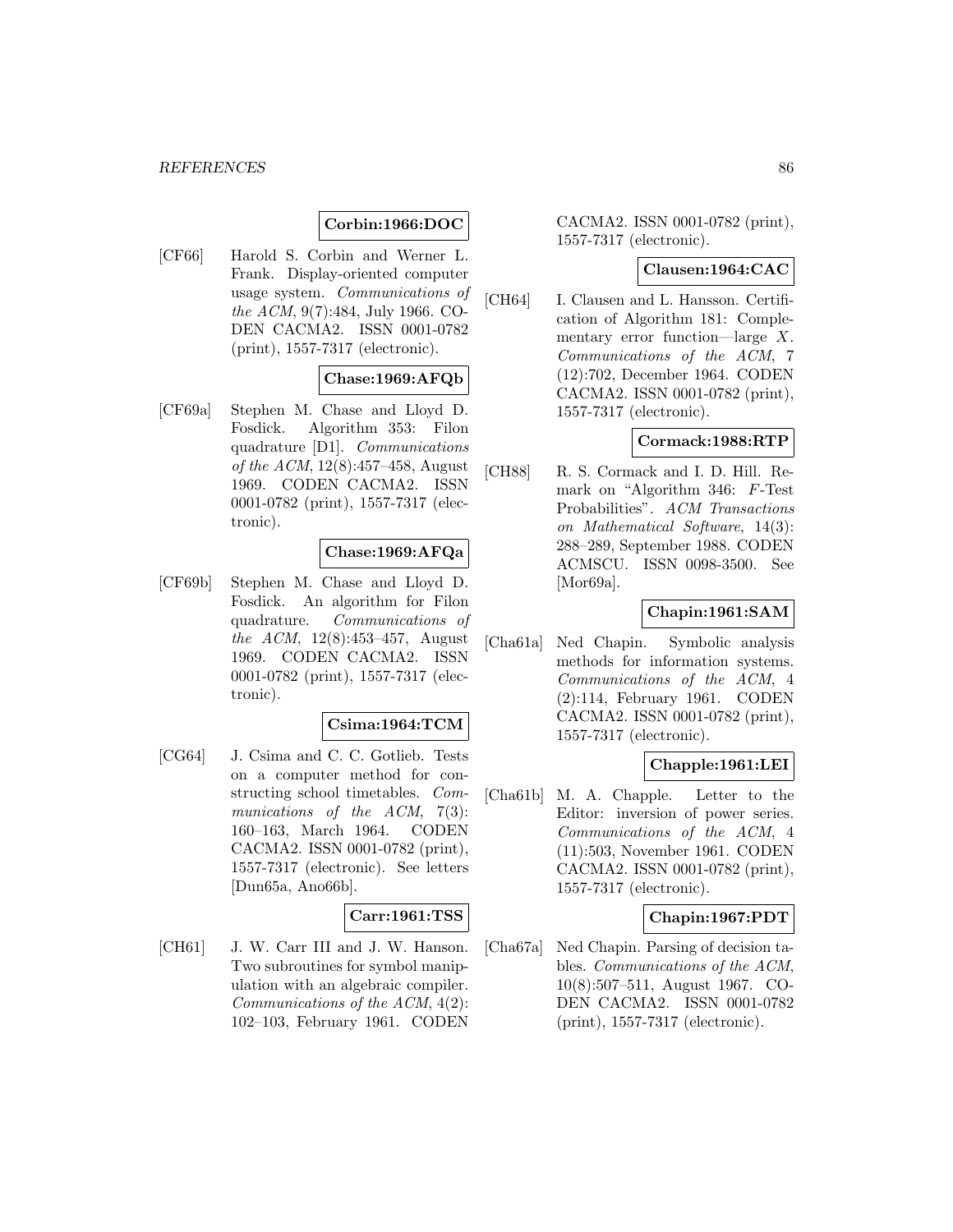### **Charmonman:1967:EM**

[Cha67b] S. Charmonman. Eigenvectors of a  $2n \times 2n$  matrix. Communications of the ACM, 10(12):800–801, December 1967. CODEN CACMA2. ISSN 0001-0782 (print), 1557-7317 (electronic).

# **Chartres:1967:APNa**

[Cha67c] B. A. Chartres. Algorithm 310: Prime number generator 1. Communications of the ACM,  $10(9)$ : 569, September 1967. CODEN CACMA2. ISSN 0001-0782 (print), 1557-7317 (electronic).

### **Charters:1967:APNb**

[Cha67d] B. A. Chartres. Algorithm 311: Prime number generator 2. Communications of the ACM,  $10(9)$ : 570, September 1967. CODEN CACMA2. ISSN 0001-0782 (print), 1557-7317 (electronic).

#### **Chartres:1967:RAA**

[Cha67e] B. A. Chartres. Remarks on: Algorithm 35 [A1]; Algorithm 310 [A1]: Prime number generator 1; Algorithm 311 [A1]: Prime number generator 2. Communications of the  $ACM$ , 10(9):570, September 1967. CODEN CACMA2. ISSN 0001-0782 (print), 1557-7317 (electronic).

# **Cheatham:1963:PL**

[Che63] T. E. Cheatham, Jr. Programming languages. Communications of the ACM, 6(7):391–395, July 1963. CODEN CACMA2. ISSN 0001-0782 (print), 1557-7317 (electronic).

### **Cheatham:1964:ENS**

[Che64] T. E. Cheatham, Jr. Editor's note: A successor to ALGOL? Communications of the ACM,  $7(7):422$ , July 1964. CODEN CACMA2. ISSN 0001-0782 (print), 1557-7317 (electronic).

### **Cheatham:1966:CT**

[Che66] Thomas E. Cheatham. Compiling techniques. Communications of the ACM, 9(7):481, July 1966. CODEN CACMA2. ISSN 0001-0782 (print), 1557-7317 (electronic).

# **Conte:1965:UPC**

[CHK<sup>+</sup>65] S. D. Conte, John W. Hamblen, Thomas A. Keenan, William B. Kehl, Silvio O. Navarro, Werner C. Rheinboldt, Earl J. Schweppe, David M. Young, Jr., and William F. Atchison. An undergraduate program in computer science — preliminary recommendations. A report from the ACM Curriculum Committee on Computer Science. Communications of the ACM, 8(9):543–552, September 1965. CODEN CACMA2. ISSN 0001-0782 (print), 1557-7317 (electronic).

#### **Christensen:1966:IAL**

[Chr66] Carlos Christensen. On the implementation of AMBIT, a language for symbol manipulation. Communications of the ACM,  $9(8)$ : 570–573, August 1966. CODEN CACMA2. ISSN 0001-0782 (print), 1557-7317 (electronic).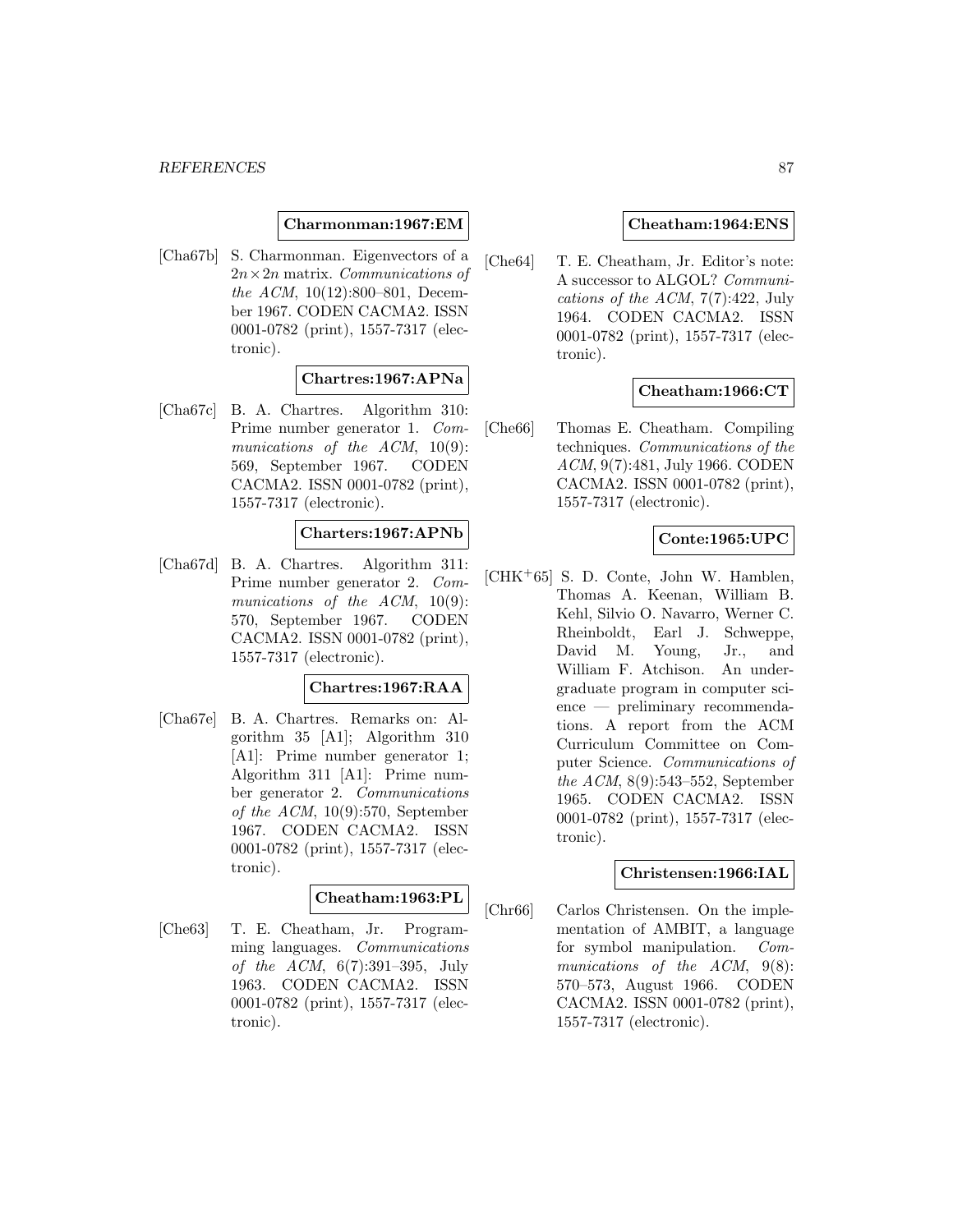# **Chu:1965:ALC**

[Chu65] Yaohan Chu. An ALGOL-like computer design language. Communications of the ACM,  $8(10):607-615$ , October 1965. CODEN CACMA2. ISSN 0001-0782 (print), 1557-7317 (electronic).

### **Carmody:1966:ADM**

[CJ66] Basil T. Carmody and Paul E. Jones, Jr. Automatic derivation of microsentences. Communications of the ACM, 9(6):443–449, June 1966. CODEN CACMA2. ISSN 0001-0782 (print), 1557-7317 (electronic).

### **Cantrell:1961:LST**

[CKK61] H. N. Cantrell, J. King, and F. E. H. King. Logic-structure tables. Communications of the ACM, 4(6):272–275, June 1961. CODEN CACMA2. ISSN 0001-0782 (print), 1557-7317 (electronic).

#### **Clark:1963:AOP**

[CKP63] R. E. Clark, R. N. Kubik, and L. P. Phillips. Algorithm 164: Orthogonal polynomial least squares surface fit. Communications of the ACM, 6 (4):162–163, April 1963. CODEN CACMA2. ISSN 0001-0782 (print), 1557-7317 (electronic).

### **Cox:1961:NMP**

[CL61] Albert G. Cox and H. A. Luther. A note on multiple precision arithmetic. Communications of the ACM, 4(8):353, August 1961. CO-DEN CACMA2. ISSN 0001-0782 (print), 1557-7317 (electronic).

## **Cottafava:1969:ACM**

[CL69] G. Cottafava and G. Le Moli. Automatic contour map. Communications of the ACM, 12(7):386– 391, July 1969. CODEN CACMA2. ISSN 0001-0782 (print), 1557-7317 (electronic).

## **Clarke:1960:ABFa**

[Cla60a] Dorothea S. Clarke. Algorithm 5: Bessel function I series expansion. Communications of the ACM, 3(4):240, April 1960. CO-DEN CACMA2. ISSN 0001-0782 (print), 1557-7317 (electronic).

### **Clarke:1960:ABFb**

[Cla60b] Dorothea S. Clarke. Algorithm 6: Bessel function I asymptotic expansion. Communications of the ACM, 3(4):240, April 1960. CO-DEN CACMA2. ISSN 0001-0782 (print), 1557-7317 (electronic).

### **Claussen:1960:AEA**

[Cla60c] Robert Claussen. Algorithm 7: Euclidian algorithm. Communications of the ACM, 3(4):240, April 1960. CODEN CACMA2. ISSN 0001-0782 (print), 1557-7317 (electronic).

### **Clark:1961:MC**

[Cla61] Charles E. Clark. Monte Carlo. Communications of the ACM, 4 (3):141, March 1961. CODEN CACMA2. ISSN 0001-0782 (print), 1557-7317 (electronic).

### **Clark:1963:CAD**

[Cla63] Eva S. Clark. Certification of Algorithm 79: Difference expression co-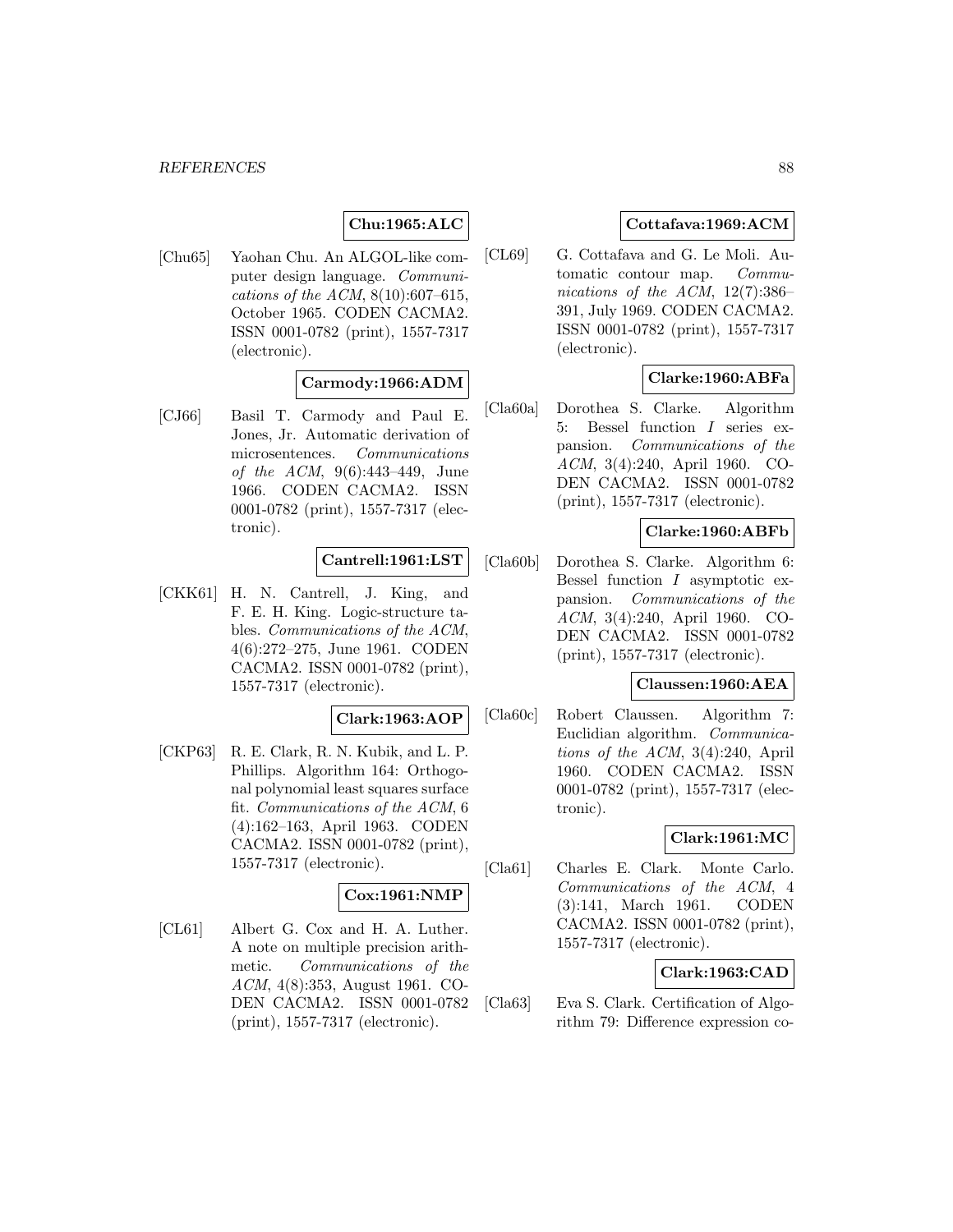efficients. Communications of the ACM, 6(3):104, March 1963. CO-DEN CACMA2. ISSN 0001-0782 (print), 1557-7317 (electronic).

## **Clampett:1964:RBS**

[Cla64] Harry A. Clampett, Jr. Randomized binary searching with tree structures. Communications of the ACM, 7(3):163–165, March 1964. CODEN CACMA2. ISSN 0001-0782 (print), 1557-7317 (electronic).

### **Clark:1966:ASS**

[Cla66a] Ellen R. Clark. On the automatic simplification of sourcelanguage programs. Communications of the ACM, 9(7):480–481, July 1966. CODEN CACMA2. ISSN 0001-0782 (print), 1557-7317 (electronic).

### **Clasen:1966:TAT**

[Cla66b] R. J. Clasen. Techniques for automatic tolerance control in linear programming. Communications of the ACM, 9(11):802–803, November 1966. CODEN CACMA2. ISSN 0001-0782 (print), 1557-7317 (electronic).

## **Clark:1967:ASS**

[Cla67] Ellen R. Clark. On the automatic simplification of sourcelanguage programs. Communications of the ACM, 10(3):160–165, March 1967. CODEN CACMA2. ISSN 0001-0782 (print), 1557-7317 (electronic).

## **Clark:1968:LEE**

[Cla68] S. R. Clark. Letter to the Editor: Endorsing the Illinois post mortem dump. *Communications* of the ACM, 11(3):150, March 1968. CO-DEN CACMA2. ISSN 0001-0782 (print), 1557-7317 (electronic).

## **Claringbold:1969:ARU**

[Cla69a] P. J. Claringbold. Algorithm 366: Regression using certain direct product matrices [G2]. Communications of the ACM, 12(12): 687–688, December 1969. CODEN CACMA2. ISSN 0001-0782 (print), 1557-7317 (electronic).

### **Claringbold:1969:AAV**

[Cla69b] P. J. Claringbold. Algorithm 367: Analysis of variance for balanced experiments [G2]. Communications of the ACM, 12(12):688–691, December 1969. CODEN CACMA2. ISSN 0001-0782 (print), 1557-7317 (electronic).

### **Clendenin:1961:NCR**

[Cle61] W. W. Clendenin. Notes on the construction of rational approximations for the error function and for similar functions. Communications of the ACM,  $4(8)$ :354-355, August 1961. CODEN CACMA2. ISSN 0001-0782 (print), 1557-7317 (electronic).

### **Cleary:1966:FTS**

[Cle66] J. G. Cleary. A Fortran technique for simplifying input to report generators. Communications of the ACM, 9(6):441–442, June 1966. CODEN CACMA2. ISSN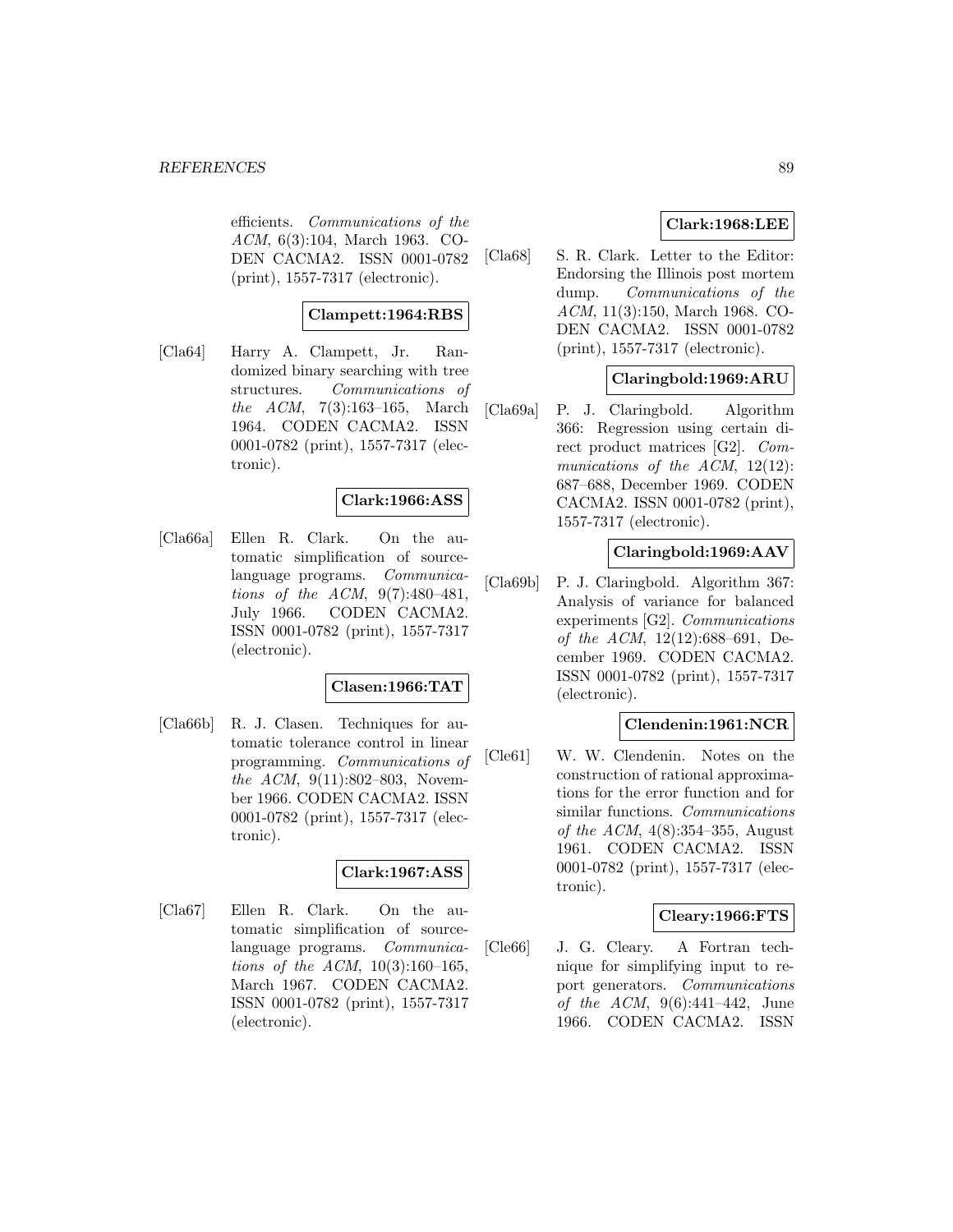0001-0782 (print), 1557-7317 (electronic).

### **Clemm:1969:ACV**

[Cle69] Donald S. Clemm. Algorithm 352: Characteristic values and associated solutions of Mathieu's differential equation [S22]. Communications of the ACM, 12(7):399–407 (or 399–406??), July 1969. CODEN CACMA2. ISSN 0001-0782 (print), 1557-7317 (electronic). See remark [Fri72].

### **Climenson:1963:RRC**

[Cli63] W. D. Climenson. RECOL—a retrieval command language. Communications of the ACM,  $6(3)$ : 117–122, March 1963. CODEN CACMA2. ISSN 0001-0782 (print), 1557-7317 (electronic).

### **Cline:1964:CMT**

[Cli64] Randall E. Cline. A class of matrices to test inversion procedures. Communications of the ACM, 7 (12):724–725, December 1964. CO-DEN CACMA2. ISSN 0001-0782 (print), 1557-7317 (electronic).

### **Climpel:1969:AMS**

[Cli69] R. R. Climpel. Algorithm 348: Matrix scaling by integer programming. Communications of the ACM, 12(4):212–213, April 1969. CODEN CACMA2. ISSN 0001-0782 (print), 1557-7317 (electronic).

### **Conway:1963:CCC**

[CM63] R. W. Conway and W. L. Maxwell. CORC—the Cornell computing language. Communications of the ACM, 6(6):317–321, June 1963. CODEN CACMA2. ISSN 0001-0782 (print), 1557-7317 (electronic).

# **Conway:1967:TCT**

[CM67a] R. W. Conway and H. L. Morgan. Tele-CUPL: a telephone time sharing system. Communications of the ACM, 10(9):538–542, September 1967. CODEN CACMA2. ISSN 0001-0782 (print), 1557-7317 (electronic).

## **Coveyou:1967:FAU**

[CM67b] R. R. Coveyou and R. D. MacPherson. Fourier analysis of uniform random number generators. Journal of the ACM, 14(1):100–119, January 1967. CODEN JACOAH. ISSN 0004-5411.

## **Cobb:1969:CAS**

[Cob69] S. M. Cobb. Certification of Algorithm 47 [S16]: Associated Legendre functions of the first kind for real or imaginary arguments. Communications of the ACM,  $12(11)$ : 635–636, November 1969. CODEN CACMA2. ISSN 0001-0782 (print), 1557-7317 (electronic).

### **Codd:1960:MSIa**

[Cod60a] E. F. Codd. Multiprogram scheduling. Parts 1 and 2. Introduction and theory. Communications of the ACM, 3(6):347–350, June 1960. CODEN CACMA2. ISSN 0001-0782 (print), 1557-7317 (electronic).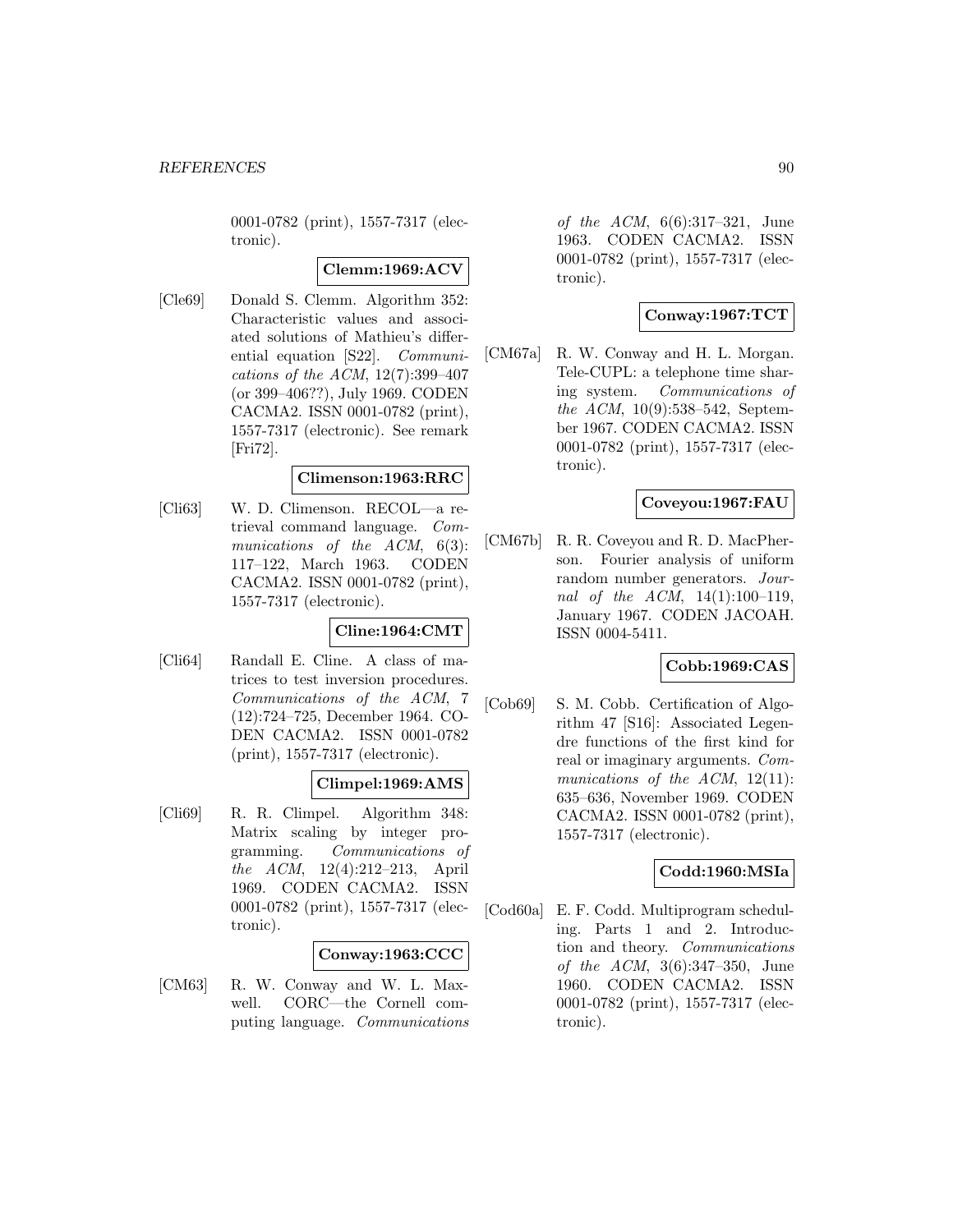# **Codd:1960:MSIb**

[Cod60b] E. F. Codd. Multiprogram scheduling. Parts 3 and 4. Scheduling algorithm and external constraints. Communications of the ACM, 3 (7):413–418, July 1960. CODEN CACMA2. ISSN 0001-0782 (print), 1557-7317 (electronic).

## **Cody:1964:DPS**

[Cod64] W. J. Cody. Double-precision square root for the CDC-3600. Communications of the ACM, 7 (12):715–718, December 1964. CO-DEN CACMA2. ISSN 0001-0782 (print), 1557-7317 (electronic).

### **Cody:1967:LEA**

[Cod67] William J. Cody, Jr. Letter to the Editor: Another aspect of economical polynomials. Communications of the  $ACM$ , 10(9):531, September 1967. CODEN CACMA2. ISSN 0001-0782 (print), 1557-7317 (electronic). See [Fik67b].

## **Cohen:1961:AMI**

[Coh61a] Donald Cohen. Algorithm 58: Matrix inversion. Communications of the ACM, 4(5):236, May 1961. CO-DEN CACMA2. ISSN 0001-0782 (print), 1557-7317 (electronic).

### **Cohen:1961:SES**

[Coh61b] Leo J. Cohen. Stochastic evaluation of a static storage allocation. Communications of the ACM, 4(10):460–464, October 1961. CO-DEN CACMA2. ISSN 0001-0782 (print), 1557-7317 (electronic).

## **Cohen:1962:CAN**

[Coh62] Kalman J. Cohen. Certification of Algorithm 30: Numerical solution of the polynomial equation. Communications of the ACM,  $5(1):50$ , January 1962. CODEN CACMA2. ISSN 0001-0782 (print), 1557-7317 (electronic).

## **Cohn:1966:INI**

[Coh66] Charles Erwin Cohn. Incorporation of nonstandard input/output devices into FORTRAN systems. Communications of the ACM, 9 (5):343–344, May 1966. CODEN CACMA2. ISSN 0001-0782 (print), 1557-7317 (electronic).

### **Cohen:1967:UFS**

[Coh67] Jacques Cohen. A use of fast and slow memories in list-processing languages. Communications of the  $ACM$ ,  $10(2):82-86$ , February 1967. CODEN CACMA2. ISSN 0001-0782 (print), 1557-7317 (electronic).

## **Collins:1960:MOE**

[Col60] George E. Collins. A method for overlapping and erasure of lists. Communications of the ACM, 3 (12):655–657, December 1960. CO-DEN CACMA2. ISSN 0001-0782 (print), 1557-7317 (electronic).

### **Collinge:1961:AGF**

[Col61a] Robert M. Collinge. Algorithm 31: Gamma function. Communications of the ACM,  $4(2):105$ , February 1961. CODEN CACMA2. ISSN 0001-0782 (print), 1557-7317 (electronic).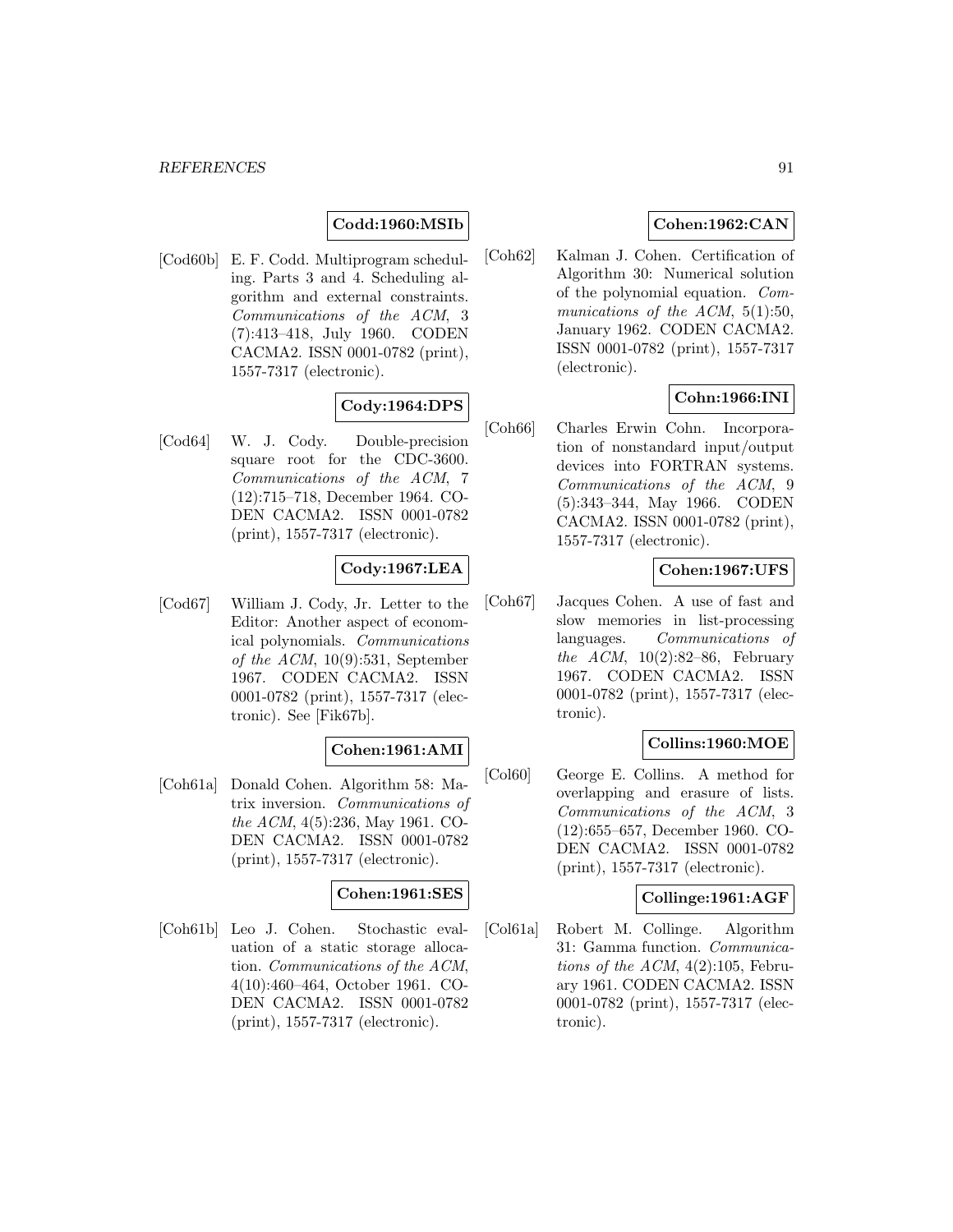## **Collinge:1961:RAR**

[Col61b] Robert M. Collinge. Remark on Algorithm 25: Real zeros of an arbitrary function. Communications of the ACM,  $4(3):154$ , March 1961. CODEN CACMA2. ISSN 0001-0782 (print), 1557-7317 (electronic).

## **Collins:1961:EAS**

[Col61c] George O. Collins, Jr. Experience in automatic storage allocation. Communications of the ACM, 4(10):436–440, October 1961. CO-DEN CACMA2. ISSN 0001-0782 (print), 1557-7317 (electronic).

## **Collinson:1962:AMSa**

[Col62a] D. M. Collinson. Algorithm 117: Magic square (even order). Communications of the ACM, 5(8):435, August 1962. CODEN CACMA2. ISSN 0001-0782 (print), 1557-7317 (electronic).

### **Collinson:1962:AMSb**

[Col62b] D. M. Collinson. Algorithm 118: Magic square (odd order). Communications of the ACM, 5(8):436, August 1962. CODEN CACMA2. ISSN 0001-0782 (print), 1557-7317 (electronic).

## **Collinson:1962:ATM**

[Col62c] D. M. Collinson. Algorithm 148: Term of magic square. Communications of the ACM,  $5(12):605$ , December 1962. CODEN CACMA2. ISSN 0001-0782 (print), 1557-7317 (electronic).

### **Collison:1962:AMSa**

[Col62d] D. M. Collison. Algorithm 117: Magic square (even order). Communications of the ACM, 5(8):435, August 1962. CODEN CACMA2. ISSN 0001-0782 (print), 1557-7317 (electronic).

## **Collison:1962:AMSb**

[Col62e] D. M. Collison. Algorithm 118: Magic square (odd order). Communications of the ACM, 5(8):436, August 1962. CODEN CACMA2. ISSN 0001-0782 (print), 1557-7317 (electronic).

### **Collison:1962:ATM**

[Col62f] D. M. Collison. Algorithm 148: Term of magic square. Communications of the ACM,  $5(12):605$ , December 1962. CODEN CACMA2. ISSN 0001-0782 (print), 1557-7317 (electronic).

### **Collison:1962:CAM**

[Col62g] D. M. Collison. Certification of Algorithm 117 and 118: Magic square (odd and, even orders). Communications of the ACM,  $5(8):440$ , August 1962. CODEN CACMA2. ISSN 0001-0782 (print), 1557-7317 (electronic).

### **Collison:1962:CAC**

[Col62h] D. M. Collison. Certification of Algorithm 72: Composition generator. Communications of the ACM, 5(8):439, August 1962. CODEN CACMA2. ISSN 0001-0782 (print), 1557-7317 (electronic).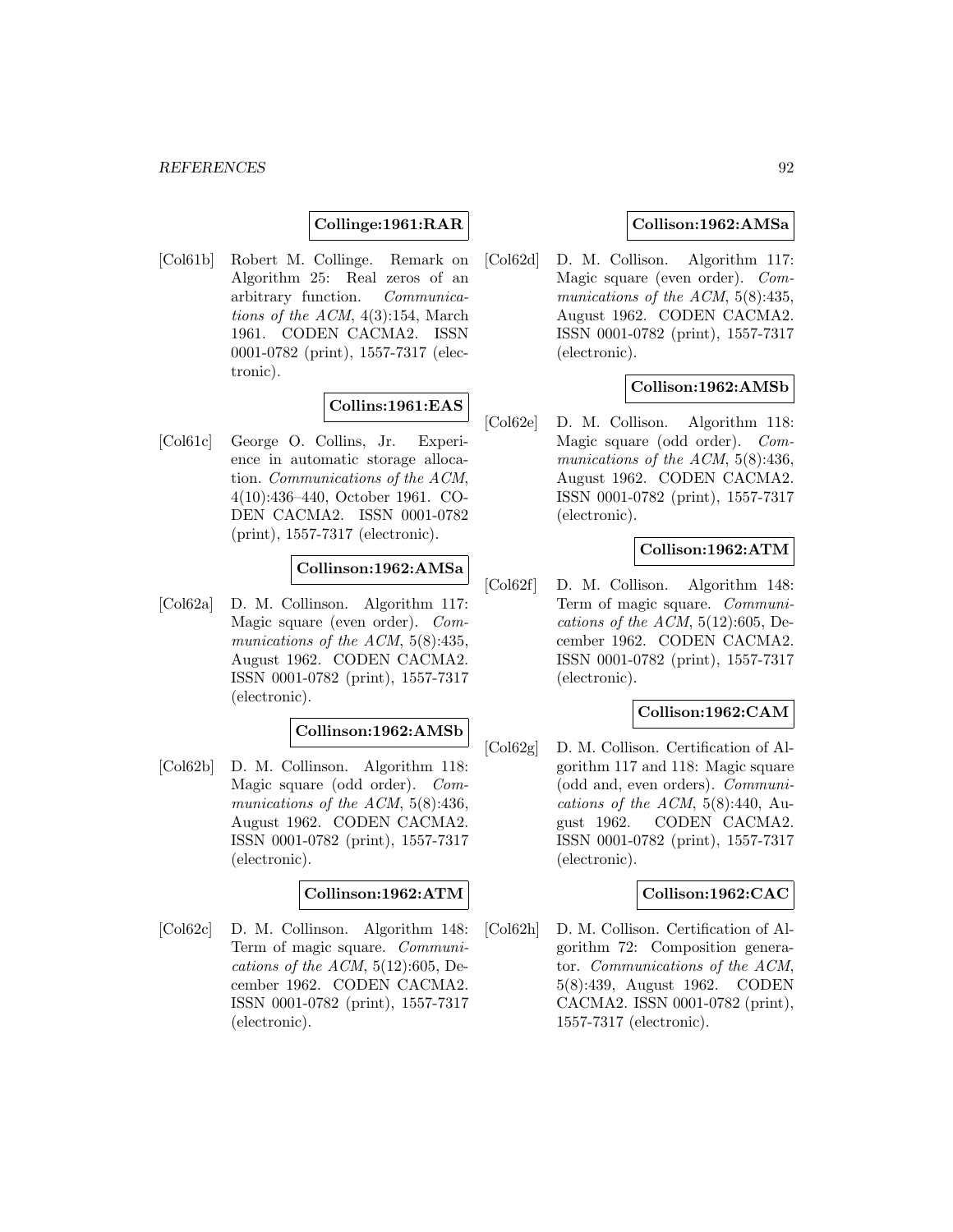### **Collison:1962:CAPa**

[Col62i] D. M. Collison. Certification of Algorithm 86: Permute. Communications of the  $ACM$ ,  $5(8):440$ , August 1962. CODEN CACMA2. ISSN 0001-0782 (print), 1557-7317 (electronic).

### **Collison:1962:CAPb**

[Col62j] D. M. Collison. Certification of Algorithm 87: Permutation generator. Communications of the ACM, 5(8):440, August 1962. CODEN CACMA2. ISSN 0001-0782 (print), 1557-7317 (electronic).

### **Collison:1962:RAR**

[Col62k] D. M. Collison. Remark on Algorithm 78: Rational roots of polynomials with integer coefficients. Communications of the ACM, 5 (8):440, August 1962. CODEN CACMA2. ISSN 0001-0782 (print), 1557-7317 (electronic).

#### **Colker:1963:AEP**

[Col63a] A. Colker. Algorithm 184: Erlang probability for curve fitting. Communications of the ACM, 6(7): 386, July 1963. CODEN CACMA2. ISSN 0001-0782 (print), 1557-7317 (electronic).

### **Colker:1963:ANP**

[Col63b] A. Colker. Algorithm 185: Normal probability for curve fitting. Communications of the ACM, 6(7): 386, July 1963. CODEN CACMA2. ISSN 0001-0782 (print), 1557-7317 (electronic).

## **Collins:1963:CAC**

[Col63c] David H. Collins. Certification of Algorithm 161: Combinatorial of M things taken one at a time, two at a time, up to  $N$  at time.  $Com$ munications of the  $ACM$ ,  $6(10):619$ , October 1963. CODEN CACMA2. ISSN 0001-0782 (print), 1557-7317 (electronic).

## **Collens:1964:ALC**

[Col64a] David S. Collens. Algorithm 243: Logarithm of a complex number[B3] rewrite of Algorithm 48. Communications of the ACM, 7 (11):660, November 1964. CODEN CACMA2. ISSN 0001-0782 (print), 1557-7317 (electronic).

### **Collens:1964:RRA**

[Col64b] David S. Collens. Remark on remarks on Algorithm 48: Logarithm of a complex number. Communications of the ACM, 7(8):485, August 1964. CODEN CACMA2. ISSN 0001-0782 (print), 1557-7317 (electronic).

### **Collison:1965:LEC**

[Col65] D. M. Collison. Letter to the Editor: calculating  $E$  on a small computer. Communications of the ACM,  $8(1):71-72$ , January 1965. CODEN CACMA2. ISSN 0001-0782 (print), 1557-7317 (electronic).

### **Cole:1966:SCC**

[Col66a] L. M. Cole, Jr. A short critique on Communications' contents page. Communications of the ACM, 9(7): 485, July 1966. CODEN CACMA2.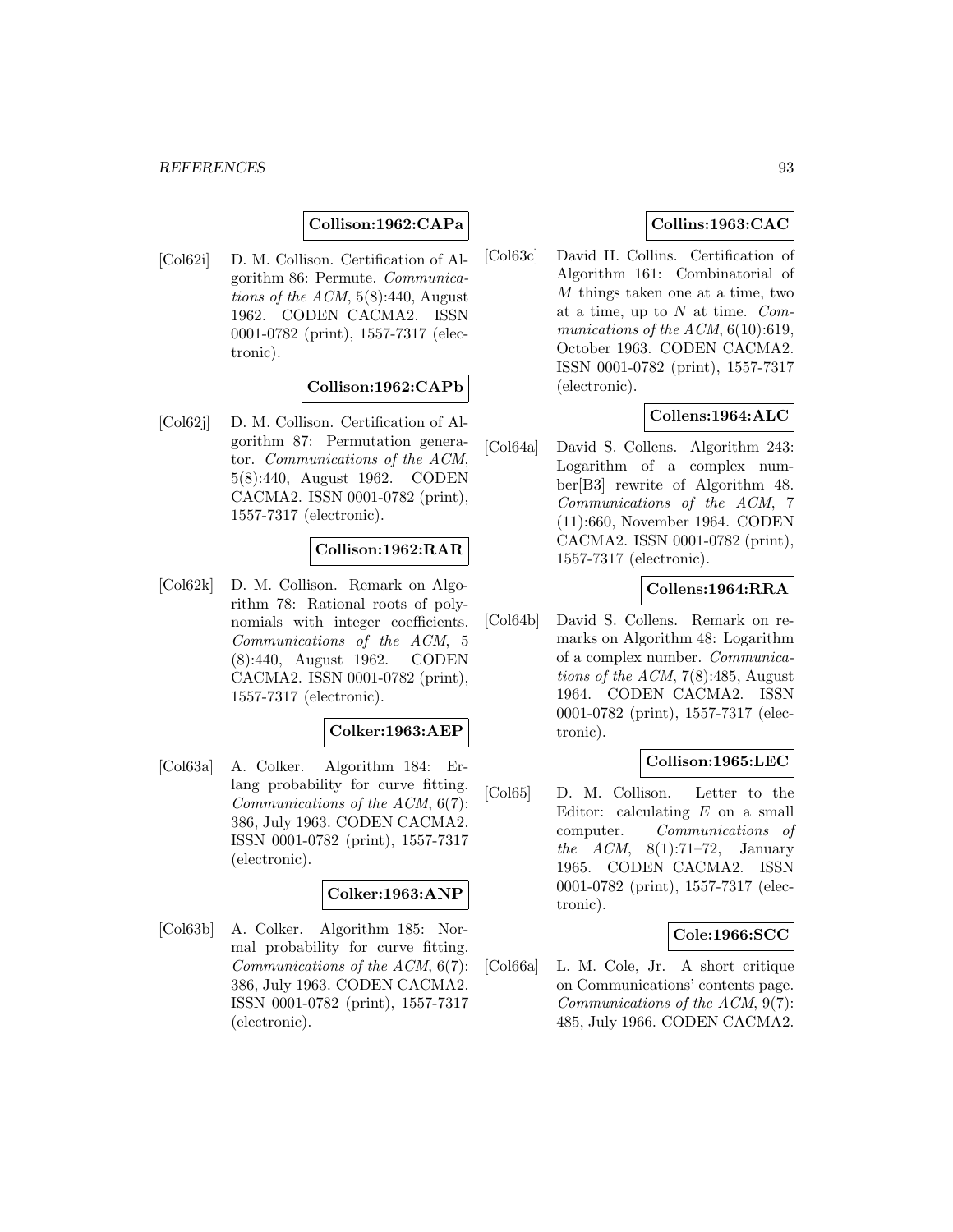ISSN 0001-0782 (print), 1557-7317 (electronic).

### **Collins:1966:PSP**

[Col66b] G. E. Collins. PM, A system for polynomial manipulation. Communications of the ACM, 9(8): 578–589, August 1966. CODEN CACMA2. ISSN 0001-0782 (print), 1557-7317 (electronic).

# **Collins:1969:LEC**

[Col69] George E. Collins. Letter to the Editor: comment on a paper by ku and adler. Communications of the ACM, 12(6):302–303, June 1969. CODEN CACMA2. ISSN 0001-0782 (print), 1557-7317 (electronic).

## **Coleman:1978:RSN**

[Col78] John P. Coleman. Remark on "Algorithm 49: Spherical Neumann Function". ACM Transactions on Mathematical Software, 4 (3):295, September 1978. CODEN ACMSCU. ISSN 0098-3500. See [Her61a].

## **Comfort:1964:MLI**

[Com64a] W. T. Comfort. Multiword list items. Communications of the ACM, 7(6):357–362, June 1964. CODEN CACMA2. ISSN 0001- 0782 (print), 1557-7317 (electronic).

### **Comstock:1964:NMB**

[Com64b] D. R. Comstock. A note on multiplying Boolean matrices II. Communications of the ACM,  $7(1):13$ , January 1964. CODEN CACMA2.

ISSN 0001-0782 (print), 1557-7317 (electronic).

## **Conway:1961:LEA**

[Con61] Melvin E. Conway. Letter to the Editor: ALGOL 60 comment. Communications of the ACM, 4 (10):465, October 1961. CODEN CACMA2. ISSN 0001-0782 (print), 1557-7317 (electronic).

## **Conger:1962:CAM**

[Con62] Richard A. Conger. Certification of Algorithm 58: Matrix inversion. Communications of the ACM, 5(6):347, June 1962. CO-DEN CACMA2. ISSN 0001-0782 (print), 1557-7317 (electronic).

## **Conway:1963:DST**

[Con63] Melvin E. Conway. Design of a separable transition-diagram compiler. Communications of the ACM, 6(7):396–408, July 1963. CODEN CACMA2. ISSN 0001-0782 (print), 1557-7317 (electronic).

# **Conte:1966:NA**

[Con66] Samuel D. Conte. Numerical analysis. Communications of the ACM, 9(7):475, July 1966. CODEN CACMA2. ISSN 0001-0782 (print), 1557-7317 (electronic).

### **Cooke:1963:TFM**

[Coo63] William S. Cooke. A tape file merge pattern generator. Communications of the ACM, 6(5):227– 230, May 1963. CODEN CACMA2. ISSN 0001-0782 (print), 1557-7317 (electronic).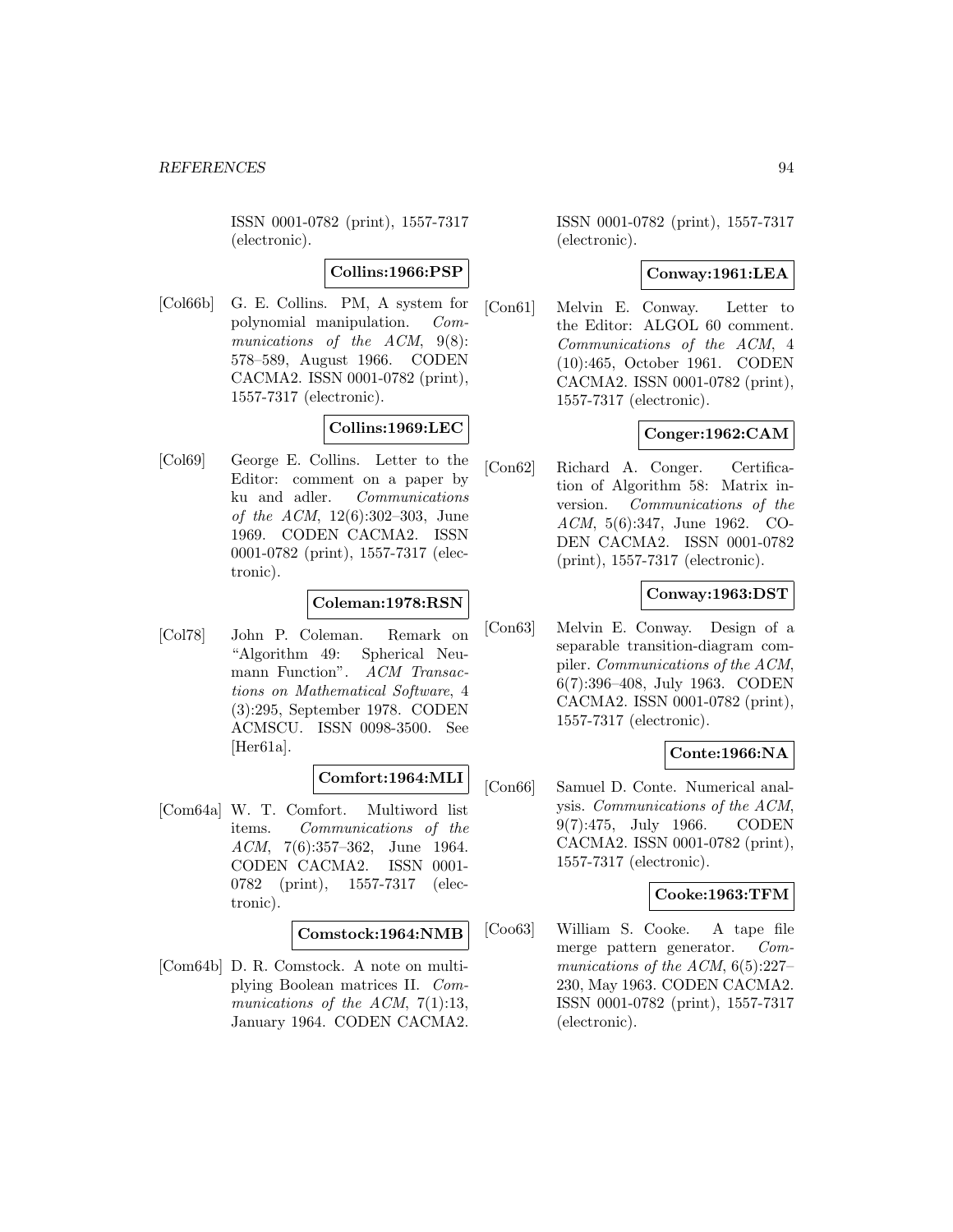## **Cooper:1966:CPT**

[Coo66] Leon Cooper. Comments on Professor Tewarson's letter. Communications of the ACM, 9(4):241, April 1966. CODEN CACMA2. ISSN 0001-0782 (print), 1557-7317 (electronic).

## **Cooper:1967:UCM**

[Coo67a] B. E. Cooper. A unifying computational method for the analysis of complete factorial experiments. Communications of the ACM, 10 (1):27–34, January 1967. CODEN CACMA2. ISSN 0001-0782 (print), 1557-7317 (electronic).

# **Cooper:1967:BJR**

[Coo67b] David C. Cooper. Böhm and Jacopini's reduction of flow charts. Communications of the ACM, 10 (8):463, August 1967. CODEN CACMA2. ISSN 0001-0782 (print), 1557-7317 (electronic).

### **Corey:1967:LEW**

[Cor67] Lewis C. Corey. Letter to the Editor: What level for ACM publications? Communications of the ACM, 10(5):259, May 1967. CO-DEN CACMA2. ISSN 0001-0782 (print), 1557-7317 (electronic).

### **Counts:1962:AGMa**

[Cou62a] Jay W. Counts. Algorithm 107: Gauss's method. Communications of the ACM, 5(7):388, July 1962. CODEN CACMA2. ISSN 0001-0782 (print), 1557-7317 (electronic).

## **Counts:1962:AGMb**

[Cou62b] Jay W. Counts. Algorithm 126: Gauss' method. Communications of the  $ACM$ ,  $5(10):511$ , October 1962. CODEN CACMA2. ISSN 0001-0782 (print), 1557-7317 (electronic).

## **Clarkson:1961:DMI**

[CP61] William K. Clarkson and Benjamin M. Prince. A divisionless method of integer conversion. Communications of the ACM,  $4(7):315-$ 316, July 1961. CODEN CACMA2. ISSN 0001-0782 (print), 1557-7317 (electronic).

### **Cody:1967:NCA**

[CR67] W. J. Cody and Anthony Ralston. A note on computing approximations to the exponential function. Communications of the ACM, 10 (1):53–55, January 1967. CODEN CACMA2. ISSN 0001-0782 (print), 1557-7317 (electronic).

### **Crosby:1965:NAO**

[Cro65] William S. Crosby. Note on an ASCII-octal code table. Communications of the ACM, 8(10):616, October 1965. CODEN CACMA2. ISSN 0001-0782 (print), 1557-7317 (electronic).

### **Curtz:1960:CPM**

[CRS60] T. B. Curtz, J. F. Riordan, and M. Spohn. A comparison of 650 programming methods. Communications of the ACM, 3(12):663– 664, December 1960. CODEN CACMA2. ISSN 0001-0782 (print), 1557-7317 (electronic).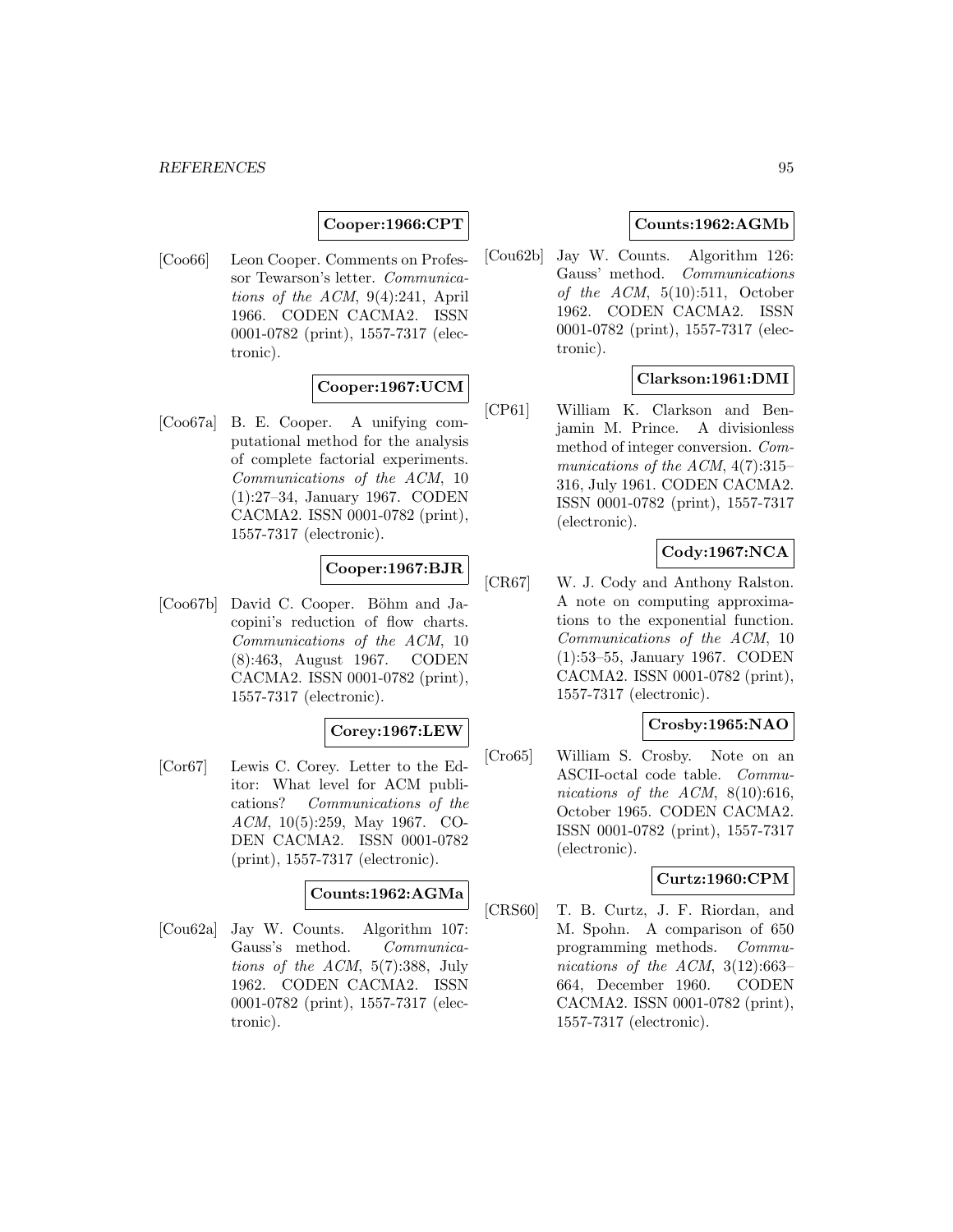# **Coveyou:1961:AP**

[CS61] R. R. Coveyou and J. G. Sullivan. Algorithm 71: Permutation. Communications of the ACM, 4 (11):497, November 1961. CODEN CACMA2. ISSN 0001-0782 (print), 1557-7317 (electronic).

### **Colilla:1962:ISP**

[CS62] Robert A. Colilla and Burnett H. Sams. Information structures for processing and retrieving. Communications of the ACM,  $5(1):11-16$ , January 1962. CODEN CACMA2. ISSN 0001-0782 (print), 1557-7317 (electronic).

### **Chu:1963:SIP**

[CS63a] Wen-Hwa Chu and Donald R. Saathoff. A semi-iterative process for evaluating arctangents. Communications of the ACM,  $6(9):516-$ 517, September 1963. CODEN CACMA2. ISSN 0001-0782 (print), 1557-7317 (electronic).

### **Conway:1963:ADA**

[CS63b] Melvin E. Conway and Joseph Speroni. Arithmetizing declarations: an application to COBOL. Communications of the ACM, 6 (1):24–27, January 1963. CODEN CACMA2. ISSN 0001-0782 (print), 1557-7317 (electronic).

#### **Cramer:1966:HOI**

[CS66] Martin L. Cramer and Jon C. Strauss. A hybrid-oriented interactive language. Communications of the ACM, 9(7):483, July 1966. CODEN CACMA2. ISSN 0001-0782 (print), 1557-7317 (electronic).

## **Crawford:1962:ARE**

[CT62] Martin Crawford and Robert Techo. Algorithm 123: Real error function,  $ERF(x)$ . *Communications* of the ACM, 5(9):483, September 1962. CODEN CACMA2. ISSN 0001-0782 (print), 1557-7317 (electronic).

### **Cundiff:1962:AEA**

[Cun62a] John L. Cundiff. Algorithm 88: Evaluation of asymptotic expression for the Fresnel sine and cosine integrals. Communications of the ACM, 5(5):280, May 1962. CODEN CACMA2. ISSN 0001-0782 (print), 1557-7317 (electronic).

### **Cundiff:1962:AEFa**

[Cun62b] John L. Cundiff. Algorithm 89: Evaluation of the Fresnel sine integral. Communications of the ACM, 5(5):280, May 1962. CODEN CACMA2. ISSN 0001-0782 (print), 1557-7317 (electronic).

### **Cundiff:1962:AEFb**

[Cun62c] John L. Cundiff. Algorithm 90: Evaluation of the Fresnel cosine integral. Communications of the ACM, 5(5):281, May 1962. CODEN CACMA2. ISSN 0001-0782 (print), 1557-7317 (electronic).

### **Cunningham:1962:WC**

[Cun62d] Joseph F. Cunningham. Why COBOL? Communications of the ACM, 5(5):236, May 1962. CODEN CACMA2. ISSN 0001-0782 (print), 1557-7317 (electronic).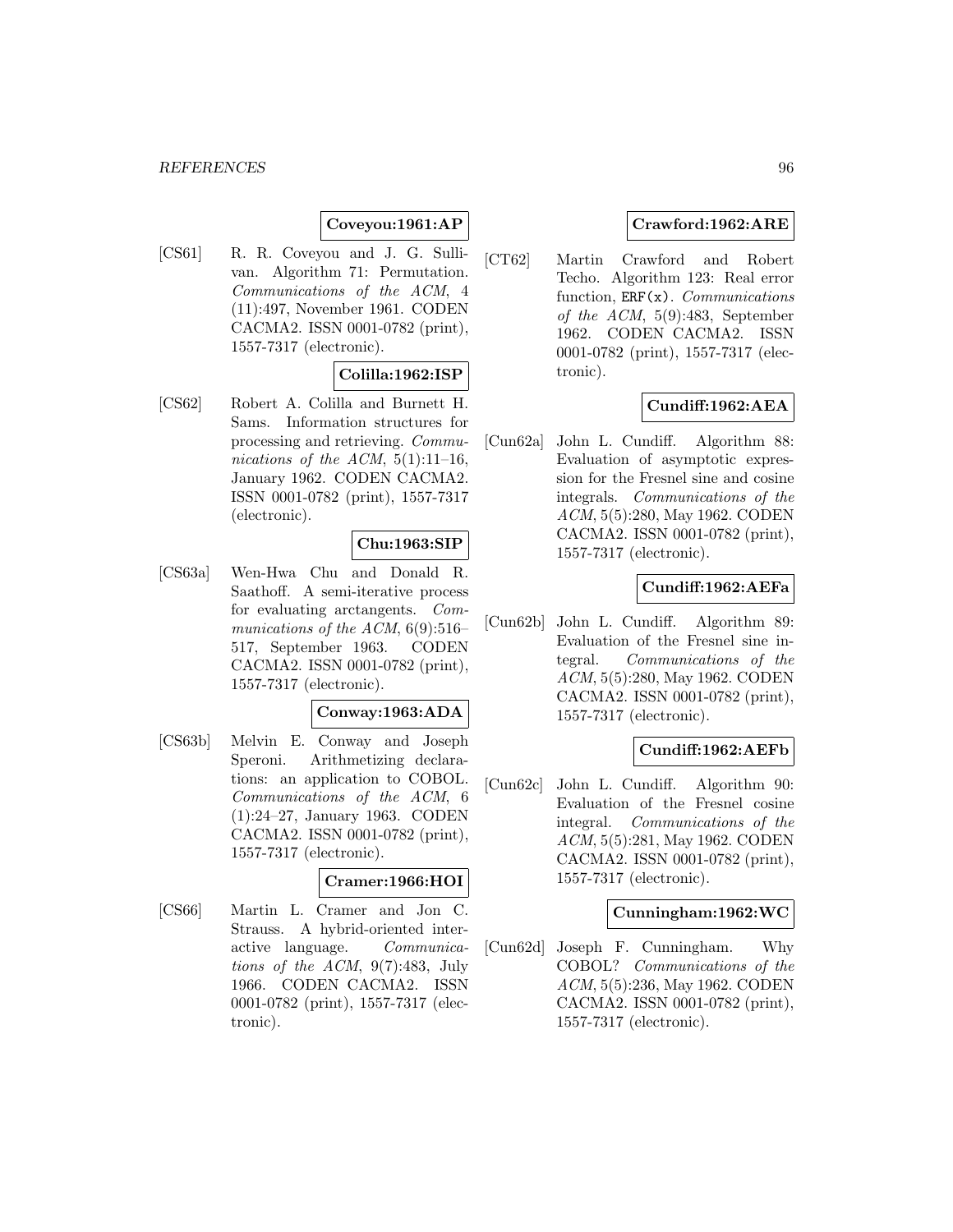## **Cunningham:1963:C**

[Cun63] Joseph F. Cunningham. COBOL. Communications of the ACM, 6 (3):79–82, March 1963. CODEN CACMA2. ISSN 0001-0782 (print), 1557-7317 (electronic).

### **Carlson:1963:UDF**

[CV63] B. G. Carlson and E. A. Voorhees. Use of the disk file on stretch. Communications of the ACM,  $6(10)$ : 631–634, October 1963. CODEN CACMA2. ISSN 0001-0782 (print), 1557-7317 (electronic).

#### **Coffman:1968:FED**

[CV68] E. G. Coffman and L. C. Varian. Further experimental data on the behavior of programs in a paging environment. Communications of the ACM,  $11(7):471-474$ , July 1968. CODEN CACMA2. ISSN 0001-0782 (print), 1557-7317 (electronic).

### **Cheatham:1962:TRR**

[CW62] T. E. Cheatham, Jr. and S. Warshall. Translation of retrieval requests couched in a "semi-formal" English-like language. Communications of the ACM,  $5(1):34-39$ , January 1962. CODEN CACMA2. ISSN 0001-0782 (print), 1557-7317 (electronic).

#### **Cohen:1965:AAL**

[CW65] Kenneth Cohen and J. H. Wegstein. AXLE: An axiomatic language for string transformations. Communications of the ACM,  $8(11):657-$ 661, November 1965. CODEN CACMA2. ISSN 0001-0782 (print), 1557-7317 (electronic).

## **Carr:1966:NMS**

[CW66a] John W. Carr III and Jerome Welland. A nonrecursive method of syntax specification. Communications of the ACM,  $9(4):267-269$ , April 1966. CODEN CACMA2. ISSN 0001-0782 (print), 1557-7317 (electronic).

## **Coffman:1966:IST**

[CW66b] E. G. Coffman, Jr. and R. C. Wood. Interarrival statistics for time sharing systems. Communications of the ACM,  $9(7):500-503$ , July 1966. CODEN CACMA2. ISSN 0001-0782 (print), 1557-7317 (electronic).

# **Cyvin:1964:AND**

[Cyv64a] S. J. Cyvin. Algorithm 226: Normal distribution function. Communications of the ACM, 7(5):295, May 1964. CODEN CACMA2. ISSN 0001-0782 (print), 1557-7317 (electronic).

### **Cyvin:1964:ACP**

[Cyv64b] S. J. Cyvin. Algorithm 227: Chebyshev polynomial coefficients. Communications of the ACM, 7(5):295, May 1964. CODEN CACMA2. ISSN 0001-0782 (print), 1557-7317 (electronic).

#### **Damerau:1964:TCD**

[Dam64] Fred J. Damerau. A technique for computer detection and correction of spelling errors. Communications of the ACM, 7(3):171–176, March 1964. CODEN CACMA2. ISSN 0001-0782 (print), 1557-7317 (electronic).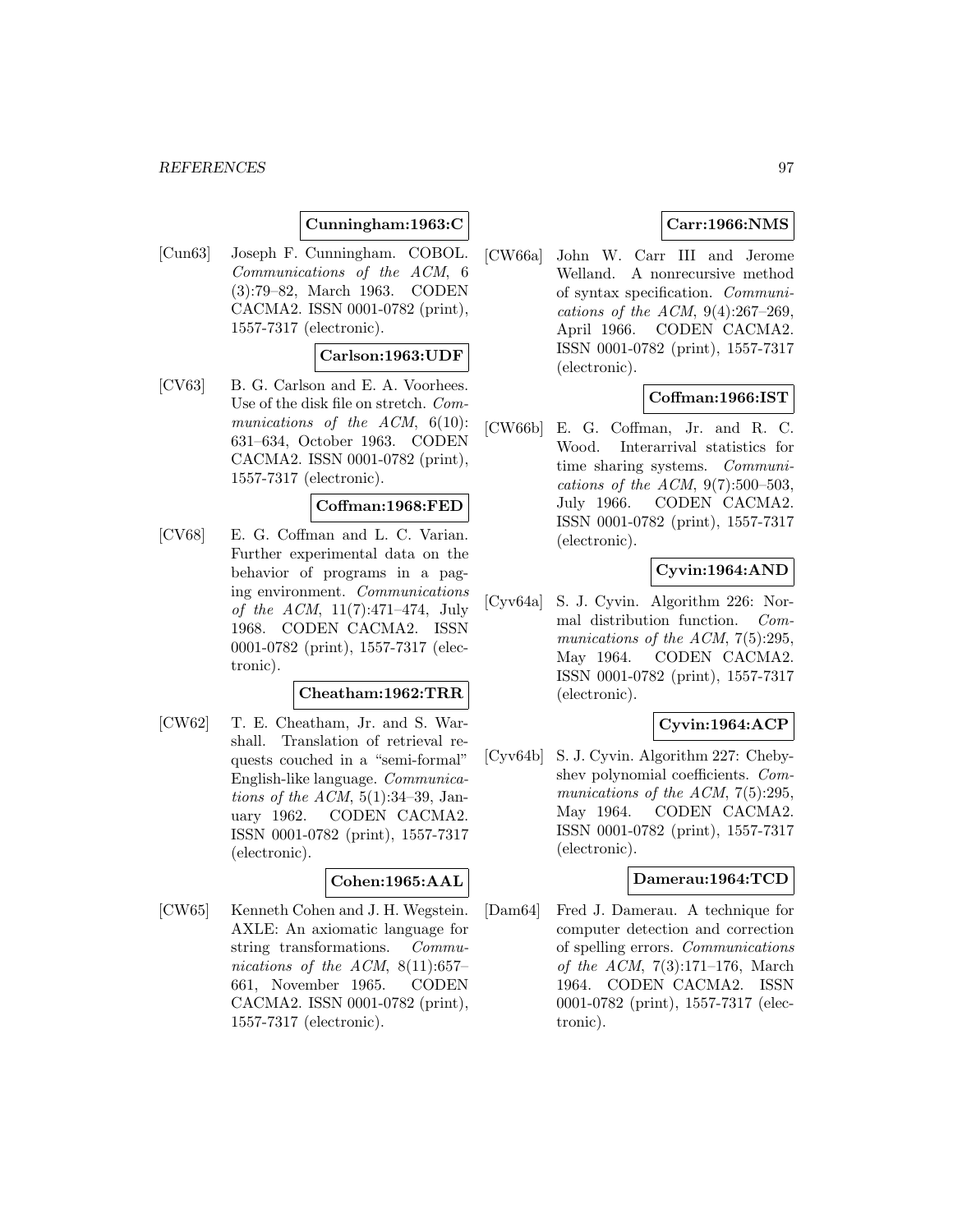### **Davidson:1962:RMN**

[Dav62] Leon Davidson. Retrieval of misspelled names in an airline passenger record system. Communications of the ACM,  $5(3):169-171$ , March 1962. CODEN CACMA2. ISSN 0001-0782 (print), 1557-7317 (electronic).

## **Davids:1966:LED**

[Dav66] Norman Davids. Letter to the Editor: Direct methods of computer analysis. Communications of the ACM, 9(5):323, May 1966. CODEN CACMA2. ISSN 0001-0782 (print), 1557-7317 (electronic).

## **Davies:1976:RAR**

[Dav76] Alan M. Davies. Remark on "Algorithm 450: Rosenbrock Function Minimization [E4]". ACM Transactions on Mathematical Software, 2 (3):300–301, September 1976. CO-DEN ACMSCU. ISSN 0098-3500. See [MM73].

#### **Dayhoff:1963:CMP**

[Day63] M. O. Dayhoff. A contour-map program for X-ray crystallography. Communications of the ACM, 6 (10):620–622, October 1963. CO-DEN CACMA2. ISSN 0001-0782 (print), 1557-7317 (electronic).

## **Day:1965:NSP**

[Day65] James T. Day. On the numerical solution of an N-point boundary value problem for linear ordinary differential equations. *Communi*cations of the ACM, 8(4):235–236, April 1965. CODEN CACMA2. ISSN 0001-0782 (print), 1557-7317 (electronic).

## **Danielson:1963:CPE**

[DB63] Wayne A. Danielson and Bruce Briggs. A computer program for editing the news. Communications *of the ACM*,  $6(8):487-490$ , August 1963. CODEN CACMA2. ISSN 0001-0782 (print), 1557-7317 (electronic).

## **Davids:1964:CAM**

[DB64] Norman Davids and Robert L. Berger. A computer analysis method for thermal diffusion in biochemical systems. Communications of the ACM, 7(9):547–551, September 1964. CODEN CACMA2. ISSN 0001-0782 (print), 1557-7317 (electronic).

### **deBakker:1966:A**

[dB66] J. W. de Bakker. On AXLE. Communications of the ACM, 9(4):242, April 1966. CODEN CACMA2. ISSN 0001-0782 (print), 1557-7317 (electronic).

### **deBruijn:1967:ACP**

[dB67] N. G. de Bruijn. Additional comments on a problem in concurrent programming control. Communications of the ACM, 10(3):137–138, March 1967. CODEN CACMA2. ISSN 0001-0782 (print), 1557-7317 (electronic).

### **Dewar:1969:PSA**

[DBT69] Hamish Dewar, Paul Bratley, and James Peter Thorne. A program for the syntactic analysis of English sentences. Communications of the ACM, 12(8):476–479, August 1969. CODEN CACMA2. ISSN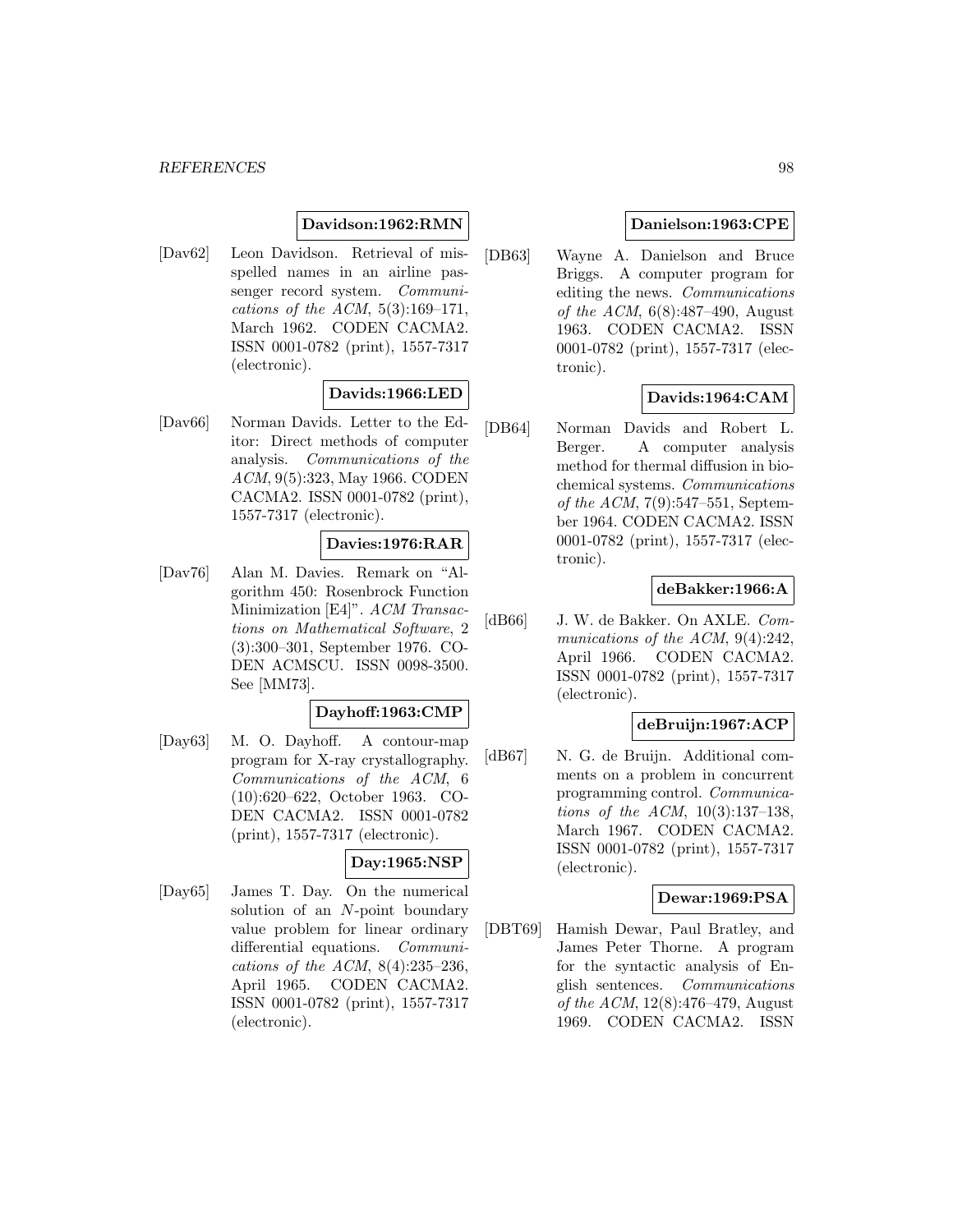0001-0782 (print), 1557-7317 (electronic).

# **Day:1964:NSB**

[DC64] James T. Day and George W. Collins, II. On the numerical solution of boundary value problems for linear ordinary differential equations. Communications of the ACM, 7 (1):22–23, January 1964. CODEN CACMA2. ISSN 0001-0782 (print), 1557-7317 (electronic).

## **Daley:1968:VMP**

[DD68a] Robert C. Daley and Jack B. Dennis. Virtual memory, processes, and sharing in MULTICS. Communications of the ACM,  $11(5):306-$ 312, May 1968. CODEN CACMA2. ISSN 0001-0782 (print), 1557-7317 (electronic).

### **Dietmeyer:1968:GPI**

[DD68b] D. L. Dietmeyer and J. R. Duley. Generating prime implicants via ternary encoding and decimal arithmetic. Communications of the ACM, 11(7):520–523, July 1968. CODEN CACMA2. ISSN 0001-0782 (print), 1557-7317 (electronic).

## **DeLaBriandais:1961:LEO**

[De 61] Rene De La Briandais. Letter to the Editor: an open letter to Bob Bemer. Communications of the ACM, 4(3):A12, March 1961. CO-DEN CACMA2. ISSN 0001-0782 (print), 1557-7317 (electronic). See response [Bem61].

## **DeMatteis:1967:LEI**

[De 67] Artenio De Matteis. Letter to the Editor: Improvements based on computed errors. Communications of the ACM,  $10(11):683$ , November 1967. CODEN CACMA2. ISSN 0001-0782 (print), 1557-7317 (electronic).

## **DeVogelaere:1968:ASB**

[De 68a] R. De Vogelaere. Algorithm 335: A set of basic input-output procedures. Communications of the ACM, 11(8):567–573, August 1968. CODEN CACMA2. ISSN 0001-0782 (print), 1557-7317 (electronic).

### **DeVogelaere:1968:RAD**

[De 68b] R. De Vogelaere. Remark on Algorithm 178: Direct search. Communications of the ACM, 11(7):498, July 1968. CODEN CACMA2. ISSN 0001-0782 (print), 1557-7317 (electronic).

### **DeMorgan:1973:RAE**

[De 73] Richard M. De Morgan. Remark on "Algorithm 357: An Efficient Prime Number Generator [A1]". Communications of the ACM, 16(8):489, August 1973. CO-DEN CACMA2. ISSN 0001-0782 (print), 1557-7317 (electronic). See [Sin69d].

### **deBruijn:1967:LEA**

[deB67] N. G. deBruijn. Letter to the editor: Additional comments on a problem in concurrent programming control. Communications of the ACM, 10 (3):137–138, March 1967. CODEN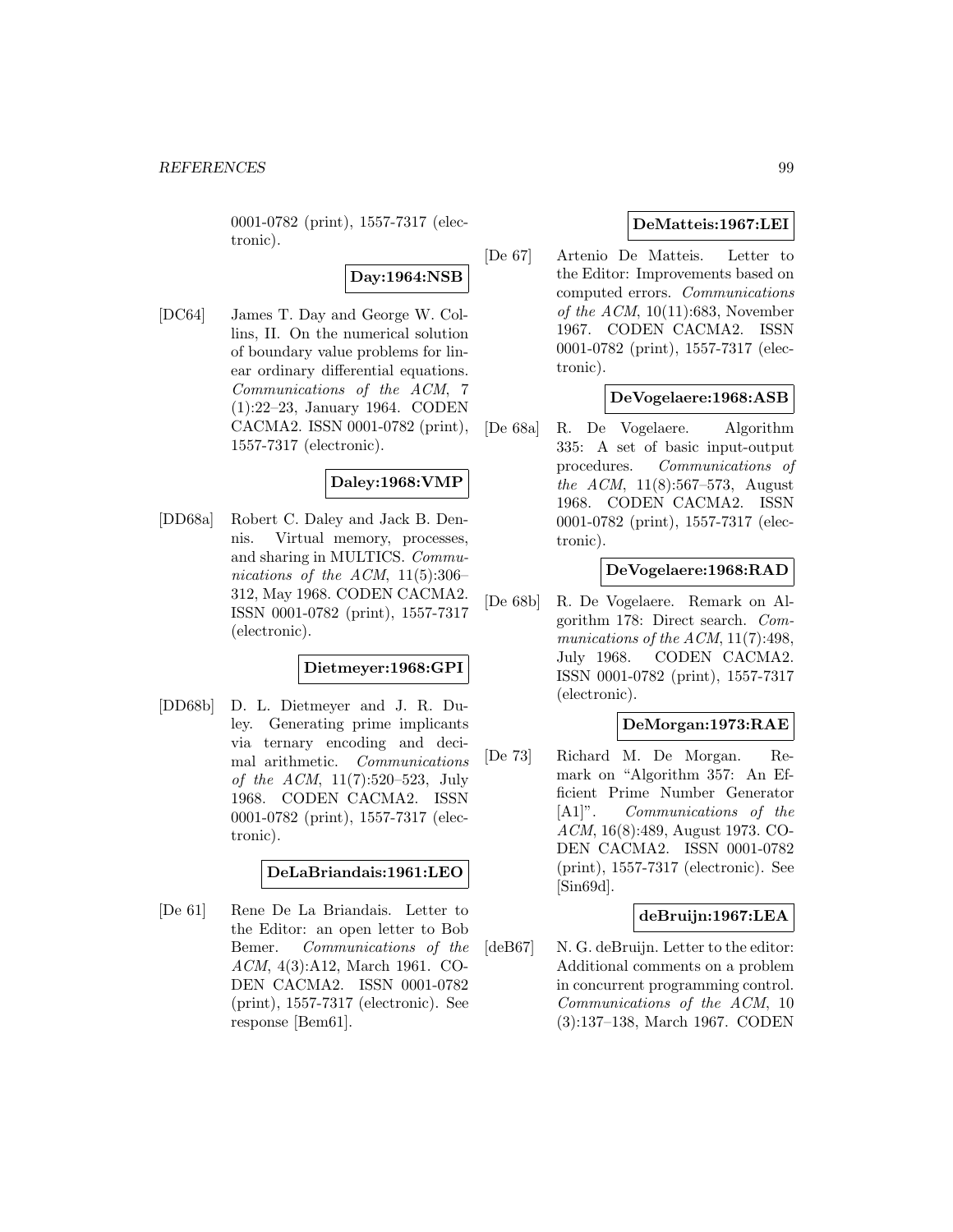CACMA2. ISSN 0001-0782 (print), 1557-7317 (electronic).

### **Deily:1966:AEC**

[Dei66a] Gerhard R. Deily. Algorithm 275: Exponential curve fit. Communications of the ACM,  $9(2):85$ , February 1966. CODEN CACMA2. ISSN 0001-0782 (print), 1557-7317 (electronic).

## **Deily:1966:ACE**

[Dei66b] Gerhard R. Deily. Algorithm 276: Constrained exponential curve fit. Communications of the ACM, 9(2): 85–86, February 1966. CODEN CACMA2. ISSN 0001-0782 (print), 1557-7317 (electronic).

### **Dellert:1965:UMT**

[Del65] George T. Dellert, Jr. A use of macros in translation of symbolic assembly language of one computer to another. Communications of the ACM, 8(12):742–748, December 1965. CODEN CACMA2. ISSN 0001-0782 (print), 1557-7317 (electronic). Originally appeared in ACM Reprogramming Conference, Princeton, Jun 1965.

### **Dennis:1964:MCF**

[Den64] Jack B. Dennis. A multiuser computation facility for education and research. Communications of the ACM, 7(9):521–529, September 1964. CODEN CACMA2. ISSN 0001-0782 (print), 1557-7317 (electronic).

### **Denil:1966:LMC**

[Den66] N. G. Denil. A language and model for computer design. Communications of the ACM, 9(7):484, July 1966. CODEN CACMA2. ISSN 0001-0782 (print), 1557-7317 (electronic).

## **Denning:1968:OSS**

[Den68a] Peter J. Denning. Operating systems: A statistical model for console behavior in multiuser computers. Communications of the ACM, 11(9):605–612, September 1968. CODEN CACMA2. ISSN 0001-0782 (print), 1557-7317 (electronic).

### **Denning:1968:WSM**

[Den68b] Peter J. Denning. The working set model for program behavior. Communications of the ACM, 11 (5):323–333, May 1968. CODEN CACMA2. ISSN 0001-0782 (print), 1557-7317 (electronic).

## **Dennis:1968:PPC**

[Den68c] Jack B. Dennis. A position paper on computing and communications. Communications of the ACM, 11 (5):370–377, May 1968. CODEN CACMA2. ISSN 0001-0782 (print), 1557-7317 (electronic).

### **DesJardins:1960:TMW**

[Des60] Paul Des Jardins. Two methods for word conversion on the IBM 709: method 2. Communications of the ACM,  $3(12):658$ , December 1960. CODEN CACMA2. ISSN 0001-0782 (print), 1557-7317 (electronic).

### **DesJardins:1961:LEW**

[Des61] Paul E. Des Jardins. Letters to the Editor: Word inversion. Com-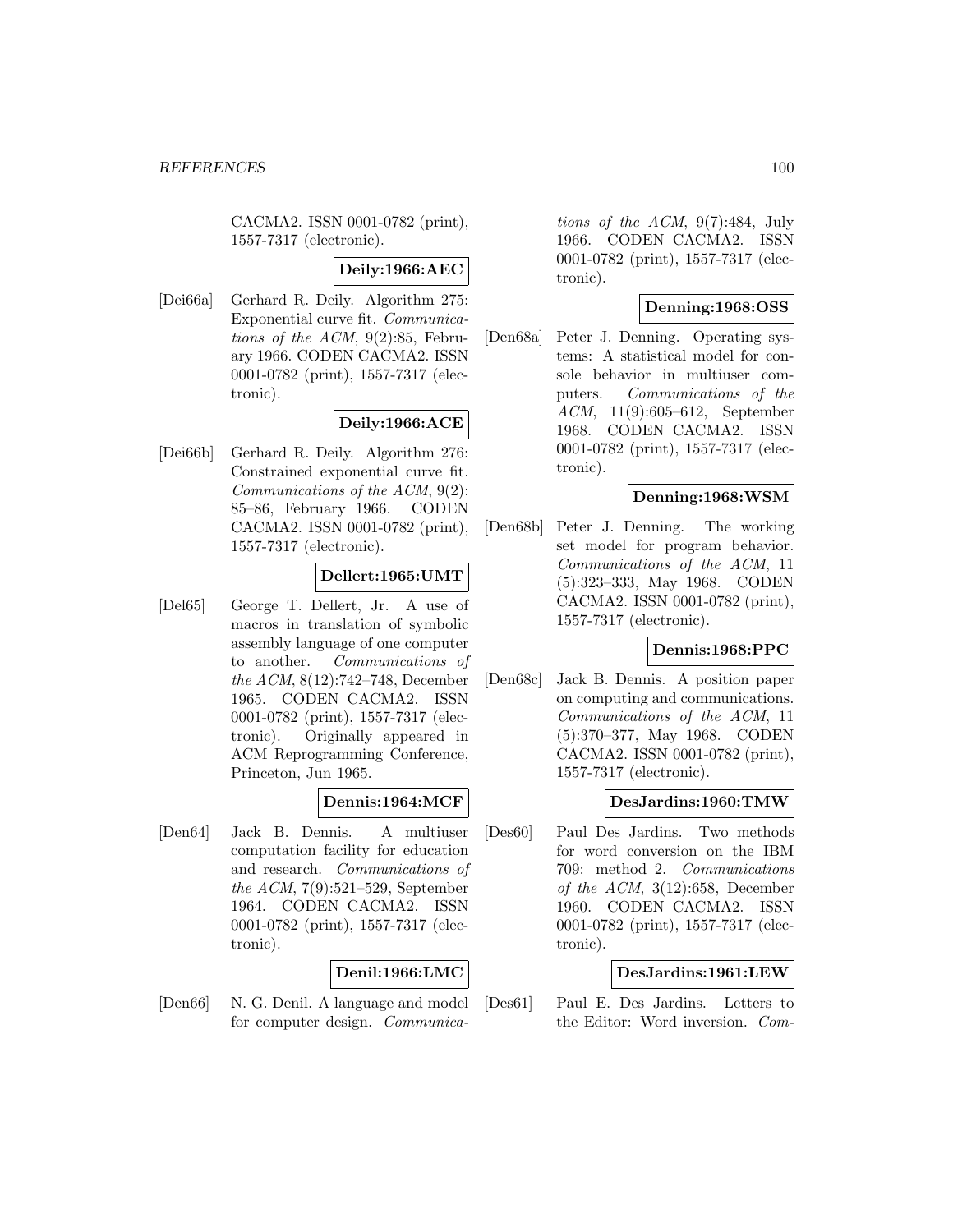munications of the ACM,  $4(3)$ :A13, March 1961. CODEN CACMA2. ISSN 0001-0782 (print), 1557-7317 (electronic).

### **Dettman:1960:LEH**

[Det60] M. D. Dettman. Letters to the Editor: The Honeywell Argus system. Communications of the ACM, 3(4):A13, April 1960. CODEN CACMA2. ISSN 0001-0782 (print), 1557-7317 (electronic).

## **Deutsch:1960:LE**

[Deu60] M. L. Deutsch. Letters to the Editor. Communications of the ACM, 3(1):A6–A7, January 1960. CO-DEN CACMA2. ISSN 0001-0782 (print), 1557-7317 (electronic).

### **Deuel:1966:SMF**

[Deu66] Phillip Deuel. On a storage mapping function for data structures. Communications of the ACM, 9 (5):344–347, May 1966. CODEN CACMA2. ISSN 0001-0782 (print), 1557-7317 (electronic).

### **DeVeber:1968:LEC**

[DeV68] Jeffrey L. DeVeber. Letter to the Editor: correction's to Stone's compiler procedures. Communications of the ACM,  $11(8):538$ , August 1968. CODEN CACMA2. ISSN 0001-0782 (print), 1557-7317 (electronic).

## **Dickson:1960:DRI**

[DF60] J. C. Dickson and F. P. Frederick. A decision rule for improved efficiency in solving linear programming problems with the simplex algorithm. Communications of the ACM, 3(9):509–512, September 1960. CODEN CACMA2. ISSN 0001-0782 (print), 1557-7317 (electronic).

## **diForino:1963:SRS**

[dF63] Alfonso Caracciolo di Forino. Some remarks on the syntax of symbolic programming languages. Communications of the ACM,  $6(8)$ : 456–460, August 1963. CODEN CACMA2. ISSN 0001-0782 (print), 1557-7317 (electronic).

## **Dwyer:1967:MST**

[DG67] P. S. Dwyer and B. A. Galler. A method for the solution of transportation problems with tall matrices. Communications of the ACM, 10(4):231–234, April 1967. CODEN CACMA2. ISSN 0001-0782 (print), 1557-7317 (electronic).

### **Dugan:1966:SUH**

[DGMS66] J. A. Dugan, R. S. Green, J. Minker, and W. E. Shindle. A study of the utility of a hybrid associative processor. *Communica*tions of the  $ACM$ ,  $9(7):481$ , July 1966. CODEN CACMA2. ISSN 0001-0782 (print), 1557-7317 (electronic).

### **Dahm:1967:SOR**

[DGP67] D. M. Dahm, T. H. Gerbstadt, and M. M. Pacelli. A system organization for resource allocation. Communications of the ACM, 10(12): 772–779, December 1967. CODEN CACMA2. ISSN 0001-0782 (print), 1557-7317 (electronic).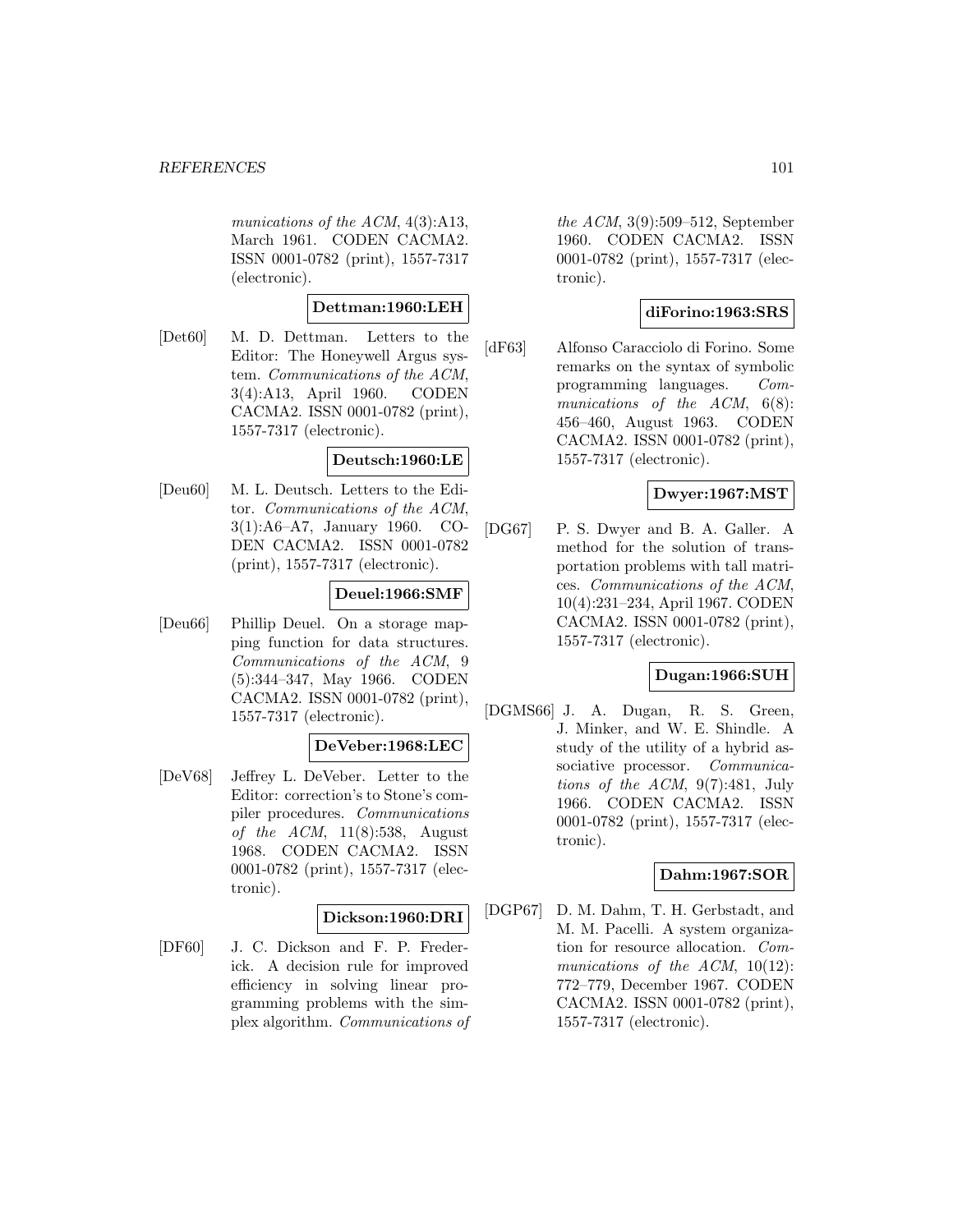### **Dyadkin:1997:FEL**

[DH97a] Iosif G. Dyadkin and Kenneth G. Hamilton. A family of enhanced Lehmer random number generators, with hyperplane suppression, and direct support for certain physical applications. Computer Physics Communications, 107(1–3):258– 280, December 22, 1997. CODEN CPHCBZ. ISSN 0010-4655 (print), 1879-2944 (electronic). URL http: //www.cpc.cs.qub.ac.uk/cpc/; http://www.cpc.cs.qub.ac.uk/ cpc/cgi-bin/list\_summary.pl? CatNumber=ADGW; http://www. sciencedirect.com/science/article/ pii/S001046559700101X.

# **Dyadkin:1997:SBM**

[DH97b] Iosif G. Dyadkin and Kenneth G. Hamilton. A study of 64-bit multipliers for Lehmer pseudorandom number generators. Computer Physics Communications, 103(2– 3):103–130, July 1997. CODEN CPHCBZ. ISSN 0010-4655 (print), 1879-2944 (electronic). URL http://www.sciencedirect.com/ science/article/pii/S0010465597000520.

## **Dyadkin:2000:SBM**

[DH00] Iosif G. Dyadkin and Kenneth G. Hamilton. A study of 128-bit multipliers for congruential pseudorandom number generators. Computer Physics Communications, 125(1– 3):239–258, March 2000. CO-DEN CPHCBZ. ISSN 0010-4655 (print), 1879-2944 (electronic). URL http://cpc.cs.qub.ac.uk/ summaries/ADLK; http://www. elsevier.com/gej-ng//10/15/ 40/55/25/42/abstract.html;

## http://www.sciencedirect.com/ science/article/pii/S0010465599004671.

### **Dewar:1969:IPL**

[DHW69] Robert B. K. Dewar, Ronald R. Hochsprung, and William S. Worley. The IITRAN programming language. Communications of the ACM, 12(10):569–575, October 1969. CODEN CACMA2. ISSN 0001-0782 (print), 1557-7317 (electronic).

### **Dial:1969:ASP**

[Dia69] Robert B. Dial. Algorithm 360: Shortest-path forest with topological ordering [H]. Communications of the ACM,  $12(11):632-$ 633, November 1969. CODEN CACMA2. ISSN 0001-0782 (print), 1557-7317 (electronic).

### **Dickie:1962:LEM**

[Dic62] R. E. Dickie. Letter to the Editor: More on an IF statement for bcd comparison. Communications of the ACM, 5(6):364, June 1962. CO-DEN CACMA2. ISSN 0001-0782 (print), 1557-7317 (electronic). See [Mon62] and exception [Fer62].

### **Dietzel:1962:ATM**

[Die62] Gerard F. Dietzel. Algorithm 122: Tridiagonal matrix. Communications of the ACM, 5(9):482– 483, September 1962. CODEN CACMA2. ISSN 0001-0782 (print), 1557-7317 (electronic).

## **Digby:1963:AD**

[Dig63] David W. Digby. Algorithm 159: Determinant. Communications of the ACM, 6(3):104, March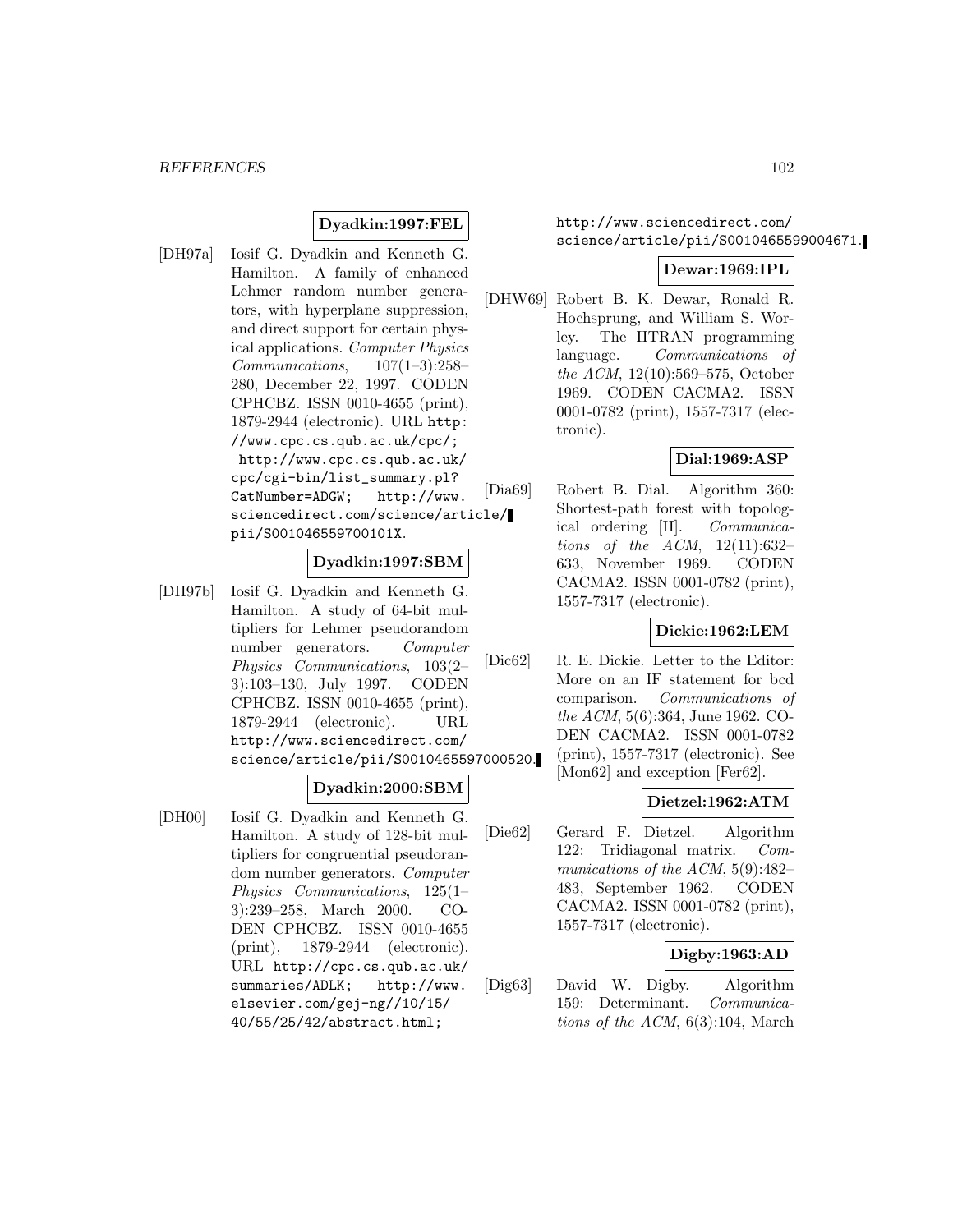1963. CODEN CACMA2. ISSN 0001-0782 (print), 1557-7317 (electronic).

### **Dijkstra:1961:LED**

[Dij61] E. W. Dijkstra. Letter to the Editor: Defense of ALGOL 60. Communications of the ACM, 4(11): 502–503, November 1961. CODEN CACMA2. ISSN 0001-0782 (print), 1557-7317 (electronic).

### **Dijkstra:1964:SCA**

[Dij64] E. W. Dijkstra. Some comments on the aims of MIRFAC. Communications of the ACM,  $7(3):190$ , March 1964. CODEN CACMA2. ISSN 0001-0782 (print), 1557-7317 (electronic).

### **Dijkstra:1965:SPC**

[Dij65] Edsger W. Dijkstra. Solution of a problem in concurrent programming control. Communications of the ACM, 8(9):569, September 1965. CODEN CACMA2. ISSN 0001-0782 (print), 1557-7317 (electronic).

## **Dijkstra:1968:LEG**

[Dij68a] Edsger W. Dijkstra. Letter to the Editor: Go to statement considered harmful. Communications of the ACM, 11(3):147–148, March 1968. CODEN CACMA2. ISSN 0001-0782 (print), 1557-7317 (electronic). This letter inspired scores of others, published mainly in SIG-PLAN Notices up to the mid-1980s. The best-known is [Knu74].

# **Dijkstra:1968:SMS**

[Dij68b] Edsger W. Dijkstra. The structure of the "THE"-multiprogramming system. Communications of the ACM, 11(5):341–346, May 1968. CODEN CACMA2. ISSN 0001- 0782 (print), 1557-7317 (electronic).

## **Dinsmore:1965:LSS**

[Din65] R. J. Dinsmore. Longer strings from sorting. Communications of the  $ACM$ ,  $8(1):48$ , January 1965. CODEN CACMA2. ISSN 0001-0782 (print), 1557-7317 (electronic).

## **Davis:1965:SKR**

[DL65] D. R. Davis and A. D. Lin. Secondary key retrieval using an IBM 7090-1301 system. Communications of the ACM, 8(4):243–246, April 1965. CODEN CACMA2. ISSN 0001-0782 (print), 1557-7317 (electronic).

### **Deutsch:1967:OE**

[DL67] L. Peter Deutsch and Butler W. Lampson. An online editor. Communications of the ACM, 10(12): 793–799, 803, December 1967. CO-DEN CACMA2. ISSN 0001-0782 (print), 1557-7317 (electronic).

### **Davis:1962:MPT**

[DLL62] Martin Davis, George Logemann, and Donald Loveland. A machine program for theorem-proving. Communications of the ACM, 5 (7):394–397, July 1962. CODEN CACMA2. ISSN 0001-0782 (print), 1557-7317 (electronic).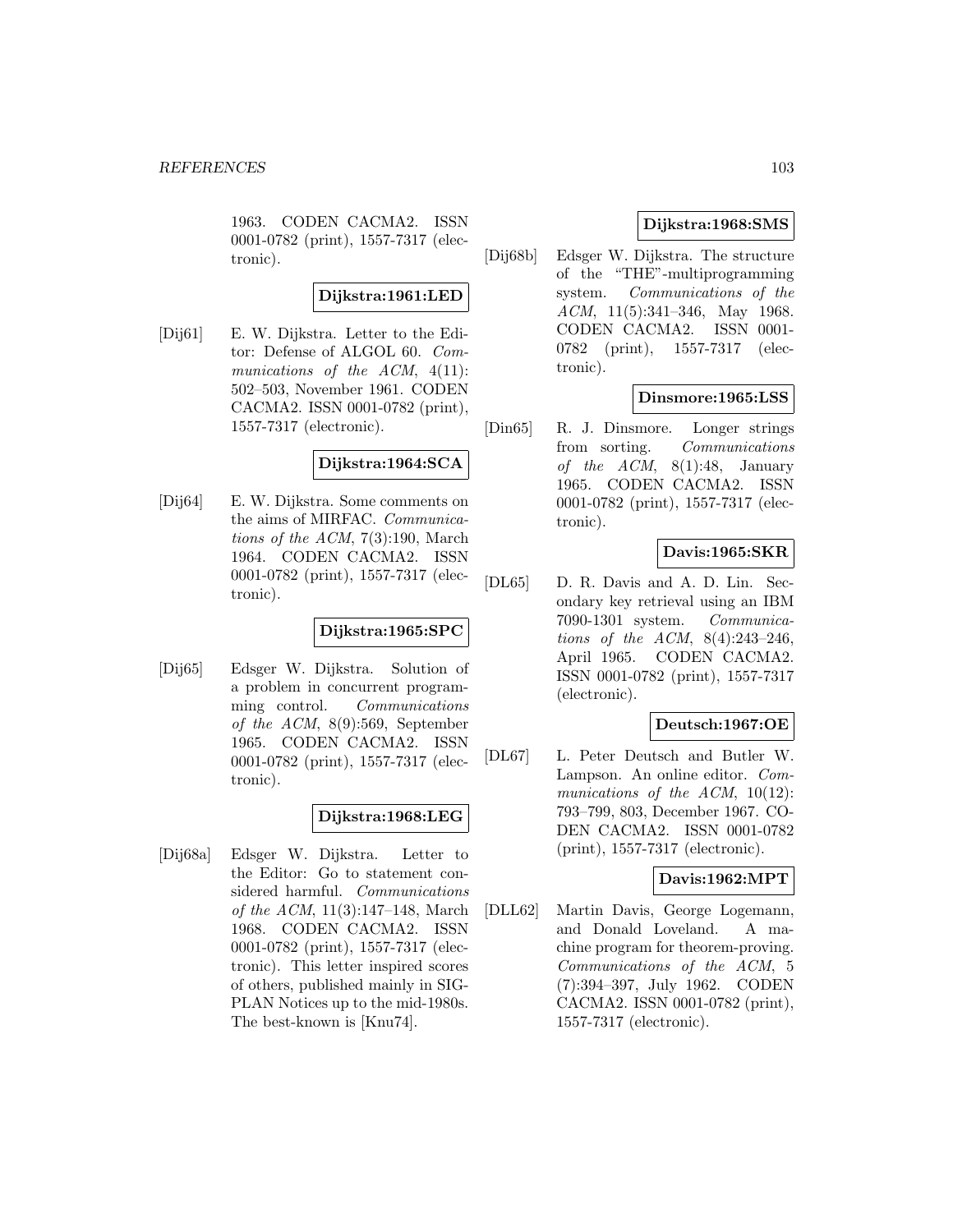## **Dargel:1966:AEB**

[DLW66] Robert H. Dargel, Frank R. Loscalzo, and Thomas H. Witt. Automatic error bounds on real zeros of rational functions. Communications of the ACM, 9(11): 806–809, November 1966. CODEN CACMA2. ISSN 0001-0782 (print), 1557-7317 (electronic).

### **deMaine:1965:SJM**

[dM65] P. A. D. de Maine. The selfjudgment method of curve fitting. Communications of the ACM, 8(8): 518–526, August 1965. CODEN CACMA2. ISSN 0001-0782 (print), 1557-7317 (electronic).

# **Day:1969:CDD**

[DME69] R. H. Day, M. K. Mansfield, and M. E. Ellis. CODAS: A data display system. Communications of the ACM, 12(2):67–72, February 1969. CODEN CACMA2. ISSN 0001-0782 (print), 1557-7317 (electronic).

#### **Dahl:1966:SAB**

[DN66] Ole-Johan Dahl and Kristen Nygaard. SIMULA, an ALGOLbased simulation language. Communications of the ACM, 9(9):671– 678, September 1966. CODEN CACMA2. ISSN 0001-0782 (print), 1557-7317 (electronic).

# **Dodd:1965:RSB**

[Dod65] George G. Dodd. Remarks on simulation of Boolean functions. Communications of the ACM, 8(8):517, August 1965. CODEN CACMA2. ISSN 0001-0782 (print), 1557-7317 (electronic).

## **Dodd:1968:LEA**

[Dod68] George G. Dodd. Letter to the Editor: ACM a clearing house for computer acronyms? Communications of the ACM,  $11(5):378$ , May 1968. CODEN CACMA2. ISSN 0001-0782 (print), 1557-7317 (electronic).

## **Domingo:1963:AZ**

[Dom63] Carlos Domingo. Algorithm 194: ZERSOL. Communications of the ACM, 6(8):441, August 1963. CO-DEN CACMA2. ISSN 0001-0782 (print), 1557-7317 (electronic).

## **Donally:1962:RWC**

[Don62] W. L. Donally. A report writer for COBOL. Communications of the ACM, 5(5):261, May 1962. CODEN CACMA2. ISSN 0001-0782 (print), 1557-7317 (electronic).

### **Donnelly:1969:STU**

[Don69] T. Donnelly. Some techniques for using pseudorandom numbers in computer simulation. Communications of the ACM, 12(7):392–394, July 1969. CODEN CACMA2. ISSN 0001-0782 (print), 1557-7317 (electronic).

### **Dorrer:1964:ACE**

[Dor64] Egon Dorrer. Algorithm 240: Coordinates on an ellipsoid. Communications of the ACM, 7(9): 546, September 1964. CODEN CACMA2. ISSN 0001-0782 (print), 1557-7317 (electronic).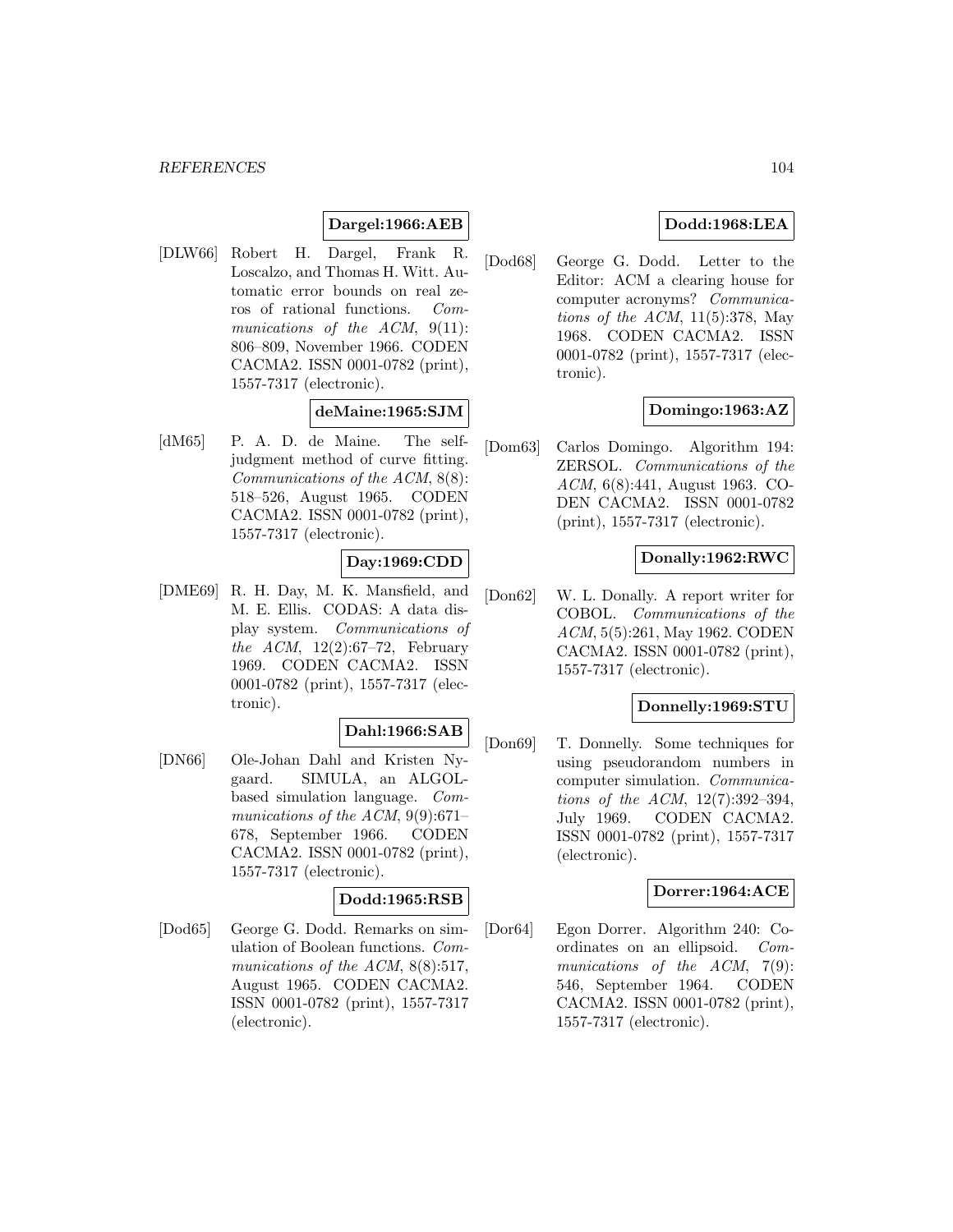## **Dorrer:1968:ADS**

[Dor68] Egon Dorrer. Algorithm 322: Fdistribution [S14]. Communications of the ACM, 11(2):116–117, February 1968. CODEN CACMA2. ISSN 0001-0782 (print), 1557-7317 (electronic).

# **Dow:1961:PDC**

[Dow61] James Dow. Programming a duplex computer system. Communications of the ACM,  $4(11):507-$ 513, November 1961. CODEN CACMA2. ISSN 0001-0782 (print), 1557-7317 (electronic).

## **Downie:1969:LEO**

[Dow69] Currie S. Downie. Letter to the Editor: On obtaining technical information from the Federal Government. Communications of the ACM, 12(6):303, June 1969. CO-DEN CACMA2. ISSN 0001-0782 (print), 1557-7317 (electronic).

## **Doyle:1961:IR**

[Doy61] L. B. Doyle. Information retrieval. Communications of the ACM, 4(4):195, April 1961. CO-DEN CACMA2. ISSN 0001-0782 (print), 1557-7317 (electronic).

### **Doyle:1962:ACW**

[Doy62] Lauren B. Doyle. Associated characteristics of words in text. Communications of the ACM, 5(4):223, April 1962. CODEN CACMA2. ISSN 0001-0782 (print), 1557-7317 (electronic).

## **Doyle:1965:EEF**

[Doy65] L. B. Doyle. Expanding the editing function in language data processing. Communications of the ACM, 8(4):238–243, April 1965. CODEN CACMA2. ISSN 0001-0782 (print), 1557-7317 (electronic).

## **Dulley:1967:AFS**

[DP67] D. B. Dulley and M. L. V. Pitteway. Algorithm 314: Finding a solution of N functional equations in N unknowns. Communications of the  $ACM$ , 10(11):726, November 1967. CODEN CACMA2. ISSN 0001-0782 (print), 1557-7317 (electronic).

## **Denisov:1964:DCC**

[DPJ64] A. Denisov, G. Popov, and Richard W. Judy. Designing a computer center. Communications of the ACM, 7(4):252–255, April 1964. CODEN CACMA2. ISSN 0001-0782 (print), 1557-7317 (electronic).

### **Dalrymple:1963:NMD**

[DPT63] Glenn V. Dalrymple and Ruheri Perez-Tamayo. A numerical method for the determination of moving field isodose curves for treatment planning in radiotherapy. Communications of the ACM, 6(10):625–626, October 1963. CO-DEN CACMA2. ISSN 0001-0782 (print), 1557-7317 (electronic).

#### **Drath:1964:AUF**

[Dra64] D. G. Drath. Another use of FOR-TRAN II chaining. Communications of the ACM,  $7(12):726$ , December 1964. CODEN CACMA2.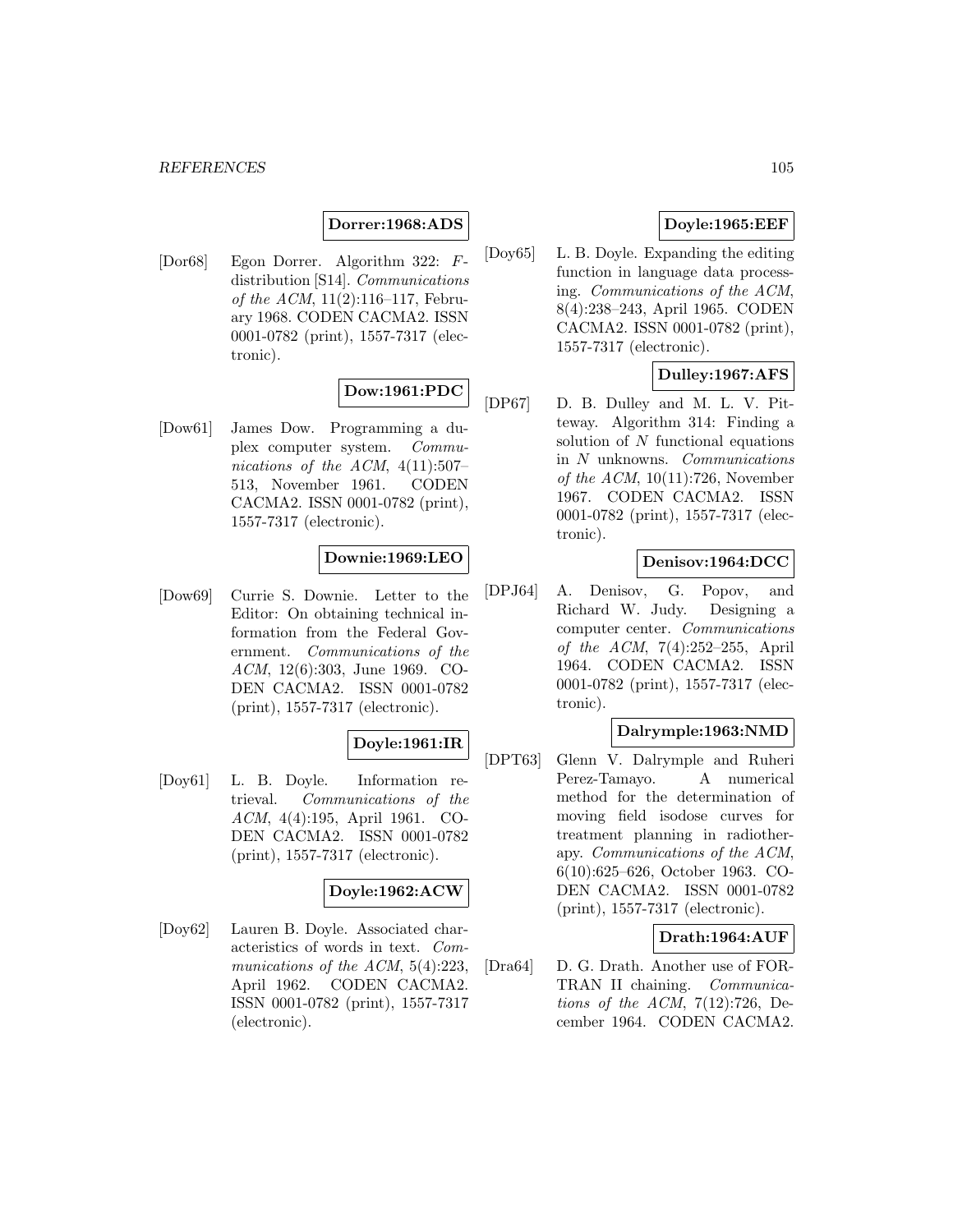ISSN 0001-0782 (print), 1557-7317 (electronic).

## **Drew:1967:LMT**

[Dre67] Daniel L. Drew. The LACONIQ monitor: time sharing for online dialogues. Communications of the ACM, 10(12):765–771, December 1967. CODEN CACMA2. ISSN 0001-0782 (print), 1557-7317 (electronic).

### **Domingo:1963:CAC**

[DRG63] C. Domingo and F. Rodriquez-Gil. Certification of Algorithm 43: Crout II. Communications of the ACM,  $6(8):445-446$ , August 1963. CODEN CACMA2. ISSN 0001-0782 (print), 1557-7317 (electronic).

### **Dill:1968:PLS**

[DRR68] J. C. Dill, D. L. Randall, and I. Richer. PLEXUS—an on-line system for modeling neural networks. Communications of the ACM, 11(9):622–629, September 1968. CODEN CACMA2. ISSN 0001-0782 (print), 1557-7317 (electronic).

### **Dobrusky:1961:UCO**

[DS61] W. B. Dobrusky and T. B. Steel. Universal computer-oriented language. Communications of the ACM, 4(3):138, March 1961. CO-DEN CACMA2. ISSN 0001-0782 (print), 1557-7317 (electronic).

## **Dubay:1961:RAS**

[Dub61] G. H. Dubay. Remark on Algorithm 52: A set of test matrices. Communications of the ACM,

4(11):498, November 1961. CO-DEN CACMA2. ISSN 0001-0782 (print), 1557-7317 (electronic).

# **Duke:1969:CAF**

[Duk69] B. J. Duke. Certification of Algorithm 298 [F1]: Determination of the square root of a positive definite matrix. Communications of the ACM, 12(6):325–326, June 1969. CODEN CACMA2. ISSN 0001-0782 (print), 1557-7317 (electronic).

# **Dumey:1963:NSM**

[Dum63] Arnold I. Dumey. Note on stochastic matrices. Communications of the ACM,  $6(9):515$ , September 1963. CODEN CACMA2. ISSN 0001-0782 (print), 1557-7317 (electronic).

### **Duncan:1961:LEC**

[Dun61] F. G. Duncan. Letter to the Editor: On the calculation of interest. Communications of the ACM, 4(3):A13, March 1961. CODEN CACMA2. ISSN 0001-0782 (print), 1557-7317 (electronic).

### **Duncan:1965:LEF**

[Dun65a] A. K. Duncan. Letter to the Editor: Further results on computer construction of school timetables. Communications of the ACM, 8 (1):72, January 1965. CODEN CACMA2. ISSN 0001-0782 (print), 1557-7317 (electronic).

### **Dunham:1965:CSU**

[Dun65b] Charles Dunham. A candidate for the simplest uncomputable function. Communications of the ACM,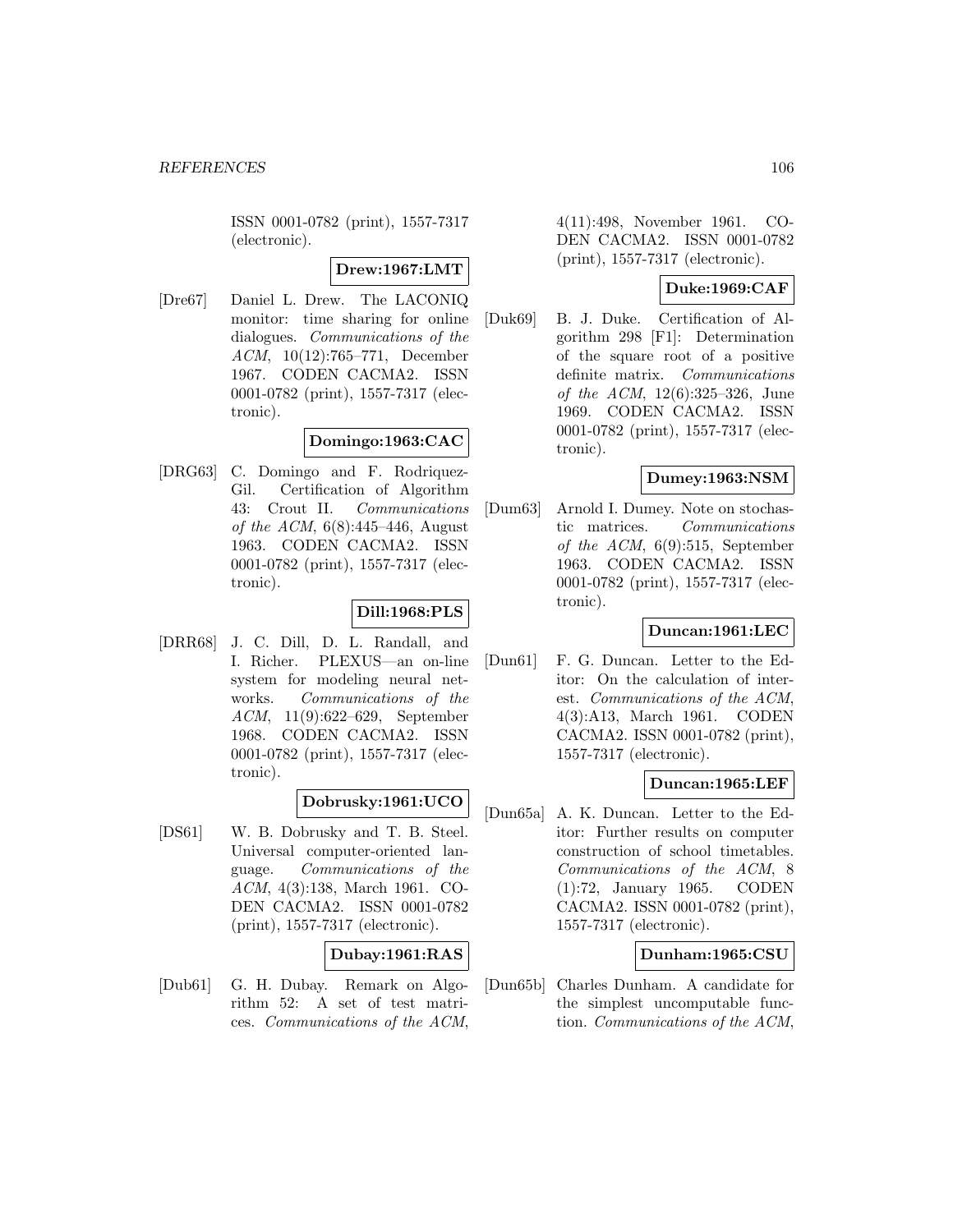8(4):201, April 1965. CODEN CACMA2. ISSN 0001-0782 (print), 1557-7317 (electronic). Letter to the editor.

#### **Dunham:1969:MLE**

[Dun69] Charles B. Dunham. Minimax logarithmic error. Communications of the ACM, 12(10):581–582, October 1969. CODEN CACMA2. ISSN 0001-0782 (print), 1557-7317 (electronic).

### **Durstenfeld:1964:ARP**

[Dur64] Richard Durstenfeld. Algorithm 235: Random permutation. Communications of the ACM,  $7(7):420$ , July 1964. CODEN CACMA2. ISSN 0001-0782 (print), 1557-7317 (electronic).

## **Dennis:1966:PSM**

[DV66] Jack B. Dennis and Earl C. Van Horn. Programming semantics for multiprogrammed computations. Communications of the ACM, 9(3): 143–155, March 1966. CODEN CACMA2. ISSN 0001-0782 (print), 1557-7317 (electronic).

### **deWitte:1960:LSF**

[dW60a] Leendert de Witte. Least squares fitting of a great circle through points on a sphere. Communications of the ACM,  $3(11):611-$ 613, November 1960. CODEN CACMA2. ISSN 0001-0782 (print), 1557-7317 (electronic).

### **Dimsdale:1960:PEC**

[DW60b] B. Dimsdale and G. M. Weinberg. Programmed error correction in Project Mercury. Communications of the ACM, 3(12):649–652, December 1960. CODEN CACMA2. ISSN 0001-0782 (print), 1557-7317 (electronic).

## **Dahm:1962:ANSa**

[DW62a] David M. Dahm and M. Wells. Algorithm 137: Nesting of for statement I. Communications of the  $ACM$ ,  $5(11):555$ , November 1962. CODEN CACMA2. ISSN 0001-0782 (print), 1557-7317 (electronic).

# **Dahm:1962:ANSb**

[DW62b] David M. Dahm and M. Wells. Algorithm 138: Nesting of for statement II. Communications of the  $ACM$ ,  $5(11):555-556$ , November 1962. CODEN CACMA2. ISSN 0001-0782 (print), 1557-7317 (electronic).

# **Dzuback:1965:OSF**

[DW65a] B. J. Dzuback and C. R. Warburton. The organization of structured files. Communications of the ACM, 8(7):446–452, July 1965. CODEN CACMA2. ISSN 0001-0782 (print), 1557-7317 (electronic).

### **Dzubak:1965:OSF**

[DW65b] B. J. Dzubak and C. R. Warburton. The organization of structured files. Communications of the ACM, 8(7):446–452, July 1965. CODEN CACMA2. ISSN 0001-0782 (print), 1557-7317 (electronic).

# **Dwyer:1963:CAH**

[Dwy63] Thomas A. Dwyer. Certification of Algorithm 210: Hermite interpolation. Communications of the ACM,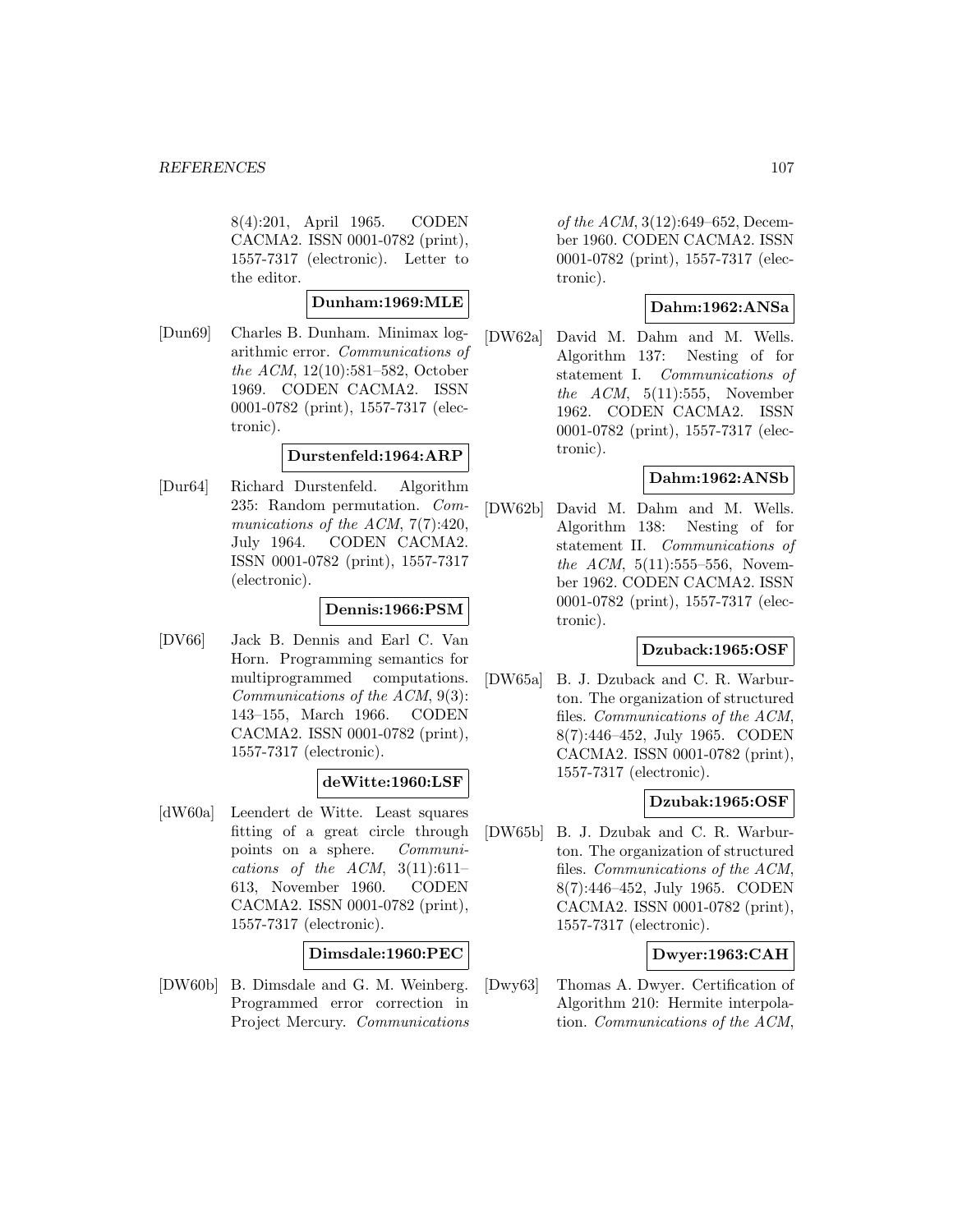6(10):619, October 1963. CODEN CACMA2. ISSN 0001-0782 (print), 1557-7317 (electronic).

# **Eaves:1962:AP**

[Eav62] B. C. Eaves. Algorithm 130: PERMUTE. Communications of the  $ACM$ ,  $5(11):551$ , November 1962. CODEN CACMA2. ISSN 0001-0782 (print), 1557-7317 (electronic).

# **Englund:1961:CT**

[EC61] Donald Englund and Ellen Clark. The CLIP translator. Communications of the ACM,  $4(1):19-22$ , January 1961. CODEN CACMA2. ISSN 0001-0782 (print), 1557-7317 (electronic).

# **Eccles:1961:DCU**

[Ecc61] Wm. J. Eccles. Digital computers in universities. Communications of the ACM,  $4(1)$ :A11, January 1961. CODEN CACMA2. ISSN 0001-0782 (print), 1557-7317 (electronic).

## **Eckert:1963:ACA**

[Eck63] James B. Eckert. Account classification at automating banks. Communications of the  $ACM$ ,  $6(12)$ : 701–704, December 1963. CODEN CACMA2. ISSN 0001-0782 (print), 1557-7317 (electronic).

# **Evans:1965:DEC**

[ED65] Thomas G. Evans and D. Lucille Darley. DEBUG — an extension to current online debugging techniques. Communications of the ACM, 8(5):321–326, May 1965. CODEN CACMA2. ISSN

0001-0782 (print), 1557-7317 (electronic).

## **Edmundson:1964:PAA**

[Edm64] H. P. Edmundson. Problems in automatic abstracting. Communications of the ACM,  $7(4):259-263$ , April 1964. CODEN CACMA2. ISSN 0001-0782 (print), 1557-7317 (electronic).

## **Edwards:1963:ADA**

[Edw63] James D. Edwards. An automatic data acquisition and inquiry system using disk files. Communications of the ACM,  $6(10):626-630$ , October 1963. CODEN CACMA2. ISSN 0001-0782 (print), 1557-7317 (electronic).

## **Ernst:1965:REG**

[EGJ65a] Ernst, Guiliano, and Jones. Response by ernst, giuliano and jones. Communications of the ACM, 8 (11):710, November 1965. CODEN CACMA2. ISSN 0001-0782 (print), 1557-7317 (electronic).

### **Ernst:1965:CDS**

[EGJ65b] M. L. Ernst, V. E. Giuliano, and P. E. Jones. "centralization of document searching facilities". Communications of the ACM, 8(11): 704–706, November 1965. CODEN CACMA2. ISSN 0001-0782 (print), 1557-7317 (electronic).

## **Egler:1963:PCL**

[Egl63] J. F. Egler. A procedure for converting logic table conditions into an efficient sequence of test instructions. Communications of the ACM, 6(9):510–514, September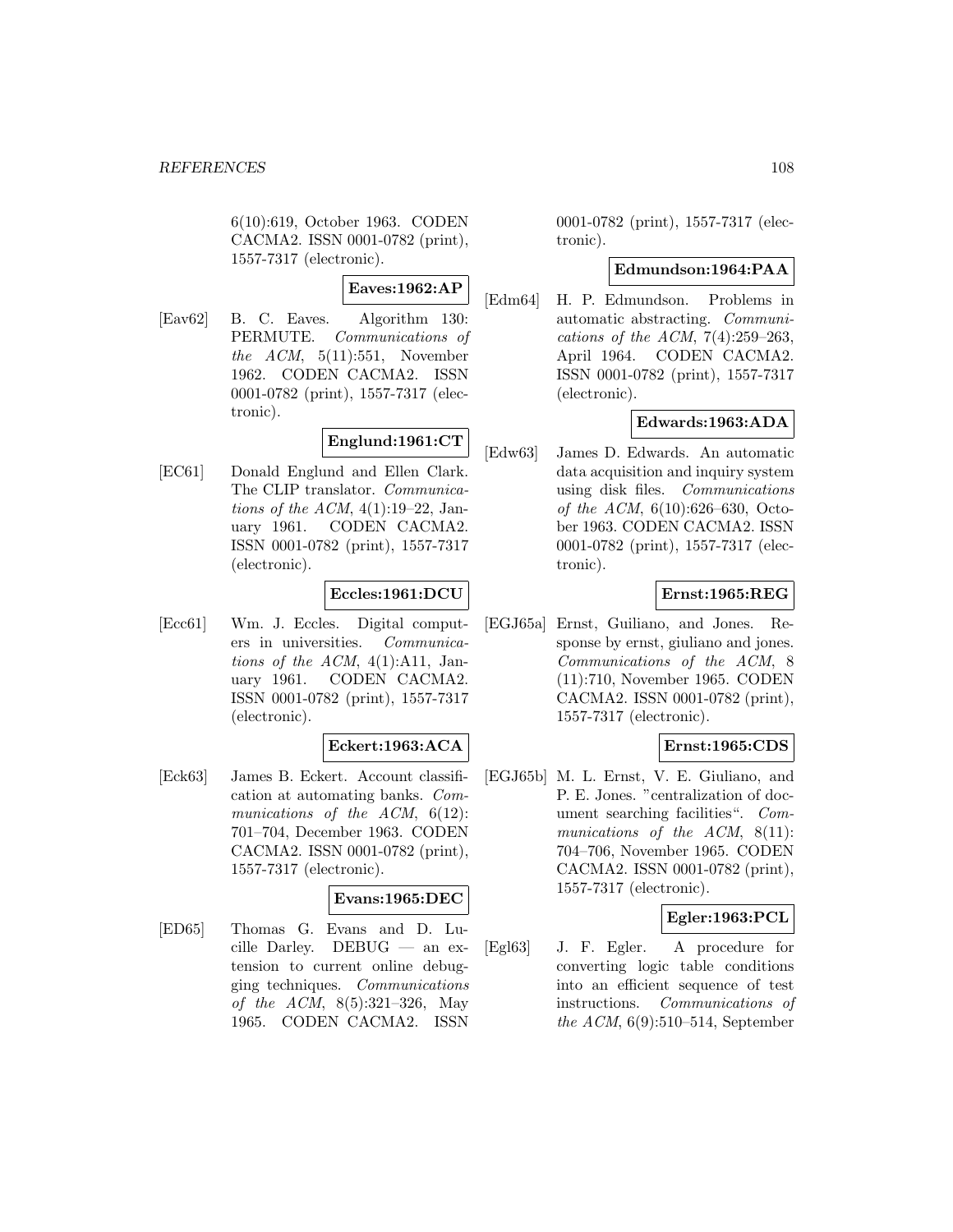1963. CODEN CACMA2. ISSN 0001-0782 (print), 1557-7317 (electronic).

## **Engvold:1967:MMT**

[EH67] K. J. Engvold and J. L. Hughes. A model for a multifunctional teaching system. Communications of the ACM, 10(6):339–342, June 1967. CODEN CACMA2. ISSN 0001-0782 (print), 1557-7317 (electronic).

## **Engvold:1968:EGP**

[EH68] K. J. Engvold and J. L. Hughes. Education: A general-purpose display processing and tutorial system. Communications of the ACM, 11(10):697–702, October 1968. CO-DEN CACMA2. ISSN 0001-0782 (print), 1557-7317 (electronic).

## **Evans:1967:CEF**

[EHL67] J. W. Evans, F. Harary, and M. S. Lynn. On the computer enumeration of finite topologies. Communications of the ACM,  $10(5):295-$ 297, May 1967. CODEN CACMA2. ISSN 0001-0782 (print), 1557-7317 (electronic).

# **Ehrlich:1966:IVD**

[Ehr66] Louis W. Ehrlich. Iterative vs. a direct method for solving fourth order elliptic difference equations. Communications of the ACM, 9(7): 475, July 1966. CODEN CACMA2. ISSN 0001-0782 (print), 1557-7317 (electronic).

# **Ehrlich:1967:CNA**

[Ehr67a] L. W. Ehrlich. Corrigenda: numerical analysis. Communications of the ACM, 10(4):224, April 1967. CODEN CACMA2. ISSN 0001-0782 (print), 1557-7317 (electronic).

## **Ehrlich:1967:MNM**

[Ehr67b] L. W. Ehrlich. A modified Newton method for polynomials. Communications of the ACM,  $10(2)$ : 107–108, February 1967. CODEN CACMA2. ISSN 0001-0782 (print), 1557-7317 (electronic).

## **Ehrman:1968:LAC**

[Ehr68] John R. Ehrman. "logical" arithmetic on computers with two's complement binary arithmetic. Communications of the ACM, 11 (7):517–520, July 1968. CODEN CACMA2. ISSN 0001-0782 (print), 1557-7317 (electronic).

## **Eisman:1963:PER**

[Eis63] S. H. Eisman. Polynomial evaluation revisited. Communications of the ACM, 6(7):384–385, July 1963. CODEN CACMA2. ISSN 0001-0782 (print), 1557-7317 (electronic).

# **Eisner:1967:NIF**

[Eis67] E. Eisner. Numerical integration of a function that has a pole. Communications of the ACM, 10 (4):239–243, April 1967. CODEN CACMA2. ISSN 0001-0782 (print), 1557-7317 (electronic).

## **elLozy:1976:RAC**

[eL76] Mohamed el Lozy. Remark on "Algorithm 299: Chi-Squared Integral [S15]". ACM Transactions on Mathematical Software, 2(4):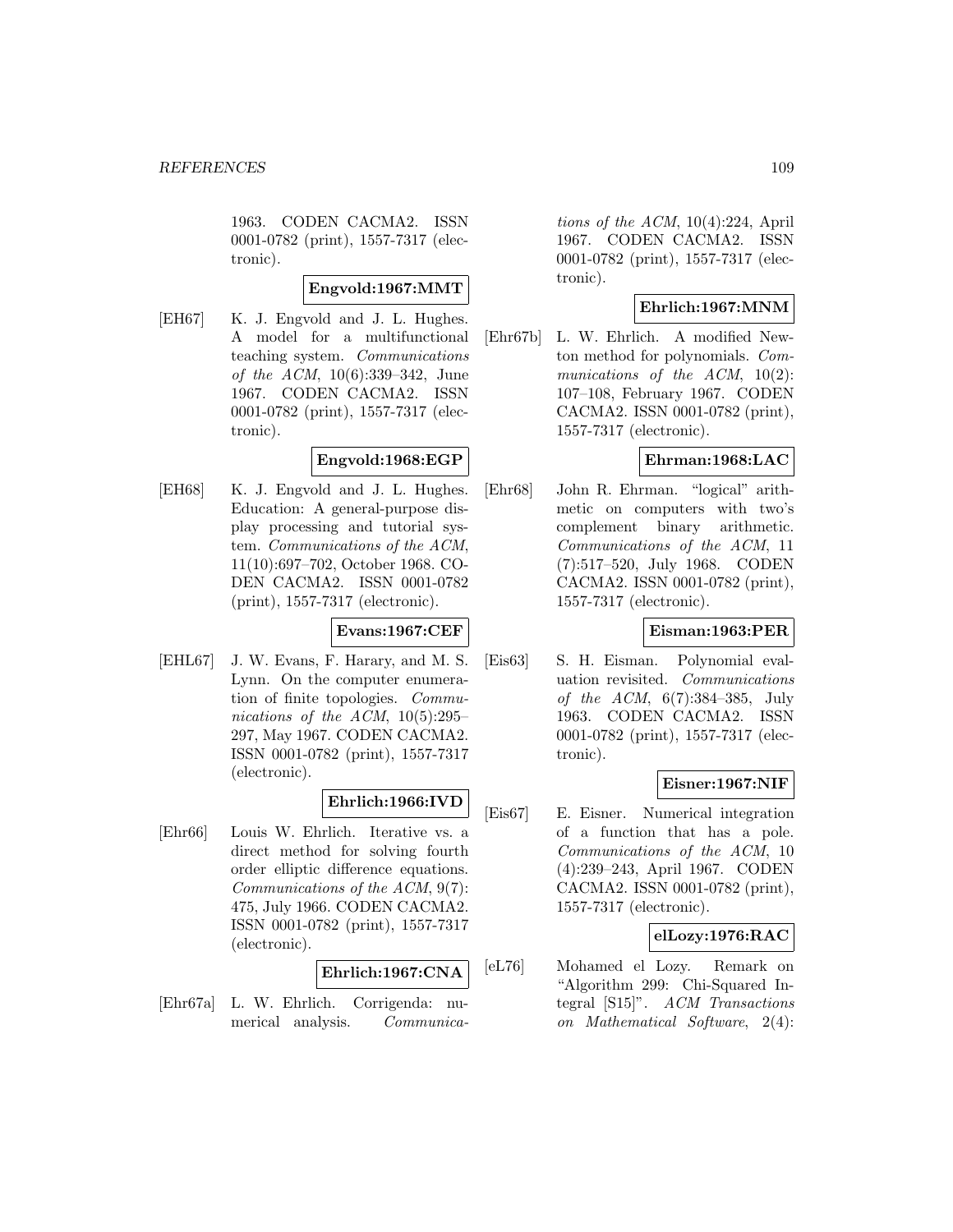393–395, December 1976. CODEN ACMSCU. ISSN 0098-3500. See [HP67, HP85].

## **Elkin:1964:MS**

[Elk64] Sanford Elkin. More on SLIP. Communications of the ACM, 7(5): 315, May 1964. CODEN CACMA2. ISSN 0001-0782 (print), 1557-7317 (electronic).

## **Elkin:1965:LEC**

[Elk65] Sanford Elkin. Letter to the Editor: On combining FORTRAN and COBOL in problem solving. Communications of the ACM,  $8(10):594$ , October 1965. CODEN CACMA2. ISSN 0001-0782 (print), 1557-7317 (electronic).

## **Ellenberger:1960:ANS**

[Ell60a] K. W. Ellenberger. Algorithm 30: Numerical solution of the polynomial equation. Communications of the ACM,  $3(12):643$ , December 1960. CODEN CACMA2. ISSN 0001-0782 (print), 1557-7317 (electronic). See also [Nov85].

# **Ellenberger:1960:PNS**

[Ell60b] Kenneth W. Ellenberger. On programming the numerical solution of polynomial equations. Communications of the ACM, 3(12): 644–647, December 1960. CODEN CACMA2. ISSN 0001-0782 (print), 1557-7317 (electronic). See erratum [Ell61].

**Ellenberger:1961:EPN**

[Ell61] W. Ellenberger. Erratum: "On programming the numerical solution of polynomial equations". Communications of the  $ACM$ ,  $4(2):98$ , February 1961. CODEN CACMA2. ISSN 0001-0782 (print), 1557-7317 (electronic). See [Ell60b].

# **Ellis:1962:EAR**

[Ell62] P. V. Ellis. An evaluation of Autocode readability. Communications of the ACM, 5(3):156–159, March 1962. CODEN CACMA2. ISSN 0001-0782 (print), 1557-7317 (electronic).

# **Elliott:1965:CAG**

[Ell65] Roger W. Elliott. Certification of Algorithm 202 [G6]: Generation of permutations in lexicographical order. Communications of the ACM, 8(9):556, September 1965. CODEN CACMA2. ISSN 0001-0782 (print), 1557-7317 (electronic). See [She63].

## **Elliot:1968:MLC**

[Ell68] Roger W. Elliot. Master's level computer science curricula. Communications of the ACM, 11(7): 507–508, July 1968. CODEN CACMA2. ISSN 0001-0782 (print), 1557-7317 (electronic).

## **Ellis:1974:RAHa**

[Ell74a] T. M. R. Ellis. Remark on "Algorithm 420: Hidden-line plotting program". Communications of the ACM, 17(6):324–325, June 1974. CODEN CACMA2. ISSN 0001-0782 (print), 1557-7317 (electronic). See remark [Wil72, MC73, Wil73, Ell74b, Gai74, MM73].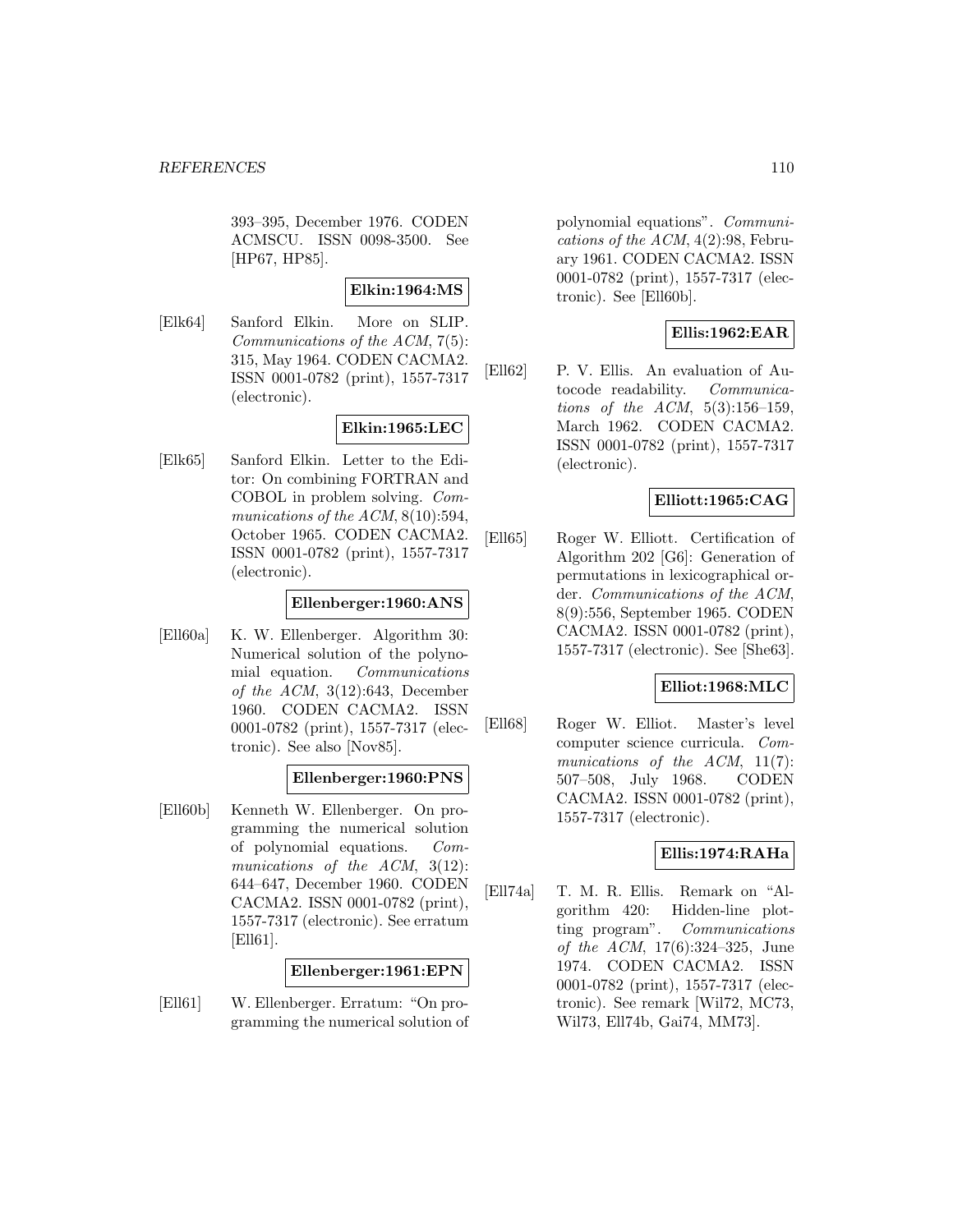## **Ellis:1974:RAHb**

[Ell74b] T. M. R. Ellis. Remark on "Algorithm 420: Hidden-line plotting program". Communications of the ACM, 17(12):706–??, 1974. CO-DEN CACMA2. ISSN 0001-0782 (print), 1557-7317 (electronic). See remarks [Wil72, MC73, Wil73, Ell74a, Gai74].

## **Emery:1962:MDP**

[Eme62] J. C. Emery. Modular data processing systems written in COBOL. Communications of the ACM, 5 (5):263–268, May 1962. CODEN CACMA2. ISSN 0001-0782 (print), 1557-7317 (electronic).

## **Englar:1963:PMT**

[Eng63] Thomas S. Englar. Pracnique: More test matrices for determinants and inverses. Communications of the ACM,  $6(12):745$ , December 1963. CODEN CACMA2. ISSN 0001-0782 (print), 1557-7317 (electronic).

## **Engel:1966:BF**

[EO66] Frank A. Engel III and Lewis A. Ondis II. On behalf of FOR-TRAN. Communications of the ACM, 9(4):257, April 1966. CO-DEN CACMA2. ISSN 0001-0782 (print), 1557-7317 (electronic).

## **Eickel:1963:SCG**

[EPBS63] J. Eickel, M. Paul, F. L. Bauer, and K. Samelson. A syntax controlled generator of formal language processors. Communications of the ACM,  $6(8):451-455$ , August 1963. CODEN CACMA2. ISSN

0001-0782 (print), 1557-7317 (electronic).

#### **Evans:1961:UTL**

[EPV61] A. Evans, Jr., A. J. Perlis, and H. Van Zoeren. The use of threaded lists in constructing a combined ALGOL and machine-like assembly processor. Communications of the ACM,  $4(1):36-41$ , January 1961. CODEN CACMA2. ISSN 0001-0782 (print), 1557-7317 (electronic).

## **Er:1985:RG**

[Er85] M. C. Er. Remark on "Algorithm 246: Graycode [Z]". ACM Transactions on Mathematical Software, 11 (4):441–443, December 1985. CO-DEN ACMSCU. ISSN 0098-3500. See [Boo64c, Mis75].

## **Ercoli:1960:LEE**

[Erc60] Paolo Ercoli. Letter to the Editor: Errors due to overflow in arithmetic operations. Communications of the ACM, 3(12):A9, December 1960. CODEN CACMA2. ISSN 0001-0782 (print), 1557-7317 (electronic). See [EV57].

## **Erwin:1962:RAC**

[Erw62] Grant W. Erwin, Jr. Remark on Algorithm 106: Complex number to a real power. Communications of the ACM,  $5(11):557$ , November 1962. CODEN CACMA2. ISSN 0001-0782 (print), 1557-7317 (electronic). See [JS62b].

#### **Eisenman:1962:AEP**

[ES62] Burton Eisenman and Martin Shapiro. Algorithm 119: Evalua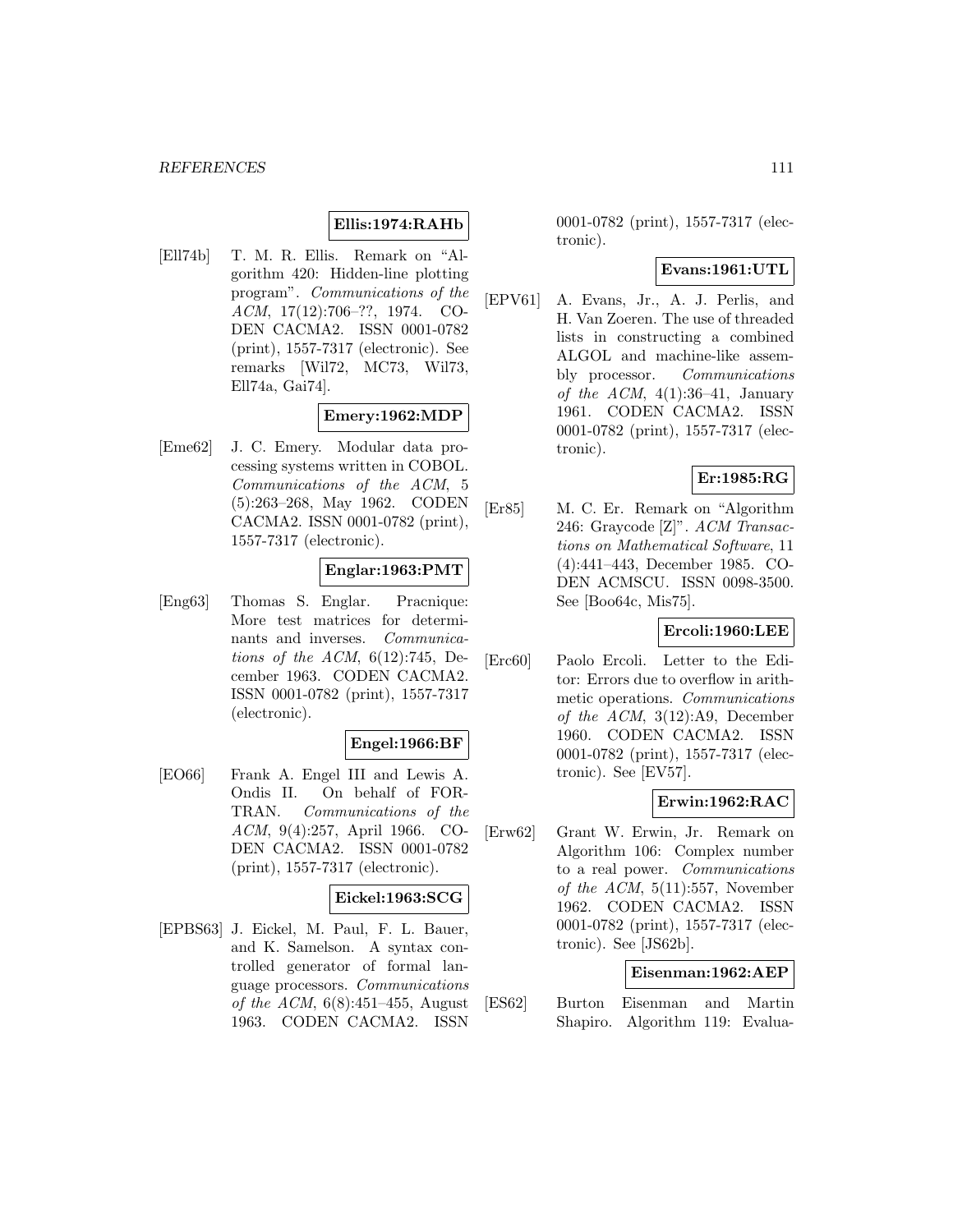tion of a Pert network. Communications of the ACM,  $5(8):436-437$ , August 1962. CODEN CACMA2. ISSN 0001-0782 (print), 1557-7317 (electronic).

# **Ercoli:1957:EDO**

[EV57] Paolo Ercoli and Roberto Vacca. Errors due to overflow in arithmetic operations particularly as regards FINAC electronic computer. Journal of the ACM, 4(4):450–455, October 1957. CODEN JACOAH. ISSN 0004-5411. See letter [Erc60].

#### **Evans:1962:AJ**

[Eva62] Thomas G. Evans. Algorithm 85: Jacobi. Communications of the ACM, 5(4):208, April 1962. CO-DEN CACMA2. ISSN 0001-0782 (print), 1557-7317 (electronic).

## **Evans:1963:RAS**

[Eva63] Arthur Evans, Jr. Remark on Algorithm 150: Syminv2. Communications of the  $ACM$ ,  $6(7)$ :390, July 1963. CODEN CACMA2. ISSN 0001-0782 (print), 1557-7317 (electronic).

# **Edmundson:1961:AAI**

[EW61] H. P. Edmundson and R. E. Wyllys. Automatic abstracting and indexing—survey and recommendations. Communications of the ACM, 4(5):226–234, May 1961. CODEN CACMA2. ISSN 0001-0782 (print), 1557-7317 (electronic).

#### **Fairweather:1969:AMR**

[Fai69] Graeme Fairweather. Algorithm 351: Modified Romberg quadrature [D1]. Communications of the ACM, 12(6):324–325, June 1969. CODEN CACMA2. ISSN 0001-0782 (print), 1557-7317 (electronic).

## **Farkas:1966:CAD**

[Far66] I. Farkas. Certification of Algorithm 257 [D1]: Havie Integrator. Communications of the ACM, 9 (12):869–871, December 1966. CO-DEN CACMA2. ISSN 0001-0782 (print), 1557-7317 (electronic).

## **Farkas:1969:CAS**

[Far69] I. Farkas. Certification of Algorithm 165 [S21]: Complete elliptic integrals. Communications of the ACM, 12(1):38, January 1969. CO-DEN CACMA2. ISSN 0001-0782 (print), 1557-7317 (electronic).

## **Fateman:1969:PTO**

[Fat69] Richard J. Fateman. Programming techniques: Optimal code for serial and parallel computation. Communications of the ACM, 12(12): 694–695, December 1969. CODEN CACMA2. ISSN 0001-0782 (print), 1557-7317 (electronic).

# **Faulk:1964:IAL**

[Fau64] Ramon D. Faulk. An inductive approach to language translation. Communications of the ACM, 7 (11):647–653, November 1964. CO-DEN CACMA2. ISSN 0001-0782 (print), 1557-7317 (electronic).

## **Fedako:1963:PFE**

[Fed63] John E. Fedako. Pracniques: 1410 Fortran edit feature. Communications of the ACM,  $6(6):310-311$ , June 1963. CODEN CACMA2.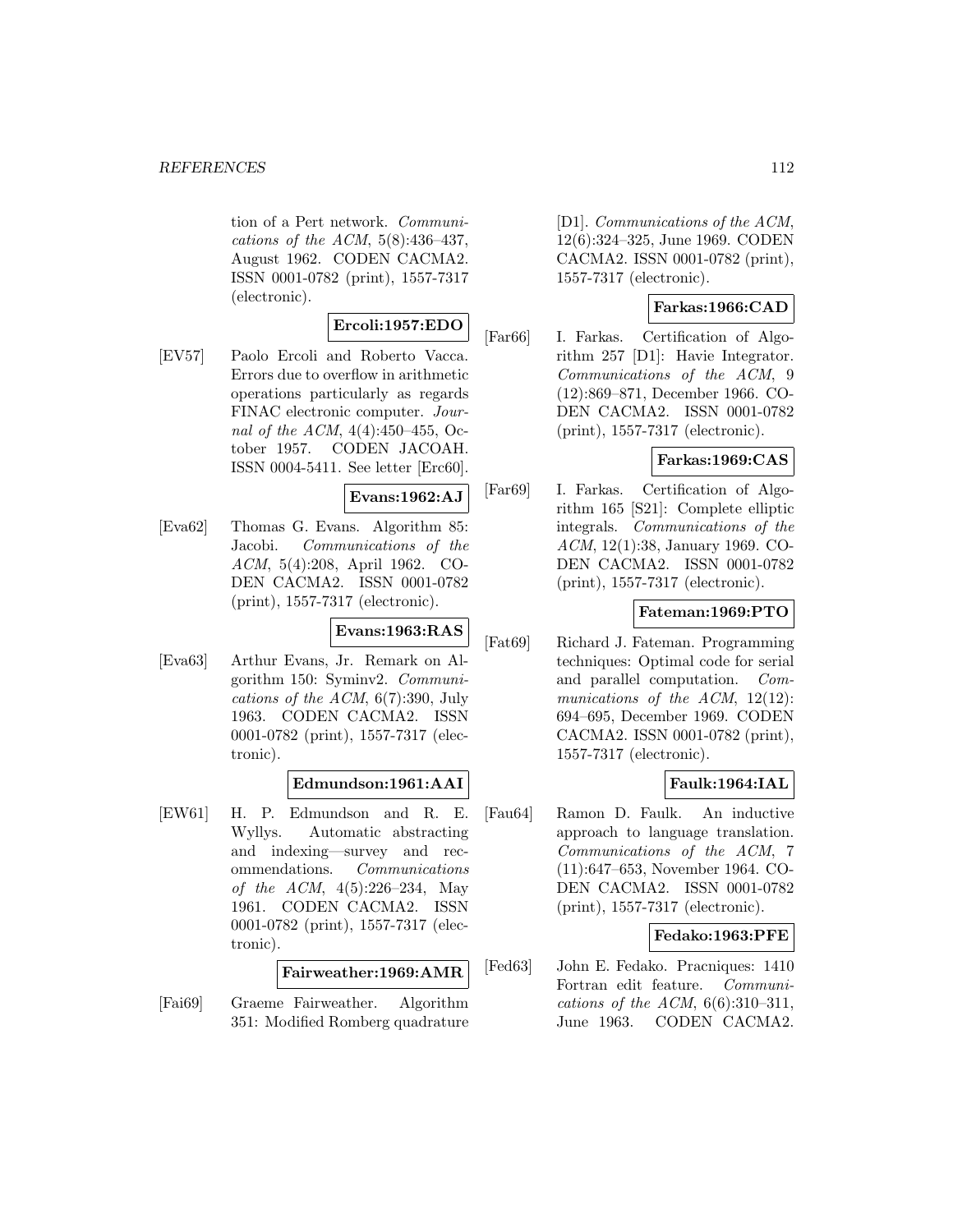ISSN 0001-0782 (print), 1557-7317 (electronic).

#### **Feigenbaum:1961:SCC**

[Fei61] Edward A. Feigenbaum. Soviet cybernetics and computer sciences, 1960. Communications of the ACM, 4(12):566–579, December 1961. CODEN CACMA2. ISSN 0001-0782 (print), 1557-7317 (electronic).

## **Fein:1967:LEW**

[Fei67] Louis Fein. Letter to the Editor: What is the true value of conferences? Communications of the ACM, 10(5):259–260, May 1967. CODEN CACMA2. ISSN 0001-0782 (print), 1557-7317 (electronic).

## **Feldman:1962:TLP**

[Fel62] Julian Feldman. TALL—a list processor for the Philco 2000 computer. Communications of the ACM, 5(9):484–485, September 1962. CODEN CACMA2. ISSN 0001-0782 (print), 1557-7317 (electronic).

## **Feldman:1966:FSC**

[Fel66] Jerome A. Feldman. A formal semantics for computer languages and its application in a compilercompiler. Communications of the ACM, 9(1):3–9, January 1966. CO-DEN CACMA2. ISSN 0001-0782 (print), 1557-7317 (electronic).

# **Fellen:1969:LEI**

[Fel69] Bryna M. Fellen. Letter to the Editor: an implementation of the Tausworthe generator. Communications of the ACM,  $12(7):413$ , July 1969. CODEN CACMA2. ISSN 0001-0782 (print), 1557-7317 (electronic). See [Whi68b].

## **Fenichel:1968:AAD**

[Fen68] Robert R. Fenichel. Algorithm 329: Distributed of indistinguishable objects into distinguishable slots [G6]. Communications of the ACM, 11(6):430, June 1968. CO-DEN CACMA2. ISSN 0001-0782 (print), 1557-7317 (electronic).

## **Ferguson:1960:FS**

[Fer60] David E. Ferguson. Fibonaccian searching. Communications of the ACM,  $3(12):648$ , December 1960. CODEN CACMA2. ISSN 0001-0782 (print), 1557-7317 (electronic).

## **Ferguson:1962:LES**

[Fer62] Mary Ferguson. Letters to the Editor: Still more on bcd comparisons. Communications of the ACM, 5 (10):497, October 1962. CODEN CACMA2. ISSN 0001-0782 (print), 1557-7317 (electronic). See [Mon62, Dic62].

## **Ferguson:1963:DSS**

[Fer63] H. Earl Ferguson. Debugging systems at the source language level. Communications of the ACM, 6(8): 430–432, August 1963. CODEN CACMA2. ISSN 0001-0782 (print), 1557-7317 (electronic).

## **Ferguson:1964:LEM**

[Fer64] David E. Ferguson. Letter to the Editor: More on merging. Com-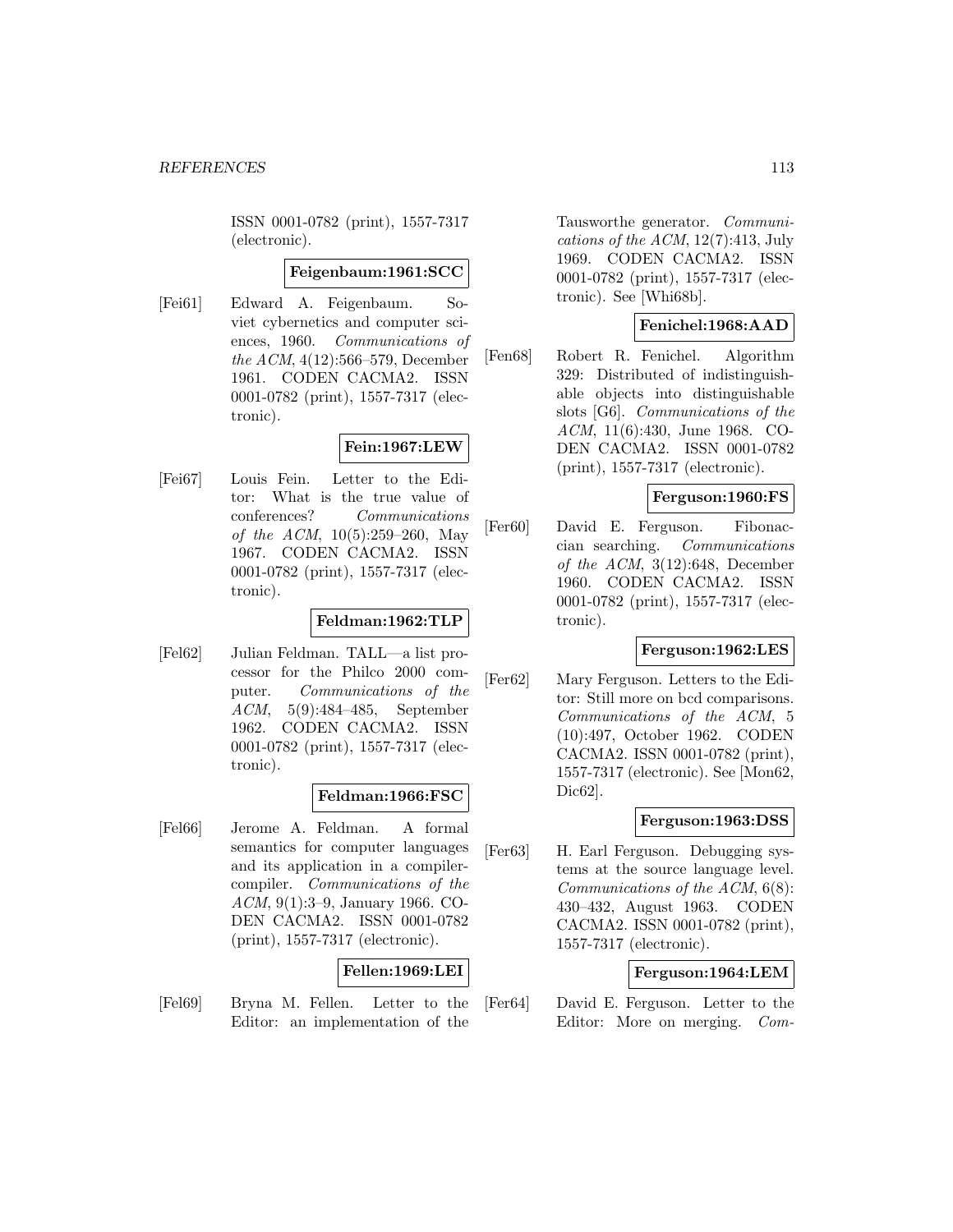munications of the ACM, 7(5):297, May 1964. CODEN CACMA2. ISSN 0001-0782 (print), 1557-7317 (electronic).

#### **Ferring:1965:RAF**

[Fer65] Mats Ferring. Remark on Algorithm 231 [F1]: Matrix inversion. Communications of the ACM, 8(4):220, April 1965. CODEN CACMA2. ISSN 0001-0782 (print), 1557-7317 (electronic).

# **Ferguson:1966:EMA**

[Fer66] David E. Ferguson. Evolution of the meta-assembly program. Communications of the ACM, 9(3): 190–196, March 1966. CODEN CACMA2. ISSN 0001-0782 (print), 1557-7317 (electronic).

## **Fettis:1962:AES**

[Fet62] Henry E. Fettis. Algorithm 134: Exponentiation of series. Communications of the ACM, 5(11): 553, November 1962. CODEN CACMA2. ISSN 0001-0782 (print), 1557-7317 (electronic).

## **Fettis:1963:AES**

[Fet63a] H. E. Fettis. Algorithm 158: Exponentiation of series. Communications of the ACM, 6(3):104, March 1963. CODEN CACMA2. ISSN 0001-0782 (print), 1557-7317 (electronic).

# **Fettis:1963:AAR**

[Fet63b] Henry E. Fettis. Algorithm 158: (Algorithm 134, revised) Exponentiation of series. Communications of the ACM,  $6(3):104$ , March 1963. CODEN CACMA2. ISSN

0001-0782 (print), 1557-7317 (electronic).

## **Fettis:1963:AMH**

[Fet63c] Henry E. Fettis. Algorithm 163: Modified Hankel function. Communications of the ACM,  $6(4)$ : 161–162, April 1963. CODEN CACMA2. ISSN 0001-0782 (print), 1557-7317 (electronic).

## **Fettis:1963:ARS**

[Fet63d] Henry E. Fettis. Algorithm 193: Reversion of series. Communications of the  $ACM$ ,  $6(7)$ :388, July 1963. CODEN CACMA2. ISSN 0001-0782 (print), 1557-7317 (electronic).

## **Feurzeig:1960:AMS**

[Feu60] Wallace Feurzeig. Algorithm 23: MATH SORT. Communications of the ACM,  $3(11):601$ , November 1960. CODEN CACMA2. ISSN 0001-0782 (print), 1557-7317 (electronic).

# **Feurzeig:1961:PHE**

[Feu61] Wallace Feurzeig. Putting a hex on  $e^x$ . Communications of the ACM, 4 (9):402–404, September 1961. CO-DEN CACMA2. ISSN 0001-0782 (print), 1557-7317 (electronic).

## **Feldman:1968:TWS**

[FG68] Jerome Feldman and David Gries. Translator writing systems. Communications of the ACM,  $11(2)$ : 77–113, February 1968. CODEN CACMA2. ISSN 0001-0782 (print), 1557-7317 (electronic).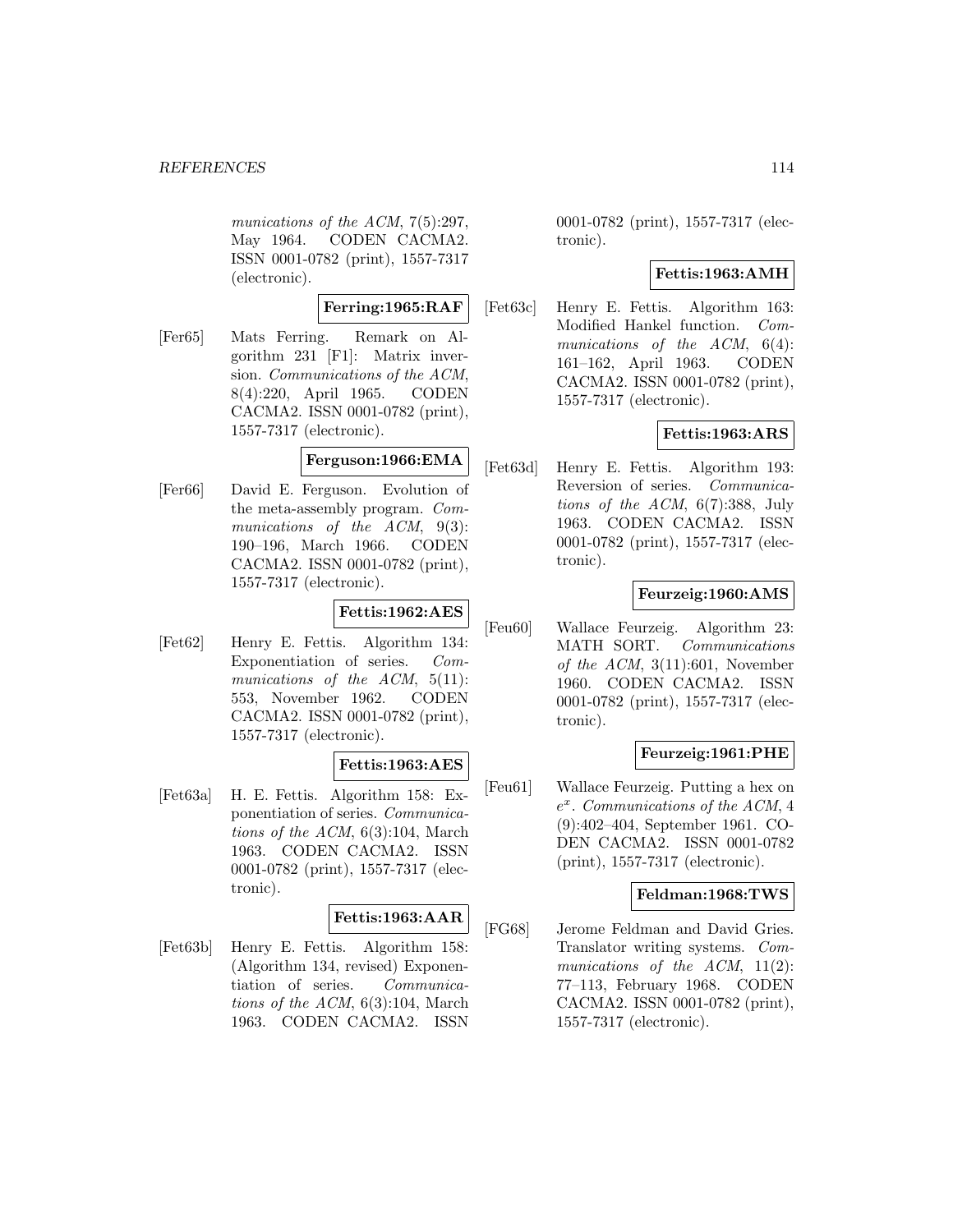# **Forsythe:1960:RAR**

[FH60] George E. Forsythe and John G. Herriot. Remark on Algorithm 15: Rootfinder II. Communications of the ACM,  $3(11):602$ , November 1960. CODEN CACMA2. ISSN 0001-0782 (print), 1557-7317 (electronic).

## **Fraser:1962:CRA**

[FH62] W. Fraser and J. F. Hart. On the computation of rational approximations to continuous functions. Communications of the ACM,  $5(7):401-$ 403, July 1962. CODEN CACMA2. ISSN 0001-0782 (print), 1557-7317 (electronic).

## **Fraser:1964:RAN**

[FH64] W. Fraser and J. F. Hart. Remark on Algorithm 162: Nearminimax polynomial approximations and partitioning of intervals. Communications of the ACM, 7(8): 486–489, August 1964. CODEN CACMA2. ISSN 0001-0782 (print), 1557-7317 (electronic).

#### **Field:1969:CAS**

[Fie69] J. B. F. Field. Certification of Algorithm 322 [S14]. Communications of the  $ACM$ , 12(1):39, January 1969. CODEN CACMA2. ISSN 0001-0782 (print), 1557-7317 (electronic).

# **Fike:1966:SAS**

[Fik66] C. T. Fike. Starting approximations for square root calculation on IBM System/360. Communications of the ACM, 9(4):297–299, April 1966. CODEN CACMA2. ISSN

0001-0782 (print), 1557-7317 (electronic). See letter [Fik67a].

## **Fike:1967:LER**

[Fik67a] C. T. Fike. Letter to the Editor: A rational approximation optimal by Moursund's criterion. Communications of the  $ACM$ , 10(11): 683–684, November 1967. CODEN CACMA2. ISSN 0001-0782 (print), 1557-7317 (electronic). See [Mou67, Fik66].

## **Fike:1967:MEP**

[Fik67b] C. T. Fike. Methods of evaluating polynomial approximations in function evaluation routines. Communications of the ACM,  $10(3):175-178$ , March 1967. CODEN CACMA2. ISSN 0001-0782 (print), 1557-7317 (electronic). See remark on efficiency [Cod67].

#### **Finerman:1966:CCW**

[Fin66] Aaron Finerman. Computer capabilities at Western European universities. Communications of the ACM, 9(12):840–844, December 1966. CODEN CACMA2. ISSN 0001-0782 (print), 1557-7317 (electronic).

#### **Finerman:1969:CCA**

[Fin69] Aaron Finerman. Computing capabilities at Argentine and Chilean universities. Communications of the ACM, 12(8):425–431, August 1969. CODEN CACMA2. ISSN 0001-0782 (print), 1557-7317 (electronic).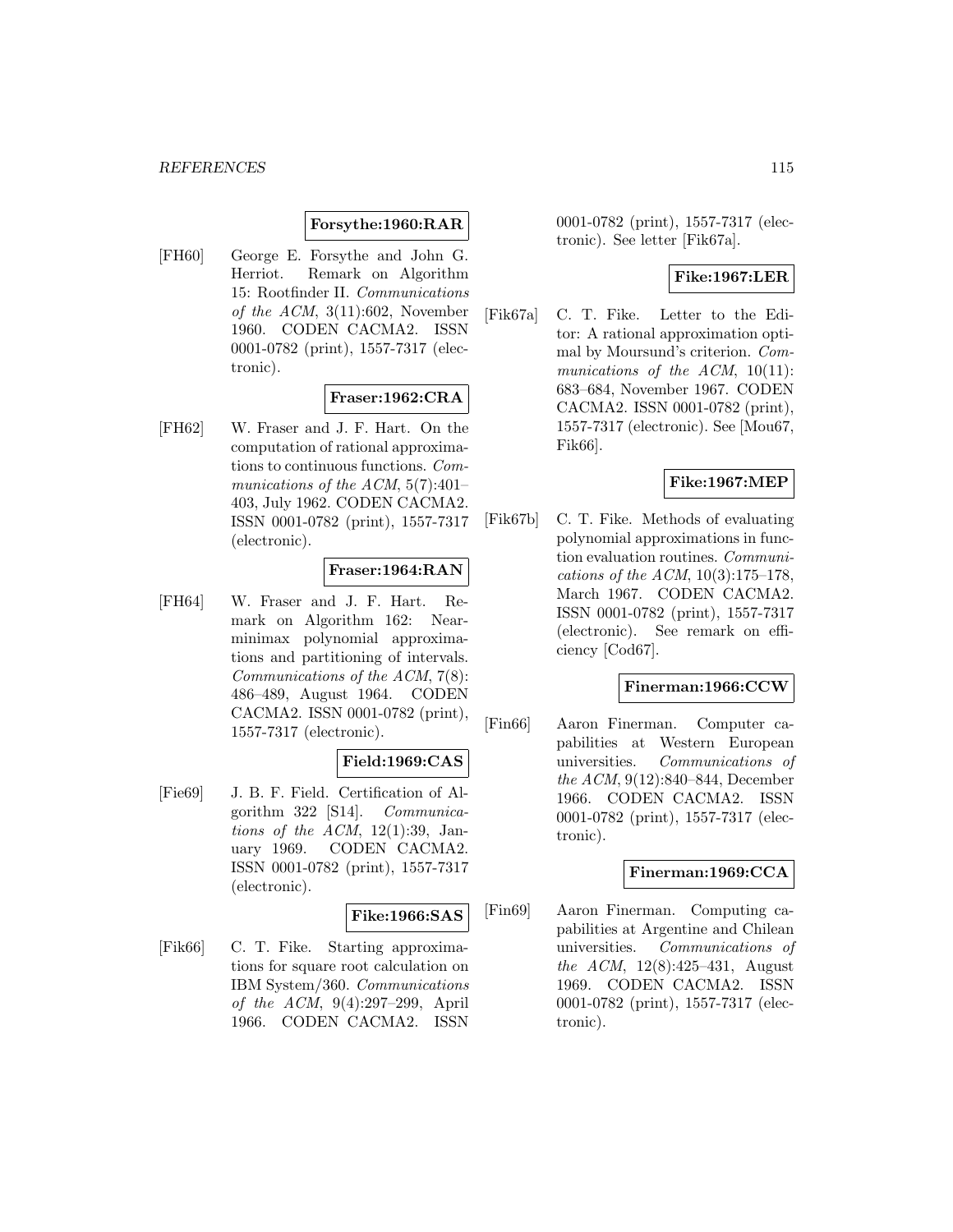## **Firestone:1969:LEM**

[Fir69] Roger M. Firestone. Letter to the Editor: Move ACM 1971 Conference from Chicago? Communications of the ACM,  $12(6):303$ , June 1969. CODEN CACMA2. ISSN 0001-0782 (print), 1557-7317 (electronic).

## **Fischer:1961:CVF**

[Fis61] C. M. Fischer. Combat vehicle firing stability (active suspension). Communications of the ACM, 4 (6):279–283, June 1961. CODEN CACMA2. ISSN 0001-0782 (print), 1557-7317 (electronic).

# **Fischer:1965:MTI**

[Fis65] Patrick C. Fischer. Multi-tape and infinite-state automata — A survey. Communications of the ACM, 8 (12):799–805, December 1965. CO-DEN CACMA2. ISSN 0001-0782 (print), 1557-7317 (electronic).

# **Fisher:1966:DDD**

[Fis66] D. L. Fisher. Data, documentation, and decision tables. Communications of the ACM,  $9(1):26-31$ , January 1966. CODEN CACMA2. ISSN 0001-0782 (print), 1557-7317 (electronic).

## **Fishman:1967:PSA**

[Fis67] George S. Fishman. Problems in the statistical analysis of simulation experiments: The comparison of means and the length of sample records. Communications of the  $ACM$ ,  $10(2):94-99$ , February 1967. CODEN CACMA2. ISSN 0001-0782 (print), 1557-7317 (electronic).

## **Fisher:1968:CCP**

[Fis68] A. C. Fisher. Computer construction of project networks. Communications of the ACM, 11(7):493– 497, July 1968. CODEN CACMA2. ISSN 0001-0782 (print), 1557-7317 (electronic).

## **Fitzwater:1964:SAR**

[Fit64] D. R. Fitzwater. A storage allocation and reference structure. Communications of the ACM, 7(9):542– 545, September 1964. CODEN CACMA2. ISSN 0001-0782 (print), 1557-7317 (electronic).

## **Fitzgerald:1968:LEC**

[Fit68] A. Kenneth Fitzgerald. Letter to the Editor: on Congressman Brooks' letter re: standardization. Communications of the ACM, 11 (9):593, September 1968. CODEN CACMA2. ISSN 0001-0782 (print), 1557-7317 (electronic).

## **Fine:1966:DPB**

[FJM66] Gerald H. Fine, Calvin W. Jackson, and Paul V. McIsaac. Dynamic program behavior under paging. Communications of the ACM, 9(7):478, July 1966. CODEN CACMA2. ISSN 0001-0782 (print), 1557-7317 (electronic).

#### **Farbman:1960:CCO**

[FK60] David Farbman and Richard Ketover. COPE (Console Operator Proficiency Examination). Communications of the ACM, 3(12): 661–662, December 1960. CODEN CACMA2. ISSN 0001-0782 (print), 1557-7317 (electronic).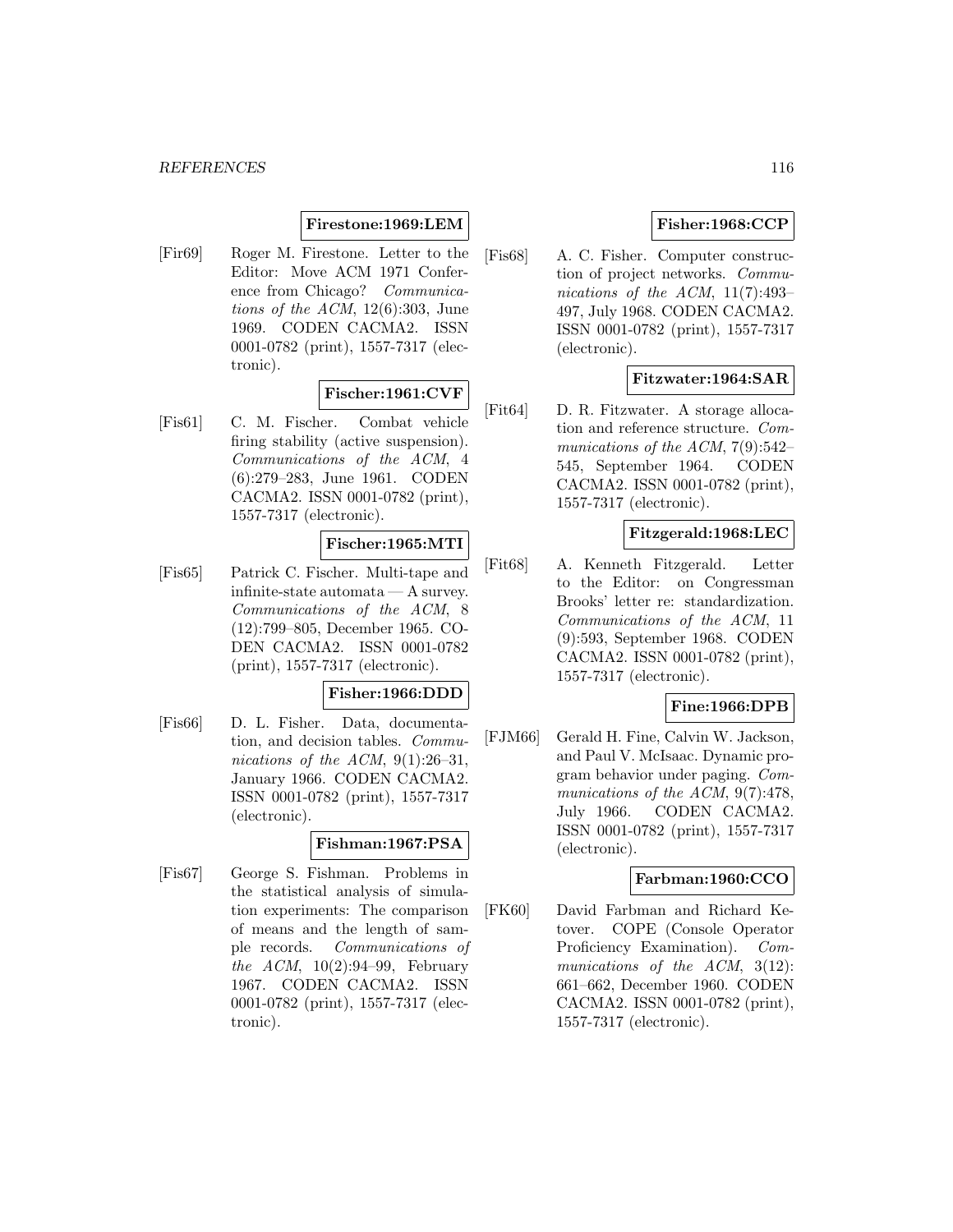## **Frank:1960:HSS**

[FL60] R. M. Frank and R. B. Lazarus. A high-speed sorting procedure. Communications of the ACM, 3 (1):20–22, January 1960. CODEN CACMA2. ISSN 0001-0782 (print), 1557-7317 (electronic).

## **Fox:1968:SAA**

[FL68] B. L. Fox and D. M. Landi. Scientific applications: An algorithm for identifying the ergodic subchains and transient states of a stochastic matrix. Communications of the ACM, 11(9):619–621, September 1968. CODEN CACMA2. ISSN 0001-0782 (print), 1557-7317 (electronic).

## **Fletcher:1963:CAX**

[Fle63] William E. Fletcher. Certification of Algorithm 162: XYMOVE plotting. Communications of the ACM, 6(8):450, August 1963. CODEN CACMA2. ISSN 0001-0782 (print), 1557-7317 (electronic).

#### **Fletcher:1965:PSP**

[Fle65] John G. Fletcher. A program to solve the pentomino problem by the recursive use of macros. Communications of the ACM,  $8(10):621-623$ , October 1965. CODEN CACMA2. ISSN 0001-0782 (print), 1557-7317 (electronic).

## **Fletcher:1966:CAF**

[Fle66] R. Fletcher. Certification of Algorithm 251: Function minimisation. Communications of the ACM, 9(9): 686–687, September 1966. CODEN CACMA2. ISSN 0001-0782 (print), 1557-7317 (electronic).

# **Floyd:1960:ARI**

[Flo60a] R. W. Floyd. Algorithm 18: Rational interpolation by continued fractions. Communications of the ACM, 3(9):508, September 1960. CODEN CACMA2. ISSN 0001-0782 (print), 1557-7317 (electronic).

## **Floyd:1960:ADA**

[Flo60b] Robert W. Floyd. An algorithm defining ALGOL assignment statements. Communications of the ACM, 3(3):170–171, March 1960. CODEN CACMA2. ISSN 0001-0782 (print), 1557-7317 (electronic).

## **Floyd:1960:NA**

[Flo60c] Robert W. Floyd. Note of amplification. Communications of the ACM, 3(6):346, June 1960. CO-DEN CACMA2. ISSN 0001-0782 (print), 1557-7317 (electronic).

# **Floyd:1961:ACE**

[Flo61] Robert W. Floyd. An algorithm for coding efficient arithmetic operations. Communications of the ACM,  $4(1):42-51$ , January 1961. CODEN CACMA2. ISSN 0001-0782 (print), 1557-7317 (electronic).

## **Flores:1962:ASP**

[Flo62a] Ivan Flores. Algorithm 76: Sorting procedures. Communications of the ACM,  $5(1):48-50$ , January 1962. CODEN CACMA2. ISSN 0001-0782 (print), 1557-7317 (electronic).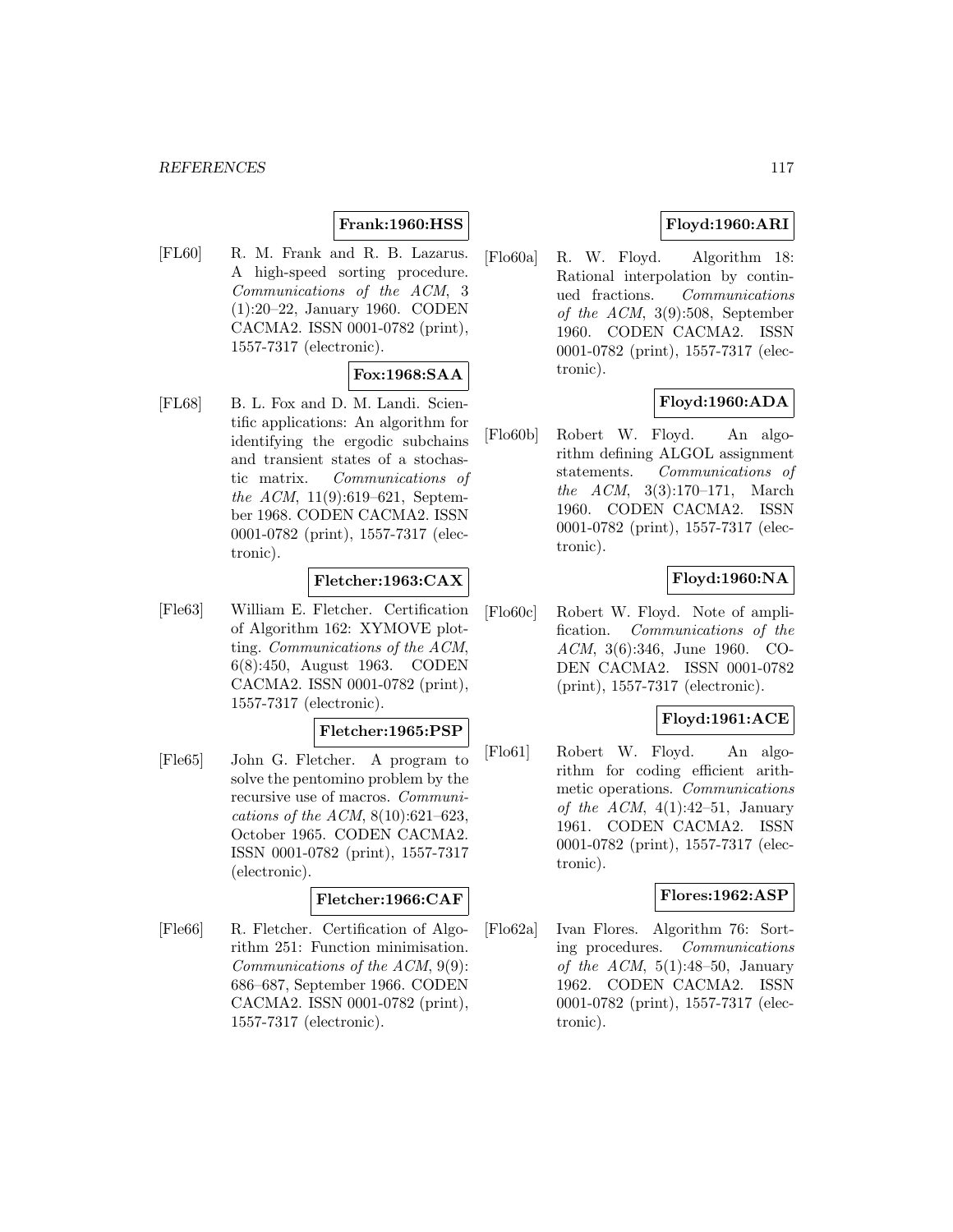# **Floyd:1962:AT**

[Flo62b] Robert W. Floyd. Algorithm 113: Treesort. Communications of the ACM, 5(8):434, August 1962. CO-DEN CACMA2. ISSN 0001-0782 (print), 1557-7317 (electronic).

# **Floyd:1962:AA**

[Flo62c] Robert W. Floyd. Algorithm 96: Ancestor. Communications of the ACM, 5(6):344–345, June 1962. CODEN CACMA2. ISSN 0001-0782 (print), 1557-7317 (electronic).

## **Floyd:1962:ASP**

[Flo62d] Robert W. Floyd. Algorithm 97: Shortest path. Communications of the ACM, 5(6):345, June 1962. CO-DEN CACMA2. ISSN 0001-0782 (print), 1557-7317 (electronic).

# **Floyd:1962:APS**

[Flo62e] Robert W. Floyd. On ambiguity in phrase structure languages. Communications of the  $ACM$ ,  $5(10):526$ , October 1962. CODEN CACMA2. ISSN 0001-0782 (print), 1557-7317 (electronic).

## **Floyd:1962:NPS**

[Flo62f] Robert W. Floyd. On the nonexistence of a phrase structure grammar for ALGOL 60. Communications of the ACM, 5(9):483– 484, September 1962. CODEN CACMA2. ISSN 0001-0782 (print), 1557-7317 (electronic).

# **Floyd:1964:AT**

[Flo64a] Robert W. Floyd. Algorithm 245: Treesort. Communications of the ACM,  $7(12):701$ , December 1964. CODEN CACMA2. ISSN 0001-0782 (print), 1557-7317 (electronic). See certification [Abr65, Lon70].

# **Floyd:1964:BCS**

[Flo64b] Robert W. Floyd. Bounded context syntactic analysis. Communications of the ACM,  $7(2):62-67$ , February 1964. CODEN CACMA2. ISSN 0001-0782 (print), 1557-7317 (electronic).

## **Fein:1967:ACI**

[FO67] Louis Fein and Anthony G. Oettinger. ACM has a crisis of identity? Communications of the ACM, 10(1):1, January 1967. CODEN CACMA2. ISSN 0001-0782 (print), 1557-7317 (electronic).

## **Foata:1961:PRC**

[Foa61] Dominique C. Foata. On a program for Ray–Chaudhuri's algorithm for a minimum cover of an abstract complex. Communications of the ACM,  $4(11):504-$ 506, November 1961. CODEN CACMA2. ISSN 0001-0782 (print), 1557-7317 (electronic).

## **Folkers:1963:LEC**

[Fol63] J. S. Folkers. Letter to the Editor: construction of school timetables by a computer. Communications of the ACM,  $6(8):421$ , August 1963. CODEN CACMA2. ISSN 0001-0782 (print), 1557-7317 (electronic).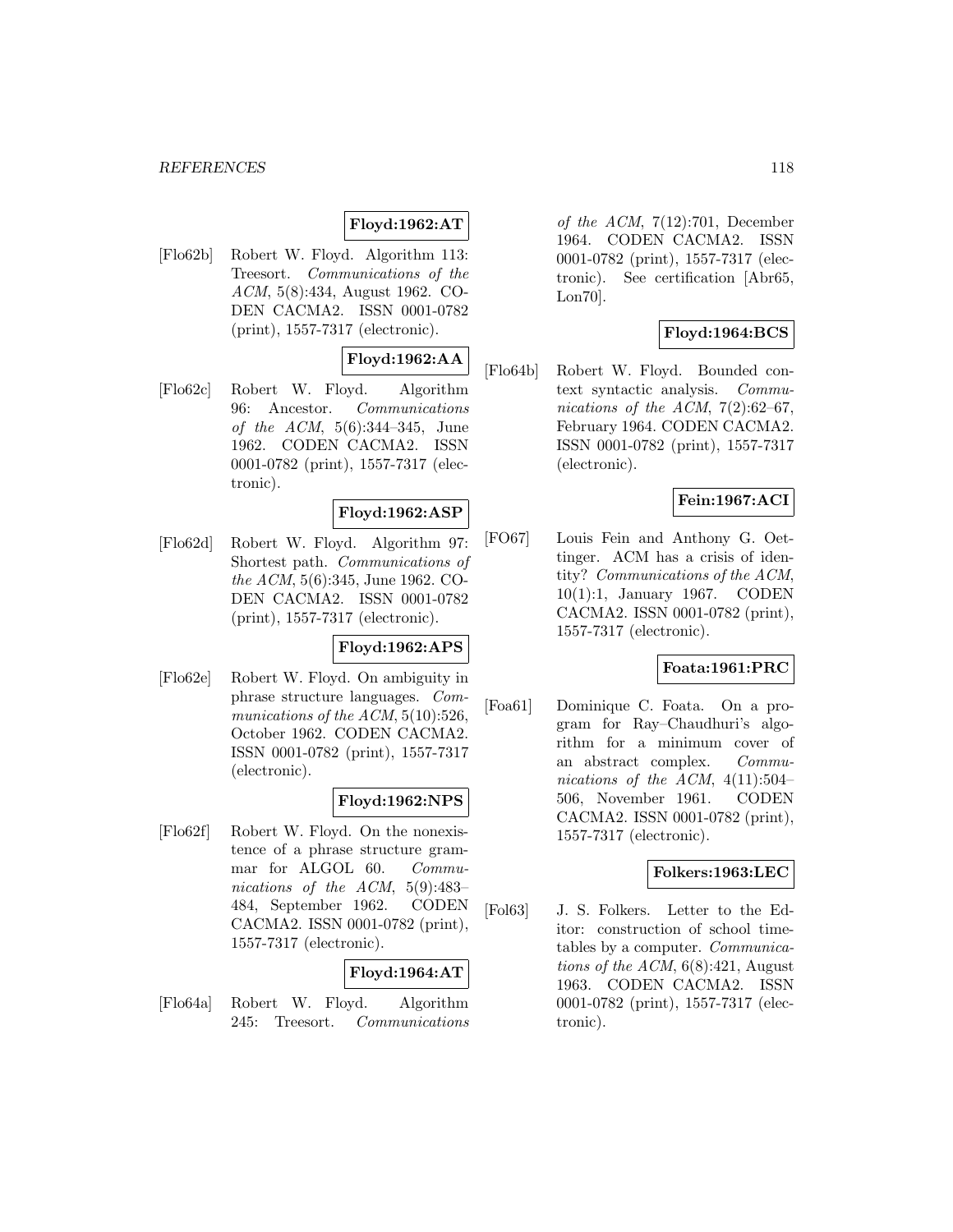## **Foley:1967:MMU**

[Fol67] James D. Foley. A Markovian model of the University of Michigan Executive System. Communications of the ACM,  $10(9):584-$ 588, September 1967. CODEN CACMA2. ISSN 0001-0782 (print), 1557-7317 (electronic).

## **Forsythe:1960:ACP**

[For60a] George E. Forsythe. Algorithm 16: Crout with pivoting. Communications of the ACM, 3(9):507– 508, September 1960. CODEN CACMA2. ISSN 0001-0782 (print), 1557-7317 (electronic).

## **Forsythe:1960:RAC**

[For60b] George E. Forsythe. Remark on Algorithm 16: Crout with pivoting. Communications of the ACM, 3(10):540, October 1960. CODEN CACMA2. ISSN 0001-0782 (print), 1557-7317 (electronic).

#### **Ford:1963:LEB**

[For63a] V. J. Ford. Letter to the Editor: B5000 COBOL-61 compiler equipment configurations. Communications of the ACM,  $6(8):438$ , August 1963. CODEN CACMA2. ISSN 0001-0782 (print), 1557-7317 (electronic).

#### **Foreman:1963:ADC**

[For63b] William T. Foreman, Jr. Algorithm 208: Discrete convolution. Communications of the ACM,  $6(10)$ : 615–616, October 1963. CODEN CACMA2. ISSN 0001-0782 (print), 1557-7317 (electronic).

## **Forrington:1964:FSM**

[For64a] C. V. D. Forrington. A Fourier series method for the numerical solution of a class of parabolic partial differential equations. Communications of the ACM,  $7(3):179-181$ , March 1964. CODEN CACMA2. ISSN 0001-0782 (print), 1557-7317 (electronic).

## **Forsythe:1964:A**

[For64b] G. E. Forsythe. Algorithms. Communications of the ACM, 7(6): 347–349, June 1964. CODEN CACMA2. ISSN 0001-0782 (print), 1557-7317 (electronic).

## **Forsythe:1964:PLAa**

[For64c] George E. Forsythe. President's letter to the ACM membership. Communications of the ACM, 7(8): 507–509, August 1964. CODEN CACMA2. ISSN 0001-0782 (print), 1557-7317 (electronic).

## **Forsythe:1964:PLAb**

[For64d] George E. Forsythe. President's letter to the ACM membership. Communications of the ACM, 7(10): 633–636, October 1964. CODEN CACMA2. ISSN 0001-0782 (print), 1557-7317 (electronic).

#### **Forsythe:1964:PLAc**

[For64e] George E. Forsythe. President's letter to the ACM membership. Communications of the ACM, 7(12): 697–699, December 1964. CODEN CACMA2. ISSN 0001-0782 (print), 1557-7317 (electronic).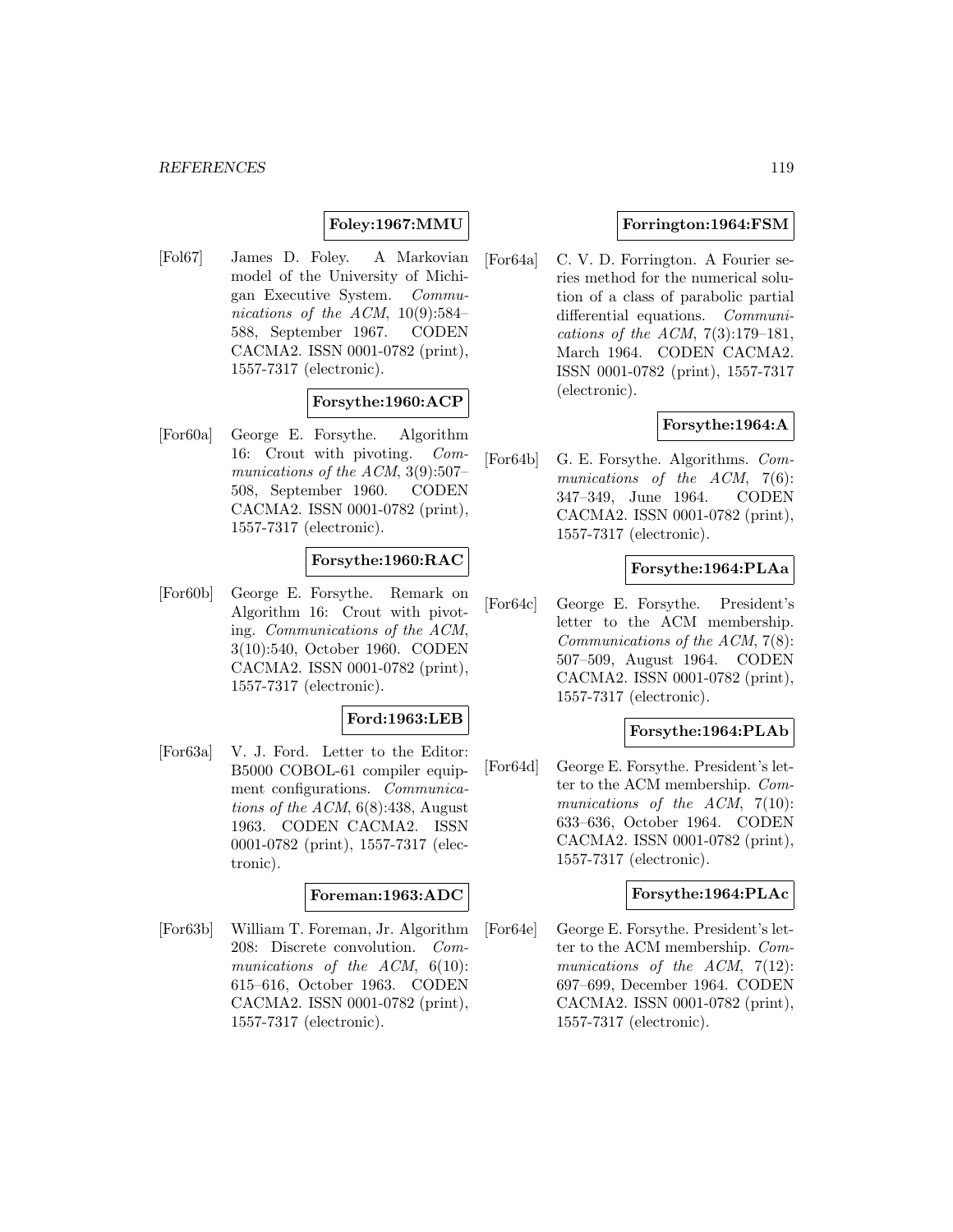## **Forsythe:1964:UCN**

[For64f] George E. Forsythe. An undergraduate curriculum in numerical analysis. Communications of the ACM, 7(4):214–215, April 1964. CODEN CACMA2. ISSN 0001-0782 (print), 1557-7317 (electronic).

# **Forsythe:1965:PLAc**

[For65a] George E. Forsythe. President's letter to the ACM membership. Communications of the ACM,  $8(10):591$ , October 1965. CODEN CACMA2. ISSN 0001-0782 (print), 1557-7317 (electronic).

## **Forsythe:1965:PLAd**

[For65b] George E. Forsythe. President's letter to the ACM membership. Communications of the ACM, 8 (12):727, December 1965. CODEN CACMA2. ISSN 0001-0782 (print), 1557-7317 (electronic).

## **Forsythe:1965:PLAa**

[For65c] George E. Forsythe. President's letter to the ACM membership: why ACM? *Communications of* the ACM, 8(3):143–144, March 1965. CODEN CACMA2. ISSN 0001-0782 (print), 1557-7317 (electronic).

#### **Forsythe:1965:PLAb**

[For65d] George E. Forsythe. President's letter to the ACM membership: why ACM? Communications of the ACM, 8(7):422–426, July 1965. CODEN CACMA2. ISSN 0001-0782 (print), 1557-7317 (electronic).

## **Forsythe:1965:PLM**

[For65e] George E. Forsythe. President's letter to the membership. Communications of the ACM, 8(9): 541, September 1965. CODEN CACMA2. ISSN 0001-0782 (print), 1557-7317 (electronic).

## **Forbes:1966:ES**

[For66a] George Forbes. An engineering simulator. Communications of the ACM, 9(7):480, July 1966. CODEN CACMA2. ISSN 0001-0782 (print), 1557-7317 (electronic).

## **Forsythe:1966:ASC**

[For66b] George E. Forsythe. Algorithms for scientific computation. *Communi*cations of the ACM,  $9(4):255-256$ , April 1966. CODEN CACMA2. ISSN 0001-0782 (print), 1557-7317 (electronic).

## **Forsythe:1966:FAA**

[For66c] George E. Forsythe. A forum on algorithms: Algorithms for scientific computation. Communications of the ACM, 9(4):255–256, April 1966. CODEN CACMA2. ISSN 0001-0782 (print), 1557-7317 (electronic).

#### **Forsythe:1966:PLAa**

[For66d] George E. Forsythe. President's letter to the ACM membership. Communications of the ACM, 9(1):1, January 1966. CODEN CACMA2. ISSN 0001-0782 (print), 1557-7317 (electronic).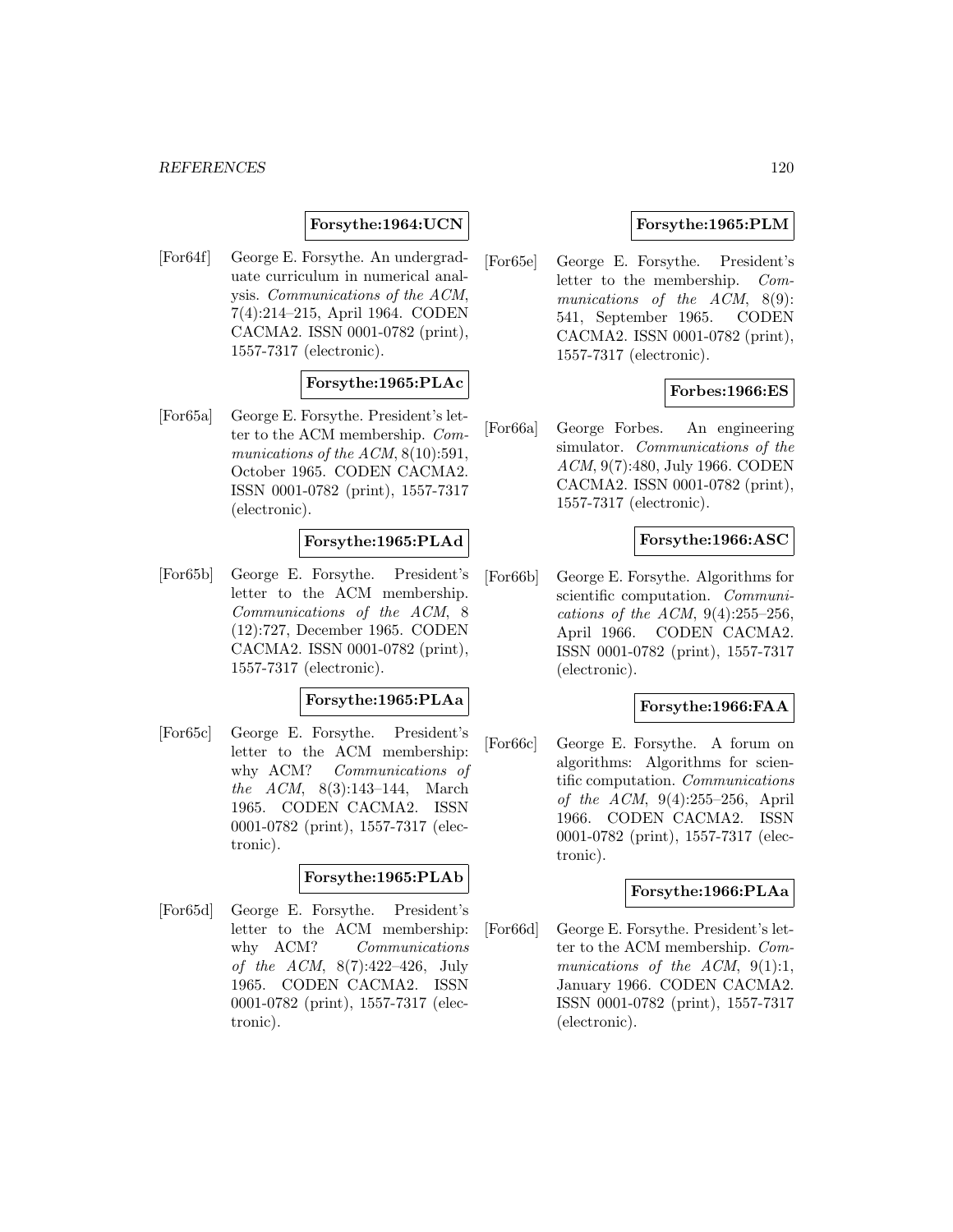## **Forsythe:1966:PLAb**

[For66e] George E. Forsythe. President's letter to the ACM membership. Communications of the ACM, 9(4):244, April 1966. CODEN CACMA2. ISSN 0001-0782 (print), 1557-7317 (electronic).

## **Forsythe:1966:PLAc**

[For66f] George E. Forsythe. President's letter to the ACM membership. Communications of the ACM, 9(5):325, May 1966. CODEN CACMA2. ISSN 0001-0782 (print), 1557-7317 (electronic).

#### **Forsythe:1966:WR**

[For66g] George E. Forsythe. Welcoming remarks. Communications of the ACM, 9(3):137–138, March 1966. CODEN CACMA2. ISSN 0001-0782 (print), 1557-7317 (electronic).

#### **Forsythe:1967:UEP**

[For67] George E. Forsythe. A university's educational program in computer science. Communications of the  $ACM$ , 10(1):3-11, January 1967. CODEN CACMA2. ISSN 0001-0782 (print), 1557-7317 (electronic).

## **Foster:1962:MRS**

[Fos62] Malcolm B. Foster. A method of representation, storage and retrieval of 13 random codes in a 4 digit number or 16 random codes in a 5-digit number. Communications of the ACM,  $5(3):165$ , March 1962. CODEN CACMA2. ISSN 0001-0782 (print), 1557-7317 (electronic).

#### **Fotheringham:1961:DSA**

[Fot61] John Fotheringham. Dynamic storage allocation in the Atlas computer, including an automatic use of a backing store. Communications of the ACM, 4(10):435–436, October 1961. CODEN CACMA2. ISSN 0001-0782 (print), 1557-7317 (electronic).

## **Fox:1969:ALA**

[Fox69] B. L. Fox. Accelerating LP algorithms. Communications of the ACM, 12(7):384–385, July 1969. CODEN CACMA2. ISSN 0001-0782 (print), 1557-7317 (electronic).

# **Farley:1966:MMC**

[FPMC66] W. E. Farley, A. H. Pulido, T. M. Minckler, and L. D. Cady. Man/machine communications in the biological medical research environment. Communications of the ACM, 9(7):479–480, July 1966. CODEN CACMA2. ISSN 0001-0782 (print), 1557-7317 (electronic).

## **Feldman:1969:ABA**

[FR69] Jerome A. Feldman and Paul D. Rovner. An Algol-based associative language. Communications of the ACM, 12(8):439–449, August 1969. CODEN CACMA2. ISSN 0001-0782 (print), 1557-7317 (electronic).

## **Fredkin:1960:TM**

[Fre60] Edward Fredkin. Trie memory. Communications of the ACM, 3(9): 490–499, September 1960. CODEN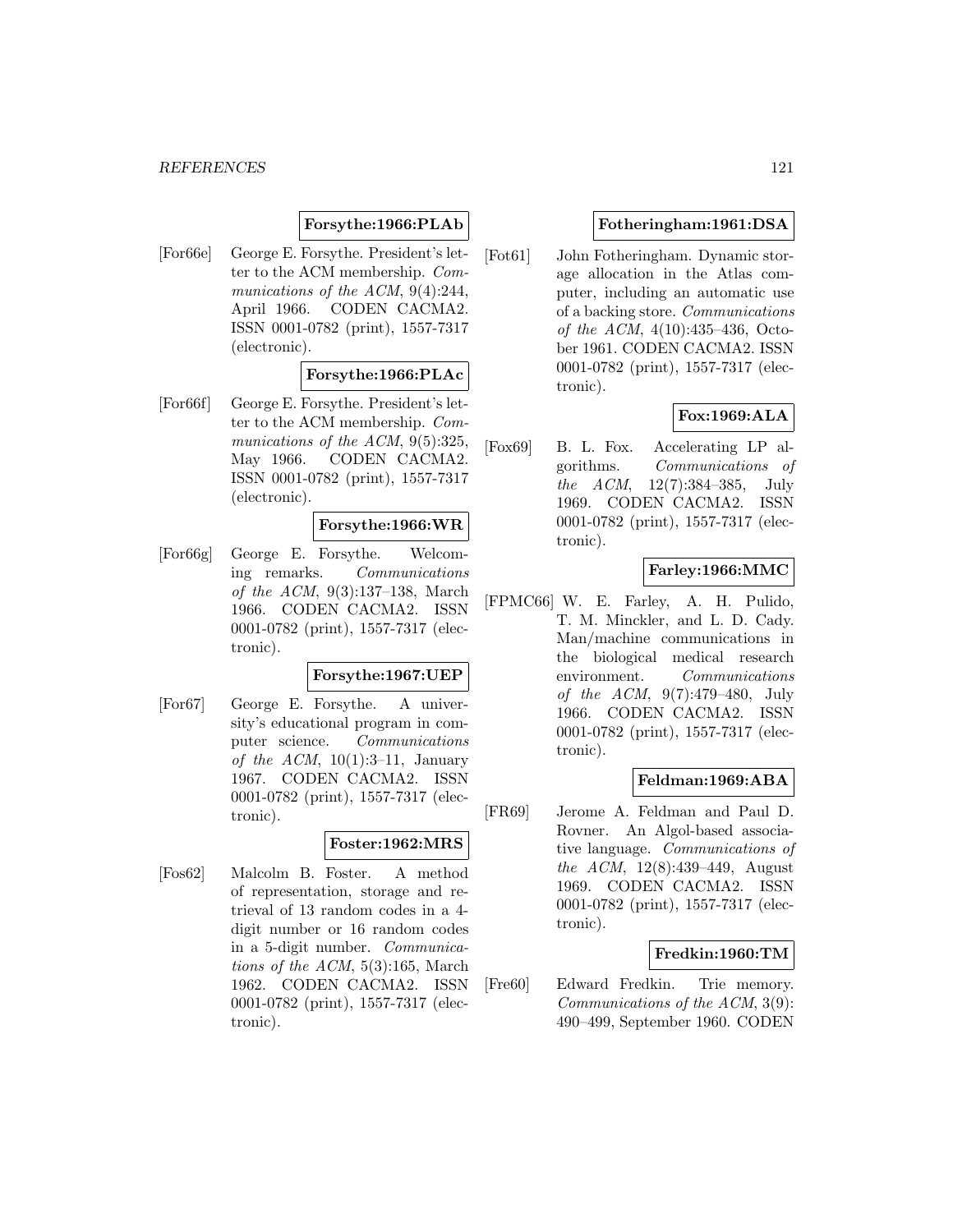CACMA2. ISSN 0001-0782 (print), 1557-7317 (electronic).

#### **Freeman:1961:AM**

[Fre61] R. Don Freeman, Jr. Algorithm 32: MULTINT. Communications of the ACM,  $4(2):106$ , February 1961. CODEN CACMA2. ISSN 0001-0782 (print), 1557-7317 (electronic).

# **Freed:1962:LIC**

[Fre62] Roy N. Freed. Legal implications of computer use. Communications of the ACM, 5(12):607–612, December 1962. CODEN CACMA2. ISSN 0001-0782 (print), 1557-7317 (electronic).

# **Freed:1963:ARE**

[Fre63a] Bruce H. Freed. Algorithm 41, revision evaluation of determinant. Communications of the ACM, 6(9): 520, September 1963. CODEN CACMA2. ISSN 0001-0782 (print), 1557-7317 (electronic).

# **Freed:1963:CAE**

[Fre63b] Bruce H. Freed. Certification of Algorithm 41: Evaluation of determinant. Communications of the ACM, 6(9):520, September 1963. CODEN CACMA2. ISSN 0001-0782 (print), 1557-7317 (electronic).

## **Freed:1963:SLI**

[Fre63c] Roy N. Freed. Some legal implications of the use of computers in the banking business. Communications of the ACM, 6(12):713–720, December 1963. CODEN CACMA2. ISSN 0001-0782 (print), 1557-7317 (electronic).

# **French:1963:CPC**

[Fre63d] Norman C. French. Computer planned collates. Communications of the ACM, 6(5):225–227, May 1963. CODEN CACMA2. ISSN 0001-0782 (print), 1557-7317 (electronic).

# **Frieden:1960:VTC**

[Fri60] Howard Frieden. A variant technique for counting ones. Communications of the ACM, 3(8):474, August 1960. CODEN CACMA2. ISSN 0001-0782 (print), 1557-7317 (electronic).

## **Fritz:1963:SD**

[Fri63] W. Barkley Fritz. Selected definitions. Communications of the ACM, 6(4):152–158, April 1963. CODEN CACMA2. ISSN 0001- 0782 (print), 1557-7317 (electronic).

# **Friedland:1967:AAV**

[Fri67] Paul Friedland. Algorithm 312: Absolute value and square root of a complex number. Communications of the ACM, 10(10):665, October 1967. CODEN CACMA2. ISSN 0001-0782 (print), 1557-7317 (electronic).

## **Friedman:1969:CST**

[Fri69a] Joyce Friedman. A computer system for transformational grammar. Communications of the ACM, 12 (6):341–348, June 1969. CODEN CACMA2. ISSN 0001-0782 (print), 1557-7317 (electronic).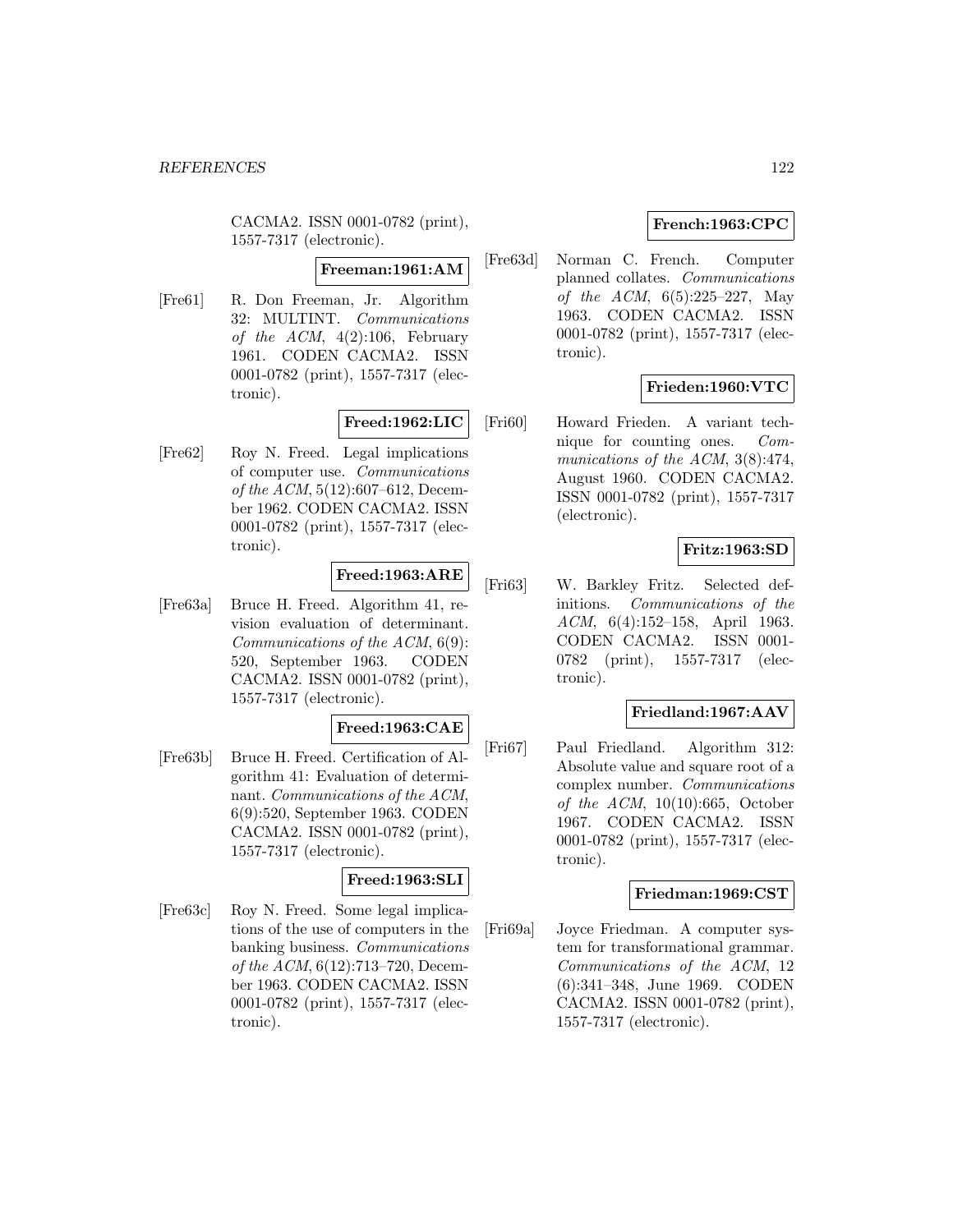## **Friedman:1969:DRG**

[Fri69b] Joyce Friedman. Directed random generation of sentences. Communications of the ACM,  $12(1):40-46$ , January 1969. CODEN CACMA2. ISSN 0001-0782 (print), 1557-7317 (electronic).

## **Frisch:1972:RAR**

[Fri72] Michael J. Frisch. Remark on "Algorithms 352, 385, 392: Remarks on characteristic values and associated solutions of Mathieu's differential equation, exponential integral, and systems of hyperbolic P.D.E.". Communications of the ACM, 15(12):1074–??, 1972. CO-DEN CACMA2. ISSN 0001-0782 (print), 1557-7317 (electronic). See [Cle69, Pac70, SM70].

#### **Feigenbaum:1962:SHV**

[FS62] Edward A. Feigenbaum and Herbert A. Simon. Simulation of human verbal learning behavior. Communications of the ACM, 5 (4):223, April 1962. CODEN CACMA2. ISSN 0001-0782 (print), 1557-7317 (electronic).

#### **Falkin:1963:SLV**

[FS63] Joel Falkin and Sal Savastano, Jr. Sorting with large-volume, randomaccess, drum storage. Communications of the ACM,  $6(5):240-244$ , May 1963. CODEN CACMA2. ISSN 0001-0782 (print), 1557-7317 (electronic).

## **Fletcher:1966:AIT**

[FS66] William Fletcher and Roland Silver. Algorithm 284: Interchange of two blocks of data. Communications of the ACM,  $9(5):326$ , May 1966. CODEN CACMA2. ISSN 0001-0782 (print), 1557-7317 (electronic). See also [Ito76].

# **Filho:1967:AGF**

[FS67a] Antonino Machado Souza Filho and Georges Schwachheim. Algorithm 309: Gamma function with arbitrary precision. Communications of the ACM, 10(8):511–512, August 1967. CODEN CACMA2. ISSN 0001-0782 (print), 1557-7317 (electronic).

# **Fisher:1967:TSC**

[FS67b] R. O. Fisher and C. D. Shepard. Time sharing on a computer with a small memory. Communications of the ACM,  $10(2)$ :77-81, February 1967. CODEN CACMA2. ISSN 0001-0782 (print), 1557-7317 (electronic).

## **Fuchel:1968:CDM**

[Fuc68] Kurt Fuchel. Considerations in the design of a multiple computer system with extended core storage. Communications of the ACM, 11 (5):334–340, May 1968. CODEN CACMA2. ISSN 0001-0782 (print), 1557-7317 (electronic).

#### **Fulkerson:1967:STC**

[Ful67] L. Fulkerson. Should there be a CS undergraduate program? Communications of the ACM, 10(3):148, March 1967. CODEN CACMA2. ISSN 0001-0782 (print), 1557-7317 (electronic).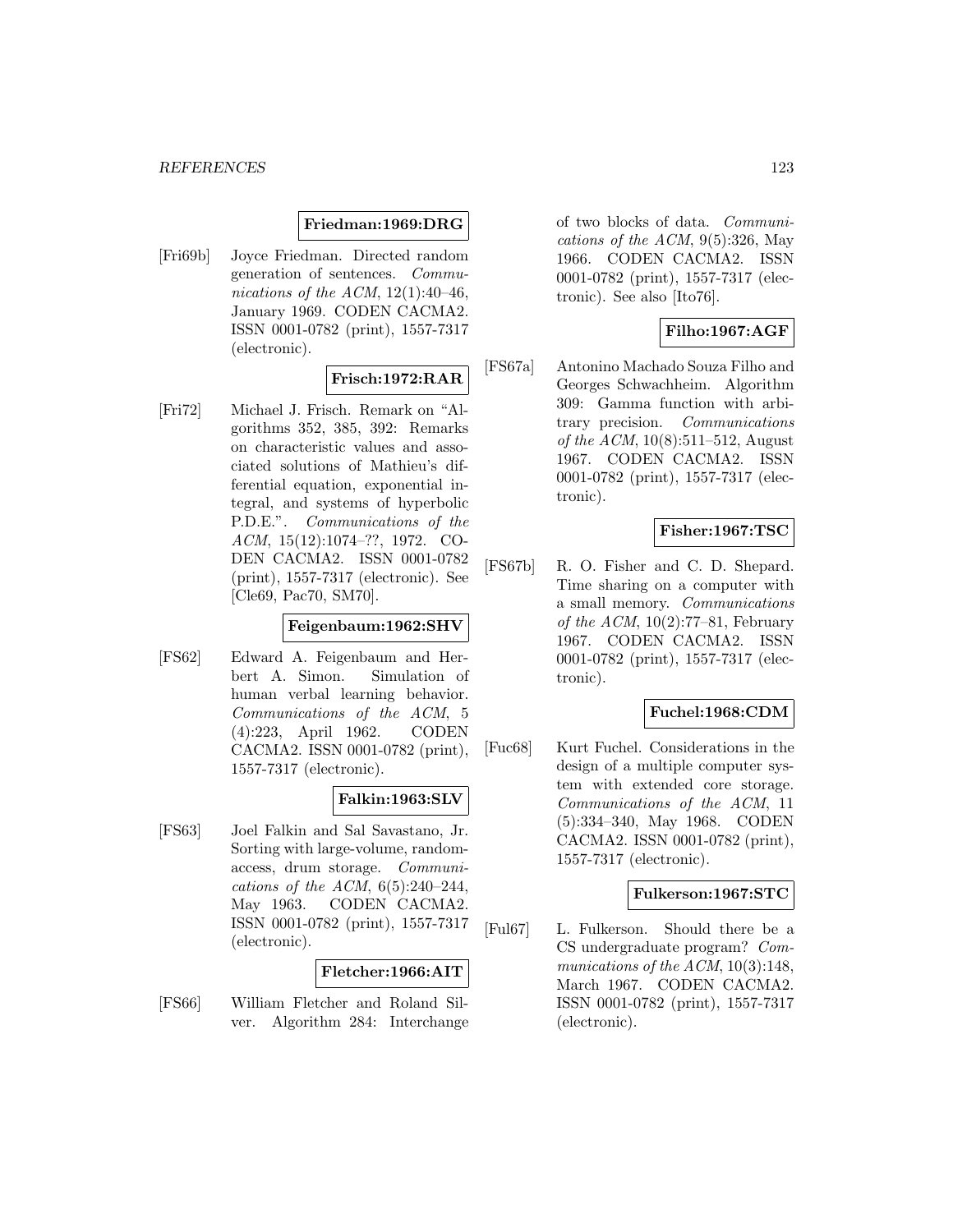## **Filsak:1963:CAA**

[FV63] Z. Filsak and L. Vrchoveká. Certification of Algorithm 173: Assign. Communications of the ACM, 6(10):619, October 1963. CODEN CACMA2. ISSN 0001-0782 (print), 1557-7317 (electronic).

## **Forsythe:1962:VDA**

[FvdGT62] G. E. Forsythe, J. von der Groeben, and J. G. Toole. Vectorcardiographic diagnosis with the aid of ALGOL. Communications of the ACM,  $5(2):118-122$ , February 1962. CODEN CACMA2. ISSN 0001-0782 (print), 1557-7317 (electronic).

## **Fliegel:1968:LEM**

[FvF68] Henry F. Fliegel and Thomas C. van Flandern. Letter to the Editor: a machine algorithm for processing calendar dates. Communications of the ACM,  $11(10):657$ , October 1968. CODEN CACMA2. ISSN 0001-0782 (print), 1557-7317 (electronic).

## **Forsythe:1965:AGP**

[FW65a] George E. Forsythe and Niklaus Wirth. Automatic grading programs. Communications of the ACM, 8(5):275–278, May 1965. CODEN CACMA2. ISSN 0001- 0782 (print), 1557-7317 (electronic).

## **Fredericks:1965:AML**

[FW65b] D. S. Fredericks and C. R. Warburton. Across machine lines in COBOL. Communications of the ACM, 8(12):731–735, December

1965. CODEN CACMA2. ISSN 0001-0782 (print), 1557-7317 (electronic).

# **Fenichel:1969:LGC**

[FY69] Robert R. Fenichel and Jerome C. Yochelson. A LISP garbagecollector for virtual-memory computer systems. Communications of the ACM, 12(11):611–612, November 1969. CODEN CACMA2. ISSN 0001-0782 (print), 1557-7317 (electronic).

## **Gabay:1967:LEC**

[Gab67] A. Gabay. Letter to the Editor: Change CACM and Journal format? Communications of the ACM,  $10(9):531$ , September 1967. CODEN CACMA2. ISSN 0001-0782 (print), 1557-7317 (electronic).

# **Gaines:1965:TML**

[Gai65] R. Stockton Gaines. On the translation of machine language programs. Communications of the ACM, 8(12):736–741, December 1965. CODEN CACMA2. ISSN 0001-0782 (print), 1557-7317 (electronic). Originally appeared in ACM Reprogramming Conference, Princeton, Jun 1965.

## **Gaither:1974:RAH**

[Gai74] Blaine Gaither. Remark on "Algorithm 420: Hidden-line plotting program". Communications of the ACM, 17(6):324–??, 1974. CODEN CACMA2. ISSN 0001-0782 (print), 1557-7317 (electronic). See [Wil72, MC73, Wil73, Ell74a, Ell74b].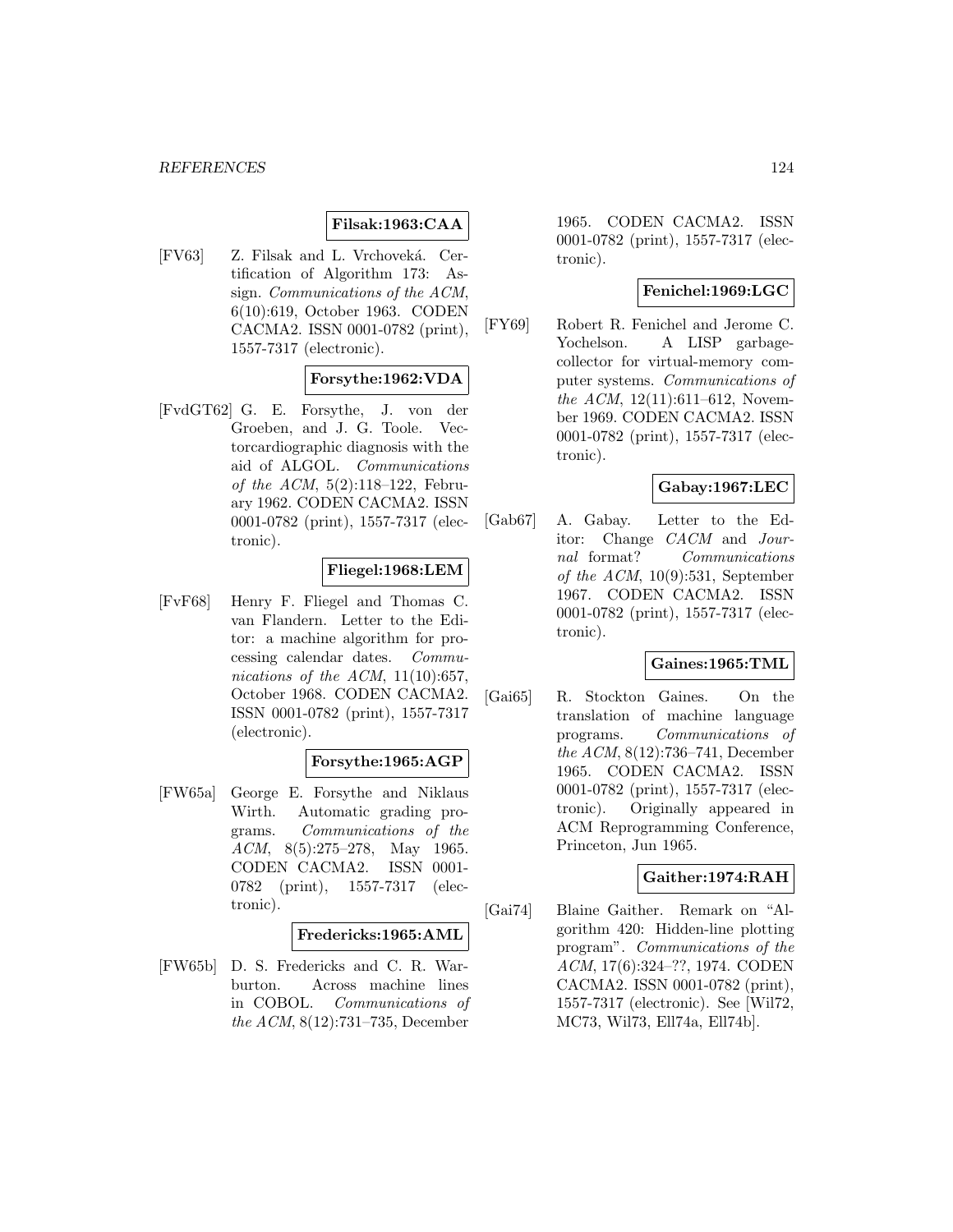# **Galler:1960:LEC**

[Gal60a] Bernard A. Galler. Letters to the Editor: Cost of software. Communications of the ACM, 3(4):A12, April 1960. CODEN CACMA2. ISSN 0001-0782 (print), 1557-7317 (electronic).

# **Galler:1960:LEH**

[Gal60b] Bernard A. Galler. Letters to the Editor: H. Kanner's "An Algebraic Translator". Communications of the ACM, 3(4):A13, April 1960. CODEN CACMA2. ISSN 0001-0782 (print), 1557-7317 (electronic).

## **Galler:1960:AEC**

[Gal60c] G. M. Galler. Algorithm 10: Evaluation of the Chebyshev polynomial  $T_n(X)$  by recursion. Communications of the ACM, 3(6):353, June 1960. CODEN CACMA2. ISSN 0001-0782 (print), 1557-7317 (electronic).

## **Galler:1960:AEH**

[Gal60d] G. M. Galler. Algorithm 11: Evaluation of the Hermite polynomial  $H_n(X)$  by recursion. Communications of the ACM, 3(6):353, June 1960. CODEN CACMA2. ISSN 0001-0782 (print), 1557-7317 (electronic).

## **Galler:1960:AELa**

[Gal60e] G. M. Galler. Algorithm 12: Evaluation of the Laguerre polynomial  $L_n(X)$  by recursion. Communications of the ACM, 3(6):353, June 1960. CODEN CACMA2. ISSN 0001-0782 (print), 1557-7317 (electronic).

## **Galler:1960:AELb**

[Gal60f] G. M. Galler. Algorithm 13: Evaluation of the Legendre polynomial  $P_n(X)$  by recursion. Communications of the ACM, 3(6):353, June 1960. CODEN CACMA2. ISSN 0001-0782 (print), 1557-7317 (electronic).

## **Galler:1962:DS**

[Gal62a] Bernard A. Galler. Definition of software. Communications of the ACM, 5(1):6, January 1962. CO-DEN CACMA2. ISSN 0001-0782 (print), 1557-7317 (electronic).

## **Galler:1962:SIA**

[Gal62b] Bernard A. Galler. SHARE information available to nonmembers. Communications of the ACM, 5 (12):574, December 1962. CODEN CACMA2. ISSN 0001-0782 (print), 1557-7317 (electronic).

## **Galdwin:1964:ACI**

[Gal64a] Harmon T. Galdwin. An algorithm for converting integers from base  $\alpha$  to base  $\beta$ . Communications of the ACM, 7(4):241–242, April 1964. CODEN CACMA2. ISSN 0001-0782 (print), 1557-7317 (electronic).

#### **Galler:1964:SMS**

[Gal64b] Bernard A. Galler. "simple I/O" MAD statements. Communications of the ACM,  $7(1):3$ , January 1964. CODEN CACMA2. ISSN 0001-0782 (print), 1557-7317 (electronic).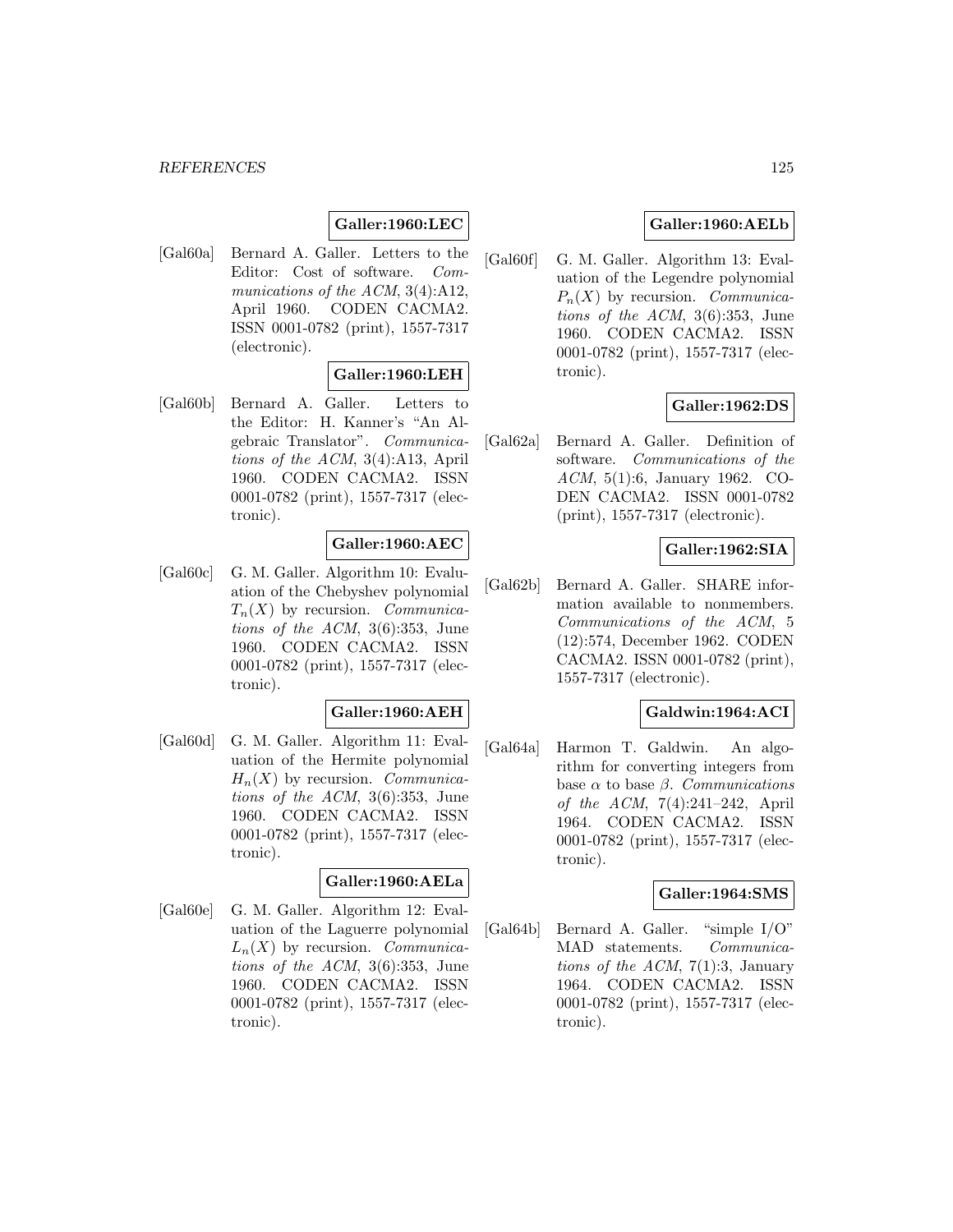## **Gallaher:1967:AAQ**

[Gal67] L. J. Gallaher. Algorithm 303: An adaptive quadrature procedure with random panel sizes. Communications of the  $ACM$ ,  $10(6)$ : 373–374, June 1967. CODEN CACMA2. ISSN 0001-0782 (print), 1557-7317 (electronic).

# **Galler:1968:ACA**

[Gal68a] Bernard A. Galler. ACM: A coming of age. Communications of the ACM, 11(4):221, April 1968. CO-DEN CACMA2. ISSN 0001-0782 (print), 1557-7317 (electronic).

#### **Galler:1968:LEL**

[Gal68b] Bernard A. Galler. Letter to the Editor: Language protection by trademark ill-advised. Communications of the  $ACM$ , 11(3):148, March 1968. CODEN CACMA2. ISSN 0001-0782 (print), 1557-7317 (electronic).

#### **Galler:1968:OAP**

[Gal68c] Bernard A. Galler. Official ACM: President's letter to the ACM membership. Communications of the ACM, 11(5):293, May 1968. CO-DEN CACMA2. ISSN 0001-0782 (print), 1557-7317 (electronic).

#### **Galler:1968:PLAa**

[Gal68d] Bernard A. Galler. President's letter to the ACM membership. Communications of the ACM,  $11(2)$ : 74–76, February 1968. CODEN CACMA2. ISSN 0001-0782 (print), 1557-7317 (electronic).

## **Galler:1968:PLAb**

[Gal68e] Bernard A. Galler. President's letter to the ACM membership: Involvement. Communications of the ACM, 11(10):659, October 1968. CODEN CACMA2. ISSN 0001-0782 (print), 1557-7317 (electronic).

## **Galler:1968:PLAc**

[Gal68f] Bernard A. Galler. President's letter to the ACM membership: The ACM council. Communications of the ACM, 11(11):729, November 1968. CODEN CACMA2. ISSN 0001-0782 (print), 1557-7317 (electronic).

## **Galler:1969:APLf**

[Gal69a] Bernard A. Galler. ACM President's letter: And in the corner ... . Communications of the ACM, 12 (12):643, December 1969. CODEN CACMA2. ISSN 0001-0782 (print), 1557-7317 (electronic).

## **Galler:1969:APLc**

[Gal69b] Bernard A. Galler. ACM President's letter: "I protest". Communications of the ACM, 12(8):421, August 1969. CODEN CACMA2. ISSN 0001-0782 (print), 1557-7317 (electronic).

## **Galler:1969:APLe**

[Gal69c] Bernard A. Galler. ACM President's letter: J'accuse! Communications of the ACM,  $12(11)$ : 593, November 1969. CODEN CACMA2. ISSN 0001-0782 (print), 1557-7317 (electronic).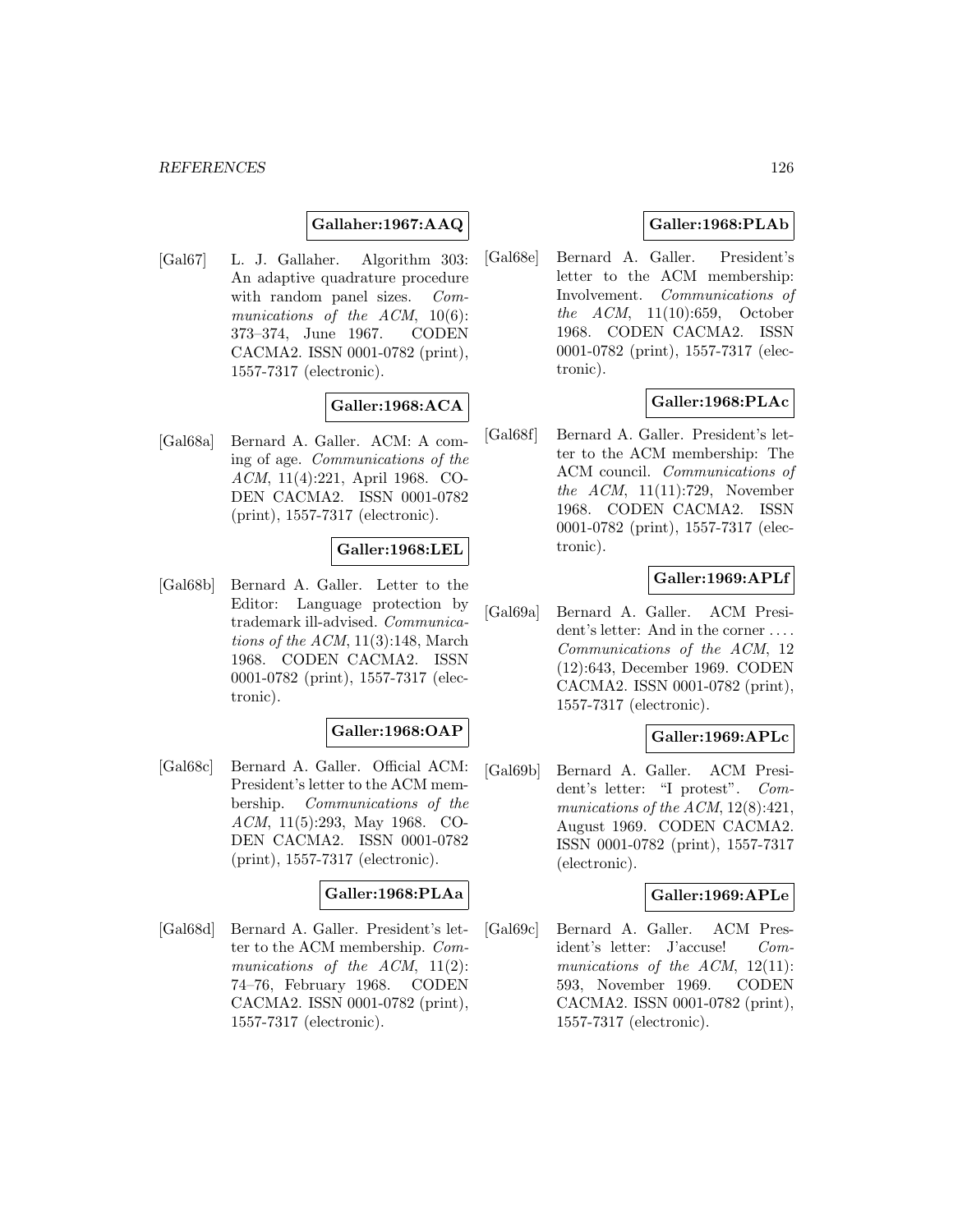## **Galler:1969:APLa**

[Gal69d] Bernard A. Galler. ACM President's letter: NATO and software engineering? Communications of the ACM,  $12(6):301$ , June 1969. CODEN CACMA2. ISSN 0001-0782 (print), 1557-7317 (electronic).

## **Galler:1969:APLd**

[Gal69e] Bernard A. Galler. ACM President's letter: "tell it like it is". Communications of the ACM, 12 (9):487, September 1969. CODEN CACMA2. ISSN 0001-0782 (print), 1557-7317 (electronic).

## **Galler:1969:APLb**

[Gal69f] Bernard A. Galler. ACM President's letter: "what's yours?". Communications of the ACM, 12 (7):359, July 1969. CODEN CACMA2. ISSN 0001-0782 (print), 1557-7317 (electronic).

## **Galler:1969:PLAd**

[Gal69g] Bernard A. Galler. President's letter to the ACM membership: Let's face it. Communications of the ACM, 12(4):193, April 1969. CO-DEN CACMA2. ISSN 0001-0782 (print), 1557-7317 (electronic).

## **Galler:1969:PLAa**

[Gal69h] Bernard A. Galler. President's letter to the ACM membership: the graduate. Communications of the ACM, 12(1):1, January 1969. CO-DEN CACMA2. ISSN 0001-0782 (print), 1557-7317 (electronic).

## **Galler:1969:PLAb**

[Gal69i] Bernard A. Galler. President's letter to the ACM membership: The journal. Communications of the ACM,  $12(2):65-66$ , February 1969. CODEN CACMA2. ISSN 0001-0782 (print), 1557-7317 (electronic).

## **Galler:1969:PLAc**

[Gal69j] Bernard A. Galler. President's letters to the ACM membership: the AFIPS constitution. Communications of the ACM, 12(3):188, March 1969. CODEN CACMA2. ISSN 0001-0782 (print), 1557-7317 (electronic).

## **Garfinkel:1962:PMP**

[Gar62] David Garfinkel. Programmed methods for printer graphical output. Communications of the ACM, 5(9):477–479, September 1962. CO-DEN CACMA2. ISSN 0001-0782 (print), 1557-7317 (electronic).

## **Garber:1963:AAD**

[Gar63] M. J. Garber. Addressing an array  $Y_i$  in k-dimensions by Fortran for analysis of variance. Communications of the ACM,  $6(3):100-101$ , March 1963. CODEN CACMA2. ISSN 0001-0782 (print), 1557-7317 (electronic).

## **Garwick:1964:GLC**

[Gar64a] Jan V. Garwick. GARGOYLE: a language for compiler writing. Communications of the ACM, 7 (1):16–20, January 1964. CODEN CACMA2. ISSN 0001-0782 (print), 1557-7317 (electronic).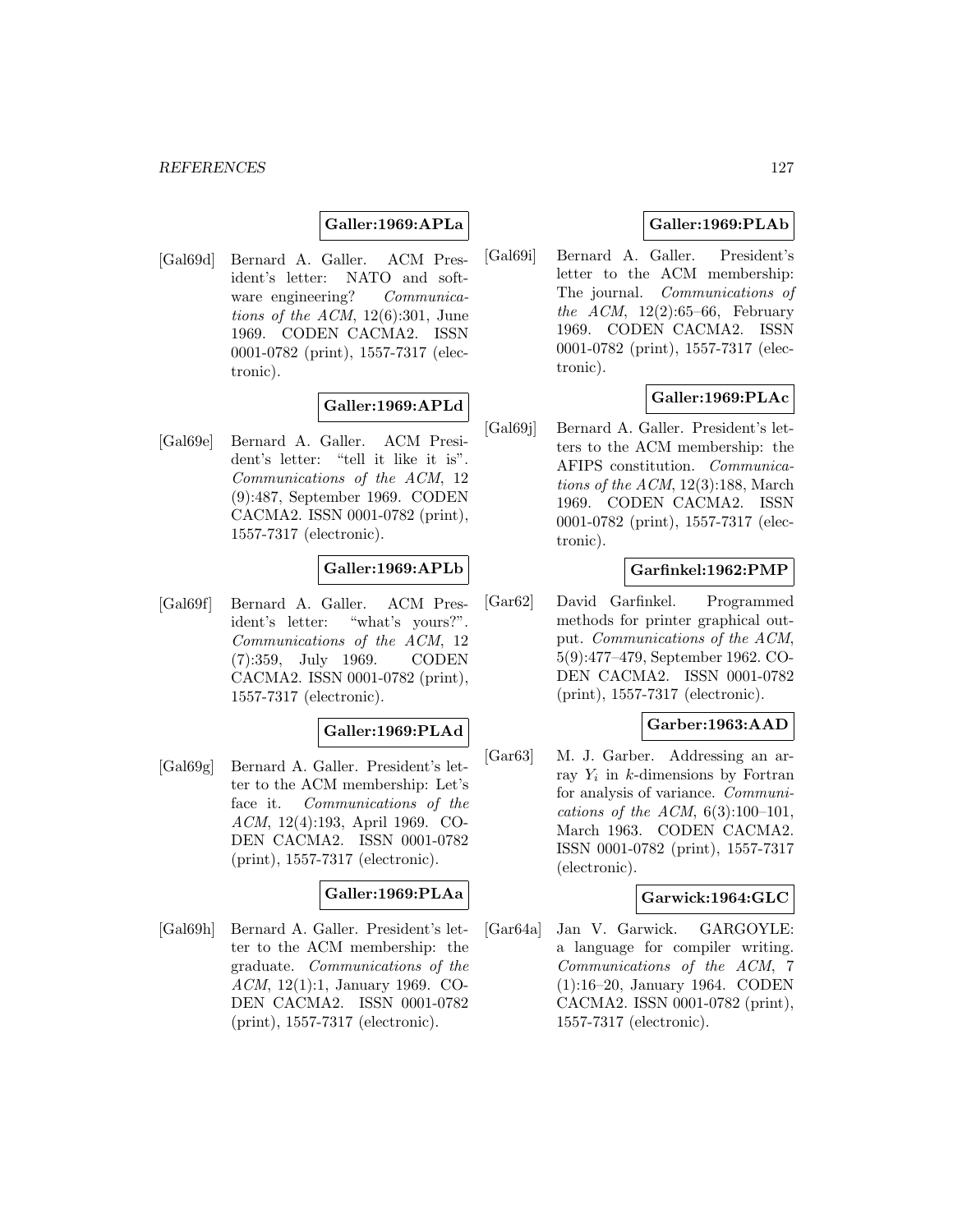## **Garwick:1964:RFG**

[Gar64b] Jan V. Garwick. Remark on further generalization of ALGOL. Communications of the ACM, 7(7):422– 423, July 1964. CODEN CACMA2. ISSN 0001-0782 (print), 1557-7317 (electronic).

## **Garber:1965:NZS**

[Gar65] M. J. Garber. Negative and zero subscripts in Fortran II programming for the IBM 1620. Communications of the ACM,  $8(8):515-516$ , August 1965. CODEN CACMA2. ISSN 0001-0782 (print), 1557-7317 (electronic).

## **Gargantini:1966:APE**

[Gar66] I. Gargantini. On the application of the process of equalization of maxima to obtain rational approximation to certain modified Bessel functions. Communications of the ACM, 9(12):859–863, December 1966. CODEN CACMA2. ISSN 0001-0782 (print), 1557-7317 (electronic).

#### **Garwick:1968:PLG**

[Gar68] Jan V. Garwick. Programming languages: GPL, a truly general purpose language. Communications of the ACM, 11(9):634–638, September 1968. CODEN CACMA2. ISSN 0001-0782 (print), 1557-7317 (electronic).

#### **Gassner:1967:SRS**

[Gas67] Betty Jane Gassner. Sorting by replacement selecting. Communications of the ACM,  $10(2):89-93$ , February 1967. CODEN CACMA2.

ISSN 0001-0782 (print), 1557-7317 (electronic).

#### **Gatto:1964:A**

[Gat64] O. T. Gatto. Autosate. Communications of the ACM, 7(7):425– 432, July 1964. CODEN CACMA2. ISSN 0001-0782 (print), 1557-7317 (electronic).

## **Gautschi:1964:AAB**

[Gau64a] W. Gautschi. ACM Algorithm 236: Bessel functions of the first kind [S17]. Communications of the ACM, 7(8):479–480, August 1964. CODEN CACMA2. ISSN 0001-0782 (print), 1557-7317 (electronic). See remark [Sko75a].

## **Gautschi:1964:AGF**

[Gau64b] Walter Gautschi. Algorithm 221: Gamma functions. Communications of the ACM,  $7(3):143$ , March 1964. CODEN CACMA2. ISSN 0001-0782 (print), 1557-7317 (electronic).

## **Gautschi:1964:AIB**

[Gau64c] Walter Gautschi. Algorithm 222: Incomplete beta functions ratios. Communications of the ACM, 7 (3):143, March 1964. CODEN CACMA2. ISSN 0001-0782 (print), 1557-7317 (electronic). See remark [KD71, Ell74b].

## **Gautschi:1964:CAI**

[Gau64d] Walter Gautschi. Certification of Algorithm 222: Incomplete beta function ratios. Communications of the ACM, 7(4):244, April 1964. CO-DEN CACMA2. ISSN 0001-0782 (print), 1557-7317 (electronic).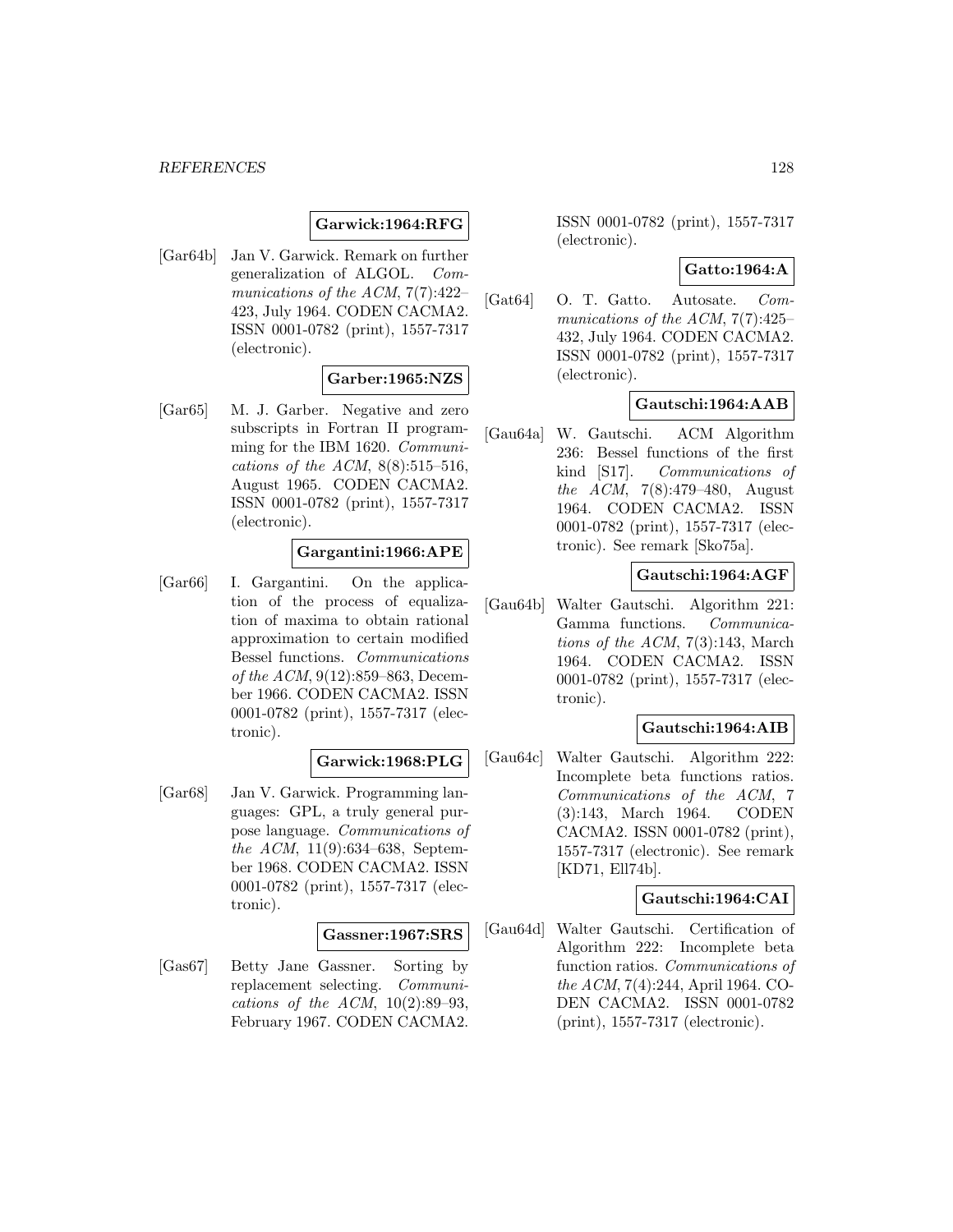#### *REFERENCES* 129

## **Gautschi:1965:ALF**

[Gau65a] W. Gautschi. Algorithm 259: Legendre functions for arguments larger than one [S16]. Communications of the ACM,  $8(8):488-492$ , August 1965. CODEN CACMA2. ISSN 0001-0782 (print), 1557-7317 (electronic). See also [Jan77].

# **Gautschi:1965:CAS**

[Gau65b] Walter Gautschi. Certification of Algorithm 236 [S17]: Bessel functions of the first kind. Communications of the ACM,  $8(2):105-106$ , February 1965. CODEN CACMA2. ISSN 0001-0782 (print), 1557-7317 (electronic).

## **Gautschi:1966:AD**

[Gau66a] Walter Gautschi. Algorithm 282: Derivatives of  $e^x/x$ ,  $\cos(x)/x$ , and  $\sin(x)/x$ . Communications of the ACM, 9(4):272, April 1966. CO-DEN CACMA2. ISSN 0001-0782 (print), 1557-7317 (electronic). See remark [GK70].

## **Gautschi:1966:ARC**

[Gau66b] Walter Gautschi. Algorithm 292: Regular Coulomb wave functions. Communications of the ACM, 9 (11):793–795, November 1966. CO-DEN CACMA2. ISSN 0001-0782 (print), 1557-7317 (electronic).

## **Gautschi:1968:AAG**

[Gau68] Walter Gautschi. Algorithm 331: Gaussian quadrature formulas [D1]. Communications of the ACM, 11 (6):432–436, June 1968. CODEN CACMA2. ISSN 0001-0782 (print), 1557-7317 (electronic).

## **Gautschi:1969:ACE**

[Gau69a] Walter Gautschi. Algorithm 363: Complex error function [S15]. Communications of the ACM, 12(11): 635, November 1969. CODEN CACMA2. ISSN 0001-0782 (print), 1557-7317 (electronic). See certification [Köl72].

## **Gautschi:1969:RAS**

[Gau69b] Walter Gautschi. Remark on Algorithm 292 [S22]: Regular Coulomb wave functions. Communications of the ACM, 12(5):280, May 1969. CODEN CACMA2. ISSN 0001-0782 (print), 1557-7317 (electronic).

## **Gawlik:1963:MCB**

[Gaw63] H. J. Gawlik. MIRFAC: a compiler based on standard mathematical notation and plain English. Communications of the ACM, 6(9): 545–547, September 1963. CODEN CACMA2. ISSN 0001-0782 (print), 1557-7317 (electronic).

# **Gawlik:1964:MRP**

[Gaw64] H. J. Gawlik. MIRFAC: a reply to Professor Dijkstra. Communications of the ACM,  $7(10):571$ , October 1964. CODEN CACMA2. ISSN 0001-0782 (print), 1557-7317 (electronic).

## **Grad:1968:AEE**

[GB68] J. Grad and M. A. Brebner. Algorithm 343: Eigenvalues and eigenvectors of a real general matrix. Communications of the ACM, 11 (12):820–826, December 1968. CO-DEN CACMA2. ISSN 0001-0782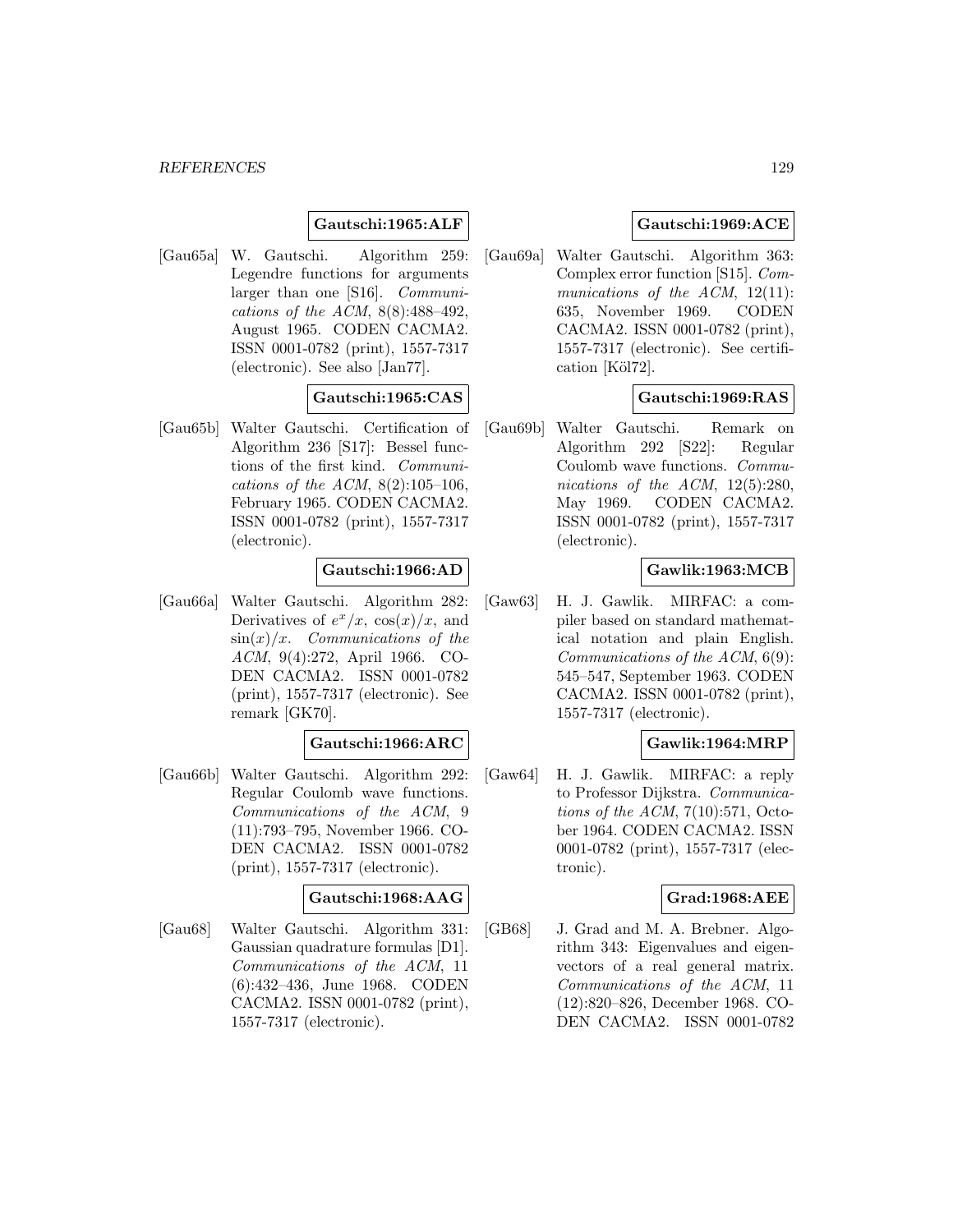(print), 1557-7317 (electronic). See remark [Nie72].

# **Gorn:1963:ASC**

[GBG63] S. Gorn, R. W. Bemer, and J. Green. American Standard Code for Information Interchange. Communications of the ACM, 6(8): 422–426, August 1963. CODEN CACMA2. ISSN 0001-0782 (print), 1557-7317 (electronic).

# **Gorn:1964:PASa**

[GBGL64a] S. Gorn, R. W. Bemer, J. Green, and E. Lohse. Proposed American Standard: Bit Sequencing of the American Standard Code for Information Interchange (ASCII) in Serial-by-Bit Data Transmission. Communications of the ACM, 7 (6):333–336, June 1964. CODEN CACMA2. ISSN 0001-0782 (print), 1557-7317 (electronic).

## **Gorn:1964:RCD**

[GBGL64b] S. Gorn, R. W. Bemer, J. Green, and E. Lohse. report on CCITT data communications study group meeting. Communications of the ACM, 7(3):152, March 1964. CO-DEN CACMA2. ISSN 0001-0782 (print), 1557-7317 (electronic).

## **Gotlieb:1967:AFF**

[GC67] C. G. Gotlieb and D. G. Corneil. Algorithms for finding a fundamental set of cycles for an undirected linear graph. Communications of the ACM, 10(12):780–783, December 1967. CODEN CACMA2. ISSN 0001-0782 (print), 1557-7317 (electronic).

# **Gear:1965:HSC**

[Gea65] C. W. Gear. High speed compilation of efficient object code. Communications of the ACM, 8(8): 483–488, August 1965. CODEN CACMA2. ISSN 0001-0782 (print), 1557-7317 (electronic).

# **Gear:1966:NIO**

[Gea66] C. W. Gear. Numerical integration in ordinary differential equations operating under ILLIAC II time-sharing system. Communications of the  $ACM$ ,  $9(7):475$ , July 1966. CODEN CACMA2. ISSN 0001-0782 (print), 1557-7317 (electronic).

# **Geiger:1960:LE**

[Gei60] Allen E. Geiger. Letters to the Editor. Communications of the ACM, 3(1):A7, January 1960. CODEN CACMA2. ISSN 0001-0782 (print), 1557-7317 (electronic).

## **Gentleman:1968:LEF**

[Gen68] W. Morven Gentleman. Letter to the Editor: Further comment on the computation of least squares polynomials. Communications of the ACM,  $11(2):73$ , February 1968. CODEN CACMA2. ISSN 0001-0782 (print), 1557-7317 (electronic).

## **George:1962:AMI**

[Geo62a] Richard George. Algorithm 120: Matrix inversion II. Communications of the  $ACM$ , 5(8):437, August 1962. CODEN CACMA2. ISSN 0001-0782 (print), 1557-7317 (electronic).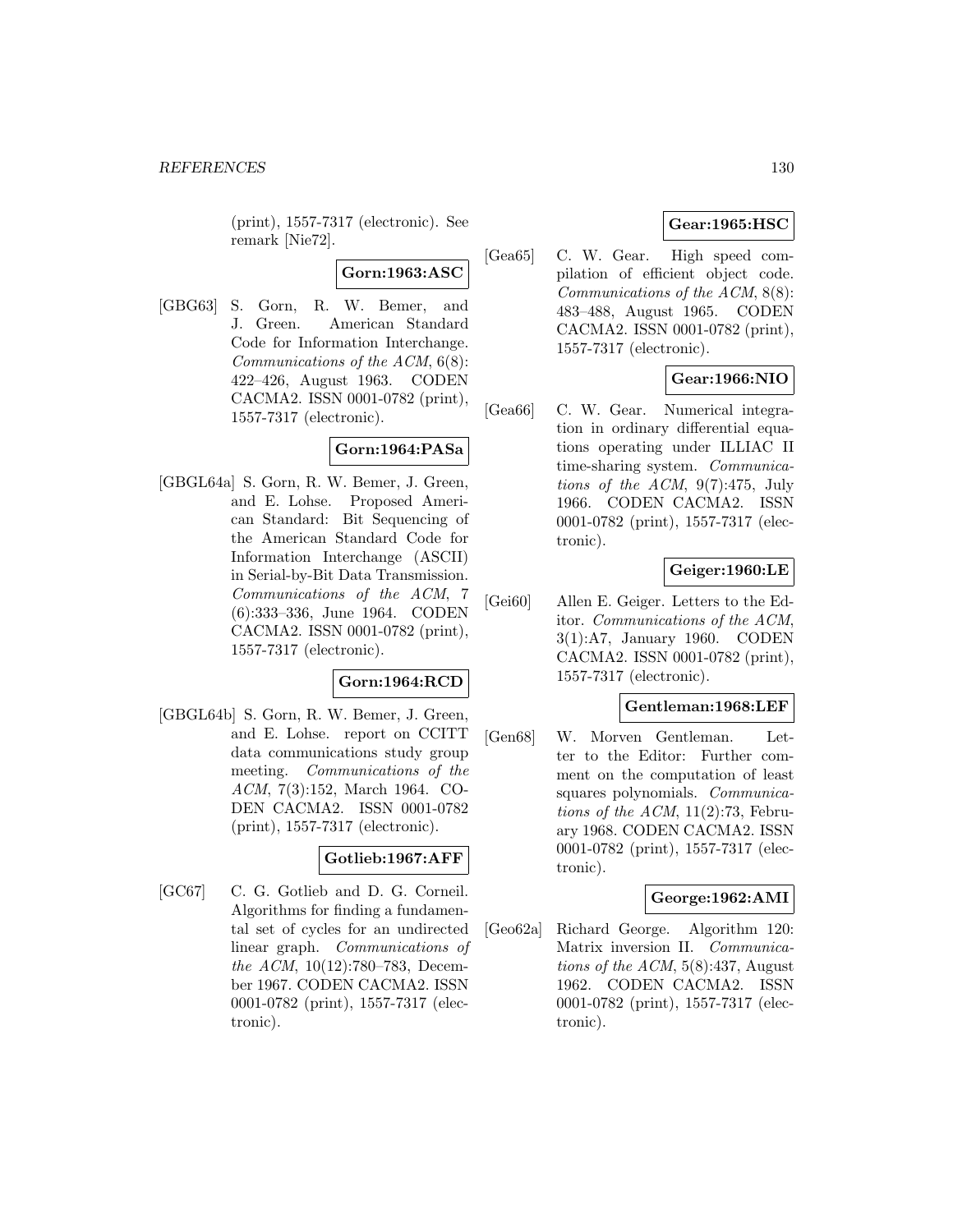# **George:1962:CAB**

[Geo62b] Richard George. Certification of Algorithm 19: Binomial coefficients. Communications of the ACM, 5 (8):438, August 1962. CODEN CACMA2. ISSN 0001-0782 (print), 1557-7317 (electronic).

# **George:1962:CAA**

[Geo62c] Richard George. Certification of Algorithm 51: Adjust inverse of a matrix when an element is perturbed. Communications of the ACM, 5(7): 391, July 1962. CODEN CACMA2. ISSN 0001-0782 (print), 1557-7317 (electronic).

## **George:1962:CAM**

[Geo62d] Richard George. Certification of Algorithm 58: Matrix inversion. Communications of the ACM, 5(8): 438–439, August 1962. CODEN CACMA2. ISSN 0001-0782 (print), 1557-7317 (electronic).

## **George:1962:CAG**

[Geo62e] Richard George. Certification of Algorithm 93: General order arithmetic. Communications of the ACM,  $5(10):514$ , October 1962. CODEN CACMA2. ISSN 0001-0782 (print), 1557-7317 (electronic).

## **George:1962:RAS**

[Geo62f] Richard George. Remark on Algorithm 84: Simpson's integration. Communications of the ACM, 5 (8):440, August 1962. CODEN CACMA2. ISSN 0001-0782 (print), 1557-7317 (electronic).

## **George:1963:ANR**

[Geo63a] R. George. Algorithm 200: Normal random. Communications of the ACM, 6(8):444, August 1963. CO-DEN CACMA2. ISSN 0001-0782 (print), 1557-7317 (electronic). See also [Pik65c].

## **George:1963:AS**

[Geo63b] Richard George. Algorithm 216: SMOOTH. Communications of the ACM,  $6(11):663$ , November 1963. CODEN CACMA2. ISSN 0001-0782 (print), 1557-7317 (electronic).

## **George:1963:CAM**

[Geo63c] Richard George. Certification of Algorithm 140: Matrix inversion. Communications of the ACM, 6 (8):448, August 1963. CODEN CACMA2. ISSN 0001-0782 (print), 1557-7317 (electronic).

## **George:1963:CAA**

[Geo63d] Richard George. Certification of Algorithm 47: Associated Legendre functions of the first kind for real or imaginary arguments. Communications of the ACM,  $6(8)$ :446, August 1963. CODEN CACMA2. ISSN 0001-0782 (print), 1557-7317 (electronic).

## **George:1963:RAF**

[Geo63e] Richard George. Remark on Algorithm 157: Fourier series approximation. Communications of the ACM, 6(9):521–522, September 1963. CODEN CACMA2. ISSN 0001-0782 (print), 1557-7317 (electronic).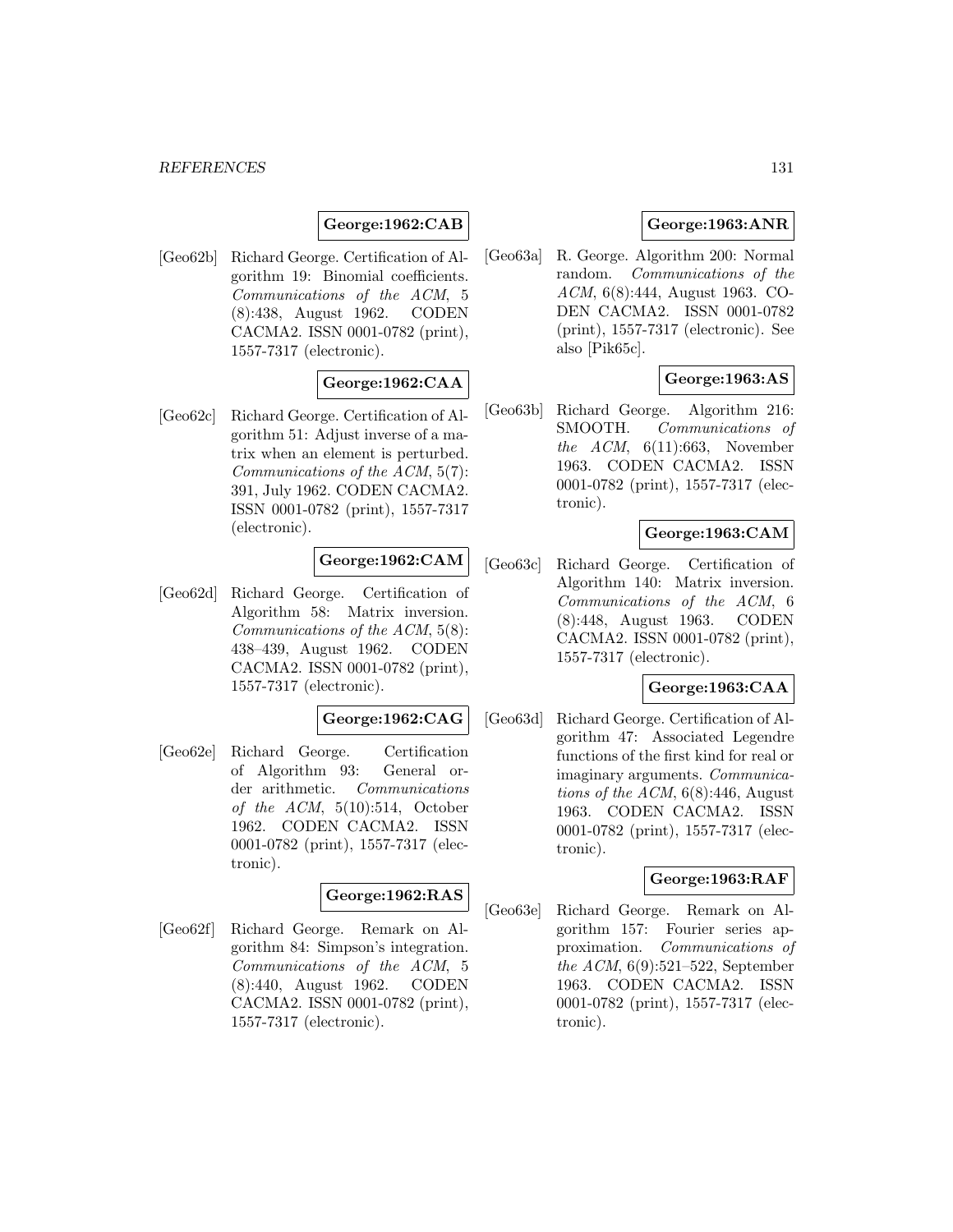## **Galler:1964:IEA**

[GF64a] Benrard A. Galler and Michael J. Fisher. An improved equivalence algorithm. Communications of the ACM, 7(5):301–303, May 1964. CODEN CACMA2. ISSN 0001-0782 (print), 1557-7317 (electronic).

## **Galler:1964:DEA**

[GF64b] Bernard A. Galler and Michael J. Fischer. In defense of the equivalence algorithm. Communications of the ACM, 7(8):506, August 1964. CODEN CACMA2. ISSN 0001-0782 (print), 1557-7317 (electronic).

# **Galler:1965:IE**

[GF65] Bernard A. Galler and Michael J. Fischer. The iteration element. Communications of the ACM, 8 (6):349, June 1965. CODEN CACMA2. ISSN 0001-0782 (print), 1557-7317 (electronic).

#### **Galler:1968:LEP**

[GF68] Bernard A. Galler and Aaron Finerman. Lettes to the editor: Proprietary packages: a point of view. Communications of the ACM, 11 (12):802, December 1968. CODEN CACMA2. ISSN 0001-0782 (print), 1557-7317 (electronic).

#### **Gosden:1963:RVD**

[GGJ<sup>+</sup>63] John A. Gosden, Roger E. Gay, John L. Jones, Jack N. Merner, and Christopher J. Shaw. Report of a visit to discuss common programming languages in Czechoslovakia and Poland, 1963. Communications of the  $ACM$ ,  $6(11)$ : 660–661, November 1963. CODEN CACMA2. ISSN 0001-0782 (print), 1557-7317 (electronic).

# **Graham:1965:ALR**

[GI65] Marvin Lowell Graham and Peter Zilahy Ingerman. An assembly language for reprogramming. Communications of the ACM, 8(12): 769–772, December 1965. CODEN CACMA2. ISSN 0001-0782 (print), 1557-7317 (electronic). Originally appeared in ACM Reprogramming Conference, Princeton, Jun 1965.

## **Gianni:1961:AT**

[Gia61] A. J. Gianni. Algorithm 36: Tchebycheff. Communications of the ACM, 4(3):151, March 1961. CODEN CACMA2. ISSN 0001- 0782 (print), 1557-7317 (electronic).

## **Giammo:1962:ADE**

[Gia62] Thomas P. Giammo. Algorithm 79: Difference expression coefficients. Communications of the ACM, 5 (2):97, February 1962. CODEN CACMA2. ISSN 0001-0782 (print), 1557-7317 (electronic).

## **Gibb:1961:APR**

[Gib61] Allan Gibb. Algorithm 61: Procedures for range arithmetic. Communications of the ACM, 4(7):319– 320, July 1961. CODEN CACMA2. ISSN 0001-0782 (print), 1557-7317 (electronic).

## **Gibb:1963:APB**

[Gib63] Allan Gibb. Algorithm 174: A posteriori bounds on a zero of a polynomial. Communications of the ACM,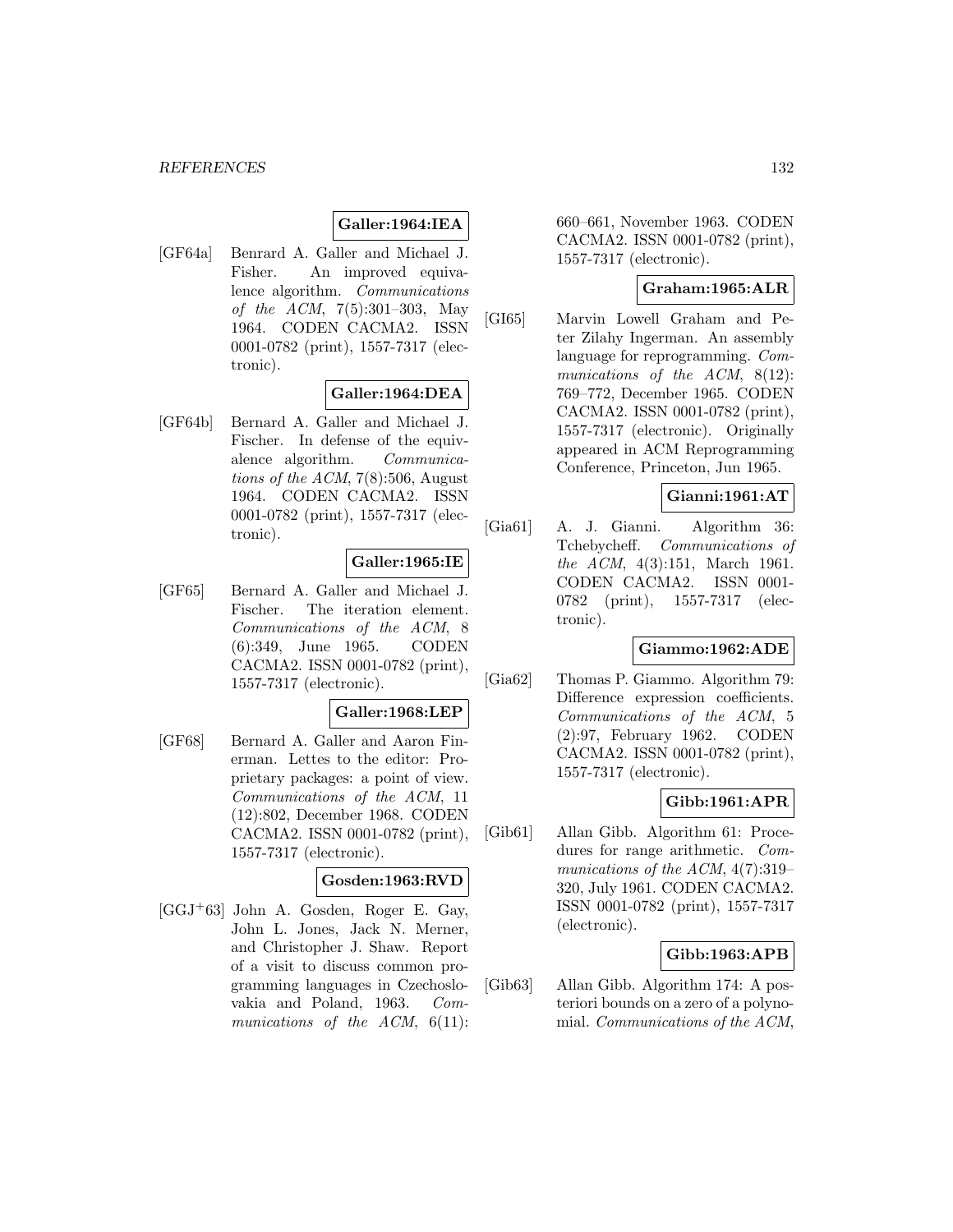6(6):311–312, June 1963. CODEN CACMA2. ISSN 0001-0782 (print), 1557-7317 (electronic).

# **Gerad:1965:MTA**

[GIB65] J. M. Gerard, I. G. Izsak, and M. P. Barnett. Mechanization of tedious algebra: The Newcomb operators of planetary theory. Communications of the ACM,  $8(1):27-32$ , January 1965. CODEN CACMA2. ISSN 0001-0782 (print), 1557-7317 (electronic).

## **Gilbert:1961:CAS**

[Gil61] H. E. Gilbert. Certification of Algorithm 52: A set of test matrices. Communications of the ACM, 4(8):339, August 1961. CODEN CACMA2. ISSN 0001-0782 (print), 1557-7317 (electronic).

# **Gilchrist:1962:AMS**

[Gil62] Bruce Gilchrist. ACM membership survey. Communications of the ACM, 5(6):297, June 1962. CO-DEN CACMA2. ISSN 0001-0782 (print), 1557-7317 (electronic).

# **Gilstad:1963:RBP**

[Gil63] R. L. Gilstad. Read-backward polyphase sorting. Communications of the ACM,  $6(5):220-223$ , May 1963. CODEN CACMA2. ISSN 0001-0782 (print), 1557-7317 (electronic).

# **Gillette:1966:SPM**

[Gil66] Harold R. Gillette. A special purpose multiprogramming system for a computer-controlled telemetry data reduction system. Communications of the ACM, 9(7):482, July 1966. CODEN CACMA2. ISSN 0001-0782 (print), 1557-7317 (electronic).

## **Ginsburg:1961:TAM**

[Gin61] Seymour Ginsburg. Theory of abstract machines. Communications of the ACM, 4(4):195, April 1961. CODEN CACMA2. ISSN 0001-0782 (print), 1557-7317 (electronic).

# **Giuliano:1967:AR**

[Giu67] Vincent E. Giuliano. Additional references. Communications of the ACM, 10(6):342, June 1967. CO-DEN CACMA2. ISSN 0001-0782 (print), 1557-7317 (electronic).

# **Givens:1967:LES**

[Giv67] W. I. Givens. Letter to the Editor: a "subprofessional" comments. Communications of the ACM, 10(7):396, July 1967. CO-DEN CACMA2. ISSN 0001-0782 (print), 1557-7317 (electronic).

# **Givens:1968:LEP**

[Giv68] Wallace Givens. Letter to the Editor: proposed abbreviation for 1024: bK. Communications of the ACM, 11(6):391, June 1968. CO-DEN CACMA2. ISSN 0001-0782 (print), 1557-7317 (electronic).

## **Greenberger:1966:OSO**

[GJ66] Martin Greenberger and Malcolm M. Jones. Online simulation in the OPS system. Communications of the  $ACM$ ,  $9(7):477$ , July 1966. CODEN CACMA2. ISSN 0001-0782 (print), 1557-7317 (electronic).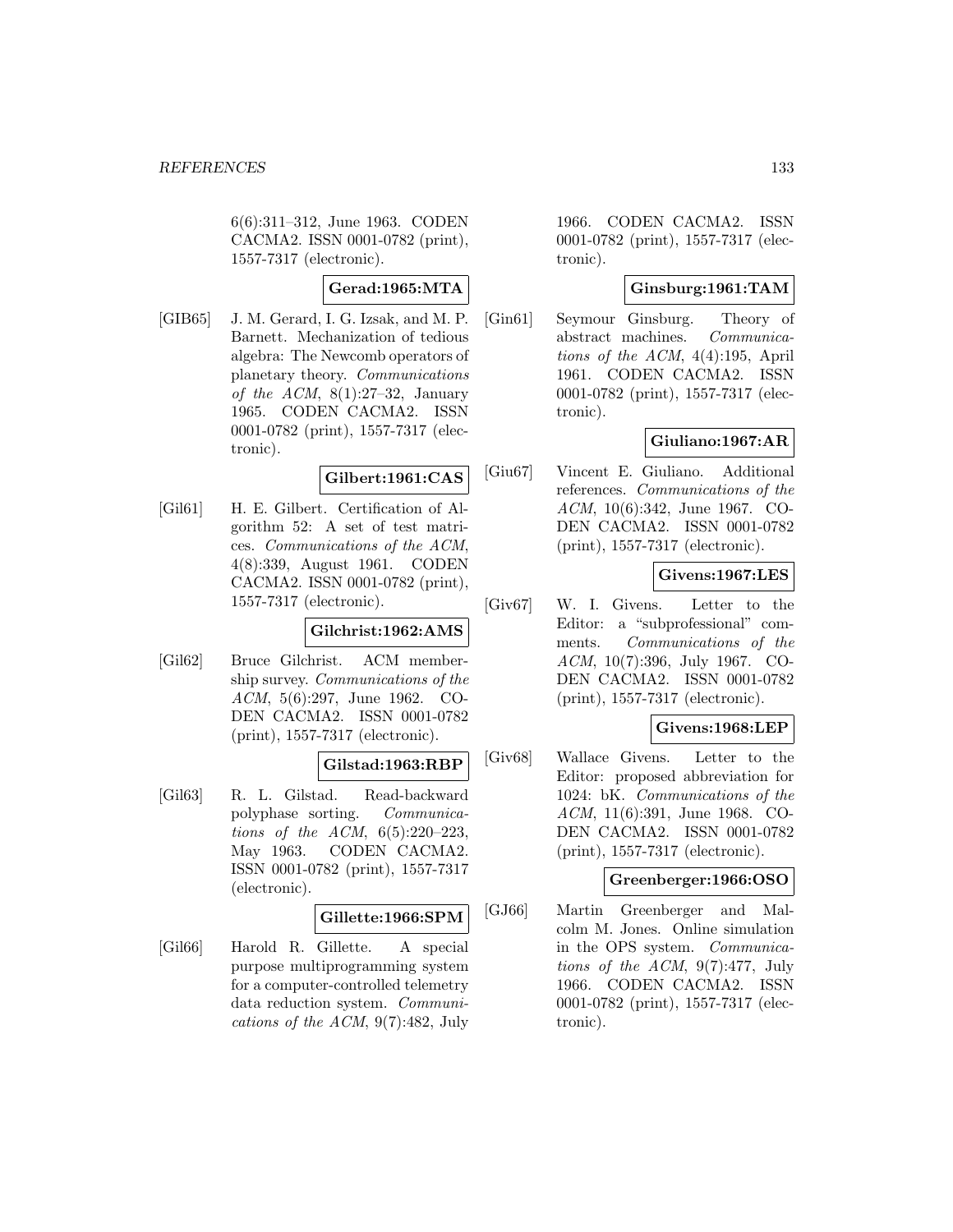## **Garland:1962:AEJ**

[GK62] Stephen J. Garland and Anthony W. Knapp. Algorithm 99: Evaluation of Jacobi symbol. Communications of the ACM, 5(6): 345–346, June 1962. CODEN CACMA2. ISSN 0001-0782 (print), 1557-7317 (electronic).

## **Gautschi:1970:RAD**

[GK70] Walter Gautschi and Bruce J. Klein. Remark on Algorithm 282, Derivatives of  $e^x/x$ ,  $\cos(x)/x$ , and  $\sin(x)/x$ . *Communications* of the  $ACM$ , 13(1):53–54, January 1970. CODEN CACMA2. ISSN 0001-0782 (print), 1557-7317 (electronic). See [Gau66a].

## **Glautz:1966:PSI**

[Gla66] R. D. Glautz. Partial step integration. Communications of the ACM, 9(7):521, July 1966. CODEN CACMA2. ISSN 0001-0782 (print), 1557-7317 (electronic).

## **Gue:1968:AAZ**

[GLC68] Ronald L. Gue, John C. Liggett, and Kenneth C. Cain. Analysis of algorithms for the zero-one programming problem. Communications of the ACM,  $11(12):837-$ 844, December 1968. CODEN CACMA2. ISSN 0001-0782 (print), 1557-7317 (electronic).

## **Glore:1963:SNF**

[Glo63] John B. Glore. Sorting nonredundant files — techniques used in the FACT compiler. Communications of the ACM, 6(5):231–240, May 1963. CODEN CACMA2. ISSN

0001-0782 (print), 1557-7317 (electronic).

#### **Gluss:1962:FRL**

[Glu62] Brian Gluss. Further remarks on line segment curve-fitting using dynamic programming. Communications of the ACM,  $5(8)$ :441-443, August 1962. CODEN CACMA2. ISSN 0001-0782 (print), 1557-7317 (electronic).

## **Gluss:1963:LSF**

[Glu63] Brian Gluss. Least squares fitting of planes to surfaces using dynamic programming. Communications of the ACM,  $6(4):172-175$ , April 1963. CODEN CACMA2. ISSN 0001-0782 (print), 1557-7317 (electronic).

# **Garber:1964:CFF**

[GM64] M. J. Garber and Conrad Miziumski. Curve fitting with format FORTRAN. Communications of the ACM,  $7(12):721$ , December 1964. CODEN CACMA2. ISSN 0001-0782 (print), 1557-7317 (electronic).

## **Guzman:1966:C**

[GM66] Adolfo Guzmán and Harold V. McIntosh. CONVERT. Communications of the ACM,  $9(8):604-615$ , August 1966. CODEN CACMA2. ISSN 0001-0782 (print), 1557-7317 (electronic).

#### **Galimberti:1969:AHL**

[GM69] R. Galimberti and U. Montanari. An algorithm for hidden line elimination. Communications of the ACM, 12(4):206–211, April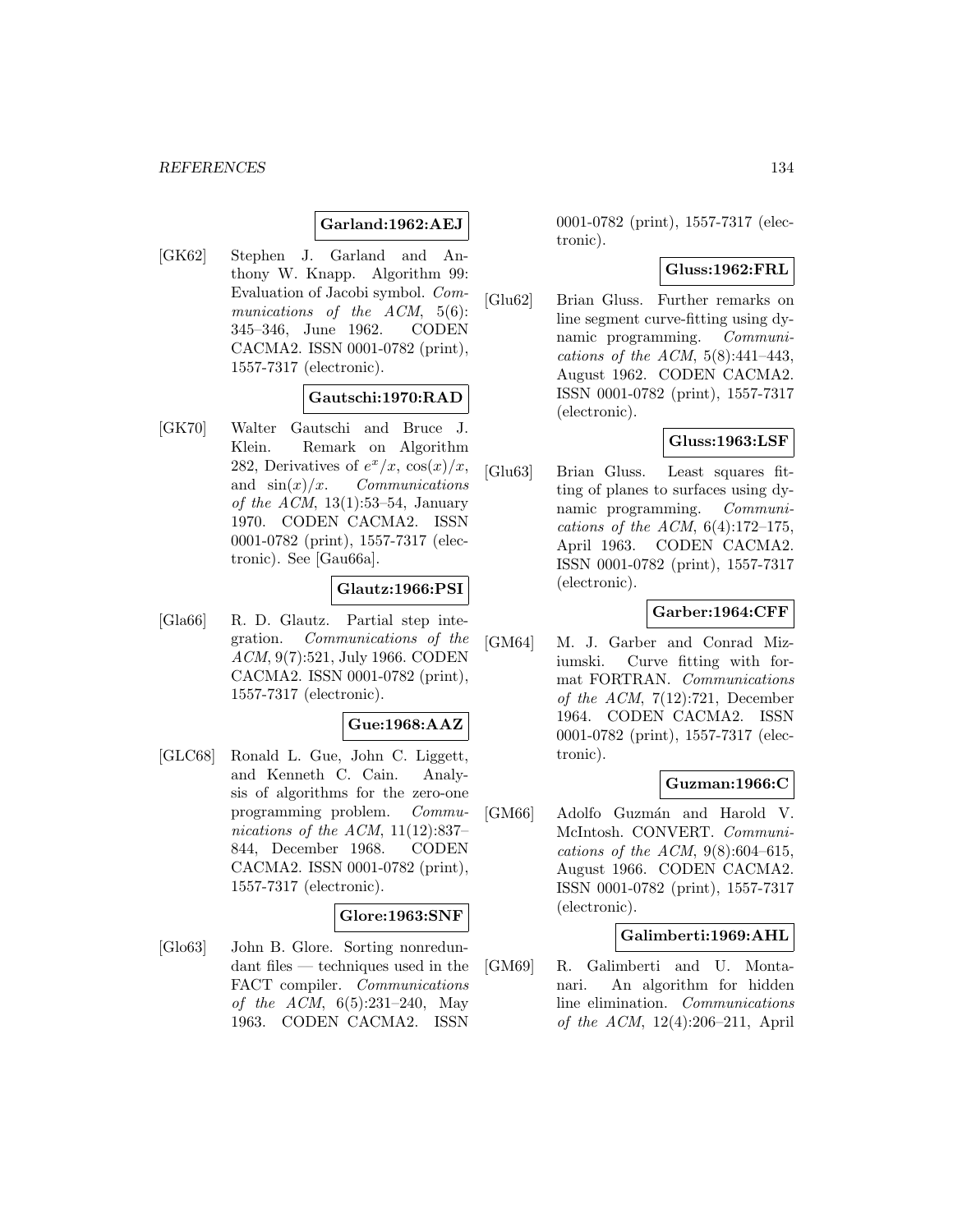1969. CODEN CACMA2. ISSN 0001-0782 (print), 1557-7317 (electronic).

#### **Goetz:1963:DCV**

[Goe63a] Martin A. Goetz. Design and characteristics of a variable-length record sort using new fixed-length record sorting techniques. Communications of the ACM,  $6(5):264-$ 267, May 1963. CODEN CACMA2. ISSN 0001-0782 (print), 1557-7317 (electronic).

#### **Goetz:1963:ITS**

[Goe63b] Martin A. Goetz. Internal and tape sorting using the replacementselection technique. Communications of the ACM,  $6(5):201-206$ , May 1963. CODEN CACMA2. ISSN 0001-0782 (print), 1557-7317 (electronic).

## **Goetz:1963:OSD**

[Goe63c] Martin A. Goetz. Organization and structure of data on disk file memory systems for efficient sorting and other data processing programs. Communications of the ACM, 6 (5):245–248, May 1963. CODEN CACMA2. ISSN 0001-0782 (print), 1557-7317 (electronic).

## **Goetz:1964:LEM**

[Goe64] Martin A. Goetz. Letter to the Editor: More on sorting techniques. Communications of the ACM, 7 (6):379–380, June 1964. CODEN CACMA2. ISSN 0001-0782 (print), 1557-7317 (electronic).

## **Goldfinger:1961:POP**

[Gol61] Roy Goldfinger. Problem-oriented programming language structure. Communications of the ACM, 4 (3):138, March 1961. CODEN CACMA2. ISSN 0001-0782 (print), 1557-7317 (electronic).

## **Goldstein:1963:SAD**

[Gol63] Max Goldstein. Significance arithmetic on a digital computer. Communications of the ACM, 6(3): 111–117, March 1963. CODEN CACMA2. ISSN 0001-0782 (print), 1557-7317 (electronic).

## **Golomb:1966:RP**

[Gol66] Solomon W. Golomb. References to pentominoes. Communications of the ACM, 9(4):241, April 1966. CO-DEN CACMA2. ISSN 0001-0782 (print), 1557-7317 (electronic).

# **Goldberg:1967:BED**

[Gol67a] I. Bennett Goldberg. 27 bits are not enough for 8-digit accuracy. Communications of the ACM, 10 (2):105–106, February 1967. CO-DEN CACMA2. ISSN 0001-0782 (print), 1557-7317 (electronic).

## **Goldberg:1967:CLS**

[Gol67b] Morton Goldberg. On the computation of least squares polynomials. Communications of the ACM, 10 (1):56–57, January 1967. CODEN CACMA2. ISSN 0001-0782 (print), 1557-7317 (electronic).

## **Gold:1969:TSB**

[Gol69] Michael M. Gold. Time-sharing and batch-processing. an experimental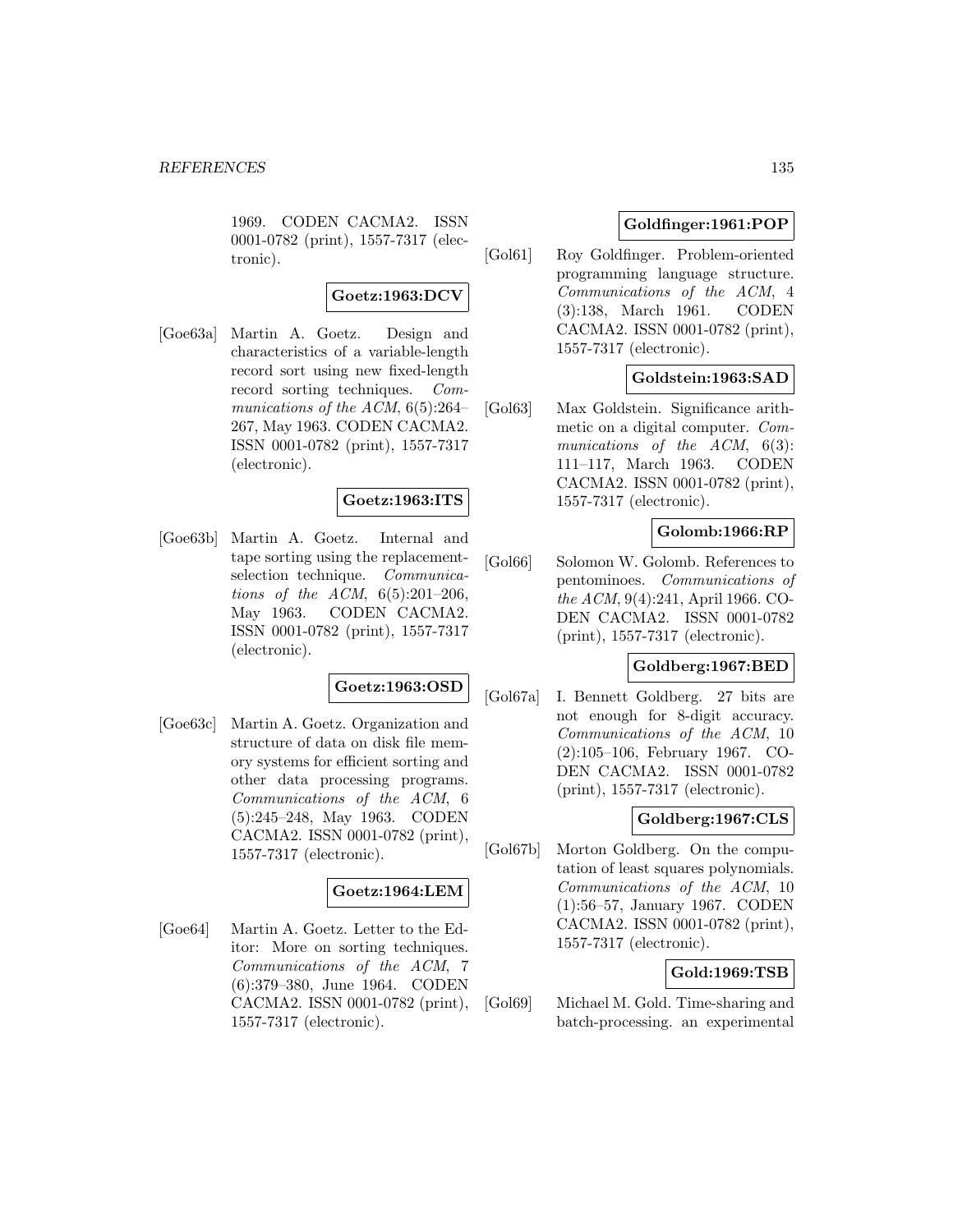#### *REFERENCES* 136

comparison of their values in a problem-solving situation. Communications of the ACM, 12(5):249– 259, May 1969. CODEN CACMA2. ISSN 0001-0782 (print), 1557-7317 (electronic).

## **Goodenough:1965:LCP**

[Goo65] John B. Goodenough. A lightpencontrolled program for online data analysis. Communications of the ACM, 8(2):130–134, February 1965. CODEN CACMA2. ISSN 0001-0782 (print), 1557-7317 (electronic).

## **Good:1968:LEN**

[Goo68] I. J. Good. Letter to the Editor: number of possible strategies when writing compilers. *Communi*cations of the ACM,  $11(7)$ :474, July 1968. CODEN CACMA2. ISSN 0001-0782 (print), 1557-7317 (electronic).

#### **Gorn:1960:ABR**

[Gor60] Saul Gorn. Algorithm 4: Bisection routine. Communications of the ACM, 3(3):174, March 1960. CO-DEN CACMA2. ISSN 0001-0782 (print), 1557-7317 (electronic).

#### **Gorn:1961:SBT**

[Gor61a] Saul Gorn. Some basic terminology connected with mechanical languages and their processors: a tentative base terminology presented to ASA x3.4 as a proposal for subsequent inclusion in a glossary. Communications of the ACM, 4(8): 336–339, August 1961. CODEN CACMA2. ISSN 0001-0782 (print), 1557-7317 (electronic).

## **Gorn:1961:SLM**

[Gor61b] Saul Gorn. Specification languages for mechanical languages and their processors a baker's dozen: a set of examples presented to ASA x3.4 subcommittee. Communications of the ACM, 4(12):532–542, December 1961. CODEN CACMA2. ISSN 0001-0782 (print), 1557-7317 (electronic).

## **Gorn:1962:MPT**

[Gor62a] Saul Gorn. Mechanical pragmatics: a time-motion study of a miniature mechanical linguistic system: a set of examples presented to ASA X3- 4 subcommittee. Communications of the ACM, 5(12):576–589, December 1962. CODEN CACMA2. ISSN 0001-0782 (print), 1557-7317 (electronic).

## **Gorn:1962:TML**

[Gor62b] Saul Gorn. Theory of mechanical languages. Communications of the ACM, 5(1):62, January 1962. CO-DEN CACMA2. ISSN 0001-0782 (print), 1557-7317 (electronic).

## **Gordon:1963:CLN**

[Gor63a] Robert M. Gordon. Checking for loops in networks. Communications of the  $ACM$ ,  $6(7)$ :384, July 1963. CODEN CACMA2. ISSN 0001-0782 (print), 1557-7317 (electronic).

## **Gorn:1963:SUN**

[Gor63b] S. Gorn. Standards: USA NA-TIONAL ACTIVITY REPORT TO ISO/TC 97/Working Group E: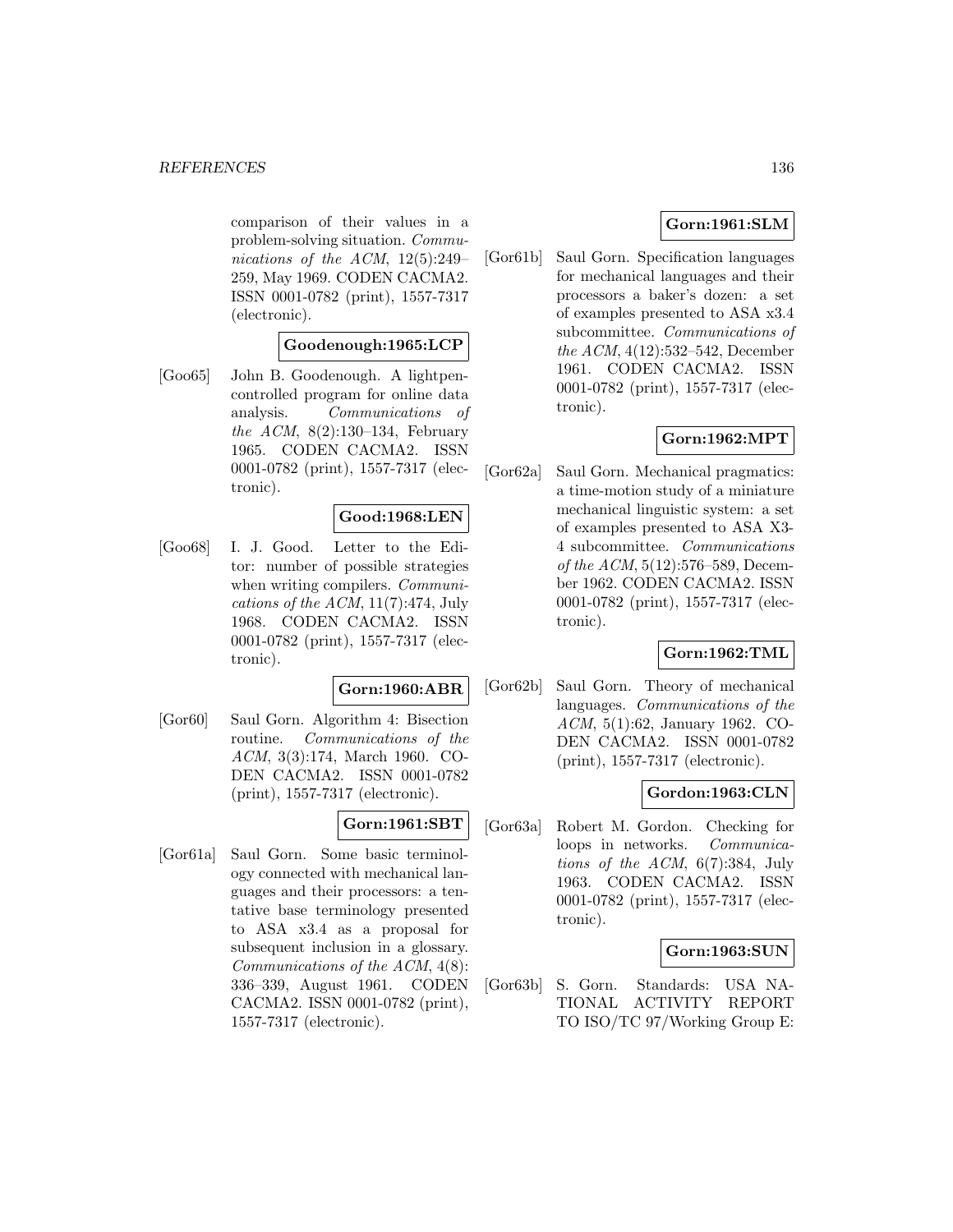#### *REFERENCES* 137

Computers and information processing (dated 27 September 1962). Communications of the ACM, 6 (2):51, February 1963. CODEN CACMA2. ISSN 0001-0782 (print), 1557-7317 (electronic).

## **Gorn:1963:SSP**

[Gor63c] S. Gorn. Structures of standardsprocessing organizations in the computer area. Communications of the ACM, 6(6):294–305, June 1963. CODEN CACMA2. ISSN 0001-0782 (print), 1557-7317 (electronic).

## **Gorn:1964:FVB**

[Gor64a] S. Gorn. FORTRAN vs. Basic FORTRAN: a programming language for informational processing on automatic data processing systems. Communications of the ACM, 7(10):591–624, October 1964. CODEN CACMA2. ISSN 0001-0782 (print), 1557-7317 (electronic).

#### **Gorn:1964:PAP**

[Gor64b] S. Gorn. Proposed amendment to Proposed American Standard on Specification for General-Purpose Paper Cards for Information Processing. Communications of the ACM, 7(10):625, October 1964. CODEN CACMA2. ISSN 0001- 0782 (print), 1557-7317 (electronic).

#### **Gorn:1964:PASb**

[Gor64c] S. Gorn. Proposed American Standard: Take-up Reels for One-Inch Perforated Tape for Information Interchange. Communications of the ACM, 7(10):630–631, October 1964. CODEN CACMA2. ISSN 0001-0782 (print), 1557-7317 (electronic).

# **Gorn:1964:RIO**

[Gor64d] S. Gorn. Report on input-output procedures for ALGOL 60. Communications of the ACM, 7(10): 628–630, October 1964. CODEN CACMA2. ISSN 0001-0782 (print), 1557-7317 (electronic).

# **Gorn:1964:RSA**

[Gor64e] S. Gorn. Report on SUBSET AL-GOL 60 (IFIP). Communications of the ACM, 7(10):626–628, October 1964. CODEN CACMA2. ISSN 0001-0782 (print), 1557-7317 (electronic).

## **Gorn:1964:SR**

[Gor64f] S. Gorn. Summary remarks. Communications of the ACM, 7(2):133– 136, February 1964. CODEN CACMA2. ISSN 0001-0782 (print), 1557-7317 (electronic).

## **Gorn:1964:MLC**

[Gor64g] Saul Gorn. Mechanical languages: a course specification. Communications of the ACM, 7(4):219–222, April 1964. CODEN CACMA2. ISSN 0001-0782 (print), 1557-7317 (electronic).

## **Gordon:1965:LEV**

[Gor65a] R. M. Gordon. Letter to the Editor: views on technical meetings. Communications of the ACM, 8(9): 542, September 1965. CODEN CACMA2. ISSN 0001-0782 (print), 1557-7317 (electronic).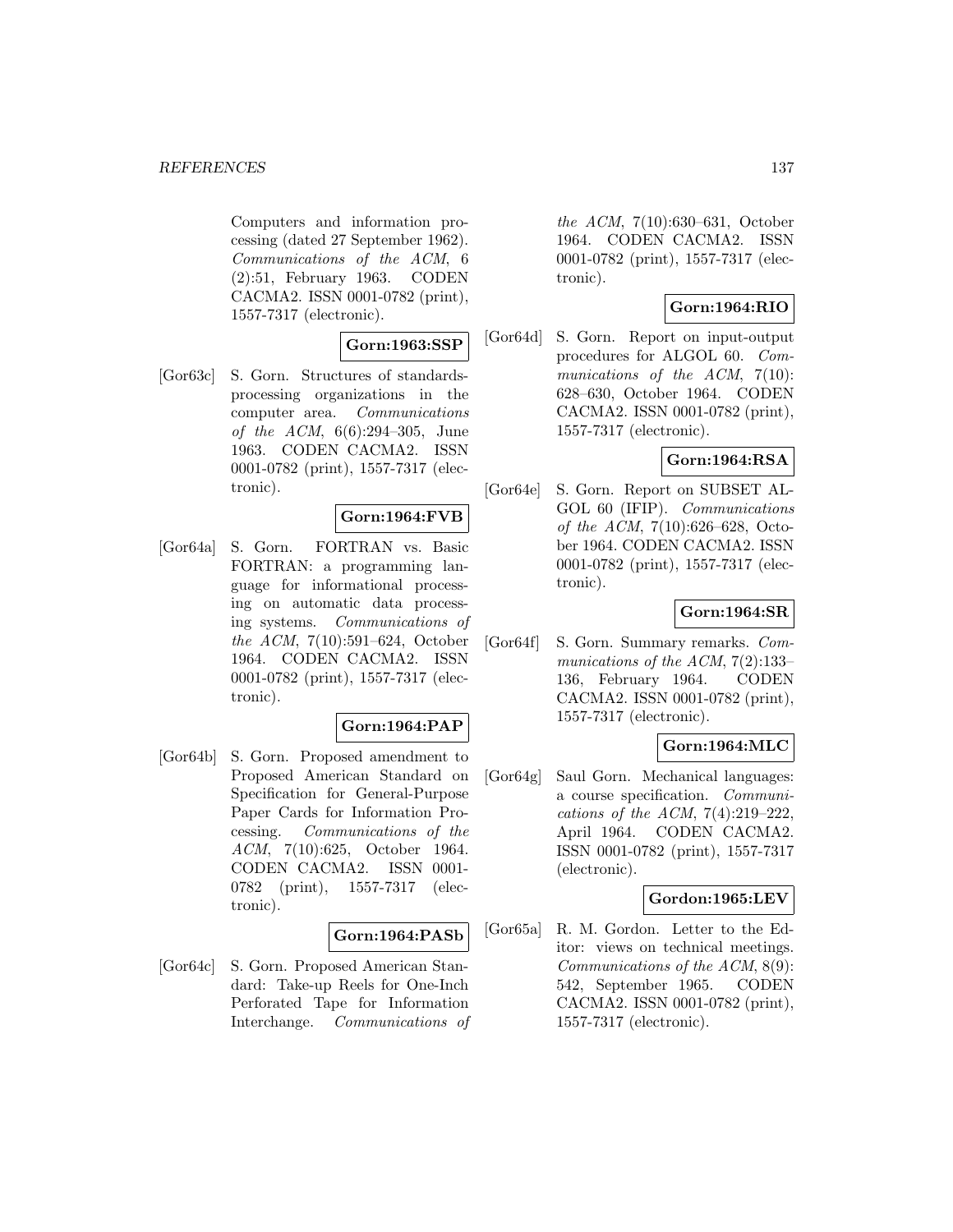#### **Gorn:1965:CUS**

[Gor65b] S. Gorn. Conventions for the use of symbols in the preparation of flowcharts for information processing systems. Communications of the ACM, 8(7):439–440, July 1965. CODEN CACMA2. ISSN 0001-0782 (print), 1557-7317 (electronic).

#### **Gorn:1965:PSU**

[Gor65c] S. Gorn. Performance of systems used for data transmission transfer rate of information bits—an ASA tutorial. Communications of the ACM, 8(5):280–286, May 1965. CODEN CACMA2. ISSN 0001-0782 (print), 1557-7317 (electronic).

## **Gorn:1965:PAS**

[Gor65d] S. Gorn. Proposed American Standard—Character Set for Optical Character Recognition. Communications of the ACM, 8(1): 18–26, January 1965. CODEN CACMA2. ISSN 0001-0782 (print), 1557-7317 (electronic).

## **Gorn:1965:TMC**

[Gor65e] S. Gorn. Transparent-mode control procedures for data communication, using the American Standard Code for Information Interchange—a tutorial. Communications of the ACM,  $8(4):203-206$ , April 1965. CODEN CACMA2. ISSN 0001-0782 (print), 1557-7317 (electronic).

#### **Gorn:1966:CEA**

[Gor66a] S. Gorn. Code extension in ASCII. Communications of the ACM, 9 (10):758–762, October 1966. CO-DEN CACMA2. ISSN 0001-0782 (print), 1557-7317 (electronic).

# **Gorn:1966:DSU**

[Gor66b] S. Gorn. Description of systems used for data transmission. Communications of the  $ACM$ ,  $9(10)$ : 764–770, October 1966. CODEN CACMA2. ISSN 0001-0782 (print), 1557-7317 (electronic).

## **Gorn:1966:ESI**

[Gor66c] S. Gorn. Eleven-sixteenths inch perforated paper tape. Communications of the ACM, 9(5):386– 387, May 1966. CODEN CACMA2. ISSN 0001-0782 (print), 1557-7317 (electronic).

## **Gorn:1966:RMT**

[Gor66d] S. Gorn. Recorded magnetic tape for information interchange (800 CPI, NRZI). Communications of the ACM, 9(4):285–292, April 1966. CODEN CACMA2. ISSN 0001-0782 (print), 1557-7317 (electronic).

## **Gorn:1966:RHT**

[Gor66e] S. Gorn. Rectangular holes in twelve-row punched cards. Communications of the ACM, 9(10):763, October 1966. CODEN CACMA2. ISSN 0001-0782 (print), 1557-7317 (electronic).

#### **Gorn:1966:TRP**

[Gor66f] S. Gorn. Twelve-row punched-card code for information interchange. Communications of the ACM, 9 (6):450–459, June 1966. CODEN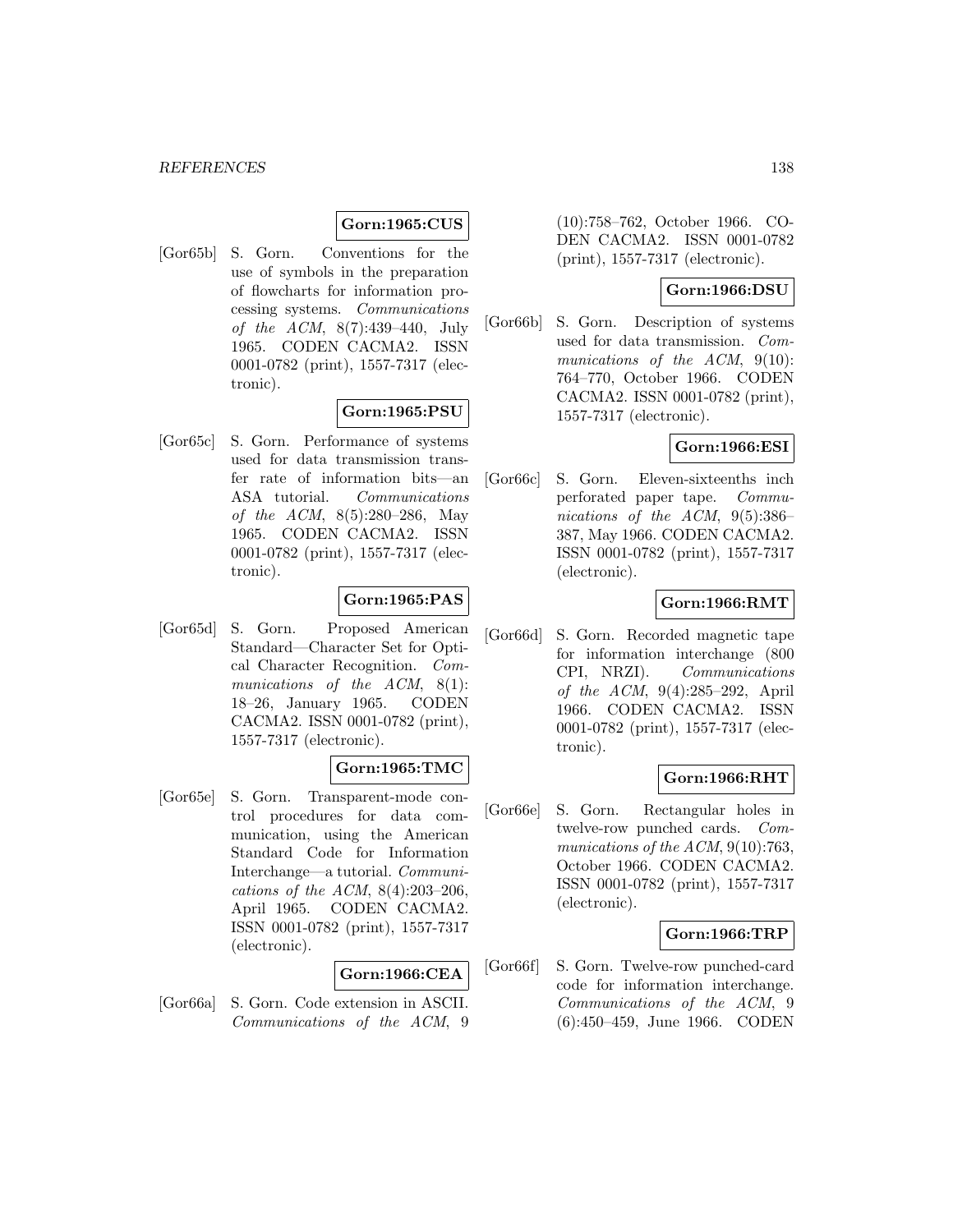CACMA2. ISSN 0001-0782 (print), 1557-7317 (electronic).

# **Gorn:1966:APA**

[Gor66g] Saul Gorn. Advanced programming and the aims of standardization. Communications of the ACM, 9(3):232, March 1966. CODEN CACMA2. ISSN 0001-0782 (print), 1557-7317 (electronic).

# **Gorenstein:1967:TRN**

[Gor67] Samuel Gorenstein. Testing a random number generator. Communications of the ACM,  $10(2):111-118$ , February 1967. CODEN CACMA2. ISSN 0001-0782 (print), 1557-7317 (electronic).

## **Gosden:1965:LEY**

[Gos65] John A. Gosden. Letter to the Editor: yet more on rounding in commercial applications. Communications of the ACM,  $8(10):635$ , October 1965. CODEN CACMA2. ISSN 0001-0782 (print), 1557-7317 (electronic).

# **Gotlieb:1962:ICM**

[Got62a] C. C. Gotlieb. IFIP-62: Council meetings-notes. Communications of the ACM, 5(10):500–501, October 1962. CODEN CACMA2. ISSN 0001-0782 (print), 1557-7317 (electronic).

# **Gotlieb:1962:TY**

[Got62b] C. C. Gotlieb. Thank you. Communications of the ACM, 5(12): 575, December 1962. CODEN CACMA2. ISSN 0001-0782 (print), 1557-7317 (electronic).

# **Gotlieb:1963:SC**

[Got63] C. C. Gotlieb. Sorting on computers. Communications of the ACM, 6(5):194–201, May 1963. CODEN CACMA2. ISSN 0001-0782 (print), 1557-7317 (electronic).

## **Gotlieb:1969:EAP**

[Got69] C. C. Gotlieb. Editorial: on the ACM publications. Communications of the ACM, 12(4):197–198, April 1969. CODEN CACMA2. ISSN 0001-0782 (print), 1557-7317 (electronic).

# **Galler:1962:CMO**

[GP62] Bernard A. Galler and Alan J. Perlis. Compiling matrix operations. Communications of the ACM, 5(12):590–594, December 1962. CODEN CACMA2. ISSN 0001-0782 (print), 1557-7317 (electronic).

## **Gargantini:1964:RCA**

[GP64] I. Gargantini and T. Pomentale. Rational Chebyshev approximations to the Bessel function integrals  $Ki_s(x)$ . Communications of the ACM, 7(12):727–730, December 1964. CODEN CACMA2. ISSN 0001-0782 (print), 1557-7317 (electronic).

# **Griffiths:1965:REC**

[GP65] T. V. Griffiths and S. R. Petrick. On the relative efficiencies of context-free grammar recognizers. Communications of the ACM, 8(5):289–300, May 1965. CODEN CACMA2. ISSN 0001-0782 (print), 1557-7317 (electronic). See also  $[Gri65b]$ .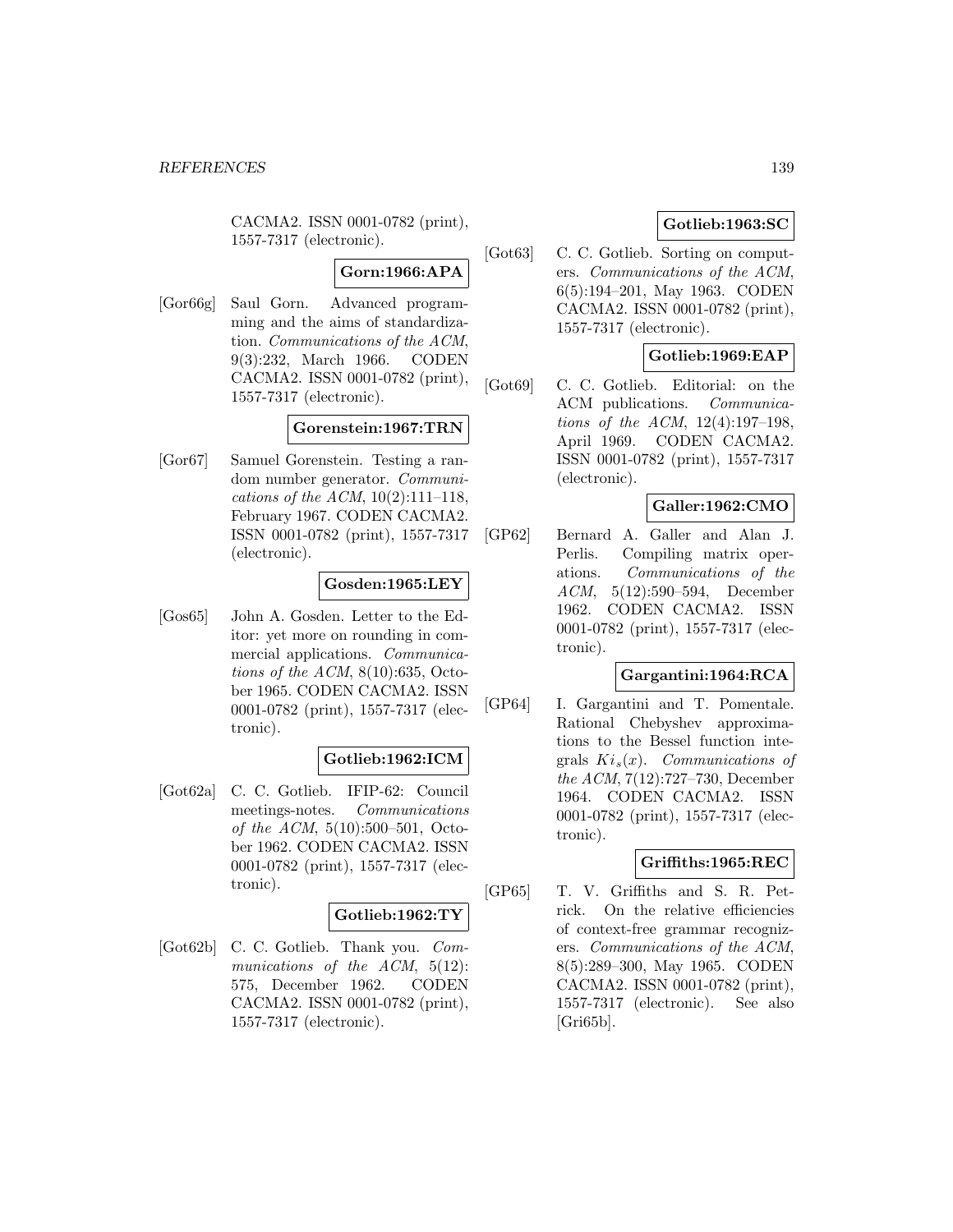## **Galler:1966:PDA**

[GP66] B. A. Galler and A. J. Perlis. A proposal for definitions in ALGOL. Communications of the ACM, 9 (7):481–482, July 1966. CODEN CACMA2. ISSN 0001-0782 (print), 1557-7317 (electronic).

## **Galler:1967:PDA**

[GP67] B. A. Galler and A. J. Perlis. A proposal for definitions in ALGOL. Communications of the ACM, 10 (4):204–219, April 1967. CODEN CACMA2. ISSN 0001-0782 (print), 1557-7317 (electronic).

#### **Garfinkel:1962:SAB**

[GPHO62] David Garfinkel, William Polk, Joseph J. Higgins, and Robert T. Ochser. Simulation and analysis of biochemical systems: III. analysis and pattern recognition. Communications of the ACM,  $5(2):115-118$ , February 1962. CODEN CACMA2. ISSN 0001-0782 (print), 1557-7317 (electronic).

## **Gries:1965:STU**

[GPW65] D. Gries, M. Paul, and H. R. Wiehle. Some techniques used in the ALCOR ILLINOIS 7090. Communications of the ACM, 8(8): 496–500, August 1965. CODEN CACMA2. ISSN 0001-0782 (print), 1557-7317 (electronic).

## **Gregory:1964:FPA**

[GR64] Robert T. Gregory and James L. Raney. Floating-point arithmetic with 84-bit numbers. Communications of the ACM,  $7(1):10-13$ , January 1964. CODEN CACMA2.

ISSN 0001-0782 (print), 1557-7317 (electronic). See [Ike65] for extension to triple precision.

## **Golub:1967:GBA**

[GR67] G. H. Golub and T. N. Robertson. A generalized Bairstow algorithm. Communications of the ACM, 10 (6):371–373, June 1967. CODEN CACMA2. ISSN 0001-0782 (print), 1557-7317 (electronic).

# **Griffin:1970:RME**

[GR70] R. Griffin and K. A. Redich. Remark on "Algorithm 347: An Efficient Algorithm for Sorting with Minimal Storage [M1], by R. C. Singleton". Communications of the ACM, 13(1):54, January 1970. CO-DEN CACMA2. ISSN 0001-0782 (print), 1557-7317 (electronic). See [Sin69b, Pet70].

## **Grau:1960:ASP**

[Gra60] A. A. Grau. Algorithm 3: Solution of polynomial equation by Bairstow–Hitchcock method. Communications of the ACM,  $3(2)$ : 74–75, February 1960. CODEN CACMA2. ISSN 0001-0782 (print), 1557-7317 (electronic).

## **Grau:1961:RPA**

[Gra61a] A. A. Grau. Recursive processes and ALGOL translation. Communications of the ACM,  $4(1):10-15$ , January 1961. CODEN CACMA2. ISSN 0001-0782 (print), 1557-7317 (electronic).

## **Gray:1961:BFI**

[Gra61b] Marion C. Gray. Bessel functions of integral order and complex ar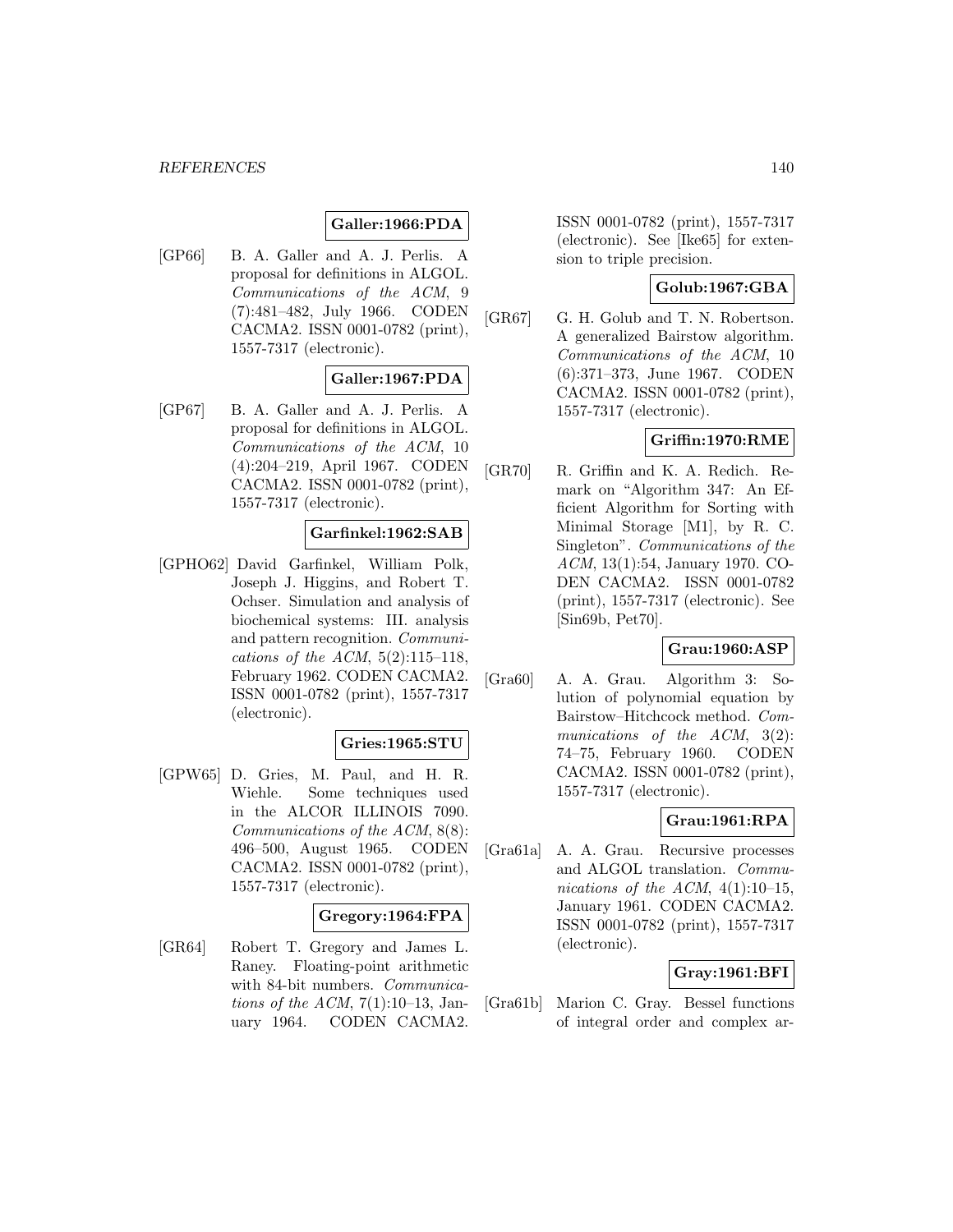gument. Communications of the ACM, 4(4):169, April 1961. CO-DEN CACMA2. ISSN 0001-0782 (print), 1557-7317 (electronic).

## **Grau:1962:FPN**

[Gra62] A. A. Grau. On a floating-point number representation for use with algorithmic languages. Communications of the ACM,  $5(3):160-161$ , March 1962. CODEN CACMA2. ISSN 0001-0782 (print), 1557-7317 (electronic).

#### **Gray:1963:AFD**

[Gra63a] Malcolm D. Gray. Algorithm 212: Frequency distribution. Communications of the ACM,  $6(10):617$ , October 1963. CODEN CACMA2. ISSN 0001-0782 (print), 1557-7317 (electronic).

## **Gray:1963:AFI**

[Gra63b] Malcolm D. Gray. Algorithm 213: Fresnel integrals. Communications of the  $ACM$ ,  $6(10):617$ , October 1963. CODEN CACMA2. ISSN 0001-0782 (print), 1557-7317 (electronic).

## **Gray:1963:RAE**

[Gra63c] Malcolm D. Gray. Remark on algorithms 88, 89, and 90 evaluation of the Fresnel integrals. Communications of the ACM,  $6(10):618$ , October 1963. CODEN CACMA2. ISSN 0001-0782 (print), 1557-7317 (electronic).

## **Gray:1964:CAF**

[Gra64] Malcolm Gray. Certification of Algorithm 213: Fresnel integrals. Communications of the ACM, 7

(11):661, November 1964. CODEN CACMA2. ISSN 0001-0782 (print), 1557-7317 (electronic).

## **Grau:1965:AMG**

[Gra65] A. A. Grau. Algorithm 256: Modified Graeffe method [C2]. Communications of the ACM, 8(6): 379–380, June 1965. CODEN CACMA2. ISSN 0001-0782 (print), 1557-7317 (electronic).

## **Graham:1968:PIP**

[Gra68] Robert M. Graham. Protection in an information processing utility. Communications of the ACM, 11 (5):365–369, May 1968. CODEN CACMA2. ISSN 0001-0782 (print), 1557-7317 (electronic).

## **Gray:1969:RAG**

[Gra69] M. Gray. Remark on Algorithm 329 [G6]: Distribution of indistinguishable objects into distinguishable slots. Communications of the ACM, 12(3):187, March 1969. CO-DEN CACMA2. ISSN 0001-0782 (print), 1557-7317 (electronic).

## **Greenwald:1959:THM**

[Gre59] Irwin D. Greenwald. A technique for handling macro instructions. Communications of the ACM, 2 (11):21–22, November 1959. CO-DEN CACMA2. ISSN 0001-0782 (print), 1557-7317 (electronic). See corrigendum [Ano60a].

## **Green:1960:SMX**

[Gre60a] Julien Green. Symbol manipulation in XTRAN. Communications of the ACM, 3(4):213–214, 1960. CODEN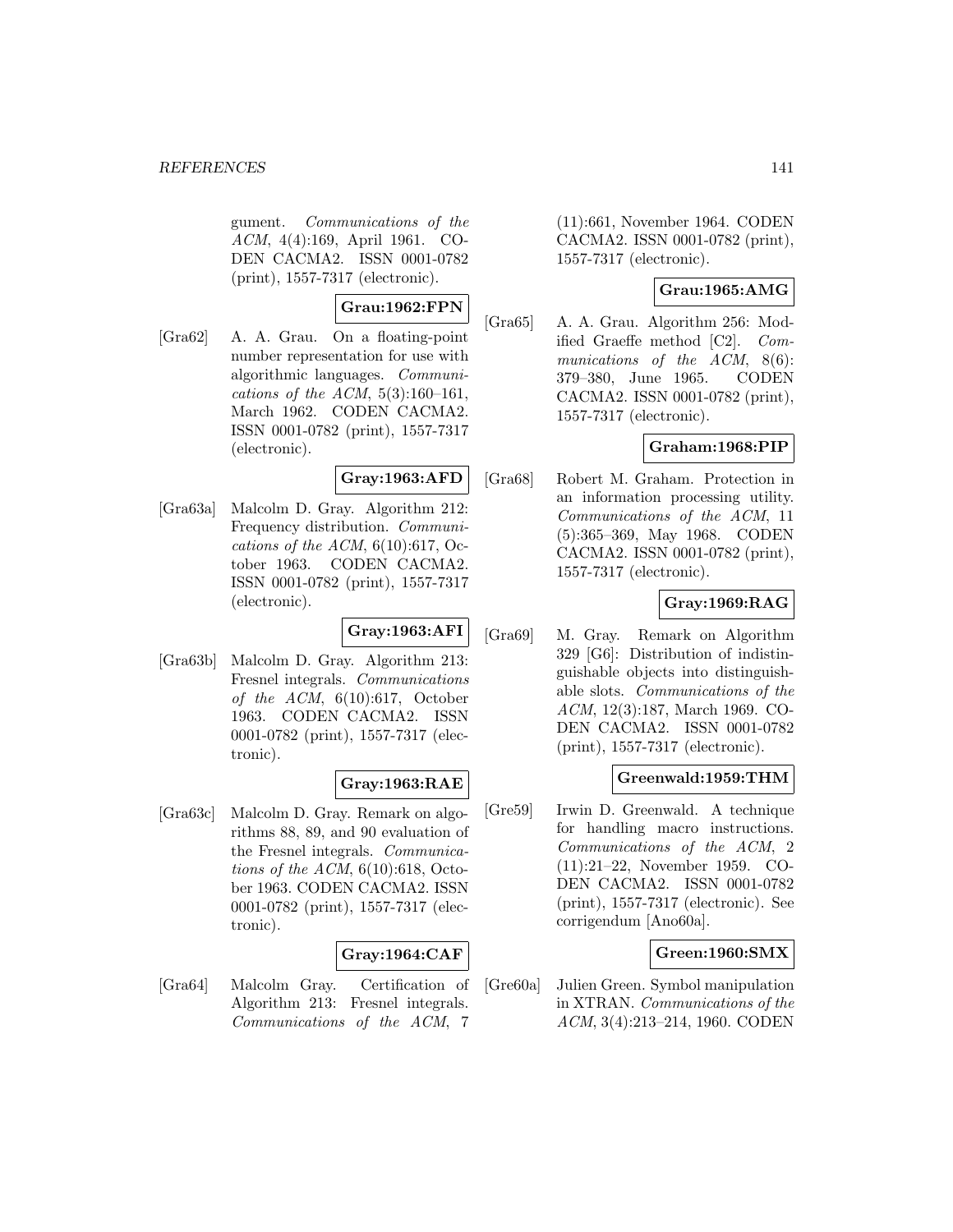CACMA2. ISSN 0001-0782 (print), 1557-7317 (electronic).

#### **Grems:1960:LES**

[Gre60b] Mandalay Grems. Letter to the Editor: Share standard flow chart symbols. Communications of the ACM, 3(3):174–175, March 1960. CODEN CACMA2. ISSN 0001-0782 (print), 1557-7317 (electronic).

# **Grems:1961:CFR**

[Gre61a] Mandalay Grems. A card format for reference files in information processing. Communications of the ACM,  $4(2):90-98$ , February 1961. CODEN CACMA2. ISSN 0001-0782 (print), 1557-7317 (electronic).

## **Grems:1961:GCD**

[Gre61b] Mandalay Grems. Glossaries for computing and data processing. Communications of the ACM, 4 (7):323–324, July 1961. CODEN CACMA2. ISSN 0001-0782 (print), 1557-7317 (electronic).

## **Greene:1962:GTC**

[Gre62a] I. Greene. Guides to teaching COBOL. Communications of the ACM, 5(5):272–273, May 1962. CODEN CACMA2. ISSN 0001-0782 (print), 1557-7317 (electronic).

## **Grems:1962:SLS**

[Gre62b] Mandalay Grems. A survey of languages and systems for information retrieval. Communications of the ACM,  $5(1):43-46$ , January 1962. CODEN CACMA2. ISSN

0001-0782 (print), 1557-7317 (electronic).

## **Grench:1962:CAC**

[Gre62c] R. E. Grench. Certification of Algorithm 94: Combination. Communications of the  $ACM$ ,  $5(12):606$ , December 1962. CODEN CACMA2. ISSN 0001-0782 (print), 1557-7317 (electronic).

# **Grems:1963:GC**

[Gre63a] Mandalay Grems. Glossary construction. Communications of the ACM,  $6(2):64-65$ , February 1963. CODEN CACMA2. ISSN 0001-0782 (print), 1557-7317 (electronic).

# **Grems:1963:PTF**

[Gre63b] Mandalay Grems. Pracniques: Terms frequently combined in problem description. Communications of the ACM,  $6(1):31$ , January 1963. CODEN CACMA2. ISSN 0001-0782 (print), 1557-7317 (electronic).

## **Green:1964:TST**

[Gre64a] L. E. S. Green. Time sharing in a traffic control program. Communications of the  $ACM$ ,  $7(11)$ : 678–681, November 1964. CODEN CACMA2. ISSN 0001-0782 (print), 1557-7317 (electronic).

## **Greenspan:1964:ASA**

[Gre64b] Donald Greenspan. Approximate solution of axially symmetric problems. Communications of the ACM, 7(6):373–377, June 1964. CODEN CACMA2. ISSN 0001-0782 (print), 1557-7317 (electronic).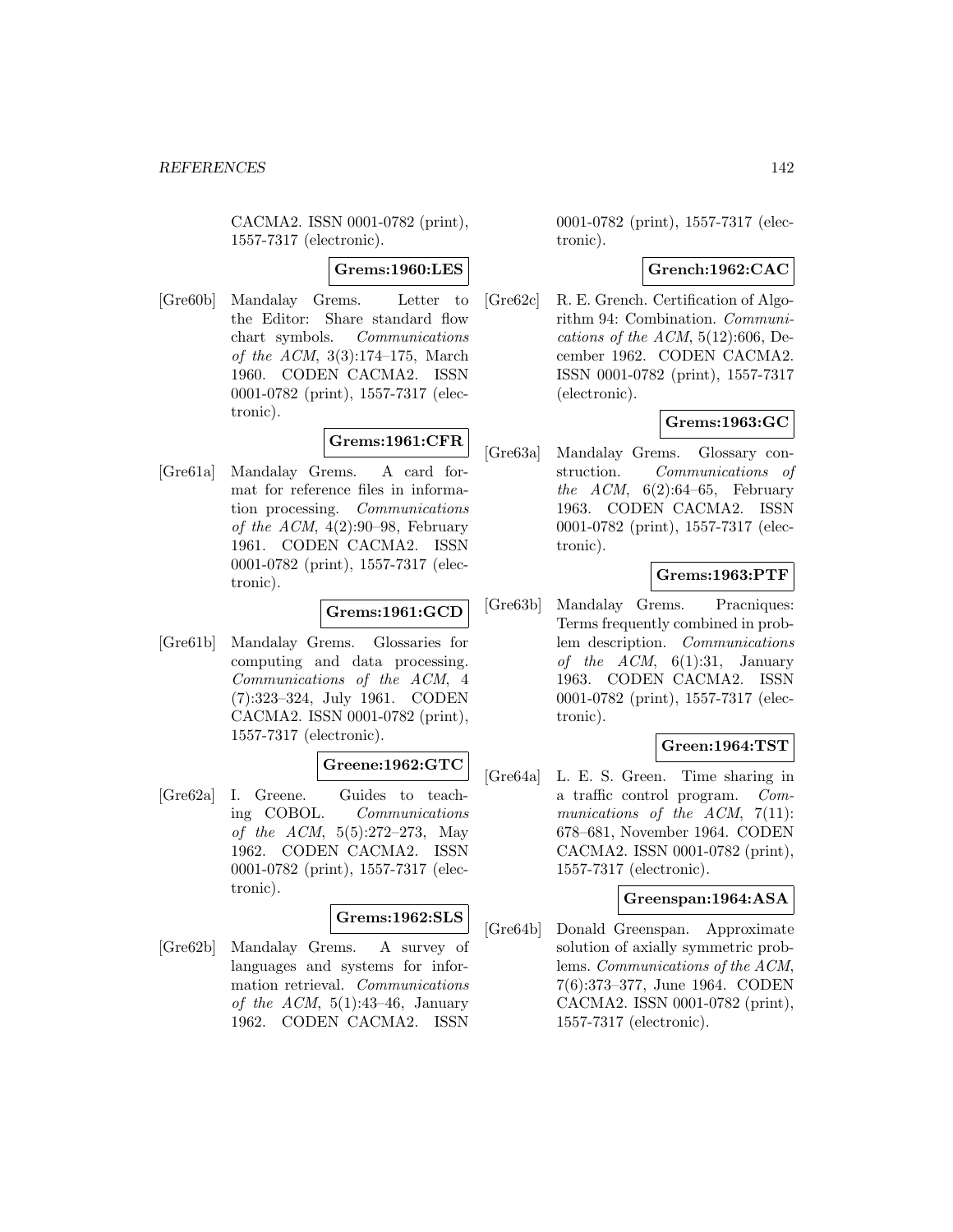## **Greibach:1964:FPS**

[Gre64c] Sheila A. Greibach. Formal parsing systems. Communications of the ACM, 7(8):499–504, August 1964. CODEN CACMA2. ISSN 0001-0782 (print), 1557-7317 (electronic).

## **Greenberger:1965:MR**

[Gre65a] Martin Greenberger. Method in randomness. Communications of the ACM, 8(3):177–179, March 1965. CODEN CACMA2. ISSN 0001-0782 (print), 1557-7317 (electronic).

#### **Greibach:1965:LAC**

[Gre65b] Sheila Greibach. Language and automata colloquium in Jerusalem. Communications of the ACM, 8 (1):73–74, January 1965. CODEN CACMA2. ISSN 0001-0782 (print), 1557-7317 (electronic).

#### **Green:1966:MEP**

[Gre66a] Julien Green. Microprogramming, emulators and programming languages. Communications of the ACM, 9(3):230–232, March 1966. CODEN CACMA2. ISSN 0001-0782 (print), 1557-7317 (electronic).

#### **Greenberger:1966:CSO**

[Gre66b] Martin Greenberger. Computer simulation: organization and form. Communications of the ACM, 9(7): 477, July 1966. CODEN CACMA2. ISSN 0001-0782 (print), 1557-7317 (electronic).

## **Green:1968:AAT**

[Gre68a] David R. Green. Algorithm 319: Triangular factors of modified matrices [F1]. Communications of the ACM, 11(1):12, January 1968. CO-DEN CACMA2. ISSN 0001-0782 (print), 1557-7317 (electronic).

## **Greenspan:1968:ASI**

[Gre68b] Donald Greenspan. Approximate solution of initial-boundary wave equation problems by boundaryvalue techniques. Communications of the  $ACM$ ,  $11(11):760-$ 763, November 1968. CODEN CACMA2. ISSN 0001-0782 (print), 1557-7317 (electronic).

#### **Garfinkel:1961:MAS**

[GRH61] David Garfinkel, Joseph D. Rutledge, and Joseph J. Higgins. Medical applications: Simulation and analysis of biochemical systems: I. representation of chemical kinetics. Communications of the ACM, 4 (12):559–562, December 1961. CO-DEN CACMA2. ISSN 0001-0782 (print), 1557-7317 (electronic).

## **Griebrok:1964:DTB**

[Gri64] Mavis Griebrok. Decimal tables to binary coded tables. Communications of the ACM,  $7(4):242-243$ , April 1964. CODEN CACMA2. ISSN 0001-0782 (print), 1557-7317 (electronic).

## **Griffiths:1965:LEP**

[Gri65a] T. V. Griffiths. Letter to the Editor: on procedures for constructing structural descriptions for three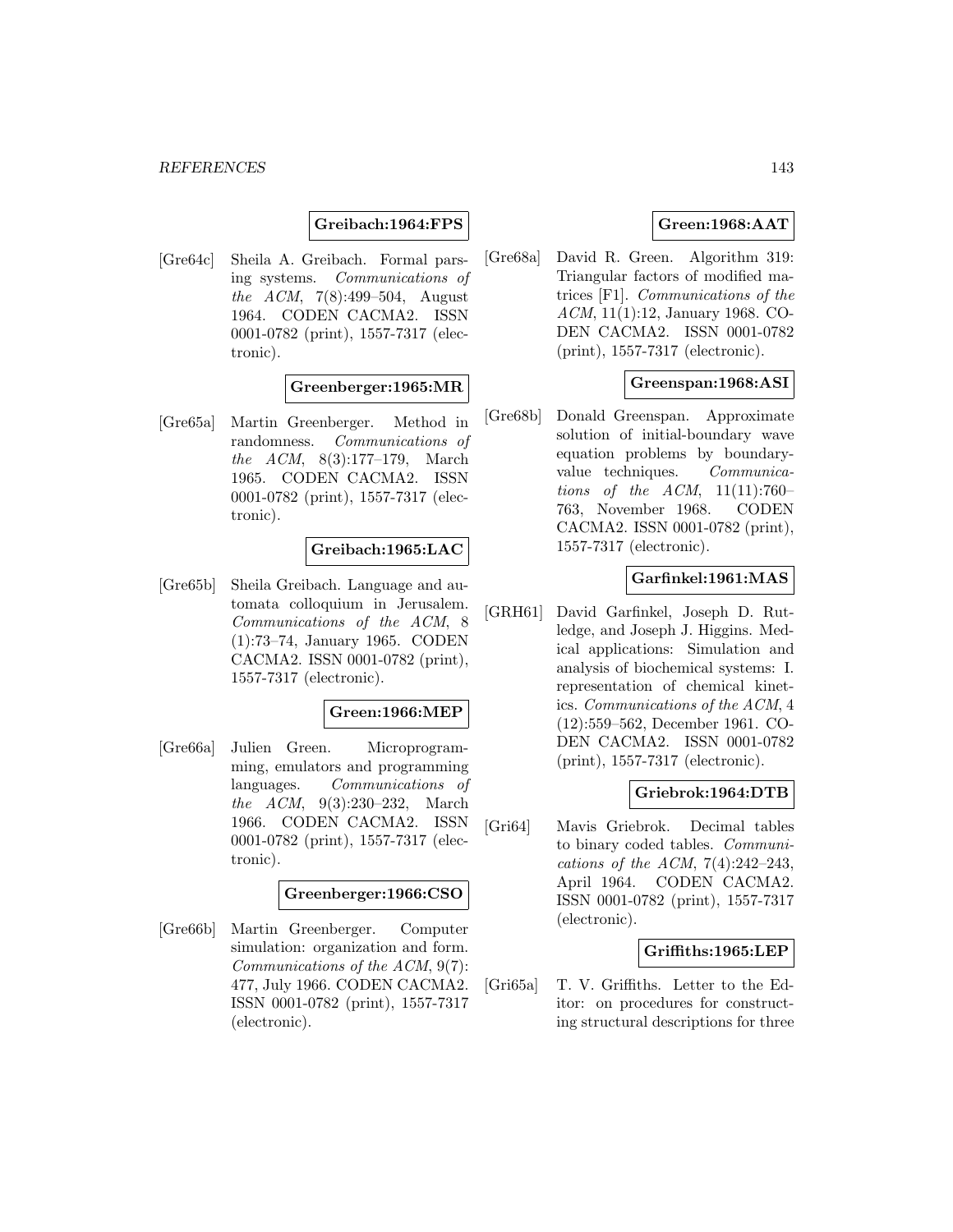parsing algorithms. Communications of the ACM,  $8(10):594$ , October 1965. CODEN CACMA2. ISSN 0001-0782 (print), 1557-7317 (electronic).

# **Griffiths:1965:PCS**

[Gri65b] T. V. Griffiths. On procedures for constructing structural descriptions for three parsing algorithms. Communications of the ACM,  $8(10):594$ , October 1965. CODEN CACMA2. ISSN 0001-0782 (print), 1557-7317 (electronic). Letter to the editor.

## **Griffith:1966:RCP**

[Gri66] B. A. Griffith. Remarks on computer program for the construction of school timetables. Communications of the  $ACM$ , 9(1):35, January 1966. CODEN CACMA2. ISSN 0001-0782 (print), 1557-7317 (electronic).

## **Gries:1968:UTM**

[Gri68] David Gries. Use of transition matrices in compiling. Communications of the ACM, 11(1):26–34, January 1968. CODEN CACMA2. ISSN 0001-0782 (print), 1557-7317 (electronic).

## **Gross:1963:CCL**

[Gro63] Leonard D. Gross. Coding clinical laboratory data for automatic storage and retrieval. Communications of the ACM,  $6(11):690-$ 694, November 1963. CODEN CACMA2. ISSN 0001-0782 (print), 1557-7317 (electronic).

#### **Grochow:1969:LEA**

[Gro69a] Jerrold M. Grochow. Letter to the Editor: "ACM has a tremendous story to tell". Communications of the ACM,  $12(6):302$ , June 1969. CODEN CACMA2. ISSN 0001-0782 (print), 1557-7317 (electronic).

#### **Grosenbaugh:1969:MFR**

[Gro69b] L. R. Grosenbaugh. More on Fortran random number generators. Communications of the ACM, 12 (11):639, November 1969. CODEN CACMA2. ISSN 0001-0782 (print), 1557-7317 (electronic).

#### **Gruenberger:1960:TP**

[Gru60] Fred Gruenberger. A terminology proposal. Communications of the ACM, 3(2):72, February 1960. CO-DEN CACMA2. ISSN 0001-0782 (print), 1557-7317 (electronic).

#### **Gruenberger:1962:UNC**

[Gru62] Fred Gruenberger. Use of newer character-addressable machines for high precision. Communications of the ACM, 5(4):221, April 1962. CO-DEN CACMA2. ISSN 0001-0782 (print), 1557-7317 (electronic).

#### **Gruenberger:1964:CNA**

[Gru64] Fred Gruenberger. Change the name of ACM? Never! Communications of the ACM, 7(11): 682, November 1964. CODEN CACMA2. ISSN 0001-0782 (print), 1557-7317 (electronic).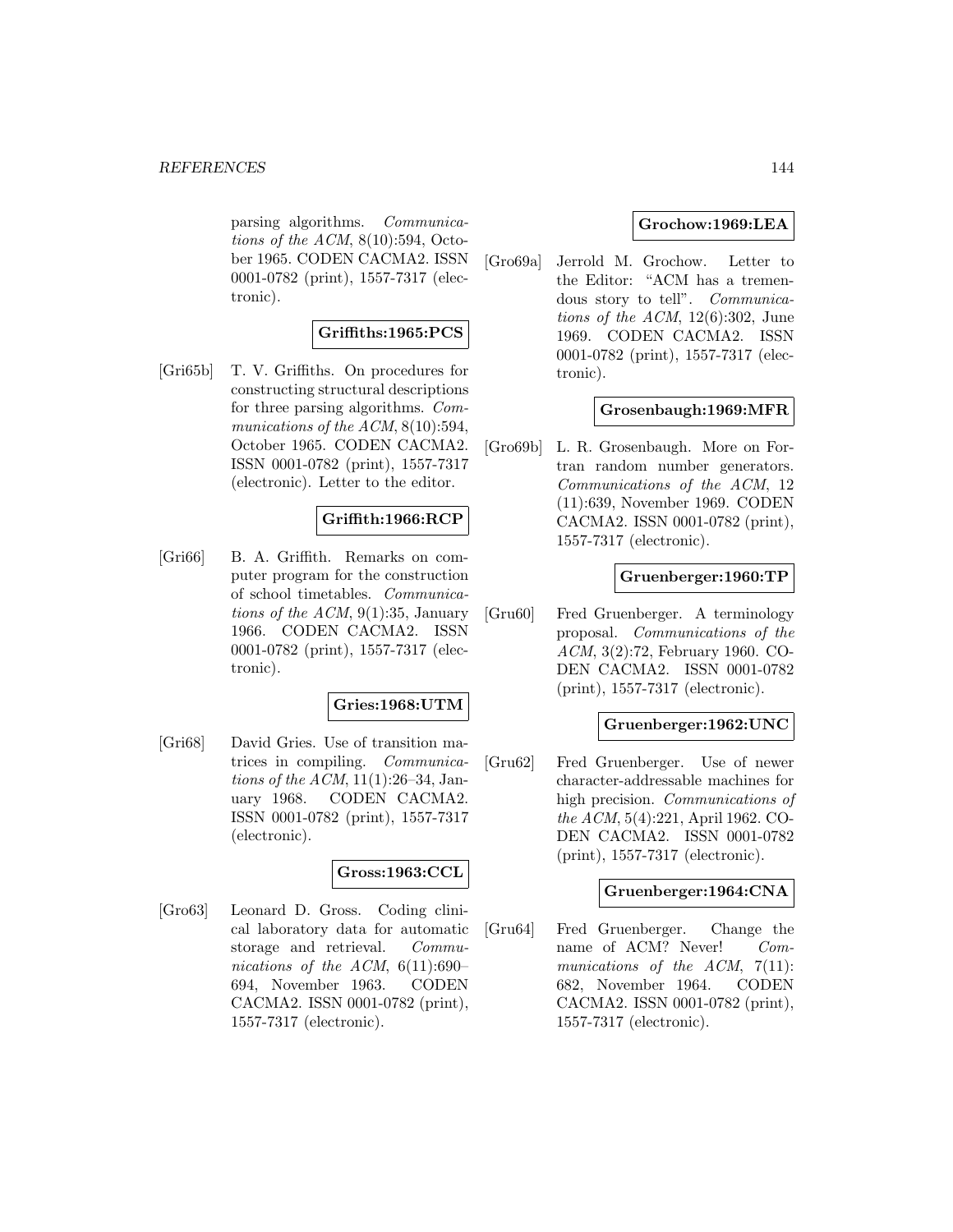## **Geisler:1961:MSR**

[GS61a] M. A. Geisler and W. A. Steger. Manned simulation research in complex control systems. Communications of the ACM,  $4(7)$ :323, July 1961. CODEN CACMA2. ISSN 0001-0782 (print), 1557-7317 (electronic).

## **Graham:1961:PMT**

[GS61b] J. W. Graham and D. A. Sprott. Processing magnetic tape files with variable blocks. Communications of the  $ACM$ ,  $4(12):555-557$ , December 1961. CODEN CACMA2. ISSN 0001-0782 (print), 1557-7317 (electronic).

### **Grems:1961:LES**

[GS61c] Mandalay Grems and Thomas G. Sanborn. Letter to the Editor: standards conventions. Communications of the ACM,  $4(9):365-$ 366, September 1961. CODEN CACMA2. ISSN 0001-0782 (print), 1557-7317 (electronic).

# **Gass:1962:NAM**

[GS62] Saul I. Gass and Joseph K. Slap. National ACM membership survey. Communications of the ACM, 5(9): 470–472, September 1962. CODEN CACMA2. ISSN 0001-0782 (print), 1557-7317 (electronic).

## **Grau:1960:CSP**

[GT60] A. A. Grau and H. C. Thacher, Jr. Certification: solution of polynomial equation by Bairstow– Hitchcock method. Communications of the ACM, 3(6):354, June 1960. CODEN CACMA2. ISSN

0001-0782 (print), 1557-7317 (electronic).

#### **Goetz:1963:CBP**

[GT63a] Martin A. Goetz and Gloria S. Toth. A comparison between the polyphase and oscillating sort techniques. Communications of the ACM, 6(5):223–225, May 1963. CODEN CACMA2. ISSN 0001- 0782 (print), 1557-7317 (electronic).

### **Greniewski:1963:ELK**

[GT63b] Marek Greniewski and Wladyslaw Turski. The external language KLIPA for the URAL-2 digital computer. Communications of the ACM, 6(6):321–324, June 1963. CODEN CACMA2. ISSN 0001-0782 (print), 1557-7317 (electronic). Early work on derivation of hash functions.

### **Gunn:1965:AZV**

[Gun65a] J. H. Gunn. Algorithm 252 [Z]: Vector coupling or Clebsch–Gordan coefficients. Communications of the ACM, 8(4):217, April 1965. CO-DEN CACMA2. ISSN 0001-0782 (print), 1557-7317 (electronic).

### **Gunn:1965:ASa**

[Gun65b] J. H. Gunn. Algorithm 260: 6-J symbols. Communications of the ACM, 8(8):492, August 1965. CO-DEN CACMA2. ISSN 0001-0782 (print), 1557-7317 (electronic).

## **Gunn:1965:ASb**

[Gun65c] J. H. Gunn. Algorithm 261: 9- J symbols. Communications of the ACM, 8(8):492–493, August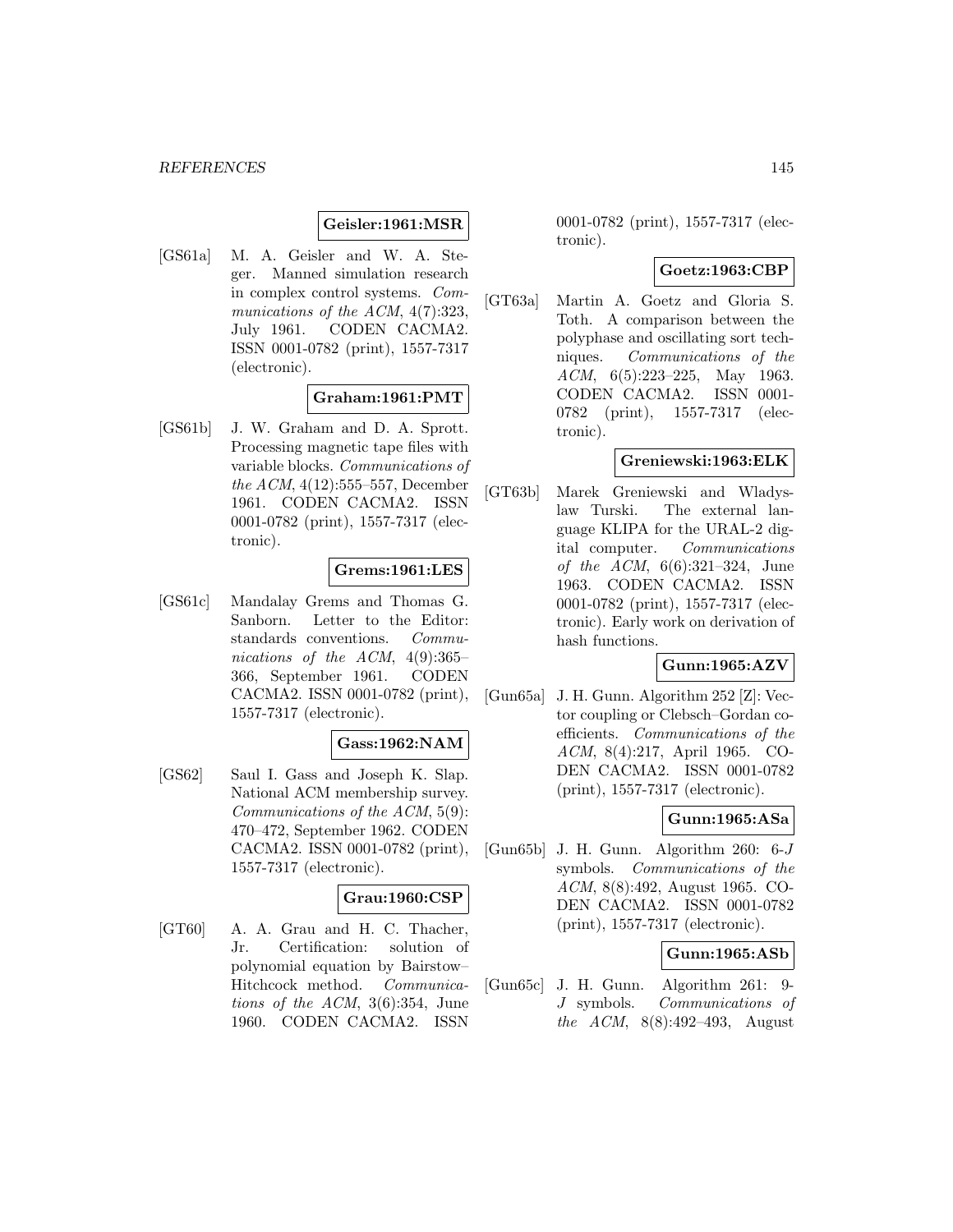1965. CODEN CACMA2. ISSN 0001-0782 (print), 1557-7317 (electronic).

# **Gunn:1967:ACW**

[Gun67] J. H. Gunn. Algorithm 300: Coulomb wave functions. Communications of the ACM, 10(4): 244–245, April 1967. CODEN CACMA2. ISSN 0001-0782 (print), 1557-7317 (electronic). See remark [Vos73].

# **Gurzi:1960:HSM**

[Gur60] Fred Gurzi. A high-speed multiplication process for digital computers. Communications of the ACM, 3(4):241–245, April 1960. CODEN CACMA2. ISSN 0001-0782 (print), 1557-7317 (electronic).

## **Goodwin:1964:PS**

[GV64] D. T. Goodwin and J. L. Venn. On polyphase sort. Communications of the ACM, 7(5):315, May 1964. CO-DEN CACMA2. ISSN 0001-0782 (print), 1557-7317 (electronic).

### **Greenspan:1963:AS**

[GY63] D. Greenspan and M. Yohe. On the approximate solution of  $\Delta(u)$  =  $F(u)$ . Communications of the ACM, 6(9):564–568, September 1963. CODEN CACMA2. ISSN 0001-0782 (print), 1557-7317 (electronic).

# **Hall:1967:SUC**

[HA67] Andrew D. Hall, Jr. and Forman S. Action. Scheduling university course examinations by computer. Communications of the ACM, 10 (4):235–238, April 1967. CODEN

CACMA2. ISSN 0001-0782 (print), 1557-7317 (electronic).

## **Haag:1965:LEM**

[Haa65] James N. Haag. Letter to the Editor: more suggestions for AL-GOL 60. Communications of the ACM, 8(6):347, June 1965. CO-DEN CACMA2. ISSN 0001-0782 (print), 1557-7317 (electronic). Letter to the editor.

## **Habermann:1969:PSD**

[Hab69] A. N. Habermann. Prevention of system deadlocks. Communications of the ACM, 12(7):373–377, 385, July 1969. CODEN CACMA2. ISSN 0001-0782 (print), 1557-7317 (electronic).

# **Hacker:1962:CAP**

[Hac62] Richard Hacker. Certification of Algorithm 112: Position of point relative to polygon. Communications of the ACM,  $5(12):606$ , December 1962. CODEN CACMA2. ISSN 0001-0782 (print), 1557-7317 (electronic).

# **Hajek:1963:AA**

[Háj63] Otomar Hájek. Algorithm 173: Assign. Communications of the ACM, 6(6):311, June 1963. CO-DEN CACMA2. ISSN 0001-0782 (print), 1557-7317 (electronic).

### **Halstead:1962:CAR**

[Hal62] M. H. Halstead. Certification of Algorithm 78: Ratfact. Communications of the ACM, 5(3):168, March 1962. CODEN CACMA2. ISSN 0001-0782 (print), 1557-7317 (electronic).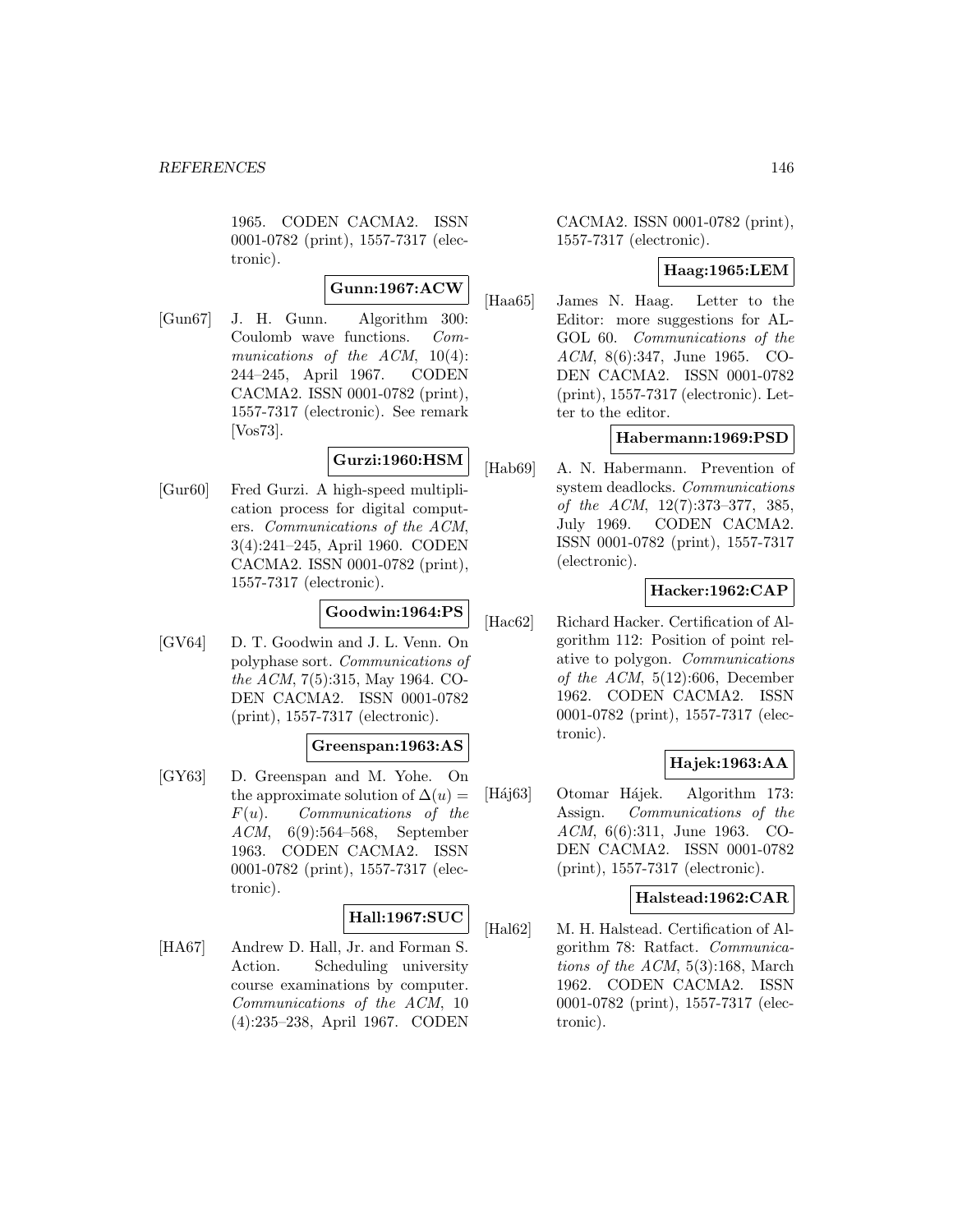#### *REFERENCES* 147

# **Hale:1963:CAC**

[Hal63a] Robert P. Hale. Certification of Algorithm 91: Chebyshev curvefit. Communications of the ACM, 6(4):167, April 1963. CODEN CACMA2. ISSN 0001-0782 (print), 1557-7317 (electronic).

## **Hall:1963:MCT**

[Hal63b] Michael H. Hall. A method of comparing the time requirements of sorting methods. Communications of the ACM, 6(5):259–263, May 1963. CODEN CACMA2. ISSN 0001-0782 (print), 1557-7317 (electronic).

### **Halstead:1963:N**

[Hal63c] M. H. Halstead. NELIAC. Communications of the ACM,  $6(3):91-92$ , March 1963. CODEN CACMA2. ISSN 0001-0782 (print), 1557-7317 (electronic).

### **Halton:1964:ARI**

[Hal64] J. H. Halton. Algorithm 247: Radical-inverse quasi-random point sequence. Communications of the ACM, 7(12):701–702, December 1964. CODEN CACMA2. ISSN 0001-0782 (print), 1557-7317 (electronic).

## **Halpern:1965:MIT**

[Hal65] Mark I. Halpern. Machine independence: Its technology and economics. Communications of the ACM, 8(12):782–785, December 1965. CODEN CACMA2. ISSN 0001-0782 (print), 1557-7317 (electronic). Originally appeared in ACM Reprogramming Conference, Princeton, Jun 1965.

# **Halpern:1966:SPS**

[Hal66] Mark Halpern. Symbolic processing of source language programs. Communications of the ACM, 9(7): 480, July 1966. CODEN CACMA2. ISSN 0001-0782 (print), 1557-7317 (electronic).

## **Halpern:1968:PLT**

[Hal68] Mark I. Halpern. Programming languages: Toward a general processor for programming languages. Communications of the ACM, 11 (1):15–25, January 1968. CODEN CACMA2. ISSN 0001-0782 (print), 1557-7317 (electronic).

### **Hall:1969:EBP**

[Hal69] Charles Allan Hall. Error bounds for periodic quintic splines. Communications of the ACM, 12(8): 450–452, August 1969. CODEN CACMA2. ISSN 0001-0782 (print), 1557-7317 (electronic).

### **Hamlin:1964:CPP**

[Ham64] Kenneth B. Hamlin. Computer programs are patentable. Communications of the ACM, 7(10):581–582, October 1964. CODEN CACMA2. ISSN 0001-0782 (print), 1557-7317 (electronic).

### **Hamburger:1966:AMS**

[Ham66a] Paul Hamburger. On an automated method of symbolically analyzing times of computer programs. Communications of the ACM, 9(7): 481, July 1966. CODEN CACMA2. ISSN 0001-0782 (print), 1557-7317 (electronic).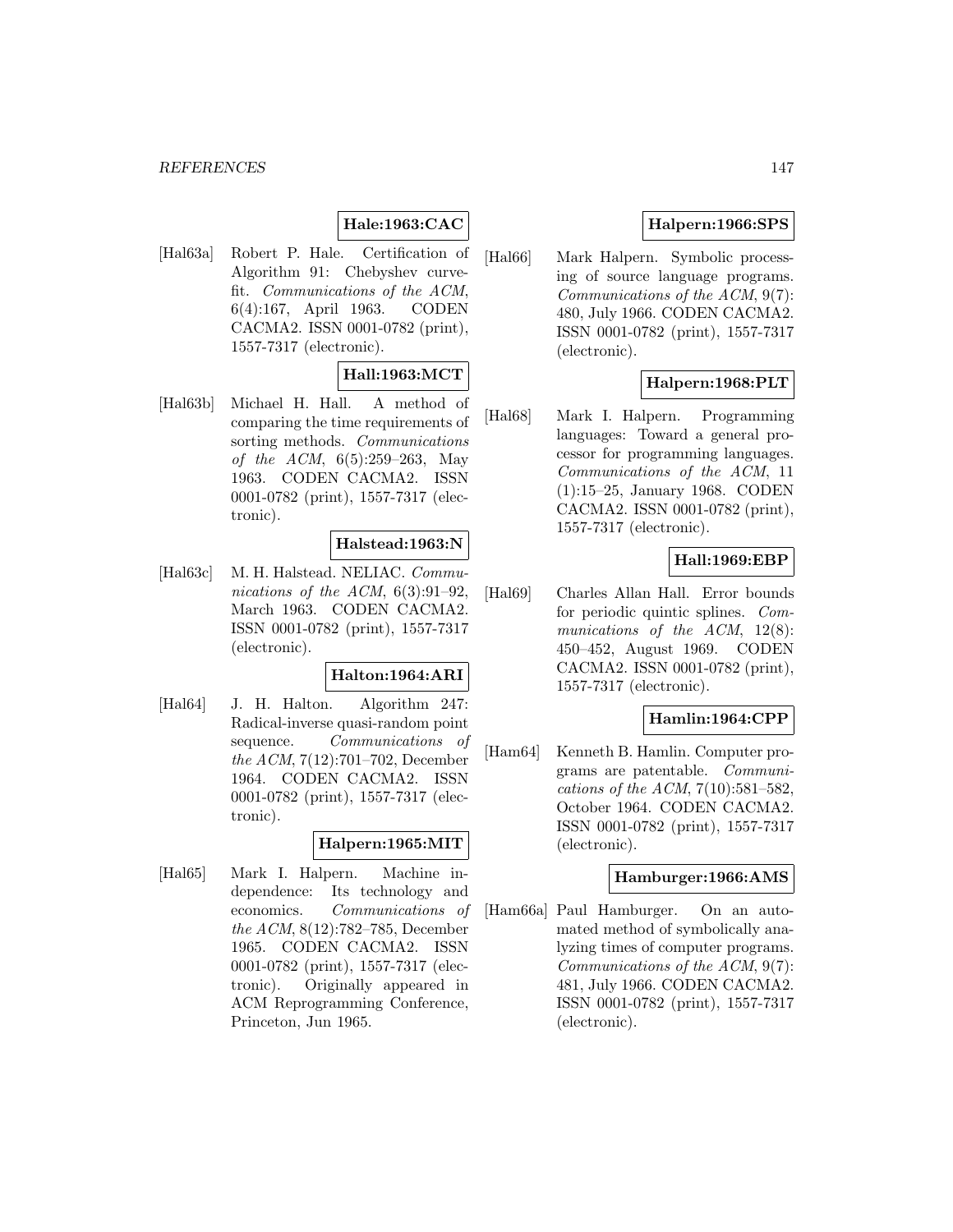### **Hammel:1966:EEP**

[Ham66b] David G. Hammel. An economical electronic point-of-sale/ updating system. Communications of the ACM, 9(7):478, July 1966. CODEN CACMA2. ISSN 0001-0782 (print), 1557-7317 (electronic).

### **Hamming:1966:SNA**

[Ham66c] R. W. Hamming. Statistics in numerical analysis. Communications of the ACM, 9(7):482, July 1966. CODEN CACMA2. ISSN 0001-0782 (print), 1557-7317 (electronic).

## **Hamp:1967:WMP**

[Ham67] Eric P. Hamp. What are the most promising avenues of approach to attaining MT? Communications of the ACM, 10(10):609–610, October 1967. CODEN CACMA2. ISSN 0001-0782 (print), 1557-7317 (electronic).

#### **Hamblen:1968:EES**

[Ham68] John W. Hamblen. Education: Expenditures, sources of funds, and utilization of digital computers for research and instruction in higher education: 1964–65 with projections for 1968–69. Communications of the ACM, 11(4):257–262, April 1968. CODEN CACMA2. ISSN 0001-0782 (print), 1557-7317 (electronic).

### **Handy:1962:AA**

[Han62] B. F. Handy, Jr. ACM 61 acknowledgements. Communications of the ACM, 5(1):7, January 1962. CO-DEN CACMA2. ISSN 0001-0782 (print), 1557-7317 (electronic).

### **Handler:1966:DTP**

[Hän66a] W. Händler. On displaying the topological properties of a program. Communications of the ACM, 9 (2):59, February 1966. CODEN CACMA2. ISSN 0001-0782 (print), 1557-7317 (electronic).

### **Hansson:1966:RAG**

[Han66b] L. Hansson. Remark on Algorithm 266 [G5]: Pseudo-random numbers. Communications of the ACM, 9(9): 687, September 1966. CODEN CACMA2. ISSN 0001-0782 (print), 1557-7317 (electronic). See [PH65], remark [PH66b], and certification [Sul72].

### **Hansen:1969:CLR**

[Han69] Wilfred J. Hansen. Compact list representation: Definition, garbage collection, and system implementation. Communications of the ACM, 12(9):499–507, September 1969. CODEN CACMA2. ISSN 0001-0782 (print), 1557-7317 (electronic).

### **Harrison:1965:FHW**

[Har65a] Malcolm C. Harrison. File-handling within FORTRAN. Communications of the ACM,  $8(8):514-515$ , August 1965. CODEN CACMA2. ISSN 0001-0782 (print), 1557-7317 (electronic).

### **Harrison:1965:LEF**

[Har65b] Malcolm C. Harrison. Letter to the Editor: Fortran II chaining.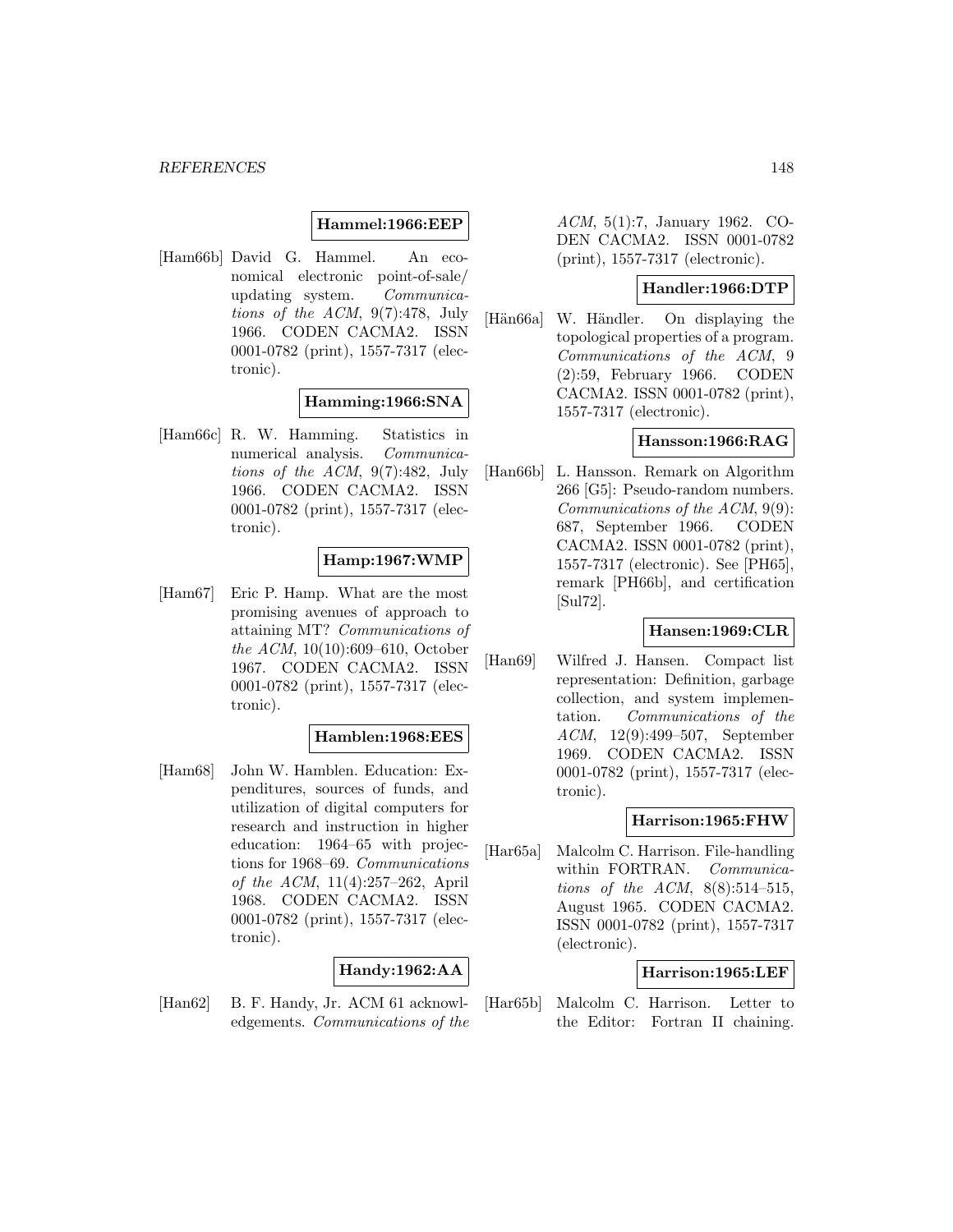Communications of the ACM, 8(5): 262, May 1965. CODEN CACMA2. ISSN 0001-0782 (print), 1557-7317 (electronic).

## **Harder:1968:EWC**

[Har68a] E. L. Harder. The expanding world of computers. Communications of the ACM, 11(4):231–239, April 1968. CODEN CACMA2. ISSN 0001-0782 (print), 1557-7317 (electronic).

### **Harrison:1968:IST**

[Har68b] M. C. Harrison. Implementation of the SHARER2 time-sharing system. Communications of the ACM, 11(12):845, December 1968. CO-DEN CACMA2. ISSN 0001-0782 (print), 1557-7317 (electronic). See [HS67].

# **Hassitt:1964:DIG**

[Has64] A. Hassitt. Design and implementation of a general-purpose input routine. Communications of the ACM, 7(6):350–356, June 1964. CODEN CACMA2. ISSN 0001-0782 (print), 1557-7317 (electronic).

### **Hassitt:1967:DDI**

[Has67] A. Hassitt. Data directed inputoutput in FORTRAN. Communications of the ACM,  $10(1):35-39$ , January 1967. CODEN CACMA2. ISSN 0001-0782 (print), 1557-7317 (electronic).

### **Haubrich:1963:AA**

[Hau63a] J. G. A. Haubrich. Algorithm 205: ATIVE. Communications of the ACM, 6(9):519, September 1963. CODEN CACMA2. ISSN

0001-0782 (print), 1557-7317 (electronic).

## **Hauer:1963:OLX**

[Hau63b] Herbert J. Hauer. An open letter to X3.42. Communications of the ACM, 6(9):A15, 1963. CODEN CACMA2. ISSN 0001-0782 (print), 1557-7317 (electronic).

## **Hauptman:1964:JIC**

[Hau64] Gunter A. Hauptman. Joint inventorship of computers. Communications of the ACM, 7(10):579–580, October 1964. CODEN CACMA2. ISSN 0001-0782 (print), 1557-7317 (electronic).

## **Haynes:1962:RSG**

[Hay62] John G. Haynes. Research summaries: A generalized combinatorial problem. Communications of the  $ACM$ ,  $5(8):449$ , August 1962. CODEN CACMA2. ISSN 0001-0782 (print), 1557-7317 (electronic).

### **Hayes:1966:DSM**

[Hay66a] Emanuel Hayes. A digital simulation model of a freeway diamond interchange. Communications of the ACM, 9(7):477, July 1966. CODEN CACMA2. ISSN 0001-0782 (print), 1557-7317 (electronic).

### **Hayes:1966:IR**

[Hay66b] Robert M. Hayes. Information retrieval. Communications of the ACM, 9(7):483, July 1966. CODEN CACMA2. ISSN 0001-0782 (print), 1557-7317 (electronic).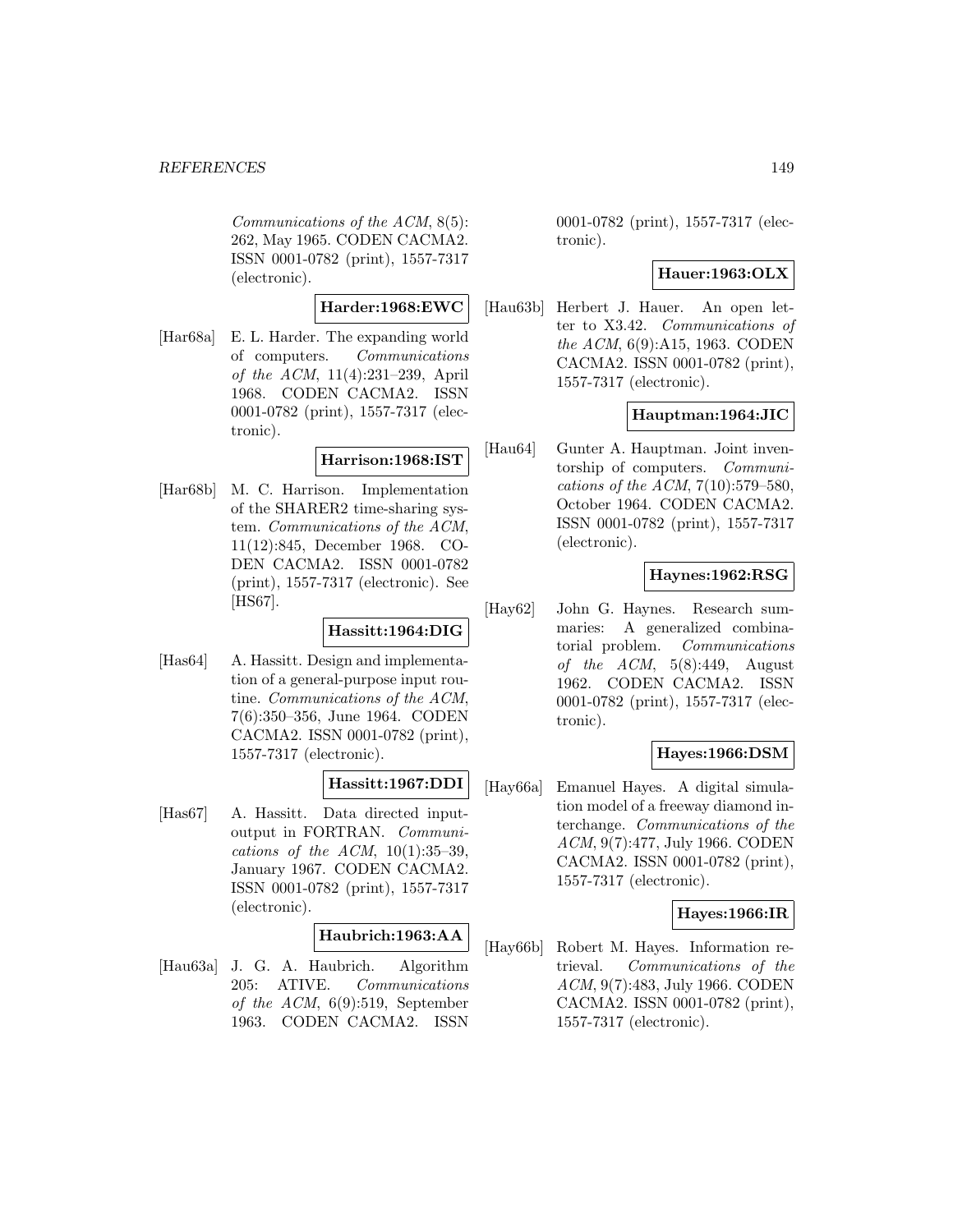## **Herrick:1962:CVW**

[HB62] Daniel Herrick and Neal Butler. Computation of e on variable word length machine. Communications of the ACM, 5(9):469, September 1962. CODEN CACMA2. ISSN 0001-0782 (print), 1557-7317 (electronic).

### **Healy:1963:FST**

[HB63] M. J. R. Healy and B. P. Bogert. FORTRAN subroutines for time series analysis. *Communications* of the ACM,  $6(1):32-34$ , January 1963. CODEN CACMA2. ISSN 0001-0782 (print), 1557-7317 (electronic).

## **Humphery:1966:ARI**

[HB66] Allan J. Humphery and Shelby L. Brumelle. An algorithm for retrieving indexed documents and its application. Communications of the ACM, 9(7):483, July 1966. CODEN CACMA2. ISSN 0001-0782 (print), 1557-7317 (electronic).

# **Hamilton:1969:RAE**

[HB69] P. A. Hamilton and J. Boothroyd. Remark on Algorithm 251 [E4]: Function minimization. Communications of the ACM,  $12(9):512-$ 513, September 1969. CODEN CACMA2. ISSN 0001-0782 (print), 1557-7317 (electronic).

#### **Hanson:1962:ADC**

[HCJ62] James W. Hanson, Jane Shearin Caviness, and Camilla Joseph. Analytic differentiation by computer. Communications of the ACM, 5 (6):349–355, June 1962. CODEN

CACMA2. ISSN 0001-0782 (print), 1557-7317 (electronic).

## **Hayashi:1968:CLG**

[HDK68] Hideyuki Hayashi, Sheila Duncan, and Susumu Kuno. Computational linguistics: Graphical input/output of nonstandard characters. Communications of the ACM, 11(9): 613–618, September 1968. CODEN CACMA2. ISSN 0001-0782 (print), 1557-7317 (electronic).

### **Head:1963:RTP**

[Hea63] R. V. Head. Real-time programming specifications. Communications of the ACM, 6(7):376–383, July 1963. CODEN CACMA2. ISSN 0001-0782 (print), 1557-7317 (electronic).

# **Healy:1964:ANN**

[Hea64] M. J. R. Healy. ALGOL note: Note on the use of procedures. Communications of the ACM, 7 (12):735, December 1964. CODEN CACMA2. ISSN 0001-0782 (print), 1557-7317 (electronic).

## **Head:1966:BIS**

[Hea66a] Robert V. Head. The banking information system concept. Communications of the ACM, 9(7):491– 496, July 1966. CODEN CACMA2. ISSN 0001-0782 (print), 1557-7317 (electronic).

### **Head:1966:DPM**

[Hea66b] Robert V. Head. Dribble posting a master file. Communications of the ACM,  $9(2):106-107$ , February 1966. CODEN CACMA2. ISSN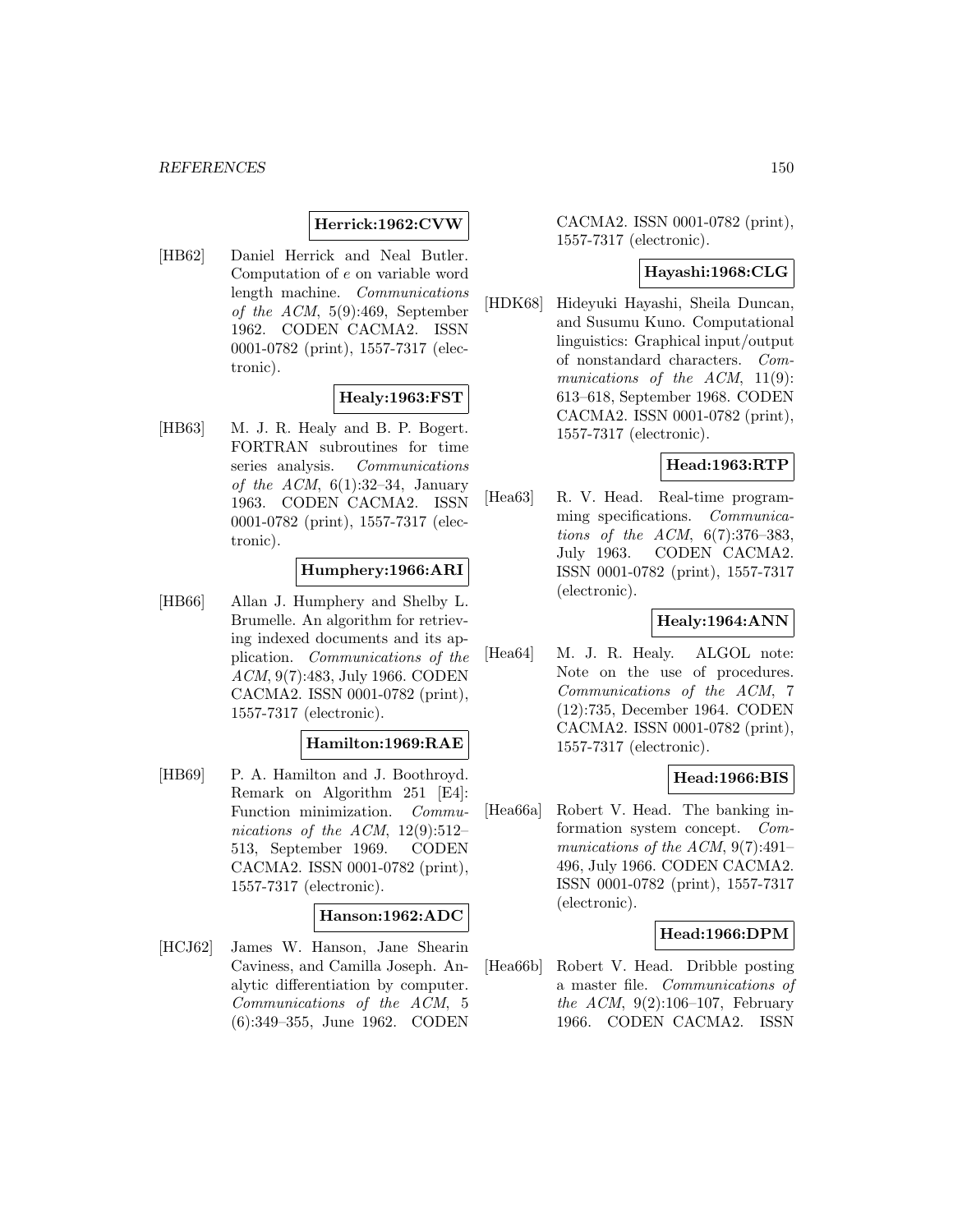0001-0782 (print), 1557-7317 (electronic).

## **Hearn:1966:CAP**

[Hea66c] A. C. Hearn. Computation of algebraic properties of elementary particle reactions using a digital computer. Communications of the ACM, 9(8):573–577, August 1966. CODEN CACMA2. ISSN 0001-0782 (print), 1557-7317 (electronic).

## **Heising:1963:F**

[Hei63] W. P. Heising. Fortran. Communications of the ACM,  $6(3):85-86$ , March 1963. CODEN CACMA2. ISSN 0001-0782 (print), 1557-7317 (electronic).

## **Heising:1964:HSF**

[Hei64a] W. P. Heising. History and summary of FORTRAN standardization development for the ASA. Communications of the ACM, 7 (10):590, October 1964. CODEN CACMA2. ISSN 0001-0782 (print), 1557-7317 (electronic). See also final standard [Ame66].

### **Heistand:1964:ESI**

[Hei64b] Roy E. Heistand. An executive system implemented as a finite-state automaton. Communications of the ACM, 7(11):669–677, November 1964. CODEN CACMA2. ISSN 0001-0782 (print), 1557-7317 (electronic).

## **Hellberg:1962:CAC**

[Hel62a] Lars Hellberg. Certification of Algorithm 40: Critical path scheduling. Communications of the ACM, 5(10):513, October 1962. CODEN CACMA2. ISSN 0001-0782 (print), 1557-7317 (electronic).

### **Hellerman:1962:AMA**

[Hel62b] H. Hellerman. Addressing multidimensional arrays. Communications of the ACM, 5(4):205–207, April 1962. CODEN CACMA2. ISSN 0001-0782 (print), 1557-7317 (electronic).

### **Hellerman:1964:EPA**

[Hel64] H. Hellerman. Experimental personalized array translator system. Communications of the ACM, 7 (7):433–438, July 1964. CODEN CACMA2. ISSN 0001-0782 (print), 1557-7317 (electronic).

### **Hemmerle:1969:GPN**

[Hem69] W. J. Hemmerle. Generating pseudorandom numbers on a two's complement machine such as the IBM 360. Communications of the ACM, 12(7):382–383, July 1969. CODEN CACMA2. ISSN 0001-0782 (print), 1557-7317 (electronic).

## **Hennion:1962:AID**

[Hen62a] Paul E. Hennion. Algorithm 77: Interpolation, differentiation, and integration. Communications of the ACM, 5(2):96, February 1962. CO-DEN CACMA2. ISSN 0001-0782 (print), 1557-7317 (electronic).

### **Hennion:1962:ASI**

[Hen62b] Paul E. Hennion. Algorithm 84: Simpson's integration. Communications of the ACM, 5(4):208, April 1962. CODEN CACMA2. ISSN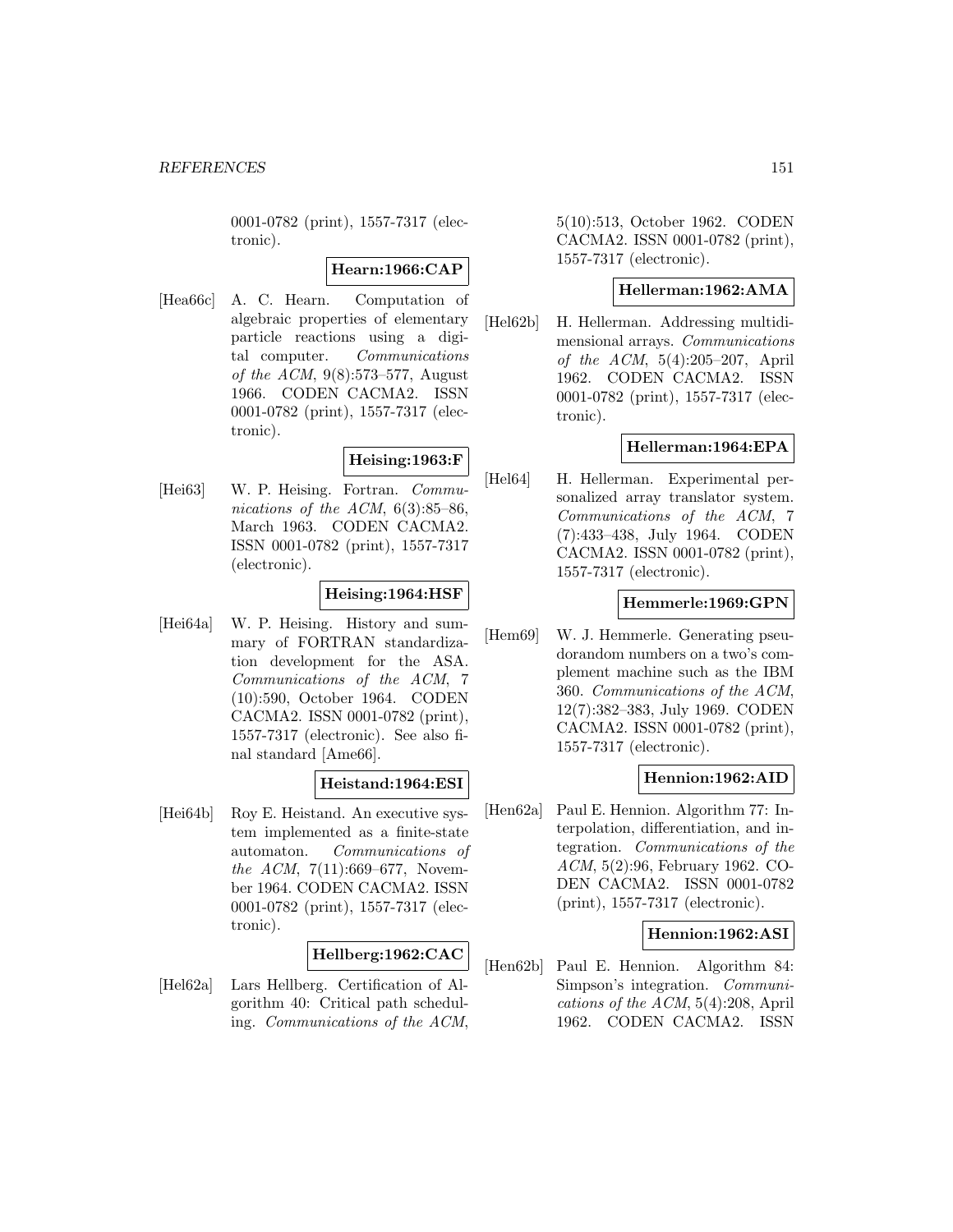0001-0782 (print), 1557-7317 (electronic).

### **Hennion:1963:RAR**

[Hen63a] P. E. Hennion. Remark on Algorithm 170: Reduction of a matrix containing polynomial elements. Communications of the ACM, 6(8):450, August 1963. CO-DEN CACMA2. ISSN 0001-0782 (print), 1557-7317 (electronic).

### **Hennion:1963:RAIa**

[Hen63b] P. E. Hennion. Remark on Algorithm 77: Interpolation, differentiation, and integration. Communications of the ACM,  $6(8):446-447$ , August 1963. CODEN CACMA2. ISSN 0001-0782 (print), 1557-7317 (electronic).

### **Hennion:1963:RAIb**

[Hen63c] P. E. Hennion. Remark on Algorithm 77: Interpolation, differentiation, and integration. Communications of the  $ACM$ ,  $6(11)$ : 663, November 1963. CODEN CACMA2. ISSN 0001-0782 (print), 1557-7317 (electronic).

## **Hennion:1963:ARM**

[Hen63d] Paul E. Hennion. Algorithm 170: Reduction of a matrix containing polynomial elements. Communications of the ACM,  $6(4):165-166$ , April 1963. CODEN CACMA2. ISSN 0001-0782 (print), 1557-7317 (electronic).

#### **Henderson:1966:FDG**

[Hen66a] Vilas D. Henderson. Functional design of a generalized vehicle flight simulation program. *Communica*tions of the ACM,  $9(7):477$ , July 1966. CODEN CACMA2. ISSN 0001-0782 (print), 1557-7317 (electronic).

## **Henrici:1966:LEC**

[Hen66b] Peter Henrici. Letter to the Editor: Corrections to numerical data on Q–D algorithm. Communications of the ACM,  $9(5):323$ , May 1966. CODEN CACMA2. ISSN 0001-0782 (print), 1557-7317 (electronic). See [HW65, Tho66].

### **Henrici:1966:TPM**

[Hen66c] Peter Henrici. Test of probabilistic models for the propagation of roundoff errors. Communications of the ACM, 9(6):409–410, June 1966. CODEN CACMA2. ISSN 0001-0782 (print), 1557-7317 (electronic).

### **Herbold:1960:AQ**

[Her60a] R. J. Herbold. Algorithm 1: Quad I. Communications of the ACM, 3(2):74, February 1960. CODEN CACMA2. ISSN 0001-0782 (print), 1557-7317 (electronic).

### **Herriot:1960:ARI**

[Her60b] John G. Herriot. Algorithm 26: Rootfinder III. Communications of the  $ACM$ , 3(11):603, November 1960. CODEN CACMA2. ISSN 0001-0782 (print), 1557-7317 (electronic).

#### **Herndon:1961:ASN**

[Her61a] J. R. Herndon. Algorithm 49: Spherical Neumann function. Communications of the ACM,  $4(4):179$ ,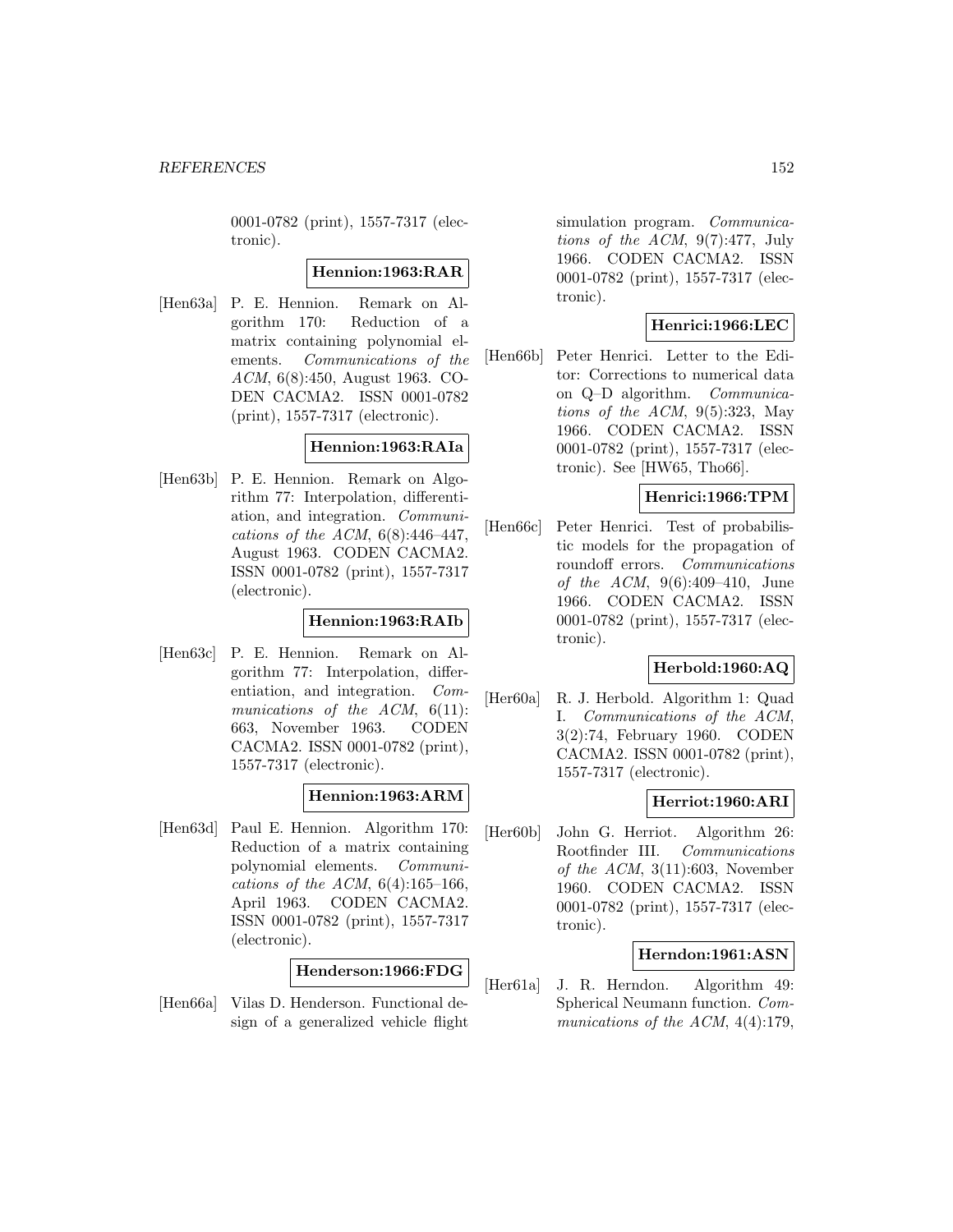April 1961. CODEN CACMA2. ISSN 0001-0782 (print), 1557-7317 (electronic). See also [Col78].

# **Herndon:1961:CAC**

[Her61b] John Herndon. Certification of Algorithm 10: Chebyschev polynomial  $T_n$ . Communications of the ACM, 4(4):181, April 1961. CO-DEN CACMA2. ISSN 0001-0782 (print), 1557-7317 (electronic).

# **Herndon:1961:CAL**

[Her61c] John Herndon. Certification of Algorithm 13: Legendre polynomial  $P_n(x)$ . Communications of the ACM, 4(4):181, April 1961. CO-DEN CACMA2. ISSN 0001-0782 (print), 1557-7317 (electronic).

## **Herndon:1961:CAS**

[Her61d] John Herndon. Certification of Algorithm 3: Solution of polynomial equation by Bairstow–Hitchcock. Communications of the ACM, 4 (4):181, April 1961. CODEN CACMA2. ISSN 0001-0782 (print), 1557-7317 (electronic).

### **Herndon:1961:AEC**

[Her61e] John R. Herndon. Algorithm 46: Exponential of a complex number. Communications of the ACM, 4(4):178, April 1961. CODEN CACMA2. ISSN 0001-0782 (print), 1557-7317 (electronic).

#### **Herndon:1961:AAL**

[Her61f] John R. Herndon. Algorithm 47: Associated Legendre functions of the first kind for real or imaginary arguments. Communications of the ACM, 4(4):178–179, April

1961. CODEN CACMA2. ISSN 0001-0782 (print), 1557-7317 (electronic).

### **Herndon:1961:ALC**

[Her61g] John R. Herndon. Algorithm 48: Logarithm of a complex number. Communications of the ACM, 4 (4):179, April 1961. CODEN CACMA2. ISSN 0001-0782 (print), 1557-7317 (electronic).

### **Herndon:1961:AIF**

[Her61h] John R. Herndon. Algorithm 50: Inverse of a finite segment of the Hilbert matrix. Communications of the ACM, 4(4):179, April 1961. CO-DEN CACMA2. ISSN 0001-0782 (print), 1557-7317 (electronic).

# **Herndon:1961:AAI**

[Her61i] John R. Herndon. Algorithm 51: Adjust inverse of a matrix when an element is perturbed. Communications of the ACM, 4(4):180, April 1961. CODEN CACMA2. ISSN 0001-0782 (print), 1557-7317 (electronic).

### **Herndon:1961:AST**

[Her61j] John R. Herndon. Algorithm 52: A set of test matrices. Communications of the ACM, 4(4):180, April 1961. CODEN CACMA2. ISSN 0001-0782 (print), 1557-7317 (electronic).

### **Herndon:1961:ARC**

[Her61k] John R. Herndon. Algorithm 53:  $N^{\text{th}}$  roots of a complex number. Communications of the ACM, 4 (4):180, April 1961. CODEN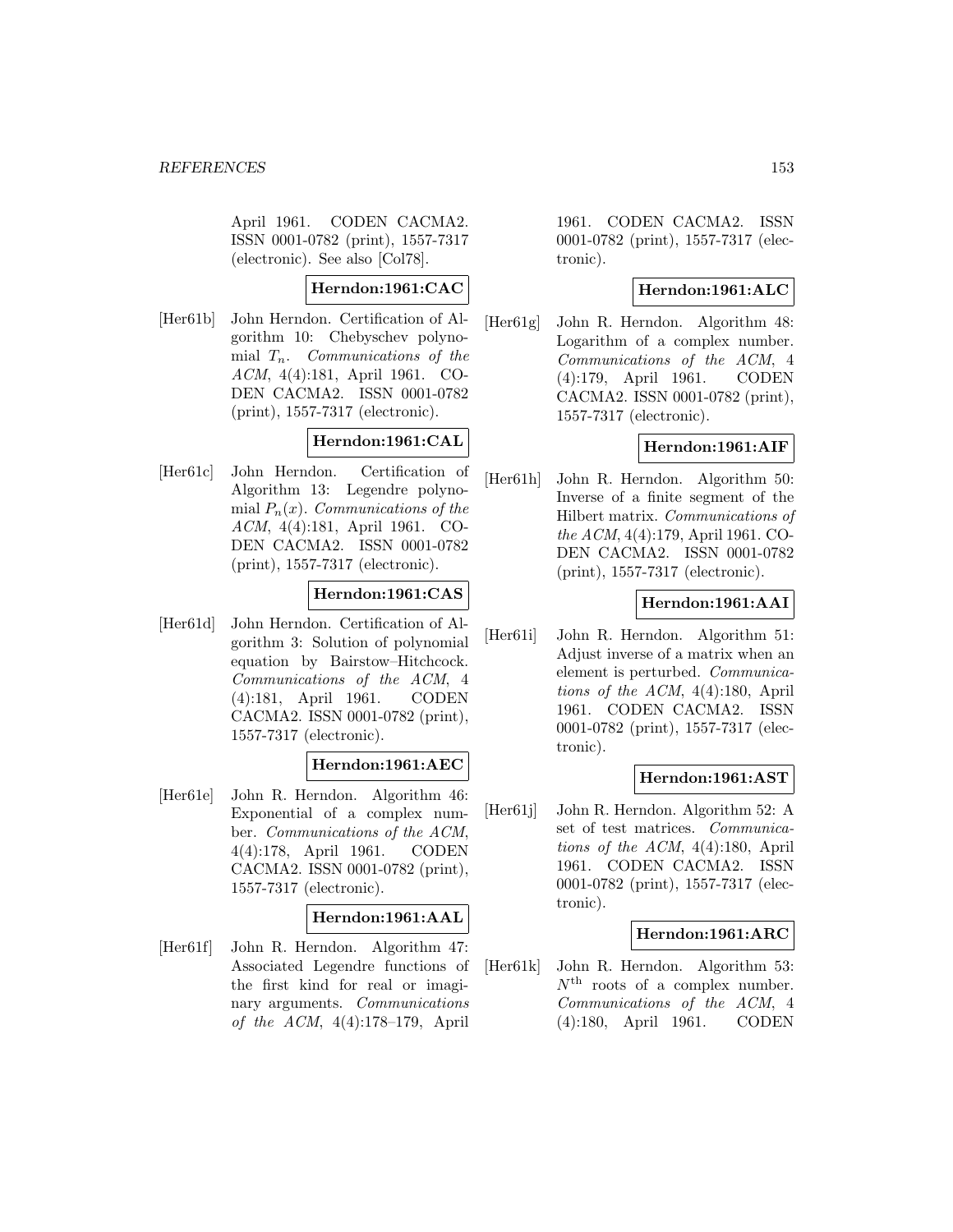CACMA2. ISSN 0001-0782 (print), 1557-7317 (electronic).

### **Herndon:1961:AGF**

[Her61l] John R. Herndon. Algorithm 54: Gamma function for range 1 to 2. Communications of the ACM, 4(4):180, April 1961. CODEN CACMA2. ISSN 0001-0782 (print), 1557-7317 (electronic).

## **Herndon:1961:ACEa**

[Her61m] John R. Herndon. Algorithm 55: Complete elliptic integral of the first kind. Communications of the ACM, 4(4):180, April 1961. CO-DEN CACMA2. ISSN 0001-0782 (print), 1557-7317 (electronic).

### **Herndon:1961:ACEb**

[Her61n] John R. Herndon. Algorithm 56: Complete elliptic integral of the second kind. Communications of the ACM, 4(4):180–181, April 1961. CODEN CACMA2. ISSN 0001-0782 (print), 1557-7317 (electronic).

### **Herndon:1961:ABF**

[Her61o] John R. Herndon. Algorithm 57: Ber or Bei function. Communications of the ACM, 4(4):181, April 1961. CODEN CACMA2. ISSN 0001-0782 (print), 1557-7317 (electronic).

### **Herndon:1961:ASA**

[Her61p] John R. Herndon. Algorithm 62: A set of associate Legendre polynomials of the second kind. Communications of the ACM, 4(7):320– 321, July 1961. CODEN CACMA2.

ISSN 0001-0782 (print), 1557-7317 (electronic).

### **Herndon:1961:RAS**

[Her61q] John R. Herndon. Remark on Algorithm 62: A set of associate Legendre polynomials of the second kind. Communications of the ACM, 4(12):544, December 1961. CO-DEN CACMA2. ISSN 0001-0782 (print), 1557-7317 (electronic).

### **Hershkowitz:1961:LEN**

[Her61r] M. Hershkowitz. Letter to the Editor: negative binomial probability distribution tables. *Communica*tions of the ACM,  $4(6):252$ , June 1961. CODEN CACMA2. ISSN 0001-0782 (print), 1557-7317 (electronic).

## **Hershkowitz:1961:LEG**

[Her61s] Martin Hershkowitz. Letter to the Editor: a goodness of fit test. Communications of the ACM,  $4(10):465$ , October 1961. CODEN CACMA2. ISSN 0001-0782 (print), 1557-7317 (electronic).

### **Herriot:1966:FAA**

[Her66] J. G. Herriot. A forum on algorithms: Algorithms section policy. Communications of the ACM, 9(4):256, April 1966. CODEN CACMA2. ISSN 0001-0782 (print), 1557-7317 (electronic).

### **Herman:1968:SOA**

[Her68] Gabor T. Herman. Simulation of one abstract computing machine by another. Communications of the ACM, 11(12):802, December 1968. CODEN CACMA2. ISSN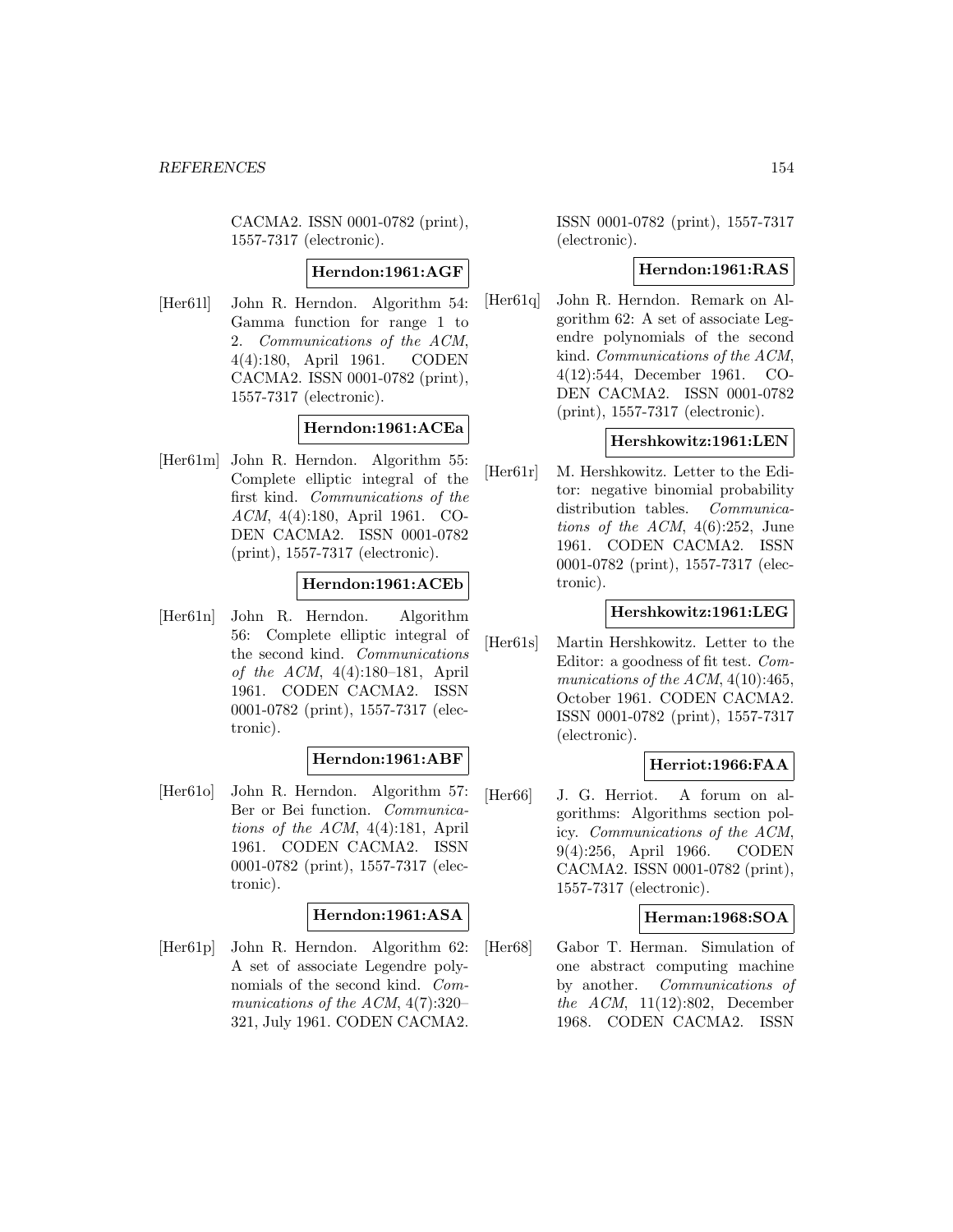0001-0782 (print), 1557-7317 (electronic).

#### **Herriot:1969:ADA**

[Her69a] John G. Herriot. An ambiguity in the description of ALGOL 60. Communications of the ACM, 12 (10):581, October 1969. CODEN CACMA2. ISSN 0001-0782 (print), 1557-7317 (electronic).

### **Herriot:1969:ACP**

[Her69b] Robert G. Herriot. Algorithm 364: Coloring polygonal regions [Z]. Communications of the ACM, 12 (12):685–686, December 1969. CO-DEN CACMA2. ISSN 0001-0782 (print), 1557-7317 (electronic).

# **Hess:1963:CDT**

[Hes63] Herman Hess. A comparison of disks and tapes. Communications of the ACM, 6(10):634–638, October 1963. CODEN CACMA2. ISSN 0001-0782 (print), 1557-7317 (electronic).

## **Heller:1960:LE**

[HGT60] George G. Heller, Irwin Greenwald, and Charles W. Turk. Letters to the Editor. Communications of the ACM, 3(5):A12, May 1960. CO-DEN CACMA2. ISSN 0001-0782 (print), 1557-7317 (electronic).

#### **Huskey:1960:NDA**

[HHM60] Harry D. Huskey, M. H. Halstead, and R. McArthur. NELIAC—a dialect of ALGOL. Communications of the ACM, 3(8):463–468, August 1960. CODEN CACMA2. ISSN 0001-0782 (print), 1557-7317 (electronic).

# **Hibbard:1961:TPP**

[Hib61] T. N. Hibbard. Theory of programmed processes. Communications of the ACM, 4(4):195, April 1961. CODEN CACMA2. ISSN 0001-0782 (print), 1557-7317 (electronic).

# **Hibbard:1963:ESM**

[Hib63] Thomas N. Hibbard. An empirical study of minimal-storage sorting. Communications of the ACM, 6(5):206–213, May 1963. CODEN CACMA2. ISSN 0001-0782 (print), 1557-7317 (electronic).

### **Hicks:1962:CLK**

[Hic62] W. Hicks. The COBOL librarian: a key to object program efficiency. Communications of the ACM, 5(5): 262, May 1962. CODEN CACMA2. ISSN 0001-0782 (print), 1557-7317 (electronic).

### **Hillmore:1962:CASb**

[Hil62a] J. S. Hillmore. Certification of Algorithm 35: Sieve. Communications of the ACM,  $5(8)$ :438, August 1962. CODEN CACMA2. ISSN 0001-0782 (print), 1557-7317 (electronic).

### **Hillmore:1962:CASa**

[Hil62b] J. S. Hillmore. Certification of Algorithm 52: A set of test matrices. Communications of the ACM, 5(8):438, August 1962. CODEN CACMA2. ISSN 0001-0782 (print), 1557-7317 (electronic).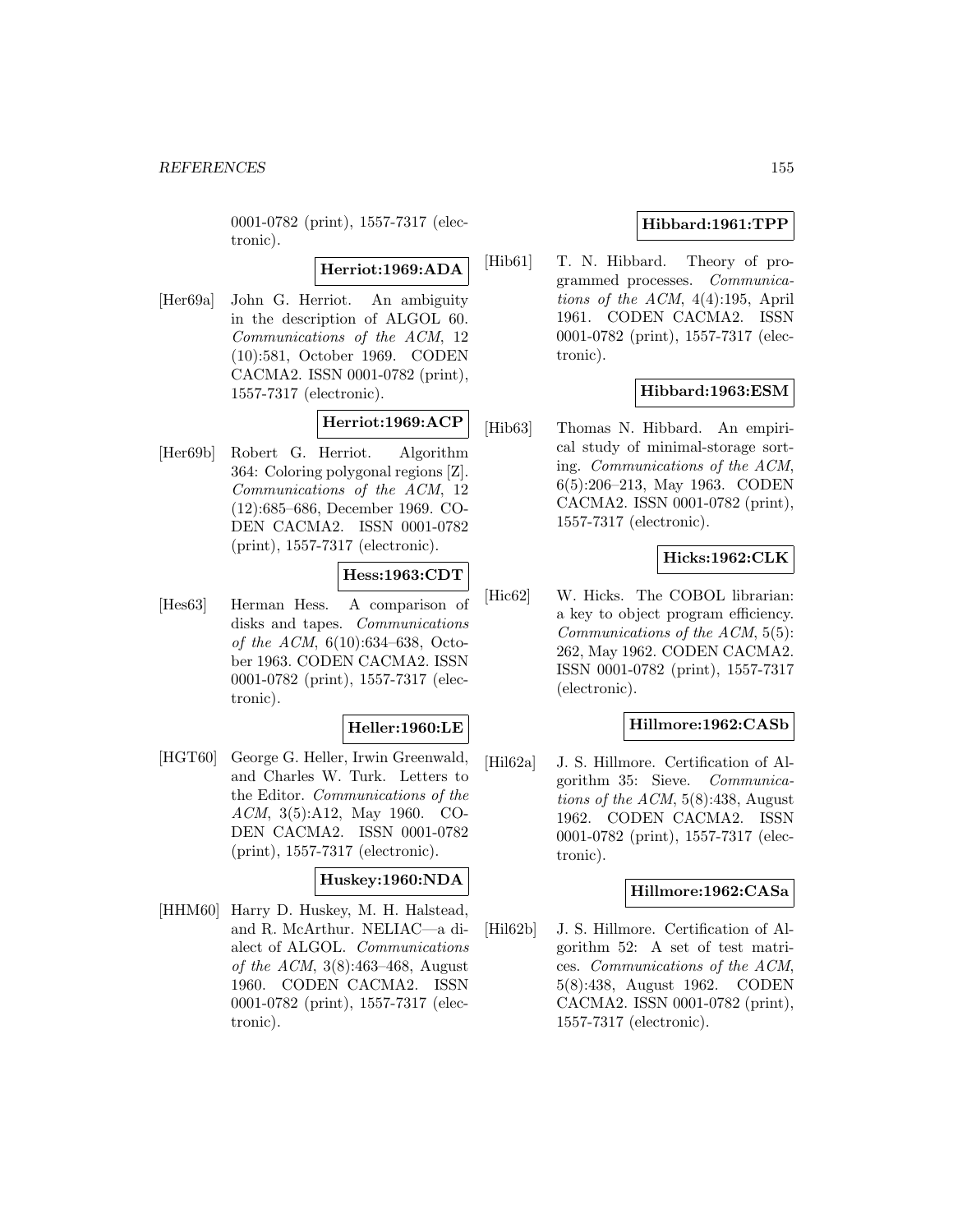## **Hillmore:1962:CAPb**

[Hil62c] J. S. Hillmore. Certification of Algorithm 71: Permutation. Communications of the ACM,  $5(8):439$ , August 1962. CODEN CACMA2. ISSN 0001-0782 (print), 1557-7317 (electronic).

# **Hillmore:1962:CAF**

[Hil62d] J. S. Hillmore. Certification of Algorithm 75: Factors. Communications of the ACM, 5(8):439, August 1962. CODEN CACMA2. ISSN 0001-0782 (print), 1557-7317 (electronic).

## **Hillmore:1962:CAJ**

[Hil62e] J. S. Hillmore. Certification of Algorithm 85: Jacobi. Communications of the  $ACM$ ,  $5(8):440$ , August 1962. CODEN CACMA2. ISSN 0001-0782 (print), 1557-7317 (electronic).

**Hillmore:1962:CAPa**

[Hil62f] J. S. Hillmore. Certification of Algorithms 63, 64, 65 — partition, quicksort, find. Communications of the ACM, 5(8):439, August 1962. CODEN CACMA2. ISSN 0001-0782 (print), 1557-7317 (electronic).

### **Hillstrom:1966:CAH**

[Hil66] Kenneth Hillstrom. Certification of Algorithm 257: Havie integrator. Communications of the ACM, 9(11):795, November 1966. CO-DEN CACMA2. ISSN 0001-0782 (print), 1557-7317 (electronic).

# **Hillstrom:1967:CAC**

[Hil67a] Kenneth Hillstrom. Certification of Algorithm 279: Chebyshev quadrature. Communications of the ACM, 10(5):294, May 1967. CODEN CACMA2. ISSN 0001-0782 (print), 1557-7317 (electronic).

# **Hillstrom:1967:CQ**

[Hil67b] Kenneth Hillstrom. Chebyshev quadrature. Communications of the ACM, 10(10):666, October 1967. CODEN CACMA2. ISSN 0001-0782 (print), 1557-7317 (electronic).

### **Hill:1969:RAG**

[Hil69] I. D. Hill. Remark on Algorithm 331: Gaussian quadrature formulas [D1]. Communications of the ACM, 12(5):280–281, May 1969. CODEN CACMA2. ISSN 0001-0782 (print), 1557-7317 (electronic).

## **Hill:1967:ANCa**

[HJ67a] I. D. Hill and S. A. Joyce. Algorithm 304: Normal curve integral. Communications of the ACM, 10 (6):374–375, June 1967. CODEN CACMA2. ISSN 0001-0782 (print), 1557-7317 (electronic). See remarks [HJ67b, Ber68b].

### **Hill:1967:RAS**

[HJ67b] I. D. Hill and S. A. Joyce. Remarks on Algorithm 123 [S15]: Real error function,  $ERF(x)$ ; Algorithm 180 [S15]: Error function — large  $X$ ; Algorithm 181 [S15]: Complementary error function — large  $X$ ; Algorithm 209 [S15]: Gauss; Algorithm 226 [S15]: Normal distribution function; Algorithm 272 [S15]: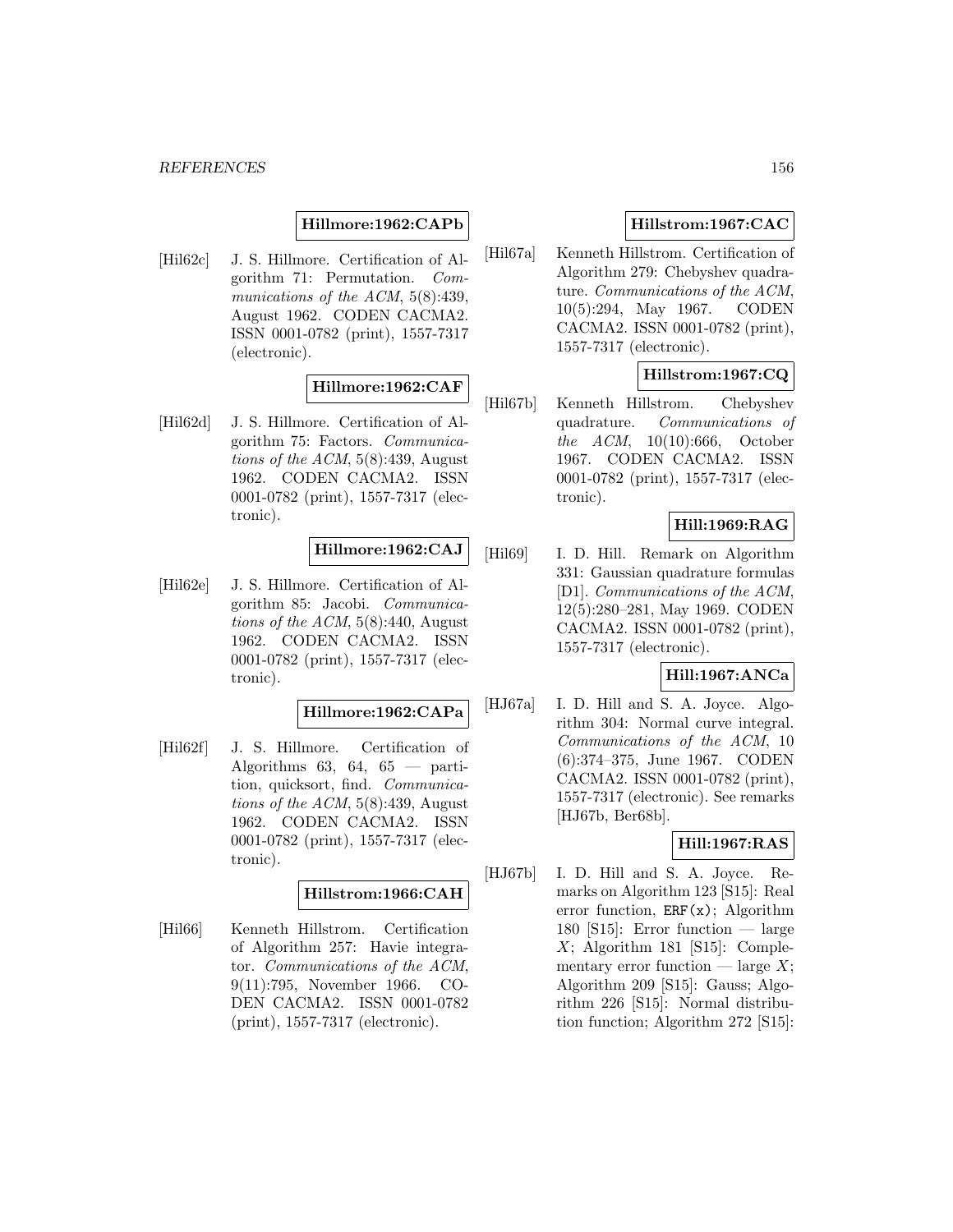Procedure for the normal distribution functions; Algorithm 304 [S15]: Normal curve integral. Communications of the ACM, 10(6):377–378, June 1967. CODEN CACMA2. ISSN 0001-0782 (print), 1557-7317 (electronic). See [Cyv64a, Mac65, HJ67a].

### **Holgersen:1966:LOC**

[HKM66] I. Holgersen, E. Knutson, and D. R. Merrill. Lunar orbiter command and telemetry data handling system (CTDH) at deep space stations. Communications of the ACM, 9(7):482, July 1966. CODEN CACMA2. ISSN 0001-0782 (print), 1557-7317 (electronic).

### **Henderson:1968:RAN**

[HKV68] J. H. Henderson, R. M. Knapp, and M. E. Volberding. Remark on Algorithm 248: Netflow. Communications of the ACM, 11(9): 633, September 1968. CODEN CACMA2. ISSN 0001-0782 (print), 1557-7317 (electronic). See [Bri65, BW68c].

### **Heising:1961:SAS**

[HL61] William P. Heising and Ray A. Larner. A semi-automatic storage allocation system at loading time. Communications of the ACM, 4(10):446–449, October 1961. CO-DEN CACMA2. ISSN 0001-0782 (print), 1557-7317 (electronic).

## **Hafley:1962:ATR**

[HL62] W. L. Hafley and J. S. Lewis. Algorithm 142: Triangular regression. Communications of the ACM, 5 (12):603–604, December 1962. CO-DEN CACMA2. ISSN 0001-0782 (print), 1557-7317 (electronic).

## **Heiner:1966:GRE**

[HL66a] Joseph A. Heiner, Jr. and Reed O. Leishman. A generalized random extract device. Communications of the ACM, 9(7):481, July 1966. CO-DEN CACMA2. ISSN 0001-0782 (print), 1557-7317 (electronic).

# **Hopgood:1966:ACQ**

[HL66b] F. R. A. Hopgood and C. Litherland. Algorithm 279: Chebyshev quadrature. Communications of the ACM, 9(4):270, April 1966. CO-DEN CACMA2. ISSN 0001-0782 (print), 1557-7317 (electronic).

### **Hopgood:1966:RAC**

[HL66c] F. R. A. Hopgood and C. Litherland. Remark on Algorithm 279: Chebyshev quadrature. Communications of the ACM, 9(6):434, June 1966. CODEN CACMA2. ISSN 0001-0782 (print), 1557-7317 (electronic).

# **Huskey:1963:SDB**

[HLW63] H. D. Huskey, Ralph Love, and Niklaus Wirth. A syntactic description of BC NELIAC. Communications of the ACM, 6(7):367– 375, July 1963. CODEN CACMA2. ISSN 0001-0782 (print), 1557-7317 (electronic).

### **Hellerman:1961:ACG**

[HO61a] L. Hellerman and S. Ogden. Algorithm 72: Composition generator. Communications of the ACM,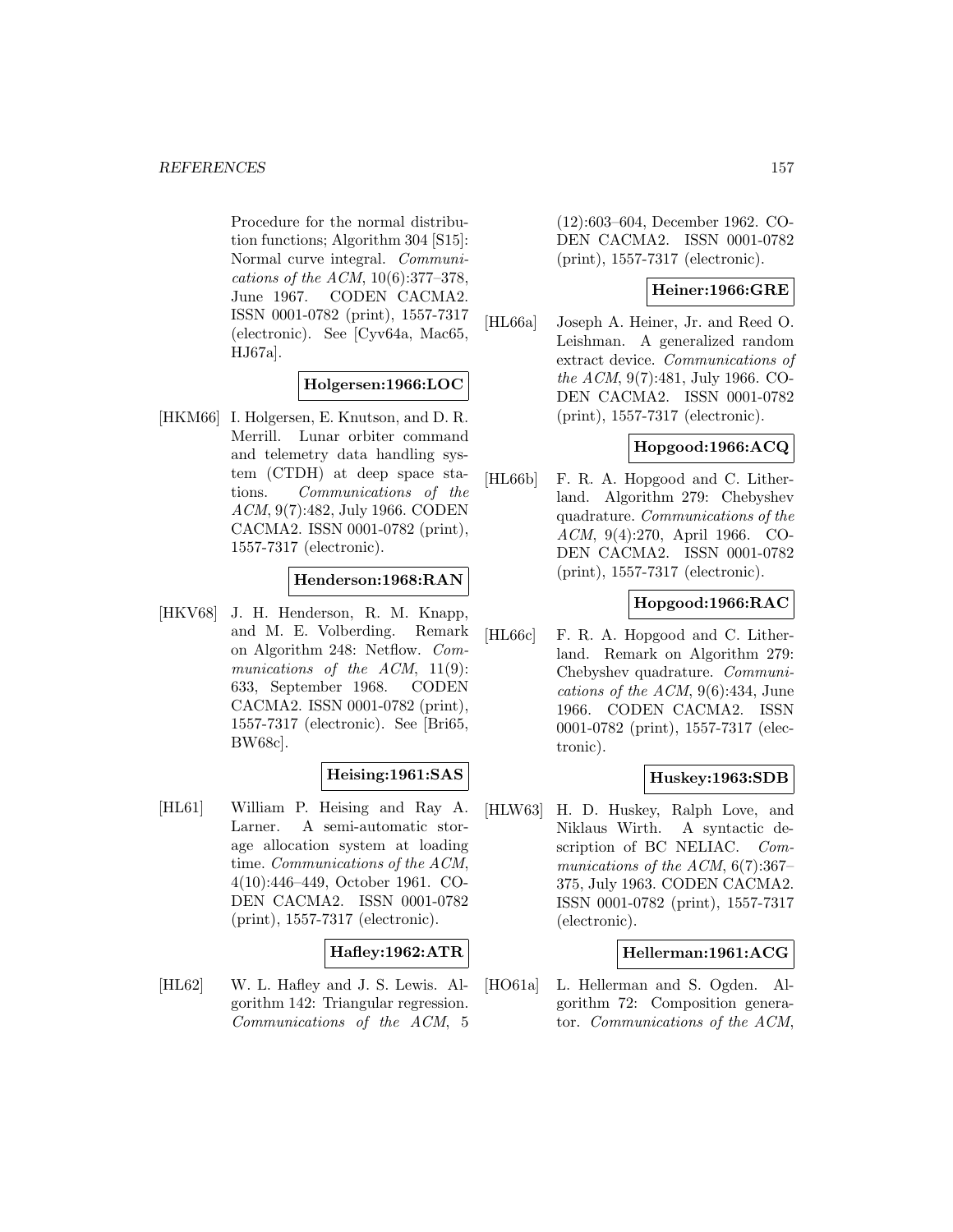4(11):498, November 1961. CO-DEN CACMA2. ISSN 0001-0782 (print), 1557-7317 (electronic).

## **Hoffman:1961:UMP**

[HO61b] Joyce Hoffman and Ascher Opler. Use of MOBL in preparing retrieval programs. Communications of the ACM, 4(9):389–391, September 1961. CODEN CACMA2. ISSN 0001-0782 (print), 1557-7317 (electronic).

### **Hoare:1961:AP**

[Hoa61a] C. A. R. Hoare. Algorithm 63: Partition. Communications of the ACM, 4(7):321, July 1961. CODEN CACMA2. ISSN 0001-0782 (print), 1557-7317 (electronic).

# **Hoare:1961:AQ**

[Hoa61b] C. A. R. Hoare. Algorithm 64: Quicksort. Communications of the ACM, 4(7):321, July 1961. CODEN CACMA2. ISSN 0001-0782 (print), 1557-7317 (electronic).

### **Hoare:1961:AF**

[Hoa61c] C. A. R. Hoare. Algorithm 65: Find. Communications of the ACM, 4(7):321–322, July 1961. CODEN CACMA2. ISSN 0001- 0782 (print), 1557-7317 (electronic).

# **Hoare:1968:RAL**

[Hoa68] M. R. Hoare. Remark on Algorithm 291 [S14]: Logarithm of gamma function. Communications of the ACM, 11(1):14, January 1968. CO-DEN CACMA2. ISSN 0001-0782 (print), 1557-7317 (electronic).

# **Hoare:1969:ABC**

[Hoa69] C. A. R. Hoare. An axiomatic basis for computer programming. Communications of the ACM, 12(10): 576–580, 583, October 1969. CO-DEN CACMA2. ISSN 0001-0782 (print), 1557-7317 (electronic).

# **Holmgren:1973:RAM**

[HOK73] B. Holmgren, D. Obradović, and Å. Kolm. Remark on "Algorithm 333: Minit algorithm for linear programming". Communications of the ACM,  $16(5):310$ , May 1973. CODEN CACMA2. ISSN 0001-0782 (print), 1557-7317 (electronic). See [SS68, Obr73].

### **Hollingsworth:1960:AGP**

[Hol60a] Jack Hollingsworth. Automatic graders for programming classes. Communications of the ACM, 3 (10):528–529, October 1960. CO-DEN CACMA2. ISSN 0001-0782 (print), 1557-7317 (electronic).

### **Holmstrom:1960:MTP**

[Hol60b] J. E. Holmstrom. The multilingual terminology project. Communications of the ACM, 3(7):409– 412, July 1960. CODEN CACMA2. ISSN 0001-0782 (print), 1557-7317 (electronic).

### **Holt:1960:ACC**

[Hol60c] Anatol Holt. Over all computation control and labelling. Communications of the ACM, 3(11): 614–615, November 1960. CODEN CACMA2. ISSN 0001-0782 (print), 1557-7317 (electronic).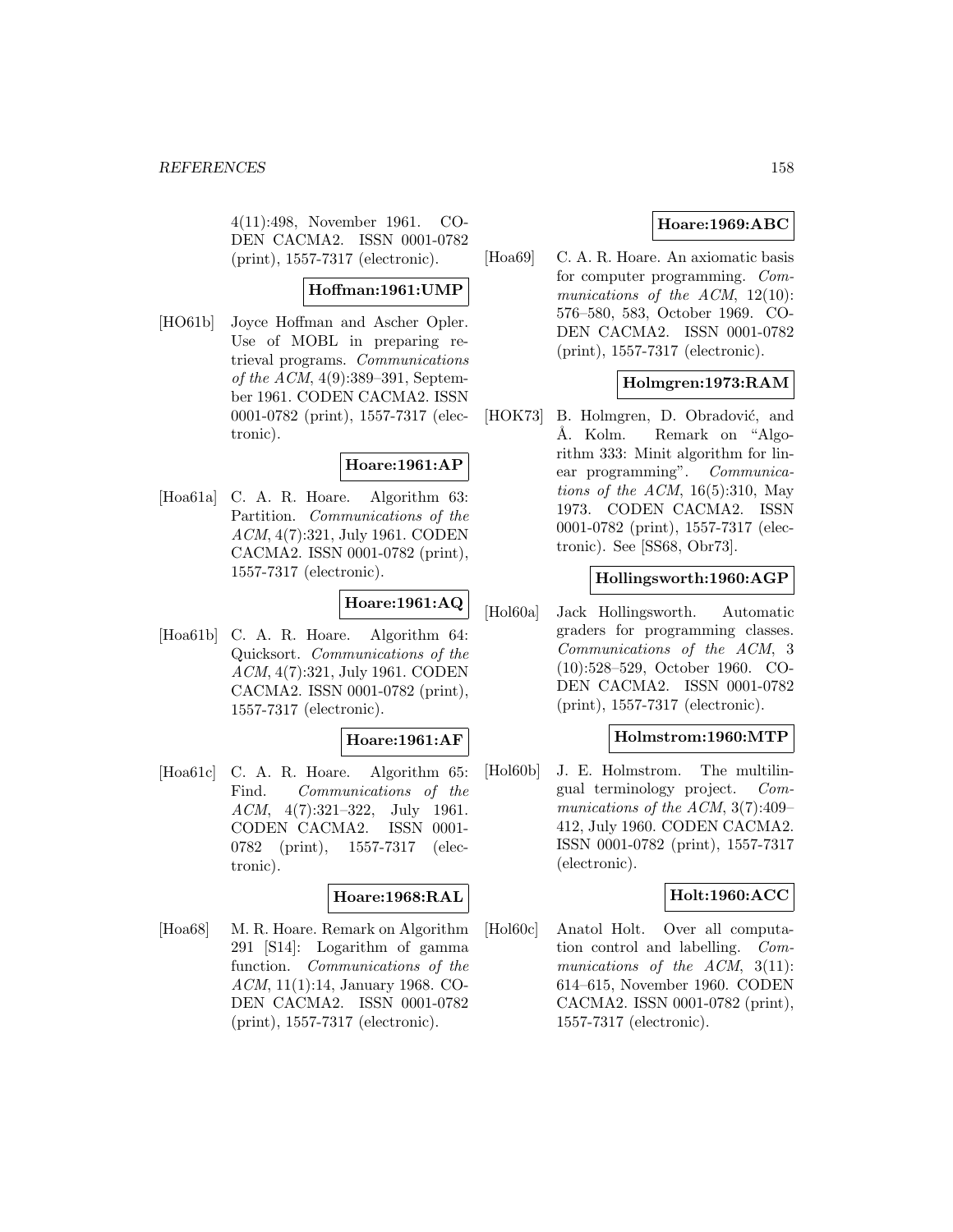# **Holt:1961:POR**

[Hol61] Anatol W. Holt. Program organization and record keeping for dynamic storage allocation. Communications of the ACM,  $4(10)$ : 422–431, October 1961. CODEN CACMA2. ISSN 0001-0782 (print), 1557-7317 (electronic).

## **Holsten:1962:ARG**

[Hol62] William Holsten. Algorithm 80: Reciprocal gamma function of real argument. Communications of the ACM, 5(3):166, March 1962. CO-DEN CACMA2. ISSN 0001-0782 (print), 1557-7317 (electronic).

## **Holt:1964:NSN**

[Hol64] James F. Holt. Numerical solution of nonlinear two-point boundary problems by finite difference methods. Communications of the ACM, 7(6):366–373, June 1964. CODEN CACMA2. ISSN 0001-0782 (print), 1557-7317 (electronic).

#### **Homer:1966:ASS**

[Hom66] Eugene D. Homer. An algorithm for selecting and sequencing statements as a basis for a problem-oriented programming system. Communications of the ACM, 9(7):480, July 1966. CODEN CACMA2. ISSN 0001-0782 (print), 1557-7317 (electronic).

# **Hooker:1969:ELS**

[Hoo69] William W. Hooker. On the expected lengths of sequences generated in sorting by replacement selecting. Communications of the ACM, 12(7):411–413, July

1969. CODEN CACMA2. ISSN 0001-0782 (print), 1557-7317 (electronic).

## **Hopley:1963:ANa**

[Hop63a] John Hopley. Algorithm 152: NEX-COM. Communications of the ACM, 6(2):68, February 1963. CO-DEN CACMA2. ISSN 0001-0782 (print), 1557-7317 (electronic). See [Hop63b].

## **Hopley:1963:ANb**

[Hop63b] John Hopley. Algorithm 152: Nexcom. Communications of the ACM, 6(7):385, July 1963. CO-DEN CACMA2. ISSN 0001-0782 (print), 1557-7317 (electronic). See [Hop63a]. Editor's note: Algorithm 152 is printed here as it should have appeared.

### **Hormann:1961:CLH**

[Hor61] Aiko Hormann. Computer languages for heuristic processes. Communications of the ACM, 4 (3):138, March 1961. CODEN CACMA2. ISSN 0001-0782 (print), 1557-7317 (electronic).

### **Hornbuckle:1967:MMS**

[Hor67] Gary D. Hornbuckle. A multiprogramming monitor for small machines. Communications of the ACM, 10(5):273–278, May 1967. CODEN CACMA2. ISSN 0001-0782 (print), 1557-7317 (electronic).

### **Howell:1962:APG**

[How62a] John R. Howell. Algorithm 87: Permutation generator. Communications of the ACM, 5(4):209, April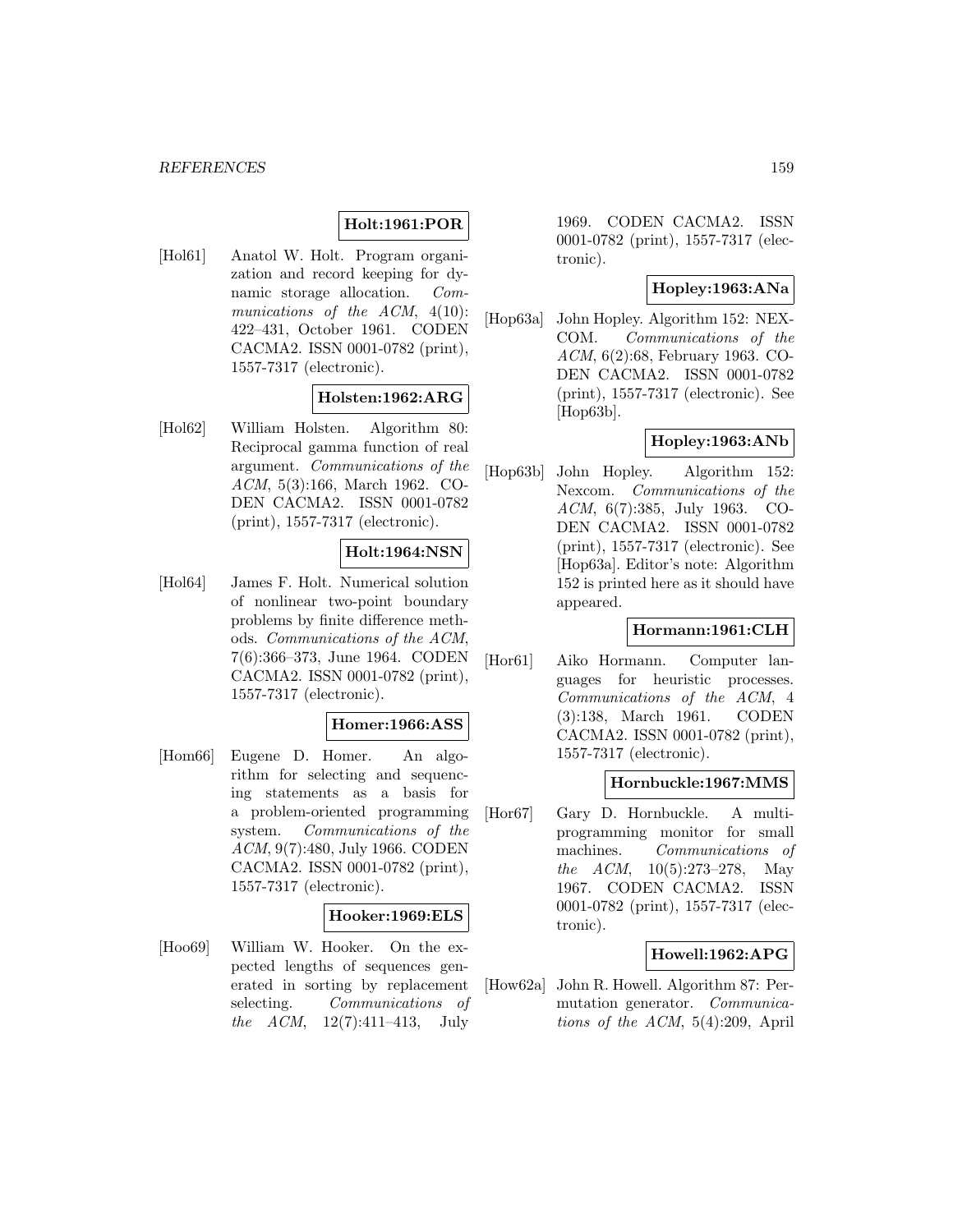1962. CODEN CACMA2. ISSN 0001-0782 (print), 1557-7317 (electronic).

**Howell:1962:PCT**

[How62b] John R. Howell. Pracniques: A computer technique for handling analysis of variance. Communications of the ACM, 5(8):433, 449, August 1962. CODEN CACMA2. ISSN 0001-0782 (print), 1557-7317 (electronic).

# **Howard:1967:CFE**

[How67] James C. Howard. Computer formulation of the equations of motion using tensor notation. Communications of the ACM, 10(9):543– 548, September 1967. CODEN CACMA2. ISSN 0001-0782 (print), 1557-7317 (electronic).

### **Howland:1968:LEP**

[How68a] John E. Howland. Letter to the Editor: On practicality of sieving techniques vs. the sieving algorithm. Communications of the ACM, 11(3):149, March 1968. CO-DEN CACMA2. ISSN 0001-0782 (print), 1557-7317 (electronic).

# **Howlett:1968:LEN**

[How68b] J. Howlett. Letter to the Editor: No trouble with Atlas I pageturning. Communications of the ACM, 11(3):149, March 1968. CO-DEN CACMA2. ISSN 0001-0782 (print), 1557-7317 (electronic).

# **Howell:1969:AFA**

[How69] John R. Howell. Algorithm 359: Factorial analysis of variance [G1]. Communications of the ACM, 12 (11):631–632, November 1969. CO-DEN CACMA2. ISSN 0001-0782 (print), 1557-7317 (electronic).

# **Hill:1966:ACI**

[HP66] I. D. Hill and M. C. Pike. Algorithm 289: Confidence interval for a ratio [G1]. Communications of the ACM, 9(7):514, 518, July 1966. CODEN CACMA2. ISSN 0001-0782 (print), 1557-7317 (electronic).

## **Hill:1967:ACS**

[HP67] I. D. Hill and M. C. Pike. Algorithm 299: Chi-squared integral. Communications of the ACM, 10 (4):243–244, April 1967. CODEN CACMA2. ISSN 0001-0782 (print), 1557-7317 (electronic). See also [HP85, eL76].

# **Hall:1968:GPT**

[HP68a] C. A. Hall and T. A. Porsching. Generation of positive test matrices with known positive spectra. Communications of the ACM, 11 (8):559–560, August 1968. CODEN CACMA2. ISSN 0001-0782 (print), 1557-7317 (electronic).

# **Hall:1968:PLG**

[HP68b] C. A. Hall and T. A. Porsching. Programming languages: Generation of positive test matrices with known positive spectra. Communications of the ACM, 11(8):559–560, August 1968. CODEN CACMA2. ISSN 0001-0782 (print), 1557-7317 (electronic).

### **Hill:1985:RCS**

[HP85] I. D. Hill and M. C. Pike. Remark on "Algorithm 299: Chi-Squared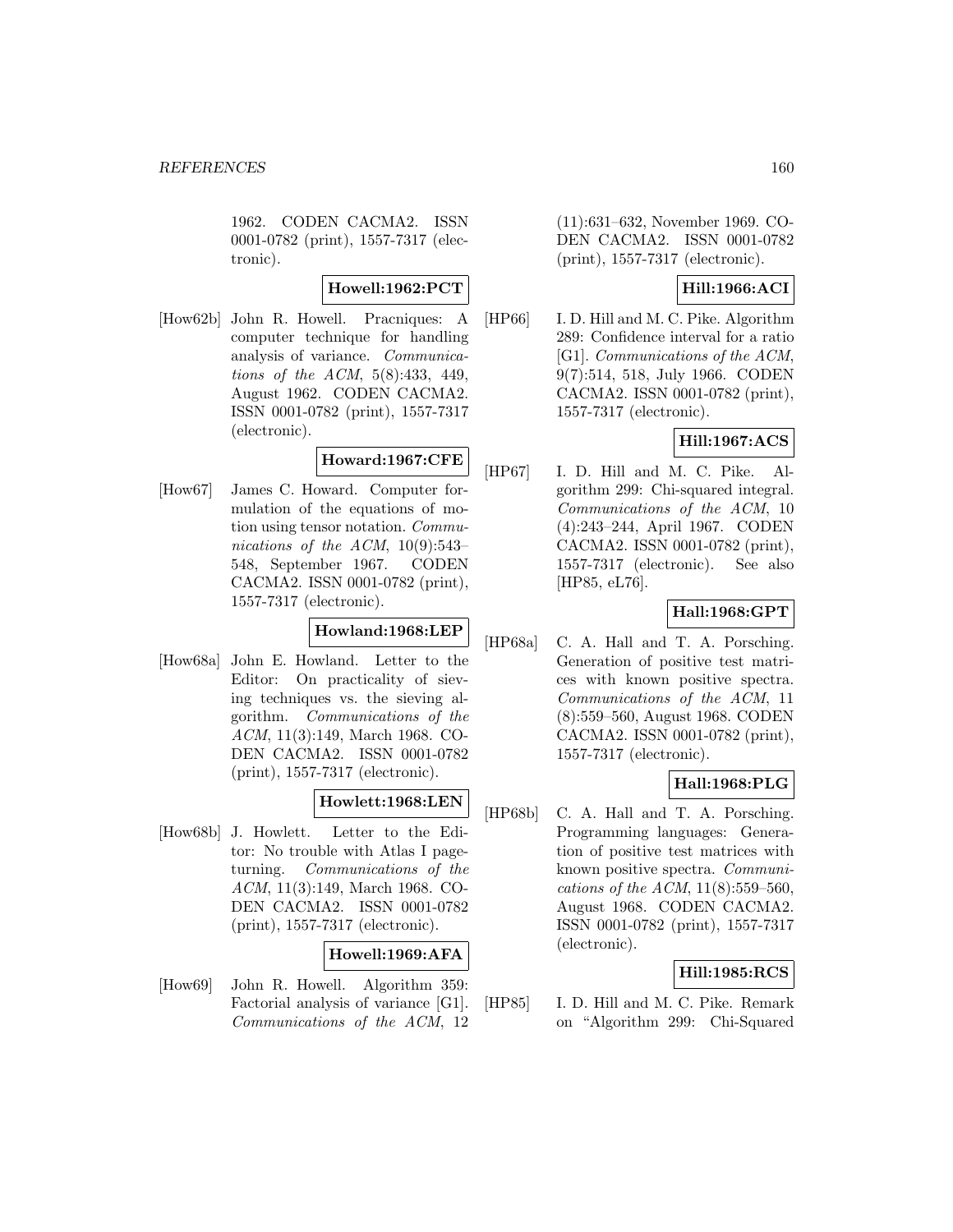Integral". ACM Transactions on Mathematical Software, 11(2):185, June 1985. CODEN ACMSCU. ISSN 0098-3500. See [HP67, eL76].

# **Hedger:1966:TOP**

[HPSB66] R. Hedger, A. G. Pontius, J. M. Seehof, and G. Benson. A terminal operated production program (TOPP) system. Communications of the ACM, 9(7):478, July 1966. CODEN CACMA2. ISSN 0001-0782 (print), 1557-7317 (electronic).

## **Hasselblad:1964:CAE**

[HR64] Vic Hasselblad and Jeff Rulifson. Certification of Algorithm 224: Evaluation of determinant. Communications of the ACM, 7 (12):702, December 1964. CODEN CACMA2. ISSN 0001-0782 (print), 1557-7317 (electronic).

# **Hall:1969:CAC**

[HR69] Gillian Hall and Valeria A. Ray. Certification of Algorithm 255 [C6]: Computation of Fourier coefficients. Communications of the ACM,  $12(11):636$ , November 1969. CODEN CACMA2. ISSN 0001-0782 (print), 1557-7317 (electronic).

### **Hull:1966:TPM**

[HS66] T. E. Hull and J. R. Swenson. Tests of probabilistic models for propagation of roundoff errors. Communications of the ACM,  $9(2):108-113$ , February 1966. CODEN CACMA2. ISSN 0001-0782 (print), 1557-7317 (electronic).

## **Harrison:1967:STS**

[HS67] M. C. Harrison and J. T. Schwartz. SHARER, a time sharing system for the CDC 6600. Communications of the ACM, 10(10):659–665, October 1967. CODEN CACMA2. ISSN 0001-0782 (print), 1557-7317 (electronic). See [Har68b].

# **Howard:1968:ADE**

[HT68] James C. Howard and Howard Tashjian. An algorithm for deriving the equations of mathematical physics by symbolic manipulation. Communications of the ACM, 11(12):814–818, 826, December 1968. CODEN CACMA2. ISSN 0001-0782 (print), 1557-7317 (electronic).

### **Hubbard:1963:SCS**

[Hub63] George U. Hubbard. Some characteristics of sorting in computing systems using random-access storage devices. Communications of the ACM, 6(5):248–255, May 1963. CODEN CACMA2. ISSN 0001-0782 (print), 1557-7317 (electronic).

### **Huber:1966:LEA**

[Hub66] Hartmut G. M. Huber. Letter to the Editor: Algorithm and formula. Communications of the ACM, 9(9): 653–654, September 1966. CODEN CACMA2. ISSN 0001-0782 (print), 1557-7317 (electronic). See [WF66].

### **Hunter:1968:AHA**

[Hun68] D. B. Hunter. Algorithm 320: Harmonic analysis for symmetrically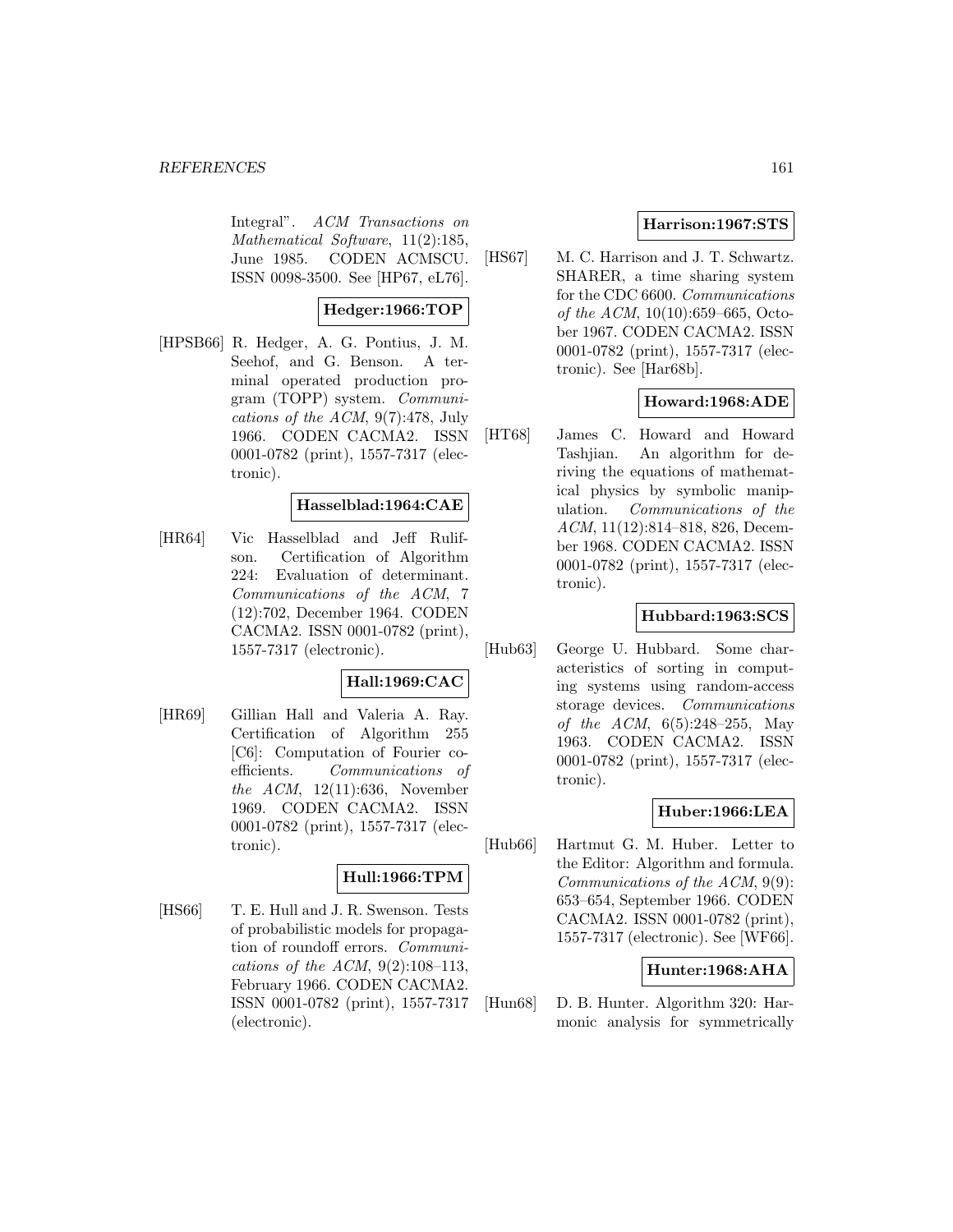distributed data [C6]. Communications of the ACM,  $11(2):114-115$ , February 1968. CODEN CACMA2. ISSN 0001-0782 (print), 1557-7317 (electronic).

## **Huskey:1960:PAa**

[Hus60a] Harry D. Huskey. From the President of ACM. Communications of the  $ACM$ ,  $3(11):595$ , November 1960. CODEN CACMA2. ISSN 0001-0782 (print), 1557-7317 (electronic).

### **Huskey:1960:PAb**

[Hus60b] Harry D. Huskey. From the President of ACM. Communications of the ACM,  $3(12):631$ , December 1960. CODEN CACMA2. ISSN 0001-0782 (print), 1557-7317 (electronic).

# **Huskey:1960:LPA**

[Hus60c] Harry D. Huskey. Letter from the President of ACM. Communications of the ACM, 3(9): 481, September 1960. CODEN CACMA2. ISSN 0001-0782 (print), 1557-7317 (electronic).

## **Huskey:1960:LER**

[Hus60d] Harry D. Huskey. Letters to the Editor: Response to J. D. Madden. Communications of the ACM, 3(4):A12, April 1960. CODEN CACMA2. ISSN 0001-0782 (print), 1557-7317 (electronic).

### **Huskey:1961:PAa**

[Hus61a] Harry D. Huskey. From the President of ACM. Communications of the ACM,  $4(1)$ :1, January 1961. CODEN CACMA2. ISSN

0001-0782 (print), 1557-7317 (electronic).

## **Huskey:1961:PAb**

[Hus61b] Harry D. Huskey. From the President of ACM. Communications of the ACM, 4(3):136, March 1961. CODEN CACMA2. ISSN 0001-0782 (print), 1557-7317 (electronic).

# **Huskey:1961:PAc**

[Hus61c] Harry D. Huskey. From the President of ACM. Communications of the ACM, 4(4):165, April 1961. CO-DEN CACMA2. ISSN 0001-0782 (print), 1557-7317 (electronic).

# **Huskey:1961:PAd**

[Hus61d] Harry D. Huskey. From the President of ACM. Communications of the ACM, 4(5):205, May 1961. CO-DEN CACMA2. ISSN 0001-0782 (print), 1557-7317 (electronic).

### **Huskey:1961:LP**

[Hus61e] Harry D. Huskey. Letter from the President. Communications of the  $ACM$ ,  $4(10):415$ , October 1961. CODEN CACMA2. ISSN 0001-0782 (print), 1557-7317 (electronic).

### **Huskey:1961:LPAa**

[Hus61f] Harry D. Huskey. Letter from the President of ACM. Communications of the ACM,  $4(2):89$ , February 1961. CODEN CACMA2. ISSN 0001-0782 (print), 1557-7317 (electronic).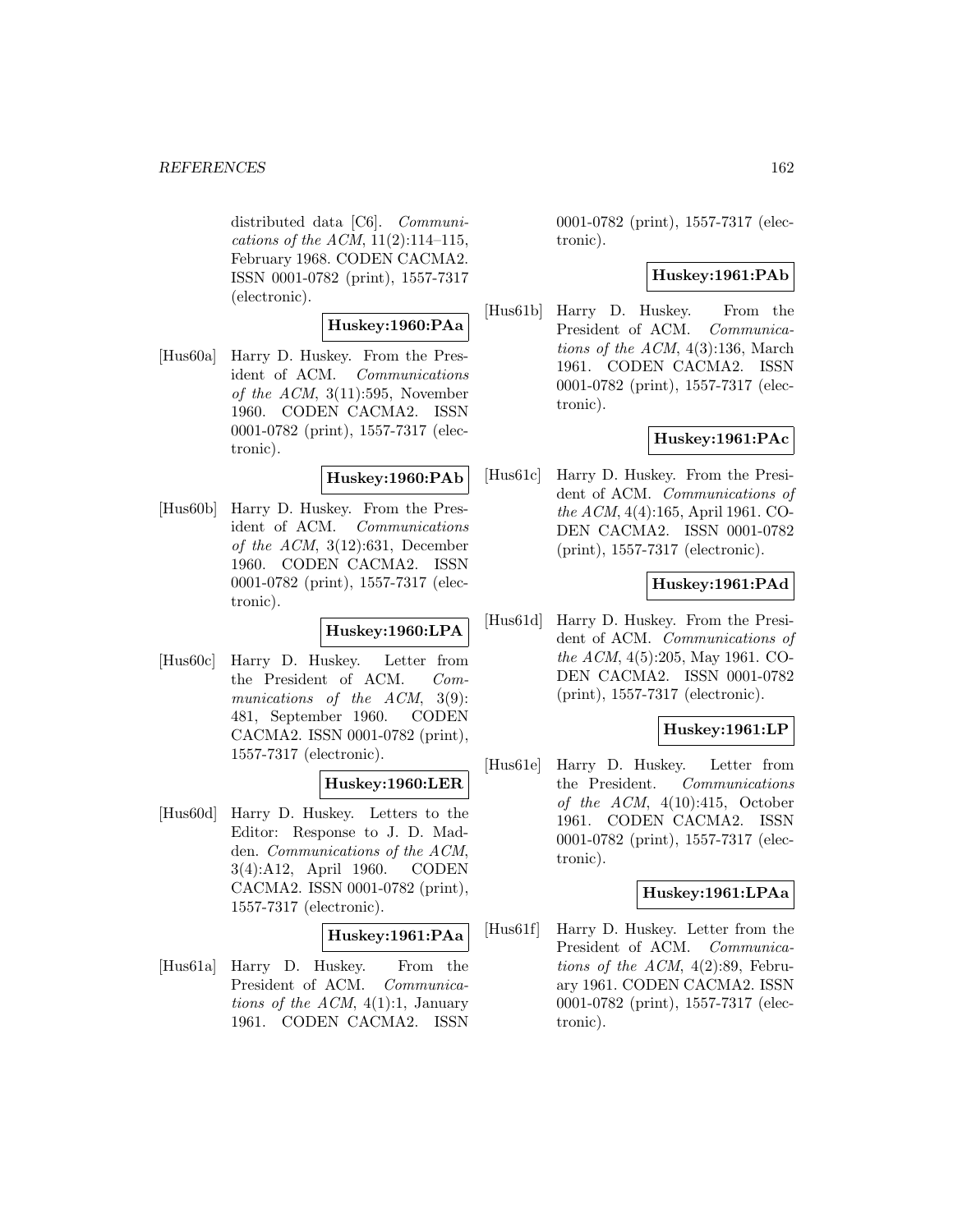### **Huskey:1961:LPAb**

[Hus61g] Harry D. Huskey. Letter from the President of ACM. Communications of the ACM,  $4(6):254$ , June 1961. CODEN CACMA2. ISSN 0001-0782 (print), 1557-7317 (electronic).

### **Huskey:1961:LPAd**

[Hus61h] Harry D. Huskey. Letter from the President of ACM. Communications of the ACM,  $4(11)$ : 476, November 1961. CODEN CACMA2. ISSN 0001-0782 (print), 1557-7317 (electronic).

### **Huskey:1961:LPAe**

[Hus61i] Harry D. Huskey. Letter from the President of ACM. Communications of the ACM,  $4(12):530$ , December 1961. CODEN CACMA2. ISSN 0001-0782 (print), 1557-7317 (electronic).

#### **Huskey:1961:LPAc**

[Hus61j] Harry D. Huskey. Letters from the President of ACM. Communications of the ACM,  $4(9)$ : 368, September 1961. CODEN CACMA2. ISSN 0001-0782 (print), 1557-7317 (electronic).

## **Huskey:1962:LP**

[Hus62a] Harry D. Huskey. Letter from the President. Communications of the ACM, 5(2):79, February 1962. CO-DEN CACMA2. ISSN 0001-0782 (print), 1557-7317 (electronic).

#### **Huskey:1962:LPAa**

[Hus62b] Harry D. Huskey. Letter from the President of ACM. Communications of the ACM,  $5(1)$ :1, January 1962. CODEN CACMA2. ISSN 0001-0782 (print), 1557-7317 (electronic).

## **Huskey:1962:LPAb**

[Hus62c] Harry D. Huskey. Letter from the President of ACM. Communications of the ACM, 5(3):131, March 1962. CODEN CACMA2. ISSN 0001-0782 (print), 1557-7317 (electronic).

### **Huskey:1962:LPAc**

[Hus62d] Harry D. Huskey. Letter from the President of ACM. Communications of the ACM, 5(4):186, April 1962. CODEN CACMA2. ISSN 0001-0782 (print), 1557-7317 (electronic).

## **Huskey:1962:LRP**

[Hus62e] Harry D. Huskey. Letter from the retiring President of ACM. Communications of the ACM, 5(6):297, June 1962. CODEN CACMA2. ISSN 0001-0782 (print), 1557-7317 (electronic).

# **Huskey:1962:LPAd**

[Hus62f] Harry D. Huskey. Letters from the President of ACM. Communications of the  $ACM$ , 5(5):235, May 1962. CODEN CACMA2. ISSN 0001-0782 (print), 1557-7317 (electronic).

### **Huskey:1964:JRJ**

[Hus64] H. D. Huskey. Journal readership and journal purpose. Communications of the ACM, 7(11): 646, November 1964. CODEN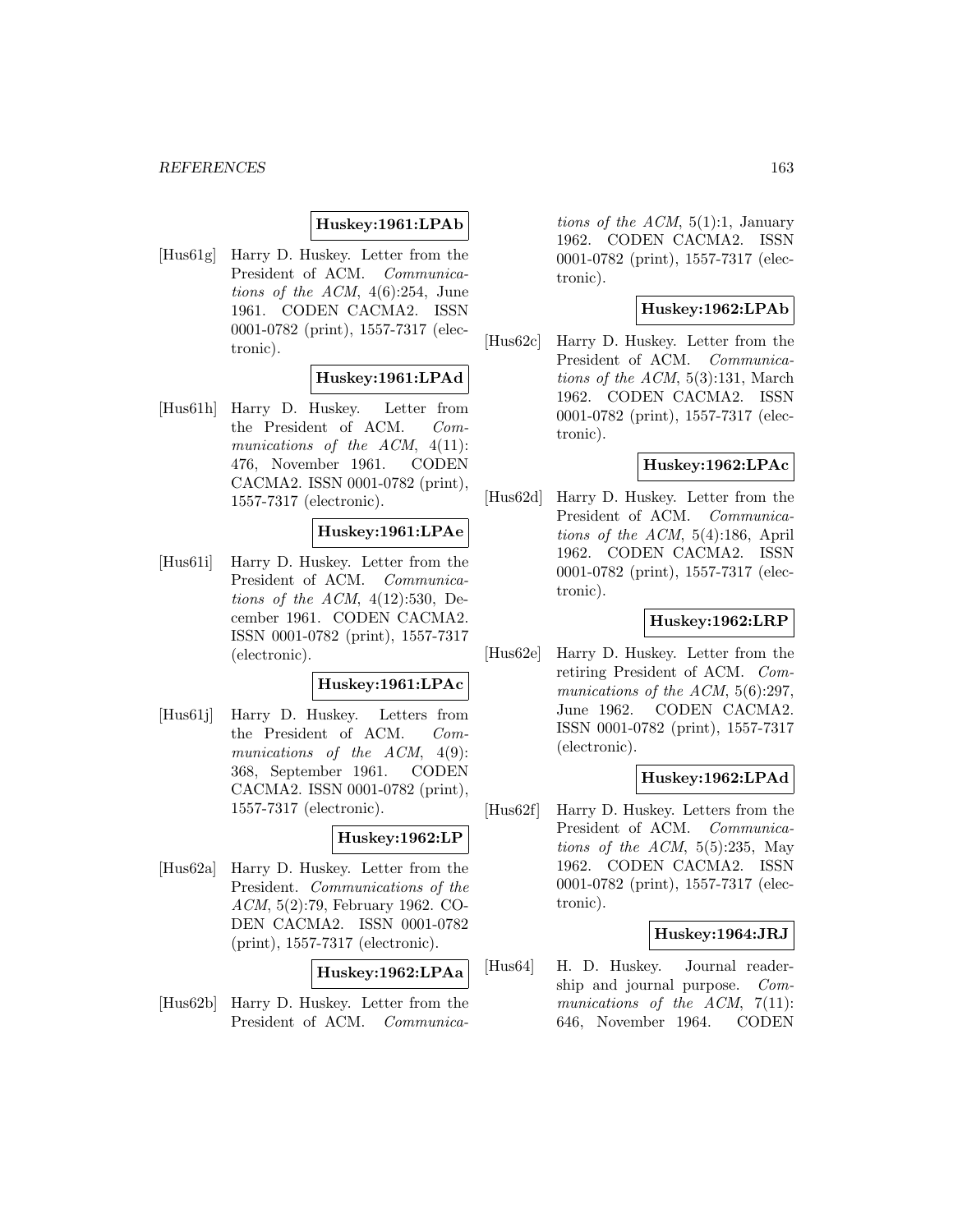CACMA2. ISSN 0001-0782 (print), 1557-7317 (electronic).

### **Hutchinson:1961:OTW**

[Hut61] G. K. Hutchinson. Optimum tape-writing procedures. Communications of the ACM,  $4(9):399-$ 401, September 1961. CODEN CACMA2. ISSN 0001-0782 (print), 1557-7317 (electronic).

## **Hutchinson:1963:PAF**

[Hut63] George Hutchinson. Partitioning algorithms for finite sets. Communications of the ACM, 6(10): 613–614, October 1963. CODEN CACMA2. ISSN 0001-0782 (print), 1557-7317 (electronic).

### **Hutchinson:1965:LEF**

[Hut65a] David Hutchinson. Letter to the Editor: a final word on reducing truncation errors. Communications of the ACM,  $8(5):262$ , May 1965. CODEN CACMA2. ISSN 0001-0782 (print), 1557-7317 (electronic).

### **Hutchinson:1965:CCS**

[Hut65b] George K. Hutchinson. A computer center simulation project. Communications of the ACM, 8(9):559– 568, September 1965. CODEN CACMA2. ISSN 0001-0782 (print), 1557-7317 (electronic).

### **Hutchinson:1966:NUP**

[Hut66] David W. Hutchinson. A new uniform pseudorandom number generator. Communications of the ACM, 9(6):432–433, June 1966. CODEN CACMA2. ISSN 0001-0782 (print), 1557-7317 (electronic).

# **Hutton:1968:IRP**

[Hut68] Fred C. Hutton. Information retrieval: PEEKABIT, computer offspring of punched card PEEKA-BOO, for natural language searching. Communications of the ACM, 11(9):595–598, September 1968. CODEN CACMA2. ISSN 0001-0782 (print), 1557-7317 (electronic).

# **Huskey:1961:BCA**

[HW61a] H. D. Huskey and W. H. Wattenburg. A basic compiler for arithmetic expressions. Communications of the ACM,  $4(1):3-9$ , January 1961. CODEN CACMA2. ISSN 0001-0782 (print), 1557-7317 (electronic).

# **Huskey:1961:CTB**

[HW61b] H. D. Huskey and W. H. Wattenburg. Compiling techniques for Boolean expressions and conditional statements in ALGOL 60. Communications of the ACM, 4 (1):70–75, January 1961. CODEN CACMA2. ISSN 0001-0782 (print), 1557-7317 (electronic).

# **Henrici:1965:FZP**

[HW65] P. Henrici and Bruce O. Watkins. Finding zeros of a polynomial by the Q-D algorithm. Communications of the ACM, 8(9):570– 574, September 1965. CODEN CACMA2. ISSN 0001-0782 (print), 1557-7317 (electronic). See letters [Tho66, Hen66b].

## **Hext:1969:AGS**

[HW69] J. B. Hext and J. W. Winings. An automatic grading scheme for sim-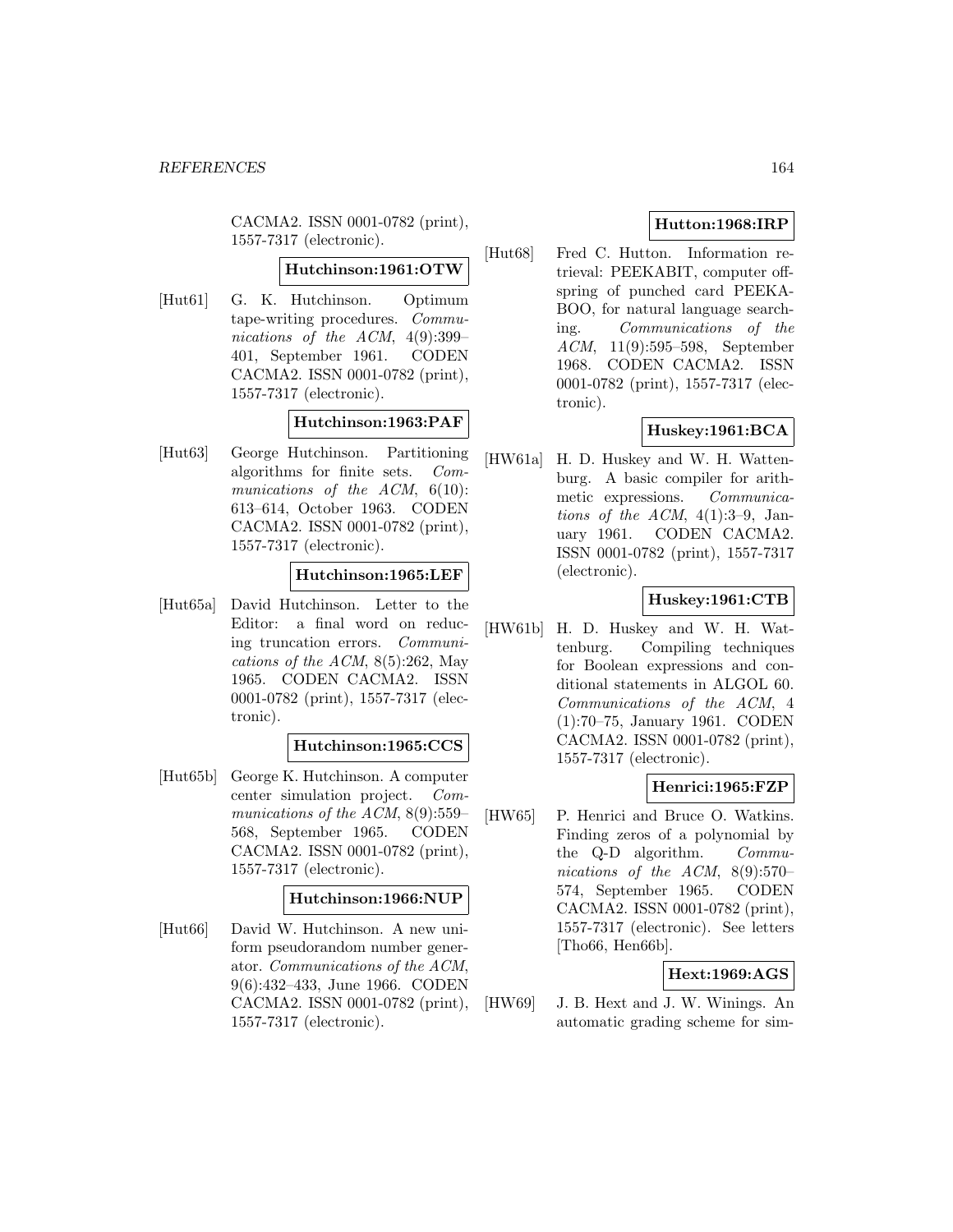#### *REFERENCES* 165

ple programming exercises. Communications of the ACM, 12(5): 272–275, May 1969. CODEN CACMA2. ISSN 0001-0782 (print), 1557-7317 (electronic).

# **Hyman:1966:CPC**

[Hym66] Harris Hyman. Comments on a problem in concurrent programming control. Communications of the  $ACM$ ,  $9(1):45$ , January 1966. CODEN CACMA2. ISSN 0001-0782 (print), 1557-7317 (electronic).

### **Ibbetson:1963:AG**

[Ibb63a] D. Ibbetson. Algorithm 209: Gauss. Communications of the ACM, 6(10):616, October 1963. CODEN CACMA2. ISSN 0001- 0782 (print), 1557-7317 (electronic).

#### **Ibbetson:1963:RAE**

[Ibb63b] D. Ibbetson. Remark on Algorithm 123: ERF. Communications of the  $ACM$ ,  $6(10):618$ , October 1963. CODEN CACMA2. ISSN 0001-0782 (print), 1557-7317 (electronic).

### **Irons:1961:CIR**

[IF61] E. T. Irons and W. Feurzeig. Comments on the implementation of recursive procedures and blocks in ALGOL 60. Communications of the ACM,  $4(1):65-69$ , January 1961. CODEN CACMA2. ISSN 0001-0782 (print), 1557-7317 (electronic).

## **Ikebe:1965:NTP**

[Ike65] Yasuhiko Ikebe. Note on tripleprecision floating-point arithmetic with 132-bit numbers. Communications of the ACM,  $8(3):175-177$ , March 1965. CODEN CACMA2. ISSN 0001-0782 (print), 1557-7317 (electronic). Extends [GR64] from double to triple precision.

### **Ilroy:1963:VMF**

[Ilr63] M. D. Mc Ilroy. A variant method of file searching. Communications of the ACM,  $6(3):101$ , March 1963. CODEN CACMA2. ISSN 0001-0782 (print), 1557-7317 (electronic).

## **Ingerman:1960:NCI**

[Ing60] Peter Z. Ingerman. A note on the calculation of interest. Communications of the ACM, 3(10):542–543, October 1960. CODEN CACMA2. ISSN 0001-0782 (print), 1557-7317 (electronic).

### **Ingerman:1961:DD**

[Ing61a] P. Z. Ingerman. Dynamic declarations. Communications of the  $ACM$ ,  $4(1):59-60$ , January 1961. CODEN CACMA2. ISSN 0001-0782 (print), 1557-7317 (electronic).

### **Ingerman:1961:AI**

[Ing61b] Peter Z. Ingerman. Algorithm 45: INTEREST. Communications of the ACM, 4(4):178, April 1961. CO-DEN CACMA2. ISSN 0001-0782 (print), 1557-7317 (electronic).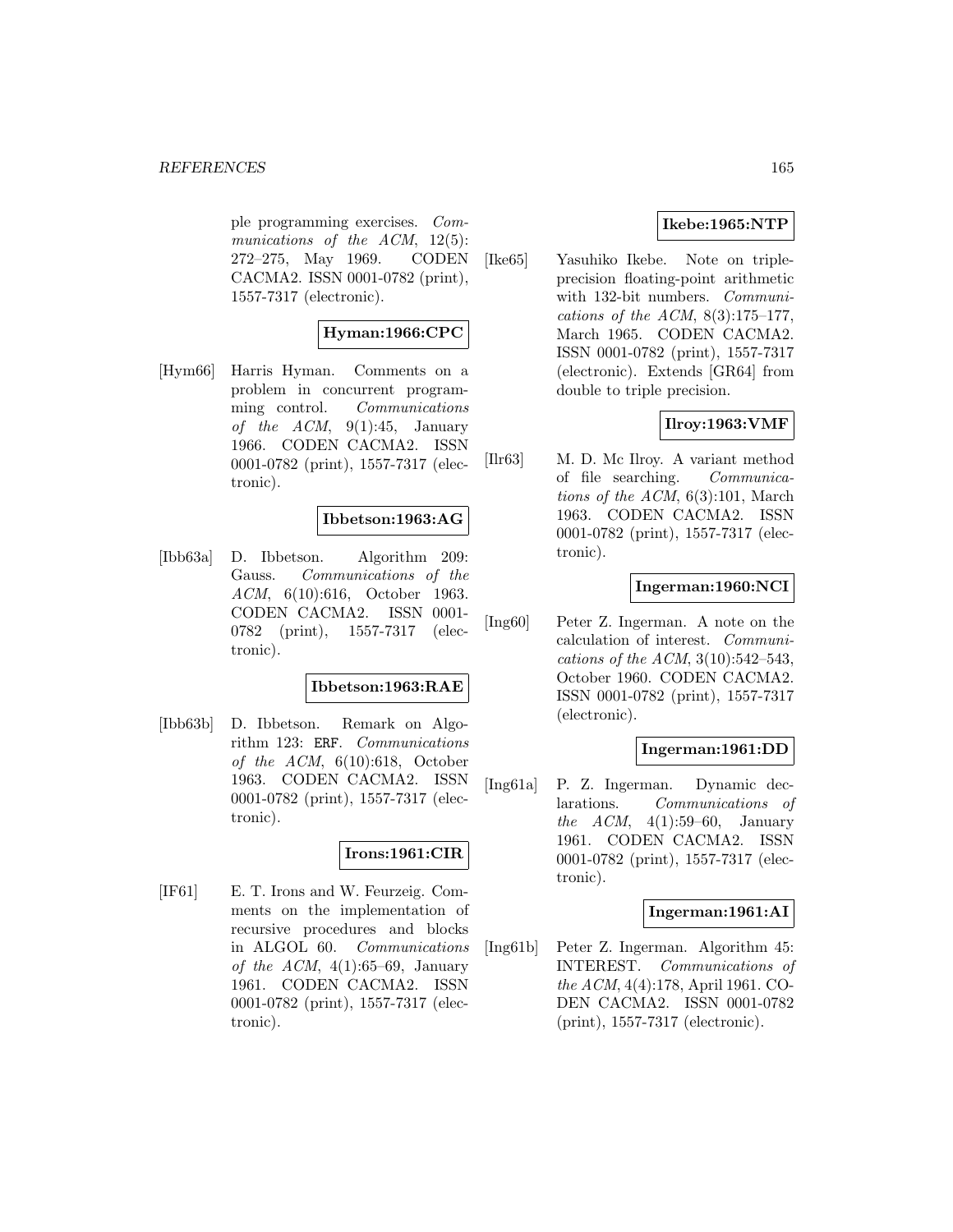### **Ingerman:1961:TWC**

[Ing61c] Peter Z. Ingerman. Thunks: A way of compiling procedure statements with some comments on procedure declarations. Communications of the ACM,  $4(1):55-58$ , January 1961. CODEN CACMA2. ISSN 0001-0782 (print), 1557-7317 (electronic).

## **Ingerman:1962:AMI**

[Ing62a] P. Z. Ingerman. Algorithm 140: Matrix inversion. Communications of the  $ACM$ ,  $5(11):556$ , November 1962. CODEN CACMA2. ISSN 0001-0782 (print), 1557-7317 (electronic).

## **Ingerman:1962:APM**

[Ing62b] P. Z. Ingerman. Algorithm 141: Path matrix. Communications of the  $ACM$ ,  $5(11):556$ , November 1962. CODEN CACMA2. ISSN 0001-0782 (print), 1557-7317 (electronic).

### **Ingerman:1962:GLT**

[Ing62c] Peter Zilahy Ingerman. General language translation schemata. Communications of the ACM, 5 (6):356, June 1962. CODEN CACMA2. ISSN 0001-0782 (print), 1557-7317 (electronic).

### **Ingerman:1967:PBF**

[Ing67] Peter Zilahy Ingerman. "Pānini-Backus Form" suggested. Communications of the ACM,  $10(3):137$ , March 1967. CODEN CACMA2. ISSN 0001-0782 (print), 1557-7317 (electronic).

## **Irons:1961:SDC**

[Iro61] Edgar T. Irons. A syntax directed compiler for ALGOL 60. Communications of the ACM,  $4(1):51-55$ , January 1961. CODEN CACMA2. ISSN 0001-0782 (print), 1557-7317 (electronic).

## **Irons:1963:ECP**

[Iro63] E. T. Irons. An error-correcting parse algorithm. Communications of the ACM,  $6(11):669-$ 673, November 1963. CODEN CACMA2. ISSN 0001-0782 (print), 1557-7317 (electronic).

### **Irons:1964:SCF**

[Iro64] E. T. Irons. "structural connections" in formal languages. Communications of the  $ACM$ ,  $7(2)$ : 67–72, February 1964. CODEN CACMA2. ISSN 0001-0782 (print), 1557-7317 (electronic).

## **Irons:1965:RTM**

[Iro65] E. T. Irons. A rapid turnaround multi-programming system. Communications of the ACM, 8(3): 152–157, March 1965. CODEN CACMA2. ISSN 0001-0782 (print), 1557-7317 (electronic).

## **Irwin:1967:IPS**

[Irw67] Larry Irwin. Implementing phrasestructure productions in PL/I. Communications of the ACM, 10 (7):424, July 1967. CODEN CACMA2. ISSN 0001-0782 (print), 1557-7317 (electronic).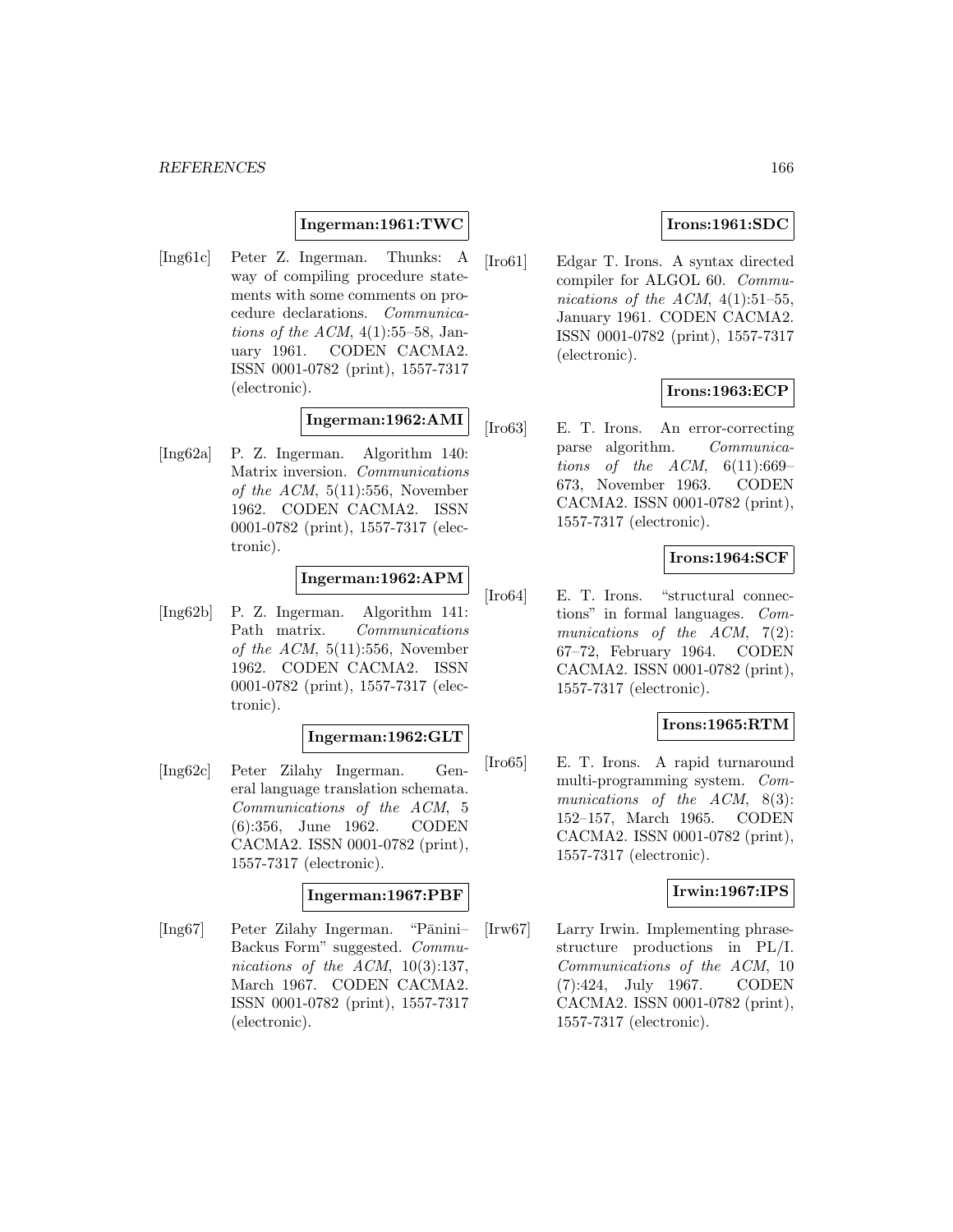### **Isaacs:1966:NSM**

[IS66] C. D. Isaacs and J. E. Stengle. A new solution method for the determinantal equation of a matric polynomial. Communications of the ACM, 9(7):475, July 1966. CODEN CACMA2. ISSN 0001-0782 (print), 1557-7317 (electronic).

# **Isoda:1963:CAC**

[Iso63] Kazuo Isoda. Certification of Algorithm 74: Curve fitting with constraints. Communications of the ACM, 6(6):316, June 1963. CO-DEN CACMA2. ISSN 0001-0782 (print), 1557-7317 (electronic).

# **Ito:1976:RIT**

[Ito76] M. R. Ito. Remark on "Algorithm 284: Interchange of Two Blocks of Data [K2]". ACM Transactions on Mathematical Software, 2 (4):392–393, December 1976. CO-DEN ACMSCU. ISSN 0098-3500. See [FS66].

### **Iverson:1964:FPL**

[Ive64a] Kenneth E. Iverson. Formalism in programming languages. Communications of the ACM, 7(2):80–88, February 1964. CODEN CACMA2. ISSN 0001-0782 (print), 1557-7317 (electronic).

# **Iverson:1964:MSS**

[Ive64b] Kenneth E. Iverson. A method of syntax specification. Communications of the ACM, 7(10):588–589, October 1964. CODEN CACMA2. ISSN 0001-0782 (print), 1557-7317 (electronic).

# **Iverson:1965:LER**

[Ive65] Kenneth E. Iverson. Letter to the Editor: Remarks on syntax and generalization of ALGOL 60. Communications of the ACM, 8(9): 542, September 1965. CODEN CACMA2. ISSN 0001-0782 (print), 1557-7317 (electronic). Letter to the editor.

## **Juelich:1964:RPT**

[JA64] O. C. Juelich and James A. Ayers. On the recursive programming techniques. Communications of the ACM, 7(5):314, May 1964. CODEN CACMA2. ISSN 0001-0782 (print), 1557-7317 (electronic).

### **Jacobs:1964:PPC**

[Jac64] Morton C. Jacobs. Patent protection of computer programs. Communications of the  $ACM$ ,  $7(10)$ : 583–584, October 1964. CODEN CACMA2. ISSN 0001-0782 (print), 1557-7317 (electronic).

#### **Jamerson:1964:H**

[Jam64] Katherine Jamerson. Hurrah! Communications of the ACM, 7 (4):203, April 1964. CODEN CACMA2. ISSN 0001-0782 (print), 1557-7317 (electronic).

### **Jansen:1977:RLF**

[Jan77] J. K. M. Jansen. Remark on "Algorithm 259: Legendre Functions for Arguments Larger than One". ACM Transactions on Mathematical Software, 3(2):204–250, June 1977. CODEN ACMSCU. ISSN 0098-3500. See [Gau65a].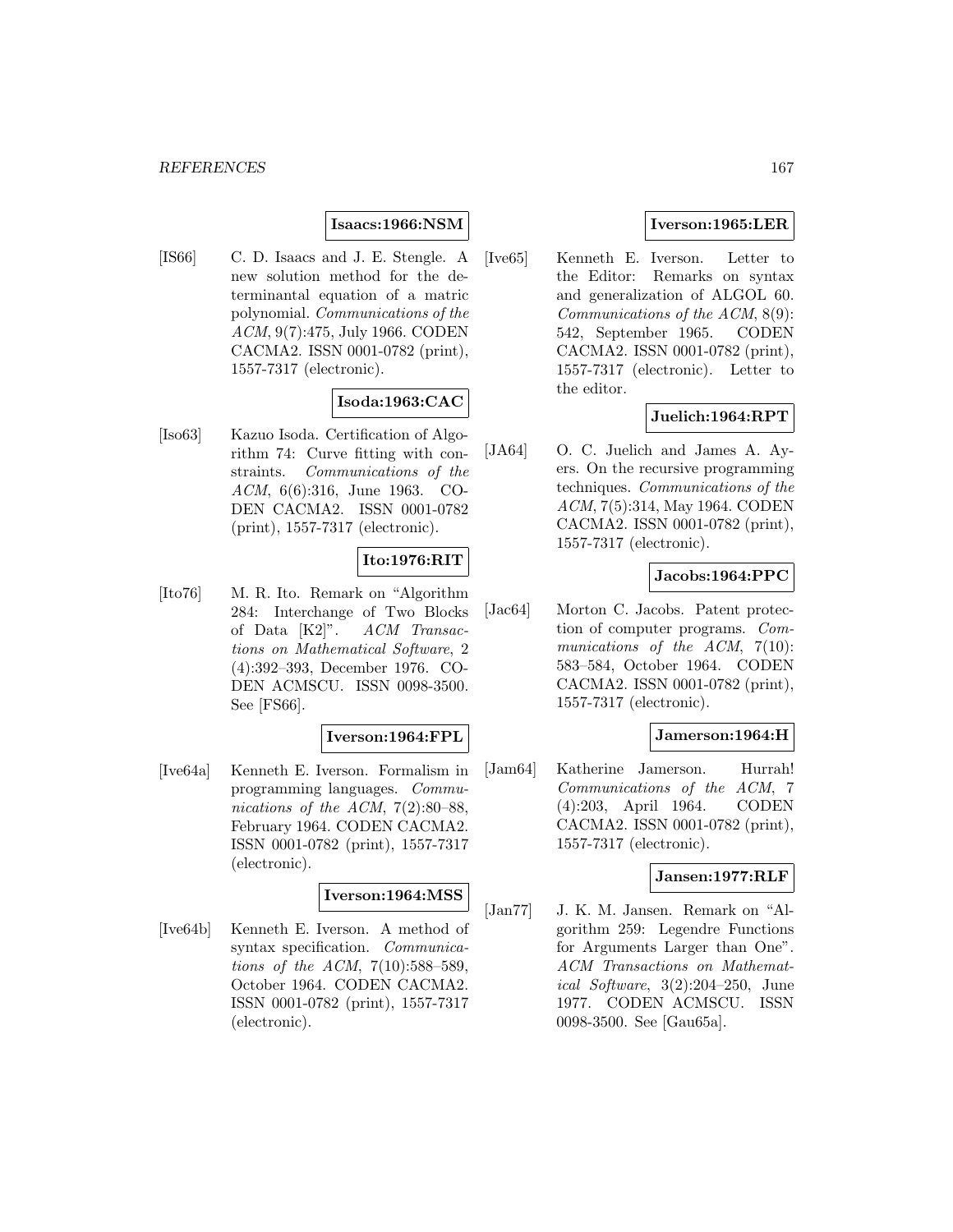### **Jordan:1966:SFP**

[JCK66] Dale E. Jordan, Lewis C. Clapp, and Richard Y. Kain. Symbolic factoring of polynomials in several variables. Communications of the ACM, 9(8):638–643, August 1966. CODEN CACMA2. ISSN 0001-0782 (print), 1557-7317 (electronic).

### **Jamerson:1969:LER**

[JE69] Katherine M. Jamerson and T. M. R. Ellis. Letter to the Editor: restore professional atmosphere at ACM meetings. Communications of the ACM, 12(6):304, June 1969. CODEN CACMA2. ISSN 0001-0782 (print), 1557-7317 (electronic).

# **Jefferson:1961:AIE**

[Jef61] David K. Jefferson. Algorithm 73: Incomplete elliptic integrals. Communications of the ACM,  $4(12)$ : 543, December 1961. CODEN CACMA2. ISSN 0001-0782 (print), 1557-7317 (electronic).

### **Jefferson:1962:RAI**

[Jef62] David K. Jefferson. Remark on Algorithm 73: Incomplete elliptic integrals. Communications of the  $ACM$ ,  $5(10):514$ , October 1962. CODEN CACMA2. ISSN 0001-0782 (print), 1557-7317 (electronic).

#### **Jensen:1961:SAS**

[JMN61] J. Jensen, P. Mondrup, and P. Naur. A storage allocation scheme for ALGOL 60. Communications of the ACM,  $4(10):441-445$ ,

October 1961. CODEN CACMA2. ISSN 0001-0782 (print), 1557-7317 (electronic).

### **Jodeit:1962:AMA**

[Jod62] Jane G. Jodeit. On addressing multidimensional arrays. Communications of the ACM, 5(9): 468, September 1962. CODEN CACMA2. ISSN 0001-0782 (print), 1557-7317 (electronic).

#### **Jodeit:1968:SOP**

[Jod68] Jane G. Jodeit. Storage organization in programming systems. Communications of the ACM, 11 (11):741–746, November 1968. CO-DEN CACMA2. ISSN 0001-0782 (print), 1557-7317 (electronic).

### **Johnson:1961:ICM**

[Joh61] L. R. Johnson. An indirect chaining method for addressing on secondary keys. Communications of the ACM, 4(5):218–222, May 1961. CODEN CACMA2. ISSN 0001-0782 (print), 1557-7317 (electronic).

### **Johnston:1965:CUC**

[Joh65] John B. Johnston. A class of unambiguous computer languages. Communications of the ACM, 8(3): 147–149, March 1965. CODEN CACMA2. ISSN 0001-0782 (print), 1557-7317 (electronic).

### **Jones:1962:NST**

[Jon62] T. G. Jones. A note on sampling a tape-file. Communications of the ACM, 5(6):343, June 1962. CO-DEN CACMA2. ISSN 0001-0782 (print), 1557-7317 (electronic).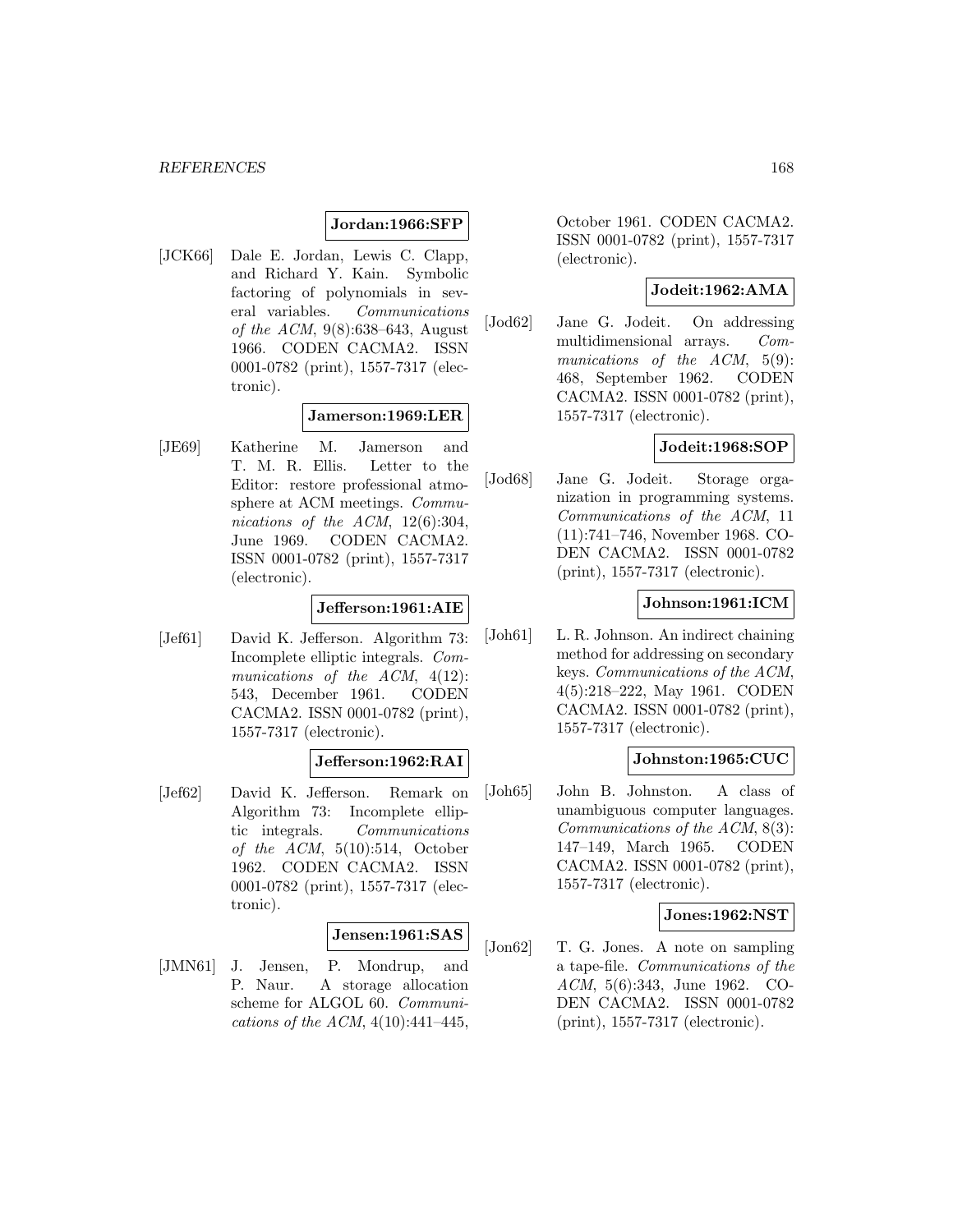## **Johnson:1968:AGE**

[JPAR68] Walter L. Johnson, James H. Porter, Stephanie I. Ackley, and Douglas T. Ross. Automatic generation of efficient lexical processors using finite state techniques. Communications of the ACM, 11(12): 805–813, December 1968. CODEN CACMA2. ISSN 0001-0782 (print), 1557-7317 (electronic).

# **Johnson:1962:RAG**

[JS62a] Margaret L. Johnson and Ward Sangreen. Remark on Algorithm 34: Gamma function. Communications of the ACM, 5(7):391, July 1962. CODEN CACMA2. ISSN 0001-0782 (print), 1557-7317 (electronic).

# **Johnson:1962:ACN**

[JS62b] Margaret L. Johnson and Ward Sangren. Algorithm 106: Complex number to a real power. Communications of the ACM, 5(7):388, July 1962. CODEN CACMA2. ISSN 0001-0782 (print), 1557-7317 (electronic). See remark [Erw62].

# **Johnson:1962:RAL**

[JS62c] Margaret L. Johnson and Ward Sangren. Remark on Algorithm 48: Logarithm of a complex number. Communications of the ACM, 5(7): 391, July 1962. CODEN CACMA2. ISSN 0001-0782 (print), 1557-7317 (electronic).

### **Juelich:1963:FRS**

[Jue63a] O. C. Juelich. Further remarks on sampling a tape file—III. Communications of the ACM, 6(7):384,

July 1963. CODEN CACMA2. ISSN 0001-0782 (print), 1557-7317 (electronic).

## **Juelich:1963:RAS**

[Jue63b] O. C. Juelich. Remark on Algorithm 175: Shuttle Sort. Communications of the ACM, 6(12):739– 739, 745, December 1963. CODEN CACMA2. ISSN 0001-0782 (print), 1557-7317 (electronic).

# **Juelich:1964:RAS**

[Jue64] Otto C. Juelich. Remark on Algorithm 175: Shuttle sort. Communications of the ACM,  $7(5):296$ , May 1964. CODEN CACMA2. ISSN 0001-0782 (print), 1557-7317 (electronic).

## **Juncosa:1961:LEC**

[Jun61] M. L. Juncosa. Letter to the Editor: concerning Ferguson's paper on Fibonaccian searching. Communications of the ACM,  $4(6):252$ , June 1961. CODEN CACMA2. ISSN 0001-0782 (print), 1557-7317 (electronic).

### **Juncosa:1964:WAP**

[Jun64] M. L. Juncosa. Whither the ACM publications? Communications of the ACM,  $7(11):645$ , November 1964. CODEN CACMA2. ISSN 0001-0782 (print), 1557-7317 (electronic).

### **Ku:1969:CPR**

[KA69] S. Y. Ku and R. J. Adler. Computing polynomial resultants: Bézout's determinant vs Collins' reduced P.R.S. algorithm. Communications of the ACM,  $12(1):23-30$ , January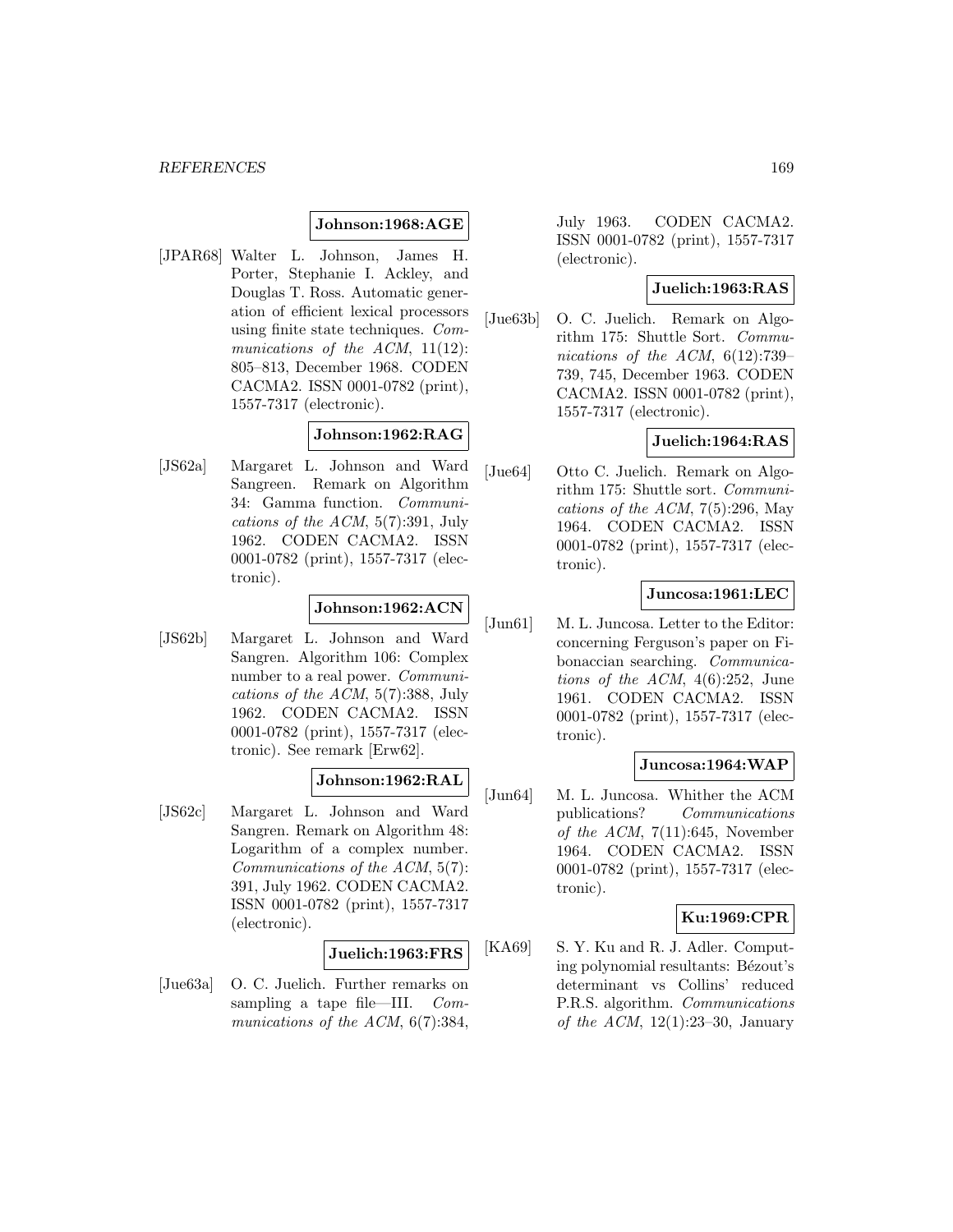1969. CODEN CACMA2. ISSN 0001-0782 (print), 1557-7317 (electronic).

# **Kahn:1962:TSL**

[Kah62] A. B. Kahn. Topological sorting of large networks. Communications of the ACM, 5(11):558–562, November 1962. CODEN CACMA2. ISSN 0001-0782 (print), 1557-7317 (electronic).

## **Kahn:1963:SSP**

[Kah63] Arthur B. Kahn. Skeletal structure of PERT and CPA computer programs. Communications of the ACM, 6(8):473–479, August 1963. CODEN CACMA2. ISSN 0001-0782 (print), 1557-7317 (electronic).

# **Kahan:1965:PFR**

[Kah65] W. Kahan. Pracniques: Further remarks on reducing truncation errors. Communications of the ACM, 8(1):40, January 1965. CODEN CACMA2. ISSN 0001-0782 (print), 1557-7317 (electronic).

### **Kaiser:1962:MEA**

[Kai62] C. J. Kaiser. A method for eliminating ambiguity due to signal coincidence in digital design. Communications of the ACM, 5 (4):211–220, April 1962. CODEN CACMA2. ISSN 0001-0782 (print), 1557-7317 (electronic).

### **Kain:1967:ARF**

[Kai67] R. Y. Kain. Aesop and the referee: a fable. Communications of the ACM, 10(3):138, March 1967. CO-

DEN CACMA2. ISSN 0001-0782 (print), 1557-7317 (electronic).

## **Kain:1969:PLB**

[Kai69] R. Y. Kain. Programming languages: Block structures, indirect addressing, and garbage collection. Communications of the ACM, 12 (7):395–398, July 1969. CODEN CACMA2. ISSN 0001-0782 (print), 1557-7317 (electronic).

# **Kanner:1960:NUA**

[Kan60] Herbert Kanner. A note on the use of the abacus in number conversion. Communications of the ACM, 3(3):167, March 1960. CO-DEN CACMA2. ISSN 0001-0782 (print), 1557-7317 (electronic).

## **Kanner:1964:ALS**

[Kan64] Herbert Kanner. An automatic loader for subroutine nests. Communications of the ACM, 7(7):416– 417, July 1964. CODEN CACMA2. ISSN 0001-0782 (print), 1557-7317 (electronic).

### **Karst:1961:ATN**

[Kar61] E. Karst. On approximating transcendental numbers by continued fractions. Communications of the ACM, 4(4):171, April 1961. CO-DEN CACMA2. ISSN 0001-0782 (print), 1557-7317 (electronic).

## **Karst:1962:MAS**

[Kar62] Edgar Karst. More about the Siemens 2002. Communications of the  $ACM$ ,  $5(1):6$ , January 1962. CODEN CACMA2. ISSN 0001-0782 (print), 1557-7317 (electronic).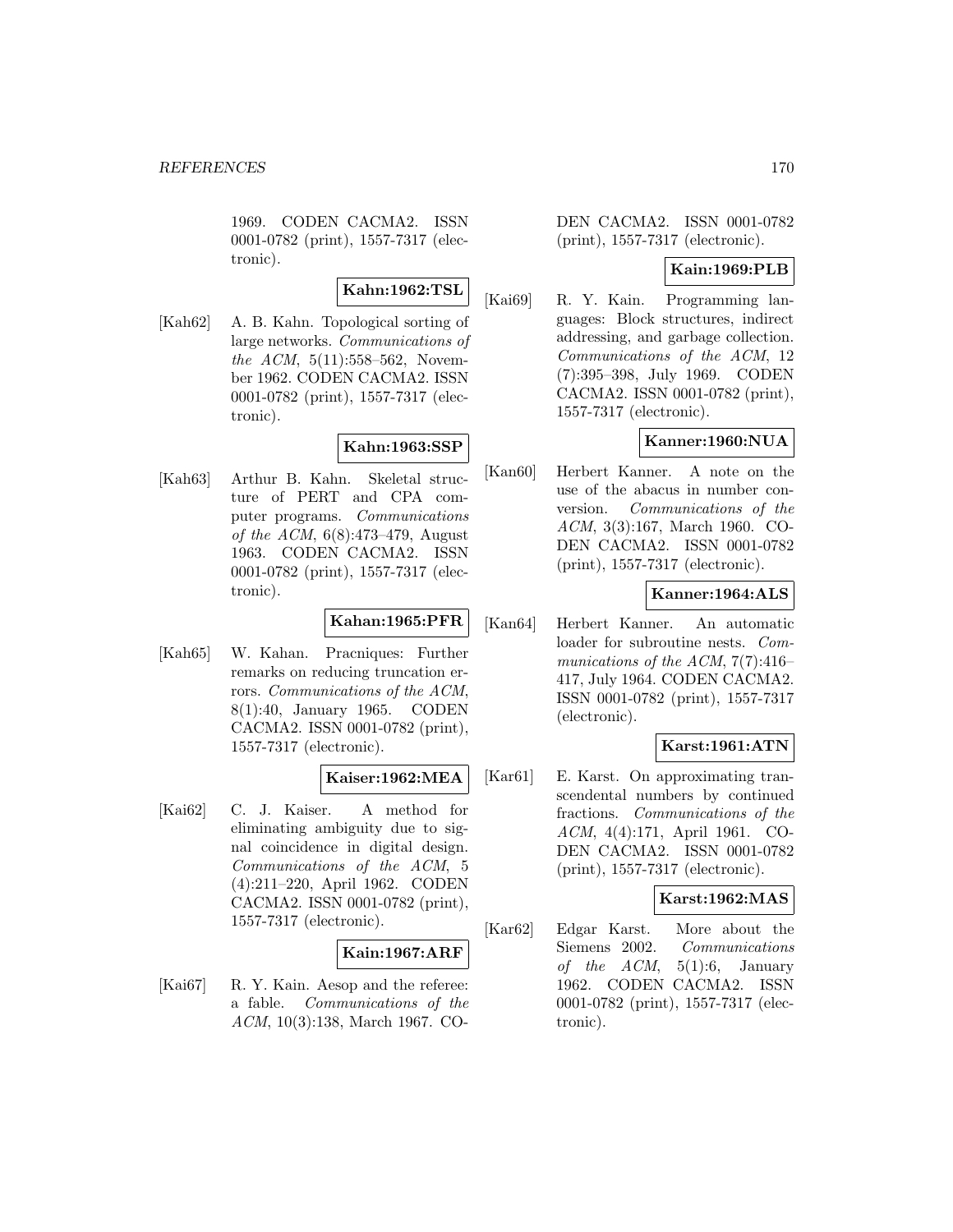## **Karfhage:1964:LCS**

[Kar64] Robert R. Karfhage. Logic for the computer sciences. Communications of the ACM,  $7(4):216-218$ , April 1964. CODEN CACMA2. ISSN 0001-0782 (print), 1557-7317 (electronic).

## **Karim:1966:SFO**

[Kar66] Abbas I. Abdel Karim. The stability of the fourth order Runge– Kutta method for the solution of systems of differential equations. Communications of the ACM, 9(2): 113–116, February 1966. CODEN CACMA2. ISSN 0001-0782 (print), 1557-7317 (electronic).

### **Kassler:1962:DMS**

[Kas62] Michael Kassler. Decision of a musical system. Communications of the ACM, 5(4):223, April 1962. CO-DEN CACMA2. ISSN 0001-0782 (print), 1557-7317 (electronic).

#### **Kase:1963:ATO**

[Kas63] Robert H. Kase. Algorithm 219: Topological ordering for PERT networks. Communications of the ACM, 6(12):738–739, December 1963. CODEN CACMA2. ISSN 0001-0782 (print), 1557-7317 (electronic). See also [Ten77].

#### **Katz:1960:CRU**

[Kat60] Donald L. Katz. Conference report on the use of computers in engineering classroom instruction. Communications of the ACM, 3(10): 522–527, October 1960. CODEN CACMA2. ISSN 0001-0782 (print), 1557-7317 (electronic).

# **Katz:1963:OBT**

[Kat63a] Jesse H. Katz. Optimizing bittime computer simulation. Communications of the  $ACM$ ,  $6(11)$ : 679–685, November 1963. CODEN CACMA2. ISSN 0001-0782 (print), 1557-7317 (electronic).

## **Katz:1963:STN**

[Kat63b] Jesse H. Katz. Simulation of a traffic network. Communications *of the ACM*,  $6(8):480-486$ , August 1963. CODEN CACMA2. ISSN 0001-0782 (print), 1557-7317 (electronic).

### **Kates:1964:CPD**

[Kat64] Joseph P. Kates. Computer patent disclosures. Communications of the ACM, 7(10):578–579, October 1964. CODEN CACMA2. ISSN 0001-0782 (print), 1557-7317 (electronic).

### **Katz:1967:EMS**

[Kat67] Jesse H. Katz. An experimental model of System/360. Communications of the ACM,  $10(11)$ : 694–702, November 1967. CODEN CACMA2. ISSN 0001-0782 (print), 1557-7317 (electronic).

#### **Katz:1969:SOA**

[Kat69] Jesse H. Katz. Simulation of outpatient appointment systems. Communications of the ACM, 12(4): 215–222, April 1969. CODEN CACMA2. ISSN 0001-0782 (print), 1557-7317 (electronic).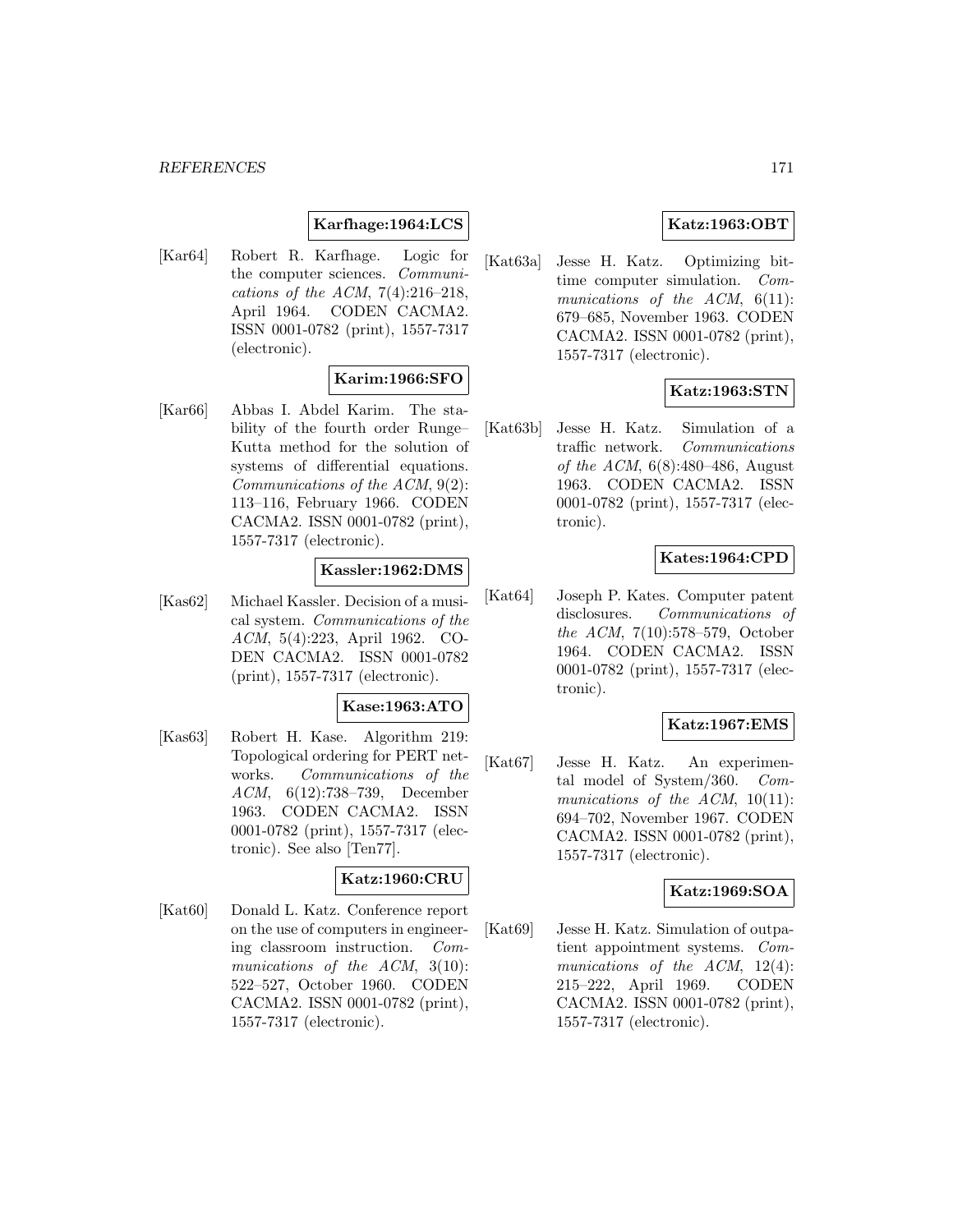## **Kaupe:1962:ATa**

[Kau62a] Arthur F. Kaupe, Jr. Algorithm 143: Treesort 1. Communications of the ACM,  $5(12):604$ , December 1962. CODEN CACMA2. ISSN 0001-0782 (print), 1557-7317 (electronic).

### **Kaupe:1962:ATb**

[Kau62b] Arthur F. Kaupe, Jr. Algorithm 144: Treesort 2. Communications of the ACM, 5(12):604, December 1962. CODEN CACMA2. ISSN 0001-0782 (print), 1557-7317 (electronic).

### **Kaupe:1963:ADS**

[Kau63a] Arthur F. Kaupe, Jr. Algorithm 178: Direct search. Communications of the ACM, 6(6):313–314, June 1963. CODEN CACMA2. ISSN 0001-0782 (print), 1557-7317 (electronic).

## **Kaupe:1963:NDE**

[Kau63b] Arthur F. Kaupe, Jr. A note on the dangling else ALGOL 60. Communications of the ACM,  $6(8):460$ , August 1963. CODEN CACMA2. ISSN 0001-0782 (print), 1557-7317 (electronic).

### **Kaupe:1964:OST**

[Kau64] Arthur F. Kaupe, Jr. On optimal search techniques. Communications of the ACM,  $7(1):38$ , January 1964. CODEN CACMA2. ISSN 0001-0782 (print), 1557-7317 (electronic).

## **Kaufman:1966:ITI**

[Kau66] Samuel Kaufman. The IBM technical information retrieval center (ITIRC) system techniques. Communications of the ACM, 9(7):483, July 1966. CODEN CACMA2. ISSN 0001-0782 (print), 1557-7317 (electronic).

### **Knuth:1964:PIO**

 $[KBH<sup>+</sup>64]$  D. E. Knuth, L. L. Bumgarner, D. E. Hamilton, P. Z. Ingerman, M. P. Lietzke, J. N. Merner, and D. T. Ross. A proposal for input-output conventions in ALGOL 60. Communications of the ACM, 7(5):273–283, May 1964. CODEN CACMA2. ISSN 0001-0782 (print), 1557-7317 (electronic). Russian translation by M. I. Ageev in *Sovremennoe Programmirovanie* **1** (Moscow: Soviet Radio, 1966), 73–107.

## **Krolak:1963:EFS**

[KC63] P. Krolak and L. Cooper. An extension of Fibonaccian search to several variables. Communications of the ACM, 6(10):639–641, October 1963. CODEN CACMA2. ISSN 0001-0782 (print), 1557-7317 (electronic).

### **Kolm:1971:MAL**

[KD71] Å. Kolm and T. Dahlstrand. Remark on "Algorithm 333: Minit Algorithm For Linear Programming ([H])". Communications of the ACM, 14(1):50, 1971. CODEN CACMA2. ISSN 0001-0782 (print), 1557-7317 (electronic). See [SS68].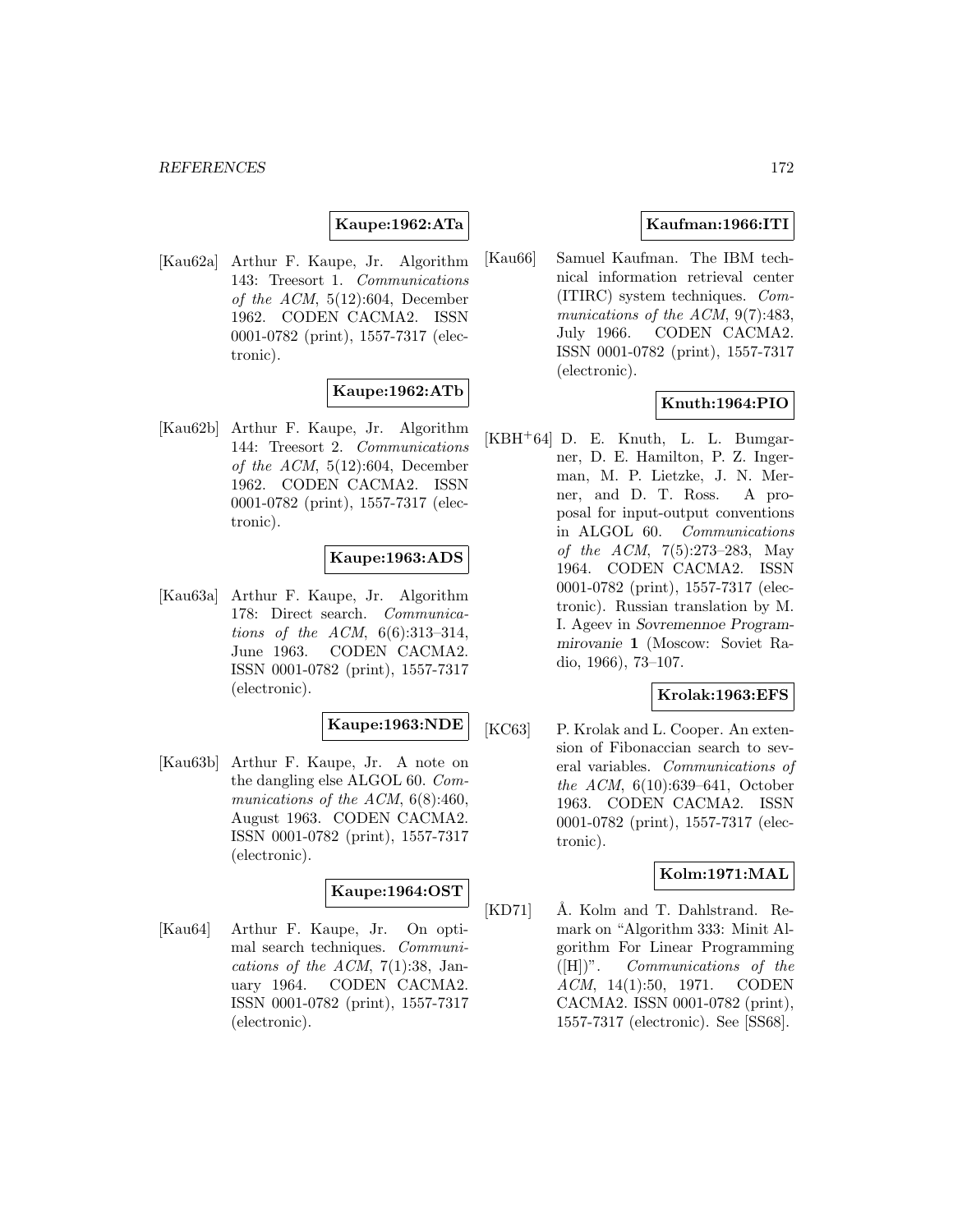## **Keenan:1964:CE**

[Kee64] Thomas A. Keenan. Computers and education. Communications of the ACM, 7(4):205–209, April 1964. CODEN CACMA2. ISSN 0001-0782 (print), 1557-7317 (electronic).

## **Kelley:1961:TSA**

[Kel61] J. E. Kelley, Jr. Techniques for storage allocation algorithms. Communications of the ACM,  $4(10)$ : 449–454, October 1961. CODEN CACMA2. ISSN 0001-0782 (print), 1557-7317 (electronic).

### **Kellington:1962:DS**

[Kel62] M. R. Kellington. Digitaria sanguinalis. Communications of the ACM, 5(6):364, June 1962. CO-DEN CACMA2. ISSN 0001-0782 (print), 1557-7317 (electronic).

### **Kelley:1964:RPC**

[Kel64] Thomas B. Kelley. Rounding problems in commercial data processing. Communications of the ACM, 7 (11):654–656, November 1964. CO-DEN CACMA2. ISSN 0001-0782 (print), 1557-7317 (electronic).

#### **Kent:1960:PSP**

[Ken60a] Eric R. Kent. A proposal for a set of publication standards for use by the ACM. Communications of the ACM,  $3(2):70-71$ , February 1960. CODEN CACMA2. ISSN 0001-0782 (print), 1557-7317 (electronic).

## **Kenyon:1960:ABC**

[Ken60b] Richard R. Kenyon. Algorithm 19: Binomial coefficients. Communications of the  $ACM$ ,  $3(10):540$ , October 1960. CODEN CACMA2. ISSN 0001-0782 (print), 1557-7317 (electronic).

## **Kent:1961:MMD**

[Ken61] Allen Kent. Mathematical model for a documentation system. Communications of the ACM,  $4(2):114$ , February 1961. CODEN CACMA2. ISSN 0001-0782 (print), 1557-7317 (electronic).

### **Kent:1965:FAC**

 $[Ken65]$  William Kent. A Fortran *n*-ary counter. Communications of the ACM, 8(6):378, June 1965. CO-DEN CACMA2. ISSN 0001-0782 (print), 1557-7317 (electronic).

## **Kennedy:1969:OCI**

[Ken69] Michael Kennedy. On obtaining correct input: A new approach. Communications of the ACM, 12 (7):409–411, July 1969. CODEN CACMA2. ISSN 0001-0782 (print), 1557-7317 (electronic).

#### **Kerner:1966:ASD**

[Ker66] Immo O. Kerner. Algorithm 283: Simultaneous displacement of polynomial roots if real and simple. Communications of the ACM, 9 (4):273, April 1966. CODEN CACMA2. ISSN 0001-0782 (print), 1557-7317 (electronic).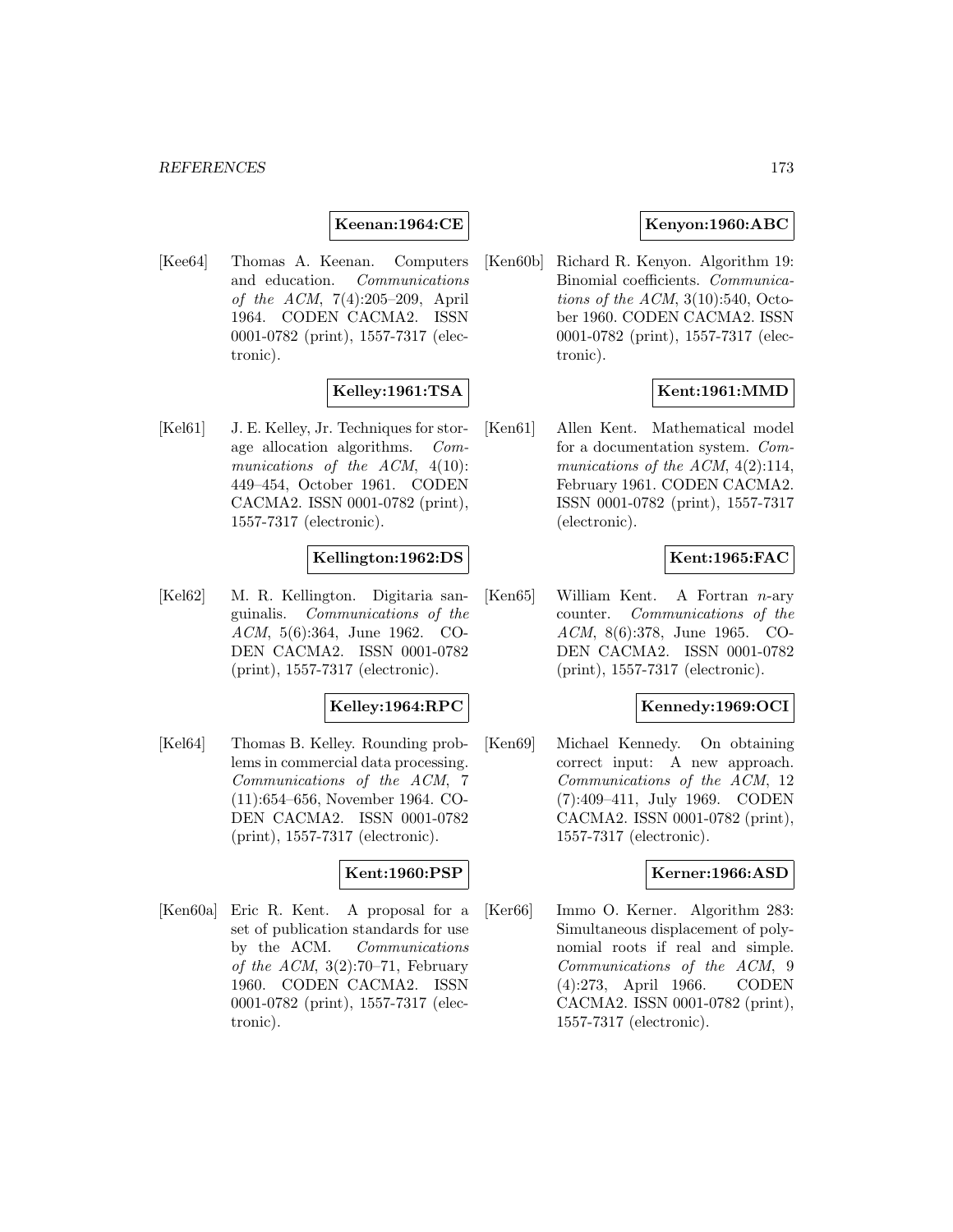# **Kesner:1962:FPA**

[Kes62] O. Kesner. Floating-point arithmetic in COBOL. Communications of the ACM, 5(5):269–271, May 1962. CODEN CACMA2. ISSN 0001-0782 (print), 1557-7317 (electronic).

# **Keyes:1963:MPB**

[Key63] David F. Keyes. Multiple-precision binary-to-decimal integer conversion using only addition and subtraction. Communications of the ACM, 6(8):439, August 1963. CO-DEN CACMA2. ISSN 0001-0782 (print), 1557-7317 (electronic).

## **Kahan:1963:ACC**

[KF63a] W. Kahan and I. Farkas. Algorithm 167: Calculation of confluent divided differences. Communications of the ACM, 6(4):164–165, April 1963. CODEN CACMA2. ISSN 0001-0782 (print), 1557-7317 (electronic).

### **Kahan:1963:ANIb**

[KF63b] W. Kahan and I. Farkas. Algorithm 168: Newton interpolation with backward divided differences. Communications of the ACM, 6(4):165, April 1963. CODEN CACMA2. ISSN 0001-0782 (print), 1557-7317 (electronic).

#### **Kahan:1963:ANIa**

[KF63c] W. Kahan and I. Farkas. Algorithm 169: Newton interpolation with forward divided differences. Communications of the ACM, 6(4):165, April 1963. CODEN CACMA2. ISSN 0001-0782 (print), 1557-7317 (electronic).

# **Krall:1967:AGR**

[KF67] Allan M. Krall and Robert Fornaro. An algorithm for generating root locus diagrams. Communications of the ACM, 10(3):186–188, March 1967. CODEN CACMA2. ISSN 0001-0782 (print), 1557-7317 (electronic).

# **Knuth:1962:BL**

[KG62] Donald E. Knuth and Saul Gorn. Letters to the Editor: Backus' language. Communications of the ACM, 5(4):185, April 1962. CO-DEN CACMA2. ISSN 0001-0782 (print), 1557-7317 (electronic). See  $[Gor61b]$ .

## **Knuth:1963:LET**

[KG63] Donald E. Knuth and Martin A. Goetz. Letter to the Editor: Three letters on merging. Communications of the ACM, 6(10):585–587, October 1963. CODEN CACMA2. ISSN 0001-0782 (print), 1557-7317 (electronic).

## **Kehl:1961:IRL**

[KHBM61] William B. Kehl, John F. Horty, Charles R. T. Bacon, and David S. Mitchell. An information retrieval language for legal studies. Communications of the ACM, 4(9):380– 389, September 1961. CODEN CACMA2. ISSN 0001-0782 (print), 1557-7317 (electronic).

# **King:1965:DVF**

[Kin65a] Donald R. King. Dynamic variable formatting. Communications of the ACM, 8(5):326, May 1965. CODEN CACMA2. ISSN 0001-0782 (print), 1557-7317 (electronic).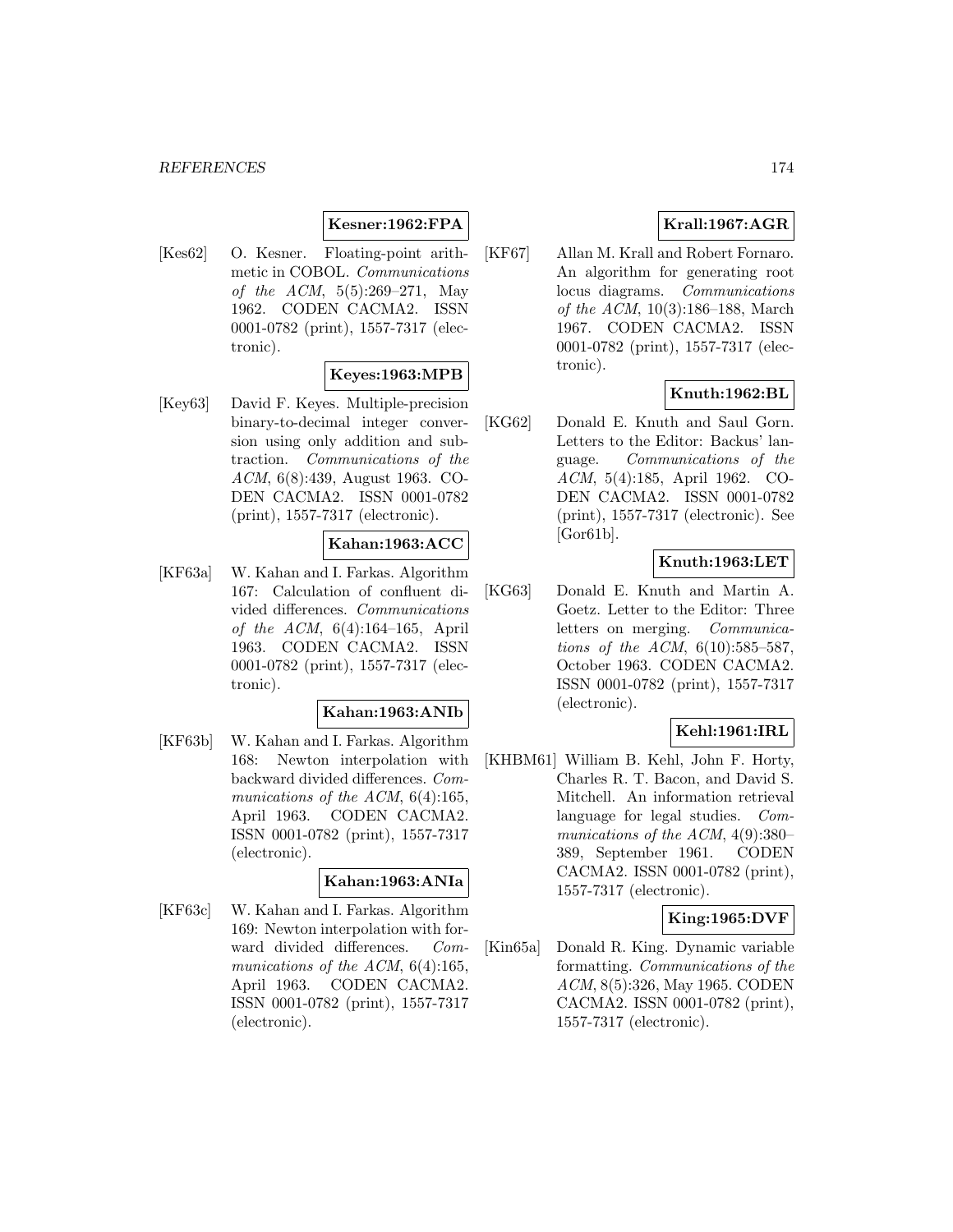# **King:1965:LED**

[Kin65b] R. King. Letter to the Editor: On the double-precision square root routine. Communications of the ACM, 8(4):202, April 1965. CO-DEN CACMA2. ISSN 0001-0782 (print), 1557-7317 (electronic).

# **King:1966:CDT**

[Kin66] P. J. H. King. Conversion of decision tables to computer programs by rule mask techniques. Communications of the ACM, 9(11): 796–801, November 1966. CODEN CACMA2. ISSN 0001-0782 (print), 1557-7317 (electronic).

### **King:1968:ALE**

[Kin68] P. J. H. King. Ambiguity in limited entry decision tables. Communications of the ACM, 11(10):680–684, October 1968. CODEN CACMA2. ISSN 0001-0782 (print), 1557-7317 (electronic).

#### **Kirk:1965:UDT**

[Kir65] H. W. Kirk. Use of decision tables in computer programming. Communications of the ACM, 8 (1):41–43, January 1965. CODEN CACMA2. ISSN 0001-0782 (print), 1557-7317 (electronic).

## **Kiviat:1962:AAI**

[Kiv62a] Philip J. Kiviat. Algorithm 100: Add item to chain-linked list. Communications of the ACM, 5(6):346, June 1962. CODEN CACMA2. ISSN 0001-0782 (print), 1557-7317 (electronic).

# **Kiviat:1962:ARI**

[Kiv62b] Philip J. Kiviat. Algorithm 101: Remove item from chain-linked list. Communications of the ACM, 5 (6):346, June 1962. CODEN CACMA2. ISSN 0001-0782 (print), 1557-7317 (electronic).

# **Klemes:1974:RAR**

[KK74] Jiri Klemes and Jaroslav Klemsa. Remark on "Algorithm 450: Rosenbrock function minimization". Communications of the ACM, 17 (10):590–591, October 1974. CO-DEN CACMA2. ISSN 0001-0782 (print), 1557-7317 (electronic). See [MM73, Bul74].

# **Kanner:1965:SYA**

[KKR65] H. Kanner, P. Kosinski, and C. L. Robinson. The structure of yet another ALGOL compiler. Communications of the ACM, 8(7):427– 438, July 1965. CODEN CACMA2. ISSN 0001-0782 (print), 1557-7317 (electronic).

### **Kahan:1964:FPM**

[KL64] W. Kahan and J. J. Leppik. A FORTRAN post-mortem procedure. Communications of the ACM, 7(1):15, January 1964. CODEN CACMA2. ISSN 0001-0782 (print), 1557-7317 (electronic).

### **Kleinecke:1964:RHS**

[Kle64] David Kleinecke. In response to "How should ACM publish computer research". Communications of the ACM,  $7(11):682$ , November 1964. CODEN CACMA2. ISSN 0001-0782 (print), 1557-7317 (electronic).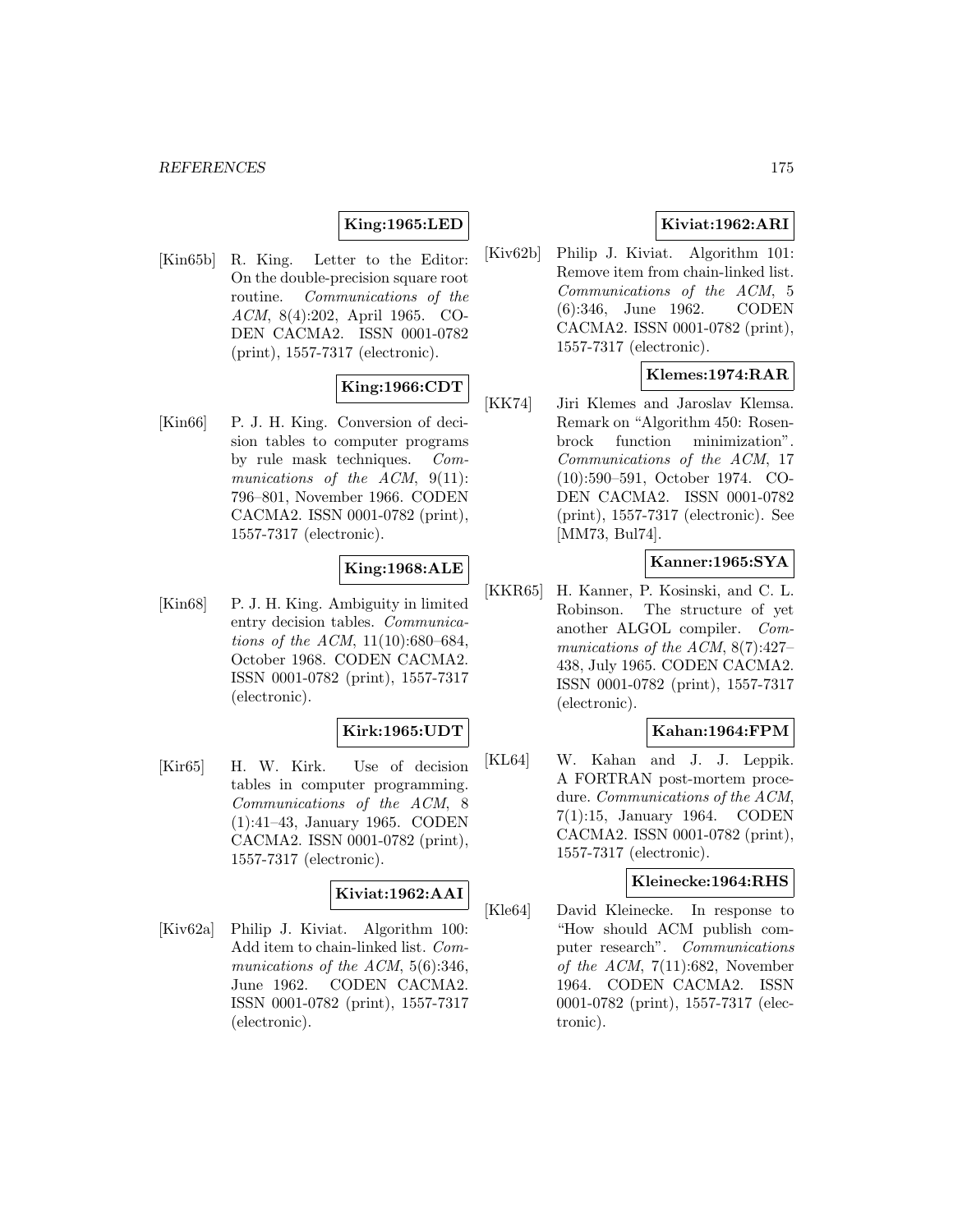# **Klerer:1966:BPN**

[Kle66] Melvin Klerer. Basic problems in nonnumerical mathematics not yet well understood, SICSAM symposium reveals. Communications of the ACM, 9(5):393, May 1966. CO-DEN CACMA2. ISSN 0001-0782 (print), 1557-7317 (electronic).

## **Klein:1967:SPN**

[Kle67] Mark M. Klein. Scheduling project networks. Communications of the ACM, 10(4):225–231, April 1967. CODEN CACMA2. ISSN 0001-0782 (print), 1557-7317 (electronic).

# **Kliphardt:1963:DAD**

 $[Kli63]$  Raymond A. Kliphardt. DESCRIPTR $[KM6]$ automated descriptive geometry. Communications of the ACM, 6 (6):336–339, June 1963. CODEN CACMA2. ISSN 0001-0782 (print), 1557-7317 (electronic).

### **Klimpel:1969:AMS**

[Kli69] R. R. Klimpel. Algorithm 348: Matrix scaling by integer programming [F1]. Communications of the ACM, 12(4):212–213, April 1969. CODEN CACMA2. ISSN 0001-0782 (print), 1557-7317 (electronic).

#### **Klopfenstein:1965:ADE**

[Klo65] R. W. Klopfenstein. Applications of differential equations in general problem solving. Communications of the ACM, 8(9):575–578, September 1965. CODEN CACMA2. ISSN 0001-0782 (print), 1557-7317 (electronic).

# **Knuth:1961:AC**

[KM61] Donald E. Knuth and Jack N. Merner. ALGOL 60 confidential. Communications of the ACM, 4(6):268–272, June 1961. CO-DEN CACMA2. ISSN 0001-0782 (print), 1557-7317 (electronic). See [Nau63c].

# **Klerer:1964:EUO**

[KM64] Melvin Klerer and Jack May. An experiment in a user-oriented computer system. Communications of the ACM, 7(5):290–294, May 1964. CODEN CACMA2. ISSN 0001-0782 (print), 1557-7317 (electronic).

## **Klerer:1967:AD**

Melvin Klerer and Jack May. Automatic dimensioning. Communications of the ACM,  $10(3):165-166$ , March 1967. CODEN CACMA2. ISSN 0001-0782 (print), 1557-7317 (electronic).

## **Krishnamurthy:1967:NRD**

[KN67] E. V. Krishnamurthy and Salil K. Nandi. On the normalization requirement of divisor in divide-andcorrect methods. Communications of the ACM, 10(12):809–813, December 1967. CODEN CACMA2. ISSN 0001-0782 (print), 1557-7317 (electronic).

## **Knapp:1961:CAI**

[Kna61] Anthony W. Knapp. Certification of Algorithm 42: INVERT. Communications of the ACM, 4 (11):498, November 1961. CODEN CACMA2. ISSN 0001-0782 (print), 1557-7317 (electronic).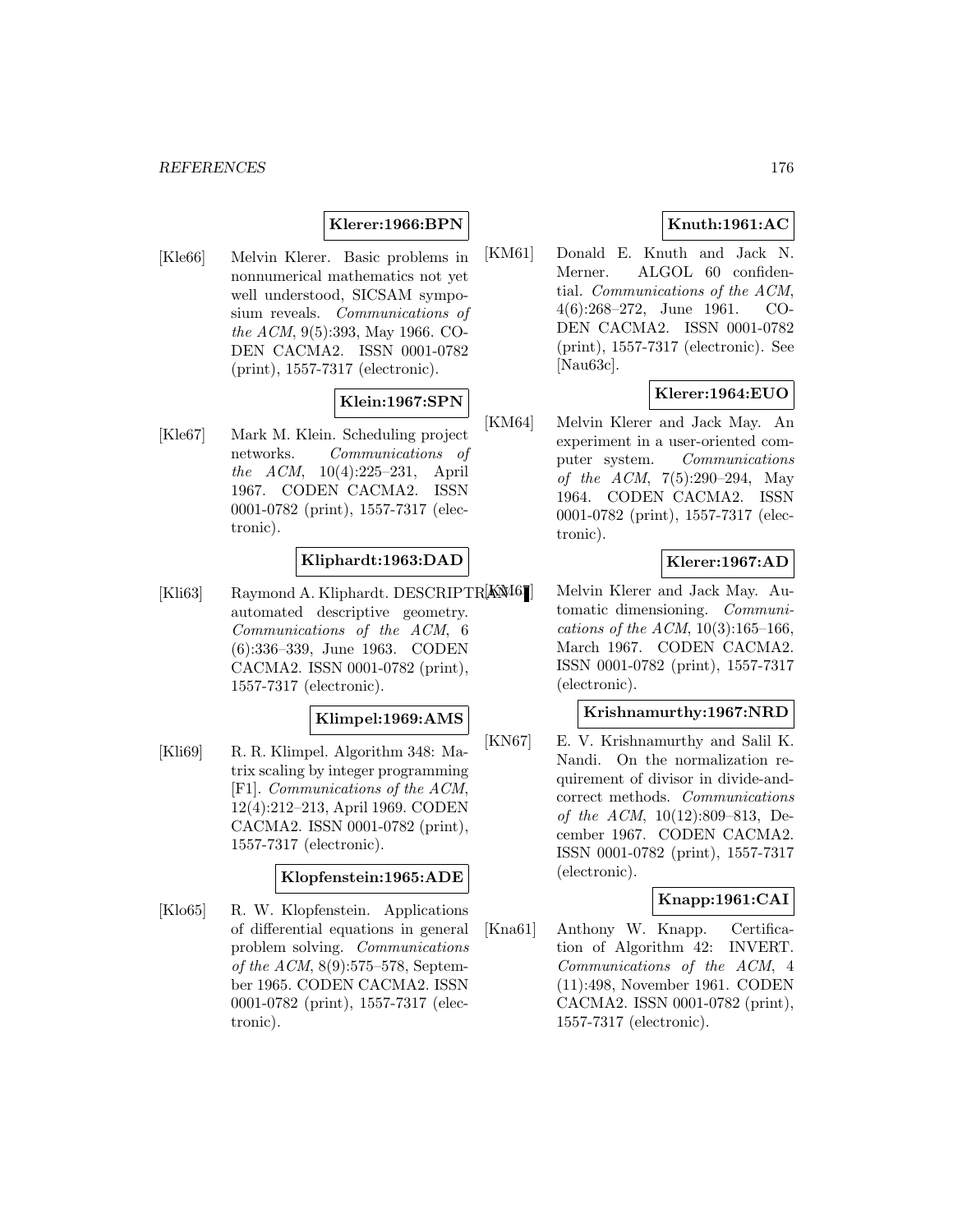## **Knowlton:1965:FSA**

[Kno65] Kenneth C. Knowlton. A fast storage allocator. Communications of the ACM, 8(10):623–625, October 1965. CODEN CACMA2. ISSN 0001-0782 (print), 1557-7317 (electronic).

### **Knowlton:1966:PDL**

[Kno66] Kenneth C. Knowlton. A programmer's description of L6. Communications of the ACM,  $9(8):616-625$ , August 1966. CODEN CACMA2. ISSN 0001-0782 (print), 1557-7317 (electronic).

### **Knop:1969:RAG**

[Kno69] R. Knop. Remark on Algorithm 334 [G5]: Normal random deviates. Communications of the ACM, 12(5):281, May 1969. CODEN CACMA2. ISSN 0001-0782 (print), 1557-7317 (electronic).

#### **Knuth:1960:INS**

[Knu60] Donald E. Knuth. An imaginary number system. Communications of the ACM, 3(4):245–247, April 1960. CODEN CACMA2. ISSN 0001-0782 (print), 1557-7317 (electronic). Errata, *Communications of the ACM* **4** (August 1961), 355 [Knu61]. See [Nad61] for extension to division and square root.

# **Knuth:1961:EIN**

[Knu61] Donald E. Knuth. Errata: "An imaginary number system". Communications of the ACM,  $4(8):355$ , August 1961. CODEN CACMA2. ISSN 0001-0782 (print), 1557-7317 (electronic). See [Knu60].

## **Knuth:1962:CE**

[Knu62a] Donald E. Knuth. The calculation of Easter... . Communications of the ACM, 5(4):209–210, April 1962. CODEN CACMA2. ISSN 0001-0782 (print), 1557-7317 (electronic). See certification [Wil62].

# **Knuth:1962:EPC**

[Knu62b] Donald E. Knuth. Evaluation of polynomials by computer. Communications of the ACM, 5(12): 595–599, December 1962. CODEN CACMA2. ISSN 0001-0782 (print), 1557-7317 (electronic). See letter [Knu63c].

### **Knuth:1963:CDF**

[Knu63a] Donald E. Knuth. Computer-drawn flowcharts. Communications of the ACM, 6(9):555–563, September 1963. CODEN CACMA2. ISSN 0001-0782 (print), 1557-7317 (electronic).

### **Knuth:1963:LSM**

[Knu63b] Donald E. Knuth. Length of strings for a merge sort. Communications of the  $ACM$ ,  $6(11)$ : 685–688, November 1963. CODEN CACMA2. ISSN 0001-0782 (print), 1557-7317 (electronic).

### **Knuth:1963:LEE**

[Knu63c] Donald E. Knuth. Letter to the Editor: Evaluation of polynomials by computer. Communications of the ACM, 6(2):51, February 1963. CO-DEN CACMA2. ISSN 0001-0782 (print), 1557-7317 (electronic). See [Knu62b].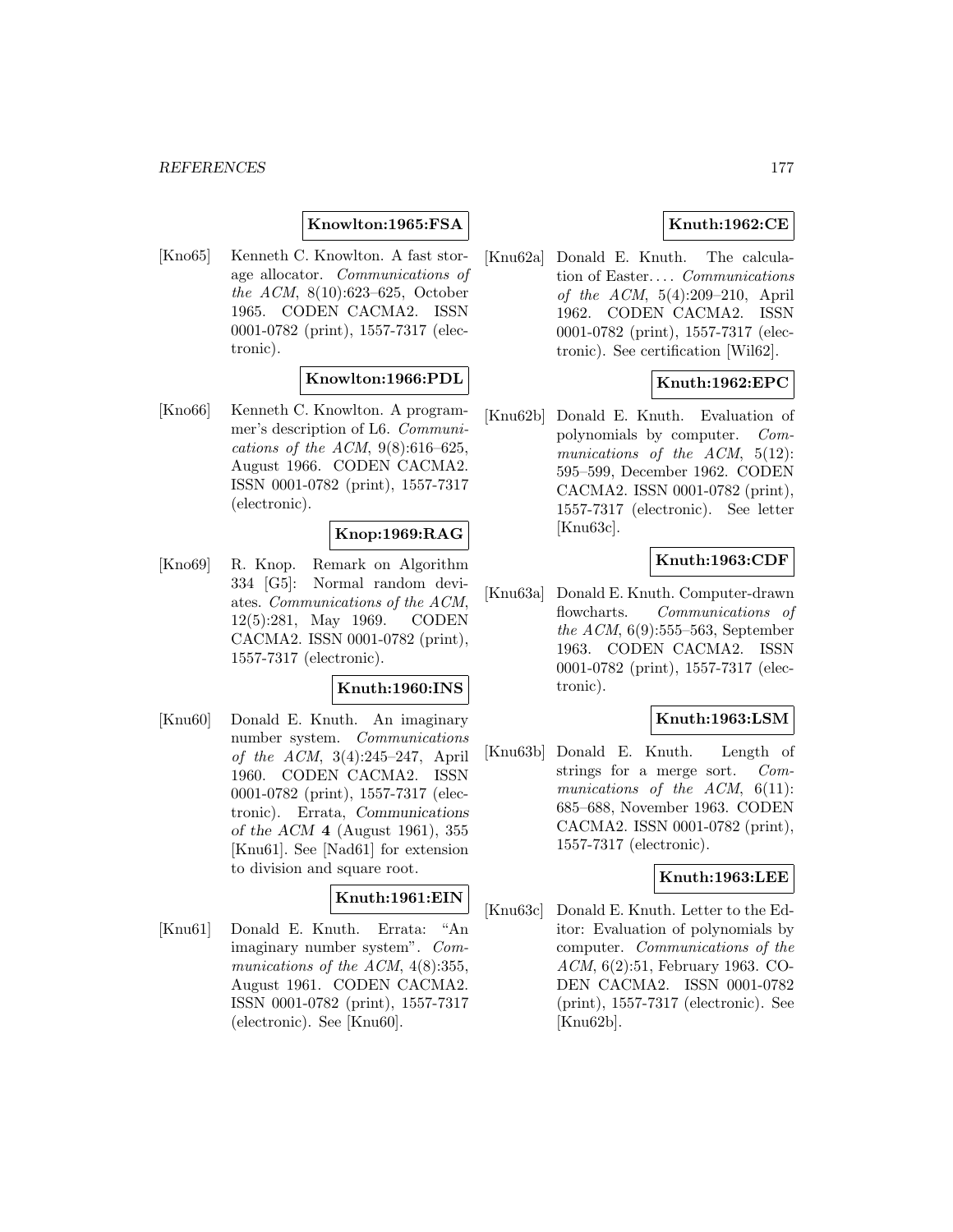# **Knuth:1964:LEB**

[Knu64] Donald E. Knuth. Letter to the editor: Backus Normal Form vs. Backus Naur Form. Communications of the  $ACM$ ,  $7(12):735-$ 736, December 1964. CODEN CACMA2. ISSN 0001-0782 (print), 1557-7317 (electronic).

# **Knuth:1966:EAC**

[Knu66a] Donald E. Knuth. Errata: "Additional comments on a problem in concurrent programming control". Communications of the ACM, 9 (12):878, December 1966. CO-DEN CACMA2. ISSN 0001-0782 (print), 1557-7317 (electronic). See [Knu66b].

# **Knuth:1966:LEAa**

[Knu66b] Donald E. Knuth. Letter to the Editor: Additional comments on a problem in concurrent programming control. Communications of the ACM, 9(5):321–322, May 1966. CODEN CACMA2. ISSN 0001-0782 (print), 1557-7317 (electronic). See [Dij65]. See errata [Knu66a]. Reprinted in Comm. ACM **26** (January 1983), 22.

# **Knuth:1966:LEAb**

[Knu66c] Donald E. Knuth. Letter to the Editor: Algorithm and program; information and data. Communications of the ACM, 9(9):654, September 1966. CODEN CACMA2. ISSN 0001-0782 (print), 1557-7317 (electronic).

### **Knuth:1967:RTS**

[Knu67] Donald E. Knuth. The remaining trouble spots in ALGOL 60. Communications of the ACM, 10(10): 611–618, October 1967. CODEN CACMA2. ISSN 0001-0782 (print), 1557-7317 (electronic). See remarks [Woo69]. Reprinted in E. Horowitz, *Programming Languages: A Grand Tour* (Computer Science Press, 1982), 61–68.

# **Knuth:1973:ACP**

[Knu73] D. E. Knuth. The Art of Computer Programming, Sorting and Searching, volume 3. Addison-Wesley, Reading, MA, USA, 1973. ISBN 0- 201-03803-X. xi + 723 pp. LCCN QA76.5 .K74.

# **Knuth:1974:SPG**

[Knu74] Donald E. Knuth. Structured programming with **go to** statements. Computing Surveys, 6(4): 261–301, December 1974. CODEN CMSVAN. ISSN 0360-0300 (print), 1557-7341 (electronic). Reprinted with revisions in *Current Trends in Programming Methodology*, Raymond T. Yeh, ed., **1** (Englewood Cliffs, NJ: Prentice-Hall, 1977), 140–194; *Classics in Software Engineering*, Edward Nash Yourdon, ed. (New York: Yourdon Press, 1979), 259–321. Reprinted with "final" revisions in [Knu92, pp. 17–89]. This paper is a response to [Dij68a].

# **Knuth:1992:LP**

[Knu92] Donald E. Knuth. Literate Programming. CSLI Lecture Notes Number 27. Stanford University Center for the Study of Language and Information, Stanford, CA, USA, 1992. ISBN 0-937073-80-6 (paperback), 0-937073-81-4 (hard-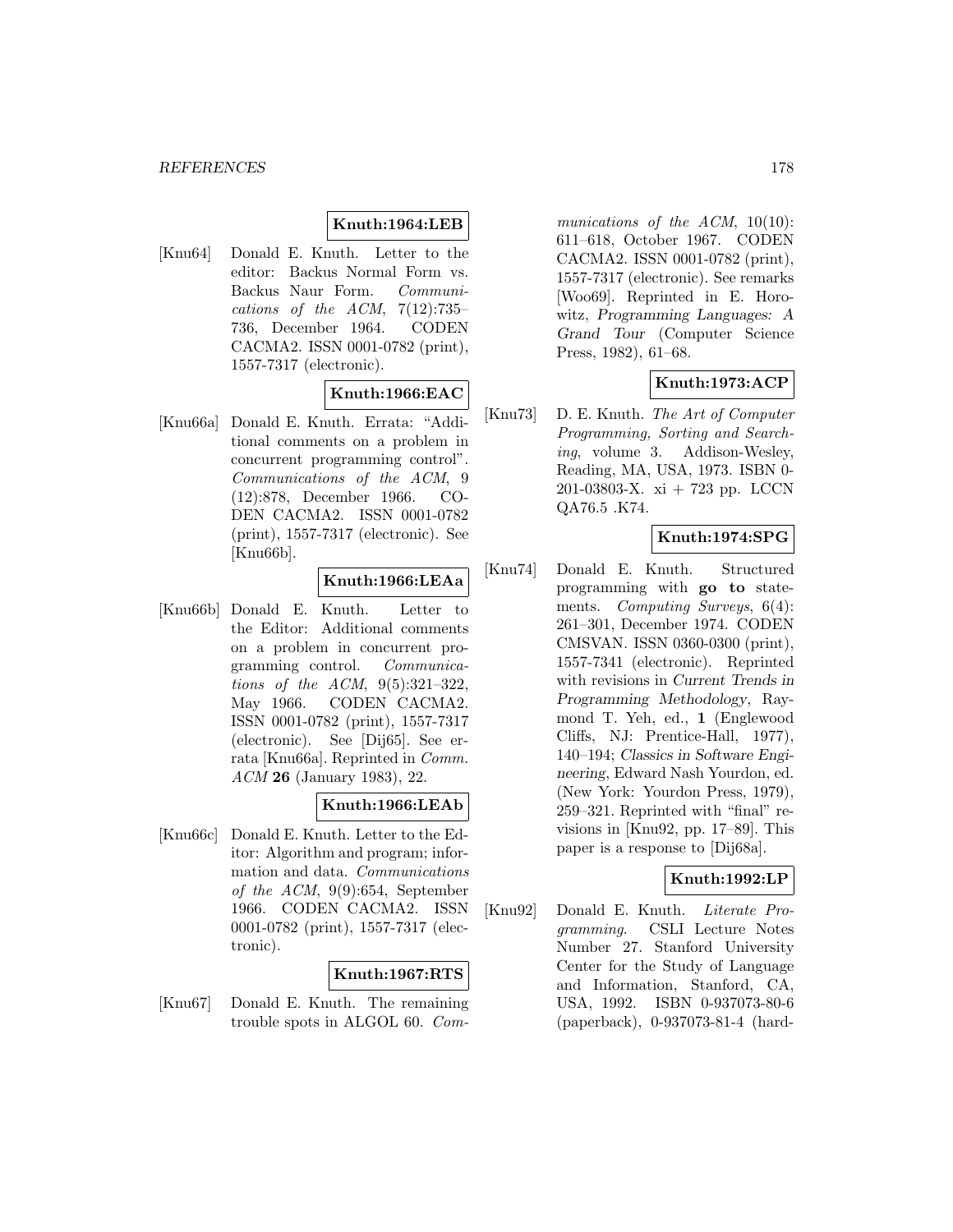$cover).$  xvi + 368 pp. LCCN QA76.6 .K644 1992. US\$24.95 (paperback), US\$59.95 (hardcover). Distributed by the University of Chicago Press.

## **Kuno:1968:CLP**

[KO68] Susumu Kuno and Anthony G. Oettinger. Computational linguistics in a Ph.D. computer science program. Communications of the ACM, 11 (12):831–836, December 1968. CO-DEN CACMA2. ISSN 0001-0782 (print), 1557-7317 (electronic).

### **Kochen:1961:ECP**

[Koc61] M. Kochen. An experimental computer program for hypothesis selection. Communications of the ACM, 4(7):323, July 1961. CODEN CACMA2. ISSN 0001-0782 (print), 1557-7317 (electronic).

### **Kohfeld:1967:CAN**

[Koh67] John J. Kohfeld. Certification of Algorithm 30: Numerical solution of the polynomial equation. Communications of the ACM, 10(5):293, May 1967. CODEN CACMA2. ISSN 0001-0782 (print), 1557-7317 (electronic).

# **Koller:1961:LEC**

[Kol61] Herbert R. Koller. Letter to the Editor: computers becoming class conscious? Communications of the ACM, 4(9):367, September 1961. CODEN CACMA2. ISSN 0001-0782 (print), 1557-7317 (electronic).

## **Kolbig:1968:ADS**

[Köl68a] K. S. Kölbig. Algorithm 327: Dilogarithm [S22]. Communications of the ACM, 11(4):270–271, April 1968. CODEN CACMA2. ISSN 0001-0782 (print), 1557-7317 (electronic).

# **Kolbig:1968:RAM**

[Köl $68b$ ] K. S. Kölbig. Remarks on Algorithm 32 [D1]: MULTINT and Certification of Algorithm 32. Communications of the ACM,  $11(12)$ : 826, December 1968. CODEN CACMA2. ISSN 0001-0782 (print), 1557-7317 (electronic).

### **Kolbig:1969:CASa**

[Köl $69a$ ] K. S. Kölbig. Certification of Algorithm 292 [S22]: Regular Coulomb wave functions and of remark on Algorithm 292 [S22]: Regular Coulomb wave functions. Communications of the ACM, 12(5):278– 279, May 1969. CODEN CACMA2. ISSN 0001-0782 (print), 1557-7317 (electronic).

### **Kolbig:1969:CASb**

[Köl69b] K. S. Kölbig. Certification of Algorithm 300 [S22]: Coulomb wave functions. Communications of the ACM, 12(5):279–280, May 1969. CODEN CACMA2. ISSN 0001-0782 (print), 1557-7317 (electronic).

#### **Kolbig:1969:RAS**

[Köl $69c$ ] K. S. Kölbig. Remark on Algorithm 300 [S22]: Coulomb wave functions. Communications of the ACM, 12 (12):692, December 1969. CODEN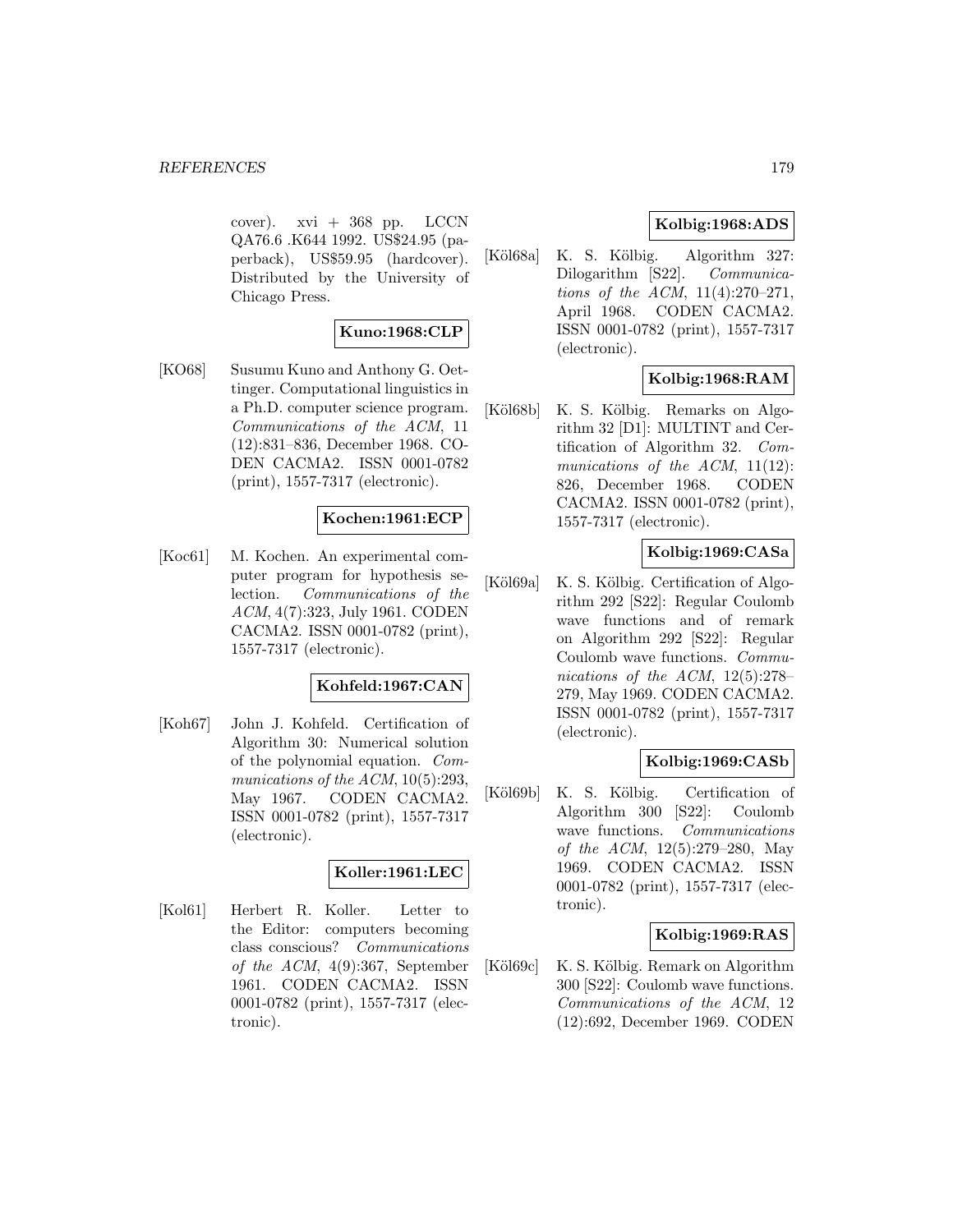CACMA2. ISSN 0001-0782 (print), 1557-7317 (electronic).

## **Kolbig:1972:CAC**

[Köl72] K. S. Kölbig. Certification of "Algorithm 363: Complex error function". Communications of the ACM, 15(6):465–466, June 1972. CODEN CACMA2. ISSN 0001-0782 (print), 1557-7317 (electronic). See [Gau69a].

# **Konda:1963:AA**

[Kon63a] Misako Konda. Algorithm 206: ARCCOSSIN. Communications of the ACM, 6(9):519, September 1963. CODEN CACMA2. ISSN 0001-0782 (print), 1557-7317 (electronic). See also [Bow65b].

## **Konda:1963:LEC**

[Kon63b] Misako Konda. Letter to the Editor: correction to FUSBUDET. Communications of the ACM, 6 (10):587, October 1963. CODEN CACMA2. ISSN 0001-0782 (print), 1557-7317 (electronic).

### **Kondo:1963:CAN**

[Kon63c] Joanne Kondo. Certification of Algorithm 105: Newton Maehly. Communications of the ACM, 6(7): 389, July 1963. CODEN CACMA2. ISSN 0001-0782 (print), 1557-7317 (electronic).

### **Koppelaar:1974:CRA**

[Kop74] Henk Koppelaar. Certification and remark on "Algorithm 191: Hypergeometric". Communications of the ACM, 17(10):589–590, October 1974. CODEN CACMA2. ISSN

0001-0782 (print), 1557-7317 (electronic). See [Rel63b].

### **Korfhage:1965:DNI**

[Kor65] Robert R. Korfhage. Deeply nested iterations. Communications of the ACM, 8(6):377–378, June 1965. CODEN CACMA2. ISSN 0001-0782 (print), 1557-7317 (electronic).

# **Korfhage:1968:NRE**

[Kor68] Robert R. Korfhage. A note on a relevance estimate and its improvement. Communications of the  $ACM$ , 11(11):756, November 1968. CODEN CACMA2. ISSN 0001-0782 (print), 1557-7317 (electronic).

## **Korenjak:1969:PMC**

[Kor69] A. J. Korenjak. A practical method for constructing LR (k) processors. Communications of the ACM, 12 (11):613–623, November 1969. CO-DEN CACMA2. ISSN 0001-0782 (print), 1557-7317 (electronic).

### **Krasun:1965:RRQ**

[KP65] A. M. Krasun and W. Prager. Remark on Romberg quadrature. Communications of the ACM, 8 (4):236–237, April 1965. CODEN CACMA2. ISSN 0001-0782 (print), 1557-7317 (electronic).

### **King:1969:LEN**

[KP69] Richard F. King and David L. Phillips. The logarithmic error and Newton's method for the square root. Communications of the ACM, 12(2):87–88, February 1969. CO-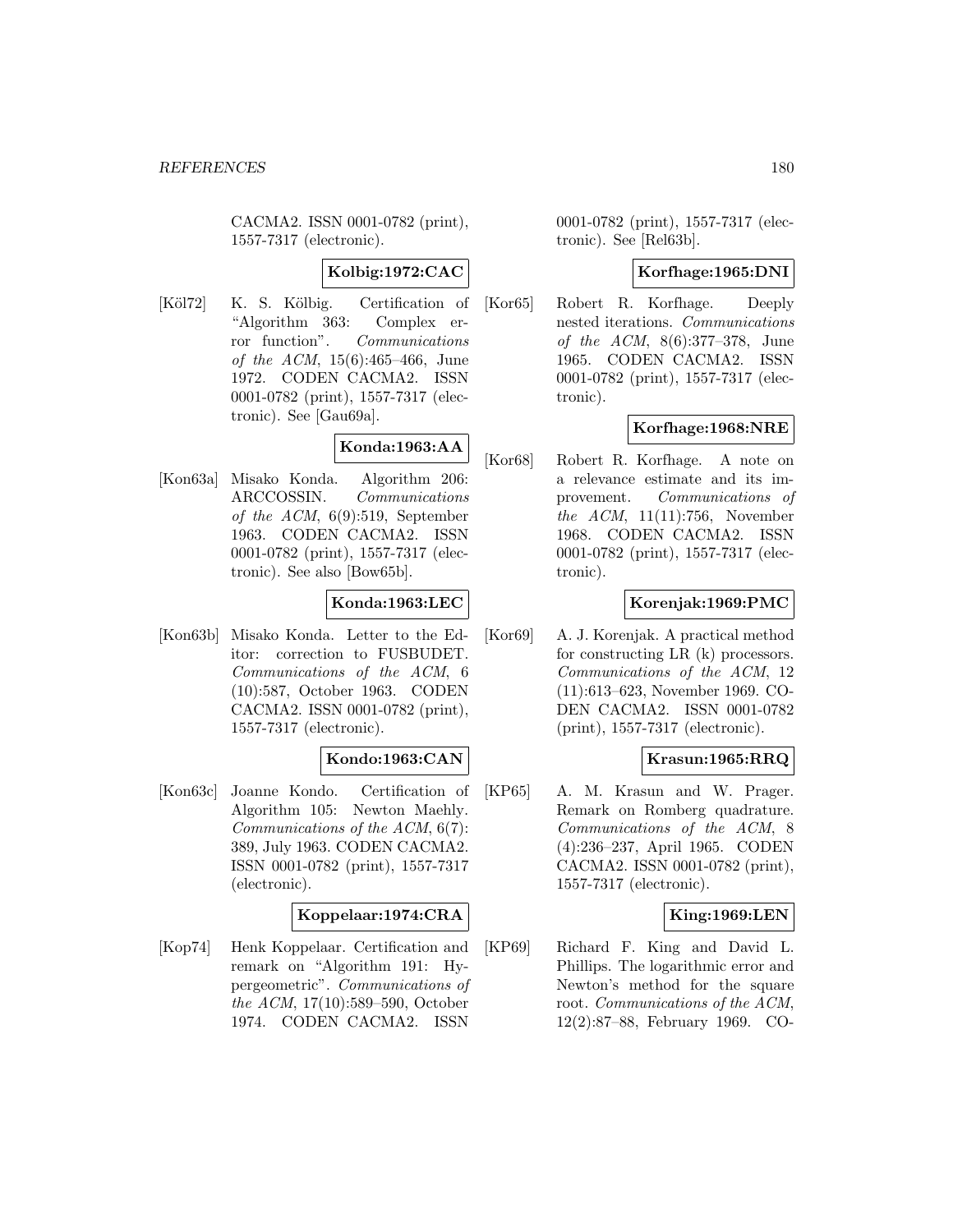DEN CACMA2. ISSN 0001-0782 (print), 1557-7317 (electronic).

### **Kral:1968:OWE**

[Krá68] Jaroslav Král. One way of estimating frequencies of jumps in a program. Communications of the ACM, 11(7):475–480, July 1968. CODEN CACMA2. ISSN 0001-0782 (print), 1557-7317 (electronic).

### **Krishnamurthy:1965:DCM**

[Kri65] E. V. Krishnamurthy. On a divideand-correct method for variable precision division. Communications of the ACM, 8(3):179–181, March 1965. CODEN CACMA2. ISSN 0001-0782 (print), 1557-7317 (electronic).

### **Krischer:1968:LEC**

[Kri68] Jeffrey P. Krischer. Letter to the Editor: On computer appreciation in the undergraduate curriculum. Communications of the ACM, 11 (9):594, September 1968. CODEN CACMA2. ISSN 0001-0782 (print), 1557-7317 (electronic).

# **Kanner:1964:ESM**

[KRK64] H. Kanner, C. Robinson, and P. Kosinski. Eliminate stack mechanisms in computer hardware? Communications of the ACM, 7 (1):1, January 1964. CODEN CACMA2. ISSN 0001-0782 (print), 1557-7317 (electronic).

# **Kruskal:1969:EPR**

[Kru69] J. B. Kruskal. Extremely portable random number generator. Communications of the ACM, 12(2):

93–94, February 1969. CODEN CACMA2. ISSN 0001-0782 (print), 1557-7317 (electronic).

### **Kurki-Suonio:1966:TBR**

[KS66] Reino Kurki-Suonio. On top-tobottom recognition and left recursion. Communications of the ACM, 9(7):527–528, July 1966. CODEN CACMA2. ISSN 0001-0782 (print), 1557-7317 (electronic).

# **Kumpf:1960:LE**

[KSB60] John E. Kumpf, C. M. Sidlo, and R. W. Bemer. Letters to the Editor. Communications of the ACM, 3(11):A10–A109, November 1960. CODEN CACMA2. ISSN 0001-0782 (print), 1557-7317 (electronic).

## **Kubik:1965:AHI**

[Kub65] Robert N. Kubik. Algorithm 257: Havie integrator. Communications of the ACM, 8(6):381, June 1965. CODEN CACMA2. ISSN 0001-0782 (print), 1557-7317 (electronic).

### **Kubik:1966:ADE**

[Kub66a] Robert N. Kubik. On applications of differential equations in general problem solving. Communications of the  $ACM$ ,  $9(2):123$ , February 1966. CODEN CACMA2. ISSN 0001-0782 (print), 1557-7317 (electronic).

### **Kuby:1966:EMS**

[Kub66b] G. H. Kuby. Engineering, medical and scientific applications. Communications of the ACM,  $9(7):478$ , July 1966. CODEN CACMA2.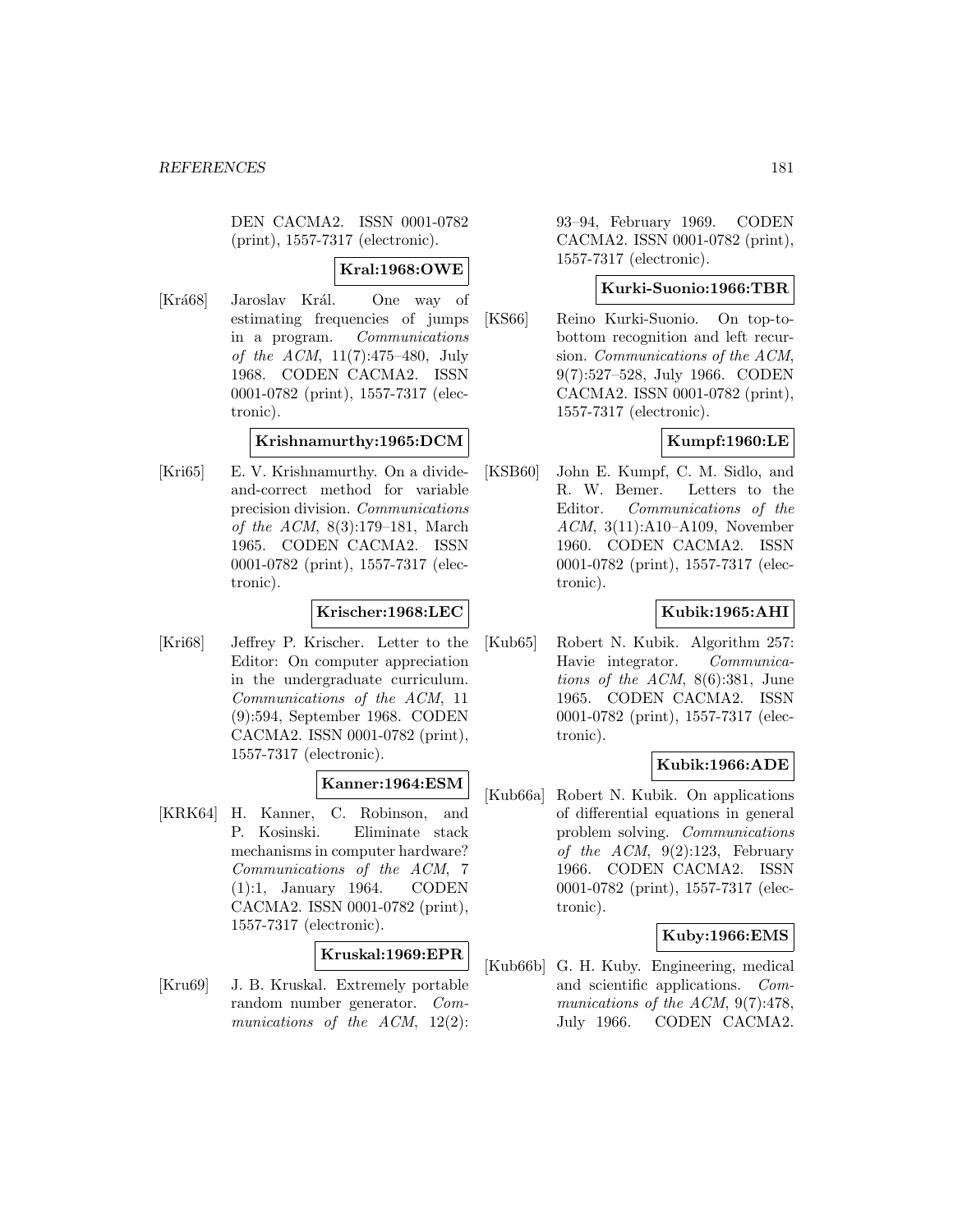ISSN 0001-0782 (print), 1557-7317 (electronic).

### **Kuehn:1961:BPR**

[Kue61] Heidi G. Kuehn. A 48-bit pseudorandom number generator. Communications of the ACM,  $4(8)$ : 350–352, August 1961. CODEN CACMA2. ISSN 0001-0782 (print), 1557-7317 (electronic).

# **Kuhn:1966:RTE**

[Kuh66] Frank T. Kuhn. A real-time error correcting data transmission system treated as a Markov process. Communications of the ACM, 9(7): 482, July 1966. CODEN CACMA2. ISSN 0001-0782 (print), 1557-7317 (electronic).

### **Kuiken:1968:DIP**

[Kui68] H. K. Kuiken. Determination of the intersection points of two plane curves by means of differential equations. Communications of the ACM, 11(7):502–506, July 1968. CODEN CACMA2. ISSN 0001-0782 (print), 1557-7317 (electronic).

# **Kulsrud:1961:PTD**

[Kul61] H. E. Kulsrud. A practical technique for the determination of the optimum relaxation factor of the successive over-relaxation method. Communications of the ACM, 4 (4):184–187, April 1961. CODEN CACMA2. ISSN 0001-0782 (print), 1557-7317 (electronic).

### **Kulsrud:1968:PLG**

[Kul68] H. E. Kulsrud. Programming languages: A general purpose

graphic language. Communications of the ACM, 11(4):247–254, April 1968. CODEN CACMA2. ISSN 0001-0782 (print), 1557-7317 (electronic).

# **Kuncir:1962:ASR**

[Kun62] Guy F. Kuncir. Algorithm 103: Simpson's rule integrator. Communications of the ACM, 5(6):347, June 1962. CODEN CACMA2. ISSN 0001-0782 (print), 1557-7317 (electronic).

### **Kuno:1965:PAP**

[Kun65] Susumu Kuno. The predictive analyzer and a path elimination technique. Communications of the ACM, 8(7):453–462, July 1965. CODEN CACMA2. ISSN 0001-0782 (print), 1557-7317 (electronic).

# **Kuno:1966:APA**

[Kun66] Susumu Kuno. The augmented predictive analyzer for context-free languages—its relative efficiency. Communications of the ACM, 9 (11):810–823, November 1966. CO-DEN CACMA2. ISSN 0001-0782 (print), 1557-7317 (electronic).

### **Kurtzberg:1962:AC**

[Kur62] Jerome Kurtzberg. Algorithm 94: Combination. Communications of the ACM, 5(6):344, June 1962. CO-DEN CACMA2. ISSN 0001-0782 (print), 1557-7317 (electronic).

# **Kurtz:1966:DA**

[Kur66] Shulom Kurtz. In defense of AL-GOL. Communications of the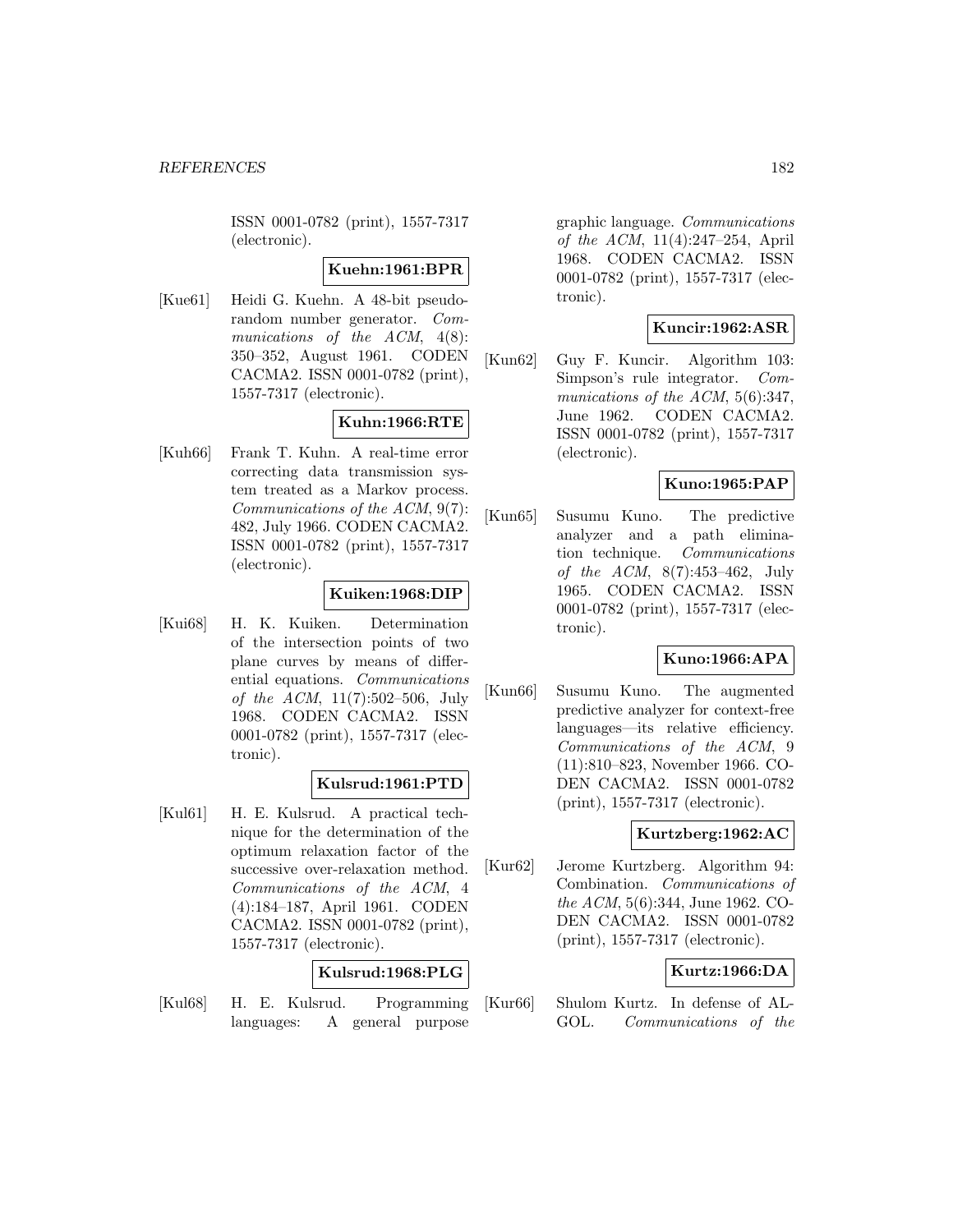ACM, 9(3):135, March 1966. CO-DEN CACMA2. ISSN 0001-0782 (print), 1557-7317 (electronic).

# **Kutler:1960:COI**

[Kut60] S. S. Kutler. Counting ones on the IBM 7090. Communications of the ACM, 3(8):474, August 1960. CO-DEN CACMA2. ISSN 0001-0782 (print), 1557-7317 (electronic).

### **Kruglyak:1962:ADEa**

[KW62a] Yuri A. Kruglyak and Donald R. Whitman. Algorithm 108: Definite exponential integrals A. Communications of the ACM, 5(7):388, July 1962. CODEN CACMA2. ISSN 0001-0782 (print), 1557-7317 (electronic).

### **Kruglyak:1962:ADEb**

[KW62b] Yuri A. Kruglyak and Donald R. Whitman. Algorithm 109: Definite exponential integrals B. Communications of the ACM,  $5(7)$ :388– 389, July 1962. CODEN CACMA2. ISSN 0001-0782 (print), 1557-7317 (electronic).

# **Kruglyak:1962:AQM**

[KW62c] Yuri A. Kruglyak and Donald R. Whitman. Algorithm 110: Quantum mechanical integrals of Slatertype orbitals. Communications of the ACM, 5(7):389–390, July 1962. CODEN CACMA2. ISSN 0001-0782 (print), 1557-7317 (electronic).

### **Kruglyak:1962:AMO**

[KW62d] Yuri A. Kruglyak and Donald R. Whitman. Algorithm 111: Molecular-orbital calculation of molecular interactions. Communications of the ACM, 5(7):390– 391, July 1962. CODEN CACMA2. ISSN 0001-0782 (print), 1557-7317 (electronic).

# **Kruglyak:1962:CADa**

[KW62e] Yuri A. Kruglyak and Donald R. Whitman. Certification of Algorithm 108: Definite exponential integrals A. Communications of the ACM, 5(7):393, July 1962. CODEN CACMA2. ISSN 0001-0782 (print), 1557-7317 (electronic).

### **Kruglyak:1962:CADb**

[KW62f] Yuri A. Kruglyak and Donald R. Whitman. Certification of Algorithm 109: Definite exponential integrals B. Communications of the ACM, 5(7):393, July 1962. CODEN CACMA2. ISSN 0001-0782 (print), 1557-7317 (electronic).

# **Kruglyak:1962:CAQ**

[KW62g] Yuri A. Kruglyak and Donald R. Whitman. Certification of Algorithm 110: Quantum mechanical integrals of Slater-type orbitals. Communications of the ACM, 5(7): 393, July 1962. CODEN CACMA2. ISSN 0001-0782 (print), 1557-7317 (electronic).

### **Lahners:1965:ARA**

[Lah65] Elaine L. Lahners. Automation of the radioisotope accountability system. Communications of the ACM, 8(2):107–110, February 1965. CO-DEN CACMA2. ISSN 0001-0782 (print), 1557-7317 (electronic).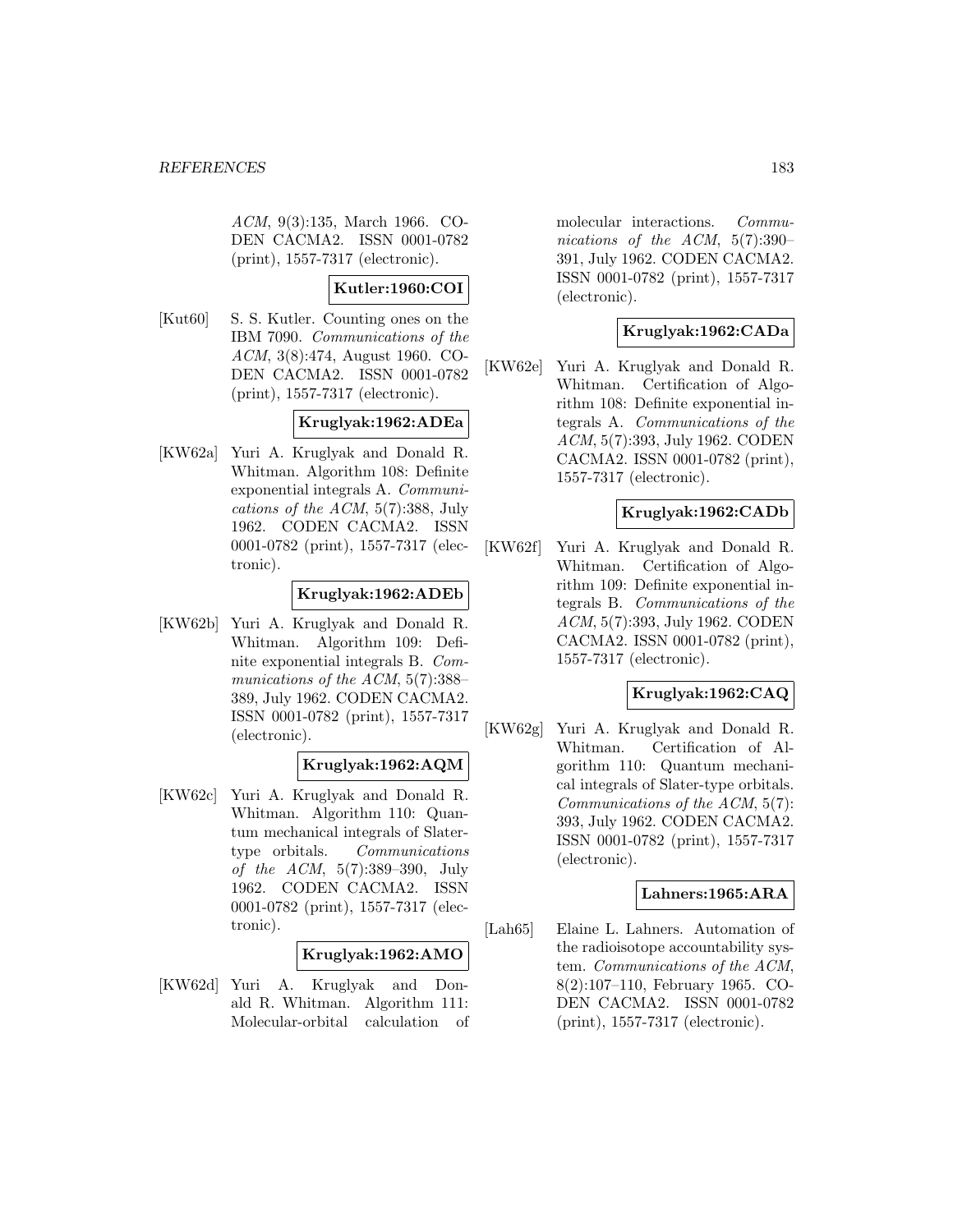# **Laing:1961:AT**

[Lai61a] Richard Laing. Automata theory. Communications of the ACM, 4(9): 406, September 1961. CODEN CACMA2. ISSN 0001-0782 (print), 1557-7317 (electronic).

### **Laing:1961:NNS**

[Lai61b] Richard Laing. Nerve-net simulations. Communications of the ACM, 4(9):405, September 1961. CODEN CACMA2. ISSN 0001- 0782 (print), 1557-7317 (electronic).

### **Lake:1962:LEH**

[Lak62] G. T. Lake. Letter to the editor: Hardware conversion of decimal and binary numbers. Communications of the ACM, 5(9):468– 469, September 1962. CODEN CACMA2. ISSN 0001-0782 (print), 1557-7317 (electronic).

### **Lampson:1968:SPM**

[Lam68] Butler W. Lampson. A scheduling philosophy for multiprocessing systems. Communications of the ACM, 11(5):347–360, May 1968. CODEN CACMA2. ISSN 0001-0782 (print), 1557-7317 (electronic).

#### **Landin:1965:CBAa**

[Lan65a] P. J. Landin. A correspondence between ALGOL 60 and Church's lambda-notation: Part I. Communications of the  $ACM$ ,  $8(2):89-101$ , February 1965. CODEN CACMA2. ISSN 0001-0782 (print), 1557-7317 (electronic).

# **Landin:1965:CBAb**

[Lan65b] P. J. Landin. A correspondence between ALGOL 60 and Church's lambda-notation: Part II. Communications of the ACM, 8(3): 158–165, March 1965. CODEN CACMA2. ISSN 0001-0782 (print), 1557-7317 (electronic).

### **Langmaack:1965:AGH**

[Lan65c] H. Langmaack. Algorithm 263: Gomory 1 [H]. Communications of the ACM, 8(10):601–602, October 1965. CODEN CACMA2. ISSN 0001-0782 (print), 1557-7317 (electronic).

# **Landin:1966:NPL**

[Lan66] Peter J. Landin. The next 700 programming languages. Communications of the ACM,  $9(3):157-166$ , March 1966. CODEN CACMA2. ISSN 0001-0782 (print), 1557-7317 (electronic).

### **Langdon:1967:AGP**

[Lan67] G. G. Langdon, Jr. An algorithm for generating permutations. Communications of the ACM, 10 (5):298–299, May 1967. CODEN CACMA2. ISSN 0001-0782 (print), 1557-7317 (electronic).

### **Langdon:1968:LEG**

[Lan68] Glen G. Langdon, Jr. Letter to the Editor: Generating permutations by nested cycling. Communications of the ACM,  $11(6)$ :392, June 1968. CODEN CACMA2. ISSN 0001-0782 (print), 1557-7317 (electronic).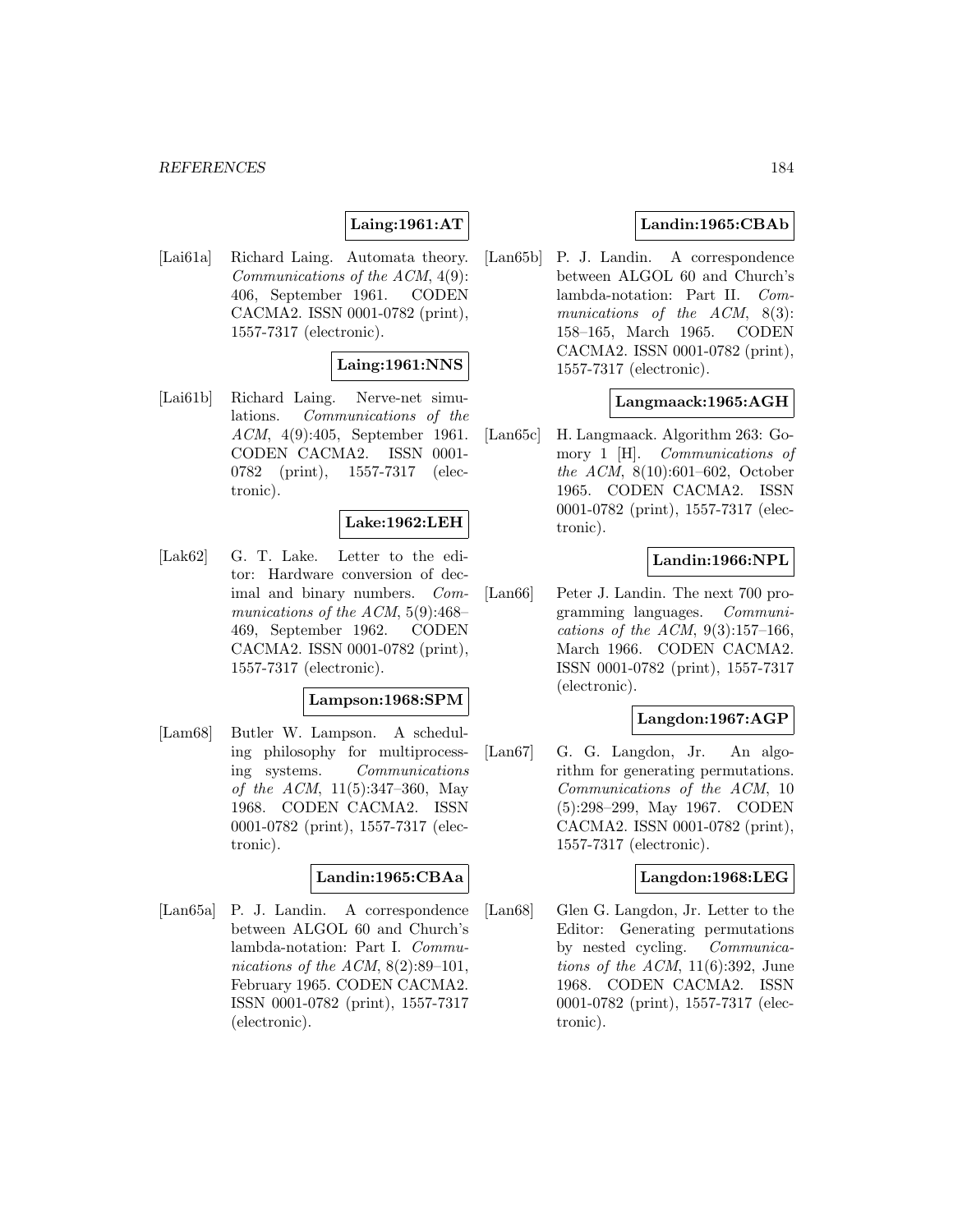### **Lanzano:1969:LSO**

[Lan69] Bernadine C. Lanzano. Loader standardization for overlay programs. Communications of the ACM, 12(10):541–550, October 1969. CODEN CACMA2. ISSN 0001-0782 (print), 1557-7317 (electronic).

### **Lapidus:1963:CAD**

[Lap63] Arnold Lapidus. Certification of Algorithm 159: Determinant. Communications of the ACM,  $6(12)$ : 739, December 1963. CODEN CACMA2. ISSN 0001-0782 (print), 1557-7317 (electronic).

### **Larsen:1962:MIP**

[Lar62a] L. J. Larsen. A modified inversion procedure for product form of the inverse linear programming codes. Communications of the ACM, 5 (7):382–383, July 1962. CODEN CACMA2. ISSN 0001-0782 (print), 1557-7317 (electronic).

### **Larsen:1962:LEM**

[Lar62b] Robert P. Larsen. Letters to the Editor: More on using an IF statement for bed comparison. Communications of the ACM,  $5(10):497$ , October 1962. CODEN CACMA2. ISSN 0001-0782 (print), 1557-7317 (electronic).

#### **Larsen:1966:DFA**

[Lar66a] Robert P. Larsen. Data filtering applied to information storage and retrieval applications. Communications of the ACM, 9(11): 785–789, November 1966. CODEN CACMA2. ISSN 0001-0782 (print), 1557-7317 (electronic).

## **Larssen:1966:CAC**

[Lar66b] Gerhard Meidell Larssen. Certification of Algorithm 56: Complete elliptic integral of the second kind. Communications of the ACM, 9(1):12, January 1966. CODEN CACMA2. ISSN 0001-0782 (print), 1557-7317 (electronic).

### **Lasser:1961:TOL**

[Las61] Daniel J. Lasser. Topological ordering of a list of randomly-numbered elements of a network. Communications of the ACM,  $4(4):167-168$ , April 1961. CODEN CACMA2. ISSN 0001-0782 (print), 1557-7317 (electronic).

### **LaSor:1963:TMI**

[LaS63] William S. LaSor. Test matrix for inversion. Communications of the ACM, 6(3):102, March 1963. CO-DEN CACMA2. ISSN 0001-0782 (print), 1557-7317 (electronic).

### **Lass:1965:PTC**

[Las65] S. E. Lass. PERT time calculations without topological ordering. Communications of the ACM, 8(3): 172–174, March 1965. CODEN CACMA2. ISSN 0001-0782 (print), 1557-7317 (electronic).

### **Lass:1969:APC**

[Las69a] Stanley E. Lass. Automated printed circuit routing with a stepping aperture. Communications of the ACM, 12(5):262–265, May 1969. CODEN CACMA2. ISSN 0001-0782 (print), 1557-7317 (electronic).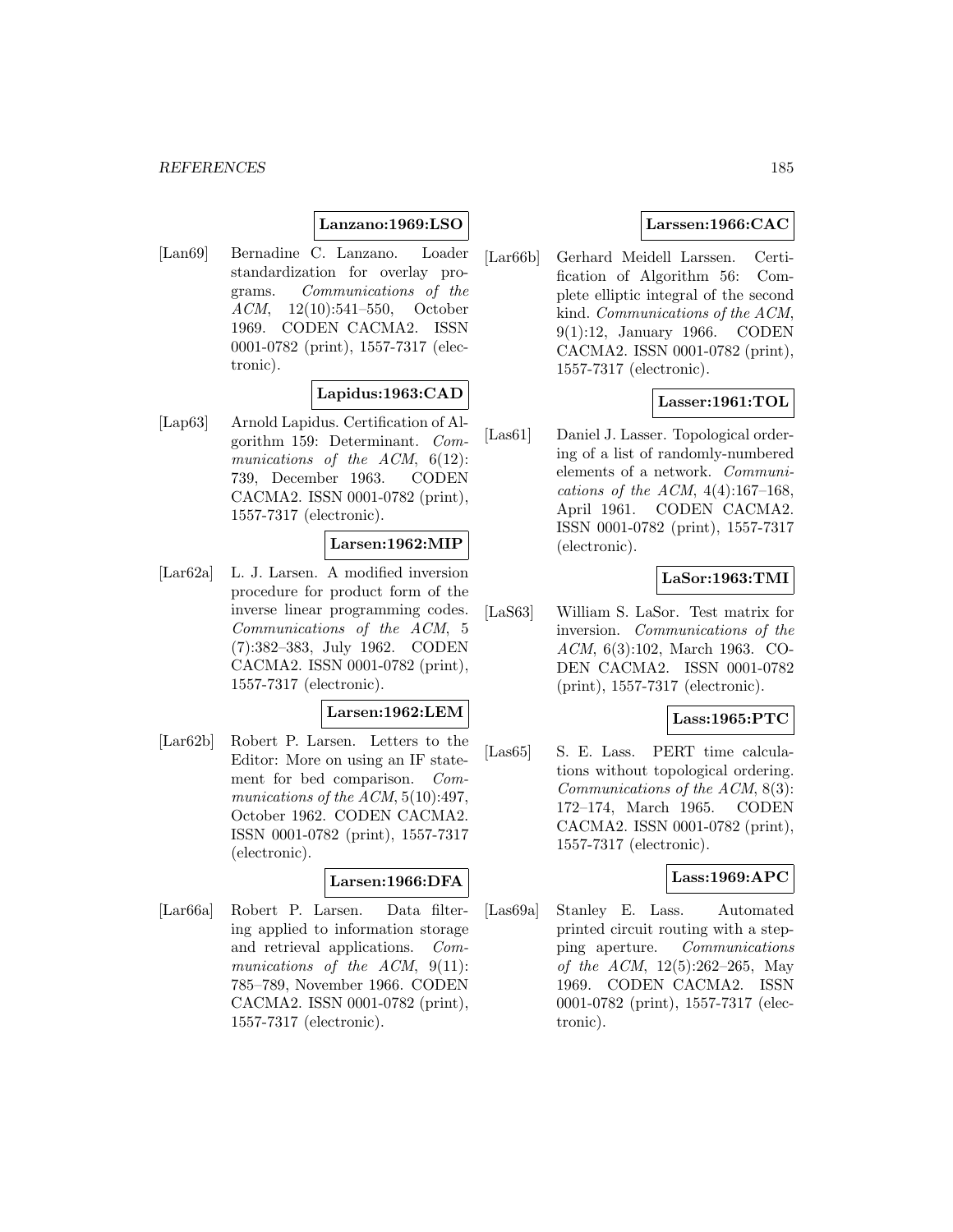### **Lasser:1969:PMC**

[Las69b] Daniel J. Lasser. Productivity of multiprogrammed computers progress in developing an analytic prediction method. Communications of the ACM,  $12(12):678-$ 684, December 1969. CODEN CACMA2. ISSN 0001-0782 (print), 1557-7317 (electronic).

# **Laughlin:1963:RAR**

[Lau63] Donald L. Laughlin. Remark on Algorithm 133: Random. Communications of the ACM,  $6(3):105$ , March 1963. CODEN CACMA2. ISSN 0001-0782 (print), 1557-7317 (electronic).

### **Lawrence:1963:CAE**

[Law63] J. Dennis Lawrence. Certification of Algorithm 158: Exponentiation of series. Communications of the ACM, 6(9):522, September 1963. CODEN CACMA2. ISSN 0001-0782 (print), 1557-7317 (electronic).

# **Lawlor:1964:CAC**

[Law64] Reed C. Lawlor. Copyright aspects of computer usage. Communications of the ACM, 7(10):572–578, October 1964. CODEN CACMA2. ISSN 0001-0782 (print), 1557-7317 (electronic).

# **Lawson:1967:PLP**

[Law67] Harold W. Lawson, Jr. PL/I list processing. Communications of the ACM, 10(6):358–367, June 1967. CODEN CACMA2. ISSN 0001-0782 (print), 1557-7317 (electronic).

# **Linde:1966:OMT**

[LC66] Richard R. Linde and Paul E. Chaney. Operational management of time-sharing systems. Communications of the ACM, 9(7):478, July 1966. CODEN CACMA2. ISSN 0001-0782 (print), 1557-7317 (electronic).

### **Leavenworth:1960:AST**

[Lea60a] B. Leavenworth. Algorithm 24: Solution of tri-diagonal linear equations. Communications of the ACM, 3(11):602, November 1960. CODEN CACMA2. ISSN 0001- 0782 (print), 1557-7317 (electronic).

### **Leavenworth:1960:ARZ**

[Lea60b] B. Leavenworth. Algorithm 25: Real zeros of an arbitrary function. Communications of the ACM, 3(11):602, November 1960. CO-DEN CACMA2. ISSN 0001-0782 (print), 1557-7317 (electronic).

### **Leavenworth:1961:ACP**

[Lea61] B. Leavenworth. Algorithm 40: Critical path scheduling. Communications of the ACM, 4(3): 152–153, March 1961. CODEN CACMA2. ISSN 0001-0782 (print), 1557-7317 (electronic).

#### **Leavenworth:1964:FIS**

[Lea64] B. M. Leavenworth. FORTRAN IV as a syntax language. Communications of the ACM,  $7(2):72-80$ , February 1964. CODEN CACMA2. ISSN 0001-0782 (print), 1557-7317 (electronic).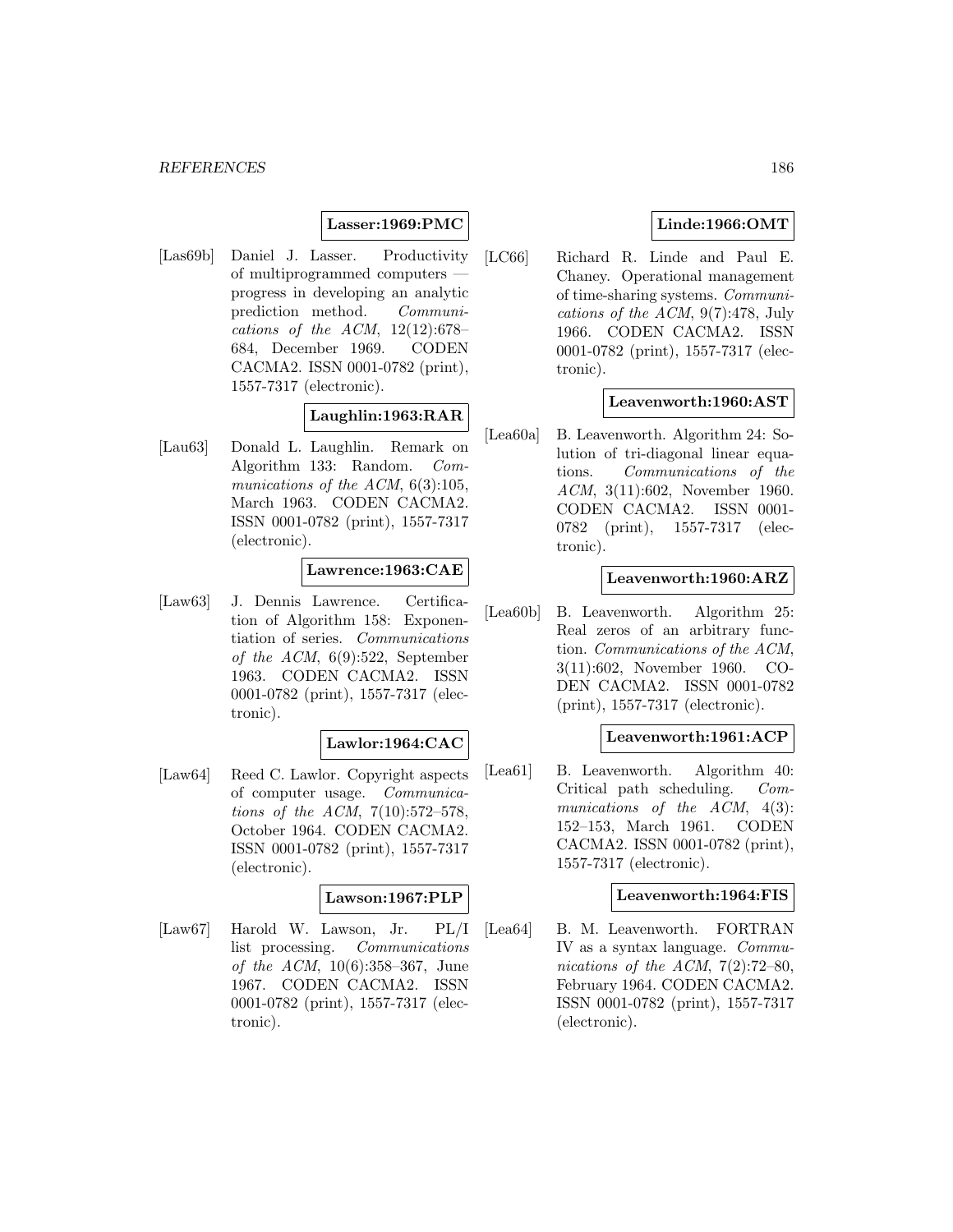### **Leavenworth:1966:SME**

[Lea66] B. M. Leavenworth. Syntax macros and extended translation. Communications of the ACM, 9(11): 790–793, November 1966. CODEN CACMA2. ISSN 0001-0782 (print), 1557-7317 (electronic).

### **Lechner:1961:MCM**

[Lec61] J. A. Lechner. Machine calculation of moments of a probability distribution. Communications of the ACM, 4(12):553–554, December 1961. CODEN CACMA2. ISSN 0001-0782 (print), 1557-7317 (electronic).

### **Lefkowitz:1963:CAG**

[Lef63] B. Lefkowitz. Certification of Algorithm 153: GOMORY. Communications of the ACM,  $6(8):449$ , August 1963. CODEN CACMA2. ISSN 0001-0782 (print), 1557-7317 (electronic).

### **Leibowitz:1963:RDA**

[Lei63] George J. Leibowitz. Recent developments affecting ADP in tax administration. Communications of the ACM, 6(12):704–708, December 1963. CODEN CACMA2. ISSN 0001-0782 (print), 1557-7317 (electronic).

# **Leitch:1969:CAG**

[Lei69] I. M. Leitch. Certification of Algorithm 323 [G6]: Generation of permutations in lexicographic order. Communications of the ACM, 12(9):512, September 1969. CO-DEN CACMA2. ISSN 0001-0782 (print), 1557-7317 (electronic). See [OS68, Roy73].

# **Lesk:1967:DCD**

[Les67] Arthur M. Lesk. Dynamic computation of derivatives. Communications of the ACM,  $10(9):571-$ 572, September 1967. CODEN CACMA2. ISSN 0001-0782 (print), 1557-7317 (electronic).

# **Levine:1961:LSC**

[Lev61] Syndey P. Levine. Logical structure of compilers. Communications of the ACM, 4(3):139, March 1961. CODEN CACMA2. ISSN 0001-0782 (print), 1557-7317 (electronic).

### **Levine:1969:ASD**

[Lev69] David A. Levine. Algorithm 344: Student's t-distribution [S14]. Communications of the ACM, 12 (1):37–38, January 1969. CODEN CACMA2. ISSN 0001-0782 (print), 1557-7317 (electronic).

## **Lewis:1963:CMF**

[Lew63] Theodore S. Lewis. Character manipulation in FORTRAN. Communications of the ACM, 6(2):65, February 1963. CODEN CACMA2. ISSN 0001-0782 (print), 1557-7317 (electronic).

#### **Lewis:1975:CPF**

[Lew75] John Gregg Lewis. Certification of "Algorithm 349: Polygamma functions with arbitrary precision". ACM Transactions on Mathematical Software, 1(4):380–382, December 1975. CODEN ACMSCU. ISSN 0098-3500. See [TS69a].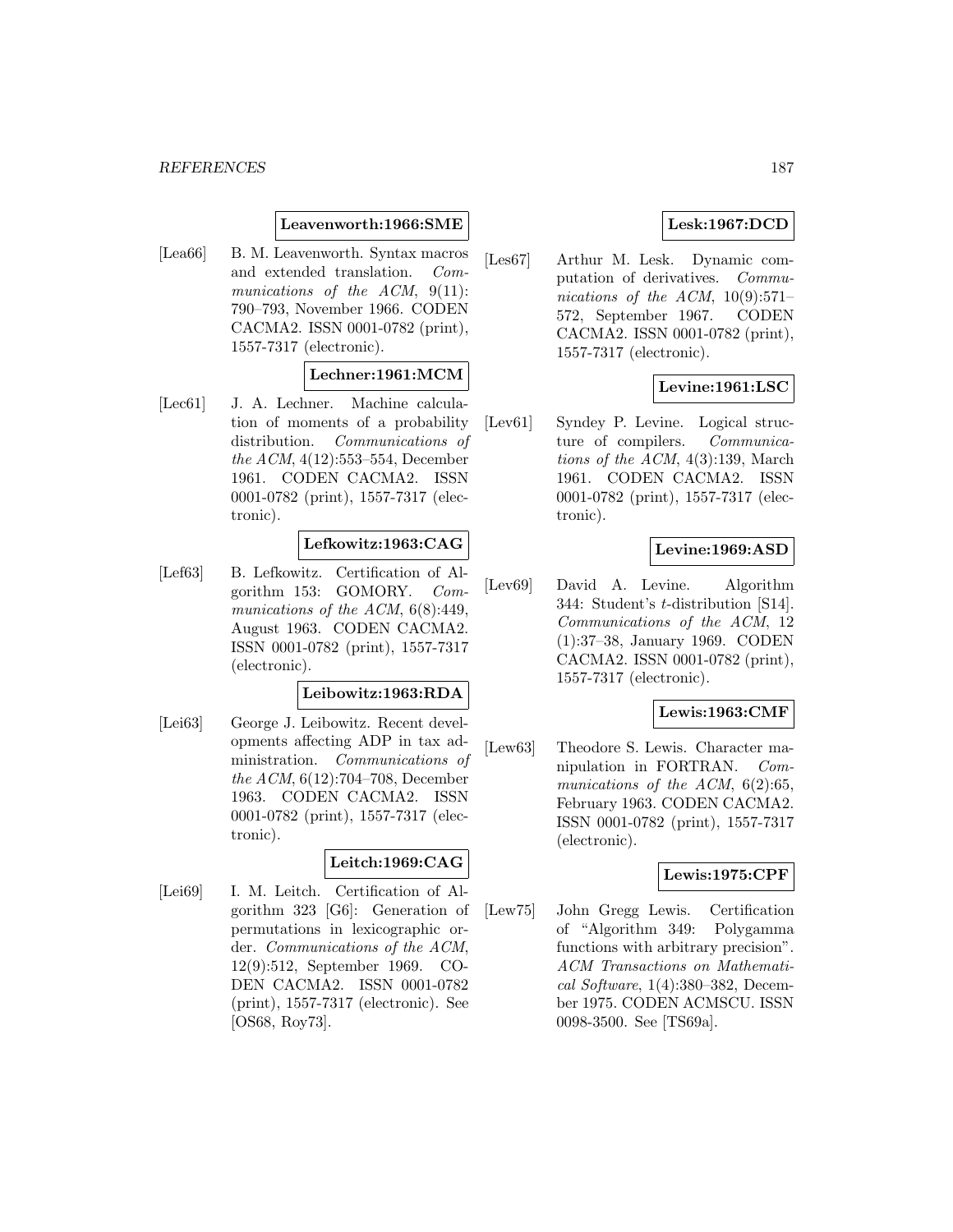### **Luther:1962:FSC**

[LG62] H. A. Luther and L. F. Guseman, Jr. A finite sequentially compact process for the adjoints of matrices over arbitrary integral domains. Communications of the ACM, 5(8): 447–448, August 1962. CODEN CACMA2. ISSN 0001-0782 (print), 1557-7317 (electronic).

### **Lotsch:1964:AFI**

[LG64] Helmut Lotsch and Malcolm Gray. Algorithm 244: Fresnel integrals [S20]. Communications of the ACM, 7(11):660–661, November 1964. CODEN CACMA2. ISSN 0001-0782 (print), 1557-7317 (electronic).

# **Lapidus:1965:SEA**

[LG65] Arnold Lapidus and Max Goldstein. Some experiments in algebraic manipulation by computer. Communications of the ACM, 8(8): 501–508, August 1965. CODEN CACMA2. ISSN 0001-0782 (print), 1557-7317 (electronic).

#### **Leonard:1966:MEM**

[LG66] Gene F. Leonard and John R. Goodroe. More on extensible machines. Communications of the ACM, 9(3):183–188, March 1966. CODEN CACMA2. ISSN 0001-0782 (print), 1557-7317 (electronic).

### **Lang:1968:ARI**

[LG68a] C. A. Lang and J. C. Gray. ASP — A ring implemented associative structure package. Communications of the ACM,  $11(8):550-555$ ,

August 1968. CODEN CACMA2. ISSN 0001-0782 (print), 1557-7317 (electronic).

# **Lang:1968:PTA**

[LG68b] C. A. Lang and J. C. Gray. Programming techniques: ASP—a ring implemented associative structure package. Communications of the ACM, 11(8):550–555, August 1968. CODEN CACMA2. ISSN 0001-0782 (print), 1557-7317 (electronic).

## **Levenson:1961:MC**

[LH61] Judith Levenson and Frank Helwig. The META compiler. Communications of the ACM,  $4(9)$ : 405, September 1961. CODEN CACMA2. ISSN 0001-0782 (print), 1557-7317 (electronic).

#### **Lesem:1968:SAC**

[LHJ68] L. B. Lesem, P. M. Hirsch, and J. A. Jordan, Jr. Scientific applications: Computer synthesis of holograms for 3-D display. Communications of the ACM, 11(10):661–674, October 1968. CODEN CACMA2. ISSN 0001-0782 (print), 1557-7317 (electronic).

# **Lieblein:1960:CPP**

[Lie60] Julius Lieblein. Comments on a previous paper. Communications of the  $ACM$ ,  $3(10):536$ , October 1960. CODEN CACMA2. ISSN 0001-0782 (print), 1557-7317 (electronic).

### **Lietzke:1964:MSC**

[Lie64] Marjorie P. Lietzke. A method of syntax-checking ALGOL 60. Com-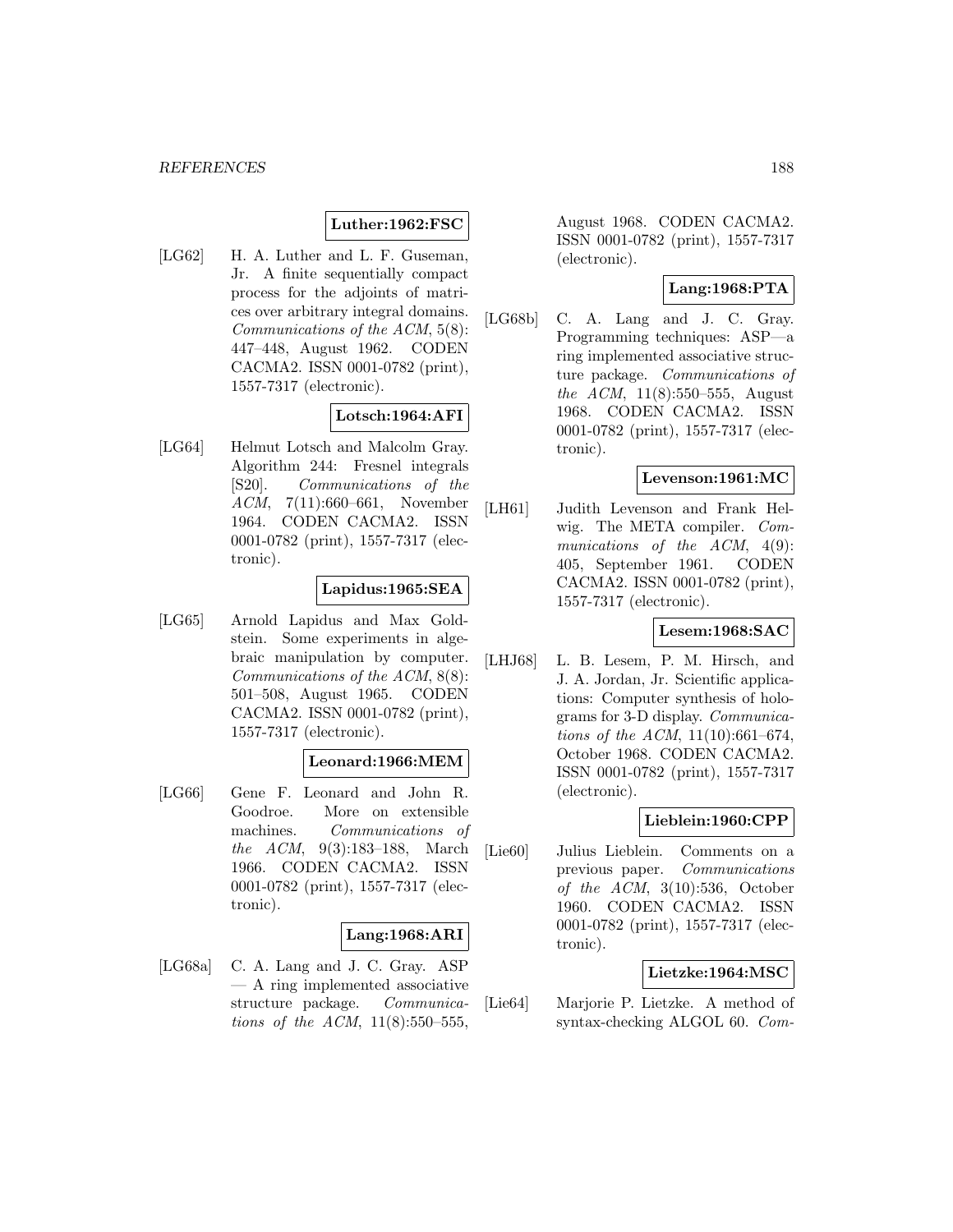munications of the ACM, 7(8): 475–478, August 1964. CODEN CACMA2. ISSN 0001-0782 (print), 1557-7317 (electronic).

### **Lions:1966:MRU**

[Lio66] John Lions. Matrix reduction using the Hungarian method for the generation of school timetables. Communications of the ACM, 9(5):349– 354, May 1966. CODEN CACMA2. ISSN 0001-0782 (print), 1557-7317 (electronic).

# **Lipp:1961:AF**

[Lip61a] M. F. Lipp. Algorithm 33: Factorial. Communications of the ACM, 4(2):106, February 1961. CODEN CACMA2. ISSN 0001-0782 (print), 1557-7317 (electronic).

# **Lipp:1961:AGF**

[Lip61b] M. F. Lipp. Algorithm 34: Gamma function. Communications of the ACM,  $4(2):106$ , February 1961. CODEN CACMA2. ISSN 0001-0782 (print), 1557-7317 (electronic).

### **Lippitt:1962:CC**

[Lip62] A. Lippitt. COBOL and compatibility. Communications of the ACM, 5(5):254–255, May 1962. CODEN CACMA2. ISSN 0001- 0782 (print), 1557-7317 (electronic).

# **Ledley:1966:BPS**

[LJB66] R. S. Ledley, J. Jacobsen, and M. Belson. BUGSYS: a programming system for picture processing—not for debugging. Communications of the ACM, 9(2): 79–84, February 1966. CODEN CACMA2. ISSN 0001-0782 (print), 1557-7317 (electronic).

# **Luh:1965:MMM**

[LK65] J. Y. S. Luh and R. J. Krolak. Mathematical model for mechanical part description. Communications of the ACM,  $8(2):125-129$ , February 1965. CODEN CACMA2. ISSN 0001-0782 (print), 1557-7317 (electronic).

### **Lockemann:1967:MEO**

[LK67] Peter C. Lockemann and W. Dale Knutsen. A multiprogramming environment for online data acquisition and analysis. Communications of the ACM, 10(12):758–764, December 1967. CODEN CACMA2. ISSN 0001-0782 (print), 1557-7317 (electronic).

#### **Lockemann:1968:IRR**

[LK68a] Peter C. Lockemann and W. Dale Knutsen. Information retrieval: Recovery of disk contents after system failure. Communications of the ACM, 11(8):542, August 1968. CO-DEN CACMA2. ISSN 0001-0782 (print), 1557-7317 (electronic).

### **Lockemann:1968:RDC**

[LK68b] Peter C. Lockemann and W. Dale Knutsen. Recovery of disk contents after system failure. Communications of the ACM, 11(8):542–549, August 1968. CODEN CACMA2. ISSN 0001-0782 (print), 1557-7317 (electronic).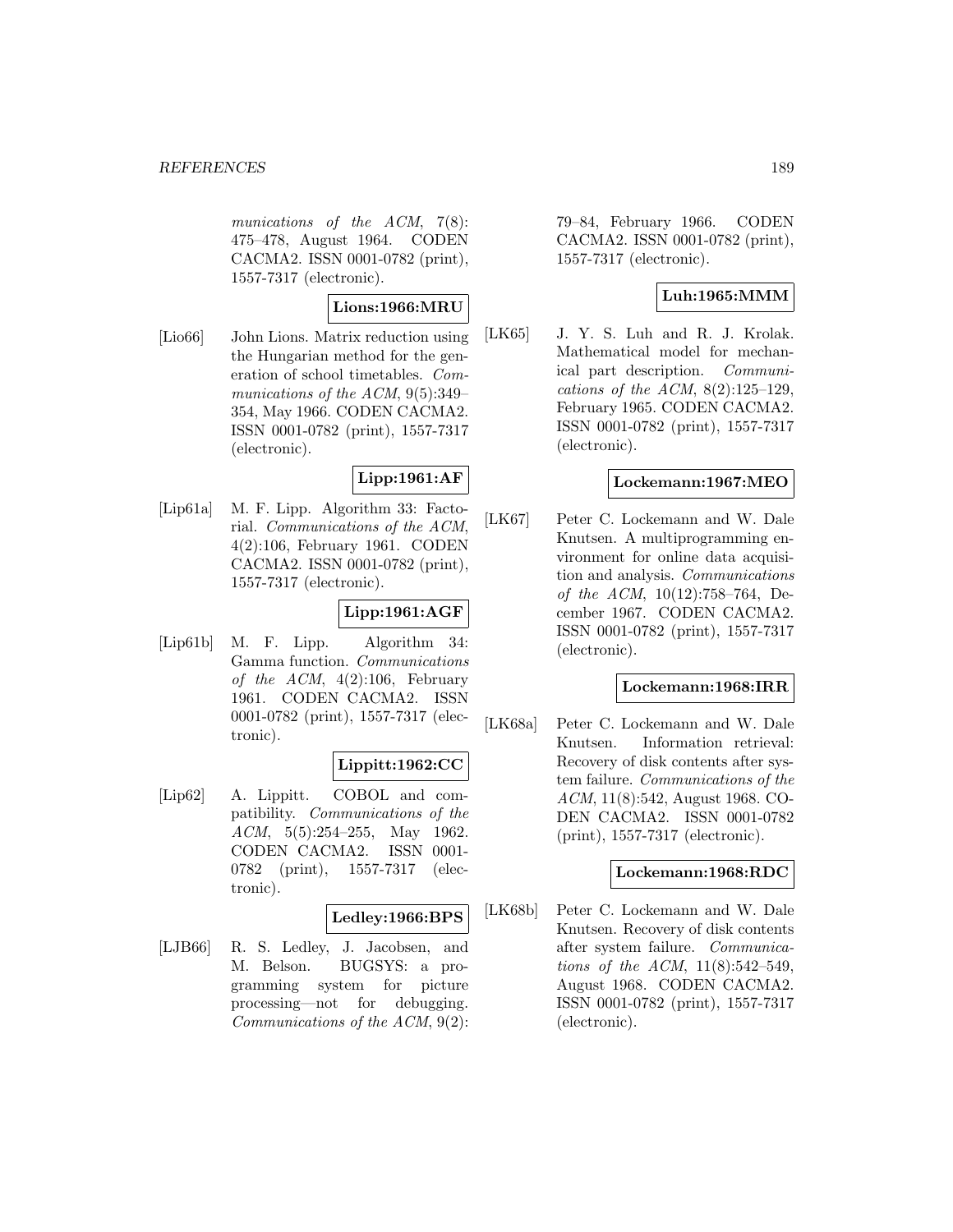# **Lourie:1966:LTD**

[LLB66] Janice R. Lourie, John J. Lorenzo, and Abel Bomberault. On-line textile designing. Communications of the ACM, 9(7):484, July 1966. CO-DEN CACMA2. ISSN 0001-0782 (print), 1557-7317 (electronic).

# **Lloyd:1966:AGP**

[Llo66] P. Lloyd. Algorithm 278: Graph plotter. Communications of the ACM, 9(2):88, February 1966. CO-DEN CACMA2. ISSN 0001-0782 (print), 1557-7317 (electronic).

### **Larsen:1965:MSD**

[LM65] Robert P. Larsen and M. Morris Mano. Modeling and simulation of digital networks. Communications of the ACM, 8(5):308–312, May 1965. CODEN CACMA2. ISSN 0001-0782 (print), 1557-7317 (electronic).

### **Levien:1967:CSI**

[LM67] R. E. Levien and M. E. Maron. A computer system for inference execution and data retrieval. Communications of the  $ACM$ , 10(11): 715–721, November 1967. CODEN CACMA2. ISSN 0001-0782 (print), 1557-7317 (electronic).

### **Lowry:1969:OCO**

[LM69] Edward S. Lowry and C. W. Medlock. Object code optimization. Communications of the ACM, 12 (1):13–22, January 1969. CODEN CACMA2. ISSN 0001-0782 (print), 1557-7317 (electronic).

## **Landwehr:1965:BOS**

[LMM<sup>+</sup>65] J. B. Landwehr, C. McLaughlin, H. Mueller, M. Lichstein, and S. V. Pollack. BLNSYS—a 1401 operating system with Braille capabilities. Communications of the ACM, 8(5):300–303, May 1965. CODEN CACMA2. ISSN 0001-0782 (print), 1557-7317 (electronic).

# **Landis:1962:IEO**

[LMT62] Norman Landis, Andrew Manos, and L. Richard Turner. Initial experience with an operating multiprogramming system. Communications of the ACM,  $5(5):282-286$ , May 1962. CODEN CACMA2. ISSN 0001-0782 (print), 1557-7317 (electronic).

### **Lehman:1963:STS**

[LNE63] M. Lehman, Z. Netter, and R. Eshed. SABRAC, a time-sharing lowcost computer. Communications of the ACM, 6(8):427–429, August 1963. CODEN CACMA2. ISSN 0001-0782 (print), 1557-7317 (electronic).

# **Lo:1967:UCZ**

[Lo67] P. P. Lo. Use Chinese for zero and oh? Communications of the ACM, 10(12):757, December 1967. CO-DEN CACMA2. ISSN 0001-0782 (print), 1557-7317 (electronic).

### **Logan:1960:BST**

[Log60] William A. Logan. The basic side of tape labeling. Communications of the ACM,  $3(2):85-86$ , February 1960. CODEN CACMA2. ISSN 0001-0782 (print), 1557-7317 (electronic).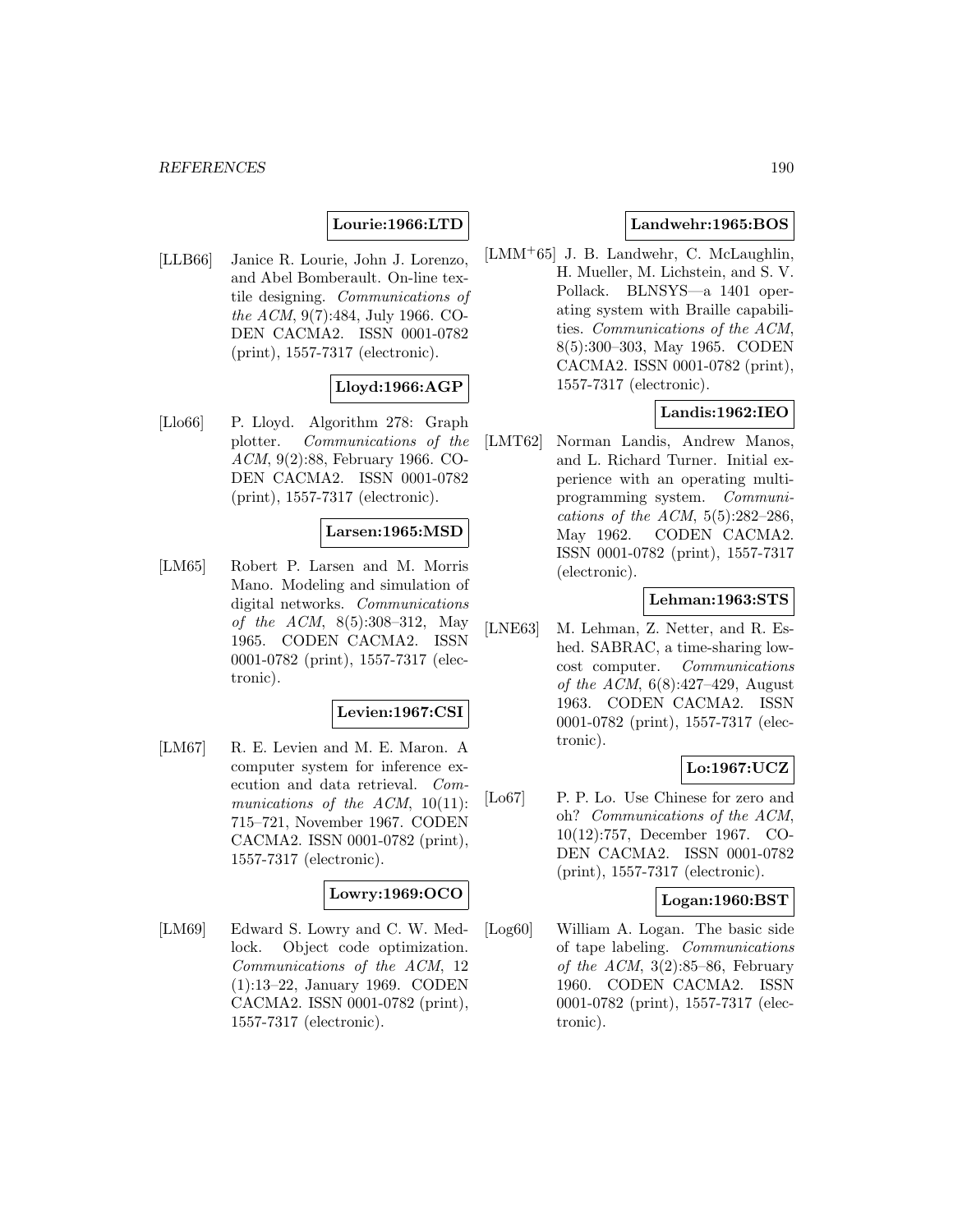#### *REFERENCES* 191

# **Lohse:1968:CBH**

[Loh68a] E. Lohse. Correspondences of 8-bit and Hollerith codes for computer environments—a USASI tutorial. Communications of the ACM, 11 (11):783–789, November 1968. CO-DEN CACMA2. ISSN 0001-0782 (print), 1557-7317 (electronic).

# **Lohse:1968:HPC**

[Loh68b] E. Lohse. Hollerith punched card code. Communications of the ACM, 11(4):275–281, April 1968. CODEN CACMA2. ISSN 0001-0782 (print), 1557-7317 (electronic).

#### **Lohse:1968:SHF**

[Loh68c] E. Lohse. Standards: Heading format for data transmission (A US-AAI) tutorial. Communications of the ACM,  $11(6):441-448$ , June 1968. CODEN CACMA2. ISSN 0001-0782 (print), 1557-7317 (electronic).

#### **Lohse:1968:SPUa**

[Loh68d] E. Lohse. Standards: Proposed USA standard: Data code for calendar date for machine-to-machine data interchange. Communications of the ACM, 11(4):273–274, April 1968. CODEN CACMA2. ISSN 0001-0782 (print), 1557-7317 (electronic).

## **Lohse:1968:SPUc**

[Loh68e] E. L. Lohse. Standards: Proposed USA Standard: Code extension procedures for information interchange. Communications of the ACM, 11(12):849–852, December 1968. CODEN CACMA2. ISSN

0001-0782 (print), 1557-7317 (electronic).

#### **Lohse:1968:SPUb**

[Loh68f] E. L. Lohse. Standards: Proposed USA Standard: Procedures for the standardization process. Communications of the ACM, 11(12):846– 849, December 1968. CODEN CACMA2. ISSN 0001-0782 (print), 1557-7317 (electronic).

#### **Lohse:1969:DCC**

[Loh69] E. L. Lohse. Data communications control procedures for the USA Standard Code for Information Interchange. Communications of the ACM, 12(3):166–178, March 1969. CODEN CACMA2. ISSN 0001-0782 (print), 1557-7317 (electronic).

### **Lombardi:1961:TF**

[Lom61] Lionello Lombardi. Theory of files. Communications of the ACM, 4(7): 324, July 1961. CODEN CACMA2. ISSN 0001-0782 (print), 1557-7317 (electronic).

#### **Lombardi:1964:GBO**

[Lom64] Lionello A. Lombardi. A general business-oriented language based on decision expressions. Communications of the ACM,  $7(2):104-111$ , February 1964. CODEN CACMA2. ISSN 0001-0782 (print), 1557-7317 (electronic).

#### **Longo:1962:SRC**

[Lon62] Leonard F. Longo. SURGE: a recoding of the COBOL merchandise control algorithm. Communications of the ACM,  $5(2):98-100$ , February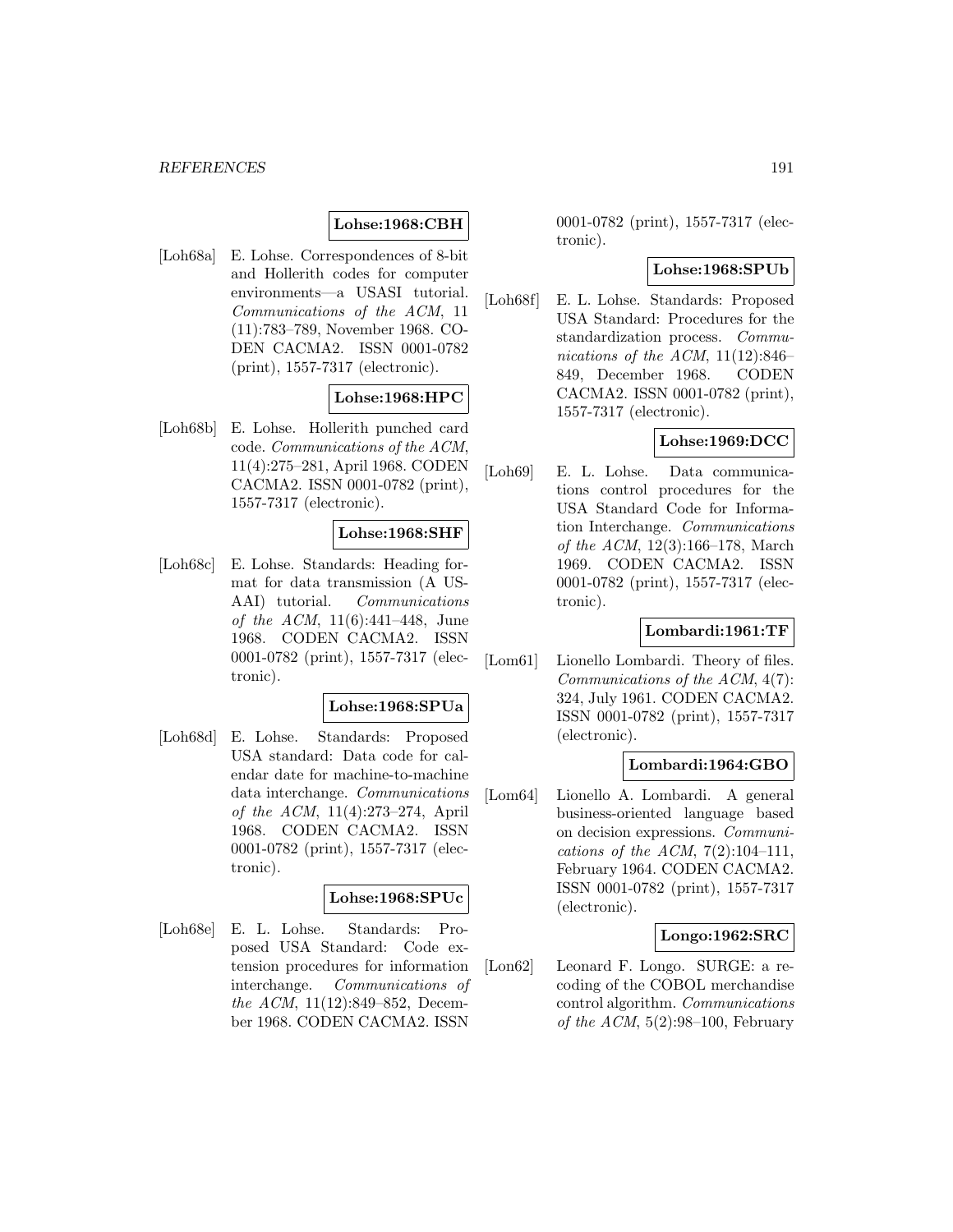1962. CODEN CACMA2. ISSN 0001-0782 (print), 1557-7317 (electronic).

### **London:1970:CAM**

[Lon70] R. L. London. Certification of "Algorithm 245: Treesort 3 [M1]": Proof of algorithms — A new kind of certification. Communications of the ACM, 13(6):371–374, June 1970. CODEN CACMA2. ISSN 0001-0782 (print), 1557-7317 (electronic). See [Flo64a].

### **Loomis:1965:BN**

[Loo65] R. G. Loomis. Boundary networks. Communications of the ACM, 8 (1):44–48, January 1965. CODEN CACMA2. ISSN 0001-0782 (print), 1557-7317 (electronic).

## **Lorin:1963:LEO**

[Lor63] H. Lorin. Letter to the Editor: an omission in mendoza. Communications of the ACM,  $6(8):421$ , August 1963. CODEN CACMA2. ISSN 0001-0782 (print), 1557-7317 (electronic).

### **Lowe:1969:ABP**

[Low69] Thomas C. Lowe. Analysis of Boolean program models for timeshared, paged environments. Communications of the  $ACM$ , 12(4): 199–205, April 1969. CODEN CACMA2. ISSN 0001-0782 (print), 1557-7317 (electronic).

#### **Loomis:1963:FAW**

[LR63] R. G. Loomis and J. Rubin. Flexible abbreviation of words in a computer language. Communications of the ACM,  $6(11):668$ , November

1963. CODEN CACMA2. ISSN 0001-0782 (print), 1557-7317 (electronic).

### **Larson:1962:SAB**

[LSM62] Richard Larson, Peter Sellers, and Ruben Meyer. Simulation and analysis of biochemical systems: II. solution of differential equations. Communications of the ACM, 5 (1):63–65, January 1962. CODEN CACMA2. ISSN 0001-0782 (print), 1557-7317 (electronic).

### **Lohse:1965:CSC**

[LSTG65] E. Lohse, R. V. Smith, J. F. Traub, and S. Gorn. Character structure and character parity sense for serial-by-bit data communication in the American Standard Code for Information Interchange. Communications of the ACM, 8(9):553– 556, September 1965. CODEN CACMA2. ISSN 0001-0782 (print), 1557-7317 (electronic).

### **Lubkin:1960:NA**

[Lub60] S. Lubkin. A note on approximating  $e^x$ . Communications of the ACM, 3(12):649–652, December 1960. CODEN CACMA2. ISSN 0001-0782 (print), 1557-7317 (electronic).

#### **Luccio:1967:CIR**

[Luc67] F. Luccio. A comment on index register allocation. Communications of the ACM, 10(9):572–574, September 1967. CODEN CACMA2. ISSN 0001-0782 (print), 1557-7317 (electronic).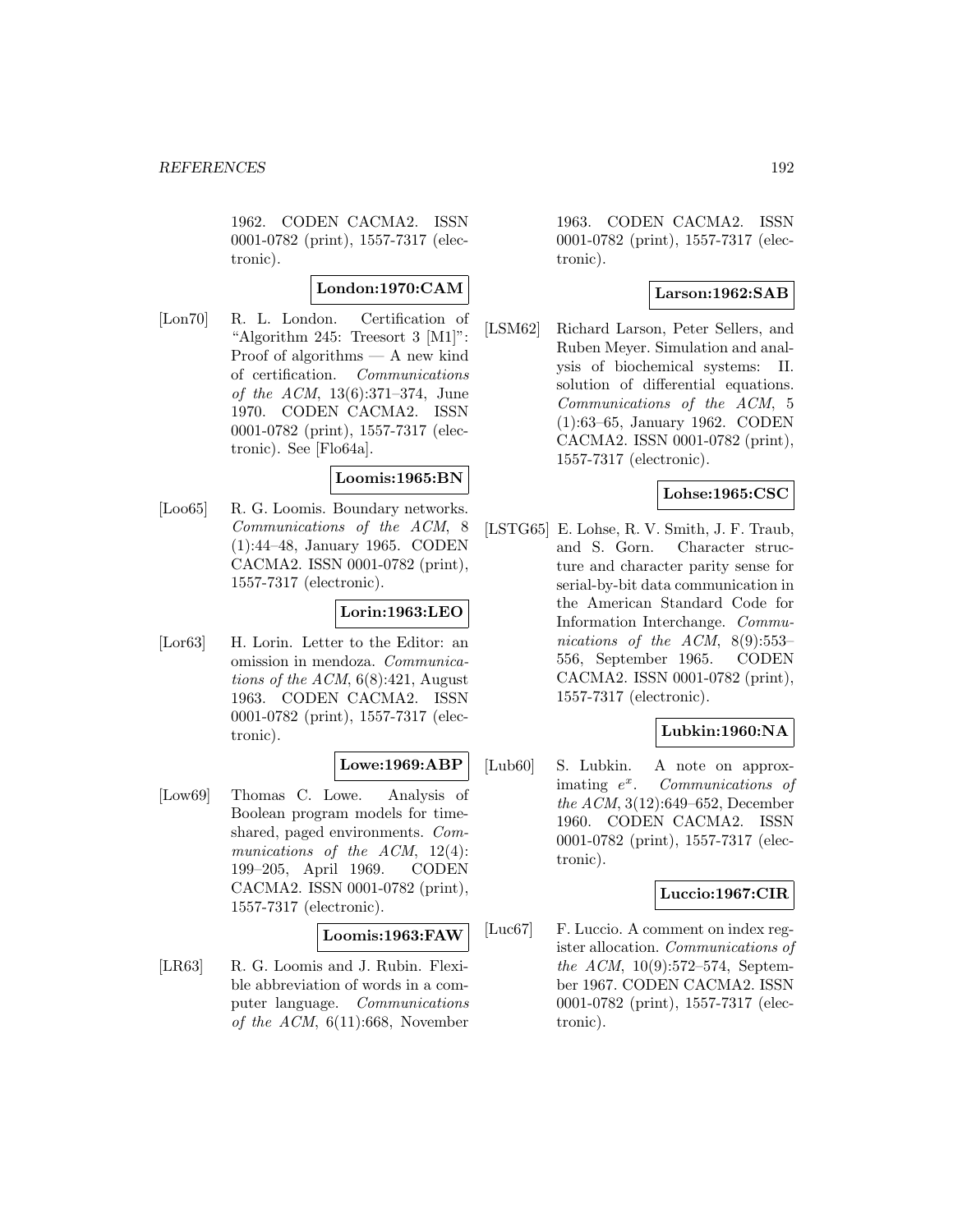# **Ludwig:1963:AIB**

[Lud63] Oliver G. Ludwig. Algorithm 179: Incomplete beta ratio. Communications of the  $ACM$ , 6(6):314, June 1963. CODEN CACMA2. ISSN 0001-0782 (print), 1557-7317 (electronic). See remark [PS76, BB74].

# **Luebbert:1960:PCF**

[Lue60] William F. Luebbert. Programming compatibility in a family of closely related digital computers. Communications of the ACM, 3 (7):420–429, July 1960. CODEN CACMA2. ISSN 0001-0782 (print), 1557-7317 (electronic).

### **Luebbert:1964:MSP**

[Lue64] William F. Luebbert. Mark sense and port-a-punch programming inputs. Communications of the ACM, 7(12):722–723, December 1964. CODEN CACMA2. ISSN 0001-0782 (print), 1557-7317 (electronic).

### **Lukehard:1963:AKM**

[Luk63] Phyllis M. Lukehard. Algorithm 218: Kutta Merson. Communications of the ACM, 6(12):737– 738, December 1963. CODEN CACMA2. ISSN 0001-0782 (print), 1557-7317 (electronic).

# **Luther:1963:IFT**

[Lut63] H. A. Luther. An iterative factorization technique for polynomials. Communications of the ACM, 6(3):108–110, March 1963. CODEN CACMA2. ISSN 0001-0782 (print), 1557-7317 (electronic).

# **Luther:1964:CIT**

[Lut64] H. A. Luther. A class of iterative techniques for the factorization of polynomials. Communications of the ACM, 7(3):177–179, March 1964. CODEN CACMA2. ISSN 0001-0782 (print), 1557-7317 (electronic).

# **Ledley:1962:APL**

[LW62a] Robert S. Ledley and James B. Wilson. Automatic-programminglanguage translation through syntactical analysis. Communications of the ACM,  $5(3):145-155$ , March 1962. CODEN CACMA2. ISSN 0001-0782 (print), 1557-7317 (electronic).

### **Lipkin:1962:CMC**

[LW62b] Martin Lipkin and Max A. Woodbury. Coding of medical case history data for computer analysis. Communications of the ACM, 5 (10):532–534, October 1962. CO-DEN CACMA2. ISSN 0001-0782 (print), 1557-7317 (electronic).

# **Lynch:1960:CI**

[Lyn60] William C. Lynch. Coding isomorphisms. Communications of the  $ACM$ ,  $3(2):84-85$ , February 1960. CODEN CACMA2. ISSN 0001-0782 (print), 1557-7317 (electronic).

### **Lynch:1962:WBD**

[Lyn62] W. C. Lynch. On a wiredin binary-to-decimal conversion scheme. Communications of the ACM, 5(3):159, March 1962. CO-DEN CACMA2. ISSN 0001-0782 (print), 1557-7317 (electronic).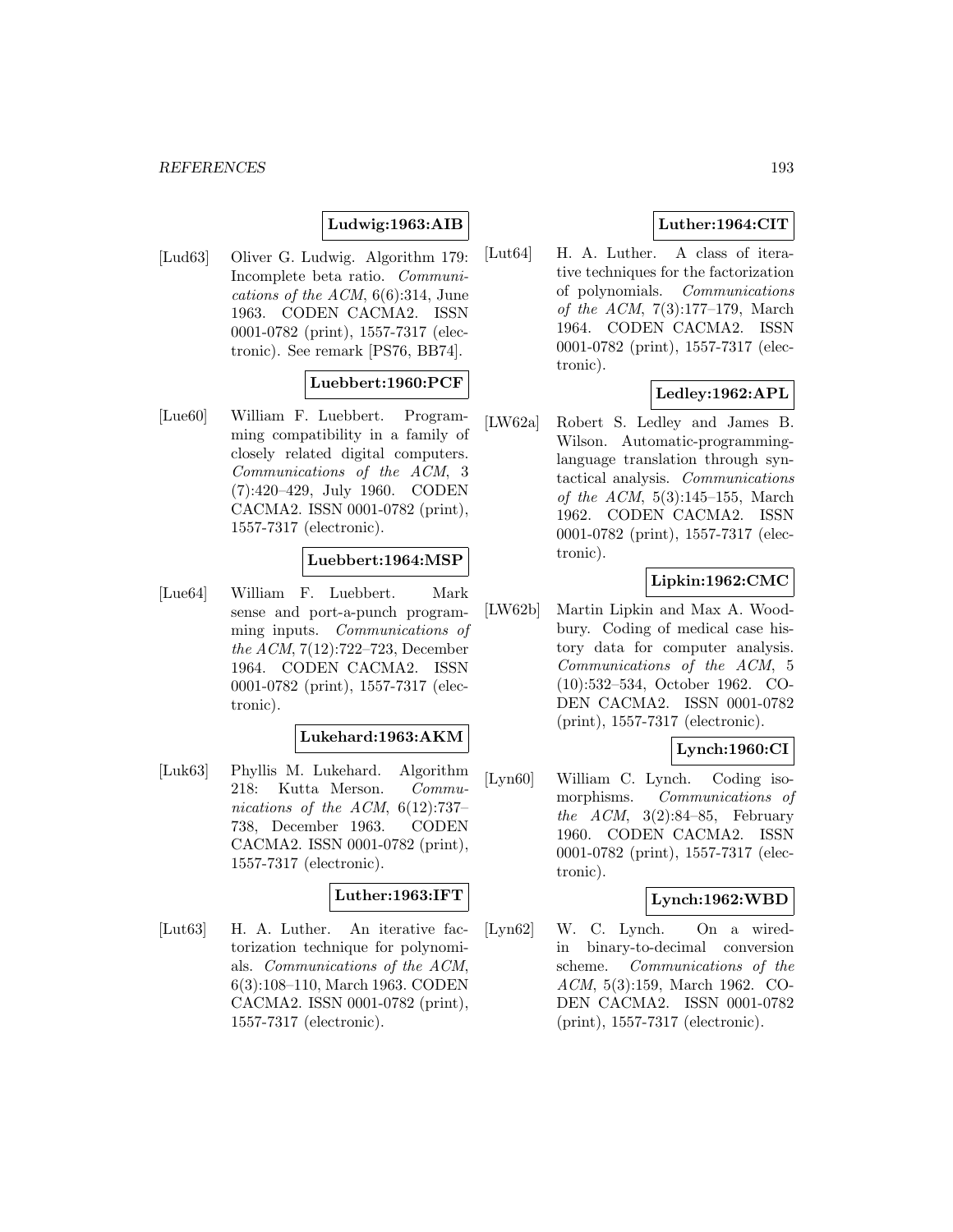# **Lynch:1965:RSC**

[Lyn65] W. C. Lynch. Recursive solution of a class of combinatorial problems: An example. Communications of the ACM, 8(10):617–620, October 1965. CODEN CACMA2. ISSN 0001-0782 (print), 1557-7317 (electronic).

### **Lynch:1966:DHC**

[Lyn66] W. C. Lynch. Description of a high capacity, fast turnaround university computing center. Communications of the ACM, 9(2):117–123, February 1966. CODEN CACMA2. ISSN 0001-0782 (print), 1557-7317 (electronic).

# **Lynch:1968:CSR**

[Lyn68] W. C. Lynch. Computer systems: Reliable full-duplex file transmission over half-duplex telephone line. Communications of the ACM, 11 (6):407–410, June 1968. CODEN CACMA2. ISSN 0001-0782 (print), 1557-7317 (electronic).

### **M:1967:LEP**

[M.67] J. S. M. Letter to the Editor: The President's letter. Communications of the ACM,  $10(5):259$ , May 1967. CODEN CACMA2. ISSN 0001-0782 (print), 1557-7317 (electronic).

#### **Mackinney:1960:ALS**

[Mac60a] John G. Mackinney. Algorithm 28: Least squares fit by orthogonal polynomials. Communications of the  $ACM$ ,  $3(11):604$ , November 1960. CODEN CACMA2. ISSN 0001-0782 (print), 1557-7317 (electronic).

### **Mackinney:1960:APT**

[Mac60b] John G. Mackinney. Algorithm 29: Polynomial transformer. Communications of the ACM, 3(11): 604, November 1960. CODEN CACMA2. ISSN 0001-0782 (print), 1557-7317 (electronic).

### **Mackinson:1961:CSP**

[Mac61a] Thomas N. Mackinson. COBOL: a sample problem. *Communications* of the ACM, 4(8):340–346, August 1961. CODEN CACMA2. ISSN 0001-0782 (print), 1557-7317 (electronic).

### **MacMillan:1961:RAL**

[Mac61b] D. B. MacMillan. Remark on Algorithm 28: Least-squares fit by orthogonal polynomials. Communications of the ACM,  $4(12):544$ , December 1961. CODEN CACMA2. ISSN 0001-0782 (print), 1557-7317 (electronic).

#### **MacDonald:1962:TCP**

[Mac62] Clarice MacDonald. Trajectory computation in a problem-oriented language. Communications of the ACM, 5(6):356, June 1962. CO-DEN CACMA2. ISSN 0001-0782 (print), 1557-7317 (electronic).

#### **MacGowan:1964:FST**

[Mac64] Roger A. MacGowan. FOR-TRAN subroutines for time series data reduction. Communications of the ACM, 7(3):153–157, March 1964. CODEN CACMA2. ISSN 0001-0782 (print), 1557-7317 (electronic).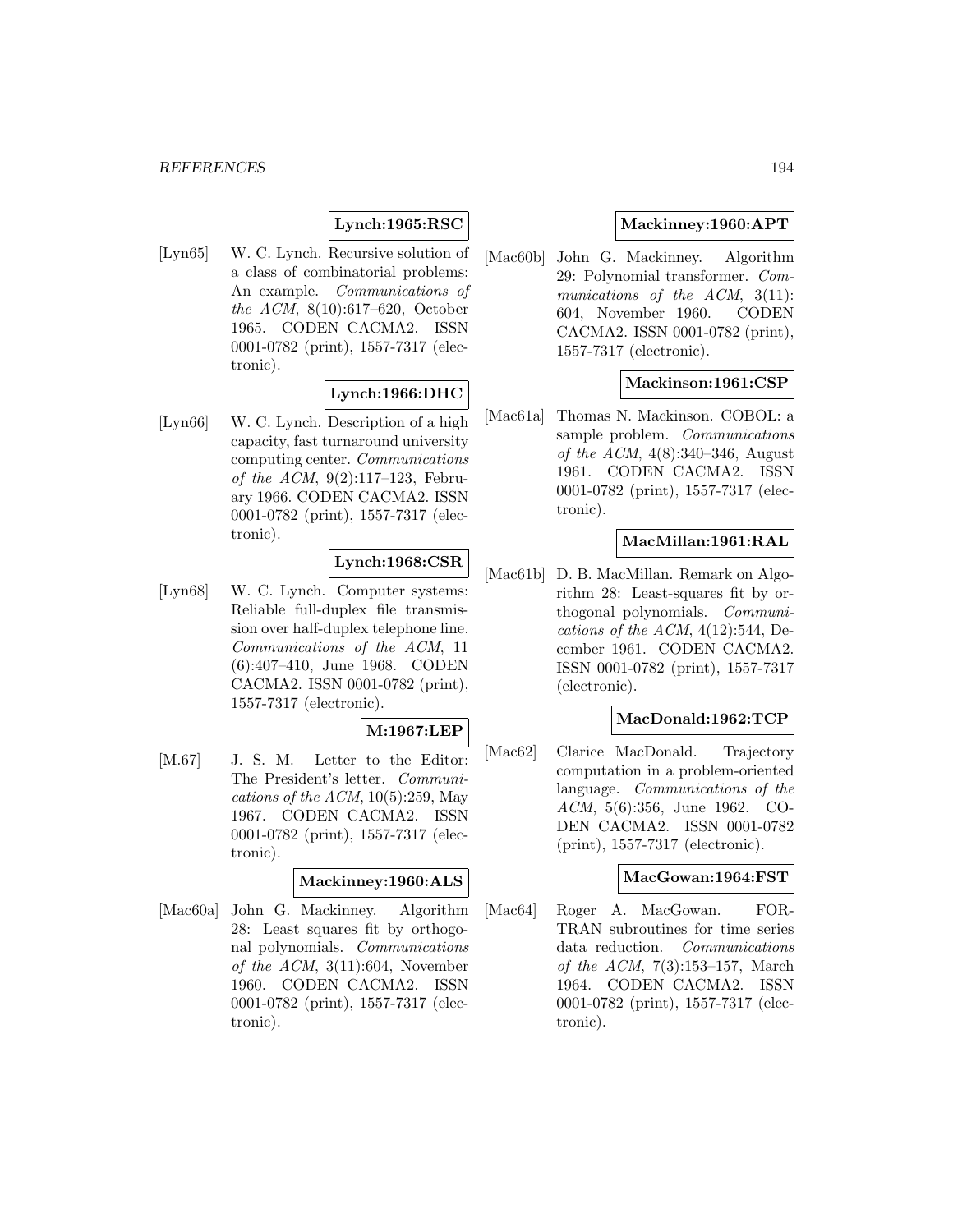#### **MacLaren:1965:APN**

[Mac65] M. D. MacLaren. Algorithm 272: Procedure for the normal distribution functions [S15]. Communications of the ACM, 8(12):789– 790, December 1965. CODEN CACMA2. ISSN 0001-0782 (print), 1557-7317 (electronic). See remarks [HJ67b, Mac68].

### **MacLaren:1968:RAP**

[Mac68] M. D. MacLaren. Remark on Algorithm 272: Procedure for the normal distribution functions. Communications of the  $ACM$ , 11(7):498, July 1968. CODEN CACMA2. ISSN 0001-0782 (print), 1557-7317 (electronic). See [Mac65].

### **MacLeod:1969:CAK**

[Mac69] I. D. G. MacLeod. Certification of Algorithm 302 [K2]: Transpose vector stored array. Communications of the  $ACM$ , 12(6):326, June 1969. CODEN CACMA2. ISSN 0001-0782 (print), 1557-7317 (electronic).

#### **Madden:1960:LER**

[Mad60] J. D. Madden. Letter to the Editor: Revisions to the ACM Constitution. Communications of the ACM, 3(4):A12, April 1960. CO-DEN CACMA2. ISSN 0001-0782 (print), 1557-7317 (electronic). See response [Hus60d].

#### **Madnick:1967:PTS**

[Mad67] Stuart E. Madnick. Programming techniques: String processing techniques. Communications of the ACM, 10(7):420–424, July

1967. CODEN CACMA2. ISSN 0001-0782 (print), 1557-7317 (electronic).

### **Maher:1961:PSA**

[Mah61] R. J. Maher. Problems of storage allocation in a multiprocessor multiprogrammed system. Communications of the ACM,  $4(10):421-422$ , October 1961. CODEN CACMA2. ISSN 0001-0782 (print), 1557-7317 (electronic).

#### **Maher:1964:TRG**

[Mah64] Alice S. Maher. A technique for reading gapless tapes makes electrocardiograph analysis feasible on the IBM 7090. Communications of the ACM,  $7(11):663-665$ , November 1964. CODEN CACMA2. ISSN 0001-0782 (print), 1557-7317 (electronic).

#### **Makinson:1967:AGL**

[Mak67a] G. J. Makinson. Algorithm 296: Generalized least squares fit by orthogonal polynomials. Communications of the ACM,  $10(2):87-88$ , February 1967. CODEN CACMA2. ISSN 0001-0782 (print), 1557-7317 (electronic).

### **Makinson:1967:RAL**

[Mak67b] G. J. Makinson. Remark on Algorithm 28: Least squares fit by orthogonal polynomials. Communications of the ACM,  $10(5):293$ , May 1967. CODEN CACMA2. ISSN 0001-0782 (print), 1557-7317 (electronic).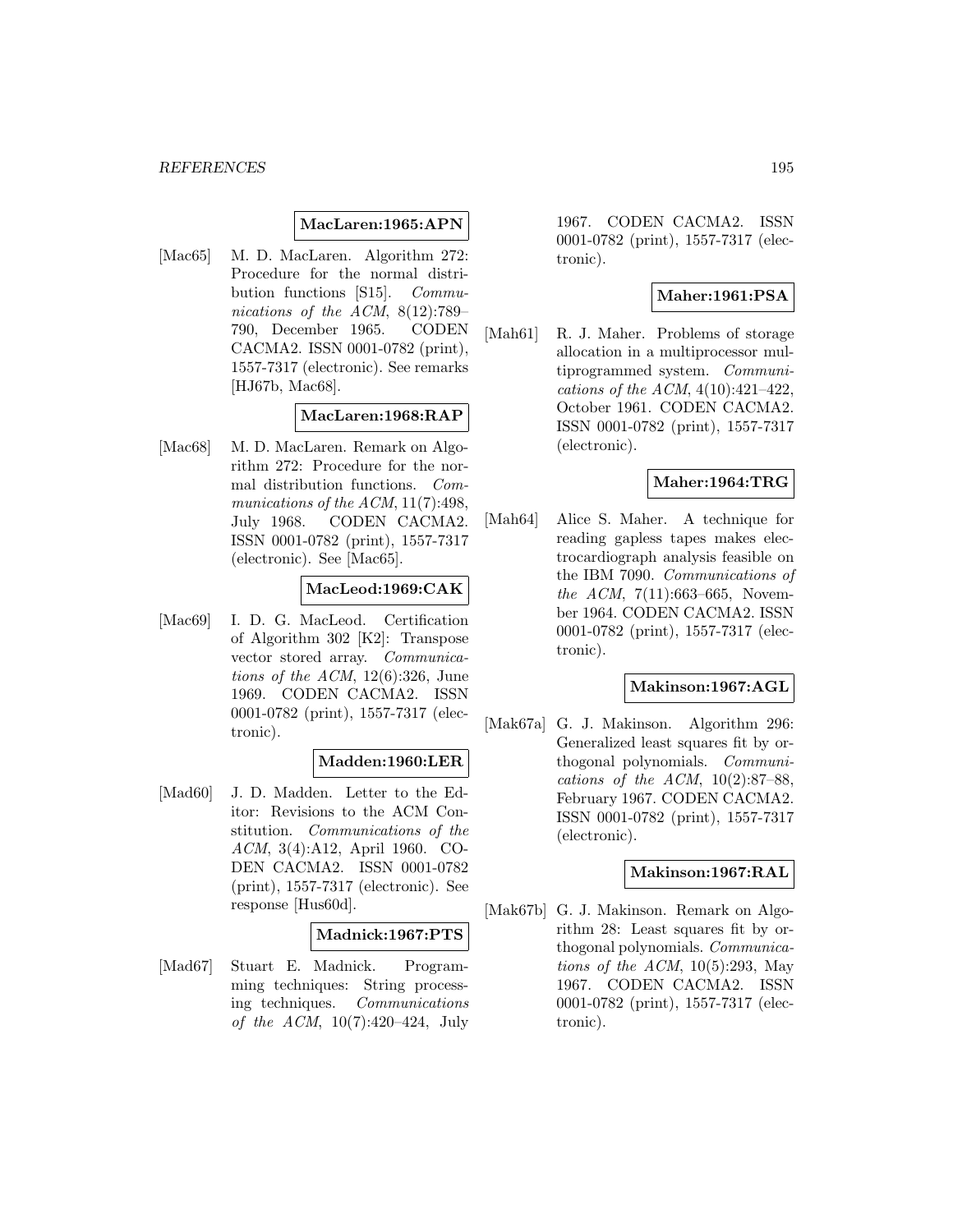#### **Makinson:1967:RAG**

[Mak67c] G. J. Makinson. Remarks on Algorithm 296: Generalized least squares fit by orthogonal polynomials. Communications of the ACM, 10(6):377, June 1967. CODEN CACMA2. ISSN 0001-0782 (print), 1557-7317 (electronic).

#### **Malcolm:1963:SDP**

[Mal63] W. David Malcolm, Jr. String distribution for the polyphase sort. Communications of the ACM, 6 (5):217–220, May 1963. CODEN CACMA2. ISSN 0001-0782 (print), 1557-7317 (electronic).

# **Maloney:1966:MAS**

[Mal66] Clifford J. Maloney. Multinomial acceptance sampling. Communications of the ACM, 9(7):482, July 1966. CODEN CACMA2. ISSN 0001-0782 (print), 1557-7317 (electronic).

#### **Manker:1963:MS**

[Man63] Harold H. Manker. Multiphase sorting. Communications of the ACM, 6(5):214–217, May 1963. CODEN CACMA2. ISSN 0001- 0782 (print), 1557-7317 (electronic).

### **Mancino:1964:CFC**

[Man64] O. G. Mancino. Characteristics of the FORTRAN CEP language. Communications of the ACM, 7 (7):423–424, July 1964. CODEN CACMA2. ISSN 0001-0782 (print), 1557-7317 (electronic).

## **Mano:1965:PSB**

[Man65] M. Morris Mano. Pracniques: Simulation of Boolean functions in a decimal computer. Communications of the ACM,  $8(1):39-40$ , January 1965. CODEN CACMA2. ISSN 0001-0782 (print), 1557-7317 (electronic). See remarks [Dod65].

### **Mancino:1966:MPF**

[Man66] O. G. Mancino. Multiple precision floating-point conversion from decimal-to-binary and vice versa. Communications of the ACM, 9 (5):347–348, May 1966. CODEN CACMA2. ISSN 0001-0782 (print), 1557-7317 (electronic).

#### **Maniotes:1968:LEM**

[Man68] John Maniotes. Letter to the Editor: on master's level curricula survey. Communications of the ACM, 11(12):801, December 1968. CO-DEN CACMA2. ISSN 0001-0782 (print), 1557-7317 (electronic).

## **Mapp:1968:PLP**

[Map68] G. A. Mapp. Proposed library of programs for personnel and related work. Communications of the ACM, 11(9):593, September 1968. CODEN CACMA2. ISSN 0001-0782 (print), 1557-7317 (electronic).

### **Marcus:1961:NFG**

[Mar61] Curt F. Marcus. A note on fitting great circles by least squares. Communications of the ACM,  $4(8):353$ , August 1961. CODEN CACMA2. ISSN 0001-0782 (print), 1557-7317 (electronic).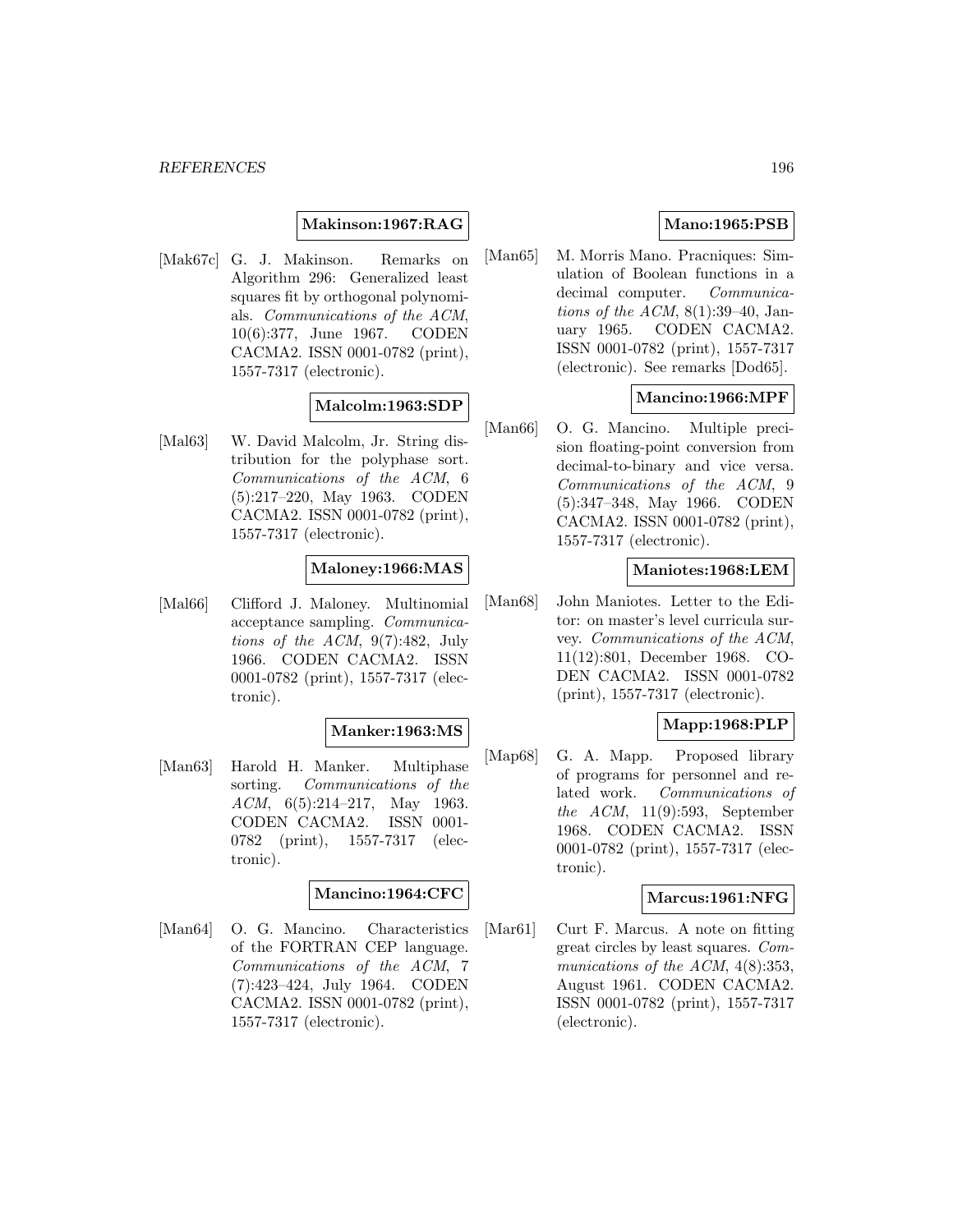### **Marsaglia:1963:GDR**

[Mar63] G. Marsaglia. Generating discrete random variables in a computer. Communications of the ACM, 6 (1):37–38, January 1963. CODEN CACMA2. ISSN 0001-0782 (print), 1557-7317 (electronic).

#### **Marzocco:1966:MMM**

[Mar66] Frank N. Marzocco. Man, medicine, mathematics, and machines. Communications of the ACM, 9(5):389, May 1966. CODEN CACMA2. ISSN 0001-0782 (print), 1557-7317 (electronic).

#### **Marsaglia:1968:RNF**

[Mar68a] George Marsaglia. Random numbers fall mainly in the planes. Proceedings of the National Academy of Sciences of the United States of America, 61(1):25–28, September 15, 1968. CODEN PNASA6. ISSN 0027-8424 (print), 1091-6490 (electronic). A popularized account of this work appeared as "Are random numbers really random?" [Scientific Research (Philadelphia, PA), 3 (1968), 21–??]. This widelycited paper describes the hyperplane problem that linear congruential generators suffer from, although careful choice of multipliers can minimize its importance: see [CM67b, DH97b, DH97a, DH00].

# **Martin:1968:LEB**

[Mar68b] Bruce A. Martin. Letter to the Editor: On binary notation. Communications of the ACM,  $11(10):658$ , October 1968. CODEN CACMA2. ISSN 0001-0782 (print), 1557-7317 (electronic).

# **Martin:1968:PLB**

[Mar68c] David F. Martin. Programming languages: Boolean matrix methods for the detection of simple precedence grammars. Communications of the ACM,  $11(10):685-$ 687, October 1968. CODEN CACMA2. ISSN 0001-0782 (print), 1557-7317 (electronic).

### **Masterson:1960:CTC**

[Mas60] Kleber S. Masterson, Jr. Compilation for two computers with NELIAC. Communications of the ACM, 3(11):607–611, November 1960. CODEN CACMA2. ISSN 0001-0782 (print), 1557-7317 (electronic).

### **Matthewman:1964:DE**

[Mat64] John H. Matthewman. The dangling "else". Communications of the  $ACM$ , 7(3):165, March 1964. CODEN CACMA2. ISSN 0001-0782 (print), 1557-7317 (electronic).

### **Matula:1968:BCT**

[Mat68a] David W. Matula. The base conversion theorem. Proceedings of the American Mathematical Society, 19 (3):716–723, June 1968. CODEN PAMYAR. ISSN 0002-9939 (print), 1088-6826 (electronic).

### **Matula:1968:C**

[Mat68b] David W. Matula. In-and-out conversions. Communications of the  $ACM$ , 11(1):47–50, January 1968. CODEN CACMA2. ISSN 0001-0782 (print), 1557-7317 (electronic). See also [Gol67a, Mat68a].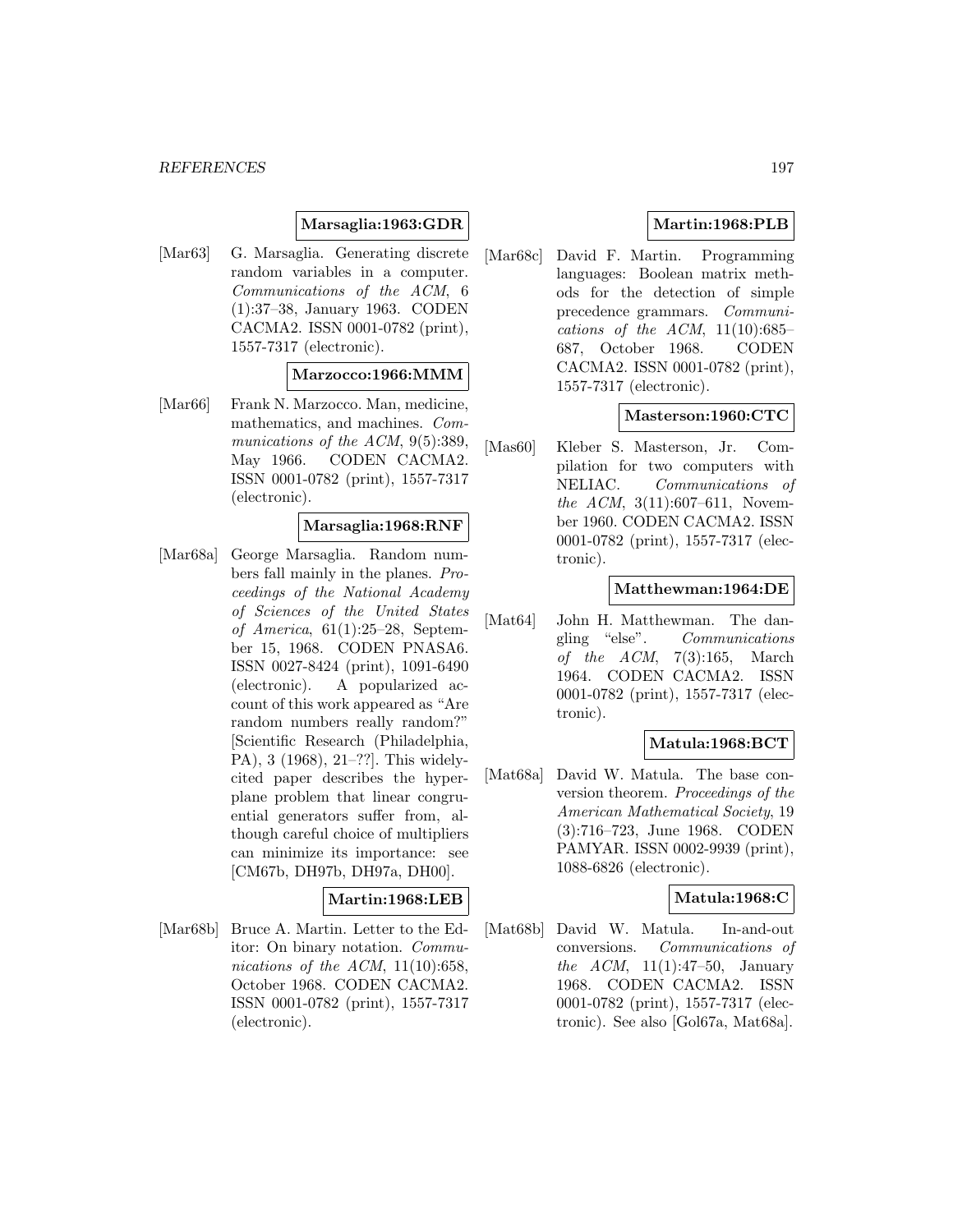### **Maurer:1966:CEF**

[Mau66] Ward Douglas Maurer. Computer experiments in finite algebra. Communications of the ACM,  $9(8):598-$ 603, 643, August 1966. CODEN CACMA2. ISSN 0001-0782 (print), 1557-7317 (electronic).

## **Maurer:1968:PTI**

[Mau68] Ward Douglas Maurer. Programming technique: An improved hash code for scatter storage. Communications of the ACM,  $11(1):35-38$ , January 1968. CODEN CACMA2. ISSN 0001-0782 (print), 1557-7317 (electronic).

### **Mayoh:1961:LEI**

[May61a] B. H. Mayoh. Letter to the Editor: Irons' procedure DIAGRAM. Communications of the ACM,  $4(6):284$ , June 1961. CODEN CACMA2. ISSN 0001-0782 (print), 1557-7317 (electronic).

#### **Mayoh:1961:ACT**

[May61b] Brian H. Mayoh. Algorithm 69: Chain tracing. Communications of the ACM, 4(9):392, September 1961. CODEN CACMA2. ISSN 0001-0782 (print), 1557-7317 (electronic).

### **May:1962:CAC**

[May62a] Ronald W. May. Certification of Algorithm 94: Combination. Communications of the ACM, 5(11): 557, November 1962. CODEN CACMA2. ISSN 0001-0782 (print), 1557-7317 (electronic).

## **May:1962:RAE**

[May62b] Ronald W. May. Remark on Algorithm 99: Evaluation of Jacobi symbol. Communications of the  $ACM$ ,  $5(11):557$ , November 1962. CODEN CACMA2. ISSN 0001-0782 (print), 1557-7317 (electronic).

### **Mayoh:1962:AESa**

[May62c] Brian H. Mayoh. Algorithm 81: Economising a sequence 1. Communications of the ACM, 5(3): 166–167, March 1962. CODEN CACMA2. ISSN 0001-0782 (print), 1557-7317 (electronic).

## **Mayoh:1962:AESb**

[May62d] Brian H. Mayoh. Algorithm 82: Economising a sequence 2. Communications of the ACM,  $5(3):167$ , March 1962. CODEN CACMA2. ISSN 0001-0782 (print), 1557-7317 (electronic).

#### **Mayoh:1962:AOC**

[May62e] Brian H. Mayoh. Algorithm 83: Optimal classification of objects. Communications of the ACM, 5(3): 167–168, March 1962. CODEN CACMA2. ISSN 0001-0782 (print), 1557-7317 (electronic).

#### **Mayer:1963:SIT**

[May63] Robert J. Mayer. Selective instruction trap for the 7090. Communications of the ACM,  $6(3):101$ , March 1963. CODEN CACMA2. ISSN 0001-0782 (print), 1557-7317 (electronic).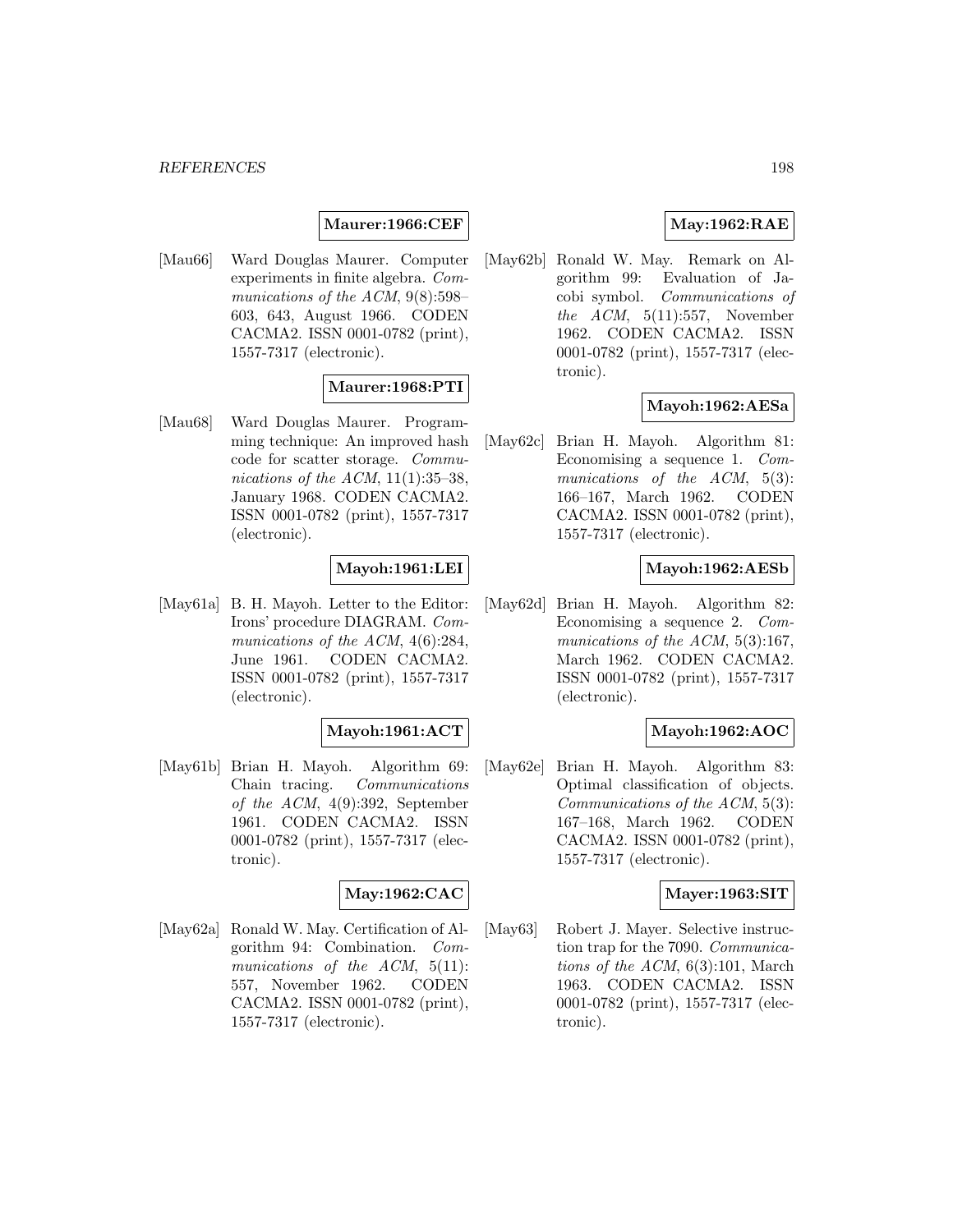### **Marsaglia:1968:OLR**

[MB68] George Marsaglia and T. A. Bray. One-line random number generators and their use in combinations. Communications of the ACM, 11 (11):757–759, November 1968. CO-DEN CACMA2. ISSN 0001-0782 (print), 1557-7317 (electronic).

# **Mueller:1965:CPS**

[MC65] R. K. Mueller and L. Cooper. A comparison of the primal-simplex and primal-dual algorithms for linear programming. Communications of the ACM,  $8(11):682-$ 686, November 1965. CODEN CACMA2. ISSN 0001-0782 (print), 1557-7317 (electronic). See letter [BJ66a].

### **McKellar:1969:OSO**

[MC69] A. C. McKellar and Edward G. Coffman, Jr. Operating systems: Organizing matrices and matrix operations for paged memory systems. Communications of the ACM, 12 (3):153–165, March 1969. CODEN CACMA2. ISSN 0001-0782 (print), 1557-7317 (electronic).

### **Macleod:1973:RAH**

[MC73] I. D. G. Macleod and A. M. Collins. Remark on "Algorithm 420: Hidden-line plotting program". Communications of the ACM, 16(7):448, July 1973. CO-DEN CACMA2. ISSN 0001-0782 (print), 1557-7317 (electronic). See remark [Wil72, Ell74b, Gai74, Wil73, Ell74a].

## **McAllester:1964:PSO**

[McA64] R. L. McAllester. Polyphase sorting with overlapped rewind. Communications of the ACM,  $7(3):158-159$ , March 1964. CODEN CACMA2. ISSN 0001-0782 (print), 1557-7317 (electronic).

# **McBeth:1963:LER**

[McB63] J. Harold McBeth. Letter to the Editor: on the reference counter method. Communications of the ACM,  $6(9):575$ , September 1963. CODEN CACMA2. ISSN 0001-0782 (print), 1557-7317 (electronic).

# **McCarthy:1960:RFS**

[McC60] John L. McCarthy. Recursive functions of symbolic expressions and their computation by machine, Part I. Communications of the ACM, 3 (4):184–195, April 1960. CODEN CACMA2. ISSN 0001-0782 (print), 1557-7317 (electronic).

### **McCormick:1963:GPC**

[McC63] E. M. McCormick. Group participation computer demonstration. Communications of the ACM, 6(9): 573–574, September 1963. CODEN CACMA2. ISSN 0001-0782 (print), 1557-7317 (electronic).

### **McClure:1964:RGI**

[McC64a] Robert M. McClure. Remark on Gladwin's integer conversion. Communications of the ACM, 7(7):424, July 1964. CODEN CACMA2. ISSN 0001-0782 (print), 1557-7317 (electronic).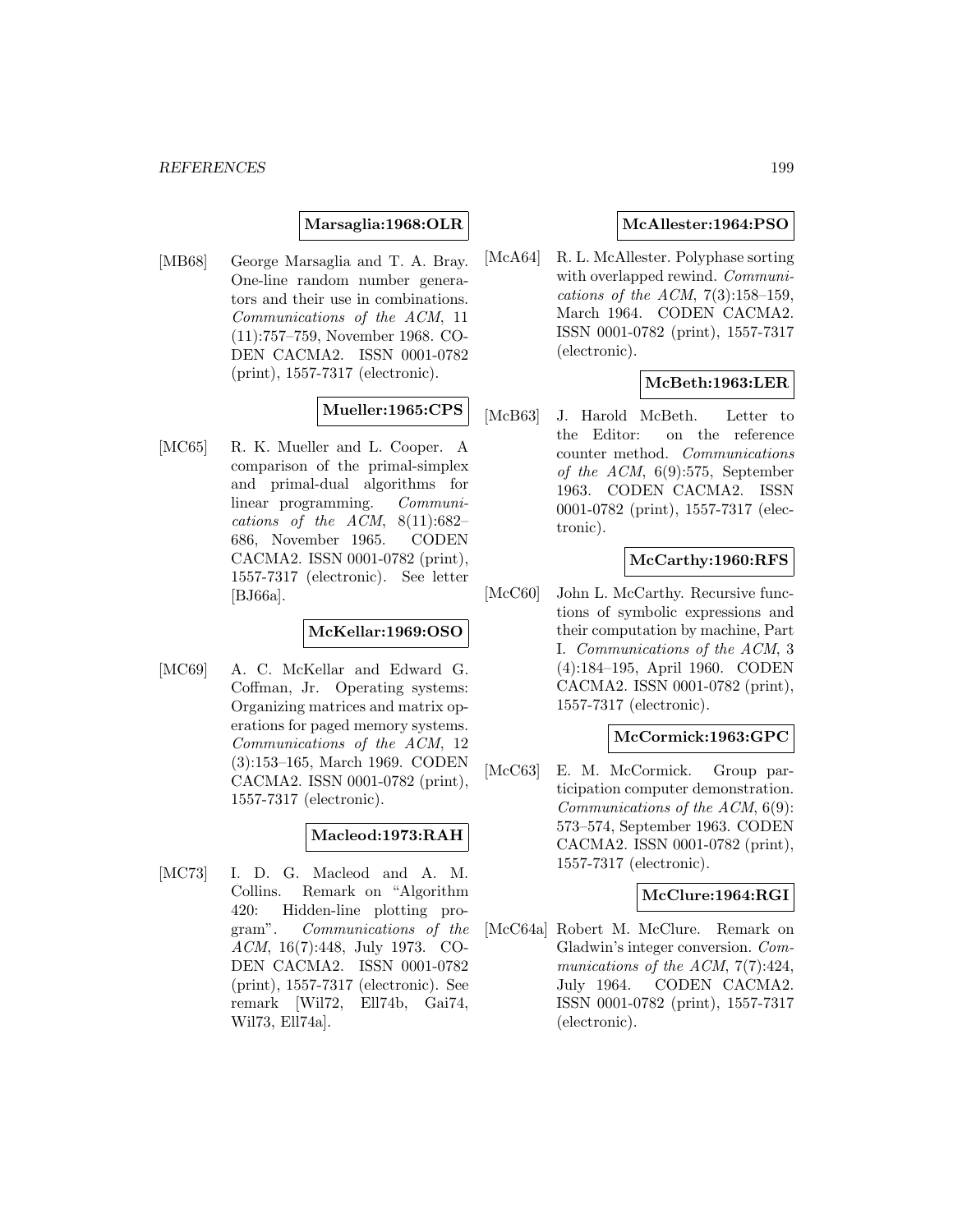### **McCombs:1964:CAG**

[McC64b] Van K. McCombs. Certification of Algorithm 221: Gamma function. Communications of the ACM, 7(10):586, October 1964. CODEN CACMA2. ISSN 0001-0782 (print), 1557-7317 (electronic).

#### **McCammon:1966:HRD**

[McC66] Richard B. McCammon. Half rotations in N-dimensional Euclidean space. Communications of the ACM, 9(9):688–689, September 1966. CODEN CACMA2. ISSN 0001-0782 (print), 1557-7317 (electronic).

#### **McCarthy:1967:LEC**

[McC67] John McCarthy. Letter to the Editor: Comments on time sharing. Communications of the ACM, 10 (9):531, September 1967. CODEN CACMA2. ISSN 0001-0782 (print), 1557-7317 (electronic).

#### **McCarthy:1963:LSS**

[MCD63] John McCarthy, Fernando J. Corbató, and Marjorie M. Daggett. The linking segment subprogram language and linking loader. Communications of the ACM, 6(7):391, July 1963. CODEN CACMA2. ISSN 0001-0782 (print), 1557-7317 (electronic).

#### **McGee:1962:PCM**

[McG62] William C. McGee. The property classification method of file design and processing. Communications of the ACM, 5(8):450–458, August 1962. CODEN CACMA2. ISSN 0001-0782 (print), 1557-7317 (electronic).

# **McIlroy:1960:MIE**

[McI60a] M. Douglas McIlroy. Macro instruction extensions of compiler languages. Communications of the ACM, 3(4):214–220, April 1960. CODEN CACMA2. ISSN 0001-0782 (print), 1557-7317 (electronic).

### **McIsaac:1960:CAS**

[McI60b] Paul McIsaac. Combining AL-GOL statement analysis with validity checking. Communications of the ACM, 3(7):418–419, July 1960. CODEN CACMA2. ISSN 0001-0782 (print), 1557-7317 (electronic).

### **McIlroy:1963:VMF**

[McI63] M. D. McIlroy. A variant method of file searching. Communications of the ACM,  $6(3):101$ , March 1963. CODEN CACMA2. ISSN 0001-0782 (print), 1557-7317 (electronic).

### **McIlroy:1969:LES**

[McI69a] M. D. McIlroy. Letter to the Editor: A scheme for specifying running titles. Communications of the ACM, 12(7):413, July 1969. CO-DEN CACMA2. ISSN 0001-0782 (print), 1557-7317 (electronic).

### **McIlroy:1969:AGS**

[McI69b] M. Douglas McIlroy. Algorithm 354: Generator of spanning trees [H]. Communications of the ACM, 12(9):511, September 1969. CO-DEN CACMA2. ISSN 0001-0782 (print), 1557-7317 (electronic).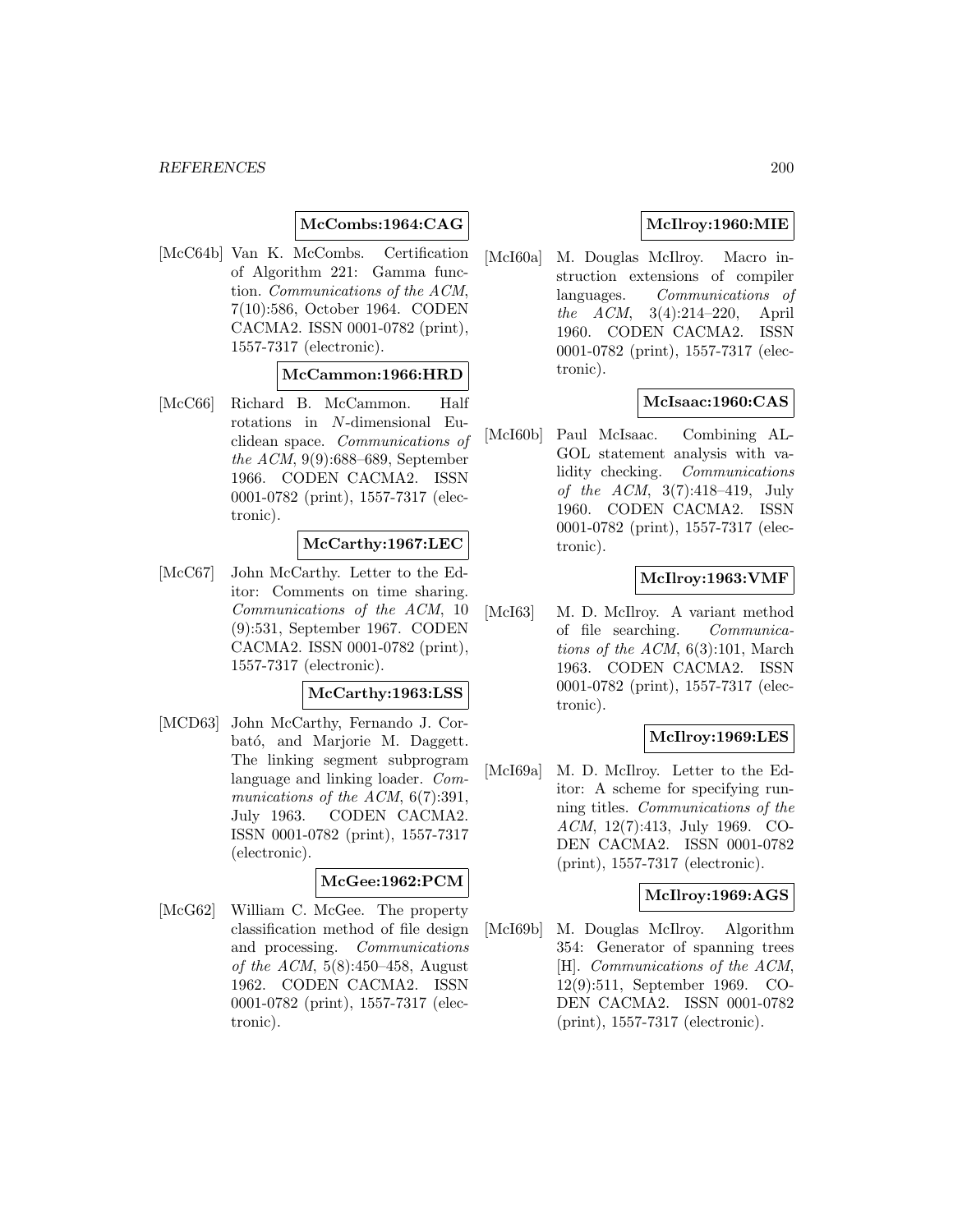#### **McKeeman:1962:ACE**

[McK62a] William Marshall McKeeman. Algorithm 135: Crout with equilibration and iteration. Communications of the ACM, 5(11):553– 555, November 1962. CODEN CACMA2. ISSN 0001-0782 (print), 1557-7317 (electronic). See also [Mei65].

### **McKeeman:1962:AAN**

[McK62b] William Marshall McKeeman. Algorithm 145: Adaptive numerical integration by Simpson's rule. Communications of the ACM, 5 (12):604, December 1962. CODEN CACMA2. ISSN 0001-0782 (print), 1557-7317 (electronic).

## **McKeeman:1962:AMI**

[McK62c] William Marshall McKeeman. Algorithm 146: Multiple integration. Communications of the ACM, 5 (12):604–605, December 1962. CO-DEN CACMA2. ISSN 0001-0782 (print), 1557-7317 (electronic).

## **McKeeman:1962:CAC**

[McK62d] William Marshall McKeeman. Certification of Algorithm 135: Crout with equilibration and iteration. Communications of the ACM, 5 (11):557, November 1962. CODEN CACMA2. ISSN 0001-0782 (print), 1557-7317 (electronic).

### **McKeeman:1963:AAI**

[McK63a] William Marshall McKeeman. Algorithm 198: Adaptive integration and multiple integration. Communications of the ACM,  $6(8)$ : 443–444, August 1963. CODEN

CACMA2. ISSN 0001-0782 (print), 1557-7317 (electronic).

#### **McKeeman:1963:CAA**

[McK63b] Wm. M. McKeeman. Certification of Algorithm 145: Adaptive numerical integration by Simpson's rule. Communications of the ACM, 6(4):167–168, April 1963. CODEN CACMA2. ISSN 0001-0782 (print), 1557-7317 (electronic).

#### **McKeeman:1964:AFF**

[McK64a] W. M. McKeeman. Algorithm 239: Free field read. Communications of the ACM, 7(8):481–482, August 1964. CODEN CACMA2. ISSN 0001-0782 (print), 1557-7317 (electronic).

#### **McKeeman:1964:RAC**

[McK64b] William Marshall McKeeman. Remark on Algorithm 135: Crout with equilibration and iteration. Communications of the ACM, 7(7): 421, July 1964. CODEN CACMA2. ISSN 0001-0782 (print), 1557-7317 (electronic).

### **McKay:1965:ANR**

[McK65a] J. K. S. McKay. Algorithm 262: Number of restricted partitions of N [A1]. Communications of the ACM, 8(8):493, August 1965. CO-DEN CACMA2. ISSN 0001-0782 (print), 1557-7317 (electronic).

### **Mckay:1965:APG**

[Mck65b] J. K. S. Mckay. Algorithm 263: Partition generator [A1]. Communications of the ACM, 8(8):493, August 1965. CODEN CACMA2.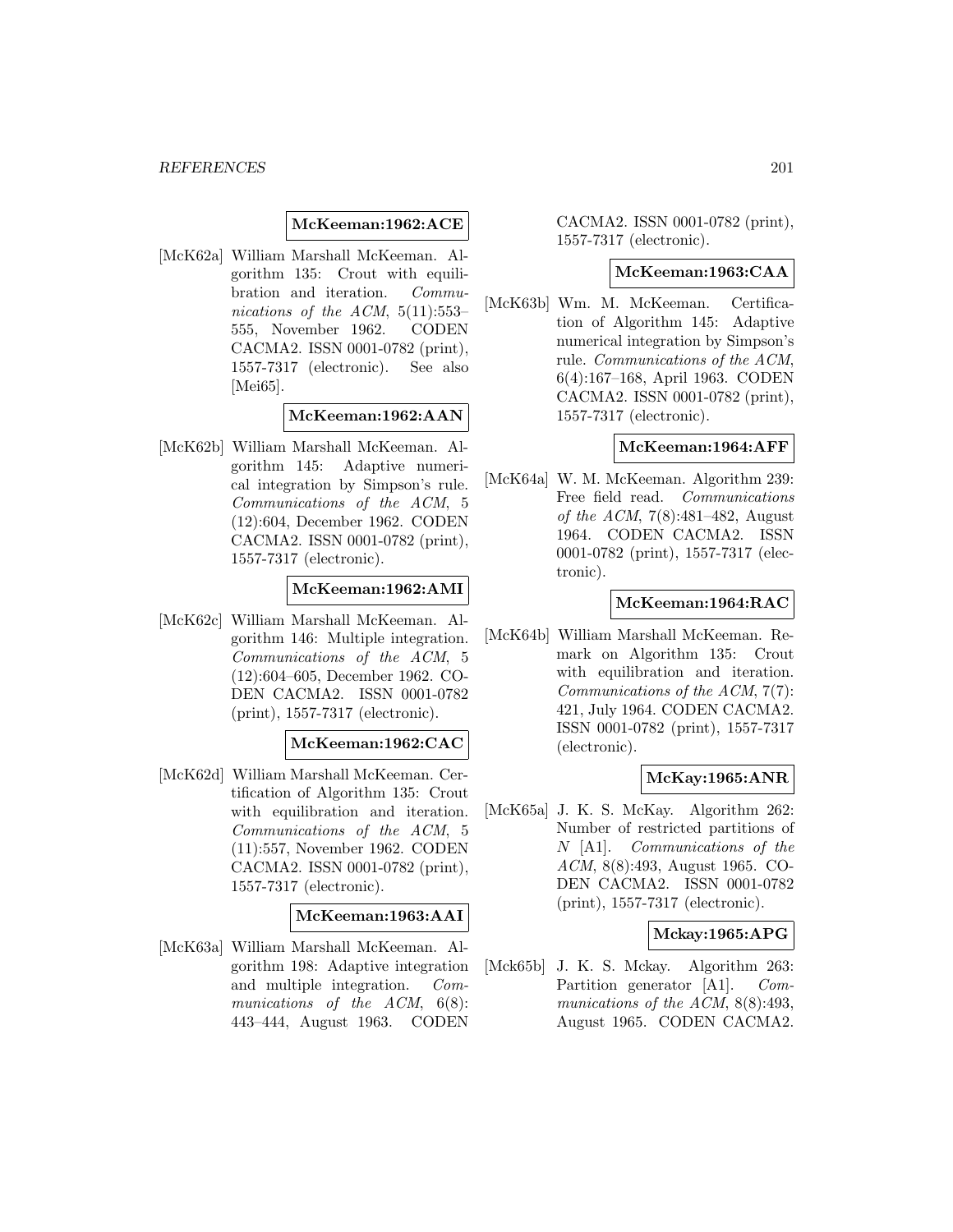ISSN 0001-0782 (print), 1557-7317 (electronic).

### **McKay:1965:AMP**

[McK65c] J. K. S. McKay. Algorithm 264: Map of partitions into integers [A1]. Communications of the ACM, 8 (8):493, August 1965. CODEN CACMA2. ISSN 0001-0782 (print), 1557-7317 (electronic).

### **McKeeman:1965:AAR**

[McK65d] W. M. McKeeman. Algorithm 268: ALGOL 60 reference language editor [R2]. Communications of the ACM, 8(11):667–668, November 1965. CODEN CACMA2. ISSN 0001-0782 (print), 1557-7317 (electronic).

### **McKeeman:1965:PO**

[McK65e] W. M. McKeeman. Peephole optimization. Communications of the ACM, 8(7):443–444, July 1965. CODEN CACMA2. ISSN 0001-0782 (print), 1557-7317 (electronic).

### **McKay:1967:ASG**

[McK67a] J. K. S. McKay. Algorithm 307: Symmetric group characters [A1]. Communications of the ACM, 10 (7):451–452, July 1967. CODEN CACMA2. ISSN 0001-0782 (print), 1557-7317 (electronic).

### **McKay:1967:RSP**

[McK67b] J. K. S. McKay. On the representation of symmetric polynomials. Communications of the ACM, 10(7):428–429, July 1967. CODEN CACMA2. ISSN 0001-0782 (print), 1557-7317 (electronic).

# **McKay:1968:LEE**

[McK68a] J. K. S. McKay. Letter to the Editor: on the evaluation of multiplicative combinatorial expressions. Communications of the ACM, 11<br>(6):392, June 1968. CODEN  $(6):392$ , June 1968. CACMA2. ISSN 0001-0782 (print), 1557-7317 (electronic).

# **McKay:1968:RASb**

[McK68b] J. K. S. McKay. Remark on Algorithm 305 [C1]: Symmetric polynomials. Communications of the ACM, 11(4):272, April 1968. CO-DEN CACMA2. ISSN 0001-0782 (print), 1557-7317 (electronic).

### **McKay:1968:RASa**

[McK68c] J. K. S. McKay. Remark on Algorithm 307 [A1]: Symmetric group characters. Communications of the ACM, 11(1):14, January 1968. CO-DEN CACMA2. ISSN 0001-0782 (print), 1557-7317 (electronic).

### **McNally:1963:LEC**

[McN63] William D. McNally. Letter to the Editor: Content-oriented computer languages. Communications of the ACM, 6(2):51, February 1963.

## **McNaughton:1968:DPS**

[McN68] Robert McNaughton. Education: Doctoral program series: Automata, formal languages, abstract switching, and computability in a Ph.D. computer science program. Communications of the ACM, 11(11):738–740, 746, November 1968. CODEN CACMA2. ISSN 0001-0782 (print), 1557-7317 (electronic).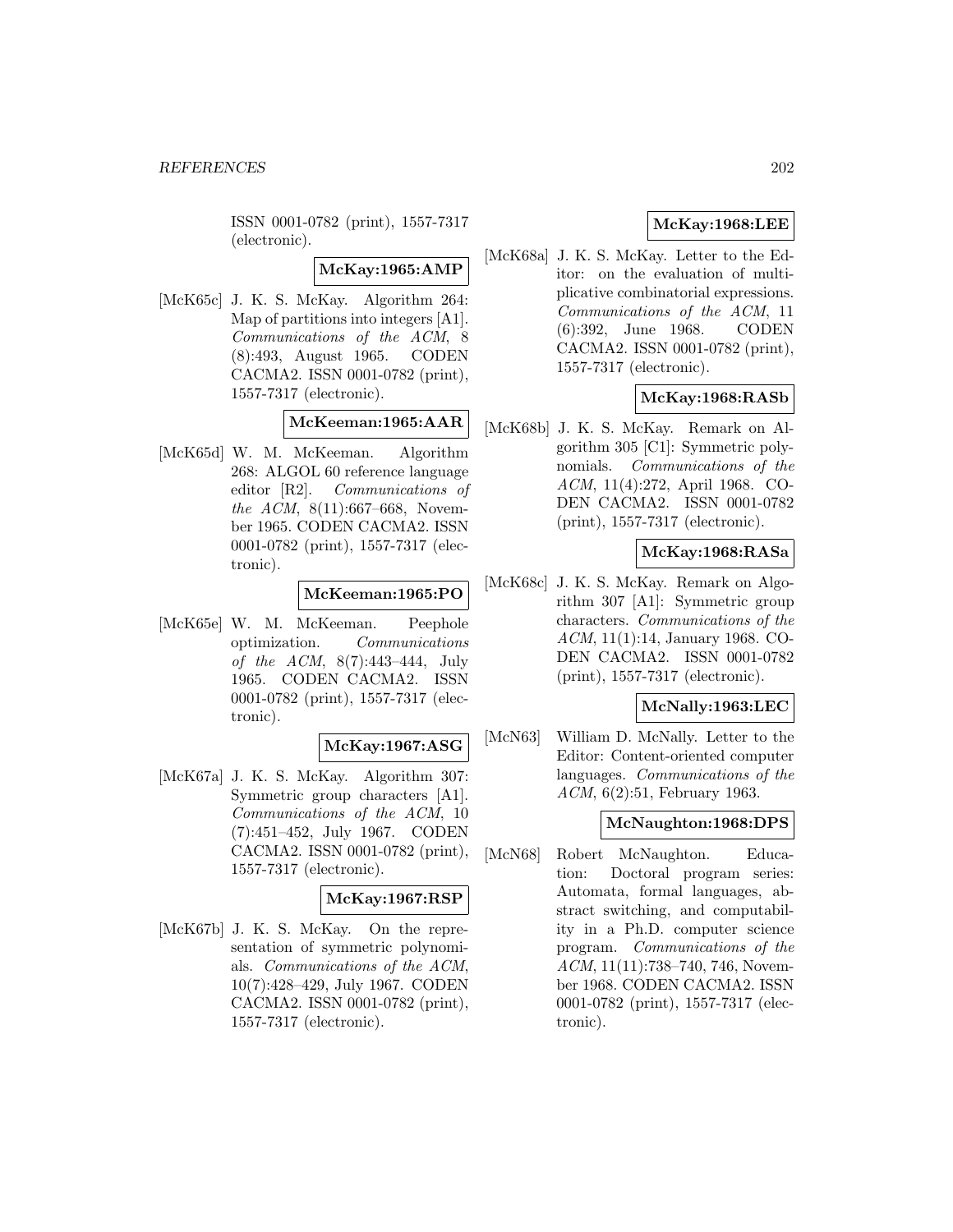### **Marron:1967:ADC**

[MdM67] B. A. Marron and P. A. D. de Maine. Automatic data compression. Communications of the ACM, 10(11):711–715, November 1967. CODEN CACMA2. ISSN 0001-0782 (print), 1557-7317 (electronic). Also published in/as: File Organization, Siwerts and Zeitlinge (Amsterdam), 1969.

# **Mealy:1961:LEB**

[Mea61] George Mealy. Letter to the Editor: Boolean rings. Communications of the ACM, 4(5):250, May 1961. CO-DEN CACMA2. ISSN 0001-0782 (print), 1557-7317 (electronic).

### **Mealy:1962:PSW**

[Mea62] George H. Mealy. Programming systems, whither? Communications of the ACM, 5(7):374–375, July 1962. CODEN CACMA2. ISSN 0001-0782 (print), 1557-7317 (electronic).

#### **Medlock:1965:RAG**

[Med65] C. W. Medlock. Remark on Algorithm 250 [G6]: Inverse permutation. Communications of the ACM, 8(11):670, November 1965. CO-DEN CACMA2. ISSN 0001-0782 (print), 1557-7317 (electronic).

#### **Meetham:1966:GSW**

[Mee66] A. R. Meetham. Graph separability and word grouping. *Com*munications of the ACM, 9(7):483– 484, July 1966. CODEN CACMA2. ISSN 0001-0782 (print), 1557-7317 (electronic).

## **Marill:1963:DDT**

[MEF63] Thomas Marill, Daniel Edwards, and Wallace Feurzeig. DATA-DIAL: two-way communication with computers from ordinary dial telephones. Communications of the ACM, 6(10):622–624, October 1963. CODEN CACMA2. ISSN 0001-0782 (print), 1557-7317 (electronic).

### **Meissner:1965:RAC**

[Mei65] Loren P. Meissner. Remark on "Algorithm 135 [F4]: Crout with Equilibration and Iteration". Communications of the ACM, 8(2):104, February 1965. CODEN CACMA2. ISSN 0001-0782 (print), 1557-7317 (electronic). See [McK62a].

#### **Meisel:1968:NIF**

[Mei68] W. S. Meisel. A numerical integration formula useful in Fourier analysis. Communications of the ACM, 11(1):51, January 1968. CODEN CACMA2. ISSN 0001-0782 (print), 1557-7317 (electronic).

### **Mendoza:1962:DPA**

[Men62] Armando G. Mendoza. A dispersion pass algorithm for the polyphase merge. Communications of the ACM,  $5(10):502-504$ , October 1962. CODEN CACMA2. ISSN 0001-0782 (print), 1557-7317 (electronic).

#### **Merner:1962:ACE**

[Mer62] J. N. Merner. Algorithm 149: Complete elliptic integral. Communications of the ACM,  $5(12):605$ , December 1962. CODEN CACMA2.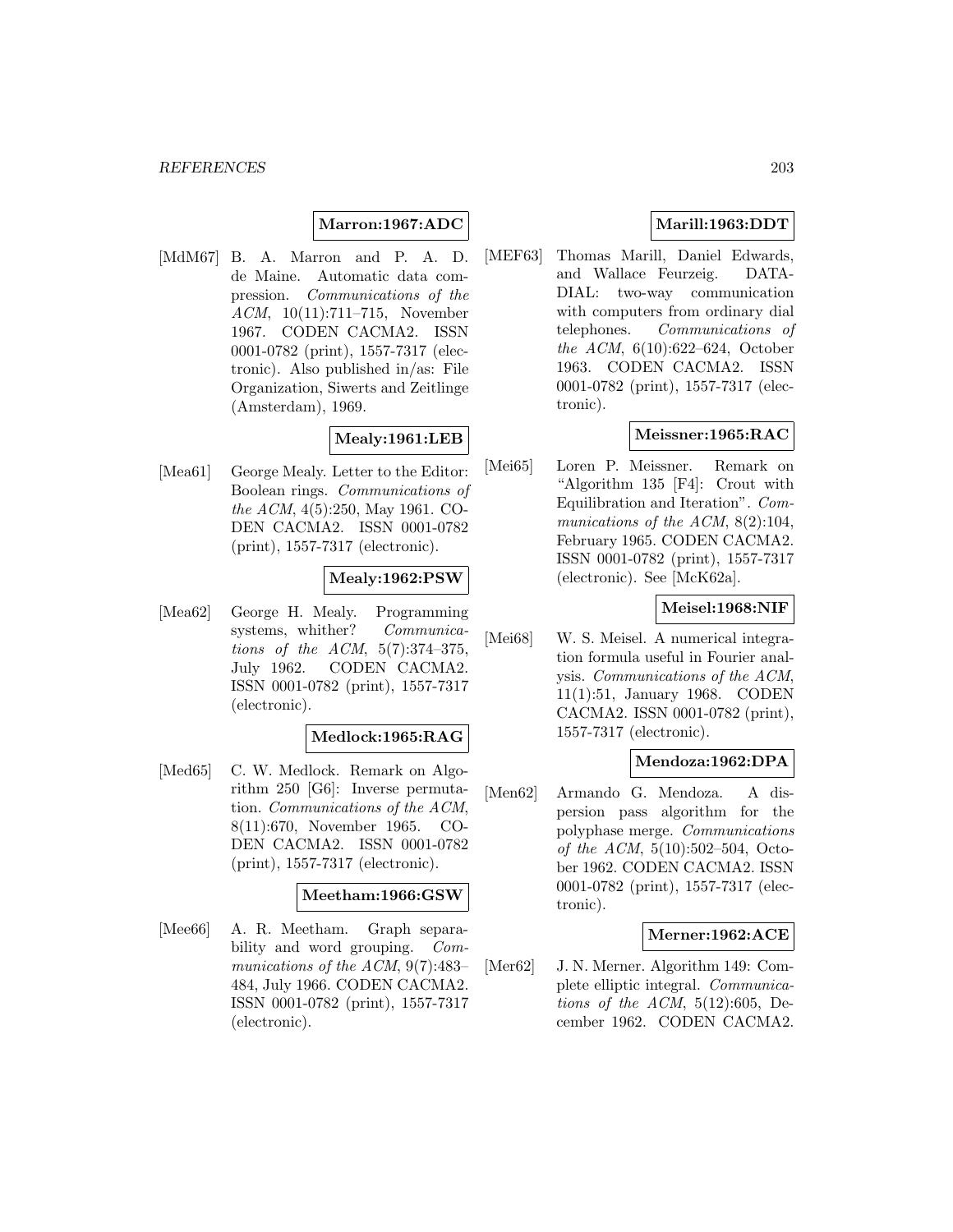ISSN 0001-0782 (print), 1557-7317 (electronic). See also [Sko78].

#### **Messham:1969:RAH**

[Mes69] D. K. Messham. Remark on Algorithm 333 [H]: Minit algorithm for linear programming. Communications of the ACM, 12(7):408, July 1969. CODEN CACMA2. ISSN 0001-0782 (print), 1557-7317 (electronic).

# **Meyer:1963:CAI**

[Mey63] Noelle A. Meyer. Certification of Algorithm 73: Incomplete elliptic integrals. Communications of the ACM, 6(2):69, February 1963. CO-DEN CACMA2. ISSN 0001-0782 (print), 1557-7317 (electronic).

### **Mendicino:1968:LC**

[MHM<sup>+</sup>68] Sam F. Mendicino, Robert A. Hughes, Jeanne T. Martin, Frank H. McMahon, John E. Ranelletti, and Richard G. Zwakenberg. The LRLTRAN compiler. Communications of the ACM,  $11(11):747-$ 755, November 1968. CODEN CACMA2. ISSN 0001-0782 (print), 1557-7317 (electronic).

# **Mifsud:1961:AIA**

[Mif61] Charles J. Mifsud. Algorithm 70: Interpolation by Aitken. Communications of the ACM, 4(11): 497, November 1961. CODEN CACMA2. ISSN 0001-0782 (print), 1557-7317 (electronic).

### **Mifsud:1963:ACL**

[Mif63a] Charles J. Mifsud. Algorithm 154: Combination in lexicographical order. Communications of the ACM,

6(3):103, March 1963. CODEN CACMA2. ISSN 0001-0782 (print), 1557-7317 (electronic).

### **Mifsud:1963:ACO**

[Mif63b] Charles J. Mifsud. Algorithm 155: Combination in any order. Communications of the ACM,  $6(3):103$ , March 1963. CODEN CACMA2. ISSN 0001-0782 (print), 1557-7317 (electronic).

### **Mifsud:1963:AAS**

[Mif63c] Charles J. Mifsud. Algorithm 156: Algebra of sets. Communications of the ACM, 6(3):103, March 1963. CODEN CACMA2. ISSN 0001-0782 (print), 1557-7317 (electronic).

### **Mifsud:1963:AFS**

[Mif63d] Charles J. Mifsud. Algorithm 157: Fourier series approximation. Communications of the ACM, 6(3):103, March 1963. CODEN CACMA2. ISSN 0001-0782 (print), 1557-7317 (electronic).

### **Miller:1961:WMP**

[Mil61] C. E. Miller. Workshops in mathematical programming. Communications of the ACM, 4(9):370– 371, September 1961. CODEN CACMA2. ISSN 0001-0782 (print), 1557-7317 (electronic).

### **Miller:1962:S**

[Mil62] C. E. Miller. SIGMAP. Communications of the  $ACM$ ,  $5(1):1$ , January 1962. CODEN CACMA2. ISSN 0001-0782 (print), 1557-7317 (electronic).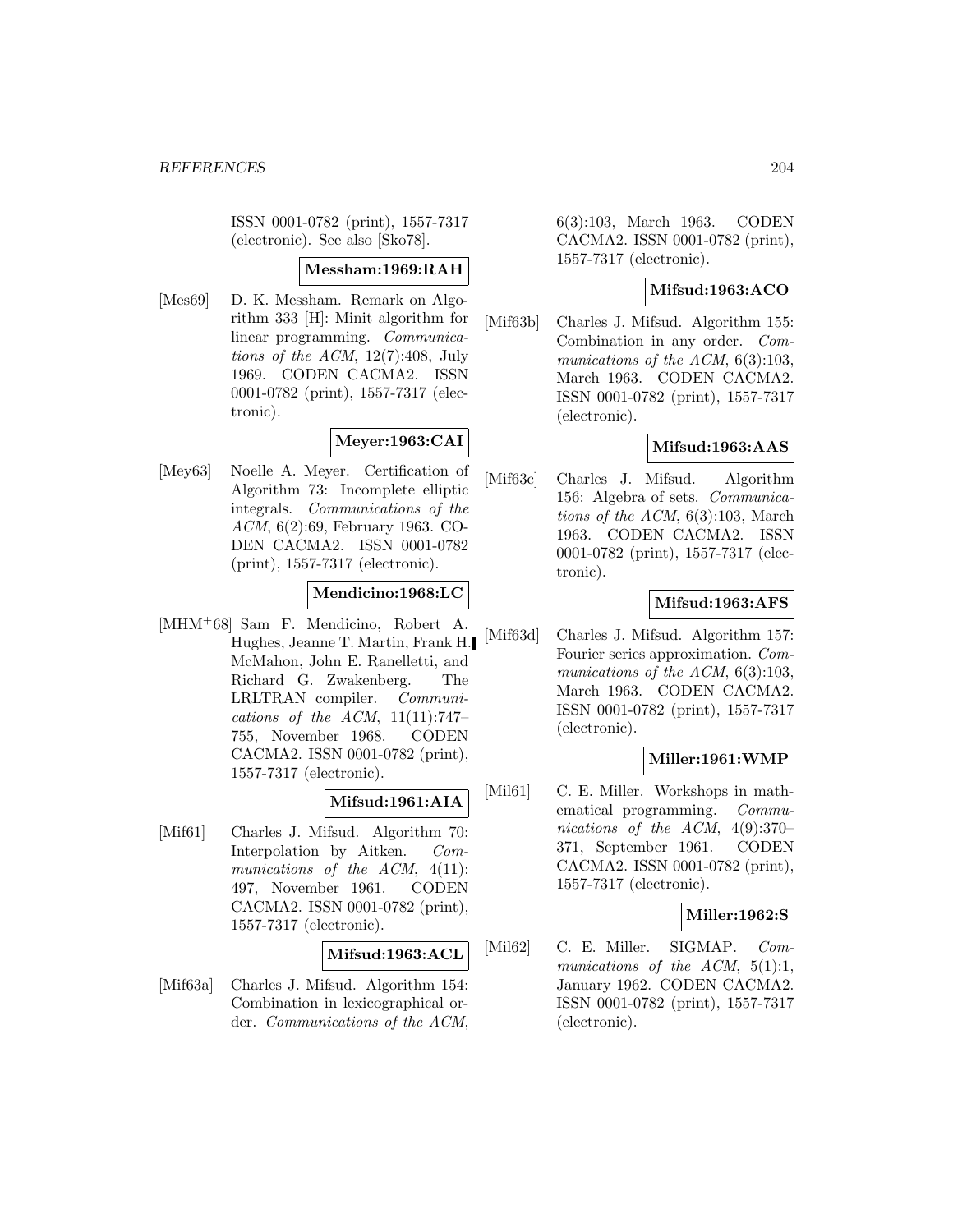# **Miller:1964:MPR**

[Mil64a] James A. Miller. Method for partial rewriting of magnetic tape. Communications of the ACM, 7(12): 723, December 1964. CODEN CACMA2. ISSN 0001-0782 (print), 1557-7317 (electronic).

# **Miller:1964:ESD**

[Mil64b] R. H. Miller. An example in "significant-digit" arithmetic. Communications of the ACM, 7 (1):21, January 1964. CODEN CACMA2. ISSN 0001-0782 (print), 1557-7317 (electronic).

### **Mills:1964:AA**

[Mil64c] K. W. Mills. Algorithm 241: Arctangent. Communications of the ACM, 7(9):546, September 1964. CODEN CACMA2. ISSN 0001-0782 (print), 1557-7317 (electronic).

### **Miles:1966:ICA**

[Mil66] Courtesy E. P. Miles, Jr. "impact of computer applications on undergraduate mathematics instruction" explored at Florida State– ACM–SIAM symposium. Communications of the ACM, 9(5):388-389, May 1966. CODEN CACMA2. ISSN 0001-0782 (print), 1557-7317 (electronic).

### **Miller:1968:PTA**

[Mil68] G. D. Miller. Programming techniques: An algorithm for the probability of the union of a large number of events. Communications of the ACM, 11(9):630–631, September 1968. CODEN CACMA2. ISSN

0001-0782 (print), 1557-7317 (electronic).

### **Misra:1975:RG**

[Mis75] Jayadev Misra. Remark on "Algorithm 246: Graycode [Z]". ACM Transactions on Mathematical Software, 1(3):285, September 1975. CODEN ACMSCU. ISSN 0098-3500. See [Boo64c, Er85].

### **Moore:1960:DSD**

[ML60] C. J. Moore and T. S. Lewis. Digital simulation of discrete flow systems. Communications of the ACM, 3(12):659–660, December 1960. CODEN CACMA2. ISSN 0001-0782 (print), 1557-7317 (electronic).

#### **Mathews:1967:TFC**

[MLM67] M. V. Mathews, Carol Lochbaum, and Judith A. Moss. Three fonts of computer drawn letters. Communications of the ACM, 10(10): 627–630, October 1967. CODEN CACMA2. ISSN 0001-0782 (print), 1557-7317 (electronic).

### **Miller:1963:SMA**

[MM63] Joan C. Miller and Clifford J. Maloney. Systematic mistake analysis of digital computer programs. Communications of the ACM, 6(2): 58–63, February 1963. CODEN CACMA2. ISSN 0001-0782 (print), 1557-7317 (electronic).

#### **Mancino:1965:ISF**

[MM65] O. G. Mancino and M. Morandi Cecchi. The internal structure of the FORTRAN CEP translator. Communications of the ACM, 8(3):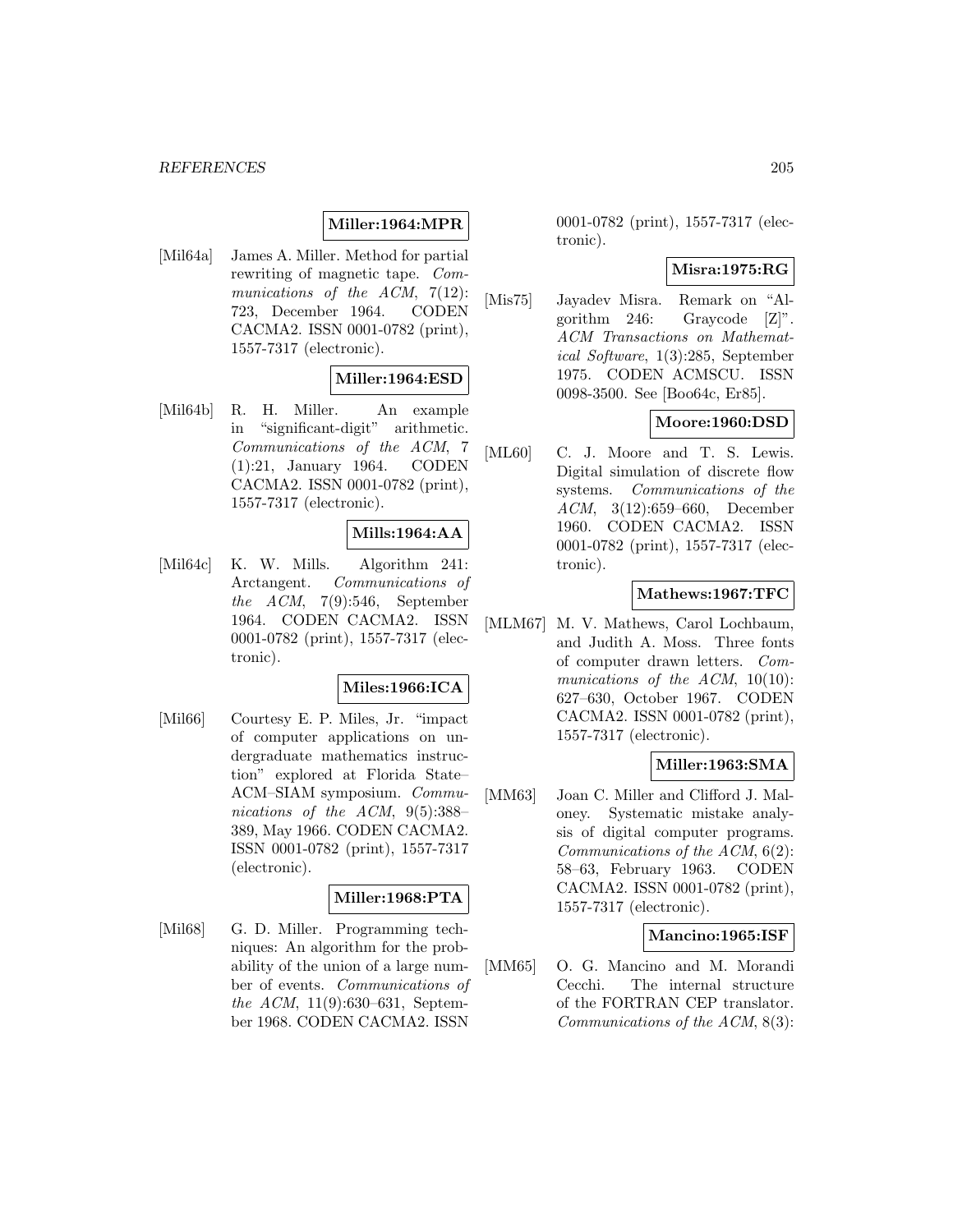149–151, March 1965. CODEN CACMA2. ISSN 0001-0782 (print), 1557-7317 (electronic).

#### **Morenoff:1967:ALC**

[MM67a] Edward Morenoff and John B. McLean. Application of level changing to a multi-level storage organization. Communications of the ACM, 10(3):149–154, March 1967. CODEN CACMA2. ISSN 0001-0782 (print), 1557-7317 (electronic).

## **Morenoff:1967:CNN**

[MM67b] Edward Morenoff and John B. McLean. A code for non-numeric information processing applications in online systems. Communications of the ACM,  $10(1):19-22$ , January 1967. CODEN CACMA2. ISSN 0001-0782 (print), 1557-7317 (electronic).

### **Moulton:1967:DCE**

[MM67c] P. G. Moulton and M. E. Muller. DITRAN—a compiler emphasizing diagnostics. Communications of the ACM,  $10(1):45-52$ , January 1967. CODEN CACMA2. ISSN 0001-0782 (print), 1557-7317 (electronic).

#### **Machura:1973:ARF**

[MM73] Marek Machura and Andrzej Mulawa. Algorithm 450: Rosenbrock function minimization [E4]. Communications of the ACM, 16(8): 482–483, August 1973. CODEN CACMA2. ISSN 0001-0782 (print), 1557-7317 (electronic). See remarks [Bul74, KK74, Ell74a, Dav76].

### **MacLaren:1964:FPG**

[MMB64a] M. D. MacLaren, G. Marsaglia, and T. A. Bray. A fast procedure for generating exponential random variables. Communications of the ACM, 7(5):298–300, May 1964. CODEN CACMA2. ISSN 0001-0782 (print), 1557-7317 (electronic).

# **Marsaglia:1964:FPG**

[MMB64b] G. Marsaglia, M. D. MacLaren, and T. A. Bray. A fast procedure for generating normal random variables. Communications of the ACM,  $7(1):4-10$ , January 1964. CODEN CACMA2. ISSN 0001-0782 (print), 1557-7317 (electronic).

### **Marshall:1965:LSA**

[MNW65] S. W. Marshall, J. A. Nelson, and R. M. Wilenzick. Least-squares analysis of resonance spectra on small computers. *Communications* of the ACM, 8(5):313–314, May 1965. CODEN CACMA2. ISSN 0001-0782 (print), 1557-7317 (electronic).

### **Moler:1963:RCM**

[Mol63] Cleve Moler. Remark on certification of matrix inversion procedures. Communications of the ACM, 6(7): 389, July 1963. CODEN CACMA2. ISSN 0001-0782 (print), 1557-7317 (electronic).

### **Mond:1962:LEU**

[Mon62] Otto Mond. Letter to the Editor: Using an IF statement for bcd comparison. Communications of the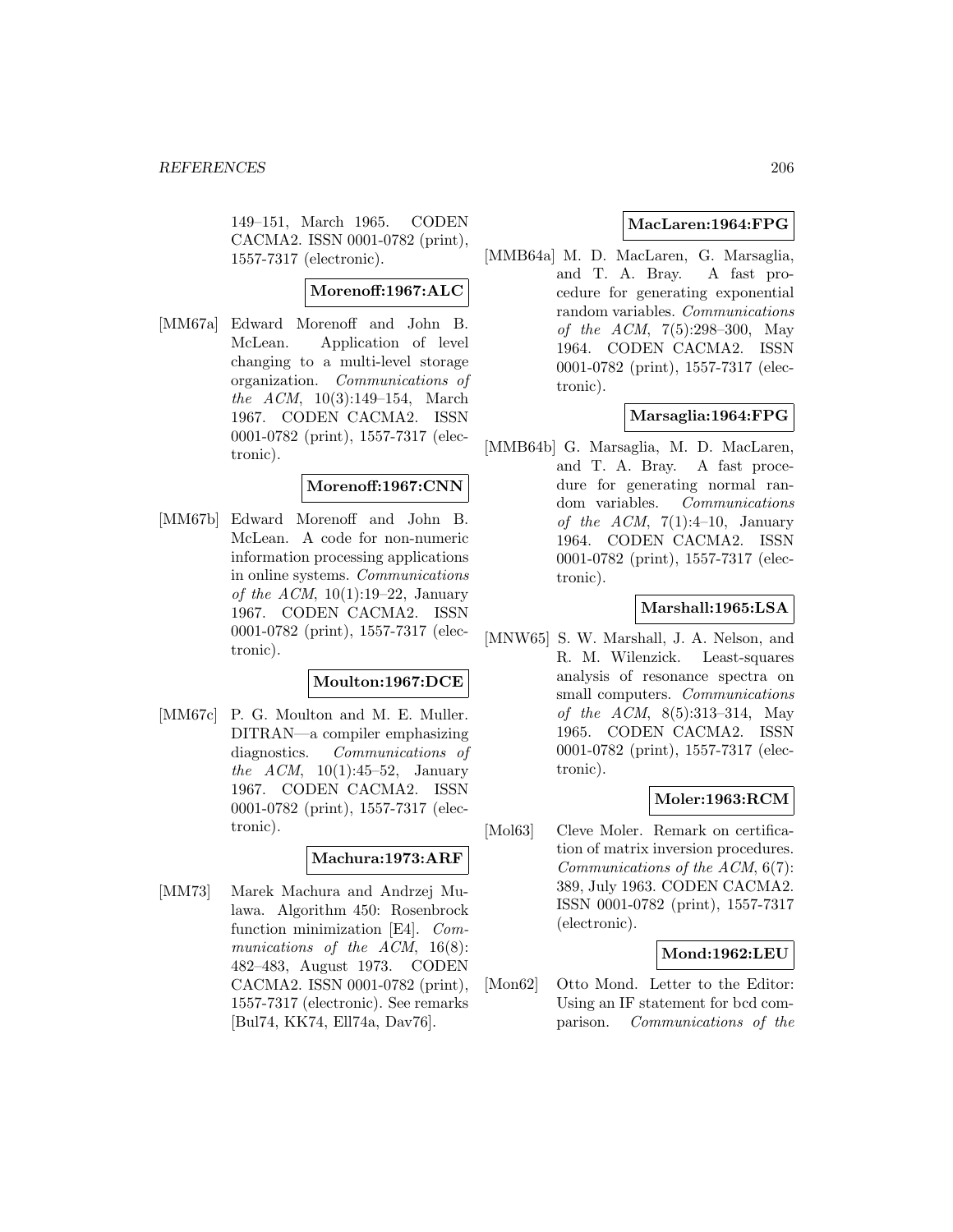ACM, 5(2):78, February 1962. CO-DEN CACMA2. ISSN 0001-0782 (print), 1557-7317 (electronic). See [Dic62, Fer62].

### **Montalbano:1964:EPR**

[Mon64] Michael Montalbano. Egler's procedure refuted. Communications of the ACM,  $7(1)$ :1, January 1964. CODEN CACMA2. ISSN 0001-0782 (print), 1557-7317 (electronic).

## **Montillon:1965:CUO**

[Mon65] George D. Montillon. Computer user-oriented system. Communications of the ACM,  $8(2):117-124$ , February 1965. CODEN CACMA2. ISSN 0001-0782 (print), 1557-7317 (electronic).

## **Moore:1961:LLA**

[Moo61a] Donald P. Moore. Library loading with alternate routine selection. Communications of the ACM, 4(11):496, November 1961. CO-DEN CACMA2. ISSN 0001-0782 (print), 1557-7317 (electronic).

### **Moore:1961:TS**

[Moo61b] Donald P. Moore. Tape splitting. Communications of the ACM, 4 (11):497, November 1961. CODEN CACMA2. ISSN 0001-0782 (print), 1557-7317 (electronic).

# **Moore:1963:CPT**

[Moo63] Donald P. Moore. Closing out a print tape. Communications of the ACM, 6(9):515, September 1963. CODEN CACMA2. ISSN 0001-0782 (print), 1557-7317 (electronic).

## **Mooers:1966:TPD**

[Moo66] Calvin N. Mooers. TRAC, A procedure-describing language for the reactive typewriter. Communications of the ACM,  $9(3):215-219$ , March 1966. CODEN CACMA2. ISSN 0001-0782 (print), 1557-7317 (electronic).

# **Mooers:1968:SAS**

[Moo68] Calvin N. Mooers. Standards: Accommodating standards and identification of programming languages. Communications of the ACM, 11 (8):574–576, August 1968. CODEN CACMA2. ISSN 0001-0782 (print), 1557-7317 (electronic).

### **Morse:1960:RCU**

[Mor60] Philip M. Morse. Report on a conference of University Computing Center Directors (June 2–4, 1960). Communications of the ACM, 3 (10):519–521, October 1960. CO-DEN CACMA2. ISSN 0001-0782 (print), 1557-7317 (electronic).

## **Morelock:1964:AEF**

[Mor64] James C. Morelock. Algorithm 229: Elementary functions by continued fractions. Communications of the ACM, 7(5):296, May 1964. CODEN CACMA2. ISSN 0001-0782 (print), 1557-7317 (electronic).

### **Morris:1968:ATP**

[Mor68a] John Morris. Algorithm 321: t-Test probabilities [S14]. Communications of the ACM,  $11(2):115-116$ , February 1968. CODEN CACMA2. ISSN 0001-0782 (print), 1557-7317 (electronic).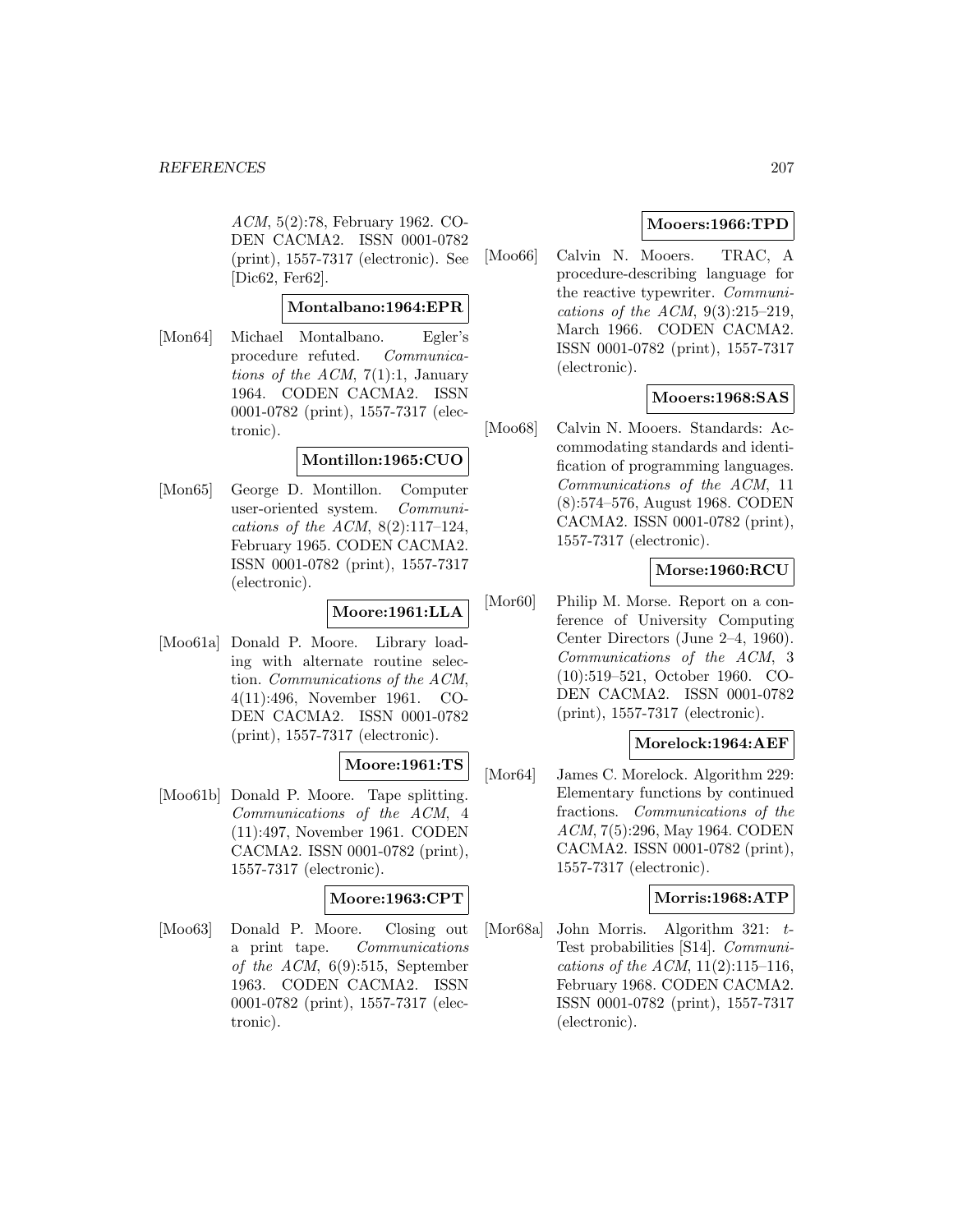### **Morris:1968:SST**

[Mor68b] Robert Morris. Scatter storage techniques. Communications of the ACM,  $11(1):38-44$ , January 1968. CODEN CACMA2. ISSN 0001-0782 (print), 1557-7317 (electronic). Influential survey of the subject of hashing, and first introduction of random probing with secondary clustering. Appears to be the first publication where the word 'hashing' appeared, although it was in common use at the time. Knuth [Knu73, p. 542] found only one earlier printed use of the word, in a 1961 unpublished memorandum by W. W. Peterson.

### **Morrison:1968:LEA**

[Mor68c] Donald R. Morrison. Letter to the Editor: Abbreviations for computer and memory sizes. Communications of the ACM,  $11(3):150$ , March 1968. CODEN CACMA2. ISSN 0001-0782 (print), 1557-7317 (electronic).

### **Morris:1969:ATP**

[Mor69a] John Morris. Algorithm 346: Ftest probabilities [S14]. Communications of the ACM, 12(3):184–185, March 1969. CODEN CACMA2. ISSN 0001-0782 (print), 1557-7317 (electronic). See also [CH88].

#### **Morse:1969:SAC**

[Mor69b] Stephen P. Morse. Scientific applications: Concepts of use in contour map processing. Communications of the ACM, 12(3):147–152, March 1969. CODEN CACMA2. ISSN 0001-0782 (print), 1557-7317 (electronic).

## **Moshman:1965:SAD**

[Mos65] Jack Moshman. Should ACM discontinue annual exhibits? Communications of the ACM, 8(3):145, March 1965. CODEN CACMA2. ISSN 0001-0782 (print), 1557-7317 (electronic).

### **Moses:1966:SSP**

[Mos66] Joel Moses. Solutions of systems of polynomial equations by elimination. Communications of the ACM, 9(8):634–637, August 1966. CO-DEN CACMA2. ISSN 0001-0782 (print), 1557-7317 (electronic).

### **Moursund:1967:OSV**

[Mou67] David G. Moursund. Optimal starting values for Newton–Raphson calculation of  $\sqrt{x}$ . Communications of the ACM, 10(7):430–432, July 1967. CODEN CACMA2. ISSN 0001-0782 (print), 1557-7317 (electronic). See letter [Fik67a].

### **Martin:1966:GMS**

[MPS66] W. C. Martin, K. C. Paulson, and L. Sashkin. A general method of systematic interval computation for numerical integration of initial value problems. Communications of the ACM, 9(10):754–757, October 1966. CODEN CACMA2. ISSN 0001-0782 (print), 1557-7317 (electronic).

### **Moore:1961:M**

[MR61] C. L. Moore and M. L. Ruwe. MAP. Communications of the ACM, 4 (11):496, November 1961. CODEN CACMA2. ISSN 0001-0782 (print), 1557-7317 (electronic).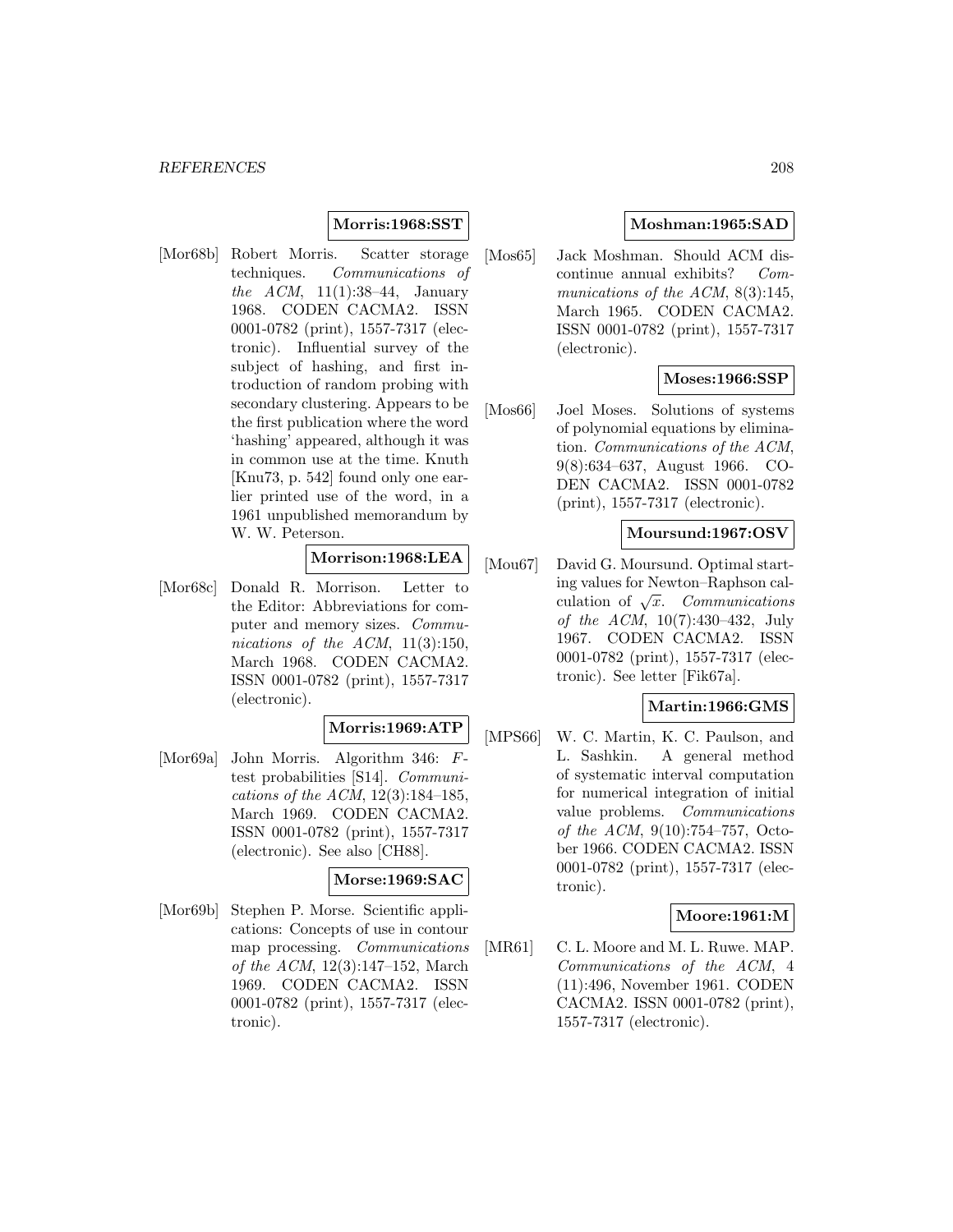#### **Morrison:1962:NAM**

[MRZ62] David D. Morrison, James D. Riley, and John F. Zancanaro. Numerical analysis: Multiple shooting method for two-point boundary value problems. Communications of the ACM, 5(12):613–614, December 1962. CODEN CACMA2. ISSN 0001-0782 (print), 1557-7317 (electronic).

#### **McConlogue:1965:AES**

[MS65] Keren McConlogue and Robert F. Simmons. Analyzing English syntax with a pattern-learning parser. Communications of the ACM, 8 (11):687–698, November 1965. CO-DEN CACMA2. ISSN 0001-0782 (print), 1557-7317 (electronic).

# **Myer:1968:DDP**

[MS68] T. H. Myer and I. E. Sutherland. On the design of display processors. Communications of the ACM, 11 (6):410–414, June 1968. CODEN CACMA2. ISSN 0001-0782 (print), 1557-7317 (electronic).

### **Maehly:1960:LEF**

[MSR60] Hans J. Maehly, J. Svigals, and J. B. Reid. Letters to the Editor: Fingers or fists? (the choice of decimal or binary representation). Communications of the ACM, 3(3): A11–A13, March 1960. CODEN CACMA2. ISSN 0001-0782 (print), 1557-7317 (electronic). See [Buc59].

### **McCormack:1965:CFI**

[MSW65] M. A. McCormack, T. T. Schansman, and K. K. Womack. 1401 compatibility feature on the IBM System/360 model 30. Communications of the ACM, 8(12):773– 776, December 1965. CODEN CACMA2. ISSN 0001-0782 (print), 1557-7317 (electronic).

#### **McKeeman:1963:ANA**

[MT63] W. M. McKeeman and Larry Tesler. Algorithm 182: Nonrecursive adaptive integration. Communications of the ACM,  $6(6):315$ , June 1963. CODEN CACMA2. ISSN 0001-0782 (print), 1557-7317 (electronic).

### **McWilliams:1968:MCI**

[MT68] G. V. McWilliams and R. W. Thompson. Methods of convergence improvement for some improper integrals. Communications of the ACM, 11(7):499–502, July 1968. CODEN CACMA2. ISSN 0001-0782 (print), 1557-7317 (electronic).

#### **McKeeman:1964:CAN**

[MTB64] M. McKeeman, Larry Tesler, and Harold S. Butler. Certification of Algorithm 182: Nonrecursive adaptive integration. Communications of the ACM, 7(4):244, April 1964. CODEN CACMA2. ISSN 0001-0782 (print), 1557-7317 (electronic).

### **Mullen:1962:CBP**

[Mul62a] J. W. Mullen. COBOL batching problems. Communications of the ACM, 5(5):278–279, May 1962. CODEN CACMA2. ISSN 0001-0782 (print), 1557-7317 (electronic).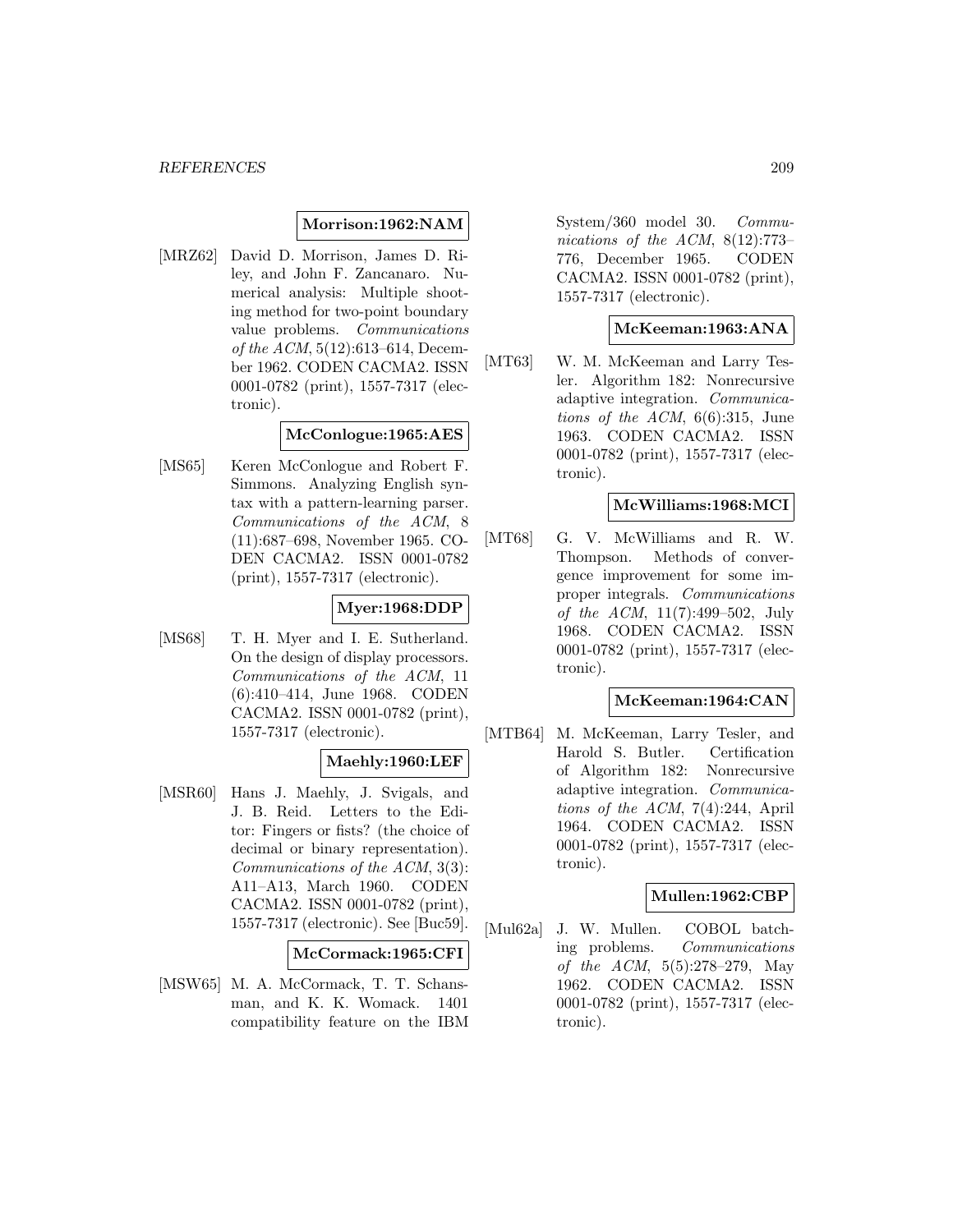## **Muller:1962:FRS**

[Mul62b] Mervin E. Muller. Further remarks on sampling a tape file—I. Communications of the ACM, 5(10): 507–508, October 1962. CODEN CACMA2. ISSN 0001-0782 (print), 1557-7317 (electronic).

# **Mullin:1962:IMI**

[Mul62c] J. P. Mullin. An introduction to a machine-independent data division. Communications of the ACM, 5(5):277–278, May 1962. CODEN CACMA2. ISSN 0001-0782 (print), 1557-7317 (electronic).

# **Muller:1964:PLD**

[Mul64] David E. Muller. The place of logical design and switching theory in the computer curriculum. Communications of the ACM, 7 (4):222–225, April 1964. CODEN CACMA2. ISSN 0001-0782 (print), 1557-7317 (electronic).

### **Muth:1968:RAH**

[Mut68] John F. Muth. Remark on Algorithm 217 [H]: Minimum excess cost curve. Communications of the ACM, 11(8):573, August 1968. CO-DEN CACMA2. ISSN 0001-0782 (print), 1557-7317 (electronic).

#### **Macon:1966:MCA**

[MW66] N. Macon and E. E. Walker. A Monte Carlo algorithm for assigning students to classes. Communications of the ACM, 9(5):339– 340, May 1966. CODEN CACMA2. ISSN 0001-0782 (print), 1557-7317 (electronic).

# **Nadler:1961:DSR**

[Nad61] Morton Nadler. Division and square root in the quater-imaginary number system. Communications of the ACM, 4(4):192–193, April 1961. CODEN CACMA2. ISSN 0001-0782 (print), 1557-7317 (electronic). See [Knu60].

### **Nadler:1962:FRS**

[Nad62a] Morton Nadler. Further remarks on sampling a tape file—II. Communications of the ACM,  $5(10):508$ , October 1962. CODEN CACMA2. ISSN 0001-0782 (print), 1557-7317 (electronic).

### **Nadler:1962:ICC**

[Nad62b] Morton Nadler. IFAC conferencecorrected impression. Communications of the ACM, 5(6):364, June 1962. CODEN CACMA2. ISSN 0001-0782 (print), 1557-7317 (electronic).

### **Naddor:1967:LEM**

[Nad67] Eliezer Naddor. Letter to the Editor: M in Z: a game for manmachine studies. Communications of the ACM,  $10(11):684$ , November 1967. CODEN CACMA2. ISSN 0001-0782 (print), 1557-7317 (electronic).

#### **Nagler:1960:ERE**

[Nag60] H. Nagler. An estimation of the relative efficiency of two internal sorting methods. Communications of the ACM, 3(11):618-620, November 1960. CODEN CACMA2. ISSN 0001-0782 (print), 1557-7317 (electronic).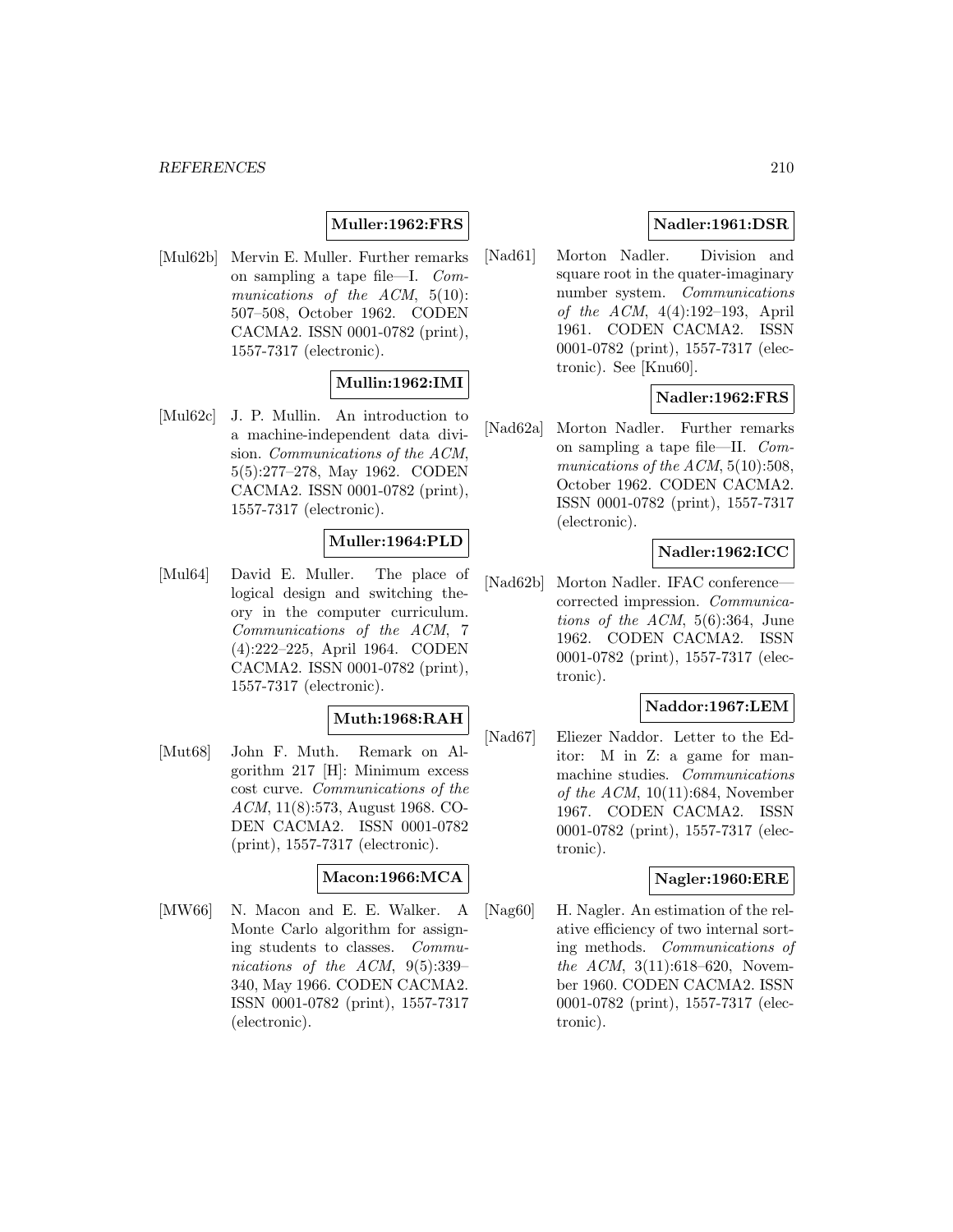# **Nagy:1968:PIT**

[Nag68] George Nagy. Preliminary investigation of techniques for automated reading of unformatted text. Communications of the ACM, 11 (7):480–487, July 1968. CODEN CACMA2. ISSN 0001-0782 (print), 1557-7317 (electronic).

# **Nakata:1967:CAA**

[Nak67] Ikuo Nakata. On compiling algorithms for arithmetic expressions. Communications of the ACM, 10 (8):492–494, August 1967. CODEN CACMA2. ISSN 0001-0782 (print), 1557-7317 (electronic).

### **Narasimhan:1966:SDI**

[Nar66] R. Narasimhan. Syntax-directed interpretation of classes of pictures. Communications of the ACM, 9(3): 166–173, March 1966. CODEN CACMA2. ISSN 0001-0782 (print), 1557-7317 (electronic).

## **Nather:1961:CSV**

[Nat61] R. E. Nather. On the compilation of subscripted variables. Communications of the ACM,  $4(4):169-171$ , April 1961. CODEN CACMA2. ISSN 0001-0782 (print), 1557-7317 (electronic).

### **Naur:1960:AES**

[Nau60a] P. Naur. Algorithm 8: Euler summation. Communications of the ACM, 3(5):318, May 1960. CODEN CACMA2. ISSN 0001-0782 (print), 1557-7317 (electronic).

# **Naur:1960:ARK**

[Nau60b] P. Naur. Algorithm 9: Runge– Kutta integration. Communications of the ACM,  $3(5):318$ , May 1960. CODEN CACMA2. ISSN 0001-0782 (print), 1557-7317 (electronic).

# **Naur:1963:ARA**

[Nau63a] P. Naur. Additional remarks on Algorithm 52: A set of test matrices. Communications of the ACM, 6(8):446, August 1963. CODEN CACMA2. ISSN 0001-0782 (print), 1557-7317 (electronic).

## **Naur:1963:CAJ**

[Nau63b] P. Naur. Certification of Algorithm 85: Jacobi. Communications of the ACM,  $6(8):447-448$ , August 1963. CODEN CACMA2. ISSN 0001-0782 (print), 1557-7317 (electronic).

# **Naur:1963:CAC**

[Nau63c] P. Naur. Certification of algorithm for calculating primes by means of GPS. Communications of the ACM, 6(1):39, January 1963. CO-DEN CACMA2. ISSN 0001-0782 (print), 1557-7317 (electronic). See [KM61].

### **Naur:1963:CAMa**

[Nau63d] P. Naur. Certification of Algorithms 117 and 118: Magic squares (even and odd orders). Communications of the ACM,  $6(1):39-40$ , January 1963. CODEN CACMA2. ISSN 0001-0782 (print), 1557-7317 (electronic).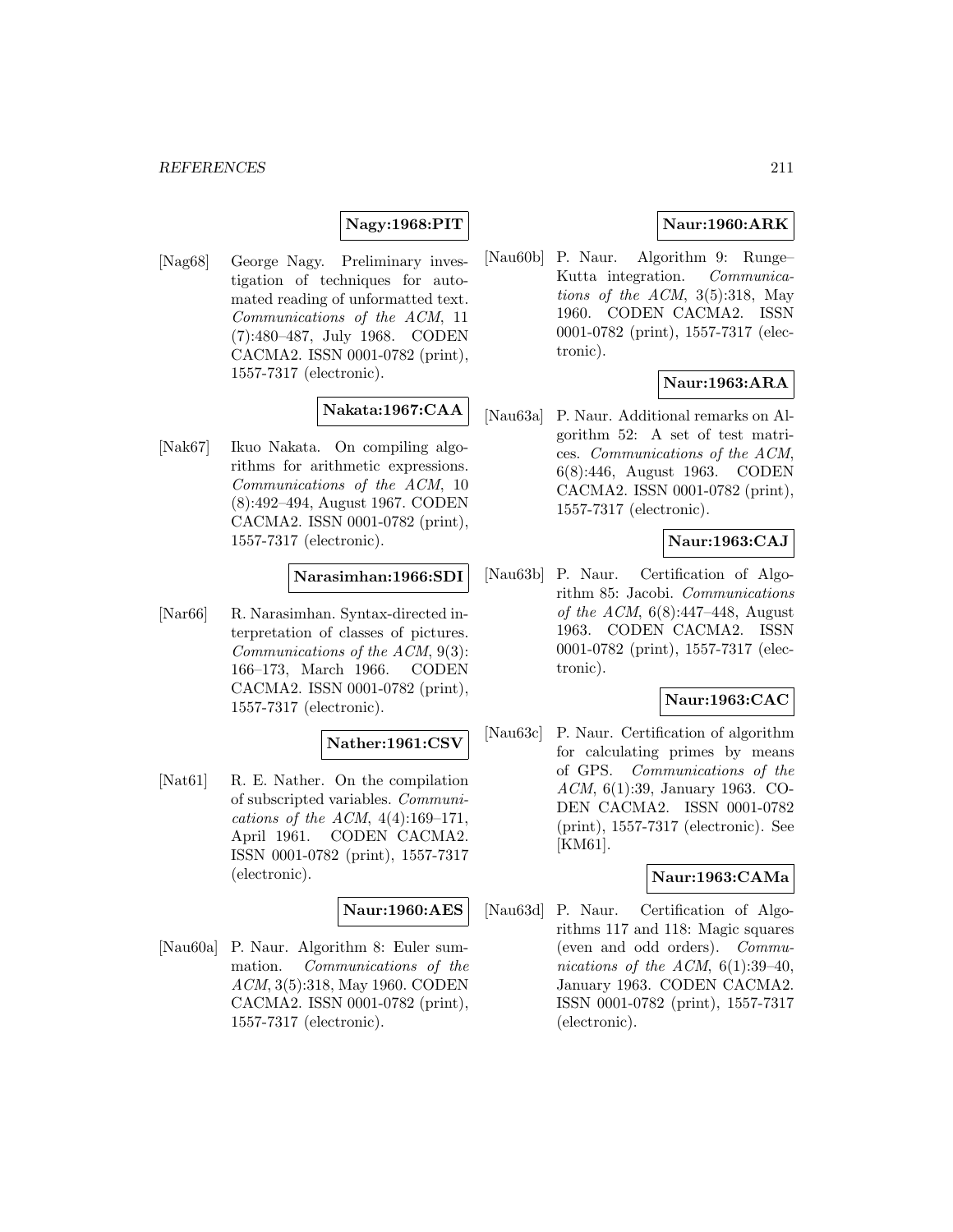## **Naur:1963:CAMb**

[Nau63e] P. Naur. Certification of Algorithms 120 and matrix inversion by Gauss–Jordan inversion II. Communications of the ACM,  $6(1):40$ , January 1963. CODEN CACMA2. ISSN 0001-0782 (print), 1557-7317 (electronic).

### **Naur:1963:CER**

[Nau63f] P. Naur. Correction to earlier remarks on Algorithm 42: Invert, Algorithm 107: Gauss's method, Algorithm 120: Inversion II, and gjr. Communications of the ACM, 6(8):445, August 1963. CODEN CACMA2. ISSN 0001-0782 (print), 1557-7317 (electronic).

# **Naur:1963:RAG**

[Nau63g] P. Naur. Remark on Algorithm 107: Gauss's method. Communications of the ACM,  $6(1):39$ , January 1963. CODEN CACMA2. ISSN 0001-0782 (print), 1557-7317 (electronic).

## **Naur:1963:RAI**

[Nau63h] P. Naur. Remarks on Algorithm 42: INVERT. Communications of the ACM, 6(1):38, January 1963. CO-DEN CACMA2. ISSN 0001-0782 (print), 1557-7317 (electronic).

### **Naur:1963:RCAa**

[Nau63i] P. Naur. Remarks on and certification of Algorithm 50: Inverse of a finite segment of the Hilbert matrix. Communications of the ACM, 6(1):38–39, January 1963. CODEN CACMA2. ISSN 0001-0782 (print), 1557-7317 (electronic).

### **Naur:1963:RCAba**

[Nau63j] P. Naur. Remarks on and certification of Algorithm 52: A set of test matrices. Communications of the ACM, 6(1):39, January 1963. CO-DEN CACMA2. ISSN 0001-0782 (print), 1557-7317 (electronic).

### **Naur:1963:DPA**

[Nau63k] Peter Naur. Documentation problems: ALGOL 60. Communications of the ACM, 6(3):77–79, March 1963. CODEN CACMA2. ISSN 0001-0782 (print), 1557-7317 (electronic).

### **Naur:1964:CAT**

[Nau64a] Peter Naur. Certification of Algorithm 122: Tridiagonal matrix. Communications of the ACM, 7(3): 144–145, March 1964. CODEN CACMA2. ISSN 0001-0782 (print), 1557-7317 (electronic).

### **Naur:1964:CAS**

[Nau64b] Peter Naur. Certification of Algorithm 150: SYMINV2. Communications of the ACM, 7(3):148, March 1964. CODEN CACMA2. ISSN 0001-0782 (print), 1557-7317 (electronic).

#### **Naur:1964:RAC**

[Nau64c] Peter Naur. Remarks on Algorithm 91: Chebyshev curve fit. Communications of the ACM,  $7(5):296$ , May 1964. CODEN CACMA2. ISSN 0001-0782 (print), 1557-7317 (electronic).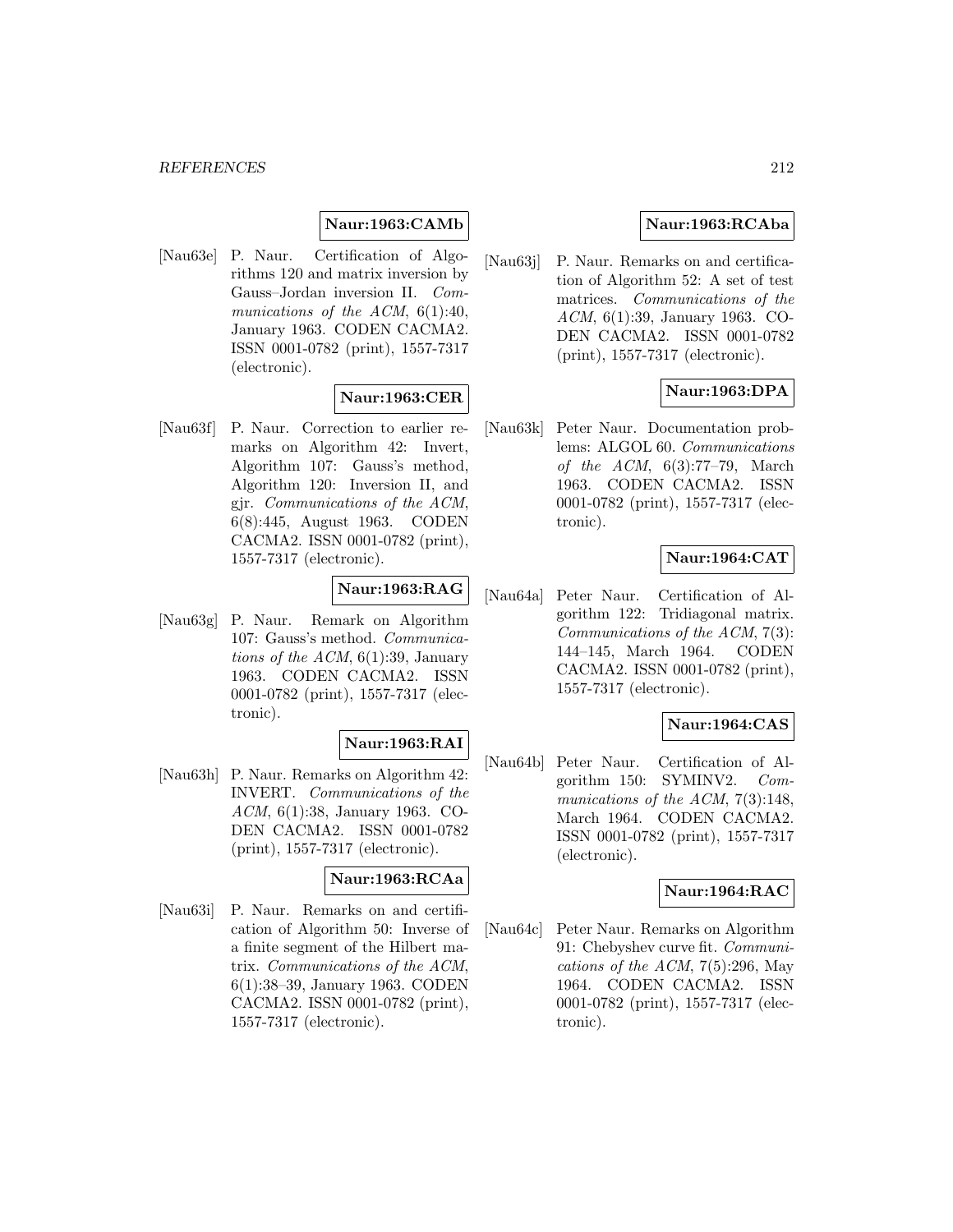### **Naur:1965:PSA**

[Nau65] Peter Naur. The performance of a system for automatic segmentation of programs within an ALGOL compiler (GIER ALGOL). Communications of the  $ACM$ ,  $8(11)$ : 671–676, November 1965. CODEN CACMA2. ISSN 0001-0782 (print), 1557-7317 (electronic).

### **Naur:1966:PTV**

[Nau66a] Peter Naur. Program translation viewed as a general data processing problem. Communications of the ACM, 9(3):176–179, March 1966. CODEN CACMA2. ISSN 0001-0782 (print), 1557-7317 (electronic).

### **Naur:1966:SD**

[Nau66b] Peter Naur. The science of datalogy. Communications of the ACM, 9(7):485, July 1966. CODEN CACMA2. ISSN 0001-0782 (print), 1557-7317 (electronic).

#### **Naur:1960:RAL**

[NBB<sup>+</sup>60] Peter Naur, J. W. Backus, F. L. Bauer, J. Green, C. Katz, J. Mc-Carthy, A. J. Perlis, H. Rutishauser, K. Samelson, B. Vauquois, J. H. Wegstein, A. van Wijngaarden, and M. Woodger. Report on the algorithmic language ALGOL 60. Communications of the ACM, 3 (5):299–314, May 1960. CODEN CACMA2. ISSN 0001-0782 (print), 1557-7317 (electronic). See letter [AGG60]. Dedicated to the Memory of William Turanski [American group member who was killed by an automobile just prior to the January 1960 Conference].

### **Naur:1963:RRA**

[NBB<sup>+</sup>63] Peter Naur, J. W. Backus, F. L. Bauer, J. Green, C. Katz, J. Mc-Carthy, A. J. Perlis, H. Rutishauser, K. Samelson, B. Vauquois, J. H. Wegstein, A. van Wijngaarden, M. Woodger, and P. Nauer. Revised report on the algorithmic language ALGOL 60. Communications of the ACM,  $6(1):1-17$ , January 1963. CODEN CACMA2. ISSN 0001-0782 (print), 1557-7317 (electronic). Dedicated to the memory of William Turanski.

# **Neal:1960:IET**

[Nea60] W. R. Neal. Interval estimation of the time in one state to total time ratio in a double exponential process. Communications of the ACM, 3(6):361–366, June 1960. CODEN CACMA2. ISSN 0001-0782 (print), 1557-7317 (electronic).

# **Neely:1966:CSA**

[Nee66] Peter M. Neely. Comparison of several algorithms for computation of means, standard deviations and correlation coefficients. Communications of the ACM, 9(7):496– 499, July 1966. CODEN CACMA2. ISSN 0001-0782 (print), 1557-7317 (electronic). See letter [van68b].

### **Neilsen:1965:SDT**

[Nei65] I. R. Neilsen. A simple data transmission system using the office telephone. Communications of the ACM, 8(10):634–635, October 1965. CODEN CACMA2. ISSN 0001-0782 (print), 1557-7317 (electronic).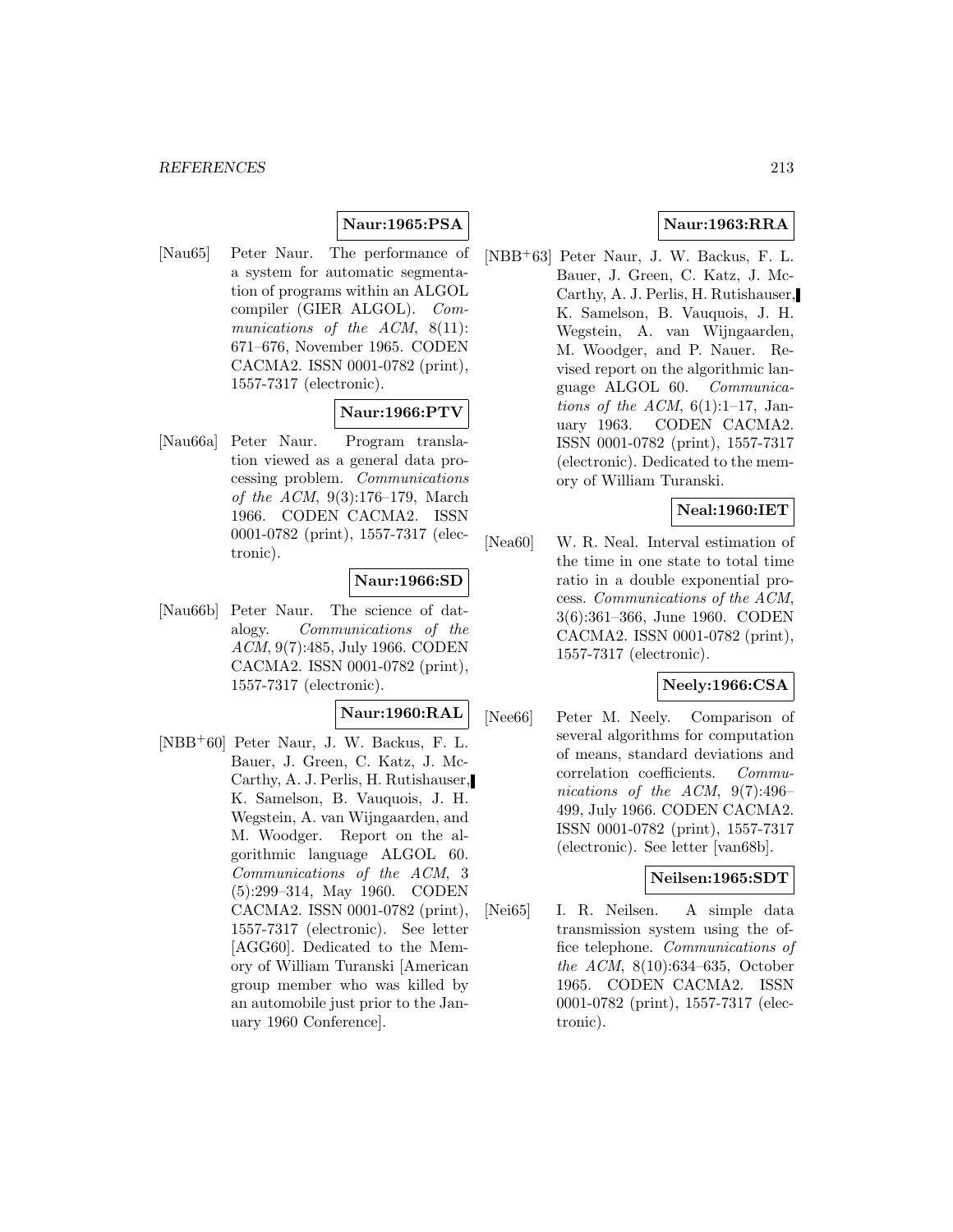#### **Neidleman:1967:AF**

[Nei67] L. D. Neidleman. An application of FORMAC. Communications of the ACM, 10(3):167–168, March 1967. CODEN CACMA2. ISSN 0001-0782 (print), 1557-7317 (electronic).

### **Nekora:1961:CPP**

[Nek61] M. R. Nekora. Comment on a paper on parallel processing. Communications of the ACM,  $4(2):103$ , February 1961. CODEN CACMA2. ISSN 0001-0782 (print), 1557-7317 (electronic).

### **Nelson:1962:MG**

[Nel62] Richard L. Nelson. Machine graphing. Communications of the ACM, 5(12):575, December 1962. CO-DEN CACMA2. ISSN 0001-0782 (print), 1557-7317 (electronic).

### **Nestor:1961:RAR**

[Nes61] C. W. Nestor, Jr. Remark on Algorithm 53: N th roots of a complex number. Communications of the ACM, 4(7):322, July 1961. CO-DEN CACMA2. ISSN 0001-0782 (print), 1557-7317 (electronic).

#### **Newhouse:1962:ACC**

[New62] Albert Newhouse. Algorithm 91: Chebyshev curve-fit. Communications of the ACM,  $5(5):281$ , May 1962. CODEN CACMA2. ISSN 0001-0782 (print), 1557-7317 (electronic). See revision [Boo67c].

### **Newbery:1963:PME**

[New63a] A. C. R. Newbery. Pei matrix eigenvectors. Communications of the ACM,  $6(9):515$ , September 1963. CODEN CACMA2. ISSN 0001-0782 (print), 1557-7317 (electronic).

## **Newell:1963:DIV**

[New63b] Allen Newell. Documentation of IPL-V. Communications of the ACM, 6(3):86–89, March 1963. CO-DEN CACMA2. ISSN 0001-0782 (print), 1557-7317 (electronic).

#### **Newhouse:1963:CAA**

[New63c] Albert Newhouse. Certification of Algorithm 27: Assignment. Communications of the ACM,  $6(10):618$ , October 1963. CODEN CACMA2. ISSN 0001-0782 (print), 1557-7317 (electronic).

#### **Newbery:1964:FTM**

[New64a] A. C. R. Newbery. A family of test matrices. Communications of the ACM,  $7(12):724$ , December 1964. CODEN CACMA2. ISSN 0001-0782 (print), 1557-7317 (electronic).

#### **Newhall:1964:ACM**

[New64b] N. S. Newhall. An alternate checksum method. Communications of the ACM,  $7(8):471$ , August 1964. CODEN CACMA2. ISSN 0001-0782 (print), 1557-7317 (electronic).

### **Newhouse:1965:AFE**

[New65] Albert Newhouse. Algorithm 270: Finding eigenvectors by Gaussian elimination [F2]. Communications of the ACM, 8(11):668– 669, November 1965. CODEN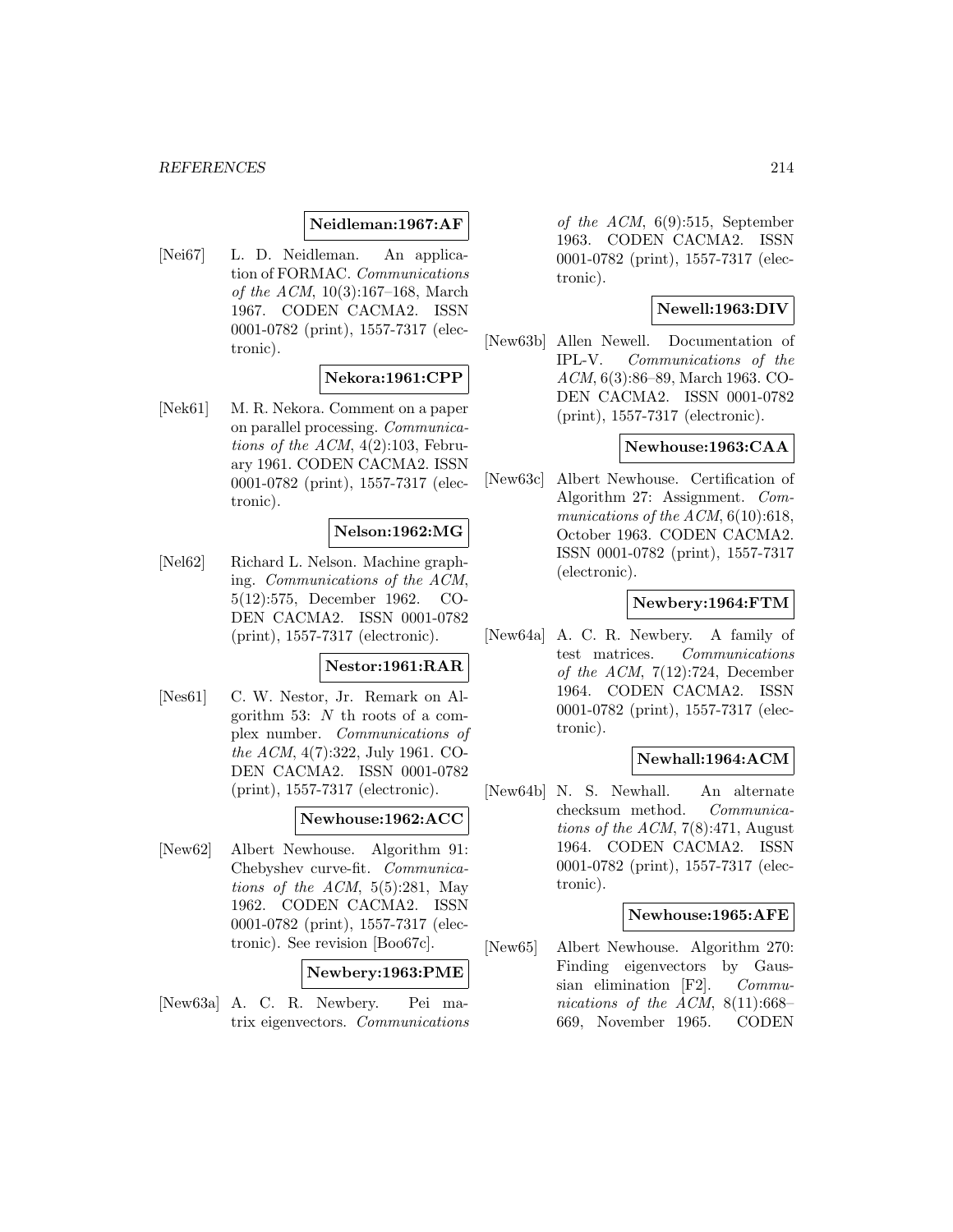CACMA2. ISSN 0001-0782 (print), 1557-7317 (electronic).

#### **Nickerson:1961:EAL**

[Nic61] R. C. Nickerson. An engineering application of logic-structure tables. Communications of the ACM, 4 (11):516–520, November 1961. CO-DEN CACMA2. ISSN 0001-0782 (print), 1557-7317 (electronic).

### **Nievergelt:1964:PMI**

[Nie64] J. Nievergelt. Parallel methods for integrating ordinary differential equations. Communications of the ACM, 7(12):731–733, December 1964. CODEN CACMA2. ISSN 0001-0782 (print), 1557-7317 (electronic).

### **Nielsen:1965:SDT**

[Nie65a] I. R. Nielsen. A simple data transmission system using the office telephone. Communications of the ACM, 8(10):634–635, October 1965. CODEN CACMA2. ISSN 0001-0782 (print), 1557-7317 (electronic).

## **Nievergelt:1965:ASC**

[Nie65b] J. Nievergelt. On the automatic simplification of computer programs. Communications of the ACM, 8(6):366–370, June 1965. CODEN CACMA2. ISSN 0001- 0782 (print), 1557-7317 (electronic).

### **Nielsen:1967:STS**

[Nie67] Norman R. Nielsen. The simulation of time sharing systems. Communications of the ACM,  $10(7):397-$ 412, July 1967. CODEN CACMA2.

ISSN 0001-0782 (print), 1557-7317 (electronic).

### **Niessner:1972:RAE**

[Nie72] Herbert Niessner. Remark on "Algorithm 343: Eigenvalues and eigenvectors of a real general matrix". Communications of the ACM, 15(6):466, June 1972. CO-DEN CACMA2. ISSN 0001-0782 (print), 1557-7317 (electronic). See [GB68].

#### **Newcombe:1962:RLM**

[NK62] Howard B. Newcombe and James M. Kennedy. Record linkage: making maximum use of the discriminating power of identifying information. Communications of the ACM, 5 (11):563–566, November 1962. CO-DEN CACMA2. ISSN 0001-0782 (print), 1557-7317 (electronic).

### **Nandi:1967:STD**

[NK67] Salil K. Nandi and E. V. Krishnamurthy. A simple technique for digital division. Communications of the ACM, 10(5):299–301, May 1967. CODEN CACMA2. ISSN 0001-0782 (print), 1557-7317 (electronic).

### **Noll:1967:CTD**

[Nol67] A. Michael Noll. A computer technique for displaying N-dimensional hyperobjects. Communications of the ACM, 10(8):469–473, August 1967. CODEN CACMA2. ISSN 0001-0782 (print), 1557-7317 (electronic).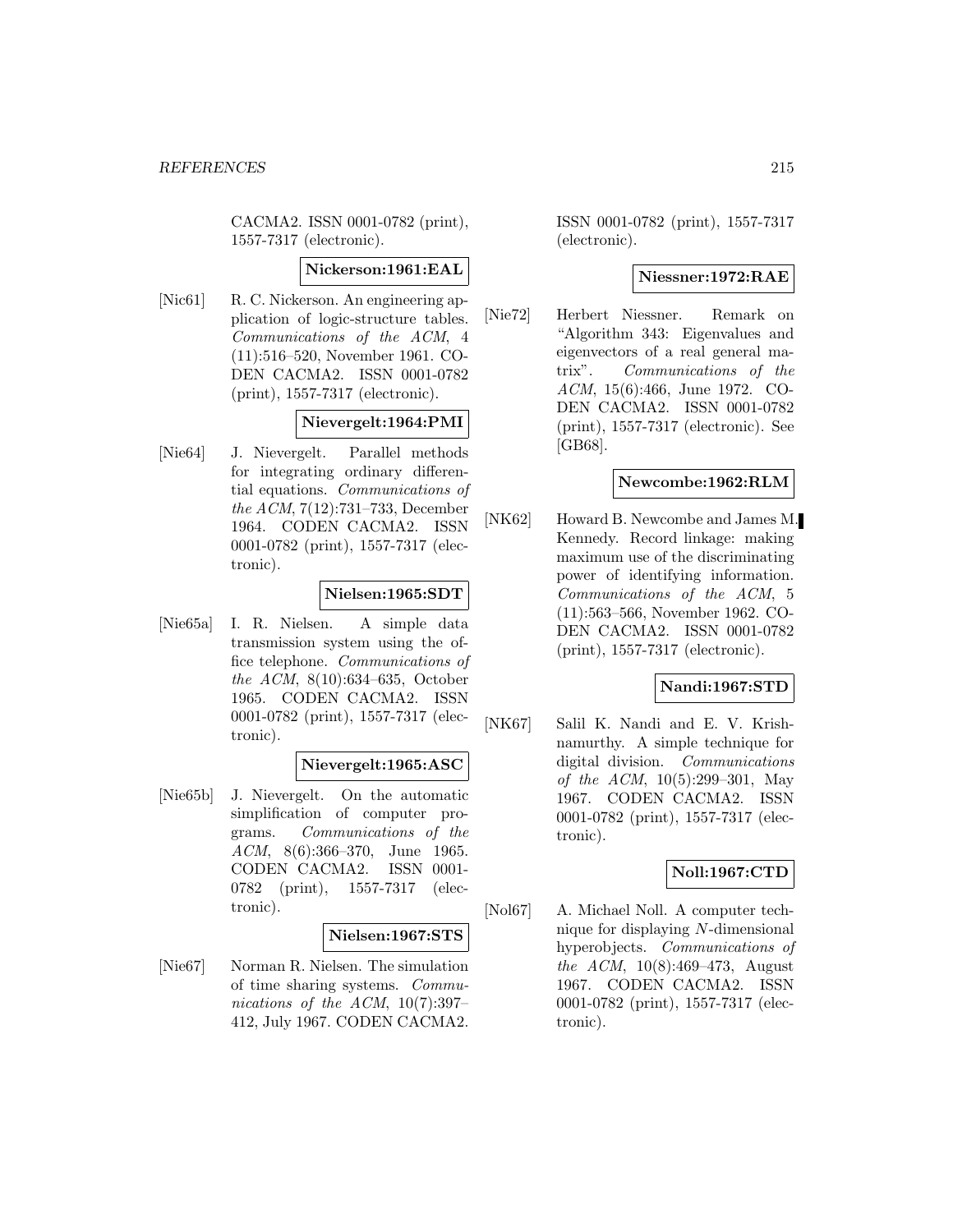#### *REFERENCES* 216

### **Noltemeier:1968:ARP**

[Nol68] Albert Noltemeier. Algorithm 340: Roots of polynomials by a rootsquaring and resultant routine [C2]. Communications of the ACM, 11 (11):779–782, November 1968. CO-DEN CACMA2. ISSN 0001-0782 (print), 1557-7317 (electronic).

### **Noltemeier:1969:RAC**

[Nol69] Albert Noltemeier. Remark on Algorithm 340 [C2]: Roots of polynomials by a root-squaring and resultant routine. Communications of the ACM,  $12(5):281$ , May 1969. CODEN CACMA2. ISSN 0001-0782 (print), 1557-7317 (electronic).

#### **Nonweiler:1968:ARL**

[Non68] Terence R. F. Nonweiler. Algorithm 326: Roots of low-order polynomial equations [C2]. Communications of the ACM, 11(4):269–270, April 1968. CODEN CACMA2. ISSN 0001-0782 (print), 1557-7317 (electronic).

### **Novotny:1985:RNS**

[Nov85] Milan Novotny. Remark on "Algorithm 30: Numerical Solution of the Polynomial Equation". ACM Transactions on Mathematical Software, 11(2):183–184, June 1985. CODEN ACMSCU. ISSN 0098-3500. See [Ell60a].

### **Nozaki:1964:MIC**

[Noz64] A. Nozaki. More on integer conversion. Communications of the ACM, 7(10):571, October 1964. CODEN CACMA2. ISSN 0001-0782 (print), 1557-7317 (electronic).

# **Nather:1960:AAN**

[NS60] Virginia Nather and Ward C. Sangren. Abstracts — additional nuclear reactor codes. Communications of the ACM,  $3(1):6-19$ , January 1960. CODEN CACMA2. ISSN 0001-0782 (print), 1557-7317 (electronic).

### **Newell:1960:IIP**

[NT60] Allen Newell and Fred M. Tonge. An introduction to information processing language V. Communications of the ACM,  $3(4):205-211$ , April 1960. CODEN CACMA2. ISSN 0001-0782 (print), 1557-7317 (electronic).

# **Naylor:1967:MAD**

[NWW67] Thomas H. Naylor, Kenneth Wertz, and Thomas H. Wonnacott. Methods for analyzing data from computer simulation experiments. Communications of the ACM, 10 (11):703–710, November 1967. CO-DEN CACMA2. ISSN 0001-0782 (print), 1557-7317 (electronic).

### **Oettinger:1962:RCP**

[OA62] Anthony G. Oettinger and Howard Aiken. Retiring computer pioneer— . Communications of the ACM, 5 (6):298–299, June 1962. CODEN CACMA2. ISSN 0001-0782 (print), 1557-7317 (electronic).

#### **Obradovic:1973:RAM**

[Obr73] D. Obradović. Remark on "Algorithm 333: Minit algorithm for linear programming". Communications of the ACM,  $16(5):310$ , May 1973. CODEN CACMA2. ISSN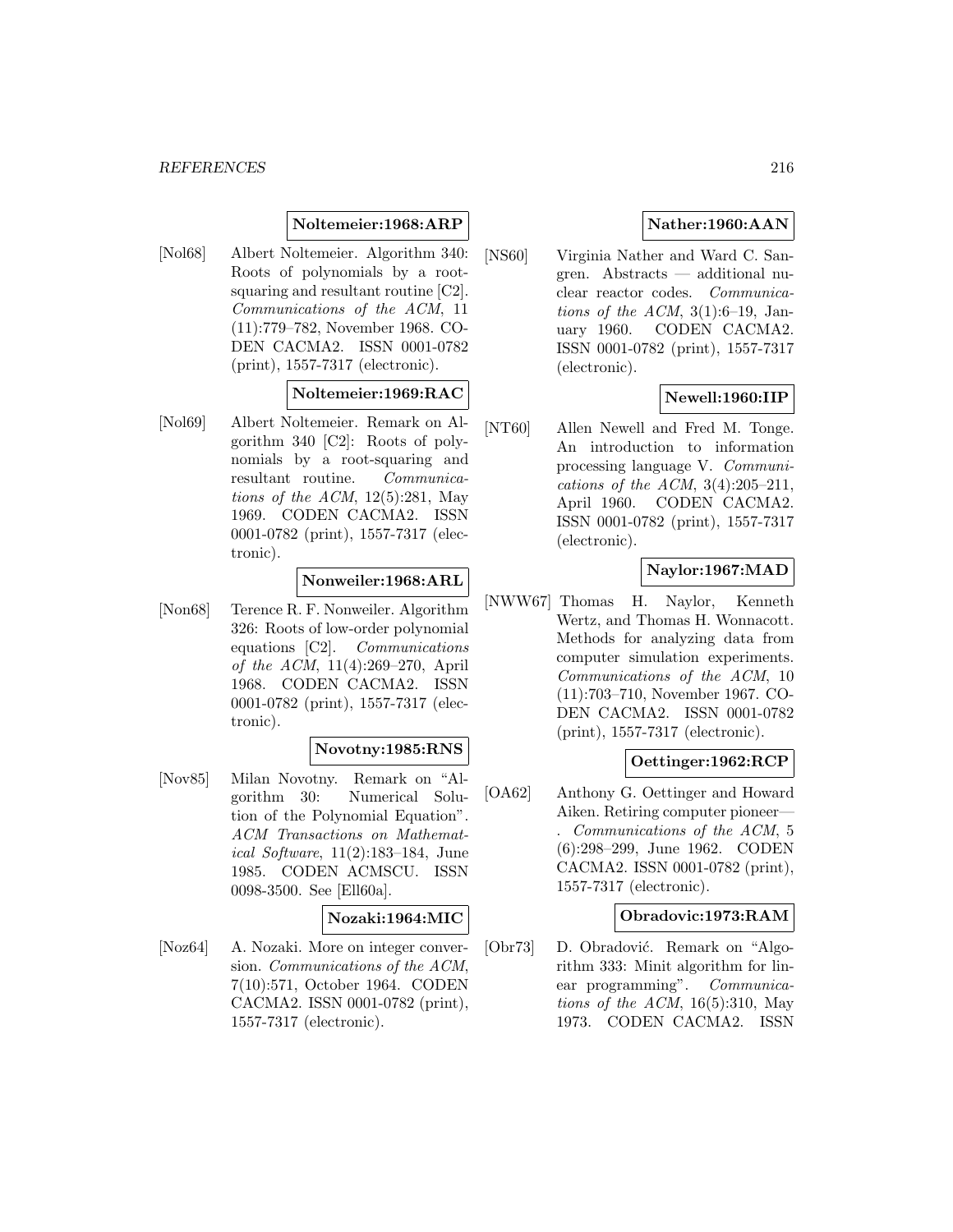0001-0782 (print), 1557-7317 (electronic). See [SS68, HOK73].

#### **Oestreicher:1967:GGP**

[OBS67] M. D. Oestreicher, M. J. Bailey, and J. I. Strauss. GEORGE 3 — A general purpose time-sharing and operating system. Communications of the ACM,  $10(11):685-$ 693, November 1967. CODEN CACMA2. ISSN 0001-0782 (print), 1557-7317 (electronic).

### **OConnor:1966:EP**

[O'C66] John O'Connor. On editorial procedures. Communications of the ACM, 9(3):136, March 1966. CO-DEN CACMA2. ISSN 0001-0782 (print), 1557-7317 (electronic).

#### **Oettinger:1965:FCD**

[Oet65] Anthony F. Oettinger. A forum on centralization and documentation. Communications of the ACM, 8 (11):704–710, November 1965. CO-DEN CACMA2. ISSN 0001-0782 (print), 1557-7317 (electronic).

#### **Oettinger:1966:PLAa**

[Oet66a] A. G. Oettinger. President's letter to the ACM membership. Communications of the  $ACM$ ,  $9(10)$ : 712–713, October 1966. CODEN CACMA2. ISSN 0001-0782 (print), 1557-7317 (electronic).

### **Oettinger:1966:PLAb**

[Oet66b] A. G. Oettinger. President's letter to the ACM membership. Communications of the ACM, 9(12): 838–839, December 1966. CODEN CACMA2. ISSN 0001-0782 (print), 1557-7317 (electronic).

# **Oettinger:1966:AR**

[Oet66c] Anthony G. Oettinger. On ACM's responsibility. Communications of the ACM, 9(4):246, April 1966. CO-DEN CACMA2. ISSN 0001-0782 (print), 1557-7317 (electronic).

## **Oettinger:1966:VTE**

[Oet66d] Anthony G. Oettinger. A vision of technology and education. Communications of the ACM, 9(7):487– 490, July 1966. CODEN CACMA2. ISSN 0001-0782 (print), 1557-7317 (electronic).

### **Oettinger:1967:PLAa**

[Oet67a] A. G. Oettinger. President's letter to the ACM membership. Communications of the ACM, 10(3): 139–140, March 1967. CODEN CACMA2. ISSN 0001-0782 (print), 1557-7317 (electronic).

## **Oettinger:1967:PLAb**

[Oet67b] A. G. Oettinger. President's letter to the ACM membership. Communications of the ACM, 10(6): 335–337, June 1967. CODEN CACMA2. ISSN 0001-0782 (print), 1557-7317 (electronic).

### **Oettinger:1967:PLAc**

[Oet67c] A. G. Oettinger. President's letter to the ACM membership. Communications of the ACM,  $10(8)$ : 464–468, August 1967. CODEN CACMA2. ISSN 0001-0782 (print), 1557-7317 (electronic).

### **Oettinger:1967:HSC**

[Oet67d] Anthony G. Oettinger. The hardware-software complementar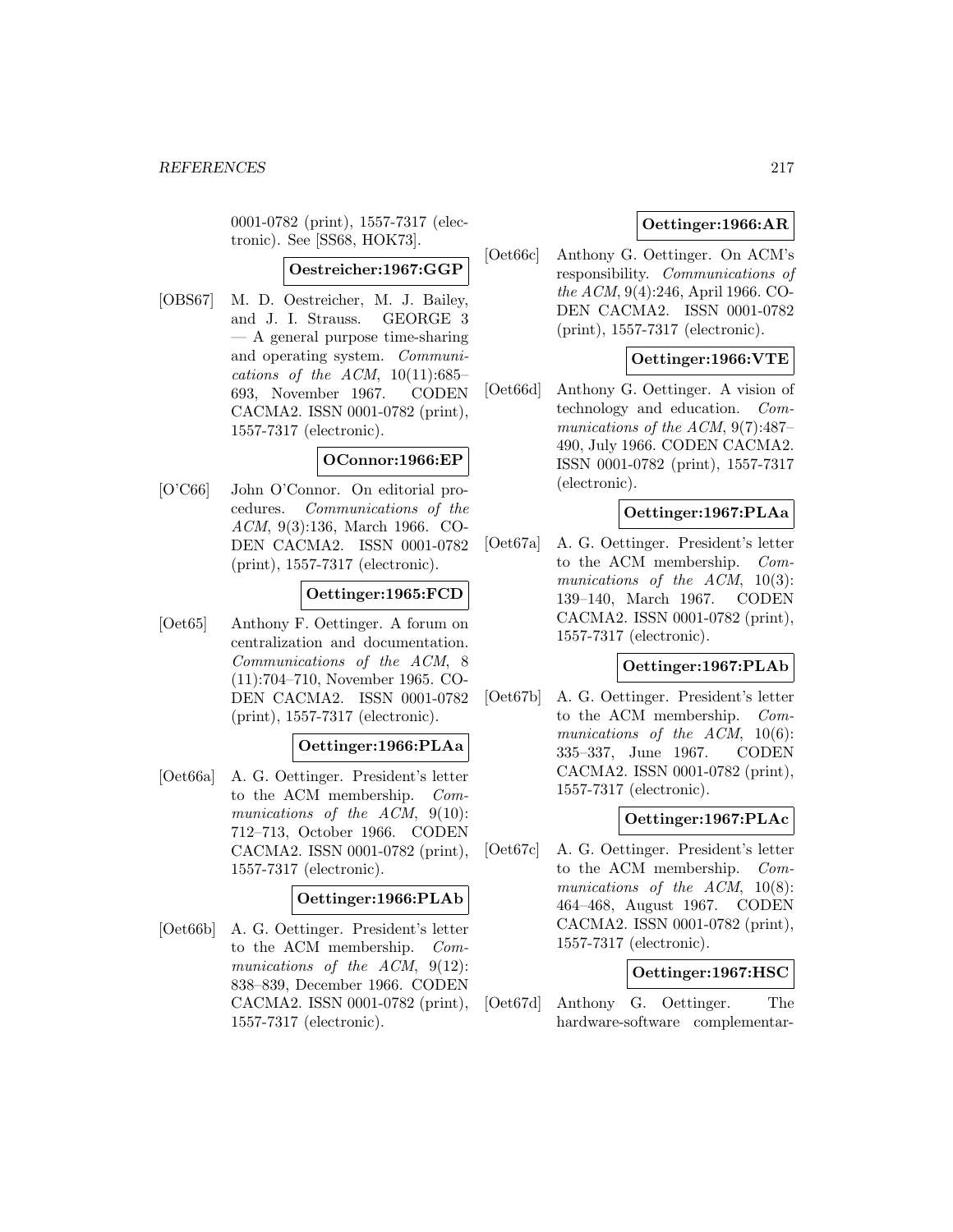ity. Communications of the ACM, 10(10):604–606, October 1967. CO-DEN CACMA2. ISSN 0001-0782 (print), 1557-7317 (electronic).

### **Oettinger:1967:OED**

[Oet67e] Anthony G. Oettinger. Oettinger exposes dangers to scientific endeavor inherent in copyright bill. Communications of the ACM, 10 (5):315–317, May 1967. CODEN CACMA2. ISSN 0001-0782 (print), 1557-7317 (electronic).

### **Oppenheim:1966:MTM**

[OH66a] David K. Oppenheim and Dan P. Haggerty. META5: A tool to manipulate strings of data. Communications of the ACM, 9(7):483, July 1966. CODEN CACMA2. ISSN 0001-0782 (print), 1557-7317 (electronic).

### **Orchard-Hays:1966:MOS**

[OH66b] William Orchard-Hays. Multilevel operating systems. Communications of the ACM, 9(3):189–190, March 1966. CODEN CACMA2. ISSN 0001-0782 (print), 1557-7317 (electronic).

### **Ohlman:1962:DPC**

[Ohl62] Herbert Ohlman. Discussion—the pros and cons of a special IR language: pro a special IR language. Communications of the ACM, 5 (1):8–10, January 1962. CODEN CACMA2. ISSN 0001-0782 (print), 1557-7317 (electronic).

### **Ohlman:1969:LEG**

[Ohl69] Herbert Ohlman. Letter to the Editor: a graduated dues structure for ACM. Communications of the ACM, 12(6):304, June 1969. CO-DEN CACMA2. ISSN 0001-0782 (print), 1557-7317 (electronic).

### **Organick:1966:CSH**

[OKCF66] Elliott I. Organick, Thomas A. Keenan, Sylvia Charp, and Alexandra Forsythe. Computer science in high school mathematics. Communications of the ACM, 9(7):474, July 1966. CODEN CACMA2. ISSN 0001-0782 (print), 1557-7317 (electronic).

## **Olivier:1961:FNA**

[Oli61] Donald Olivier. A further note on approximating  $e^x$ . Communications of the ACM, 4(7):318, July 1961. CODEN CACMA2. ISSN 0001-0782 (print), 1557-7317 (electronic).

# **Oliver:1966:USP**

[Oli66] James R. Oliver. Undergraduate student papers. Communications of the ACM, 9(7):479, July 1966. CO-DEN CACMA2. ISSN 0001-0782 (print), 1557-7317 (electronic).

### **Oliver:1968:AFA**

[Oli68] Ian Oliver. Algorithm 330: Factorial analysis of variance [G1]. Communications of the ACM, 11 (6):431–432, June 1968. CODEN CACMA2. ISSN 0001-0782 (print), 1557-7317 (electronic).

### **Olsen:1965:PIT**

[Ols65] Thomas M. Olsen. Philco/IBM translation at problem-oriented, symbolic and binary levels. Communications of the ACM, 8(12):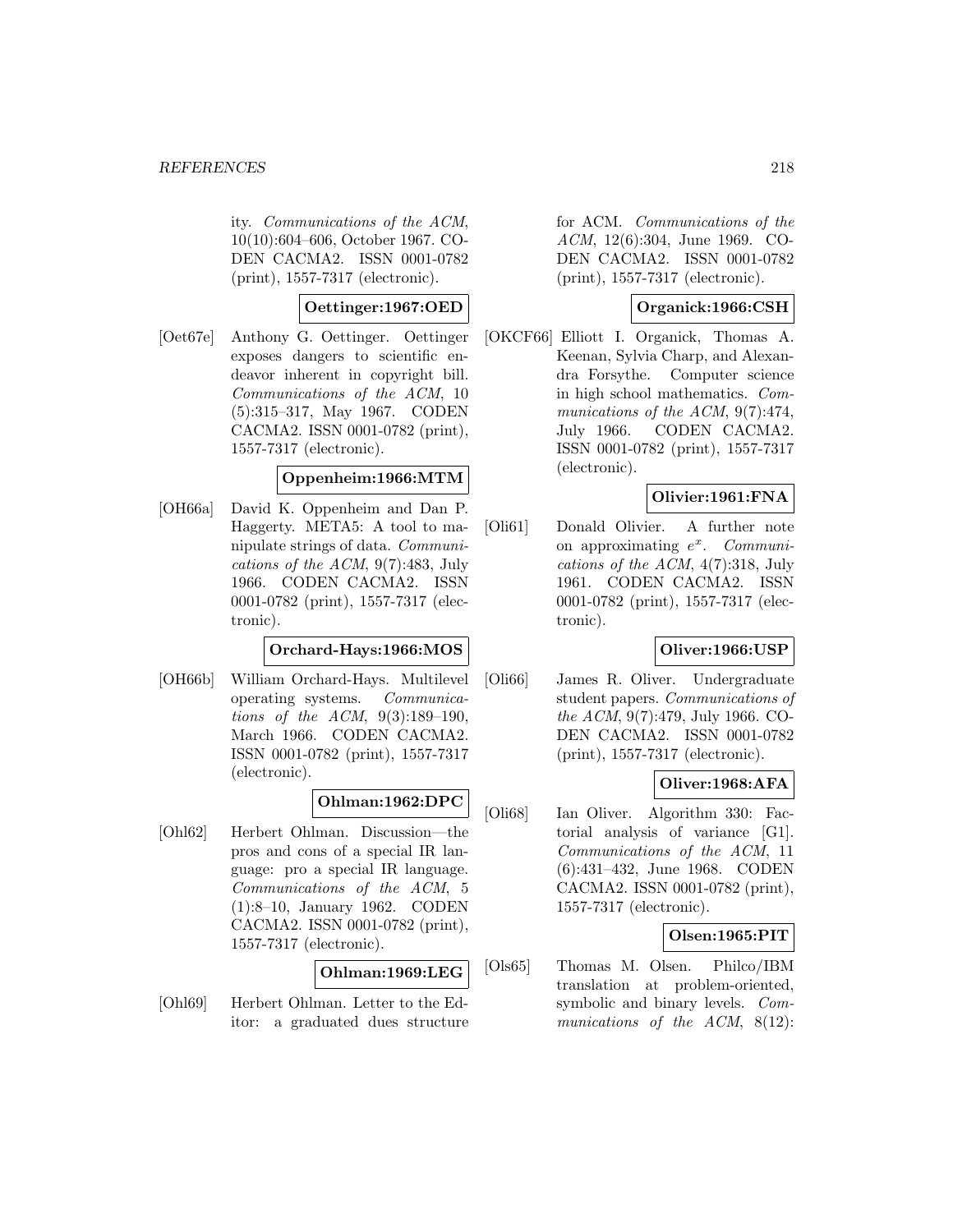762–768, December 1965. CODEN CACMA2. ISSN 0001-0782 (print), 1557-7317 (electronic).

# **Olynyk:1964:ASR**

[Oly64] F. Olynyk. Algorithm 233: Simpson's rule for multiple integration. Communications of the ACM, 7 (6):348–349, June 1964. CODEN CACMA2. ISSN 0001-0782 (print), 1557-7317 (electronic).

# **ONeill:1961:PAS**

[O'N61] Robert W. O'Neill. A preplanned approach to a storage allocating compiler. Communications of the  $ACM$ ,  $4(10):417$ , October 1961. CODEN CACMA2. ISSN 0001-0782 (print), 1557-7317 (electronic).

# **Onoe:1962:TWP**

[Ono62] Morio Onoe. Triangular walk pattern for the down-hill method of solving a transcendental equation. Communications of the ACM, 5(7): 398, July 1962. CODEN CACMA2. ISSN 0001-0782 (print), 1557-7317 (electronic).

## **Opler:1965:POL**

[Opl65] Ascher Opler. Procedure-oriented language statements to facilitate parallel processing. Communications of the ACM, 8(5):306–307, May 1965. CODEN CACMA2. ISSN 0001-0782 (print), 1557-7317 (electronic). See also [And65b].

## **Opler:1966:RRT**

[Opl66] Ascher Opler. Requirements for real-time languages. Communications of the ACM, 9(3):196–199,

March 1966. CODEN CACMA2. ISSN 0001-0782 (print), 1557-7317 (electronic).

# **Oppenheim:1964:CAC**

[Opp64] David K. Oppenheim. Certification of Algorithm 199: Conversions between calendar date and Julian day number. Communications of the ACM,  $7(11):661$ , November 1964. CODEN CACMA2. ISSN 0001-0782 (print), 1557-7317 (electronic).

## **Orden:1967:EP**

[Ord67] Alex Orden. The emergence of a profession. Communications of the ACM, 10(3):145–147, March 1967. CODEN CACMA2. ISSN 0001-0782 (print), 1557-7317 (electronic).

## **Organick:1968:PDC**

[Org68] Elliott I. Organick. Panel discussion on computer appreciation. Communications of the ACM, 11 (4):263–268, 272, April 1968. CO-DEN CACMA2. ISSN 0001-0782 (print), 1557-7317 (electronic).

## **Ophir:1968:SAB**

[ORSS68] D. Ophir, S. Rankowitz, B. J. Shepherd, and R. J. Spinrad. Scientific applications: BRAD: the Brookhaven RAster Display. Communications of the  $ACM$ ,  $11(6)$ : 415–416, June 1968. CODEN CACMA2. ISSN 0001-0782 (print), 1557-7317 (electronic).

# **Ortega:1964:GTM**

[Ort64] James M. Ortega. Generation of test matrices by similarity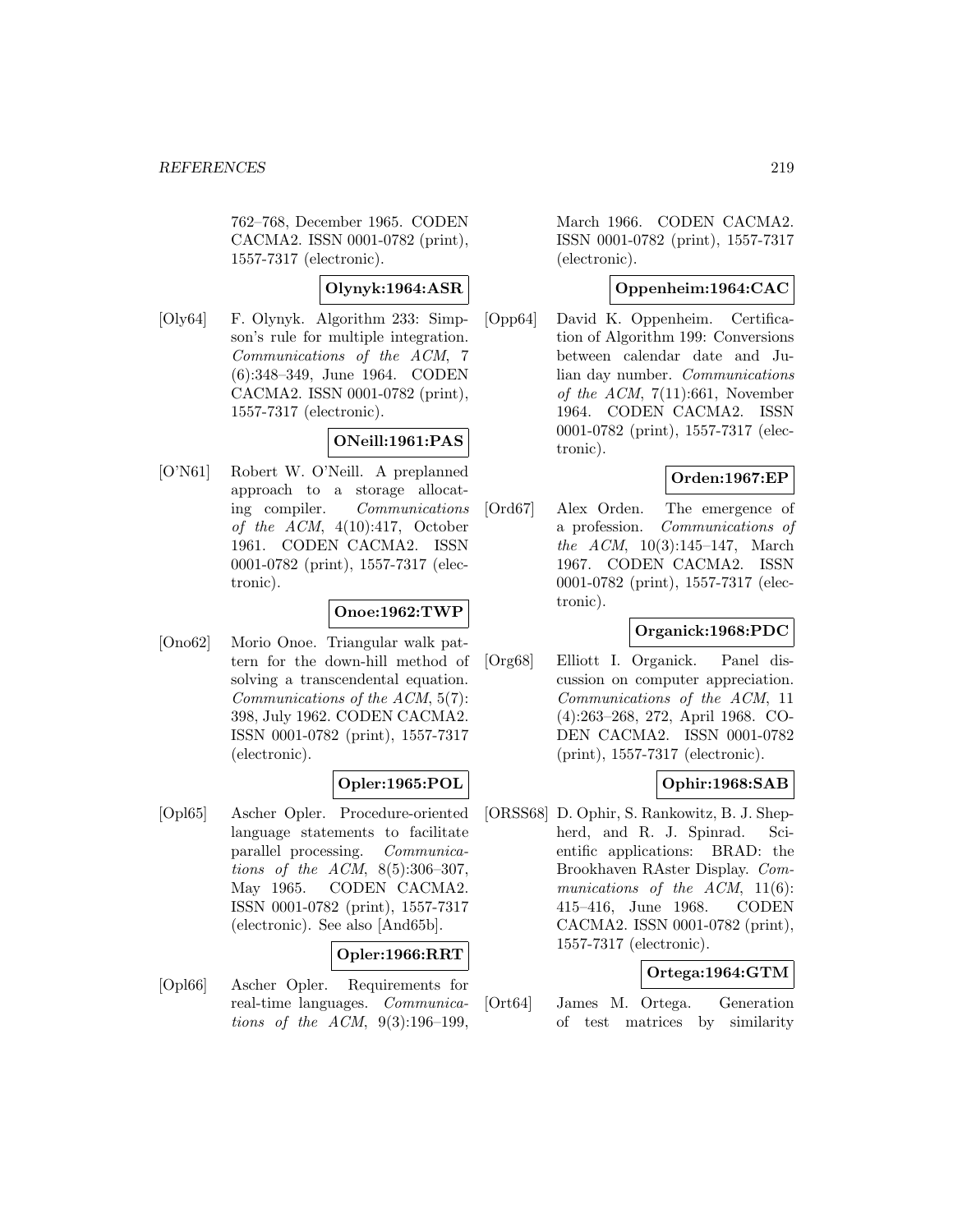transformations. Communications of the ACM, 7(6):377–378, June 1964. CODEN CACMA2. ISSN 0001-0782 (print), 1557-7317 (electronic). See comment [Ort85].

## **Orth:1968:LES**

[Ort68] E. J. Orth, Jr. Letter to the Editor: Standardization of hand-coding needed for man-tomachine communication. Communications of the ACM,  $11(6):391$ , June 1968. CODEN CACMA2. ISSN 0001-0782 (print), 1557-7317 (electronic).

### **Ortega:1985:CMI**

[Ort85] James M. Ortega. Comment on: "Matrices with integer entries and integer eigenvalues" by J.- C. Renaud [Amer. Math. Monthly **90** (1983), no. 3, 202–203, MR 84c:15024 ] and "Generation of test matrices by similarity transformations" by Ortega [Comm. ACM **7** (1964), 377–378, MR **29** #5375]. American Mathematical Monthly, 92(7):526, ???? 1985. CODEN AM-MYAE. ISSN 0002-9890 (print), 1930-0972 (electronic). See [Ort64, Ren83].

## **Ord-Smith:1967:AGP**

[OS67a] R. J. Ord-Smith. Algorithm 308: Generation of permutations in pseudo-lexicographic order [G6]. Communications of the ACM, 10 (7):452, July 1967. CODEN CACMA2. ISSN 0001-0782 (print), 1557-7317 (electronic).

### **Ord-Smith:1967:LER**

[OS67b] R. J. Ord-Smith. Letter to the Editor: Remark on Langdon's algorithm. Communications of the ACM, 10(11):684, November 1967. CODEN CACMA2. ISSN 0001-0782 (print), 1557-7317 (electronic).

### **Ord-Smith:1967:RAG**

[OS67c] R. J. Ord-Smith. Remarks on Algorithm 87 [G6]: Permutation generator; Algorithm 102 [G6]: Permutation in lexicographical order; Algorithm 130 [G6]: Permute; Algorithm 202 [G6]: Generation of permutations in lexicographical order. Communications of the ACM, 10(7):452–453, July 1967. CODEN CACMA2. ISSN 0001-0782 (print), 1557-7317 (electronic).

### **Ord-Smith:1968:AGP**

[OS68] R. J. Ord-Smith. Algorithm 323: Generation of permutations in lexicographic order [G6]. Communications of the  $ACM$ ,  $11(2):117$ , February 1968. CODEN CACMA2. ISSN 0001-0782 (print), 1557-7317 (electronic). See certification [Lei69] and remark [Roy73].

### **Oser:1960:ARB**

[Ose60] H. Oser. Algorithm 22: Riccati– Bessel functions of first and second kind. Communications of the ACM, 3(11):600-601, November 1960. CODEN CACMA2. ISSN 0001-0782 (print), 1557-7317 (electronic).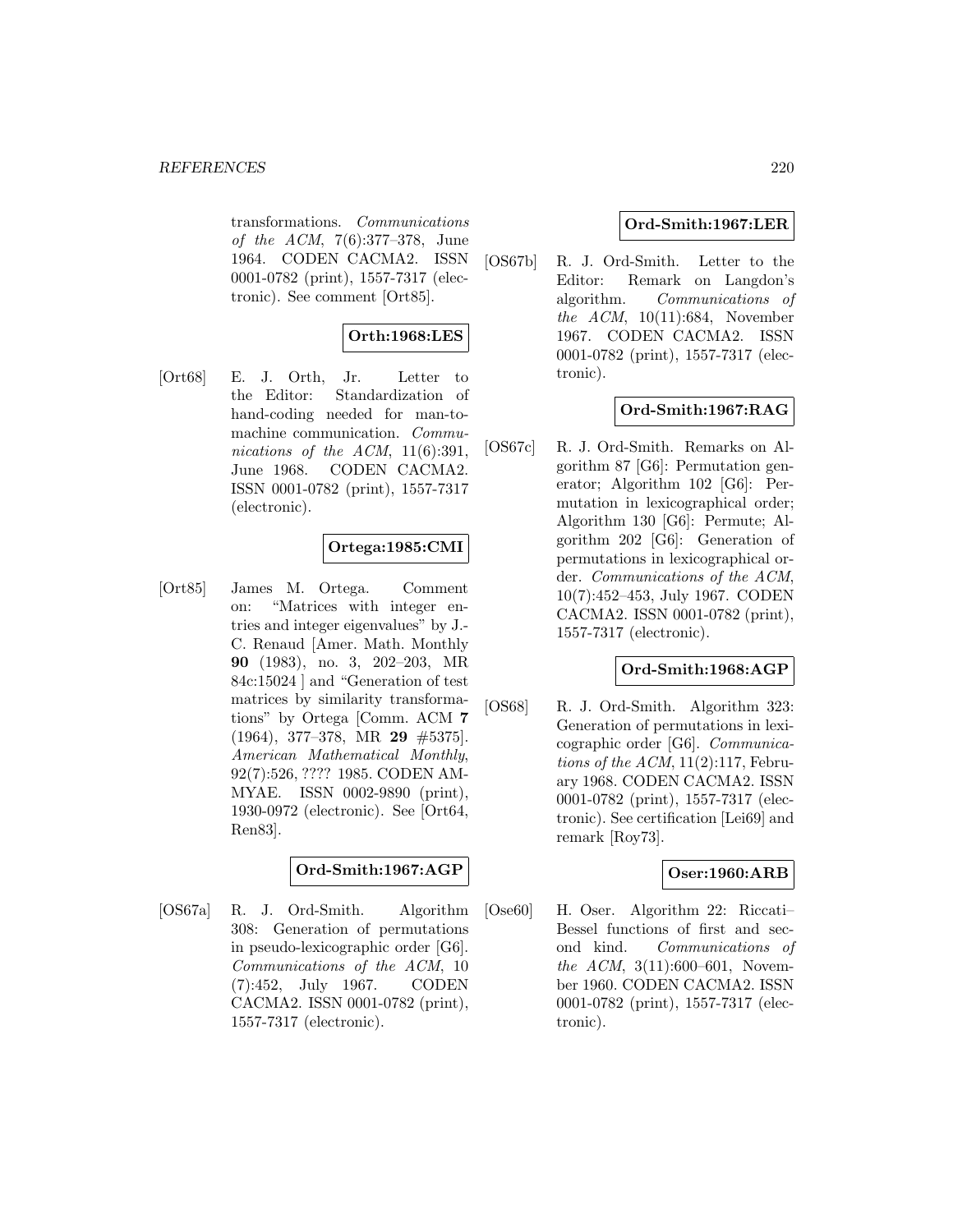# **Ophir:1969:TDC**

[OSS69] D. Ophir, B. J. Shepherd, and R. J. Spinrad. Three-dimensional computer display. Communications of the ACM, 12(6):309–310, June 1969. CODEN CACMA2. ISSN 0001-0782 (print), 1557-7317 (electronic).

## **Oster:1962:MTB**

[Ost62a] C. A. Oster. More on testing BCD words with FORTRAN. Communications of the ACM, 5(11): 545, November 1962. CODEN CACMA2. ISSN 0001-0782 (print), 1557-7317 (electronic).

### **Oster:1962:OLB**

[Ost62b] C. A. Oster. One lost bit. Communications of the ACM, 5(6):343, June 1962. CODEN CACMA2. ISSN 0001-0782 (print), 1557-7317 (electronic).

### **Oster:1964:LBM**

[Ost64] C. A. Oster. Limited bit manipulation using FORTRAN II. Communications of the  $ACM$ ,  $7(12)$ : 719–721, December 1964. CODEN CACMA2. ISSN 0001-0782 (print), 1557-7317 (electronic).

#### **OBrien:1968:CAC**

[OW68a] William M. O'Brien and Joan Wood. Certification of Algorithm 299 [S15]: Chi-squared integral. Communications of the ACM, 11 (4):271, April 1968. CODEN CACMA2. ISSN 0001-0782 (print), 1557-7317 (electronic).

### **Oppenheimer:1968:RMM**

[OW68b] G. Oppenheimer and N. Weizer. Resource management for a medium scale time-sharing operating system. Communications of the ACM, 11(5):313–322, May 1968. CODEN CACMA2. ISSN 0001-0782 (print), 1557-7317 (electronic).

### **Orgass:1969:BMP**

[OW69] Richard J. Orgass and William M. Waite. A base for a mobile programming system. Communications of the  $ACM$ , 12(9):507– 510, September 1969. CODEN CACMA2. ISSN 0001-0782 (print), 1557-7317 (electronic).

### **Owens:1965:LEA**

[Owe65a] David Owens. Letter to the Editor: Avoiding bit manipulation in FORTRAN. Communications of the ACM,  $8(11):649$ , November 1965. CODEN CACMA2. ISSN 0001-0782 (print), 1557-7317 (electronic).

### **Owens:1965:LEC**

[Owe65b] David Owens. Letter to the Editor: comments on recent FOR-TRAN ideas. Communications of the ACM,  $8(12):788$ , December 1965. CODEN CACMA2. ISSN 0001-0782 (print), 1557-7317 (electronic).

### **Peabody:1962:DSC**

[PA62] P. R. Peabody and D. S. Adorno. Digital synthesis of correlated stationary noise. Communications of the ACM,  $5(7):400-401$ , July 1962. CODEN CACMA2. ISSN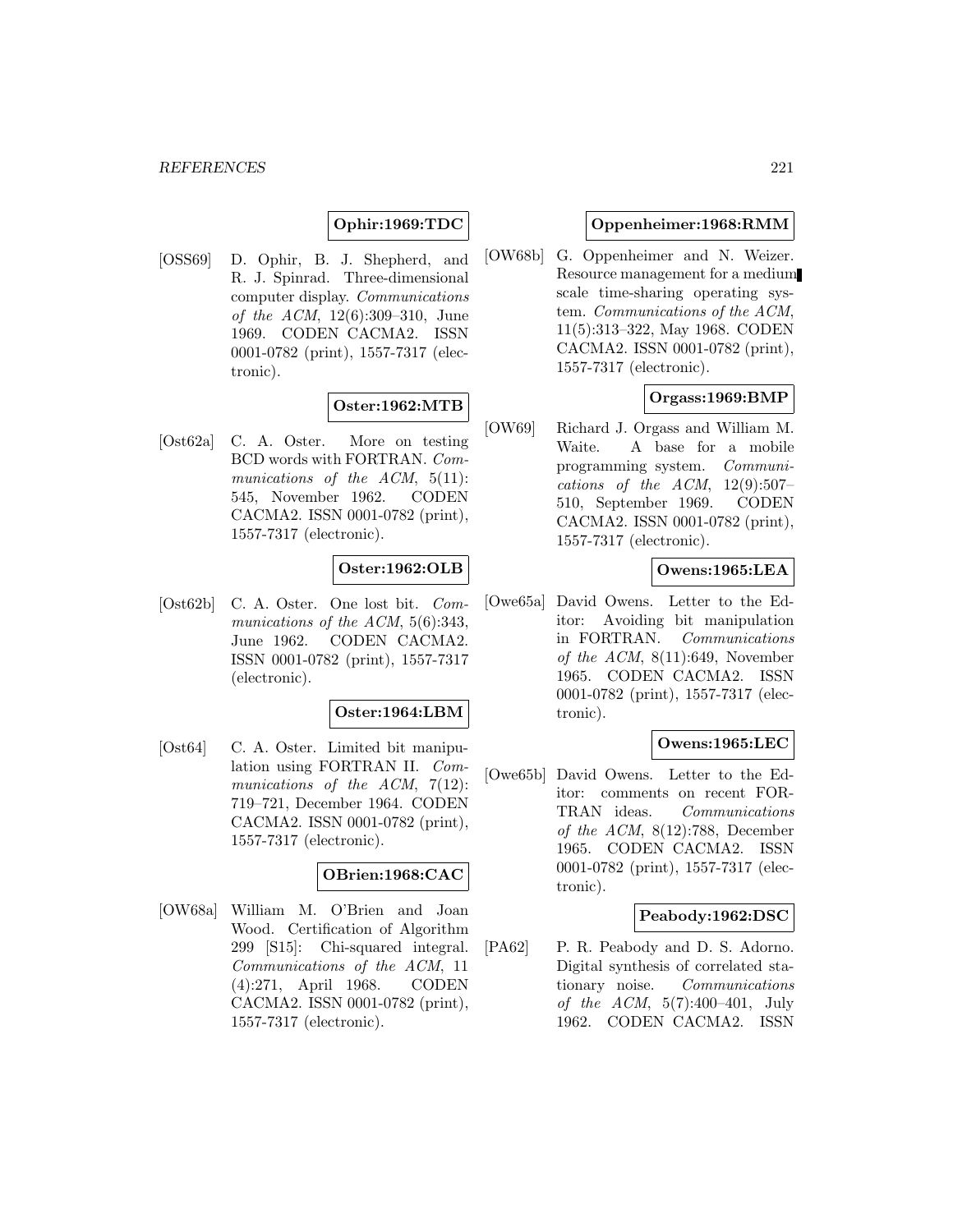0001-0782 (print), 1557-7317 (electronic).

### **Paciorek:1970:AEI**

[Pac70] K. A. Paciorek. Algorithm 385: Exponential integral  $Ei(x)$ . *Commu*nications of the ACM,  $13(7):446-$ 447, July 1970. CODEN CACMA2. ISSN 0001-0782 (print), 1557-7317 (electronic). See remarks [Red70, Fri72].

# **Painter:1960:CPP**

[Pai60] James A. Painter. Computer preparation of a poetry concordance. Communications of the ACM, 3(2): 91–95, February 1960. CODEN CACMA2. ISSN 0001-0782 (print), 1557-7317 (electronic).

### **Pankowicz:1967:FCD**

[Pan67] Z. L. Pankowicz. Further clarification of dates. Communications of the  $ACM$ , 10(10):609, October 1967. CODEN CACMA2. ISSN 0001-0782 (print), 1557-7317 (electronic).

### **Pankhurst:1968:OSP**

[Pan68a] R. J. Pankhurst. Operating systems: Program overlay techniques. Communications of the ACM, 11 (2):119–125, February 1968. CO-DEN CACMA2. ISSN 0001-0782 (print), 1557-7317 (electronic).

### **Pankiewicz:1968:ACP**

[Pan68b] W. Pankiewicz. Algorithm 337: Calculation of a polynomial and its derivative values by Horner scheme [C1]. Communications of the ACM, 11(9):633, September 1968. CO-

DEN CACMA2. ISSN 0001-0782 (print), 1557-7317 (electronic).

### **Parlett:1966:CQR**

[Par66a] Beresford Parlett. Convergence of the Q-R algorithm for Hessenberg matrices. Communications of the ACM, 9(7):475, July 1966. CODEN CACMA2. ISSN 0001-0782 (print), 1557-7317 (electronic).

### **Parnas:1966:LDF**

[Par66b] David L. Parnas. A language for describing the functions of synchronous systems. Communications of the ACM,  $9(2)$ :72–76, February 1966. CODEN CACMA2. ISSN 0001-0782 (print), 1557-7317 (electronic). SFD-ALGOL.

### **Parnas:1966:FPM**

[Par66c] David L. Parnas. On facilitating parallel and multiprocessing in ALGOL. Communications of the ACM, 9(4):257, April 1966. CO-DEN CACMA2. ISSN 0001-0782 (print), 1557-7317 (electronic).

### **Parnas:1966:PRC**

[Par66d] David L. Parnas. On the preliminary report of C3S. Communications of the ACM,  $9(4):242-243$ , April 1966. CODEN CACMA2. ISSN 0001-0782 (print), 1557-7317 (electronic).

### **Parnas:1966:STA**

[Par66e] David L. Parnas. State table analysis of programs in an ALGOL-like language. Communications of the ACM, 9(7):481, July 1966. CODEN CACMA2. ISSN 0001-0782 (print), 1557-7317 (electronic).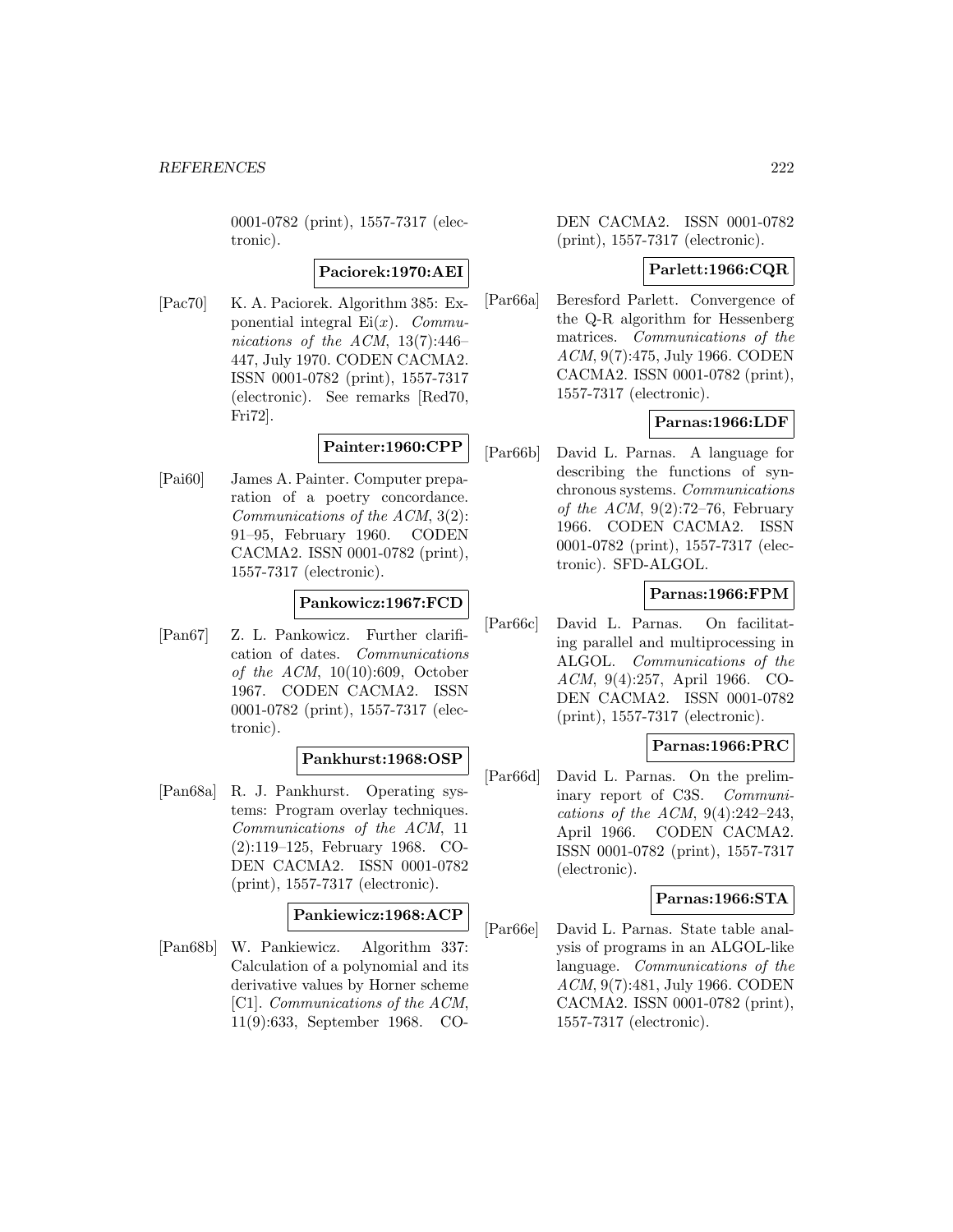# **Parker:1968:REI**

[Par68a] Donn B. Parker. Rules of ethics in information processing. Communications of the ACM, 11(3):198–201, March 1968. CODEN CACMA2. ISSN 0001-0782 (print), 1557-7317 (electronic).

### **Parnas:1968:LEI**

[Par68b] David L. Parnas. Letter to the Editor: on improving the quality of our technical meetings. Communications of the ACM, 11(8):537–538, August 1968. CODEN CACMA2. ISSN 0001-0782 (print), 1557-7317 (electronic).

### **Parnas:1969:SNP**

[Par69a] David L. Parnas. On simulating networks of parallel processes in which simultaneous events may occur. Communications of the ACM, 12(9):519–531, September 1969. CODEN CACMA2. ISSN 0001-0782 (print), 1557-7317 (electronic).

#### **Parson:1969:CAS**

[Par69b] Ronald G. Parson. Certification of Algorithm 147 [S14]: PSIF. Communications of the ACM, 12(12): 691–692, December 1969. CODEN CACMA2. ISSN 0001-0782 (print), 1557-7317 (electronic). See [Ami62, Tha63e].

### **Parter:1969:NAP**

[Par69c] Seymour V. Parter. Numerical analysis in a Ph.D. computer science program. Communications of the ACM, 12(12):661–663, December 1969. CODEN CACMA2. ISSN

0001-0782 (print), 1557-7317 (electronic).

#### **Patrick:1960:SAS**

[Pat60a] Robert L. Patrick. A start at automatic storage assignment. Communications of the ACM, 3(5):321– 322, May 1960. CODEN CACMA2. ISSN 0001-0782 (print), 1557-7317 (electronic).

### **Patterson:1960:WC**

[Pat60b] G. W. Patterson. What is a code? Communications of the ACM, 3 (5):315–318, May 1960. CODEN CACMA2. ISSN 0001-0782 (print), 1557-7317 (electronic).

### **Paterson:1963:SSC**

[Pat63] J. B. Paterson. Sorting systems: The COBOL sort verb. Communications of the ACM,  $6(5):255-$ 258, May 1963. CODEN CACMA2. ISSN 0001-0782 (print), 1557-7317 (electronic).

### **Paton:1969:AFF**

[Pat69a] Keith Paton. An algorithm for finding a fundamental set of cycles of a graph. Communications of the ACM, 12(9):514–518, September 1969. CODEN CACMA2. ISSN 0001-0782 (print), 1557-7317 (electronic).

### **Patt:1969:VLT**

[Pat69b] Yale N. Patt. Variable length tree structures having minimum average search time. Communications of the ACM, 12(2):72–76, February 1969. CODEN CACMA2. ISSN 0001-0782 (print), 1557-7317 (electronic).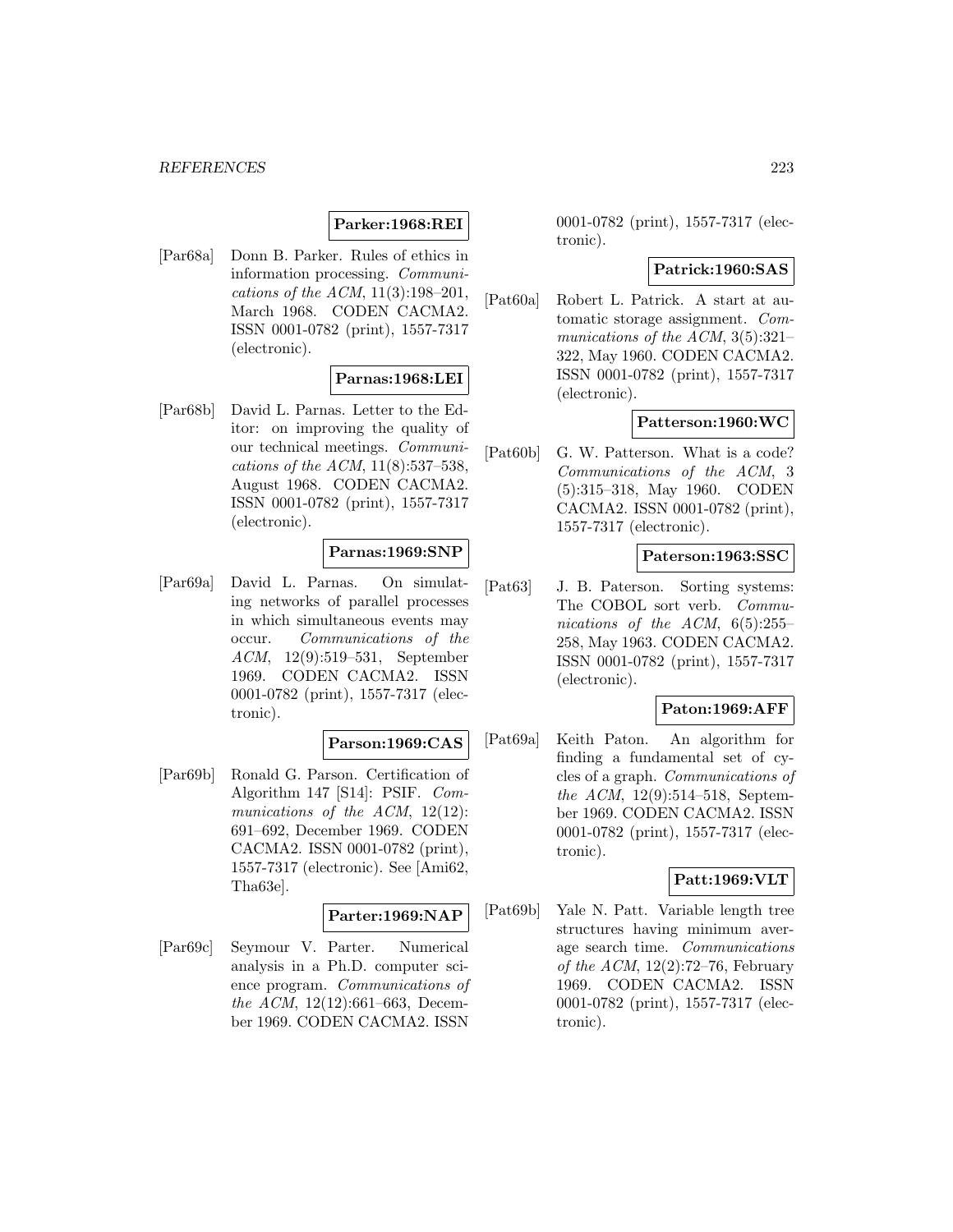# **Payne:1965:LER**

[Pay65] Robert C. Payne. Letter to the Editor: a reaction to Juncosa's proposal for ACM publications. Communications of the ACM, 8(1):71, January 1965. CODEN CACMA2. ISSN 0001-0782 (print), 1557-7317 (electronic).

# **Phillips:1962:PME**

[PBM62] William Phillips, Jr., Anita K. Bahn, and Mabel Miyasaki. Personmatching by electronic methods. Communications of the ACM, 5 (7):404–407, July 1962. CODEN CACMA2. ISSN 0001-0782 (print), 1557-7317 (electronic).

### **Pohl:1968:LEI**

[PD68] Ira Pohl and J. J. Duby. Letter to the Editor: Improved Hamiltonian paths. Communications of the ACM, 11(1):1, January 1968. CO-DEN CACMA2. ISSN 0001-0782 (print), 1557-7317 (electronic).

### **Peavy:1960:ARE**

[Pea60] S. Peavy. Algorithm 20: Real exponential integral. Communications of the  $ACM$ ,  $3(10):540$ , October 1960. CODEN CACMA2. ISSN 0001-0782 (print), 1557-7317 (electronic).

### **Peavy:1961:RAR**

[Pea61] S. Peavy. Remark on Algorithm 20: Real exponential integral. Communications of the ACM,  $4(2):105$ , February 1961. CODEN CACMA2. ISSN 0001-0782 (print), 1557-7317 (electronic).

### **Pearson:1966:J**

[Pea66] Charles R. Pearson. On JOE. Communications of the ACM, 9(3):136, March 1966. CODEN CACMA2. ISSN 0001-0782 (print), 1557-7317 (electronic).

## **Peck:1962:ASD**

[Pec62a] J. E. L. Peck. Algorithm 139: Solutions of the Diophantine equation. Communications of the ACM, 5(11):556, November 1962. CO-DEN CACMA2. ISSN 0001-0782 (print), 1557-7317 (electronic).

### **Peck:1962:ACF**

[Pec62b] J. E. L. Peck. Algorithm 74: Curve fitting with constraints. Communications of the ACM,  $5(1):47$ , January 1962. CODEN CACMA2. ISSN 0001-0782 (print), 1557-7317 (electronic).

### **Peck:1962:AF**

[Pec62c] J. E. L. Peck. Algorithm 75: Factors. Communications of the ACM, 5(1):48, January 1962. CODEN CACMA2. ISSN 0001-0782 (print), 1557-7317 (electronic).

### **Peck:1964:AGC**

[Pec64] J. E. L. Peck. Algorithm 237: Greatest common divisor. Communications of the ACM, 7(8):481, August 1964. CODEN CACMA2. ISSN 0001-0782 (print), 1557-7317 (electronic).

### **Pei:1962:TMI**

[Pei62] M. L. Pei. A test matrix for inversion procedures. Communications of the ACM,  $5(10):508$ , Octo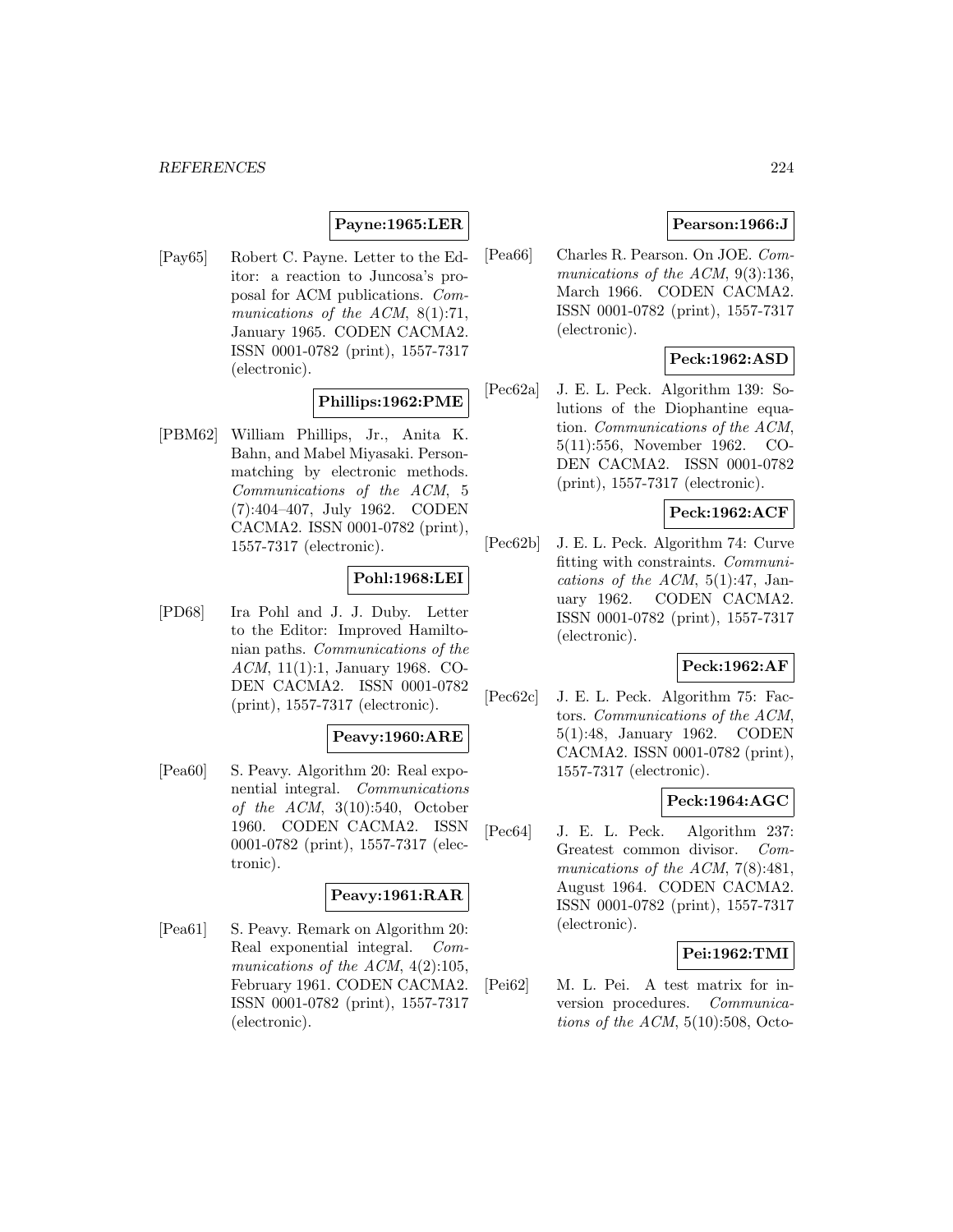ber 1962. CODEN CACMA2. ISSN 0001-0782 (print), 1557-7317 (electronic).

# **Pelta:1960:SP**

[Pel60] Harold N. Pelta. Selfcipher: Programming. Communications of the ACM, 3(2):83, February 1960. CO-DEN CACMA2. ISSN 0001-0782 (print), 1557-7317 (electronic).

# **Peng:1964:PAV**

[Pen64] K. C. Peng. Programming analysis of variance by sequences of operators and isomorphic mappings. Communications of the ACM, 7 (7):415–416, July 1964. CODEN CACMA2. ISSN 0001-0782 (print), 1557-7317 (electronic).

# **Peng:1966:TCA**

[Pen66] K. C. Peng. Techniques: Computational aspects of multiple covariance analysis on a multifactor structure. Communications of the ACM, 9(7):515–518, July 1966. CODEN CACMA2. ISSN 0001-0782 (print), 1557-7317 (electronic).

### **Perry:1960:CBF**

[Per60] C. Perry. Conversion between floating point representations. Communications of the ACM, 3(6):352, June 1960. CODEN CACMA2. ISSN 0001-0782 (print), 1557-7317 (electronic).

### **Perstein:1961:ST**

[Per61] Millard H. Perstein. Swift's technique. Communications of the ACM, 4(1):A11, January 1961. CO-

DEN CACMA2. ISSN 0001-0782 (print), 1557-7317 (electronic).

### **Perry:1962:ARR**

[Per62a] C. Perry. Algorithm 78: Rational roots of polynomials with integer coefficients. Communications of the ACM, 5(2):97, February 1962. CO-DEN CACMA2. ISSN 0001-0782 (print), 1557-7317 (electronic).

### **Perstein:1962:AGO**

[Per62b] Millard H. Perstein. Algorithm 93: General order arithmetic. Communications of the ACM, 5(6):344, June 1962. CODEN CACMA2. ISSN 0001-0782 (print), 1557-7317 (electronic).

## **Pereira:1963:ABF**

[Per63a] J. M. S. Simões Pereira. Algorithm 214: q-Bessel functions  $I_n(t)$ . Communications of the ACM, 6 (11):662, November 1963. CODEN CACMA2. ISSN 0001-0782 (print), 1557-7317 (electronic).

### **Perlis:1963:CDC**

[Per63b] Alan J. Perlis. Computation's development critical to our society. Communications of the ACM, 6 (10):642, October 1963. CODEN CACMA2. ISSN 0001-0782 (print), 1557-7317 (electronic).

### **Pereira:1964:ABF**

[Per64a] J. M. S. Simões Pereira. Algorithm 228: Q-Bessel functions  $\bar{I}_n(t)$ . Communications of the ACM, 7 (5):295–296, May 1964. CODEN CACMA2. ISSN 0001-0782 (print), 1557-7317 (electronic).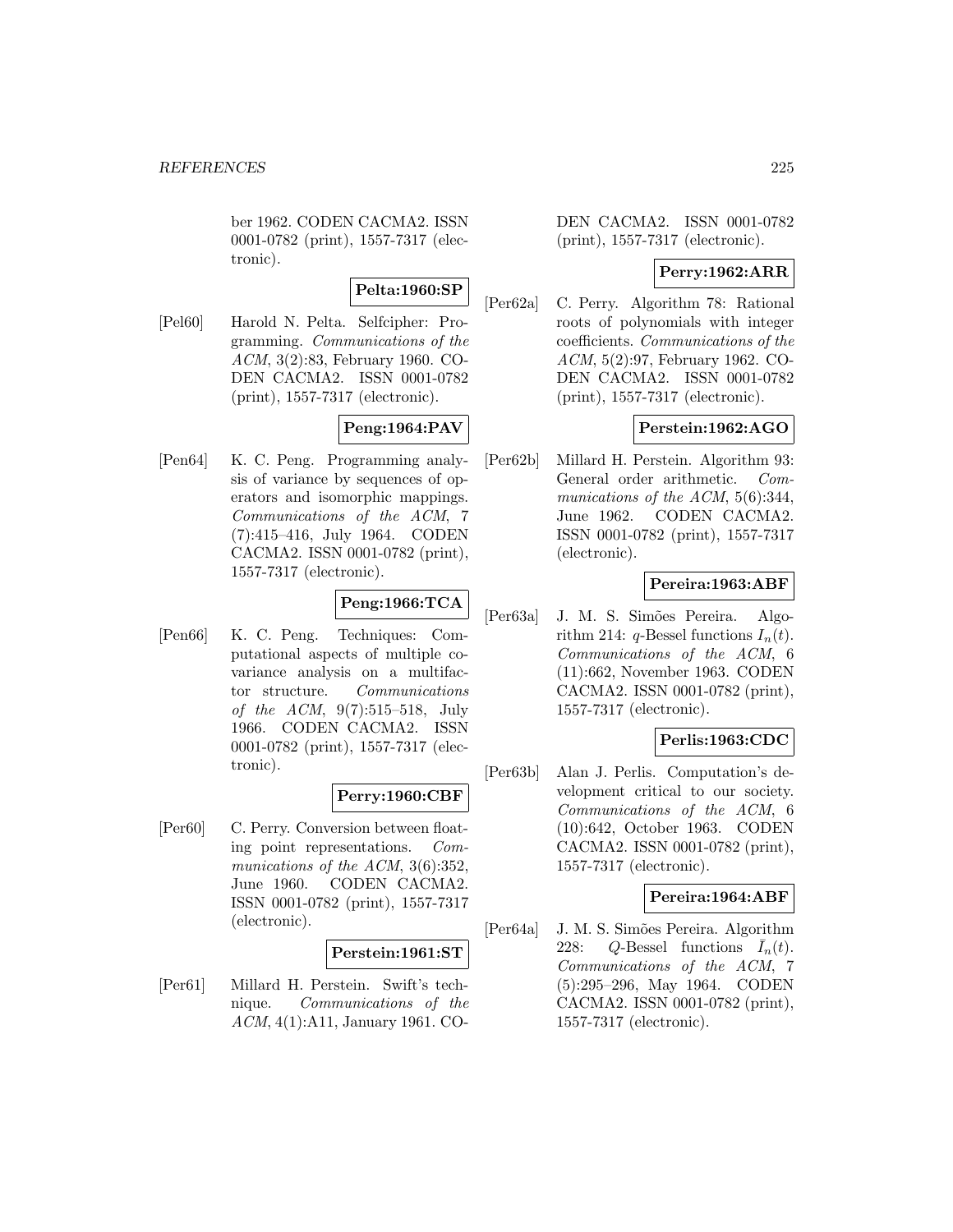### **Pereira:1964:APC**

[Per64b] J. M. S. Simões Pereira. Algorithm 234: Poisson–Charlier polynomials. Communications of the ACM, 7(7): 420, July 1964. CODEN CACMA2. ISSN 0001-0782 (print), 1557-7317 (electronic).

### **Perlis:1964:FL**

[Per64c] A. J. Perlis. A format language. Communications of the ACM, 7(2): 89–97, February 1964. CODEN CACMA2. ISSN 0001-0782 (print), 1557-7317 (electronic).

### **Perlis:1964:HSA**

[Per64d] A. J. Perlis. How should ACM publish computer research? Communications of the ACM, 7(8):461, August 1964. CODEN CACMA2. ISSN 0001-0782 (print), 1557-7317 (electronic).

### **Perlis:1964:PDC**

[Per64e] A. J. Perlis. Programming of digital computers. Communications of the ACM, 7(4):210–211, April 1964. CODEN CACMA2. ISSN 0001-0782 (print), 1557-7317 (electronic).

### **Perry:1964:CTR**

[Per64f] Clay L. Perry. Comments on tape reels. Communications of the ACM, 7(8):506, August 1964. CODEN CACMA2. ISSN 0001-0782 (print), 1557-7317 (electronic).

### **Perstein:1964:CCB**

[Per64g] Millard H. Perstein. Comments on computers in banking. Communications of the ACM, 7(8):506, August 1964. CODEN CACMA2. ISSN 0001-0782 (print), 1557-7317 (electronic).

### **Perlis:1966:FAN**

[Per66a] A. J. Perlis. A forum on algorithms: A new policy for algorithms? Communications of the ACM, 9(4):255, April 1966. CODEN CACMA2. ISSN 0001-0782 (print), 1557-7317 (electronic).

### **Pershing:1966:ZO**

[Per66b] Michael L. Pershing. On 0 and O. Communications of the ACM, 9(5): 371, May 1966. CODEN CACMA2. ISSN 0001-0782 (print), 1557-7317 (electronic).

### **Pereira:1969:AAG**

[Per69] J. M. S. Simões Pereira. Algorithm 355: An algorithm for generating Ising configurations [Z]. Communications of the ACM,  $12(10):562$ , October 1969. CODEN CACMA2. ISSN 0001-0782 (print), 1557-7317 (electronic).

### **Petrick:1965:MBN**

[Pet65] S. R. Petrick. More on Backus Normal Form. Communications of the ACM, 8(3):200–201, March 1965. CODEN CACMA2. ISSN 0001-0782 (print), 1557-7317 (electronic). Letter to the editor.

### **Peto:1970:RAM**

[Pet70] R. Peto. Remark on "Algorithm 347: An efficient algorithm for sorting with minimal storage [M1]". Communications of the ACM, 13 (10):624, October 1970. CODEN CACMA2. ISSN 0001-0782 (print),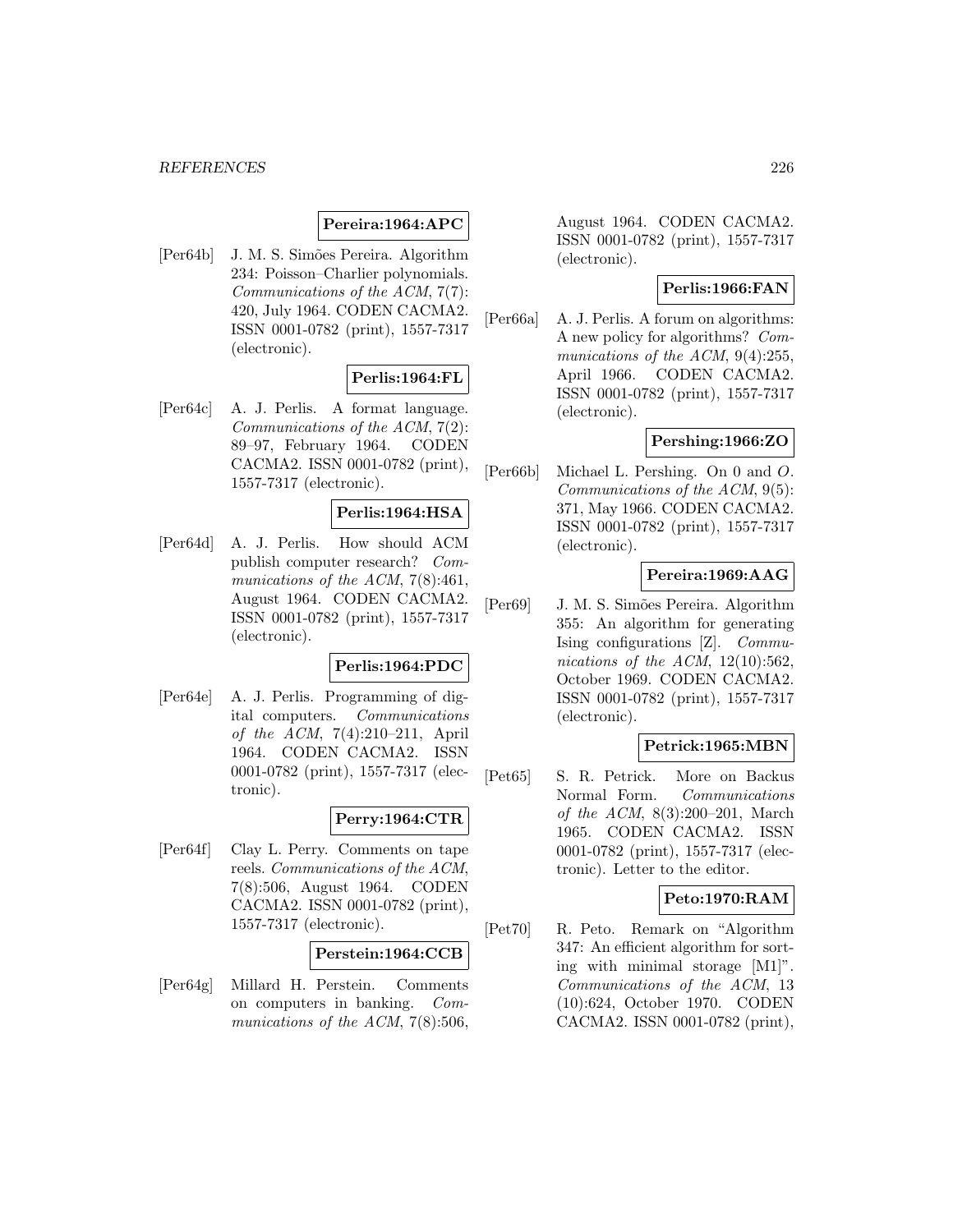1557-7317 (electronic). See [GR70, Sin69b].

### **Pexton:1964:EBB**

[Pex64] R. L. Pexton. Empirical bounds for Bessel functions. Communications of the ACM, 7(4):263, April 1964. CODEN CACMA2. ISSN 0001-0782 (print), 1557-7317 (electronic).

## **Pfaltz:1962:AED**

[Pfa62] John L. Pfaltz. Algorithm 98: Evaluation of definite complex line integrals. Communications of the ACM, 5(6):345, June 1962. CO-DEN CACMA2. ISSN 0001-0782 (print), 1557-7317 (electronic).

### **Parker:1969:ICS**

[PGBF69] Louis T. Parker, Jr., Thomas M. Gallie, Frederick P. Brooks, Jr., and James K. Ferrell. Introducing computing to smaller colleges and universities: A progress report. Communications of the ACM, 12 (6):319–323, June 1969. CODEN CACMA2. ISSN 0001-0782 (print), 1557-7317 (electronic).

### **Pike:1965:APR**

[PH65] M. C. Pike and I. D. Hill. Algorithm 266: Pseudo-random numbers [G5]. Communications of the ACM, 8 (10):605–606, October 1965. CO-DEN CACMA2. ISSN 0001-0782 (print), 1557-7317 (electronic). See certification [Sul72] and remarks [Han66b, PH66b].

## **Pike:1966:ALG**

[PH66a] M. C. Pike and I. D. Hill. Algorithm 291: Logarithm of gamma function. Communications of the ACM, 9(9):684, September 1966. CODEN CACMA2. ISSN 0001-0782 (print), 1557-7317 (electronic).

# **Pike:1966:RAG**

[PH66b] M. C. Pike and I. D. Hill. Remark on Algorithm 266 [G5]: Pseudorandom numbers. Communications of the  $ACM$ , 9(9):687, September 1966. CODEN CACMA2. ISSN 0001-0782 (print), 1557-7317 (electronic). See [PH65], remark [Han66b], and certification [Sul72].

### **Pike:1966:RA**

[PH66c] M. C. Pike and I. D. Hill. Remarks on: Algorithms 34, 54, 80, 221, and 291. Communications of the ACM, 9(9):685–686, September 1966. CO-DEN CACMA2. ISSN 0001-0782 (print), 1557-7317 (electronic).

### **Pike:1967:RAI**

[PH67] M. C. Pike and I. D. Hill. Remark on Algorithm 179: Incomplete Beta ratio. Communications of the ACM, 10(6):375–376, June 1967. CODEN CACMA2. ISSN 0001-0782 (print), 1557-7317 (electronic).

## **Phillips:1962:CAP**

[Phi62] E. S. Phillips. Certification of Algorithm 115: Perm. Communications of the ACM,  $5(12):606$ , December 1962. CODEN CACMA2. ISSN 0001-0782 (print), 1557-7317 (electronic).

## **Perlis:1964:EAM**

[PI64] A. J. Perlis and Renato Iturriaga. An extension to ALGOL for manip-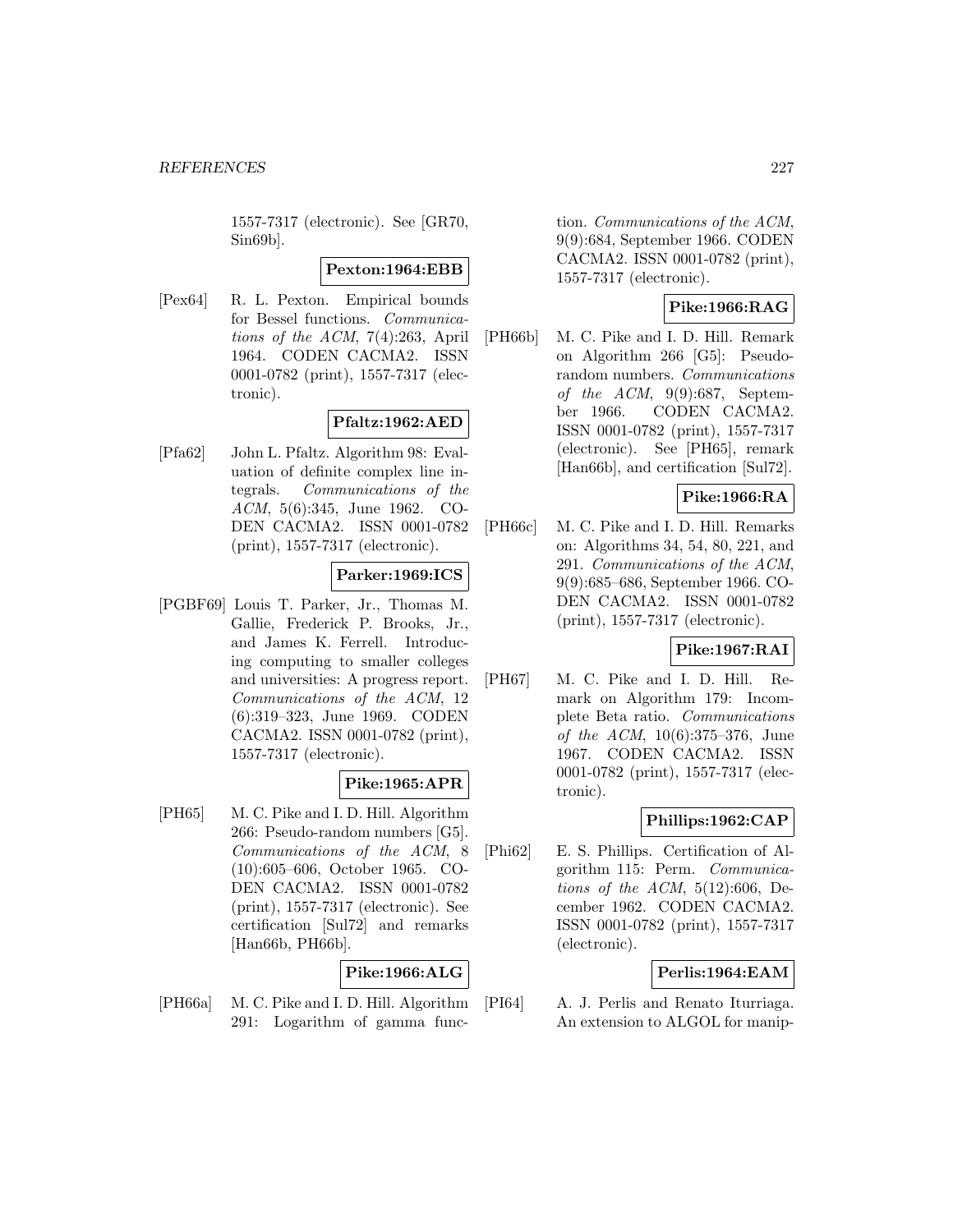ulating formulae. Communications of the ACM, 7(2):127–130, February 1964. CODEN CACMA2. ISSN 0001-0782 (print), 1557-7317 (electronic).

## **Pike:1964:CAG**

[Pik64] M. C. Pike. Certification of Algorithm 209: Gauss. Communications of the ACM, 7(8):482, August 1964. CODEN CACMA2. ISSN 0001-0782 (print), 1557-7317 (electronic).

### **Pike:1965:ARN**

[Pik65a] M. C. Pike. Algorithm 267: Random normal deviate [G5]. Communications of the ACM,  $8(10):606$ , October 1965. CODEN CACMA2. ISSN 0001-0782 (print), 1557-7317 (electronic).

## **Pike:1965:CAGa**

[Pik65b] M. C. Pike. Certification of Algorithm 121 [G5]: NormDev. Communications of the ACM, 8 (9):556, September 1965. CO-DEN CACMA2. ISSN 0001-0782 (print), 1557-7317 (electronic). See  $[Sha62b]$ .

### **Pike:1965:CAGb**

[Pik65c] M. C. Pike. Certification of Algorithm 200 [G5]: Normal random. Communications of the ACM, 8(9):556, September 1965. CO-DEN CACMA2. ISSN 0001-0782 (print), 1557-7317 (electronic). See [Geo63a].

### **Pike:1965:RAD**

[Pik65d] M. C. Pike. Remark on Algorithm 145 [D1]: Adaptive numerical integration by Simpson's rule. Communications of the ACM, 8(3):171, March 1965. CODEN CACMA2. ISSN 0001-0782 (print), 1557-7317 (electronic).

## **Pike:1965:RAG**

[Pik65e] M. C. Pike. Remark on Algorithm 235 [G6]: Random permutation. Communications of the ACM, 8(7): 445, July 1965. CODEN CACMA2. ISSN 0001-0782 (print), 1557-7317 (electronic). See [Dur64].

## **Pinkerton:1969:PMT**

[Pin69] Tad B. Pinkerton. Performance monitoring in a time-sharing system. Communications of the ACM, 12(11):608–610, November 1969. CODEN CACMA2. ISSN 0001-0782 (print), 1557-7317 (electronic).

# **Piper:1961:LER**

[Pip61] C. A. Piper. Letter to the Editor: Round-off. Communications of the ACM, 4(3):A13, March 1961. CO-DEN CACMA2. ISSN 0001-0782 (print), 1557-7317 (electronic).

### **Pitteway:1967:RAA**

[Pit67] M. L. V. Pitteway. Remark on Algorithm 301: Airy function. Communications of the ACM,  $10(7):453$ , July 1967. CODEN CACMA2. ISSN 0001-0782 (print), 1557-7317 (electronic).

### **Pizer:1966:SRS**

[Piz66] Stephen M. Pizer. Simulation of radioisotope scans by computer. Communications of the ACM, 9 (5):358–362, May 1966. CODEN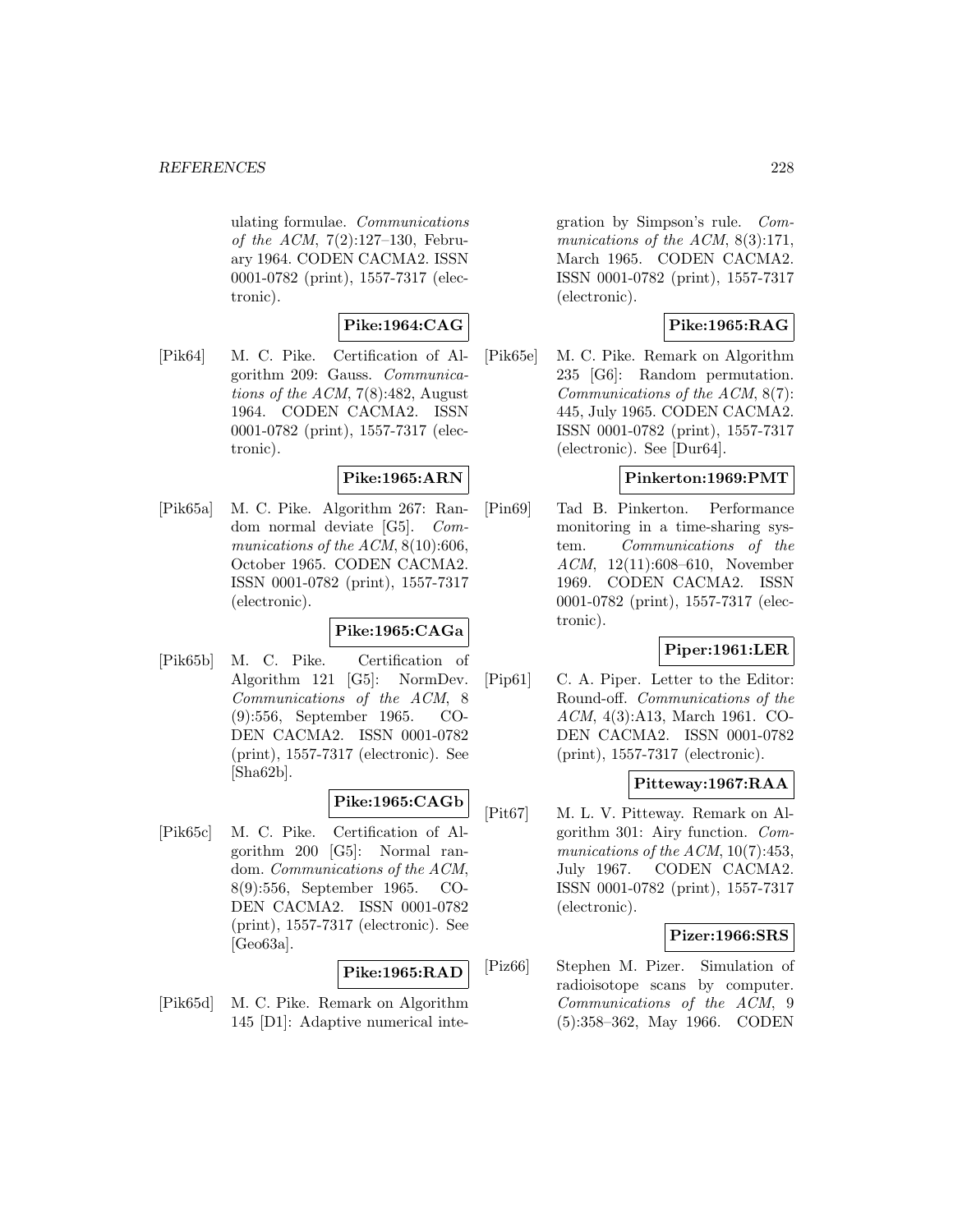CACMA2. ISSN 0001-0782 (print), 1557-7317 (electronic).

# **Parente:1967:LMS**

[PK67] R. J. Parente and H. S. Krasnow. A language for modeling and simulating dynamic systems. Communications of the ACM,  $10(9):559-$ 567, September 1967. CODEN CACMA2. ISSN 0001-0782 (print), 1557-7317 (electronic).

#### **Pucinksi:1965:ICC**

[PKT<sup>+</sup>65] Roman C. Pucinksi, Allen Kent, Mortimer Taube, Harold Wooster, and Gerard Salton. Invited comments on "centralization of document searching facilities". Communications of the ACM, 8(11): 706–707, November 1965. CODEN CACMA2. ISSN 0001-0782 (print), 1557-7317 (electronic).

### **Philpott:1965:MDL**

[PL65] C. M. Philpott and G. V. Lago. A method of data list processing with application to EEG analysis. Communications of the ACM, 8(5):327– 330, May 1965. CODEN CACMA2. ISSN 0001-0782 (print), 1557-7317 (electronic).

#### **Perry:1964:PGS**

[PM64] Benson Perry and Mortimer L. Mendelsohn. Picture generation with a standard line printer. Communications of the ACM,  $7(5):311-$ 313, May 1964. CODEN CACMA2. ISSN 0001-0782 (print), 1557-7317 (electronic).

### **Pohlmann:1964:IS**

[Poh64] Hans-J. Pohlmann. Internal sorting. Communications of the ACM, 7(9):556, September 1964. CODEN CACMA2. ISSN 0001-0782 (print), 1557-7317 (electronic).

## **Pohl:1967:MFH**

[Poh67a] Ira Pohl. A method for finding Hamilton paths and Knight's tours. Communications of the ACM, 10 (7):446–449, July 1967. CODEN CACMA2. ISSN 0001-0782 (print), 1557-7317 (electronic).

## **Pohl:1967:PSP**

[Poh67b] Ira Pohl. Phase-structure productions in PL/I. Communications of the ACM, 10(12):757, December 1967. CODEN CACMA2. ISSN 0001-0782 (print), 1557-7317 (electronic).

### **Pollack:1965:CLE**

[Pol65] Solomon L. Pollack. Conversion of limited-entry decision tables to computer programs. Communications of the  $ACM$ ,  $8(11):677-$ 682, November 1965. CODEN CACMA2. ISSN 0001-0782 (print), 1557-7317 (electronic).

### **Pollack:1966:BDP**

[Pol66a] Solomon L. Pollack. Business data processing. Communications of the ACM, 9(7):478, July 1966. CODEN CACMA2. ISSN 0001-0782 (print), 1557-7317 (electronic).

### **Pollack:1966:LES**

[Pol66b] Solomon L. Pollack. Letter to the Editor: On storage space of deci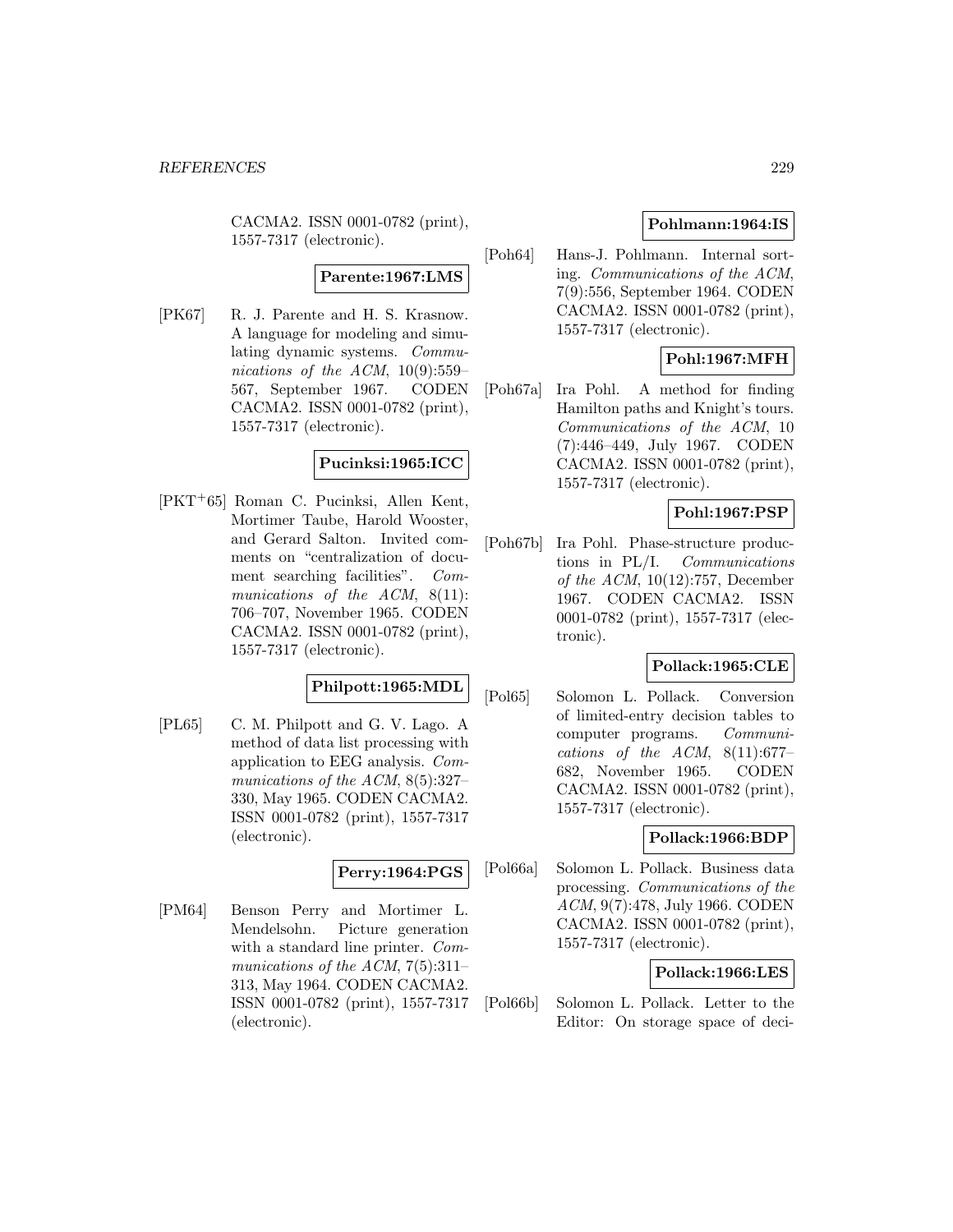sion tables. Communications of the ACM, 9(5):320, May 1966. CODEN CACMA2. ISSN 0001-0782 (print), 1557-7317 (electronic).

## **Pomentale:1965:AMB**

[Pom65] Tomaso Pomentale. An algorithm for minimizing backboard wiring functions. Communications of the ACM, 8(11):699-703, November 1965. CODEN CACMA2. ISSN 0001-0782 (print), 1557-7317 (electronic).

### **Poore:1962:PCM**

[Poo62] Jesse H. Poore, Jr. Pracniques: Character manipulation in 1620 FORTRAN II. Communications of the ACM,  $5(12):602$ , December 1962. CODEN CACMA2. ISSN 0001-0782 (print), 1557-7317 (electronic).

### **Poore:1963:CAR**

[Poo63] Jesse H. Poore, Jr. Certification of Algorithm 133: Random. Communications of the ACM, 6(4):167, April 1963. CODEN CACMA2. ISSN 0001-0782 (print), 1557-7317 (electronic).

### **Pope:1963:EMN**

[Pop63] David A. Pope. An exponential method of numerical integration of ordinary differential equations. Communications of the ACM, 6(8): 491–493, August 1963. CODEN CACMA2. ISSN 0001-0782 (print), 1557-7317 (electronic).

### **Postley:1960:LE**

[Pos60] John A. Postley. Letters to the Editor. Communications of the ACM, 3(1):A6, January 1960. CODEN CACMA2. ISSN 0001-0782 (print), 1557-7317 (electronic).

## **Postely:1966:FM**

[Pos66] John A. Postely. File management. Communications of the ACM, 9(7): 476, July 1966. CODEN CACMA2. ISSN 0001-0782 (print), 1557-7317 (electronic).

### **Potter:1966:CCF**

[Pot66] Stephen Potter. Correction to a comparison of Fortran language implementation. Communications of the ACM, 9(6):412, June 1966. CO-DEN CACMA2. ISSN 0001-0782 (print), 1557-7317 (electronic).

### **Penny:1962:UMD**

[PP62] J. P. Penny and T. Pearcey. Use of multiprogramming in the design of a low cost digital computer. Communications of the ACM, 5(9):473– 476, September 1962. CODEN CACMA2. ISSN 0001-0782 (print), 1557-7317 (electronic).

### **Petrick:1969:CRS**

[PPR69] Stanley R. Petrick, Paul M. Postal, and Peter S. Rosenbaum. On coordination reduction and sentence analysis. Communications of the ACM, 12(4):223–233, April 1969. CODEN CACMA2. ISSN 0001-0782 (print), 1557-7317 (electronic).

### **Pfaltz:1967:CRP**

[PR67] John L. Pfaltz and Azriel Rosenfeld. Computer representation of planar regions by their skeletons. Communications of the ACM, 10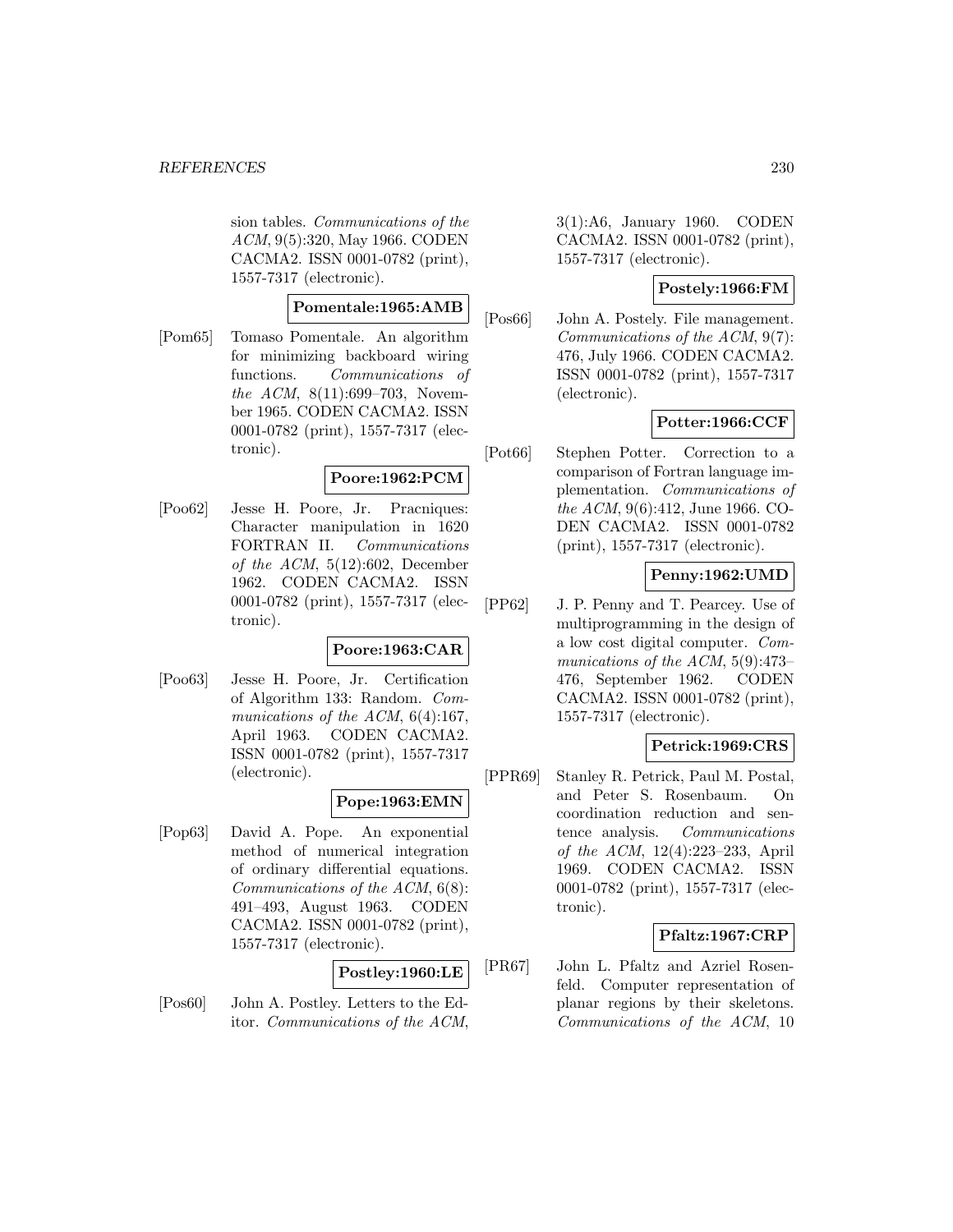(2):119–122, February 1967. CO-DEN CACMA2. ISSN 0001-0782 (print), 1557-7317 (electronic).

# **Payne:1969:CLP**

[PRB69] W. H. Payne, J. R. Rabung, and T. P. Bogyo. Coding the Lehmer pseudo-random number generator. Communications of the ACM, 12 (2):85–86, February 1969. CODEN CACMA2. ISSN 0001-0782 (print), 1557-7317 (electronic).

### **Press:1965:CDT**

[Pre65] Laurence I. Press. Conversion of decision tables to computer programs. Communications of the ACM, 8 (6):385–390, June 1965. CODEN CACMA2. ISSN 0001-0782 (print), 1557-7317 (electronic).

### **Price:1960:TMW**

[Pri60] Robert A. Price. Two methods for word inversion on the IBM 709: method 1. Communications of the ACM, 3(12):658, December 1960. CODEN CACMA2. ISSN 0001-0782 (print), 1557-7317 (electronic).

### **Priebe:1964:RMC**

[Pri64a] Karen B. Priebe. Reduction of a matrix containing polynomial elements. Communications of the ACM, 7(7):421, July 1964. CODEN CACMA2. ISSN 0001-0782 (print), 1557-7317 (electronic).

### **Priebe:1964:CAK**

[Pri64b] Karen Boreman Priebe. Certification of Algorithm 218: Kutta Merson. Communications of the ACM,

7(10):585–586, October 1964. CO-DEN CACMA2. ISSN 0001-0782 (print), 1557-7317 (electronic).

### **Proll:1969:RAH**

[Pro69] L. G. Proll. Remark on Algorithm 341 [H]: Solution of linear programs in 0-1 variables by implicit enumeration. Communications of the ACM, 12(12):692, December 1969. CODEN CACMA2. ISSN 0001-0782 (print), 1557-7317 (electronic).

### **Pope:1960:MPA**

[PS60] David A. Pope and Marvin L. Stein. Multiple precision arithmetic. Communications of the ACM, 3(12):652–654, December 1960. CODEN CACMA2. ISSN 0001-0782 (print), 1557-7317 (electronic).

# **Peck:1962:AP**

[PS62a] J. E. L. Peck and G. F. Schrack. Algorithm 86: Permute. Communications of the ACM,  $5(4):208-209$ , April 1962. CODEN CACMA2. ISSN 0001-0782 (print), 1557-7317 (electronic).

### **Peck:1962:CAP**

[PS62b] J. E. L. Peck and G. F. Schrack. Certification of Algorithm 71: Permutation. Communications of the ACM, 5(4):209, April 1962. CO-DEN CACMA2. ISSN 0001-0782 (print), 1557-7317 (electronic).

## **Pfann:1965:ADE**

[PS65] Jaroslav Pfann and Josef Straka. Algorithm 269: Determinant evaluation [F3]. Communications of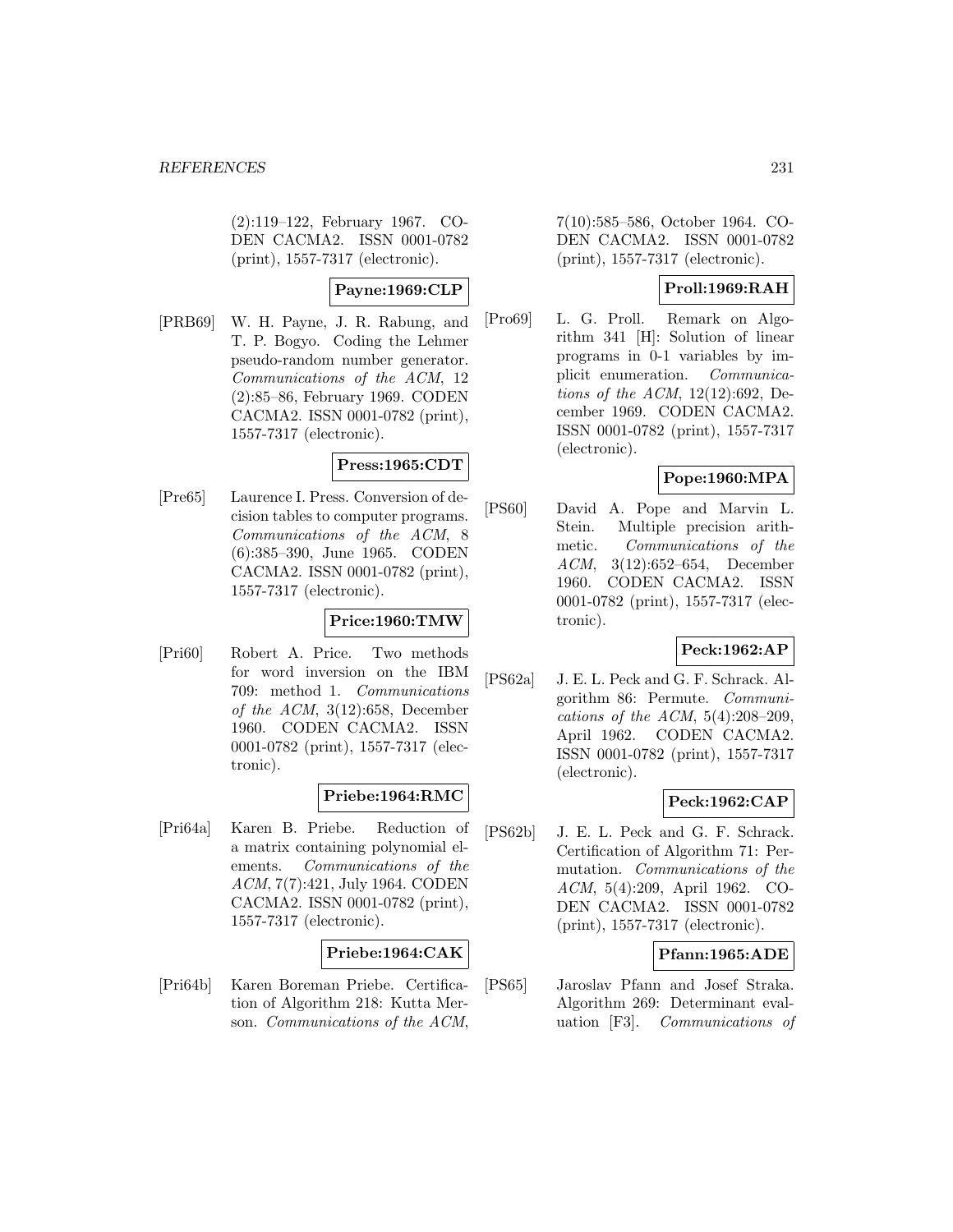the  $ACM$ ,  $8(11):668$ , November 1965. CODEN CACMA2. ISSN 0001-0782 (print), 1557-7317 (electronic).

# **Pike:1976:RIB**

[PS76] Malcolm C. Pike and Jennie SooHoo. Remark on "Algorithm 179: Incomplete Beta Ratio [S14]". ACM Transactions on Mathematical Software, 2(2):207–208, June 1976. CODEN ACMSCU. ISSN 0098-3500. See remark [Lud63, BB74].

## **Perlis:1960:SMT**

[PT60] Alan J. Perlis and Charles Thornton. Symbol manipulation by threaded lists. Communications of the ACM, 3(4):195–204, April 1960. CODEN CACMA2. ISSN 0001-0782 (print), 1557-7317 (electronic).

#### **Petrone:1964:ISC**

[PV64] L. Petrone and C. E. Vandoni. Integer and signed constants in ALGOL. Communications of the ACM, 7(12):734–735, December 1964. CODEN CACMA2. ISSN 0001-0782 (print), 1557-7317 (electronic).

#### **Peck:1966:AES**

[PW66] J. E. L. Peck and M. R. Williams. Algorithm 286: Examination scheduling. Communications of the ACM, 9(6):433–434, June 1966. CODEN CACMA2. ISSN 0001- 0782 (print), 1557-7317 (electronic).

# **Pyle:1962:CMF**

[Pyl62] I. C. Pyle. Character manipulation in FORTRAN. Communications of the ACM, 5(8):432–433, August 1962. CODEN CACMA2. ISSN 0001-0782 (print), 1557-7317 (electronic).

## **Pyle:1963:DF**

[Pyl63] I. C. Pyle. Dialects of FORTRAN. Communications of the ACM, 6(8): 462–467, August 1963. CODEN CACMA2. ISSN 0001-0782 (print), 1557-7317 (electronic).

# **Pyle:1965:DIQ**

[Pyl65] I. C. Pyle. Data input by question and answer. Communications of the ACM, 8(4):223–226, April 1965. CODEN CACMA2. ISSN 0001-0782 (print), 1557-7317 (electronic).

## **Pyle:1967:FEI**

[Pyl67a] I. C. Pyle. Format effectors in ISO7 and ASCII. Communications of the ACM, 10(3):137, March 1967. CO-DEN CACMA2. ISSN 0001-0782 (print), 1557-7317 (electronic).

## **Pyle:1967:LEC**

[Pyl67b] I. C. Pyle. Letter to the Editor: Character coding for information processing interchange. Communications of the ACM,  $10(11)$ : 684, November 1967. CODEN CACMA2. ISSN 0001-0782 (print), 1557-7317 (electronic).

## **Quillian:1961:SHU**

[Qui61] M. Ross Quillian. Simulation of human understanding of language.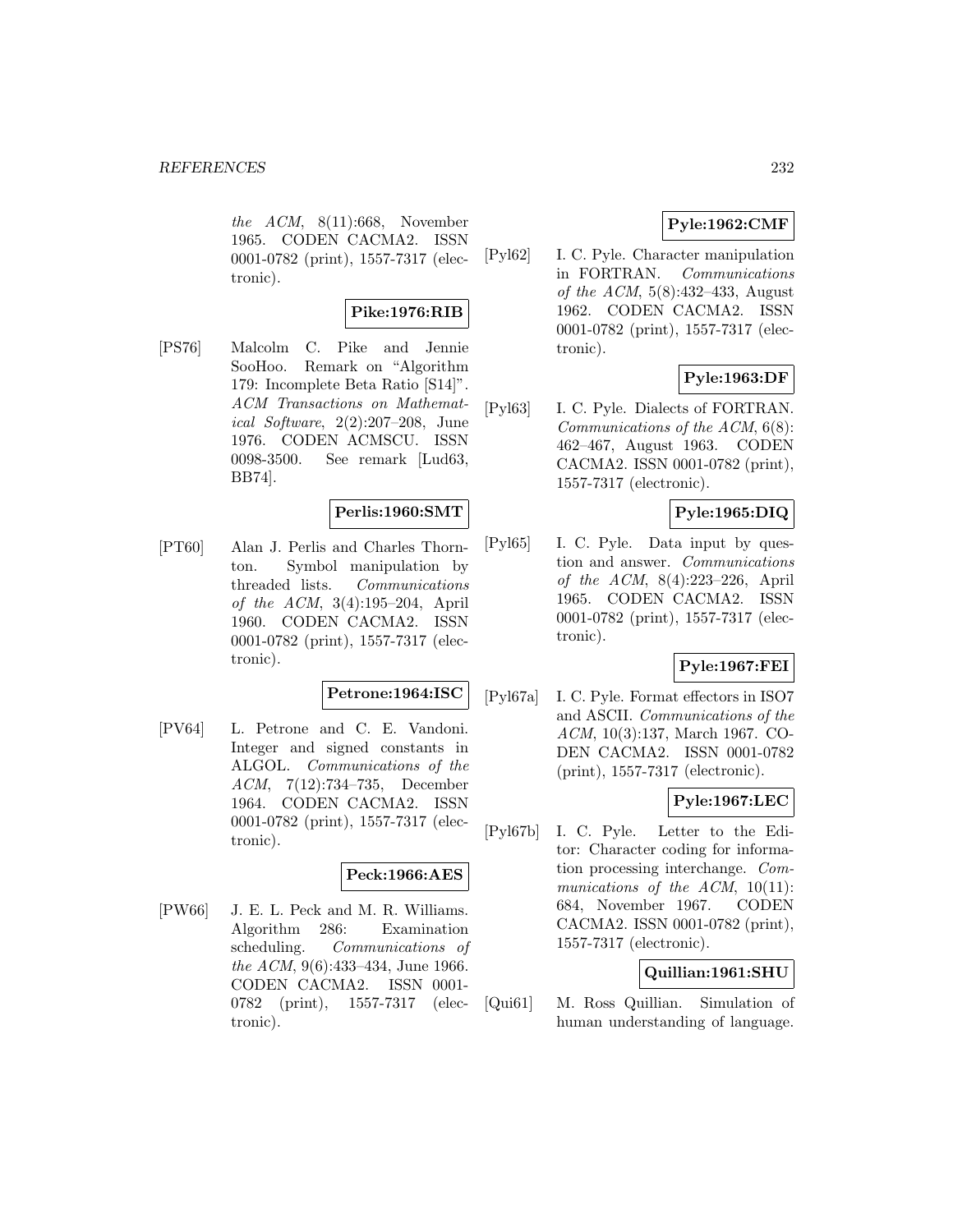#### *REFERENCES* 233

Communications of the ACM, 4(9): 406, September 1961. CODEN CACMA2. ISSN 0001-0782 (print), 1557-7317 (electronic).

## **Quillian:1969:TLC**

[Qui69] M. Ross Quillian. The Teachable Language Comprehender: A simulation program and theory of language. Communications of the ACM, 12(8):459–476, August 1969. CODEN CACMA2. ISSN 0001-0782 (print), 1557-7317 (electronic).

### **Robison:1962:RCP**

[RA62] D. E. Robison and L. A. Aroian. Regression and coded patterns in data editing. Communications of the ACM, 5(7):409–411, July 1962. CODEN CACMA2. ISSN 0001-0782 (print), 1557-7317 (electronic).

#### **Rabinowitz:1961:MPD**

[Rab61] Philip Rabinowitz. Multipleprecision division. Communications of the  $ACM$ ,  $4(2):98$ , February 1961. CODEN CACMA2. ISSN 0001-0782 (print), 1557-7317 (electronic).

### **Rabinowitz:1962:RAL**

[Rab62] Irving N. Rabinowitz. Report on the algorithmic language FOR-TRAN II. Communications of the ACM, 5(6):327–337, June 1962. CODEN CACMA2. ISSN 0001- 0782 (print), 1557-7317 (electronic).

#### **Rabinowitz:1966:AIF**

[Rab66] Philip Rabinowitz. Automatic integration of a function with a parameter. Communications of the ACM, 9(11):804–806, November 1966. CODEN CACMA2. ISSN 0001-0782 (print), 1557-7317 (electronic).

### **Rabinowitz:1968:NAP**

[Rab68a] Philip Rabinowitz. Numerical analysis: Practical error coefficients for estimating quadrature errors for analytic functions. Communica*tions of the ACM*,  $11(1):45-46$ , January 1968. CODEN CACMA2. ISSN 0001-0782 (print), 1557-7317 (electronic).

### **Rabinowitz:1968:PECa**

[Rab68b] Philip Rabinowitz. Practical error coefficients for estimating quadrature errors for analytic functions. Communications of the ACM, 11 (1):45–46, January 1968. CODEN CACMA2. ISSN 0001-0782 (print), 1557-7317 (electronic).

### **Rabinowitz:1968:PECb**

[Rab68c] Philip Rabinowitz. Practical error coefficients in the integration of periodic analytic functions by the trapezoidal rule. Communications of the ACM,  $11(11):764-$ 765, November 1968. CODEN CACMA2. ISSN 0001-0782 (print), 1557-7317 (electronic).

### **Rabinowitz:1969:RRE**

[Rab69] Philip Rabinowitz. Rough and ready error estimates in Gaussian integration of analytic functions.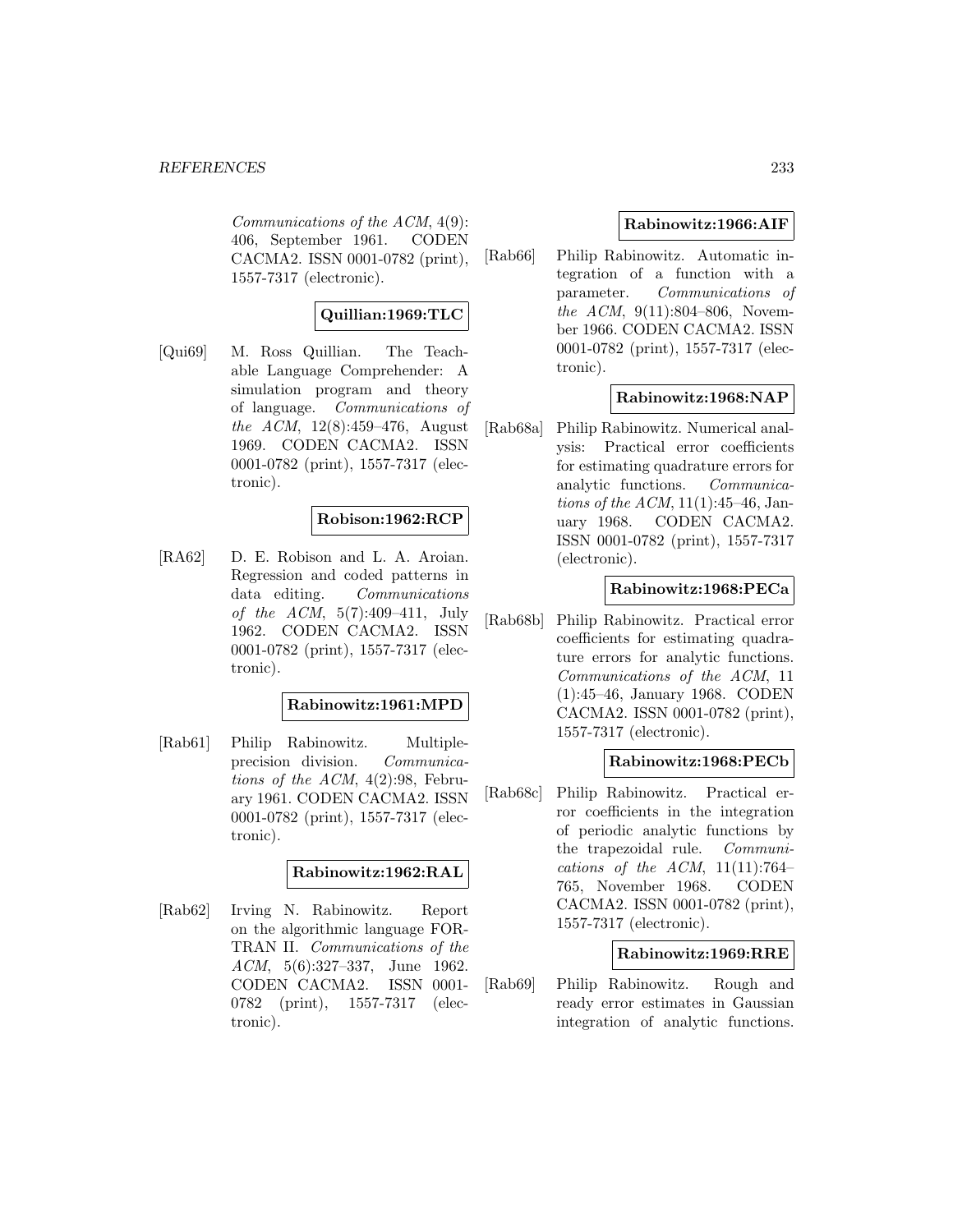#### *REFERENCES* 234

Communications of the ACM, 12 (5):268–270, May 1969. CODEN CACMA2. ISSN 0001-0782 (print), 1557-7317 (electronic).

### **Rader:1961:CAB**

[Rad61] Patty Jane Rader. Certification of Algorithm 4: Bisection routine. Communications of the ACM, 4(3):153, March 1961. CODEN CACMA2. ISSN 0001-0782 (print), 1557-7317 (electronic).

### **Radford:1963:LEW**

[Rad63] Arthur S. Radford. Letter to the Editor: on word combinations. Communications of the ACM, 6(9): 575, September 1963. CODEN CACMA2. ISSN 0001-0782 (print), 1557-7317 (electronic).

### **Raduchel:1971:RAS**

[Rad71] William J. Raduchel. Remark on "Algorithm 316: Solution of simultaneous nonlinear equations [C5]". Communications of the ACM, 14(7):493–??, 1971. CO-DEN CACMA2. ISSN 0001-0782 (print), 1557-7317 (electronic). See [Bro67b].

### **Ralya:1967:CGL**

[Ral67] Jerry A. Ralya. A comment on Galler's letter. Communications of the ACM, 10(8):473, August 1967. CODEN CACMA2. ISSN 0001-0782 (print), 1557-7317 (electronic).

### **Ramamoorthy:1965:CSP**

[Ram65] C. V. Ramamoorthy. Code structures for protection and manipulation of variable length items.

Communications of the ACM, 8 (1):35–38, January 1965. CODEN CACMA2. ISSN 0001-0782 (print), 1557-7317 (electronic).

### **Ramamoorthy:1966:ADD**

[Ram66] C. V. Ramamoorthy. The analytic design of a dynamic look-ahead and program segmenting system for multiprogrammed computers. Communications of the ACM, 9(7): 479, July 1966. CODEN CACMA2. ISSN 0001-0782 (print), 1557-7317 (electronic).

### **Ranshaw:1961:CAM**

[Ran61] Russell W. Ranshaw. Certification of Algorithm 23: MATHSORT. Communications of the ACM, 4(5): 238, May 1961. CODEN CACMA2. ISSN 0001-0782 (print), 1557-7317 (electronic).

### **Randell:1962:CAIb**

[Ran62a] B. Randell. Certification of Algorithm 50: Inverse of a finite segment of the Hilbert matrix. Communications of the ACM, 5(1):50, January 1962. CODEN CACMA2. ISSN 0001-0782 (print), 1557-7317 (electronic).

## **Randell:1962:RAS**

[Ran62b] B. Randell. Remark on Algorithm 76: Sorting procedures. Communications of the ACM, 5(6):348, June 1962. CODEN CACMA2. ISSN 0001-0782 (print), 1557-7317 (electronic).

### **Ranelletti:1965:DFS**

[Ran65] John E. Ranelletti. Dynamic format specifications. Communica-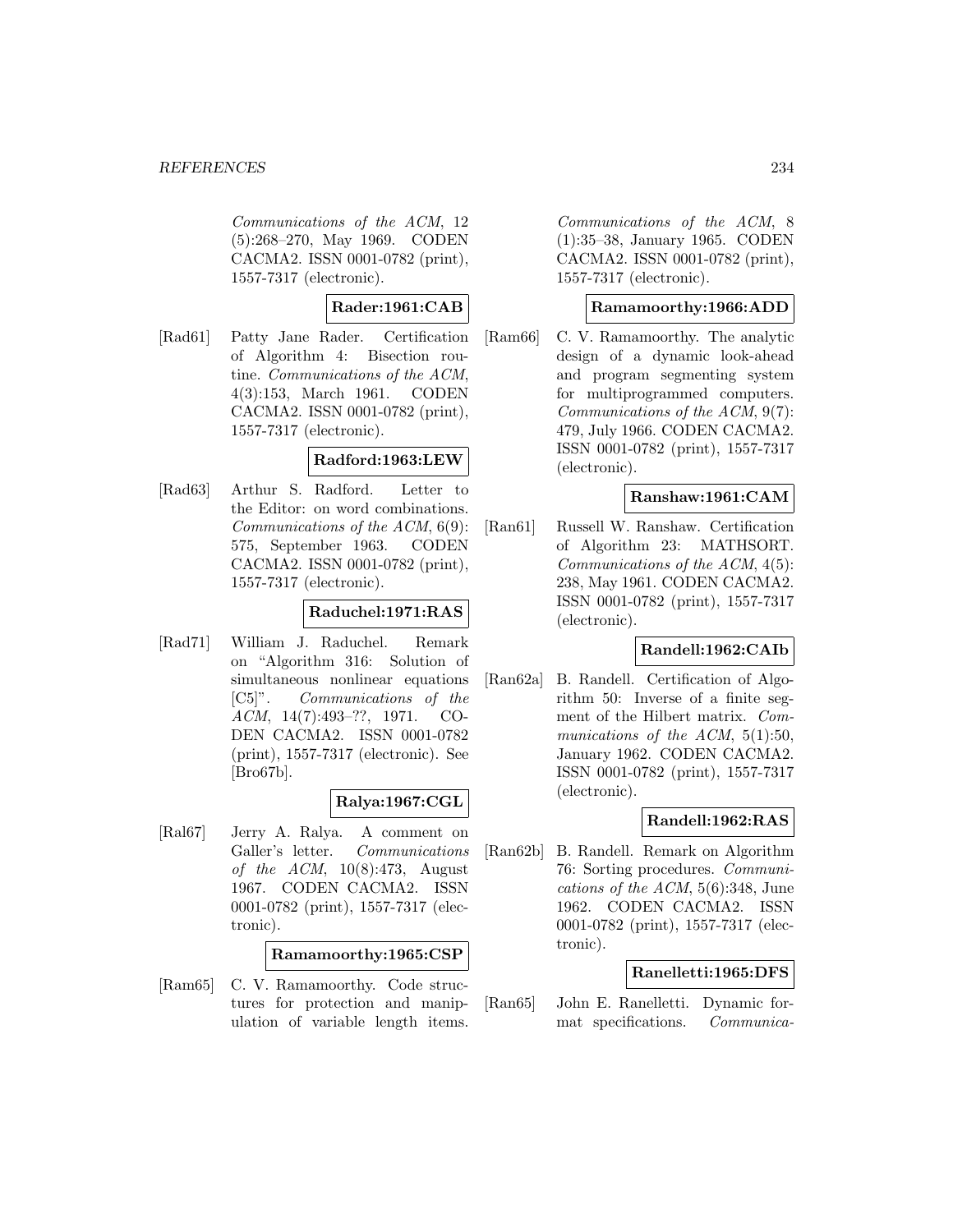tions of the ACM, 8(8):508–510, August 1965. CODEN CACMA2. ISSN 0001-0782 (print), 1557-7317 (electronic).

### **Randell:1969:NSF**

[Ran69] B. Randell. A note on storage fragmentation and program segmentation. Communications of the ACM, 12(7):365–369, July 1969. CODEN CACMA2. ISSN 0001-0782 (print), 1557-7317 (electronic).

#### **Raphael:1966:AAS**

[Rap66a] Bertram Raphael. Aspects and applications of symbol manipulation. Communications of the ACM, 9(7): 476, July 1966. CODEN CACMA2. ISSN 0001-0782 (print), 1557-7317 (electronic).

## **Raphael:1966:SPLa**

[Rap66b] Bertram Raphael. The structure of programming languages. Communications of the ACM, 9(2):67–71, February 1966. CODEN CACMA2. ISSN 0001-0782 (print), 1557-7317 (electronic).

### **Raphael:1966:SPLb**

[Rap66c] Bertram Raphael. The structure of programming languages. Communications of the ACM, 9(3): 155–156, March 1966. CODEN CACMA2. ISSN 0001-0782 (print), 1557-7317 (electronic).

### **Randell:1962:CAIa**

[RB62] B. Randell and C. G. Broyden. Certification of Algorithm 66: INVRS. Communications of the ACM, 5 (1):50, January 1962. CODEN

CACMA2. ISSN 0001-0782 (print), 1557-7317 (electronic).

## **Rubinoff:1968:IRE**

[RBCR68] M. Rubinoff, S. Bergman, H. Cautin, and F. Rapp. Information retrieval: Easy English, a language for information retrieval through a remote typewriter console. Communications of the ACM, 11(10):693–696, October 1968. CODEN CACMA2. ISSN 0001-0782 (print), 1557-7317 (electronic).

### **Rubinoff:1968:EEI**

[RBFR68] Morris Rubinoff, Samuel Bergman, Winifred Franks, and Elayne R. Rubinoff. Experimental evaluation of information retrieval through a teletypewriter. Communications of the ACM, 11(9):598–604, September 1968. CODEN CACMA2. ISSN 0001-0782 (print), 1557-7317 (electronic).

## **Rust:1966:SAC**

[RBS66] B. Rust, W. R. Burrus, and C. Schneeberger. A simple algorithm for computing the generalized inverse of a matrix. Communications of the ACM,  $9(5):381-385$ , 387, May 1966. CODEN CACMA2. ISSN 0001-0782 (print), 1557-7317 (electronic).

### **Raichelson:1964:MCI**

[RC64] Eugene Raichelson and George Collins. A method for comparing the internal operating speeds of computers. Communications of the ACM, 7(5):309–310, May 1964. CODEN CACMA2. ISSN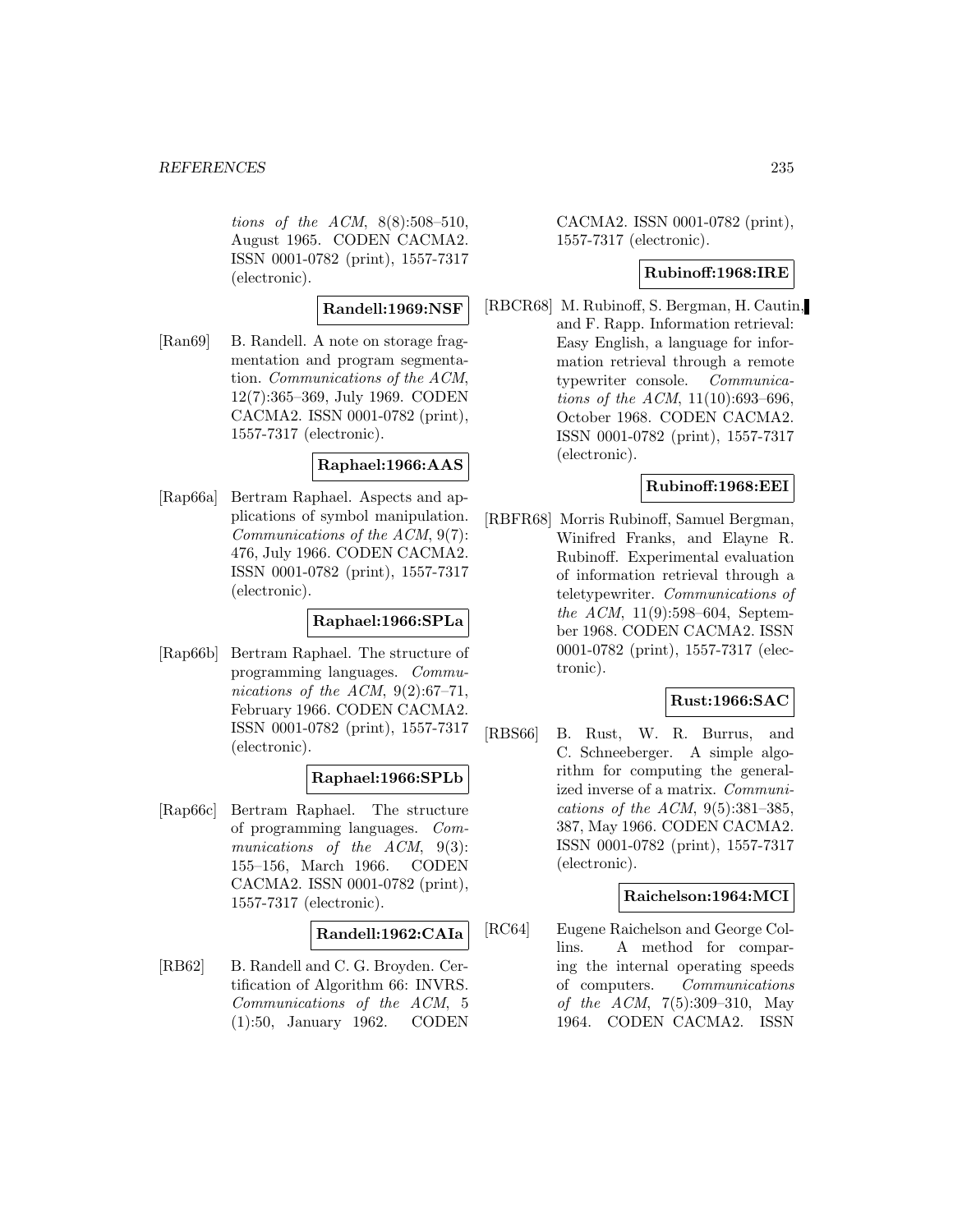0001-0782 (print), 1557-7317 (electronic).

### **Rice:1968:LEG**

[RD68] John R. Rice and Edsger W. Dijkstra. Letter to the Editor: The go to statement reconsidered. Communications of the  $ACM$ ,  $11(8):538$ , August 1968. CODEN CACMA2. ISSN 0001-0782 (print), 1557-7317 (electronic).

# **Rudloe:1963:PPI**

[RDM63] Harry Rudloe, Martin Deutsch, and Thomas Marill. PIP: a photointerpretive program for the analysis of spark-chamber data. Communications of the ACM, 6(6): 332–335, June 1963. CODEN CACMA2. ISSN 0001-0782 (print), 1557-7317 (electronic).

### **Rector:1966:RT**

[Rec66a] Robert W. Rector. A 3-ring tutorial. Communications of the ACM, 9(7):476, July 1966. CODEN CACMA2. ISSN 0001-0782 (print), 1557-7317 (electronic).

### **Rector:1966:SP**

[Rec66b] Robert W. Rector. Statement of principles. Communications of the ACM, 9(4):247–253, April 1966. CODEN CACMA2. ISSN 0001-0782 (print), 1557-7317 (electronic).

### **Reddy:1967:PPD**

[Red67] D. R. Reddy. Pitch period determination of speech sounds. Communications of the ACM, 10(6):343–348, June 1967. CODEN CACMA2.

ISSN 0001-0782 (print), 1557-7317 (electronic).

#### **Redziejowski:1969:AET**

[Red69] R. R. Redziejowski. On arithmetic expressions and trees. Communications of the ACM,  $12(2):81-84$ , February 1969. CODEN CACMA2. ISSN 0001-0782 (print), 1557-7317 (electronic).

### **Redish:1970:RAE**

[Red70] K. A. Redish. Remark on Algorithm 385, Exponential Integral  $Ei(x)$ . *Communications of* the ACM, 13(12):750, December 1970. CODEN CACMA2. ISSN 0001-0782 (print), 1557-7317 (electronic). See [Pac70, Fri72].

### **Reeves:1964:ACG**

[Ree64] C. M. Reeves. Algorithm 238: Conjugate gradient method. Communications of the ACM,  $7(8)$ :481, August 1964. CODEN CACMA2. ISSN 0001-0782 (print), 1557-7317 (electronic).

### **Reeves:1966:AGP**

[Ree66] C. M. Reeves. An algorithm for generating projective reduction formulas for matrix elements of manyelectron wavefunctions. Communications of the ACM,  $9(4):276-279$ , April 1966. CODEN CACMA2. ISSN 0001-0782 (print), 1557-7317 (electronic).

### **Reilly:1965:LEE**

[Rei65a] E. D. Reilly. Letter to the Editor: On "execute" and "repeat" instructions. Communications of the ACM, 8(12):788, December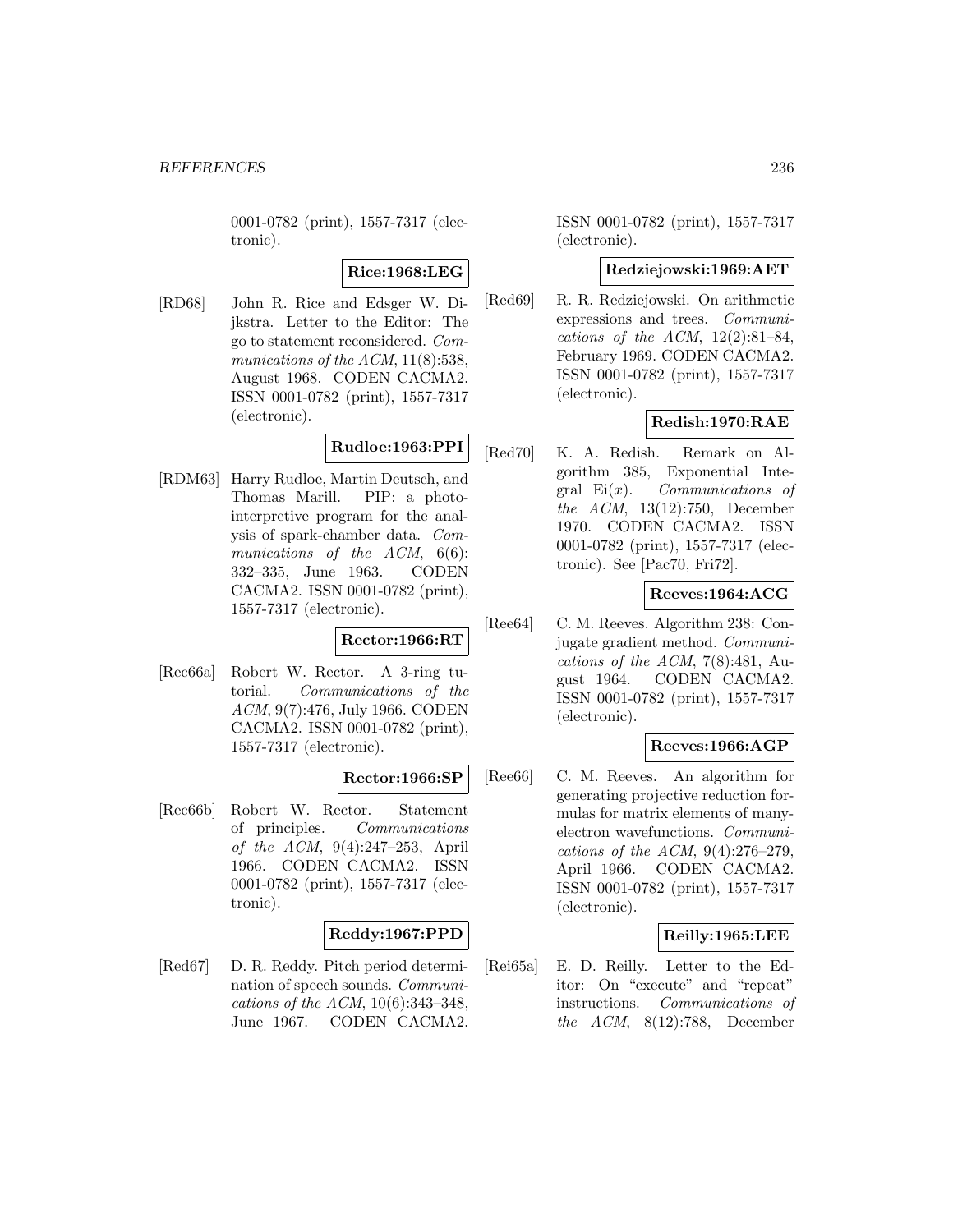1965. CODEN CACMA2. ISSN 0001-0782 (print), 1557-7317 (electronic). Letter to the editor.

# **Reilly:1965:CAS**

[Rei65b] George A. Reilly. Certification of Algorithm 124 [S17]: Hankel function. Communications of the ACM, 8(12):790–791, December 1965. CODEN CACMA2. ISSN 0001-0782 (print), 1557-7317 (electronic).

### **Relph:1962:CAE**

[Rel62a] A. P. Relph. Certification of Algorithm 46: Exponential of a complex number. Communications of the ACM, 5(6):347, June 1962. CO-DEN CACMA2. ISSN 0001-0782 (print), 1557-7317 (electronic).

## **Relph:1962:CAL**

[Rel62b] A. P. Relph. Certification of Algorithm 48: Logarithm of a complex number. Communications of the ACM, 5(6):347, June 1962. CO-DEN CACMA2. ISSN 0001-0782 (print), 1557-7317 (electronic).

## **Relph:1962:CAB**

[Rel62c] A. P. Relph. Certification of Algorithm 57: ber or bei function. Communications of the ACM, 5(7): 392, July 1962. CODEN CACMA2. ISSN 0001-0782 (print), 1557-7317 (electronic).

### **Relph:1962:CAC**

[Rel62d] A. P. Relph. Certification of Algorithm 67: Cram. Communications of the ACM, 5(6):348, June 1962. CODEN CACMA2. ISSN

0001-0782 (print), 1557-7317 (electronic).

### **Relph:1962:CAI**

[Rel62e] A. P. Relph. Certification of Algorithm 70: Interpolation by Aitken. Communications of the ACM, 5(7): 392, July 1962. CODEN CACMA2. ISSN 0001-0782 (print), 1557-7317 (electronic).

### **Relph:1962:CAF**

[Rel62f] A. P. Relph. Certification of Algorithm 75: Factors. Communications of the ACM, 5(7):392, July 1962. CODEN CACMA2. ISSN 0001-0782 (print), 1557-7317 (electronic).

### **Relph:1962:CAS**

[Rel62g] A. P. Relph. Certification of Algorithm 84: Simpson's integration. Communications of the ACM, 5(7): 392, July 1962. CODEN CACMA2. ISSN 0001-0782 (print), 1557-7317 (electronic).

### **Relph:1963:ACP**

[Rel63a] A. P. Relph. Algorithm 190: Complex power. Communications of the ACM, 6(7):388, July 1963. CODEN CACMA2. ISSN 0001-0782 (print), 1557-7317 (electronic).

### **Relph:1963:AH**

[Rel63b] A. P. Relph. Algorithm 191: Hypergeometric. Communications of the ACM, 6(7):388, July 1963. CO-DEN CACMA2. ISSN 0001-0782 (print), 1557-7317 (electronic). See certification [Kop74].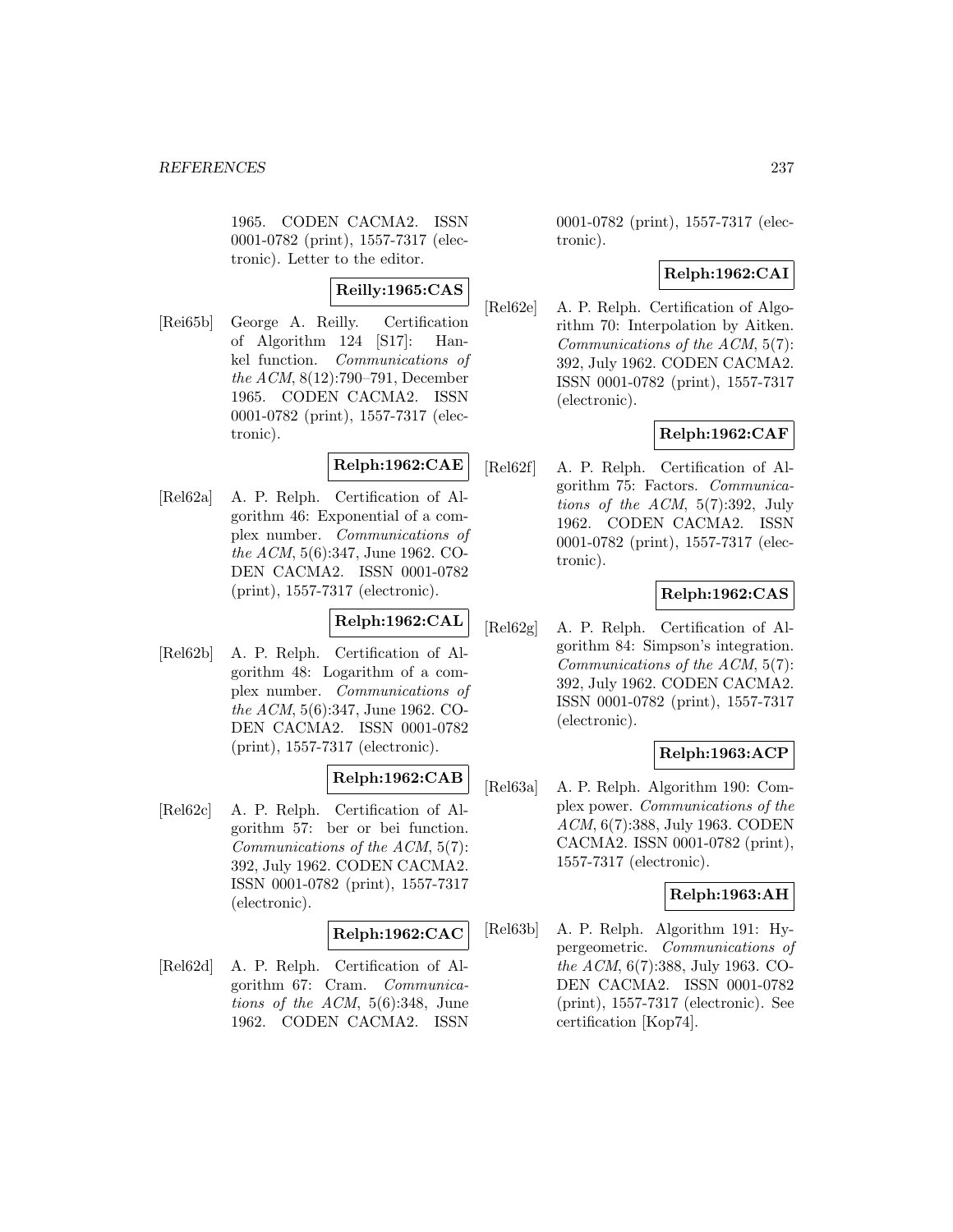# **Relph:1963:ACH**

[Rel63c] A. P. Relph. Algorithm 192: Confluent hypergeometric. Communications of the ACM, 6(7):388, July 1963. CODEN CACMA2. ISSN 0001-0782 (print), 1557-7317 (electronic).

### **Renaud:1983:MIE**

[Ren83] J.-C. Renaud. Matrices with integer entries and integer eigenvalues. American Mathematical Monthly, 90(3):202–203, ???? 1983. CO-DEN AMMYAE. ISSN 0002-9890 (print), 1930-0972 (electronic). See comment [Ort85].

### **Reynolds:1961:LEP**

[Rey61a] George E. Reynolds. Letter to the Editor: a program rack. Communications of the ACM, 4(6):253, June 1961. CODEN CACMA2. ISSN 0001-0782 (print), 1557-7317 (electronic).

### **Reynolds:1961:AGP**

[Rey61b] S. W. Reynolds. Addendum: "A Generalized Polyphase Merge Algorithm". Communications of the  $ACM$ ,  $4(11):495$ , November 1961. CODEN CACMA2. ISSN 0001-0782 (print), 1557-7317 (electronic). See [Rey61c].

#### **Reynolds:1961:GPM**

[Rey61c] Samuel W. Reynolds. A generalized polyphase merge algorithm. Communications of the ACM, 4(8): 347–349, August 1961. CODEN CACMA2. ISSN 0001-0782 (print), 1557-7317 (electronic). See addendum [Rey61b].

# **Reilly:1965:RSC**

[RF65] E. D. Reilly, Jr. and F. D. Federighi. On reversible subroutines and computers that run backwards. Communications of the ACM, 8(9): 557–558, 578, September 1965. CO-DEN CACMA2. ISSN 0001-0782 (print), 1557-7317 (electronic). See [Rei65a].

## **Roberts:1966:SGH**

[RF66] S. M. Roberts and Benito Flores. Systematic generation of Hamiltonian circuits. Communications of the ACM, 9(9):690–694, September 1966. CODEN CACMA2. ISSN 0001-0782 (print), 1557-7317 (electronic).

### **Roberts:1967:MRM**

[RF67] S. M. Roberts and Benito Flores. Mr. Roberts and Mr. Flores reply. Communications of the ACM, 10(4):202, April 1967. CODEN CACMA2. ISSN 0001-0782 (print), 1557-7317 (electronic).

#### **Reinfelds:1966:ART**

[RFSC66] Juris Reinfelds, L. A. Flenker, R. N. Seitz, and P. L. Clem, Jr. AMTRAM, a remote-terminal, conversational-mode computer system. Communications of the ACM, 9(7):483, July 1966. CODEN CACMA2. ISSN 0001-0782 (print), 1557-7317 (electronic).

#### **Rodriguez-Gil:1963:ASa**

[RG63a] F. Rodriguez-Gil. Algorithm 188: Smoothing 1. Communications of the ACM, 6(7):387, July 1963. CO-DEN CACMA2. ISSN 0001-0782 (print), 1557-7317 (electronic).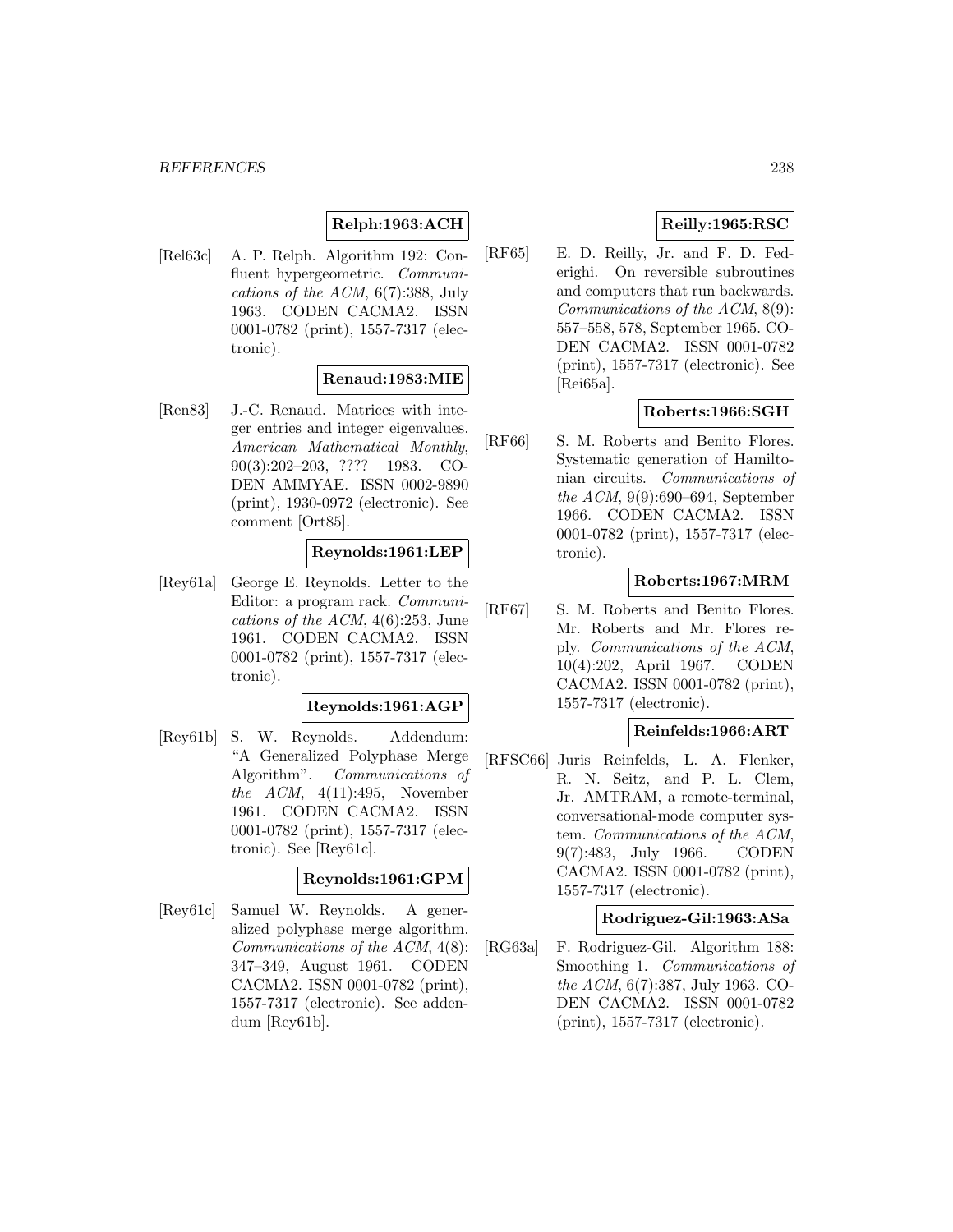### **Rodriguez-Gil:1963:ASb**

[RG63b] F. Rodriguez-Gil. Algorithm 189: Smoothing 2. Communications of the ACM, 6(7):387, July 1963. CO-DEN CACMA2. ISSN 0001-0782 (print), 1557-7317 (electronic).

### **Rubenstein:1965:CCS**

[RG65] Herbert Rubenstein and John B. Goodenough. Contextual correlates of synonymy. Communications of the ACM, 8(10):627–633, October 1965. CODEN CACMA2. ISSN 0001-0782 (print), 1557-7317 (electronic).

### **Royston:1966:MFL**

[RG66] R. J. Royston and J. Gregory. A method for finding the least squares estimate of the intersection point of two helices in space. Communications of the ACM, 9(4):280–284, April 1966. CODEN CACMA2. ISSN 0001-0782 (print), 1557-7317 (electronic).

### **Rice:1961:AA**

[Ric61a] H. G. Rice. Algorithm 68: Augmentation. Communications of the ACM, 4(8):339, August 1961. CO-DEN CACMA2. ISSN 0001-0782 (print), 1557-7317 (electronic).

#### **Richstone:1961:AML**

[Ric61b] Morris Richstone. The Applied Mathematics Laboratory of the David W. Taylor Model Basin. Communications of the ACM, 4(9): 372–375, September 1961. CODEN CACMA2. ISSN 0001-0782 (print), 1557-7317 (electronic).

#### **Rice:1965:RI**

[Ric65] H. Gordon Rice. Recursion and iteration. Communications of the ACM,  $8(2):114-115$ , February 1965. CODEN CACMA2. ISSN 0001-0782 (print), 1557-7317 (electronic).

### **Riskin:1961:CAB**

[Ris61] Bernard N. Riskin. Core allocation based on probability. Communications of the ACM,  $4(10):454-459$ , October 1961. CODEN CACMA2. ISSN 0001-0782 (print), 1557-7317 (electronic).

### **Randell:1968:DSA**

[RK68] B. Randell and C. J. Kuehner. Dynamic storage allocation systems. Communications of the ACM, 11 (5):297–306, May 1968. CODEN CACMA2. ISSN 0001-0782 (print), 1557-7317 (electronic).

#### **Richter:1964:MI**

[RM64] J. C. Richter and Geogre H. Mealy. More indiscretions. *Communica*tions of the ACM,  $7(1):2-3$ , January 1964. CODEN CACMA2. ISSN 0001-0782 (print), 1557-7317 (electronic).

#### **Rotenberg:1963:VWS**

[RO63] Naomi Rotenberg and Ascher Opler. Variable width stacks. Communications of the ACM, 6(10): 608–611, October 1963. CODEN CACMA2. ISSN 0001-0782 (print), 1557-7317 (electronic).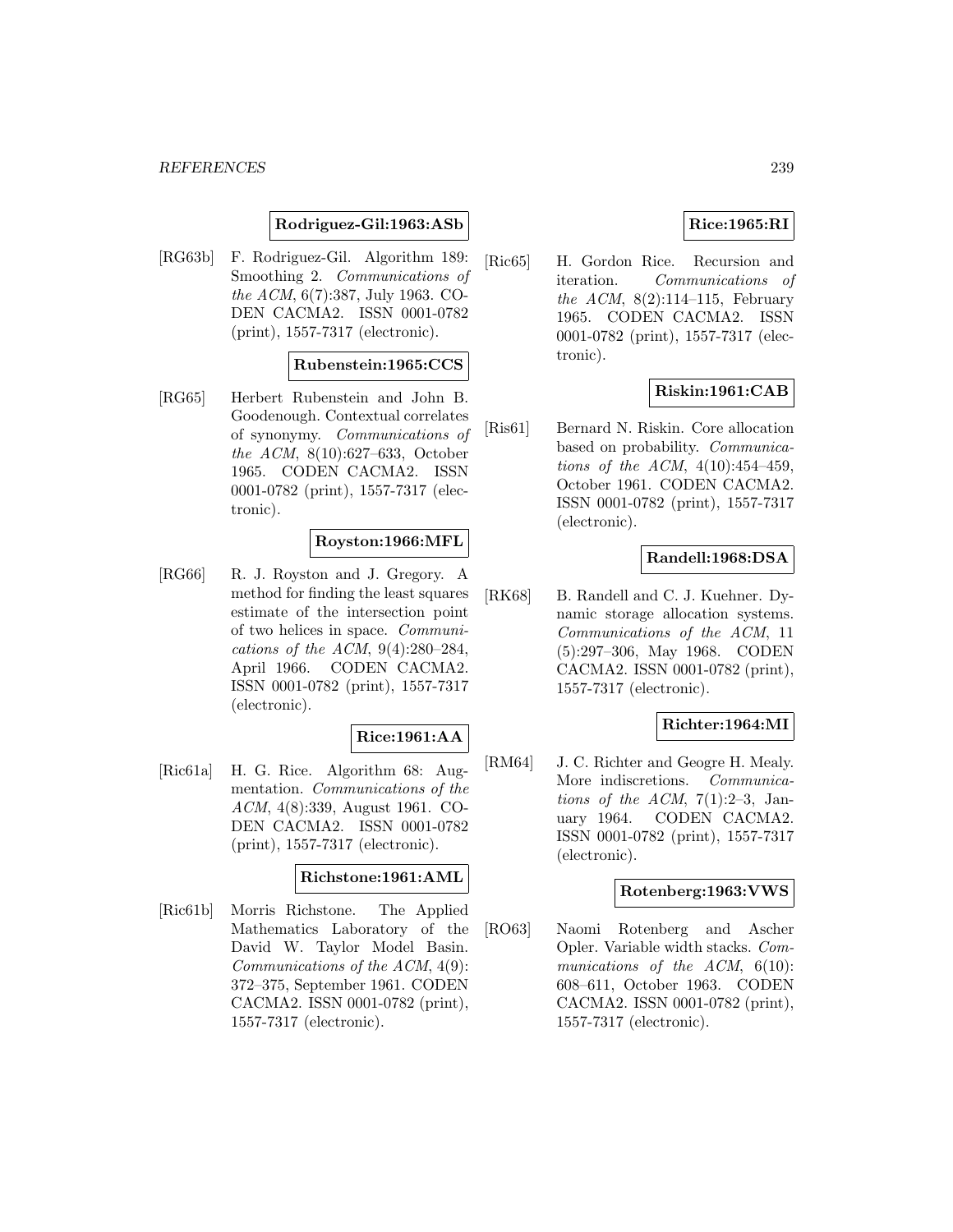### **Robbins:1961:UAC**

[Rob61a] Donald Robbins. Unusual applications: Computer production of peek-A-boo sheets. Communications of the ACM,  $4(12):562-$ 565, December 1961. CODEN CACMA2. ISSN 0001-0782 (print), 1557-7317 (electronic).

### **Roberts:1961:GFS**

[Rob61b] A. E. Roberts, Jr. A general formulation of storage allocation. Communications of the ACM,  $4(10)$ : 419–420, October 1961. CODEN CACMA2. ISSN 0001-0782 (print), 1557-7317 (electronic).

### **Robinson:1961:FSM**

[Rob61c] Stephen M. Robinson. Fitting spheres by the method of least squares. Communications of the ACM, 4(11):491, November 1961. CODEN CACMA2. ISSN 0001- 0782 (print), 1557-7317 (electronic).

#### **Robbins:1962:FBD**

[Rob62] D. K. Robbins. FORTRAN for business data processing. Communications of the ACM,  $5(7):412-$ 414, July 1962. CODEN CACMA2. ISSN 0001-0782 (print), 1557-7317 (electronic).

### **Roberts:1966:GSS**

[Rob66a] Lawrence G. Roberts. A graphical service system with variable syntax. Communications of the ACM, 9(3):173–176, March 1966. CODEN CACMA2. ISSN 0001-0782 (print), 1557-7317 (electronic).

### **Roberts:1966:CR**

[Rob66b] A. E. Roberts, Jr. The construction of recognizers. Communications of the ACM, 9(7):481, July 1966. CO-DEN CACMA2. ISSN 0001-0782 (print), 1557-7317 (electronic).

### **Roberts:1967:PDD**

[Rob67a] A. Hood Roberts. Pinpointing the dates of data examined by the ALPAC. Communications of the  $ACM$ , 10(10):609, October 1967. CODEN CACMA2. ISSN 0001-0782 (print), 1557-7317 (electronic).

### **Robinson:1967:AP**

[Rob67b] Charles L. Robinson. Algorithm 317: Permutation. Communications of the  $ACM$ ,  $10(11)$ : 729, November 1967. CODEN CACMA2. ISSN 0001-0782 (print), 1557-7317 (electronic).

# **Robson:1969:AGR**

[Rob69] J. M. Robson. Algorithm 362: Generation of random permutations [G6]. Communications of the ACM, 12(11):634–635, November 1969. CODEN CACMA2. ISSN 0001-0782 (print), 1557-7317 (electronic).

#### **Rodman:1963:AM**

[Rod63a] R. D. Rodman. Algorithm 166: MonteCarlo. Communications of the ACM, 6(4):164, April 1963. CO-DEN CACMA2. ISSN 0001-0782 (print), 1557-7317 (electronic).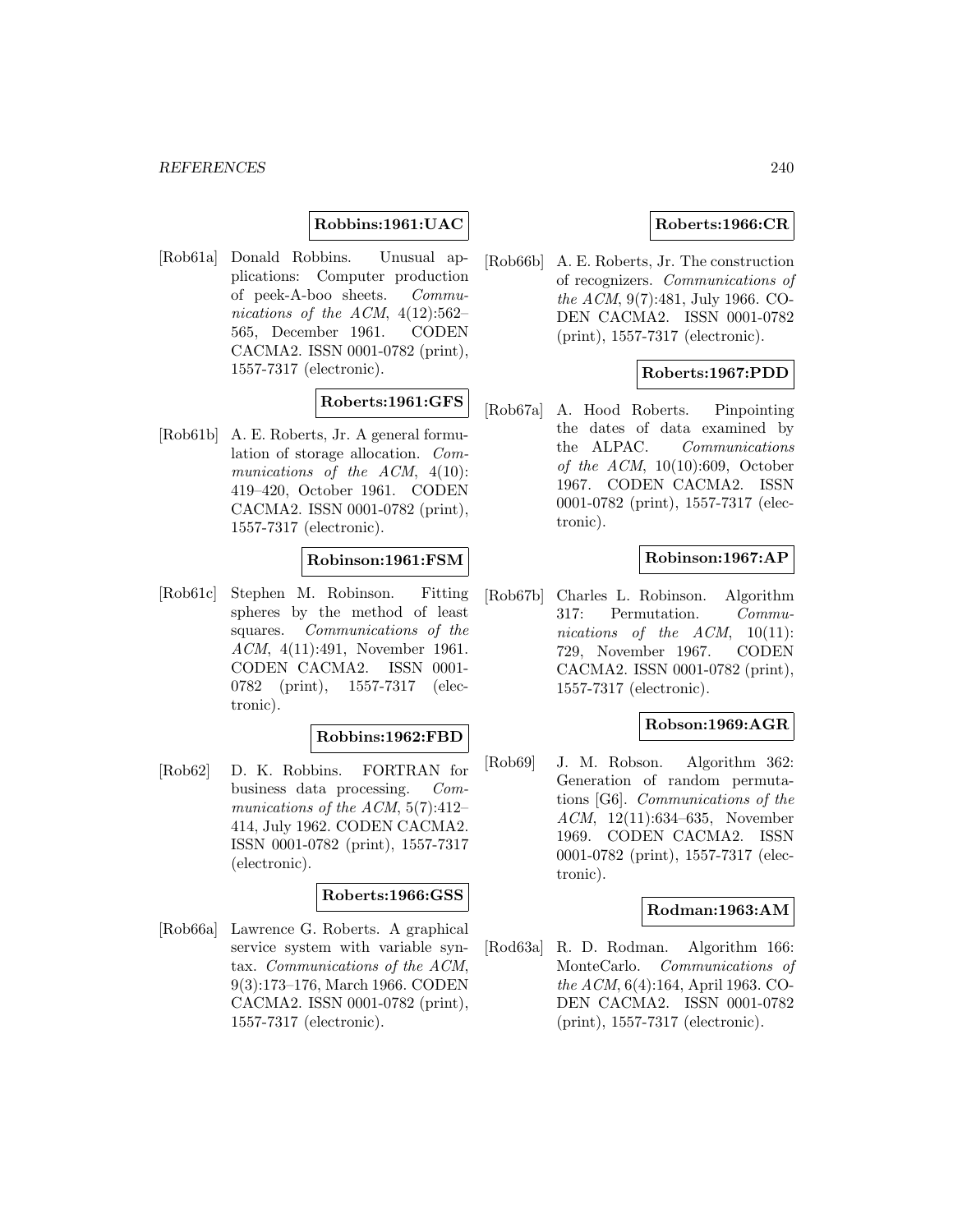### **Rodman:1963:RAM**

[Rod63b] R. D. Rodman. Remark on Algorithm 166: MonteCarlo inverse. Communications of the ACM, 6(9): 523, September 1963. CODEN CACMA2. ISSN 0001-0782 (print), 1557-7317 (electronic).

### **Rodman:1963:AMM**

[Rod63c] Robert D. Rodman. Algorithm 196: Muller's method for finding roots of an arbitrary function. Communications of the ACM, 6(8):442–443, August 1963. CODEN CACMA2. ISSN 0001-0782 (print), 1557-7317 (electronic).

### **Rodman:1963:NST**

[Rod63d] Robert D. Rodman. A note on a set of test matrices for inversion. Communications of the ACM, 6(9):515, September 1963. CODEN CACMA2. ISSN 0001-0782 (print), 1557-7317 (electronic).

### **Rodden:1967:EFM**

[Rod67] B. E. Rodden. Error-free methods for statistical computations. Communications of the ACM, 10(3): 179–180, March 1967. CODEN CACMA2. ISSN 0001-0782 (print), 1557-7317 (electronic).

#### **Rodden:1968:LED**

[Rod68] B. E. Rodden. Letter to the Editor: In defense of Langdon's algorithm. Communications of the ACM, 11(3):150, March 1968. CO-DEN CACMA2. ISSN 0001-0782 (print), 1557-7317 (electronic).

## **Roek:1962:ASS**

[Roe62] Derek Johann Roek. Algorithm 92: Simultaneous system of equations and matrix inversion routine. Communications of the ACM, 5(5): 286, May 1962. CODEN CACMA2. ISSN 0001-0782 (print), 1557-7317 (electronic).

### **Roes:1966:NLP**

[Roe66] P. B. M. Roes. A note on linear programming algorithm design: a combinatorial problem. Communications of the ACM, 9(5):340– 342, May 1966. CODEN CACMA2. ISSN 0001-0782 (print), 1557-7317 (electronic).

### **Rogers:1960:SC**

[Rog60] James L. Rogers. The sumador chino. Communications of the ACM, 3(11):621–622, November 1960. CODEN CACMA2. ISSN 0001-0782 (print), 1557-7317 (electronic).

### **Rom:1961:MAE**

[Rom61a] Arnold R. M. Rom. Manipulation of algebraic expressions. Communications of the ACM, 4(9):396– 398, September 1961. CODEN CACMA2. ISSN 0001-0782 (print), 1557-7317 (electronic).

### **Rome:1961:RSL**

[Rom61b] Sydney C. Rome. Research summaries: Leviathan studies. Communications of the ACM,  $4(4):194$ , April 1961. CODEN CACMA2. ISSN 0001-0782 (print), 1557-7317 (electronic).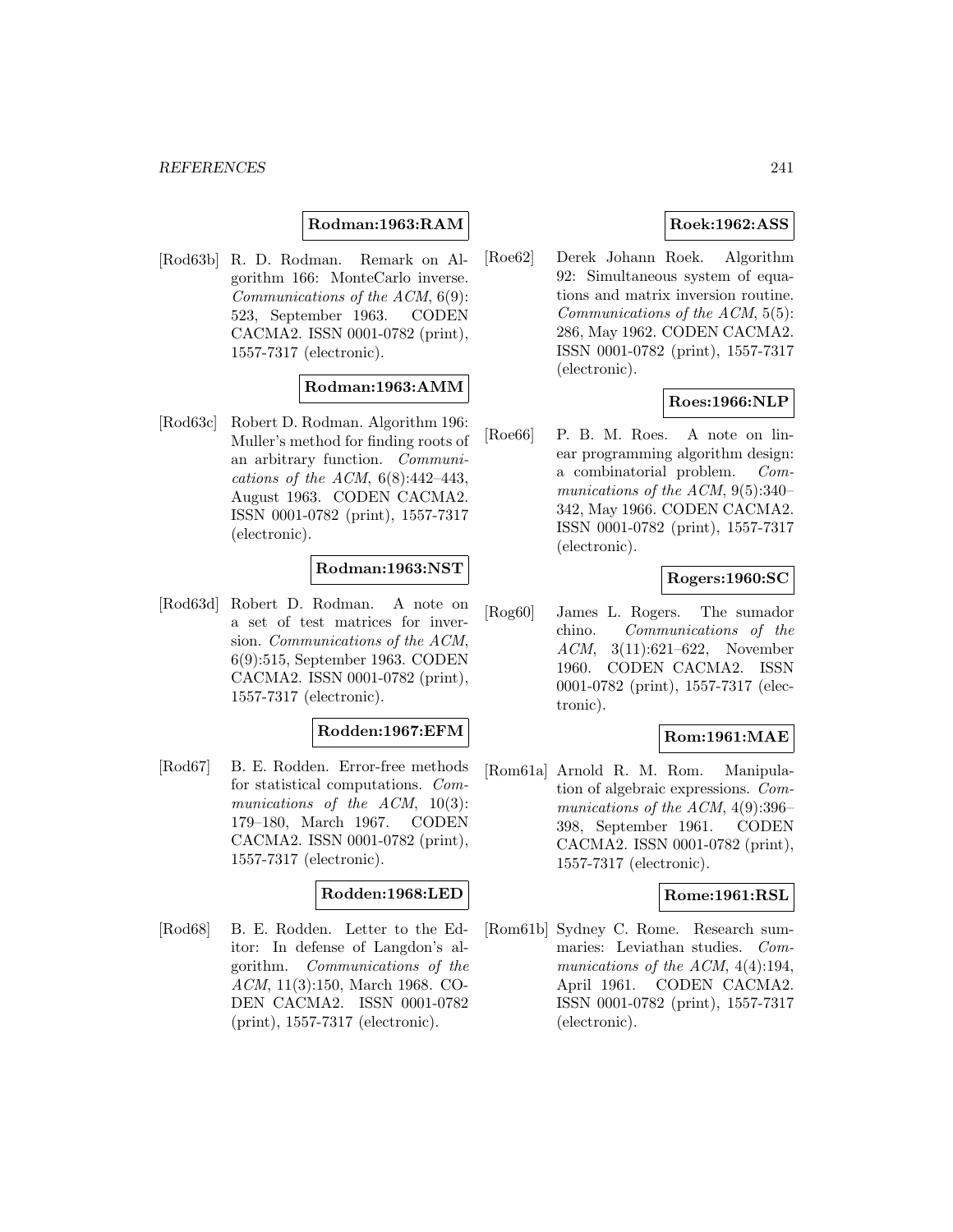### **Rosin:1960:IPS**

[Ros60] Robert F. Rosin. An introductory problem in symbol manipulation for the student. Communications of the ACM, 3(9):488–489, September 1960. CODEN CACMA2. ISSN 0001-0782 (print), 1557-7317 (electronic).

## **Ross:1961:CAD**

[Ros61a] Douglas T. Ross. Computer-aided design. Communications of the ACM, 4(5):235, May 1961. CODEN CACMA2. ISSN 0001-0782 (print), 1557-7317 (electronic).

## **Ross:1961:GTS**

[Ros61b] Douglas T. Ross. A generalized technique for symbol manipulation and numerical calculation. Communications of the ACM, 4(3): 147–150, March 1961. CODEN CACMA2. ISSN 0001-0782 (print), 1557-7317 (electronic).

### **Ross:1961:FSP**

[Ros61c] H. McG. Ross. Further survey of punched card codes. Communications of the ACM,  $4(4):182-183$ , April 1961. CODEN CACMA2. ISSN 0001-0782 (print), 1557-7317 (electronic).

### **Rosin:1963:LEB**

[Ros63a] Robert F. Rosin. Letter to the Editor: BCD data in ALGOL 58. Communications of the ACM,  $6(2):51$ , February 1963.

#### **Rossheim:1963:RPA**

[Ros63b] Robert J. Rossheim. Report on proposed American Standard

Flowchart Symbols for Information Processing. Communications of the ACM, 6(10):599–604, October 1963. CODEN CACMA2. ISSN 0001-0782 (print), 1557-7317 (electronic).

## **Rose:1964:EAL**

[Ros64a] Gene F. Rose. An extension of ALGOL-like languages. Communications of the ACM,  $7(2):52-61$ , February 1964. CODEN CACMA2. ISSN 0001-0782 (print), 1557-7317 (electronic).

### **Rosen:1964:CBS**

[Ros64b] Saul Rosen. A compiler-building system developed by Brooker and Morris: including a comprehensive discussion of the major features of the system. Communications of the ACM, 7(7):403–414, July 1964. CODEN CACMA2. ISSN 0001-0782 (print), 1557-7317 (electronic).

### **Rosenberg:1964:CUA**

[Ros64c] Arthur M. Rosenberg. Computerusage accounting for generalized time-sharing systems. Communications of the ACM,  $7(5):304-308$ , May 1964. CODEN CACMA2. ISSN 0001-0782 (print), 1557-7317 (electronic).

### **Ross:1964:CAP**

[Ros64d] Douglas T. Ross. On context and ambiguity in parsing. Communications of the ACM,  $7(2):131-133$ , February 1964. CODEN CACMA2. ISSN 0001-0782 (print), 1557-7317 (electronic).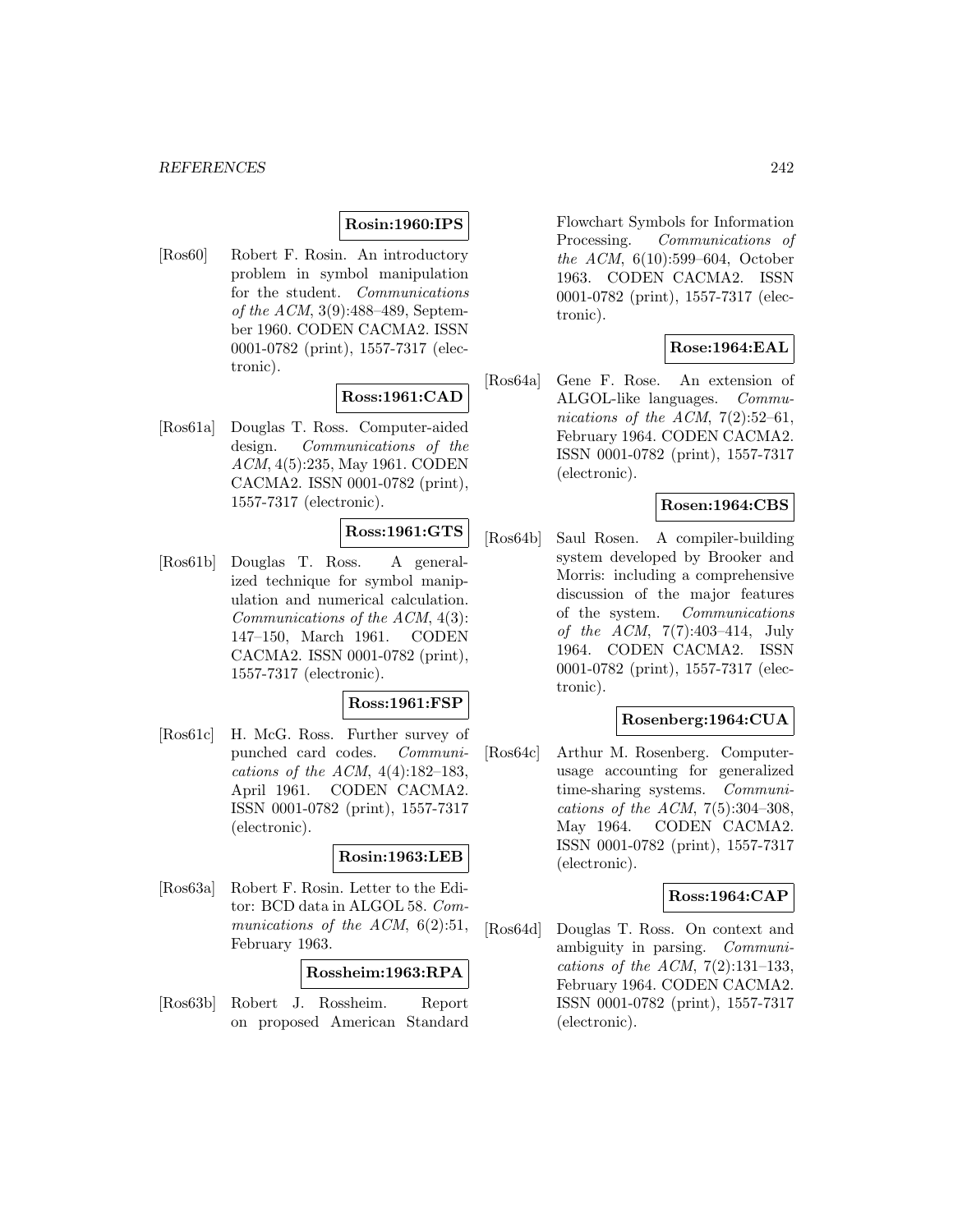### **Rose:1965:LER**

[Ros65a] G. Rose. Letter to the Editor: remarks on computers and aid to the handicapped. Communications of the ACM, 8(12):805, December 1965. CODEN CACMA2. ISSN 0001-0782 (print), 1557-7317 (electronic).

# **Rosin:1965:DCC**

[Ros65b] Robert F. Rosin. Determining a computing center environment. Communications of the ACM, 8 (7):463–468, July 1965. CODEN CACMA2. ISSN 0001-0782 (print), 1557-7317 (electronic).

### **Ross:1965:RTE**

[Ros65c] D. R. Ross. Reducing truncation errors using cascading accumulators. Communications of the ACM, 8(1):32–33, January 1965. CODEN CACMA2. ISSN 0001-0782 (print), 1557-7317 (electronic).

### **Rosen:1966:RQN**

[Ros66a] Edward M. Rosen. A review of quasi-Newton methods in nonlinear equation solving and unconstrained optimization. Communications of the ACM, 9(7):475, July 1966. CO-DEN CACMA2. ISSN 0001-0782 (print), 1557-7317 (electronic).

#### **Rosenberg:1966:PSM**

[Ros66b] Arthur M. Rosenberg. Program structures for the multiprogramming environment. Communications of the  $ACM$ ,  $9(7):479$ , July 1966. CODEN CACMA2. ISSN 0001-0782 (print), 1557-7317 (electronic).

### **Rosin:1966:LEB**

[Ros66c] Robert F. Rosin. Letter to the Editor: Bridging the equipment gap for processing 64-character cards. Communications of the ACM, 9(9): 694, September 1966. CODEN CACMA2. ISSN 0001-0782 (print), 1557-7317 (electronic).

### **Rosin:1966:P**

[Ros66d] Robert F. Rosin. On PUFFT. Communications of the ACM, 9 (2):59, February 1966. CODEN CACMA2. ISSN 0001-0782 (print), 1557-7317 (electronic).

#### **Rosenbaum:1967:GBQ**

[Ros67a] Peter S. Rosenbaum. A grammar base question-answering procedure. Communications of the ACM, 10 (10):630–635, October 1967. CO-DEN CACMA2. ISSN 0001-0782 (print), 1557-7317 (electronic).

### **Rosin:1967:RPD**

[Ros67b] Robert F. Rosin. Relative to the President's December letter. Communications of the ACM,  $10(6)$ :342, June 1967. CODEN CACMA2. ISSN 0001-0782 (print), 1557-7317 (electronic).

#### **Ross:1967:CSI**

[Ros67c] David Ross. The checkless society: individual authorization of payment. Communications of the ACM, 10(6):370, June 1967. CO-DEN CACMA2. ISSN 0001-0782 (print), 1557-7317 (electronic).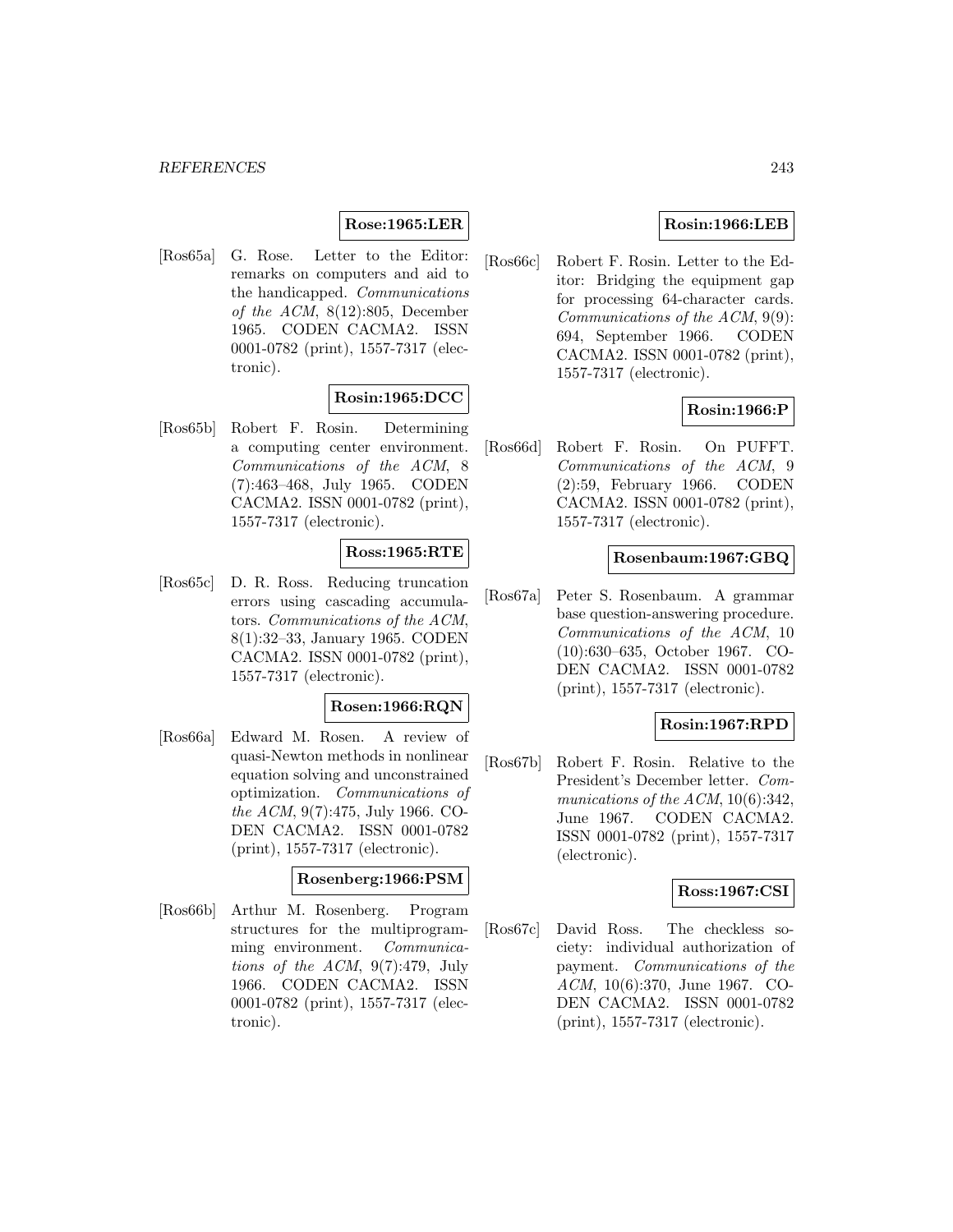### **Ross:1967:AFS**

[Ros67d] Douglas T. Ross. The AED free storage package. Communications of the ACM, 10(8):481–492, August 1967. CODEN CACMA2. ISSN 0001-0782 (print), 1557-7317 (electronic). Memory is split into zones. Different zones can be managed differently. Ross says that automatic collection in zones is inefficient. No mechanism to handle inter-zonal pointers.

### **Rosen:1968:LES**

[Ros68] Saul Rosen. Letter to the Editor: On selecting the sites for IFIP congresses. Communications of the ACM, 11(12):801, December 1968. CODEN CACMA2. ISSN 0001-0782 (print), 1557-7317 (electronic).

#### **Rose:1969:ASS**

[Ros69a] Donald J. Rose. An algorithm for solving a special class of tridiagonal systems of linear equations. Communications of the ACM, 12 (4):234–236, April 1969. CODEN CACMA2. ISSN 0001-0782 (print), 1557-7317 (electronic).

### **Rosenfeld:1969:CSP**

[Ros69b] Jack L. Rosenfeld. A case study in programming for parallel processors. Communications of the ACM, 12(12):645–655, December 1969. CODEN CACMA2. ISSN 0001-0782 (print), 1557-7317 (electronic).

## **Rosin:1969:P**

[Ros69c] R. F. Rosin. Pseudofiles. Communications of the ACM, 12(3):

165–??, March 1969. CODEN CACMA2. ISSN 0001-0782 (print), 1557-7317 (electronic).

### **Rotenberg:1964:AED**

[Rot64] Leo J. Rotenberg. Algorithm 224: Evaluation of determinant. Communications of the ACM, 7(4): 243–244, April 1964. CODEN CACMA2. ISSN 0001-0782 (print), 1557-7317 (electronic).

# **Roy:1973:RAG**

[Roy73] Mohit Kumar Roy. Remark on "Algorithm 323: Generation of permutations in lexicographic order [G6]". Communications of the ACM, 16 (9):577–578, September 1973. CO-DEN CACMA2. ISSN 0001-0782 (print), 1557-7317 (electronic). See [OS68, Lei69].

## **Randell:1963:CAP**

[RR63] B. Randell and L. J. Russell. Certification of algorithms 63, 64 and 65, partition, quicksort, and find. Communications of the ACM,  $6(8):446$ , August 1963. CODEN CACMA2. ISSN 0001-0782 (print), 1557-7317 (electronic).

### **Radin:1965:NHN**

[RR65] George Radin and H. Paul Rogoway. NPL: Highlights of A new programming language. Communications of the ACM,  $8(1):9-17$ , January 1965. CODEN CACMA2. ISSN 0001-0782 (print), 1557-7317 (electronic).

### **Rice:1966:NNA**

[RR66] John R. Rice and Saul Rosen. NAPSS—a Numerical Analysis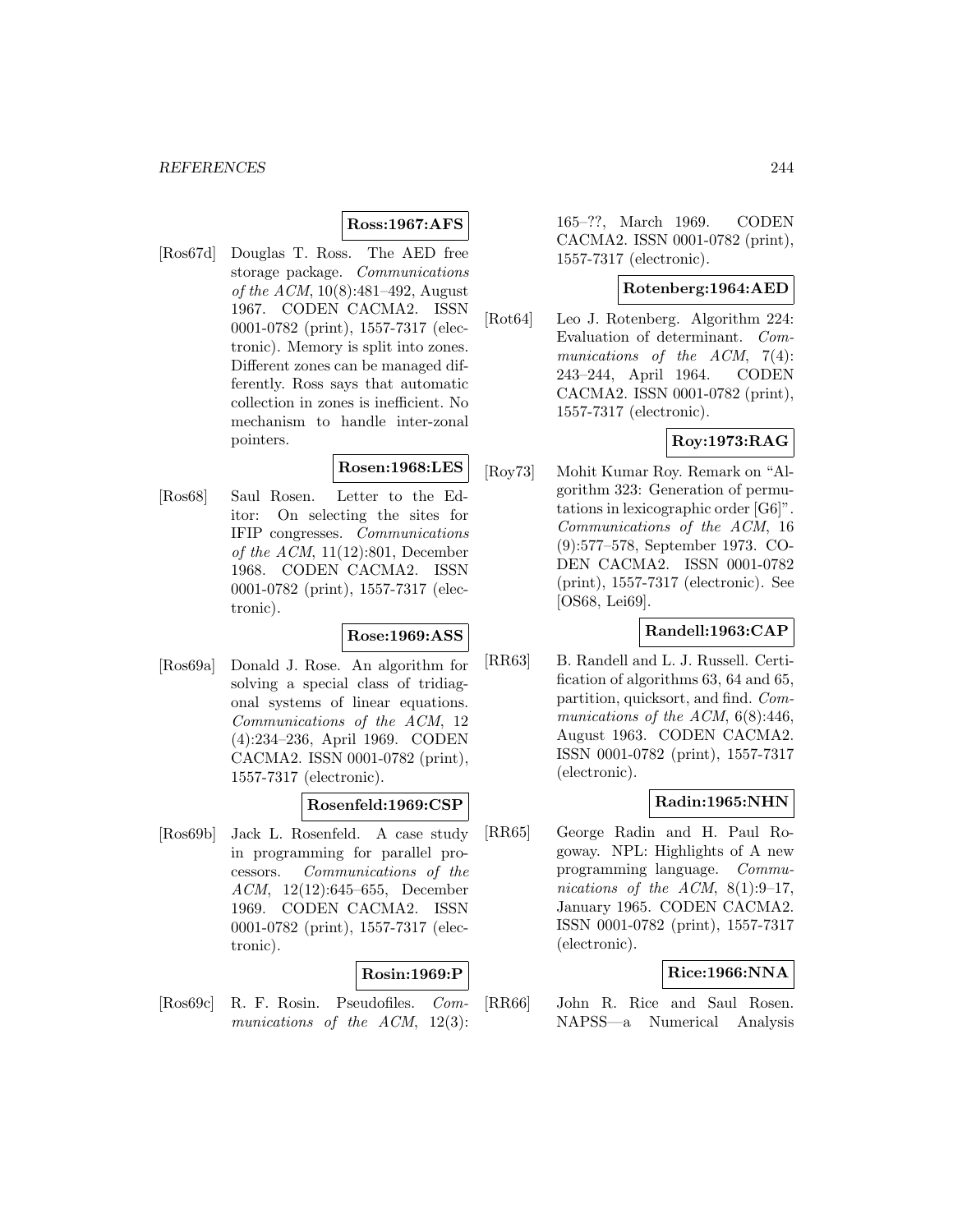Problem-Solving System. Communications of the ACM, 9(7):476, July 1966. CODEN CACMA2. ISSN 0001-0782 (print), 1557-7317 (electronic).

### **Robinson:1960:SMM**

[RS60] S. M. Robinson and G. W. Struble. A short method for measuring error in a least-squares power series. Communications of the ACM, 3(6):351, June 1960. CO-DEN CACMA2. ISSN 0001-0782 (print), 1557-7317 (electronic).

### **Rich:1965:MHA**

[RS65a] R. P. Rich and A. G. Stone. Method for hyphenating at the end of a printed line. Communications of the ACM, 8(7):444–445, July 1965. CODEN CACMA2. ISSN 0001-0782 (print), 1557-7317 (electronic).

### **Rosen:1965:PCN**

[RS65b] J. B. Rosen and S. Suzuki. Pracniques: Construction of nonlinear programming test problems. Communications of the ACM, 8(2):113, February 1965. CODEN CACMA2. ISSN 0001-0782 (print), 1557-7317 (electronic).

### **Ramsay:1966:RTP**

[RS66] Karl Ramsay and Jon C. Strauss. A real time priority scheduler. Communications of the ACM,  $9(7):478$ , July 1966. CODEN CACMA2. ISSN 0001-0782 (print), 1557-7317 (electronic).

### **Rosen:1965:PPU**

[RSD65] Saul Rosen, Robert A. Spurgeon, and Joel K. Donnelly. PUFFT—the Purdue University Fast FORTRAN Translator. Communications of the ACM, 8(11):661–666, November 1965. CODEN CACMA2. ISSN 0001-0782 (print), 1557-7317 (electronic).

### **Rockwell:1966:SIC**

[RSWM66] M. A. Rockwell, Jr., H. Shubin, M. H. Weil, and P. F. Meagher. Shock III, a computer system as an aid in the management of critically III patients. Communications of the ACM,  $9(5):355-357$ , May 1966. CODEN CACMA2. ISSN 0001-0782 (print), 1557-7317 (electronic).

### **Rader:1961:CAC**

[RT61] P. J. Rader and Henry C. Thacher, Jr. Certification of Algorithm 14 [not 13]: Complex exponential integral. Communications of the ACM, 4(2):105, February 1961. CODEN CACMA2. ISSN 0001-0782 (print), 1557-7317 (electronic).

### **Robbins:1964:DCD**

[RT64] Donald Robbins and W. E. Taylor. Digital computer determination of alpha source activity. Communications of the ACM,  $7(1):34-38$ , January 1964. CODEN CACMA2. ISSN 0001-0782 (print), 1557-7317 (electronic).

### **Rubinoff:1961:DCD**

[Rub61] Morris Rubinoff. N-dimensional codes for detecting and correcting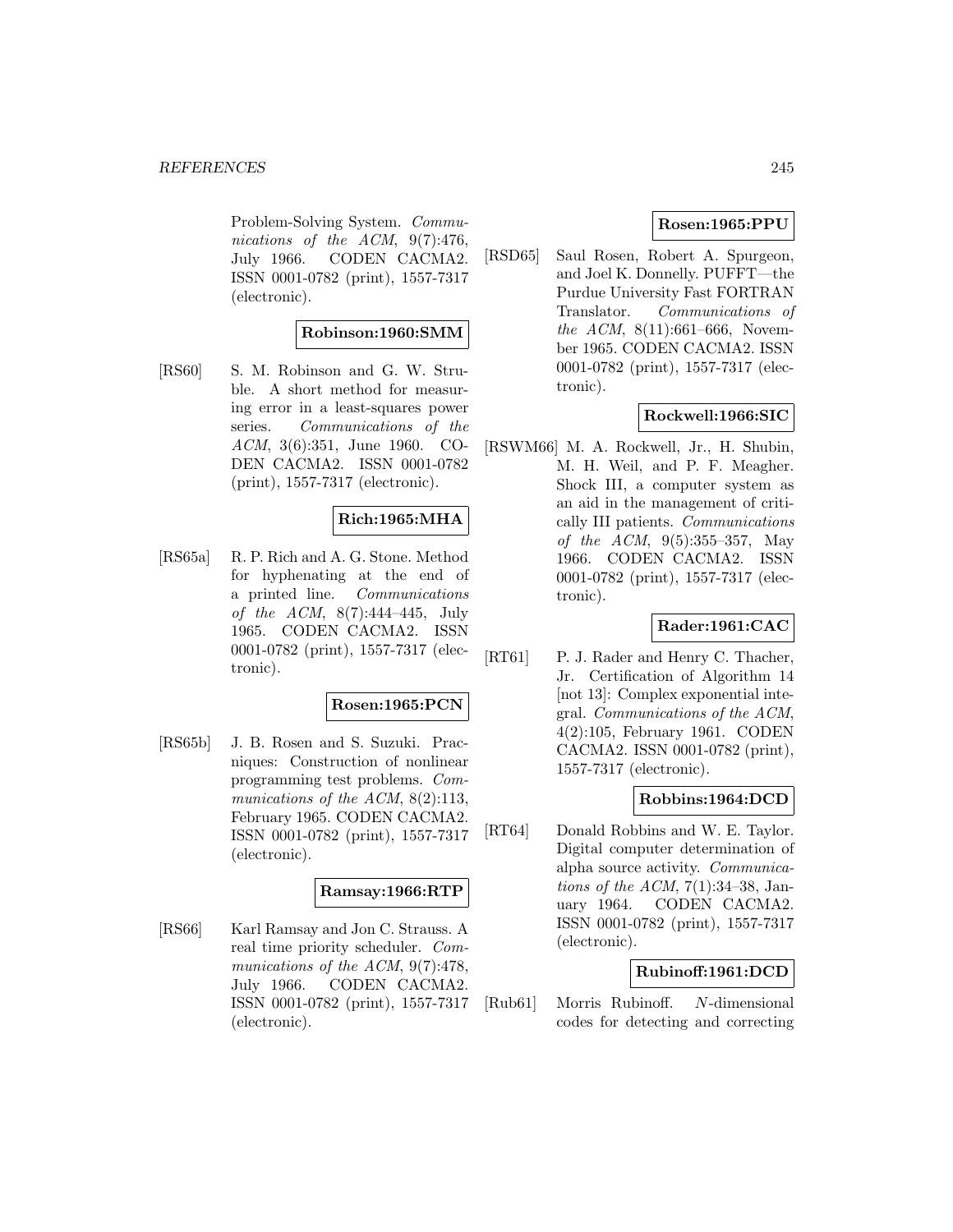multiple errors. Communications of the ACM, 4(12):545–551, December 1961. CODEN CACMA2. ISSN 0001-0782 (print), 1557-7317 (electronic).

### **Russell:1965:LEI**

[Rus65] Donald B. Russell. Letter to the Editor: on the implementation of SLIP. Communications of the ACM, 8(5):263, May 1965. CODEN CACMA2. ISSN 0001-0782 (print), 1557-7317 (electronic).

### **Rutishauser:1962:ARJ**

[Rut62a] H. Rutishauser. Algorithm 104: Reduction to Jacobi. Communications of the ACM, 5(7):387, July 1962. CODEN CACMA2. ISSN 0001-0782 (print), 1557-7317 (electronic).

### **Rutishauser:1962:AW**

[Rut62b] H. Rutishauser. Algorithm 125: Weightcoeff. Communications of the ACM, 5(10):510–511, October 1962. CODEN CACMA2. ISSN 0001-0782 (print), 1557-7317 (electronic).

### **Rutishauser:1963:AS**

[Rut63a] H. Rutishauser. Algorithm 150: Syminv2. Communications of the ACM,  $6(2):67-68$ , February 1963. CODEN CACMA2. ISSN 0001-0782 (print), 1557-7317 (electronic).

### **Rutishauser:1963:RAS**

[Rut63b] H. Rutishauser. Remark on Algorithm 150: Syminv2. Communications of the  $ACM$ ,  $6(7):390$ , July 1963. CODEN CACMA2. ISSN

0001-0782 (print), 1557-7317 (electronic).

### **Rubinoff:1965:EAR**

[RW65] Morris Rubinoff and John F. White, Jr. Establishment of the ACM repository and principles of the IR system applied to its operation. Communications of the ACM, 8(10):595–600, October 1965. CO-DEN CACMA2. ISSN 0001-0782 (print), 1557-7317 (electronic).

### **Ryckman:1961:OCS**

[Ryc61] George F. Ryckman. Operational compatability of systems conventions. Communications of the ACM, 4(6):266–267, June 1961. CODEN CACMA2. ISSN 0001-0782 (print), 1557-7317 (electronic).

## **Ryle:1961:MPD**

[Ryl61] B. L. Ryle. Multiple programming data processing. Communications of the ACM,  $4(2):99-101$ , February 1961. CODEN CACMA2. ISSN 0001-0782 (print), 1557-7317 (electronic).

## **Smith:1962:ACDb**

[SA62] V. H. Smith and M. L. Allen. Algorithm 131: Coefficient determination. Communications of the ACM, 5(11):551, November 1962. CO-DEN CACMA2. ISSN 0001-0782 (print), 1557-7317 (electronic).

### **Smillie:1964:NCP**

[SA64] K. W. Smillie and T. H. Anstey. A note on the calculation of probabilities in an F-distribution. Communications of the ACM,  $7(12):725$ , De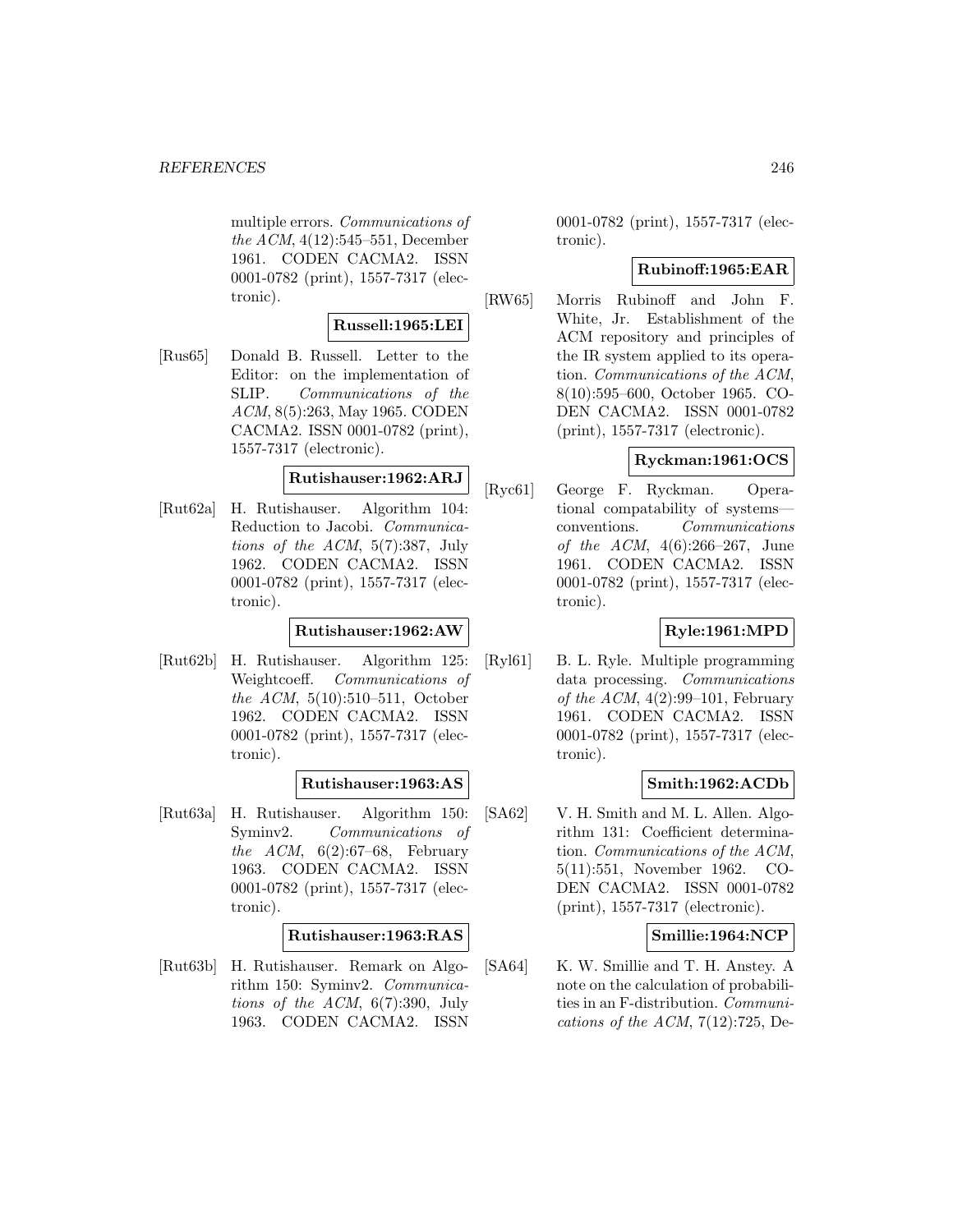cember 1964. CODEN CACMA2. ISSN 0001-0782 (print), 1557-7317 (electronic).

## **Simonsen:1966:MCF**

[SA66] Roger H. Simonsen and D. Louise Anketell. Mechanization of the curve fitting process: DATAN. Communications of the ACM, 9 (4):299–304, April 1966. CODEN CACMA2. ISSN 0001-0782 (print), 1557-7317 (electronic).

### **Sable:1962:USS**

[Sab62] J. D. Sable. Use of semantic structure in information systems. Communications of the ACM, 5 (1):40–43, January 1962. CODEN CACMA2. ISSN 0001-0782 (print), 1557-7317 (electronic).

#### **Sag:1964:APS**

[Sag64] T. W. Sag. Algorithm 242: Permutations of a set with repetitions. Communications of the ACM, 7 (10):585, October 1964. CODEN CACMA2. ISSN 0001-0782 (print), 1557-7317 (electronic).

### **Salton:1962:MTI**

[Sal62a] Gerard Salton. The manipulation of trees in information retrieval. Communications of the ACM, 5(2): 103–114, February 1962. CODEN CACMA2. ISSN 0001-0782 (print), 1557-7317 (electronic).

### **Salzer:1962:QCJ**

[Sal62b] Herbert E. Salzer. Quick calculation of Jacobian elliptic functions. Communications of the ACM, 5(7): 399, July 1962. CODEN CACMA2.

ISSN 0001-0782 (print), 1557-7317 (electronic).

### **Salton:1963:LE**

[Sal63] Gerald Salton. Letters to the Editor. Communications of the ACM, 6(2):51, February 1963. CODEN CACMA2. ISSN 0001-0782 (print), 1557-7317 (electronic).

### **Salton:1964:IRC**

[Sal64] Gerard Salton. Introduce rigorous controls into Perlis' publication system to make it effective. Communications of the ACM, 7 (11):646, November 1964. CODEN CACMA2. ISSN 0001-0782 (print), 1557-7317 (electronic).

## **Salton:1966:DMP**

[Sal66a] G. Salton. Data manipulation and programming problems in automatic information retrieval. Communications of the ACM, 9(3): 204–210, March 1966. CODEN CACMA2. ISSN 0001-0782 (print), 1557-7317 (electronic).

### **Salton:1966:IDP**

[Sal66b] Gerard Salton. Information dissemination and publication control. Communications of the ACM, 9(4):254, April 1966. CODEN CACMA2. ISSN 0001-0782 (print), 1557-7317 (electronic).

### **Salton:1966:RRC**

[Sal66c] Gerard Salton. On referees, reviewers and critics. Communications of the ACM, 9(7):486, July 1966. CO-DEN CACMA2. ISSN 0001-0782 (print), 1557-7317 (electronic).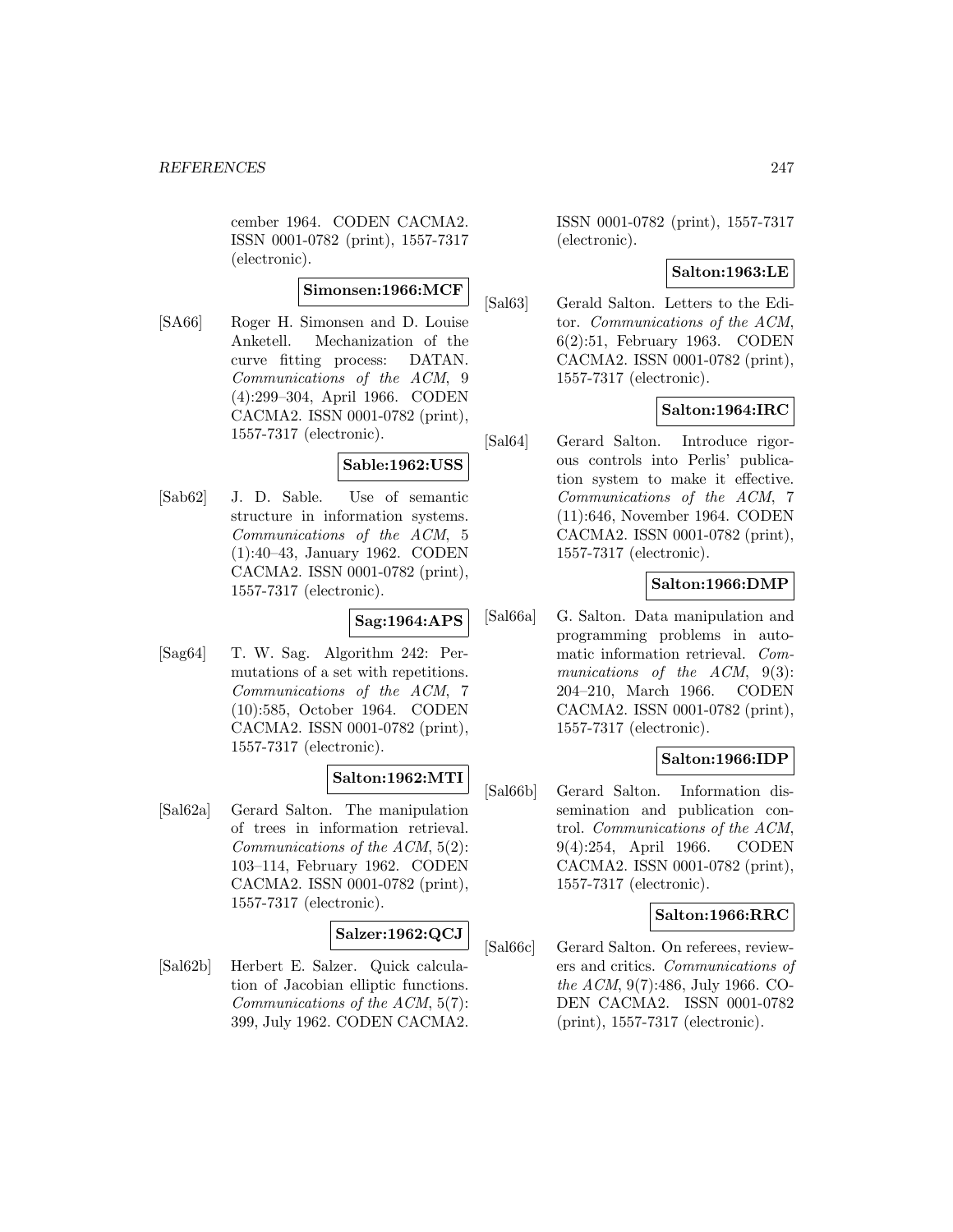#### **Salton:1966:TPP**

[Sal66d] Gerard Salton. Toward a publications policy for ACM. Communications of the ACM,  $9(1):2$ , January 1966. CODEN CACMA2. ISSN 0001-0782 (print), 1557-7317 (electronic).

## **Salton:1966:CPD**

[Sal66e] Gerhard Salton. Control procedures for data communication—an ASA progress report. Communications of the ACM,  $9(2):100-105$ , February 1966. CODEN CACMA2. ISSN 0001-0782 (print), 1557-7317 (electronic).

#### **Salton:1967:CCF**

[Sal67a] Gerard Salton. Covering the computer field. Communications of the ACM, 10(1):2, January 1967. CO-DEN CACMA2. ISSN 0001-0782 (print), 1557-7317 (electronic).

#### **Salton:1967:ECG**

[Sal67b] Gerard Salton. The European computer gap. Communications of the ACM, 10(4):203, April 1967. CO-DEN CACMA2. ISSN 0001-0782 (print), 1557-7317 (electronic).

### **Salton:1968:EFM**

[Sal68a] G. Salton. Editorial: On the future of mechanical information files. Communications of the ACM, 11(1):2, January 1968. CODEN CACMA2. ISSN 0001-0782 (print), 1557-7317 (electronic).

### **Salton:1968:EPS**

[Sal68b] Gerard Salton. Editorial: professional society publications. Communications of the ACM, 11(12): 803–804, December 1968. CODEN CACMA2. ISSN 0001-0782 (print), 1557-7317 (electronic).

### **Salton:1969:ISP**

[Sal69a] G. Salton. Information science in a Ph.D. computer science program. Communications of the ACM, 12 (2):111–117, February 1969. CO-DEN CACMA2. ISSN 0001-0782 (print), 1557-7317 (electronic).

#### **Salzer:1969:CIQ**

[Sal69b] Herbert E. Salzer. Chebyshev interpolation and quadrature formulas of very high degree. Communications of the  $ACM$ , 12(5):271, May 1969. CODEN CACMA2. ISSN 0001-0782 (print), 1557-7317 (electronic). See errata [Sal69c], and Comm. ACM **12**(12), p. ???, December 1969., 1969.

#### **Salzer:1969:ECI**

[Sal69c] Herbert E. Salzer. Errata: "Chebyshev Interpolation and Quadrature Formulas of Very High Degree" by Herbert E. Salzer, Comm. ACM **12**, 5 (May 1969), 271. Communications of the ACM, 12(7):385, July 1969. CODEN CACMA2. ISSN 0001-0782 (print), 1557-7317 (electronic). See [Sal69b].

### **Sams:1961:CDS**

[Sam61a] Burnett H. Sams. The case for dynamic storage allocation. Communications of the ACM,  $4(10)$ : 417–418, October 1961. CODEN CACMA2. ISSN 0001-0782 (print), 1557-7317 (electronic).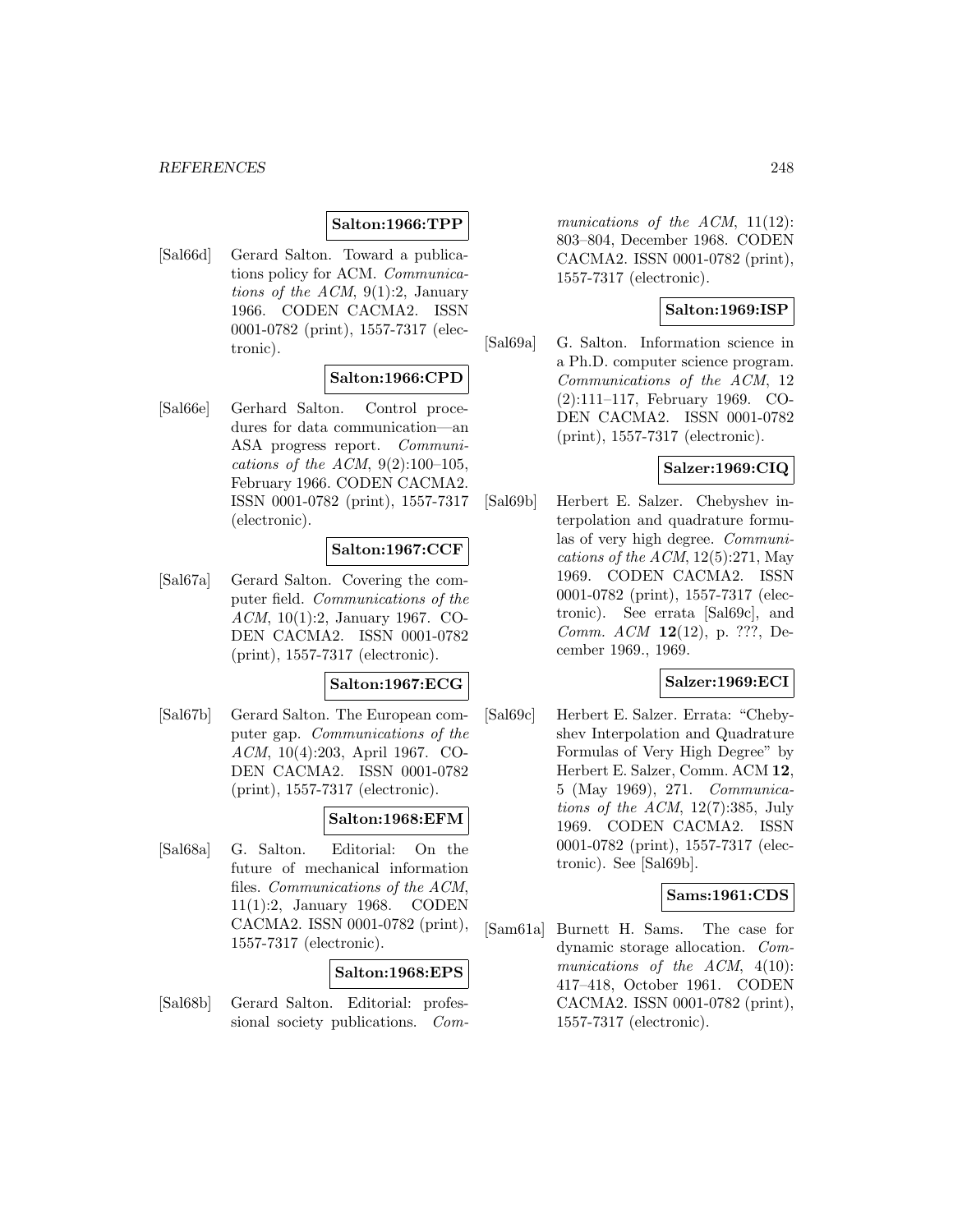#### **Sams:1961:DSA**

[Sam61b] Burnett H. Sams. Dynamic storage allocation for an information retrieval system. Communications of the ACM, 4(10):431–435, October 1961. CODEN CACMA2. ISSN 0001-0782 (print), 1557-7317 (electronic).

#### **Sammet:1962:BEC**

[Sam62a] Jean E. Sammet. Basic elements of COBOL 61. Communications of the ACM, 5(5):237–253, May 1962. CODEN CACMA2. ISSN 0001-0782 (print), 1557-7317 (electronic).

### **Sammet:1962:DPC**

[Sam62b] Jean E. Sammet. Discussion—the pros and cons of a special IR language: comments. Communications of the ACM,  $5(1):8$ , January 1962. CODEN CACMA2. ISSN 0001-0782 (print), 1557-7317 (electronic).

#### **Samet:1965:CAS**

[Sam65a] P. A. Samet. Certification of Algorithm 234 [S23]: Poisson– Charlier polynomials. Communications of the ACM,  $8(2):105$ , February 1965. CODEN CACMA2. ISSN 0001-0782 (print), 1557-7317 (electronic).

### **Samet:1965:SA**

[Sam65b] P. A. Samet. Subroutine assembly. Communications of the ACM, 8(1):34, January 1965. CODEN CACMA2. ISSN 0001-0782 (print), 1557-7317 (electronic).

### **Samet:1965:LEI**

[Sam65c] Paul A. Samet. Letter to the Editor: IFIP 65: another view. Communications of the ACM, 8(12): 788, 805, December 1965. CODEN CACMA2. ISSN 0001-0782 (print), 1557-7317 (electronic).

### **Sammet:1966:MC**

[Sam66a] Jean E. Sammet. More on CR 8570. Communications of the ACM, 9 (6):410–412, June 1966. CODEN CACMA2. ISSN 0001-0782 (print), 1557-7317 (electronic).

### **Sammet:1966:SFM**

[Sam66b] Jean E. Sammet. Survey of formula manipulation. Communications of the ACM,  $9(8):555-569$ , August 1966. CODEN CACMA2. ISSN 0001-0782 (print), 1557-7317 (electronic).

### **Sammet:1966:UEP**

[Sam66c] Jean E. Sammet. The use of English as a programming language. Communications of the ACM, 9(3): 228–230, March 1966. CODEN CACMA2. ISSN 0001-0782 (print), 1557-7317 (electronic).

### **Sanders:1961:LEN**

[San61] Norman Sanders. Letter to the Editor: Northwest Computing Association. Communications of the ACM, 4(3):A13, March 1961. CO-DEN CACMA2. ISSN 0001-0782 (print), 1557-7317 (electronic).

#### **Sanborn:1963:PSI**

[San63a] Thomas G. Sanborn. Pracniques: Self-inverse conversion table. Com-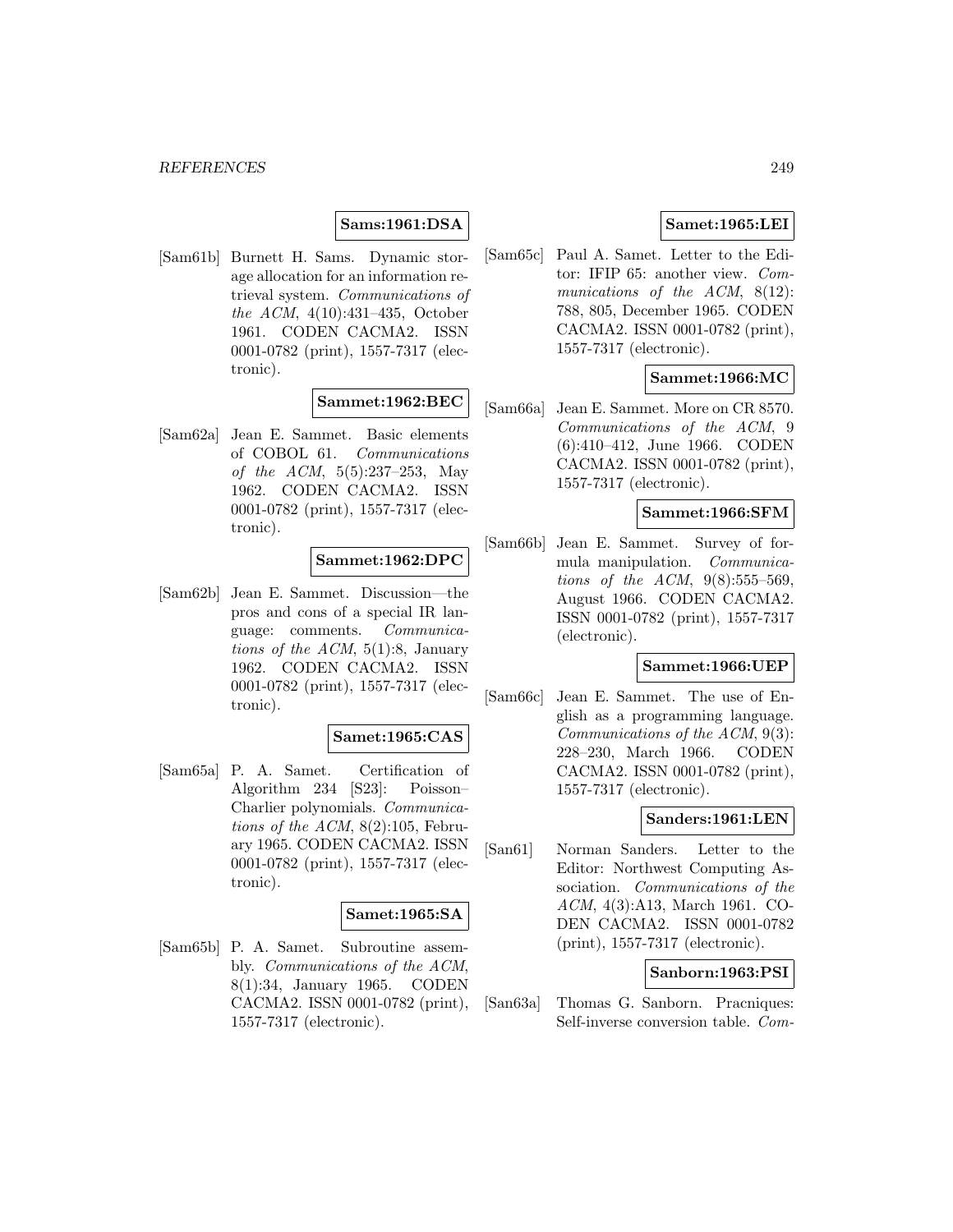munications of the ACM, 6(6):310, June 1963. CODEN CACMA2. ISSN 0001-0782 (print), 1557-7317 (electronic).

### **Sanders:1963:TCS**

[San63b] M. Sanders. Telefile: a case study of an online savings bank application. Communications of the ACM, 6 (12):708–712, December 1963. CO-DEN CACMA2. ISSN 0001-0782 (print), 1557-7317 (electronic).

#### **Sanderson:1965:LES**

[San65] J. G. Sanderson. Letter to the Editor: On simple, low redundancy languages. *Communications* of the  $ACM$ ,  $8(10):593$ , October 1965. CODEN CACMA2. ISSN 0001-0782 (print), 1557-7317 (electronic). Letter to the editor.

#### **Sarafyan:1959:NMC**

[Sar59] Diran Sarafyan. A new method of computation of square roots without using division. Communications of the ACM, 2(11):23– 24, November 1959. CODEN CACMA2. ISSN 0001-0782 (print), 1557-7317 (electronic). See comments [Tra60b].

### **Sarafyan:1960:DCS**

[Sar60] Diran Sarafyan. Divisionless computation of square roots through continued squaring. Communications of the ACM, 3(5):319–321, May 1960. CODEN CACMA2. ISSN 0001-0782 (print), 1557-7317 (electronic).

#### **Sassouni:1961:ACC**

[Sas61] Papken Sassouni. Algorithm 39: Correlation coefficients with matrix multiplication. Communications of the ACM, 4(3):152, March 1961. CODEN CACMA2. ISSN 0001-0782 (print), 1557-7317 (electronic).

# **Sattley:1961:ASA**

[Sat61a] Kirk Sattley. Allocation of storage for arrays in ALGOL 60. Communications of the ACM,  $4(1):60-65$ , January 1961. CODEN CACMA2. ISSN 0001-0782 (print), 1557-7317 (electronic).

## **Sattley:1961:LEC**

[Sat61b] Kirk Sattley. Letter to the Editor: corrections to Sattley paper in January Communications. Communications of the ACM,  $4(5):211$ , May 1961. CODEN CACMA2. ISSN 0001-0782 (print), 1557-7317 (electronic).

#### **Sauer:1969:RAR**

[Sau69] G. Sauer. Remark on Algorithm 268 [R2]: ALGOL 60 reference language editor. Communications of the ACM, 12(7):407, July 1969. CODEN CACMA2. ISSN 0001-0782 (print), 1557-7317 (electronic).

### **Savage:1964:HC**

[Sav64] T. R. Savage. The hyphen controversy. Communications of the ACM, 7(4):203, April 1964. CO-DEN CACMA2. ISSN 0001-0782 (print), 1557-7317 (electronic).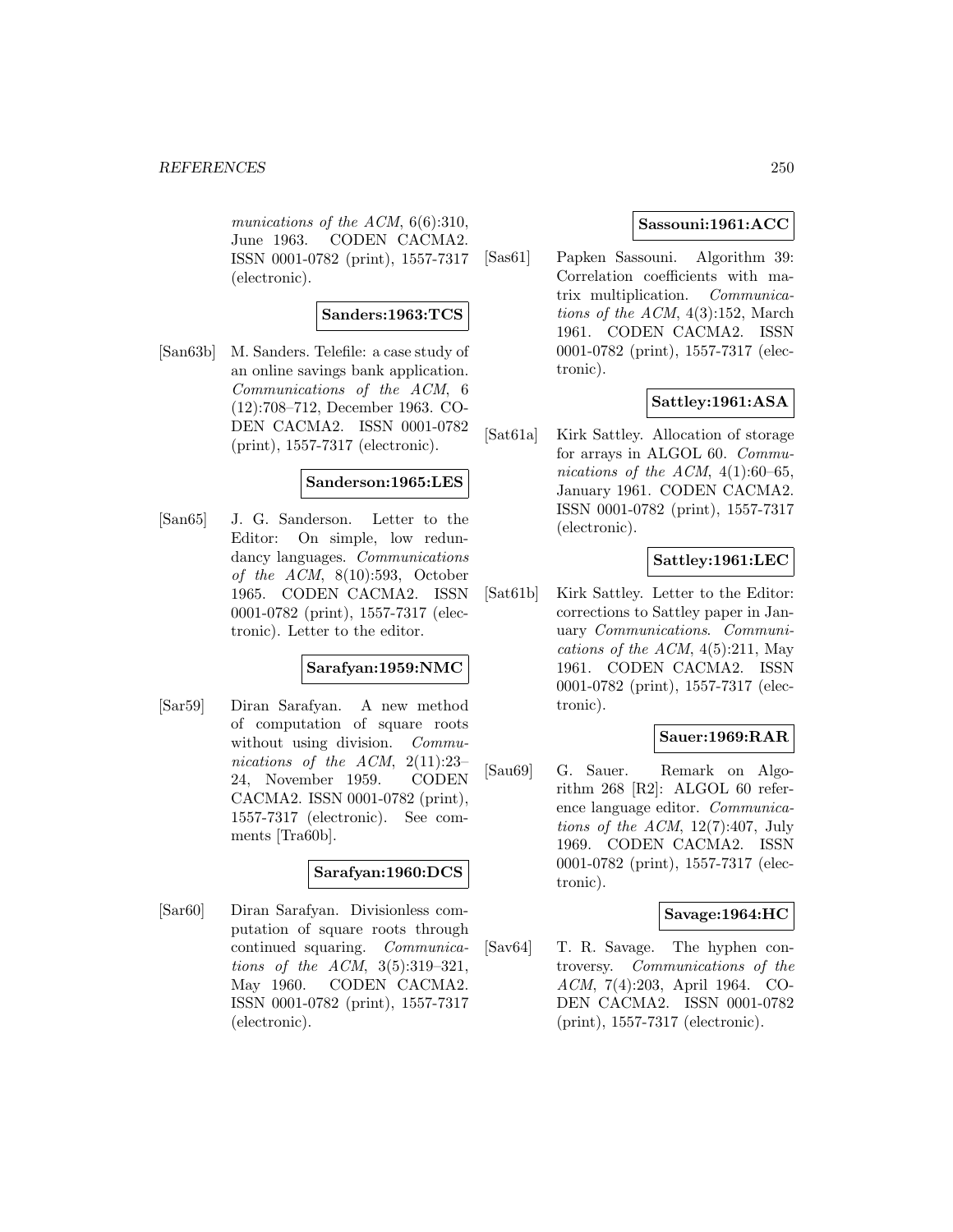#### *REFERENCES* 251

### **Savidge:1966:TIC**

[Sav66] D. V. Savidge. Toward improved communication capability. Communications of the ACM, 9(3):136, March 1966. CODEN CACMA2. ISSN 0001-0782 (print), 1557-7317 (electronic).

#### **Sayre:1969:AFP**

[Say69a] D. Sayre. Is automatic "folding" of programs efficient enough to displace manual? Communications of the ACM, 12(12):656–660, December 1969. CODEN CACMA2. ISSN 0001-0782 (print), 1557-7317 (electronic).

### **Sayre:1969:APE**

[Say69b] D. Sayre. Is automatic 'folding' of programs efficient enough to displace manual. Communications of the ACM, 12(12):656–660, December 1969. CODEN CACMA2. ISSN 0001-0782 (print), 1557-7317 (electronic).

#### **Samelson:1960:SFT**

[SB60] K. Samelson and Friedrich L. Bauer. Sequential formula translation. Communications of the ACM, 3(2):76–83, February 1960. CO-DEN CACMA2. ISSN 0001-0782 (print), 1557-7317 (electronic). Addendum, 351.

### **Shoffner:1963:PLS**

[SB63] Miriam G. Shoffner and Peter J. Brown. Programming languages: A suggested method of making fuller use of strings in ALGOL 60. Communications of the ACM, 6 (4):169–171, April 1963. CODEN

CACMA2. ISSN 0001-0782 (print), 1557-7317 (electronic).

#### **Shoshani:1969:SPA**

[SB69] A. Shoshani and A. J. Bernstein. Synchronization in a parallel accessed data base. Communications of the  $ACM$ ,  $12(11):604-$ 607, November 1969. CODEN CACMA2. ISSN 0001-0782 (print), 1557-7317 (electronic).

#### **Schultz:1964:SMC**

[SBS64] Claire K. Schultz, Alan Brooks, and Phyllis Schwartz. Scheduling meetings with a computer. Communications of the ACM, 7(9):534– 541, September 1964. CODEN CACMA2. ISSN 0001-0782 (print), 1557-7317 (electronic).

#### **Schmittroth:1960:NIL**

[Sch60] Louis A. Schmittroth. Numerical inversion of Laplace transforms. Communications of the ACM, 3(3): 171–173, March 1960. CODEN CACMA2. ISSN 0001-0782 (print), 1557-7317 (electronic).

### **Schaefer:1962:AHF**

[Sch62a] L. J. Schaefer. Algorithm 124: Hankel function. Communications of the ACM, 5(9):483, September 1962. CODEN CACMA2. ISSN 0001-0782 (print), 1557-7317 (electronic).

### **Schrack:1962:CAPb**

[Sch62b] G. F. Schrack. Certification of Algorithm 115: Perm. Communications of the  $ACM$ ,  $5(10):514$ , October 1962. CODEN CACMA2. ISSN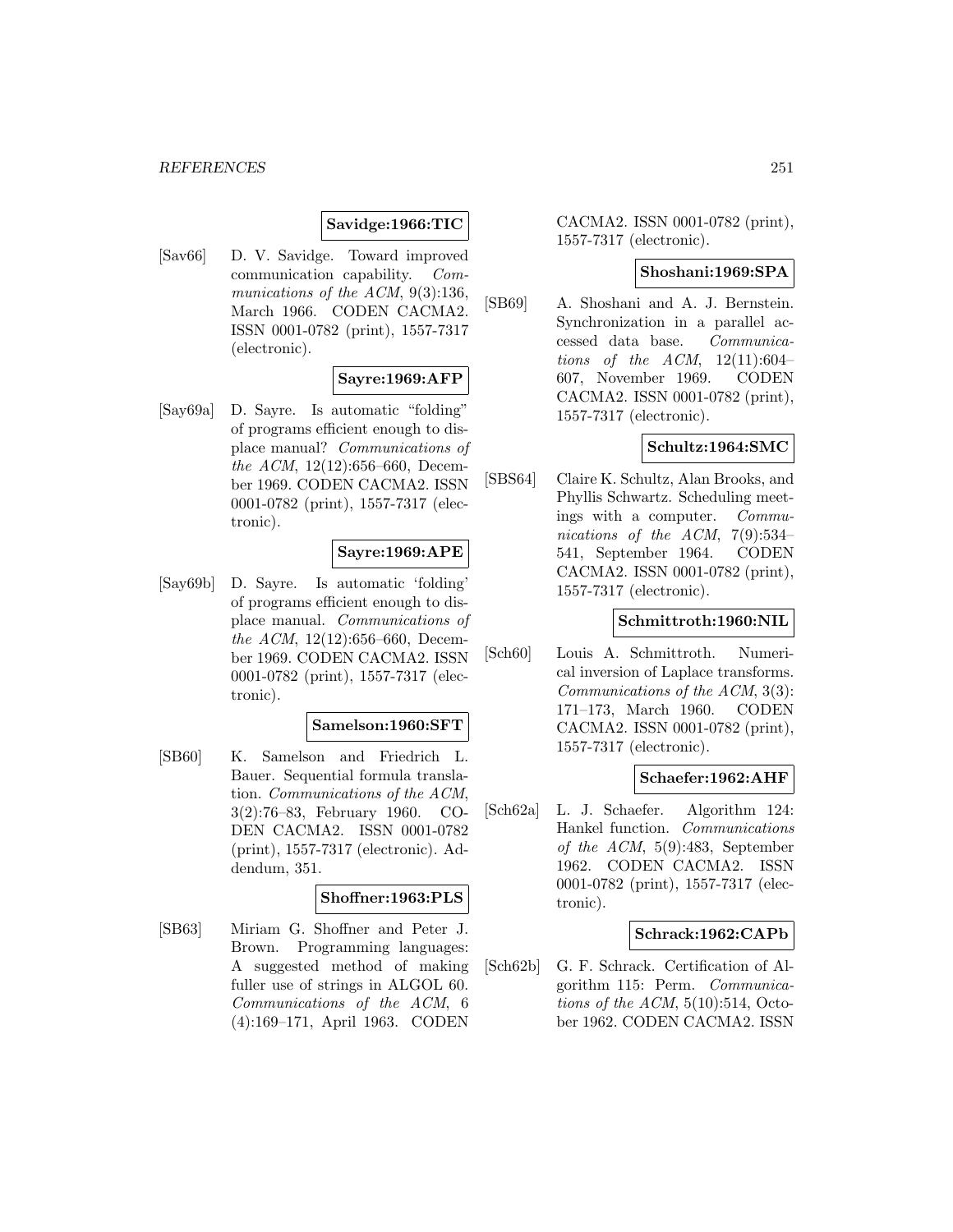0001-0782 (print), 1557-7317 (electronic).

### **Schuff:1962:SVU**

[Sch62c] H. K. Schuff. A subjective viewpoint—the use of digital computers in Western Germany. Communications of the ACM,  $5(12)$ : 615–617, 628, December 1962. CO-DEN CACMA2. ISSN 0001-0782 (print), 1557-7317 (electronic).

## **Schwarz:1962:IAT**

[Sch62d] H. R. Schwarz. An introduction to ALGOL: a tutorial paper on AL-GOL with explanations and examples to make the use of the ALGOL report more familiar. Communications of the ACM,  $5(2):82-95$ , February 1962. CODEN CACMA2. ISSN 0001-0782 (print), 1557-7317 (electronic).

### **Scheff:1963:CER**

[Sch63a] Benson H. Scheff. A catalogue entry retrieval system. Communications of the ACM,  $6(7):409-412$ , July 1963. CODEN CACMA2. ISSN 0001-0782 (print), 1557-7317 (electronic).

#### **Scheinok:1963:CEV**

[Sch63b] Perry A. Scheinok. A computational extension of the variate difference method. Communications of the ACM, 6(3):107–108, March 1963. CODEN CACMA2. ISSN 0001-0782 (print), 1557-7317 (electronic).

### **Schick:1963:DS**

[Sch63c] T. Schick. Disk-file sorting. Communications of the ACM, 5(6): 330–331, June 1963. CODEN CACMA2. ISSN 0001-0782 (print), 1557-7317 (electronic).

### **Schick:1963:DFS**

[Sch63d] Thomas Schick. Disk file sorting. Communications of the ACM, 6(6):330–331, June 1963. CODEN CACMA2. ISSN 0001-0782 (print), 1557-7317 (electronic).

## **Schubert:1963:ALI**

[Sch63e] George R. Schubert. Algorithm 210: Lagrangian interpolation. Communications of the ACM, 6 (10):616, October 1963. CODEN CACMA2. ISSN 0001-0782 (print), 1557-7317 (electronic).

### **Schubert:1963:AHI**

[Sch63f] George R. Schubert. Algorithm 211: Hermite interpolation. Communications of the ACM,  $6(10):617$ , October 1963. CODEN CACMA2. ISSN 0001-0782 (print), 1557-7317 (electronic).

### **Schubert:1963:CAS**

[Sch63g] George R. Schubert. Certification of Algorithm 175: Shuttlesort. Communications of the ACM, 6(10):619, October 1963. CODEN CACMA2. ISSN 0001-0782 (print), 1557-7317 (electronic).

#### **Schubert:1963:RAF**

[Sch63h] George R. Schubert. Remark on Algorithm 157: Fourier series approximation. Communications of the  $ACM$ ,  $6(10):618$ , October 1963. CODEN CACMA2. ISSN 0001-0782 (print), 1557-7317 (electronic).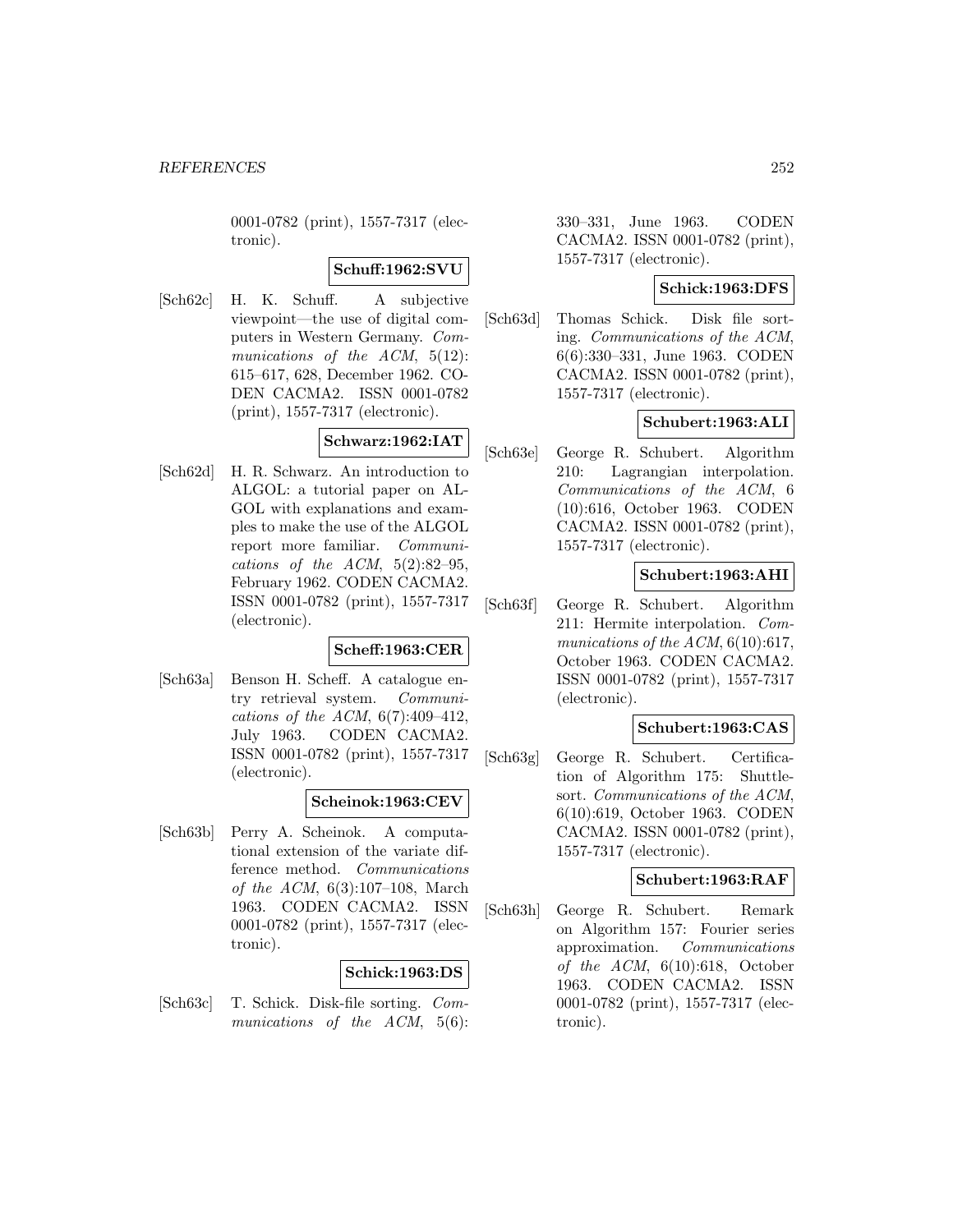#### **Schwarz:1963:ARS**

[Sch63i] H. R. Schwarz. Algorithm 183: Reduction of a symmetric bandmatrix to triple diagonal form. Communications of the ACM,  $6(6):315-316$ , June 1963. CODEN CACMA2. ISSN 0001-0782 (print), 1557-7317 (electronic).

# **Schubert:1964:RTE**

[Sch64a] George R. Schubert. On reducing truncation errors by programming. Communications of the ACM, 7 (10):571, October 1964. CODEN CACMA2. ISSN 0001-0782 (print), 1557-7317 (electronic).

## **Schumaker:1964:CAS**

[Sch64b] Larry Schumaker. Certification of Algorithm 215: Shanks. Communications of the ACM,  $7(5):297$ , May 1964. CODEN CACMA2. ISSN 0001-0782 (print), 1557-7317 (electronic).

# **Schmid:1965:EA**

[Sch65a] L. P. Schmid. Efficient autocorrelation. Communications of the ACM, 8(2):115, February 1965. CODEN CACMA2. ISSN 0001-0782 (print), 1557-7317 (electronic).

#### **Schmidt:1965:LES**

[Sch65b] Lee Schmidt. Letter to the Editor: on syntax specification. Communications of the ACM,  $8(5):262$ , May 1965. CODEN CACMA2. ISSN 0001-0782 (print), 1557-7317 (electronic).

# **Scheff:1966:SUO**

[Sch66a] Benson H. Scheff. A simple user-oriented compiler source language for programming automatic test equipment. Communications of the ACM, 9(4):258–266, April 1966. CODEN CACMA2. ISSN 0001-0782 (print), 1557-7317 (electronic).

# **Scherer:1966:NPE**

[Sch66b] Robert G. Scherer. The new partnership—EDP and management valuable or violent in the 1970's. Communications of the ACM, 9(7):478, July 1966. CODEN CACMA2. ISSN 0001-0782 (print), 1557-7317 (electronic).

# **Schwartz:1966:OP**

[Sch66c] Jules I. Schwartz. Online programming. Communications of the ACM, 9(3):199–203, March 1966. CODEN CACMA2. ISSN 0001-0782 (print), 1557-7317 (electronic).

# **Scharf:1967:MPC**

[Sch67] Tom Scharf. More on processing 64-channel cards. Communications of the  $ACM$ , 10(3):138, March 1967. CODEN CACMA2. ISSN 0001-0782 (print), 1557-7317 (electronic).

#### **Schurmann:1968:BAG**

[Sch68] A. Schurmann. Business applications: GAN, a system for generating and analyzing activity networks. Communications of the ACM, 11(10):675–679, October 1968. CODEN CACMA2. ISSN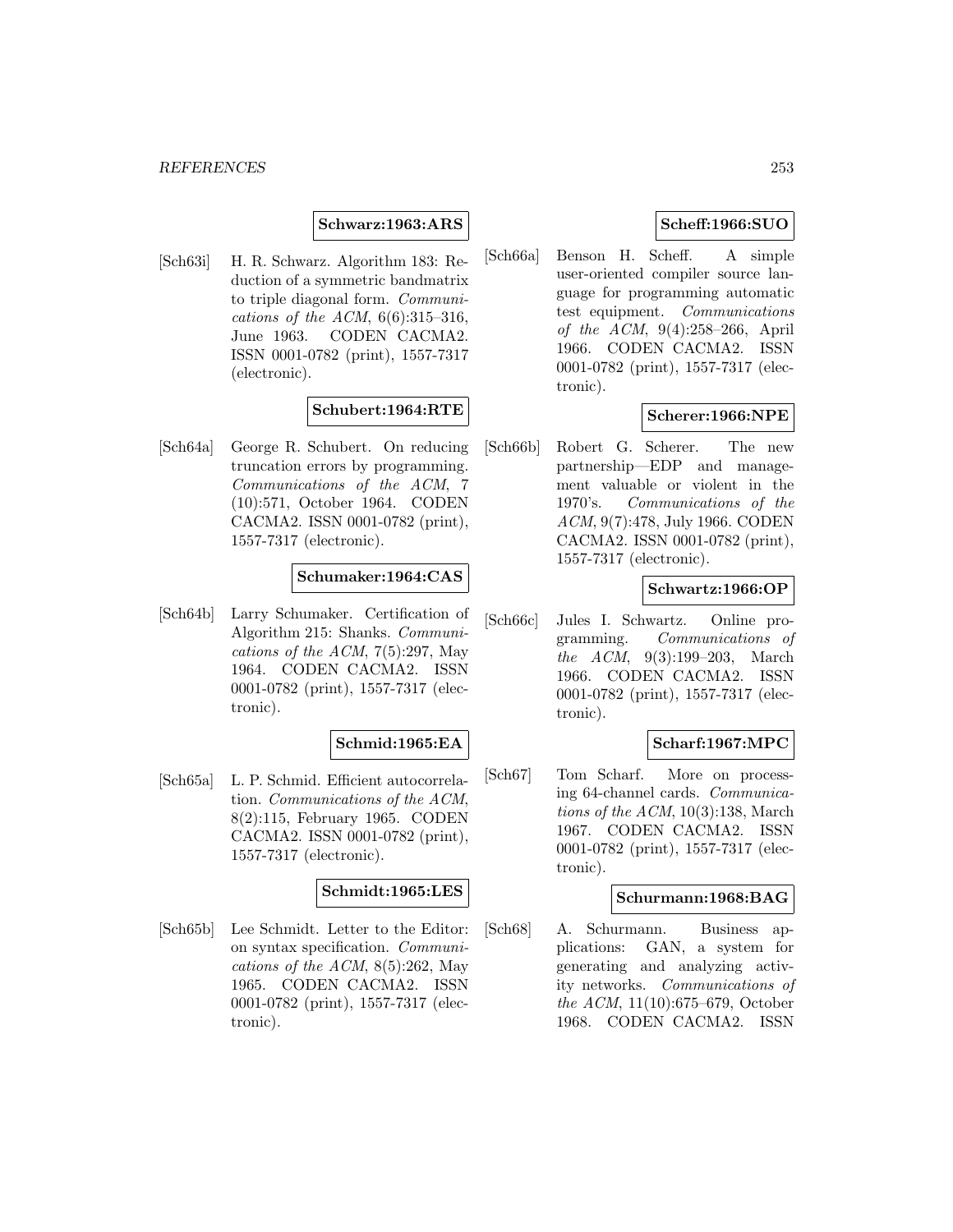0001-0782 (print), 1557-7317 (electronic).

**Schneider:1969:GTM**

[Sch69a] A. J. Schneider. Generation of test matrices having certain sign patterns and prescribed positive spectra. Communications of the ACM, 12(7):378–379, July 1969. CODEN CACMA2. ISSN 0001-0782 (print), 1557-7317 (electronic).

## **Schreyer:1969:CAF**

[Sch69b] Norman L. Schreyer. Certification of Algorithm 328 [F4]: Chebyshev solution to an overdetermined linear system. Communications of the ACM, 12(6):326, June 1969. CO-DEN CACMA2. ISSN 0001-0782 (print), 1557-7317 (electronic).

# **Schroeder:1969:ICM**

[Sch69c] M. R. Schroeder. Images from computers and microfilm plotters. Communications of the ACM, 12 (2):95–101, February 1969. CO-DEN CACMA2. ISSN 0001-0782 (print), 1557-7317 (electronic).

# **Schryer:1969:CA**

[Sch69d] N. L. Schryer. Certification of Algorithm 328 [F4]: "Chebyshev Solution to an Overdetermined Linear System (Richard H. Bartels and Gene H. Golub, Comm. ACM 11(6) 428 (1968))". Communications of the ACM,  $12(6):326$ , June 1969. CODEN CACMA2. ISSN 0001-0782 (print), 1557-7317 (electronic). See [BG68a].

# **Schuegraf:1972:RAL**

[Sch72a] Ernst Schuegraf. Remark on "Algorithm 176: Least squares surface fit". Communications of the ACM, 15(12):1073–??, 1972. CO-DEN CACMA2. ISSN 0001-0782 (print), 1557-7317 (electronic). See [Art63].

# **Schuegraf:1972:RAB**

[Sch72b] Ernst Schuegraf. Remark on "Algorithm 195: BANDSOLVE". Communications of the ACM, 15(12): 1074–??, 1972. CODEN CACMA2. ISSN 0001-0782 (print), 1557-7317 (electronic). See [Thu63].

# **Scowen:1963:CAA**

[Sco63] R. S. Scowen. Certification of Algorithm 173: Assign. Communications of the ACM,  $6(10):619$ , October 1963. CODEN CACMA2. ISSN 0001-0782 (print), 1557-7317 (electronic).

## **Scofield:1964:LEF**

[Sco64] John M. Scofield. Letter to the Editor: Further comment on the MIR-FAC controversy. Communications of the ACM, 7(12):736, December 1964. CODEN CACMA2. ISSN 0001-0782 (print), 1557-7317 (electronic).

## **Scowen:1965:AQ**

[Sco65] R. S. Scowen. Algorithm 271: Quickersort. Communications of the ACM, 8(11):669–670, November 1965. CODEN CACMA2. ISSN 0001-0782 (print), 1557-7317 (electronic).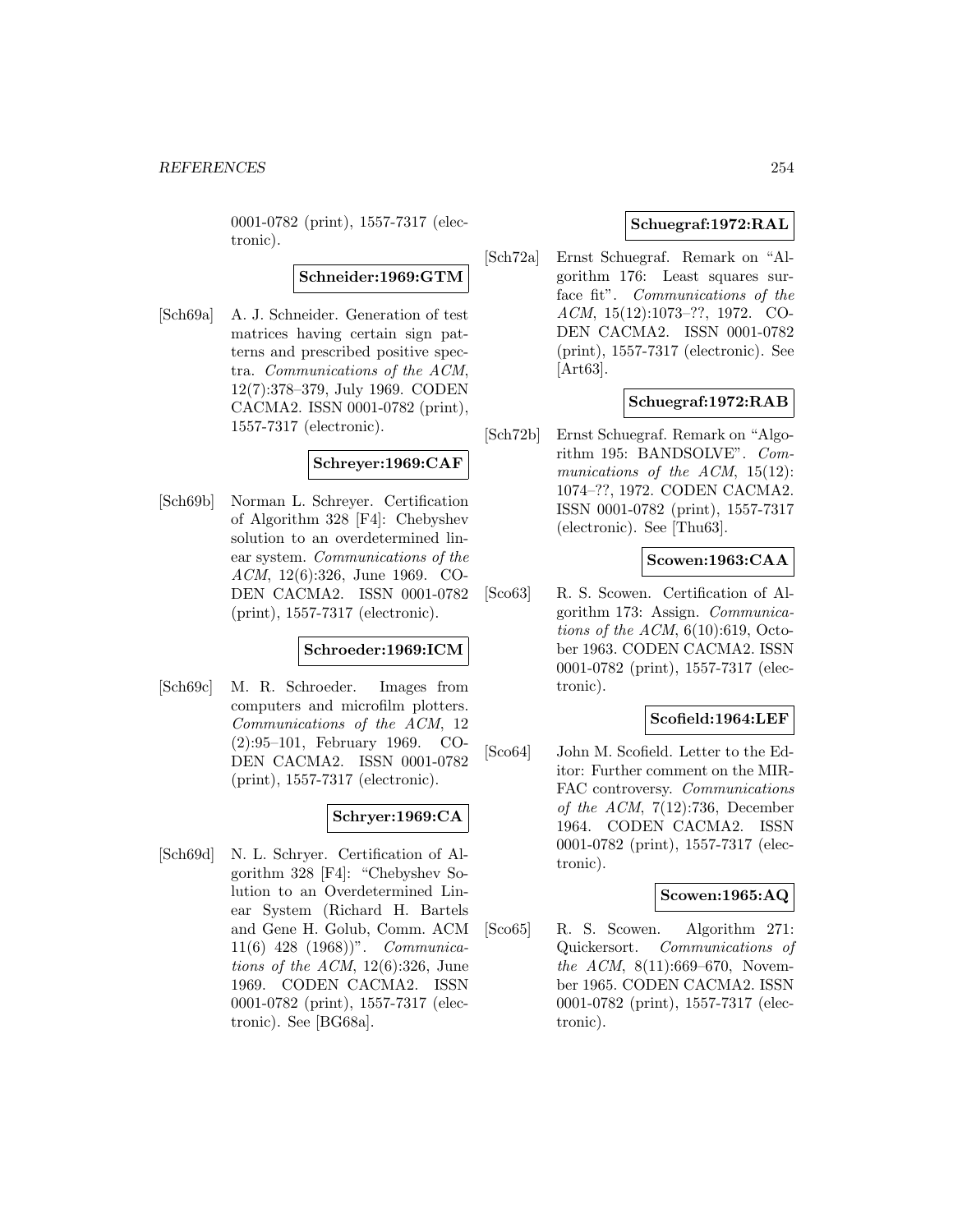#### **Shriver:1969:APF**

[SED69] Bruce Shriver, P. J. Eberlein, and R. D. Dixon. Algorithm 361: Permanent function of a square matrix I and II [G6]. Communications of the  $ACM$ , 12(11):634, November 1969. CODEN CACMA2. ISSN 0001-0782 (print), 1557-7317 (electronic).

# **Seehof:1966:AFL**

[SEFQ66] J. Seehof, W. Evans, J. Friederichs, and J. Quigley. Automated facilities layout program. Communications of the ACM, 9(7):478, July 1966. CODEN CACMA2. ISSN 0001-0782 (print), 1557-7317 (electronic).

#### **Sackman:1968:EES**

[SEG68] H. Sackman, W. J. Erikson, and E. E. Grant. Exploratory experimental studies comparing online and offline programming performance. Communications of the  $ACM$ , 11(1):3-11, January 1968. CODEN CACMA2. ISSN 0001-0782 (print), 1557-7317 (electronic).

#### **Semarne:1961:APJ**

[Sem61] H. M. Semarne. Another participant in JUG. Communications of the  $ACM$ ,  $4(1):A11$ , January 1961. CODEN CACMA2. ISSN 0001-0782 (print), 1557-7317 (electronic).

#### **Senko:1960:CSL**

[Sen60] Michael E. Senko. A control system for logical block diagnosis with data loading. Communications of the ACM, 3(4):236–240, April 1960. CODEN CACMA2. ISSN 0001-0782 (print), 1557-7317 (electronic).

#### **Seraphin:1969:NAF**

[Ser69] Dominic S. Seraphin. Numerical analysis: A fast random number generator for IBM 360. Communications of the ACM, 12(12): 695, December 1969. CODEN CACMA2. ISSN 0001-0782 (print), 1557-7317 (electronic).

# **Shantz:1967:WUW**

[SGM<sup>+</sup>67] Peter W. Shantz, R. A. German, J. G. Mitchell, R. S. K. Shirley, and C. R. Zarnke. WATFOR the University of Waterloo FOR-TRAN IV compiler. Communications of the ACM,  $10(1):41-44$ , January 1967. CODEN CACMA2. ISSN 0001-0782 (print), 1557-7317 (electronic).

## **Schlater:1966:SCB**

[SH66] J. E. Schlater and W. J. Hemmerle. Statistical computations based upon algebraically specified models. Communications of the ACM, 9(12):865–869, December 1966. CODEN CACMA2. ISSN 0001-0782 (print), 1557-7317 (electronic).

#### **Shannon:1967:SPB**

[SH67] Stan Shannon and Claudia Henschke. Stat-Pack: a biostatistical programming package. Communications of the ACM,  $10(2):123-125$ , February 1967. CODEN CACMA2. ISSN 0001-0782 (print), 1557-7317 (electronic).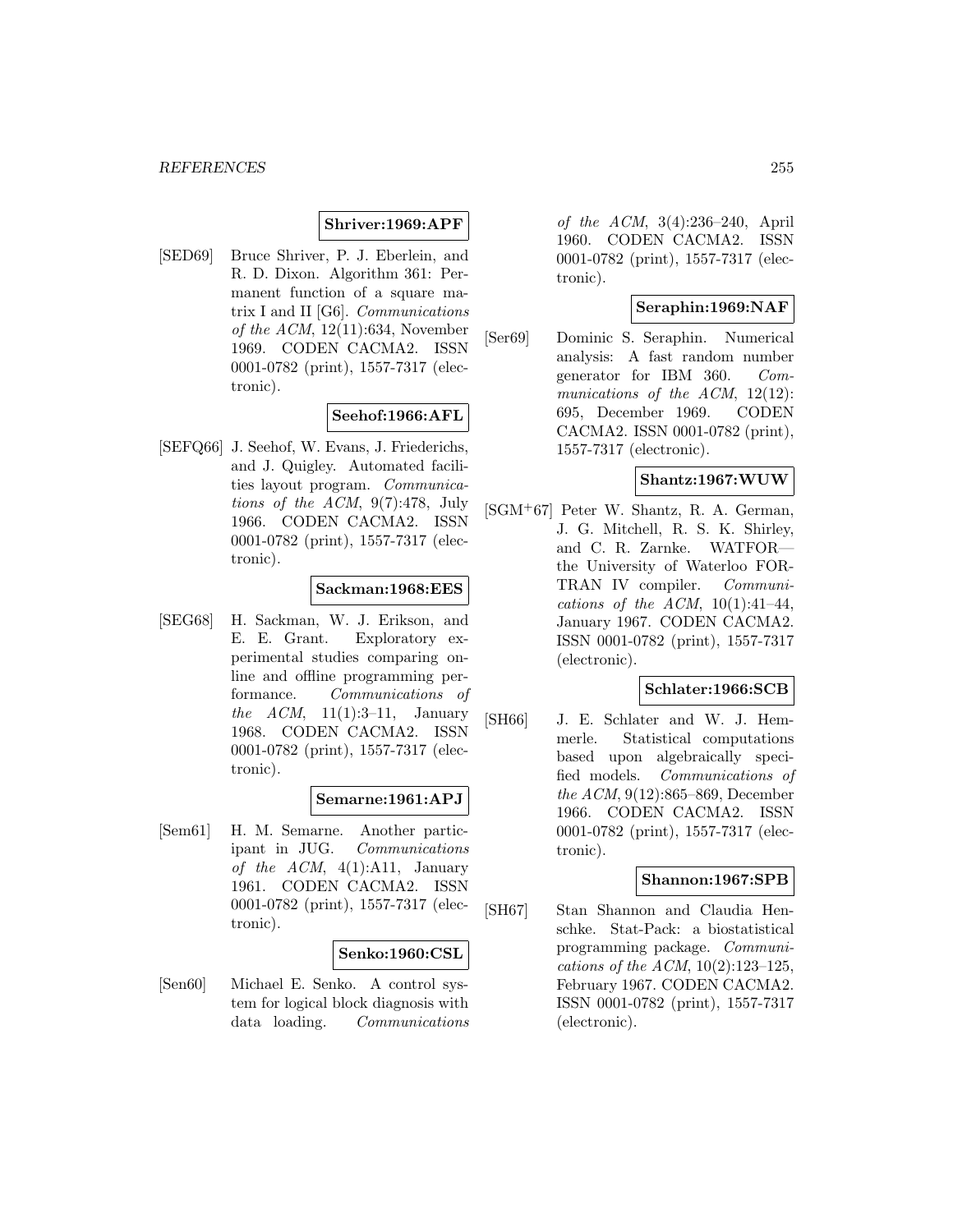#### *REFERENCES* 256

#### **Shaefer:1962:AHF**

[Sha62a] Luis J. Shaefer. Algorithm 124: Hankel function. Communications of the ACM, 5(9):483, September 1962. CODEN CACMA2. ISSN 0001-0782 (print), 1557-7317 (electronic).

# **Shafer:1962:AN**

[Sha62b] David Shafer. Algorithm 121: NormDev. Communications of the ACM, 5(9):482, September 1962. CODEN CACMA2. ISSN 0001-0782 (print), 1557-7317 (electronic). See also [Pik65b].

## **Shaffer:1962:CSI**

[Sha62c] Stuart S. Shaffer. Current status of IPL-V for the Philco 2000 computer (June 1962). Communications of the ACM, 5(9):479, September 1962. CODEN CACMA2. ISSN 0001-0782 (print), 1557-7317 (electronic).

#### **Shantz:1963:AGS**

[Sha63a] Peter W. Shantz. Algorithm 220: Gauss–Seidel. Communications of the ACM,  $6(12):739$ , December 1963. CODEN CACMA2. ISSN 0001-0782 (print), 1557-7317 (electronic).

#### **Shaw:1963:JD**

[Sha63b] Christopher J. Shaw. Jovial and its documentation. Communications of the  $ACM$ ,  $6(3):89-91$ , March 1963. CODEN CACMA2. ISSN 0001-0782 (print), 1557-7317 (electronic).

# **Shaw:1963:SSJ**

[Sha63c] Christopher J. Shaw. Standards: A specification of JOVIAL. Communications of the ACM, 6(12): 721–736, December 1963. CODEN CACMA2. ISSN 0001-0782 (print), 1557-7317 (electronic).

# **Shaw:1964:DAC**

[Sha64] Christopher J. Shaw. On declaring arbitrarily coded alphabets. Communications of the ACM, 7(5):288– 290, May 1964. CODEN CACMA2. ISSN 0001-0782 (print), 1557-7317 (electronic).

## **Shavell:1965:UFS**

[Sha65] Zalman A. Shavell. The use of FORTRAN in subroutines with COBOL main programs. Communications of the ACM, 8(4): 221–223, April 1965. CODEN CACMA2. ISSN 0001-0782 (print), 1557-7317 (electronic).

## **Shalla:1966:AAE**

[Sha66a] Leon Shalla. Automatic analysis of electronic digital circuits using list processing. Communications of the ACM, 9(5):372–380, May 1966. CODEN CACMA2. ISSN 0001-0782 (print), 1557-7317 (electronic).

# **Shaw:1966:ASC**

[Sha66b] Chris Shaw. ACM Southern California's symposium poses Adventureland, Frontierland, Fantasyland ... . Communications of the ACM, 9(5):390–391, May 1966. CODEN CACMA2. ISSN 0001-0782 (print), 1557-7317 (electronic).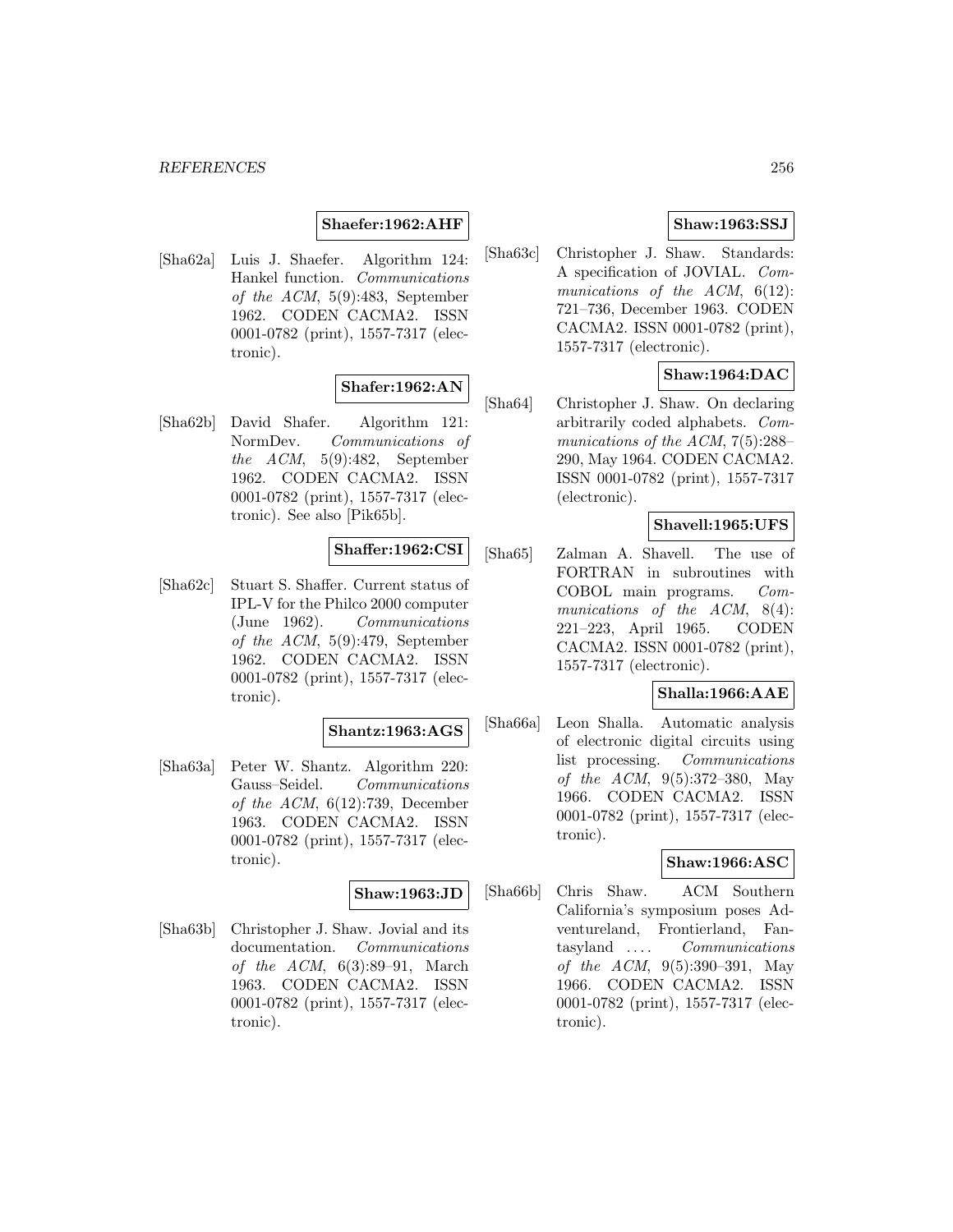# **Shaw:1966:PLS**

[Sha66c] Christopher J. Shaw. Programming languages for symbolic numeric and hybrid computation. Communications of the ACM, 9(7):483, July 1966. CODEN CACMA2. ISSN 0001-0782 (print), 1557-7317 (electronic).

## **Shaw:1968:LED**

[Sha68] Christopher J. Shaw. Letter to the Editor: on the development of a new common computer languages. Communications of the ACM, 11(6):391, June 1968. CO-DEN CACMA2. ISSN 0001-0782 (print), 1557-7317 (electronic).

## **Sherman:1960:CTC**

[She60] P. M. Sherman. Comments on a technique for counting ones. Communications of the ACM, 3(10):538, October 1960. CODEN CACMA2. ISSN 0001-0782 (print), 1557-7317 (electronic).

## **Sherman:1961:TLT**

[She61] P. M. Sherman. Table look-at techniques. Communications of the ACM, 4(4):172–173, 175, April 1961. CODEN CACMA2. ISSN 0001-0782 (print), 1557-7317 (electronic).

#### **Shen:1963:AGP**

[She63] Mok-Kong Shen. Algorithm 202: Generation of permutations in lexicographical order. Communications of the ACM, 6(9):517, September 1963. CODEN CACMA2. ISSN 0001-0782 (print), 1557-7317 (electronic). See also [Ell65].

## **Sherman:1966:FCP**

[She66] Philip M. Sherman. FLOW-TRACE, a computer program for flowcharting programs. Communications of the ACM, 9(12):845– 854, December 1966. CODEN CACMA2. ISSN 0001-0782 (print), 1557-7317 (electronic).

# **Shedler:1967:PNM**

[She67] G. S. Shedler. Parallel numerical methods for the solution of equations. Communications of the ACM, 10(5):286–291, May 1967. CODEN CACMA2. ISSN 0001-0782 (print), 1557-7317 (electronic).

# **Shimrat:1962:APP**

[Shi62] M. Shimrat. Algorithm 112: Position of point relative to polygon. Communications of the ACM, 5(8):434, August 1962. CODEN CACMA2. ISSN 0001-0782 (print), 1557-7317 (electronic).

## **Shimrat:1964:APT**

[Shi64] M. Shimrat. Algorithm 223: Prime twins. Communications of the ACM, 7(4):243, April 1964. CO-DEN CACMA2. ISSN 0001-0782 (print), 1557-7317 (electronic).

## **Show:1968:AAG**

[Sho68] Richard H. Show. Algorithms: Algorithm 342: Generator of random numbers satisfying the Poisson distribution. Communications of the ACM, 11(12):819–820, December 1968. CODEN CACMA2. ISSN 0001-0782 (print), 1557-7317 (electronic).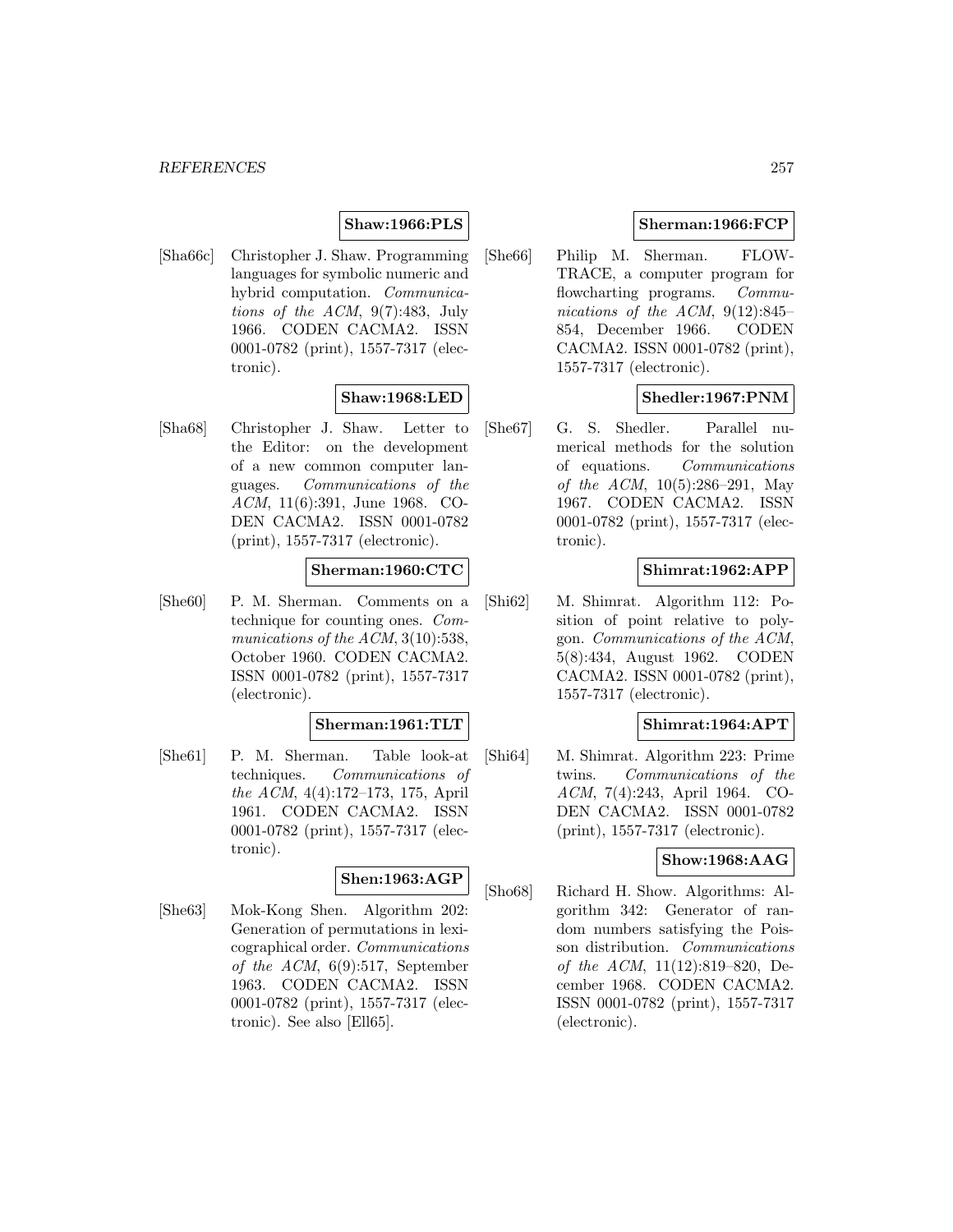#### **Shuchter:1960:MP**

[Shu60] Jerome P. Shuchter. Marriage with problems. *Communications* of the ACM,  $3(2):87-90$ , February 1960. CODEN CACMA2. ISSN 0001-0782 (print), 1557-7317 (electronic).

# **Shumway:1967:EGA**

[Shu67] R. H. Shumway. On the expected gain from adjusting matched term retrieval systems. Communications of the  $ACM$ ,  $10(11):722-$ 725, November 1967. CODEN CACMA2. ISSN 0001-0782 (print), 1557-7317 (electronic).

# **Sibley:1961:SS**

[Sib61] R. A. Sibley. The SLANG system. Communications of the ACM, 4(1):75–84, January 1961. CODEN CACMA2. ISSN 0001-0782 (print), 1557-7317 (electronic).

# **Sidlo:1961:MP**

[Sid61] C. M. Sidlo. The making of a profession. Communications of the ACM, 4(9):366–367, September 1961. CODEN CACMA2. ISSN 0001-0782 (print), 1557-7317 (electronic).

## **Sigillito:1966:MFM**

[Sig66] V. G. Sigillito. A method for finding the m smallest values of a monotonic function defined on ordered sets of positive integers. Communications of the ACM, 9(7):519– 521, July 1966. CODEN CACMA2. ISSN 0001-0782 (print), 1557-7317 (electronic).

# **Silver:1960:AA**

[Sil60a] Roland Silver. Algorithm 27: Assignment. Communications of the ACM, 3(11):603–604, November 1960. CODEN CACMA2. ISSN 0001-0782 (print), 1557-7317 (electronic).

# **Silver:1960:AAP**

[Sil60b] Roland Silver. An algorithm for the assignment problem. Communications of the ACM,  $3(11):605-$ 606, November 1960. CODEN CACMA2. ISSN 0001-0782 (print), 1557-7317 (electronic).

## **Wagner:1960:LER**

[Sil60c] Roland Silver. Letter to the Editor: Rounding in floating-point arithmetic. Communications of the  $ACM$ ,  $3(12):A9$ , December 1960. CODEN CACMA2. ISSN 0001-0782 (print), 1557-7317 (electronic).

#### **Silverman:1969:RAE**

[Sil69] Gary Silverman. Remark on Algorithm 315 [E4, C5]: The damped Taylor's series method for minimizing a sum of squares and for solving systems of nonlinear equations [H. Späth, Comm. ACM 10 (Nov. 1967), 726]. Communications of the  $ACM$ , 12(9):513, September 1969. CODEN CACMA2. ISSN 0001-0782 (print), 1557-7317 (electronic). See [Spä67c].

# **Simmons:1961:S**

[Sim61] R. F. Simmons. Synthex. Communications of the ACM,  $4(3):140$ , March 1961. CODEN CACMA2.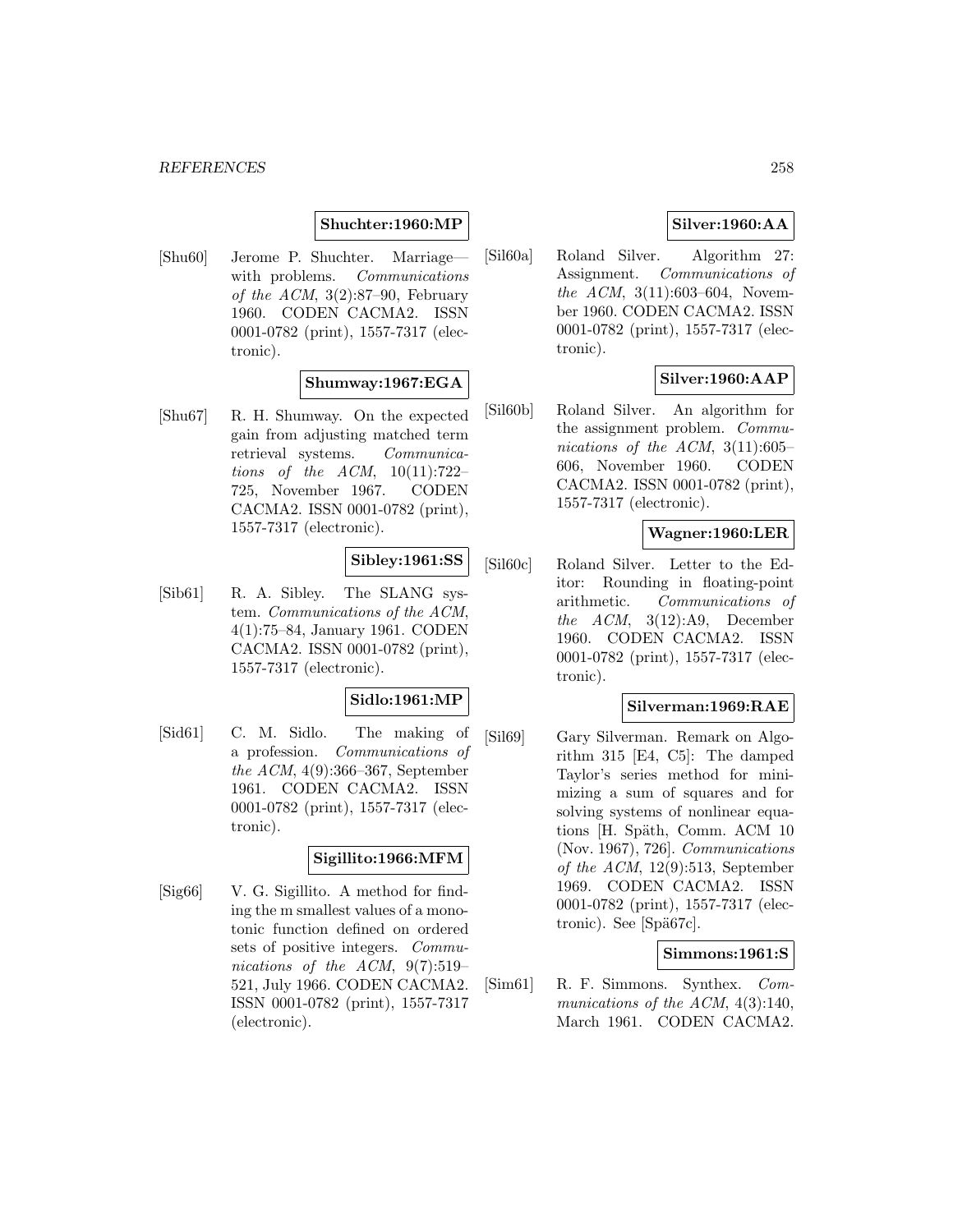ISSN 0001-0782 (print), 1557-7317 (electronic).

## **Simonsen:1962:SCT**

[Sim62] Roger H. Simonsen. Simulation of a computer timing device. Communications of the ACM, 5(7):383– 384, July 1962. CODEN CACMA2. ISSN 0001-0782 (print), 1557-7317 (electronic).

# **Simmons:1965:AEQ**

[Sim65] R. F. Simmons. Answering English questions by computer: a survey. Communications of the ACM, 8(1):53–70, January 1965. CODEN CACMA2. ISSN 0001-0782 (print), 1557-7317 (electronic).

# **Simmons:1966:SRA**

[Sim66] R. F. Simmons. Storage and retrieval of aspects of meaning in directed graph structures. Communications of the ACM,  $9(3):211-215$ , March 1966. CODEN CACMA2. ISSN 0001-0782 (print), 1557-7317 (electronic).

## **Sims:1967:CAT**

[Sim67] Lee S. Sims. Certification of Algorithm 258: Transport and Algorithm 293: Transportation problem. Communications of the ACM, 10(7):453, July 1967. CODEN CACMA2. ISSN 0001-0782 (print), 1557-7317 (electronic).

## **SimoesPereira:1969:AGI**

[Sim69] J. M. S. Simoes Pereira. An algorithm for generating Ising configurations. Communications of the ACM, 12(10):562–??, October 1969. CODEN CACMA2. ISSN

0001-0782 (print), 1557-7317 (electronic).

# **Singleton:1967:CFF**

[Sin67] Richard C. Singleton. On computing the fast Fourier transform. Communications of the ACM, 10 (10):647–654, October 1967. CO-DEN CACMA2. ISSN 0001-0782 (print), 1557-7317 (electronic).

# **Singleton:1968:AAPa**

[Sin68a] Richard C. Singleton. Algorithm 338: Algol procedures for the Fast Fourier Transform [C6]. Communications of the ACM,  $11(11):773-$ 776, November 1968. CODEN CACMA2. ISSN 0001-0782 (print), 1557-7317 (electronic).

## **Singleton:1968:AAPb**

[Sin68b] Richard C. Singleton. Algorithm 339: An Algol procedure for the Fast Fourier Transform with arbitrary factors [C6]. Communications of the ACM,  $11(11):776-$ 779, November 1968. CODEN CACMA2. ISSN 0001-0782 (print), 1557-7317 (electronic).

# **Singleton:1969:AAC**

[Sin69a] Richard C. Singleton. Algorithm 345: An Algol convolution procedure based on the Fast Fourier Transform [C6]. Communications of the ACM, 12(3):179–184, March 1969. CODEN CACMA2. ISSN 0001-0782 (print), 1557-7317 (electronic).

# **Singleton:1969:AEA**

[Sin69b] Richard C. Singleton. Algorithm 347: An efficient algorithm for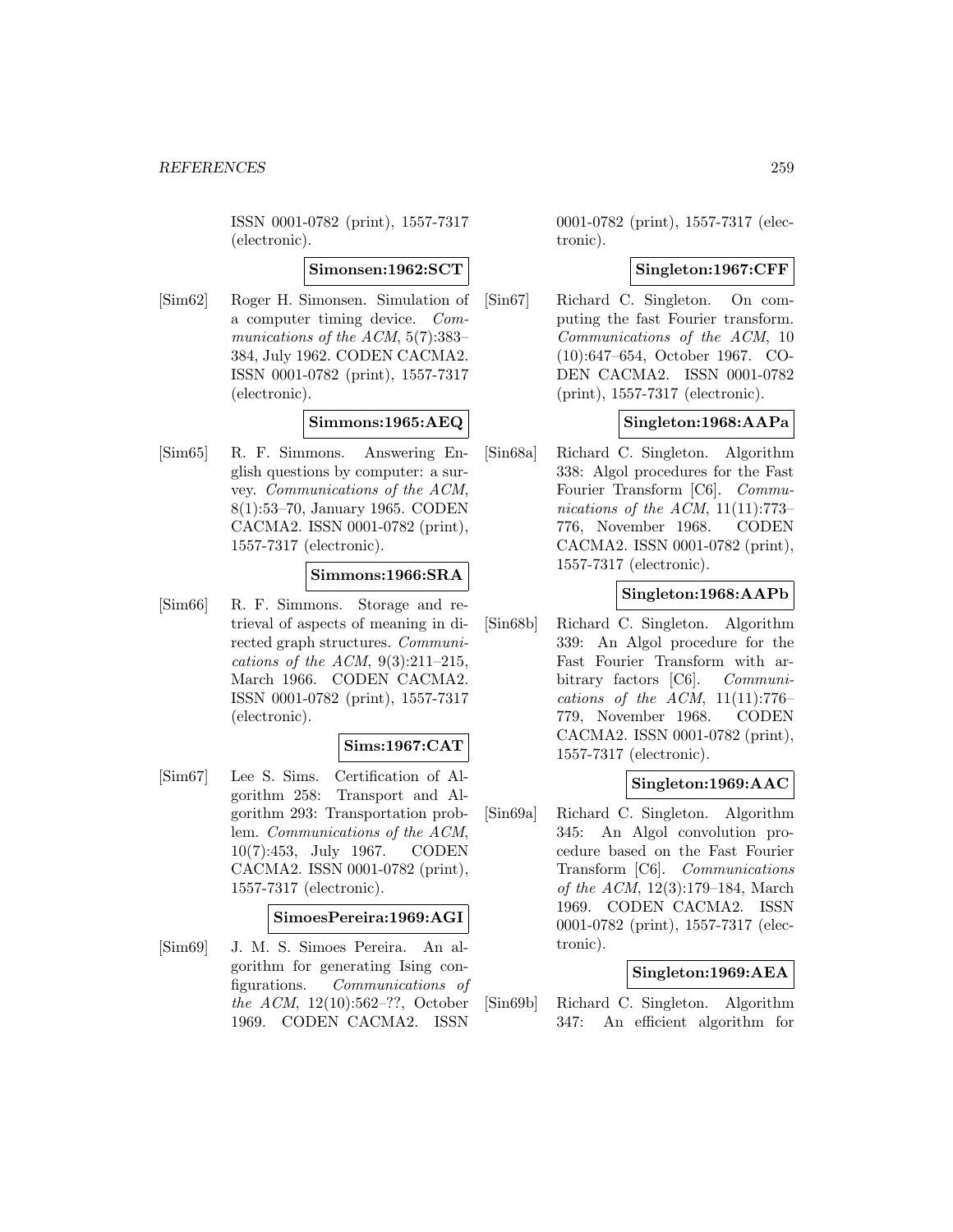#### *REFERENCES* 260

sorting with minimal storage [M1]. Communications of the ACM, 12 (3):185–187, March 1969. CODEN CACMA2. ISSN 0001-0782 (print), 1557-7317 (electronic). See remarks [GR70, Pet70].

## **Singleton:1969:APN**

[Sin69c] Richard C. Singleton. Algorithm 356: A prime number generator using the treesort principle [A1]. Communications of the ACM, 12 (10):563, October 1969. CODEN CACMA2. ISSN 0001-0782 (print), 1557-7317 (electronic).

## **Singleton:1969:AEP**

[Sin69d] Richard C. Singleton. Algorithm 357: An efficient prime number generator [A1]. Communications of the ACM, 12(10):563–564, October 1969. CODEN CACMA2. ISSN 0001-0782 (print), 1557-7317 (electronic). See remark [De 73].

#### **Singleton:1969:RAC**

[Sin69e] Richard C. Singleton. Remark on Algorithm 339 [C6]: An Algol procedure for the Fast Fourier Transform with arbitrary factors. Communications of the ACM, 12(3):187, March 1969. CODEN CACMA2. ISSN 0001-0782 (print), 1557-7317 (electronic).

#### **Schwartz:1964:GCP**

[SK64] Eugene S. Schwartz and Bruce Kallick. Generating a canonical prefix encoding. Communications of the ACM, 7(3):166–169, March 1964. CODEN CACMA2. ISSN 0001-0782 (print), 1557-7317 (electronic).

# **Stroud:1969:CNI**

[SK69] A. H. Stroud and J. P. Kohli. Computation of  $J_n(x)$  by numerical integration. Communications of the ACM, 12(4):236–238, April 1969. CODEN CACMA2. ISSN 0001-0782 (print), 1557-7317 (electronic).

# **Skaft:1966:ASW**

[Ska66] Michael S. Skaft. An approximate solution to a weighted scheduling problem with multiple constraints. Communications of the ACM, 9(7): 480, July 1966. CODEN CACMA2. ISSN 0001-0782 (print), 1557-7317 (electronic).

# **Skinner:1968:LET**

[Ski68] Mel Skinner. Letter to the Editor: A tactical assault on systems procurement. Communications of the ACM,  $11(9):593$ , September 1968. CODEN CACMA2. ISSN 0001-0782 (print), 1557-7317 (electronic).

## **Skovgaard:1975:RBF**

[Sko75a] Ove Skovgaard. Remark on "Algorithm 236: Bessel Functions of the First Kind [S17]". ACM Transactions on Mathematical Software, 1 (3):282–284, September 1975. CO-DEN ACMSCU. ISSN 0098-3500. See [Gau64a].

## **Skovgaard:1975:RAJ**

[Sko75b] Ove Skovgaard. Remark on "Algorithm 332: Jacobi polynomials". Communications of the ACM, 18(2):116–117, 1975. CODEN CACMA2. ISSN 0001-0782 (print), 1557-7317 (electronic). See [Wit68].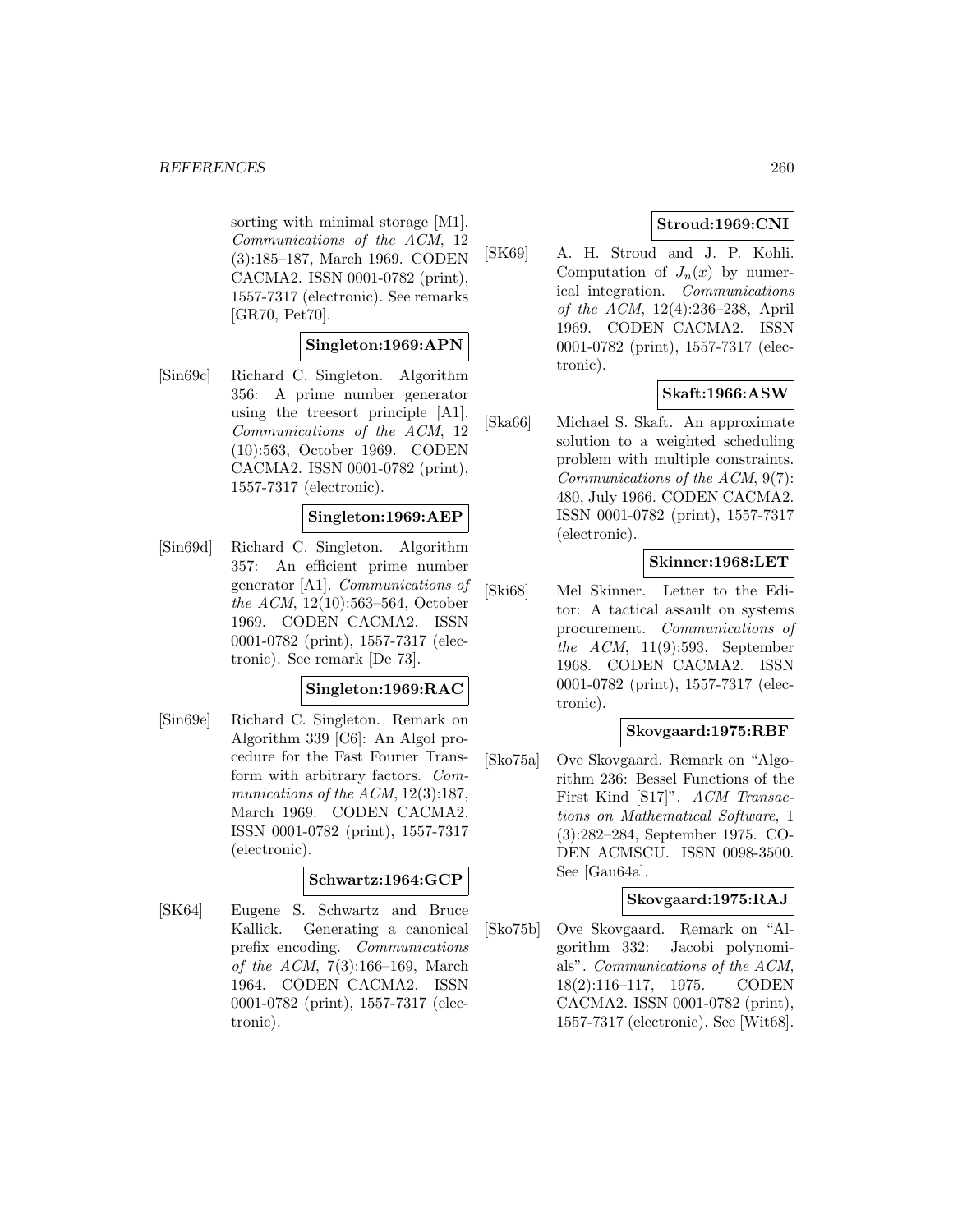#### *REFERENCES* 261

#### **Skovgaard:1978:RCE**

[Sko78] Ove Skovgaard. Remark on "Algorithm 149: Complete Elliptic Integral [S21]". ACM Transactions on Mathematical Software, 4(1):95, March 1978. CODEN ACMSCU. ISSN 0098-3500. See [Mer62].

# **Siler:1962:CMR**

[SL62] William Siler and John S. Laughlin. A computer method for radiation treatment planning. Communications of the ACM, 5(7):407– 408, July 1962. CODEN CACMA2. ISSN 0001-0782 (print), 1557-7317 (electronic).

# **Salton:1965:SAD**

[SL65] G. Salton and M. E. Lesk. The SMART automatic document retrieval systems—an illustration. Communications of the ACM, 8 (6):391–398, June 1965. CODEN CACMA2. ISSN 0001-0782 (print), 1557-7317 (electronic).

# **Stewart:1968:NAN**

[SL68] G. W. Stewart, III and Dale W. Lick. Numerical analysis: Numerical solution of a thin plate heat transfer problem. Communications of the ACM,  $11(9):639-$ 641, September 1968. CODEN CACMA2. ISSN 0001-0782 (print), 1557-7317 (electronic).

#### **Slagle:1964:AMC**

[Sla64] James R. Slagle. On an algorithm for minimum-cost procedures. Communications of the ACM, 7(11):682, November 1964.

CODEN CACMA2. ISSN 0001- 0782 (print), 1557-7317 (electronic).

## **Slagle:1965:EDQ**

[Sla65] James R. Slagle. Experiments with a deductive question-answering program. Communications of the ACM, 8(12):792–798, December 1965. CODEN CACMA2. ISSN 0001-0782 (print), 1557-7317 (electronic).

## **Sterling:1964:PCW**

[SLSS64] Theodor D. Sterling, M. Lichstein, F. Scarpino, and D. Stuebing. Professional computer work for the blind. Communications of the ACM, 7(4):228–230, April 1964. CODEN CACMA2. ISSN 0001-0782 (print), 1557-7317 (electronic).

#### **Smith:1970:ASH**

[SM70] Robert R. Smith and Dennis Mc-Call. Algorithm 392: Systems of hyperbolic P.D.E. Communications of the ACM,  $13(9):567-$ 570, September 1970. CODEN CACMA2. ISSN 0001-0782 (print), 1557-7317 (electronic). See remark [Fri72].

#### **Smith:1960:SSA**

[Smi60a] Joseph W. Smith. Syntactic and semantic augments to ALGOL. Communications of the ACM, 3(4): 211–213, April 1960. CODEN CACMA2. ISSN 0001-0782 (print), 1557-7317 (electronic).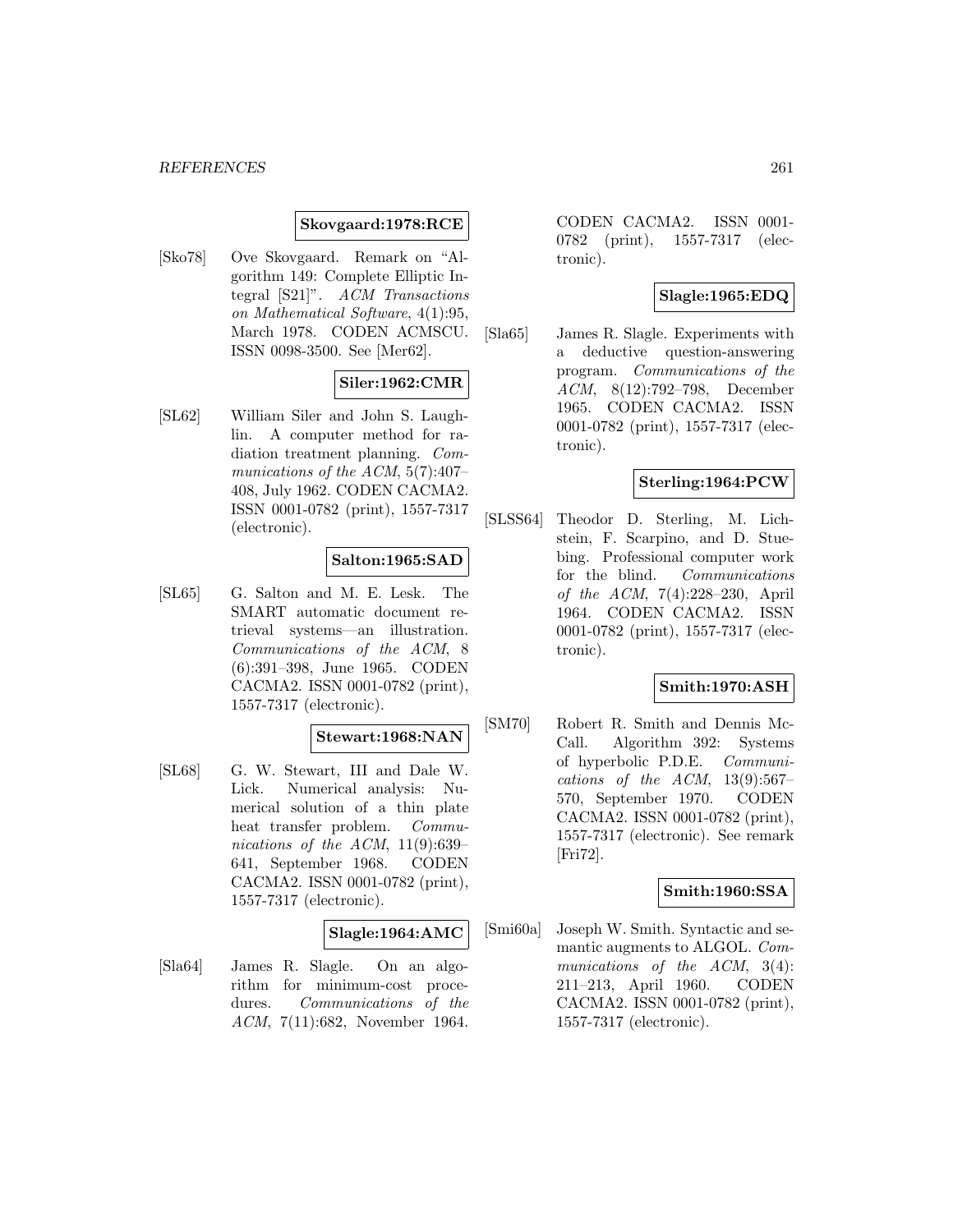# **Smith:1960:SSN**

[Smi60b] Howard J. Smith, Jr. A short study of notation efficiency. Communications of the ACM, 3(8):468–473, August 1960. CODEN CACMA2. ISSN 0001-0782 (print), 1557-7317 (electronic).

# **Smith:1961:WPM**

[Smi61a] L. Wheaton Smith. What is proprietary in mathematical programming?—impressions of a panel discussion. Communications of the ACM,  $4(12):542$ , December 1961. CODEN CACMA2. ISSN 0001-0782 (print), 1557-7317 (electronic).

## **Smith:1961:ESM**

[Smi61b] Oliver K. Smith. Eigenvalues of a symmetric  $3 \times 3$  matrix. *Communi*cations of the ACM, 4(4):168, April 1961. CODEN CACMA2. ISSN 0001-0782 (print), 1557-7317 (electronic).

## **Smith:1961:BSP**

[Smi61c] Richard B. Smith. The BKS system for the Philco-2000. Communications of the ACM,  $4(2):104$ , February 1961. CODEN CACMA2. ISSN 0001-0782 (print), 1557-7317 (electronic).

# **Smith:1962:ACDa**

[Smi62] Robert L. Smith. Algorithm 116: Complex division. Communications of the ACM, 5(8):435, August 1962. CODEN CACMA2. ISSN 0001-0782 (print), 1557-7317 (electronic).

# **Smillie:1963:GPA**

[Smi63a] K. W. Smillie. A general program for the analysis of square and rectangular lattice designs. Communications of the ACM, 6(9):568– 572, September 1963. CODEN CACMA2. ISSN 0001-0782 (print), 1557-7317 (electronic).

## **Smith:1963:CMF**

[Smi63b] D. D. Smith. Character manipulation in 7090 FORTRAN. Communications of the ACM,  $6(8):440$ , August 1963. CODEN CACMA2. ISSN 0001-0782 (print), 1557-7317 (electronic).

## **Smith:1965:SNS**

[Smi65a] Barry W. Smith. Symbolic notations for statistical tables and an approach towards automatic system design. Communications of the ACM, 8(6):355–360, June 1965. CODEN CACMA2. ISSN 0001-0782 (print), 1557-7317 (electronic).

# **Smith:1965:SDL**

[Smi65b] Peter J. Smith. Symbolic derivatives without list processing, subroutines, or recursion. Communications of the ACM,  $8(8):494-496$ , August 1965. CODEN CACMA2. ISSN 0001-0782 (print), 1557-7317 (electronic).

#### **Smith:1966:TSS**

[Smi66a] Joseph W. Smith. Time shared scheduling. Communications of the ACM, 9(7):477, July 1966. CODEN CACMA2. ISSN 0001-0782 (print), 1557-7317 (electronic).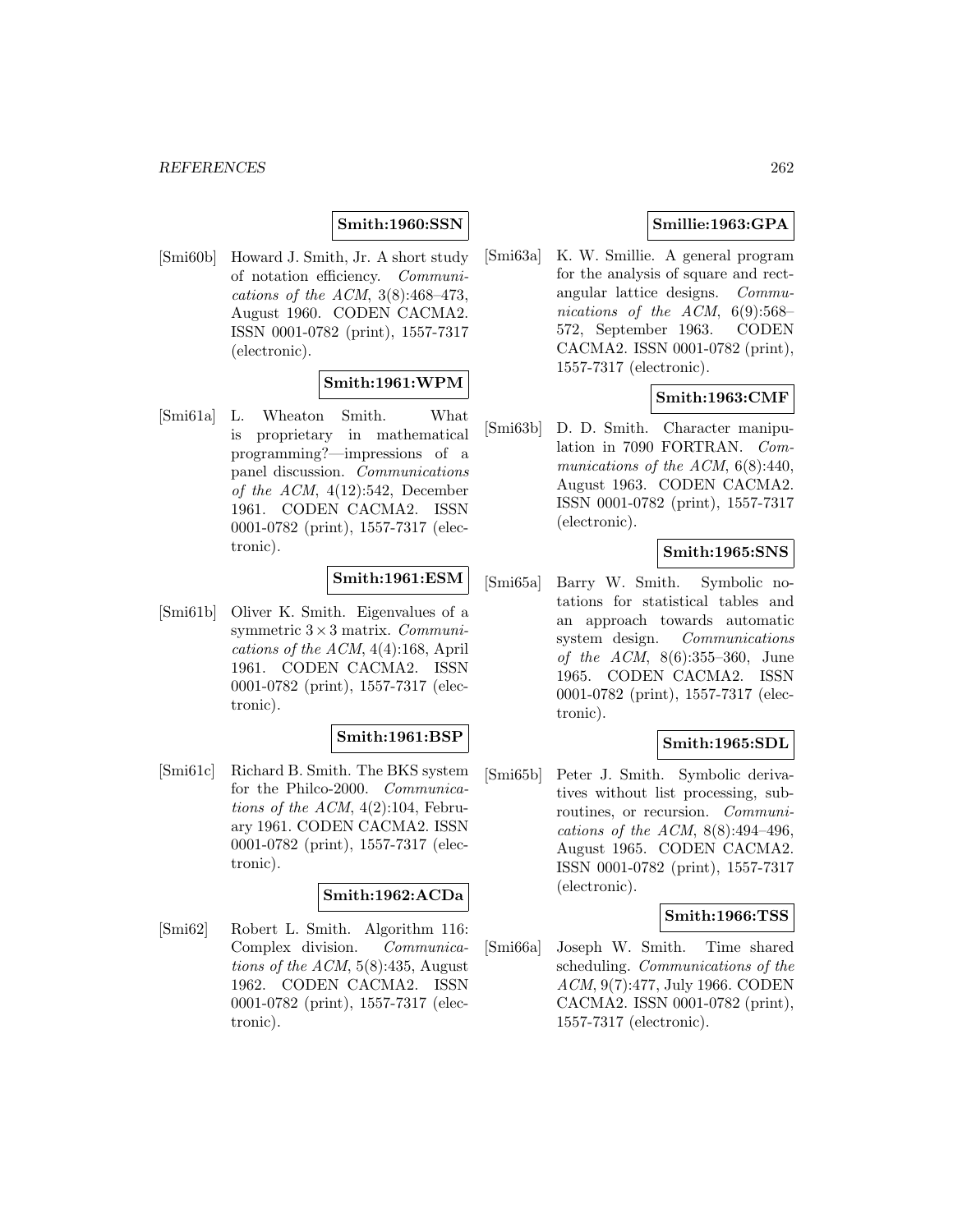# **Smith:1966:ACC**

[Smi66b] Lyle B. Smith. Algorithm 277: Computation of Chebyshev series coefficients. Communications of the ACM,  $9(2):86-87$ , February 1966. CODEN CACMA2. ISSN 0001-0782 (print), 1557-7317 (electronic).

## **Smith:1966:CR**

[Smi66c] Peter J. Smith. On CR Review 8570. Communications of the ACM, 9(4):242, April 1966. CO-DEN CACMA2. ISSN 0001-0782 (print), 1557-7317 (electronic).

## **Smith:1967:MUP**

[Smi67a] John L. Smith. Microprogramming under a page on demand strategy. Communications of the ACM, 10 (10):636–646, October 1967. CO-DEN CACMA2. ISSN 0001-0782 (print), 1557-7317 (electronic).

## **Smith:1967:CBP**

[Smi67b] Lyle B. Smith. A comparison of batch processing and instant turnaround. Communications of the ACM, 10(8):495–500, August 1967. CODEN CACMA2. ISSN 0001-0782 (print), 1557-7317 (electronic).

## **Smith:1967:RFM**

[Smi67c] Lyle B. Smith. Re family membership in ACM. Communications of the ACM, 10(12):757, December 1967. CODEN CACMA2. ISSN 0001-0782 (print), 1557-7317 (electronic).

# **Smith:1969:IAD**

[Smi69a] Lyle B. Smith. Interval arithmetic determinant evaluation and its use in testing for a Chebyshev system. Communications of the ACM, 12 (2):89–93, February 1969. CODEN CACMA2. ISSN 0001-0782 (print), 1557-7317 (electronic).

## **Smith:1969:RAE**

[Smi69b] Lyle B. Smith. Remark on Algorithm 178 [E4]: Direct search. Communications of the ACM, 12 (11):638, November 1969. CODEN CACMA2. ISSN 0001-0782 (print), 1557-7317 (electronic).

#### **Smith:1969:RAC**

[Smi69c] Oliver K. Smith. Remark on Algorithm 337 [C1]: Calculation of a polynomial and its derivative values by Horner scheme. Communications of the ACM,  $12(1):39$ , January 1969. CODEN CACMA2. ISSN 0001-0782 (print), 1557-7317 (electronic).

# **Sakai:1969:STF**

[SN69] Toshiyuki Sakai and Makoto Nagao. Simulation of traffic flows in a network. Communications of the ACM, 12(6):311–318, June 1969. CODEN CACMA2. ISSN 0001-0782 (print), 1557-7317 (electronic).

#### **Snow:1968:AGR**

[Sno68] R. H. Snow. Algorithm 342: Generator of random numbers satisfying the Poisson distribution [G5]. Communications of the ACM, 11(12): 819–820, December 1968. CODEN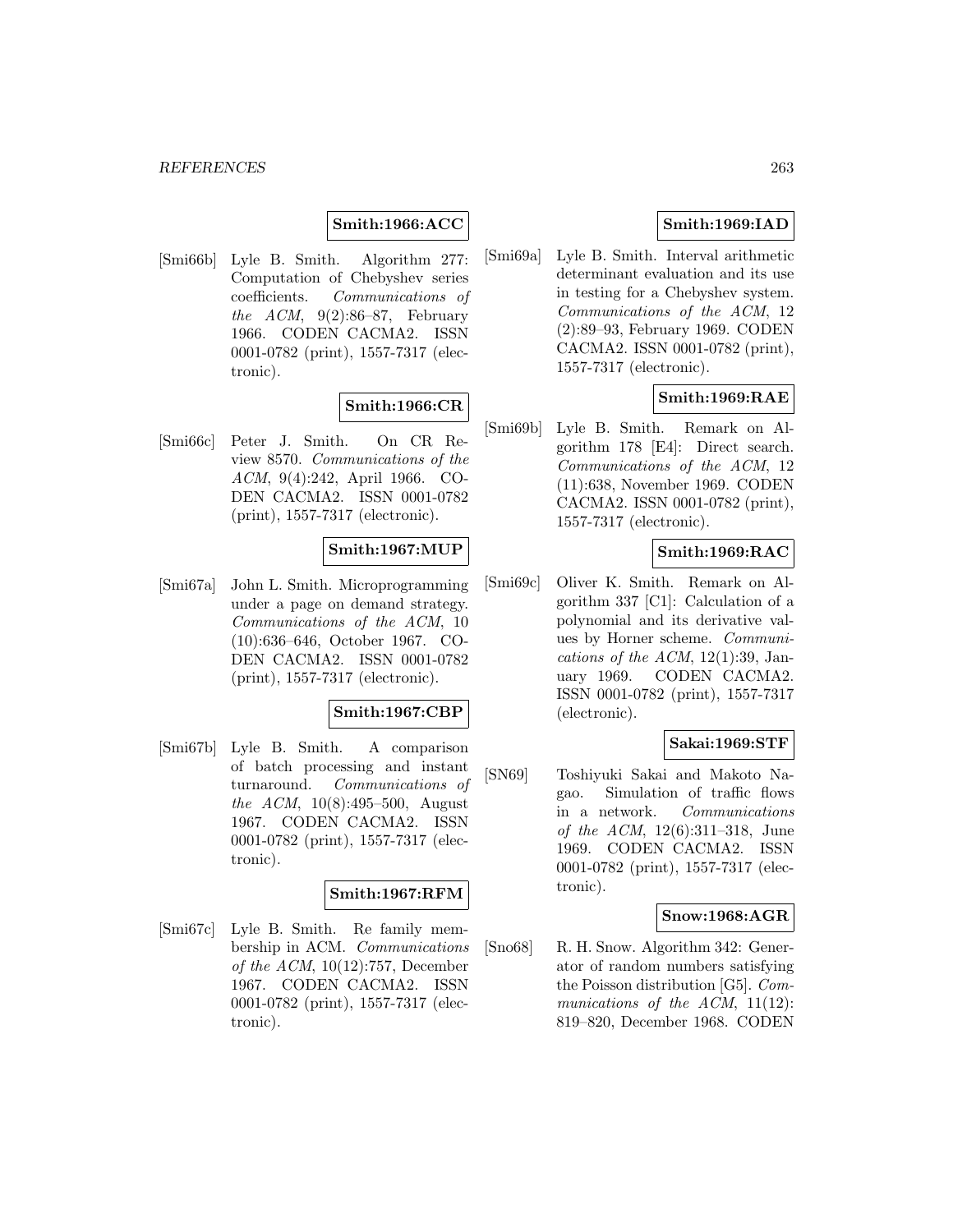CACMA2. ISSN 0001-0782 (print), 1557-7317 (electronic).

#### **Solomon:1961:AED**

[Sol61] Josef G. Solomon. Algorithm 41: Evaluation of determinant. Communications of the ACM,  $4(4):176$ , April 1961. CODEN CACMA2. ISSN 0001-0782 (print), 1557-7317 (electronic).

## **Solomon:1966:ESI**

[Sol66] Martin B. Solomon, Jr. Economies of scale and the IBM System/ 360. Communications of the ACM, 9(6):435–440, June 1966. CODEN CACMA2. ISSN 0001-0782 (print), 1557-7317 (electronic).

## **Sonquist:1962:PFW**

[Son62] John A. Sonquist. Pracniques: Fixed-word-length arrays in variableword-length computers. Communications of the ACM,  $5(12):602$ , December 1962. CODEN CACMA2. ISSN 0001-0782 (print), 1557-7317 (electronic).

## **Stark:1962:CPR**

[SOW62] Lawrence Stark, Mitsuharu Okajima, and Gerald H. Whipple. Computer pattern recognition techniques: electrocardiographic diagnosis. Communications of the ACM, 5(10):527–531, October 1962. CODEN CACMA2. ISSN 0001-0782 (print), 1557-7317 (electronic).

# **Sterling:1966:UCT**

[SP66] Theodor D. Sterling and Seymour V. Pollack. Use of the computer to teach introductory statistics. Communications of the ACM, 9(4):274–275, April 1966. CODEN CACMA2. ISSN 0001-0782 (print), 1557-7317 (electronic).

# **Spath:1967:AEC**

[Spä67a] H. Späth. Algorithm 295: Exponential curve fit. Communications of the ACM,  $10(2)$ :87, February 1967. CODEN CACMA2. ISSN 0001-0782 (print), 1557-7317 (electronic).

# **Spath:1967:ADS**

[Spä67b] H. Späth. Algorithm 298: Determination of the square root of a positive definite matrix. Communications of the ACM,  $10(3):182$ , March 1967. CODEN CACMA2. ISSN 0001-0782 (print), 1557-7317 (electronic).

## **Spath:1967:ADT**

[Spä67c] H. Späth. Algorithm 315: The damped Taylor's series method for minimizing a sum of squares and for solving systems of nonlinear equations. Communications of the ACM, 10(11):726–728, November 1967. CODEN CACMA2. ISSN 0001-0782 (print), 1557-7317 (electronic). See remark [Sil69].

## **Spath:1967:CAM**

[Spä67d] H. Späth. Certification of Algorithm 285: The mutual primal-dual method. Communications of the ACM, 10(7):453, July 1967. CO-DEN CACMA2. ISSN 0001-0782 (print), 1557-7317 (electronic).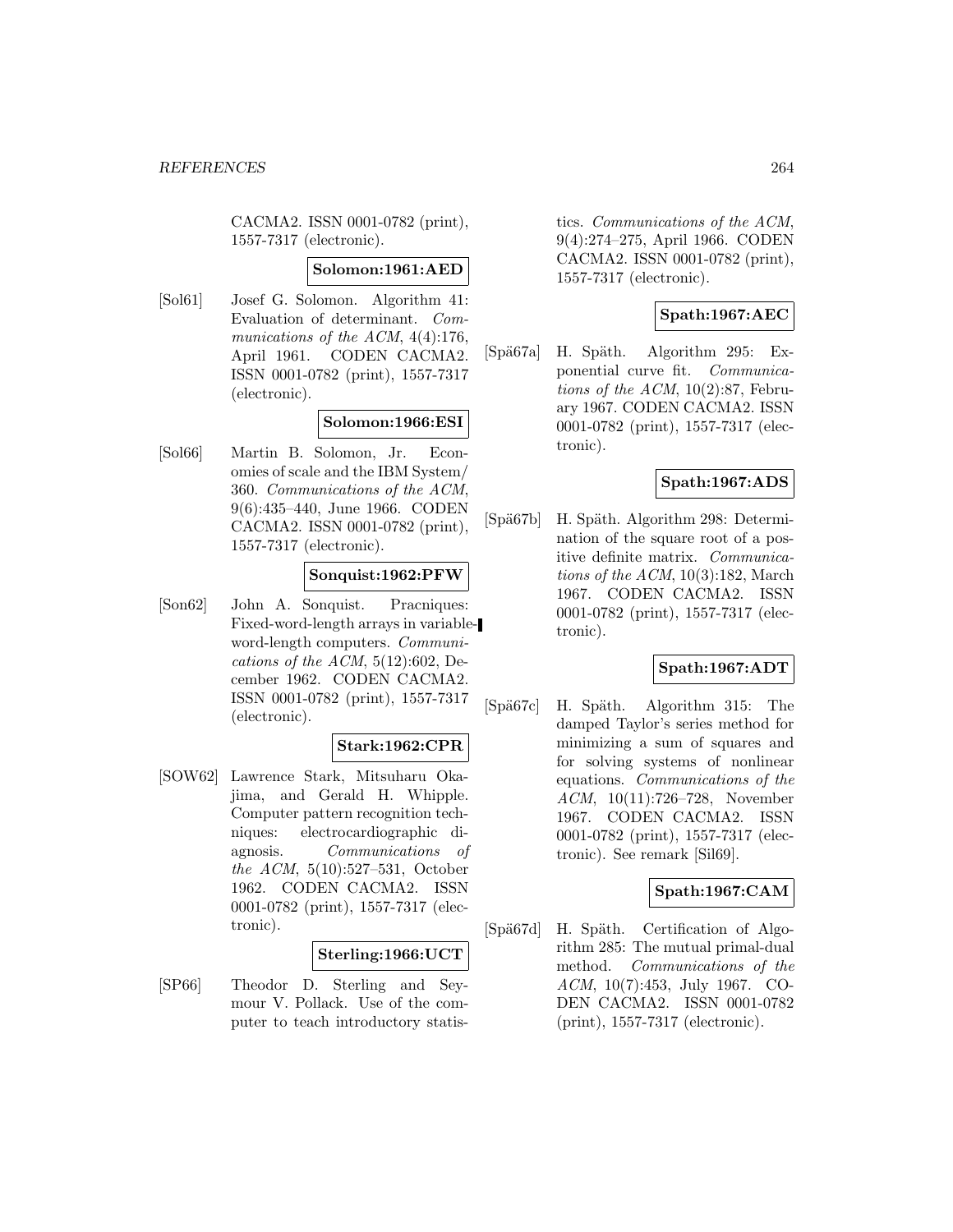# **Speckhard:1960:CSI**

[Spe60a] A. E. Speckhard. Character scanning on the IBM 7070. Communications of the ACM, 3(11): 622, November 1960. CODEN CACMA2. ISSN 0001-0782 (print), 1557-7317 (electronic).

## **Speckhard:1960:SLA**

[Spe60b] A. E. Speckhard. A SAP-like assembly program for the IBM 650. Communications of the ACM, 3 (1):2–5, January 1960. CODEN CACMA2. ISSN 0001-0782 (print), 1557-7317 (electronic).

#### **Sterling:1966:RDS**

[SPGH66] T. Sterling, S. Pollack, M. Gleser, and S. Haberman. Robot data screening: a solution to multivariate type problems in the biological and social sciences. Communications of the ACM, 9(7):529– 532, July 1966. CODEN CACMA2. ISSN 0001-0782 (print), 1557-7317 (electronic).

# **Stark:1962:ODC**

[SPO62] L. Stark, R. Payne, and Y. Okabe. Online digital computer measurement of a neurological control system. Communications of the ACM,  $5(11):567-568$ , November 1962. CODEN CACMA2. ISSN 0001-0782 (print), 1557-7317 (electronic).

#### **Sprague:1960:AT**

[Spr60] C. F. Sprague III. Algorithm 17: Trdiag. Communications of the ACM, 3(9):508, September 1960. CODEN CACMA2. ISSN

0001-0782 (print), 1557-7317 (electronic).

## **Squire:1967:NIF**

[Squ67] William Squire. On "Numerical integration of a function that has a pole". Communications of the  $ACM$ , 10(10):610, October 1967. CODEN CACMA2. ISSN 0001-0782 (print), 1557-7317 (electronic).

# **Schay:1962:AFA**

[SS62a] G. Schay, Jr. and W. G. Spruth. Analysis of a file addressing method. Communications of the ACM, 5(8):459–462, August 1962. CODEN CACMA2. ISSN 0001- 0782 (print), 1557-7317 (electronic). Early analysis of linear probing.

## **Schrack:1962:APL**

[SS62b] G. F. Schrack and M. Shimrat. Algorithm 102: Permutation in lexicographical order. Communications of the ACM,  $5(6):346$ , June 1962. CODEN CACMA2. ISSN 0001-0782 (print), 1557-7317 (electronic).

## **Schrack:1962:CAPa**

[SS62c] G. F. Schrack and M. Shimrat. Certification of Algorithm 87: Permutation generator. Communications of the  $ACM$ ,  $5(10):514$ , October 1962. CODEN CACMA2. ISSN 0001-0782 (print), 1557-7317 (electronic).

## **Siegel:1962:IRB**

[SS62d] Milton Siegel and Albert E. Smith. Interim report on bureau of ships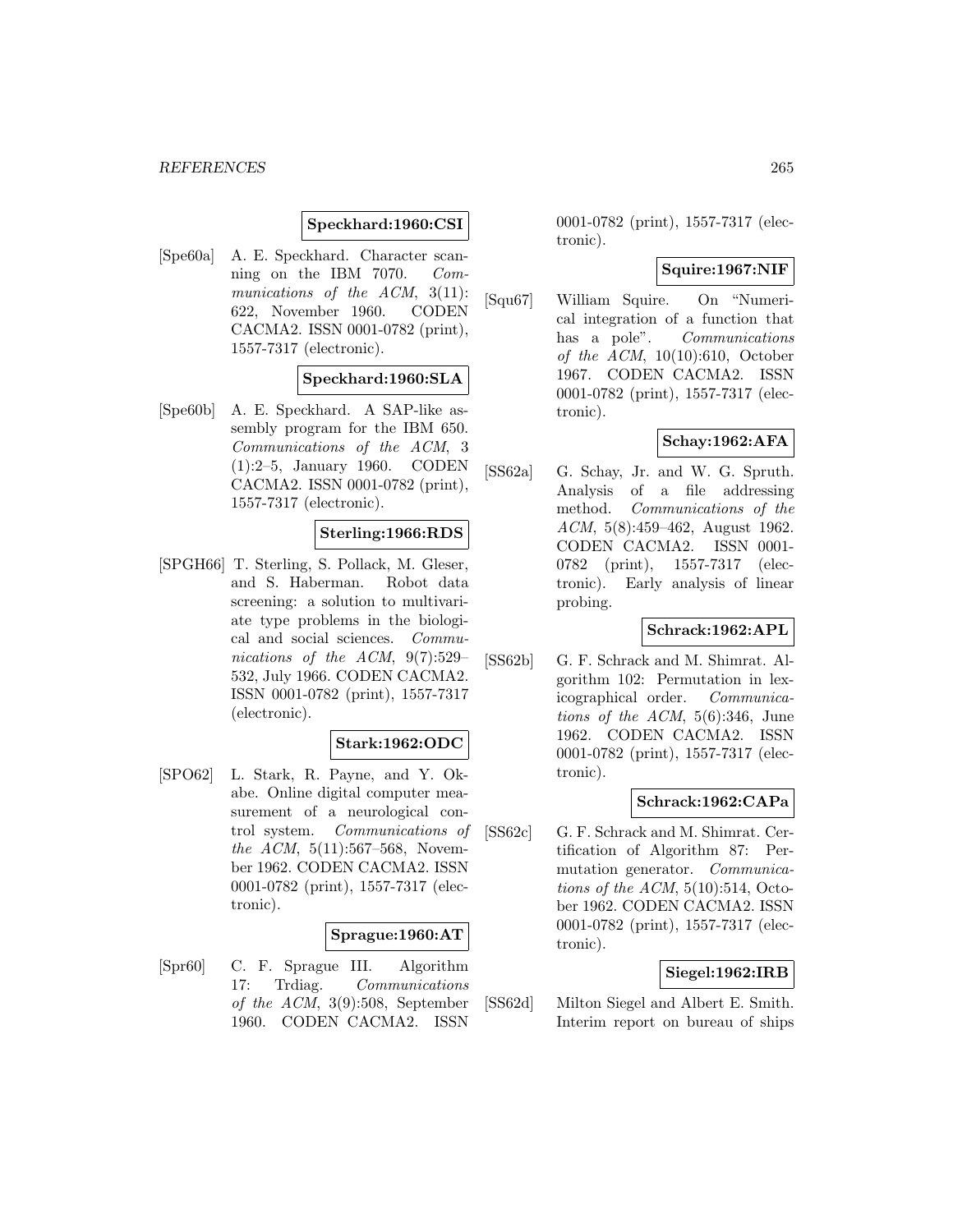#### *REFERENCES* 266

COBOL evaluation program. Communications of the ACM, 5(5):256– 259, May 1962. CODEN CACMA2. ISSN 0001-0782 (print), 1557-7317 (electronic).

# **Silvern:1966:CAI**

[SS66a] Gloria M. Silvern and Leonard C. Silvern. Computer-assisted instruction: specification of attributes for CAI programs and programmers. Communications of the ACM, 9(7): 476, July 1966. CODEN CACMA2. ISSN 0001-0782 (print), 1557-7317 (electronic).

# **Smith:1966:SHA**

[SS66b] William G. Smith and Martin B. Solomon, Jr. A simulation of hospital admission policy. Communications of the ACM,  $9(5):362-365$ , May 1966. CODEN CACMA2. ISSN 0001-0782 (print), 1557-7317 (electronic).

## **Schlesinger:1967:PLP**

[SS67] S. Schlesinger and L. Sashkin. POSE: a language for posing problems to a computer. Communications of the ACM, 10(5):279–285, May 1967. CODEN CACMA2. ISSN 0001-0782 (print), 1557-7317 (electronic).

## **Salazar:1968:AMA**

[SS68] Rodolfo C. Salazar and Subrata K. Sen. Algorithm 333: MINIT algorithm for linear programming [H]. Communications of the ACM, 11 (6):437–440, June 1968. CODEN CACMA2. ISSN 0001-0782 (print), 1557-7317 (electronic). See remarks [KD71, HOK73, Obr73].

# **Shaw:1963:ASS**

[ST63] C. J. Shaw and T. N. Trimble. Algorithm 175: Shuttle sort. Communications of the ACM, 6 (6):312–313, June 1963. CODEN CACMA2. ISSN 0001-0782 (print), 1557-7317 (electronic).

# **Samet:1964:CAG**

[ST64] P. A. Samet and P. J. Taylor. Comments on the ALCOR group representation of ALGOL symbols. Communications of the ACM, 7(7): 424, July 1964. CODEN CACMA2. ISSN 0001-0782 (print), 1557-7317 (electronic).

## **Staderman:1962:MTT**

[Sta62] O. Paul Staderman. On magnetic tape transfer rates. Communications of the ACM, 5(4):221, April 1962. CODEN CACMA2. ISSN 0001-0782 (print), 1557-7317 (electronic).

## **Stafford:1965:AAI**

[Sta65a] J. Stafford. ACM algorithm 264A: Interpolation in a table. Communications of the ACM,  $8(10):602-604$ , October 1965. CODEN CACMA2. ISSN 0001-0782 (print), 1557-7317 (electronic).

#### **Stafford:1965:AIT**

[Sta65b] J. Stafford. Algorithm 264: Interpolation in a table [E1]. Communications of the ACM,  $8(10):602-604$ , October 1965. CODEN CACMA2. ISSN 0001-0782 (print), 1557-7317 (electronic).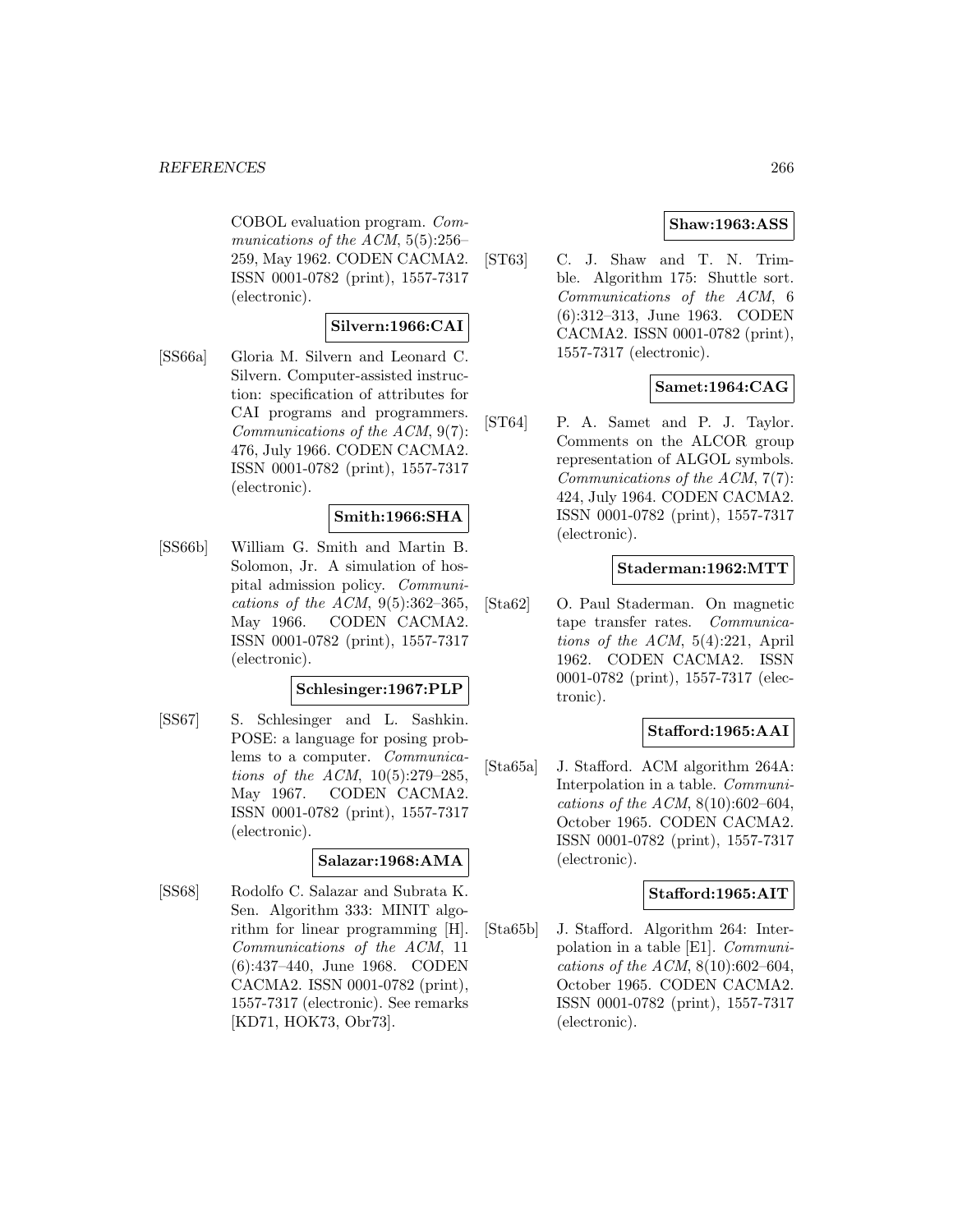## **Stafford:1965:CAS**

[Sta65c] J. Stafford. Certification of Algorithm 21 [S17]: Bessel function for a set of integer orders. Communications of the ACM, 8(4):219, April 1965. CODEN CACMA2. ISSN 0001-0782 (print), 1557-7317 (electronic).

# **Stanfel:1969:COT**

[Sta69] Larry E. Stanfel. A comment on optimal tree structures. Communications of the ACM, 12(10):582, October 1969. CODEN CACMA2. ISSN 0001-0782 (print), 1557-7317 (electronic).

# **Stolz:1965:SAG**

[STC65] Walter S. Stolz, Percy H. Tannenbaum, and Frederick V. Carstensen. Stochastic approach to the grammatical coding of English. Communications of the ACM, 8(6): 399–405, June 1965. CODEN CACMA2. ISSN 0001-0782 (print), 1557-7317 (electronic).

# **Steel:1961:SC**

[Ste61] T. B. Steel, Jr. SHARE committee. Communications of the ACM, 4(6):252, June 1961. CO-DEN CACMA2. ISSN 0001-0782 (print), 1557-7317 (electronic).

## **Steck:1962:RAB**

[Ste62] Bichard Steck. Remark on Algorithm 19: Binomial coefficients. Communications of the ACM, 5 (6):347, June 1962. CODEN CACMA2. ISSN 0001-0782 (print), 1557-7317 (electronic).

# **Steel:1964:BTI**

[Ste64a] T. B. Steel, Jr. Beginnings of a theory of information handling. Communications of the ACM, 7(2): 97–103, February 1964. CODEN CACMA2. ISSN 0001-0782 (print), 1557-7317 (electronic).

# **Stein:1964:DCM**

[Ste64b] Marvin L. Stein. Divide-andcorrect methods for multiple precision division. Communications of the ACM, 7(8):472–474, August 1964. CODEN CACMA2. ISSN 0001-0782 (print), 1557-7317 (electronic).

## **Stern:1966:RAC**

[Ste66a] G. Stern. Remark on Algorithm 256: Modified Graeffe method. Communications of the ACM, 9(9): 687, September 1966. CODEN CACMA2. ISSN 0001-0782 (print), 1557-7317 (electronic).

#### **Stern:1966:RAM**

[Ste66b] G. Stern. Remark on Algorithm 256: Modified Graeffe method. Communications of the ACM, 9(9): 687, September 1966. CODEN CACMA2. ISSN 0001-0782 (print), 1557-7317 (electronic).

#### **Steel:1968:CMM**

[Ste68a] T. B. Steel, Jr. Commentary on Mr. Mooers' paper. Communications of the ACM, 11(8):576, August 1968. CODEN CACMA2. ISSN 0001-0782 (print), 1557-7317 (electronic).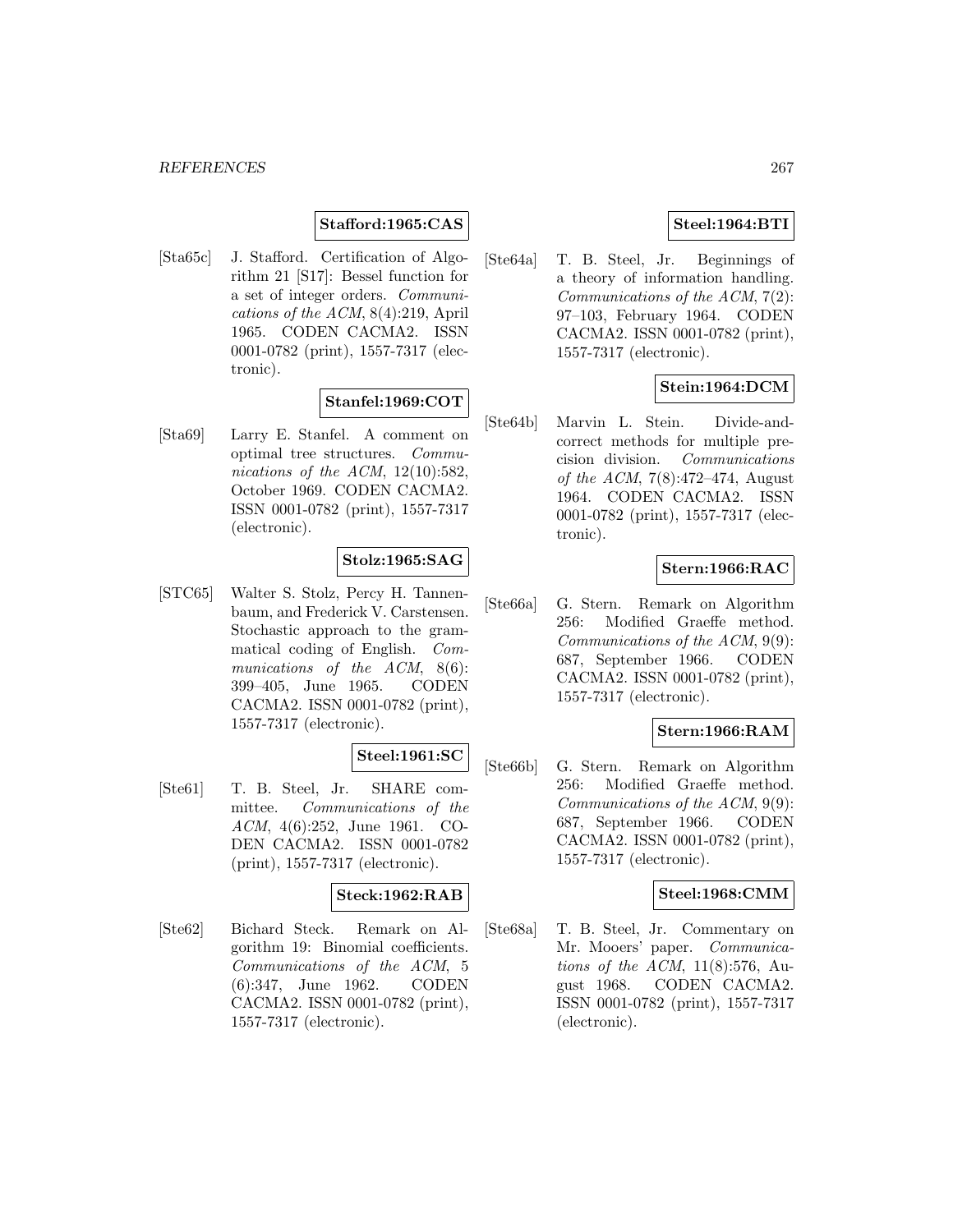#### **Stevens:1968:OSO**

[Ste68b] David F. Stevens. Operating systems: On overcoming high-priority paralysis in multiprogramming systems: a case history. Communications of the ACM, 11(8):539–541, August 1968. CODEN CACMA2. ISSN 0001-0782 (print), 1557-7317 (electronic).

## **Stiegler:1962:ACF**

[Sti62] A. D. Stiegler. An algebraic compiler for the FORTRAN assembly program. Communications of the  $ACM$ ,  $5(11):545$ , November 1962. CODEN CACMA2. ISSN 0001-0782 (print), 1557-7317 (electronic).

# **Stineman:1967:PFT**

[Sti67] Russell W. Stineman. Plotting a function of three independent variables. Communications of the ACM, 10(7):425–428, July 1967. CODEN CACMA2. ISSN 0001-0782 (print), 1557-7317 (electronic).

## **Stimler:1968:MCO**

[Sti68] S. Stimler. A methodology for calculating and optimizing real-time system performance. Communications of the ACM,  $11(7)$ :509-516, July 1968. CODEN CACMA2. ISSN 0001-0782 (print), 1557-7317 (electronic).

#### **Stimler:1969:SSC**

[Sti69] Saul Stimler. Standards: Some criteria for time-sharing system performance. Communications of *the ACM*,  $12(1):47-53$ , January

1969. CODEN CACMA2. ISSN 0001-0782 (print), 1557-7317 (electronic).

#### **Stockmal:1962:AGPb**

[Sto62a] Frank Stockmal. Algorithm 114: Generation of partitions with constraints. Communications of the ACM, 5(8):434, August 1962. CO-DEN CACMA2. ISSN 0001-0782 (print), 1557-7317 (electronic).

## **Stockmal:1962:AGPa**

[Sto62b] Frank Stockmal. Algorithm 95: Generation of partitions in partcount form. Communications of the ACM, 5(6):344, June 1962. CO-DEN CACMA2. ISSN 0001-0782 (print), 1557-7317 (electronic).

#### **Storm:1962:PPN**

[Sto62c] Edward F. Storm. Printer plotting not new. Communications of the ACM,  $5(12):574$ , December 1962. CODEN CACMA2. ISSN 0001-0782 (print), 1557-7317 (electronic).

## **Stockton:1963:AXP**

[Sto63] Fred G. Stockton. Algorithm 162: XYMOVE plotting. Communications of the ACM, 6(4):161, April 1963. CODEN CACMA2. ISSN 0001-0782 (print), 1557-7317 (electronic).

## **Stone:1967:OPC**

[Sto67] Harold S. Stone. One-pass compilation of arithmetic expressions for a parallel processor. Communications of the ACM, 10(4):220–223, April 1967. CODEN CACMA2.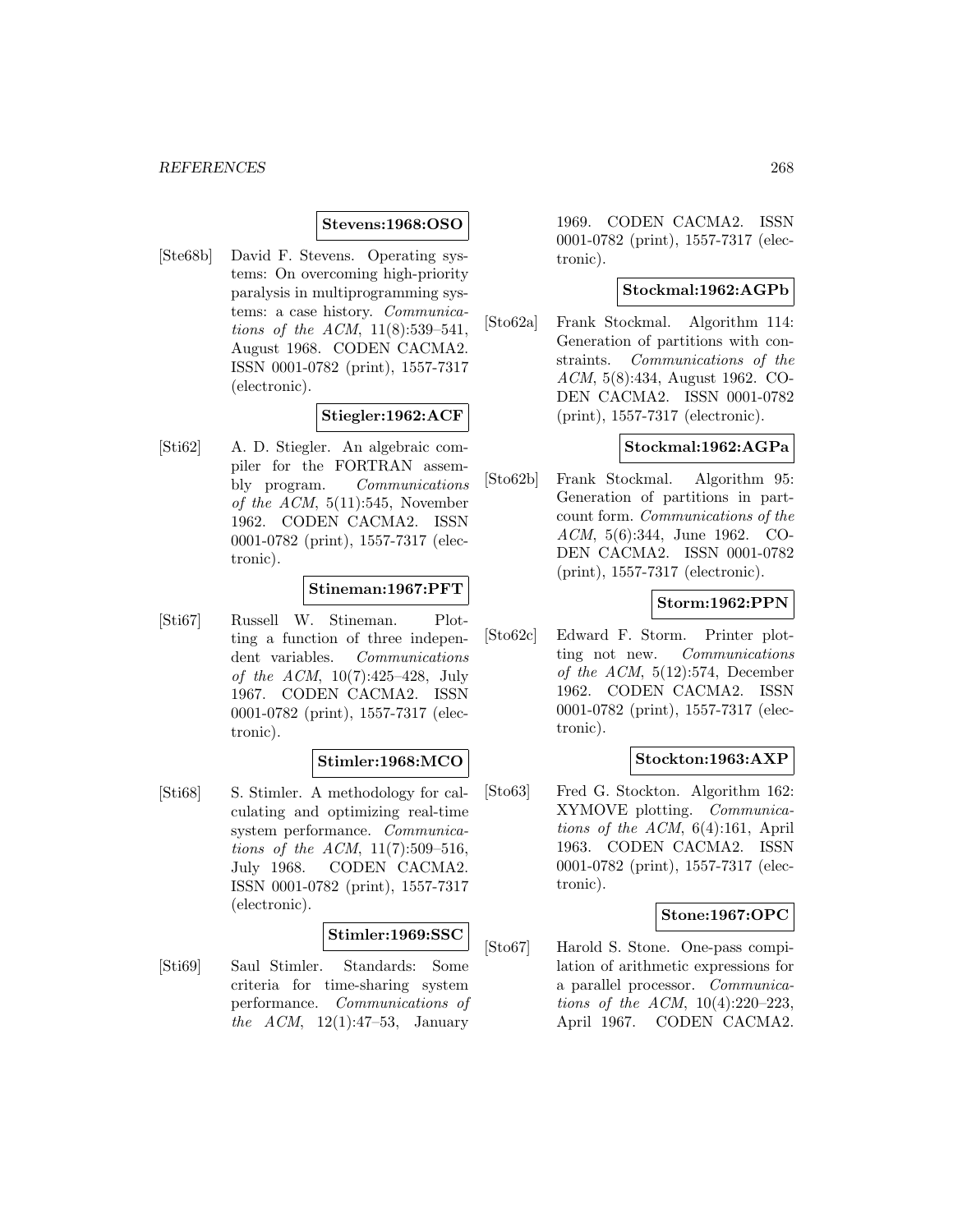ISSN 0001-0782 (print), 1557-7317 (electronic).

# **Storm:1968:CCM**

[Sto68] Edward F. Storm. CHAMP character manipulation procedures. Communications of the ACM, 11 (8):561–566, August 1968. CODEN CACMA2. ISSN 0001-0782 (print), 1557-7317 (electronic).

# **Strachey:1961:BO**

[Str61] C. Strachey. Bitwise operations. Communications of the ACM, 4 (3):146, March 1961. CODEN CACMA2. ISSN 0001-0782 (print), 1557-7317 (electronic).

# **Struble:1962:RAM**

[Str62] George Struble. Remark on Algorithm 58: Matrix inversion. Communications of the ACM, 5(8):438, August 1962. CODEN CACMA2. ISSN 0001-0782 (print), 1557-7317 (electronic).

## **Strome:1967:AUR**

[Str67] W. Murray Strome. Algorithm 294: Uniform random. Communications of the ACM,  $10(1):40$ , January 1967. CODEN CACMA2. ISSN 0001-0782 (print), 1557-7317 (electronic).

## **Schatzoff:1967:ECT**

[STW67] M. Schatzoff, R. Tsao, and R. Wing. An experimental comparison of time sharing and batch processing. Communications of the ACM, 10(5):261–265, May 1967. CODEN CACMA2. ISSN 0001-0782 (print), 1557-7317 (electronic).

# **Sullins:1972:CAP**

[Sul72] Walter L. Sullins. Certification of "Algorithm 266: Pseudo-random numbers [G5]". *Communications* of the ACM, 15(12):1072–1073, 1972. CODEN CACMA2. ISSN 0001-0782 (print), 1557-7317 (electronic). See [PH65] and remarks [Han66b, PH66b].

# **Sussenguth:1963:UTS**

[Sus63] Edward H. Sussenguth, Jr. Use of tree structures for processing files. Communications of the ACM, 6 (5):272–279, May 1963. CODEN CACMA2. ISSN 0001-0782 (print), 1557-7317 (electronic).

## **Sutherland:1968:FMC**

[Sut68] I. E. Sutherland. A futures market in computer time. Communications of the ACM, 11(6):449–451, June 1968. CODEN CACMA2. ISSN 0001-0782 (print), 1557-7317 (electronic).

## **Sefton:1960:STC**

[SV60] P. Sefton and R. Vaillancourt. A simple technique for coding differential equations. Communications of the ACM,  $3(11):616-$ 617, November 1960. CODEN CACMA2. ISSN 0001-0782 (print), 1557-7317 (electronic).

## **Shapiro:1961:GIE**

[SV61] Norman Shapiro and Herman Vreenegoor. The generalized important event technique. Communications of the ACM, 4(9):394– 395, September 1961. CODEN CACMA2. ISSN 0001-0782 (print), 1557-7317 (electronic).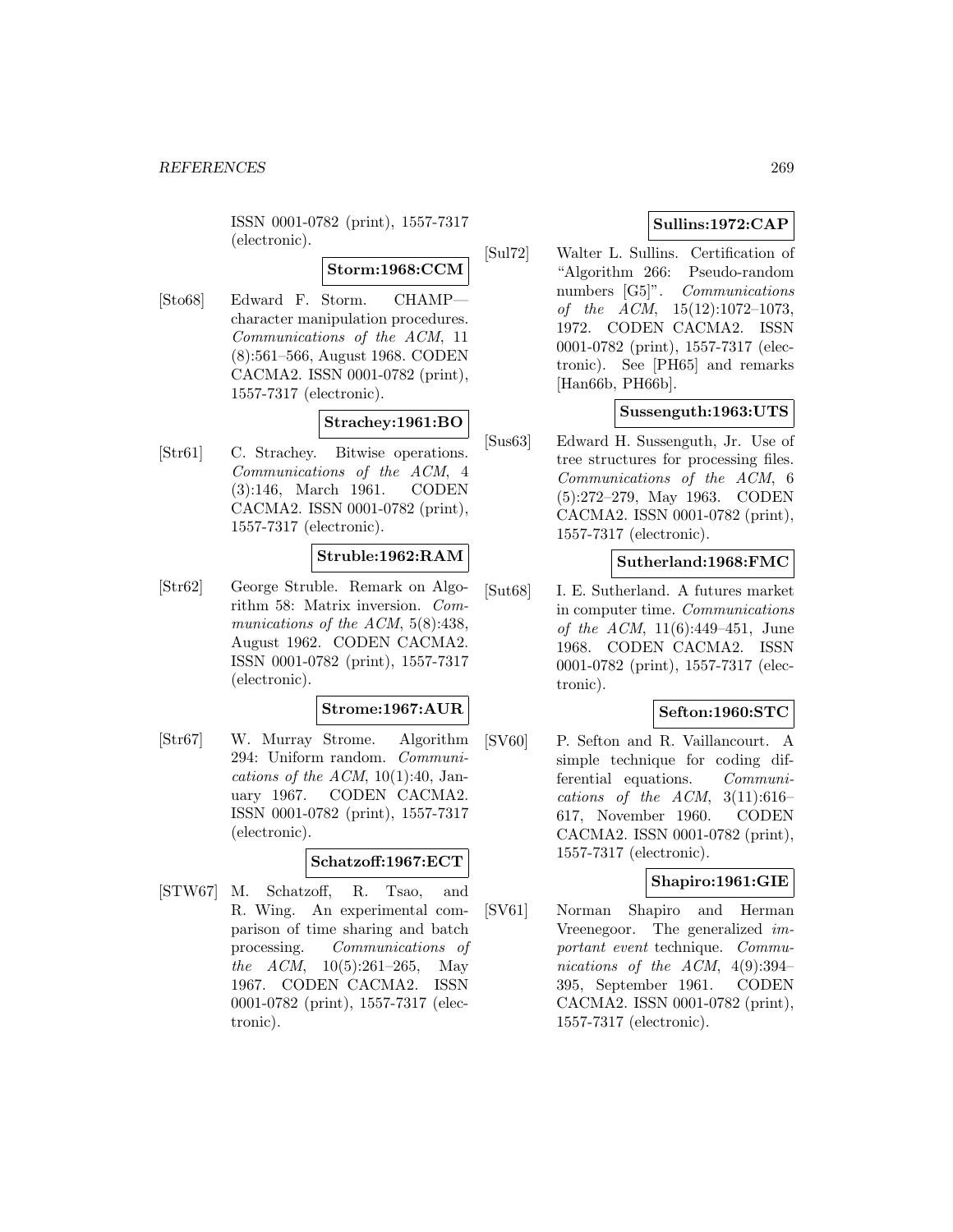#### *REFERENCES* 270

# **Smith:1960:SPC**

[SW60] H. J. Smith and F. A. Williams. Survey of punched card codes. Communications of the ACM, 3 (12):639, December 1960. CODEN CACMA2. ISSN 0001-0782 (print), 1557-7317 (electronic).

#### **Strachey:1961:SPI**

[SW61] C. Strachey and M. V. Wilkes. Some proposals for improving the efficiency of ALGOL 60. Communications of the  $ACM$ ,  $4(11)$ : 488–491, November 1961. CODEN CACMA2. ISSN 0001-0782 (print), 1557-7317 (electronic).

#### **Scidmore:1963:SSP**

[SW63] A. K. Scidmore and B. L. Weinberg. Storage and search properties of a tree-organized memory system. Communications of the ACM, 6(1):28–31, January 1963. CODEN CACMA2. ISSN 0001-0782 (print), 1557-7317 (electronic).

#### **Schorr:1967:EMI**

[SW67] H. Schorr and W. M. Waite. An efficient machine-independent procedure for garbage collection in various list structures. Communications of the ACM, 10(8):501–506, August 1967. CODEN CACMA2. ISSN 0001-0782 (print), 1557-7317 (electronic).

#### **Swarztrauber:1965:LED**

[Swa65] P. N. Swarztrauber. Letter to the Editor: On the double-precision square root routine. Communications of the ACM, 8(4):202, April 1965. CODEN CACMA2. ISSN

0001-0782 (print), 1557-7317 (electronic).

#### **Swanson:1966:PLD**

[Swa66] Rowena Swanson. Is the programming language designer losing sight of the user? Communications of the ACM, 9(6):412, June 1966. CO-DEN CACMA2. ISSN 0001-0782 (print), 1557-7317 (electronic).

# **Swets:1961:SLA**

[Swe61] John A. Swets. Sound learning: an application of a computer to automated teaching. Communications of the ACM,  $4(3):139$ , March 1961. CODEN CACMA2. ISSN 0001-0782 (print), 1557-7317 (electronic).

#### **Sweet:1969:RRD**

[Swe69] Roland A. Sweet. A recursive relation for the determinant of a pentadiagonal matrix. Communications of the ACM, 12(6):330–332, June 1969. CODEN CACMA2. ISSN 0001-0782 (print), 1557-7317 (electronic).

## **Swift:1960:CC**

[Swi60a] Charles J. Swift. Compiling connectives. Communications of the ACM, 3(6):345–346, June 1960. CODEN CACMA2. ISSN 0001- 0782 (print), 1557-7317 (electronic).

#### **Swift:1960:ENE**

[Swi60b] Charles J. Swift. Evaluating numbers expressed as strings of English words. Communications of the  $ACM$ ,  $3(10):541$ , October 1960. CODEN CACMA2. ISSN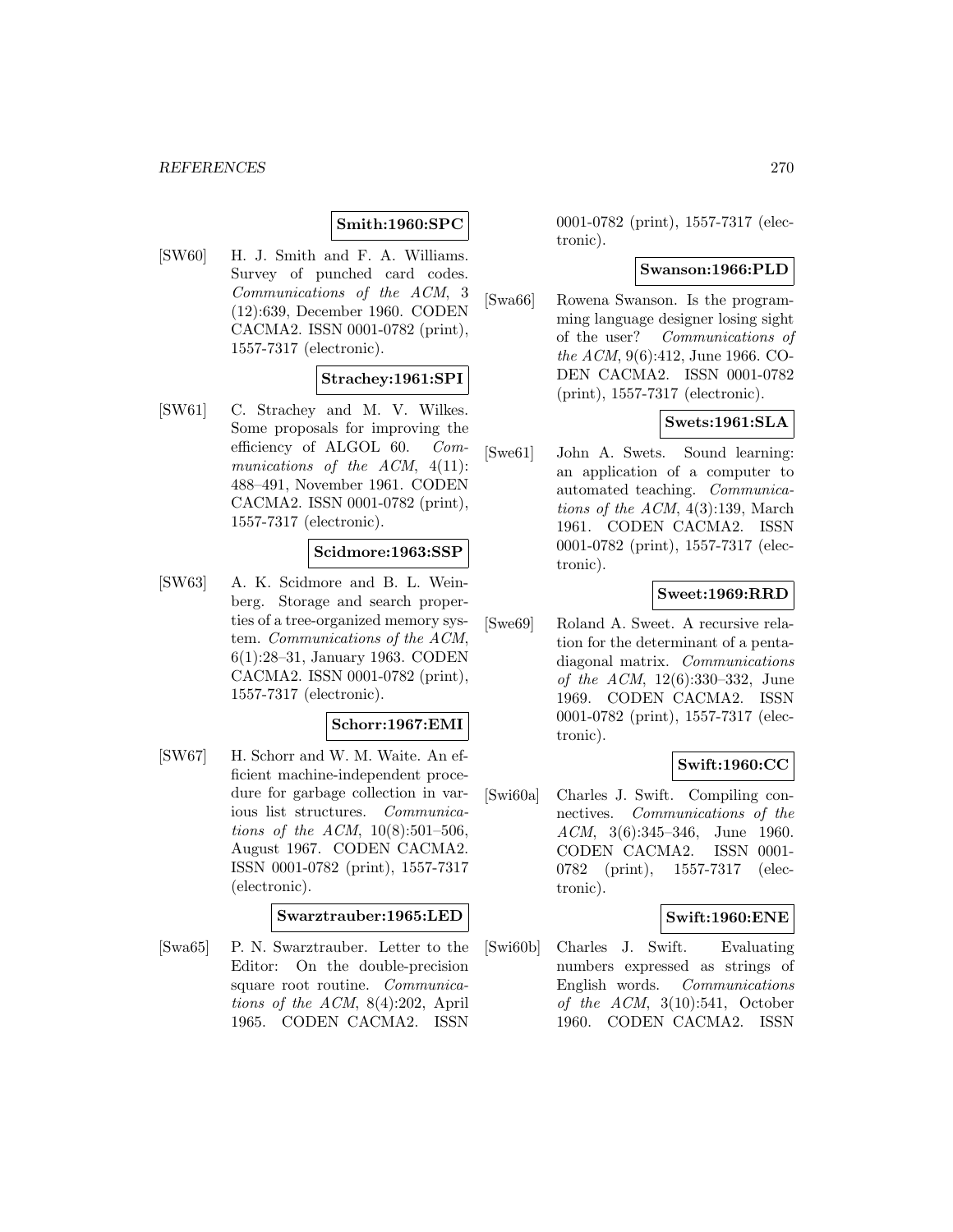0001-0782 (print), 1557-7317 (electronic).

**Synge:1963:ALS**

[Syn63a] M. J. Synge. Algorithm 177: Least squares solution with constraints. Communications of the ACM, 6(6):313, June 1963. CO-DEN CACMA2. ISSN 0001-0782 (print), 1557-7317 (electronic).

# **Synge:1963:RAL**

[Syn63b] Michael J. Synge. Remark on Algorithm 177: Least squares solution with constraints. Communications of the ACM,  $6(7)$ :390, July 1963. CODEN CACMA2. ISSN 0001-0782 (print), 1557-7317 (electronic).

# **Synge:1964:CTM**

[Syn64] Michael J. Synge. A case of too much precision. Communications of the ACM,  $7(12):723$ , December 1964. CODEN CACMA2. ISSN 0001-0782 (print), 1557-7317 (electronic).

## **Tajiri:1965:UCS**

[Taj65] Kazuo Tajiri. The use of COBOL subroutines in FORTRAN main programs. Communications of the ACM, 8(4):233, April 1965. CO-DEN CACMA2. ISSN 0001-0782 (print), 1557-7317 (electronic).

## **Tang:1963:CCT**

[Tan63a] I. C. Tang. On the computation of a certain type of incomplete Beta functions. Communications of the ACM,  $6(11):689$ , November 1963. CODEN CACMA2. ISSN

0001-0782 (print), 1557-7317 (electronic).

## **Tantzen:1963:ACB**

[Tan63b] Robert G. Tantzen. Algorithm 199: Conversions between calendar date and Julian day number. Communications of the ACM,  $6(8):444$ , August 1963. CODEN CACMA2. ISSN 0001-0782 (print), 1557-7317 (electronic).

## **Tiernan:1966:DGC**

[TD66] K. E. Tiernan and R. G. Dietrich. Digital generation of continuous filtered Gaussian noise. Communications of the ACM, 9(7):482, July 1966. CODEN CACMA2. ISSN 0001-0782 (print), 1557-7317 (electronic).

# **Turnep:1961:LEA**

[TDTW61] Lloyd D. Turnep, David Dahm, Warren Taylor, and Richard E. Waychoff. Letter to the Editor: ALGOL 60 reply. Communications of the ACM, 4(9):365, September 1961. CODEN CACMA2. ISSN 0001-0782 (print), 1557-7317 (electronic).

## **Teager:1962:RTT**

[Tea62] Herbert M. Teager. Real-time, time-shared computer project. Communications of the ACM, 5 (1):62, January 1962. CODEN CACMA2. ISSN 0001-0782 (print), 1557-7317 (electronic).

## **Teichroew:1964:PPT**

[Tei64] D. Teichroew. Papers presented at the third annual symposium of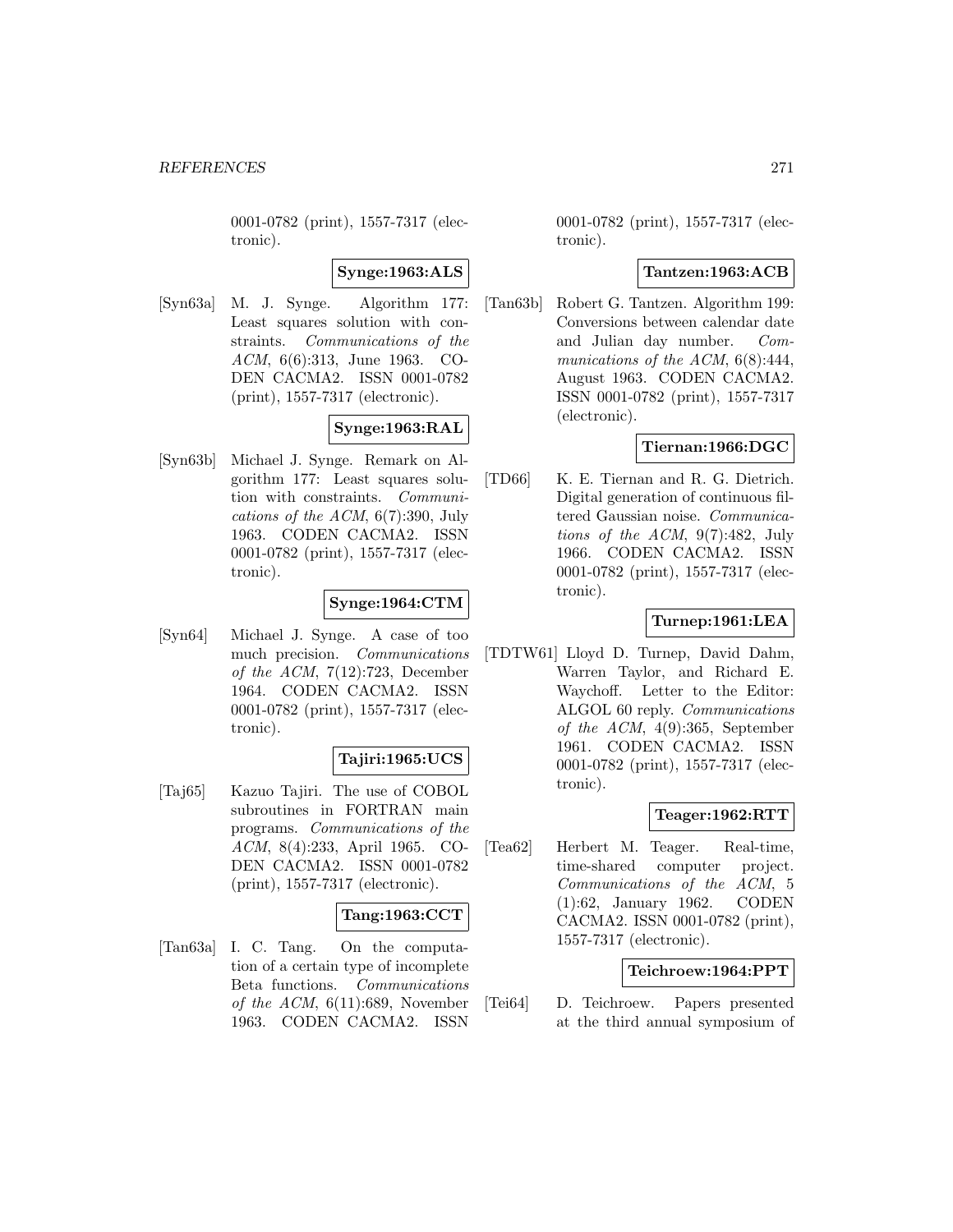the San Francisco Bay Area chapter of ACM. Communications of the ACM, 7(7):425, July 1964. CODEN CACMA2. ISSN 0001-0782 (print), 1557-7317 (electronic).

# **Teijelo:1965:ACF**

[Tei65] Linda Teijelo. Algorithm 255: Computation of Fourier coefficients. Communications of the ACM, 8(5):279, May 1965. CODEN CACMA2. ISSN 0001-0782 (print), 1557-7317 (electronic).

# **Tenney:1977:RTO**

[Ten77] Dennis Tenney. Remark on "Algorithm 219: Topological Ordering for PERT Networks". ACM Transactions on Mathematical Software, 3(3):303, September 1977. CODEN ACMSCU. ISSN 0098-3500. See [Kas63].

# **Tesler:1967:SGH**

[Tes67] Lawrence G. Tesler. On "Systematic generation of Hamiltonian circuits". Communications of the ACM, 10(4):201–202, April 1967. CODEN CACMA2. ISSN 0001-0782 (print), 1557-7317 (electronic).

## **Tewarson:1966:CAL**

[Tew66] R. P. Tewarson. On comparison of the algorithms for linear programming. Communications of the ACM, 9(3):136, March 1966. CO-DEN CACMA2. ISSN 0001-0782 (print), 1557-7317 (electronic).

## **Thacher:1960:ARI**

[Tha60a] Henry C. Thacher, Jr. Algorithm 15: Rootfinder II (modification of Algorithm 2. Rootfinder). Communications of the ACM, 3(8):475, August 1960. CODEN CACMA2. ISSN 0001-0782 (print), 1557-7317 (electronic).

# **Thacher:1960:CAR**

[Tha60b] Henry C. Thacher, Jr. Certification of Algorithm 15: Rootfinder II. Communications of the ACM, 3(8):475, August 1960. CODEN CACMA2. ISSN 0001-0782 (print), 1557-7317 (electronic).

# **Thacher:1960:RAR**

[Tha60c] Henry D. Thacher, Jr. Remark on Algorithm 2: Rootfinder. Communications of the ACM, 3(8):475, August 1960. CODEN CACMA2. ISSN 0001-0782 (print), 1557-7317 (electronic).

## **Thacher:1961:ACP**

[Tha61a] Henry C. Thacher, Jr. Algorithm 43: Crout with pivoting II. Communications of the ACM, 4 (4):176–177, April 1961. CODEN CACMA2. ISSN 0001-0782 (print), 1557-7317 (electronic).

## **Thacher:1961:CAC**

[Tha61b] Henry C. Thacher, Jr. Certification of Algorithm 43: CROUT II. Communications of the ACM, 4(4):182, April 1961. CODEN CACMA2. ISSN 0001-0782 (print), 1557-7317 (electronic).

## **Thacher:1961:RAC**

[Tha61c] Henry C. Thacher, Jr. Remark on Algorithm 16: CROUT with pivoting. Communications of the ACM, 4(3):154, March 1961. CODEN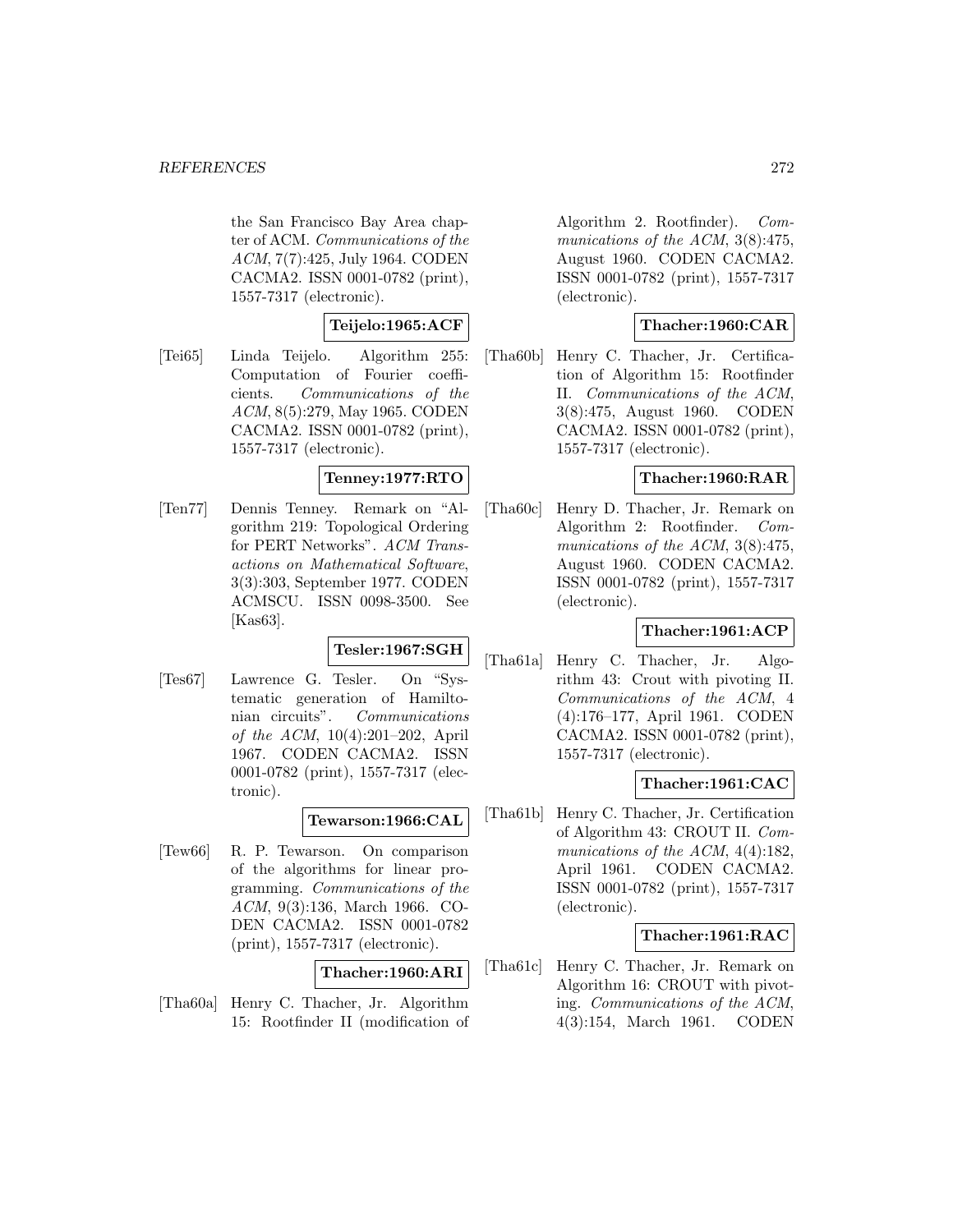CACMA2. ISSN 0001-0782 (print), 1557-7317 (electronic).

#### **Thacher:1962:CAM**

[Tha62a] Henry C. Thacher, Jr. Certification of Algorithm 118: Magic square (odd order). Communications of the  $ACM$ ,  $5(12):606$ , December 1962. CODEN CACMA2. ISSN 0001-0782 (print), 1557-7317 (electronic).

# **Thacher:1962:CARb**

[Tha62b] Henry C. Thacher, Jr. Certification of Algorithm 18: Rational interpolation by continued fractions. Communications of the ACM, 5(8):437, August 1962. CODEN CACMA2. ISSN 0001-0782 (print), 1557-7317 (electronic).

# **Thacher:1962:CAT**

[Tha62c] Henry C. Thacher, Jr. Certification of Algorithm 37: Telescope 1. Communications of the ACM, 5(8):438, August 1962. CODEN CACMA2. ISSN 0001-0782 (print), 1557-7317 (electronic).

# **Thacher:1962:CAB**

[Tha62d] Henry C. Thacher, Jr. Certification of Algorithm 57: ber or bei function. Communications of the ACM, 5(8):438, August 1962. CO-DEN CACMA2. ISSN 0001-0782 (print), 1557-7317 (electronic).

## **Thacher:1962:CARa**

[Tha62e] Henry C. Thacher, Jr. Certification of Algorithm 60: Romberg integration. Communications of the ACM, 5(3):168, March 1962. CO-

DEN CACMA2. ISSN 0001-0782 (print), 1557-7317 (electronic).

## **Thacher:1962:CAH**

[Tha62f] Henry C. Thacher, Jr. Certification of Algorithms 191 and 192, Hypergeometric and Confluent Hypergeometric Functions. Communications of the ACM, 7(4):244, April 1962.

# **Thacher:1962:RCA**

[Tha62g] Henry C. Thacher, Jr. A redundancy check for ALGOL programs. Communications of the ACM, 5 (6):337–342, June 1962. CODEN CACMA2. ISSN 0001-0782 (print), 1557-7317 (electronic).

## **Thacher:1963:ACEa**

[Tha63a] Henry C. Thacher, Jr. Algorithm 165: Complete elliptic integrals. Communications of the ACM, 6 (4):163–164, April 1963. CODEN CACMA2. ISSN 0001-0782 (print), 1557-7317 (electronic).

## **Thacher:1963:AEF**

[Tha63b] Henry C. Thacher, Jr. Algorithm 180: Error function—large X. Communications of the ACM, 6(6):314–315, June 1963. CODEN CACMA2. ISSN 0001-0782 (print), 1557-7317 (electronic).

## **Thacher:1963:AS**

[Tha63c] Henry C. Thacher, Jr. Algorithm 215: Shanks. Communications of the ACM,  $6(11):662$ , November 1963. CODEN CACMA2. ISSN 0001-0782 (print), 1557-7317 (electronic).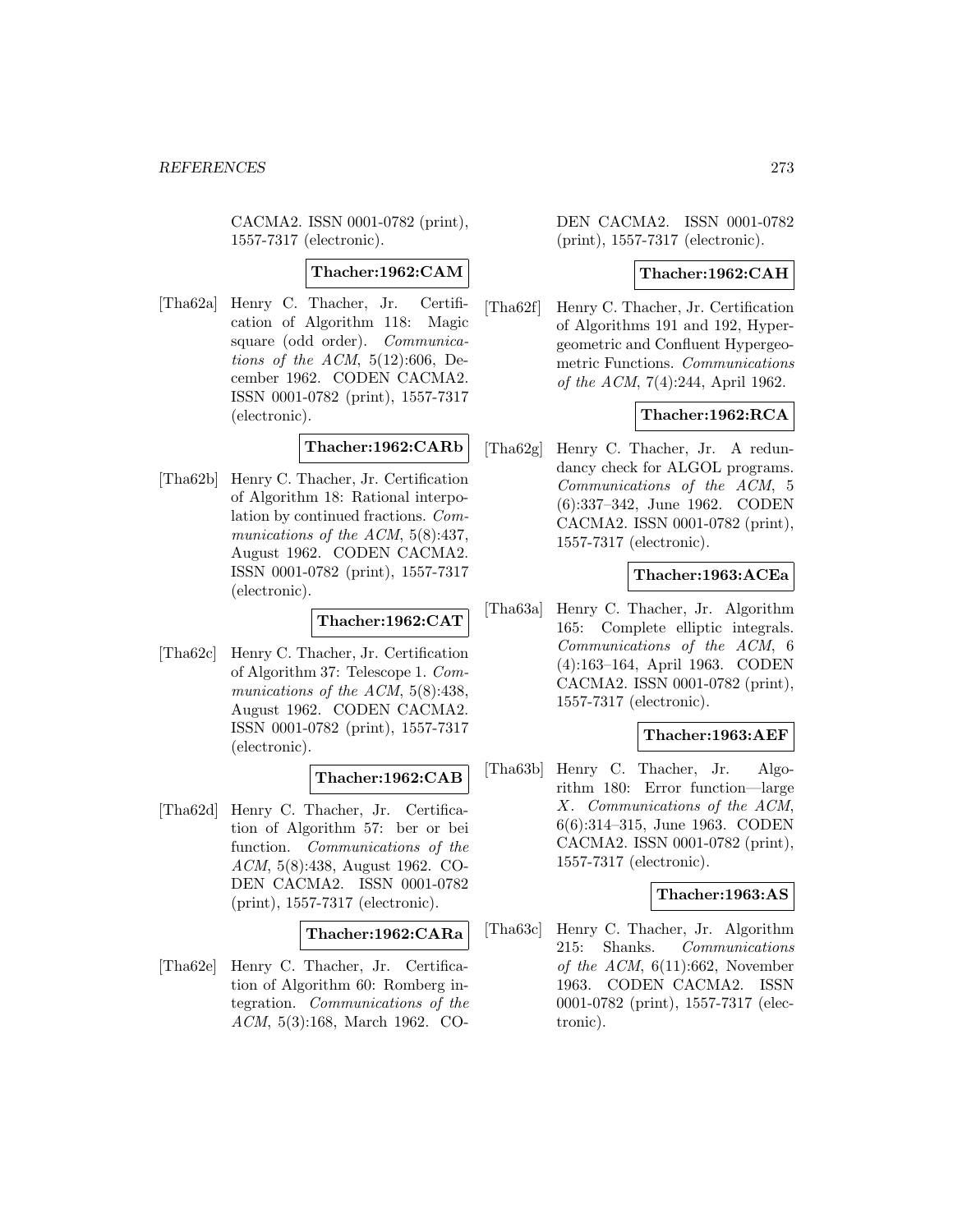# **Thacher:1963:CARa**

[Tha63d] Henry C. Thacher, Jr. Certification of Algorithm 123: Real error function,  $ERF(x)$ . Communications of the ACM, 6(6):316, June 1963. CO-DEN CACMA2. ISSN 0001-0782 (print), 1557-7317 (electronic).

# **Thacher:1963:CAS**

[Tha63e] Henry C. Thacher, Jr. Certification of Algorithm 147 [S14]: PSIF. Communications of the ACM, 6(4):168, April 1963. CO-DEN CACMA2. ISSN 0001-0782 (print), 1557-7317 (electronic). See [Ami62, Par69b].

#### **Thacher:1963:CACb**

[Tha63f] Henry C. Thacher, Jr. Certification of Algorithm 149: Complete elliptic integral. Communications of the ACM, 6(4):166–167, April 1963. CODEN CACMA2. ISSN 0001-0782 (print), 1557-7317 (electronic).

#### **Thacher:1963:CAMb**

[Tha63g] Henry C. Thacher, Jr. Certification of Algorithm 163: Modified Hankel function. Communications of the ACM, 6(9):522, September 1963. CODEN CACMA2. ISSN 0001-0782 (print), 1557-7317 (electronic).

#### **Thacher:1963:CACc**

[Tha63h] Henry C. Thacher, Jr. Certification of Algorithm 167: Calculation of confluent divided differences. Communications of the ACM,  $6(9)$ : 523, September 1963. CODEN CACMA2. ISSN 0001-0782 (print), 1557-7317 (electronic).

## **Thacher:1963:CANa**

[Tha63i] Henry C. Thacher, Jr. Certification of Algorithm 168: Newton interpolation with backward divided differences. Communications of the ACM, 6(9):523, September 1963. CODEN CACMA2. ISSN 0001-0782 (print), 1557-7317 (electronic).

# **Thacher:1963:CANb**

[Tha63j] Henry C. Thacher, Jr. Certification of Algorithm 169: Newton interpolation with forward divided differences. Communications of the ACM, 6(9):523, September 1963. CODEN CACMA2. ISSN 0001-0782 (print), 1557-7317 (electronic).

# **Thacher:1963:CARb**

[Tha63k] Henry C. Thacher, Jr. Certification of Algorithm 193: Reversion of series. Communications of the ACM, 6(12):745, December 1963. CO-DEN CACMA2. ISSN 0001-0782 (print), 1557-7317 (electronic).

## **Thacher:1963:CAMa**

[Tha63l] Henry C. Thacher, Jr. Certification of Algorithm 32: MULTINT. Communications of the ACM,  $6(2):69$ , February 1963. CODEN CACMA2. ISSN 0001-0782 (print), 1557-7317 (electronic).

#### **Thacher:1963:CACa**

[Tha63m] Henry C. Thacher, Jr. Certification of Algorithm 55: Complete elliptic integral of the first kind. Communications of the ACM,  $6(4):166-167$ , April 1963. CODEN CACMA2.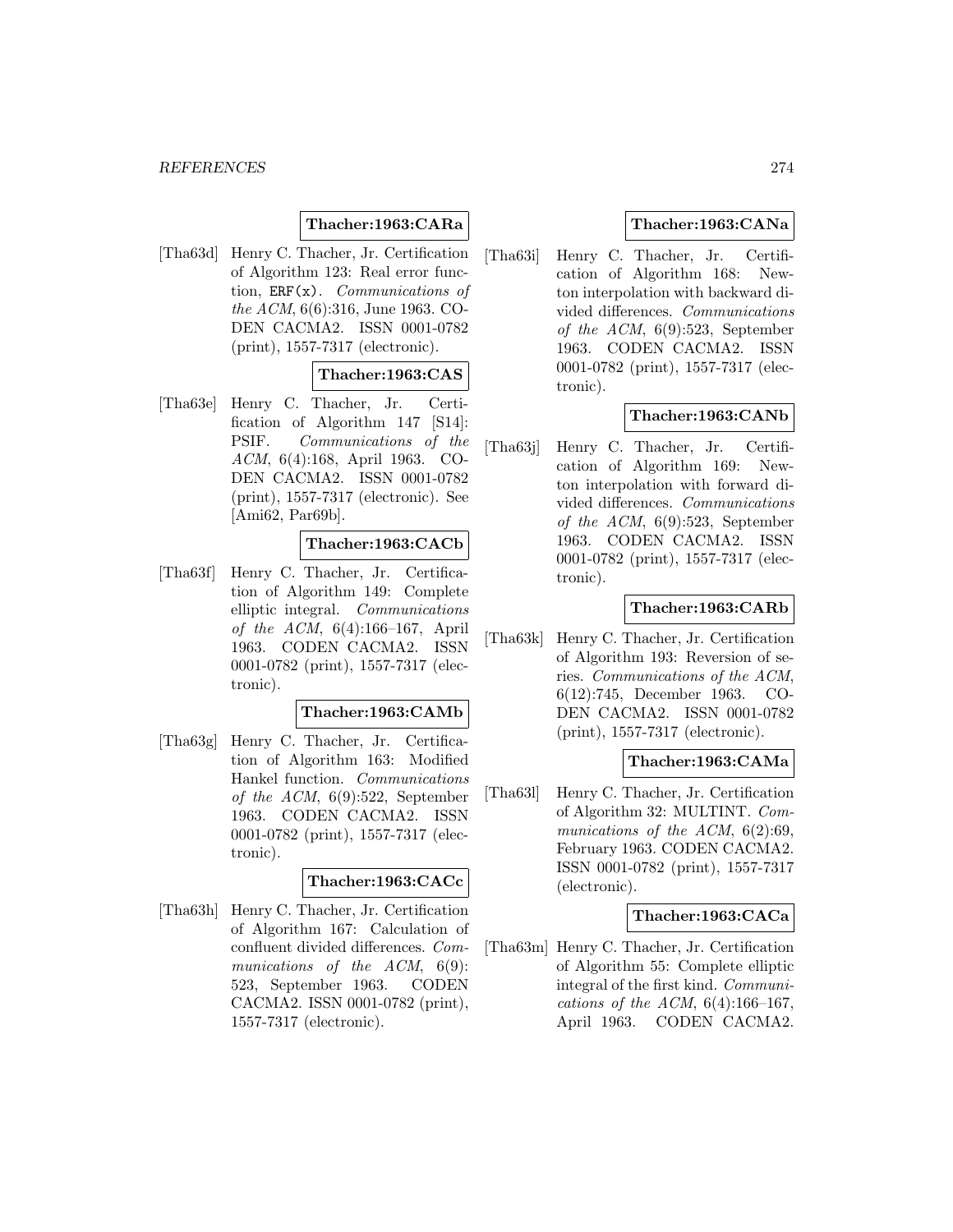ISSN 0001-0782 (print), 1557-7317 (electronic).

#### **Thacher:1963:CAEb**

[Tha63n] Henry C. Thacher, Jr. Certification of Algorithm 8: Euler summation. Communications of the ACM, 6(11):663, November 1963. CO-DEN CACMA2. ISSN 0001-0782 (print), 1557-7317 (electronic).

# **Thacher:1963:CAA**

[Tha63o] Henry C. Thacher, Jr. Certification of Algorithm 96: Ancestor. Communications of the ACM, 6(3): 104–105, March 1963. CODEN CACMA2. ISSN 0001-0782 (print), 1557-7317 (electronic).

#### **Thacher:1963:CAEa**

[Tha63p] Henry C. Thacher, Jr. Certification of algorithms 134 and 158 exponentiation of series. Communications of the ACM, 6(7):390, July 1963. CODEN CACMA2. ISSN 0001-0782 (print), 1557-7317 (electronic).

#### **Thacher:1964:CAS**

[Tha64a] Henry C. Thacher, Jr. Certification of Algorithm 128: Summation of Fourier series. Communications of the ACM, 7(7):421, July 1964. CO-DEN CACMA2. ISSN 0001-0782 (print), 1557-7317 (electronic).

## **Thacher:1964:CPS**

[Tha64b] Henry C. Thacher, Jr. Conversion of a power to a series of Chebyshev polynomials. Communications of the ACM, 7(3):181–182, March 1964. CODEN CACMA2. ISSN

0001-0782 (print), 1557-7317 (electronic).

#### **Thacher:1964:ECF**

[Tha64c] Henry C. Thacher, Jr. An efficient composite formula for multidimensional quadrature. Communications of the ACM,  $7(1):23-25$ , January 1964. CODEN CACMA2. ISSN 0001-0782 (print), 1557-7317 (electronic).

#### **Thacher:1964:RAR**

[Tha64d] Henry C. Thacher, Jr. Remark on Algorithm 60: Romberg integration. Communications of the ACM, 7(7):420–421, July 1964. CODEN CACMA2. ISSN 0001-0782 (print), 1557-7317 (electronic).

#### **Thacher:1966:AS**

[Tha66a] Henry C. Thacher, Jr. Algorithm 273: Serrev. Communications of the ACM,  $9(1)$ :11, January 1966. CODEN CACMA2. ISSN 0001-0782 (print), 1557-7317 (electronic).

#### **Thacher:1966:CAR**

[Tha66b] Henry C. Thacher, Jr. Certification of Algorithm 9: Runge–Kutta integration. Communications of the ACM, 9(4):273, April 1966. CO-DEN CACMA2. ISSN 0001-0782 (print), 1557-7317 (electronic).

## **Thacher:1966:STE**

[Tha66c] Henry C. Thacher, Jr. Solution of transcendental equations by series reversion. Communications of the ACM,  $9(1):10-11$ , January 1966. CODEN CACMA2. ISSN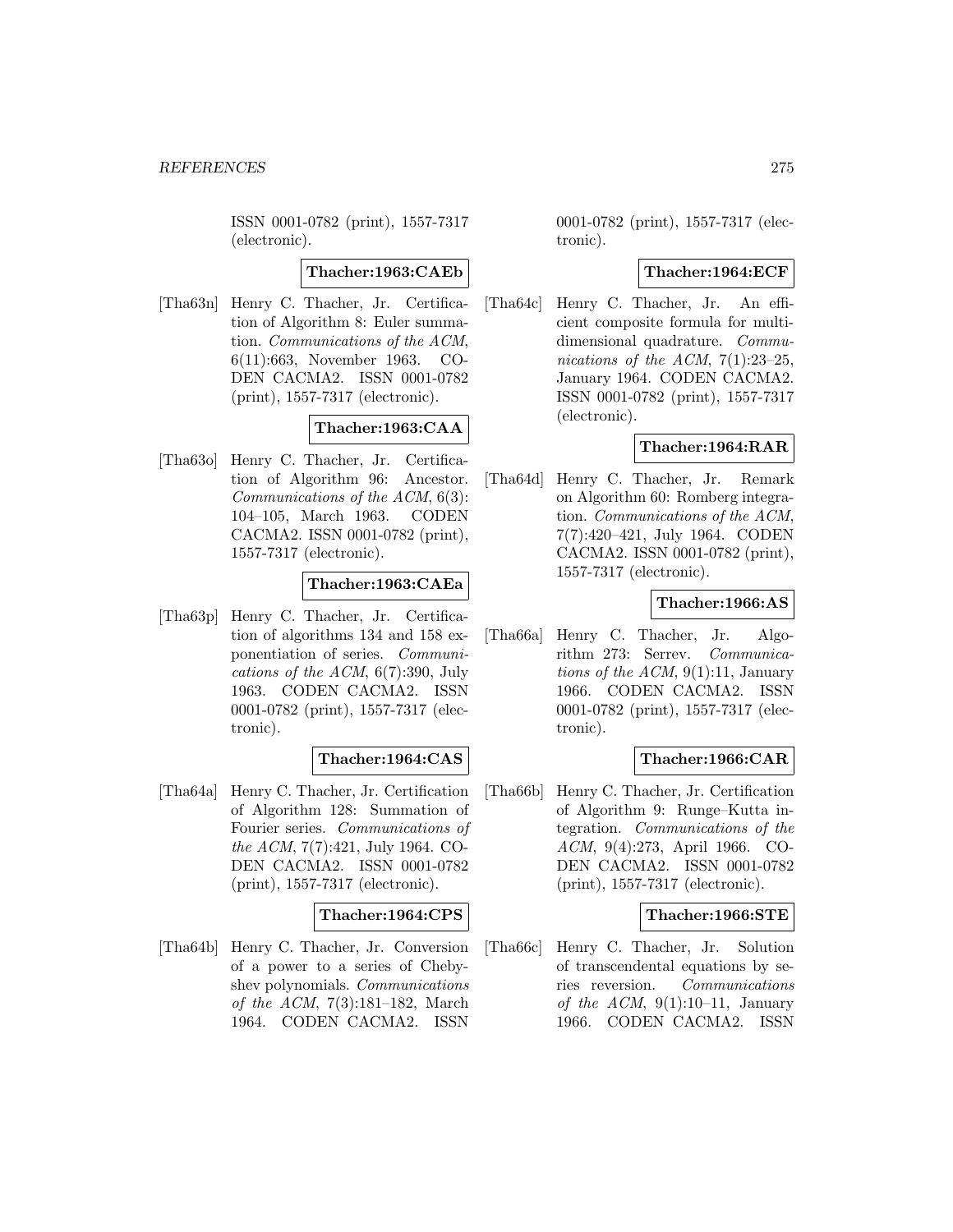0001-0782 (print), 1557-7317 (electronic).

## **Thacher:1967:RAE**

[Tha67a] Henry C. Thacher, Jr. Remarks on Algorithm 180: Error function large X. Communications of the ACM, 10(6):377, June 1967. CO-DEN CACMA2. ISSN 0001-0782 (print), 1557-7317 (electronic).

# **Thacher:1967:RAC**

[Tha67b] Henry C. Thacher, Jr. Remarks on Algorithm 181: Complementary error function—large X. Communications of the ACM, 10(6):377, June 1967. CODEN CACMA2. ISSN 0001-0782 (print), 1557-7317 (electronic).

#### **Thompson:1963:CVV**

[Tho63a] Gene T. Thompson. Characteristic values and vectors of defective matrices. Communications of the ACM, 6(3):106–107, March 1963. CODEN CACMA2. ISSN 0001-0782 (print), 1557-7317 (electronic).

## **Thoro:1963:CAT**

[Tho63b] Dmitri Thoro. Certification of Algorithm 148: Term of magic square. Communications of the ACM, 6(4):168, April 1963. CO-DEN CACMA2. ISSN 0001-0782 (print), 1557-7317 (electronic).

## **Thoro:1963:CACa**

[Tho63c] Dmitri Thoro. Certification of Algorithm 160: Combinatorial of M things taken  $N$  at a time.  $Com$ munications of the ACM,  $6(8):450$ , August 1963. CODEN CACMA2.

ISSN 0001-0782 (print), 1557-7317 (electronic).

## **Thoro:1963:CACb**

[Tho63d] Dmitri Thoro. Certification of Algorithm 161: Combinatorial of M things taken one at a time two at a time, up to  $N$  at a time.  $Com$ munications of the ACM,  $6(8):450$ , August 1963. CODEN CACMA2. ISSN 0001-0782 (print), 1557-7317 (electronic).

# **Thomas:1966:LEC**

[Tho66] Richard F. Thomas, Jr. Letter to the Editor: Corrections to numerical data on Q–D algorithm. Communications of the ACM, 9(5):322– 323, May 1966. CODEN CACMA2. ISSN 0001-0782 (print), 1557-7317 (electronic). See [HW65, Hen66b].

#### **Thompson:1968:PTR**

[Tho68] Ken Thompson. Programming techniques: Regular expression search algorithm. *Communica*tions of the ACM, 11(6):419–422, June 1968. CODEN CACMA2. ISSN 0001-0782 (print), 1557-7317 (electronic). URL http://patft. uspto.gov/. See also [**?**, **?**, **?**, **?**, **?**].

# **Thurnau:1963:AB**

[Thu63] Donald H. Thurnau. Algorithm 195: BANDSOLVE. Communications of the ACM,  $6(8)$ :441, August 1963. CODEN CACMA2. ISSN 0001-0782 (print), 1557-7317 (electronic). See remark [Sch72b].

## **Titus:1967:AVM**

[Tit67a] James P. Titus. ARPA: a visible means of support. Communications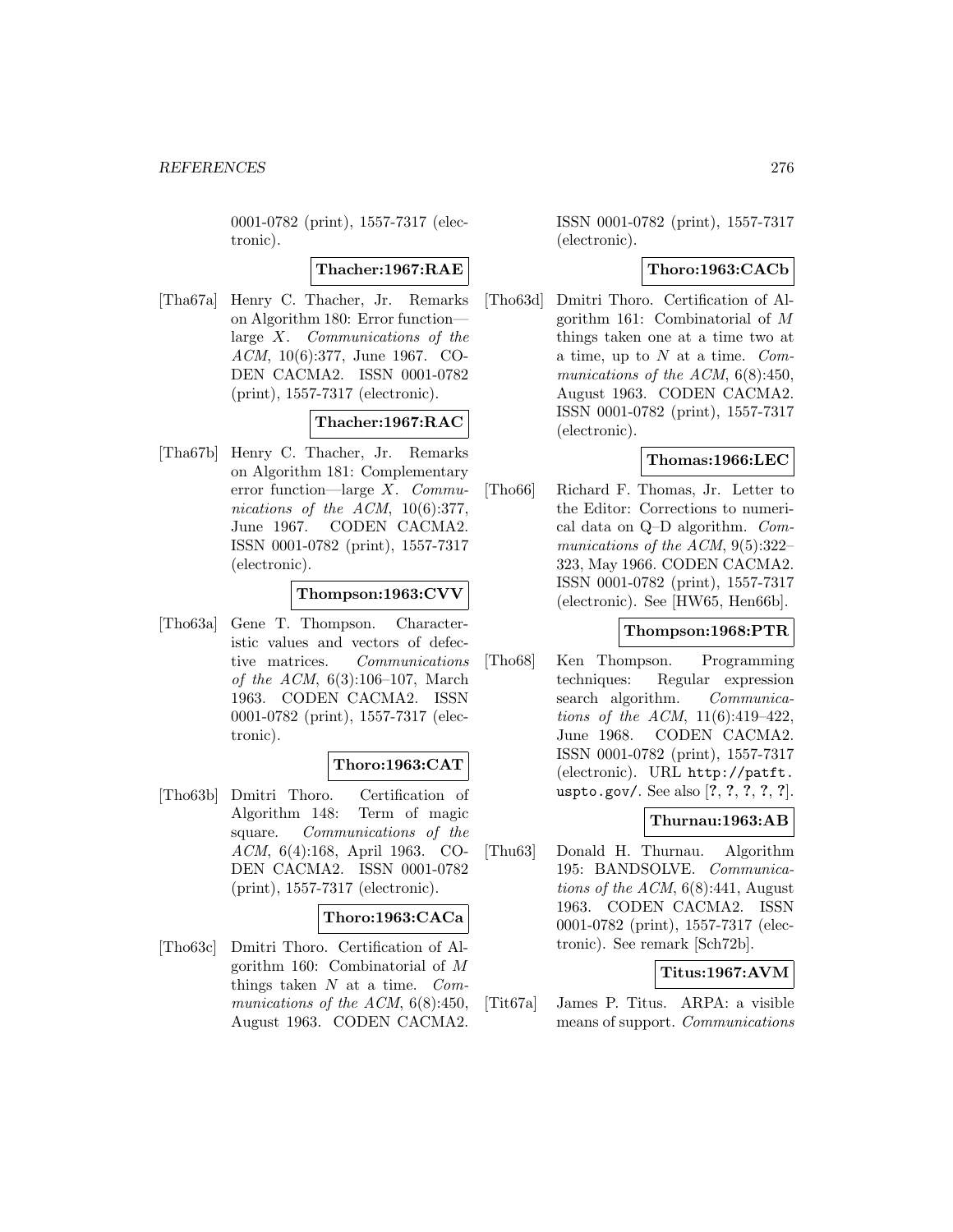of the ACM, 10(8):519–520, August 1967. CODEN CACMA2. ISSN 0001-0782 (print), 1557-7317 (electronic).

## **Titus:1967:CGP**

[Tit67b] James P. Titus. Changes in government procurement policies. Communications of the ACM,  $10(7)$ : 454–455, July 1967. CODEN CACMA2. ISSN 0001-0782 (print), 1557-7317 (electronic).

# **Titus:1967:CII**

[Tit67c] James P. Titus. Computer inquiries increase in Washington. Communications of the ACM,  $10(4):246$ , April 1967. CODEN CACMA2. ISSN 0001-0782 (print), 1557-7317 (electronic).

## **Titus:1967:CCF**

[Tit67d] James P. Titus. Computers, communications, and the FCC. Communications of the ACM,  $10(1)$ : 62–67, January 1967. CODEN CACMA2. ISSN 0001-0782 (print), 1557-7317 (electronic).

# **Titus:1967:CRL**

[Tit67e] James P. Titus. Copyright revision legislation. Communications of the ACM, 10(5):314–315, May 1967. CODEN CACMA2. ISSN 0001-0782 (print), 1557-7317 (electronic).

#### **Titus:1967:IDH**

[Tit67f] James P. Titus. An interview with dr. herbert R. J. grosch. Communications of the ACM,  $10(10):667$ , October 1967. CODEN CACMA2.

ISSN 0001-0782 (print), 1557-7317 (electronic).

## **Titus:1967:NFM**

[Tit67g] James P. Titus. The nebulous future of machine translation. Communications of the  $ACM$ , 10(3): 189–191, March 1967. CODEN CACMA2. ISSN 0001-0782 (print), 1557-7317 (electronic).

# **Titus:1967:PNG**

[Tit67h] James P. Titus. The patchwork nature of government computing support. Communications of the ACM, 10(9):589–592, September 1967. CODEN CACMA2. ISSN 0001-0782 (print), 1557-7317 (electronic).

# **Titus:1967:PCP**

[Tit67i] James P. Titus. Pros and cons of patenting computer programs. Communications of the ACM, 10 (2):126–127, February 1967. CO-DEN CACMA2. ISSN 0001-0782 (print), 1557-7317 (electronic).

## **Titus:1967:SP**

[Tit67j] James P. Titus. Security and privacy. Communications of the ACM, 10(6):379–381, June 1967. CODEN CACMA2. ISSN 0001-0782 (print), 1557-7317 (electronic).

# **Titus:1967:TAL**

[Tit67k] James P. Titus. Taxes at all levels. Communications of the ACM, 10 (12):814–815, December 1967. CO-DEN CACMA2. ISSN 0001-0782 (print), 1557-7317 (electronic).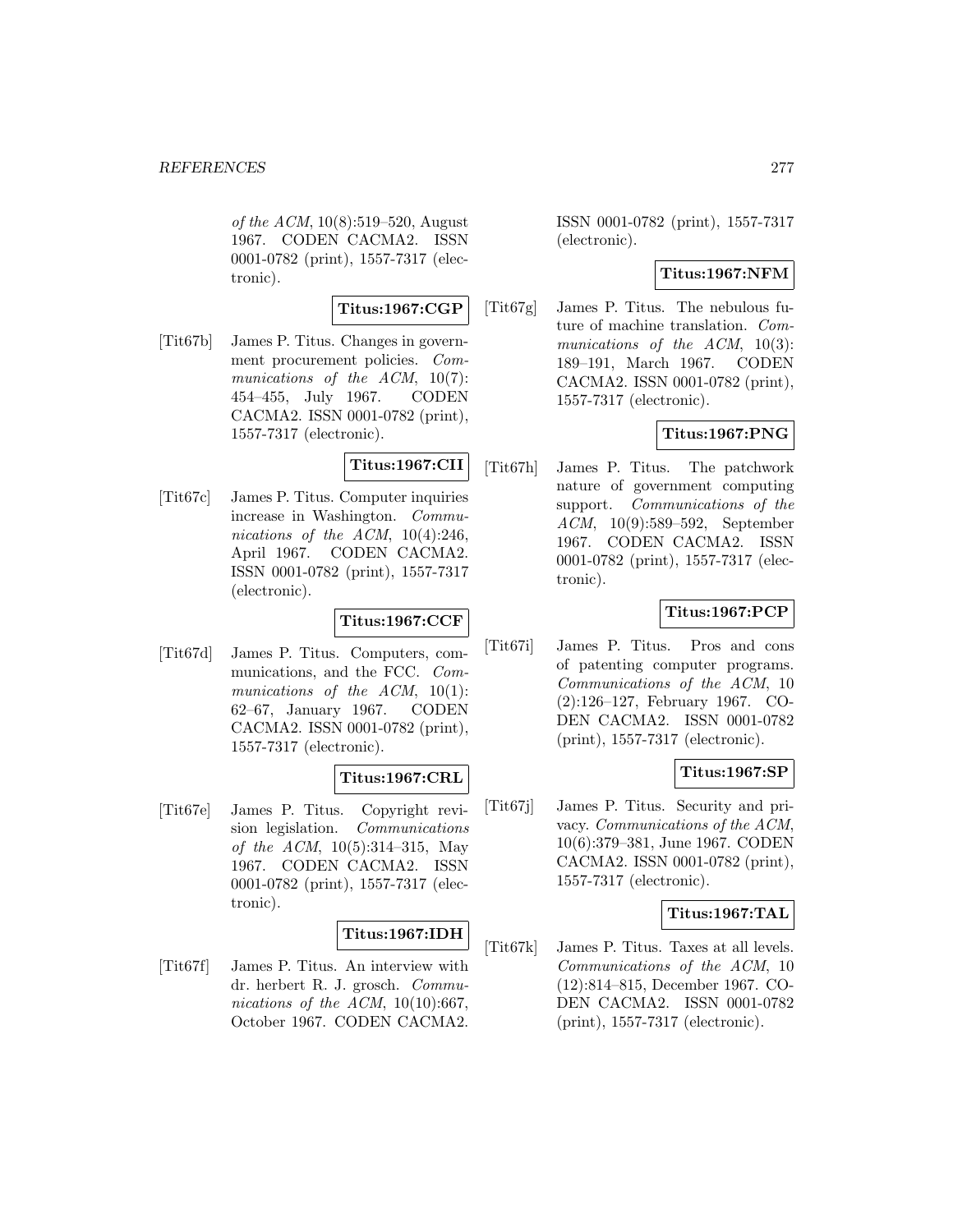#### **Titus:1967:WCS**

[Tit67l] James P. Titus. Washington commentary: Service bureaus versus banks. Communications of the ACM, 10(11):744–745, November 1967. CODEN CACMA2. ISSN 0001-0782 (print), 1557-7317 (electronic).

# **Tarter:1966:NUK**

[TK66] Michael E. Tarter and Richard A. Kronmal. Non-uniform key distribution and address calculation sorting. Communications of the ACM, 9(7):481, July 1966. CODEN CACMA2. ISSN 0001-0782 (print), 1557-7317 (electronic).

#### **Tonge:1965:QSL**

[TKN65] Fred M. Tonge, Peter Keller, and Allen Newell. QUIKSCRIPT — A SIMSCRIPT-like language for the G-20. Communications of the ACM, 8(6):350–354, June 1965. CODEN CACMA2. ISSN 0001-0782 (print), 1557-7317 (electronic).

#### **Teichroew:1966:CSD**

[TL66a] Daniel Teichroew and John Francis Lubin. Computer simulation discussion of the technique and comparison of languages. Communications of the ACM, 9(10): 723–741, October 1966. CODEN CACMA2. ISSN 0001-0782 (print), 1557-7317 (electronic).

# **Teichrow:1966:CSD**

[TL66b] Daniel Teichrow and John Francis Lubin. Computer simulation– discussion of the technique and comparison of languages. Communications of the ACM, 9(10): 723–741, October 1966. CODEN CACMA2. ISSN 0001-0782 (print), 1557-7317 (electronic).

## **Tobey:1965:BMF**

[Tob65] George D. Tobey. Bit manipulation in Fortran language. Communications of the ACM, 8(6):378, June 1965. CODEN CACMA2. ISSN 0001-0782 (print), 1557-7317 (electronic).

# **Tobey:1966:EFA**

[Tob66a] R. G. Tobey. Experience with FOR-MAC algorithm design. Communications of the ACM,  $9(8):589-597$ , August 1966. CODEN CACMA2. ISSN 0001-0782 (print), 1557-7317 (electronic).

## **Tobey:1966:EMM**

[Tob66b] Robert G. Tobey. Eliminating monotonous mathematics with FORMAC. Communications of the ACM, 9(10):742–751, October 1966. CODEN CACMA2. ISSN 0001-0782 (print), 1557-7317 (electronic).

#### **Tonge:1961:T**

[Ton61] F. M. Tonge. Targeteer. Communications of the ACM,  $4(5):236$ , May 1961. CODEN CACMA2. ISSN 0001-0782 (print), 1557-7317 (electronic).

#### **Tornheim:1961:ICM**

[Tor61] Leonard Tornheim. Inversion of a complex matrix. Communications of the ACM, 4(9):398, September 1961. CODEN CACMA2. ISSN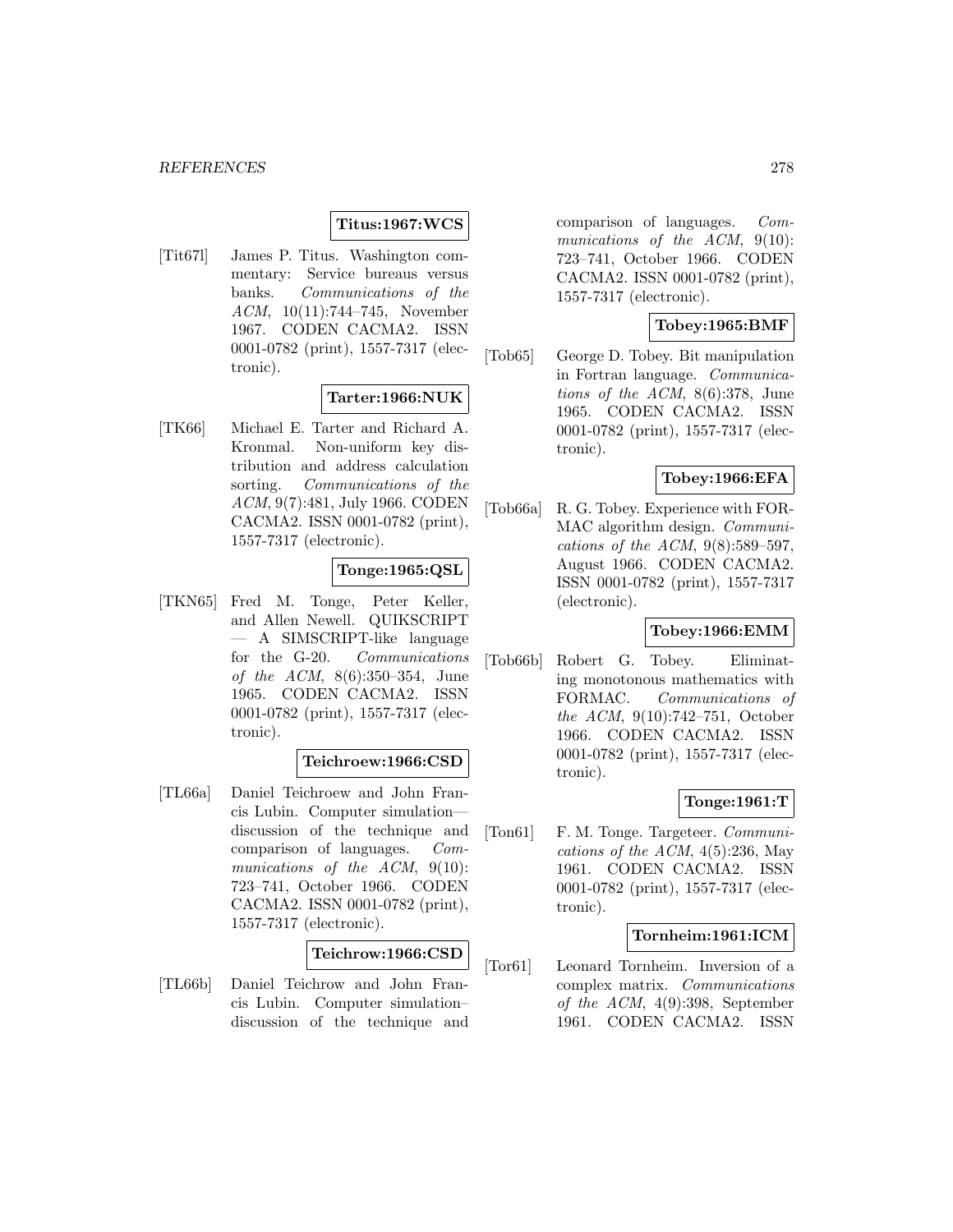0001-0782 (print), 1557-7317 (electronic).

# **Traub:1960:CPP**

[Tra60a] J. F. Traub. Comment on a previous paper [M. J. Aegerter, Construction of a Set of Test Matrices, Comm. ACM **2**(8), 10–12 August (1990)]. Communications of the ACM, 3(6):352, June 1960. CO-DEN CACMA2. ISSN 0001-0782 (print), 1557-7317 (electronic). See [Aeg59].

## **Traub:1960:CNM**

[Tra60b] J. F. Traub. Comments on a recent paper ["A New Method of Computation of Square Roots Without Using Division"]. Communications of the ACM, 3(2):86, February 1960. CODEN CACMA2. ISSN 0001-0782 (print), 1557-7317 (electronic). See [Sar59].

# **Traub:1961:CIM**

[Tra61a] J. F. Traub. Comparison of iterative methods for the calculation of n th roots. Communications of the ACM, 4(3):143–145, March 1961. CODEN CACMA2. ISSN 0001-0782 (print), 1557-7317 (electronic).

#### **Traub:1961:CIF**

[Tra61b] J. F. Traub. On a class of iteration formulas and some historical notes. Communications of the ACM, 4 (6):276–278, June 1961. CODEN CACMA2. ISSN 0001-0782 (print), 1557-7317 (electronic).

# **Traub:1962:IC**

[Tra62a] J. F. Traub. IFIP-62: Comments. Communications of the ACM, 5 (10):500–501, October 1962. CO-DEN CACMA2. ISSN 0001-0782 (print), 1557-7317 (electronic).

# **Travis:1962:DAI**

[Tra62b] Larry E. Travis. In defense of artificial intelligence research. Communications of the ACM,  $5(1):6-7$ , January 1962. CODEN CACMA2. ISSN 0001-0782 (print), 1557-7317 (electronic).

# **Traub:1963:UPI**

[Tra63] J. F. Traub. USA participation in an international standard glossary on information processing. Communications of the  $ACM$ ,  $6(11)$ : 658–659, November 1963. CODEN CACMA2. ISSN 0001-0782 (print), 1557-7317 (electronic).

## **Traub:1964:NPW**

[Tra64] J. F. Traub. The new program of work for the international standard vocabulary in computers and information processing. Communications of the  $ACM$ ,  $7(11)$ : 662, November 1964. CODEN CACMA2. ISSN 0001-0782 (print), 1557-7317 (electronic).

## **Traub:1965:ASI**

[Tra65] J. F. Traub. American Standard and IFIP /ICC vocabularies compared. Communications of the ACM, 8(6):361–362, June 1965. CODEN CACMA2. ISSN 0001-0782 (print), 1557-7317 (electronic).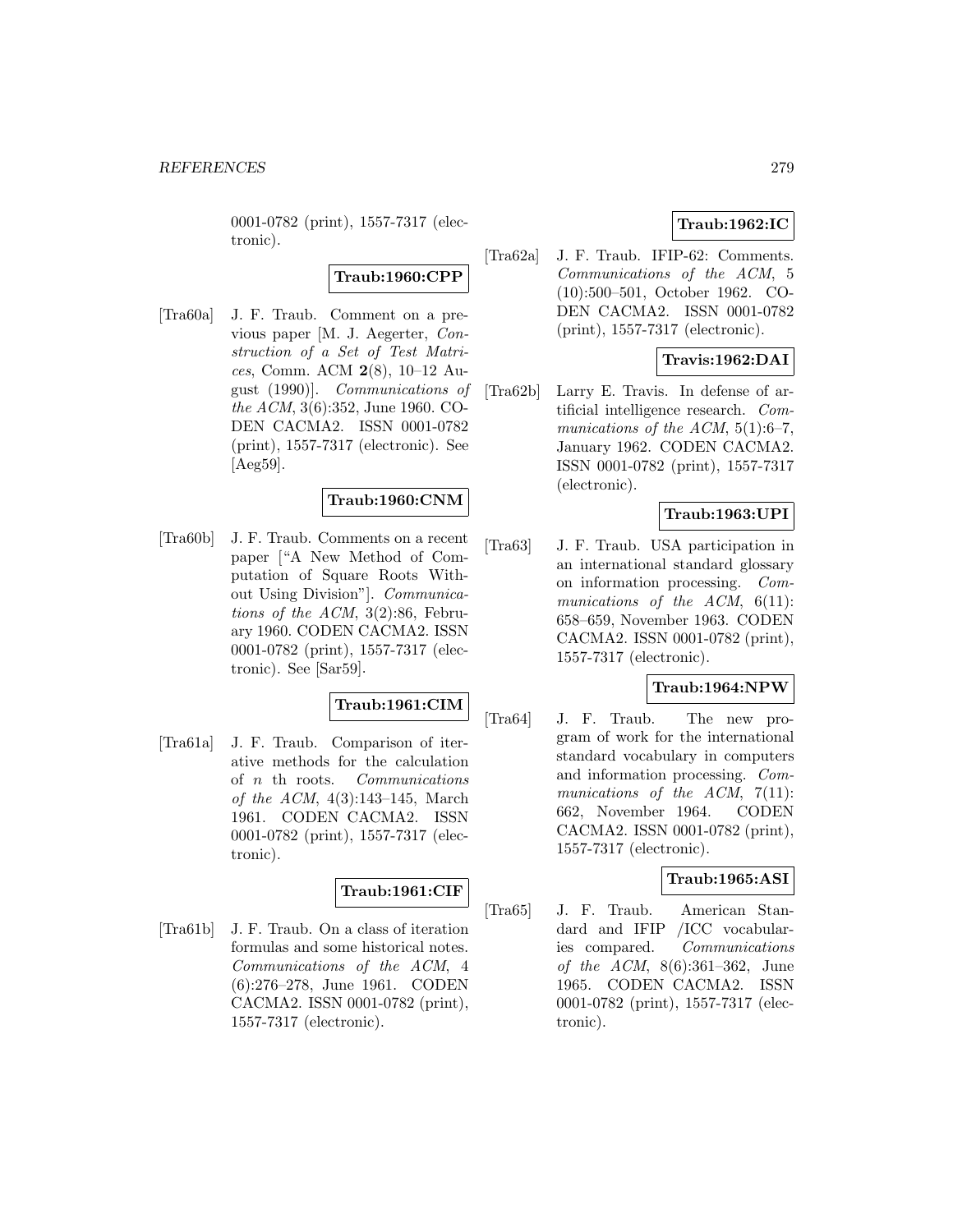# **Tracht:1982:RNR**

[Tra82] Allen E. Tracht. Remark on "Algorithm 334: Normal Random Deviates". ACM Transactions on Mathematical Software, 8(1):89, March 1982. CODEN ACMSCU. ISSN 0098-3500. See [Bel68].

# **Trotter:1962:AP**

[Tro62] H. F. Trotter. Algorithm 115: Perm. Communications of the ACM, 5(8):434–435, August 1962. CODEN CACMA2. ISSN 0001- 0782 (print), 1557-7317 (electronic).

#### **Truitt:1967:TCC**

[Tru67] T. D. Truitt. Thoughts on continuous change simulation languages. Communications of the ACM, 10 (8):463, August 1967. CODEN CACMA2. ISSN 0001-0782 (print), 1557-7317 (electronic).

#### **Thacher:1963:ACEb**

[TS63] Henry C. Thacher, Jr. and Paul Shaman. Algorithm 181: Complementary error function—large X. Communications of the ACM, 6(6):315, June 1963. CODEN CACMA2. ISSN 0001-0782 (print), 1557-7317 (electronic).

#### **TadeudeMedeiros:1969:APF**

[TS69a] Adilson Tadeu de Medeiros and Georges Schwachheim. Algorithm 349: Polygamma functions with arbitrary precision [S14]. Communications of the ACM, 12(4): 213–214, April 1969. CODEN CACMA2. ISSN 0001-0782 (print), 1557-7317 (electronic). See certification [Lew75].

# **Tomlin:1969:RAE**

[TS69b] F. K. Tomlin and L. B. Smith. Remark on Algorithm 178 [E4]: Direct search. Communications of the ACM, 12(11):637–638, November 1969. CODEN CACMA2. ISSN 0001-0782 (print), 1557-7317 (electronic).

## **Taylor:1961:SCA**

[TTW61] Warren Taylor, Lloyd Turner, and Richard Waychoff. A syntactical chart of ALGOL 60. Communications of the ACM,  $4(9)$ : 393, September 1961. CODEN CACMA2. ISSN 0001-0782 (print), 1557-7317 (electronic).

## **Tucker:1965:ELS**

[Tuc65] S. G. Tucker. Emulation of large systems. Communications of the ACM, 8(12):753–761, December 1965. CODEN CACMA2. ISSN 0001-0782 (print), 1557-7317 (electronic). Originally appeared in ACM Reprogramming Conference, Princeton, Jun 1965.

## **Turner:1966:CB**

[Tur66] L. Richard Turner. On the confusion between "0" and "O". Communications of the ACM, 9(1):35, January 1966. CODEN CACMA2. ISSN 0001-0782 (print), 1557-7317 (electronic).

## **Taulbee:1966:NCT**

[TW66] Orrin E. Taulbee and John T. Welch, Jr. A new classification theory leading to automatic pattern recognition. Communications of the ACM, 9(7):476, July 1966. CODEN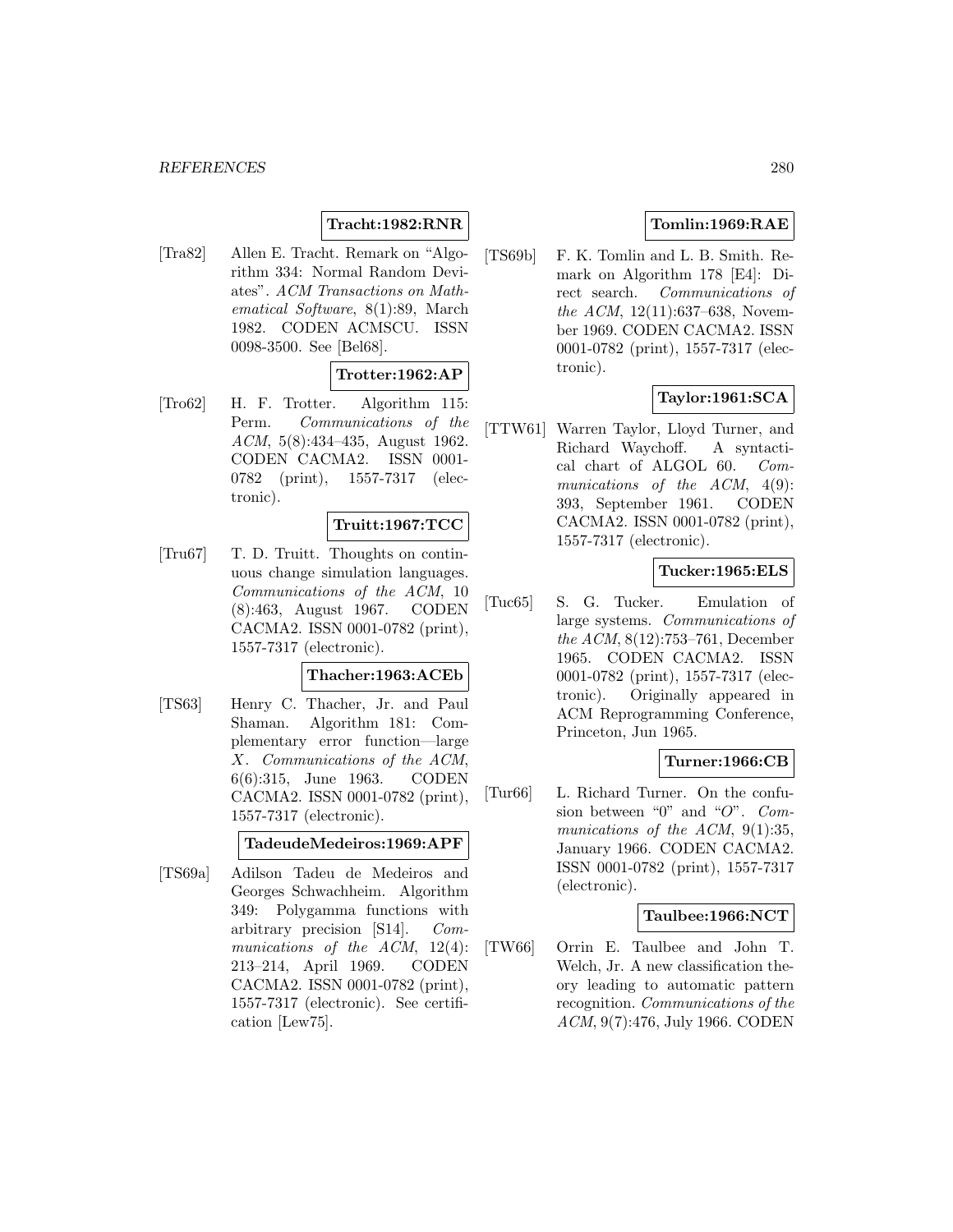CACMA2. ISSN 0001-0782 (print), 1557-7317 (electronic).

# **Uhr:1966:GIF**

[Uhr66] Leonard Uhr. Is the groping IR field ready for a costly crash program? Communications of the ACM, 9 (4):241–242, April 1966. CODEN CACMA2. ISSN 0001-0782 (print), 1557-7317 (electronic).

# **Ulrich:1969:ESA**

[Ulr69] Ernst G. Ulrich. Exclusive simulation of activity in digital networks. Communications of the ACM, 12 (2):102–110, February 1969. CO-DEN CACMA2. ISSN 0001-0782 (print), 1557-7317 (electronic).

# **Unger:1964:GHP**

[Ung64] Stephen H. Unger. GIT—a heuristic program for testing pairs of directed line graphs for isomorphism. Communications of the ACM, 7 (1):26–34, January 1964. CODEN CACMA2. ISSN 0001-0782 (print), 1557-7317 (electronic).

## **Unger:1968:GPC**

[Ung68] Stephen H. Unger. A global parser for context-free phrase structure grammars. Communications of the ACM, 11(4):240–247, April 1968. CODEN CACMA2. ISSN 0001-0782 (print), 1557-7317 (electronic).

## **Utman:1963:SAR**

[Utm63] R. E. Utman. Suggestions on AL-GOL 60 (ROME) issues. Communications of the ACM,  $6(1):20-23$ , January 1963. CODEN CACMA2.

ISSN 0001-0782 (print), 1557-7317 (electronic).

## **Vandergraft:1961:CAS**

[Van61] James S. Vandergraft. Certification of Algorithm 3: Solution of polynomial equations by Bairstow Hitchcock method. Communications of the ACM,  $4(2):105$ , February 1961. CODEN CACMA2. ISSN 0001-0782 (print), 1557-7317 (electronic).

# **vandeRiet:1963:ACA**

[van63a] R. P. van de Riet. Algorithm 186: Complex arithmetic. Communications of the ACM, 6(7):386– 387, July 1963. CODEN CACMA2. ISSN 0001-0782 (print), 1557-7317 (electronic).

# **vandeRiet:1963:ADD**

[van63b] R. P. van de Riet. Algorithm 187: Differences and derivatives. Communications of the ACM, 6(7):387, July 1963. CODEN CACMA2. ISSN 0001-0782 (print), 1557-7317 (electronic).

## **VanHorn:1968:TCD**

[Van68a] Earl C. Van Horn. Three criteria for designing computing systems to facilitate debugging. Communications of the ACM,  $11(5):360-$ 365, May 1968. CODEN CACMA2. ISSN 0001-0782 (print), 1557-7317 (electronic).

#### **vanReeken:1968:LED**

[van68b] A. J. van Reeken. Letter to the Editor: Dealing with Neely's algorithms. Communications of the ACM, 11(3):149–150, March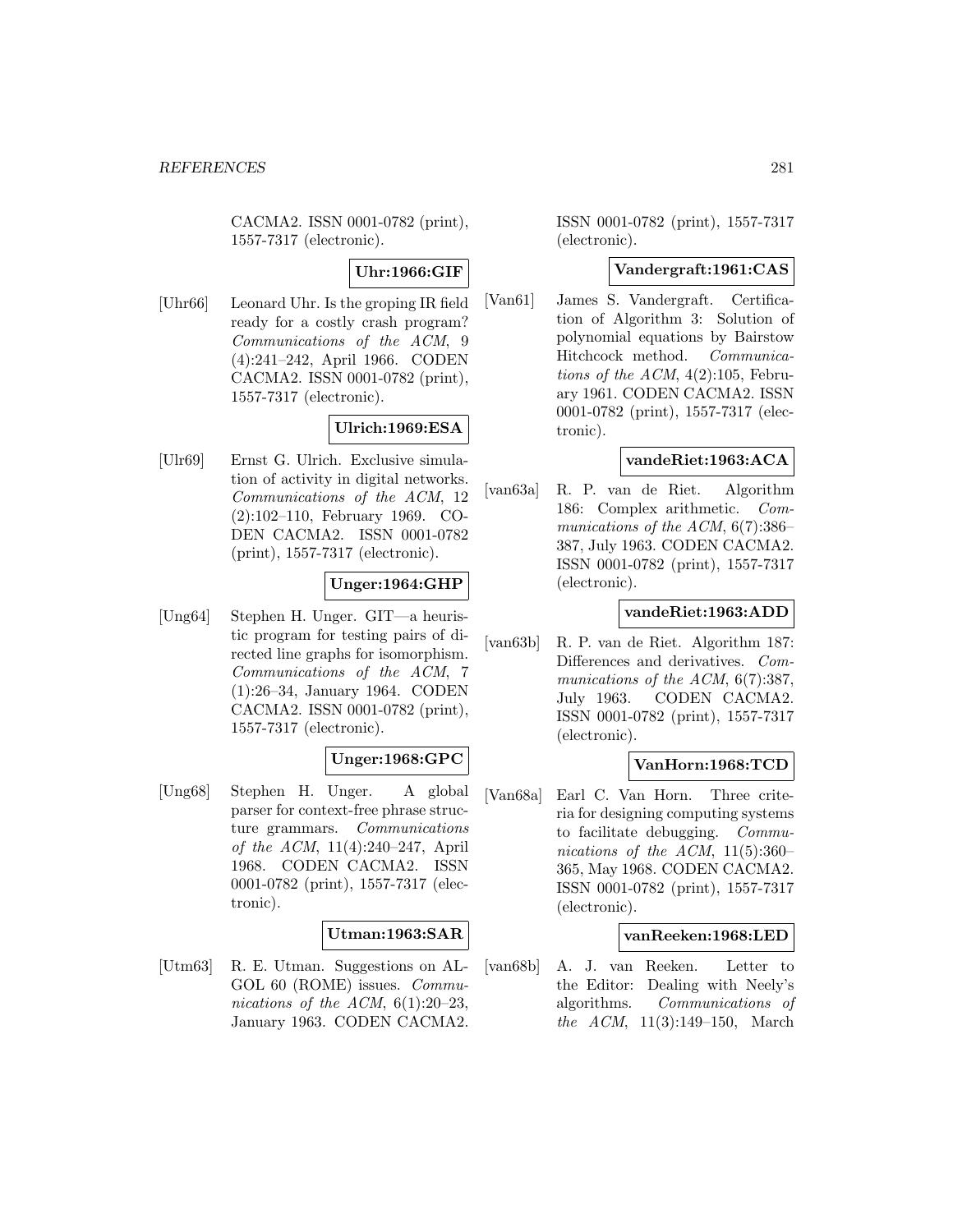1968. CODEN CACMA2. ISSN 0001-0782 (print), 1557-7317 (electronic). See [Nee66].

## **VanTassel:1969:ACT**

[Van69] Dennie Van Tassel. Advanced cryptographic techniques for computers. Communications of the ACM, 12 (12):664–665, December 1969. CO-DEN CACMA2. ISSN 0001-0782 (print), 1557-7317 (electronic).

# **Varah:1965:CAE**

[Var65] J. M. Varah. Certification of Algorithm 203 [E4]: STEEP1. Communications of the ACM, 8(3):171, March 1965. CODEN CACMA2. ISSN 0001-0782 (print), 1557-7317 (electronic).

## **Vasilakos:1962:DMB**

[Vas62] G. J. Vasilakos. A decision matrix as the basis for a simple data input routine. Communications of the ACM, 5(12):599–601, December 1962. CODEN CACMA2. ISSN 0001-0782 (print), 1557-7317 (electronic).

## **Vazsonyi:1961:LMS**

[Vaz61] Andrew Vazsonyi. An on-line management system using English language. Communications of the  $ACM$ ,  $4(9):405$ , September 1961. CODEN CACMA2. ISSN 0001-0782 (print), 1557-7317 (electronic).

# **vandeRiet:1963:CAI**

[vdR63] R. P. van de Riet. Certification of Algorithm 73: Incomplete elliptic integrals. Communications of the ACM, 6(4):167, April 1963. CO-DEN CACMA2. ISSN 0001-0782 (print), 1557-7317 (electronic).

## **Veinott:1966:MPD**

[Vei66a] C. G. Veinott. More on programming decision tables. Communications of the ACM, 9(7):485, July 1966. CODEN CACMA2. ISSN 0001-0782 (print), 1557-7317 (electronic).

# **Veinott:1966:PDT**

[Vei66b] Cyril G. Veinott. Programming decision tables in FORTRAN, COBOL or ALGOL. Communications of the ACM,  $9(1):31-35$ , January 1966. CODEN CACMA2. ISSN 0001-0782 (print), 1557-7317 (electronic).

# **Veronis:1965:NUD**

[Ver65] George Veronis. A note on the use of a digital computer for doing tedious algebra and programming. Communications of the ACM, 8 (10):625–626, October 1965. CO-DEN CACMA2. ISSN 0001-0782 (print), 1557-7317 (electronic).

## **Verhoef:1966:DML**

[Ver66] E. W. Verhoef. Design of a multi-level file management system. Communications of the ACM, 9(7): 476, July 1966. CODEN CACMA2. ISSN 0001-0782 (print), 1557-7317 (electronic).

## **Verhoeff:1961:IUB**

[VGB61] J. Verhoeff, W. Goffman, and Jack Belzer. Inefficiency of the use of Boolean functions for information retrieval systems. Commu-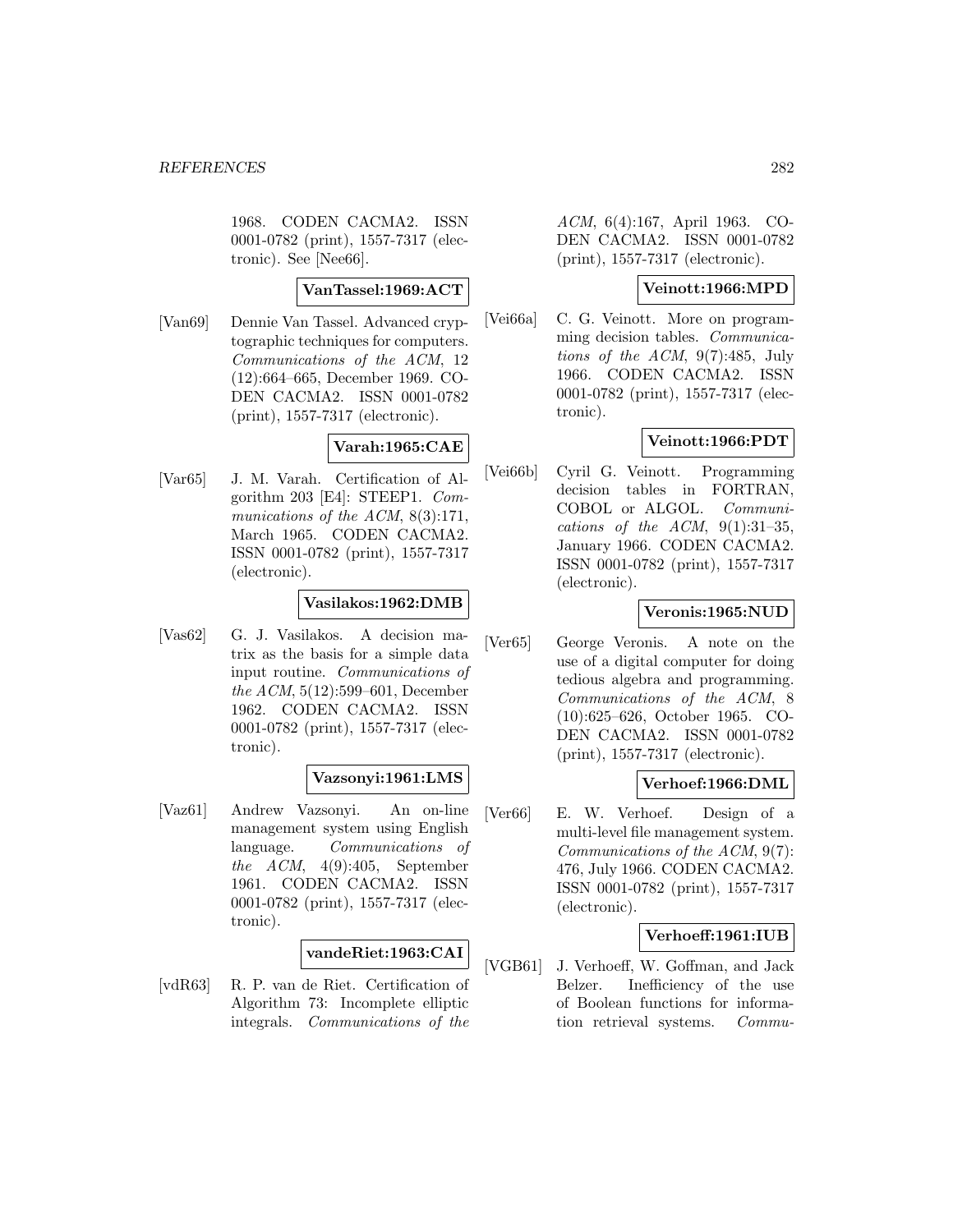nications of the ACM,  $4(12):557-$ 558, 594, December 1961. CODEN CACMA2. ISSN 0001-0782 (print), 1557-7317 (electronic).

## **Vandergraft:1969:RAC**

[VM69] James Vandergraft and Charles Mesztenyi. Remark on Algorithm 314 [C5]: Finding a solution of  $N$  functional equations in N unknowns. Communications of the ACM,  $12(1):38-39$ , January 1969. CODEN CACMA2. ISSN 0001-0782 (print), 1557-7317 (electronic).

## **vonSydow:1967:CTA**

[von67] L. von Sydow. Computer typesetting of ALGOL. Communications of the ACM, 10(3):172–174, March 1967. CODEN CACMA2. ISSN 0001-0782 (print), 1557-7317 (electronic).

#### **Voorhees:1960:STR**

[Voo60] Edward A. Voorhees. Some thoughts on reconciling various character set proposals. Communications of the ACM, 3(7):408– 409, July 1960. CODEN CACMA2. ISSN 0001-0782 (print), 1557-7317 (electronic).

#### **Voss:1964:DAP**

[Vos64] J. R. Voss. In defense of ALGOL 60 as a publication language. Communications of the ACM,  $7(1):2$ , January 1964. CODEN CACMA2. ISSN 0001-0782 (print), 1557-7317 (electronic).

# **Vos:1973:RAC**

[Vos73] H. Vos. Remark on "Algorithm 300: Coulomb wave functions". Communications of the ACM,  $16(5):308-$ 309, May 1973. CODEN CACMA2. ISSN 0001-0782 (print), 1557-7317 (electronic). See [Gun67].

#### **verSteeg:1964:THL**

[vS64] R. L. ver Steeg. Talk—a highlevel source language debugging technique with real-time data extraction: 26. Communications of the ACM, 7(7):418–419, July 1964. CODEN CACMA2. ISSN 0001-0782 (print), 1557-7317 (electronic).

## **Wagner:1960:LEP**

[Wag60] Francis V. Wagner. Letter to the Editor: Programming and operating systems for SHARE machines (IBM 704, IBM 709, IBM 7090). Communications of the ACM, 3 (12):A9, December 1960. CODEN CACMA2. ISSN 0001-0782 (print), 1557-7317 (electronic).

## **Waite:1967:EPG**

[Wai67a] William M. Waite. An efficient procedure for the generation of closed subsets. Communications of the ACM, 10(3):169–171, March 1967. CODEN CACMA2. ISSN 0001-0782 (print), 1557-7317 (electronic).

#### **Waite:1967:LIM**

[Wai67b] William M. Waite. A language independent macro processor. Communications of the ACM, 10(7): 433–440, July 1967. CODEN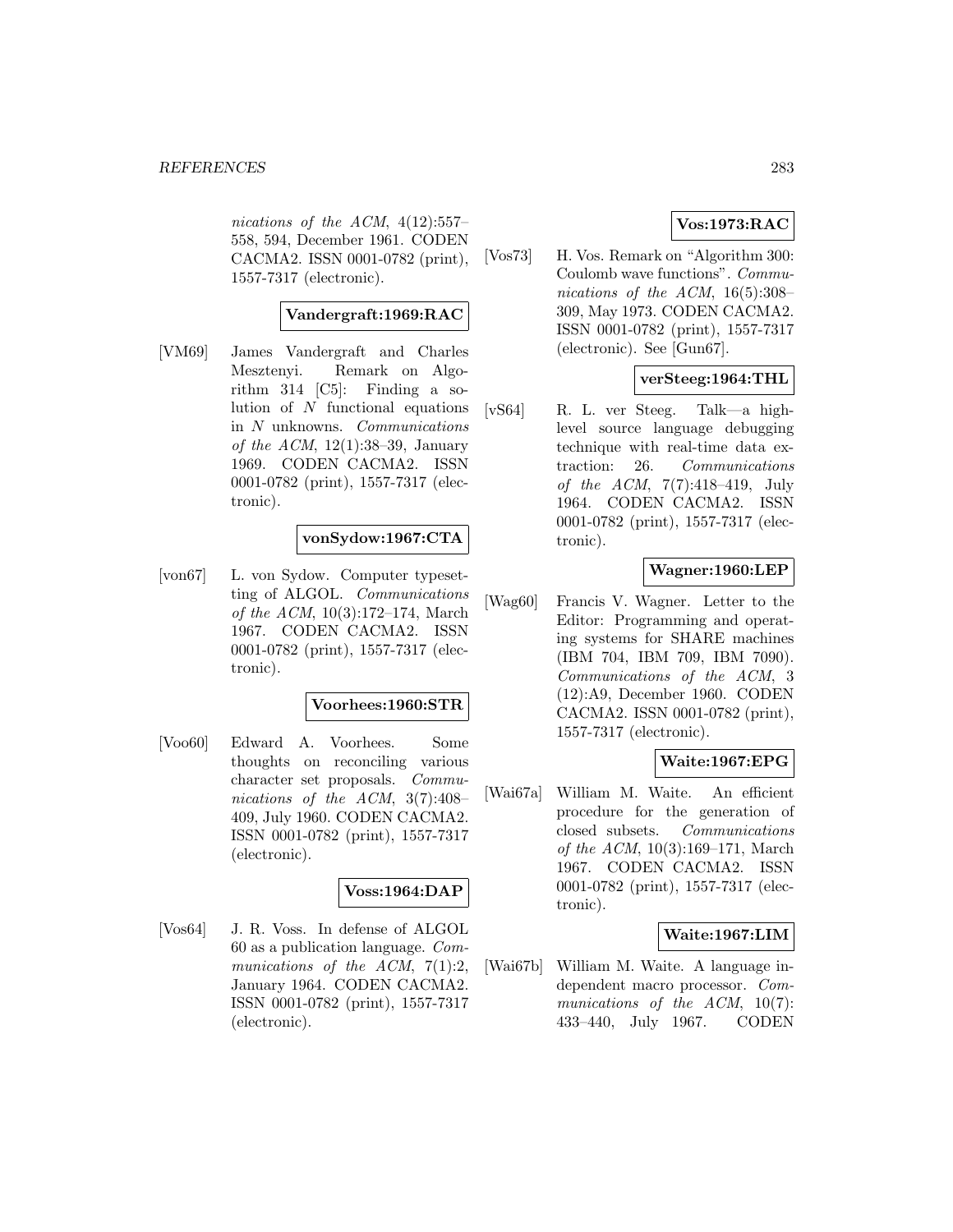CACMA2. ISSN 0001-0782 (print), 1557-7317 (electronic).

## **Waks:1963:CRC**

[Wak63] David J. Waks. Conversion, reconversion and comparison techniques in variable-length sorting. Communications of the ACM,  $6(5):267-$ 272, May 1963. CODEN CACMA2. ISSN 0001-0782 (print), 1557-7317 (electronic).

# **Walsh:1962:AO**

[Wal62] Philip J. Walsh. Algorithm 127: Ortho. Communications of the ACM, 5(10):511–513, October 1962. CODEN CACMA2. ISSN 0001-0782 (print), 1557-7317 (electronic).

# **Walter:1963:ALV**

[Wal63] Henry F. Walter. Algorithm 151: Location of a vector in a lexicographically ordered list. Communications of the  $ACM$ ,  $6(2):68$ , February 1963. CODEN CACMA2. ISSN 0001-0782 (print), 1557-7317 (electronic).

# **Wallack:1964:CAS**

[Wal64] Philip Wallack. Certification of Algorithm 203: Steep1. Communications of the ACM,  $7(10):585$ , October 1964. CODEN CACMA2. ISSN 0001-0782 (print), 1557-7317 (electronic).

## **Walton:1966:TCC**

[Wal66] John J. Walton. Tensor calculations on the computer. Communications of the ACM,  $9(12):864$ , December 1966. CODEN CACMA2. ISSN

0001-0782 (print), 1557-7317 (electronic).

## **Walton:1967:TCC**

[Wal67] John J. Walton. Tensor calculations on computer: appendix. Communications of the ACM, 10(3):183–186, March 1967. CODEN CACMA2. ISSN 0001-0782 (print), 1557-7317 (electronic).

# **Wang:1960:PTP**

[Wan60] Hao Wang. Proving theorems by pattern recognition I. Communications of the ACM,  $3(4):220-234$ , April 1960. CODEN CACMA2. ISSN 0001-0782 (print), 1557-7317 (electronic).

# **Wang:1962:ISA**

[Wan62] T. L. Wang. An information system with the ability to extract intelligence from data. Communications of the ACM,  $5(1):16-18$ , January 1962. CODEN CACMA2. ISSN 0001-0782 (print), 1557-7317 (electronic).

# **Ware:1960:SCT**

[War60] Willis H. Ware. Soviet computer technology — 1959. Communications of the ACM, 3(3):131–166, March 1960. CODEN CACMA2. ISSN 0001-0782 (print), 1557-7317 (electronic).

## **Warburton:1965:LES**

[War65] Peter Warburton. Letter to the Editor: suggestions for ACM's long-term growth. Communications of the ACM, 8(1):71, January 1965. CODEN CACMA2. ISSN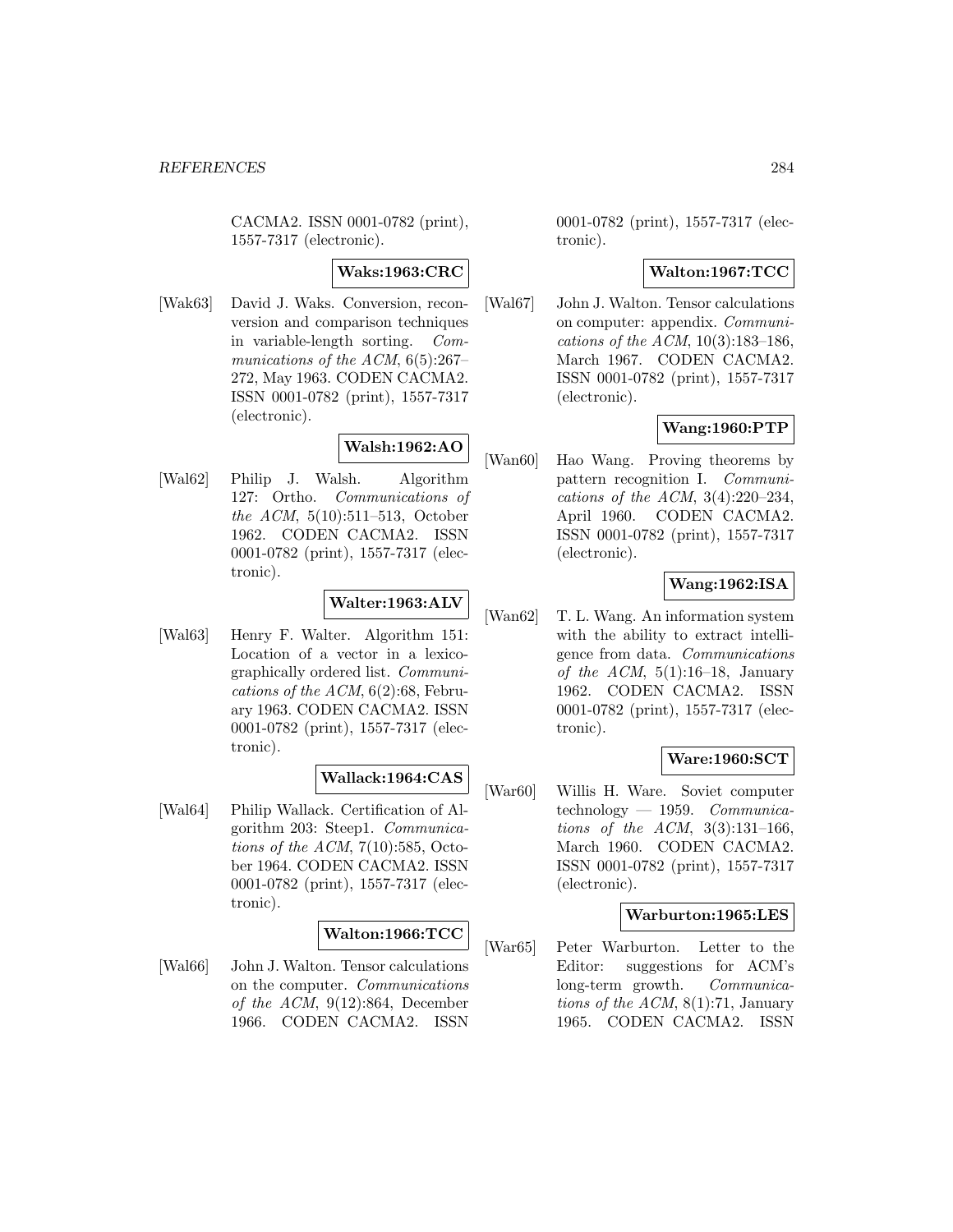0001-0782 (print), 1557-7317 (electronic).

#### **Wasscher:1963:ASa**

[Was63a] E. J. Wasscher. Algorithm 203: STEEP1. Communications of the ACM, 6(9):517–519, September 1963. CODEN CACMA2. ISSN 0001-0782 (print), 1557-7317 (electronic).

# **Wasscher:1963:ASb**

[Was63b] E. J. Wasscher. Algorithm 204: STEEP2. Communications of the ACM, 6(9):519, September 1963. CODEN CACMA2. ISSN 0001-0782 (print), 1557-7317 (electronic).

#### **Wasscher:1963:RAM**

[Was63c] E. J. Wasscher. Remark on Algorithm 129 MINIFUN: MINIFUN. Communications of the ACM, 6 (9):521, September 1963. CO-DEN CACMA2. ISSN 0001-0782 (print), 1557-7317 (electronic). See [Whi62a].

## **Wasscher:1965:RAE**

[Was65] E. J. Wasscher. Remark on Algorithm 205 [E4]: ATIVE. Communications of the ACM, 8(3):171, March 1965. CODEN CACMA2. ISSN 0001-0782 (print), 1557-7317 (electronic).

## **Waters:1966:MNI**

[Wat66] John Waters. Methods of numerical integration applied to a system having trivial function evaluations. Communications of the ACM, 9 (4):293–296, April 1966. CODEN

CACMA2. ISSN 0001-0782 (print), 1557-7317 (electronic).

#### **Watts:1967:MRG**

[Wat67] G. E. Watts. In memory of Richard Goodman. Communications of the ACM, 10(12):757, December 1967. CODEN CACMA2. ISSN 0001-0782 (print), 1557-7317 (electronic).

## **Watson:1969:CAE**

[Wat69] Wayne T. Watson. Certification of Algorithm 296 [E2]: Generalized least squares fit by orthogonal polynomials. Communications of the ACM, 12(11):636–637, November 1969. CODEN CACMA2. ISSN 0001-0782 (print), 1557-7317 (electronic).

## **Wall:1963:PMP**

[WB63] Elizabeth Wall and Richard M. Brown. A penny-matching program. Communications of the ACM, 6(6):307–308, June 1963. CODEN CACMA2. ISSN 0001- 0782 (print), 1557-7317 (electronic).

## **Wactlar:1964:MTA**

[WB64] H. D. Wactlar and M. P. Barnett. Mechanization of tedious algebra—the e coefficients of theoretical chemistry. Communications of the ACM, 7(12):704–710, December 1964. CODEN CACMA2. ISSN 0001-0782 (print), 1557-7317 (electronic).

# **Weldon:1965:ABN**

[WB65] Roger J. Weldon and Robert L. Baker. Applications of binary num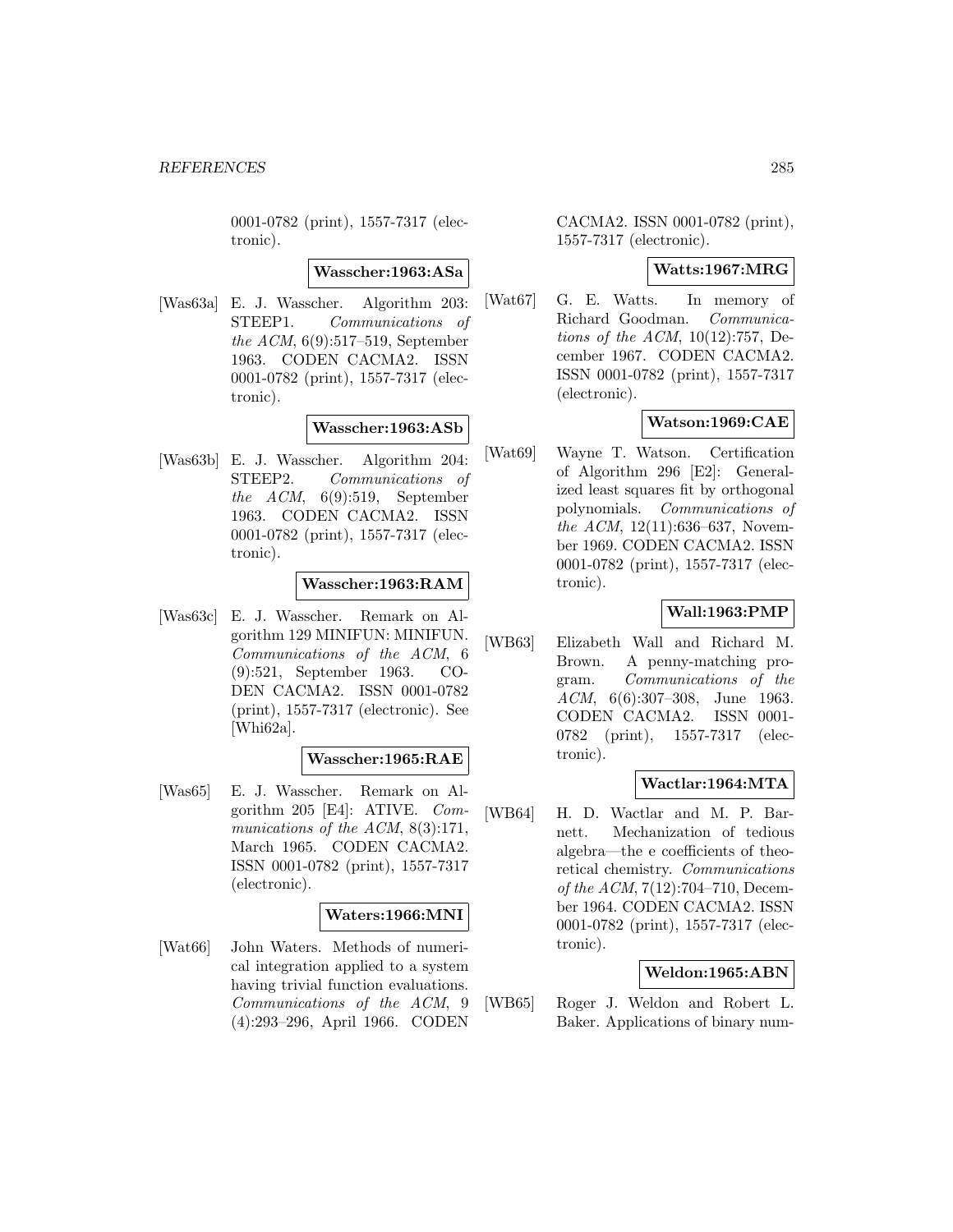bers in computer routines. Communications of the ACM, 8(5):315– 318, May 1965. CODEN CACMA2. ISSN 0001-0782 (print), 1557-7317 (electronic).

# **Whipple:1965:ROR**

[WDHS65] Gerald H. Whipple, James F. Dickson, Hiroshi Horibe, and Lawrence Stark. Remote, online, realtime computer diagnosis of the clinical electrocardiogram. Communications of the ACM,  $8(1):49-52$ , January 1965. CODEN CACMA2. ISSN 0001-0782 (print), 1557-7317 (electronic).

# **Weber:1967:MIE**

[Web67] Helmut Weber. A microprogrammed implementation of EU-LER on IBM System/360 model 30. Communications of the ACM, 10 (9):549–558, September 1967. CO-DEN CACMA2. ISSN 0001-0782 (print), 1557-7317 (electronic).

# **Wegner:1960:TCO**

[Weg60a] Peter Wegner. A technique for counting ones in a binary computer. Communications of the ACM, 3(5): 322, May 1960. CODEN CACMA2. ISSN 0001-0782 (print), 1557-7317 (electronic).

# **Wegstein:1960:AR**

[Weg60b] J. Wegstein. Algorithm 2: Rootfinder. Communications of the ACM, 3(2):74, February 1960. CO-DEN CACMA2. ISSN 0001-0782 (print), 1557-7317 (electronic).

# **Wegstein:1960:AA**

[Weg60c] J. H. Wegstein. Algorithms: Announcement. Communications of the  $ACM$ ,  $3(2):73$ , February 1960. CODEN CACMA2. ISSN 0001-0782 (print), 1557-7317 (electronic).

# **Wegner:1962:CBI**

[Weg62a] Peter Wegner. Communications between independently translated blocks. Communications of the ACM, 5(7):376–381, July 1962. CODEN CACMA2. ISSN 0001- 0782 (print), 1557-7317 (electronic).

# **Wegner:1962:PAT**

[Weg62b] Peter Wegner. Priority assignment in a time-shared computer installation. Communications of the ACM, 5(2):95, February 1962. CODEN CACMA2. ISSN 0001-0782 (print), 1557-7317 (electronic).

#### **Weinberg:1961:LEA**

[Wei61a] G. M. Weinberg. Letter to the Editor: ALGOL: pleasure through pain. Communications of the ACM, 4(6):252, June 1961. CODEN CACMA2. ISSN 0001-0782 (print), 1557-7317 (electronic).

#### **Weinberg:1961:PEC**

[Wei61b] G. M. Weinberg. Programmed error correction on a decimal computer. Communications of the ACM, 4 (4):174–175, April 1961. CODEN CACMA2. ISSN 0001-0782 (print), 1557-7317 (electronic).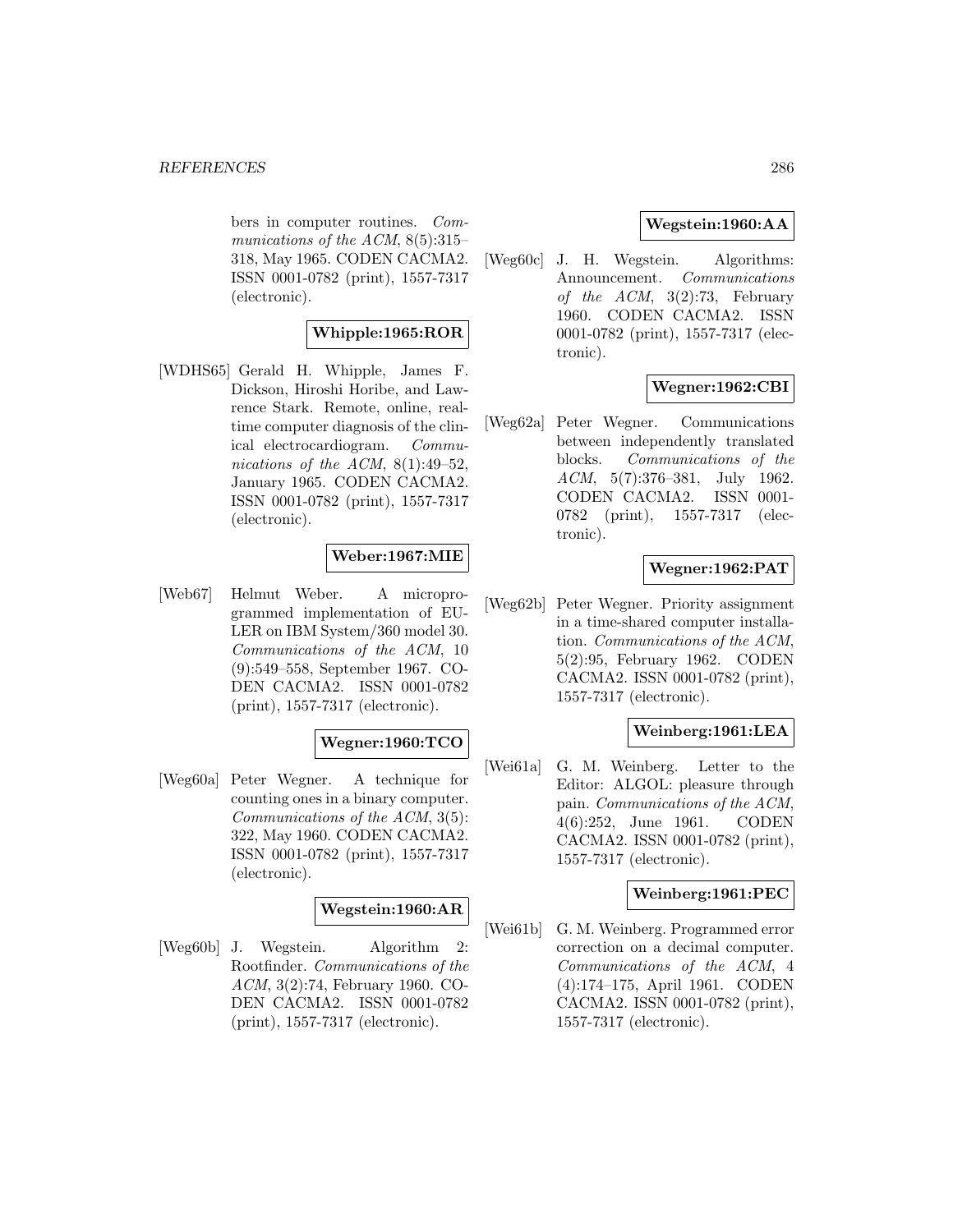# **Weil:1962:HPT**

[Wei62a] John W. Weil. A heuristic for page turning in a multiprogrammed computer. Communications of the ACM, 5(9):480–481, September 1962. CODEN CACMA2. ISSN 0001-0782 (print), 1557-7317 (electronic).

# **Weisert:1962:TSI**

[Wei62b] Conrad Weisert. Tape splitting in an iterative program. Communications of the ACM,  $5(2):102$ , February 1962. CODEN CACMA2. ISSN 0001-0782 (print), 1557-7317 (electronic).

## **Weizenbaum:1962:KLS**

[Wei62c] J. Weizenbaum. Knotted list structures. Communications of the ACM, 5(3):161–165, March 1962. CODEN CACMA2. ISSN 0001-0782 (print), 1557-7317 (electronic).

#### **Weimer:1963:STD**

[Wei63a] Don L. Weimer. A serial technique to determine minimum paths. Communications of the ACM, 6 (11):664–666, November 1963. CO-DEN CACMA2. ISSN 0001-0782 (print), 1557-7317 (electronic).

#### **Weizenbaum:1963:PLS**

[Wei63b] J. Weizenbaum. Programming languages: Symmetric list processor. Communications of the ACM, 6 (9):524–536, A1–A15, September 1963. CODEN CACMA2. ISSN 0001-0782 (print), 1557-7317 (electronic).

## **Weinberg:1964:SCP**

[Wei64a] G. M. Weinberg. Solutions of combinatorial problems using generating functions on a variablefield computer. Communications of the ACM, 7(9):530–534, September 1964. CODEN CACMA2. ISSN 0001-0782 (print), 1557-7317 (electronic).

# **Weisert:1964:C**

[Wei64b] Conrad H. Weisert. A comment. Communications of the ACM, 7(5): 314, May 1964. CODEN CACMA2. ISSN 0001-0782 (print), 1557-7317 (electronic).

# **Weizenbaum:1964:MRC**

[Wei64c] J. Weizenbaum. More on the reference counter method of erasing list structures. Communications of the ACM, 7(1):38, January 1964. CO-DEN CACMA2. ISSN 0001-0782 (print), 1557-7317 (electronic).

# **Weil:1965:TUD**

[Wei65a] Roman L. Weil, Jr. Testing the understanding of the difference between call by name and call by value in ALGOL 60. Communications of the ACM, 8(6):378, June 1965. CODEN CACMA2. ISSN 0001-0782 (print), 1557-7317 (electronic).

#### **Weingarten:1965:SCL**

[Wei65b] Fred W. Weingarten. Simulation of computer logic by Fortran arithmetic. Communications of the ACM, 8(8):516–517, August 1965. CODEN CACMA2. ISSN 0001-0782 (print), 1557-7317 (electronic).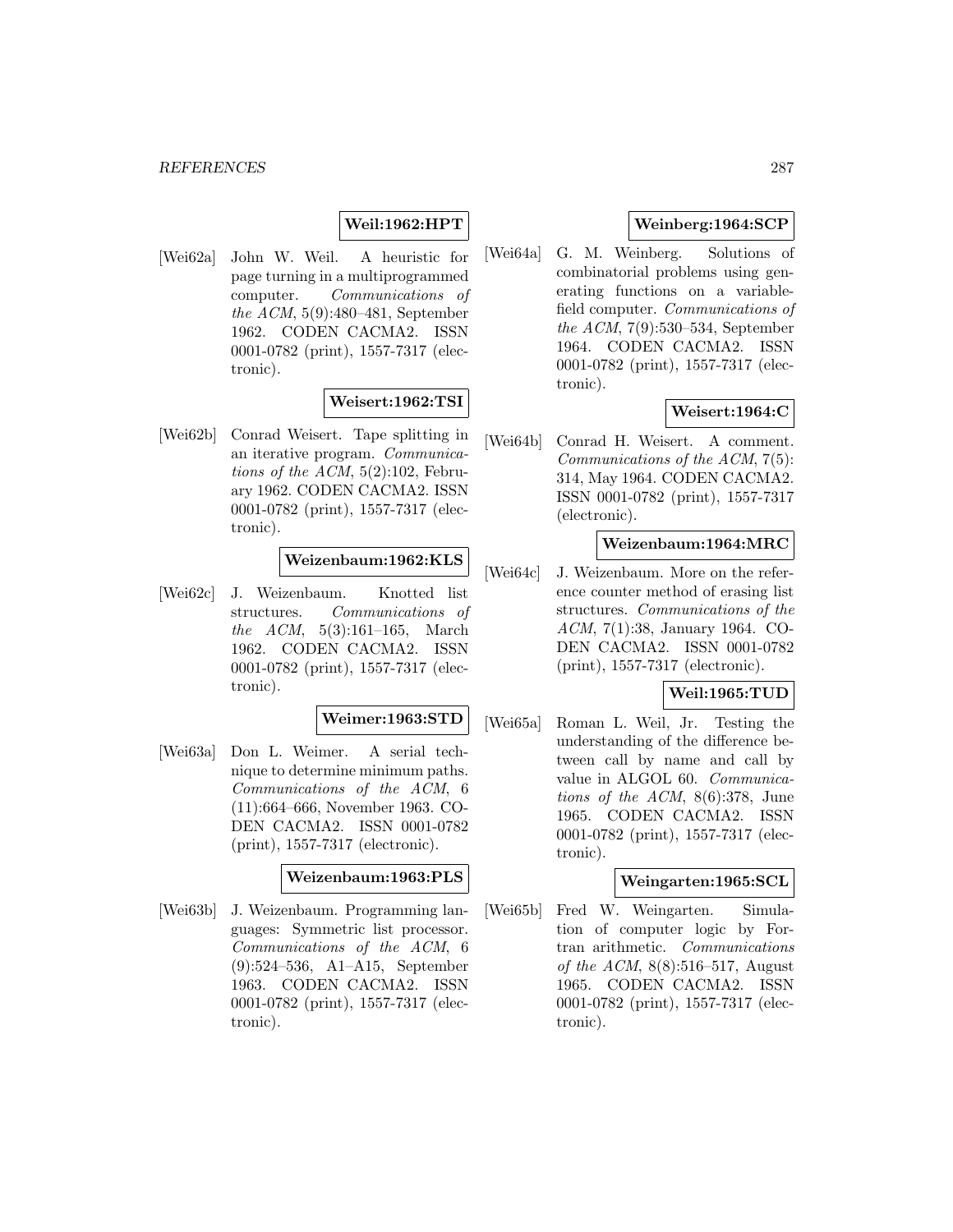#### **Weingarten:1966:ART**

[Wei66a] Allen Weingarten. Analyzing a real time system. Communications of the ACM, 9(7):478, July 1966. CO-DEN CACMA2. ISSN 0001-0782 (print), 1557-7317 (electronic).

## **Weingarten:1966:EDS**

[Wei66b] Allen Weingarten. The Eschenbach drum scheme. Communications of the ACM, 9(7):509–512, July 1966. CODEN CACMA2. ISSN 0001-0782 (print), 1557-7317 (electronic).

#### **Weizenbaum:1966:ECP**

[Wei66c] Joseph Weizenbaum. ELIZA A computer program for the study of natural language communication between man and machine. Communications of the ACM, 9 (1):36–45, January 1966. CODEN CACMA2. ISSN 0001-0782 (print), 1557-7317 (electronic).

#### **Weinert:1967:SFC**

[Wei67a] Arla E. Weinert. A SIMSCRIPT– FORTRAN case study. Communications of the ACM,  $10(12):784-$ 792, December 1967. CODEN CACMA2. ISSN 0001-0782 (print), 1557-7317 (electronic).

## **Weizenbaum:1967:CUC**

[Wei67b] Joseph Weizenbaum. Contextual understanding by computers. Communications of the ACM,  $10(8)$ : 474–480, August 1967. CODEN CACMA2. ISSN 0001-0782 (print), 1557-7317 (electronic).

## **Weiss:1969:LER**

[Wei69a] Eric A. Weiss. Letter to the Editor: response to galler, pinkerton, arden letter. Communications of the ACM, 12(6):302, June 1969. CO-DEN CACMA2. ISSN 0001-0782 (print), 1557-7317 (electronic).

## **Weizenbaum:1969:RRL**

[Wei69b] Joseph Weizenbaum. Recovery of reentrant list structures in SLIP. Communications of the ACM, 12 (7):370–372, July 1969. CODEN CACMA2. ISSN 0001-0782 (print), 1557-7317 (electronic).

#### **Wells:1961:MSC**

[Wel61] Mark B. Wells. MADCAP: a scientific compiler for a displayed formula textbook language. Communications of the ACM,  $4(1):31-36$ , January 1961. CODEN CACMA2. ISSN 0001-0782 (print), 1557-7317 (electronic).

#### **Wells:1962:ASF**

[Wel62a] M. Wells. Algorithm 128: Summation of Fourier series. Communications of the ACM,  $5(10):513$ , October 1962. CODEN CACMA2. ISSN 0001-0782 (print), 1557-7317 (electronic).

#### **Wells:1962:AEG**

[Wel62b] M. Wells. Algorithm 136: Enlargement of a group. Communications of the  $ACM$ ,  $5(11):555$ , November 1962. CODEN CACMA2. ISSN 0001-0782 (print), 1557-7317 (electronic).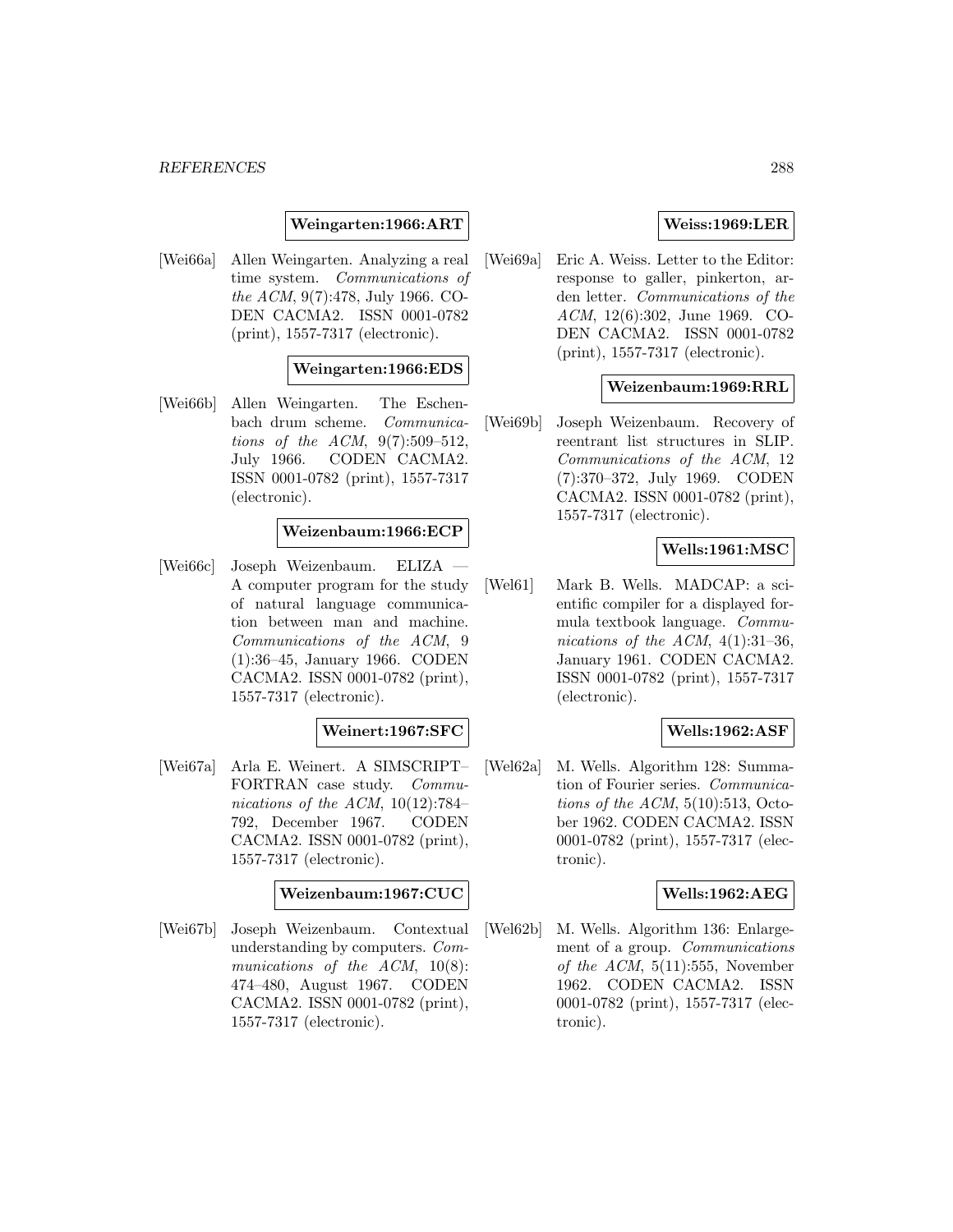#### *REFERENCES* 289

### **Wells:1963:AMD**

[Wel63a] M. Wells. Algorithm 197: Matrix division. Communications of the ACM, 6(8):443, August 1963. CO-DEN CACMA2. ISSN 0001-0782 (print), 1557-7317 (electronic).

## **Wells:1963:LEA**

[Wel63b] Mark B. Wells. Letter to the Editor: on ALGOL 60 as a publication language. Communications of the ACM, 6(8):421, August 1963. CO-DEN CACMA2. ISSN 0001-0782 (print), 1557-7317 (electronic).

# **Wells:1963:RIM**

[Wel63c] Mark B. Wells. Recent improvements in MADCAP. Communications of the ACM,  $6(11):674-$ 678, November 1963. CODEN CACMA2. ISSN 0001-0782 (print), 1557-7317 (electronic).

# **Weldon:1964:MCA**

[Wel64a] Roger J. Weldon. Machine controls for analysis of variance. Communications of the ACM, 7(8):490–494, August 1964. CODEN CACMA2. ISSN 0001-0782 (print), 1557-7317 (electronic).

### **Wells:1964:CAM**

[Wel64b] M. Wells. Certification of Algorithm 197: Matrix division. Communications of the ACM, 7(3):148, March 1964. CODEN CACMA2. ISSN 0001-0782 (print), 1557-7317 (electronic).

# **Wells:1965:AFM**

[Wel65] M. Wells. Algorithm 251: Function minimisation [E4]. Communications of the ACM,  $8(3):169-170$ , March 1965. CODEN CACMA2. ISSN 0001-0782 (print), 1557-7317 (electronic).

#### **Welsch:1966:AAWa**

[Wel66a] John H. Welsch. Algorithm 280: Abscissas and weights for Gregory quadrature. Communications of the ACM, 9(4):271, April 1966. CO-DEN CACMA2. ISSN 0001-0782 (print), 1557-7317 (electronic).

#### **Welsch:1966:AAWb**

[Wel66b] John H. Welsch. Algorithm 281: Abscissas and weights for Romberg quadrature. Communications of the ACM, 9(4):271–272, April 1966. CODEN CACMA2. ISSN 0001-0782 (print), 1557-7317 (electronic).

#### **Welsch:1967:CAEa**

[Wel67a] John H. Welsch. Certification of Algorithm 253: Eigenvalues of a real symmetric matrix by the QR method. Communications of the ACM, 10(6):376, June 1967. CO-DEN CACMA2. ISSN 0001-0782 (print), 1557-7317 (electronic).

### **Welsch:1967:CAEb**

[Wel67b] John H. Welsch. Certification of Algorithm 254: Eigenvalues and eigenvectors of a real symmetric matrix by the QR method. Communications of the ACM, 10(6): 376–377, June 1967. CODEN CACMA2. ISSN 0001-0782 (print), 1557-7317 (electronic).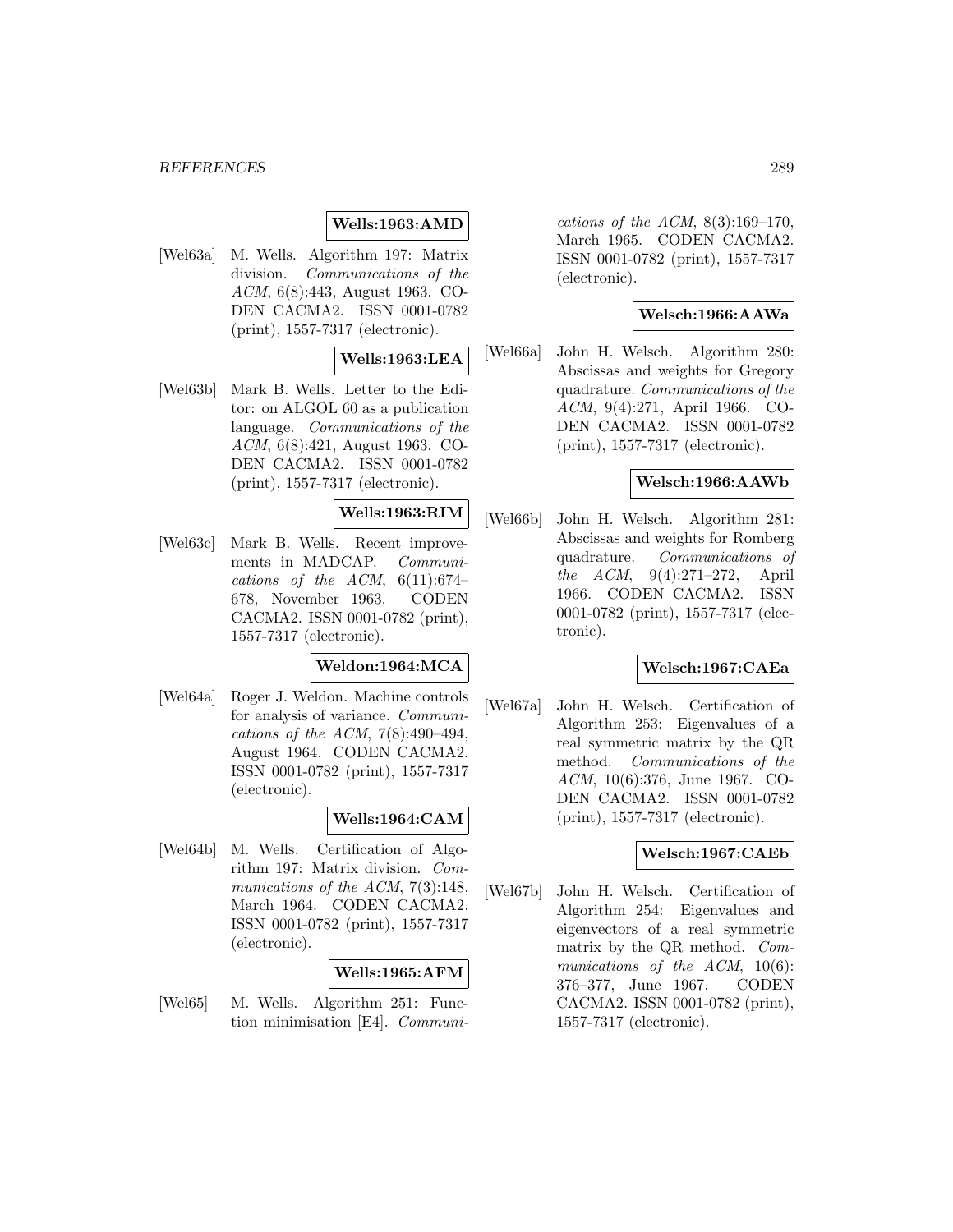# **Wengert:1964:SAD**

[Wen64] R. E. Wengert. A simple automatic derivative evaluation program. Communications of the ACM, 7(8):463–464, August 1964. CODEN CACMA2. ISSN 0001- 0782 (print), 1557-7317 (electronic). See comments [BKK65a, Wil64c].

### **Westin:1967:SRL**

[Wes67] Alan F. Westin. Special report: legal safeguards to insure privacy in a computer society. Communications of the ACM, 10(9):533– 537, September 1967. CODEN CACMA2. ISSN 0001-0782 (print), 1557-7317 (electronic).

# **Wangsness:1966:AF**

[WF66] T. Wangsness and J. Franklin. "algorithm" and "formula". Communications of the ACM, 9(4):243, April 1966. CODEN CACMA2. ISSN 0001-0782 (print), 1557-7317 (electronic). See letter [Hub66].

### **Weinberg:1963:EAV**

[WG63] G. M. Weinberg and G. L. Gressett. An experiment in automatic verification of programs. Communications of the ACM,  $6(10):610-613$ , October 1963. CODEN CACMA2. ISSN 0001-0782 (print), 1557-7317 (electronic).

# **Woodger:1966:SS**

[WG66] M. Woodger and J. Green. Summary session. Communications of the ACM, 9(3):220–224, March 1966. CODEN CACMA2. ISSN 0001-0782 (print), 1557-7317 (electronic).

# **Wenrick:1961:STM**

[WH61] R. C. Wenrick and A. V. Houghton. Solution of tridiagonal matrices. Communications of the ACM, 4(7): 314, July 1961. CODEN CACMA2. ISSN 0001-0782 (print), 1557-7317 (electronic).

# **Wirth:1966:CDA**

[WH66a] Niklaus Wirth and C. A. R. Hoare. A contribution to the development of ALGOL. Communications of the ACM, 9(6):413–432, June 1966. CODEN CACMA2. ISSN 0001-0782 (print), 1557-7317 (electronic). See errata [WH66b].

### **Wirth:1966:ECD**

[WH66b] Niklaus Wirth and C. A. R. Hoare. Errata: "A Contribution to the Development of ALGOL". Communications of the ACM,  $9(12):878$ , December 1966. CODEN CACMA2. ISSN 0001-0782 (print), 1557-7317 (electronic). See [WH66a].

#### **Wheeling:1960:OTS**

[Whe60] R. F. Wheeling. Optimizers: their structure. Communications of the ACM, 3(12):632–638, December 1960. CODEN CACMA2. ISSN 0001-0782 (print), 1557-7317 (electronic).

#### **Wheeling:1962:NPI**

[Whe62] R. Wheeling. New products: IBM 1440 data processing system features five new units. Communications of the ACM, 5(12):618– 620, December 1962. CODEN CACMA2. ISSN 0001-0782 (print), 1557-7317 (electronic).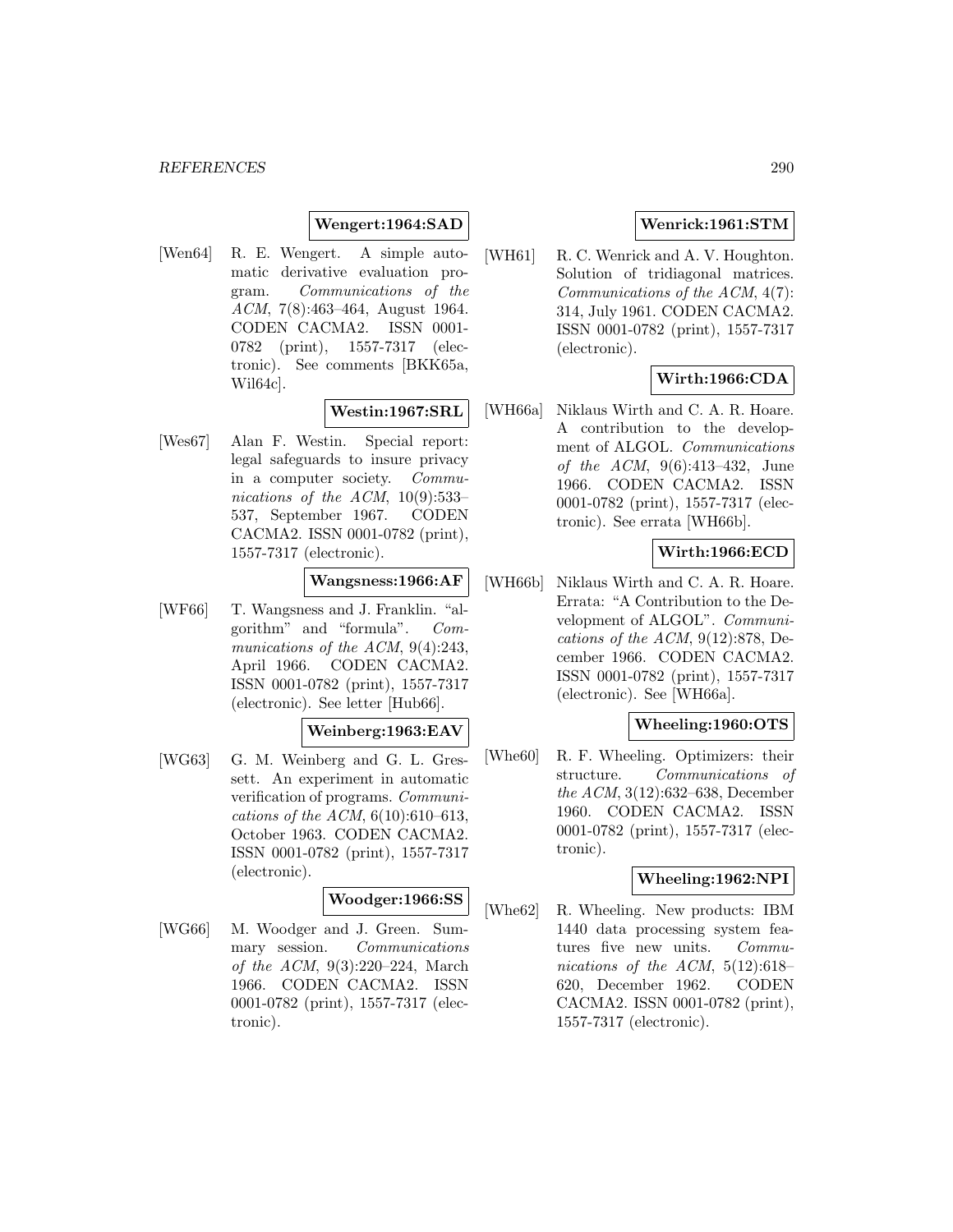# **Whitley:1962:AM**

[Whi62a] V. W. Whitley. Algorithm 129: MINIFUN. Communications of the ACM, 5(11):550–551, November 1962. CODEN CACMA2. ISSN 0001-0782 (print), 1557-7317 (electronic). See remark [Was63c].

# **Whittier:1962:CAA**

[Whi62b] Victor E. Whittier. Certification of Algorithm 77: Avint. Communications of the ACM, 5(6):348, June 1962. CODEN CACMA2. ISSN 0001-0782 (print), 1557-7317 (electronic).

#### **Whitley:1963:EIR**

[Whi63] V. W. Whitley. Everyman's information retrieval system. Communications of the ACM,  $6(3):123-126$ , March 1963. CODEN CACMA2. ISSN 0001-0782 (print), 1557-7317 (electronic).

### **White:1964:REC**

[Whi64a] Peter White. Relative effects of central processor and input-output speeds upon throughput on the large computer. Communications of the ACM, 7(12):711–714, December 1964. CODEN CACMA2. ISSN 0001-0782 (print), 1557-7317 (electronic).

#### **Whittaker:1964:LEM**

[Whi64b] Richard D. Whittaker. Letter to the Editor: More on reducing truncation errors. Communications of the ACM,  $7(12):736$ , December 1964. CODEN CACMA2. ISSN 0001-0782 (print), 1557-7317 (electronic).

### **Whittlesey:1964:RMD**

[Whi64c] John R. B. Whittlesey. A rapid method for digital filtering. Communications of the ACM, 7(9):552– 556, September 1964. CODEN CACMA2. ISSN 0001-0782 (print), 1557-7317 (electronic).

# **Whitley:1968:CAM**

[Whi68a] Virginia W. Whitley. Certification of Algorithm 196 [C5]: Muller's method for finding roots of an arbitrary function. Communications of the ACM,  $11(1):12-14$ , January 1968. CODEN CACMA2. ISSN 0001-0782 (print), 1557-7317 (electronic).

#### **Whittlesey:1968:CCB**

[Whi68b] John R. B. Whittlesey. A comparison of the correlational behavior of random number generators for the IBM 360. Communications of the ACM, 11(9):641–644, September 1968. CODEN CACMA2. ISSN 0001-0782 (print), 1557-7317 (electronic). See implementation [Fel69].

#### **Whittlesey:1969:LEM**

[Whi69] John R. B. Whittlesey. Letter to the Editor: On the multidimensional uniformity of pseudorandom generators. Communications of the ACM, 12(5):247, May 1969. CO-DEN CACMA2. ISSN 0001-0782 (print), 1557-7317 (electronic). See [Mar68a].

#### **Wilkinson:1961:RA**

[Wil61a] J. H. Wilkinson. Remarks on Algorithms 2 and 3. Communications of the ACM, 4(3):153, March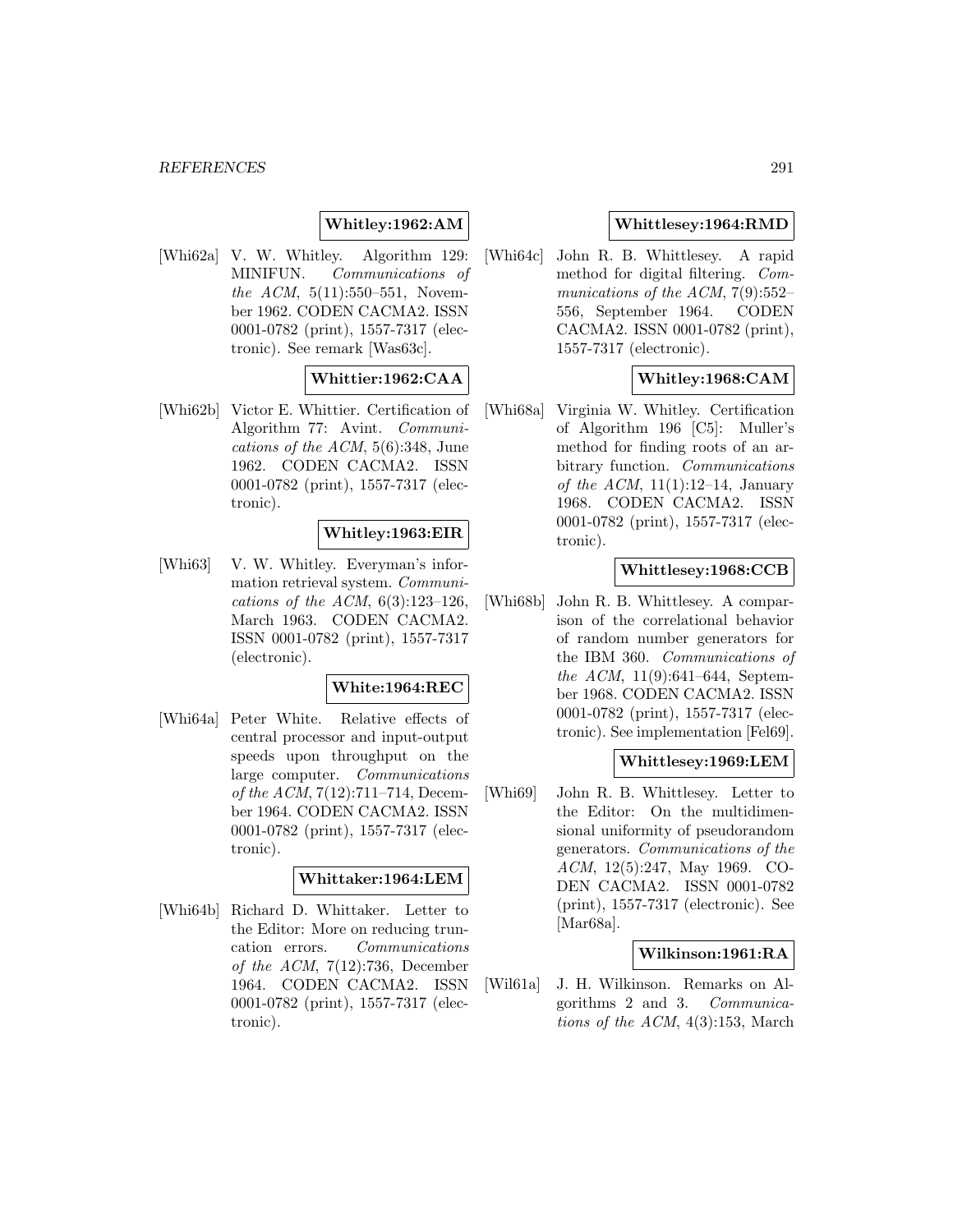1961. CODEN CACMA2. ISSN 0001-0782 (print), 1557-7317 (electronic).

#### **Wilson:1961:NGW**

[Wil61b] J. G. Wilson. Notes on geometric weighted check digit verification. Communications of the ACM, 4 (12):551–552, December 1961. CO-DEN CACMA2. ISSN 0001-0782 (print), 1557-7317 (electronic).

# **Williams:1962:CCE**

[Wil62] M. R. Williams. Certification of the calculation of Easter... . Communications of the ACM, 5 (11):556, November 1962. CO-DEN CACMA2. ISSN 0001-0782 (print), 1557-7317 (electronic). See [Knu62a].

# **Wilcox:1964:DDP**

[Wil64a] H. James Wilcox. Digital data processor for tracking the partially illuminated moon. Communications of the ACM, 7(3):183–188, March 1964. CODEN CACMA2. ISSN 0001-0782 (print), 1557-7317 (electronic).

# **Wilkes:1964:CTS**

[Wil64b] M. V. Wilkes. Constraint-type statements in programming languages. Communications of the ACM, 7(10):587–588, October 1964. CODEN CACMA2. ISSN 0001-0782 (print), 1557-7317 (electronic).

# **Wilkins:1964:INA**

[Wil64c] R. D. Wilkins. Investigation of a new analytical method for numerical derivative evaluation. Communications of the ACM, 7(8): 465–471, August 1964. CODEN CACMA2. ISSN 0001-0782 (print), 1557-7317 (electronic).

# **Williams:1964:AH**

[Wil64d] J. W. J. Williams. Algorithm 232: Heapsort. Communications of the ACM, 7(6):347–348, June 1964. CODEN CACMA2. ISSN 0001-0782 (print), 1557-7317 (electronic).

### **Wilkins:1966:GTV**

[Wil66a] R. D. Wilkins. General timevarying systems error sensitivities program. Communications of the ACM, 9(12):855–859, December 1966. CODEN CACMA2. ISSN 0001-0782 (print), 1557-7317 (electronic).

### **Williams:1966:DRT**

[Wil66b] John Michael Williams. Design of the real-time executive for the Univac 418 system. Communications of the ACM, 9(7):482, July 1966. CO-DEN CACMA2. ISSN 0001-0782 (print), 1557-7317 (electronic).

# **Williams:1966:RAE**

[Wil66c] R. Williams. Remark on Algorithm 286: Examination scheduling. Communications of the ACM, 9(11):795, November 1966. CO-DEN CACMA2. ISSN 0001-0782 (print), 1557-7317 (electronic).

### **Williamson:1972:AHL**

[Wil72] Hugh Williamson. Algorithm 420: Hidden-line plotting program [J6]. Communications of the ACM, 15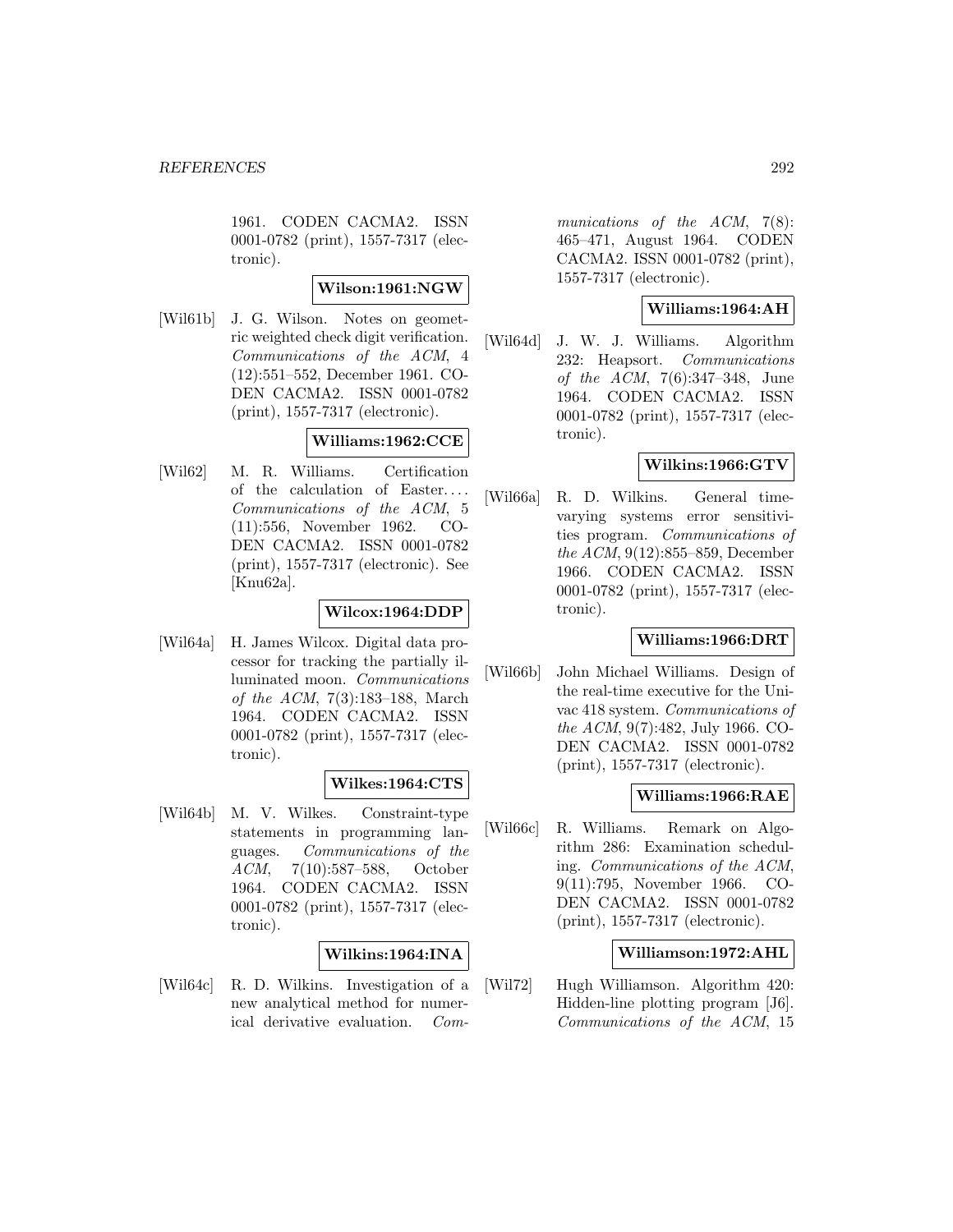(2):100–103, February 1972. CO-DEN CACMA2. ISSN 0001-0782 (print), 1557-7317 (electronic). See remarks [MC73, Wil73, Ell74a, Gai74, Ell74b].

# **Williamson:1973:RAH**

[Wil73] Hugh Williamson. Remark on "Algorithm 420: Hidden-line plotting program". Communications of the ACM, 16(9):578–579, September 1973. CODEN CACMA2. ISSN 0001-0782 (print), 1557-7317 (electronic). See [Wil72, MC73, Ell74a, Ell74b, Gai74].

# **Wing:1967:ACN**

[Win67] James Wing. Abacus computation in number systems of bases other than ten. Communications of the  $ACM$ , 10(2):86, February 1967. CODEN CACMA2. ISSN 0001-0782 (print), 1557-7317 (electronic).

### **Wirth:1963:GA**

[Wir63] Niklaus Wirth. A generalization of ALGOL. Communications of the ACM, 6(9):547–554, September 1963. CODEN CACMA2. ISSN 0001-0782 (print), 1557-7317 (electronic).

### **Wirth:1964:CAM**

[Wir64] Niklaus Wirth. Certification of Algorithm 146: Multiple integration. Communications of the ACM, 7(5): 296, May 1964. CODEN CACMA2. ISSN 0001-0782 (print), 1557-7317 (electronic).

### **Wirth:1965:AFP**

[Wir65a] Niklaus Wirth. Algorithm 265: Find precedence functions [L2]. Communications of the ACM, 8 (10):604–605, October 1965. CO-DEN CACMA2. ISSN 0001-0782 (print), 1557-7317 (electronic).

# **Wirth:1965:AO**

[Wir65b] Niklaus E. Wirth. Algorithm 249: Outreal N [15]. Communications of the  $ACM$ ,  $8(2):104$ , February 1965. CODEN CACMA2. ISSN 0001-0782 (print), 1557-7317 (electronic).

#### **Wirth:1966:LEN**

[Wir66] Niklaus Wirth. Letter to the Editor: A note on "Program structures for parallel processing". Communications of the ACM, 9(5):320– 321, May 1966. CODEN CACMA2. ISSN 0001-0782 (print), 1557-7317 (electronic).

# **Wirth:1969:MMC**

[Wir69] Niklaus Wirth. On multiprogramming, machine coding, and computer organization. Communications of the  $ACM$ ,  $12(9):489-$ 498, September 1969. CODEN CACMA2. ISSN 0001-0782 (print), 1557-7317 (electronic). See corrigendum [Wir70].

### **Wirth:1970:CMM**

[Wir70] N. Wirth. Corrigenda: "On Multiprogramming, Machine Coding, and Computer Organization". Communications of the ACM, 13 (4):266, April 1970. CODEN CACMA2. ISSN 0001-0782 (print), 1557-7317 (electronic). See [Wir69].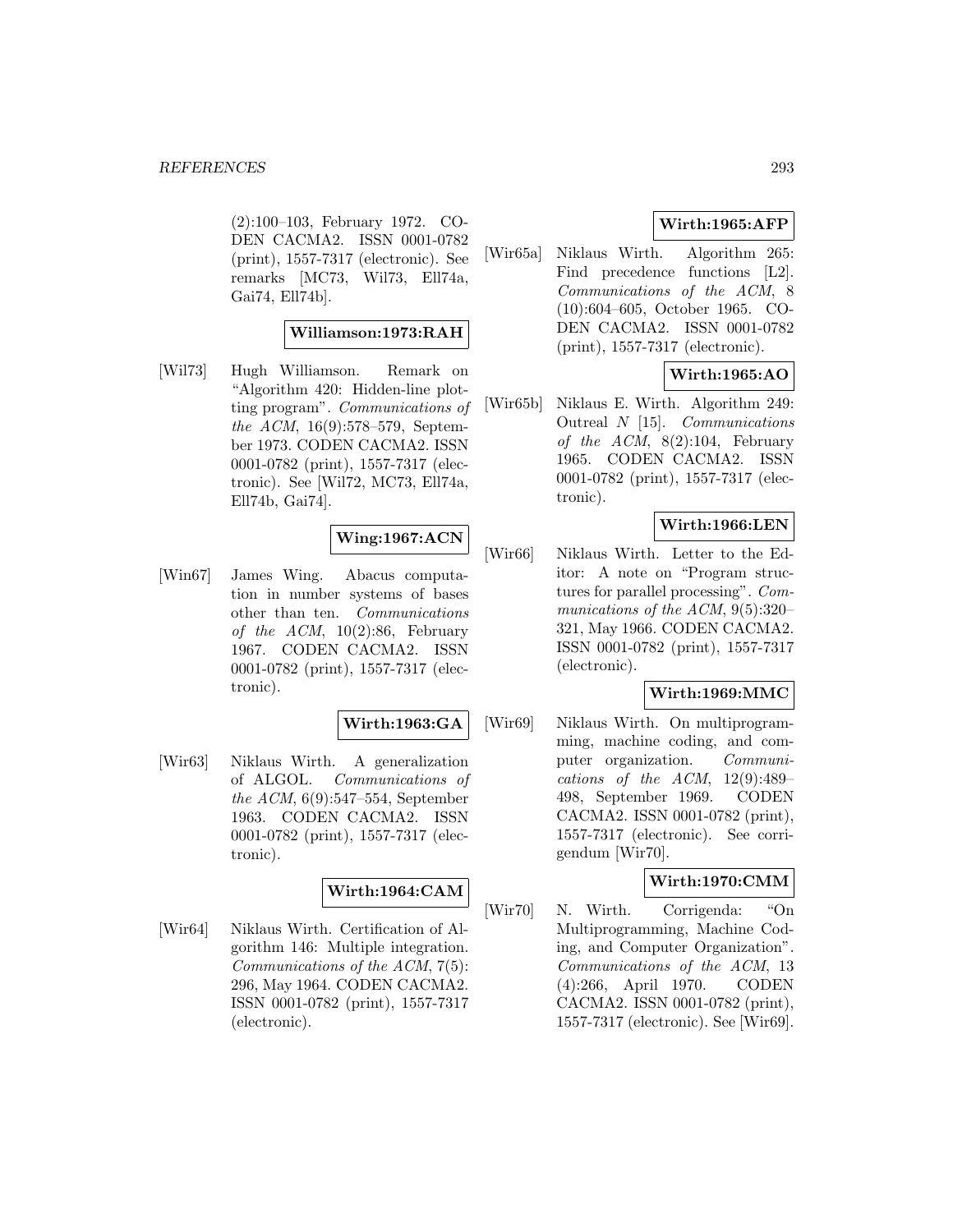# **Wishner:1968:LEC**

[Wis68] Raymond P. Wishner. Letter to the Editor: Comment on Curriculum 68. Communications of the ACM, 11(10):658, October 1968. CODEN CACMA2. ISSN 0001-0782 (print), 1557-7317 (electronic).

# **Witty:1963:CAA**

[Wit63] Robert D. Witty. Certification of Algorithm 27: Assignment. Communications of the ACM,  $6(12)$ : 739, December 1963. CODEN CACMA2. ISSN 0001-0782 (print), 1557-7317 (electronic).

#### **Witte:1968:AJP**

[Wit68] Bruno F. W. Witte. Algorithm 332: Jacobi polynomials [S22]. Communications of the  $ACM$ ,  $11(6)$ : 436–437, June 1968. CODEN CACMA2. ISSN 0001-0782 (print), 1557-7317 (electronic). See remark [Sko75b].

### **Weller:1965:RBT**

[WK65] Walter J. Weller and Virginia C. Klema. A rapid Braille transliteration technique for certain IBM machine. Communications of the ACM,  $8(2):115-116$ , February 1965. CODEN CACMA2. ISSN 0001-0782 (print), 1557-7317 (electronic).

### **Wilson:1965:CCA**

[WM65] Donald M. Wilson and David J. Moss. CAT: a 7090–3600 computeraided translation. Communications of the ACM, 8(12):777–781, December 1965. CODEN CACMA2. ISSN 0001-0782 (print), 1557-7317 (electronic).

# **Winner:1966:TOF**

[WM66] D. R. Winner and L. L. Marsh. A technique for optimizing a function of many variables: determining the minimum energy configuration of a crystal lattice. Communications of the ACM, 9(7):480, July 1966. CO-DEN CACMA2. ISSN 0001-0782 (print), 1557-7317 (electronic).

# **Wallace:1969:DMP**

[WM69] V. L. Wallace and D. L. Mason. Degree of multiprogramming in pageon-demand systems. Communications of the ACM, 12(6):305–308, June 1969. CODEN CACMA2. ISSN 0001-0782 (print), 1557-7317 (electronic).

#### **Warrington:1964:ESI**

[WN64] James A. Warrington and James H. Norris. Expand, a system for input card replication. Communications of the ACM,  $7(5):309$ , May 1964. CODEN CACMA2. ISSN 0001-0782 (print), 1557-7317 (electronic).

#### **Wojcicki:1961:ABF**

[Woj61] Maria E. Wojcicki. Algorithm 44: Bessel functions computed recursively. Communications of the ACM, 4(4):177–178, April 1961. CODEN CACMA2. ISSN 0001-0782 (print), 1557-7317 (electronic).

#### **Wolfe:1964:RTE**

[Wol64] Jack M. Wolfe. Reducing truncation errors by programming. Communications of the ACM, 7(6): 355–356, June 1964. CODEN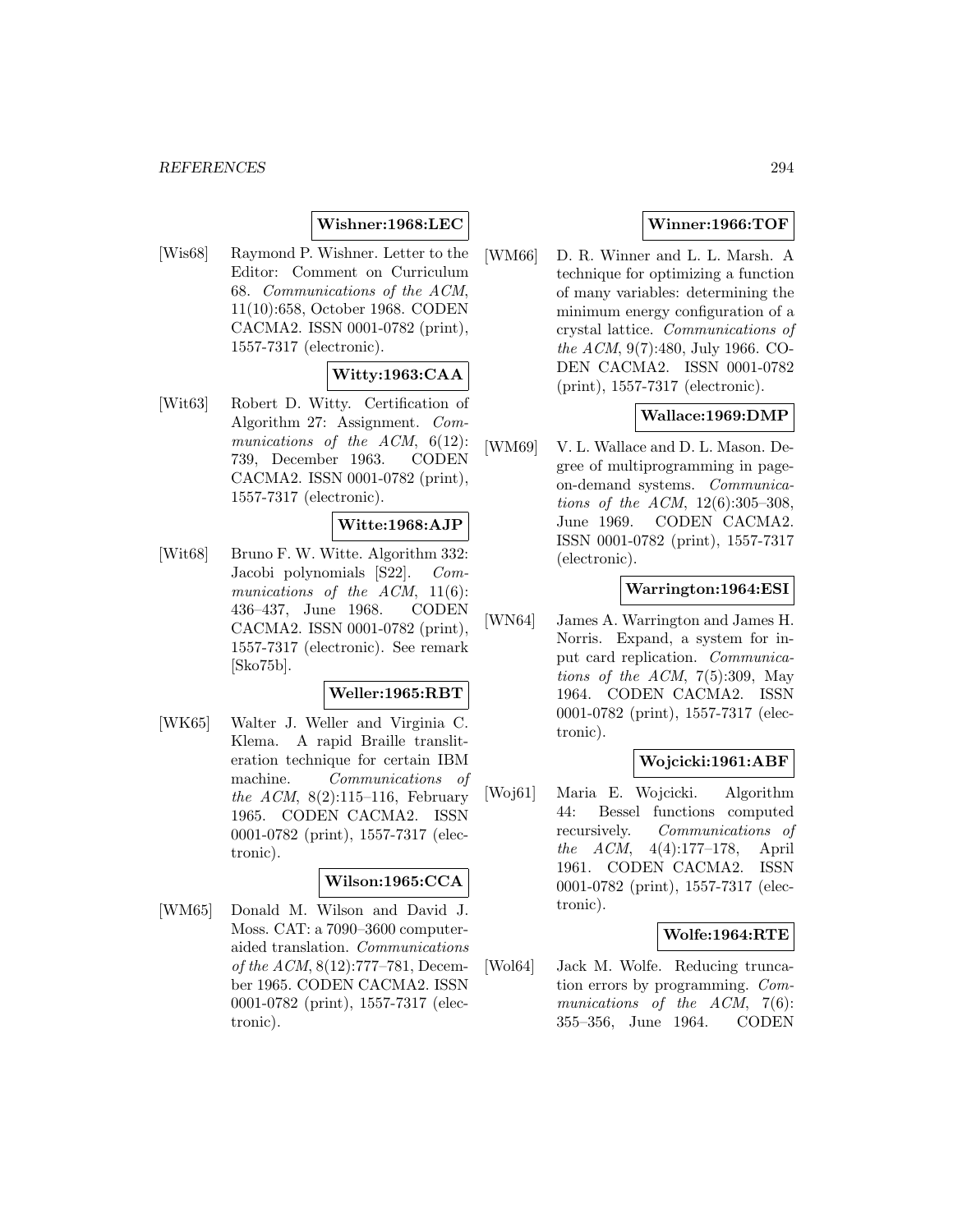CACMA2. ISSN 0001-0782 (print), 1557-7317 (electronic).

# **Wolinsky:1968:SPL**

[Wol68] A. Wolinsky. A simple proof of Lewin's ordered-retrieval theorem for associative memories. Communications of the ACM,  $11(7)$ :488-490, July 1968. CODEN CACMA2. ISSN 0001-0782 (print), 1557-7317 (electronic).

# **Wong:1961:CSM**

[Won61] Eugene Wong. A class of searchmodels for machine retrieval. Communications of the ACM,  $4(7):324$ , July 1961. CODEN CACMA2. ISSN 0001-0782 (print), 1557-7317 (electronic).

## **Wood:1961:AS**

[Woo61a] T. C. Wood. Algorithm 35: SIEVE. Communications of the ACM, 4 (3):151, March 1961. CODEN CACMA2. ISSN 0001-0782 (print), 1557-7317 (electronic).

# **Wood:1961:AI**

[Woo61b] T. C. Wood. Algorithm 42: Invert. Communications of the ACM, 4(4):176, April 1961. CODEN CACMA2. ISSN 0001-0782 (print), 1557-7317 (electronic).

### **Woodger:1963:SAR**

[Woo63] M. Woodger. Supplement to the ALGOL 60 report. Communications of the ACM,  $6(1)$ :18-20, January 1963. CODEN CACMA2. ISSN 0001-0782 (print), 1557-7317 (electronic).

# **Wooster:1968:LED**

[Woo68] Harold Wooster. Letter to the Editor: Do you use microfiche? Communications of the ACM, 11(10): 657–658, October 1968. CODEN CACMA2. ISSN 0001-0782 (print), 1557-7317 (electronic).

# **Wood:1969:LEF**

[Woo69] Derick Wood. Letter to the Editor: A few more trouble spots in ALGOL 60. Communications of the ACM, 12(5):247–248, May 1969. CODEN CACMA2. ISSN 0001-0782 (print), 1557-7317 (electronic). See [Knu67].

# **Worsley:1964:ADT**

[Wor64] Beatrice H. Worsley. Analysis of decay-type data. Communications of the ACM,  $7(1):39-44$ , January 1964. CODEN CACMA2. ISSN 0001-0782 (print), 1557-7317 (electronic).

### **Williams:1960:LE**

[WRI<sup>+</sup>60] F. A. Williams, H. G. Rice, H. Isbitz, Ruth Anderson, E. Book, H. Bratman, W. Dobrusky, D. Englund, H. Manelowitz, Sonya Shapiro, and E. F. Codd. Letters to the Editor. Communications of the ACM, 3(9):??, September 1960. CODEN CACMA2. ISSN 0001-0782 (print), 1557-7317 (electronic).

### **Wright:1963:CAI**

[Wri63] Carl B. Wright. Certification of Algorithm 45: Interest. Communications of the ACM, 6(9):520– 521, September 1963. CODEN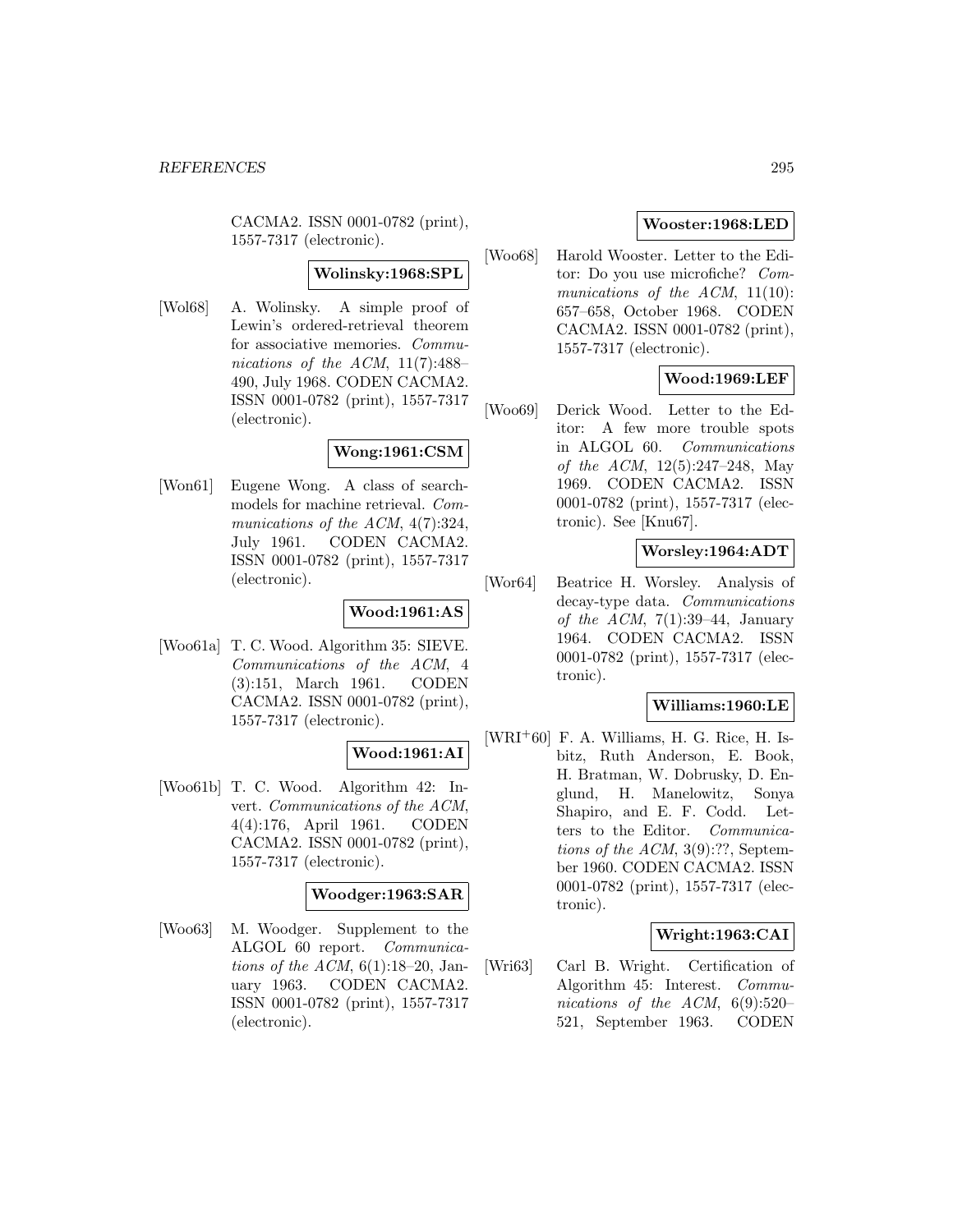CACMA2. ISSN 0001-0782 (print), 1557-7317 (electronic).

#### **Wright:1966:CFL**

[Wri66] Donald L. Wright. A comparison of the FORTRAN language implementation for several computers. Communications of the ACM, 9(2): 77–79, February 1966. CODEN CACMA2. ISSN 0001-0782 (print), 1557-7317 (electronic).

# **Wright:1967:LEB**

[Wri67] K. Wright. Letter to the Editor: on Bellman's method for unstable linear systems. Communications of the ACM,  $10(7)$ :396, July 1967. CODEN CACMA2. ISSN 0001-0782 (print), 1557-7317 (electronic).

### **Waite:1964:NFF**

[WS64] William M. Waite and H. Schorr. A note on the formation of free list. Communications of the ACM, 7(8):478, August 1964. CODEN CACMA2. ISSN 0001-0782 (print), 1557-7317 (electronic).

### **White:1963:LPA**

[WSP63] William C. White, Marvin B. Shapiro, and Arnold W. Pratt. Linear programming applied to ultraviolet absorption spectroscopy. Communications of the ACM, 6(2): 66–67, February 1963. CODEN CACMA2. ISSN 0001-0782 (print), 1557-7317 (electronic).

# **Wegstein:1960:CR**

[WT60] J. Wegstein and Henry C. Thacher, Jr. Certification: rootfinder. Communications of the ACM, 3(6):354,

June 1960. CODEN CACMA2. ISSN 0001-0782 (print), 1557-7317 (electronic).

# **Watt:1962:NGC**

[WW62] J. B. Watt and W. H. Wattenburg. A NELIAC-generated 7090– 1401 compiler. Communications of the ACM,  $5(2):101-102$ , February 1962. CODEN CACMA2. ISSN 0001-0782 (print), 1557-7317 (electronic).

### **Wolfson:1963:ACT**

[WW63a] M. L. Wolfson and H. V. Wright. Algorithm 160: Combinatorial of  $M$  things taken  $N$  at a time.  $Com$ munications of the ACM, 6(4):161, April 1963. CODEN CACMA2. ISSN 0001-0782 (print), 1557-7317 (electronic).

# **Wright:1963:ACT**

[WW63b] H. V. Wright and M. L. Wolfson. Algorithm 161: Combinatorial of M things taken one at a time, two at a time, up to  $N$  at a time. Communications of the ACM, 6(4):161, April 1963. CODEN CACMA2. ISSN 0001-0782 (print), 1557-7317 (electronic).

### **Wirth:1966:EEG**

[WW66a] Niklaus Wirth and Helmut Weber. Errata: "EULER: a generalization of ALGOL and it formal definition: Part 1". Communications of the ACM,  $9(12):878$ , December 1966. CODEN CACMA2. ISSN 0001-0782 (print), 1557-7317 (electronic). See [WW66b].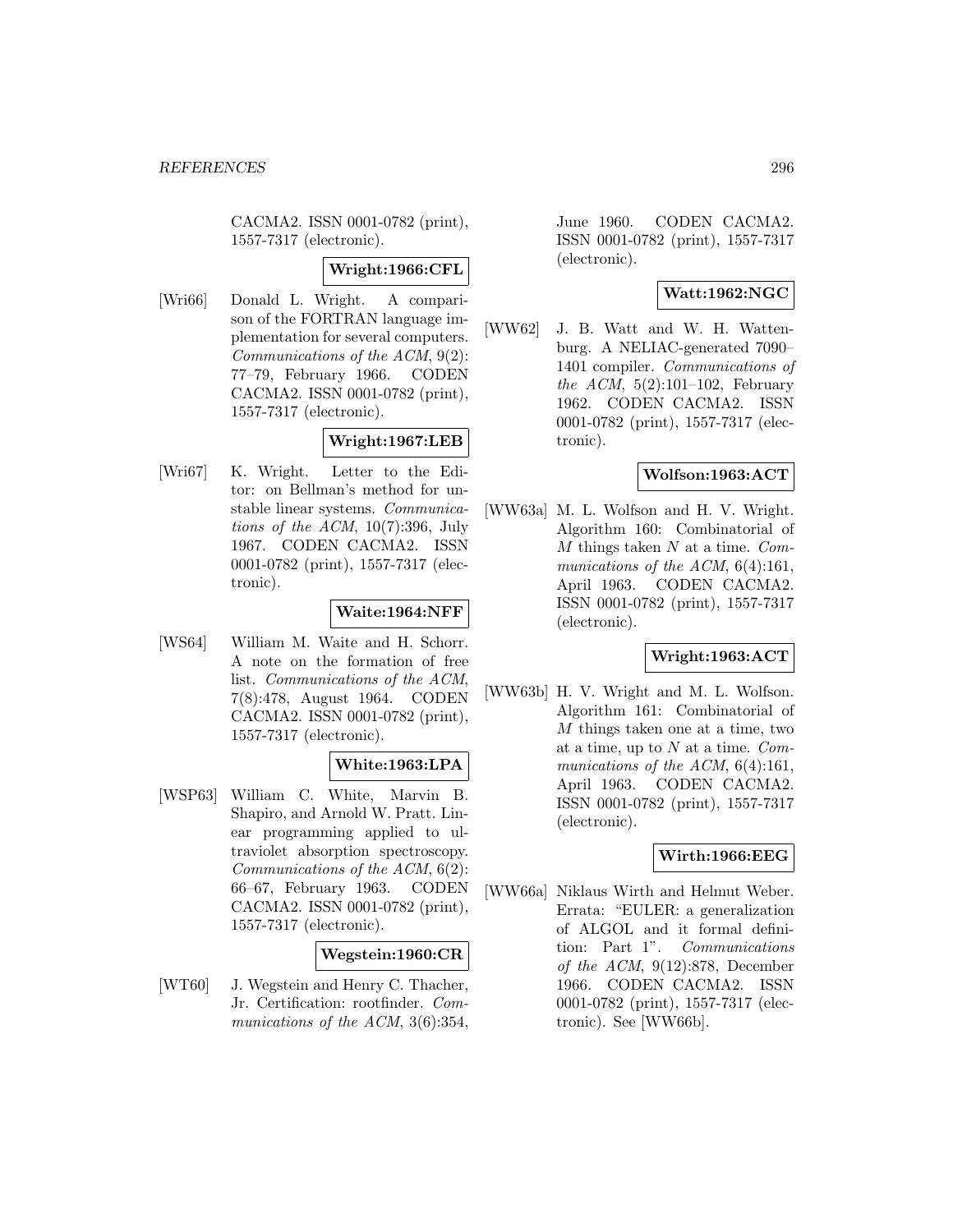#### **Wirth:1966:EGAa**

[WW66b] Niklaus Wirth and Helmut Weber. EULER: a generalization of AL-GOL and it formal definition: Part 1. Communications of the ACM, 9 (1):13–25, January 1966. CODEN CACMA2. ISSN 0001-0782 (print), 1557-7317 (electronic). See errata [WW66a].

# **Wirth:1966:EGAb**

[WW66c] Niklaus Wirth and Helmut Weber. EULER: a generalization of ALGOL, and its formal definition: Part II. Communications of the ACM,  $9(2):89-99$ , February 1966. CODEN CACMA2. ISSN 0001-0782 (print), 1557-7317 (electronic).

# **Walter:1967:FAC**

[WW67] Edward S. Walter and Victor L. Wallace. Further analysis of a computing center environment. Communications of the  $ACM$ ,  $10(5)$ : 266–272, May 1967. CODEN CACMA2. ISSN 0001-0782 (print), 1557-7317 (electronic).

### **Wegstein:1962:SLS**

[WY62] J. H. Wegstein and W. W. Youden. A string language for symbol manipulation based on ALGOL 60. Communications of the ACM, 5 (1):54–61, January 1962. CODEN CACMA2. ISSN 0001-0782 (print), 1557-7317 (electronic).

### **Wyllys:1961:LER**

[Wyl61] R. E. Wyllys. Letter to the Editor: research reports published. Communications of the ACM, 4(9): 379, September 1961. CODEN CACMA2. ISSN 0001-0782 (print), 1557-7317 (electronic).

# **Yarbrough:1960:STP**

[Yar<sub>60</sub>] Lynn D. Yarbrough. Some thoughts on parallel processing. Communications of the ACM,  $3(10):539$ , October 1960. CODEN CACMA2. ISSN 0001-0782 (print), 1557-7317 (electronic).

# **Yarbrough:1962:IDO**

[Yar62] Lynn D. Yarbrough. Input data organization in FORTRAN. Communications of the ACM, 5(10): 508–509, October 1962. CODEN CACMA2. ISSN 0001-0782 (print), 1557-7317 (electronic).

#### **Yarbrough:1963:DBC**

[Yar63] L. D. Yarbrough. Decimal-tobinary conversion of short fields. Communications of the ACM, 6(2): 63–64, February 1963. CODEN CACMA2. ISSN 0001-0782 (print), 1557-7317 (electronic).

## **Yarbrough:1967:PCC**

[Yar67] Lynn Yarbrough. Precision calculations of  $e$  and  $\pi$  constants. Communications of the ACM, 10 (9):537, September 1967. CODEN CACMA2. ISSN 0001-0782 (print), 1557-7317 (electronic).

#### **Yarbrough:1968:LEU**

[Yar68] Lynn D. Yarbrough. Letter to the Editor: on using a graphic input tablet. Communications of the ACM, 11(5):294, May 1968. CO-DEN CACMA2. ISSN 0001-0782 (print), 1557-7317 (electronic).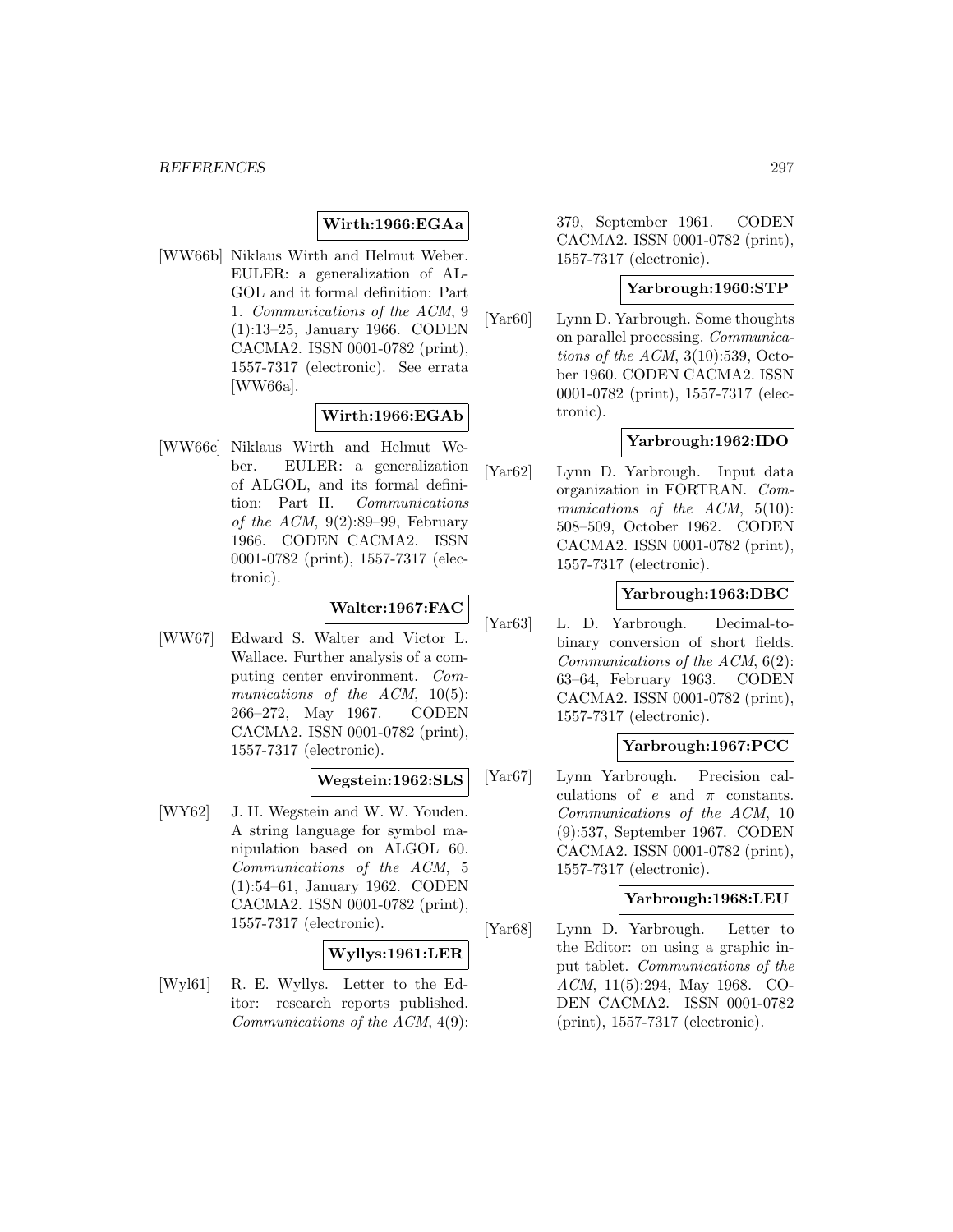### **Yershov:1966:AAP**

[Yer66] A. P. Yershov. ALPHA — an automatic programming system of high efficiency. Communications of the ACM,  $9(1):17-24$ , January 1966. CODEN CACMA2. ISSN 0001-0782 (print), 1557-7317 (electronic).

#### **Yarnall:1966:CAM**

[YK66] Stephen R. Yarnall and Richard A. Kronmal. Computer aides to medical diagnosis—problems and progress. Communications of the ACM, 9(7):480, July 1966. CODEN CACMA2. ISSN 0001-0782 (print), 1557-7317 (electronic).

# **Yngve:1962:CIL**

[Yng62] Victor H. Yngve. COMIT as an IR language. Communications of the ACM,  $5(1):19-28$ , January 1962. CODEN CACMA2. ISSN 0001-0782 (print), 1557-7317 (electronic).

# **Yngve:1963:C**

[Yng63] Victor H. Yngve. COMIT. Communications of the ACM,  $6(3):83-84$ , March 1963. CODEN CACMA2. ISSN 0001-0782 (print), 1557-7317 (electronic).

#### **Yoash:1965:LET**

[Yoa65a] Nahal Ben Yoash. Letter to the Editor: a two-tape-unit sort. Communications of the ACM, 8(11): 649, November 1965. CODEN CACMA2. ISSN 0001-0782 (print), 1557-7317 (electronic).

# **Yoash:1965:TTU**

[Yoa65b] Nahal Ben Yoash. A two-tape-unit sort. Communications of the ACM, 8(11):649, November 1965. CO-DEN CACMA2. ISSN 0001-0782 (print), 1557-7317 (electronic). Letter to the editor.

### **Yngve:1963:TBD**

[YS63] Victor H. Yngve and Jean E. Sammet. Toward better documentation of programming languages: introduction. *Communications* of the ACM, 6(3):76, March 1963. CO-DEN CACMA2. ISSN 0001-0782 (print), 1557-7317 (electronic).

### **Yarbrough:1964:S**

[YW64] L. D. Yarbrough and J. Weizenbaum. SLIP. Communications of the ACM,  $7(1):2$ , January 1964. CODEN CACMA2. ISSN 0001-0782 (print), 1557-7317 (electronic).

#### **Zajac:1964:CMP**

[Zaj64] E. E. Zajac. Computer-made perspective movies as a scientific and communication tool. Communications of the ACM,  $7(3):169-170$ , March 1964. CODEN CACMA2. ISSN 0001-0782 (print), 1557-7317 (electronic).

#### **Zakin:1966:NYC**

[Zak66] Noel Zakin. New York City's top officials envision information system for total organization at ACM symposium. Communications of the ACM, 9(5):392, May 1966. CODEN CACMA2. ISSN 0001-0782 (print), 1557-7317 (electronic).